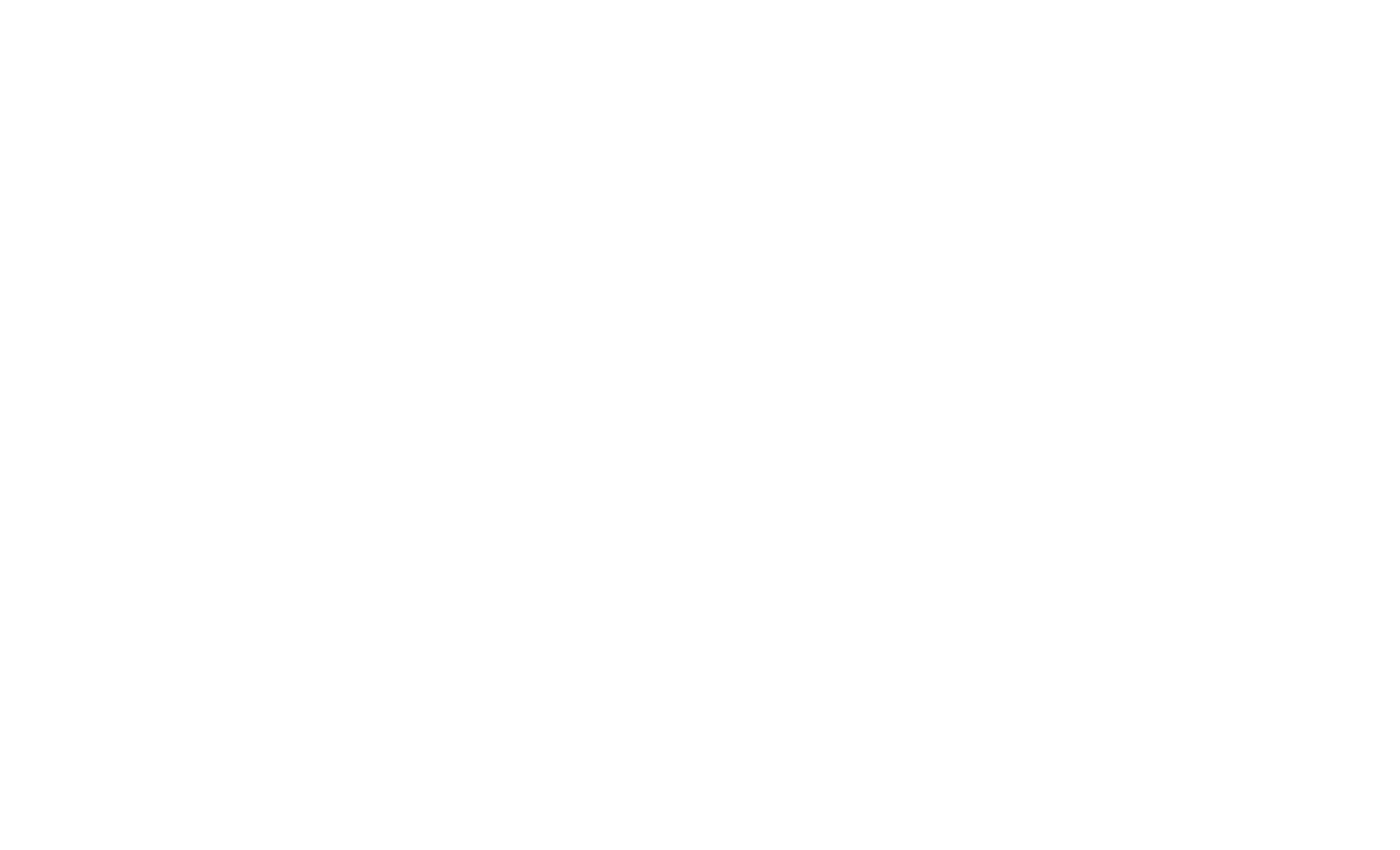| STATE OF NEW YORK      | 2017 TOWN TAX ROLL                 | PAGE                             |
|------------------------|------------------------------------|----------------------------------|
| COUNTY - Herkimer      | TAXABLE SECTION OF THE ROLL - 1    | VALUATION DATE-JUL 01, 2015      |
| - Little Falls<br>TOWN | OWNERS NAME SEOUENCE               | TAXABLE STATUS DATE-MAR 01, 2016 |
| SWIS<br>$-213400$      | UNIFORM PERCENT OF VALUE IS 074.00 |                                  |
|                        |                                    |                                  |
|                        |                                    |                                  |
|                        |                                    |                                  |

TAX MAP PARCEL NUMBER PROPERTY LOCATION & CLASS ASSESSMENT EXEMPTION CODE------------------COUNTY--------TOWN------------

| CURRENT OWNERS NAME         | SCHOOL DISTRICT                | LAND    | TAX DESCRIPTION                       | TAXABLE VALUE                             |                               |
|-----------------------------|--------------------------------|---------|---------------------------------------|-------------------------------------------|-------------------------------|
| CURRENT OWNERS ADDRESS      | PARCEL SIZE/GRID COORD         | TOTAL   | SPECIAL DISTRICTS                     |                                           | TAX AMOUNT                    |
| *******************         |                                |         | ************************************* | ***************** 121.2-4-20 ************ |                               |
|                             | 1490 State Route 5S            |         |                                       | ACCT 050001860                            | <b>BILL</b><br>1              |
| $121.2 - 4 - 20$            | 210 1 Family Res               |         | County Tax                            | 94,700                                    | 735.76                        |
| A David & Mary M Caracane   | Little Falls Ce 210900         | 17,900  | Town Tax                              | 94,700                                    | 384.32                        |
| Living Trust                | Living Trust                   | 94,700  | FD140 Little fls fire prot            | 94,700 TO M                               | 98.02                         |
| 1490 State Route 5S         | ACRES<br>8.00                  |         |                                       |                                           |                               |
| Mohawk, NY 13407            | EAST-0388150 NRTH-1523873      |         |                                       |                                           |                               |
|                             | DEED BOOK 1277<br>$PG-213$     |         |                                       |                                           |                               |
|                             | FULL MARKET VALUE              | 127,973 |                                       |                                           |                               |
|                             |                                |         | TOTAL TAX ---                         |                                           | $1,218.10**$                  |
|                             |                                |         |                                       | DATE #1                                   | 01/31/17                      |
|                             |                                |         |                                       | AMT DUE                                   | 1,218.10                      |
|                             |                                |         |                                       |                                           | ************                  |
|                             | 167 Lakeview Dr                |         |                                       | ACCT 050099440                            | 2<br><b>BILL</b>              |
| $114.3 - 3 - 15$            | 210 1 Family Res               |         | County Tax                            | 213,300                                   | 1,657.21                      |
| Adamson Mary A              | Herkimer Centra 213001         | 30,100  | Town Tax                              | 213,300                                   | 865.64                        |
| 1052 Wild Flower Dr         | <b>ACRES</b><br>5.20           | 213,300 | FD140 Little fls fire prot            | 213,300 TO M                              | 220.78                        |
| Melbourne, FL 32940         | EAST-0381201 NRTH-1531059      |         |                                       |                                           |                               |
|                             | DEED BOOK 932<br>PG-467        |         |                                       |                                           |                               |
|                             | FULL MARKET VALUE              | 288,243 |                                       |                                           |                               |
|                             |                                |         | TOTAL TAX ---                         |                                           | $2,743.63**$                  |
|                             |                                |         |                                       | DATE #1                                   | 01/31/17                      |
|                             |                                |         |                                       | AMT DUE                                   | 2,743.63                      |
|                             |                                |         |                                       |                                           |                               |
|                             | Lakeview Dr                    |         |                                       | ACCT 050100410                            | <b>BILL</b><br>3              |
| $114.3 - 3 - 16$            | 210 1 Family Res               |         | County Tax                            | 231,000                                   | 1,794.73                      |
| Ahluwalia Prabhat           | Herkimer Centra 213001         | 30,700  | Town Tax                              | 231,000                                   | 937.47                        |
| PO Box 1023                 | <b>ACRES</b><br>5.40           | 231,000 | FD140 Little fls fire prot            | 231,000 TO M                              | 239.10                        |
| Little Falls, NY 13365-1023 | EAST-0381657 NRTH-1530992      |         |                                       |                                           |                               |
|                             | DEED BOOK 794<br><b>PG-580</b> |         |                                       |                                           |                               |
|                             | FULL MARKET VALUE              | 312,162 |                                       |                                           |                               |
|                             |                                |         | TOTAL TAX ---                         |                                           | $2,971.30**$                  |
|                             |                                |         |                                       | DATE #1                                   | 01/31/17                      |
|                             |                                |         |                                       | AMT DUE                                   | 2,971.30                      |
|                             |                                |         |                                       |                                           |                               |
|                             | Paines Hollow Rd               |         |                                       | ACCT 050005910                            | <b>BILL</b><br>$\overline{4}$ |
| $127.1 - 1 - 15$            | 314 Rural vac<10               |         | County Tax                            | 200                                       | 1.55                          |
| Akohonae Rachael            | Central Valley 212803          | 200     | Town Tax                              | 200                                       | 0.81                          |
| 505 Court St Apt 9B         | FRNT 390.00 DPTH               | 200     | FD140 Little fls fire prot            | 200 TO M                                  | .21                           |
| Brooklyn, NY 11231          | ACRES<br>0.11                  |         |                                       |                                           |                               |
|                             | EAST-0383644 NRTH-1505310      |         |                                       |                                           |                               |
| PRIOR OWNER ON 3/01/2016    | DEED BOOK 1615<br>PG-612       |         |                                       |                                           |                               |
| Lovelace Loriann            | FULL MARKET VALUE              | 270     |                                       |                                           |                               |
|                             |                                |         | TOTAL TAX ---                         |                                           | $2.57**$                      |
|                             |                                |         |                                       | DATE #1                                   | 01/31/17                      |
|                             |                                |         |                                       | AMT DUE                                   | 2.57                          |
|                             |                                |         |                                       |                                           |                               |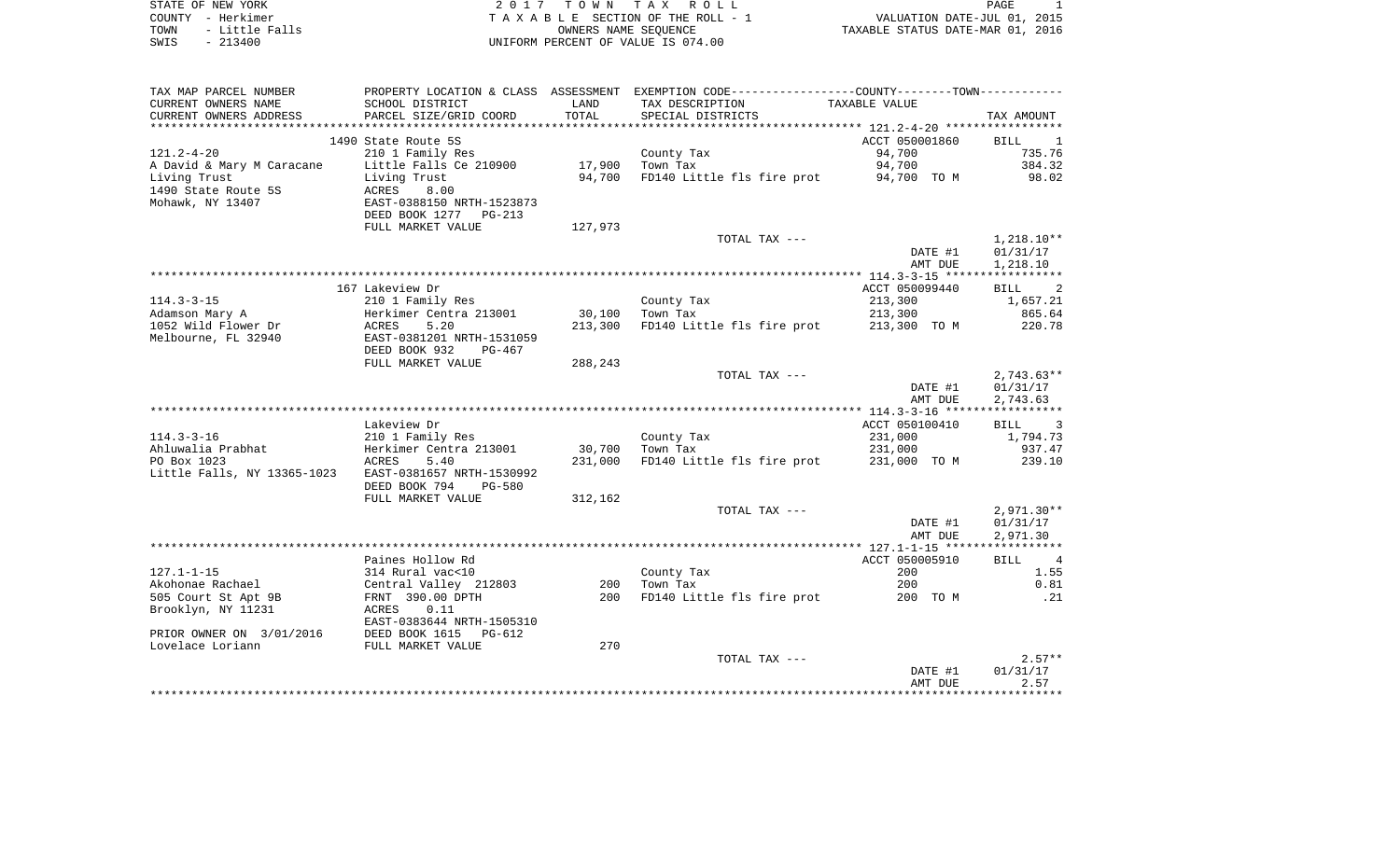| STATE OF NEW YORK<br>COUNTY - Herkimer<br>TOWN<br>- Little Falls<br>SWIS<br>$-213400$ | 2017                                       |                  | TOWN TAX ROLL<br>TAXABLE SECTION OF THE ROLL - 1<br>OWNERS NAME SEQUENCE<br>UNIFORM PERCENT OF VALUE IS 074.00 | TAXABLE STATUS DATE-MAR 01, 2016           | PAGE<br>2<br>VALUATION DATE-JUL 01, 2015 |
|---------------------------------------------------------------------------------------|--------------------------------------------|------------------|----------------------------------------------------------------------------------------------------------------|--------------------------------------------|------------------------------------------|
|                                                                                       |                                            |                  |                                                                                                                |                                            |                                          |
| TAX MAP PARCEL NUMBER                                                                 |                                            |                  | PROPERTY LOCATION & CLASS ASSESSMENT EXEMPTION CODE----------------COUNTY-------TOWN----------                 |                                            |                                          |
| CURRENT OWNERS NAME                                                                   | SCHOOL DISTRICT                            | LAND             | TAX DESCRIPTION                                                                                                | TAXABLE VALUE                              |                                          |
| CURRENT OWNERS ADDRESS                                                                | PARCEL SIZE/GRID COORD                     | TOTAL            | SPECIAL DISTRICTS                                                                                              |                                            | TAX AMOUNT                               |
|                                                                                       |                                            | **************** |                                                                                                                | ****************** 121.2-3-14 ************ |                                          |
| $121.2 - 3 - 14$                                                                      | Paradise Rd<br>210 1 Family Res            |                  |                                                                                                                | ACCT 050018000<br>49,800                   | <b>BILL</b><br>5<br>386.92               |
| Albrecht Jerry                                                                        | Little Falls Ce 210900                     | 8,500            | County Tax<br>Town Tax                                                                                         | 49,800                                     | 202.10                                   |
| Anne A Reynolds Irrevoc Trust West                                                    |                                            | 49,800           | FD140 Little fls fire prot                                                                                     | 49,800 TO M                                | 51.55                                    |
| PO Box 1033                                                                           | R1 G                                       |                  |                                                                                                                |                                            |                                          |
| Little Falls, NY 13365                                                                | Paradise Rd                                |                  |                                                                                                                |                                            |                                          |
|                                                                                       | ACRES<br>1.33                              |                  |                                                                                                                |                                            |                                          |
|                                                                                       | EAST-0392991 NRTH-1523331                  |                  |                                                                                                                |                                            |                                          |
|                                                                                       | DEED BOOK 1292<br><b>PG-800</b>            |                  |                                                                                                                |                                            |                                          |
|                                                                                       | FULL MARKET VALUE                          | 67,297           | TOTAL TAX ---                                                                                                  |                                            | 640.57**                                 |
|                                                                                       |                                            |                  |                                                                                                                | DATE #1                                    | 01/31/17                                 |
|                                                                                       |                                            |                  |                                                                                                                | AMT DUE                                    | 640.57                                   |
|                                                                                       | ********************                       |                  | *******************************                                                                                | ************ 121.2-3-16.4 **************** |                                          |
|                                                                                       | Paradise Rd                                |                  |                                                                                                                | ACCT 050990660                             | -6<br>BILL                               |
| $121.2 - 3 - 16.4$                                                                    | 323 Vacant rural                           |                  | County Tax                                                                                                     | 1,800                                      | 13.98                                    |
| Albrecht Jerry                                                                        | Little Falls Ce 210900                     | 1,800            | Town Tax                                                                                                       | 1,800                                      | 7.30                                     |
| Anne A Reynolds Irr Trust<br>PO Box 1033                                              | West<br>$V-L$                              | 1,800            | FD140 Little fls fire prot                                                                                     | 1,800 TO M                                 | 1.86                                     |
| Little Falls, NY 13365                                                                | Paradise Rd                                |                  |                                                                                                                |                                            |                                          |
|                                                                                       | ACRES<br>3.60                              |                  |                                                                                                                |                                            |                                          |
|                                                                                       | EAST-0392583 NRTH-1523382                  |                  |                                                                                                                |                                            |                                          |
|                                                                                       | DEED BOOK 1292<br><b>PG-800</b>            |                  |                                                                                                                |                                            |                                          |
|                                                                                       | FULL MARKET VALUE                          | 2,432            |                                                                                                                |                                            |                                          |
|                                                                                       |                                            |                  | TOTAL TAX ---                                                                                                  |                                            | $23.14**$                                |
|                                                                                       |                                            |                  |                                                                                                                | DATE #1                                    | 01/31/17                                 |
|                                                                                       |                                            |                  |                                                                                                                | AMT DUE                                    | 23.14                                    |
|                                                                                       | 1771 State Route 5S                        |                  |                                                                                                                | ACCT 050018390                             | 7<br>BILL                                |
| $121.2 - 2 - 34.1$                                                                    | 210 1 Family Res                           |                  | CW_15_VET/ 41162                                                                                               | 6,660                                      | $\Omega$                                 |
| Albrecht Mary                                                                         | Little Falls Ce 210900                     | 7,000            | County Tax                                                                                                     | 60,340                                     | 468.81                                   |
| 1771 State Route 5S                                                                   | N                                          | 67,000           | Town Tax                                                                                                       | 67,000                                     | 271.91                                   |
| Little Falls, NY 13365                                                                | $R-1$                                      |                  | School Relevy                                                                                                  |                                            | 1,914.80                                 |
|                                                                                       | FRNT 270.00 DPTH                           |                  | FD140 Little fls fire prot                                                                                     | 67,000 TO M                                | 69.35                                    |
|                                                                                       | 0.75<br>ACRES<br>EAST-0393272 NRTH-1525323 |                  |                                                                                                                |                                            |                                          |
|                                                                                       | DEED BOOK 1142<br>PG-719                   |                  |                                                                                                                |                                            |                                          |
|                                                                                       | FULL MARKET VALUE                          | 90,541           |                                                                                                                |                                            |                                          |
|                                                                                       |                                            |                  | TOTAL TAX ---                                                                                                  |                                            | $2,724.87**$                             |
|                                                                                       |                                            |                  |                                                                                                                | DATE #1                                    | 01/31/17                                 |
|                                                                                       |                                            |                  |                                                                                                                | AMT DUE                                    | 2,724.87                                 |
|                                                                                       |                                            |                  |                                                                                                                |                                            |                                          |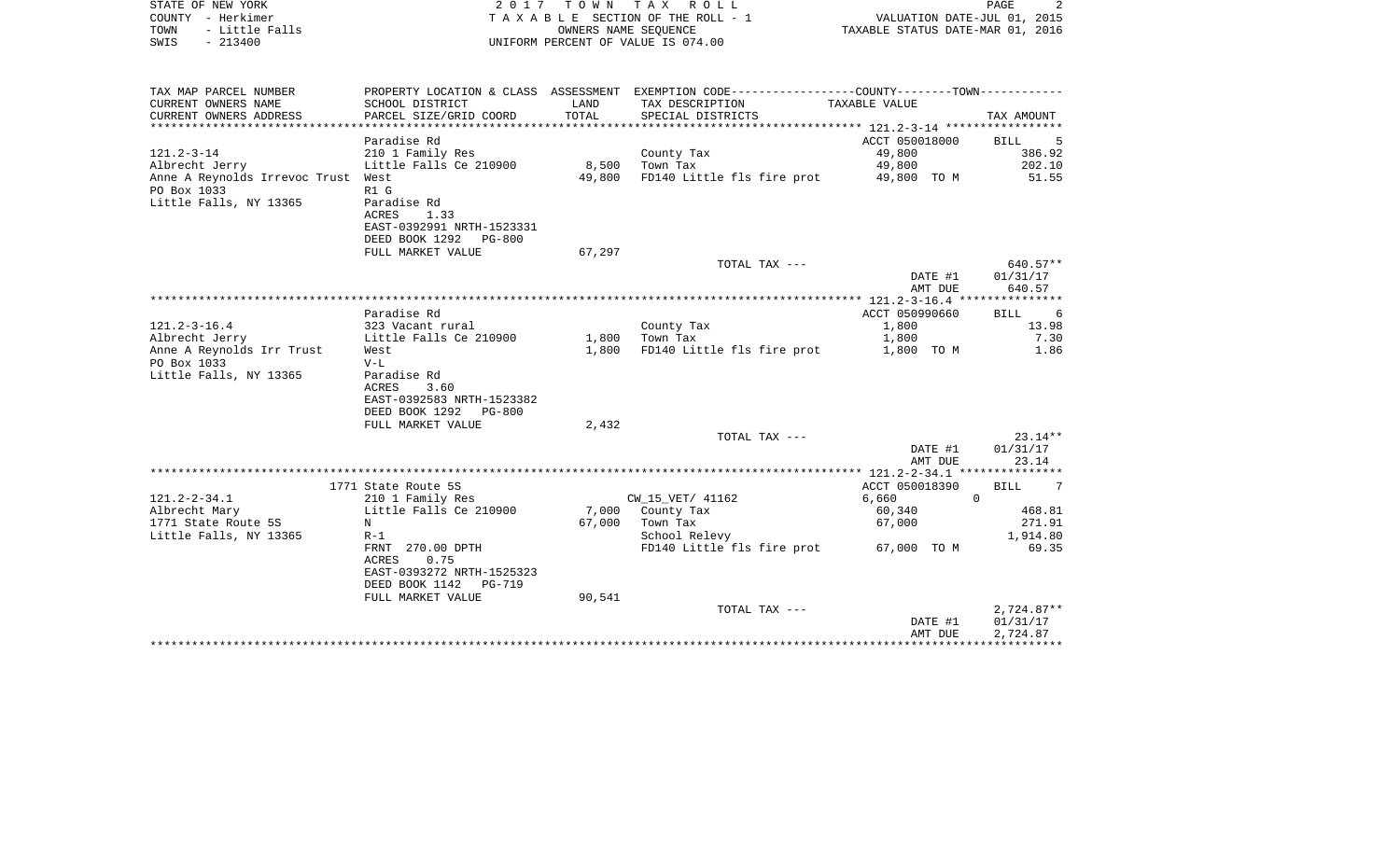| STATE OF NEW YORK |  |           |                |  |
|-------------------|--|-----------|----------------|--|
| COUNTY - Herkimer |  |           |                |  |
| TOWN              |  |           | - Little Falls |  |
| SWIS              |  | $-213400$ |                |  |

STATE OF NEW YORK 2 0 1 7 T O W N T A X R O L L PAGE 3TA X A B L E SECTION OF THE ROLL - 1 TOWN - LITTLE TO BE CONSUMER SECTION OF THE ROLL - 1<br>
TAXABLE STATUS DATE-MAR 01, 2016 SWIS - 213400 UNIFORM PERCENT OF VALUE IS 074.00

| TAX MAP PARCEL NUMBER    | PROPERTY LOCATION & CLASS ASSESSMENT |         | EXEMPTION CODE-----------------COUNTY-------TOWN-------- |                |                  |
|--------------------------|--------------------------------------|---------|----------------------------------------------------------|----------------|------------------|
| CURRENT OWNERS NAME      | SCHOOL DISTRICT                      | LAND    | TAX DESCRIPTION                                          | TAXABLE VALUE  |                  |
| CURRENT OWNERS ADDRESS   | PARCEL SIZE/GRID COORD               | TOTAL   | SPECIAL DISTRICTS                                        |                | TAX AMOUNT       |
|                          |                                      |         |                                                          |                |                  |
|                          | Johnnycake Rd                        |         |                                                          |                | <b>BILL</b><br>8 |
| $127.2 - 2 - 25.3$       | 210 1 Family Res                     |         | County Tax                                               | 111,850        | 869.01           |
| Ali Darlene              | Little Falls Ce 210900               | 98,150  | Town Tax                                                 | 111,850        | 453.92           |
| 127-02 Liberty Ave       | ACRES 164.00                         | 111,850 | FD140 Little fls fire prot                               | 111,850 TO M   | 115.77           |
| Richmond Hill, NY 11419  | EAST-0393042 NRTH-1507746            |         |                                                          |                |                  |
|                          | DEED BOOK 1207<br><b>PG-146</b>      |         |                                                          |                |                  |
|                          | FULL MARKET VALUE                    | 151,149 |                                                          |                |                  |
|                          |                                      |         | TOTAL TAX ---                                            |                | $1,438.70**$     |
|                          |                                      |         |                                                          | DATE #1        | 01/31/17         |
|                          |                                      |         |                                                          | AMT DUE        | 1,438.70         |
|                          |                                      |         |                                                          |                |                  |
|                          | 155 Boepple Rd                       |         |                                                          | ACCT 050100070 | 9<br>BILL        |
| $127.2 - 2 - 19.4$       | 240 Rural res                        |         | County Tax                                               | 114,400        | 888.82           |
| Almaviva John            | Little Falls Ce 210900               | 9,500   | Town Tax                                                 | 114,400        | 464.27           |
| Almaviva Lorraine        | dbwd/add                             | 114,400 | FD140 Little fls fire prot                               | 114,400 TO M   | 118.41           |
| 155 Boepple Rd           | G SP                                 |         |                                                          |                |                  |
|                          |                                      |         |                                                          |                |                  |
| Mohawk, NY 13407         | FRNT 441.00 DPTH                     |         |                                                          |                |                  |
|                          | 1.90<br>ACRES                        |         |                                                          |                |                  |
|                          | EAST-0394624 NRTH-1510241            |         |                                                          |                |                  |
|                          | DEED BOOK 1228<br>PG-694             |         |                                                          |                |                  |
|                          | FULL MARKET VALUE                    | 154,595 |                                                          |                |                  |
|                          |                                      |         | TOTAL TAX ---                                            |                | 1,471.50**       |
|                          |                                      |         |                                                          | DATE #1        | 01/31/17         |
|                          |                                      |         |                                                          | AMT DUE        | 1,471.50         |
|                          |                                      |         |                                                          |                |                  |
|                          | 1102 Shells Bush Rd                  |         |                                                          |                | 10<br>BILL       |
| $114.1 - 1 - 25.14$      | 210 1 Family Res                     |         | County Tax                                               | 95,300         | 740.42           |
| Aloisio Peter            | Little Falls Ce 210900               | 10,900  | Town Tax                                                 | 95,300         | 386.76           |
| Aloisio Marianne         | R1 S                                 | 95,300  | School Relevy                                            |                | 3,098.38         |
| 1102 Shells Bush Rd      | FRNT 418.00 DPTH                     |         | FD140 Little fls fire prot                               | 95,300 TO M    | 98.64            |
| Herkimer, NY 13350       | 2.90<br>ACRES                        |         |                                                          |                |                  |
|                          | EAST-0380545 NRTH-1541449            |         |                                                          |                |                  |
|                          | DEED BOOK 1146<br>$PG-264$           |         |                                                          |                |                  |
|                          | FULL MARKET VALUE                    | 128,784 |                                                          |                |                  |
|                          |                                      |         | TOTAL TAX ---                                            |                | $4,324.20**$     |
|                          |                                      |         |                                                          | DATE #1        | 01/31/17         |
|                          |                                      |         |                                                          | AMT DUE        | 4,324.20         |
|                          |                                      |         |                                                          |                |                  |
|                          | 202 Lakeview Dr                      |         |                                                          | ACCT 050100380 | 11<br>BILL       |
| $114.3 - 3 - 24$         | 210 1 Family Res                     |         | County Tax                                               | 133,300        | 1,035.66         |
| Altieri Raymond          | Herkimer Centra 213001               | 31,000  | Town Tax                                                 | 133,300        | 540.97           |
| Altieri Kathryn Gressler | ACRES<br>5.50                        | 133,300 | FD140 Little fls fire prot                               | 133,300 TO M   | 137.97           |
| 202 LakeView Dr          | EAST-0381412 NRTH-1530094            |         |                                                          |                |                  |
| Little Falls, NY 13365   | DEED BOOK 838<br><b>PG-531</b>       |         |                                                          |                |                  |
|                          | FULL MARKET VALUE                    | 180,135 |                                                          |                |                  |
|                          |                                      |         | TOTAL TAX ---                                            |                | $1,714.60**$     |
|                          |                                      |         |                                                          | DATE #1        | 01/31/17         |
|                          |                                      |         |                                                          | AMT DUE        | 1,714.60         |
|                          |                                      |         |                                                          |                |                  |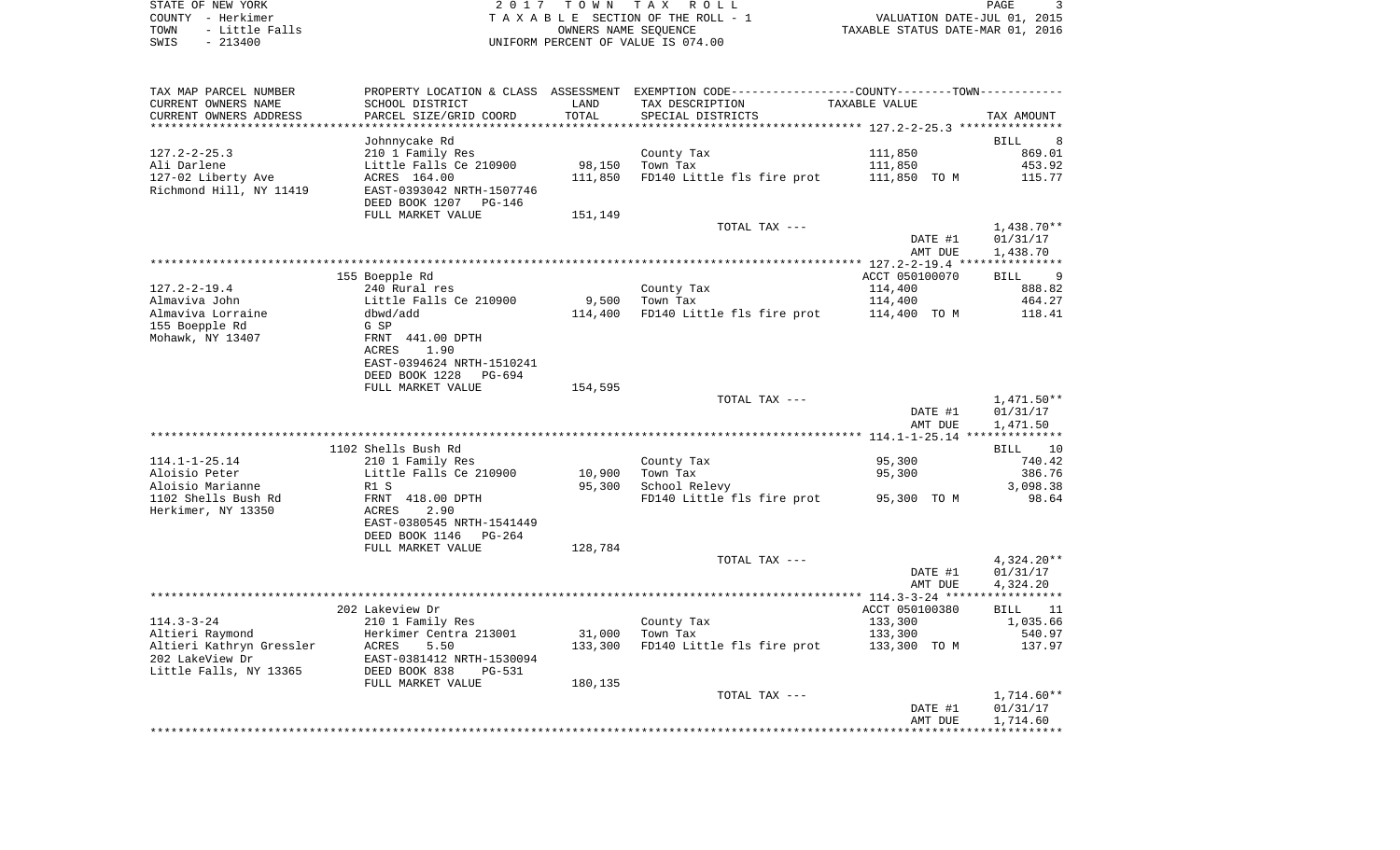STATE OF NEW YORK GOOD CONSULTED A SAME OF A LOCAL CONSULTED A LOCAL CONSULTED A LOCAL CONSULTED AND RELATED A LOCAL CONSULTED A LOCAL CONSULTED A LOCAL CONSULTED A LOCAL CONSULTED A LOCAL CONSULTED A LOCAL CONSULTED A LOC COUNTY - Herkimer<br>
T A X A B L E SECTION OF THE ROLL - 1<br>
TOWN - Little Falls<br>
SWIS - 213400 - 2013400 - UNIFORM PERCENT OF VALUE IS 074.00 TOWN - Little Falls OWNERS NAME SEQUENCE TAXABLE STATUS DATE-MAR 01, 2016 SWIS - 213400 UNIFORM PERCENT OF VALUE IS 074.00

| TAX MAP PARCEL NUMBER  | PROPERTY LOCATION & CLASS ASSESSMENT |        |                            |                |                   |
|------------------------|--------------------------------------|--------|----------------------------|----------------|-------------------|
| CURRENT OWNERS NAME    | SCHOOL DISTRICT                      | LAND   | TAX DESCRIPTION            | TAXABLE VALUE  |                   |
| CURRENT OWNERS ADDRESS | PARCEL SIZE/GRID COORD               | TOTAL  | SPECIAL DISTRICTS          |                | TAX AMOUNT        |
|                        |                                      |        |                            |                |                   |
|                        | Lakeview Dr                          |        |                            | ACCT 050100390 | 12<br><b>BILL</b> |
| $114.3 - 3 - 25$       |                                      |        |                            |                | 134.41            |
|                        | 311 Res vac land                     |        | County Tax                 | 17,300         |                   |
| Altieri Raymond        | Herkimer Centra 213001               | 17,300 | Town Tax                   | 17,300         | 70.21             |
| Altieri Kathryn M      | ACRES<br>5.10                        | 17,300 | FD140 Little fls fire prot | 17,300 TO M    | 17.91             |
| 202 Lakeview Dr        | EAST-0381365 NRTH-1530369            |        |                            |                |                   |
| Little Falls, NY 13365 | DEED BOOK 908<br><b>PG-615</b>       |        |                            |                |                   |
|                        | FULL MARKET VALUE                    | 23,378 |                            |                |                   |
|                        |                                      |        | TOTAL TAX ---              |                | 222.53**          |
|                        |                                      |        |                            | DATE #1        | 01/31/17          |
|                        |                                      |        |                            |                |                   |
|                        |                                      |        |                            | AMT DUE        | 222.53            |
|                        |                                      |        |                            |                |                   |
|                        | 333 Sandy Ln                         |        |                            | ACCT 050007500 | 13<br><b>BILL</b> |
| $121.2 - 4 - 4$        | 270 Mfg housing                      |        | County Tax                 | 18,100         | 140.63            |
| Aney Stephen           | Central Valley 212803                | 4,100  | Town Tax                   | 18,100         | 73.46             |
| 532 Sandy Ln           | FRNT 115.00 DPTH 100.00              | 18,100 | FD140 Little fls fire prot | 18,100 TO M    | 18.73             |
| Mohawk, NY 13407       | EAST-0386026 NRTH-1520714            |        |                            |                |                   |
|                        | DEED BOOK 1358<br>PG-701             |        |                            |                |                   |
|                        |                                      |        |                            |                |                   |
|                        | FULL MARKET VALUE                    | 24,459 |                            |                |                   |
|                        |                                      |        | TOTAL TAX ---              |                | 232.82**          |
|                        |                                      |        |                            | DATE #1        | 01/31/17          |
|                        |                                      |        |                            | AMT DUE        | 232.82            |
|                        |                                      |        |                            |                |                   |
|                        | Sandy Ln                             |        |                            | ACCT 050990600 | 14<br><b>BILL</b> |
| $121.2 - 4 - 5.2$      | 314 Rural vac<10                     |        | County Tax                 | 400            | 3.11              |
| Aney Stephen           | Central Valley 212803                | 400    | Town Tax                   | 400            | 1.62              |
| 532 Sandy Ln           | 60.00 DPTH 147.00<br>FRNT            | 400    | FD140 Little fls fire prot | 400 TO M       | .41               |
|                        |                                      |        |                            |                |                   |
| Mohawk, NY 13407       | EAST-0386117 NRTH-1520694            |        |                            |                |                   |
|                        | DEED BOOK 1358 PG-701                |        |                            |                |                   |
|                        | FULL MARKET VALUE                    | 541    |                            |                |                   |
|                        |                                      |        | TOTAL TAX ---              |                | $5.14**$          |
|                        |                                      |        |                            | DATE #1        | 01/31/17          |
|                        |                                      |        |                            | AMT DUE        | 5.14              |
|                        |                                      |        |                            |                |                   |
|                        | 532 Sandy Lane Rd                    |        |                            | ACCT 050990250 | 15<br>BILL        |
| $121.2 - 4 - 44.2$     |                                      |        |                            |                | 459.17            |
|                        | 210 1 Family Res                     |        | County Tax                 | 59,100         |                   |
| Aney Stephen           | Little Falls Ce 210900               | 9,100  | Town Tax                   | 59,100         | 239.85            |
| 532 Sandy Lane Rd      | FRNT 190.00 DPTH 400.00              | 59,100 | FD140 Little fls fire prot | 59,100 TO M    | 61.17             |
| Mohawk, NY 13407       | 1.70<br>ACRES                        |        |                            |                |                   |
|                        | EAST-0389080 NRTH-1522421            |        |                            |                |                   |
|                        | DEED BOOK 1207<br>PG-753             |        |                            |                |                   |
|                        | FULL MARKET VALUE                    | 79,865 |                            |                |                   |
|                        |                                      |        | TOTAL TAX ---              |                | 760.19**          |
|                        |                                      |        |                            |                | 01/31/17          |
|                        |                                      |        |                            | DATE #1        |                   |
|                        |                                      |        |                            | AMT DUE        | 760.19            |
|                        |                                      |        |                            |                |                   |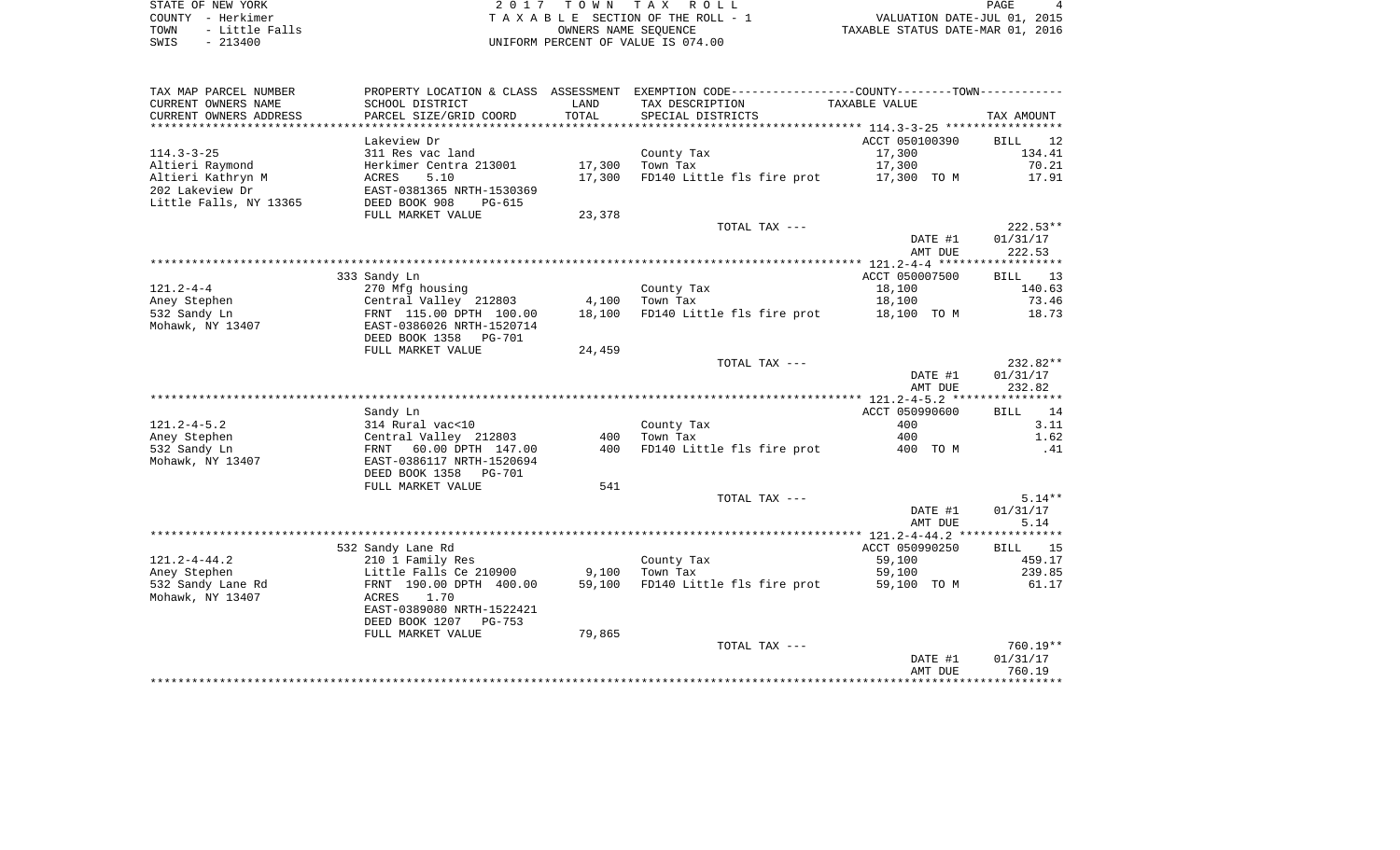| STATE OF NEW YORK<br>COUNTY - Herkimer<br>- Little Falls<br>TOWN<br>SWIS<br>$-213400$ | 2017                                                 | TOWN       | TAX ROLL<br>TAXABLE SECTION OF THE ROLL - 1<br>OWNERS NAME SEQUENCE<br>UNIFORM PERCENT OF VALUE IS 074.00 | TAXABLE STATUS DATE-MAR 01, 2016     | PAGE<br>5<br>VALUATION DATE-JUL 01, 2015 |
|---------------------------------------------------------------------------------------|------------------------------------------------------|------------|-----------------------------------------------------------------------------------------------------------|--------------------------------------|------------------------------------------|
| TAX MAP PARCEL NUMBER                                                                 |                                                      |            | PROPERTY LOCATION & CLASS ASSESSMENT EXEMPTION CODE----------------COUNTY-------TOWN----------            |                                      |                                          |
| CURRENT OWNERS NAME                                                                   | SCHOOL DISTRICT                                      | LAND       | TAX DESCRIPTION                                                                                           | TAXABLE VALUE                        |                                          |
| CURRENT OWNERS ADDRESS                                                                | PARCEL SIZE/GRID COORD                               | TOTAL      | SPECIAL DISTRICTS                                                                                         |                                      | TAX AMOUNT                               |
| ********************                                                                  |                                                      | ********** |                                                                                                           | ************ 114.79-1-10 *********** |                                          |
| $114.79 - 1 - 10$                                                                     | 137 Lyle Rd<br>210 1 Family Res                      |            | County Tax                                                                                                | ACCT 050099420<br>125,000            | <b>BILL</b><br>16<br>971.17              |
| Annutto James                                                                         | Herkimer Centra 213001                               | 10,300     | Town Tax                                                                                                  | 125,000                              | 507.29                                   |
| Annutto Sandra M                                                                      | North                                                | 125,000    | FD140 Little fls fire prot                                                                                | 125,000 TO M                         | 129.38                                   |
| 137 Lyle Rd                                                                           | $R-1$                                                |            |                                                                                                           |                                      |                                          |
| Little Falls, NY 13365                                                                | Leahman Rd                                           |            |                                                                                                           |                                      |                                          |
|                                                                                       | FRNT 160.00 DPTH 144.00                              |            |                                                                                                           |                                      |                                          |
|                                                                                       | EAST-0380818 NRTH-1529693<br>DEED BOOK 897<br>PG-636 |            |                                                                                                           |                                      |                                          |
|                                                                                       | FULL MARKET VALUE                                    | 168,919    |                                                                                                           |                                      |                                          |
|                                                                                       |                                                      |            | TOTAL TAX ---                                                                                             |                                      | 1,607.84**                               |
|                                                                                       |                                                      |            |                                                                                                           | DATE #1                              | 01/31/17                                 |
|                                                                                       |                                                      |            |                                                                                                           | AMT DUE                              | 1,607.84                                 |
|                                                                                       | Diana Cir                                            |            |                                                                                                           | ACCT 050100290                       | 17<br><b>BILL</b>                        |
| $114.79 - 1 - 14.1$                                                                   | 311 Res vac land                                     |            | County Tax                                                                                                | 3,800                                | 29.52                                    |
| Annutto James                                                                         | Herkimer Centra 213001                               | 3,800      | Town Tax                                                                                                  | 3,800                                | 15.42                                    |
| Annutto Sandra                                                                        | ACRES<br>0.69                                        | 3,800      | FD140 Little fls fire prot                                                                                | 3,800 TO M                           | 3.93                                     |
| 137 Lyle Rd                                                                           | EAST-0380540 NRTH-1529969                            |            |                                                                                                           |                                      |                                          |
| Little Falls, NY 13365                                                                | DEED BOOK 1079 PG-208                                |            |                                                                                                           |                                      |                                          |
|                                                                                       | FULL MARKET VALUE                                    | 5,135      | TOTAL TAX ---                                                                                             |                                      | 48.87**                                  |
|                                                                                       |                                                      |            |                                                                                                           | DATE #1                              | 01/31/17                                 |
|                                                                                       |                                                      |            |                                                                                                           | AMT DUE                              | 48.87                                    |
|                                                                                       |                                                      |            |                                                                                                           |                                      |                                          |
|                                                                                       | Lyle Rd                                              |            |                                                                                                           | ACCT 050100300                       | 18<br><b>BILL</b>                        |
| $114.79 - 1 - 15.1$<br>Annutto James                                                  | 311 Res vac land<br>Herkimer Centra 213001           | 4,600      | County Tax                                                                                                | 4,600                                | 35.74<br>18.67                           |
| Annutto Sandra                                                                        | ACRES<br>0.67                                        | 4,600      | Town Tax<br>FD140 Little fls fire prot                                                                    | 4,600<br>4,600 TO M                  | 4.76                                     |
| 137 Lyle Rd                                                                           | EAST-0380743 NRTH-1529832                            |            |                                                                                                           |                                      |                                          |
| Little Falls, NY 13365                                                                | DEED BOOK 1079 PG-208                                |            |                                                                                                           |                                      |                                          |
|                                                                                       | FULL MARKET VALUE                                    | 6,216      |                                                                                                           |                                      |                                          |
|                                                                                       |                                                      |            | TOTAL TAX ---                                                                                             |                                      | $59.17**$                                |
|                                                                                       |                                                      |            |                                                                                                           | DATE #1<br>AMT DUE                   | 01/31/17<br>59.17                        |
|                                                                                       |                                                      |            |                                                                                                           |                                      |                                          |
|                                                                                       | 106 Gregorin Rd                                      |            |                                                                                                           | ACCT 050004830                       | <b>BILL</b><br>19                        |
| $114.51 - 2 - 9$                                                                      | 210 1 Family Res                                     |            | County Tax                                                                                                | 94,800                               | 736.54                                   |
| Arduini Richard                                                                       | Little Falls Ce 210900                               | 7,800      | Town Tax                                                                                                  | 94,800                               | 384.73                                   |
| 106 Gregorin Rd<br>Little Falls, NY 13365                                             | Rt 169<br>FRNT 190.00 DPTH 220.00                    | 94,800     | FD140 Little fls fire prot                                                                                | 94,800 TO M                          | 98.12                                    |
|                                                                                       | EAST-0391224 NRTH-1537525                            |            |                                                                                                           |                                      |                                          |
|                                                                                       | DEED BOOK 1368<br>$PG-418$                           |            |                                                                                                           |                                      |                                          |
|                                                                                       | FULL MARKET VALUE                                    | 128,108    |                                                                                                           |                                      |                                          |
|                                                                                       |                                                      |            | TOTAL TAX ---                                                                                             |                                      | $1,219.39**$                             |
|                                                                                       |                                                      |            |                                                                                                           | DATE #1                              | 01/31/17                                 |
|                                                                                       |                                                      |            |                                                                                                           | AMT DUE                              | 1,219.39                                 |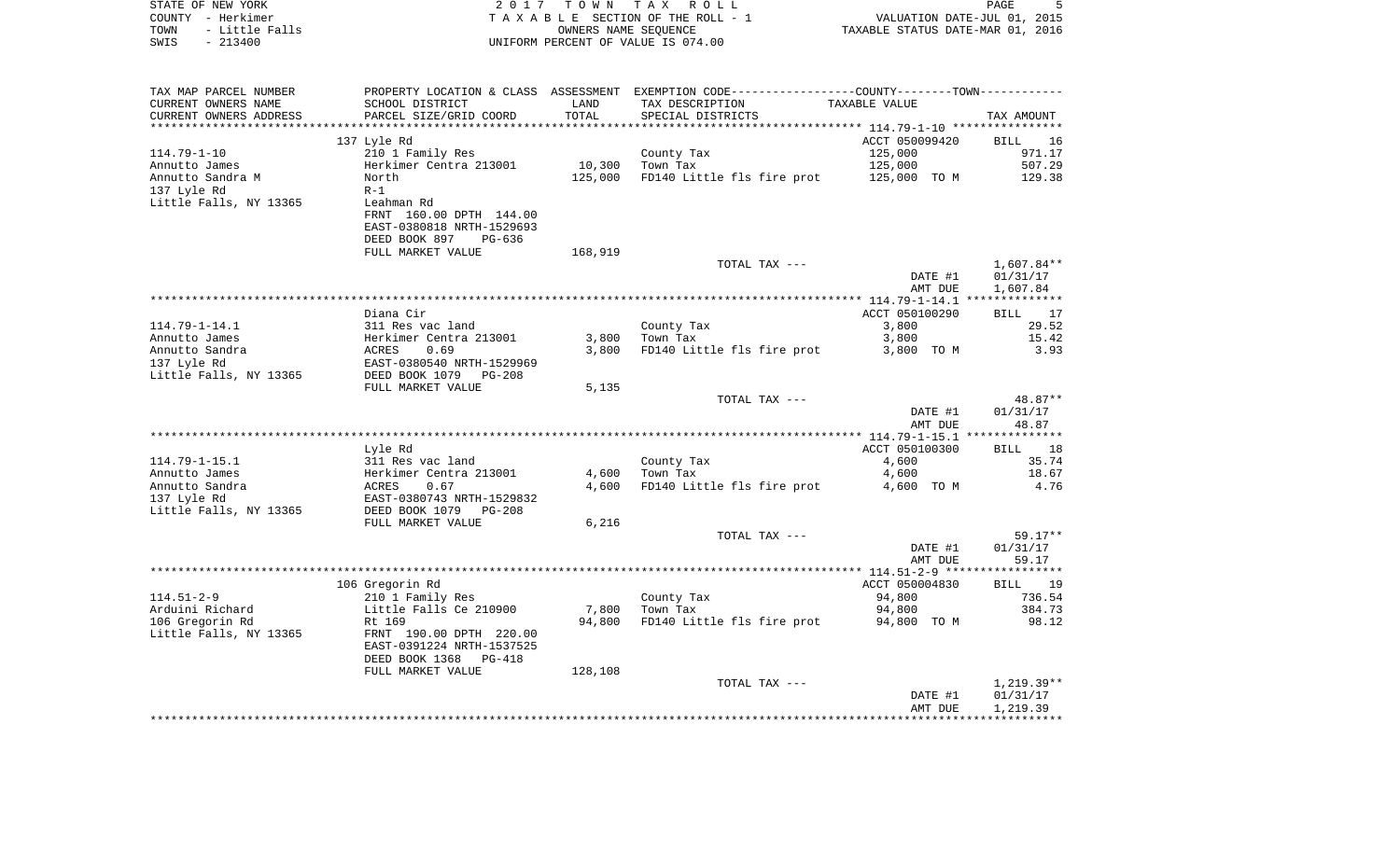| STATE OF NEW YORK      | 2017 TOWN TAX ROLL                 | PAGE                             |
|------------------------|------------------------------------|----------------------------------|
| COUNTY - Herkimer      | TAXABLE SECTION OF THE ROLL - 1    | VALUATION DATE-JUL 01, 2015      |
| - Little Falls<br>TOWN | OWNERS NAME SEOUENCE               | TAXABLE STATUS DATE-MAR 01, 2016 |
| $-213400$<br>SWIS      | UNIFORM PERCENT OF VALUE IS 074.00 |                                  |

| TAX MAP PARCEL NUMBER<br>CURRENT OWNERS NAME<br>CURRENT OWNERS ADDRESS      | PROPERTY LOCATION & CLASS ASSESSMENT EXEMPTION CODE----------------COUNTY-------TOWN----------<br>SCHOOL DISTRICT<br>PARCEL SIZE/GRID COORD | LAND<br>TOTAL | TAX DESCRIPTION<br>SPECIAL DISTRICTS | <b>TAXABLE VALUE</b> | TAX AMOUNT                        |
|-----------------------------------------------------------------------------|---------------------------------------------------------------------------------------------------------------------------------------------|---------------|--------------------------------------|----------------------|-----------------------------------|
| *********************                                                       |                                                                                                                                             |               |                                      |                      |                                   |
| $121.2 - 4 - 59.6$<br>Arthur Wilks III & Sally Wilks Little Falls Ce 210900 | Jacksonburg Rd<br>314 Rural vac<10                                                                                                          | 100           | County Tax<br>Town Tax               | 100<br>100           | 20<br><b>BILL</b><br>0.78<br>0.41 |
| Family Trust<br>141 Jacksonburg Rd<br>Little Falls, NY 13365                | VL<br>98.00 DPTH 104.00<br>FRNT<br>EAST-0389987 NRTH-1521926<br>DEED BOOK 1221<br>$PG-284$<br>FULL MARKET VALUE                             | 100<br>135    | FD140 Little fls fire prot           | 100 TO M             | .10                               |
|                                                                             |                                                                                                                                             |               | TOTAL TAX ---                        | DATE #1<br>AMT DUE   | $1.29**$<br>01/31/17<br>1.29      |
|                                                                             |                                                                                                                                             |               |                                      |                      |                                   |
|                                                                             | 141 Jacksonburg Rd                                                                                                                          |               |                                      | ACCT 05990840        | <b>BILL</b><br>21                 |
| $121.2 - 5 - 9.1$<br>Arthur Wilks III & Sally Wilks Little Falls Ce 210900  | 210 1 Family Res                                                                                                                            | 10,800        | County Tax<br>Town Tax               | 89,200<br>89,200     | 693.03<br>362.00                  |
| Family Trust                                                                | ACRES<br>2.20                                                                                                                               | 89,200        | FD140 Little fls fire prot           | 89,200 TO M          | 92.33                             |
| 141 Jacksonburg Rd                                                          | EAST-0390211 NRTH-1522054                                                                                                                   |               |                                      |                      |                                   |
| Little Falls, NY 13365                                                      | DEED BOOK 1221<br>$PG-284$                                                                                                                  |               |                                      |                      |                                   |
|                                                                             | FULL MARKET VALUE                                                                                                                           | 120,541       |                                      |                      |                                   |
|                                                                             |                                                                                                                                             |               | TOTAL TAX ---                        |                      | 1,147.36**                        |
|                                                                             |                                                                                                                                             |               |                                      | DATE #1              | 01/31/17                          |
|                                                                             |                                                                                                                                             |               |                                      | AMT DUE              | 1,147.36                          |
|                                                                             |                                                                                                                                             |               |                                      |                      |                                   |
|                                                                             | 179 Ohara Rd                                                                                                                                |               |                                      | ACCT 050099980       | 22<br><b>BILL</b>                 |
| $114.2 - 1 - 26.5$                                                          | 210 1 Family Res                                                                                                                            |               | County Tax                           | 83,600               | 649.52                            |
| Atutis Francis                                                              | Little Falls Ce 210900                                                                                                                      | 8,200         | Town Tax                             | 83,600               | 339.27                            |
| Atutis Vivian                                                               | ACRES<br>1.10                                                                                                                               | 83,600        | FD140 Little fls fire prot           | 83,600 TO M          | 86.53                             |
| 179 Ohara Rd                                                                | EAST-0390282 NRTH-1540124<br>DEED BOOK 790<br>$PG-4$                                                                                        |               |                                      |                      |                                   |
| Little Falls, NY 13365                                                      | FULL MARKET VALUE                                                                                                                           | 112,973       |                                      |                      |                                   |
|                                                                             |                                                                                                                                             |               | TOTAL TAX ---                        |                      | $1,075.32**$                      |
|                                                                             |                                                                                                                                             |               |                                      | DATE #1              | 01/31/17                          |
|                                                                             |                                                                                                                                             |               |                                      | AMT DUE              | 1,075.32                          |
|                                                                             |                                                                                                                                             |               |                                      |                      |                                   |
|                                                                             | 3921 State Route 167                                                                                                                        |               |                                      | ACCT 050006300       | <b>BILL</b><br>23                 |
| $121.2 - 4 - 62$                                                            | 210 1 Family Res                                                                                                                            |               | VETCOM CTS 41130                     | 11,100<br>11,100     |                                   |
| Audrey V Kaucher Family Trust Little Falls Ce 210900                        |                                                                                                                                             | 7,700         | County Tax                           | 54,500               | 423.43                            |
| 3921 State Route 167                                                        | M                                                                                                                                           | 65,600        | Town Tax                             | 54,500               | 221.18                            |
| Little Falls, NY 13365                                                      | FRNT 150.00 DPTH<br>0.93<br>ACRES<br>EAST-0390871 NRTH-1523856<br>DEED BOOK 1143<br><b>PG-924</b>                                           |               | FD140 Little fls fire prot           | 65,600 TO M          | 67.90                             |
|                                                                             | FULL MARKET VALUE                                                                                                                           | 88,649        |                                      |                      |                                   |
|                                                                             |                                                                                                                                             |               | TOTAL TAX ---                        |                      | $712.51**$                        |
|                                                                             |                                                                                                                                             |               |                                      | DATE #1              | 01/31/17                          |
|                                                                             |                                                                                                                                             |               |                                      | AMT DUE              | 712.51                            |
|                                                                             |                                                                                                                                             |               |                                      |                      |                                   |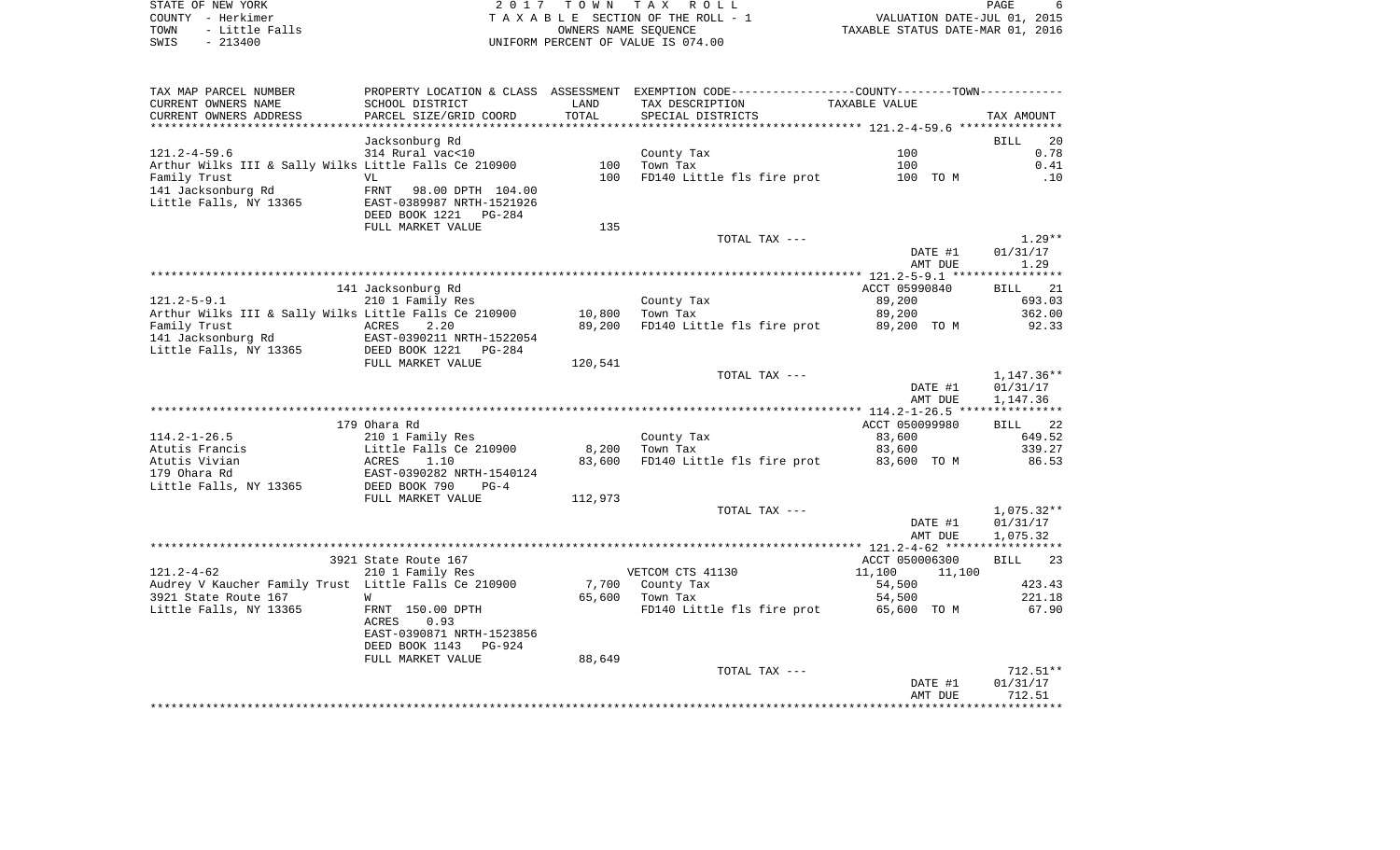| COUNTY - Herkimer<br>TOWN<br>- Little Falls<br>$-213400$<br>SWIS |                                                       |         | TAXABLE SECTION OF THE ROLL - 1<br>OWNERS NAME SEOUENCE<br>UNIFORM PERCENT OF VALUE IS 074.00  | VALUATION DATE-JUL 01, 2015<br>TAXABLE STATUS DATE-MAR 01, 2016 |                   |
|------------------------------------------------------------------|-------------------------------------------------------|---------|------------------------------------------------------------------------------------------------|-----------------------------------------------------------------|-------------------|
| TAX MAP PARCEL NUMBER                                            |                                                       |         | PROPERTY LOCATION & CLASS ASSESSMENT EXEMPTION CODE----------------COUNTY-------TOWN---------- |                                                                 |                   |
| CURRENT OWNERS NAME                                              | SCHOOL DISTRICT                                       | LAND    | TAX DESCRIPTION                                                                                | TAXABLE VALUE                                                   |                   |
| CURRENT OWNERS ADDRESS                                           | PARCEL SIZE/GRID COORD                                | TOTAL   | SPECIAL DISTRICTS                                                                              | ************ 121.2-4-63 ******************                      | TAX AMOUNT        |
|                                                                  | Paines Hollow Rd                                      |         |                                                                                                | ACCT 050018210                                                  | <b>BILL</b><br>24 |
| $121.2 - 4 - 63$                                                 | 311 Res vac land                                      |         | County Tax                                                                                     | 1,200                                                           | 9.32              |
| Audrey V Kaucher Family Trust Little Falls Ce 210900             |                                                       | 1,200   | Town Tax                                                                                       | 1,200                                                           | 4.87              |
| 3921 State Route 167                                             | W.                                                    | 1,200   | FD140 Little fls fire prot                                                                     | 1,200 TO M                                                      | 1.24              |
| Little Falls, NY 13365                                           | $V-L$ .5 Ac<br>$Rt-167$                               |         |                                                                                                |                                                                 |                   |
|                                                                  | FRNT 110.00 DPTH 195.00                               |         |                                                                                                |                                                                 |                   |
|                                                                  | EAST-0390904 NRTH-1523738                             |         |                                                                                                |                                                                 |                   |
|                                                                  | DEED BOOK 1143 PG-924                                 |         |                                                                                                |                                                                 |                   |
|                                                                  | FULL MARKET VALUE                                     | 1,622   |                                                                                                |                                                                 |                   |
|                                                                  |                                                       |         | TOTAL TAX ---                                                                                  |                                                                 | $15.43**$         |
|                                                                  |                                                       |         |                                                                                                | DATE #1<br>AMT DUE                                              | 01/31/17<br>15.43 |
|                                                                  |                                                       |         |                                                                                                |                                                                 |                   |
|                                                                  | 168 Lakeview Dr                                       |         |                                                                                                | ACCT 050100420                                                  | 25<br>BILL        |
| $114.3 - 3 - 26$                                                 | 210 1 Family Res                                      |         | County Tax                                                                                     | 179,800                                                         | 1,396.94          |
| Aufmuth Howard J                                                 | Herkimer Centra 213001                                | 30,400  | Town Tax                                                                                       | 179,800                                                         | 729.68            |
| Aufmuth Carol Hummel                                             | ACRES<br>5.30                                         | 179,800 | FD140 Little fls fire prot 179,800 TO M                                                        |                                                                 | 186.10            |
| 168 Lakeview Dr<br>Little Falls, NY 13365                        | EAST-0381046 NRTH-1530524<br>DEED BOOK 903<br>$PG-34$ |         |                                                                                                |                                                                 |                   |
|                                                                  | FULL MARKET VALUE                                     | 242,973 |                                                                                                |                                                                 |                   |
|                                                                  |                                                       |         | TOTAL TAX ---                                                                                  |                                                                 | $2,312.72**$      |
|                                                                  |                                                       |         |                                                                                                | DATE #1                                                         | 01/31/17          |
|                                                                  |                                                       |         |                                                                                                | AMT DUE                                                         | 2,312.72          |
|                                                                  | Leahman Rd                                            |         |                                                                                                | ACCT 050001410                                                  | 26<br>BILL        |
| $121.1 - 1 - 4.1$                                                | 311 Res vac land                                      |         | County Tax                                                                                     | 600                                                             | 4.66              |
| Bailey Ivy                                                       | Little Falls Ce 210900                                | 600     | Town Tax                                                                                       | 600                                                             | 2.43              |
| 180 Eatonville Rd                                                | Leahman                                               | 600 -   | School Relevy                                                                                  |                                                                 | 25.09             |
| Little Falls, NY 13365                                           | FRNT 110.00 DPTH 100.00                               |         | FD140 Little fls fire prot 600 TO M                                                            |                                                                 | .62               |
|                                                                  | ACRES<br>0.36<br>EAST-0380691 NRTH-1528061            |         |                                                                                                |                                                                 |                   |
|                                                                  | DEED BOOK 918<br>PG-346                               |         |                                                                                                |                                                                 |                   |
|                                                                  | FULL MARKET VALUE                                     | 811     |                                                                                                |                                                                 |                   |
|                                                                  |                                                       |         | TOTAL TAX ---                                                                                  |                                                                 | $32.80**$         |
|                                                                  |                                                       |         |                                                                                                | DATE #1                                                         | 01/31/17          |
|                                                                  |                                                       |         |                                                                                                | AMT DUE                                                         | 32.80             |
|                                                                  | Leahman Rd                                            |         |                                                                                                | ACCT 050099840                                                  | BILL 27           |
| $121.1 - 1 - 4.2$                                                | 210 1 Family Res                                      |         | County Tax                                                                                     | 109,800                                                         | 853.08            |
| Bailey Ivy                                                       | Little Falls Ce 210900                                | 4,400   | Town Tax                                                                                       | 109,800                                                         | 445.60            |
| 180 Eatonville Rd                                                | FRNT 100.00 DPTH 131.00                               | 109,800 | School Relevy                                                                                  |                                                                 | 4,592.11          |
| Little Falls, NY 13365                                           | EAST-0380683 NRTH-1528184                             |         | FD140 Little fls fire prot 109,800 TO M                                                        |                                                                 | 113.65            |
|                                                                  | DEED BOOK 918<br>PG-346                               |         |                                                                                                |                                                                 |                   |
|                                                                  | FULL MARKET VALUE                                     | 148,378 | TOTAL TAX ---                                                                                  |                                                                 | $6,004.44**$      |
|                                                                  |                                                       |         |                                                                                                | DATE #1                                                         | 01/31/17          |
|                                                                  |                                                       |         |                                                                                                | AMT DUE                                                         | 6,004.44          |
|                                                                  |                                                       |         |                                                                                                |                                                                 |                   |

STATE OF NEW YORK 2 0 1 7 T O W N T A X R O L L PAGE 7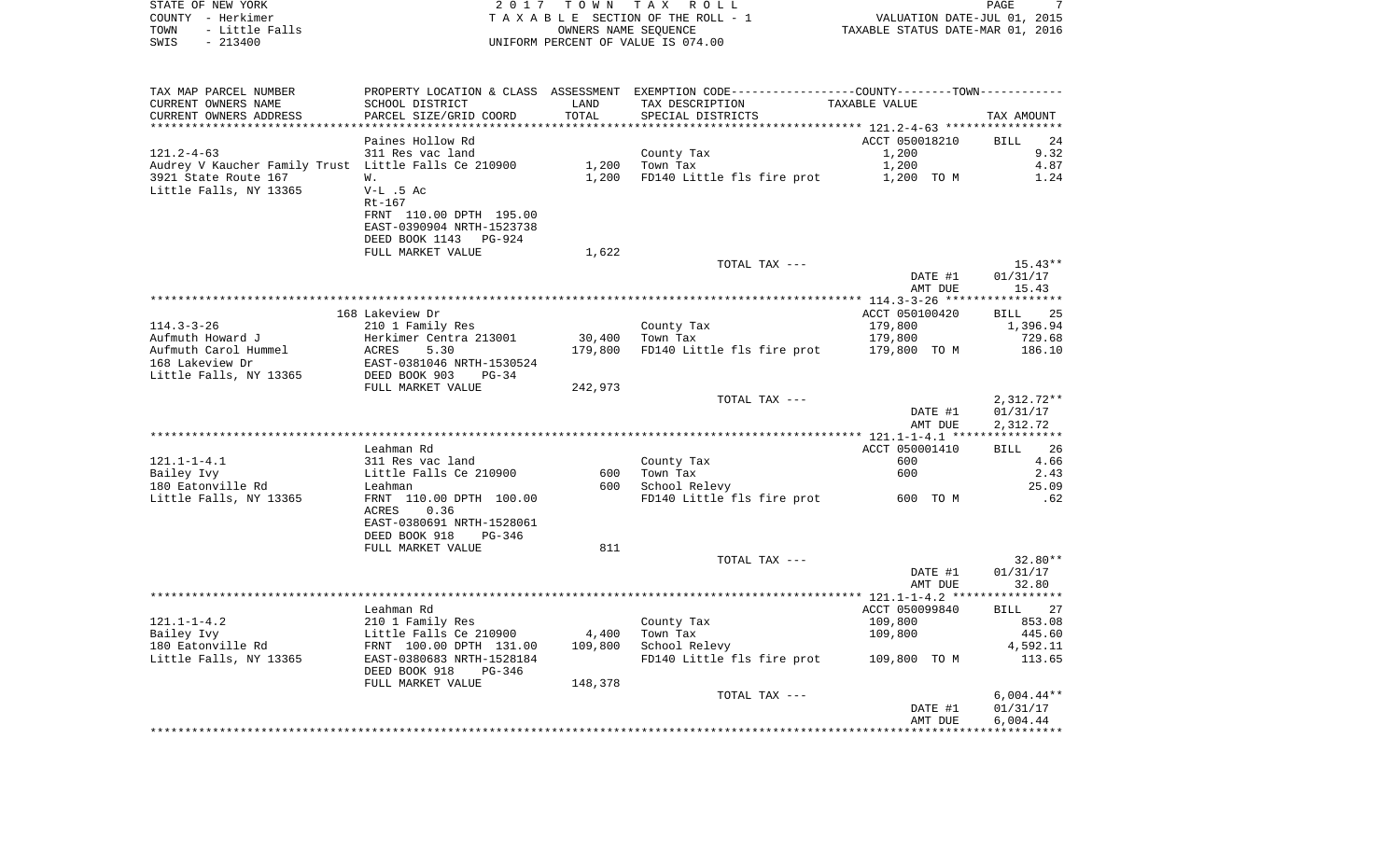| STATE OF NEW YORK<br>COUNTY - Herkimer<br>- Little Falls<br>TOWN<br>$-213400$<br>SWIS | 2017                                                    | T O W N         | TAX ROLL<br>TAXABLE SECTION OF THE ROLL - 1<br>OWNERS NAME SEOUENCE<br>UNIFORM PERCENT OF VALUE IS 074.00 | VALUATION DATE-JUL 01, 2015<br>TAXABLE STATUS DATE-MAR 01, 2016 | PAGE<br>8          |
|---------------------------------------------------------------------------------------|---------------------------------------------------------|-----------------|-----------------------------------------------------------------------------------------------------------|-----------------------------------------------------------------|--------------------|
| TAX MAP PARCEL NUMBER                                                                 |                                                         |                 | PROPERTY LOCATION & CLASS ASSESSMENT EXEMPTION CODE---------------COUNTY-------TOWN----------             |                                                                 |                    |
| CURRENT OWNERS NAME<br>CURRENT OWNERS ADDRESS                                         | SCHOOL DISTRICT<br>PARCEL SIZE/GRID COORD               | LAND<br>TOTAL   | TAX DESCRIPTION<br>SPECIAL DISTRICTS                                                                      | TAXABLE VALUE                                                   | TAX AMOUNT         |
| **********************                                                                |                                                         |                 |                                                                                                           |                                                                 |                    |
|                                                                                       | 150 Gun Club Rd                                         |                 |                                                                                                           | ACCT 050016740                                                  | <b>BILL</b><br>28  |
| $121.2 - 1 - 8$                                                                       | 210 1 Family Res                                        |                 | County Tax                                                                                                | 57,900                                                          | 449.85             |
| Balderston Kenneth<br>Balderston Janet                                                | Little Falls Ce 210900<br>$\mathbf E$                   | 8,800<br>57,900 | Town Tax<br>FD140 Little fls fire prot                                                                    | 57,900<br>57,900 TO M                                           | 234.98<br>59.93    |
| 150 Gun Club Rd                                                                       | $R-1$                                                   |                 |                                                                                                           |                                                                 |                    |
| Little Falls, NY 13365                                                                | Gun Club Rd                                             |                 |                                                                                                           |                                                                 |                    |
|                                                                                       | ACRES<br>1.50                                           |                 |                                                                                                           |                                                                 |                    |
|                                                                                       | EAST-0385984 NRTH-1527086                               |                 |                                                                                                           |                                                                 |                    |
|                                                                                       | DEED BOOK 00618 PG-00918                                |                 |                                                                                                           |                                                                 |                    |
|                                                                                       | FULL MARKET VALUE                                       | 78,243          |                                                                                                           |                                                                 |                    |
|                                                                                       |                                                         |                 | TOTAL TAX ---                                                                                             |                                                                 | 744.76**           |
|                                                                                       |                                                         |                 |                                                                                                           | DATE #1<br>AMT DUE                                              | 01/31/17<br>744.76 |
|                                                                                       |                                                         |                 |                                                                                                           |                                                                 |                    |
|                                                                                       | 233 State Route 170                                     |                 |                                                                                                           | ACCT 050016200                                                  | 29<br><b>BILL</b>  |
| $114.2 - 2 - 7.1$                                                                     | 210 1 Family Res                                        |                 | County Tax                                                                                                | 65,000                                                          | 505.01             |
| Balderston Peter                                                                      | Little Falls Ce 210900                                  | 12,900          | Town Tax                                                                                                  | 65,000                                                          | 263.79             |
| Balderston Patricia                                                                   | R1 plbrn shed                                           | 65,000          | FD140 Little fls fire prot                                                                                | 65,000 TO M                                                     | 67.28              |
| 2705 Eastill Dr                                                                       | partial assmt                                           |                 |                                                                                                           |                                                                 |                    |
| Jacksonville, FL 32211                                                                | ACRES 21.80                                             |                 |                                                                                                           |                                                                 |                    |
|                                                                                       | EAST-0395869 NRTH-1543730<br>DEED BOOK 1324<br>$PG-143$ |                 |                                                                                                           |                                                                 |                    |
|                                                                                       | FULL MARKET VALUE                                       | 87,838          |                                                                                                           |                                                                 |                    |
|                                                                                       |                                                         |                 | TOTAL TAX ---                                                                                             |                                                                 | 836.08**           |
|                                                                                       |                                                         |                 |                                                                                                           | DATE #1                                                         | 01/31/17           |
|                                                                                       |                                                         |                 |                                                                                                           | AMT DUE                                                         | 836.08             |
|                                                                                       |                                                         |                 |                                                                                                           |                                                                 |                    |
|                                                                                       | Flint Ave Ext                                           |                 |                                                                                                           | ACCT 050010140                                                  | BILL<br>30         |
| $114.84 - 2 - 5$                                                                      | 210 1 Family Res                                        |                 | County Tax                                                                                                | 27,700                                                          | 215.21             |
| Ballard Albert<br>Ballard Jonah                                                       | Little Falls Ce 210900<br>$R -$                         | 2,900<br>27,700 | Town Tax<br>FD140 Little fls fire prot                                                                    | 27,700<br>27,700 TO M                                           | 112.41<br>28.67    |
| 313 Flint Ave Ext                                                                     | Rt 167                                                  |                 |                                                                                                           |                                                                 |                    |
| Little Falls, NY 13365                                                                | <b>FRNT</b><br>79.00 DPTH 100.00                        |                 |                                                                                                           |                                                                 |                    |
|                                                                                       | EAST-0393840 NRTH-1528946                               |                 |                                                                                                           |                                                                 |                    |
|                                                                                       | DEED BOOK 1497<br><b>PG-304</b>                         |                 |                                                                                                           |                                                                 |                    |
|                                                                                       | FULL MARKET VALUE                                       | 37,432          |                                                                                                           |                                                                 |                    |
|                                                                                       |                                                         |                 | TOTAL TAX ---                                                                                             |                                                                 | 356.29**           |
|                                                                                       |                                                         |                 |                                                                                                           | DATE #1                                                         | 01/31/17           |
|                                                                                       |                                                         |                 |                                                                                                           | AMT DUE                                                         | 356.29             |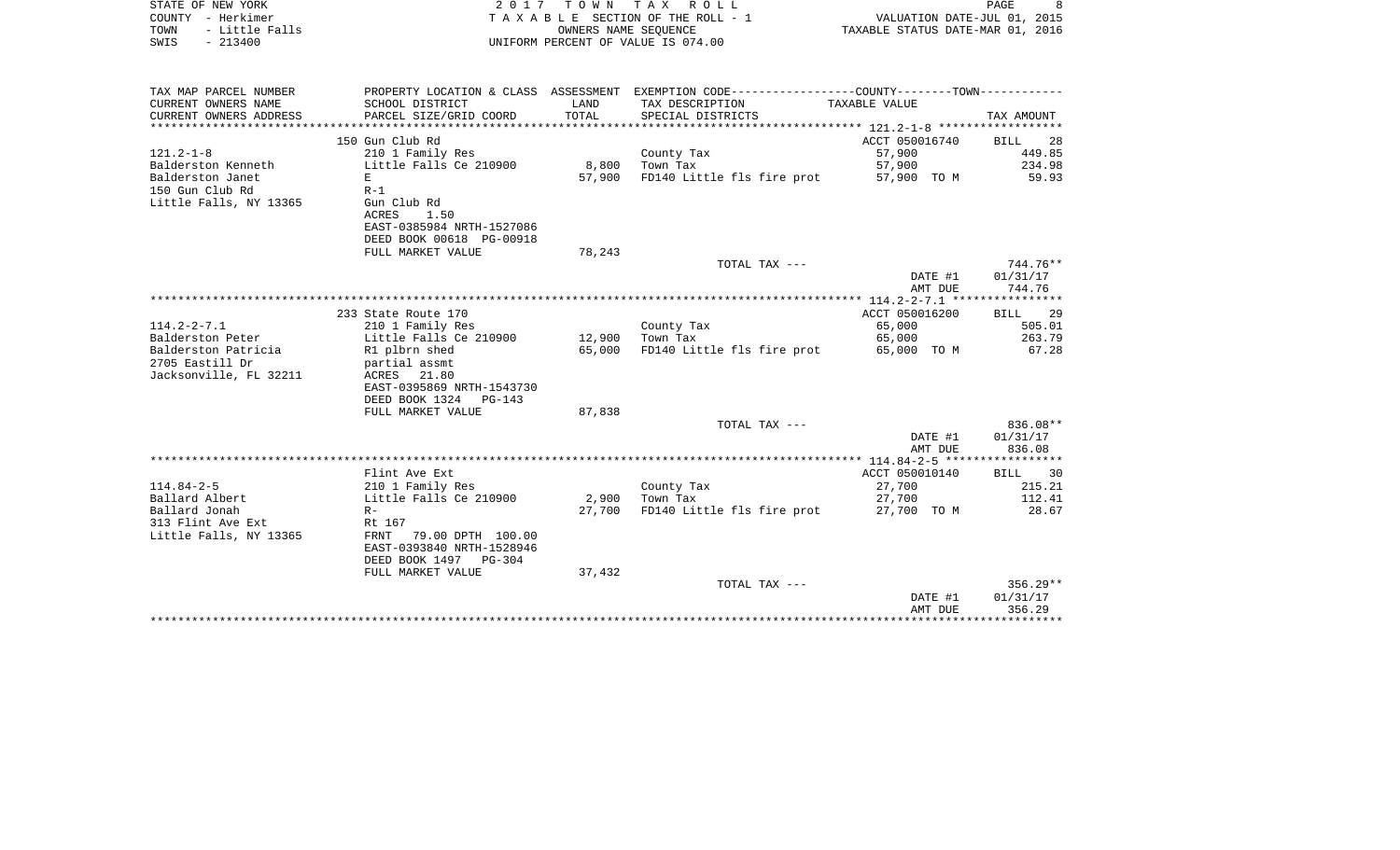| STATE OF NEW YORK      | 2017 TOWN TAX ROLL                 | PAGE                             |  |
|------------------------|------------------------------------|----------------------------------|--|
| COUNTY - Herkimer      | TAXABLE SECTION OF THE ROLL - 1    | VALUATION DATE-JUL 01, 2015      |  |
| TOWN<br>- Little Falls | OWNERS NAME SEOUENCE               | TAXABLE STATUS DATE-MAR 01, 2016 |  |
| SWIS<br>- 213400       | UNIFORM PERCENT OF VALUE IS 074.00 |                                  |  |

| TAX MAP PARCEL NUMBER<br>CURRENT OWNERS NAME<br>CURRENT OWNERS ADDRESS | SCHOOL DISTRICT<br>PARCEL SIZE/GRID COORD                                              | LAND<br>TOTAL    | PROPERTY LOCATION & CLASS ASSESSMENT EXEMPTION CODE----------------COUNTY--------TOWN----------<br>TAX DESCRIPTION<br>SPECIAL DISTRICTS | TAXABLE VALUE                                     | TAX AMOUNT                           |
|------------------------------------------------------------------------|----------------------------------------------------------------------------------------|------------------|-----------------------------------------------------------------------------------------------------------------------------------------|---------------------------------------------------|--------------------------------------|
| *********************                                                  | **************************                                                             |                  |                                                                                                                                         |                                                   |                                      |
| $127.1 - 1 - 13.1$<br>Bandel Neil<br>2479 State Rt 167                 | 2479 State Route 167<br>210 1 Family Res<br>Owen D Young<br>215001<br>FRNT 434.00 DPTH | 16,600<br>95,100 | County Tax<br>Town Tax<br>FD140 Little fls fire prot                                                                                    | ACCT 050010710<br>95,100<br>95,100<br>95,100 TO M | BILL 31<br>738.87<br>385.94<br>98.43 |
| Mohawk, NY 13407                                                       | ACRES<br>6.90<br>EAST-0383989 NRTH-1504682<br>DEED BOOK 804<br><b>PG-129</b>           |                  |                                                                                                                                         |                                                   |                                      |
|                                                                        | FULL MARKET VALUE                                                                      | 128,514          | TOTAL TAX ---                                                                                                                           |                                                   | 1,223.24**                           |
|                                                                        |                                                                                        |                  |                                                                                                                                         | DATE #1                                           | 01/31/17                             |
|                                                                        |                                                                                        |                  |                                                                                                                                         | AMT DUE                                           | 1,223.24                             |
|                                                                        |                                                                                        |                  |                                                                                                                                         |                                                   |                                      |
|                                                                        | State Route 176                                                                        |                  |                                                                                                                                         | ACCT 050990940                                    | BILL 32                              |
| $127.1 - 1 - 13.3$                                                     | 312 Vac w/imprv                                                                        |                  | County Tax                                                                                                                              | 5,400                                             | 41.95                                |
| Bandel Neil                                                            | 215001                                                                                 | 4,600            | Town Tax                                                                                                                                | 5,400                                             | 21.91                                |
| 2479 State Route 167                                                   | Owen D Young<br>ACRES 2.40<br>2.40                                                     | 5,400            | FD140 Little fls fire prot                                                                                                              | 5,400 TO M                                        | 5.59                                 |
| Mohawk, NY 13407                                                       | EAST-0384141 NRTH-1504799<br>DEED BOOK 871<br>PG-352                                   |                  |                                                                                                                                         |                                                   |                                      |
|                                                                        | FULL MARKET VALUE                                                                      | 7,297            |                                                                                                                                         |                                                   |                                      |
|                                                                        |                                                                                        |                  | TOTAL TAX ---                                                                                                                           |                                                   | 69.45**                              |
|                                                                        |                                                                                        |                  |                                                                                                                                         | DATE #1                                           | 01/31/17                             |
|                                                                        |                                                                                        |                  |                                                                                                                                         | AMT DUE                                           | 69.45                                |
|                                                                        | 1526 State Route 5S                                                                    |                  |                                                                                                                                         | ACCT 050015360                                    | BILL 33                              |
| $121.2 - 4 - 25$                                                       | 210 1 Family Res                                                                       |                  | County Tax                                                                                                                              | 67,300                                            | 522.88                               |
| Barnes Sharon M                                                        | Little Falls Ce 210900                                                                 | 6,100            | Town Tax                                                                                                                                | 67,300                                            | 273.12                               |
| 1526 State Route 5S                                                    | S                                                                                      | 67,300           | School Relevy                                                                                                                           |                                                   | 1,927.35                             |
| Mohawk, NY 13407                                                       | $R-1$                                                                                  |                  | FD140 Little fls fire prot 67,300 TO M                                                                                                  |                                                   | 69.66                                |
|                                                                        | $Rt-5S$                                                                                |                  |                                                                                                                                         |                                                   |                                      |
|                                                                        | FRNT 150.00 DPTH 150.00<br>EAST-0388666 NRTH-1524138                                   |                  |                                                                                                                                         |                                                   |                                      |
|                                                                        | DEED BOOK 833<br>PG-257                                                                |                  |                                                                                                                                         |                                                   |                                      |
|                                                                        | FULL MARKET VALUE                                                                      | 90,946           |                                                                                                                                         |                                                   |                                      |
|                                                                        |                                                                                        |                  | TOTAL TAX ---                                                                                                                           |                                                   | $2,793.01**$                         |
|                                                                        |                                                                                        |                  |                                                                                                                                         | DATE #1<br>AMT DUE                                | 01/31/17<br>2,793.01                 |
|                                                                        |                                                                                        |                  |                                                                                                                                         |                                                   |                                      |
|                                                                        | Burt Rd                                                                                |                  |                                                                                                                                         | ACCT 050008100                                    | <b>BILL</b><br>34                    |
| $114.3 - 1 - 5$                                                        | 220 2 Family Res                                                                       |                  | AG MKTS L 41720                                                                                                                         | 27,829<br>27,829                                  |                                      |
| Bartoszeweski Michael P<br>12000 Southard Rd                           | Herkimer Centra 213001<br>ACRES 155.00                                                 |                  | 98,500 County Tax<br>138,000 Town Tax                                                                                                   | 110,171<br>110,171                                | 855.96<br>447.11                     |
| Cato, NY 13033                                                         | EAST-0381151 NRTH-1533842                                                              |                  | School Relevy                                                                                                                           |                                                   | 3,960.43                             |
|                                                                        | DEED BOOK 815<br>$PG-267$                                                              |                  | FD140 Little fls fire prot                                                                                                              | 110,171 TO M                                      | 114.03                               |
| MAY BE SUBJECT TO PAYMENT<br>UNDER AGDIST LAW TIL 2020                 | FULL MARKET VALUE                                                                      | 186,486          | 27,829 EX                                                                                                                               |                                                   |                                      |
|                                                                        |                                                                                        |                  | TOTAL TAX ---                                                                                                                           |                                                   | $5,377.53**$                         |
|                                                                        |                                                                                        |                  |                                                                                                                                         | DATE #1                                           | 01/31/17                             |
|                                                                        |                                                                                        |                  |                                                                                                                                         | AMT DUE                                           | 5,377.53                             |
|                                                                        |                                                                                        |                  |                                                                                                                                         |                                                   |                                      |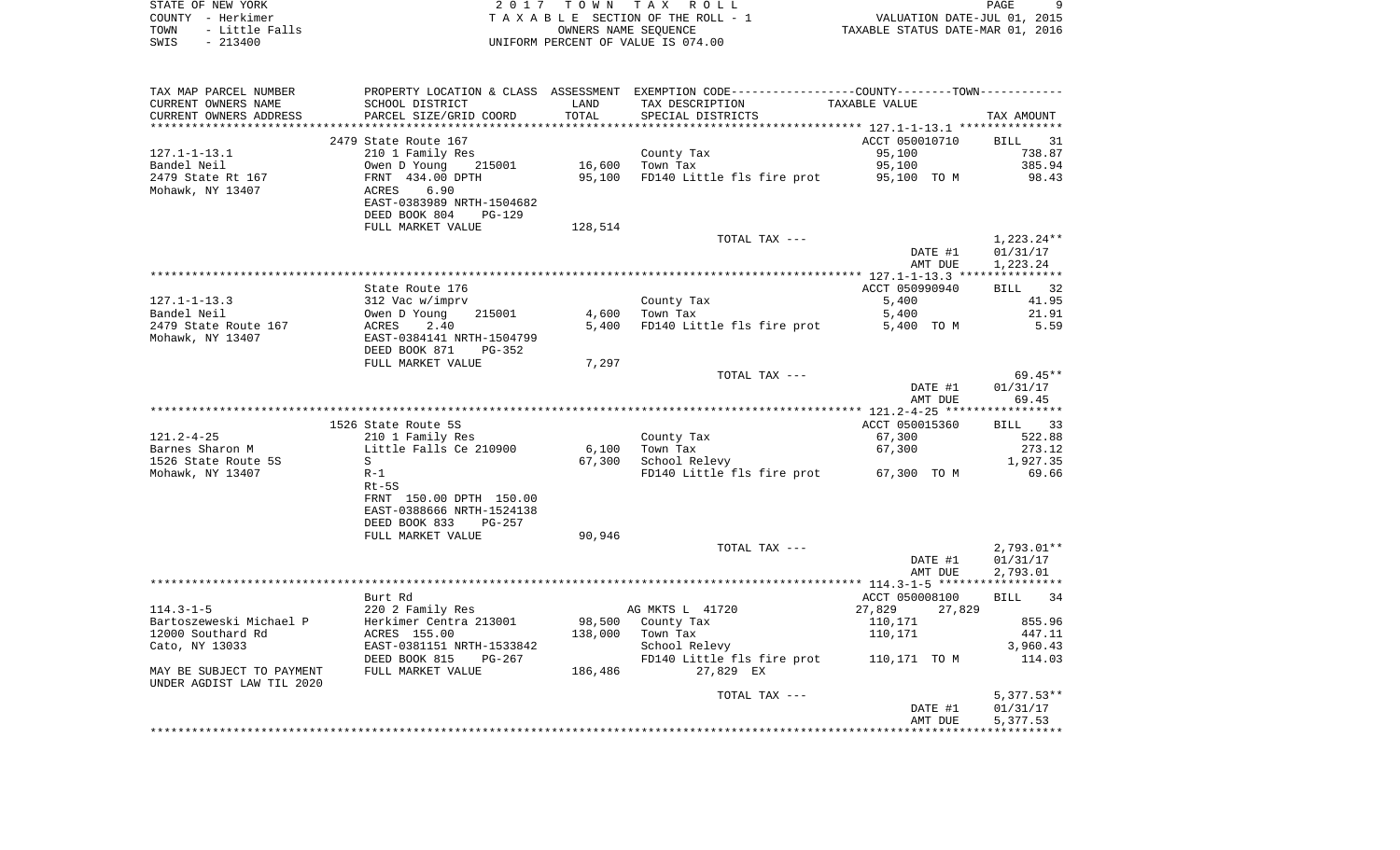STATE OF NEW YORK **EXECUTE:** A 2 0 1 7 T O W N T A X R O L L COUNTY - Herkimer<br>
T A X A B L E SECTION OF THE ROLL - 1<br>
TOWN - Little Falls<br>
SWIS - 213400 - 2013400 - UNIFORM PERCENT OF VALUE IS 074.00 TOWN - LITTLE FALLS ON THE ROLL - 1<br>
TAXABLE STATUS DATE-JUL 01, 2015<br>
OWNERS NAME SEQUENCE TAXABLE STATUS DATE-MAR 01, 2016 SWIS - 213400 UNIFORM PERCENT OF VALUE IS 074.00

| TAX MAP PARCEL NUMBER  |                                |         | PROPERTY LOCATION & CLASS ASSESSMENT EXEMPTION CODE---------------COUNTY-------TOWN-------- |                |                   |
|------------------------|--------------------------------|---------|---------------------------------------------------------------------------------------------|----------------|-------------------|
| CURRENT OWNERS NAME    | SCHOOL DISTRICT                | LAND    | TAX DESCRIPTION                                                                             | TAXABLE VALUE  |                   |
| CURRENT OWNERS ADDRESS | PARCEL SIZE/GRID COORD         | TOTAL   | SPECIAL DISTRICTS                                                                           |                | TAX AMOUNT        |
| ***************        |                                |         |                                                                                             |                |                   |
|                        | Burt Rd                        |         |                                                                                             | ACCT 050008070 | BILL<br>35        |
| $114.1 - 1 - 32$       | 322 Rural vac>10               |         | County Tax                                                                                  | 24,200         | 188.02            |
| Bartoszewski Stanley R | Herkimer Centra 213001         | 24,200  | Town Tax                                                                                    | 24,200         | 98.21             |
| % John Lojba           | ACRES<br>21.20                 | 24,200  | FD140 Little fls fire prot                                                                  | 24,200 TO M    | 25.05             |
| 757 Eatonville Rd      | EAST-0379182 NRTH-1537911      |         |                                                                                             |                |                   |
| Herkimer, NY 13350     | DEED BOOK 1449<br>PG-171       |         |                                                                                             |                |                   |
|                        | FULL MARKET VALUE              | 32,703  |                                                                                             |                |                   |
|                        |                                |         | TOTAL TAX ---                                                                               |                | $311.28**$        |
|                        |                                |         |                                                                                             | DATE #1        | 01/31/17          |
|                        |                                |         |                                                                                             | AMT DUE        | 311.28            |
|                        |                                |         |                                                                                             |                |                   |
|                        |                                |         |                                                                                             |                |                   |
|                        | 436 Eatonville Rd              |         |                                                                                             | ACCT 050019070 | 36<br>BILL        |
| $114.3 - 1 - 4$        | 210 1 Family Res               |         | County Tax                                                                                  | 61,800         | 480.15            |
| Bass Arthur J          | Herkimer Centra 213001         | 8,000   | Town Tax                                                                                    | 61,800         | 250.80            |
| 436 Eatonville Rd      | East                           | 61,800  | School Relevy                                                                               |                | 1,520.53          |
| Little Falls, NY 13365 | FRNT 209.00 DPTH               |         | FD140 Little fls fire prot                                                                  | 61,800 TO M    | 63.97             |
|                        | 1.00<br>ACRES                  |         |                                                                                             |                |                   |
|                        | EAST-0379905 NRTH-1533158      |         |                                                                                             |                |                   |
|                        | DEED BOOK 00634 PG-00027       |         |                                                                                             |                |                   |
|                        | FULL MARKET VALUE              | 83,514  |                                                                                             |                |                   |
|                        |                                |         | TOTAL TAX ---                                                                               |                | $2,315.45**$      |
|                        |                                |         |                                                                                             | DATE #1        | 01/31/17          |
|                        |                                |         |                                                                                             | AMT DUE        | 2,315.45          |
|                        |                                |         |                                                                                             |                |                   |
|                        | Broat Rd                       |         |                                                                                             | ACCT 050990930 | <b>BILL</b><br>37 |
| $114.3 - 1 - 12.3$     | 314 Rural vac<10               |         | County Tax                                                                                  | 1,800          | 13.98             |
| Bass Arthur J          | Herkimer Centra 213001         | 1,800   | Town Tax                                                                                    | 1,800          | 7.30              |
| 436 Eatonville Rd      | FRNT 150.00 DPTH 209.00        | 1,800   | School Relevy                                                                               |                | 64.70             |
| Little Falls, NY 13365 | EAST-0380160 NRTH-1531706      |         | FD140 Little fls fire prot                                                                  | 1,800 TO M     | 1.86              |
|                        | DEED BOOK 845<br><b>PG-281</b> |         |                                                                                             |                |                   |
|                        | FULL MARKET VALUE              | 2,432   |                                                                                             |                |                   |
|                        |                                |         | TOTAL TAX ---                                                                               |                | 87.84**           |
|                        |                                |         |                                                                                             | DATE #1        | 01/31/17          |
|                        |                                |         |                                                                                             |                | 87.84             |
|                        |                                |         |                                                                                             | AMT DUE        |                   |
|                        |                                |         |                                                                                             |                |                   |
|                        | 685 Burt Rd                    |         |                                                                                             | ACCT 050008340 | <b>BILL</b><br>38 |
| $114.1 - 1 - 26.1$     | 210 1 Family Res               |         | County Tax                                                                                  | 138,100        | 1,072.95          |
| Bass Justin            | Herkimer Centra 213001         | 14,000  | Town Tax                                                                                    | 138,100        | 560.45            |
| 685 Burt Rd            | R1 G Plbrn                     | 138,100 | FD140 Little fls fire prot                                                                  | 138,100 TO M   | 142.94            |
| Little Falls, NY 13365 | D SP                           |         |                                                                                             |                |                   |
|                        | FRNT 194.00 DPTH               |         |                                                                                             |                |                   |
|                        | 5.00<br><b>ACRES</b>           |         |                                                                                             |                |                   |
|                        | EAST-0384182 NRTH-1536921      |         |                                                                                             |                |                   |
|                        | DEED BOOK 1089<br>PG-586       |         |                                                                                             |                |                   |
|                        | FULL MARKET VALUE              | 186,622 |                                                                                             |                |                   |
|                        |                                |         | TOTAL TAX ---                                                                               |                | $1,776.34**$      |
|                        |                                |         |                                                                                             | DATE #1        | 01/31/17          |
|                        |                                |         |                                                                                             | AMT DUE        | 1,776.34          |
|                        |                                |         |                                                                                             |                |                   |
|                        |                                |         |                                                                                             |                |                   |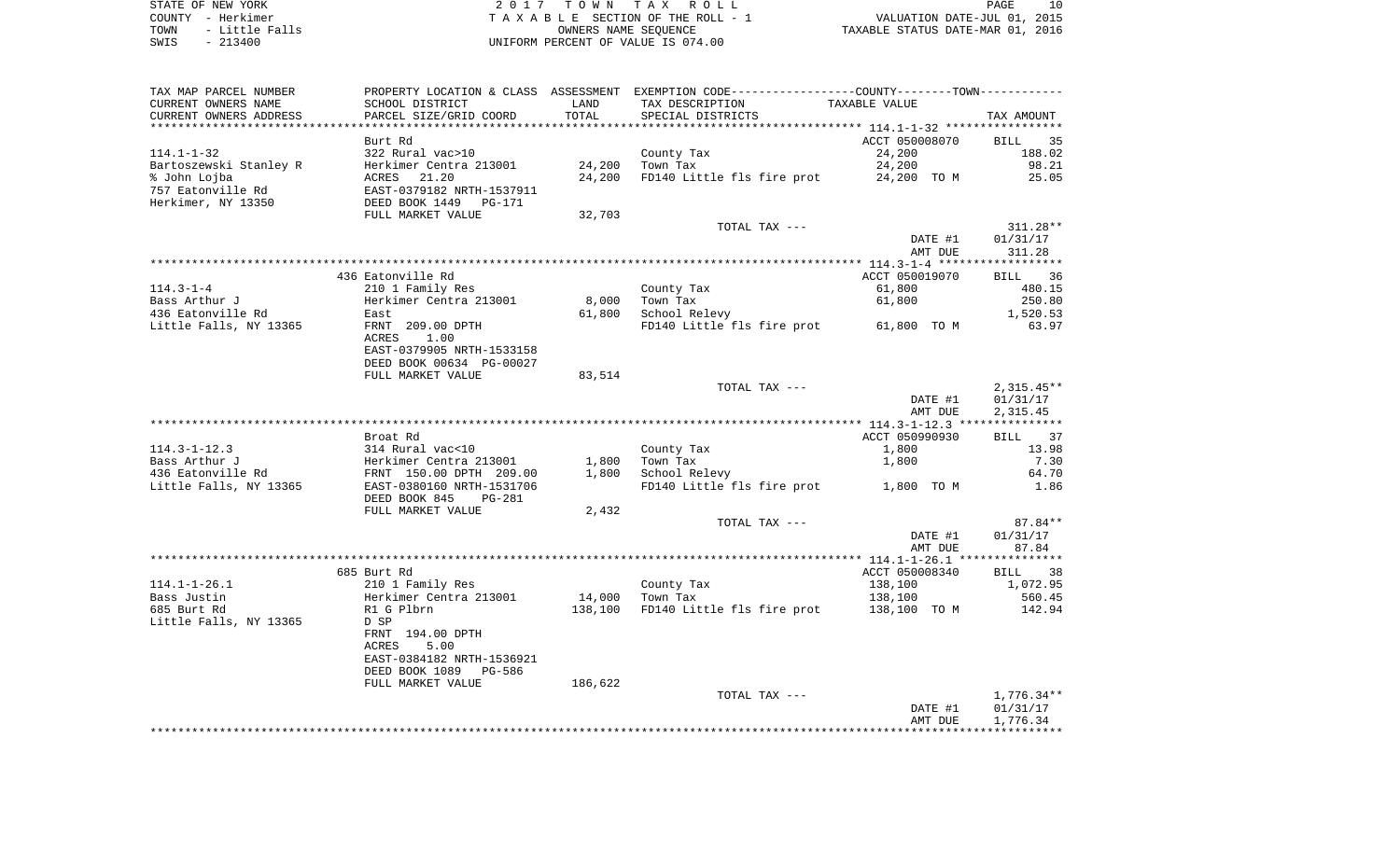| STATE OF NEW YORK      |                                      |                      | 2017 TOWN TAX ROLL                                          |                                  | 11<br>PAGE        |
|------------------------|--------------------------------------|----------------------|-------------------------------------------------------------|----------------------------------|-------------------|
| - Herkimer<br>COUNTY   |                                      |                      | T A X A B L E SECTION OF THE ROLL - 1                       | VALUATION DATE-JUL 01, 2015      |                   |
| - Little Falls<br>TOWN |                                      | OWNERS NAME SEOUENCE |                                                             | TAXABLE STATUS DATE-MAR 01, 2016 |                   |
| $-213400$<br>SWIS      |                                      |                      | UNIFORM PERCENT OF VALUE IS 074.00                          |                                  |                   |
|                        |                                      |                      |                                                             |                                  |                   |
| TAX MAP PARCEL NUMBER  | PROPERTY LOCATION & CLASS ASSESSMENT |                      | EXEMPTION CODE-----------------COUNTY-------TOWN----------- |                                  |                   |
| CURRENT OWNERS NAME    | SCHOOL DISTRICT                      | LAND                 | TAX DESCRIPTION                                             | TAXABLE VALUE                    |                   |
| CURRENT OWNERS ADDRESS | PARCEL SIZE/GRID COORD               | TOTAL                | SPECIAL DISTRICTS                                           |                                  | TAX AMOUNT        |
|                        |                                      |                      |                                                             |                                  |                   |
|                        | Burt Rd                              |                      |                                                             |                                  | 39<br>BILL        |
| $114.1 - 1 - 26.3$     | 312 Vac w/imprv                      |                      | County Tax                                                  | 56,700                           | 440.52            |
| Bass Justin            | Herkimer Centra 213001               | 36,700               | Town Tax                                                    | 56,700                           | 230.11            |
| 685 Burt Rd            | plbrn                                | 56,700               | School Relevy                                               |                                  | 2,038.25          |
| Little Falls, NY 13365 | FRNT 248.00 DPTH                     |                      | FD140 Little fls fire prot                                  | 56,700 TO M                      | 58.69             |
|                        | ACRES 100.50                         |                      |                                                             |                                  |                   |
|                        | EAST-0384392 NRTH-1538252            |                      |                                                             |                                  |                   |
|                        | DEED BOOK 1560<br>PG-846             |                      |                                                             |                                  |                   |
|                        | FULL MARKET VALUE                    | 76,622               |                                                             |                                  |                   |
|                        |                                      |                      | TOTAL TAX $---$                                             |                                  | $2,767.57**$      |
|                        |                                      |                      |                                                             | DATE #1                          | 01/31/17          |
|                        |                                      |                      |                                                             | AMT DUE                          | 2,767.57          |
|                        |                                      |                      |                                                             |                                  |                   |
|                        | 296 Eatonville Rd                    |                      |                                                             | ACCT 050990340                   | 40<br><b>BILL</b> |
| $114.3 - 3 - 1.3$      | 270 Mfg housing                      |                      | County Tax                                                  | 79,000                           | 613.78            |
| Battisti Joshua J      | Herkimer Centra 213001               | 21,700               | Town Tax                                                    | 79,000                           | 320.61            |
| 296 Eatonville Rd      | East                                 | 79,000               | FD140 Little fls fire prot                                  | 79,000 TO M                      | 81.77             |
| Herkimer, NY 13350     | МH                                   |                      |                                                             |                                  |                   |
|                        | Life Use                             |                      |                                                             |                                  |                   |

|                        | EAST-0380235 NRTH-1530633                     |         |                            |                                     |              |
|------------------------|-----------------------------------------------|---------|----------------------------|-------------------------------------|--------------|
|                        | DEED BOOK 1429<br>PG-331<br>FULL MARKET VALUE | 106,757 |                            |                                     |              |
|                        |                                               |         | TOTAL TAX ---              |                                     | 1,016.16**   |
|                        |                                               |         |                            | DATE #1                             | 01/31/17     |
|                        |                                               |         |                            | AMT DUE                             | 1,016.16     |
|                        |                                               |         |                            | $114.2 - 2 - 30$ ****************** |              |
|                        | 1225 Top Notch Rd                             |         |                            | ACCT 050000510                      | 41<br>BILL   |
| $114.2 - 2 - 30$       | 210 1 Family Res                              |         | County Tax                 | 83,700                              | 650.30       |
| Baum Family Trust      | Little Falls Ce 210900                        | 8,900   | Town Tax                   | 83,700                              | 339.68       |
| 1225 Top Notch Rd      | W                                             | 83,700  | FD140 Little fls fire prot | 83,700<br>TO M                      | 86.63        |
| Little Falls, NY 13365 | $R-1$                                         |         |                            |                                     |              |
|                        | Topnotch                                      |         |                            |                                     |              |
|                        | 1.60<br>ACRES                                 |         |                            |                                     |              |
|                        | EAST-0393269 NRTH-1538743                     |         |                            |                                     |              |
|                        | DEED BOOK 916<br>PG-266                       |         |                            |                                     |              |
|                        | FULL MARKET VALUE                             | 113,108 |                            |                                     |              |
|                        |                                               |         | TOTAL TAX ---              |                                     | $1,076.61**$ |
|                        |                                               |         |                            | DATE #1                             | 01/31/17     |
|                        |                                               |         |                            | AMT DUE                             | 1,076.61     |
|                        |                                               |         |                            |                                     |              |
|                        |                                               |         |                            |                                     |              |

FRNT 150.00 DPTH 400.00

ACRES 2.40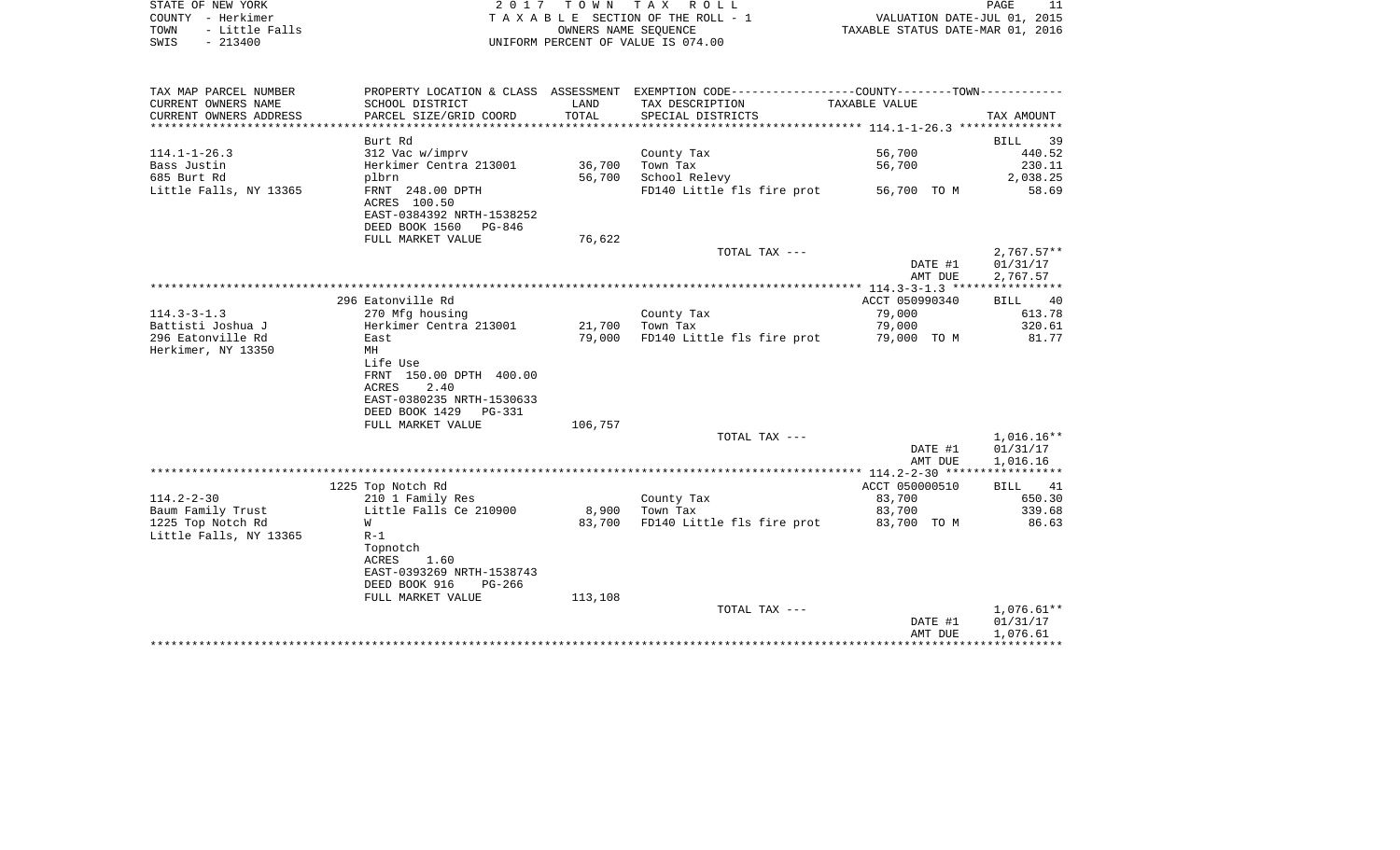| COUNTY - Herkimer<br>TOWN<br>- Little Falls<br>$-213400$<br>SWIS |                                                         |         | T A X A B L E SECTION OF THE ROLL - 1<br>OWNERS NAME SEOUENCE<br>UNIFORM PERCENT OF VALUE IS 074.00 | VALUATION DATE-JUL 01, 2015<br>TAXABLE STATUS DATE-MAR 01, 2016 |                        |
|------------------------------------------------------------------|---------------------------------------------------------|---------|-----------------------------------------------------------------------------------------------------|-----------------------------------------------------------------|------------------------|
|                                                                  |                                                         |         |                                                                                                     |                                                                 |                        |
| TAX MAP PARCEL NUMBER                                            |                                                         |         | PROPERTY LOCATION & CLASS ASSESSMENT EXEMPTION CODE---------------COUNTY-------TOWN----------       |                                                                 |                        |
| CURRENT OWNERS NAME                                              | SCHOOL DISTRICT                                         | LAND    | TAX DESCRIPTION                                                                                     | TAXABLE VALUE                                                   |                        |
| CURRENT OWNERS ADDRESS                                           | PARCEL SIZE/GRID COORD                                  | TOTAL   | SPECIAL DISTRICTS                                                                                   |                                                                 | TAX AMOUNT             |
|                                                                  |                                                         |         |                                                                                                     |                                                                 |                        |
| $121.1 - 1 - 9$                                                  | 116 Eatonville Rd<br>210 1 Family Res                   |         | County Tax                                                                                          | ACCT 050007950<br>176,200                                       | BILL<br>42<br>1,368.97 |
| Baumeister Timothy                                               | Little Falls Ce 210900                                  | 8,000   | Town Tax                                                                                            | 176,200                                                         | 715.07                 |
| 116 Eatonville Rd                                                | E                                                       | 176,200 | FD140 Little fls fire prot                                                                          | 176,200 TO M                                                    | 182.38                 |
| Herkimer, NY 13350                                               | R1                                                      |         |                                                                                                     |                                                                 |                        |
|                                                                  | ACRES<br>1.90                                           |         |                                                                                                     |                                                                 |                        |
|                                                                  | EAST-0380697 NRTH-1527079                               |         |                                                                                                     |                                                                 |                        |
|                                                                  | DEED BOOK 1239<br>PG-538                                |         |                                                                                                     |                                                                 |                        |
|                                                                  | FULL MARKET VALUE                                       | 238,108 | TOTAL TAX ---                                                                                       |                                                                 | $2,266.42**$           |
|                                                                  |                                                         |         |                                                                                                     | DATE #1                                                         | 01/31/17               |
|                                                                  |                                                         |         |                                                                                                     | AMT DUE                                                         | 2,266.42               |
|                                                                  |                                                         |         |                                                                                                     | ************ 121.1-1-51 *****************                       |                        |
|                                                                  | Eatonbush Rd                                            |         |                                                                                                     | ACCT 050018150                                                  | 43<br><b>BILL</b>      |
| $121.1 - 1 - 51$                                                 | 311 Res vac land                                        |         | County Tax                                                                                          | 200                                                             | 1.55                   |
| Baumeister Timothy                                               | Little Falls Ce 210900                                  | 200     | Town Tax                                                                                            | 200                                                             | 0.81                   |
| 116 Eatonville Rd                                                | E                                                       | 200     | FD140 Little fls fire prot                                                                          | 200 TO M                                                        | .21                    |
| Herkimer, NY 13350                                               | $V-L$ 1-8Ac<br>Eatonbush Rd                             |         |                                                                                                     |                                                                 |                        |
|                                                                  | 10.00 DPTH 270.00<br>FRNT                               |         |                                                                                                     |                                                                 |                        |
|                                                                  | EAST-0380512 NRTH-1526949                               |         |                                                                                                     |                                                                 |                        |
|                                                                  | DEED BOOK 1239<br>PG-538                                |         |                                                                                                     |                                                                 |                        |
|                                                                  | FULL MARKET VALUE                                       | 270     |                                                                                                     |                                                                 |                        |
|                                                                  |                                                         |         | TOTAL TAX ---                                                                                       |                                                                 | $2.57**$               |
|                                                                  |                                                         |         |                                                                                                     | DATE #1                                                         | 01/31/17               |
|                                                                  |                                                         |         |                                                                                                     | AMT DUE                                                         | 2.57                   |
|                                                                  | Eatonbush Rd                                            |         |                                                                                                     | ACCT 050007980                                                  | 44<br><b>BILL</b>      |
| $121.1 - 1 - 52$                                                 | 311 Res vac land                                        |         | County Tax                                                                                          | 1,500                                                           | 11.65                  |
| Baumeister Timothy                                               | Little Falls Ce 210900                                  | 1,500   | Town Tax                                                                                            | 1,500                                                           | 6.09                   |
| 116 Eatonville Rd                                                | E                                                       | 1,500   | FD140 Little fls fire prot                                                                          | 1,500 TO M                                                      | 1.55                   |
| Herkimer, NY 13350                                               | R1                                                      |         |                                                                                                     |                                                                 |                        |
|                                                                  | Smalls Bush Rd                                          |         |                                                                                                     |                                                                 |                        |
|                                                                  | FRNT 280.00 DPTH 142.00                                 |         |                                                                                                     |                                                                 |                        |
|                                                                  | ACRES<br>0.91                                           |         |                                                                                                     |                                                                 |                        |
|                                                                  | EAST-0380833 NRTH-1527090<br>DEED BOOK 1239<br>$PG-538$ |         |                                                                                                     |                                                                 |                        |
|                                                                  | FULL MARKET VALUE                                       | 2,027   |                                                                                                     |                                                                 |                        |
|                                                                  |                                                         |         | TOTAL TAX ---                                                                                       |                                                                 | $19.29**$              |
|                                                                  |                                                         |         |                                                                                                     | DATE #1                                                         | 01/31/17               |
|                                                                  |                                                         |         |                                                                                                     | AMT DUE<br>**************                                       | 19.29<br>************  |

STATE OF NEW YORK **EXECUTE:** TO W N TAX ROLL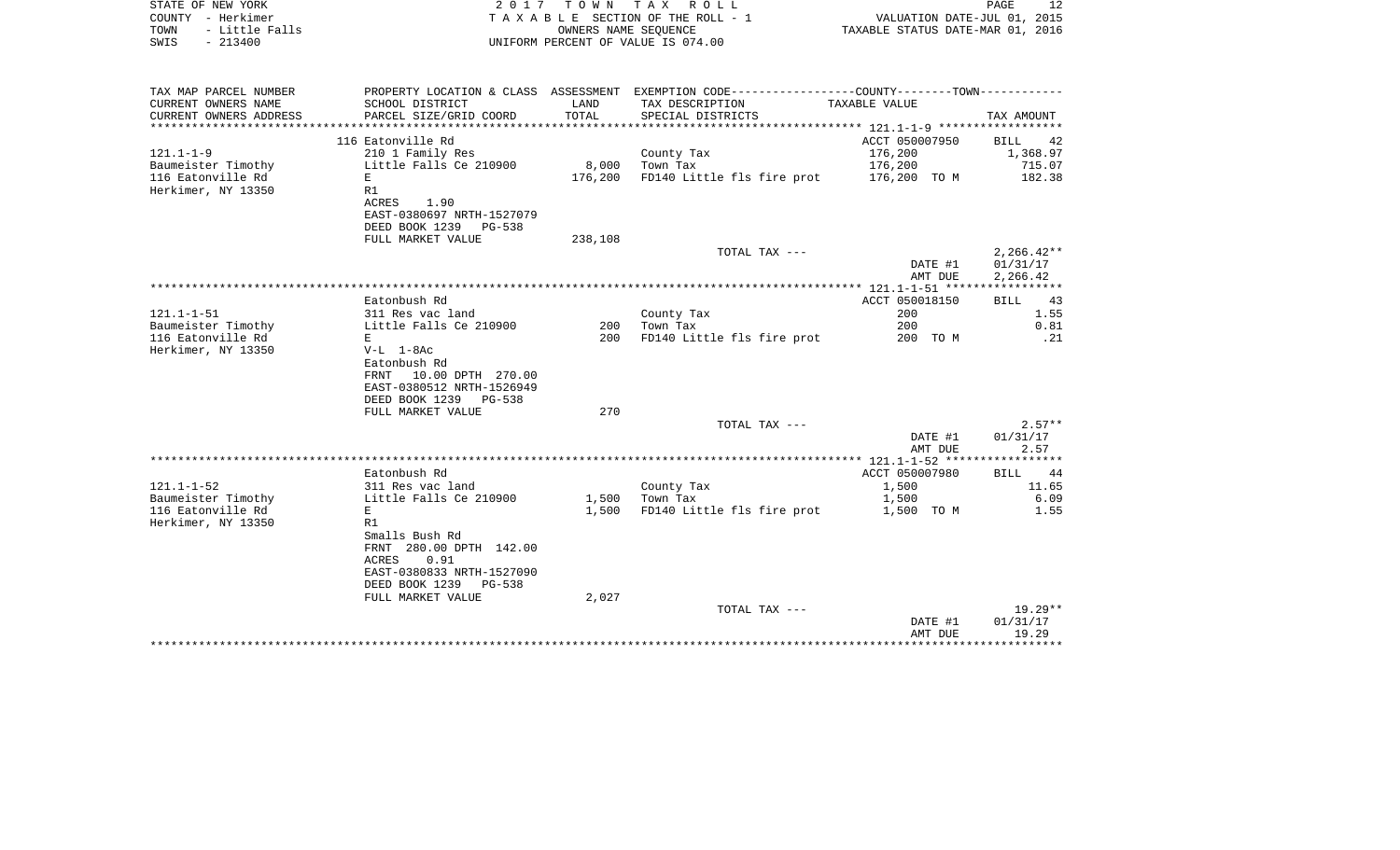| STATE OF NEW YORK      | 2017 TOWN TAX ROLL                 | PAGE                             |
|------------------------|------------------------------------|----------------------------------|
| COUNTY - Herkimer      | TAXABLE SECTION OF THE ROLL - 1    | VALUATION DATE-JUL 01, 2015      |
| TOWN<br>- Little Falls | OWNERS NAME SEOUENCE               | TAXABLE STATUS DATE-MAR 01, 2016 |
| $-213400$<br>SWIS      | UNIFORM PERCENT OF VALUE IS 074.00 |                                  |

| CURRENT OWNERS NAME<br>SCHOOL DISTRICT<br>LAND<br>TAX DESCRIPTION<br>TAXABLE VALUE<br>TOTAL<br>PARCEL SIZE/GRID COORD<br>CURRENT OWNERS ADDRESS<br>SPECIAL DISTRICTS<br>TAX AMOUNT<br>****************** 121.2-3-21 ************<br>1890 State Route 5S<br>ACCT 050000720<br>BILL<br>45<br>$121.2 - 3 - 21$<br>240 Rural res<br>County Tax<br>75,400<br>585.81<br>Beacraft Daniel C<br>Little Falls Ce 210900<br>17,500<br>Town Tax<br>75,400<br>306.00<br>75,400 TO M<br>Beacraft Krista A<br>78.04<br>Life Use<br>75,400<br>FD140 Little fls fire prot<br>1890 State Route 5S<br>ACRES<br>20.00<br>Little Falls, NY 13365<br>EAST-0396018 NRTH-1525184<br>DEED BOOK 1457<br>PG-84<br>FULL MARKET VALUE<br>101,892<br>969.85**<br>TOTAL TAX ---<br>DATE #1<br>01/31/17<br>AMT DUE<br>969.85<br>Jacksonburg Rd<br>46<br>ACCT 050002670<br>BILL<br>$121.1 - 2 - 23$<br>210 1 Family Res<br>57,500<br>446.74<br>County Tax<br>Beadle Allen<br>Central Valley 212803<br>7,400<br>Town Tax<br>57,500<br>233.35<br>Beadle Susan<br>57,500<br>FD140 Little fls fire prot<br>57,500 TO M<br>59.52<br>S<br>FRNT 113.00 DPTH<br>ACRES<br>0.84<br>EAST-0381810 NRTH-1523265<br>DEED BOOK 794<br>PG-531<br>77,703<br>FULL MARKET VALUE<br>TOTAL TAX ---<br>739.61**<br>DATE #1<br>01/31/17<br>AMT DUE<br>739.61<br>1268 Shells Bush Rd<br>ACCT 050000575<br><b>BILL</b><br>47<br>$114.1 - 1 - 18$<br>11,100<br>210 1 Family Res<br>VETCOM CTS 41130<br>11,100<br>Becker Edward C. III<br>Little Falls Ce 210900<br>8,300 VETDIS CTS 41140<br>15,140<br>15,140<br>Becker Karen Marie<br>384.27<br>S<br>75,700 County Tax<br>49,460<br>1268 Shells Bush Rd<br>49,460<br>200.72<br>$R-1$<br>Town Tax<br>75,700 TO M<br>Little Falls, NY 13365<br>1.20<br>FD140 Little fls fire prot<br>78.35<br>ACRES<br>EAST-0383802 NRTH-1541471<br>DEED BOOK 1533<br>PG-736<br>FULL MARKET VALUE<br>102,297<br>663.34**<br>TOTAL TAX ---<br>01/31/17<br>DATE #1<br>663.34<br>AMT DUE<br>Shells Bush Rd<br>ACCT 050100540<br>48<br>BILL<br>$114.1 - 1 - 25.6$<br>314 Rural vac<10<br>County Tax<br>300<br>2.33<br>Becker Edward C. III<br>Little Falls Ce 210900<br>300<br>300<br>1.22<br>Town Tax<br>Becker Karen Marie<br>FD140 Little fls fire prot<br>ACRES<br>1.70<br>300<br>300 TO M<br>.31<br>1268 Shells Bush Rd<br>EAST-0383903 NRTH-1541337<br>Little Falls, NY 13365<br>DEED BOOK 1533<br>PG-736<br>FULL MARKET VALUE<br>405<br>$3.86**$<br>TOTAL TAX ---<br>DATE #1<br>01/31/17<br>3.86<br>AMT DUE | TAX MAP PARCEL NUMBER | PROPERTY LOCATION & CLASS ASSESSMENT | EXEMPTION CODE----------------COUNTY-------TOWN---------- |  |
|------------------------------------------------------------------------------------------------------------------------------------------------------------------------------------------------------------------------------------------------------------------------------------------------------------------------------------------------------------------------------------------------------------------------------------------------------------------------------------------------------------------------------------------------------------------------------------------------------------------------------------------------------------------------------------------------------------------------------------------------------------------------------------------------------------------------------------------------------------------------------------------------------------------------------------------------------------------------------------------------------------------------------------------------------------------------------------------------------------------------------------------------------------------------------------------------------------------------------------------------------------------------------------------------------------------------------------------------------------------------------------------------------------------------------------------------------------------------------------------------------------------------------------------------------------------------------------------------------------------------------------------------------------------------------------------------------------------------------------------------------------------------------------------------------------------------------------------------------------------------------------------------------------------------------------------------------------------------------------------------------------------------------------------------------------------------------------------------------------------------------------------------------------------------------------------------------------------------------------------------------------------------------------------------------------------------------------------------------------------------------------------------------------------------------------------------------------------------------------|-----------------------|--------------------------------------|-----------------------------------------------------------|--|
|                                                                                                                                                                                                                                                                                                                                                                                                                                                                                                                                                                                                                                                                                                                                                                                                                                                                                                                                                                                                                                                                                                                                                                                                                                                                                                                                                                                                                                                                                                                                                                                                                                                                                                                                                                                                                                                                                                                                                                                                                                                                                                                                                                                                                                                                                                                                                                                                                                                                                    |                       |                                      |                                                           |  |
|                                                                                                                                                                                                                                                                                                                                                                                                                                                                                                                                                                                                                                                                                                                                                                                                                                                                                                                                                                                                                                                                                                                                                                                                                                                                                                                                                                                                                                                                                                                                                                                                                                                                                                                                                                                                                                                                                                                                                                                                                                                                                                                                                                                                                                                                                                                                                                                                                                                                                    |                       |                                      |                                                           |  |
|                                                                                                                                                                                                                                                                                                                                                                                                                                                                                                                                                                                                                                                                                                                                                                                                                                                                                                                                                                                                                                                                                                                                                                                                                                                                                                                                                                                                                                                                                                                                                                                                                                                                                                                                                                                                                                                                                                                                                                                                                                                                                                                                                                                                                                                                                                                                                                                                                                                                                    |                       |                                      |                                                           |  |
|                                                                                                                                                                                                                                                                                                                                                                                                                                                                                                                                                                                                                                                                                                                                                                                                                                                                                                                                                                                                                                                                                                                                                                                                                                                                                                                                                                                                                                                                                                                                                                                                                                                                                                                                                                                                                                                                                                                                                                                                                                                                                                                                                                                                                                                                                                                                                                                                                                                                                    |                       |                                      |                                                           |  |
|                                                                                                                                                                                                                                                                                                                                                                                                                                                                                                                                                                                                                                                                                                                                                                                                                                                                                                                                                                                                                                                                                                                                                                                                                                                                                                                                                                                                                                                                                                                                                                                                                                                                                                                                                                                                                                                                                                                                                                                                                                                                                                                                                                                                                                                                                                                                                                                                                                                                                    |                       |                                      |                                                           |  |
|                                                                                                                                                                                                                                                                                                                                                                                                                                                                                                                                                                                                                                                                                                                                                                                                                                                                                                                                                                                                                                                                                                                                                                                                                                                                                                                                                                                                                                                                                                                                                                                                                                                                                                                                                                                                                                                                                                                                                                                                                                                                                                                                                                                                                                                                                                                                                                                                                                                                                    |                       |                                      |                                                           |  |
|                                                                                                                                                                                                                                                                                                                                                                                                                                                                                                                                                                                                                                                                                                                                                                                                                                                                                                                                                                                                                                                                                                                                                                                                                                                                                                                                                                                                                                                                                                                                                                                                                                                                                                                                                                                                                                                                                                                                                                                                                                                                                                                                                                                                                                                                                                                                                                                                                                                                                    |                       |                                      |                                                           |  |
|                                                                                                                                                                                                                                                                                                                                                                                                                                                                                                                                                                                                                                                                                                                                                                                                                                                                                                                                                                                                                                                                                                                                                                                                                                                                                                                                                                                                                                                                                                                                                                                                                                                                                                                                                                                                                                                                                                                                                                                                                                                                                                                                                                                                                                                                                                                                                                                                                                                                                    |                       |                                      |                                                           |  |
|                                                                                                                                                                                                                                                                                                                                                                                                                                                                                                                                                                                                                                                                                                                                                                                                                                                                                                                                                                                                                                                                                                                                                                                                                                                                                                                                                                                                                                                                                                                                                                                                                                                                                                                                                                                                                                                                                                                                                                                                                                                                                                                                                                                                                                                                                                                                                                                                                                                                                    |                       |                                      |                                                           |  |
|                                                                                                                                                                                                                                                                                                                                                                                                                                                                                                                                                                                                                                                                                                                                                                                                                                                                                                                                                                                                                                                                                                                                                                                                                                                                                                                                                                                                                                                                                                                                                                                                                                                                                                                                                                                                                                                                                                                                                                                                                                                                                                                                                                                                                                                                                                                                                                                                                                                                                    |                       |                                      |                                                           |  |
|                                                                                                                                                                                                                                                                                                                                                                                                                                                                                                                                                                                                                                                                                                                                                                                                                                                                                                                                                                                                                                                                                                                                                                                                                                                                                                                                                                                                                                                                                                                                                                                                                                                                                                                                                                                                                                                                                                                                                                                                                                                                                                                                                                                                                                                                                                                                                                                                                                                                                    |                       |                                      |                                                           |  |
|                                                                                                                                                                                                                                                                                                                                                                                                                                                                                                                                                                                                                                                                                                                                                                                                                                                                                                                                                                                                                                                                                                                                                                                                                                                                                                                                                                                                                                                                                                                                                                                                                                                                                                                                                                                                                                                                                                                                                                                                                                                                                                                                                                                                                                                                                                                                                                                                                                                                                    |                       |                                      |                                                           |  |
|                                                                                                                                                                                                                                                                                                                                                                                                                                                                                                                                                                                                                                                                                                                                                                                                                                                                                                                                                                                                                                                                                                                                                                                                                                                                                                                                                                                                                                                                                                                                                                                                                                                                                                                                                                                                                                                                                                                                                                                                                                                                                                                                                                                                                                                                                                                                                                                                                                                                                    |                       |                                      |                                                           |  |
|                                                                                                                                                                                                                                                                                                                                                                                                                                                                                                                                                                                                                                                                                                                                                                                                                                                                                                                                                                                                                                                                                                                                                                                                                                                                                                                                                                                                                                                                                                                                                                                                                                                                                                                                                                                                                                                                                                                                                                                                                                                                                                                                                                                                                                                                                                                                                                                                                                                                                    |                       |                                      |                                                           |  |
|                                                                                                                                                                                                                                                                                                                                                                                                                                                                                                                                                                                                                                                                                                                                                                                                                                                                                                                                                                                                                                                                                                                                                                                                                                                                                                                                                                                                                                                                                                                                                                                                                                                                                                                                                                                                                                                                                                                                                                                                                                                                                                                                                                                                                                                                                                                                                                                                                                                                                    |                       |                                      |                                                           |  |
|                                                                                                                                                                                                                                                                                                                                                                                                                                                                                                                                                                                                                                                                                                                                                                                                                                                                                                                                                                                                                                                                                                                                                                                                                                                                                                                                                                                                                                                                                                                                                                                                                                                                                                                                                                                                                                                                                                                                                                                                                                                                                                                                                                                                                                                                                                                                                                                                                                                                                    |                       |                                      |                                                           |  |
|                                                                                                                                                                                                                                                                                                                                                                                                                                                                                                                                                                                                                                                                                                                                                                                                                                                                                                                                                                                                                                                                                                                                                                                                                                                                                                                                                                                                                                                                                                                                                                                                                                                                                                                                                                                                                                                                                                                                                                                                                                                                                                                                                                                                                                                                                                                                                                                                                                                                                    |                       |                                      |                                                           |  |
|                                                                                                                                                                                                                                                                                                                                                                                                                                                                                                                                                                                                                                                                                                                                                                                                                                                                                                                                                                                                                                                                                                                                                                                                                                                                                                                                                                                                                                                                                                                                                                                                                                                                                                                                                                                                                                                                                                                                                                                                                                                                                                                                                                                                                                                                                                                                                                                                                                                                                    |                       |                                      |                                                           |  |
|                                                                                                                                                                                                                                                                                                                                                                                                                                                                                                                                                                                                                                                                                                                                                                                                                                                                                                                                                                                                                                                                                                                                                                                                                                                                                                                                                                                                                                                                                                                                                                                                                                                                                                                                                                                                                                                                                                                                                                                                                                                                                                                                                                                                                                                                                                                                                                                                                                                                                    |                       |                                      |                                                           |  |
|                                                                                                                                                                                                                                                                                                                                                                                                                                                                                                                                                                                                                                                                                                                                                                                                                                                                                                                                                                                                                                                                                                                                                                                                                                                                                                                                                                                                                                                                                                                                                                                                                                                                                                                                                                                                                                                                                                                                                                                                                                                                                                                                                                                                                                                                                                                                                                                                                                                                                    |                       |                                      |                                                           |  |
|                                                                                                                                                                                                                                                                                                                                                                                                                                                                                                                                                                                                                                                                                                                                                                                                                                                                                                                                                                                                                                                                                                                                                                                                                                                                                                                                                                                                                                                                                                                                                                                                                                                                                                                                                                                                                                                                                                                                                                                                                                                                                                                                                                                                                                                                                                                                                                                                                                                                                    | 106 Casler Rd         |                                      |                                                           |  |
|                                                                                                                                                                                                                                                                                                                                                                                                                                                                                                                                                                                                                                                                                                                                                                                                                                                                                                                                                                                                                                                                                                                                                                                                                                                                                                                                                                                                                                                                                                                                                                                                                                                                                                                                                                                                                                                                                                                                                                                                                                                                                                                                                                                                                                                                                                                                                                                                                                                                                    | Mohawk, NY 13407      |                                      |                                                           |  |
|                                                                                                                                                                                                                                                                                                                                                                                                                                                                                                                                                                                                                                                                                                                                                                                                                                                                                                                                                                                                                                                                                                                                                                                                                                                                                                                                                                                                                                                                                                                                                                                                                                                                                                                                                                                                                                                                                                                                                                                                                                                                                                                                                                                                                                                                                                                                                                                                                                                                                    |                       |                                      |                                                           |  |
|                                                                                                                                                                                                                                                                                                                                                                                                                                                                                                                                                                                                                                                                                                                                                                                                                                                                                                                                                                                                                                                                                                                                                                                                                                                                                                                                                                                                                                                                                                                                                                                                                                                                                                                                                                                                                                                                                                                                                                                                                                                                                                                                                                                                                                                                                                                                                                                                                                                                                    |                       |                                      |                                                           |  |
|                                                                                                                                                                                                                                                                                                                                                                                                                                                                                                                                                                                                                                                                                                                                                                                                                                                                                                                                                                                                                                                                                                                                                                                                                                                                                                                                                                                                                                                                                                                                                                                                                                                                                                                                                                                                                                                                                                                                                                                                                                                                                                                                                                                                                                                                                                                                                                                                                                                                                    |                       |                                      |                                                           |  |
|                                                                                                                                                                                                                                                                                                                                                                                                                                                                                                                                                                                                                                                                                                                                                                                                                                                                                                                                                                                                                                                                                                                                                                                                                                                                                                                                                                                                                                                                                                                                                                                                                                                                                                                                                                                                                                                                                                                                                                                                                                                                                                                                                                                                                                                                                                                                                                                                                                                                                    |                       |                                      |                                                           |  |
|                                                                                                                                                                                                                                                                                                                                                                                                                                                                                                                                                                                                                                                                                                                                                                                                                                                                                                                                                                                                                                                                                                                                                                                                                                                                                                                                                                                                                                                                                                                                                                                                                                                                                                                                                                                                                                                                                                                                                                                                                                                                                                                                                                                                                                                                                                                                                                                                                                                                                    |                       |                                      |                                                           |  |
|                                                                                                                                                                                                                                                                                                                                                                                                                                                                                                                                                                                                                                                                                                                                                                                                                                                                                                                                                                                                                                                                                                                                                                                                                                                                                                                                                                                                                                                                                                                                                                                                                                                                                                                                                                                                                                                                                                                                                                                                                                                                                                                                                                                                                                                                                                                                                                                                                                                                                    |                       |                                      |                                                           |  |
|                                                                                                                                                                                                                                                                                                                                                                                                                                                                                                                                                                                                                                                                                                                                                                                                                                                                                                                                                                                                                                                                                                                                                                                                                                                                                                                                                                                                                                                                                                                                                                                                                                                                                                                                                                                                                                                                                                                                                                                                                                                                                                                                                                                                                                                                                                                                                                                                                                                                                    |                       |                                      |                                                           |  |
|                                                                                                                                                                                                                                                                                                                                                                                                                                                                                                                                                                                                                                                                                                                                                                                                                                                                                                                                                                                                                                                                                                                                                                                                                                                                                                                                                                                                                                                                                                                                                                                                                                                                                                                                                                                                                                                                                                                                                                                                                                                                                                                                                                                                                                                                                                                                                                                                                                                                                    |                       |                                      |                                                           |  |
|                                                                                                                                                                                                                                                                                                                                                                                                                                                                                                                                                                                                                                                                                                                                                                                                                                                                                                                                                                                                                                                                                                                                                                                                                                                                                                                                                                                                                                                                                                                                                                                                                                                                                                                                                                                                                                                                                                                                                                                                                                                                                                                                                                                                                                                                                                                                                                                                                                                                                    |                       |                                      |                                                           |  |
|                                                                                                                                                                                                                                                                                                                                                                                                                                                                                                                                                                                                                                                                                                                                                                                                                                                                                                                                                                                                                                                                                                                                                                                                                                                                                                                                                                                                                                                                                                                                                                                                                                                                                                                                                                                                                                                                                                                                                                                                                                                                                                                                                                                                                                                                                                                                                                                                                                                                                    |                       |                                      |                                                           |  |
|                                                                                                                                                                                                                                                                                                                                                                                                                                                                                                                                                                                                                                                                                                                                                                                                                                                                                                                                                                                                                                                                                                                                                                                                                                                                                                                                                                                                                                                                                                                                                                                                                                                                                                                                                                                                                                                                                                                                                                                                                                                                                                                                                                                                                                                                                                                                                                                                                                                                                    |                       |                                      |                                                           |  |
|                                                                                                                                                                                                                                                                                                                                                                                                                                                                                                                                                                                                                                                                                                                                                                                                                                                                                                                                                                                                                                                                                                                                                                                                                                                                                                                                                                                                                                                                                                                                                                                                                                                                                                                                                                                                                                                                                                                                                                                                                                                                                                                                                                                                                                                                                                                                                                                                                                                                                    |                       |                                      |                                                           |  |
|                                                                                                                                                                                                                                                                                                                                                                                                                                                                                                                                                                                                                                                                                                                                                                                                                                                                                                                                                                                                                                                                                                                                                                                                                                                                                                                                                                                                                                                                                                                                                                                                                                                                                                                                                                                                                                                                                                                                                                                                                                                                                                                                                                                                                                                                                                                                                                                                                                                                                    |                       |                                      |                                                           |  |
|                                                                                                                                                                                                                                                                                                                                                                                                                                                                                                                                                                                                                                                                                                                                                                                                                                                                                                                                                                                                                                                                                                                                                                                                                                                                                                                                                                                                                                                                                                                                                                                                                                                                                                                                                                                                                                                                                                                                                                                                                                                                                                                                                                                                                                                                                                                                                                                                                                                                                    |                       |                                      |                                                           |  |
|                                                                                                                                                                                                                                                                                                                                                                                                                                                                                                                                                                                                                                                                                                                                                                                                                                                                                                                                                                                                                                                                                                                                                                                                                                                                                                                                                                                                                                                                                                                                                                                                                                                                                                                                                                                                                                                                                                                                                                                                                                                                                                                                                                                                                                                                                                                                                                                                                                                                                    |                       |                                      |                                                           |  |
|                                                                                                                                                                                                                                                                                                                                                                                                                                                                                                                                                                                                                                                                                                                                                                                                                                                                                                                                                                                                                                                                                                                                                                                                                                                                                                                                                                                                                                                                                                                                                                                                                                                                                                                                                                                                                                                                                                                                                                                                                                                                                                                                                                                                                                                                                                                                                                                                                                                                                    |                       |                                      |                                                           |  |
|                                                                                                                                                                                                                                                                                                                                                                                                                                                                                                                                                                                                                                                                                                                                                                                                                                                                                                                                                                                                                                                                                                                                                                                                                                                                                                                                                                                                                                                                                                                                                                                                                                                                                                                                                                                                                                                                                                                                                                                                                                                                                                                                                                                                                                                                                                                                                                                                                                                                                    |                       |                                      |                                                           |  |
|                                                                                                                                                                                                                                                                                                                                                                                                                                                                                                                                                                                                                                                                                                                                                                                                                                                                                                                                                                                                                                                                                                                                                                                                                                                                                                                                                                                                                                                                                                                                                                                                                                                                                                                                                                                                                                                                                                                                                                                                                                                                                                                                                                                                                                                                                                                                                                                                                                                                                    |                       |                                      |                                                           |  |
|                                                                                                                                                                                                                                                                                                                                                                                                                                                                                                                                                                                                                                                                                                                                                                                                                                                                                                                                                                                                                                                                                                                                                                                                                                                                                                                                                                                                                                                                                                                                                                                                                                                                                                                                                                                                                                                                                                                                                                                                                                                                                                                                                                                                                                                                                                                                                                                                                                                                                    |                       |                                      |                                                           |  |
|                                                                                                                                                                                                                                                                                                                                                                                                                                                                                                                                                                                                                                                                                                                                                                                                                                                                                                                                                                                                                                                                                                                                                                                                                                                                                                                                                                                                                                                                                                                                                                                                                                                                                                                                                                                                                                                                                                                                                                                                                                                                                                                                                                                                                                                                                                                                                                                                                                                                                    |                       |                                      |                                                           |  |
|                                                                                                                                                                                                                                                                                                                                                                                                                                                                                                                                                                                                                                                                                                                                                                                                                                                                                                                                                                                                                                                                                                                                                                                                                                                                                                                                                                                                                                                                                                                                                                                                                                                                                                                                                                                                                                                                                                                                                                                                                                                                                                                                                                                                                                                                                                                                                                                                                                                                                    |                       |                                      |                                                           |  |
|                                                                                                                                                                                                                                                                                                                                                                                                                                                                                                                                                                                                                                                                                                                                                                                                                                                                                                                                                                                                                                                                                                                                                                                                                                                                                                                                                                                                                                                                                                                                                                                                                                                                                                                                                                                                                                                                                                                                                                                                                                                                                                                                                                                                                                                                                                                                                                                                                                                                                    |                       |                                      |                                                           |  |
|                                                                                                                                                                                                                                                                                                                                                                                                                                                                                                                                                                                                                                                                                                                                                                                                                                                                                                                                                                                                                                                                                                                                                                                                                                                                                                                                                                                                                                                                                                                                                                                                                                                                                                                                                                                                                                                                                                                                                                                                                                                                                                                                                                                                                                                                                                                                                                                                                                                                                    |                       |                                      |                                                           |  |
|                                                                                                                                                                                                                                                                                                                                                                                                                                                                                                                                                                                                                                                                                                                                                                                                                                                                                                                                                                                                                                                                                                                                                                                                                                                                                                                                                                                                                                                                                                                                                                                                                                                                                                                                                                                                                                                                                                                                                                                                                                                                                                                                                                                                                                                                                                                                                                                                                                                                                    |                       |                                      |                                                           |  |
|                                                                                                                                                                                                                                                                                                                                                                                                                                                                                                                                                                                                                                                                                                                                                                                                                                                                                                                                                                                                                                                                                                                                                                                                                                                                                                                                                                                                                                                                                                                                                                                                                                                                                                                                                                                                                                                                                                                                                                                                                                                                                                                                                                                                                                                                                                                                                                                                                                                                                    |                       |                                      |                                                           |  |
|                                                                                                                                                                                                                                                                                                                                                                                                                                                                                                                                                                                                                                                                                                                                                                                                                                                                                                                                                                                                                                                                                                                                                                                                                                                                                                                                                                                                                                                                                                                                                                                                                                                                                                                                                                                                                                                                                                                                                                                                                                                                                                                                                                                                                                                                                                                                                                                                                                                                                    |                       |                                      |                                                           |  |
|                                                                                                                                                                                                                                                                                                                                                                                                                                                                                                                                                                                                                                                                                                                                                                                                                                                                                                                                                                                                                                                                                                                                                                                                                                                                                                                                                                                                                                                                                                                                                                                                                                                                                                                                                                                                                                                                                                                                                                                                                                                                                                                                                                                                                                                                                                                                                                                                                                                                                    |                       |                                      |                                                           |  |
|                                                                                                                                                                                                                                                                                                                                                                                                                                                                                                                                                                                                                                                                                                                                                                                                                                                                                                                                                                                                                                                                                                                                                                                                                                                                                                                                                                                                                                                                                                                                                                                                                                                                                                                                                                                                                                                                                                                                                                                                                                                                                                                                                                                                                                                                                                                                                                                                                                                                                    |                       |                                      |                                                           |  |
|                                                                                                                                                                                                                                                                                                                                                                                                                                                                                                                                                                                                                                                                                                                                                                                                                                                                                                                                                                                                                                                                                                                                                                                                                                                                                                                                                                                                                                                                                                                                                                                                                                                                                                                                                                                                                                                                                                                                                                                                                                                                                                                                                                                                                                                                                                                                                                                                                                                                                    |                       |                                      |                                                           |  |
|                                                                                                                                                                                                                                                                                                                                                                                                                                                                                                                                                                                                                                                                                                                                                                                                                                                                                                                                                                                                                                                                                                                                                                                                                                                                                                                                                                                                                                                                                                                                                                                                                                                                                                                                                                                                                                                                                                                                                                                                                                                                                                                                                                                                                                                                                                                                                                                                                                                                                    |                       |                                      |                                                           |  |
|                                                                                                                                                                                                                                                                                                                                                                                                                                                                                                                                                                                                                                                                                                                                                                                                                                                                                                                                                                                                                                                                                                                                                                                                                                                                                                                                                                                                                                                                                                                                                                                                                                                                                                                                                                                                                                                                                                                                                                                                                                                                                                                                                                                                                                                                                                                                                                                                                                                                                    |                       |                                      |                                                           |  |
|                                                                                                                                                                                                                                                                                                                                                                                                                                                                                                                                                                                                                                                                                                                                                                                                                                                                                                                                                                                                                                                                                                                                                                                                                                                                                                                                                                                                                                                                                                                                                                                                                                                                                                                                                                                                                                                                                                                                                                                                                                                                                                                                                                                                                                                                                                                                                                                                                                                                                    |                       |                                      |                                                           |  |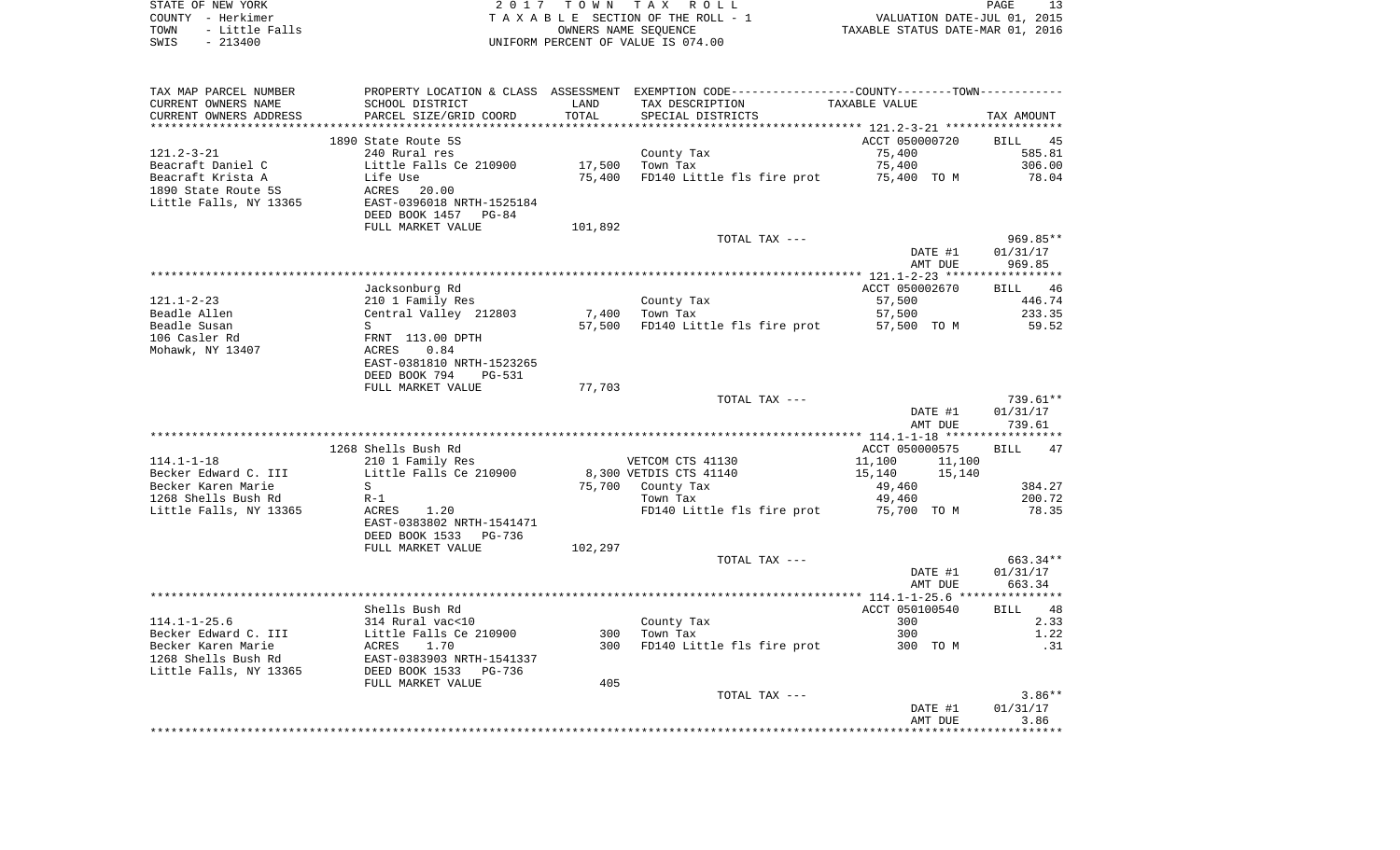| STATE OF NEW YORK |                | 2017 TOWN TAX ROLL                 |                                  | PAGE |  |
|-------------------|----------------|------------------------------------|----------------------------------|------|--|
| COUNTY - Herkimer |                | TAXABLE SECTION OF THE ROLL - 1    | VALUATION DATE-JUL 01, 2015      |      |  |
| TOWN              | - Little Falls | OWNERS NAME SEOUENCE               | TAXABLE STATUS DATE-MAR 01, 2016 |      |  |
| SWIS              | - 213400       | UNIFORM PERCENT OF VALUE IS 074.00 |                                  |      |  |
|                   |                |                                    |                                  |      |  |

 $\frac{14}{2015}$ <br>2016

| TAX MAP PARCEL NUMBER  | PROPERTY LOCATION & CLASS ASSESSMENT EXEMPTION CODE---------------COUNTY-------TOWN---------- |         |                            |                |                      |
|------------------------|-----------------------------------------------------------------------------------------------|---------|----------------------------|----------------|----------------------|
| CURRENT OWNERS NAME    | SCHOOL DISTRICT                                                                               | LAND    | TAX DESCRIPTION            | TAXABLE VALUE  |                      |
| CURRENT OWNERS ADDRESS | PARCEL SIZE/GRID COORD                                                                        | TOTAL   | SPECIAL DISTRICTS          |                | TAX AMOUNT           |
|                        |                                                                                               |         |                            |                |                      |
|                        | 117 Boepple Rd                                                                                |         |                            | ACCT 050099860 | BILL<br>49           |
| $127.2 - 2 - 19.3$     | 210 1 Family Res                                                                              |         | County Tax                 | 104,000        | 808.02               |
| Becker III Edward C    | Little Falls Ce 210900                                                                        | 8,500   | Town Tax                   | 104,000        | 422.06               |
| 117 Boepple Rd         | FRNT 489.00 DPTH                                                                              | 104,000 | FD140 Little fls fire prot | 104,000 TO M   | 107.65               |
| Mohawk, NY 13407       | ACRES<br>1.30                                                                                 |         |                            |                |                      |
|                        | EAST-0393914 NRTH-1510229                                                                     |         |                            |                |                      |
|                        | DEED BOOK 1549<br>PG-864                                                                      |         |                            |                |                      |
|                        | FULL MARKET VALUE                                                                             | 140,541 |                            |                |                      |
|                        |                                                                                               |         | TOTAL TAX ---              |                | $1,337.73**$         |
|                        |                                                                                               |         |                            | DATE #1        | 01/31/17             |
|                        |                                                                                               |         |                            | AMT DUE        | 1,337.73             |
|                        |                                                                                               |         |                            |                |                      |
|                        | Boepple Rd                                                                                    |         |                            | ACCT 050099350 | BILL 50              |
| $127.2 - 2 - 20.9$     | 314 Rural vac<10                                                                              |         | County Tax                 | 5,500          | 42.73                |
| Becker III Edward C    | Little Falls Ce 210900                                                                        | 5,500   | Town Tax                   | 5,500          | 22.32                |
| 117 Boepple Rd         | ACRES<br>4.00                                                                                 | 5,500   | FD140 Little fls fire prot | 5,500 TO M     | 5.69                 |
| Mohawk, NY 13407       | EAST-0393871 NRTH-1510487                                                                     |         |                            |                |                      |
|                        | DEED BOOK 1549<br>PG-864                                                                      |         |                            |                |                      |
|                        | FULL MARKET VALUE                                                                             | 7,432   |                            |                |                      |
|                        |                                                                                               |         | TOTAL TAX ---              |                | $70.74**$            |
|                        |                                                                                               |         |                            | DATE #1        | 01/31/17             |
|                        |                                                                                               |         |                            | AMT DUE        | 70.74                |
|                        |                                                                                               |         |                            |                |                      |
|                        |                                                                                               |         |                            | ACCT 050005550 |                      |
|                        | 565 Sandy Ln                                                                                  |         |                            |                | BILL<br>51<br>554.73 |
| $121.2 - 4 - 30$       | 210 1 Family Res                                                                              |         | County Tax                 | 71,400         |                      |
| Bellinger Thom         | Little Falls Ce 210900                                                                        | 14,500  | Town Tax                   | 71,400         | 289.76               |
| Bellinger Victoria     | W                                                                                             | 71,400  | FD140 Little fls fire prot | 71,400 TO M    | 73.90                |
| 565 Sandy Lane Rd      | $R-1$                                                                                         |         |                            |                |                      |
| Mohawk, NY 13407       | Sandy Lane                                                                                    |         |                            |                |                      |
|                        | FRNT 402.00 DPTH                                                                              |         |                            |                |                      |
|                        | 5.50<br>ACRES                                                                                 |         |                            |                |                      |
|                        | EAST-0388681 NRTH-1522754                                                                     |         |                            |                |                      |
|                        | DEED BOOK 00588 PG-00641                                                                      |         |                            |                |                      |
|                        | FULL MARKET VALUE                                                                             | 96,486  |                            |                |                      |
|                        |                                                                                               |         | TOTAL TAX ---              |                | $918.39**$           |
|                        |                                                                                               |         |                            | DATE #1        | 01/31/17             |
|                        |                                                                                               |         |                            | AMT DUE        | 918.39               |
|                        |                                                                                               |         |                            |                |                      |
|                        | State Route 167                                                                               |         |                            |                | <b>BILL</b><br>52    |
| $127.2 - 5 - 12.2$     | 322 Rural vac>10                                                                              |         | County Tax                 | 26,400         | 205.11               |
| Benitez Jose I         | Owen D Young<br>215001                                                                        | 26,400  | Town Tax                   | 26,400         | 107.14               |
| Benitez Jenny I        | Lot #13 Hardwood Hills                                                                        | 26,400  | FD140 Little fls fire prot | 26,400 TO M    | 27.33                |
| 482 Warren St          | NYS Route 167                                                                                 |         |                            |                |                      |
| Westbury, NY 11590     | FRNT 340.00 DPTH                                                                              |         |                            |                |                      |
|                        | 22.80<br>ACRES                                                                                |         |                            |                |                      |
|                        | EAST-0389225 NRTH-0150391                                                                     |         |                            |                |                      |
|                        | DEED BOOK 1482<br>PG-980                                                                      |         |                            |                |                      |
|                        | FULL MARKET VALUE                                                                             | 35,676  |                            |                |                      |
|                        |                                                                                               |         | TOTAL TAX ---              |                | 339.58**             |
|                        |                                                                                               |         |                            | DATE #1        | 01/31/17             |
|                        |                                                                                               |         |                            | AMT DUE        | 339.58               |
|                        |                                                                                               |         |                            |                |                      |
|                        |                                                                                               |         |                            |                |                      |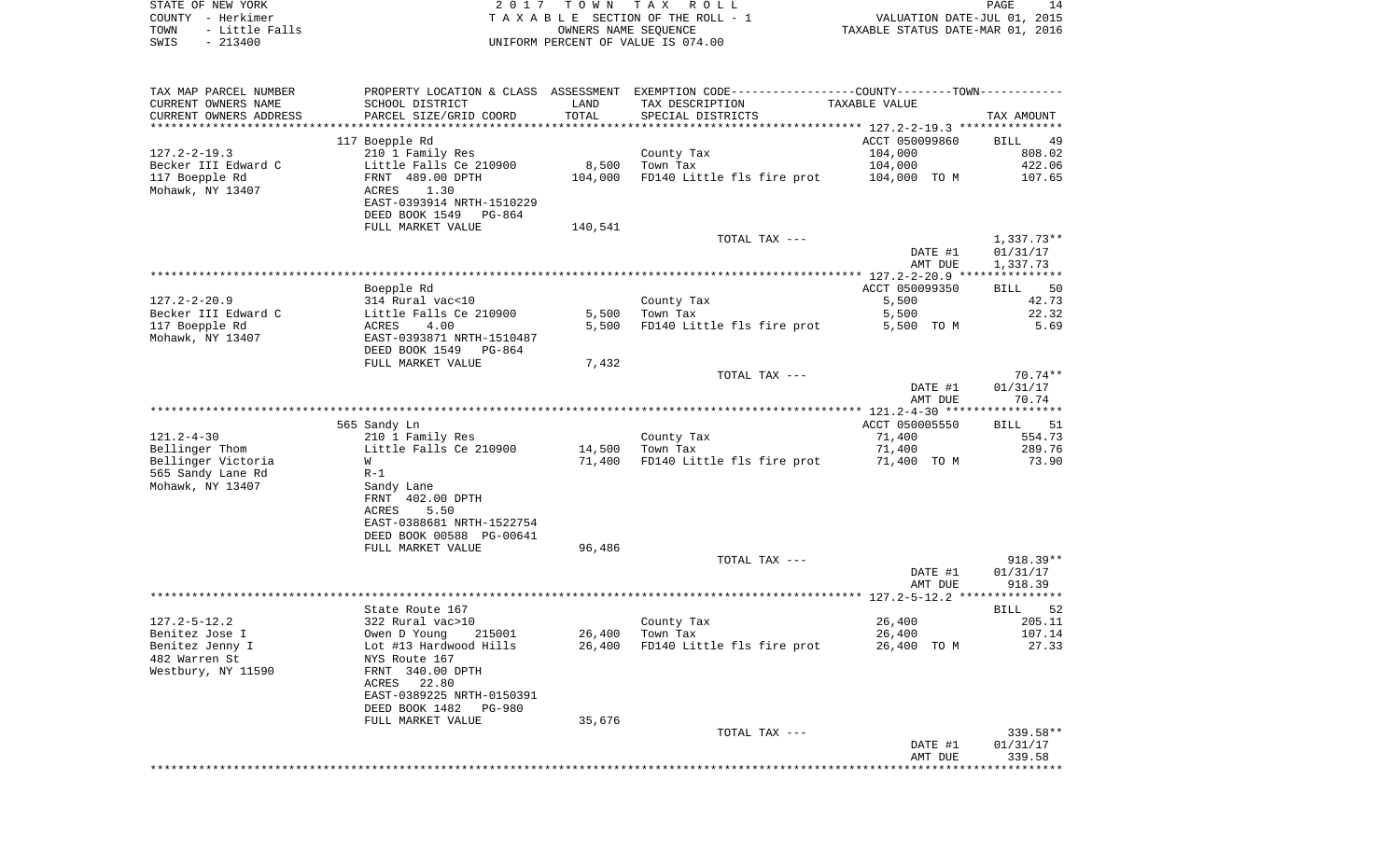STATE OF NEW YORK 2 0 1 7 T O W N T A X R O L L PAGE 15 COUNTY - Herkimer T A X A B L E SECTION OF THE ROLL - 1 VALUATION DATE-JUL 01, 2015 TOWN - Little Falls OWNERS NAME SEQUENCE TAXABLE STATUS DATE-MAR 01, 2016 SWIS - 213400 UNIFORM PERCENT OF VALUE IS 074.00

| TAX MAP PARCEL NUMBER                 |                                            |             | PROPERTY LOCATION & CLASS ASSESSMENT EXEMPTION CODE----------------COUNTY--------TOWN---------- |                                                    |                   |
|---------------------------------------|--------------------------------------------|-------------|-------------------------------------------------------------------------------------------------|----------------------------------------------------|-------------------|
| CURRENT OWNERS NAME                   | SCHOOL DISTRICT                            | LAND        | TAX DESCRIPTION                                                                                 | TAXABLE VALUE                                      |                   |
| CURRENT OWNERS ADDRESS                | PARCEL SIZE/GRID COORD                     | TOTAL       | SPECIAL DISTRICTS                                                                               |                                                    | TAX AMOUNT        |
| *********************                 | **********************                     | *********** |                                                                                                 | ********************* 121.4-2-12.2 *************** |                   |
|                                       | Oregon Rd                                  |             |                                                                                                 | ACCT 050100490                                     | <b>BILL</b><br>53 |
| $121.4 - 2 - 12.2$                    | 314 Rural vac<10                           |             | County Tax                                                                                      | 2,700                                              | 20.98             |
| Bennett Charles                       | Central Valley 212803                      | 2,700       | Town Tax                                                                                        | 2,700                                              | 10.96<br>2.79     |
| 2440 Hwy 701 North<br>Loris, SC 29569 | ACRES<br>1.10<br>EAST-0384311 NRTH-1512062 | 2,700       | FD140 Little fls fire prot                                                                      | 2,700 TO M                                         |                   |
|                                       | DEED BOOK 797<br>PG-573                    |             |                                                                                                 |                                                    |                   |
|                                       | FULL MARKET VALUE                          | 3,649       |                                                                                                 |                                                    |                   |
|                                       |                                            |             | TOTAL TAX ---                                                                                   |                                                    | $34.73**$         |
|                                       |                                            |             |                                                                                                 | DATE #1                                            | 01/31/17          |
|                                       |                                            |             |                                                                                                 | AMT DUE                                            | 34.73             |
|                                       |                                            |             |                                                                                                 |                                                    |                   |
|                                       | 165 Ohara Rd                               |             |                                                                                                 | ACCT 050007830                                     | 54<br><b>BILL</b> |
| $114.2 - 1 - 33$                      | 210 1 Family Res                           |             | County Tax                                                                                      | 69,200                                             | 537.64            |
| Bennett Daniel                        | Little Falls Ce 210900                     | 5,700       | Town Tax                                                                                        | 69,200                                             | 280.83            |
| Bennett Lisa                          | S                                          | 69,200      | FD140 Little fls fire prot                                                                      | 69,200 TO M                                        | 71.63             |
| 165 Ohara Rd                          | R1                                         |             |                                                                                                 |                                                    |                   |
| Little Falls, NY 13365                | Ohara Rd                                   |             |                                                                                                 |                                                    |                   |
|                                       | FRNT 100.00 DPTH 200.00                    |             |                                                                                                 |                                                    |                   |
|                                       | EAST-0390324 NRTH-1539910<br><b>PG-301</b> |             |                                                                                                 |                                                    |                   |
|                                       | DEED BOOK 926<br>FULL MARKET VALUE         | 93,514      |                                                                                                 |                                                    |                   |
|                                       |                                            |             | TOTAL TAX ---                                                                                   |                                                    | 890.10**          |
|                                       |                                            |             |                                                                                                 | DATE #1                                            | 01/31/17          |
|                                       |                                            |             |                                                                                                 | AMT DUE                                            | 890.10            |
|                                       |                                            |             |                                                                                                 |                                                    |                   |
|                                       | 491 Oregon Rd                              |             |                                                                                                 |                                                    | <b>BILL</b><br>55 |
| $121.4 - 2 - 14.2$                    | 270 Mfg housing                            |             | County Tax                                                                                      | 30,000                                             | 233.08            |
| Bevers Eugene                         | Central Valley 212803                      | 5,000       | Town Tax                                                                                        | 30,000                                             | 121.75            |
| 491 Oregon Rd                         | FRNT 100.00 DPTH 375.00                    | 30,000      | School Relevy                                                                                   |                                                    | 212.76            |
| Mohawk, NY 13407                      | ACRES<br>0.86                              |             | FD140 Little fls fire prot                                                                      | 30,000 TO M                                        | 31.05             |
|                                       | EAST-0387296 NRTH-1512300                  |             |                                                                                                 |                                                    |                   |
|                                       | DEED BOOK 898<br>$PG-299$                  |             |                                                                                                 |                                                    |                   |
|                                       | FULL MARKET VALUE                          | 40,541      | TOTAL TAX ---                                                                                   |                                                    | 598.64**          |
|                                       |                                            |             |                                                                                                 | DATE #1                                            | 01/31/17          |
|                                       |                                            |             |                                                                                                 | AMT DUE                                            | 598.64            |
|                                       |                                            |             |                                                                                                 |                                                    |                   |
|                                       | 456 Sandy Ln                               |             |                                                                                                 | ACCT 050000630                                     | <b>BILL</b><br>56 |
| $121.2 - 4 - 39$                      | 210 1 Family Res                           |             | County Tax                                                                                      | 50,800                                             | 394.69            |
| Bielejec Joseph                       | Little Falls Ce 210900                     | 8,500       | Town Tax                                                                                        | 50,800                                             | 206.16            |
| Bielejec Martha                       | E                                          | 50,800      | FD140 Little fls fire prot                                                                      | 50,800 TO M                                        | 52.58             |
| 456 Sandy Lane Rd                     | $R-1$                                      |             |                                                                                                 |                                                    |                   |
| Mohawk, NY 13407                      | Sandy Lane                                 |             |                                                                                                 |                                                    |                   |
|                                       | ACRES<br>1.30                              |             |                                                                                                 |                                                    |                   |
|                                       | EAST-0388255 NRTH-1520928                  |             |                                                                                                 |                                                    |                   |
|                                       | DEED BOOK 00474 PG-00167                   | 68,649      |                                                                                                 |                                                    |                   |
|                                       | FULL MARKET VALUE                          |             | TOTAL TAX ---                                                                                   |                                                    | 653.43**          |
|                                       |                                            |             |                                                                                                 | DATE #1                                            | 01/31/17          |
|                                       |                                            |             |                                                                                                 | AMT DUE                                            | 653.43            |
|                                       |                                            |             |                                                                                                 |                                                    | *********         |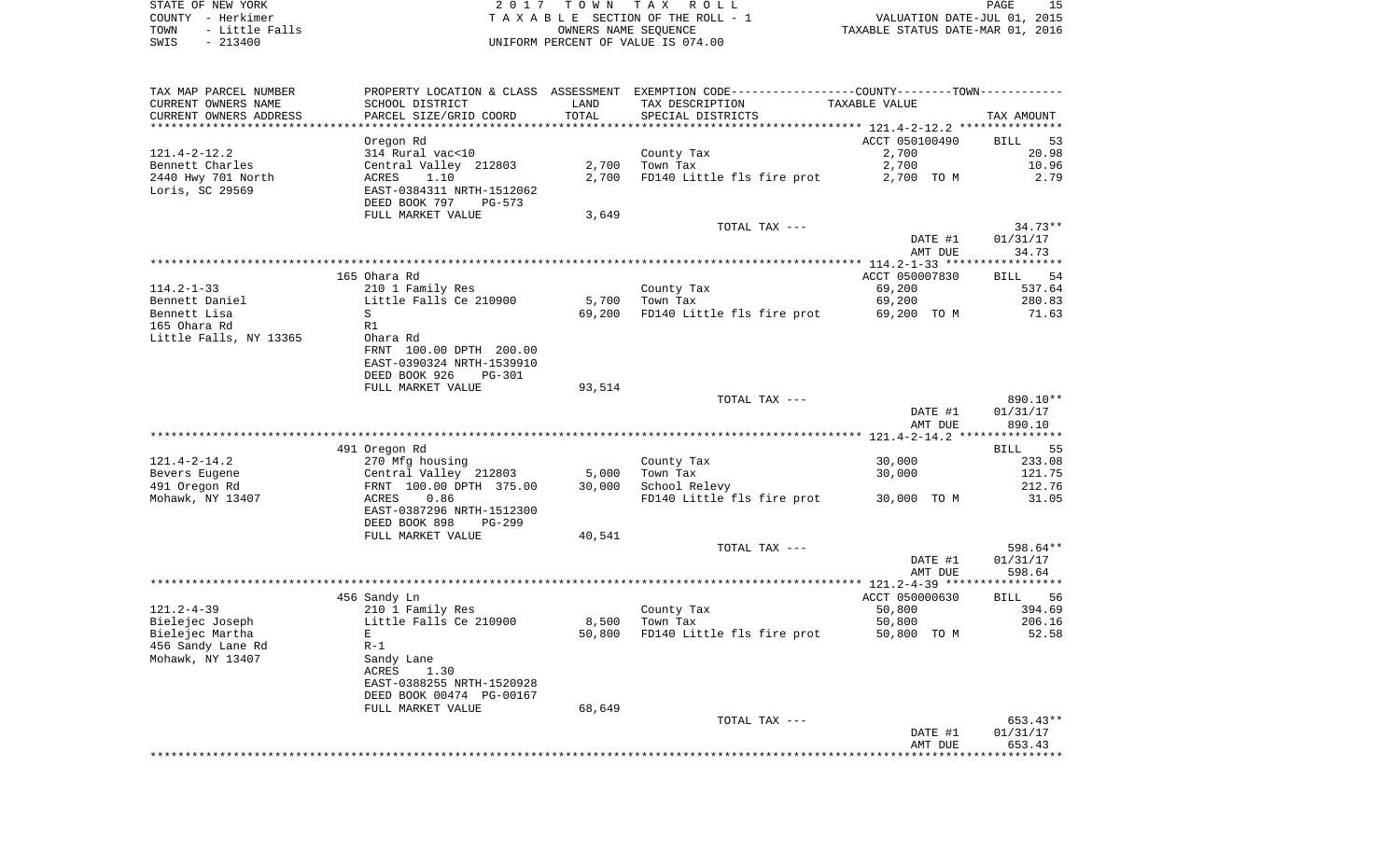| STATE OF NEW YORK |  |           |                |  |
|-------------------|--|-----------|----------------|--|
| COUNTY - Herkimer |  |           |                |  |
| TOWN              |  |           | - Little Falls |  |
| SWIS              |  | $-213400$ |                |  |

2017 TOWN TAX ROLL TA X A B L E SECTION OF THE ROLL - 1 TOWN - Little Falls OWNERS NAME SEQUENCE TAXABLE STATUS DATE-MAR 01, 2016 SWIS - 213400 UNIFORM PERCENT OF VALUE IS 074.00

| CURRENT OWNERS NAME<br>SCHOOL DISTRICT<br>TAX DESCRIPTION<br>TAXABLE VALUE<br>LAND<br>TOTAL<br>CURRENT OWNERS ADDRESS<br>PARCEL SIZE/GRID COORD<br>SPECIAL DISTRICTS<br>****************************<br>***********************<br>597 Gun Club Rd<br>ACCT 050099640<br>$114.4 - 2 - 8$<br>210 1 Family Res<br>County Tax<br>93,500<br>Bienkowski Leonard<br>14,000<br>93,500<br>Herkimer Centra 213001<br>Town Tax<br>Bienkowski Trudy<br>6.10<br>93,500<br>FD140 Little fls fire prot<br>ACRES<br>93,500 TO M<br>597 Gun Club Rd<br>EAST-0386307 NRTH-1535224<br>Little Falls, NY 13350<br>DEED BOOK 768<br>$PG-278$<br>126,351<br>FULL MARKET VALUE<br>TOTAL TAX ---<br>DATE #1<br>AMT DUE | TAX AMOUNT<br>57<br><b>BILL</b><br>726.44<br>379.45<br>96.78<br>$1,202.67**$<br>01/31/17<br>1,202.67 |
|-----------------------------------------------------------------------------------------------------------------------------------------------------------------------------------------------------------------------------------------------------------------------------------------------------------------------------------------------------------------------------------------------------------------------------------------------------------------------------------------------------------------------------------------------------------------------------------------------------------------------------------------------------------------------------------------------|------------------------------------------------------------------------------------------------------|
|                                                                                                                                                                                                                                                                                                                                                                                                                                                                                                                                                                                                                                                                                               |                                                                                                      |
|                                                                                                                                                                                                                                                                                                                                                                                                                                                                                                                                                                                                                                                                                               |                                                                                                      |
|                                                                                                                                                                                                                                                                                                                                                                                                                                                                                                                                                                                                                                                                                               |                                                                                                      |
|                                                                                                                                                                                                                                                                                                                                                                                                                                                                                                                                                                                                                                                                                               |                                                                                                      |
|                                                                                                                                                                                                                                                                                                                                                                                                                                                                                                                                                                                                                                                                                               |                                                                                                      |
|                                                                                                                                                                                                                                                                                                                                                                                                                                                                                                                                                                                                                                                                                               |                                                                                                      |
|                                                                                                                                                                                                                                                                                                                                                                                                                                                                                                                                                                                                                                                                                               |                                                                                                      |
|                                                                                                                                                                                                                                                                                                                                                                                                                                                                                                                                                                                                                                                                                               |                                                                                                      |
|                                                                                                                                                                                                                                                                                                                                                                                                                                                                                                                                                                                                                                                                                               |                                                                                                      |
|                                                                                                                                                                                                                                                                                                                                                                                                                                                                                                                                                                                                                                                                                               |                                                                                                      |
|                                                                                                                                                                                                                                                                                                                                                                                                                                                                                                                                                                                                                                                                                               |                                                                                                      |
|                                                                                                                                                                                                                                                                                                                                                                                                                                                                                                                                                                                                                                                                                               |                                                                                                      |
|                                                                                                                                                                                                                                                                                                                                                                                                                                                                                                                                                                                                                                                                                               |                                                                                                      |
|                                                                                                                                                                                                                                                                                                                                                                                                                                                                                                                                                                                                                                                                                               |                                                                                                      |
| 1639 State Route 5S<br>ACCT 050011310                                                                                                                                                                                                                                                                                                                                                                                                                                                                                                                                                                                                                                                         | 58<br><b>BILL</b>                                                                                    |
| $121.2 - 2 - 23$<br>75,000<br>210 1 Family Res<br>County Tax                                                                                                                                                                                                                                                                                                                                                                                                                                                                                                                                                                                                                                  | 582.70                                                                                               |
| 75,000<br>Billings Frederick C<br>Little Falls Ce 210900<br>10,900<br>Town Tax                                                                                                                                                                                                                                                                                                                                                                                                                                                                                                                                                                                                                | 304.37                                                                                               |
| Hysack Michelle<br>ACRES<br>2.90<br>75,000<br>FD140 Little fls fire prot<br>75,000 TO M                                                                                                                                                                                                                                                                                                                                                                                                                                                                                                                                                                                                       | 77.63                                                                                                |
| EAST-0391135 NRTH-1524582<br>1639 State Route 5-S                                                                                                                                                                                                                                                                                                                                                                                                                                                                                                                                                                                                                                             |                                                                                                      |
| Little Falls, NY 13365<br>DEED BOOK 881<br>PG-372                                                                                                                                                                                                                                                                                                                                                                                                                                                                                                                                                                                                                                             |                                                                                                      |
| 101,351<br>FULL MARKET VALUE                                                                                                                                                                                                                                                                                                                                                                                                                                                                                                                                                                                                                                                                  | 964.70**                                                                                             |
| TOTAL TAX ---<br>DATE #1                                                                                                                                                                                                                                                                                                                                                                                                                                                                                                                                                                                                                                                                      | 01/31/17                                                                                             |
| AMT DUE                                                                                                                                                                                                                                                                                                                                                                                                                                                                                                                                                                                                                                                                                       | 964.70                                                                                               |
|                                                                                                                                                                                                                                                                                                                                                                                                                                                                                                                                                                                                                                                                                               |                                                                                                      |
| State Route 5<br>ACCT 050011850                                                                                                                                                                                                                                                                                                                                                                                                                                                                                                                                                                                                                                                               | 59<br>BILL                                                                                           |
| $114.4 - 1 - 24$<br>1,400<br>330 Vacant comm<br>County Tax                                                                                                                                                                                                                                                                                                                                                                                                                                                                                                                                                                                                                                    | 10.88                                                                                                |
| Bishal Frances<br>1,400<br>Town Tax<br>1,400<br>Little Falls Ce 210900                                                                                                                                                                                                                                                                                                                                                                                                                                                                                                                                                                                                                        | 5.68                                                                                                 |
| 6097 State Rte 5<br>FD140 Little fls fire prot<br>FRNT 400.00 DPTH<br>1,400<br>1,400 TO M<br>59.00                                                                                                                                                                                                                                                                                                                                                                                                                                                                                                                                                                                            | 1.45                                                                                                 |
| Little Falls, NY 13365<br>EAST-0389236 NRTH-1527604                                                                                                                                                                                                                                                                                                                                                                                                                                                                                                                                                                                                                                           |                                                                                                      |
| DEED BOOK 789<br>$PG-35$                                                                                                                                                                                                                                                                                                                                                                                                                                                                                                                                                                                                                                                                      |                                                                                                      |
| FULL MARKET VALUE<br>1,892                                                                                                                                                                                                                                                                                                                                                                                                                                                                                                                                                                                                                                                                    |                                                                                                      |
| TOTAL TAX ---                                                                                                                                                                                                                                                                                                                                                                                                                                                                                                                                                                                                                                                                                 | 18.01**                                                                                              |
| DATE #1                                                                                                                                                                                                                                                                                                                                                                                                                                                                                                                                                                                                                                                                                       | 01/31/17                                                                                             |
| AMT DUE                                                                                                                                                                                                                                                                                                                                                                                                                                                                                                                                                                                                                                                                                       | 18.01                                                                                                |
|                                                                                                                                                                                                                                                                                                                                                                                                                                                                                                                                                                                                                                                                                               |                                                                                                      |
| ACCT 050011880<br>6097 State Route 5                                                                                                                                                                                                                                                                                                                                                                                                                                                                                                                                                                                                                                                          | BILL 60                                                                                              |
| $114.4 - 1 - 17$<br>2,600<br>330 Vacant comm<br>County Tax                                                                                                                                                                                                                                                                                                                                                                                                                                                                                                                                                                                                                                    | 20.20                                                                                                |
| Bishal Frances E<br>2,600<br>Little Falls Ce 210900<br>Town Tax<br>2,600                                                                                                                                                                                                                                                                                                                                                                                                                                                                                                                                                                                                                      | 10.55                                                                                                |
| 6097 State Rte 5<br>2,600<br>FD140 Little fls fire prot<br>FRNT 317.00 DPTH 150.00<br>2,600 TO M                                                                                                                                                                                                                                                                                                                                                                                                                                                                                                                                                                                              | 2.69                                                                                                 |
| Little Falls, NY 13365<br>EAST-0389086 NRTH-1527722                                                                                                                                                                                                                                                                                                                                                                                                                                                                                                                                                                                                                                           |                                                                                                      |
| DEED BOOK 789<br>$PG-35$                                                                                                                                                                                                                                                                                                                                                                                                                                                                                                                                                                                                                                                                      |                                                                                                      |
| FULL MARKET VALUE<br>3,514                                                                                                                                                                                                                                                                                                                                                                                                                                                                                                                                                                                                                                                                    |                                                                                                      |
| TOTAL TAX ---                                                                                                                                                                                                                                                                                                                                                                                                                                                                                                                                                                                                                                                                                 | $33.44**$                                                                                            |
| DATE #1                                                                                                                                                                                                                                                                                                                                                                                                                                                                                                                                                                                                                                                                                       | 01/31/17                                                                                             |
| AMT DUE                                                                                                                                                                                                                                                                                                                                                                                                                                                                                                                                                                                                                                                                                       | 33.44                                                                                                |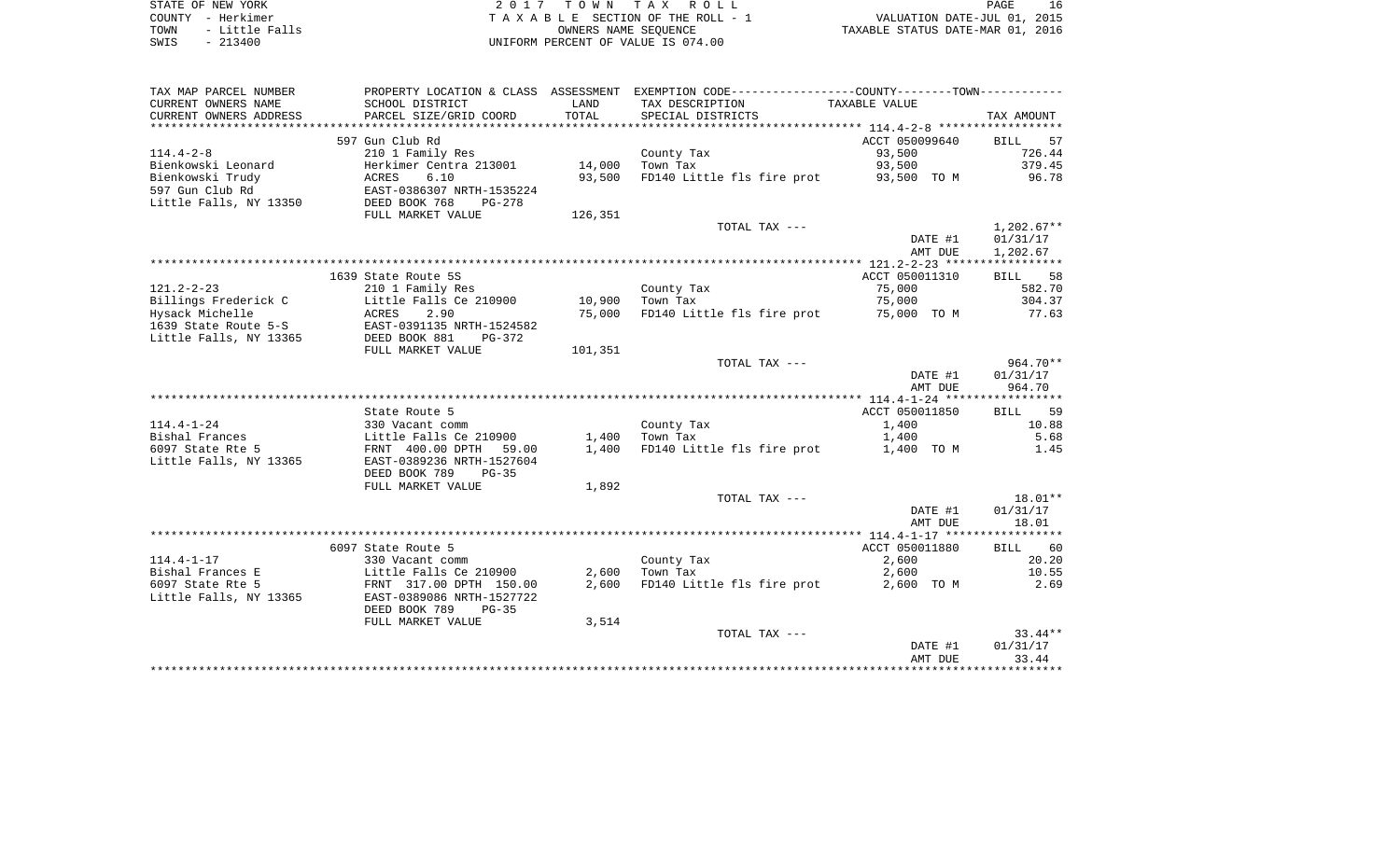| TOWN<br>- Little Falls<br>$-213400$<br>SWIS |                                            |         | OWNERS NAME SEQUENCE<br>UNIFORM PERCENT OF VALUE IS 074.00                                      | TAXABLE STATUS DATE-MAR 01, 2016 |                             |
|---------------------------------------------|--------------------------------------------|---------|-------------------------------------------------------------------------------------------------|----------------------------------|-----------------------------|
|                                             |                                            |         |                                                                                                 |                                  |                             |
| TAX MAP PARCEL NUMBER                       |                                            |         | PROPERTY LOCATION & CLASS ASSESSMENT EXEMPTION CODE----------------COUNTY--------TOWN---------- |                                  |                             |
| CURRENT OWNERS NAME                         | SCHOOL DISTRICT                            | LAND    | TAX DESCRIPTION                                                                                 | TAXABLE VALUE                    |                             |
| CURRENT OWNERS ADDRESS                      | PARCEL SIZE/GRID COORD                     | TOTAL   | SPECIAL DISTRICTS                                                                               |                                  | TAX AMOUNT                  |
| ***********************                     |                                            |         |                                                                                                 |                                  |                             |
|                                             | State Route 5                              |         |                                                                                                 | ACCT 050002160<br>600            | BILL<br>61<br>4.66          |
| 114.4-1-25<br>Bishal Frances E              | 330 Vacant comm<br>Little Falls Ce 210900  | 600     | County Tax<br>Town Tax                                                                          | 600                              | 2.43                        |
| 6097 State Rte 5                            | S                                          | 600     | FD140 Little fls fire prot                                                                      | 600 TO M                         | .62                         |
| Little Falls, NY 13365                      | $V-L 1/2A$                                 |         |                                                                                                 |                                  |                             |
|                                             | $Rt-5$                                     |         |                                                                                                 |                                  |                             |
|                                             | FRNT 200.00 DPTH 50.00                     |         |                                                                                                 |                                  |                             |
|                                             | EAST-0388863 NRTH-1527432                  |         |                                                                                                 |                                  |                             |
|                                             | DEED BOOK 758<br>PG-42                     |         |                                                                                                 |                                  |                             |
|                                             | FULL MARKET VALUE                          | 811     |                                                                                                 |                                  |                             |
|                                             |                                            |         | TOTAL TAX ---                                                                                   |                                  | $7.71**$                    |
|                                             |                                            |         |                                                                                                 | DATE #1                          | 01/31/17                    |
|                                             |                                            |         |                                                                                                 | AMT DUE                          | 7.71                        |
|                                             |                                            |         |                                                                                                 |                                  | ***********                 |
| 121.1-1-18.1                                | 6097 State Route 5<br>210 1 Family Res     |         | County Tax                                                                                      | ACCT 050002970<br>78,800         | 62<br><b>BILL</b><br>612.23 |
| Bishal Frances E                            | Little Falls Ce 210900                     | 9,400   | Town Tax                                                                                        | 78,800                           | 319.79                      |
| 6097 State Route 5                          | ACRES<br>1.95                              | 78,800  | FD140 Little fls fire prot                                                                      | 78,800 TO M                      | 81.56                       |
| Little Falls, NY 13365                      | EAST-0381866 NRTH-1526918                  |         |                                                                                                 |                                  |                             |
|                                             | DEED BOOK 775<br>PG-350                    |         |                                                                                                 |                                  |                             |
|                                             | FULL MARKET VALUE                          | 106,486 |                                                                                                 |                                  |                             |
|                                             |                                            |         | TOTAL TAX ---                                                                                   |                                  | $1,013.58**$                |
|                                             |                                            |         |                                                                                                 | DATE #1                          | 01/31/17                    |
|                                             |                                            |         |                                                                                                 | AMT DUE                          | 1,013.58                    |
|                                             |                                            |         |                                                                                                 |                                  |                             |
|                                             | 192 Newville Rd                            |         |                                                                                                 | ACCT 050001200                   | <b>BILL</b><br>63           |
| 127.2-2-21<br>Bladek Lany Wilson            | 210 1 Family Res<br>Little Falls Ce 210900 | 7,900   | County Tax<br>Town Tax                                                                          | 45,900<br>45,900                 | 356.62<br>186.28            |
| 192 Newville Rd                             | $R-1$                                      | 45,900  | FD140 Little fls fire prot                                                                      | 45,900 TO M                      | 47.51                       |
| Little Falls, NY 13365                      | Newville Rd                                |         |                                                                                                 |                                  |                             |
|                                             | FRNT 225.00 DPTH 180.00                    |         |                                                                                                 |                                  |                             |
|                                             | EAST-0394597 NRTH-1512496                  |         |                                                                                                 |                                  |                             |
|                                             | DEED BOOK 00631 PG-00612                   |         |                                                                                                 |                                  |                             |
|                                             | FULL MARKET VALUE                          | 62,027  |                                                                                                 |                                  |                             |
|                                             |                                            |         | TOTAL TAX ---                                                                                   |                                  | 590.41**                    |
|                                             |                                            |         |                                                                                                 | DATE #1                          | 01/31/17                    |
|                                             |                                            |         |                                                                                                 | AMT DUE                          | 590.41                      |
|                                             |                                            |         |                                                                                                 |                                  |                             |
| 114.3-1-12.2                                | 404 Eatonville Rd<br>210 1 Family Res      |         | County Tax                                                                                      | ACCT 050099900<br>97,200         | BILL 64<br>755.19           |
| Bladek William                              | Herkimer Centra 213001                     | 10,100  | Town Tax                                                                                        | 97,200                           | 394.47                      |
| Bladek Amy                                  |                                            | 97,200  | FD140 Little fls fire prot                                                                      | 97,200 TO M                      | 100.61                      |
| 404 Eatonville Rd                           | ACRES 2.40<br>EAST-0379831 NRTH-1532720    |         |                                                                                                 |                                  |                             |
| Little Falls, NY 13365                      | DEED BOOK 1400 PG-517                      |         |                                                                                                 |                                  |                             |
|                                             | FULL MARKET VALUE                          | 131,351 |                                                                                                 |                                  |                             |
|                                             |                                            |         | TOTAL TAX ---                                                                                   |                                  | $1,250.27**$                |
|                                             |                                            |         |                                                                                                 | DATE #1                          | 01/31/17                    |
|                                             |                                            |         |                                                                                                 | AMT DUE                          | 1,250.27                    |
|                                             |                                            |         |                                                                                                 |                                  |                             |

STATE OF NEW YORK 2 0 1 7 T O W N T A X R O L L PAGE 17 COUNTY - Herkimer T A X A B L E SECTION OF THE ROLL - 1 VALUATION DATE-JUL 01, 2015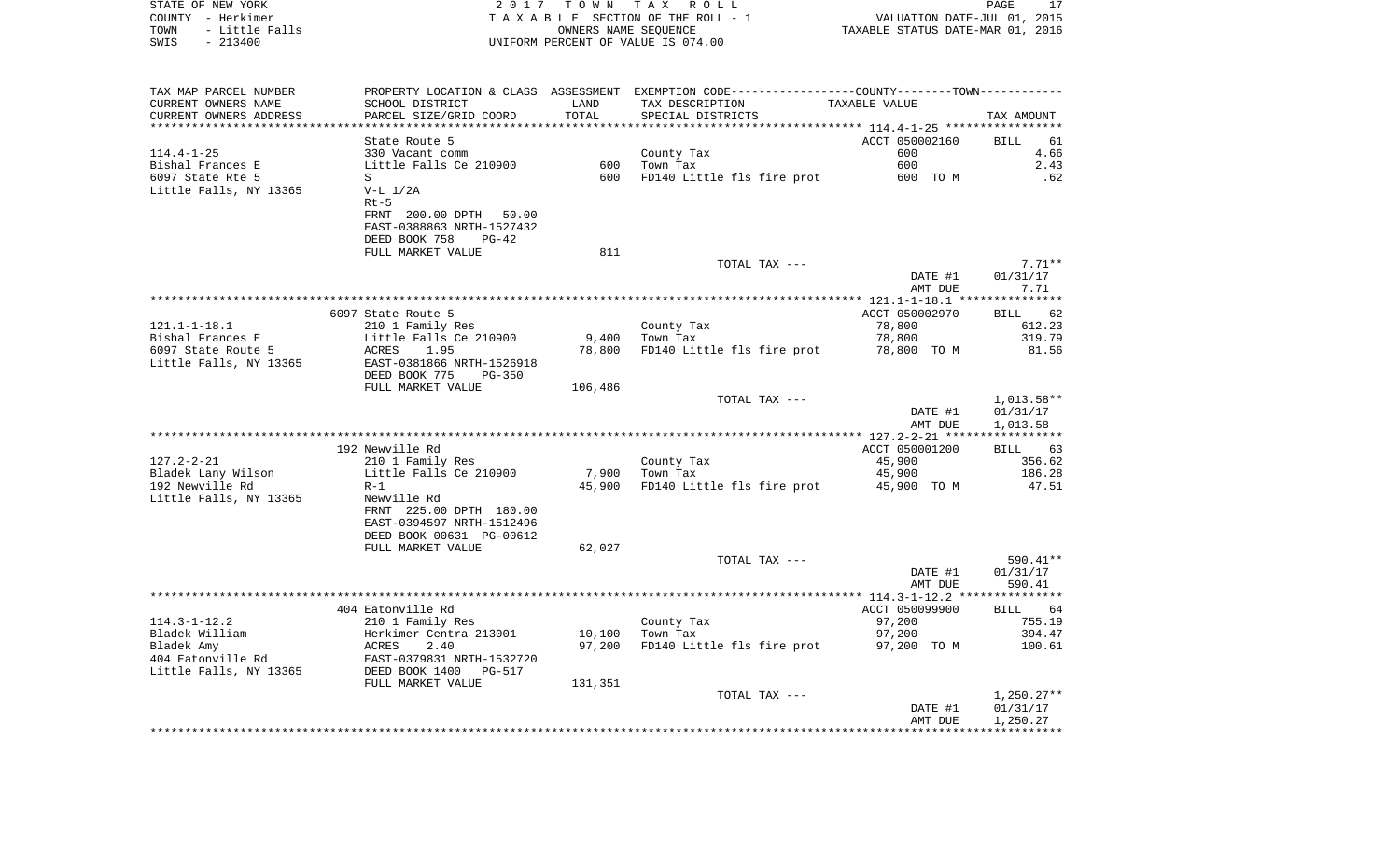| STATE OF NEW YORK |  |           |                |
|-------------------|--|-----------|----------------|
| COUNTY - Herkimer |  |           |                |
| TOWN              |  |           | - Little Falls |
| SWIS              |  | $-213400$ |                |

2017 TOWN TAX ROLL TA X A B L E SECTION OF THE ROLL - 1 TOWN - Little Falls OWNERS NAME SEQUENCE TAXABLE STATUS DATE-MAR 01, 2016 SWIS - 213400 UNIFORM PERCENT OF VALUE IS 074.00

| TAX MAP PARCEL NUMBER                             |                                                                                                            |         |                                        |                |              |
|---------------------------------------------------|------------------------------------------------------------------------------------------------------------|---------|----------------------------------------|----------------|--------------|
| CURRENT OWNERS NAME                               | SCHOOL DISTRICT                                                                                            | LAND    | TAX DESCRIPTION                        | TAXABLE VALUE  |              |
| CURRENT OWNERS ADDRESS                            | PARCEL SIZE/GRID COORD                                                                                     | TOTAL   | SPECIAL DISTRICTS                      |                | TAX AMOUNT   |
|                                                   |                                                                                                            |         |                                        |                |              |
|                                                   | 1225 Shells Bush Rd                                                                                        |         |                                        | ACCT 050000930 | BILL 65      |
| 114.1-1-11                                        | 210 1 Family Res                                                                                           |         | County Tax                             | 45,900         | 356.62       |
|                                                   |                                                                                                            | 6,100   | Town Tax                               | 45,900         | 186.28       |
|                                                   |                                                                                                            |         | School Relevy                          |                |              |
|                                                   |                                                                                                            | 45,900  |                                        |                | 1,919.65     |
|                                                   |                                                                                                            |         | FD140 Little fls fire prot 45,900 TO M |                | 47.51        |
|                                                   |                                                                                                            |         |                                        |                |              |
|                                                   | FULL MARKET VALUE                                                                                          | 62,027  |                                        |                |              |
|                                                   |                                                                                                            |         | TOTAL TAX ---                          |                | $2,510.06**$ |
|                                                   |                                                                                                            |         |                                        | DATE #1        | 01/31/17     |
|                                                   |                                                                                                            |         |                                        | AMT DUE        | 2,510.06     |
|                                                   |                                                                                                            |         |                                        |                |              |
|                                                   | 189 Ohara Rd                                                                                               |         |                                        | ACCT 050007110 | BILL 66      |
| 114.2-1-31                                        | 210 1 Family Res                                                                                           |         | VETWAR CTS 41120                       | 6,660<br>6,660 |              |
| Blasting Ralph                                    |                                                                                                            |         | 5,700 County Tax                       | 75,140         | 583.79       |
|                                                   | Little Falls Ce 210900<br>FRNT 100.00 DPTH 200.00<br>EAST-0390269 NRTH-1540399<br>DEED BOOK 00618 PG-00442 |         |                                        |                | 304.94       |
| ----<br>Blasting Patricia<br>189 O'Hara Rd        |                                                                                                            |         | 81,800 Town Tax                        | 75,140         |              |
|                                                   |                                                                                                            |         | FD140 Little fls fire prot 81,800 TO M |                | 84.67        |
| Little Falls, NY 13365                            |                                                                                                            |         |                                        |                |              |
|                                                   | FULL MARKET VALUE                                                                                          | 110,541 |                                        |                |              |
|                                                   |                                                                                                            |         | TOTAL TAX ---                          |                | 973.40**     |
|                                                   |                                                                                                            |         |                                        | DATE #1        | 01/31/17     |
|                                                   |                                                                                                            |         |                                        | AMT DUE        | 973.40       |
|                                                   |                                                                                                            |         |                                        |                |              |
|                                                   | Ohara Rd                                                                                                   |         |                                        | ACCT 050016440 | BILL 67      |
| 114.2-1-32                                        |                                                                                                            |         | County Tax                             | 1,200          | 9.32         |
| Blasting Ralph                                    |                                                                                                            |         |                                        | 1,200          | 4.87         |
|                                                   | N                                                                                                          | 1,200   | FD140 Little fls fire prot 1,200 TO M  |                | 1.24         |
| Blasting Patricia<br>189 OHara Rd<br>189 OHara Rd | V-L 1/2A                                                                                                   |         |                                        |                |              |
|                                                   |                                                                                                            |         |                                        |                |              |
| Little Falls, NY 13365                            | Rt-169                                                                                                     |         |                                        |                |              |
|                                                   | FRNT 100.00 DPTH 200.00                                                                                    |         |                                        |                |              |
|                                                   | EAST-0390281 NRTH-1540291                                                                                  |         |                                        |                |              |
|                                                   | DEED BOOK 00617 PG-00472                                                                                   |         |                                        |                |              |
|                                                   | FULL MARKET VALUE                                                                                          | 1,622   |                                        |                |              |
|                                                   |                                                                                                            |         | TOTAL TAX ---                          |                | $15.43**$    |
|                                                   |                                                                                                            |         |                                        | DATE #1        | 01/31/17     |
|                                                   |                                                                                                            |         |                                        | AMT DUE        | 15.43        |
|                                                   |                                                                                                            |         |                                        |                |              |
|                                                   | 728 Burt Rd                                                                                                |         |                                        | ACCT 050099590 | BILL 68      |
| 114.4-2-1                                         | 240 Rural res                                                                                              |         |                                        | 93,700         | 727.99       |
|                                                   |                                                                                                            | 17,000  | County Tax<br>Town Tax                 | 93,700         | 380.26       |
|                                                   |                                                                                                            |         |                                        |                |              |
|                                                   |                                                                                                            | 93,700  | FD140 Little fls fire prot 93,700 TO M |                | 96.98        |
|                                                   |                                                                                                            |         |                                        |                |              |
|                                                   | DEED BOOK 921<br>PG-167                                                                                    |         |                                        |                |              |
|                                                   | FULL MARKET VALUE                                                                                          | 126,622 |                                        |                |              |
|                                                   |                                                                                                            |         | TOTAL TAX ---                          |                | $1,205.23**$ |
|                                                   |                                                                                                            |         |                                        | DATE #1        | 01/31/17     |
|                                                   |                                                                                                            |         |                                        | AMT DUE        | 1,205.23     |
|                                                   |                                                                                                            |         |                                        |                |              |
|                                                   |                                                                                                            |         |                                        |                |              |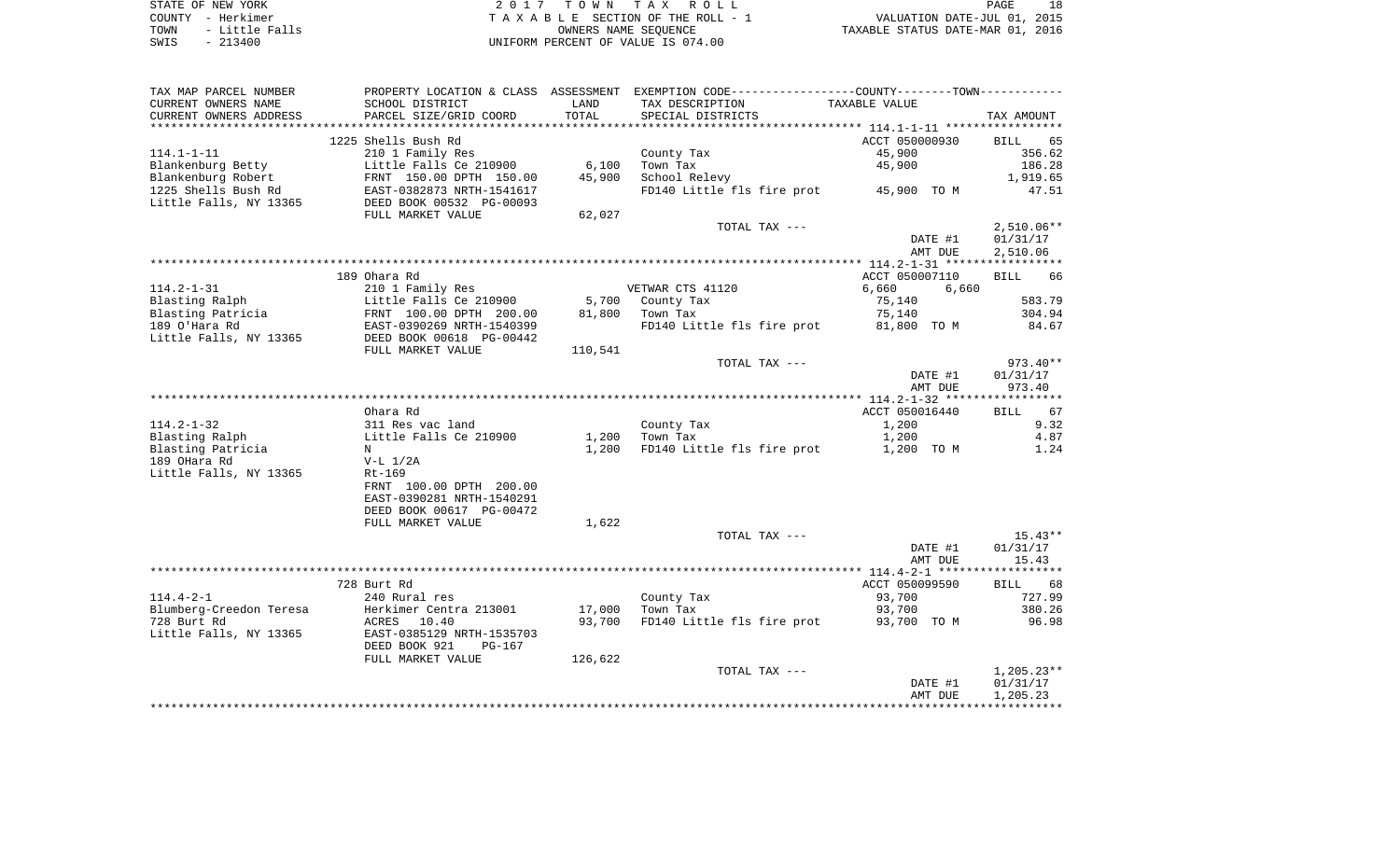| STATE OF NEW YORK<br>COUNTY - Herkimer |                             |                      | 2017 TOWN TAX ROLL<br>TAXABLE SECTION OF THE ROLL - 1                                         | VALUATION DATE-JUL 01, 2015      | 19<br>PAGE         |
|----------------------------------------|-----------------------------|----------------------|-----------------------------------------------------------------------------------------------|----------------------------------|--------------------|
| - Little Falls<br>TOWN                 |                             | OWNERS NAME SEQUENCE |                                                                                               | TAXABLE STATUS DATE-MAR 01, 2016 |                    |
| $-213400$<br>SWIS                      |                             |                      | UNIFORM PERCENT OF VALUE IS 074.00                                                            |                                  |                    |
|                                        |                             |                      |                                                                                               |                                  |                    |
| TAX MAP PARCEL NUMBER                  |                             |                      | PROPERTY LOCATION & CLASS ASSESSMENT EXEMPTION CODE---------------COUNTY-------TOWN---------- |                                  |                    |
| CURRENT OWNERS NAME                    | SCHOOL DISTRICT             | LAND                 | TAX DESCRIPTION                                                                               | TAXABLE VALUE                    |                    |
| CURRENT OWNERS ADDRESS                 | PARCEL SIZE/GRID COORD      | TOTAL                | SPECIAL DISTRICTS                                                                             |                                  | TAX AMOUNT         |
| ***********************                | *************************** |                      |                                                                                               |                                  |                    |
|                                        | 3548 State Route 167        |                      |                                                                                               | ACCT 050099140                   | <b>BILL</b><br>-69 |
| $121.4 - 2 - 33.2$                     | 240 Rural res               |                      | County Tax                                                                                    | 101,400                          | 787.82             |
| Boepple Burton                         | Little Falls Ce 210900      | 23,500               | Town Tax                                                                                      | 101,400                          | 411.51             |
| 3548 State Route 167                   | R1 G SP D                   | 101,400              | FD140 Little fls fire prot                                                                    | 101,400 TO M                     | 104.95             |
| Little Falls, NY 13365                 | Life Use Darlene Boepple    |                      |                                                                                               |                                  |                    |
|                                        | ACRES 13.50                 |                      |                                                                                               |                                  |                    |
|                                        | EAST-0391898 NRTH-1517095   |                      |                                                                                               |                                  |                    |
|                                        | DEED BOOK 1362<br>PG-902    |                      |                                                                                               |                                  |                    |
|                                        | FULL MARKET VALUE           | 137,027              | TOTAL TAX ---                                                                                 |                                  | $1,304.28**$       |
|                                        |                             |                      |                                                                                               | DATE #1                          | 01/31/17           |
|                                        |                             |                      |                                                                                               | AMT DUE                          | 1,304.28           |
|                                        |                             |                      |                                                                                               |                                  |                    |
|                                        | State Route 167             |                      |                                                                                               | ACCT 050015810                   | BILL 70            |
| 121.4-2-34                             | 210 1 Family Res            |                      | County Tax                                                                                    | 40,000                           | 310.78             |
| Boepple Burton                         | Little Falls Ce 210900      | 5,200                | Town Tax                                                                                      | 40,000                           | 162.33             |
| 3548 State Route 167                   | R1 G D                      | 40,000               | FD140 Little fls fire prot                                                                    | 40,000 TO M                      | 41.40              |
| Little Falls, NY 13365                 | Life Use Darlene Boepple    |                      |                                                                                               |                                  |                    |
|                                        | 87.00 DPTH<br>FRNT          |                      |                                                                                               |                                  |                    |
|                                        | ACRES<br>0.40               |                      |                                                                                               |                                  |                    |
|                                        | EAST-0391796 NRTH-1516708   |                      |                                                                                               |                                  |                    |
|                                        | DEED BOOK 1362<br>PG-902    |                      |                                                                                               |                                  |                    |
|                                        | FULL MARKET VALUE           | 54,054               |                                                                                               |                                  |                    |
|                                        |                             |                      | TOTAL TAX ---                                                                                 |                                  | $514.51**$         |
|                                        |                             |                      |                                                                                               | DATE #1<br>AMT DUE               | 01/31/17<br>514.51 |
|                                        |                             |                      |                                                                                               |                                  |                    |
|                                        | Paines Hollow Rd            |                      |                                                                                               | ACCT 050015840                   | BILL<br>71         |
| $121.4 - 2 - 35$                       | 314 Rural vac<10            |                      | County Tax                                                                                    | 2,500                            | 19.42              |
| Boepple Burton                         | Little Falls Ce 210900      | 2,500                | Town Tax                                                                                      | 2,500                            | 10.15              |
| 3548 State Route 167                   | Life Use Darlene Boepple    | 2,500                | FD140 Little fls fire prot                                                                    | 2,500 TO M                       | 2.59               |
| Little Falls, NY 13365                 | 1.00<br>ACRES               |                      |                                                                                               |                                  |                    |
|                                        | EAST-0392129 NRTH-1516729   |                      |                                                                                               |                                  |                    |
|                                        | DEED BOOK 1362<br>PG-902    |                      |                                                                                               |                                  |                    |
|                                        | FULL MARKET VALUE           | 3,378                |                                                                                               |                                  |                    |
|                                        |                             |                      | TOTAL TAX ---                                                                                 |                                  | $32.16**$          |
|                                        |                             |                      |                                                                                               | DATE #1                          | 01/31/17           |
|                                        |                             |                      |                                                                                               | AMT DUE                          | 32.16              |
|                                        | 3522 State Route 167        |                      |                                                                                               | ACCT 050005100 BILL 72           |                    |
| $121.4 - 2 - 36$                       | 210 1 Family Res            |                      | County Tax                                                                                    | 44,500                           | 345.74             |
| Boepple Clint M                        | Little Falls Ce 210900      | 6,400                | Town Tax                                                                                      | 44,500                           | 180.59             |
| 3522 State Route 167                   | FRNT 147.00 DPTH            | 44,500               | FD140 Little fls fire prot                                                                    | 44,500 TO M                      | 46.06              |
| Little Falls, NY 13365                 | 0.61<br>ACRES               |                      |                                                                                               |                                  |                    |
|                                        | EAST-0391903 NRTH-1516616   |                      |                                                                                               |                                  |                    |
|                                        | DEED BOOK 797<br>$PG-355$   |                      |                                                                                               |                                  |                    |
|                                        | FULL MARKET VALUE           | 60,135               |                                                                                               |                                  |                    |
|                                        |                             |                      | TOTAL TAX ---                                                                                 |                                  | $572.39**$         |
|                                        |                             |                      |                                                                                               | DATE #1                          | 01/31/17           |
|                                        |                             |                      |                                                                                               | AMT DUE                          | 572.39             |
|                                        |                             |                      |                                                                                               |                                  |                    |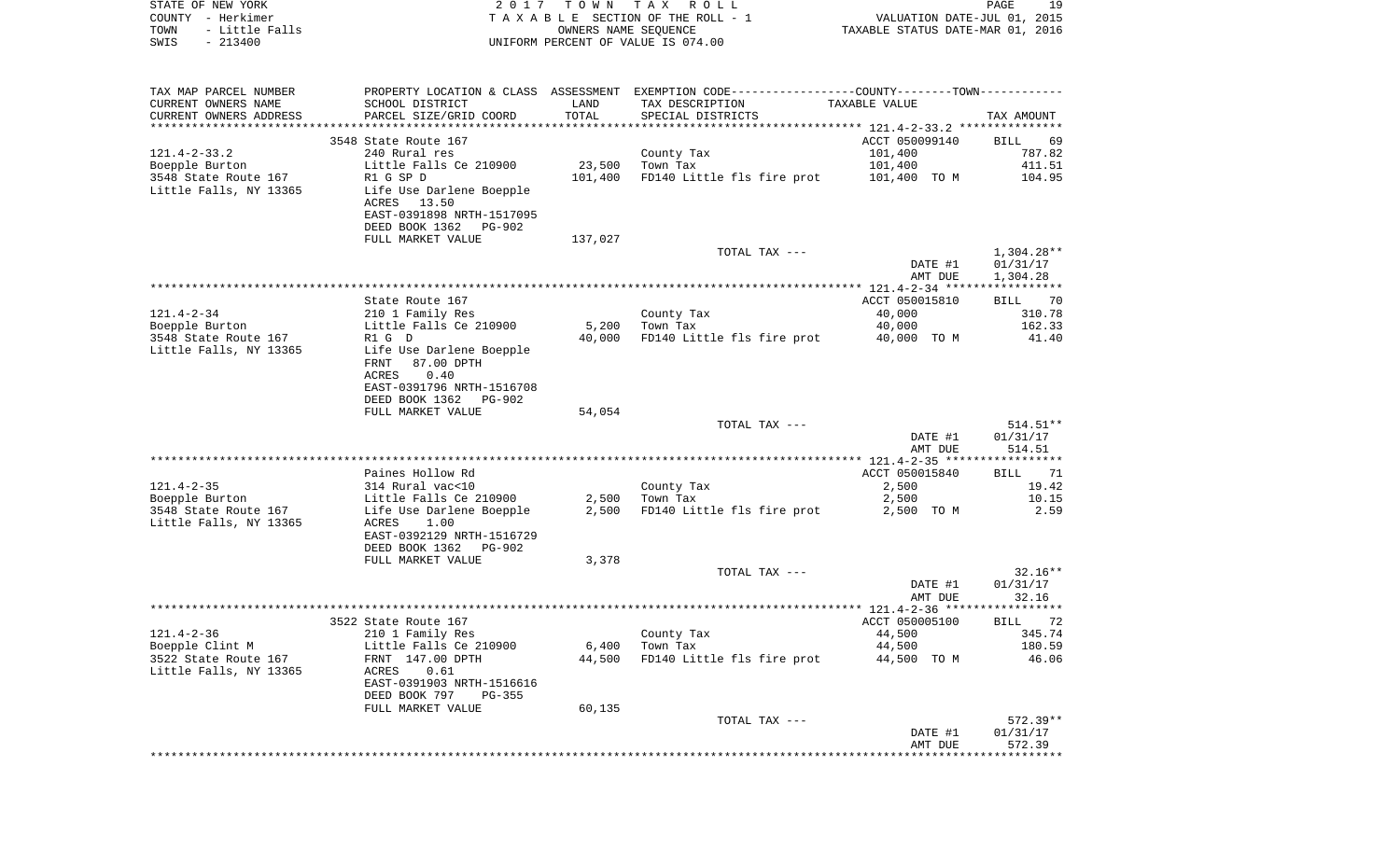| STATE OF NEW YORK<br>COUNTY - Herkimer<br>- Little Falls<br>TOWN<br>$-213400$<br>SWIS | 2017                             | T O W N<br>OWNERS NAME SEQUENCE | TAX ROLL<br>TAXABLE SECTION OF THE ROLL - 1<br>UNIFORM PERCENT OF VALUE IS 074.00                                 | VALUATION DATE-JUL 01, 2015<br>TAXABLE STATUS DATE-MAR 01, 2016 | PAGE<br>20        |
|---------------------------------------------------------------------------------------|----------------------------------|---------------------------------|-------------------------------------------------------------------------------------------------------------------|-----------------------------------------------------------------|-------------------|
|                                                                                       |                                  |                                 |                                                                                                                   |                                                                 |                   |
| TAX MAP PARCEL NUMBER<br>CURRENT OWNERS NAME                                          | SCHOOL DISTRICT                  | LAND                            | PROPERTY LOCATION & CLASS ASSESSMENT EXEMPTION CODE----------------COUNTY-------TOWN----------<br>TAX DESCRIPTION | TAXABLE VALUE                                                   |                   |
| CURRENT OWNERS ADDRESS                                                                | PARCEL SIZE/GRID COORD           | TOTAL                           | SPECIAL DISTRICTS                                                                                                 |                                                                 | TAX AMOUNT        |
| **********************                                                                |                                  |                                 |                                                                                                                   |                                                                 |                   |
|                                                                                       | 134 State Route 170              |                                 |                                                                                                                   | ACCT 050001110                                                  | <b>BILL</b><br>73 |
| $114.2 - 2 - 23$                                                                      | 210 1 Family Res                 |                                 | County Tax                                                                                                        | 50,000                                                          | 388.47            |
| Boepple Eli                                                                           | Little Falls Ce 210900           | 4,400                           | Town Tax                                                                                                          | 50,000                                                          | 202.92            |
| Boepple Kimberly                                                                      | Е.                               | 50,000                          | School Relevy                                                                                                     |                                                                 | 1,203.81<br>51.75 |
| 134 State Route 170<br>Little Falls, NY 13365                                         | $R-1$<br>Fairfield               |                                 | FD140 Little fls fire prot                                                                                        | 50,000 TO M                                                     |                   |
|                                                                                       | FRNT 160.00 DPTH 85.00           |                                 |                                                                                                                   |                                                                 |                   |
|                                                                                       | EAST-0397100 NRTH-1541953        |                                 |                                                                                                                   |                                                                 |                   |
|                                                                                       | DEED BOOK 1147 PG-536            |                                 |                                                                                                                   |                                                                 |                   |
|                                                                                       | FULL MARKET VALUE                | 67,568                          |                                                                                                                   |                                                                 |                   |
|                                                                                       |                                  |                                 | TOTAL TAX ---                                                                                                     |                                                                 | 1,846.95**        |
|                                                                                       |                                  |                                 |                                                                                                                   | DATE #1                                                         | 01/31/17          |
|                                                                                       |                                  |                                 |                                                                                                                   | AMT DUE<br>**************** 114.2-2-24 **********               | 1,846.95<br>***** |
|                                                                                       | Fairfield Rd                     |                                 |                                                                                                                   | ACCT 050001080                                                  | 74<br><b>BILL</b> |
| $114.2 - 2 - 24$                                                                      | 314 Rural vac<10                 |                                 | County Tax                                                                                                        | 1,200                                                           | 9.32              |
| Boepple Frank B                                                                       | Little Falls Ce 210900           | 1,200                           | Town Tax                                                                                                          | 1,200                                                           | 4.87              |
| Boepple Ruth Ann                                                                      | W                                | 1,200                           | FD140 Little fls fire prot                                                                                        | 1,200 TO M                                                      | 1.24              |
| 119 Sabin Rd                                                                          | $V-L$ 2A                         |                                 |                                                                                                                   |                                                                 |                   |
| Little Falls, NY                                                                      | 170                              |                                 |                                                                                                                   |                                                                 |                   |
|                                                                                       | FRNT 285.00 DPTH<br>80.00        |                                 |                                                                                                                   |                                                                 |                   |
|                                                                                       | EAST-0397134 NRTH-1541725        |                                 |                                                                                                                   |                                                                 |                   |
|                                                                                       | DEED BOOK 1147 PG-533            |                                 |                                                                                                                   |                                                                 |                   |
|                                                                                       | FULL MARKET VALUE                | 1,622                           | TOTAL TAX ---                                                                                                     |                                                                 | $15.43**$         |
|                                                                                       |                                  |                                 |                                                                                                                   | DATE #1                                                         | 01/31/17          |
|                                                                                       |                                  |                                 |                                                                                                                   | AMT DUE                                                         | 15.43             |
|                                                                                       |                                  |                                 |                                                                                                                   |                                                                 |                   |
|                                                                                       | 3819 State Route 167             |                                 |                                                                                                                   | ACCT 050019460                                                  | 75<br>BILL        |
| $121.2 - 4 - 66$                                                                      | 210 1 Family Res                 |                                 | County Tax                                                                                                        | 61,700                                                          | 479.37            |
| Boepple Lois W                                                                        | Little Falls Ce 210900           | 7,600                           | Town Tax                                                                                                          | 61,700                                                          | 250.40            |
| 3819 State Route 167                                                                  | West                             | 61,700                          | FD140 Little fls fire prot                                                                                        | 2,100 TO M                                                      | 2.17              |
| Little Falls, NY 13365                                                                | $R-1$<br>FRNT 180.00 DPTH 220.00 |                                 |                                                                                                                   |                                                                 |                   |
|                                                                                       | EAST-0391110 NRTH-1521887        |                                 |                                                                                                                   |                                                                 |                   |
|                                                                                       | DEED BOOK 712<br>$PG-149$        |                                 |                                                                                                                   |                                                                 |                   |
|                                                                                       | FULL MARKET VALUE                | 83,378                          |                                                                                                                   |                                                                 |                   |
|                                                                                       |                                  |                                 | TOTAL TAX ---                                                                                                     |                                                                 | 731.94**          |
|                                                                                       |                                  |                                 |                                                                                                                   | DATE #1                                                         | 01/31/17          |
|                                                                                       |                                  |                                 |                                                                                                                   | AMT DUE                                                         | 731.94            |
|                                                                                       |                                  |                                 |                                                                                                                   | ********************************                                |                   |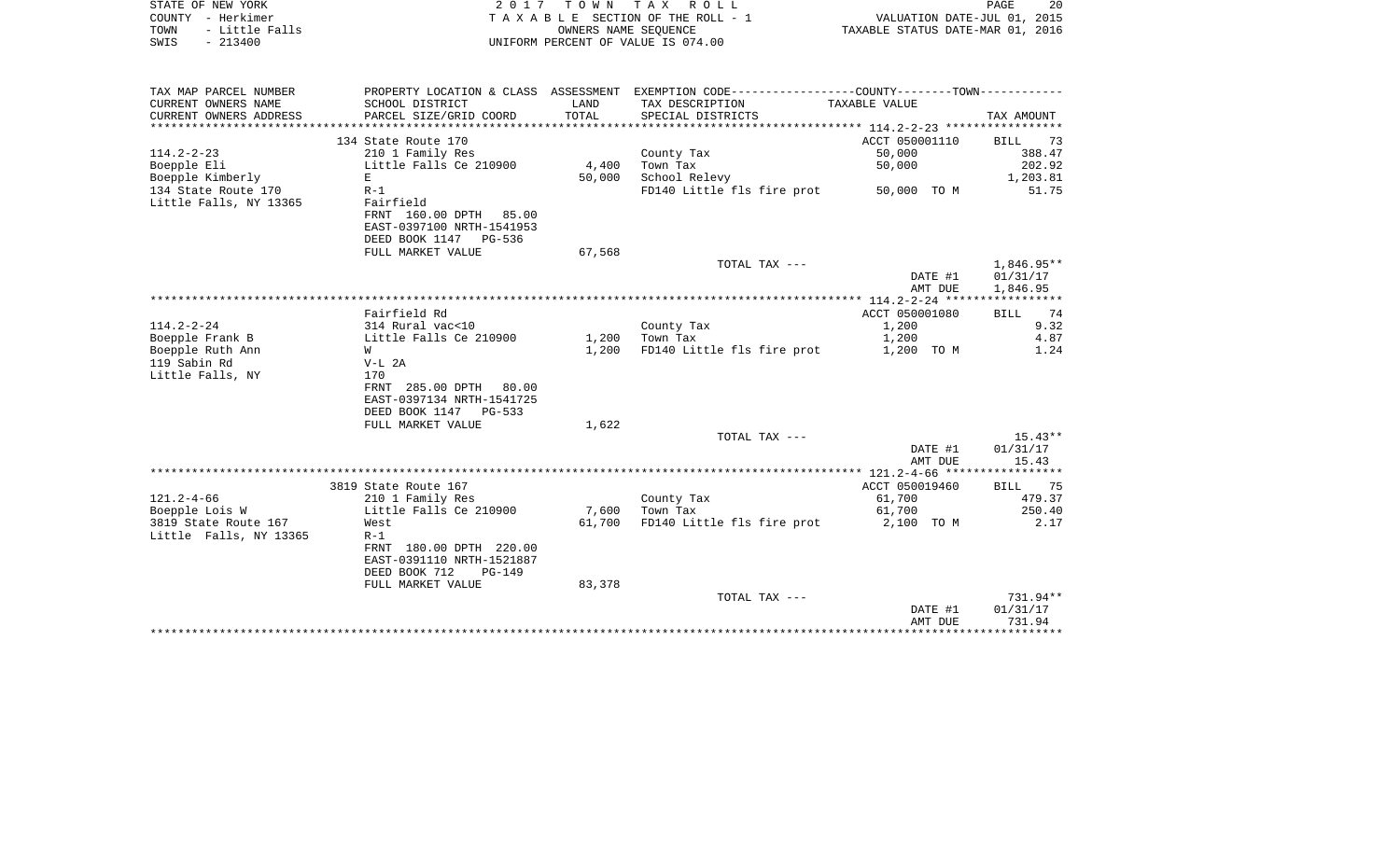STATE OF NEW YORK **EXECUTE:** TOWN TAX ROLL COUNTY - Herkimer<br>
T A X A B L E SECTION OF THE ROLL - 1<br>
TOWN - Little Falls<br>
SWIS - 213400 - 2013400 - UNIFORM PERCENT OF VALUE IS 074.00 TOWN - LITTLE SECTION OF THE ROLL - 1<br>
TAXABLE STATUS DATE-JUL 01, 2015<br>
OWNERS NAME SEQUENCE TAXABLE STATUS DATE-MAR 01, 2016 SWIS - 213400 UNIFORM PERCENT OF VALUE IS 074.00

| TAX MAP PARCEL NUMBER   | PROPERTY LOCATION & CLASS ASSESSMENT EXEMPTION CODE----------------COUNTY-------TOWN---------- |         |                                         |                |                   |
|-------------------------|------------------------------------------------------------------------------------------------|---------|-----------------------------------------|----------------|-------------------|
| CURRENT OWNERS NAME     | SCHOOL DISTRICT                                                                                | LAND    | TAX DESCRIPTION                         | TAXABLE VALUE  |                   |
| CURRENT OWNERS ADDRESS  | PARCEL SIZE/GRID COORD                                                                         | TOTAL   | SPECIAL DISTRICTS                       |                | TAX AMOUNT        |
|                         |                                                                                                |         |                                         |                |                   |
|                         | 6266 State Route 5                                                                             |         |                                         |                | BILL 76           |
| $121.1 - 1 - 57$        | 330 Vacant comm                                                                                |         | County Tax                              | 8,000          | 62.16             |
| Bokowski George         | Little Falls Ce 210900                                                                         | 8,000   | Town Tax                                | 8,000          | 32.47             |
|                         |                                                                                                |         |                                         |                |                   |
| Bokowski Mary Jane      | 2.00<br>ACRES                                                                                  | 8,000   | School Relevy                           |                | 334.58            |
| 6266 State Route 5      | EAST-0385098 NRTH-1526328<br>DEED BOOK 918 PG-404                                              |         | FD140 Little fls fire prot 8,000 TO M   |                | 8.28              |
| Little Falls, NY 13365  |                                                                                                |         |                                         |                |                   |
|                         | FULL MARKET VALUE                                                                              | 10,811  |                                         |                |                   |
|                         |                                                                                                |         | TOTAL TAX ---                           |                | $437.49**$        |
|                         |                                                                                                |         |                                         | DATE #1        | 01/31/17          |
|                         |                                                                                                |         |                                         | AMT DUE        | 437.49            |
|                         |                                                                                                |         |                                         |                |                   |
|                         | 155 Gun Club Rd                                                                                |         |                                         | ACCT 050003720 | BILL 77           |
| $121.2 - 1 - 12.1$      | 210 1 Family Res                                                                               |         | County Tax                              | 69,600         | 540.75            |
| Bokowski George         | Little Falls Ce 210900                                                                         | 12,400  | Town Tax                                | 69,600         | 282.46            |
|                         |                                                                                                |         |                                         |                |                   |
| Bokowski Mary Jane      | 3.90<br>ACRES                                                                                  | 69,600  | FD140 Little fls fire prot              | 69,600 TO M    | 72.04             |
| 6266 State Route 5      | EAST-0385706 NRTH-1526874<br>DEED BOOK 1110 PG-305                                             |         |                                         |                |                   |
| Little Falls, NY 13365  |                                                                                                |         |                                         |                |                   |
|                         | FULL MARKET VALUE                                                                              | 94,054  |                                         |                |                   |
|                         |                                                                                                |         | TOTAL TAX ---                           |                | 895.25**          |
|                         |                                                                                                |         |                                         | DATE #1        | 01/31/17          |
|                         |                                                                                                |         |                                         | AMT DUE        | 895.25            |
|                         |                                                                                                |         |                                         |                |                   |
|                         | 6262 State Route 5                                                                             |         |                                         | ACCT 050002010 | BILL 78           |
| $121.1 - 1 - 49.1$      | 450 Retail sryce                                                                               |         | County Tax                              | 193,800        | 1,505.71          |
| Bokowski George J       | Little Falls Ce 210900                                                                         | 45,900  | Town Tax                                | 193,800        | 786.50            |
| Bokowski Mary Jane      | $\mathbf N$                                                                                    | 193,800 | School Relevy                           |                | 8,105.20          |
|                         |                                                                                                |         |                                         |                |                   |
| 3905 US 1               | retail                                                                                         |         | FD140 Little fls fire prot 193,800 TO M |                | 200.59            |
| St. Augustine, FL 32086 | $Rt-5$                                                                                         |         |                                         |                |                   |
|                         | 93.00<br>ACRES                                                                                 |         |                                         |                |                   |
|                         | EAST-0385056 NRTH-1527318                                                                      |         |                                         |                |                   |
|                         | DEED BOOK 897<br><b>PG-500</b>                                                                 |         |                                         |                |                   |
|                         | FULL MARKET VALUE                                                                              | 261,892 |                                         |                |                   |
|                         |                                                                                                |         | TOTAL TAX ---                           |                | $10,598.00**$     |
|                         |                                                                                                |         |                                         | DATE #1        | 01/31/17          |
|                         |                                                                                                |         |                                         | AMT DUE        | 10,598.00         |
|                         |                                                                                                |         |                                         |                |                   |
|                         | 1540 State Route 5S                                                                            |         |                                         | ACCT 050014070 | <b>BILL</b><br>79 |
| $121.2 - 4 - 26$        |                                                                                                |         |                                         |                |                   |
|                         | 210 1 Family Res                                                                               |         | County Tax                              | 80,900         | 628.54            |
| Bonacci Angelo G        | Little Falls Ce 210900                                                                         | 10,100  | Town Tax                                | 80,900         | 328.32            |
| 1540 State Route 5S     | ACRES<br>2.40                                                                                  | 80,900  | FD140 Little fls fire prot              | 80,900 TO M    | 83.74             |
| Mohawk, NY 13407        | EAST-0388939 NRTH-1524117                                                                      |         |                                         |                |                   |
|                         | DEED BOOK 767<br>PG-525                                                                        |         |                                         |                |                   |
|                         | FULL MARKET VALUE                                                                              | 109,324 |                                         |                |                   |
|                         |                                                                                                |         | TOTAL TAX ---                           |                | $1,040.60**$      |
|                         |                                                                                                |         |                                         | DATE #1        | 01/31/17          |
|                         |                                                                                                |         |                                         | AMT DUE        | 1,040.60          |
|                         |                                                                                                |         |                                         |                |                   |
|                         |                                                                                                |         |                                         |                |                   |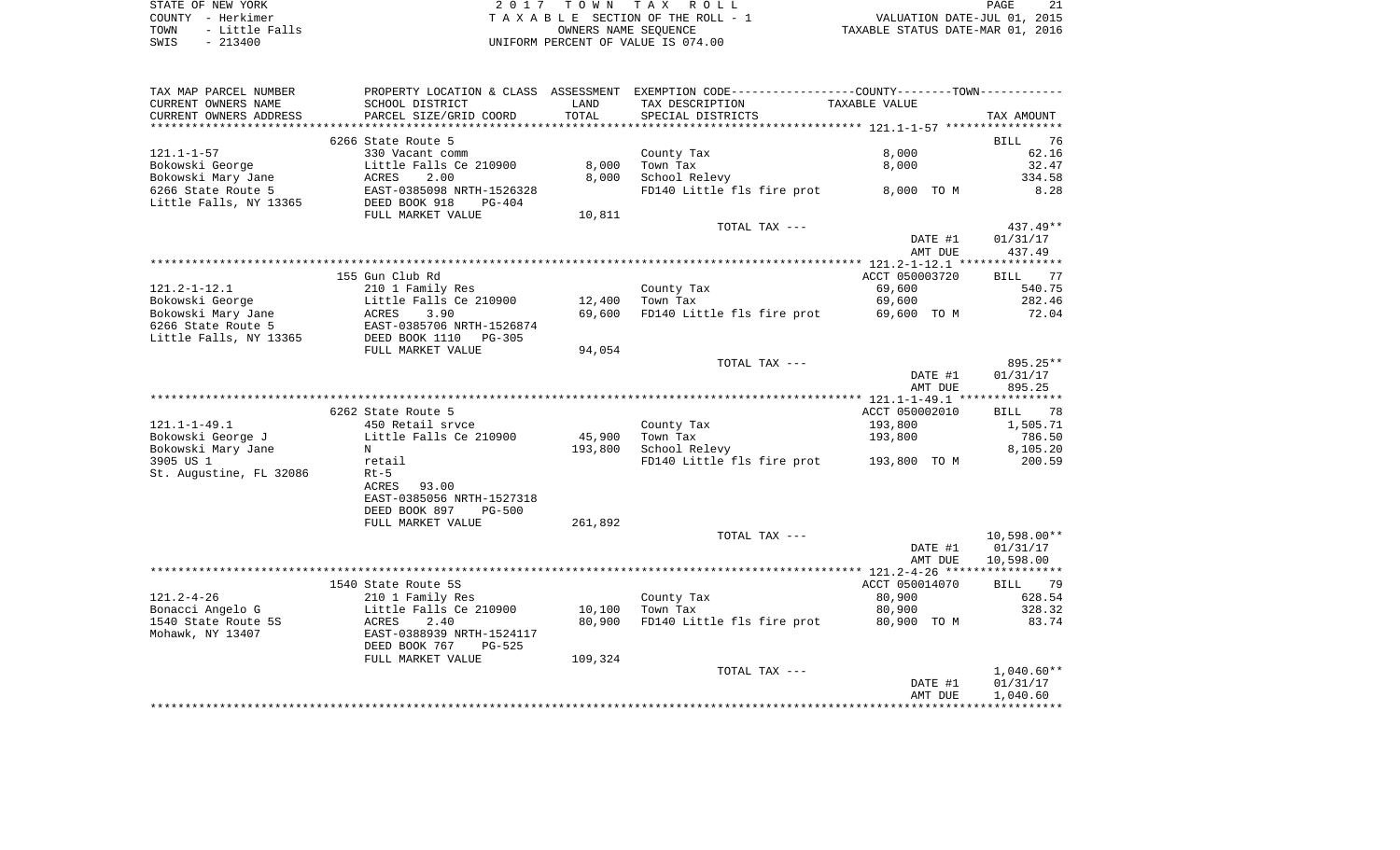| STATE OF NEW YORK<br>COUNTY - Herkimer<br>TOWN<br>- Little Falls<br>$-213400$<br>SWIS | 2 0 1 7                                                                                          | T O W N<br>OWNERS NAME SEOUENCE | TAX ROLL<br>TAXABLE SECTION OF THE ROLL - 1<br>UNIFORM PERCENT OF VALUE IS 074.00             | VALUATION DATE-JUL 01, 2015<br>TAXABLE STATUS DATE-MAR 01, 2016 | 22<br>PAGE                           |
|---------------------------------------------------------------------------------------|--------------------------------------------------------------------------------------------------|---------------------------------|-----------------------------------------------------------------------------------------------|-----------------------------------------------------------------|--------------------------------------|
| TAX MAP PARCEL NUMBER                                                                 |                                                                                                  |                                 | PROPERTY LOCATION & CLASS ASSESSMENT EXEMPTION CODE---------------COUNTY-------TOWN---------- |                                                                 |                                      |
| CURRENT OWNERS NAME<br>CURRENT OWNERS ADDRESS<br>***********************              | SCHOOL DISTRICT<br>PARCEL SIZE/GRID COORD                                                        | LAND<br>TOTAL                   | TAX DESCRIPTION<br>SPECIAL DISTRICTS                                                          | TAXABLE VALUE                                                   | TAX AMOUNT                           |
|                                                                                       | State Route 5S                                                                                   |                                 |                                                                                               |                                                                 | 80<br>BILL                           |
| $121.1 - 2 - 42.5$                                                                    | 484 1 use sm bld                                                                                 |                                 | County Tax                                                                                    | 186,000                                                         | 1,445.11                             |
| Bonnell James                                                                         | Central Valley 212803                                                                            | 16,000                          | Town Tax                                                                                      | 186,000                                                         | 754.84                               |
| Bonnell Maureen<br>3927 State Route 167<br>Little Falls, NY 13365                     | Com<br>FRNT 440.00 DPTH<br>ACRES<br>6.30<br>EAST-0383913 NRTH-1523347<br>DEED BOOK 867<br>PG-512 | 186,000                         | FD140 Little fls fire prot 186,000 TO M                                                       |                                                                 | 192.52                               |
|                                                                                       | FULL MARKET VALUE                                                                                | 251,351                         |                                                                                               |                                                                 |                                      |
|                                                                                       |                                                                                                  |                                 | TOTAL TAX ---                                                                                 | DATE #1<br>AMT DUE                                              | $2,392.47**$<br>01/31/17<br>2,392.47 |
|                                                                                       |                                                                                                  |                                 |                                                                                               |                                                                 |                                      |
|                                                                                       | 3927 State Route 167                                                                             |                                 |                                                                                               | ACCT 050014100                                                  | <b>BILL</b><br>81                    |
| $121.2 - 4 - 61$                                                                      | 210 1 Family Res                                                                                 |                                 | County Tax                                                                                    | 95,400                                                          | 741.20                               |
| Bonnell Maureen Obreza<br>3927 State Route 167                                        | Little Falls Ce 210900<br>FRNT 145.00 DPTH 236.50                                                | 7,000<br>95,400                 | Town Tax<br>FD140 Little fls fire prot                                                        | 95,400<br>95,400 TO M                                           | 387.16<br>98.74                      |
| Little Falls, NY 13365                                                                | EAST-0390847 NRTH-1524010<br>DEED BOOK 00658 PG-00850                                            |                                 |                                                                                               |                                                                 |                                      |
|                                                                                       | FULL MARKET VALUE                                                                                | 128,919                         |                                                                                               |                                                                 | $1,227.10**$                         |
|                                                                                       |                                                                                                  |                                 | TOTAL TAX ---                                                                                 | DATE #1<br>AMT DUE                                              | 01/31/17<br>1,227.10                 |
|                                                                                       |                                                                                                  |                                 |                                                                                               |                                                                 |                                      |
|                                                                                       | Jacksonburg Rd                                                                                   |                                 |                                                                                               | ACCT 050018010                                                  | 82<br>BILL                           |
| $121.2 - 2 - 17$<br>Bono Joseph J                                                     | 311 Res vac land<br>Little Falls Ce 210900                                                       | 8,500                           | County Tax<br>Town Tax                                                                        | 8,500<br>8,500                                                  | 66.04<br>34.50                       |
| Jack Vincent J J                                                                      | ACRES<br>5.00                                                                                    | 8,500                           | FD140 Little fls fire prot                                                                    | 8,500 TO M                                                      | 8.80                                 |
| RD#3 Millers Grove Rd<br>Frankfort, NY 13340                                          | EAST-0390192 NRTH-1524625<br>DEED BOOK 803<br>PG-624                                             |                                 |                                                                                               |                                                                 |                                      |
|                                                                                       | FULL MARKET VALUE                                                                                | 11,486                          |                                                                                               |                                                                 |                                      |
|                                                                                       |                                                                                                  |                                 | TOTAL TAX ---                                                                                 | DATE #1<br>AMT DUE                                              | $109.34**$<br>01/31/17<br>109.34     |
|                                                                                       |                                                                                                  |                                 |                                                                                               |                                                                 |                                      |
|                                                                                       | Jacksonburg Rd                                                                                   |                                 |                                                                                               | ACCT 050016590                                                  | <b>BILL</b><br>83                    |
| $121.2 - 2 - 16$                                                                      | 311 Res vac land                                                                                 |                                 | County Tax                                                                                    | 3,600                                                           | 27.97                                |
| Bono Joseph Jr<br>Jack Vincent J J                                                    | Little Falls Ce 210900<br>FRNT 445.00 DPTH 50.00                                                 | 3,600<br>3,600                  | Town Tax<br>FD140 Little fls fire prot                                                        | 3,600<br>3,600 TO M                                             | 14.61<br>3.73                        |
| RD#3 Millers Grove Rd<br>Frankfort, NY 13340                                          | 1.73<br>ACRES<br>EAST-0390377 NRTH-1524346                                                       |                                 |                                                                                               |                                                                 |                                      |
|                                                                                       | FULL MARKET VALUE                                                                                | 4,865                           |                                                                                               |                                                                 |                                      |
|                                                                                       |                                                                                                  |                                 | TOTAL TAX ---                                                                                 |                                                                 | $46.31**$                            |
|                                                                                       |                                                                                                  |                                 |                                                                                               | DATE #1                                                         | 01/31/17                             |
|                                                                                       |                                                                                                  |                                 |                                                                                               | AMT DUE<br>**************                                       | 46.31<br>* * * * * * * * * * *       |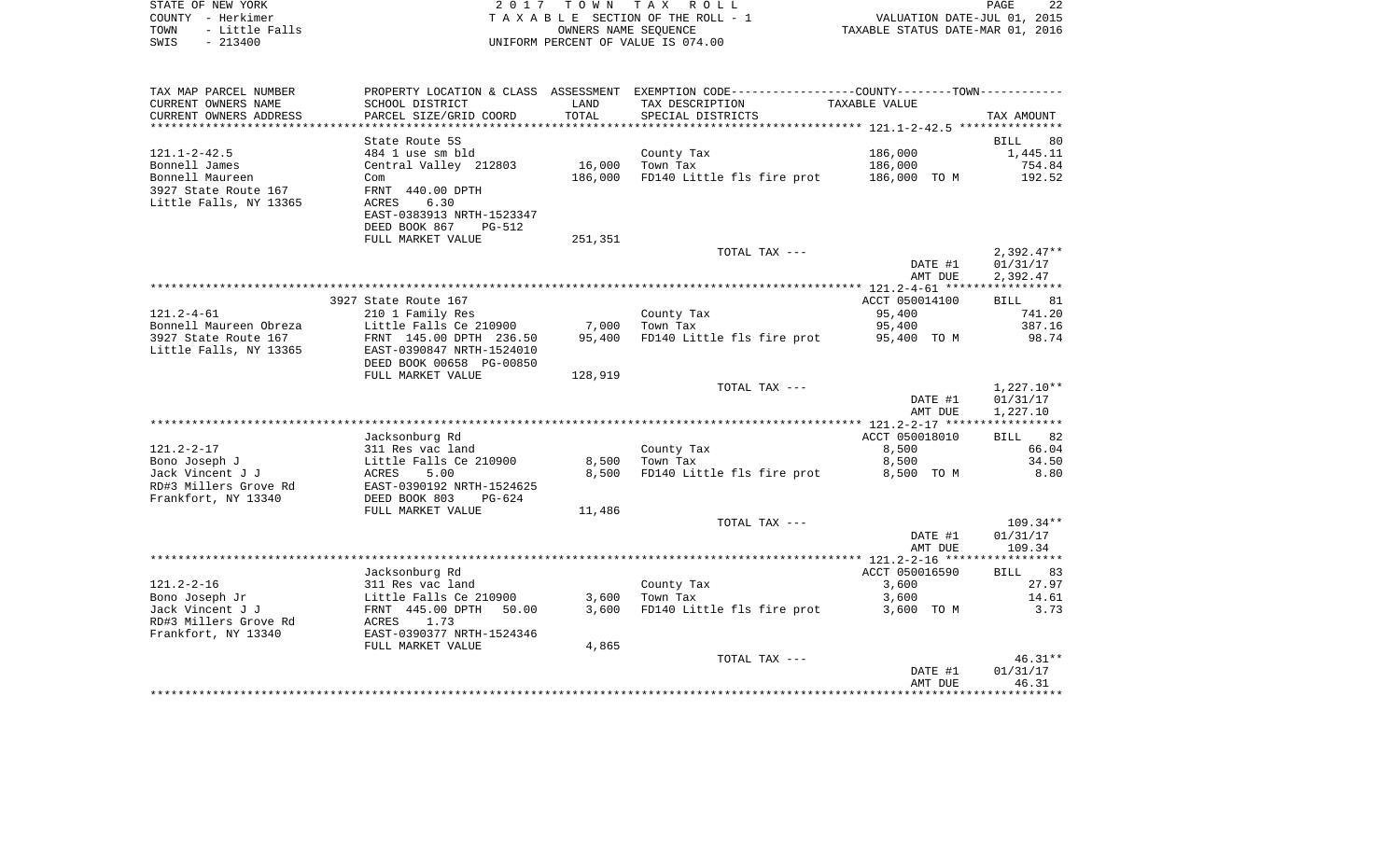STATE OF NEW YORK 2 0 1 7 T O W N T A X R O L L PAGE 23COUNTY - Herkimer **T A X A B L E** SECTION OF THE ROLL - 1 VALUATION DATE-JUL 01, 2015 TOWN - Little Falls OWNERS NAME SEQUENCE TAXABLE STATUS DATE-MAR 01, 2016 SWIS - 213400 UNIFORM PERCENT OF VALUE IS 074.00TAX MAP PARCEL NUMBER PROPERTY LOCATION & CLASS ASSESSMENT EXEMPTION CODE------------------COUNTY--------TOWN------------ CURRENT OWNERS NAME SCHOOL DISTRICT LAND TAX DESCRIPTION TAXABLE VALUECURRENT OWNERS ADDRESS PARCEL SIZE/GRID COORD TOTAL SPECIAL DISTRICTS TAX AMOUNT \*\*\*\*\*\*\*\*\*\*\*\*\*\*\*\*\*\*\*\*\*\*\*\*\*\*\*\*\*\*\*\*\*\*\*\*\*\*\*\*\*\*\*\*\*\*\*\*\*\*\*\*\*\*\*\*\*\*\*\*\*\*\*\*\*\*\*\*\*\*\*\*\*\*\*\*\*\*\*\*\*\*\*\*\*\*\*\*\*\*\*\*\*\*\*\*\*\*\*\*\*\*\* 121.2-2-18 \*\*\*\*\*\*\*\*\*\*\*\*\*\*\*\*\* Jacksonburg Rd ACCT 050008760 BILL 84 121.2-2-18 416 Mfg hsing pk County Tax 443,000 3,441.84 Bono Joseph Jr **Little Falls Ce 210900** 39,000 Town Tax 443,000 1,797.83 Bono Vincent J 38 Single 443,000 FD140 Little fls fire prot 443,000 TO M 458.53 105 Grove Ln 2 Double WideACRES 43.70 Frankfort, NY 13340 EAST-0390563 NRTH-1525766 DEED BOOK 803 PG-624FULL MARKET VALUE 598,649 TOTAL TAX  $---$  5,698.20\*\* DATE #1 01/31/17 AMT DUE 5,698.20 \*\*\*\*\*\*\*\*\*\*\*\*\*\*\*\*\*\*\*\*\*\*\*\*\*\*\*\*\*\*\*\*\*\*\*\*\*\*\*\*\*\*\*\*\*\*\*\*\*\*\*\*\*\*\*\*\*\*\*\*\*\*\*\*\*\*\*\*\*\*\*\*\*\*\*\*\*\*\*\*\*\*\*\*\*\*\*\*\*\*\*\*\*\*\*\*\*\*\*\*\*\*\* 114.4-1-15 \*\*\*\*\*\*\*\*\*\*\*\*\*\*\*\*\*85 State Route 5 ACCT 050000780 BILL 850000780 BILL 850000780 BILL 850000780 BILL 850000780 BILL 850000780 BILL 850000780 BILL 850000780 BILL 850000780 BILL 850000780 BILL 850000780 BILL 850000780 BILL 850000780 BILL 85000078 114.4-1-15 330 Vacant comm County Tax 4,000 31.08 Bowman David Jr Little Falls Ce 210900 4,000 Town Tax 4,000 16.23 22 Frederick St FRNT 169.00 DPTH 4,000 FD140 Little fls fire prot 4,000 TO M 4.14 Ilion, NY 13357 ACRES 3.60 EAST-0391244 NRTH-1529560PRIOR OWNER ON 3/01/2016 DEED BOOK 1603 PG-552 Pleasant Lake Inn LLC FULL MARKET VALUE 5,405 TOTAL TAX --- 51.45\*\* DATE #1 01/31/17 AMT DUE 51.45 \*\*\*\*\*\*\*\*\*\*\*\*\*\*\*\*\*\*\*\*\*\*\*\*\*\*\*\*\*\*\*\*\*\*\*\*\*\*\*\*\*\*\*\*\*\*\*\*\*\*\*\*\*\*\*\*\*\*\*\*\*\*\*\*\*\*\*\*\*\*\*\*\*\*\*\*\*\*\*\*\*\*\*\*\*\*\*\*\*\*\*\*\*\*\*\*\*\*\*\*\*\*\* 114.4-1-37 \*\*\*\*\*\*\*\*\*\*\*\*\*\*\*\*\*86 State Route 5 ACCT 050099550 BILL 86 ACCT 050099550 BILL 86 ACCT 050099550 BILL 86 ACCT 050099550 BILL 86 ACCT 114.4-1-37 330 Vacant comm County Tax 5,500 42.73 Bowman David Jr Little Falls Ce 210900 5,500 Town Tax 5,500 22.32 22 Frederick St ACRES 3.00 5,500 FD140 Little fls fire prot 5,500 TO M 5.69 Ilion, NY 13357 EAST-0390791 NRTH-1528461 DEED BOOK 1603 PG-552PRIOR OWNER ON 3/01/2016 FULL MARKET VALUE 7,432 Pleasant Lake Inn LLCTOTAL TAX  $---$  70.74\*\* DATE #1 01/31/17 AMT DUE 70.74 \*\*\*\*\*\*\*\*\*\*\*\*\*\*\*\*\*\*\*\*\*\*\*\*\*\*\*\*\*\*\*\*\*\*\*\*\*\*\*\*\*\*\*\*\*\*\*\*\*\*\*\*\*\*\*\*\*\*\*\*\*\*\*\*\*\*\*\*\*\*\*\*\*\*\*\*\*\*\*\*\*\*\*\*\*\*\*\*\*\*\*\*\*\*\*\*\*\*\*\*\*\*\* 121.4-2-45 \*\*\*\*\*\*\*\*\*\*\*\*\*\*\*\*\* 140 Null Rd ACCT 050018190 BILL 87121.4-2-45 270 Mfg housing County Tax 20,600 160.05 Brandt Caryol Lynn Little Falls Ce 210900 12,400 Town Tax 20,600 83.60 Daley Shawn Patrick S 3 861.54

867 Hicks Rd Mbl Hom FD140 Little fls fire prot 20,600 TO M 21.32 Star Not Refiled ACRES 3.90 EAST-0393572 NRTH-1515208DEED BOOK 1150 PG-996

FULL MARKET VALUE 27,838 TOTAL TAX  $---$  1,126.51\*\* DATE #1 01/31/17 AMT DUE 1,126.51

\*\*\*\*\*\*\*\*\*\*\*\*\*\*\*\*\*\*\*\*\*\*\*\*\*\*\*\*\*\*\*\*\*\*\*\*\*\*\*\*\*\*\*\*\*\*\*\*\*\*\*\*\*\*\*\*\*\*\*\*\*\*\*\*\*\*\*\*\*\*\*\*\*\*\*\*\*\*\*\*\*\*\*\*\*\*\*\*\*\*\*\*\*\*\*\*\*\*\*\*\*\*\*\*\*\*\*\*\*\*\*\*\*\*\*\*\*\*\*\*\*\*\*\*\*\*\*\*\*\*\*\*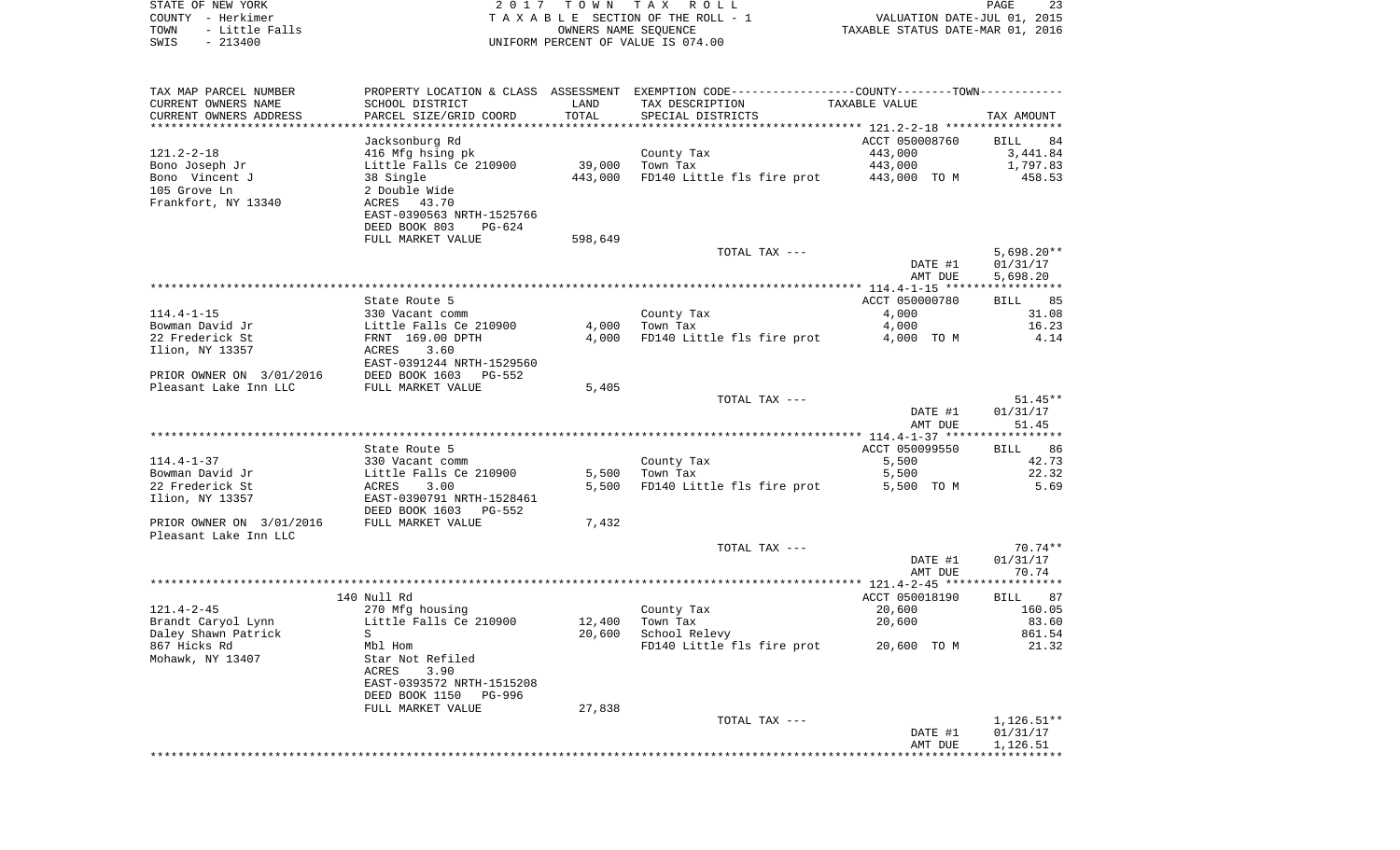| STATE OF NEW YORK |  |           |                |  |
|-------------------|--|-----------|----------------|--|
| COUNTY - Herkimer |  |           |                |  |
| TOWN              |  |           | - Little Falls |  |
| SWIS              |  | $-213400$ |                |  |

STATE OF NEW YORK 2 0 1 7 T O W N T A X R O L L PAGE 24TA X A B L E SECTION OF THE ROLL - 1 TOWN - Little Falls OWNERS NAME SEQUENCE TAXABLE STATUS DATE-MAR 01, 2016 SWIS - 213400 UNIFORM PERCENT OF VALUE IS 074.00

| TAX MAP PARCEL NUMBER  |                                                   |        | PROPERTY LOCATION & CLASS ASSESSMENT EXEMPTION CODE---------------COUNTY-------TOWN---------- |                  |              |
|------------------------|---------------------------------------------------|--------|-----------------------------------------------------------------------------------------------|------------------|--------------|
| CURRENT OWNERS NAME    | SCHOOL DISTRICT                                   | LAND   | TAX DESCRIPTION                                                                               | TAXABLE VALUE    |              |
| CURRENT OWNERS ADDRESS | PARCEL SIZE/GRID COORD                            | TOTAL  | SPECIAL DISTRICTS                                                                             |                  | TAX AMOUNT   |
|                        |                                                   |        |                                                                                               |                  |              |
|                        | 3907 State Route 167                              |        |                                                                                               | ACCT 050008040   | BILL<br>88   |
| $121.2 - 4 - 65$       | 210 1 Family Res                                  |        | VETCOM CTS 41130                                                                              | 11,100<br>11,100 |              |
| Brandt Joseph          | Little Falls Ce 210900                            |        | 7,500 County Tax                                                                              | 42,900           | 333.31       |
| 3907 State Route 167   | FRNT 220.00 DPTH 172.10                           | 54,000 | Town Tax                                                                                      | 42,900           | 174.10       |
| Little Falls, NY 13365 | EAST-0390951 NRTH-1523590                         |        | FD140 Little fls fire prot                                                                    | 54,000 TO M      | 55.89        |
|                        | DEED BOOK 1260<br>PG-949                          |        |                                                                                               |                  |              |
|                        | FULL MARKET VALUE                                 | 72,973 |                                                                                               |                  |              |
|                        |                                                   |        | TOTAL TAX ---                                                                                 |                  | 563.30**     |
|                        |                                                   |        |                                                                                               | DATE #1          | 01/31/17     |
|                        |                                                   |        |                                                                                               | AMT DUE          | 563.30       |
|                        |                                                   |        |                                                                                               |                  |              |
|                        |                                                   |        |                                                                                               |                  |              |
|                        | 2092 State Route 168                              |        |                                                                                               | ACCT 050005940   | BILL 89      |
| $127.1 - 1 - 14$       | 210 1 Family Res                                  |        | County Tax                                                                                    | 30,000           | 233.08       |
| Brewer Jason           | Owen D Young<br>215001                            |        | 5,300 Town Tax                                                                                | 30,000           | 121.75       |
| Watkins Michele        | FRNT 100.00 DPTH                                  | 30,000 | FD140 Little fls fire prot 30,000 TO M                                                        |                  | 31.05        |
| 2092 State Route 168   | ACRES<br>0.41                                     |        |                                                                                               |                  |              |
| Little Falls, NY 13365 | EAST-0383837 NRTH-1504355                         |        |                                                                                               |                  |              |
|                        | DEED BOOK 920<br>PG-393                           |        |                                                                                               |                  |              |
|                        | FULL MARKET VALUE                                 | 40,541 |                                                                                               |                  |              |
|                        |                                                   |        | TOTAL TAX ---                                                                                 |                  | 385.88**     |
|                        |                                                   |        |                                                                                               | DATE #1          | 01/31/17     |
|                        |                                                   |        |                                                                                               | AMT DUE          | 385.88       |
|                        |                                                   |        |                                                                                               |                  |              |
|                        | 391 Flint Ave Ext                                 |        |                                                                                               | ACCT 050015270   | BILL 90      |
| $121.2 - 2 - 35$       | 210 1 Family Res                                  |        | County Tax                                                                                    | 53,400           | 414.89       |
| Broadbent Rodney Jr    | Little Falls Ce 210900                            | 8,300  | Town Tax                                                                                      | 53,400           | 216.71       |
| 391 Flint Ave Ext      | S                                                 | 53,400 | School Relevy                                                                                 |                  | 1,346.02     |
| Little Falls, NY 13365 | R 1                                               |        | FD140 Little fls fire prot 53,400 TO M                                                        |                  | 55.27        |
|                        | Rt 167                                            |        |                                                                                               |                  |              |
|                        | 1.20<br>ACRES                                     |        |                                                                                               |                  |              |
|                        | EAST-0393100 NRTH-1527576                         |        |                                                                                               |                  |              |
|                        | DEED BOOK 858<br>PG-386                           |        |                                                                                               |                  |              |
|                        | FULL MARKET VALUE                                 | 72,162 |                                                                                               |                  |              |
|                        |                                                   |        | TOTAL TAX ---                                                                                 |                  | $2,032.89**$ |
|                        |                                                   |        |                                                                                               | DATE #1          | 01/31/17     |
|                        |                                                   |        |                                                                                               | AMT DUE          | 2,032.89     |
|                        |                                                   |        |                                                                                               |                  |              |
|                        | 319 Johnnycake Rd                                 |        |                                                                                               | ACCT 050007670   | BILL 91      |
| $127.2 - 3 - 11$       | 270 Mfg housing                                   |        | County Tax                                                                                    | 46,500           | 361.28       |
| Brown David            |                                                   | 11,600 | Town Tax                                                                                      | 46,500           | 188.71       |
| Brown LuAnn            | Little Falls Ce 210900<br>FRNT 310.00 DPTH 470.00 | 46,500 | School Relevy                                                                                 |                  | 1,057.45     |
|                        |                                                   |        | FD140 Little fls fire prot 46,500 TO M                                                        |                  | 48.13        |
| 319 Johnnycake Rd      | ACRES 3.40<br>EAST-0391035 NRTH-1506693           |        |                                                                                               |                  |              |
| Mohawk, NY 13407       |                                                   |        |                                                                                               |                  |              |
|                        | DEED BOOK 1325<br>PG-655                          |        |                                                                                               |                  |              |
|                        | FULL MARKET VALUE                                 | 62,838 |                                                                                               |                  |              |
|                        |                                                   |        | TOTAL TAX ---                                                                                 |                  | $1,655.57**$ |
|                        |                                                   |        |                                                                                               | DATE #1          | 01/31/17     |
|                        |                                                   |        |                                                                                               | AMT DUE          | 1,655.57     |
|                        |                                                   |        |                                                                                               |                  |              |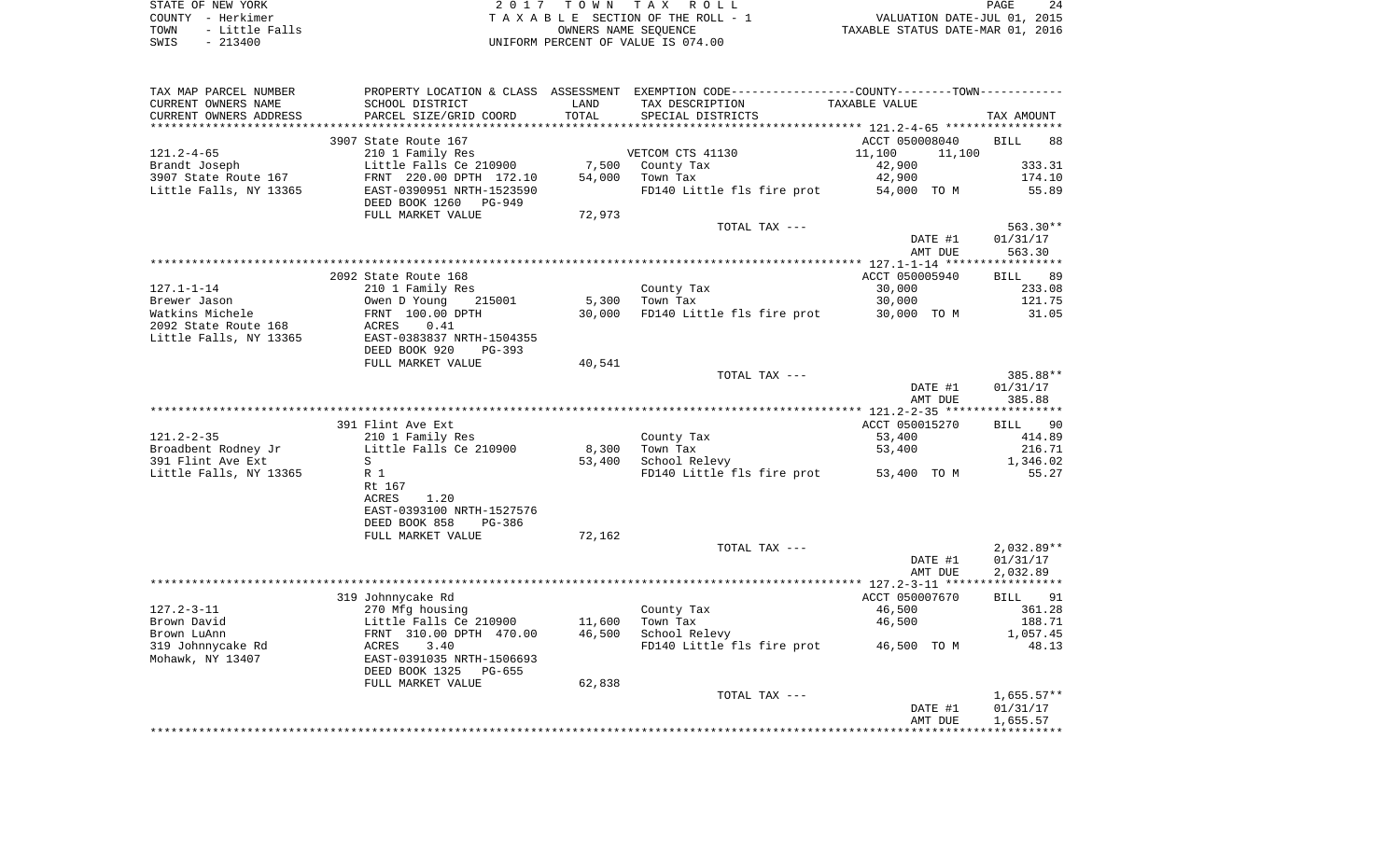|      | STATE OF NEW YORK | 2017 TOWN TAX ROLL                 | PAGE                             | 25 |
|------|-------------------|------------------------------------|----------------------------------|----|
|      | COUNTY - Herkimer | TAXABLE SECTION OF THE ROLL - 1    | VALUATION DATE-JUL 01, 2015      |    |
| TOWN | - Little Falls    | OWNERS NAME SEOUENCE               | TAXABLE STATUS DATE-MAR 01, 2016 |    |
| SWIS | - 213400          | UNIFORM PERCENT OF VALUE IS 074.00 |                                  |    |

| TAX MAP PARCEL NUMBER     | PROPERTY LOCATION & CLASS ASSESSMENT |        | EXEMPTION CODE-----------------COUNTY-------TOWN----------- |                |                   |
|---------------------------|--------------------------------------|--------|-------------------------------------------------------------|----------------|-------------------|
| CURRENT OWNERS NAME       | SCHOOL DISTRICT                      | LAND   | TAX DESCRIPTION                                             | TAXABLE VALUE  |                   |
| CURRENT OWNERS ADDRESS    | PARCEL SIZE/GRID COORD               | TOTAL  | SPECIAL DISTRICTS                                           |                | TAX AMOUNT        |
| ************************* |                                      |        |                                                             |                |                   |
|                           | 260 Oregon Rd                        |        |                                                             | ACCT 050001350 | 92<br><b>BILL</b> |
| $127.1 - 1 - 2$           | 210 1 Family Res                     |        | County Tax                                                  | 53,400         | 414.89            |
| Bruce Carleen             | Central Valley 212803                | 6,000  | Town Tax                                                    | 53,400         | 216.71            |
| Bruce Jeffrey             | FRNT 140.00 DPTH                     | 53,400 | FD140 Little fls fire prot                                  | 53,400 TO M    | 55.27             |
| 260 Oregon Rd             | ACRES<br>1.53                        |        |                                                             |                |                   |
| Mohawk, NY 13407          | EAST-0382997 NRTH-1511932            |        |                                                             |                |                   |
|                           | DEED BOOK 1089 PG-321                |        |                                                             |                |                   |
|                           | FULL MARKET VALUE                    | 72,162 |                                                             |                |                   |
|                           |                                      |        | TOTAL TAX ---                                               |                | 686.87**          |
|                           |                                      |        |                                                             | DATE #1        | 01/31/17          |
|                           |                                      |        |                                                             | AMT DUE        | 686.87            |
|                           |                                      |        |                                                             |                |                   |
|                           | 1400 State Route 169                 |        |                                                             | ACCT 050001470 | 93<br><b>BILL</b> |
| $114.2 - 1 - 15$          | 210 1 Family Res                     |        | County Tax                                                  | 70,700         | 549.30            |
| Bryan Sharon              | Little Falls Ce 210900               | 6,100  | Town Tax                                                    | 70,700         | 286.92            |
| 1400 State Rte 169        | FRNT 150.00 DPTH 150.00              | 70,700 | School Relevy                                               |                | 2,069.54          |
| Little Falls, NY 13365    | EAST-0388870 NRTH-1539972            |        | FD140 Little fls fire prot                                  | 70,700 TO M    | 73.18             |
|                           | DEED BOOK 882<br>PG-376              |        |                                                             |                |                   |
|                           | FULL MARKET VALUE                    | 95,541 |                                                             |                |                   |
|                           |                                      |        | TOTAL TAX ---                                               |                | 2,978.94**        |
|                           |                                      |        |                                                             | DATE #1        | 01/31/17          |
|                           |                                      |        |                                                             | AMT DUE        | 2,978.94          |
|                           |                                      |        |                                                             |                |                   |
|                           | Oregon Rd                            |        |                                                             | ACCT 050099850 | BILL 94           |
| $127.2 - 2 - 4.5$         | 314 Rural vac<10                     |        | County Tax                                                  | 4,600          | 35.74             |
| Bryce Lynn                | Owen D Young<br>215001               | 4,600  | Town Tax                                                    | 4,600          | 18.67             |
| PO Box 23                 | ACRES<br>2.40                        | 4,600  | School Relevy                                               |                | 114.76            |
| Fultonville, NY 12072     | EAST-0387629 NRTH-1511963            |        | FD140 Little fls fire prot                                  | 4,600 TO M     | 4.76              |
|                           | DEED BOOK 1175<br>$PG-929$           |        |                                                             |                |                   |
|                           | FULL MARKET VALUE                    | 6,216  |                                                             |                |                   |
|                           |                                      |        | TOTAL TAX ---                                               |                | 173.93**          |
|                           |                                      |        |                                                             | DATE #1        | 01/31/17          |
|                           |                                      |        |                                                             | AMT DUE        | 173.93            |
|                           |                                      |        |                                                             |                |                   |
|                           | Oregon Rd                            |        |                                                             | ACCT 050100020 | 95<br>BILL        |
| $127.2 - 2 - 4.6$         | 314 Rural vac<10                     |        | County Tax                                                  | 10,000         | 77.69             |
| Bryce Lynn                | Owen D Young<br>215001               | 10,000 | Town Tax                                                    | 10,000         | 40.58             |
| PO Box 23                 | 6.00<br>ACRES                        | 10,000 | School Relevy                                               |                | 249.50            |
| Fultonville, NY 12072     | EAST-0387132 NRTH-1511829            |        | FD140 Little fls fire prot                                  | 10,000 TO M    | 10.35             |
|                           | DEED BOOK 1175<br>PG-929             |        |                                                             |                |                   |
|                           | FULL MARKET VALUE                    | 13,514 |                                                             |                |                   |
|                           |                                      |        | TOTAL TAX ---                                               |                | 378.12**          |
|                           |                                      |        |                                                             | DATE #1        | 01/31/17          |
|                           |                                      |        |                                                             | AMT DUE        | 378.12            |
|                           |                                      |        |                                                             |                |                   |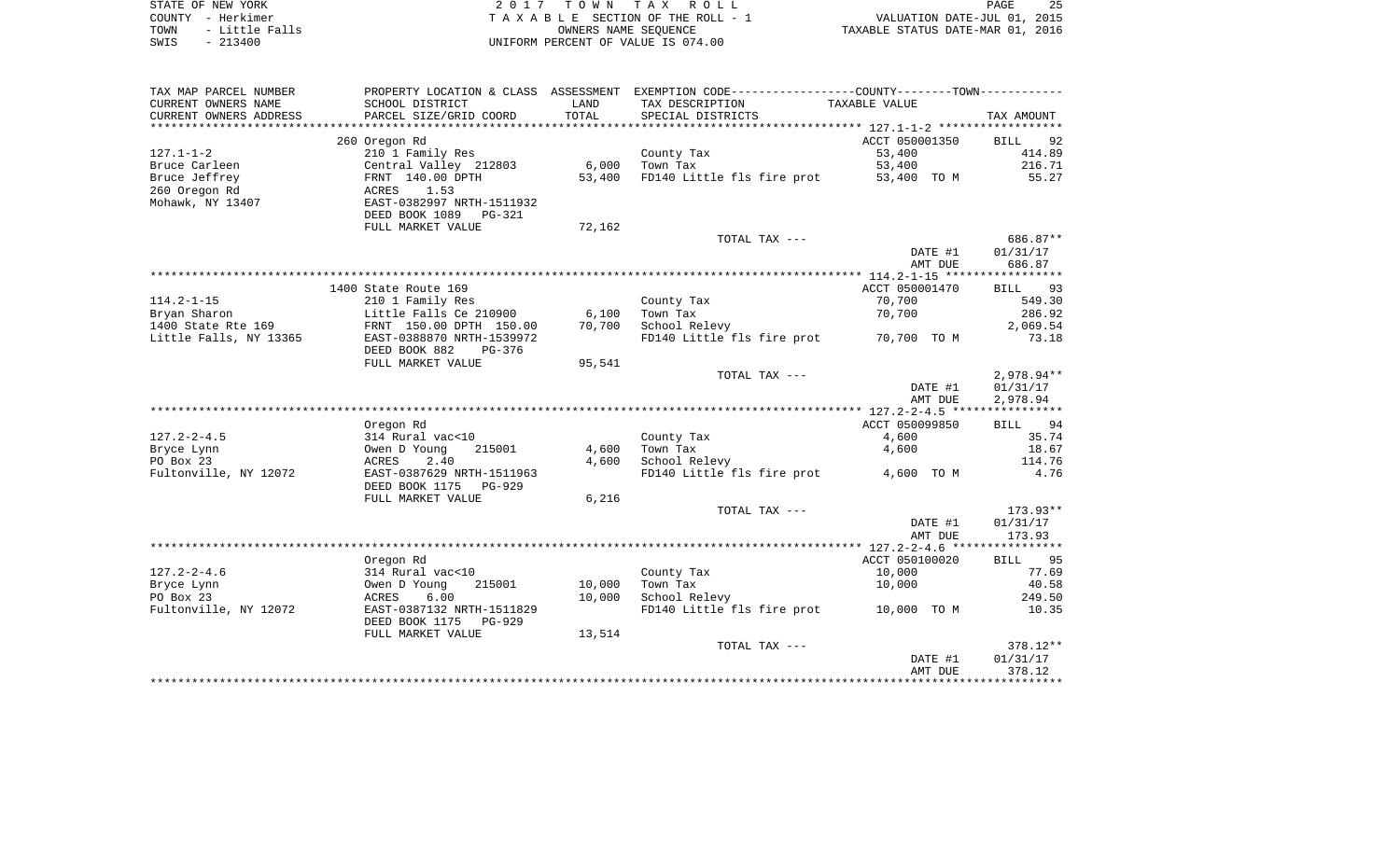| STATE OF NEW YORK      | 2017 TOWN TAX ROLL                 | 26<br>PAGE                       |
|------------------------|------------------------------------|----------------------------------|
| COUNTY - Herkimer      | TAXABLE SECTION OF THE ROLL - 1    | VALUATION DATE-JUL 01, 2015      |
| - Little Falls<br>TOWN | OWNERS NAME SEOUENCE               | TAXABLE STATUS DATE-MAR 01, 2016 |
| $-213400$<br>SWIS      | UNIFORM PERCENT OF VALUE IS 074.00 |                                  |

| TAX MAP PARCEL NUMBER  |                           |         | PROPERTY LOCATION & CLASS ASSESSMENT EXEMPTION CODE----------------COUNTY--------TOWN---------- |                |                   |
|------------------------|---------------------------|---------|-------------------------------------------------------------------------------------------------|----------------|-------------------|
| CURRENT OWNERS NAME    | SCHOOL DISTRICT           | LAND    | TAX DESCRIPTION                                                                                 | TAXABLE VALUE  |                   |
| CURRENT OWNERS ADDRESS | PARCEL SIZE/GRID COORD    | TOTAL   | SPECIAL DISTRICTS                                                                               |                | TAX AMOUNT        |
|                        |                           |         |                                                                                                 |                |                   |
|                        | 1333 State Route 169      |         |                                                                                                 | ACCT 050007650 | <b>BILL</b><br>96 |
| $114.2 - 1 - 44$       | 210 1 Family Res          |         | VETFUND CT 41101                                                                                | 300<br>300     |                   |
| Bucenec ETAL Jessica   | Little Falls Ce 210900    |         | 8,000 County Tax                                                                                | 74,400         | 578.04            |
| C/O Michael Kaminski   | Life Use M Kaminski       | 74,700  | Town Tax                                                                                        | 74,400         | 301.94            |
| 1333 State Route 169   | 1.00<br>ACRES             |         | FD140 Little fls fire prot                                                                      | 74,700 TO M    | 77.32             |
| Little Falls, NY 13365 | EAST-0389788 NRTH-1538812 |         |                                                                                                 |                |                   |
|                        | DEED BOOK 1268<br>PG-56   |         |                                                                                                 |                |                   |
|                        | FULL MARKET VALUE         | 100,946 |                                                                                                 |                |                   |
|                        |                           |         | TOTAL TAX ---                                                                                   |                | 957.30**          |
|                        |                           |         |                                                                                                 | DATE #1        | 01/31/17          |
|                        |                           |         |                                                                                                 | AMT DUE        | 957.30            |
|                        |                           |         |                                                                                                 |                |                   |
|                        | 1144 Shells Bush Rd       |         |                                                                                                 |                | <b>BILL</b><br>97 |
| $114.1 - 1 - 25.15$    | 270 Mfg housing           |         | County Tax                                                                                      | 35,900         | 278.92            |
| Bucenec Jay            | Little Falls Ce 210900    | 4,800   | Town Tax                                                                                        |                | 145.69            |
| 1144 Shells Bush Rd    | MH G                      | 35,900  | School Relevy                                                                                   | 35,900         | 614.12            |
|                        |                           |         |                                                                                                 |                |                   |
| Little Falls, NY 13365 | FRNT 453.00 DPTH          |         | FD140 Little fls fire prot 35,900 TO M                                                          |                | 37.16             |
|                        | 2.50<br>ACRES             |         |                                                                                                 |                |                   |
|                        | EAST-0381389 NRTH-1541521 |         |                                                                                                 |                |                   |
|                        | DEED BOOK 1395<br>PG-358  |         |                                                                                                 |                |                   |
|                        | FULL MARKET VALUE         | 48,514  |                                                                                                 |                |                   |
|                        |                           |         | TOTAL TAX ---                                                                                   |                | 1,075.89**        |
|                        |                           |         |                                                                                                 | DATE #1        | 01/31/17          |
|                        |                           |         |                                                                                                 | AMT DUE        | 1,075.89          |
|                        |                           |         |                                                                                                 |                |                   |
|                        | 628 Gun Club Rd           |         |                                                                                                 | ACCT 050099570 | <b>BILL</b><br>98 |
| $114.4 - 2 - 14$       | 210 1 Family Res          |         | VET WAR CT 41121                                                                                | 6,660<br>6,660 |                   |
| Bucnec Jesse Michael   | Herkimer Centra 213001    |         | 14,300 County Tax                                                                               | 65,840         | 511.54            |
| Bucnec Erika           | 6.30<br>ACRES             |         | 72,500 Town Tax                                                                                 | 65,840         | 267.20            |
| 628 Gun Club Rd        | EAST-0387258 NRTH-1535911 |         | FD140 Little fls fire prot                                                                      | 72,500 TO M    | 75.04             |
| Little Falls, NY 13365 | DEED BOOK 1393 PG-799     |         |                                                                                                 |                |                   |
|                        | FULL MARKET VALUE         | 97,973  |                                                                                                 |                |                   |
|                        |                           |         | TOTAL TAX ---                                                                                   |                | 853.78**          |
|                        |                           |         |                                                                                                 | DATE #1        | 01/31/17          |
|                        |                           |         |                                                                                                 | AMT DUE        | 853.78            |
|                        |                           |         |                                                                                                 |                |                   |
|                        | 1242 Shells Bush Rd       |         |                                                                                                 | ACCT 050001230 | BILL 99           |
| $114.1 - 1 - 15$       | 210 1 Family Res          |         | County Tax                                                                                      | 52,200         | 405.56            |
| Bundick Arlene         | Little Falls Ce 210900    | 6,200   | Town Tax                                                                                        | 52,200         | 211.84            |
| Bundick George         | S                         |         | 52,200 FD140 Little fls fire prot                                                               | 52,200 TO M    | 54.03             |
| 1242 Shells Bush Rd    | $R-1$ 1A                  |         |                                                                                                 |                |                   |
| Little Falls, NY 13365 | Shells Bush               |         |                                                                                                 |                |                   |
|                        | FRNT 175.00 DPTH 140.00   |         |                                                                                                 |                |                   |
|                        | EAST-0383165 NRTH-1541384 |         |                                                                                                 |                |                   |
|                        | DEED BOOK 00564 PG-00317  |         |                                                                                                 |                |                   |
|                        | FULL MARKET VALUE         | 70,541  |                                                                                                 |                |                   |
|                        |                           |         | TOTAL TAX ---                                                                                   |                | $671.43**$        |
|                        |                           |         |                                                                                                 | DATE #1        | 01/31/17          |
|                        |                           |         |                                                                                                 | AMT DUE        | 671.43            |
|                        |                           |         |                                                                                                 |                |                   |
|                        |                           |         |                                                                                                 |                |                   |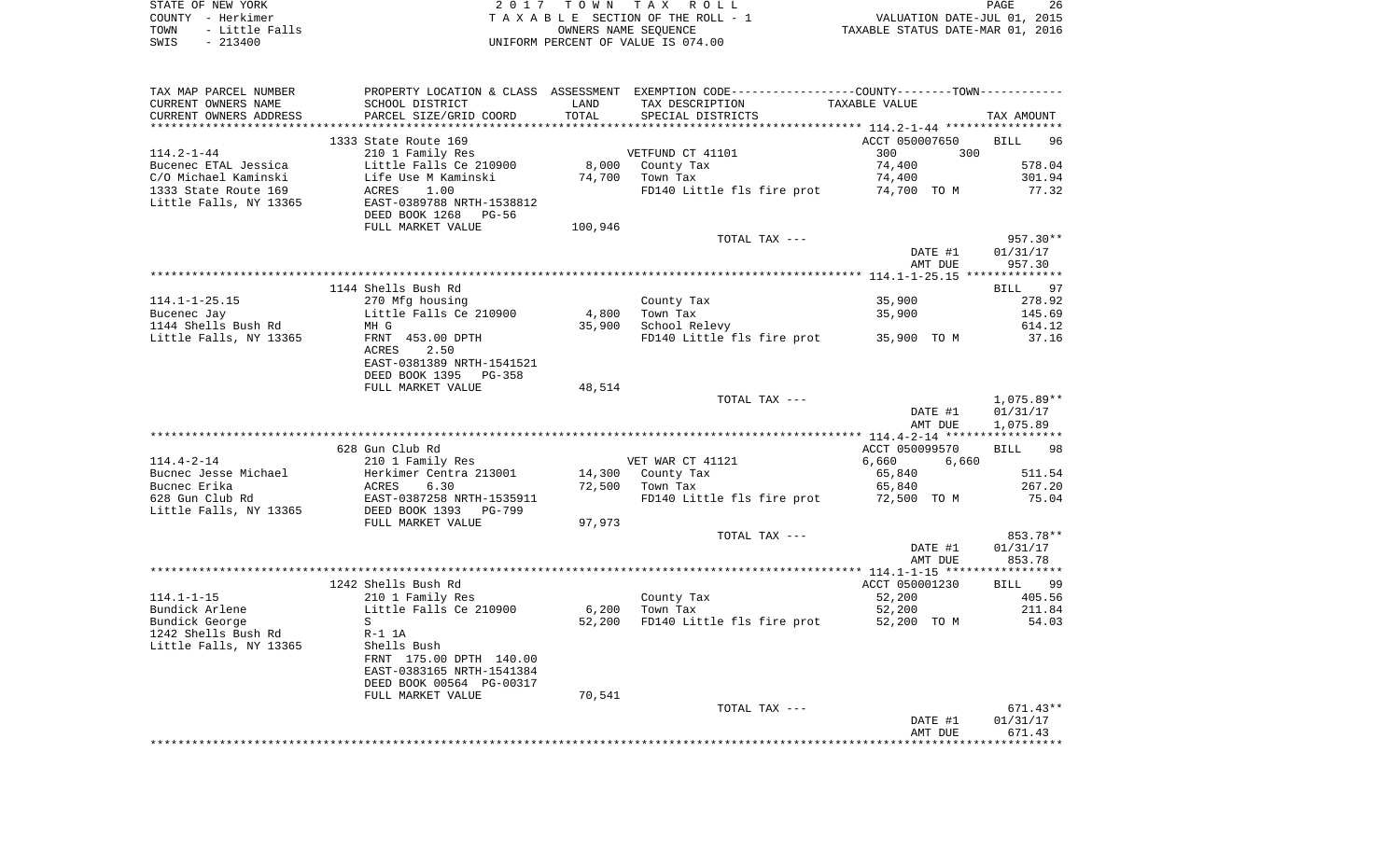STATE OF NEW YORK **EXECUTE:**  $2017$  TOWN TAX ROLL COUNTY - Herkimer<br>
T A X A B L E SECTION OF THE ROLL - 1<br>
TOWN - Little Falls<br>
SWIS - 213400 - 2013400 - UNIFORM PERCENT OF VALUE IS 074.00 TOWN - LITTLE FALLS ON THE ROLL - 1<br>
TAXABLE STATUS DATE-JUL 01, 2015<br>
OWNERS NAME SEQUENCE TAXABLE STATUS DATE-MAR 01, 2016 SWIS - 213400 UNIFORM PERCENT OF VALUE IS 074.00

| TAX MAP PARCEL NUMBER   | PROPERTY LOCATION & CLASS ASSESSMENT EXEMPTION CODE---------------COUNTY-------TOWN---------- |                 |                                        |                |            |
|-------------------------|-----------------------------------------------------------------------------------------------|-----------------|----------------------------------------|----------------|------------|
| CURRENT OWNERS NAME     | SCHOOL DISTRICT                                                                               | LAND            | TAX DESCRIPTION                        | TAXABLE VALUE  |            |
| CURRENT OWNERS ADDRESS  | PARCEL SIZE/GRID COORD                                                                        | TOTAL           | SPECIAL DISTRICTS                      |                | TAX AMOUNT |
|                         |                                                                                               |                 |                                        |                |            |
|                         | State Route 169                                                                               |                 |                                        |                | BILL 100   |
| $107.3 - 1 - 11.3$      | 105 Vac farmland                                                                              |                 | County Tax                             | 14,200         | 110.33     |
| Bunker Bonita           | Little Falls Ce 210900                                                                        | 14,200          | Town Tax                               | 14,200         | 57.63      |
| 254 Beacon Rd           | South side                                                                                    | 14,200          | School Relevy                          |                | 593.87     |
|                         | ACRES 35.60                                                                                   |                 | FD140 Little fls fire prot 14,200 TO M |                |            |
| Herkimer, NY 13350      |                                                                                               |                 |                                        |                | 14.70      |
|                         | EAST-0381013 NRTH-1545951                                                                     |                 |                                        |                |            |
|                         | FULL MARKET VALUE                                                                             | 19,189          |                                        |                |            |
|                         |                                                                                               |                 | TOTAL TAX ---                          |                | $776.53**$ |
|                         |                                                                                               |                 |                                        | DATE #1        | 01/31/17   |
|                         |                                                                                               |                 |                                        | AMT DUE        | 776.53     |
|                         |                                                                                               |                 |                                        |                |            |
|                         | Johnnycake Rd                                                                                 |                 |                                        | ACCT 050100120 | BILL 101   |
| $127.2 - 3 - 2$         | 322 Rural vac>10                                                                              |                 | County Tax                             | 19,000         | 147.62     |
| Bunnell-Ramey Colleen M | Little Falls Ce 210900<br>ACRES 22.60                                                         | 19,000 Town Tax |                                        | 19,000         | 77.11      |
| 62 Diamond Ave          |                                                                                               | 19,000          | FD140 Little fls fire prot 19,000 TO M |                | 19.67      |
|                         | Cortlandt Manor, NY 10567 EAST-0391637 NRTH-1506788                                           |                 |                                        |                |            |
|                         | DEED BOOK 807<br>PG-641                                                                       |                 |                                        |                |            |
|                         | FULL MARKET VALUE                                                                             | 25,676          |                                        |                |            |
|                         |                                                                                               |                 | TOTAL TAX ---                          |                | $244.40**$ |
|                         |                                                                                               |                 |                                        |                | 01/31/17   |
|                         |                                                                                               |                 |                                        | DATE #1        |            |
|                         |                                                                                               |                 |                                        | AMT DUE        | 244.40     |
|                         |                                                                                               |                 |                                        |                |            |
|                         | 6045 State Route 5                                                                            |                 |                                        | ACCT 050011580 | BILL 102   |
| $121.1 - 1 - 11$        | 210 1 Family Res                                                                              |                 | County Tax                             | 51,600         | 400.90     |
| Burdick Colleen         | Little Falls Ce 210900 0 8,200 Town Tax<br>FRNT 205.00 DPTH 235.00 51,600 FD140 Lit           |                 |                                        | 51,600         | 209.41     |
| 6045 State Route 5      |                                                                                               |                 | FD140 Little fls fire prot 51,600 TO M |                | 53.41      |
| Little Falls, NY 13365  | -<br>EAST-0380781 NRTH-1526821                                                                |                 |                                        |                |            |
|                         | DEED BOOK 1548 PG-506                                                                         |                 |                                        |                |            |
|                         | FULL MARKET VALUE                                                                             | 69,730          |                                        |                |            |
|                         |                                                                                               |                 | TOTAL TAX ---                          |                | 663.72**   |
|                         |                                                                                               |                 |                                        | DATE #1        | 01/31/17   |
|                         |                                                                                               |                 |                                        | AMT DUE        | 663.72     |
|                         |                                                                                               |                 |                                        |                |            |
|                         | 912 Burt Rd                                                                                   |                 |                                        | ACCT 050001500 | BILL 103   |
| $114.2 - 1 - 60$        | 210 1 Family Res                                                                              |                 | County Tax                             | 95,000         | 738.09     |
| Burkdorf Peter          | Little Falls Ce 210900                                                                        |                 | 7,600 Town Tax                         | 95,000         | 385.54     |
| 912 Burt Rd             | S                                                                                             | 95,000          | FD140 Little fls fire prot 95,000 TO M |                | 98.33      |
| Little Falls, NY 13365  | $R-1$                                                                                         |                 |                                        |                |            |
|                         | Burt Rd                                                                                       |                 |                                        |                |            |
|                         | FRNT 200.00 DPTH 221.40                                                                       |                 |                                        |                |            |
|                         | EAST-0388369 NRTH-1537804                                                                     |                 |                                        |                |            |
|                         |                                                                                               |                 |                                        |                |            |
|                         | DEED BOOK 1557 PG-603                                                                         |                 |                                        |                |            |
|                         | FULL MARKET VALUE                                                                             | 128,378         |                                        |                |            |
|                         |                                                                                               |                 | TOTAL TAX ---                          |                | 1,221.96** |
|                         |                                                                                               |                 |                                        | DATE #1        | 01/31/17   |
|                         |                                                                                               |                 |                                        | AMT DUE        | 1,221.96   |
|                         |                                                                                               |                 |                                        |                |            |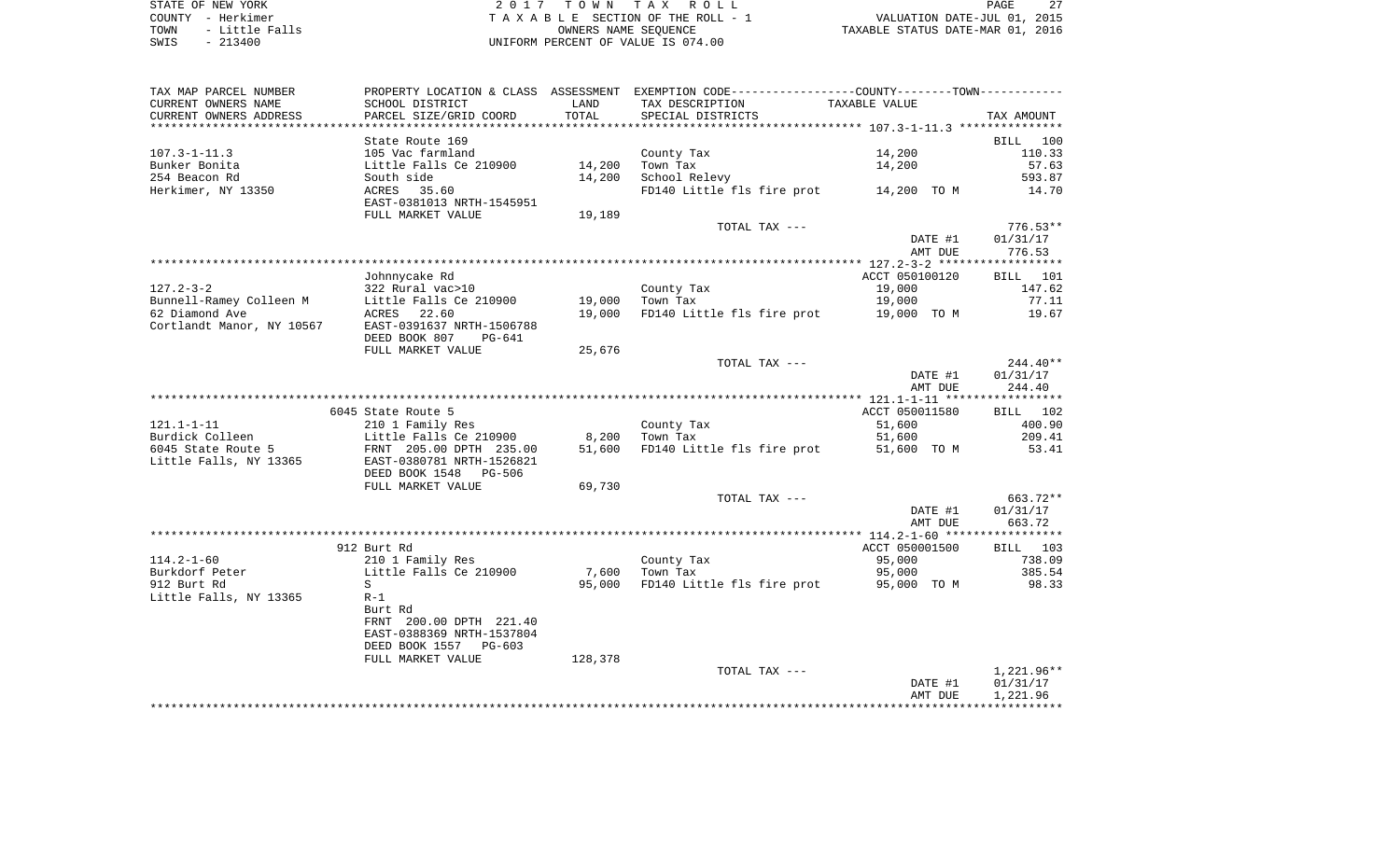| COUNTY - Herkimer<br>TOWN<br>- Little Falls<br>$-213400$<br>SWIS |                                                      |         | TAXABLE SECTION OF THE ROLL - 1<br>OWNERS NAME SEQUENCE<br>UNIFORM PERCENT OF VALUE IS 074.00  | VALUATION DATE-JUL 01, 2015<br>TAXABLE STATUS DATE-MAR 01, 2016 |                 |  |
|------------------------------------------------------------------|------------------------------------------------------|---------|------------------------------------------------------------------------------------------------|-----------------------------------------------------------------|-----------------|--|
|                                                                  |                                                      |         |                                                                                                |                                                                 |                 |  |
| TAX MAP PARCEL NUMBER                                            |                                                      |         | PROPERTY LOCATION & CLASS ASSESSMENT EXEMPTION CODE---------------COUNTY--------TOWN---------- |                                                                 |                 |  |
| CURRENT OWNERS NAME                                              | SCHOOL DISTRICT                                      | LAND    | TAX DESCRIPTION                                                                                | TAXABLE VALUE                                                   |                 |  |
| CURRENT OWNERS ADDRESS                                           | PARCEL SIZE/GRID COORD                               | TOTAL   | SPECIAL DISTRICTS                                                                              |                                                                 | TAX AMOUNT      |  |
|                                                                  | Burt Rd                                              |         |                                                                                                | ACCT 050007680                                                  | 104             |  |
| $114.2 - 1 - 61$                                                 | 314 Rural vac<10                                     |         |                                                                                                | 1,100                                                           | BILL<br>8.55    |  |
| Burkdorf Peter J                                                 | Little Falls Ce 210900                               |         | County Tax<br>1,100 Town Tax                                                                   | 1,100                                                           | 4.46            |  |
| 912 Burt Rd                                                      | S                                                    |         | 1,100 FD140 Little fls fire prot                                                               | 1,100 TO M                                                      | 1.14            |  |
| Little Falls, NY 13365                                           | $V1 \quad 1/2A$                                      |         |                                                                                                |                                                                 |                 |  |
|                                                                  | Burt Rd                                              |         |                                                                                                |                                                                 |                 |  |
|                                                                  | FRNT 100.00 DPTH 221.40                              |         |                                                                                                |                                                                 |                 |  |
|                                                                  | EAST-0388490 NRTH-1537874                            |         |                                                                                                |                                                                 |                 |  |
|                                                                  | DEED BOOK 1562 PG-359                                |         |                                                                                                |                                                                 |                 |  |
|                                                                  | FULL MARKET VALUE                                    | 1,486   |                                                                                                |                                                                 |                 |  |
|                                                                  |                                                      |         | TOTAL TAX ---                                                                                  |                                                                 | $14.15**$       |  |
|                                                                  |                                                      |         |                                                                                                | DATE #1                                                         | 01/31/17        |  |
|                                                                  |                                                      |         |                                                                                                | AMT DUE                                                         | 14.15           |  |
|                                                                  |                                                      |         |                                                                                                |                                                                 |                 |  |
|                                                                  | 1252 State Route 5S                                  |         |                                                                                                | ACCT 050004890                                                  | <b>BILL</b> 105 |  |
| $121.1 - 2 - 44$                                                 | 210 1 Family Res                                     |         | VET WAR CT 41121                                                                               | 6,660<br>6,660                                                  |                 |  |
|                                                                  | Burns Carole, Gressler William Central Valley 212803 |         | 2,700 County Tax                                                                               | 51,340                                                          | 398.88          |  |
| Altieri Katherine, Rowe Karen S                                  |                                                      | 58,000  | Town Tax                                                                                       | 51,340                                                          | 208.35          |  |
| C/O Allen & Magdalen Gressler R 1                                |                                                      |         | FD140 Little fls fire prot                                                                     | 58,000 TO M                                                     | 60.03           |  |
| 1252 State Route 5S                                              | FRNT 70.00 DPTH 108.00                               |         |                                                                                                |                                                                 |                 |  |
| Mohawk, NY 13407                                                 | EAST-0383281 NRTH-1523522                            |         |                                                                                                |                                                                 |                 |  |
|                                                                  | DEED BOOK 1449 PG-71                                 |         |                                                                                                |                                                                 |                 |  |
|                                                                  | FULL MARKET VALUE                                    | 78,378  |                                                                                                |                                                                 |                 |  |
|                                                                  |                                                      |         | TOTAL TAX ---                                                                                  |                                                                 | 667.26**        |  |
|                                                                  |                                                      |         |                                                                                                | DATE #1                                                         | 01/31/17        |  |
|                                                                  |                                                      |         |                                                                                                | AMT DUE                                                         | 667.26          |  |
|                                                                  |                                                      |         |                                                                                                |                                                                 |                 |  |
|                                                                  | 1818 State Route 169                                 |         |                                                                                                | ACCT 050000900                                                  | BILL 106        |  |
| $107.3 - 1 - 14$                                                 | 210 1 Family Res                                     |         | County Tax                                                                                     | 94,000                                                          | 730.32          |  |
| Butcher James                                                    | Little Falls Ce 210900                               | 6,200   | Town Tax                                                                                       | 94,000                                                          | 381.48          |  |
| Butcher Pauline                                                  | E                                                    | 94,000  | School Relevy                                                                                  |                                                                 | 3,931.31        |  |
| 1818 State Route 169                                             | $R-1$                                                |         | FD140 Little fls fire prot                                                                     | 94,000 TO M                                                     | 97.29           |  |
| Little Falls, NY 13365                                           | Eaton Bush                                           |         |                                                                                                |                                                                 |                 |  |
|                                                                  | FRNT 142.58 DPTH 169.60                              |         |                                                                                                |                                                                 |                 |  |
|                                                                  | EAST-0382179 NRTH-1544863                            |         |                                                                                                |                                                                 |                 |  |
|                                                                  | DEED BOOK 1083 PG-424                                |         |                                                                                                |                                                                 |                 |  |
|                                                                  | FULL MARKET VALUE                                    | 127,027 |                                                                                                |                                                                 |                 |  |
|                                                                  |                                                      |         | TOTAL TAX ---                                                                                  |                                                                 | $5,140.40**$    |  |
|                                                                  |                                                      |         |                                                                                                | DATE #1                                                         | 01/31/17        |  |
|                                                                  |                                                      |         |                                                                                                | AMT DUE                                                         | 5,140.40        |  |

STATE OF NEW YORK  $2017$  T O W N T A X R O L L PAGE 28 PAGE

28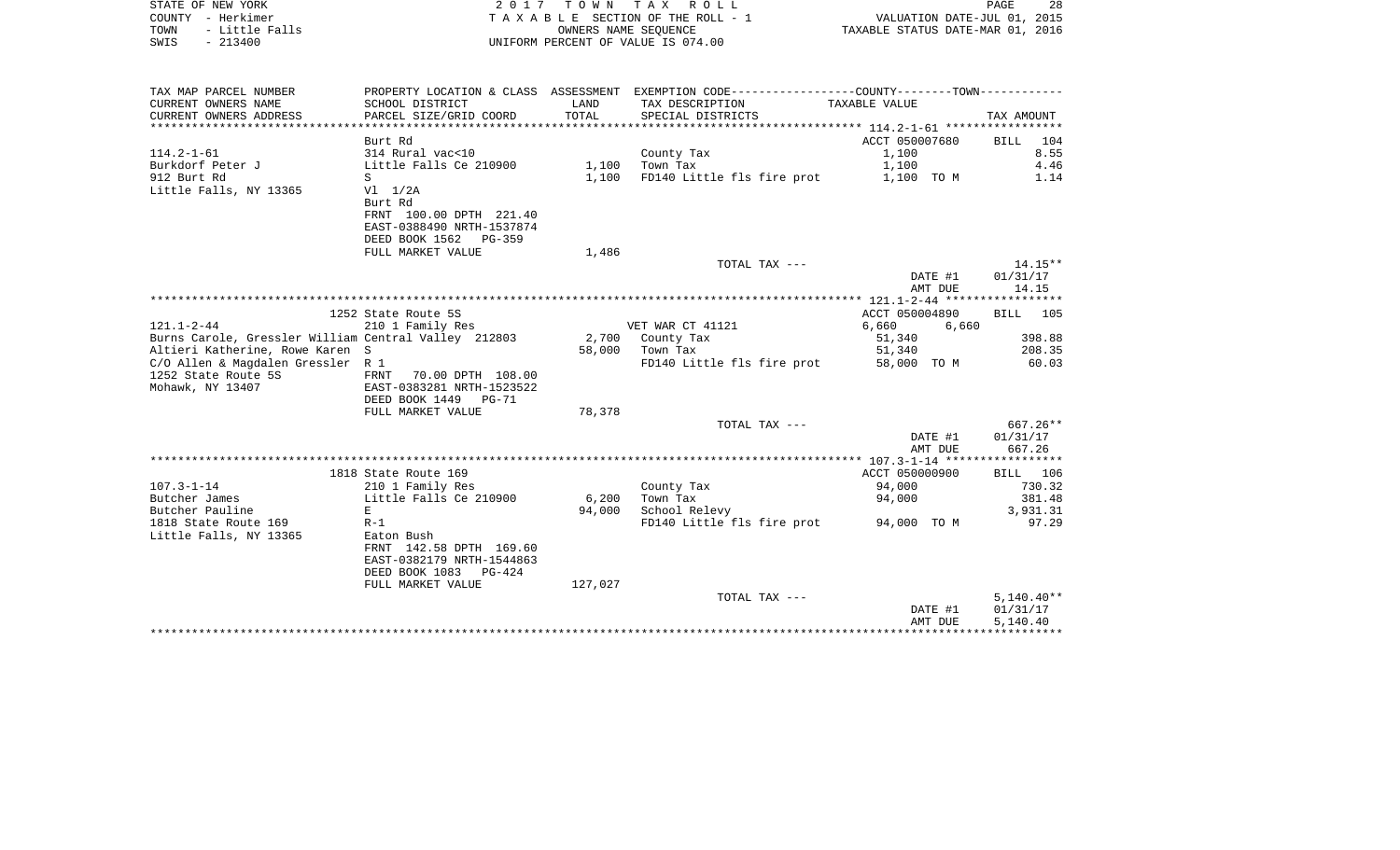| STATE OF NEW YORK |  |           |                |  |
|-------------------|--|-----------|----------------|--|
| COUNTY - Herkimer |  |           |                |  |
| TOWN              |  |           | - Little Falls |  |
| SWIS              |  | $-213400$ |                |  |

STATE OF NEW YORK 2 0 1 7 T O W N T A X R O L L PAGE 29TA X A B L E SECTION OF THE ROLL - 1 TOWN - Little Falls OWNERS NAME SEQUENCE TAXABLE STATUS DATE-MAR 01, 2016 SWIS - 213400 UNIFORM PERCENT OF VALUE IS 074.00

| TAX MAP PARCEL NUMBER          | PROPERTY LOCATION & CLASS ASSESSMENT EXEMPTION CODE---------------COUNTY-------TOWN---------- |         |                             |                                              |                  |
|--------------------------------|-----------------------------------------------------------------------------------------------|---------|-----------------------------|----------------------------------------------|------------------|
| CURRENT OWNERS NAME            | SCHOOL DISTRICT                                                                               | LAND    | TAX DESCRIPTION             | TAXABLE VALUE                                |                  |
| CURRENT OWNERS ADDRESS         | PARCEL SIZE/GRID COORD                                                                        | TOTAL   | SPECIAL DISTRICTS           |                                              | TAX AMOUNT       |
|                                |                                                                                               |         | *************************** | ******************** 121.2-4-31 ************ |                  |
|                                | 567 Sandy Ln                                                                                  |         |                             | ACCT 050001770                               | BILL 107         |
| $121.2 - 4 - 31$               | 210 1 Family Res                                                                              |         | County Tax                  | 99,400                                       | 772.28           |
| Campione Anthony J             | Little Falls Ce 210900                                                                        | 11,600  | Town Tax                    | 99,400                                       | 403.40           |
| 567 Sandy Lane Rd              | ACRES<br>3.40                                                                                 | 99,400  | FD140 Little fls fire prot  | 99,400 TO M                                  | 102.88           |
| Mohawk, NY 13407               | EAST-0388623 NRTH-1522984                                                                     |         |                             |                                              |                  |
|                                | DEED BOOK 804<br>PG-672                                                                       |         |                             |                                              |                  |
|                                | FULL MARKET VALUE                                                                             | 134,324 |                             |                                              |                  |
|                                |                                                                                               |         | TOTAL TAX ---               |                                              | $1,278.56**$     |
|                                |                                                                                               |         |                             | DATE #1                                      | 01/31/17         |
|                                |                                                                                               |         |                             | AMT DUE                                      | 1,278.56         |
|                                |                                                                                               |         |                             |                                              |                  |
|                                | Nulls Rd                                                                                      |         |                             | ACCT 050009060                               | BILL 108         |
| $121.4 - 2 - 41$               | 314 Rural vac<10                                                                              |         | County Tax                  | 700                                          | 5.44             |
| Campione Jason                 | Little Falls Ce 210900                                                                        | 700     | Town Tax                    | 700                                          | 2.84             |
| 165 Nulls Rd                   | FRNT 75.00 DPTH 150.00                                                                        | 700     | FD140 Little fls fire prot  | 700 TO M                                     | .72              |
| Little Falls, NY 13365         | EAST-0393910 NRTH-1515709                                                                     |         |                             |                                              |                  |
|                                | DEED BOOK 1537 PG-89                                                                          |         |                             |                                              |                  |
|                                | FULL MARKET VALUE                                                                             | 946     |                             |                                              |                  |
|                                |                                                                                               |         | TOTAL TAX ---               |                                              | $9.00**$         |
|                                |                                                                                               |         |                             | DATE #1                                      | 01/31/17         |
|                                |                                                                                               |         |                             | AMT DUE                                      | 9.00             |
|                                |                                                                                               |         |                             |                                              |                  |
|                                | 165 Nulls Rd                                                                                  |         |                             |                                              |                  |
| $121.4 - 2 - 42$               |                                                                                               |         |                             | ACCT 050009030<br>59,600                     | BILL 109         |
|                                | 210 1 Family Res<br>Little Falls Ce 210900                                                    | 6,100   | County Tax<br>Town Tax      | 59,600                                       | 463.06<br>241.87 |
| Campione Jason<br>165 Nulls Rd |                                                                                               | 59,600  |                             |                                              | 61.69            |
|                                | FRNT 150.00 DPTH 150.00                                                                       |         | FD140 Little fls fire prot  | 59,600 TO M                                  |                  |
| Little Falls, NY 13365         | EAST-0394014 NRTH-1515751                                                                     |         |                             |                                              |                  |
|                                | DEED BOOK 1537 PG-89                                                                          |         |                             |                                              |                  |
|                                | FULL MARKET VALUE                                                                             | 80,541  |                             |                                              |                  |
|                                |                                                                                               |         | TOTAL TAX ---               |                                              | $766.62**$       |
|                                |                                                                                               |         |                             | DATE #1                                      | 01/31/17         |
|                                |                                                                                               |         |                             | AMT DUE                                      | 766.62           |
|                                |                                                                                               |         |                             |                                              |                  |
|                                | 199 Sandy Lane Rd                                                                             |         |                             | ACCT 050006480                               | BILL 110         |
| $121.2 - 4 - 1$                | 210 1 Family Res                                                                              |         | County Tax                  | 61,800                                       | 480.15           |
| Campione Kristopher            | Central Valley 212803                                                                         | 5,300   | Town Tax                    | 61,800                                       | 250.80           |
| 199 Sandy Lane Rd              | Е                                                                                             | 61,800  | FD140 Little fls fire prot  | 61,800 TO M                                  | 63.97            |
| Mohawk, NY 13407               | $R-1$                                                                                         |         |                             |                                              |                  |
|                                | Sandy Lane                                                                                    |         |                             |                                              |                  |
|                                | FRNT 180.00 DPTH 100.00                                                                       |         |                             |                                              |                  |
|                                | EAST-0383943 NRTH-1521833                                                                     |         |                             |                                              |                  |
|                                | DEED BOOK 1340<br>PG-867                                                                      |         |                             |                                              |                  |
|                                | FULL MARKET VALUE                                                                             | 83,514  |                             |                                              |                  |
|                                |                                                                                               |         | TOTAL TAX ---               |                                              | 794.92**         |
|                                |                                                                                               |         |                             | DATE #1                                      | 01/31/17         |
|                                |                                                                                               |         |                             | AMT DUE                                      | 794.92           |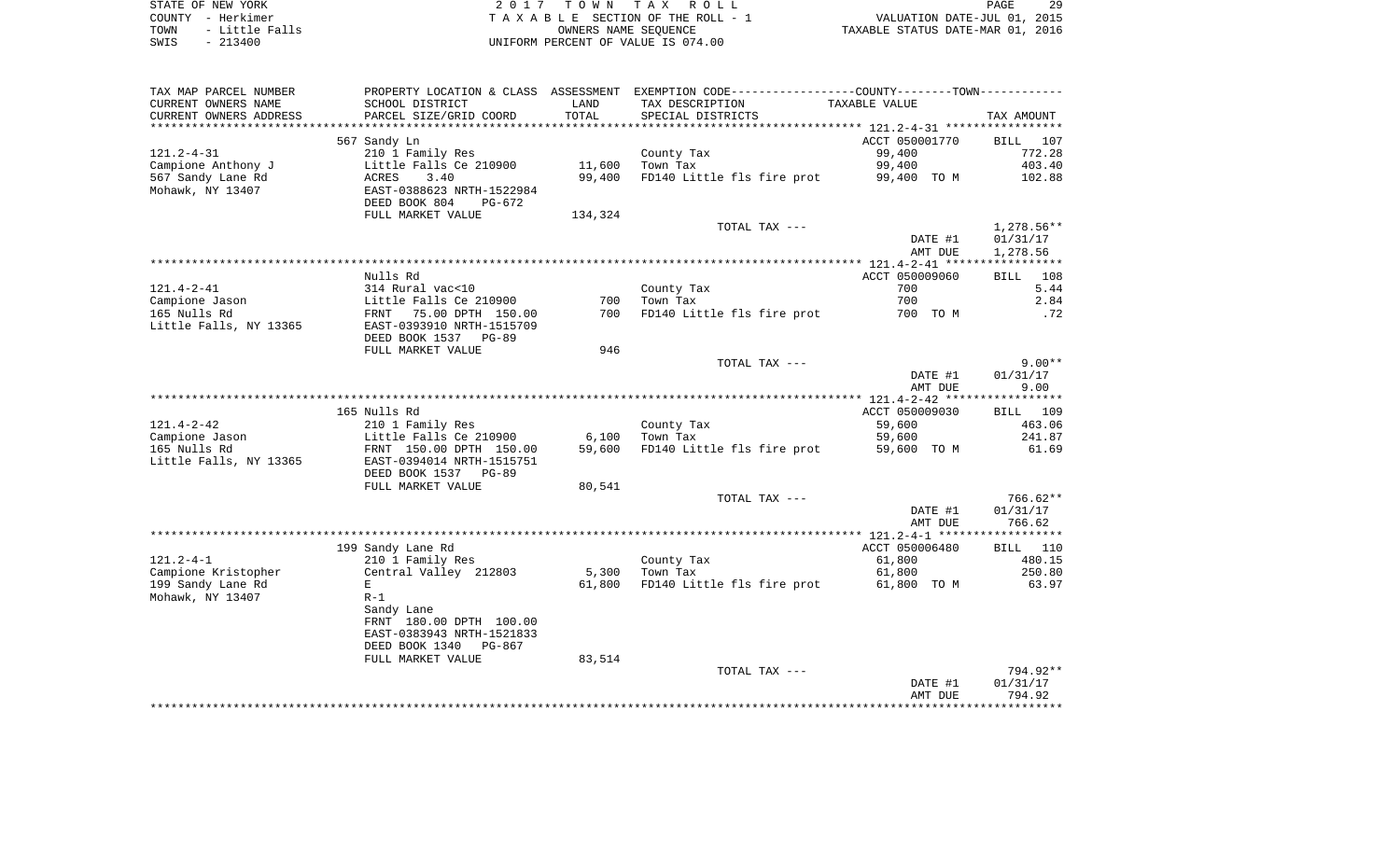| STATE OF NEW YORK<br>COUNTY - Herkimer<br>TOWN<br>- Little Falls<br>$-213400$<br>SWIS |                                                                                                                          | OWNERS NAME SEQUENCE | 2017 TOWN TAX ROLL<br>T A X A B L E SECTION OF THE ROLL - 1<br>UNIFORM PERCENT OF VALUE IS 074.00                | VALUATION DATE-JUL 01, 2015<br>TAXABLE STATUS DATE-MAR 01, 2016 | PAGE<br>30                           |
|---------------------------------------------------------------------------------------|--------------------------------------------------------------------------------------------------------------------------|----------------------|------------------------------------------------------------------------------------------------------------------|-----------------------------------------------------------------|--------------------------------------|
| TAX MAP PARCEL NUMBER<br>CURRENT OWNERS NAME                                          | SCHOOL DISTRICT                                                                                                          | LAND                 | PROPERTY LOCATION & CLASS ASSESSMENT EXEMPTION CODE---------------COUNTY-------TOWN----------<br>TAX DESCRIPTION | TAXABLE VALUE                                                   |                                      |
| CURRENT OWNERS ADDRESS<br>************************                                    | PARCEL SIZE/GRID COORD                                                                                                   | TOTAL                | SPECIAL DISTRICTS                                                                                                |                                                                 | TAX AMOUNT                           |
| 3412 State Route 167                                                                  |                                                                                                                          |                      |                                                                                                                  | ACCT 050015510                                                  | BILL 111                             |
| 121.4-2-47                                                                            | 210 1 Family Res                                                                                                         |                      | County Tax                                                                                                       | 89,500                                                          | 695.36                               |
| Campione Peter                                                                        | Little Falls Ce 210900                                                                                                   | 19,100               | Town Tax                                                                                                         | 89,500                                                          | 363.22                               |
| Campione Krista<br>S<br>3412 State Route 167<br>ACRES<br>Little Falls, NY 13365       | 9.00<br>EAST-0393697 NRTH-1514843<br>DEED BOOK 807<br>PG-249                                                             | 89,500               | FD140 Little fls fire prot                                                                                       | 89,500 TO M                                                     | 92.64                                |
|                                                                                       | FULL MARKET VALUE                                                                                                        | 120,946              |                                                                                                                  |                                                                 |                                      |
|                                                                                       |                                                                                                                          |                      | TOTAL TAX ---                                                                                                    | DATE #1<br>AMT DUE                                              | $1,151.22**$<br>01/31/17<br>1,151.22 |
|                                                                                       |                                                                                                                          |                      |                                                                                                                  |                                                                 |                                      |
| 149 Ohara Rd                                                                          |                                                                                                                          |                      |                                                                                                                  | ACCT 050011225                                                  | BILL 112                             |
| $114.2 - 1 - 36$                                                                      | 210 1 Family Res                                                                                                         |                      | County Tax                                                                                                       | 76,200                                                          | 592.03                               |
| Campione Samuel J<br>149 Ohara Rd<br>W                                                | Little Falls Ce 210900                                                                                                   | 5,500<br>76,200      | Town Tax<br>FD140 Little fls fire prot                                                                           | 76,200<br>76,200 TO M                                           | 309.24<br>78.87                      |
| Little Falls, NY 13365<br>$R-1$<br>ACRES                                              | Life Use Marie<br>FRNT 127.00 DPTH<br>0.44<br>EAST-0390320 NRTH-1539619<br>DEED BOOK 1430<br>PG-905<br>FULL MARKET VALUE | 102,973              |                                                                                                                  |                                                                 |                                      |
|                                                                                       |                                                                                                                          |                      | TOTAL TAX ---                                                                                                    |                                                                 | 980.14**                             |
|                                                                                       |                                                                                                                          |                      |                                                                                                                  | DATE #1<br>AMT DUE                                              | 01/31/17<br>980.14                   |
|                                                                                       |                                                                                                                          |                      |                                                                                                                  |                                                                 |                                      |
| Ohara Rd<br>$114.2 - 1 - 37$                                                          | 311 Res vac land                                                                                                         |                      |                                                                                                                  | ACCT 050018120<br>2,700                                         | BILL 113<br>20.98                    |
| Campione Samuel J                                                                     | Little Falls Ce 210900                                                                                                   | 2,700                | County Tax<br>Town Tax                                                                                           | 2,700                                                           | 10.96                                |
| 149 Ohara Rd<br>W                                                                     |                                                                                                                          | 2,700                | FD140 Little fls fire prot                                                                                       | 2,700 TO M                                                      | 2.79                                 |
| Little Falls, NY 13365<br>$V-L$ 2/3 Ac<br>O'hara Rd.<br>ACRES                         | 1.10<br>EAST-0390197 NRTH-1539473<br>DEED BOOK 1430<br>PG-905                                                            |                      |                                                                                                                  |                                                                 |                                      |
|                                                                                       | FULL MARKET VALUE                                                                                                        | 3,649                |                                                                                                                  |                                                                 |                                      |
|                                                                                       |                                                                                                                          |                      | TOTAL TAX ---                                                                                                    | DATE #1<br>AMT DUE                                              | $34.73**$<br>01/31/17<br>34.73       |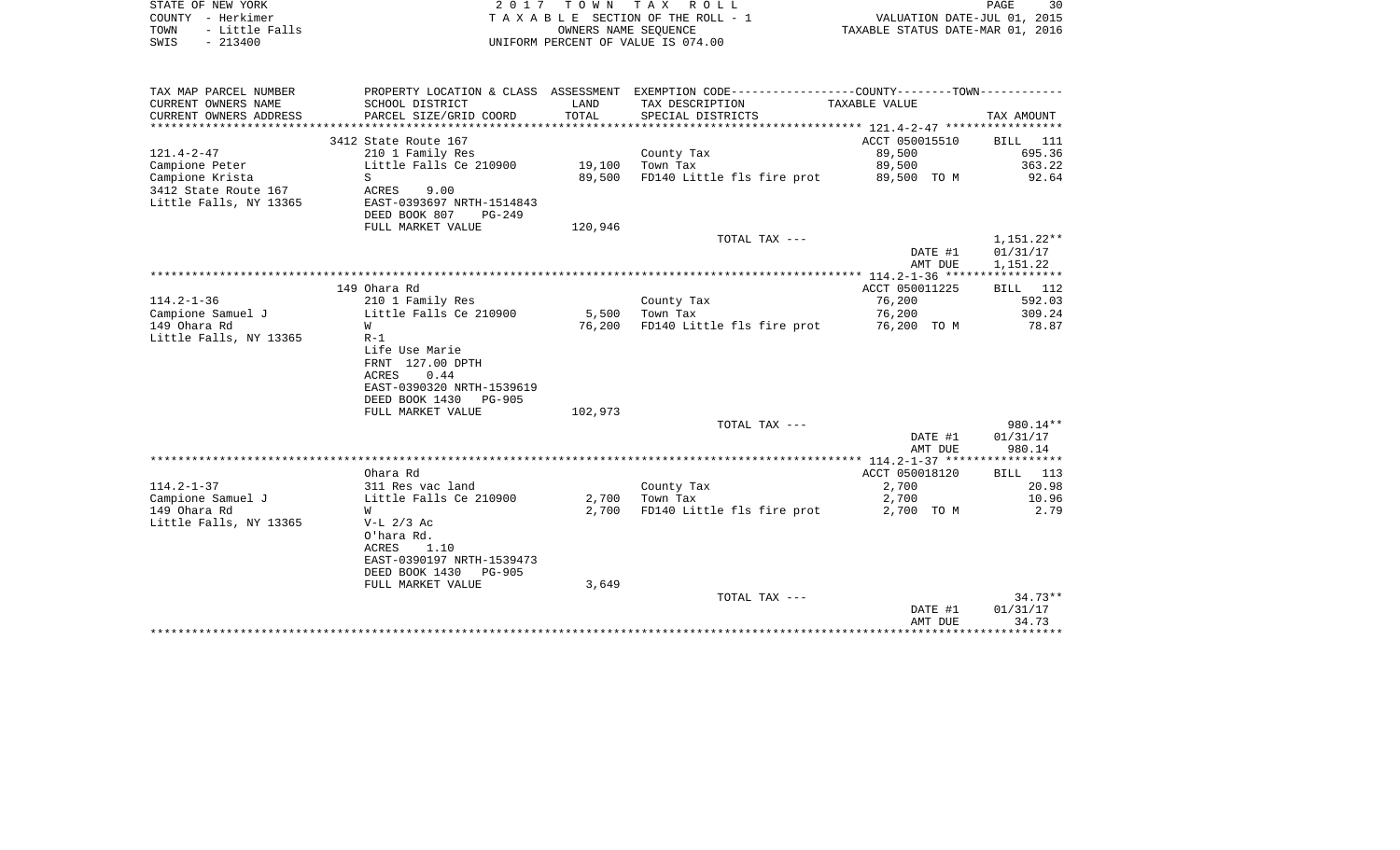|      | STATE OF NEW YORK | 2017 TOWN TAX ROLL                 |                                  | PAGE | 31 |
|------|-------------------|------------------------------------|----------------------------------|------|----|
|      | COUNTY - Herkimer | TAXABLE SECTION OF THE ROLL - 1    | VALUATION DATE-JUL 01, 2015      |      |    |
| TOWN | - Little Falls    | OWNERS NAME SEOUENCE               | TAXABLE STATUS DATE-MAR 01, 2016 |      |    |
| SWIS | $-213400$         | UNIFORM PERCENT OF VALUE IS 074.00 |                                  |      |    |
|      |                   |                                    |                                  |      |    |
|      |                   |                                    |                                  |      |    |
|      |                   |                                    |                                  |      |    |

TAX MAP PARCEL NUMBER PROPERTY LOCATION & CLASS ASSESSMENT EXEMPTION CODE------------------COUNTY--------TOWN------------

| CURRENT OWNERS NAME    | SCHOOL DISTRICT                | LAND    | TAX DESCRIPTION            | TAXABLE VALUE                             |                    |
|------------------------|--------------------------------|---------|----------------------------|-------------------------------------------|--------------------|
| CURRENT OWNERS ADDRESS | PARCEL SIZE/GRID COORD         | TOTAL   | SPECIAL DISTRICTS          |                                           | TAX AMOUNT         |
|                        |                                |         |                            | ***************** 114.1-1-13.3 ********** |                    |
|                        | 1265 Shells Bush Rd            |         |                            | ACCT 050012810                            | 114<br>BILL        |
| $114.1 - 1 - 13.3$     | 314 Rural vac<10               |         | County Tax                 | 8,300                                     | 64.49              |
| Canastar Kathleen      | Little Falls Ce 210900         | 8,300   | Town Tax                   | 8,300                                     | 33.68              |
| Scanlon Arlene         | FRNT 139.00 DPTH               | 8,300   | FD140 Little fls fire prot | 8,300 TO M                                | 8.59               |
|                        | 1.40                           |         |                            |                                           |                    |
| 1265 Shells Bush Rd    | ACRES                          |         |                            |                                           |                    |
| Little Falls, NY 13365 | EAST-0383536 NRTH-1541676      |         |                            |                                           |                    |
|                        | DEED BOOK 930<br>$PG-652$      |         |                            |                                           |                    |
|                        | FULL MARKET VALUE              | 11,216  |                            |                                           |                    |
|                        |                                |         | TOTAL TAX ---              |                                           | $106.76**$         |
|                        |                                |         |                            | DATE #1                                   | 01/31/17           |
|                        |                                |         |                            | AMT DUE                                   | 106.76             |
|                        |                                |         |                            |                                           |                    |
|                        | Shellsbush Rd                  |         |                            |                                           | BILL 115           |
| $114.1 - 1 - 13.2$     | 314 Rural vac<10               |         | County Tax                 | 5,100                                     | 39.62              |
|                        |                                |         |                            |                                           |                    |
| Canastar Thomas        | Little Falls Ce 210900         | 5,100   | Town Tax                   | 5,100                                     | 20.70              |
| Canastar Kathleen      | Life Use Scanlon               | 5,100   | FD140 Little fls fire prot | 5,100 TO M                                | 5.28               |
| 1253 Shellsbush Rd     | 46.40 DPTH<br>FRNT             |         |                            |                                           |                    |
| Little Falls, NY 13365 | 3.40<br><b>ACRES</b>           |         |                            |                                           |                    |
|                        | EAST-0383345 NRTH-1541901      |         |                            |                                           |                    |
|                        | DEED BOOK 930<br><b>PG-649</b> |         |                            |                                           |                    |
|                        | FULL MARKET VALUE              | 6,892   |                            |                                           |                    |
|                        |                                |         | TOTAL TAX ---              |                                           | $65.60**$          |
|                        |                                |         |                            | DATE #1                                   | 01/31/17           |
|                        |                                |         |                            | AMT DUE                                   | 65.60              |
|                        |                                |         |                            |                                           |                    |
|                        | 1253 Shells Bush Rd            |         |                            | ACCT 050018300                            | <b>BILL</b><br>116 |
|                        |                                |         |                            |                                           |                    |
| $114.1 - 1 - 14$       | 210 1 Family Res               |         | VETWAR CTS 41120           | 6,660<br>6,660                            |                    |
| Canastar Thomas        | Little Falls Ce 210900         | 8,000   | County Tax                 | 103,540                                   | 804.44             |
| Canastar Kathleen      | ACRES<br>1.00                  | 110,200 | Town Tax                   | 103,540                                   | 420.20             |
| 1253 Shells Bush Rd    | EAST-0383378 NRTH-1541600      |         | FD140 Little fls fire prot | 110,200 TO M                              | 114.06             |
| Little Falls, NY 13365 | DEED BOOK 00633 PG-00589       |         |                            |                                           |                    |
|                        | FULL MARKET VALUE              | 148,919 |                            |                                           |                    |
|                        |                                |         | TOTAL TAX ---              |                                           | $1,338.70**$       |
|                        |                                |         |                            | DATE #1                                   | 01/31/17           |
|                        |                                |         |                            | AMT DUE                                   | 1,338.70           |
|                        |                                |         |                            |                                           | ***********        |
|                        |                                |         |                            |                                           |                    |
|                        | 1482 State Route 5S            |         |                            | ACCT 050001830                            | BILL 117           |
| $121.2 - 4 - 19$       | 210 1 Family Res               |         | County Tax                 | 61,900                                    | 480.93             |
| Caracane Kornell A     | Little Falls Ce 210900         | 7,500   | Town Tax                   | 61,900                                    | 251.21             |
| 1482 State Route 5-S   | S                              | 61,900  | School Relevy              |                                           | 1,701.50           |
| Mohawk, NY 13407       | FRNT 110.00 DPTH               |         | FD140 Little fls fire prot | 61,900 TO M                               | 64.07              |
|                        | ACRES<br>0.88                  |         |                            |                                           |                    |
|                        | EAST-0387819 NRTH-1524091      |         |                            |                                           |                    |
|                        | DEED BOOK 853<br>$PG-373$      |         |                            |                                           |                    |
|                        | FULL MARKET VALUE              | 83,649  |                            |                                           |                    |
|                        |                                |         | TOTAL TAX ---              |                                           | $2,497.71**$       |
|                        |                                |         |                            |                                           |                    |
|                        |                                |         |                            | DATE #1                                   | 01/31/17           |
|                        |                                |         |                            | AMT DUE                                   | 2,497.71           |
|                        |                                |         |                            |                                           |                    |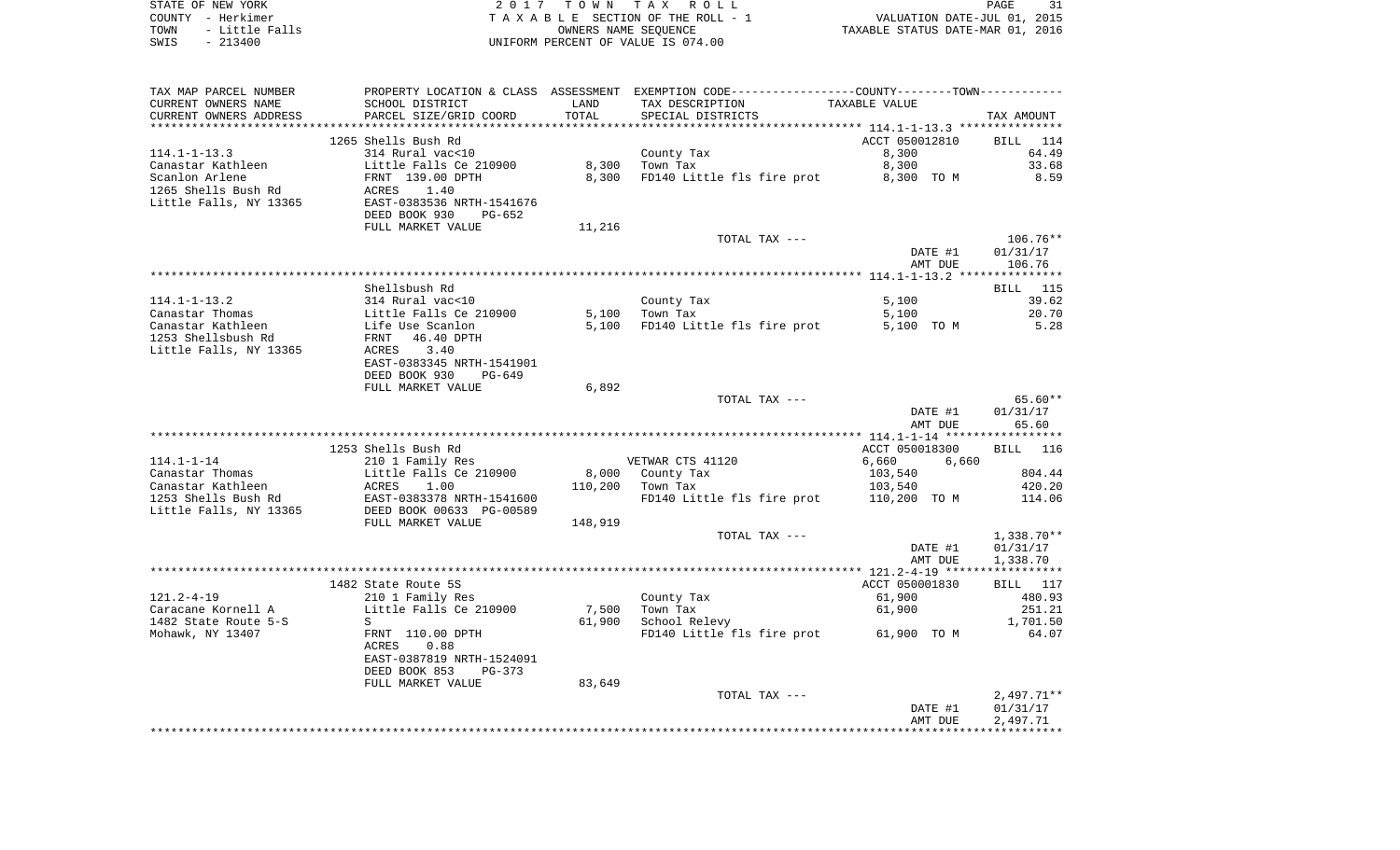| STATE OF NEW YORK           | 2017                      |                      | TOWN TAX ROLL                                                                                 |                                                   | 32<br>PAGE  |
|-----------------------------|---------------------------|----------------------|-----------------------------------------------------------------------------------------------|---------------------------------------------------|-------------|
| COUNTY - Herkimer           |                           |                      | TAXABLE SECTION OF THE ROLL - 1                                                               | VALUATION DATE-JUL 01, 2015                       |             |
| TOWN<br>- Little Falls      |                           | OWNERS NAME SEQUENCE |                                                                                               | TAXABLE STATUS DATE-MAR 01, 2016                  |             |
| $-213400$<br>SWIS           |                           |                      | UNIFORM PERCENT OF VALUE IS 074.00                                                            |                                                   |             |
|                             |                           |                      |                                                                                               |                                                   |             |
|                             |                           |                      |                                                                                               |                                                   |             |
| TAX MAP PARCEL NUMBER       |                           |                      | PROPERTY LOCATION & CLASS ASSESSMENT EXEMPTION CODE---------------COUNTY-------TOWN---------- |                                                   |             |
| CURRENT OWNERS NAME         | SCHOOL DISTRICT           | LAND                 | TAX DESCRIPTION                                                                               | TAXABLE VALUE                                     |             |
| CURRENT OWNERS ADDRESS      | PARCEL SIZE/GRID COORD    | TOTAL                | SPECIAL DISTRICTS                                                                             |                                                   | TAX AMOUNT  |
|                             |                           |                      |                                                                                               |                                                   |             |
|                             | 112 Gregorin Rd           |                      |                                                                                               | ACCT 050009390                                    | BILL<br>118 |
| $114.51 - 2 - 10$           | 210 1 Family Res          |                      | County Tax                                                                                    | 71,500                                            | 555.51      |
| Carlisto Anthony            | Little Falls Ce 210900    | 5,900                | Town Tax                                                                                      | 71,500                                            | 290.17      |
| Carlisto Ann                | Half Assessed In City     | 71,500               | FD140 Little fls fire prot                                                                    | 71,500 TO M                                       | 74.01       |
| 112 Gregorin Rd             | FRNT 116.00 DPTH          |                      |                                                                                               |                                                   |             |
| Little Falls, NY 13365      | ACRES<br>0.49             |                      |                                                                                               |                                                   |             |
|                             | EAST-0391126 NRTH-1537400 |                      |                                                                                               |                                                   |             |
|                             | DEED BOOK 529<br>PG-273   |                      |                                                                                               |                                                   |             |
|                             | FULL MARKET VALUE         | 96,622               |                                                                                               |                                                   |             |
|                             |                           |                      | TOTAL TAX ---                                                                                 |                                                   | $919.69**$  |
|                             |                           |                      |                                                                                               | DATE #1                                           | 01/31/17    |
|                             |                           |                      |                                                                                               | AMT DUE                                           | 919.69      |
|                             |                           |                      |                                                                                               |                                                   |             |
|                             | 1810 State Route 169      |                      |                                                                                               | ACCT 050001890                                    | BILL 119    |
| $107.3 - 1 - 15$            | 112 Dairy farm            |                      | County Tax                                                                                    | 95,400                                            | 741.20      |
| Carlson David               | Little Falls Ce 210900    | 33,600               | Town Tax                                                                                      | 95,400                                            | 387.16      |
| 1810 State Route 169        | N                         | 95,400               | School Relevy                                                                                 |                                                   | 3,989.86    |
| Little Falls, NY 13365      | Farm                      |                      | FD140 Little fls fire prot                                                                    | 95,400 TO M                                       | 98.74       |
|                             | Rt-169                    |                      |                                                                                               |                                                   |             |
|                             | ACRES<br>66.60            |                      |                                                                                               |                                                   |             |
|                             | EAST-0382638 NRTH-1545989 |                      |                                                                                               |                                                   |             |
|                             | DEED BOOK 676<br>PG-860   |                      |                                                                                               |                                                   |             |
|                             | FULL MARKET VALUE         | 128,919              |                                                                                               |                                                   |             |
|                             |                           |                      | TOTAL TAX ---                                                                                 |                                                   | 5,216.96**  |
|                             |                           |                      |                                                                                               | DATE #1                                           | 01/31/17    |
|                             |                           |                      |                                                                                               | AMT DUE                                           | 5,216.96    |
|                             |                           |                      |                                                                                               |                                                   |             |
|                             | Middleville Rd            |                      |                                                                                               | ACCT 050006390                                    | 120<br>BILL |
| $114.2 - 1 - 3$             | 105 Vac farmland          |                      | County Tax                                                                                    | 5,000                                             | 38.85       |
| Carlson David               | Little Falls Ce 210900    | 5,000                | Town Tax                                                                                      | 5,000                                             | 20.29       |
| 1810 State Route 169        | ACRES<br>6.00             | 5,000                | School Relevy                                                                                 |                                                   | 209.11      |
| Little Falls, NY 13365-0376 | EAST-0386431 NRTH-1542408 |                      | FD140 Little fls fire prot                                                                    | 5,000 TO M                                        | 5.18        |
|                             | DEED BOOK 707<br>PG-632   |                      |                                                                                               |                                                   |             |
|                             | FULL MARKET VALUE         | 6,757                |                                                                                               |                                                   |             |
|                             |                           |                      | TOTAL TAX ---                                                                                 |                                                   | $273.43**$  |
|                             |                           |                      |                                                                                               | DATE #1                                           | 01/31/17    |
|                             |                           |                      |                                                                                               | AMT DUE                                           | 273.43      |
|                             |                           |                      |                                                                                               | ******************** 114.2-1-2.2 **************** |             |
|                             | State Route 169           |                      |                                                                                               | ACCT 0509900130                                   | BILL<br>121 |
| $114.2 - 1 - 2.2$           | 105 Vac farmland          |                      | County Tax                                                                                    | 4,000                                             | 31.08       |
| Carlson David R             | Little Falls Ce 210900    | 4,000                | Town Tax                                                                                      | 4,000                                             | 16.23       |
| 1810 State Route 169        | N                         | 4,000                | School Relevy                                                                                 |                                                   | 167.29      |
| Little Falls, NY 13365      | Farm Land                 |                      | FD140 Little fls fire prot                                                                    | 4,000 TO M                                        | 4.14        |
|                             | ACRES<br>7.40             |                      |                                                                                               |                                                   |             |
|                             | EAST-0385456 NRTH-1543168 |                      |                                                                                               |                                                   |             |
|                             | DEED BOOK 707<br>PG-632   |                      |                                                                                               |                                                   |             |
|                             | FULL MARKET VALUE         | 5,405                |                                                                                               |                                                   |             |
|                             |                           |                      | TOTAL TAX ---                                                                                 |                                                   | 218.74**    |
|                             |                           |                      |                                                                                               | DATE #1                                           | 01/31/17    |
|                             |                           |                      |                                                                                               | AMT DUE                                           | 218.74      |
|                             |                           |                      |                                                                                               |                                                   |             |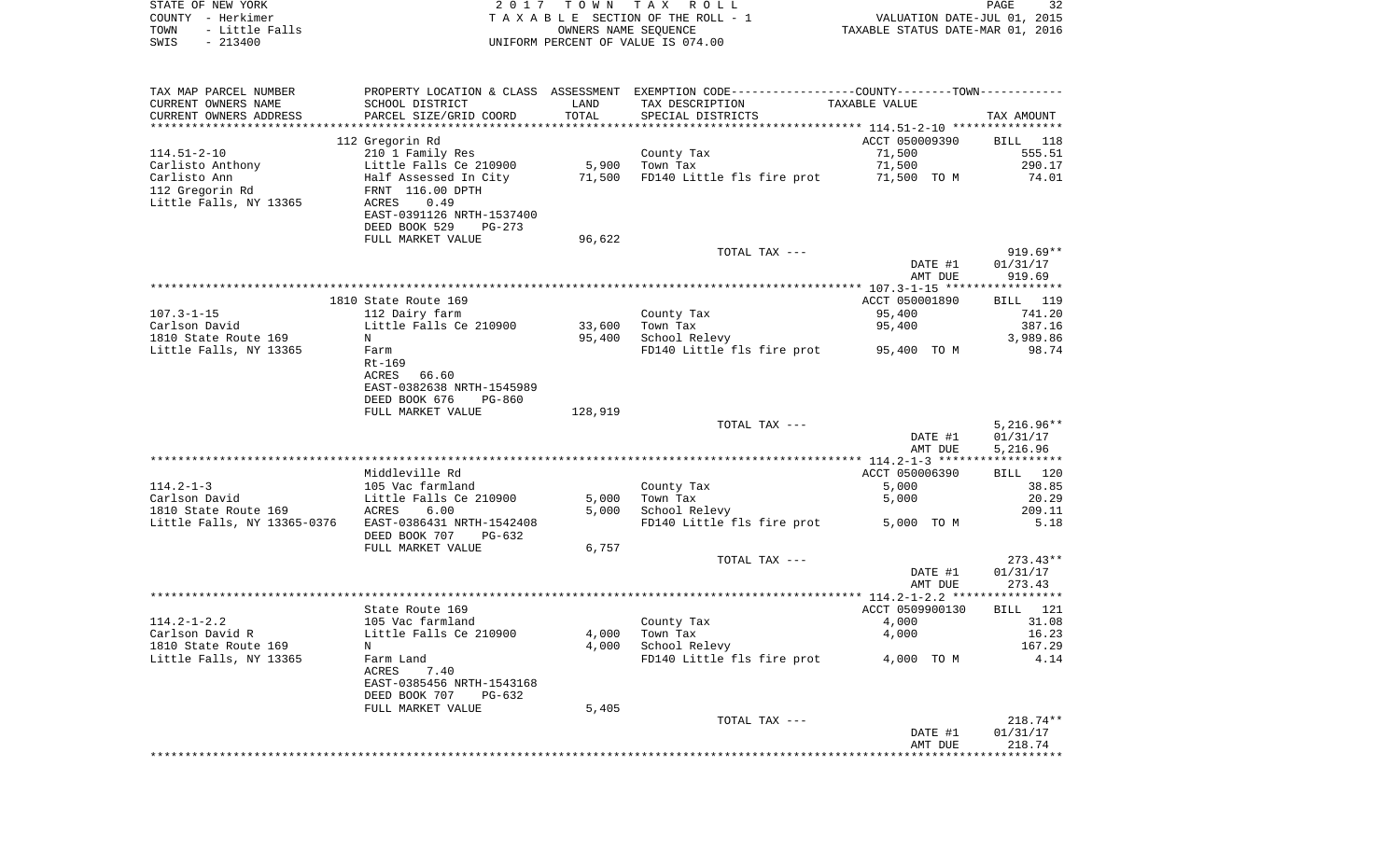| STATE OF NEW YORK<br>COUNTY - Herkimer<br>- Little Falls<br>TOWN<br>$-213400$<br>SWIS | 2 0 1 7                                                                                                             |                | TOWN TAX ROLL<br>T A X A B L E SECTION OF THE ROLL - 1<br>OWNERS NAME SEOUENCE<br>UNIFORM PERCENT OF VALUE IS 074.00 | VALUATION DATE-JUL 01, 2015<br>TAXABLE STATUS DATE-MAR 01, 2016 | PAGE<br>33                       |
|---------------------------------------------------------------------------------------|---------------------------------------------------------------------------------------------------------------------|----------------|----------------------------------------------------------------------------------------------------------------------|-----------------------------------------------------------------|----------------------------------|
| TAX MAP PARCEL NUMBER<br>CURRENT OWNERS NAME                                          | SCHOOL DISTRICT                                                                                                     | LAND           | PROPERTY LOCATION & CLASS ASSESSMENT EXEMPTION CODE---------------COUNTY-------TOWN----------<br>TAX DESCRIPTION     | <b>TAXABLE VALUE</b>                                            |                                  |
| CURRENT OWNERS ADDRESS                                                                | PARCEL SIZE/GRID COORD                                                                                              | TOTAL          | SPECIAL DISTRICTS                                                                                                    |                                                                 | TAX AMOUNT                       |
|                                                                                       | 214 Dise Rd                                                                                                         |                |                                                                                                                      | ACCT 050990580                                                  | <b>BILL</b><br>122               |
| $114.2 - 1 - 26.3$<br>Carmardello Sam<br>214 Dise Rd                                  | 311 Res vac land<br>Little Falls Ce 210900<br>Life Use for Carl & Scarl                                             | 2,200<br>2,200 | County Tax<br>Town Tax<br>FD140 Little fls fire prot                                                                 | 2,200<br>2,200<br>2,200 TO M                                    | 17.09<br>8.93<br>2.28            |
| Little Falls, NY 13365                                                                | $V-L$<br>Dise Rd                                                                                                    |                |                                                                                                                      |                                                                 |                                  |
| PRIOR OWNER ON 3/01/2016<br>Moore Ronald W                                            | FRNT 254.34 DPTH<br>0.89<br><b>ACRES</b><br>EAST-0389963 NRTH-1540889<br>DEED BOOK 1626 PG-249<br>FULL MARKET VALUE | 2,973          |                                                                                                                      |                                                                 |                                  |
|                                                                                       |                                                                                                                     |                | TOTAL TAX ---                                                                                                        |                                                                 | $28.30**$                        |
|                                                                                       |                                                                                                                     |                |                                                                                                                      | DATE #1<br>AMT DUE                                              | 01/31/17<br>28.30                |
|                                                                                       |                                                                                                                     |                |                                                                                                                      |                                                                 |                                  |
| $114.2 - 1 - 27$                                                                      | 214 Dise Rd<br>210 1 Family Res                                                                                     |                | County Tax                                                                                                           | ACCT 050002550<br>87,600                                        | BILL 123<br>680.60               |
| Carmardello Sam                                                                       | Little Falls Ce 210900                                                                                              | 7,700          | Town Tax                                                                                                             | 87,600                                                          | 355.51                           |
| 214 Dise Rd                                                                           | life use                                                                                                            | 87,600         | FD140 Little fls fire prot                                                                                           | 87,600 TO M                                                     | 90.67                            |
| Little Falls, NY 13365                                                                | FRNT 200.00 DPTH 221.00<br>EAST-0389753 NRTH-1540883                                                                |                |                                                                                                                      |                                                                 |                                  |
| PRIOR OWNER ON 3/01/2016<br>Moore Ronald W                                            | DEED BOOK 1626 PG-249<br>FULL MARKET VALUE                                                                          | 118,378        |                                                                                                                      |                                                                 |                                  |
|                                                                                       |                                                                                                                     |                | TOTAL TAX ---                                                                                                        |                                                                 | $1,126.78**$                     |
|                                                                                       |                                                                                                                     |                |                                                                                                                      | DATE #1<br>AMT DUE                                              | 01/31/17<br>1,126.78             |
|                                                                                       | 1193 Shells Bush Rd                                                                                                 |                |                                                                                                                      | ACCT 05990800                                                   | 124<br>BILL                      |
| $114.1 - 1 - 8.2$                                                                     | 270 Mfg housing                                                                                                     |                | County Tax                                                                                                           | 70,500                                                          | 547.74                           |
| Carney Donald                                                                         | Little Falls Ce 210900                                                                                              | 8,300          | Town Tax                                                                                                             | 70,500                                                          | 286.11                           |
| Carney Diedra                                                                         | MH G                                                                                                                | 70,500         | FD140 Little fls fire prot                                                                                           | 70,500 TO M                                                     | 72.97                            |
| 1193 Shells Bush Rd                                                                   | FRNT<br>25.00 DPTH                                                                                                  |                |                                                                                                                      |                                                                 |                                  |
| Little Falls, NY 13365                                                                | <b>ACRES</b><br>2.20<br>EAST-0382301 NRTH-1541883<br>DEED BOOK 824<br><b>PG-551</b>                                 |                |                                                                                                                      |                                                                 |                                  |
|                                                                                       | FULL MARKET VALUE                                                                                                   | 95,270         |                                                                                                                      |                                                                 |                                  |
|                                                                                       |                                                                                                                     |                | TOTAL TAX ---                                                                                                        | DATE #1<br>AMT DUE                                              | $906.82**$<br>01/31/17<br>906.82 |
|                                                                                       |                                                                                                                     |                |                                                                                                                      |                                                                 |                                  |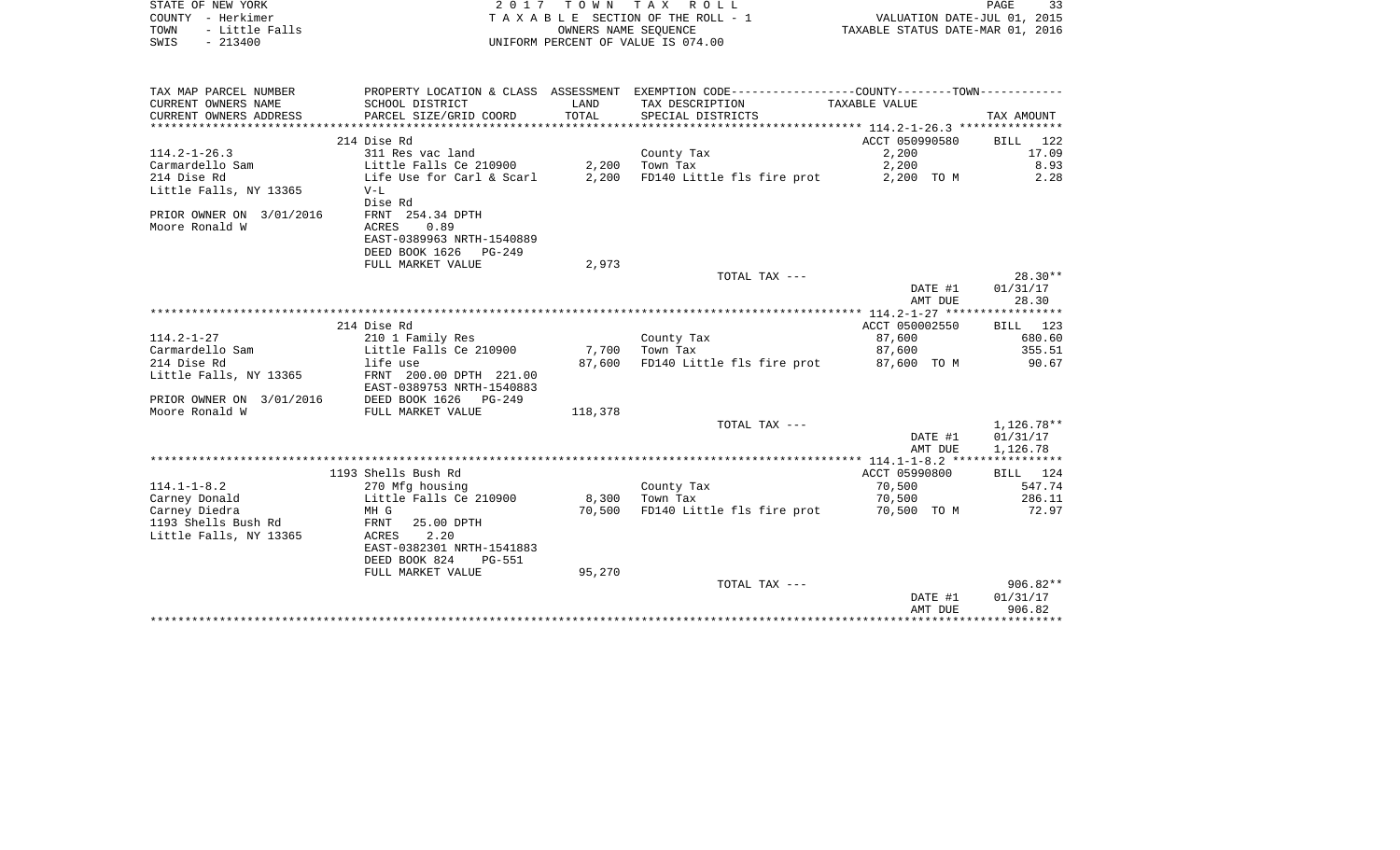|      | STATE OF NEW YORK | 2017 TOWN TAX ROLL                    | 34<br><b>PAGE</b>                |
|------|-------------------|---------------------------------------|----------------------------------|
|      | COUNTY - Herkimer | T A X A B L E SECTION OF THE ROLL - 1 | VALUATION DATE-JUL 01, 2015      |
| TOWN | - Little Falls    | OWNERS NAME SEOUENCE                  | TAXABLE STATUS DATE-MAR 01, 2016 |
| SWIS | $-213400$         | UNIFORM PERCENT OF VALUE IS 074.00    |                                  |

| TAX MAP PARCEL NUMBER     | PROPERTY LOCATION & CLASS ASSESSMENT EXEMPTION CODE----------------COUNTY--------TOWN----------- |                |                                                 |                   |              |
|---------------------------|--------------------------------------------------------------------------------------------------|----------------|-------------------------------------------------|-------------------|--------------|
| CURRENT OWNERS NAME       | SCHOOL DISTRICT                                                                                  | LAND           | TAX DESCRIPTION                                 | TAXABLE VALUE     |              |
| CURRENT OWNERS ADDRESS    | PARCEL SIZE/GRID COORD                                                                           | TOTAL          | SPECIAL DISTRICTS                               |                   | TAX AMOUNT   |
|                           |                                                                                                  |                |                                                 |                   |              |
|                           | 1015 Shells Bush Rd                                                                              |                |                                                 |                   | BILL 125     |
| $114.1 - 1 - 2$           | 240 Rural res                                                                                    |                | AGRIC 10 Y 41700                                | 31,600<br>31,600  |              |
| Carney John               | Herkimer Centra 213001                                                                           | 26,000 AG MKTS | 41730                                           | 2,172 2,172       |              |
| Carney Louise             | ACRES 41.50                                                                                      |                | 113,100 County Tax                              | 79,328            | 616.33       |
| 1015 Shells Bush Rd       | EAST-0378989 NRTH-1541785                                                                        |                | Town Tax                                        | 79,328            | 321.94       |
| Herkimer, NY 13350        | FULL MARKET VALUE                                                                                |                | 152,838 FD140 Little fls fire prot 113,100 TO M |                   | 117.06       |
| MAY BE SUBJECT TO PAYMENT |                                                                                                  |                |                                                 |                   |              |
| UNDER AGDIST LAW TIL 2026 |                                                                                                  |                |                                                 |                   |              |
|                           |                                                                                                  |                | TOTAL TAX ---                                   |                   | $1,055.33**$ |
|                           |                                                                                                  |                |                                                 | DATE #1           | 01/31/17     |
|                           |                                                                                                  |                |                                                 | AMT DUE           | 1,055.33     |
|                           |                                                                                                  |                |                                                 |                   |              |
|                           | Shells Bush Rd                                                                                   |                |                                                 | ACCT 050001980    | BILL 126     |
| $114.1 - 1 - 5$           | 120 Field crops                                                                                  |                | AG MKTS<br>41730                                | $0 \qquad \qquad$ | $\Omega$     |
| Carney John               | Little Falls Ce 210900                                                                           | 25,000         | County Tax                                      | 25,000            | 194.23       |
| Carney Louise             | ACRES 81.00                                                                                      |                | 25,000 Town Tax                                 | 25,000            | 101.46       |
| 1015 Shells Bush Rd       | EAST-0381958 NRTH-1542330                                                                        |                | FD140 Little fls fire prot 25,000 TO M          |                   | 25.88        |
| Herkimer, NY 13350        | DEED BOOK 00575 PG-00650                                                                         |                |                                                 |                   |              |
|                           | FULL MARKET VALUE                                                                                | 33,784         |                                                 |                   |              |
| MAY BE SUBJECT TO PAYMENT |                                                                                                  |                |                                                 |                   |              |
| UNDER AGDIST LAW TIL 2023 |                                                                                                  |                |                                                 |                   |              |
|                           |                                                                                                  |                | TOTAL TAX ---                                   |                   | $321.57**$   |
|                           |                                                                                                  |                |                                                 | DATE #1           | 01/31/17     |
|                           |                                                                                                  |                |                                                 | AMT DUE           | 321.57       |
|                           |                                                                                                  |                |                                                 |                   |              |
|                           | 6281 State Route 5                                                                               |                |                                                 | ACCT 050002040    | BILL 127     |
| $121.1 - 1 - 50$          | 210 1 Family Res                                                                                 |                | County Tax                                      | 53,700            | 417.22       |
| Carrig W Morgan           | Little Falls Ce 210900                                                                           |                | 5,700 Town Tax                                  | 53,700            | 217.93       |
| 6281 State Route 5        | N                                                                                                | 53,700         | FD140 Little fls fire prot                      | 53,700 TO M       | 55.58        |
| Little Falls, NY 13365    | $R-1$ 1A                                                                                         |                |                                                 |                   |              |
|                           | Star Not Refiled                                                                                 |                |                                                 |                   |              |
|                           | FRNT 200.00 DPTH 100.00                                                                          |                |                                                 |                   |              |
|                           | EAST-0385539 NRTH-1526602                                                                        |                |                                                 |                   |              |
|                           | DEED BOOK 00512 PG-00210                                                                         |                |                                                 |                   |              |
|                           | FULL MARKET VALUE                                                                                | 72,568         |                                                 |                   |              |
|                           |                                                                                                  |                | TOTAL TAX ---                                   |                   | 690.73**     |
|                           |                                                                                                  |                |                                                 | DATE #1           | 01/31/17     |
|                           |                                                                                                  |                |                                                 | AMT DUE           | 690.73       |
|                           |                                                                                                  |                |                                                 |                   |              |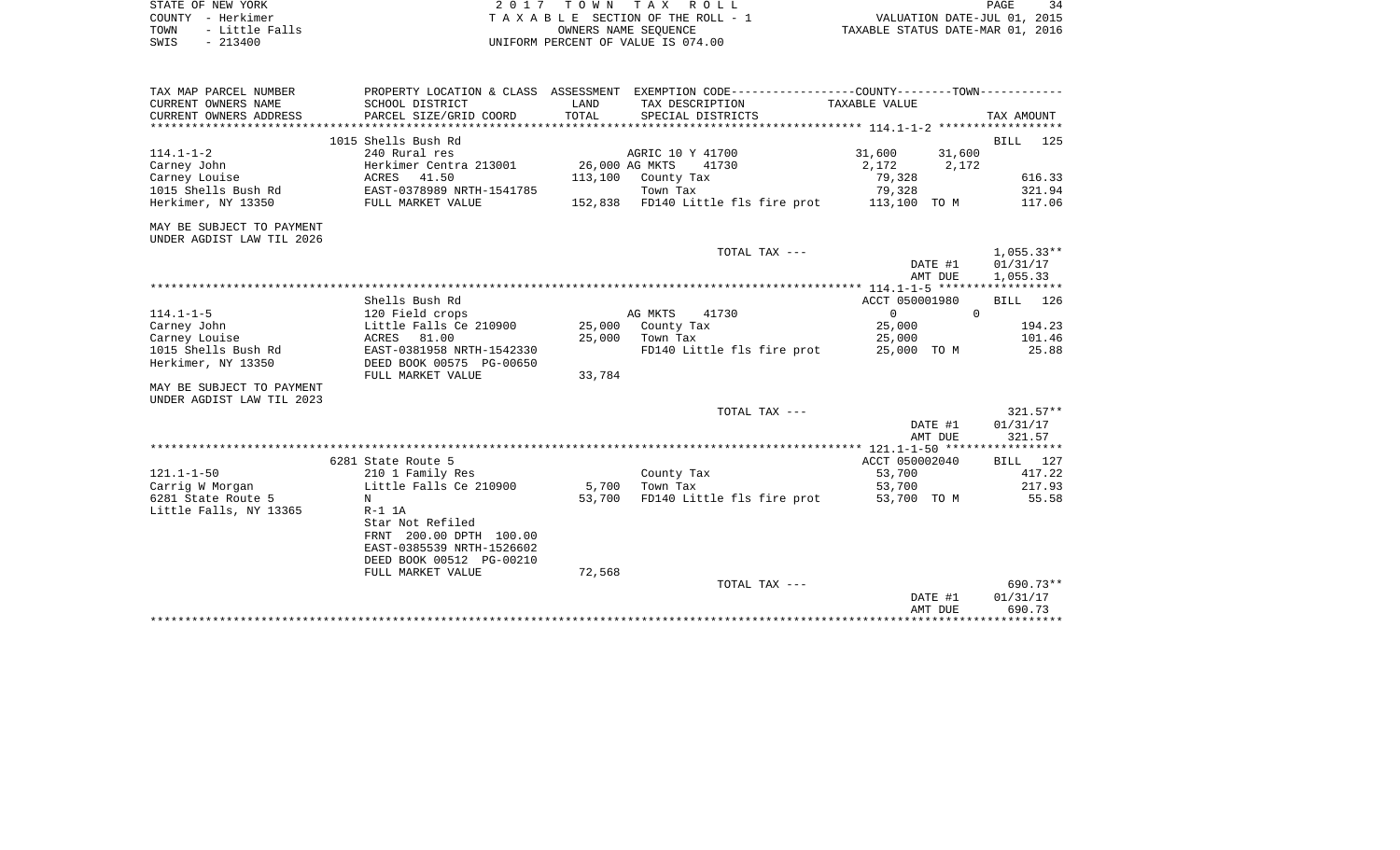| STATE OF NEW YORK |  |           |                |  |
|-------------------|--|-----------|----------------|--|
| COUNTY - Herkimer |  |           |                |  |
| TOWN              |  |           | - Little Falls |  |
| SWTS              |  | $-213400$ |                |  |

2017 TOWN TAX ROLL TA X A B L E SECTION OF THE ROLL - 1 TOWN - Little Falls OWNERS NAME SEQUENCE TAXABLE STATUS DATE-MAR 01, 2016 SWIS - 213400 UNIFORM PERCENT OF VALUE IS 074.00

| TAX MAP PARCEL NUMBER     |                           |         | PROPERTY LOCATION & CLASS ASSESSMENT EXEMPTION CODE---------------COUNTY-------TOWN---------- |                    |              |
|---------------------------|---------------------------|---------|-----------------------------------------------------------------------------------------------|--------------------|--------------|
| CURRENT OWNERS NAME       | SCHOOL DISTRICT           | LAND    | TAX DESCRIPTION                                                                               | TAXABLE VALUE      |              |
| CURRENT OWNERS ADDRESS    | PARCEL SIZE/GRID COORD    | TOTAL   | SPECIAL DISTRICTS                                                                             |                    | TAX AMOUNT   |
|                           |                           |         |                                                                                               |                    |              |
|                           | Johnnycake Rd             |         |                                                                                               | ACCT 050100150     | BILL 128     |
| $127.2 - 3 - 5$           | 322 Rural vac>10          |         | County Tax                                                                                    | 28,500             | 221.43       |
| Caruso Michele            | Little Falls Ce 210900    | 28,500  | Town Tax                                                                                      | 28,500             | 115.66       |
| 272 Keyser Lake Dr        | Lot 7                     | 28,500  | FD140 Little fls fire prot                                                                    | 28,500 TO M        | 29.50        |
| Dolgeville, NY 13329      | 26.60<br>ACRES            |         |                                                                                               |                    |              |
|                           | EAST-0393723 NRTH-1505087 |         |                                                                                               |                    |              |
|                           | DEED BOOK 1105<br>PG-152  |         |                                                                                               |                    |              |
|                           | FULL MARKET VALUE         | 38,514  |                                                                                               |                    |              |
|                           |                           |         | TOTAL TAX ---                                                                                 |                    | $366.59**$   |
|                           |                           |         |                                                                                               | DATE #1            | 01/31/17     |
|                           |                           |         |                                                                                               | AMT DUE            | 366.59       |
|                           |                           |         |                                                                                               |                    |              |
|                           | 130 Staring Ln            |         |                                                                                               | ACCT 050100010     | 129<br>BILL  |
| $121.2 - 3 - 23.2$        | 210 1 Family Res          |         | AGRIC 10 Y 41700                                                                              | 13,300<br>13,300   |              |
| Casler Daniel             | Little Falls Ce 210900    |         | 8,000 County Tax                                                                              | 98,200             | 762.95       |
| Casler Karen              | partial plbrn             |         | 111,500 Town Tax                                                                              | 98,200             | 398.53       |
| 130 Staring Ln            | ACRES 1.00                |         | FD140 Little fls fire prot 111,500 TO M                                                       |                    | 115.41       |
| Little Falls, NY 13365    | EAST-0394967 NRTH-1522461 |         |                                                                                               |                    |              |
|                           | DEED BOOK 788<br>PG-316   |         |                                                                                               |                    |              |
| MAY BE SUBJECT TO PAYMENT | FULL MARKET VALUE         | 150,676 |                                                                                               |                    |              |
| UNDER RPTL483 UNTIL 2026  |                           |         |                                                                                               |                    |              |
|                           |                           |         | TOTAL TAX ---                                                                                 |                    | $1,276.89**$ |
|                           |                           |         |                                                                                               | DATE #1<br>AMT DUE | 01/31/17     |
|                           |                           |         |                                                                                               |                    | 1,276.89     |
|                           | 154 Nulls Rd              |         |                                                                                               | ACCT 050010530     | BILL 130     |
| $121.4 - 2 - 44$          | 210 1 Family Res          |         | County Tax                                                                                    | 28,200             | 219.10       |
| Casler Daniel             | Little Falls Ce 210900    | 12,700  | Town Tax                                                                                      | 28,200             | 114.44       |
| Casler Jeremiah           | S                         | 28,200  | FD140 Little fls fire prot                                                                    | 28,200 TO M        | 29.19        |
| 130 Staring Ln            | $R-1$                     |         |                                                                                               |                    |              |
| Little Falls, NY 13365    | Null Rd                   |         |                                                                                               |                    |              |
|                           | ACRES 13.50               |         |                                                                                               |                    |              |
| PRIOR OWNER ON 3/01/2016  | EAST-0394157 NRTH-1515352 |         |                                                                                               |                    |              |
| Null Irvin W              | DEED BOOK 1628<br>PG-618  |         |                                                                                               |                    |              |
|                           | FULL MARKET VALUE         | 38,108  |                                                                                               |                    |              |
|                           |                           |         | TOTAL TAX ---                                                                                 |                    | $362.73**$   |
|                           |                           |         |                                                                                               | DATE #1            | 01/31/17     |
|                           |                           |         |                                                                                               | AMT DUE            | 362.73       |
|                           |                           |         |                                                                                               |                    |              |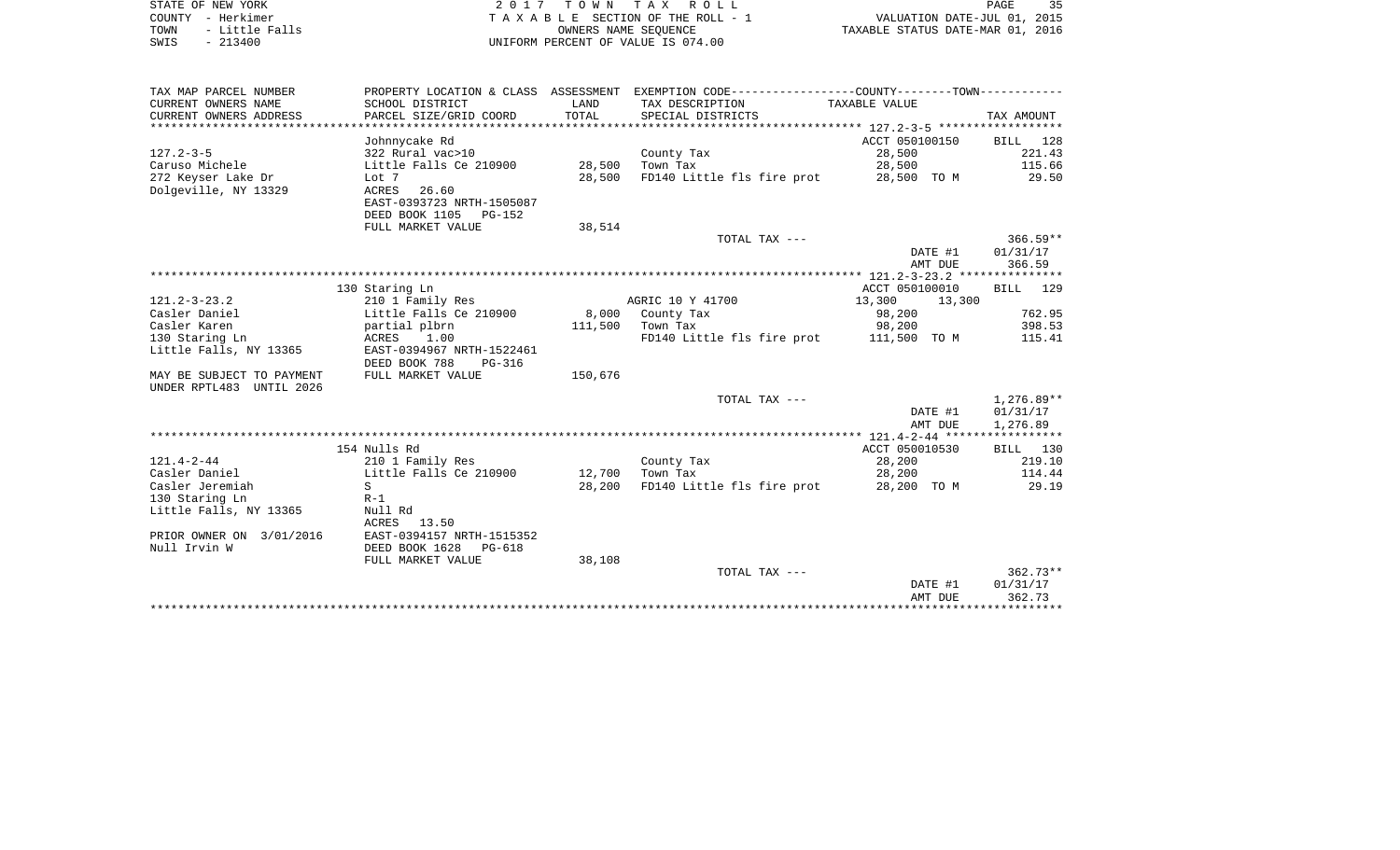| STATE OF NEW YORK |           |                |  |
|-------------------|-----------|----------------|--|
| COUNTY - Herkimer |           |                |  |
| TOWN              |           | - Little Falls |  |
| SWIS              | $-213400$ |                |  |

STATE OF NEW YORK 2 0 1 7 T O W N T A X R O L L PAGE 36TA X A B L E SECTION OF THE ROLL - 1 TOWN - Little Falls OWNERS NAME SEQUENCE TAXABLE STATUS DATE-MAR 01, 2016 SWIS - 213400 UNIFORM PERCENT OF VALUE IS 074.00

| TAX MAP PARCEL NUMBER     |                                          |                 | PROPERTY LOCATION & CLASS ASSESSMENT EXEMPTION CODE----------------COUNTY--------TOWN---------- |                |            |
|---------------------------|------------------------------------------|-----------------|-------------------------------------------------------------------------------------------------|----------------|------------|
| CURRENT OWNERS NAME       | SCHOOL DISTRICT                          | LAND            | TAX DESCRIPTION TAXABLE VALUE                                                                   |                |            |
| CURRENT OWNERS ADDRESS    | PARCEL SIZE/GRID COORD                   | TOTAL           | SPECIAL DISTRICTS                                                                               |                | TAX AMOUNT |
|                           |                                          |                 |                                                                                                 |                |            |
|                           | Paines Hollow Rd                         |                 |                                                                                                 | ACCT 050001020 | BILL 131   |
| $121.4 - 2 - 33.1$        | 321 Abandoned ag                         |                 | AG MKTS L 41720                                                                                 | $\Omega$       | $\Omega$   |
| Casler Daniel W           | Little Falls Ce 210900 48,300 County Tax |                 |                                                                                                 | 48,300         | 375.26     |
| Casler Karen M            | ACRES 157.20                             | 48,300          | Town Tax                                                                                        | 48,300 196.02  |            |
| 130 Staring Ln            | EAST-0393281 NRTH-1518302                |                 | FD140 Little fls fire prot 48,300 TO M 49.99                                                    |                |            |
| Little Falls, NY 13365    | DEED BOOK 835<br>PG-251                  |                 |                                                                                                 |                |            |
|                           | FULL MARKET VALUE                        | 65,270          |                                                                                                 |                |            |
| MAY BE SUBJECT TO PAYMENT |                                          |                 |                                                                                                 |                |            |
| UNDER AGDIST LAW TIL 2020 |                                          |                 |                                                                                                 |                |            |
|                           |                                          |                 | TOTAL TAX ---                                                                                   |                | $621.27**$ |
|                           |                                          |                 |                                                                                                 | DATE #1        | 01/31/17   |
|                           |                                          |                 |                                                                                                 | AMT DUE        | 621.27     |
|                           |                                          |                 |                                                                                                 |                |            |
|                           | Staring Ln                               |                 |                                                                                                 | ACCT 050002070 | BILL 132   |
| $121.2 - 3 - 23.1$        | 113 Cattle farm                          |                 | AG MKTS<br>41730                                                                                | $\Omega$       | $\Omega$   |
| Casler Mark               | Little Falls Ce 210900                   |                 | 21,250 County Tax                                                                               | 33,750         | 262.22     |
| 909 Paradise Rd           | Life Use Shirley Casler                  | 33,750 Town Tax |                                                                                                 | 33,750         | 136.97     |
| Little Falls, NY 13365    | FRNT 1973.00 DPTH                        |                 | FD140 Little fls fire prot 33,750 TO M                                                          |                | 34.93      |
|                           | ACRES 47.30                              |                 |                                                                                                 |                |            |
| MAY BE SUBJECT TO PAYMENT | EAST-3995538 NRTH-1522405                |                 |                                                                                                 |                |            |
| UNDER AGDIST LAW TIL 2023 | DEED BOOK 1216 PG-66                     |                 |                                                                                                 |                |            |
|                           | FULL MARKET VALUE                        | 45,608          |                                                                                                 |                |            |
|                           |                                          |                 | TOTAL TAX ---                                                                                   |                | $434.12**$ |
|                           |                                          |                 |                                                                                                 | DATE #1        | 01/31/17   |
|                           |                                          |                 |                                                                                                 | AMT DUE        | 434.12     |
|                           |                                          |                 |                                                                                                 |                |            |
|                           | Paradise Rd                              |                 |                                                                                                 |                | BILL 133   |
| $121.2 - 3 - 23.3$        | 105 Vac farmland                         |                 | County Tax                                                                                      | 250            | 1.94       |
| Casler Mark               | Little Falls Ce 210900                   | 250             | Town Tax                                                                                        | 250            | 1.01       |
| 909 Paradise Rd           | Paradise Rd                              | 250             | FD140 Little fls fire prot 250 TO M                                                             |                | .26        |
| Little Falls, NY 13365    | FRNT 35.50 DPTH 350.00                   |                 |                                                                                                 |                |            |
|                           | EAST-0396300 NRTH-1520986                |                 |                                                                                                 |                |            |
|                           | DEED BOOK 922<br>PG-566                  |                 |                                                                                                 |                |            |
|                           | FULL MARKET VALUE                        | 338             |                                                                                                 |                |            |
|                           |                                          |                 | TOTAL TAX ---                                                                                   |                | $3.21**$   |
|                           |                                          |                 |                                                                                                 | DATE #1        | 01/31/17   |
|                           |                                          |                 |                                                                                                 | AMT DUE        | 3.21       |
|                           |                                          |                 |                                                                                                 |                |            |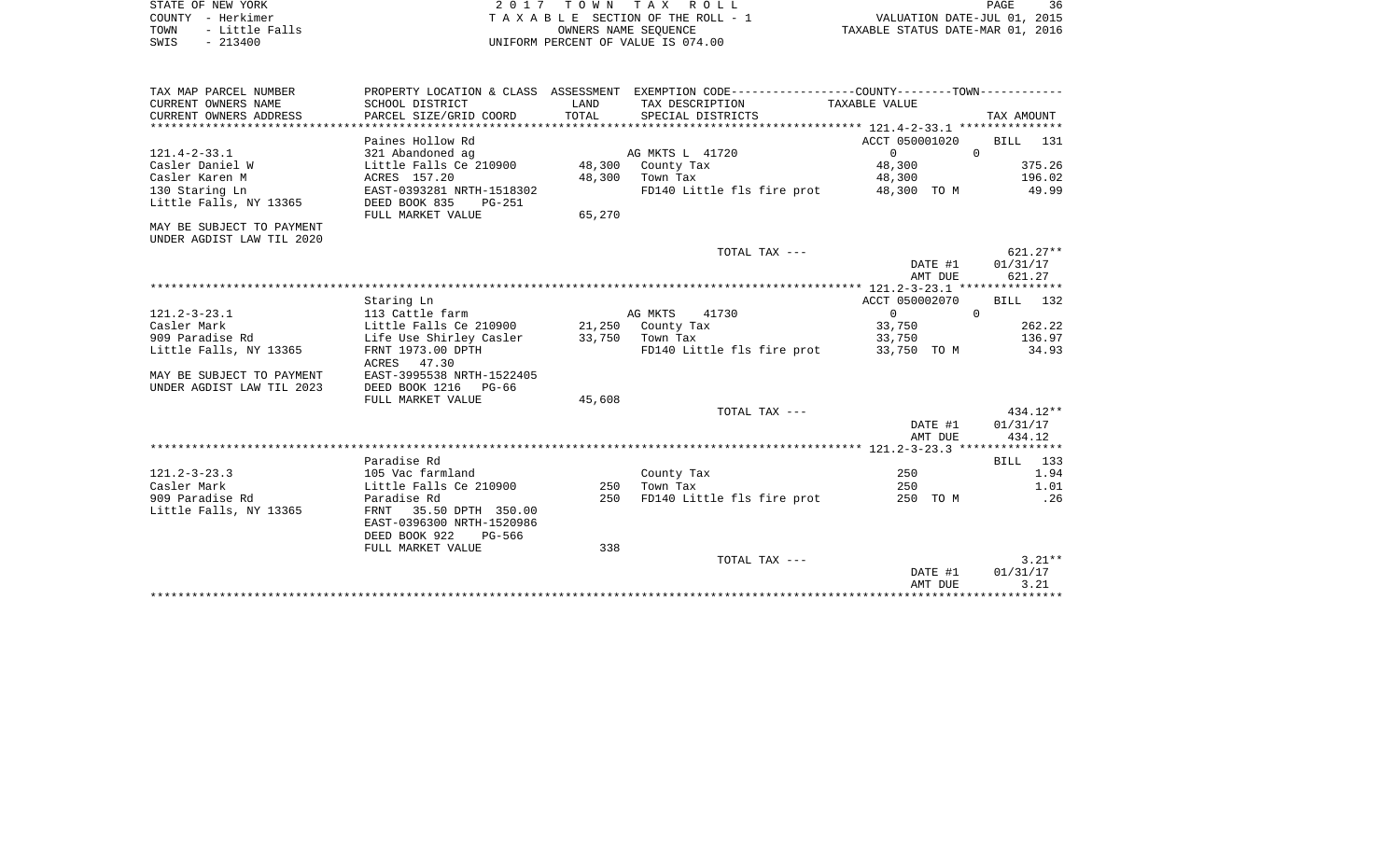STATE OF NEW YORK 2 0 1 7 T O W N T A X R O L L PAGE 37COUNTY - Herkimer **T A X A B L E** SECTION OF THE ROLL - 1 VALUATION DATE-JUL 01, 2015 TOWN - Little Falls OWNERS NAME SEQUENCE TAXABLE STATUS DATE-MAR 01, 2016 SWIS - 213400 UNIFORM PERCENT OF VALUE IS 074.00

TAX MAP PARCEL NUMBER PROPERTY LOCATION & CLASS ASSESSMENT EXEMPTION CODE------------------COUNTY--------TOWN------------ CURRENT OWNERS NAME SCHOOL DISTRICT LAND TAX DESCRIPTION TAXABLE VALUECURRENT OWNERS ADDRESS PARCEL SIZE/GRID COORD TOTAL SPECIAL DISTRICTS TAX AMOUNT \*\*\*\*\*\*\*\*\*\*\*\*\*\*\*\*\*\*\*\*\*\*\*\*\*\*\*\*\*\*\*\*\*\*\*\*\*\*\*\*\*\*\*\*\*\*\*\*\*\*\*\*\*\*\*\*\*\*\*\*\*\*\*\*\*\*\*\*\*\*\*\*\*\*\*\*\*\*\*\*\*\*\*\*\*\*\*\*\*\*\*\*\*\*\*\*\*\*\*\*\*\*\* 121.4-2-30 \*\*\*\*\*\*\*\*\*\*\*\*\*\*\*\*\*909 Paradise Rd ACCT 050002100 BILL 1346 BILL 1346 BILL 1346 BILL 1346 BILL 1346 BILL 1346 BILL 1346 BILL 1346 BILL 1346 BILL 1346 BILL 1346 BILL 1346 BILL 1346 BILL 1346 BILL 1346 BILL 1346 BILL 1346 BILL 1346 BILL 1346 B BILL 134 121.4-2-30 112 Dairy farm VETCOM CTS 41130 11,100 11,100 Casler Mark Little Falls Ce 210900 95,000 AG MKTS L 41720 0 0 909 Paradise Rd Communication County Tax 144,600 1,123.45 Little Falls, NY 13365 683 FRNT 3355.00 DPTH Town Tax Town Tax 144,600 586.83 ACRES 224.00 FD140 Little fls fire prot 155,700 TO M 161.16 MAY BE SUBJECT TO PAYMENT EAST-0394821 NRTH-1520312UNDER AGDIST LAW TIL 2020 DEED BOOK 1216 PG-66FULL MARKET VALUE 210,405 TOTAL TAX  $---$  1,871.44\*\* DATE #1 01/31/17 AMT DUE 1,871.44 \*\*\*\*\*\*\*\*\*\*\*\*\*\*\*\*\*\*\*\*\*\*\*\*\*\*\*\*\*\*\*\*\*\*\*\*\*\*\*\*\*\*\*\*\*\*\*\*\*\*\*\*\*\*\*\*\*\*\*\*\*\*\*\*\*\*\*\*\*\*\*\*\*\*\*\*\*\*\*\*\*\*\*\*\*\*\*\*\*\*\*\*\*\*\*\*\*\*\*\*\*\*\* 127.2-5-1 \*\*\*\*\*\*\*\*\*\*\*\*\*\*\*\*\*\***BILL** 135 Paines Hollow Rd **Paint 135 and 135 and 135 and 135 and 135 and 135 and 135 and 135 and 135 and 135 and 135 and 135 and 135 and 135 and 135 and 135 and 135 and 135 and 135 and 135 and 135 and 135 and 135 and 135 and 135 an** 127.2-5-1 314 Rural vac<10 County Tax 7,000 54.39 Castillo Xavier Cinco Owen D Young 215001 7,000 Town Tax 7,000 28.41 Castillo Darlene FRNT 751.00 DPTH 7,000 FD140 Little fls fire prot 7,000 TO M 7.25 102-10 66th Rd Apt 18C ACRES 3.00 Forest Hills, NY 11375 EAST-0388067 NRTH-1511824 DEED BOOK 1475 PG-810 FULL MARKET VALUE 9,459 TOTAL TAX --- 90.05\*\* DATE #1 01/31/17 AMT DUE 90.05 \*\*\*\*\*\*\*\*\*\*\*\*\*\*\*\*\*\*\*\*\*\*\*\*\*\*\*\*\*\*\*\*\*\*\*\*\*\*\*\*\*\*\*\*\*\*\*\*\*\*\*\*\*\*\*\*\*\*\*\*\*\*\*\*\*\*\*\*\*\*\*\*\*\*\*\*\*\*\*\*\*\*\*\*\*\*\*\*\*\*\*\*\*\*\*\*\*\*\*\*\*\*\* 121.1-1-13 \*\*\*\*\*\*\*\*\*\*\*\*\*\*\*\*\*State Route 5 ACCT 050009750 BILL 136 121.1-1-13 553 Country club County Tax 427,000 3,317.53 Castle Jeanne Little Falls Ce 210900 50,100 Town Tax 427,000 1,732.89 %Michael Castle ACRES 82.60 427,000 School Relevy 17,858.18 110 WAlbanySt HerkimerNY 13350 EAST-0381618 NRTH-1527796 FD140 Little fls fire prot 427,000 TO M 441.97 121 Eatonville Rd DEED BOOK 1623 PG-422Little Falls, NY 13365 FULL MARKET VALUE 577,027 PRIOR OWNER ON 3/01/2016 Castle Robert & Aney George TOTAL TAX --- 23,350.57\*\* DATE #1 01/31/17 AMT DUE 23,350.57 \*\*\*\*\*\*\*\*\*\*\*\*\*\*\*\*\*\*\*\*\*\*\*\*\*\*\*\*\*\*\*\*\*\*\*\*\*\*\*\*\*\*\*\*\*\*\*\*\*\*\*\*\*\*\*\*\*\*\*\*\*\*\*\*\*\*\*\*\*\*\*\*\*\*\*\*\*\*\*\*\*\*\*\*\*\*\*\*\*\*\*\*\*\*\*\*\*\*\*\*\*\*\* 121.1-1-5 \*\*\*\*\*\*\*\*\*\*\*\*\*\*\*\*\*\* Polansky Rd ACCT 050002130 BILL 137 121.1-1-5 210 1 Family Res County Tax 94,300 732.65 Castle Robert Little Falls Ce 210900 7,300 Town Tax 94,300 382.70 Castle Jeanne S S S Service S 34,300 FD140 Little fls fire prot 94,300 TO M 97.61 123 Court St FRNT 132.00 DPTH PO Box 29 ACRES 0.82 Herkimer, NY 13350 EAST-0380706 NRTH-1527816

FULL MARKET VALUE 127,432 TOTAL TAX --- 1,212.96\*\* DATE #1 01/31/17 AMT DUE 1,212.96 \*\*\*\*\*\*\*\*\*\*\*\*\*\*\*\*\*\*\*\*\*\*\*\*\*\*\*\*\*\*\*\*\*\*\*\*\*\*\*\*\*\*\*\*\*\*\*\*\*\*\*\*\*\*\*\*\*\*\*\*\*\*\*\*\*\*\*\*\*\*\*\*\*\*\*\*\*\*\*\*\*\*\*\*\*\*\*\*\*\*\*\*\*\*\*\*\*\*\*\*\*\*\*\*\*\*\*\*\*\*\*\*\*\*\*\*\*\*\*\*\*\*\*\*\*\*\*\*\*\*\*\*

DEED BOOK 702 PG-382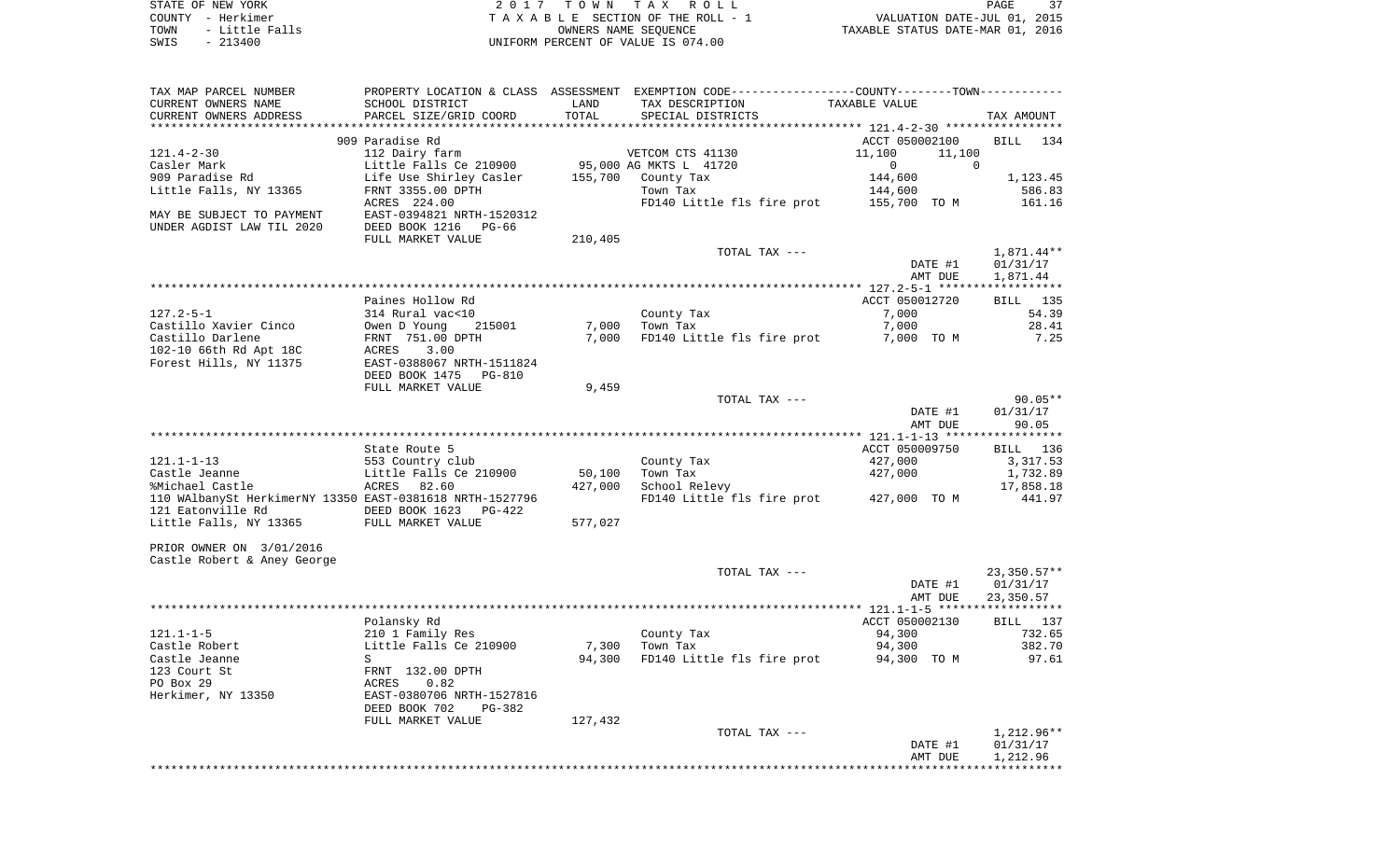| STATE OF NEW YORK<br>COUNTY - Herkimer<br>TOWN<br>- Little Falls<br>$-213400$<br>SWIS |                                                                                                       | OWNERS NAME SEQUENCE | 2017 TOWN TAX ROLL<br>TAXABLE SECTION OF THE ROLL - 1<br>UNIFORM PERCENT OF VALUE IS 074.00   | PAGE<br>38<br>VALUATION DATE-JUL 01, 2015<br>TAXABLE STATUS DATE-MAR 01, 2016 |                        |  |
|---------------------------------------------------------------------------------------|-------------------------------------------------------------------------------------------------------|----------------------|-----------------------------------------------------------------------------------------------|-------------------------------------------------------------------------------|------------------------|--|
| TAX MAP PARCEL NUMBER                                                                 |                                                                                                       |                      | PROPERTY LOCATION & CLASS ASSESSMENT EXEMPTION CODE---------------COUNTY-------TOWN---------- |                                                                               |                        |  |
| CURRENT OWNERS NAME<br>CURRENT OWNERS ADDRESS                                         | SCHOOL DISTRICT<br>PARCEL SIZE/GRID COORD                                                             | LAND<br>TOTAL        | TAX DESCRIPTION<br>SPECIAL DISTRICTS                                                          | TAXABLE VALUE                                                                 | TAX AMOUNT             |  |
|                                                                                       |                                                                                                       |                      |                                                                                               |                                                                               |                        |  |
|                                                                                       | Broat Rd                                                                                              |                      |                                                                                               | ACCT 050990540                                                                | BILL 138               |  |
| $114.3 - 1 - 21.2$                                                                    | 322 Rural vac>10                                                                                      |                      | County Tax                                                                                    | 18,400                                                                        | 142.96                 |  |
| Castle Robert J                                                                       | Herkimer Centra 213001                                                                                | 18,400               | Town Tax                                                                                      | 18,400                                                                        | 74.67                  |  |
| 123 Court St<br>PO Box 29<br>Herkimer, NY 13350                                       | South<br>$V-L$<br>Broat Rd<br>ACRES 14.00<br>EAST-0381903 NRTH-1531561                                | 18,400               | FD140 Little fls fire prot                                                                    | 18,400 TO M                                                                   | 19.04                  |  |
|                                                                                       | DEED BOOK 697<br>$PG-25$<br>FULL MARKET VALUE                                                         | 24,865               |                                                                                               |                                                                               |                        |  |
|                                                                                       |                                                                                                       |                      | TOTAL TAX ---                                                                                 | DATE #1                                                                       | $236.67**$<br>01/31/17 |  |
|                                                                                       |                                                                                                       |                      |                                                                                               | AMT DUE                                                                       | 236.67                 |  |
|                                                                                       | 323 Flint Ave Ext                                                                                     |                      |                                                                                               | ACCT 050004590                                                                | BILL 139               |  |
| $114.84 - 2 - 7$                                                                      | 210 1 Family Res                                                                                      |                      | County Tax                                                                                    | 35,800                                                                        | 278.14                 |  |
| Catalina Michael & Holly                                                              | Little Falls Ce 210900                                                                                | 2,900                | Town Tax                                                                                      | 35,800                                                                        | 145.29                 |  |
| C/O Thomas & Debrah Jones                                                             | Land contract Jones                                                                                   | 35,800               | School Relevy                                                                                 |                                                                               | 609.94                 |  |
| 323 Flint Ave Ext<br>Little Falls, NY 13365                                           | FRNT 80.00 DPTH 100.00<br>EAST-0393744 NRTH-1528782<br>DEED BOOK 929<br>$PG-246$<br>FULL MARKET VALUE | 48,378               | FD140 Little fls fire prot                                                                    | 35,800 TO M                                                                   | 37.05                  |  |
|                                                                                       |                                                                                                       |                      | TOTAL TAX ---                                                                                 |                                                                               | $1,070.42**$           |  |
|                                                                                       |                                                                                                       |                      |                                                                                               | DATE #1<br>AMT DUE                                                            | 01/31/17<br>1,070.42   |  |
|                                                                                       |                                                                                                       |                      |                                                                                               |                                                                               |                        |  |
|                                                                                       | Polansky-Eatonville Rd                                                                                |                      |                                                                                               | ACCT 050011460                                                                | BILL 140               |  |
| $121.1 - 1 - 3$                                                                       | 280 Res Multiple                                                                                      |                      | County Tax                                                                                    | 128,000                                                                       | 994.48                 |  |
| CB Properties LLC<br>110 W Albany St                                                  | Little Falls Ce 210900<br>E.                                                                          | 44,700<br>128,000    | Town Tax<br>School Relevy                                                                     | 128,000                                                                       | 519.46<br>5,353.27     |  |

Herkimer, NY 13350 Farm Star Not Refiled FD140 Little fls fire prot 128,000 TO M 132.49

\*\*\*\*\*\*\*\*\*\*\*\*\*\*\*\*\*\*\*\*\*\*\*\*\*\*\*\*\*\*\*\*\*\*\*\*\*\*\*\*\*\*\*\*\*\*\*\*\*\*\*\*\*\*\*\*\*\*\*\*\*\*\*\*\*\*\*\*\*\*\*\*\*\*\*\*\*\*\*\*\*\*\*\*\*\*\*\*\*\*\*\*\*\*\*\*\*\*\*\*\*\*\*\*\*\*\*\*\*\*\*\*\*\*\*\*\*\*\*\*\*\*\*\*\*\*\*\*\*\*\*\*

TOTAL TAX ---  $6,999.70**$ <br>DATE #1  $01/31/17$ 

 $01/31/17$ 

AMT DUE 6,999.70

 SmallsbushACRES 31.00

EAST-0380699 NRTH-1528396

DEED BOOK 1115 PG-970 FULL MARKET VALUE 172,973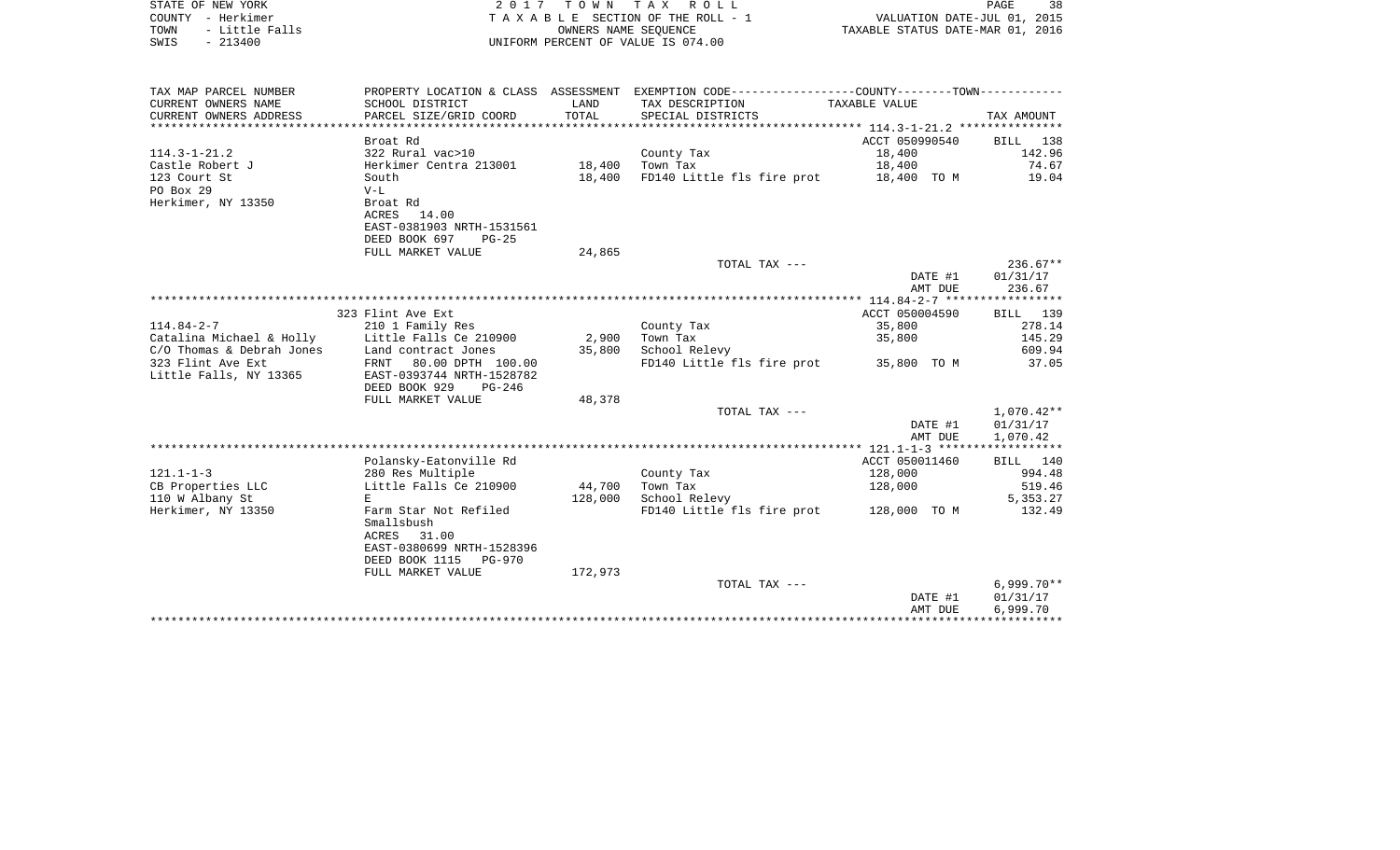STATE OF NEW YORK 2 0 1 7 T O W N T A X R O L L PAGE 39 COUNTY - Herkimer T A X A B L E SECTION OF THE ROLL - 1 VALUATION DATE-JUL 01, 2015 TOWN - Little Falls OWNERS NAME SEQUENCE TAXABLE STATUS DATE-MAR 01, 2016 SWIS - 213400 UNIFORM PERCENT OF VALUE IS 074.00

| TAX MAP PARCEL NUMBER<br>CURRENT OWNERS NAME | PROPERTY LOCATION & CLASS ASSESSMENT<br>SCHOOL DISTRICT                    | LAND       | EXEMPTION CODE-----------------COUNTY-------TOWN-----------<br>TAX DESCRIPTION | TAXABLE VALUE                       |                            |
|----------------------------------------------|----------------------------------------------------------------------------|------------|--------------------------------------------------------------------------------|-------------------------------------|----------------------------|
| CURRENT OWNERS ADDRESS                       | PARCEL SIZE/GRID COORD                                                     | TOTAL      | SPECIAL DISTRICTS                                                              | ************ 121.1-1-6 ************ | TAX AMOUNT                 |
| $121.1 - 1 - 6$                              | Eatonville Rd<br>311 Res vac land                                          |            | County Tax                                                                     | ACCT 050003960<br>900               | <b>BILL</b><br>141<br>6.99 |
| CB Properties LLC<br>110 W Albany St         | Little Falls Ce 210900<br>FRNT 110.00 DPTH 135.00                          | 900<br>900 | Town Tax<br>School Relevy                                                      | 900                                 | 3.65<br>37.64              |
| Herkimer, NY 13350                           | EAST-0380471 NRTH-1527254<br>DEED BOOK 1086<br>PG-858<br>FULL MARKET VALUE | 1,216      | FD140 Little fls fire prot                                                     | 900 TO M                            | .93                        |
|                                              |                                                                            |            | TOTAL TAX ---                                                                  |                                     | 49.21**                    |
|                                              |                                                                            |            |                                                                                | DATE #1<br>AMT DUE                  | 01/31/17<br>49.21          |
|                                              |                                                                            |            |                                                                                |                                     |                            |
| $121.1 - 1 - 10$                             | State Route 5<br>311 Res vac land                                          |            | County Tax                                                                     | ACCT 050003990<br>9,500             | 142<br>BILL<br>73.81       |
| CB Properties LLC                            | Little Falls Ce 210900                                                     | 9,500      | Town Tax                                                                       | 9,500                               | 38.55                      |
| 110 W Albany St                              | ACRES<br>1.00                                                              | 9,500      | School Relevy                                                                  |                                     | 397.32                     |
| Herkimer, NY 13350                           | EAST-0380569 NRTH-1526825<br>DEED BOOK 1086<br>PG-858                      |            | FD140 Little fls fire prot                                                     | 9,500 TO M                          | 9.83                       |
|                                              | FULL MARKET VALUE                                                          | 12,838     |                                                                                |                                     |                            |
|                                              |                                                                            |            | TOTAL TAX ---                                                                  | DATE #1                             | 519.51**<br>01/31/17       |
|                                              |                                                                            |            |                                                                                | AMT DUE                             | 519.51                     |
|                                              | 1255 Top Notch Rd                                                          |            |                                                                                | ACCT 050990330                      | BILL 143                   |
| $114.2 - 2 - 31.2$                           | 311 Res vac land                                                           |            | County Tax                                                                     | 2,700                               | 20.98                      |
| Celebi Olga                                  | Little Falls Ce 210900                                                     | 2,700      | Town Tax                                                                       | 2,700                               | 10.96                      |
| % Mary Deluca                                | Top Notch Rd                                                               | 2,700      | FD140 Little fls fire prot                                                     | 2,700 TO M                          | 2.79                       |
| 87 Skinner St                                | West                                                                       |            |                                                                                |                                     |                            |
| Little Falls, NY 13365                       | V-L 1.12 Ac                                                                |            |                                                                                |                                     |                            |
|                                              | FRNT 249.55 DPTH                                                           |            |                                                                                |                                     |                            |
|                                              | ACRES<br>1.10                                                              |            |                                                                                |                                     |                            |
|                                              | EAST-0393494 NRTH-1539411                                                  |            |                                                                                |                                     |                            |
|                                              | DEED BOOK 1076<br>PG-615<br>FULL MARKET VALUE                              | 3,649      |                                                                                |                                     |                            |
|                                              |                                                                            |            | TOTAL TAX ---                                                                  |                                     | $34.73**$                  |
|                                              |                                                                            |            |                                                                                | DATE #1                             | 01/31/17                   |
|                                              |                                                                            |            |                                                                                | AMT DUE                             | 34.73                      |
|                                              |                                                                            |            |                                                                                |                                     |                            |
|                                              | Sandy Ln                                                                   |            |                                                                                | ACCT 050003810                      | 144<br>BILL                |
| $121.1 - 2 - 30.1$                           | 311 Res vac land                                                           |            | County Tax                                                                     | 8,200                               | 63.71                      |
| Childs Emmett                                | Central Valley 212803                                                      | 8,200      | Town Tax                                                                       | 8,200                               | 33.28                      |
| 1045 State Route 5S<br>Mohawk, NY 13407      | ACRES<br>7.80<br>EAST-0382937 NRTH-1522795<br>DEED BOOK 1547<br>PG-559     | 8,200      | FD140 Little fls fire prot                                                     | 8,200 TO M                          | 8.49                       |
|                                              | FULL MARKET VALUE                                                          | 11,081     |                                                                                |                                     |                            |
|                                              |                                                                            |            | TOTAL TAX ---                                                                  |                                     | $105.48**$                 |
|                                              |                                                                            |            |                                                                                | DATE #1<br>AMT DUE                  | 01/31/17<br>105.48         |
|                                              |                                                                            |            |                                                                                |                                     | * * * * * * * * *          |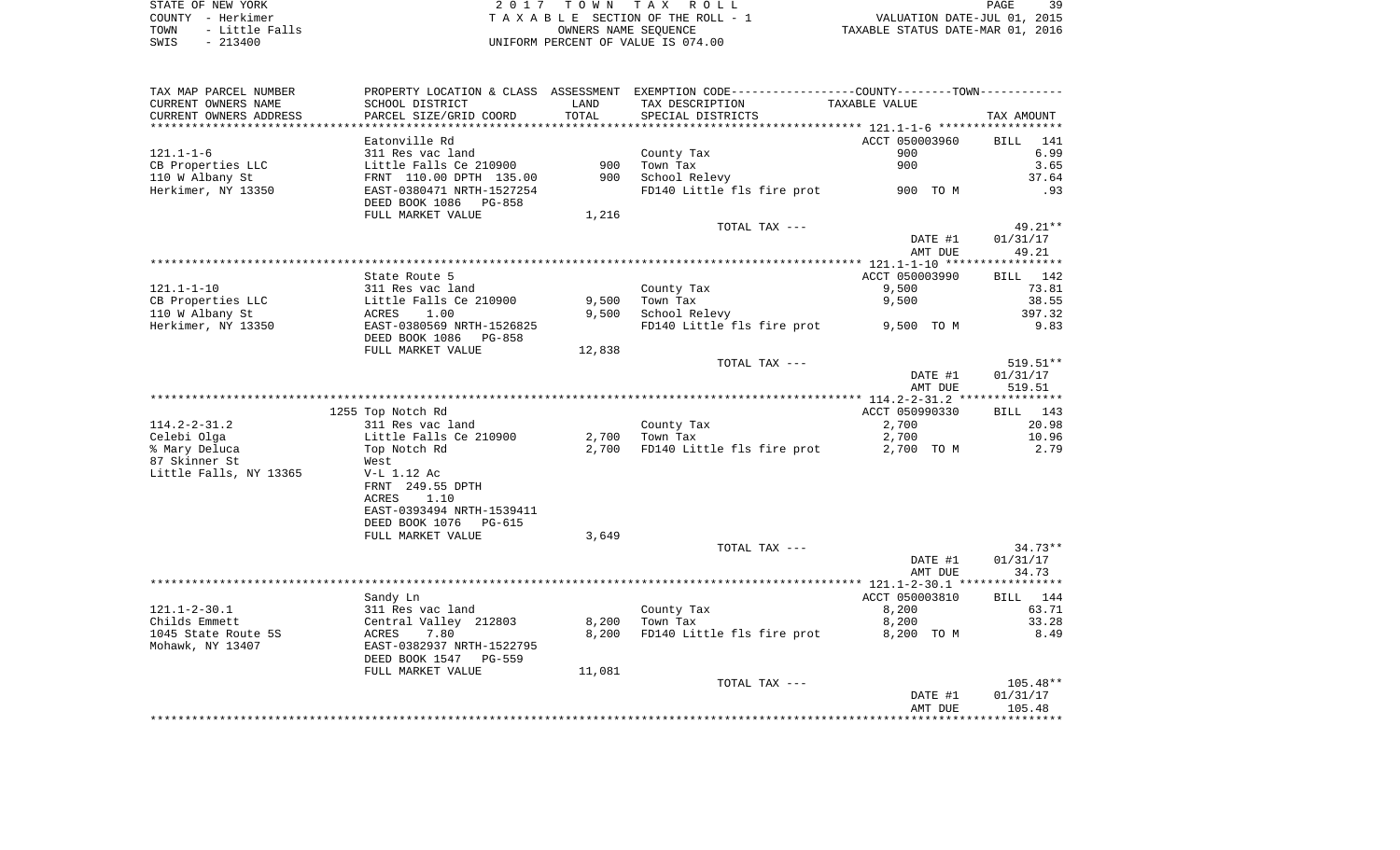| STATE OF NEW YORK        |                           |                      | 2017 TOWN TAX ROLL                                                                             |                                  | PAGE<br>40 |
|--------------------------|---------------------------|----------------------|------------------------------------------------------------------------------------------------|----------------------------------|------------|
| COUNTY - Herkimer        |                           |                      | TAXABLE SECTION OF THE ROLL - 1                                                                | VALUATION DATE-JUL 01, 2015      |            |
| - Little Falls<br>TOWN   |                           | OWNERS NAME SEQUENCE |                                                                                                | TAXABLE STATUS DATE-MAR 01, 2016 |            |
| $-213400$<br>SWIS        |                           |                      | UNIFORM PERCENT OF VALUE IS 074.00                                                             |                                  |            |
|                          |                           |                      |                                                                                                |                                  |            |
|                          |                           |                      |                                                                                                |                                  |            |
| TAX MAP PARCEL NUMBER    |                           |                      | PROPERTY LOCATION & CLASS ASSESSMENT EXEMPTION CODE----------------COUNTY-------TOWN---------- |                                  |            |
| CURRENT OWNERS NAME      | SCHOOL DISTRICT           | LAND                 | TAX DESCRIPTION                                                                                | TAXABLE VALUE                    |            |
| CURRENT OWNERS ADDRESS   | PARCEL SIZE/GRID COORD    | TOTAL                | SPECIAL DISTRICTS                                                                              |                                  | TAX AMOUNT |
|                          | Eatonville Rd             |                      |                                                                                                | ACCT 050000870                   | BILL 145   |
| $107.3 - 1 - 13$         | 314 Rural vac<10          |                      | County Tax                                                                                     | 2,400                            | 18.65      |
| Chlus Natalie Et Al      | Little Falls Ce 210900    | 2,400                | Town Tax                                                                                       | 2,400                            | 9.74       |
| 388 Meyers Rd            | E                         | 2,400                | FD140 Little fls fire prot                                                                     | 2,400 TO M                       | 2.48       |
| Little Falls, NY 13365   | V-L 1A                    |                      |                                                                                                |                                  |            |
|                          | Eaton Bush                |                      |                                                                                                |                                  |            |
| PRIOR OWNER ON 3/01/2016 | FRNT 15.00 DPTH           |                      |                                                                                                |                                  |            |
| Butcher James            | ACRES<br>0.95             |                      |                                                                                                |                                  |            |
|                          | EAST-0382077 NRTH-1545031 |                      |                                                                                                |                                  |            |
|                          | DEED BOOK 1611 PG-29      |                      |                                                                                                |                                  |            |
|                          | FULL MARKET VALUE         | 3,243                |                                                                                                |                                  |            |
|                          |                           |                      | TOTAL TAX ---                                                                                  |                                  | $30.87**$  |
|                          |                           |                      |                                                                                                | DATE #1                          | 01/31/17   |
|                          |                           |                      |                                                                                                | AMT DUE                          | 30.87      |
|                          |                           |                      |                                                                                                |                                  |            |
|                          | Gun Club Rd               |                      |                                                                                                |                                  | BILL 146   |
| $114.4 - 3 - 8$          | 314 Rural vac<10          |                      | County Tax                                                                                     | 18,900                           | 146.84     |
| Christmas & Associates   | Little Falls Ce 210900    | 18,900               | Town Tax                                                                                       | 18,900                           | 76.70      |
| 23 Main St               | FRNT 259.00 DPTH          | 18,900               | FD140 Little fls fire prot                                                                     | 18,900 TO M                      | 19.56      |
| Camden, NY 13316         | ACRES<br>5.40             |                      |                                                                                                |                                  |            |
|                          | EAST-0387005 NRTH-1533579 |                      |                                                                                                |                                  |            |
|                          | DEED BOOK 1372 PG-719     |                      |                                                                                                |                                  |            |
|                          | FULL MARKET VALUE         | 25,541               |                                                                                                |                                  |            |
|                          |                           |                      | TOTAL TAX ---                                                                                  |                                  | 243.10**   |
|                          |                           |                      |                                                                                                | DATE #1                          | 01/31/17   |
|                          |                           |                      |                                                                                                | AMT DUE                          | 243.10     |
|                          |                           |                      |                                                                                                |                                  |            |
|                          | Gun Club Rd               |                      |                                                                                                |                                  | BILL 147   |
| $114.4 - 3 - 10$         | 314 Rural vac<10          |                      | County Tax                                                                                     | 25,200                           | 195.79     |
| Christmas & Associates   | Little Falls Ce 210900    | 25,200               | Town Tax                                                                                       | 25,200                           | 102.27     |
| 23 Main St               | FRNT 188.50 DPTH          | 25,200               | FD140 Little fls fire prot                                                                     | 25,200 TO M                      | 26.08      |
| Camden, NY 13316         | ACRES 7.20                |                      |                                                                                                |                                  |            |
|                          | EAST-0387593 NRTH-1534230 |                      |                                                                                                |                                  |            |
|                          | DEED BOOK 1372 PG-719     |                      |                                                                                                |                                  |            |
|                          | FULL MARKET VALUE         | 34,054               | TOTAL TAX ---                                                                                  |                                  | 324.14**   |
|                          |                           |                      |                                                                                                | DATE #1                          | 01/31/17   |
|                          |                           |                      |                                                                                                | AMT DUE                          | 324.14     |
|                          |                           |                      |                                                                                                |                                  |            |
|                          | Gun Club Rd               |                      |                                                                                                |                                  | BILL 148   |
| $114.4 - 3 - 12$         | 314 Rural vac<10          |                      | County Tax                                                                                     | 5,250                            | 40.79      |
| Christmas & Associates   | Little Falls Ce 210900    | 5,250                | Town Tax                                                                                       | 5,250                            | 21.31      |
| 23 Main St               | no frontage               | 5,250                | FD140 Little fls fire prot                                                                     | 5,250 TO M                       | 5.43       |
| Camden, NY 13316         | ACRES 10.50               |                      |                                                                                                |                                  |            |
|                          | EAST-0388611 NRTH-1534505 |                      |                                                                                                |                                  |            |
|                          | DEED BOOK 1372<br>PG-719  |                      |                                                                                                |                                  |            |
|                          | FULL MARKET VALUE         | 7,095                |                                                                                                |                                  |            |
|                          |                           |                      | TOTAL TAX ---                                                                                  |                                  | $67.53**$  |
|                          |                           |                      |                                                                                                | DATE #1                          | 01/31/17   |
|                          |                           |                      |                                                                                                | AMT DUE                          | 67.53      |
|                          |                           |                      |                                                                                                |                                  |            |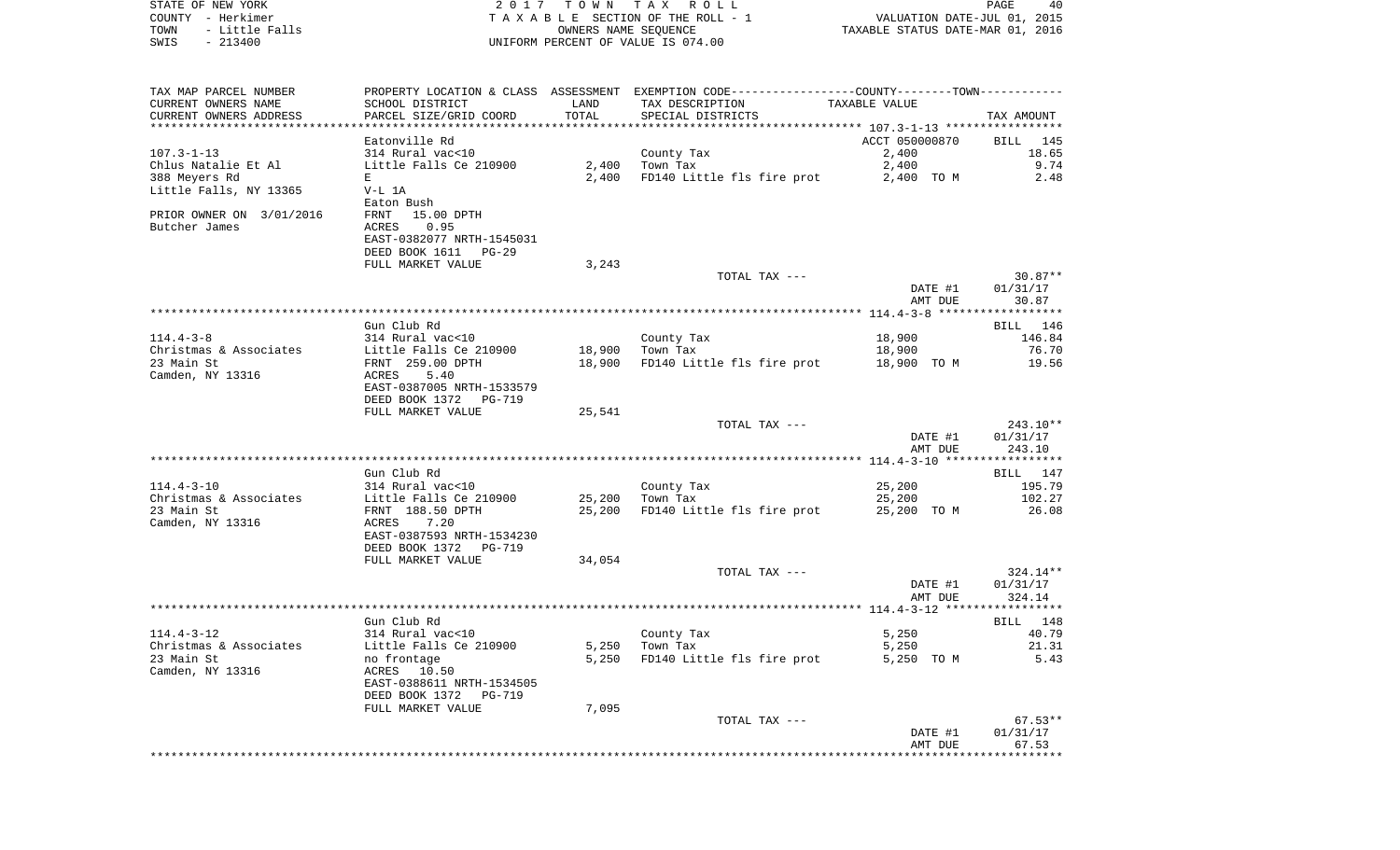STATE OF NEW YORK **EXECUTE:** TOWN TAX ROLL COUNTY - Herkimer<br>
T A X A B L E SECTION OF THE ROLL - 1<br>
TOWN - Little Falls<br>
SWIS - 213400 - 2013400 - UNIFORM PERCENT OF VALUE IS 074.00 TOWN - Little Falls OWNERS NAME SEQUENCE TAXABLE STATUS DATE-MAR 01, 2016 SWIS - 213400 UNIFORM PERCENT OF VALUE IS 074.00

| TAX MAP PARCEL NUMBER                |                           |         | PROPERTY LOCATION & CLASS ASSESSMENT EXEMPTION CODE----------------COUNTY-------TOWN-------- |                |                 |
|--------------------------------------|---------------------------|---------|----------------------------------------------------------------------------------------------|----------------|-----------------|
| CURRENT OWNERS NAME                  | SCHOOL DISTRICT           | LAND    | TAX DESCRIPTION                                                                              | TAXABLE VALUE  |                 |
| CURRENT OWNERS ADDRESS               | PARCEL SIZE/GRID COORD    | TOTAL   | SPECIAL DISTRICTS                                                                            |                | TAX AMOUNT      |
|                                      |                           |         |                                                                                              |                |                 |
|                                      | Gun Club Rd               |         |                                                                                              |                | BILL 149        |
| $114.4 - 3 - 13$                     | 322 Rural vac>10          |         | County Tax                                                                                   | 7,500          | 58.27           |
| Christmas & Associates               | Little Falls Ce 210900    |         | 7,500 Town Tax                                                                               | 7,500          | 30.44           |
| 23 Main St                           | no frontage               |         | 7,500 FD140 Little fls fire prot 7,500 TO M                                                  |                | 7.76            |
| Camden, NY 13316                     | ACRES 15.00               |         |                                                                                              |                |                 |
|                                      | EAST-0388614 NRTH-1534006 |         |                                                                                              |                |                 |
|                                      | DEED BOOK 1372 PG-719     |         |                                                                                              |                |                 |
|                                      | FULL MARKET VALUE         | 10,135  |                                                                                              |                |                 |
|                                      |                           |         | TOTAL TAX ---                                                                                |                | $96.47**$       |
|                                      |                           |         |                                                                                              | DATE #1        | 01/31/17        |
|                                      |                           |         |                                                                                              | AMT DUE        | 96.47           |
|                                      |                           |         |                                                                                              |                |                 |
|                                      | Gun Club Rd               |         |                                                                                              |                | BILL 150        |
| $114.4 - 3 - 14$                     | 314 Rural vac<10          |         | County Tax                                                                                   | 2,700          | 20.98           |
|                                      |                           |         | $2,700$ Town Tax                                                                             |                |                 |
| Christmas & Associates<br>23 Main St | Little Falls Ce 210900    |         | FD140 Little fls fire prot                                                                   | 2,700          | 10.96<br>2.79   |
|                                      | no frontage               | 2,700   |                                                                                              | 2,700 TO M     |                 |
| Camden, NY 13316                     | 5.40<br>ACRES             |         |                                                                                              |                |                 |
|                                      | EAST-0387610 NRTH-1533747 |         |                                                                                              |                |                 |
|                                      | DEED BOOK 1372 PG-719     |         |                                                                                              |                |                 |
|                                      | FULL MARKET VALUE         | 3,649   |                                                                                              |                |                 |
|                                      |                           |         | TOTAL TAX ---                                                                                |                | $34.73**$       |
|                                      |                           |         |                                                                                              | DATE #1        | 01/31/17        |
|                                      |                           |         |                                                                                              | AMT DUE        | 34.73           |
|                                      |                           |         |                                                                                              |                |                 |
|                                      | Gun Club Rd               |         |                                                                                              |                | <b>BILL</b> 151 |
| $114.4 - 3 - 16$                     | 314 Rural vac<10          |         | County Tax                                                                                   | 4,900          | 38.07           |
| Christmas & Associates               | Little Falls Ce 210900    |         | 4,900 Town Tax                                                                               | 4,900          | 19.89           |
| 23 Main St                           | no frontage               |         | 4,900 FD140 Little fls fire prot                                                             | 4,900 TO M     | 5.07            |
| Camden, NY 13316                     | 9.80<br>ACRES             |         |                                                                                              |                |                 |
|                                      | EAST-0388106 NRTH-1533403 |         |                                                                                              |                |                 |
|                                      | DEED BOOK 1372 PG-719     |         |                                                                                              |                |                 |
|                                      | FULL MARKET VALUE         | 6,622   |                                                                                              |                |                 |
|                                      |                           |         | TOTAL TAX ---                                                                                |                | $63.03**$       |
|                                      |                           |         |                                                                                              | DATE #1        | 01/31/17        |
|                                      |                           |         |                                                                                              | AMT DUE        | 63.03           |
|                                      |                           |         |                                                                                              |                |                 |
|                                      | 1358 State Route 169      |         |                                                                                              | ACCT 050004740 | BILL 152        |
| $114.2 - 1 - 22$                     | 210 1 Family Res          |         | County Tax                                                                                   | 82,300         | 639.42          |
| Ciano Richard                        | Little Falls Ce 210900    |         | 5,700 Town Tax                                                                               | 82,300         | 334.00          |
| Ciano Barbara                        | R1 G                      | 82,300  | FD140 Little fls fire prot                                                                   | 82,300 TO M    | 85.18           |
| 1358 State Route 169                 | Middleville Rd            |         |                                                                                              |                |                 |
| Little Falls, NY 13365               | FRNT 100.00 DPTH 200.00   |         |                                                                                              |                |                 |
|                                      | EAST-0389528 NRTH-1539396 |         |                                                                                              |                |                 |
|                                      | DEED BOOK 1171 PG-916     |         |                                                                                              |                |                 |
|                                      | FULL MARKET VALUE         | 111,216 |                                                                                              |                |                 |
|                                      |                           |         | TOTAL TAX ---                                                                                |                | $1,058.60**$    |
|                                      |                           |         |                                                                                              | DATE #1        | 01/31/17        |
|                                      |                           |         |                                                                                              | AMT DUE        | 1,058.60        |
|                                      |                           |         |                                                                                              |                |                 |
|                                      |                           |         |                                                                                              |                |                 |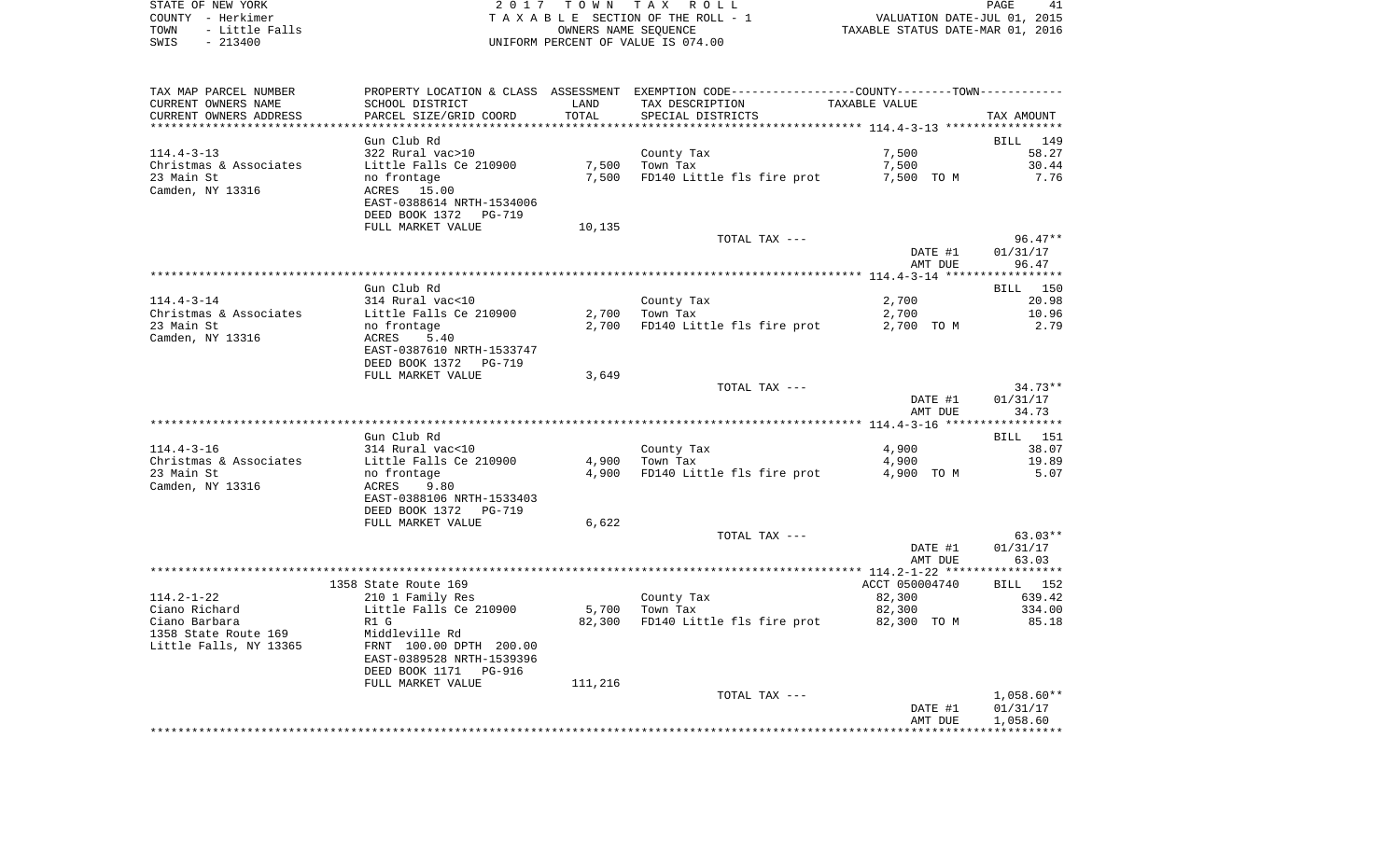| STATE OF NEW YORK      | 2017 TOWN TAX ROLL                 | PAGE                             |
|------------------------|------------------------------------|----------------------------------|
| COUNTY - Herkimer      | TAXABLE SECTION OF THE ROLL - 1    | VALUATION DATE-JUL 01, 2015      |
| - Little Falls<br>TOWN | OWNERS NAME SEOUENCE               | TAXABLE STATUS DATE-MAR 01, 2016 |
| SWIS<br>$-213400$      | UNIFORM PERCENT OF VALUE IS 074.00 |                                  |

 $\begin{array}{c} 42 \\ 2015 \\ 2016 \end{array}$ 

| TAX MAP PARCEL NUMBER                     |                                                                                                        |         | PROPERTY LOCATION & CLASS ASSESSMENT EXEMPTION CODE---------------COUNTY-------TOWN---------- |                |                 |
|-------------------------------------------|--------------------------------------------------------------------------------------------------------|---------|-----------------------------------------------------------------------------------------------|----------------|-----------------|
| CURRENT OWNERS NAME                       | SCHOOL DISTRICT                                                                                        | LAND    | TAX DESCRIPTION                                                                               | TAXABLE VALUE  |                 |
| CURRENT OWNERS ADDRESS                    | PARCEL SIZE/GRID COORD                                                                                 | TOTAL   | SPECIAL DISTRICTS                                                                             |                | TAX AMOUNT      |
|                                           |                                                                                                        |         |                                                                                               |                |                 |
|                                           | 167 Reservoir Rd                                                                                       |         |                                                                                               | ACCT 050015570 | BILL 153        |
| $114.2 - 2 - 8$                           | 240 Rural res                                                                                          |         | County Tax                                                                                    | 210,200        | 1,633.13        |
| Cobb Elaine M                             | Little Falls Ce 210900                                                                                 | 41,500  | Town Tax                                                                                      | 210,200        | 853.06          |
| PO Box 634<br>Little Falls, NY 13365-0634 | FRNT 3051.00 DPTH<br>ACRES<br>97.40                                                                    | 210,200 | FD140 Little fls fire prot                                                                    | 210,200 TO M   | 217.57          |
|                                           | EAST-0391810 NRTH-1542366                                                                              |         |                                                                                               |                |                 |
|                                           | DEED BOOK 868<br><b>PG-481</b>                                                                         |         |                                                                                               |                |                 |
|                                           | FULL MARKET VALUE                                                                                      | 284,054 |                                                                                               |                |                 |
|                                           |                                                                                                        |         | TOTAL TAX ---                                                                                 |                | $2,703.76**$    |
|                                           |                                                                                                        |         |                                                                                               | DATE #1        | 01/31/17        |
|                                           |                                                                                                        |         |                                                                                               | AMT DUE        | 2,703.76        |
|                                           |                                                                                                        |         |                                                                                               |                |                 |
|                                           | 503 Oregon Rd                                                                                          |         |                                                                                               | ACCT 050002450 | BILL 154        |
| $121.4 - 2 - 54$                          | 270 Mfg housing                                                                                        |         | County Tax                                                                                    | 33,800         | 262.61          |
| Coffin Ryan                               |                                                                                                        | 8,500   | Town Tax                                                                                      | 33,800         | 137.17          |
| Gegler Jessica                            |                                                                                                        | 33,800  | School Relevy                                                                                 |                | 315.56          |
| 503 Oregon Rd                             |                                                                                                        |         | FD140 Little fls fire prot                                                                    | 33,800 TO M    | 34.98           |
| Mohawk, NY 13407                          | Central Valley 212803<br>FRNT 145.00 DPTH 375.00<br>EAST-0387532 NRTH-1512321<br>DEED BOOK 1375 PG-932 |         |                                                                                               |                |                 |
|                                           | FULL MARKET VALUE                                                                                      | 45,676  |                                                                                               |                |                 |
|                                           |                                                                                                        |         | TOTAL TAX ---                                                                                 |                | 750.32**        |
|                                           |                                                                                                        |         |                                                                                               | DATE #1        | 01/31/17        |
|                                           |                                                                                                        |         |                                                                                               | AMT DUE        | 750.32          |
|                                           |                                                                                                        |         |                                                                                               | ACCT 050004380 | <b>BILL</b> 155 |
| $107.3 - 1 - 5.1$                         | 2016 State Route 169<br>210 1 Family Res                                                               |         | County Tax                                                                                    | 75,400         | 585.81          |
| Collins Michael Patrick                   | Little Falls Ce 210900                                                                                 | 10,100  | Town Tax                                                                                      | 75,400         | 306.00          |
| Collins Sharon Gay                        | N                                                                                                      | 75,400  | FD140 Little fls fire prot                                                                    | 75,400 TO M    | 78.04           |
| 2016 State Route 169                      | $R-1$                                                                                                  |         |                                                                                               |                |                 |
| Little Falls, NY 13365                    | $Rt-169$                                                                                               |         |                                                                                               |                |                 |
|                                           | ACRES<br>2.50                                                                                          |         |                                                                                               |                |                 |
|                                           | EAST-0379064 NRTH-1546339                                                                              |         |                                                                                               |                |                 |
|                                           | DEED BOOK 1088<br>PG-247                                                                               |         |                                                                                               |                |                 |
|                                           | FULL MARKET VALUE                                                                                      | 101,892 |                                                                                               |                |                 |
|                                           |                                                                                                        |         | TOTAL TAX ---                                                                                 |                | 969.85**        |
|                                           |                                                                                                        |         |                                                                                               | DATE #1        | 01/31/17        |
|                                           |                                                                                                        |         |                                                                                               | AMT DUE        | 969.85          |
|                                           |                                                                                                        |         |                                                                                               |                |                 |
|                                           | State Route 5                                                                                          |         |                                                                                               | ACCT 050000570 | <b>BILL</b> 156 |
| $121.1 - 1 - 42$                          | 311 Res vac land                                                                                       |         | County Tax                                                                                    | 2,100          | 16.32           |
| Colucci Rocco                             | Little Falls Ce 210900                                                                                 | 2,100   | Town Tax                                                                                      | 2,100          | 8.52            |
| 76 Stroud Will Ct                         | S                                                                                                      | 2,100   | FD140 Little fls fire prot                                                                    | 2,100 TO M     | 2.17            |
| Rocky Point, NC 28457                     | FRNT 285.00 DPTH                                                                                       |         |                                                                                               |                |                 |
|                                           | ACRES<br>0.84<br>EAST-0382075 NRTH-1526510                                                             |         |                                                                                               |                |                 |
|                                           | DEED BOOK 862<br>PG-301                                                                                |         |                                                                                               |                |                 |
|                                           | FULL MARKET VALUE                                                                                      | 2,838   |                                                                                               |                |                 |
|                                           |                                                                                                        |         | TOTAL TAX ---                                                                                 |                | 27.01**         |
|                                           |                                                                                                        |         |                                                                                               | DATE #1        | 01/31/17        |
|                                           |                                                                                                        |         |                                                                                               | AMT DUE        | 27.01           |
|                                           |                                                                                                        |         |                                                                                               |                |                 |
|                                           |                                                                                                        |         |                                                                                               |                |                 |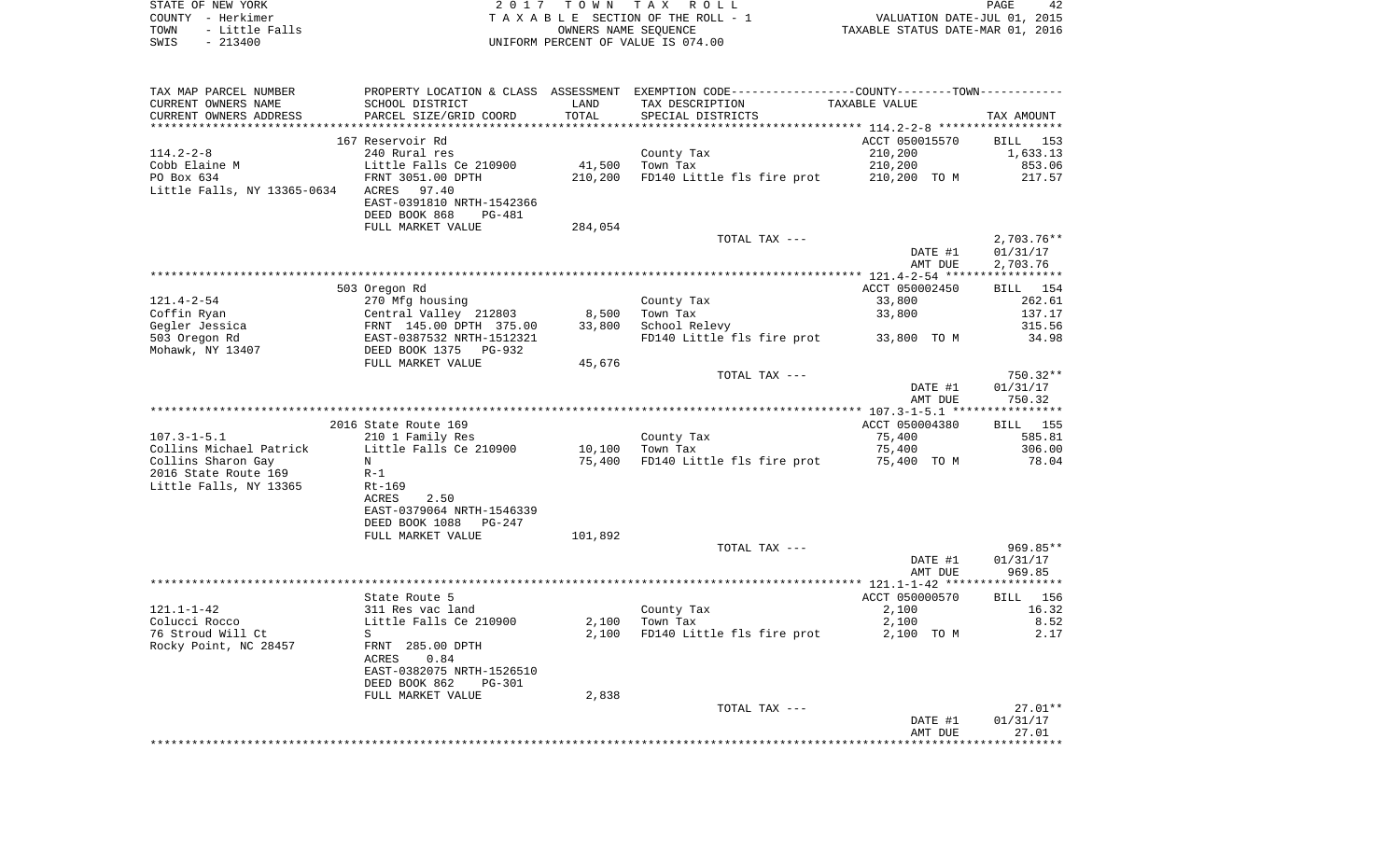| STATE OF NEW YORK |           |                |  |
|-------------------|-----------|----------------|--|
| COUNTY - Herkimer |           |                |  |
| TOWN              |           | - Little Falls |  |
| SWIS              | $-213400$ |                |  |

2017 TOWN TAX ROLL TA X A B L E SECTION OF THE ROLL - 1 TOWN - Little Falls OWNERS NAME SEQUENCE TAXABLE STATUS DATE-MAR 01, 2016 SWIS - 213400 UNIFORM PERCENT OF VALUE IS 074.00

| TAX MAP PARCEL NUMBER     | PROPERTY LOCATION & CLASS ASSESSMENT |        | EXEMPTION CODE----------------COUNTY-------TOWN----------- |                            |                    |
|---------------------------|--------------------------------------|--------|------------------------------------------------------------|----------------------------|--------------------|
| CURRENT OWNERS NAME       | SCHOOL DISTRICT                      | LAND   | TAX DESCRIPTION                                            | TAXABLE VALUE              |                    |
| CURRENT OWNERS ADDRESS    | PARCEL SIZE/GRID COORD               | TOTAL  | SPECIAL DISTRICTS                                          |                            | TAX AMOUNT         |
|                           |                                      |        |                                                            |                            |                    |
|                           | Cole Rd                              |        |                                                            | ACCT 05990890              | BILL<br>157        |
| $107.4 - 1 - 9$           | 105 Vac farmland                     |        | AG MKTS<br>41730                                           | 5,872<br>5,872             |                    |
| Comstock Harold           | Little Falls Ce 210900               | 14,700 | County Tax                                                 | 8,828                      | 68.59              |
| Comstock Linda            | FRNT 1305.00 DPTH                    |        | 14,700 Town Tax                                            | 8,828                      | 35.83              |
| 141 Top Notch Rd          | ACRES 29.00                          |        | FD140 Little fls fire prot 14,700 TO M                     |                            | 15.22              |
| Little Falls, NY 13365    | EAST-0385668 NRTH-1545789            |        |                                                            |                            |                    |
|                           | DEED BOOK 844<br>PG-364              |        |                                                            |                            |                    |
| MAY BE SUBJECT TO PAYMENT | FULL MARKET VALUE                    | 19,865 |                                                            |                            |                    |
| UNDER AGDIST LAW TIL 2023 |                                      |        |                                                            |                            |                    |
|                           |                                      |        | TOTAL TAX ---                                              |                            | $119.64**$         |
|                           |                                      |        |                                                            | DATE #1                    | 01/31/17           |
|                           |                                      |        |                                                            | AMT DUE                    | 119.64             |
|                           |                                      |        |                                                            |                            |                    |
|                           | Top Notch Rd                         |        |                                                            | ACCT 050099890             | <b>BILL</b><br>158 |
| $114.2 - 2 - 62$          | 314 Rural vac<10                     |        | AG MKTS<br>41730                                           | 2,333<br>2,333             |                    |
| Comstock Harold           | Little Falls Ce 210900               |        | 2,800 County Tax                                           | 467                        | 3.63               |
| Comstock Linda            | 1.20<br>ACRES                        |        | $2,800$ Town Tax                                           | 467                        | 1.90               |
| 141 Top Notch Rd          | EAST-0392181 NRTH-1545927            |        | FD140 Little fls fire prot                                 | 2,800 TO M                 | 2.90               |
| Little Falls, NY 13365    | DEED BOOK 779<br>PG-199              |        |                                                            |                            |                    |
|                           | FULL MARKET VALUE                    | 3,784  |                                                            |                            |                    |
| MAY BE SUBJECT TO PAYMENT |                                      |        |                                                            |                            |                    |
| UNDER AGDIST LAW TIL 2023 |                                      |        |                                                            |                            |                    |
|                           |                                      |        | TOTAL TAX ---                                              |                            | $8.43**$           |
|                           |                                      |        |                                                            | DATE #1                    | 01/31/17           |
|                           |                                      |        |                                                            | AMT DUE                    | 8.43               |
|                           |                                      |        |                                                            |                            |                    |
|                           | State Route 169                      |        |                                                            |                            | 159<br>BILL        |
| $107.3 - 1 - 18$          | 322 Rural vac>10                     |        | AG MKTS L 41720                                            | $\overline{0}$<br>$\Omega$ |                    |
| Comstock Harold L         | Little Falls Ce 210900               |        | 10,400 County Tax                                          | 10,400                     | 80.80              |
| Comstock Linda C          | ACRES 23.50                          | 10,400 | Town Tax                                                   | 10,400                     | 42.21              |
| 141 Top Notch Rd          | EAST-0383402 NRTH-1544021            |        | FD140 Little fls fire prot                                 | 10,400 TO M                | 10.76              |
| Little Falls, NY 13365    | DEED BOOK 1575<br>PG-435             |        |                                                            |                            |                    |
|                           | FULL MARKET VALUE                    | 14,054 |                                                            |                            |                    |
| MAY BE SUBJECT TO PAYMENT |                                      |        |                                                            |                            |                    |
| UNDER AGDIST LAW TIL 2020 |                                      |        |                                                            |                            |                    |
|                           |                                      |        | TOTAL TAX ---                                              |                            | $133.77**$         |
|                           |                                      |        |                                                            | DATE #1                    | 01/31/17           |
|                           |                                      |        |                                                            | AMT DUE                    | 133.77             |
|                           |                                      |        |                                                            |                            |                    |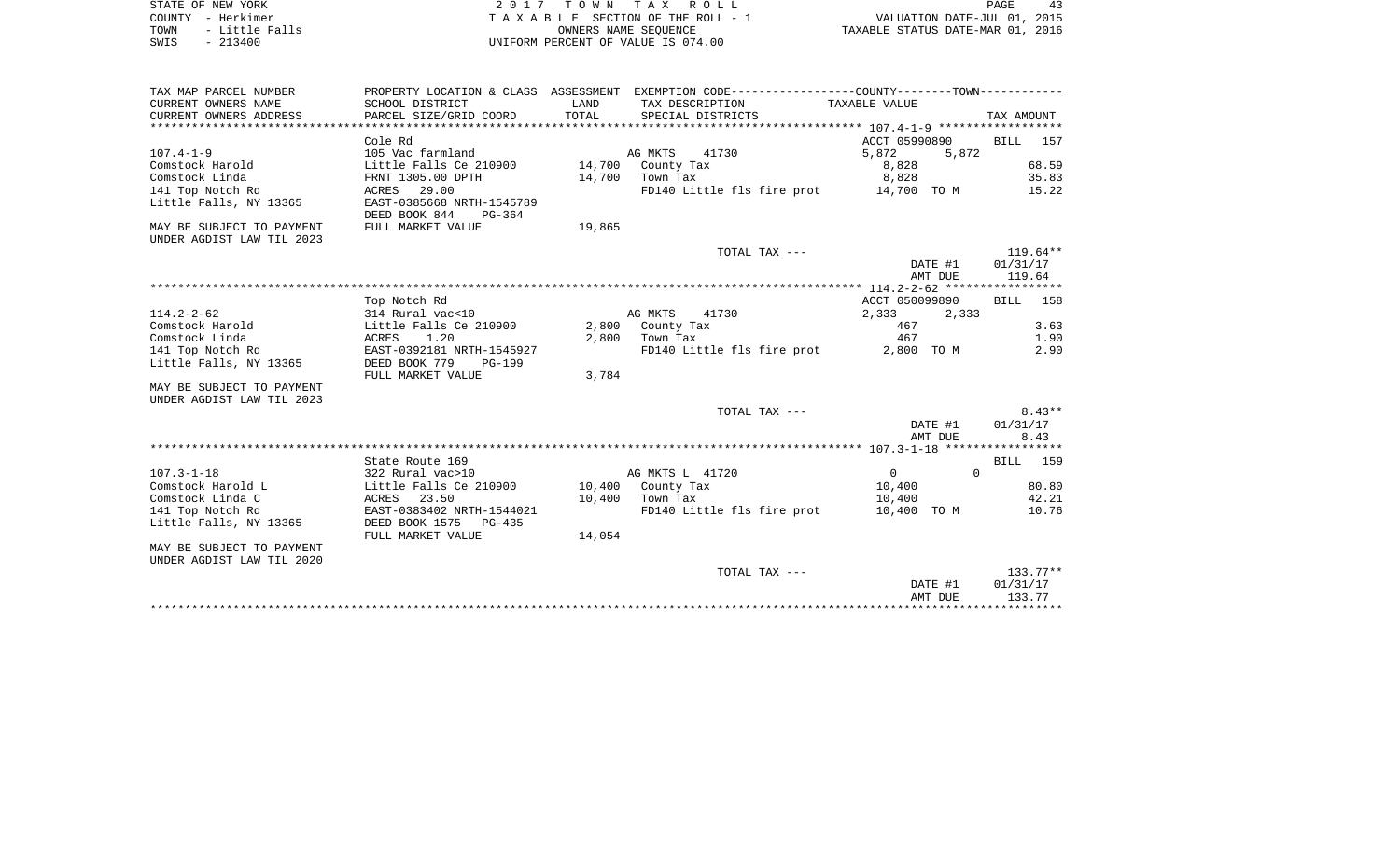| STATE OF NEW YORK      | 2017 TOWN TAX ROLL                 | 44<br>PAGE                       |
|------------------------|------------------------------------|----------------------------------|
| COUNTY - Herkimer      | TAXABLE SECTION OF THE ROLL - 1    | VALUATION DATE-JUL 01, 2015      |
| - Little Falls<br>TOWN | OWNERS NAME SEOUENCE               | TAXABLE STATUS DATE-MAR 01, 2016 |
| $-213400$<br>SWIS      | UNIFORM PERCENT OF VALUE IS 074.00 |                                  |

| TAX MAP PARCEL NUMBER     |                           |         | PROPERTY LOCATION & CLASS ASSESSMENT EXEMPTION CODE----------------COUNTY--------TOWN---------- |                |                        |
|---------------------------|---------------------------|---------|-------------------------------------------------------------------------------------------------|----------------|------------------------|
| CURRENT OWNERS NAME       | SCHOOL DISTRICT           | LAND    | TAX DESCRIPTION                                                                                 | TAXABLE VALUE  |                        |
| CURRENT OWNERS ADDRESS    | PARCEL SIZE/GRID COORD    | TOTAL   | SPECIAL DISTRICTS                                                                               |                | TAX AMOUNT             |
|                           |                           |         |                                                                                                 |                |                        |
|                           | 141 Top Notch Rd          |         |                                                                                                 | ACCT 050002400 | <b>BILL</b><br>160     |
| $107.4 - 1 - 3$           | 112 Dairy farm            |         | AG MKTS L 41720                                                                                 | 1,518<br>1,518 |                        |
| Comstock Harold L         | Little Falls Ce 210900    |         | 42,400 AGRIC 10 Y 42100                                                                         | 3,000<br>3,000 |                        |
| Comstock Linda C          | ACRES 98.00               | 118,200 | County Tax                                                                                      | 113,682        | 883.24                 |
| 141 Top Notch Rd          | EAST-0386934 NRTH-1545525 |         | Town Tax                                                                                        | 113,682        | 461.36                 |
| Little Falls, NY 13365    | DEED BOOK 1575<br>PG-435  |         | FD140 Little fls fire prot                                                                      | 116,682 TO M   | 120.77                 |
|                           | FULL MARKET VALUE         | 159,730 | 1,518 EX                                                                                        |                |                        |
| MAY BE SUBJECT TO PAYMENT |                           |         |                                                                                                 |                |                        |
| UNDER AGDIST LAW TIL 2020 |                           |         |                                                                                                 |                |                        |
|                           |                           |         | TOTAL TAX ---                                                                                   |                | $1,465.37**$           |
|                           |                           |         |                                                                                                 | DATE #1        | 01/31/17               |
|                           |                           |         |                                                                                                 | AMT DUE        | 1,465.37               |
|                           |                           |         |                                                                                                 |                |                        |
|                           | 141 Top Notch Rd          |         |                                                                                                 | ACCT 050002430 | 161<br>BILL            |
| $107.4 - 1 - 4$           | 270 Mfg housing           |         | County Tax                                                                                      | 12,900         | 100.23                 |
| Comstock Harold L         | Little Falls Ce 210900    | 3,700   | Town Tax                                                                                        | 12,900         | 52.35                  |
| Comstock Linda C          | N                         | 12,900  | FD140 Little fls fire prot                                                                      | 12,900 TO M    | 13.35                  |
| 141 Top Notch Rd          | Trl                       |         |                                                                                                 |                |                        |
| Little Falls, NY 13365    | Top Notch Rd              |         |                                                                                                 |                |                        |
|                           | FRNT 100.00 DPTH 100.00   |         |                                                                                                 |                |                        |
|                           | EAST-0386923 NRTH-1545191 |         |                                                                                                 |                |                        |
|                           | DEED BOOK 1575<br>PG-435  |         |                                                                                                 |                |                        |
|                           | FULL MARKET VALUE         | 17,432  |                                                                                                 |                |                        |
|                           |                           |         | TOTAL TAX ---                                                                                   | DATE #1        | $165.93**$<br>01/31/17 |
|                           |                           |         |                                                                                                 |                | 165.93                 |
|                           |                           |         |                                                                                                 | AMT DUE        |                        |
|                           | 112 Top Notch Rd          |         |                                                                                                 | ACCT 050018350 | BILL<br>162            |
| $107.4 - 1 - 2$           | 270 Mfg housing           |         | County Tax                                                                                      | 35,800         | 278.14                 |
| Comstock Howard           | Little Falls Ce 210900    | 4,500   | Town Tax                                                                                        | 35,800         | 145.29                 |
| Comstock Betty            | N                         | 35,800  | FD140 Little fls fire prot                                                                      | 35,800 TO M    | 37.05                  |
| 112 Top Notch Rd          | Mble Home                 |         |                                                                                                 |                |                        |
| Little Falls, NY 13365    | Topnotch Rd               |         |                                                                                                 |                |                        |
|                           | FRNT 136.00 DPTH 100.00   |         |                                                                                                 |                |                        |
|                           | EAST-0386427 NRTH-1544930 |         |                                                                                                 |                |                        |
|                           | DEED BOOK 00630 PG-00198  |         |                                                                                                 |                |                        |
|                           | FULL MARKET VALUE         | 48,378  |                                                                                                 |                |                        |
|                           |                           |         | TOTAL TAX ---                                                                                   |                | $460.48**$             |
|                           |                           |         |                                                                                                 | DATE #1        | 01/31/17               |
|                           |                           |         |                                                                                                 | AMT DUE        | 460.48                 |
|                           |                           |         |                                                                                                 |                |                        |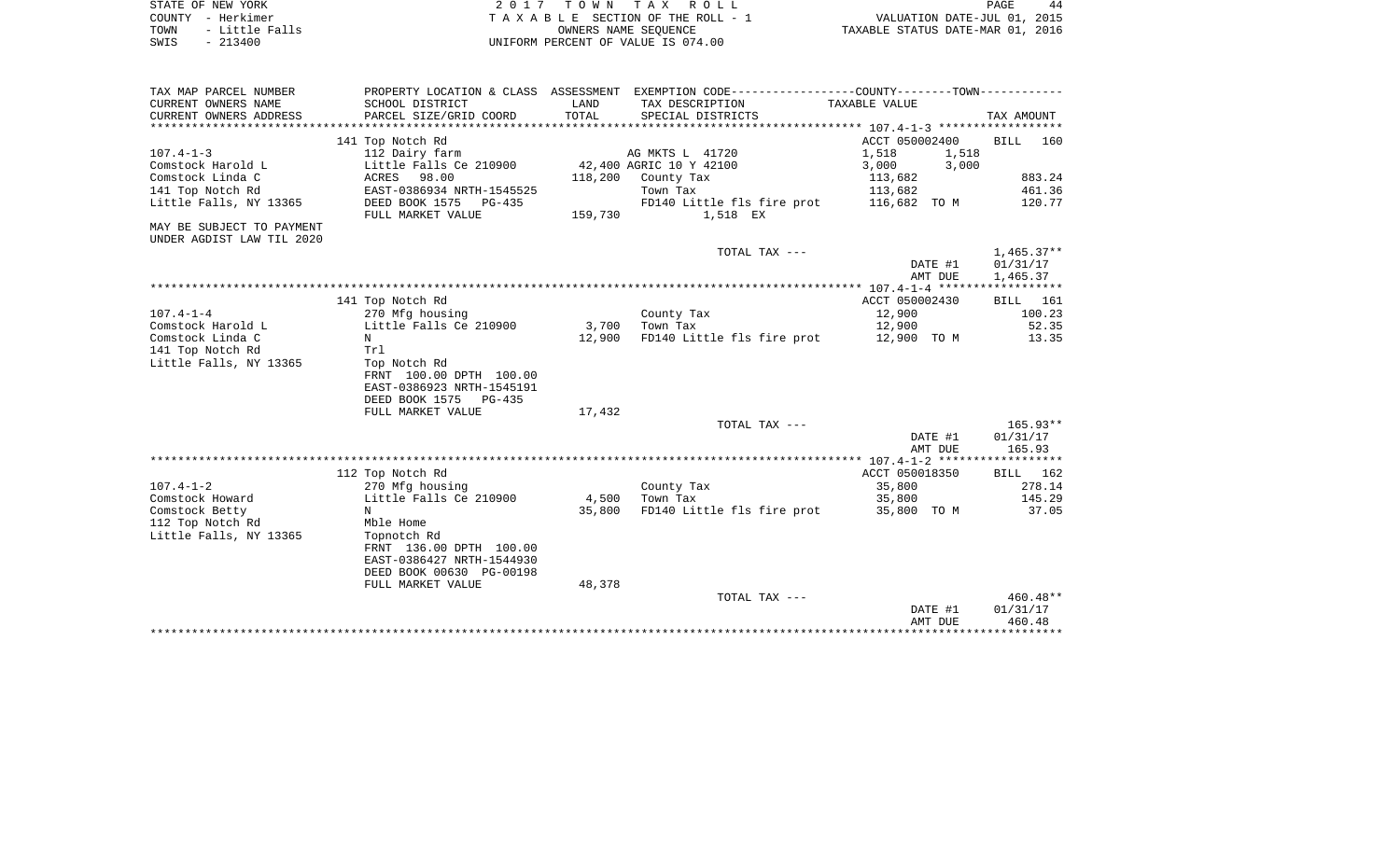| STATE OF NEW YORK |           |                |  |
|-------------------|-----------|----------------|--|
| COUNTY - Herkimer |           |                |  |
| TOWN              |           | - Little Falls |  |
| SWIS              | $-213400$ |                |  |

2017 TOWN TAX ROLL TA X A B L E SECTION OF THE ROLL - 1 TOWN - Little Falls OWNERS NAME SEQUENCE TAXABLE STATUS DATE-MAR 01, 2016 SWIS - 213400 UNIFORM PERCENT OF VALUE IS 074.00

| TAX MAP PARCEL NUMBER         |                                |         | PROPERTY LOCATION & CLASS ASSESSMENT EXEMPTION CODE-----------------COUNTY-------TOWN-------- |                                                  |                    |
|-------------------------------|--------------------------------|---------|-----------------------------------------------------------------------------------------------|--------------------------------------------------|--------------------|
| CURRENT OWNERS NAME           | SCHOOL DISTRICT                | LAND    | TAX DESCRIPTION                                                                               | TAXABLE VALUE                                    |                    |
| CURRENT OWNERS ADDRESS        | PARCEL SIZE/GRID COORD         | TOTAL   | SPECIAL DISTRICTS                                                                             |                                                  | TAX AMOUNT         |
| * * * * * * * * * * * * * * * |                                |         |                                                                                               | ****************** 121.4-2-13 ****************** |                    |
|                               | 473 Oregon Rd                  |         |                                                                                               | ACCT 050012330                                   | <b>BILL</b><br>163 |
| $121.4 - 2 - 13$              | 270 Mfg housing                |         | VET COM CT 41131                                                                              | 11,100<br>11,100                                 |                    |
| Congdon David E               | Central Valley 212803          | 14,300  | County Tax                                                                                    | 41,500                                           | 322.43             |
| Congdon Karen L               | 5.20<br><b>ACRES</b>           | 52,600  | Town Tax                                                                                      | 41,500                                           | 168.42             |
| 473 Oregon Rd                 | EAST-0386805 NRTH-1512295      |         | FD140 Little fls fire prot                                                                    | 52,600 TO M                                      | 54.44              |
| Mohawk, NY 13407              | DEED BOOK 1532<br>PG-825       |         |                                                                                               |                                                  |                    |
|                               | FULL MARKET VALUE              | 71,081  |                                                                                               |                                                  |                    |
|                               |                                |         | TOTAL TAX ---                                                                                 |                                                  | 545.29**           |
|                               |                                |         |                                                                                               | DATE #1                                          | 01/31/17           |
|                               |                                |         |                                                                                               | AMT DUE                                          | 545.29             |
|                               |                                |         |                                                                                               |                                                  | ****************** |
|                               | 274 Oregon Rd                  |         |                                                                                               | ACCT 050000270                                   | <b>BILL</b><br>164 |
| $127.1 - 1 - 4$               | 210 1 Family Res               |         | County Tax                                                                                    | 47,700                                           | 370.60             |
| Congilaro Jason               |                                |         |                                                                                               |                                                  | 193.58             |
|                               | Central Valley 212803          | 12,700  | Town Tax                                                                                      | 47,700                                           |                    |
| Congilaro Bethann             | 3.80<br>ACRES                  | 47,700  | School Relevy                                                                                 |                                                  | 691.59             |
| 274 Oregon Rd                 | EAST-0383300 NRTH-1511612      |         | FD140 Little fls fire prot                                                                    | 47,700 TO M                                      | 49.37              |
| Mohawk, NY 13407              | DEED BOOK 1243<br>$PG-663$     |         |                                                                                               |                                                  |                    |
|                               | FULL MARKET VALUE              | 64,459  |                                                                                               |                                                  |                    |
|                               |                                |         | TOTAL TAX ---                                                                                 |                                                  | $1,305.14**$       |
|                               |                                |         |                                                                                               | DATE #1                                          | 01/31/17           |
|                               |                                |         |                                                                                               | AMT DUE                                          | 1,305.14           |
|                               |                                |         |                                                                                               |                                                  | ***********        |
|                               | 125 Sunset View Dr             |         |                                                                                               | ACCT 050100030                                   | BILL<br>165        |
| $121.2 - 2 - 3.3$             | 210 1 Family Res               |         | County Tax                                                                                    | 147,500                                          | 1,145.99           |
| Connolly Chris                | Little Falls Ce 210900         | 12,100  | Town Tax                                                                                      | 147,500                                          | 598.60             |
| Connolly Alana                | ACRES<br>3.70                  | 147,500 | FD140 Little fls fire prot                                                                    | 147,500 TO M                                     | 152.67             |
| 125 Sunset View Dr            | EAST-0389812 NRTH-1524841      |         |                                                                                               |                                                  |                    |
| Little Falls, NY 13365        | DEED BOOK 786<br>PG-388        |         |                                                                                               |                                                  |                    |
|                               | FULL MARKET VALUE              | 199,324 |                                                                                               |                                                  |                    |
|                               |                                |         | TOTAL TAX ---                                                                                 |                                                  | 1,897.26**         |
|                               |                                |         |                                                                                               | DATE #1                                          | 01/31/17           |
|                               |                                |         |                                                                                               | AMT DUE                                          | 1,897.26           |
|                               |                                |         |                                                                                               |                                                  |                    |
|                               | Jacksonburg Rd                 |         |                                                                                               | ACCT 050014010                                   | BILL 166           |
| $121.2 - 2 - 3.1$             | 323 Vacant rural               |         | County Tax                                                                                    | 9,900                                            | 76.92              |
|                               |                                | 9,900   |                                                                                               |                                                  |                    |
| Connolly Christopher          | Little Falls Ce 210900         |         | Town Tax                                                                                      | 9,900                                            | 40.18              |
| Connolly Alana                | N                              | 9,900   | FD140 Little fls fire prot                                                                    | 9,900 TO M                                       | 10.25              |
| 125 Sunset Dr                 | $V-L$                          |         |                                                                                               |                                                  |                    |
| Little Falls, NY 13365        | $Rt-5S$                        |         |                                                                                               |                                                  |                    |
|                               | FRNT 140.00 DPTH               |         |                                                                                               |                                                  |                    |
|                               | <b>ACRES</b><br>60.10          |         |                                                                                               |                                                  |                    |
|                               | EAST-0389079 NRTH-1525104      |         |                                                                                               |                                                  |                    |
|                               | DEED BOOK 941<br><b>PG-449</b> |         |                                                                                               |                                                  |                    |
|                               | FULL MARKET VALUE              | 13,378  |                                                                                               |                                                  |                    |
|                               |                                |         | TOTAL TAX ---                                                                                 |                                                  | $127.35**$         |
|                               |                                |         |                                                                                               | DATE #1                                          | 01/31/17           |
|                               |                                |         |                                                                                               | AMT DUE                                          | 127.35             |
|                               |                                |         |                                                                                               |                                                  |                    |
|                               |                                |         |                                                                                               |                                                  |                    |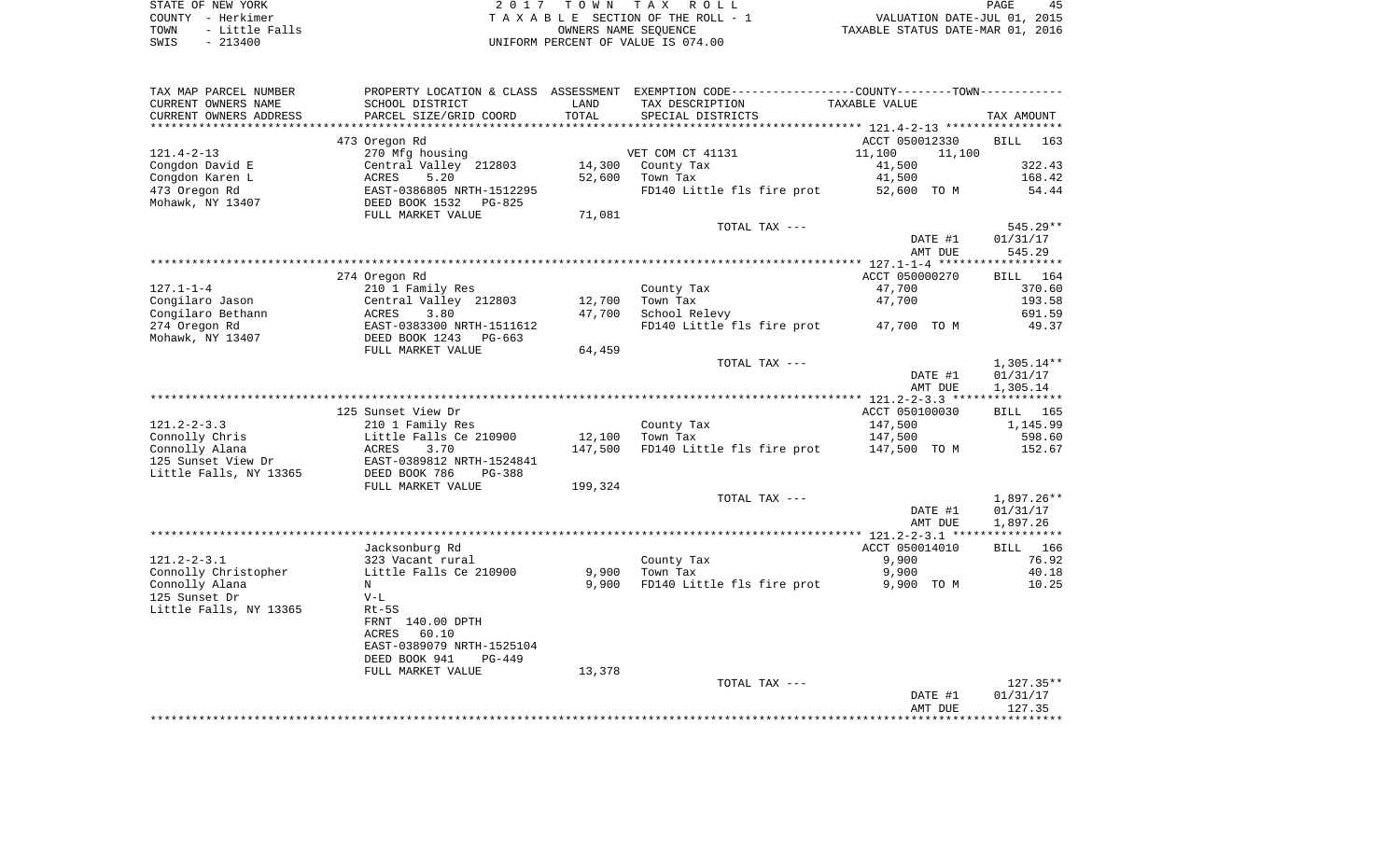| STATE OF NEW YORK<br>COUNTY - Herkimer<br>- Little Falls<br>TOWN<br>$-213400$<br>SWIS | 2017                                                                              | T O W N<br>OWNERS NAME SEOUENCE | TAX ROLL<br>TAXABLE SECTION OF THE ROLL - 1<br>UNIFORM PERCENT OF VALUE IS 074.00                   | VALUATION DATE-JUL 01, 2015<br>TAXABLE STATUS DATE-MAR 01, 2016 | PAGE<br>46            |
|---------------------------------------------------------------------------------------|-----------------------------------------------------------------------------------|---------------------------------|-----------------------------------------------------------------------------------------------------|-----------------------------------------------------------------|-----------------------|
| TAX MAP PARCEL NUMBER<br>CURRENT OWNERS NAME<br>CURRENT OWNERS ADDRESS                | PROPERTY LOCATION & CLASS ASSESSMENT<br>SCHOOL DISTRICT<br>PARCEL SIZE/GRID COORD | LAND<br>TOTAL                   | EXEMPTION CODE-----------------COUNTY-------TOWN-----------<br>TAX DESCRIPTION<br>SPECIAL DISTRICTS | TAXABLE VALUE                                                   | TAX AMOUNT            |
| ************************                                                              |                                                                                   |                                 |                                                                                                     |                                                                 |                       |
| $121.2 - 2 - 12$                                                                      | Jacksonburg Rd<br>311 Res vac land                                                |                                 | County Tax                                                                                          | ACCT 050016540<br>1,400                                         | BILL<br>167<br>10.88  |
| Connolly Christopher                                                                  | Little Falls Ce 210900                                                            | 1,400                           | Town Tax                                                                                            | 1,400                                                           | 5.68                  |
| Connolly Alana                                                                        | N                                                                                 | 1,400                           | FD140 Little fls fire prot                                                                          | 1,400 TO M                                                      | 1.45                  |
| 125 Sunset Dr                                                                         | V1 1/3A                                                                           |                                 |                                                                                                     |                                                                 |                       |
| Little Falls, NY 13365                                                                | $Rt5-S$<br>FRNT 100.00 DPTH 210.00                                                |                                 |                                                                                                     |                                                                 |                       |
|                                                                                       | EAST-0389346 NRTH-1524386                                                         |                                 |                                                                                                     |                                                                 |                       |
|                                                                                       | DEED BOOK 941<br>$PG-449$                                                         |                                 |                                                                                                     |                                                                 |                       |
|                                                                                       | FULL MARKET VALUE                                                                 | 1,892                           | TOTAL TAX ---                                                                                       |                                                                 | 18.01**               |
|                                                                                       |                                                                                   |                                 |                                                                                                     | DATE #1                                                         | 01/31/17              |
|                                                                                       |                                                                                   |                                 |                                                                                                     | AMT DUE                                                         | 18.01                 |
|                                                                                       | Jacksonburg Rd                                                                    |                                 |                                                                                                     | ************ 121.2-2-15 ******************<br>ACCT 050007320    | 168<br>BILL           |
| $121.2 - 2 - 15$                                                                      | 210 1 Family Res                                                                  |                                 | County Tax                                                                                          | 14,200                                                          | 110.33                |
| Connolly Christopher & Alana                                                          | Little Falls Ce 210900                                                            | 9,200                           | Town Tax                                                                                            | 14,200                                                          | 57.63                 |
| 125 Sunset Rd<br>Little Falls, NY 13365                                               | N<br>$R-1$                                                                        | 14,200                          | FD140 Little fls fire prot                                                                          | 14,200 TO M                                                     | 14.70                 |
|                                                                                       | $Rt-5S$                                                                           |                                 |                                                                                                     |                                                                 |                       |
| PRIOR OWNER ON 3/01/2016                                                              | <b>ACRES</b><br>1.80                                                              |                                 |                                                                                                     |                                                                 |                       |
| Lonis Margaret A                                                                      | EAST-0389858 NRTH-1524378<br>DEED BOOK 1603<br>PG-703                             |                                 |                                                                                                     |                                                                 |                       |
|                                                                                       | FULL MARKET VALUE                                                                 | 19,189                          |                                                                                                     |                                                                 |                       |
|                                                                                       |                                                                                   |                                 | TOTAL TAX ---                                                                                       |                                                                 | 182.66**              |
|                                                                                       |                                                                                   |                                 |                                                                                                     | DATE #1                                                         | 01/31/17              |
|                                                                                       |                                                                                   |                                 |                                                                                                     | AMT DUE                                                         | 182.66                |
|                                                                                       | Sunset Rd                                                                         |                                 |                                                                                                     |                                                                 | <b>BILL</b><br>169    |
| $121.2 - 2 - 3.7$                                                                     | 314 Rural vac<10                                                                  |                                 | County Tax                                                                                          | 5,000                                                           | 38.85                 |
| Connolly Christopher J<br>Connolly Alana M                                            | Little Falls Ce 210900<br>FRNT 150.00 DPTH                                        | 5,000<br>5,000                  | Town Tax                                                                                            | 5,000                                                           | 20.29                 |
| 125 Sunset View Dr                                                                    | 9.80<br>ACRES                                                                     |                                 |                                                                                                     |                                                                 |                       |
| Little Falls, NY 13365                                                                | EAST-0389643 NRTH-1525343                                                         |                                 |                                                                                                     |                                                                 |                       |
|                                                                                       | DEED BOOK 916<br>$PG-364$<br>FULL MARKET VALUE                                    | 6,757                           |                                                                                                     |                                                                 |                       |
|                                                                                       |                                                                                   |                                 | TOTAL TAX ---                                                                                       |                                                                 | $59.14**$             |
|                                                                                       |                                                                                   |                                 |                                                                                                     | DATE #1                                                         | 01/31/17              |
|                                                                                       |                                                                                   |                                 |                                                                                                     | AMT DUE<br>*****************                                    | 59.14<br>************ |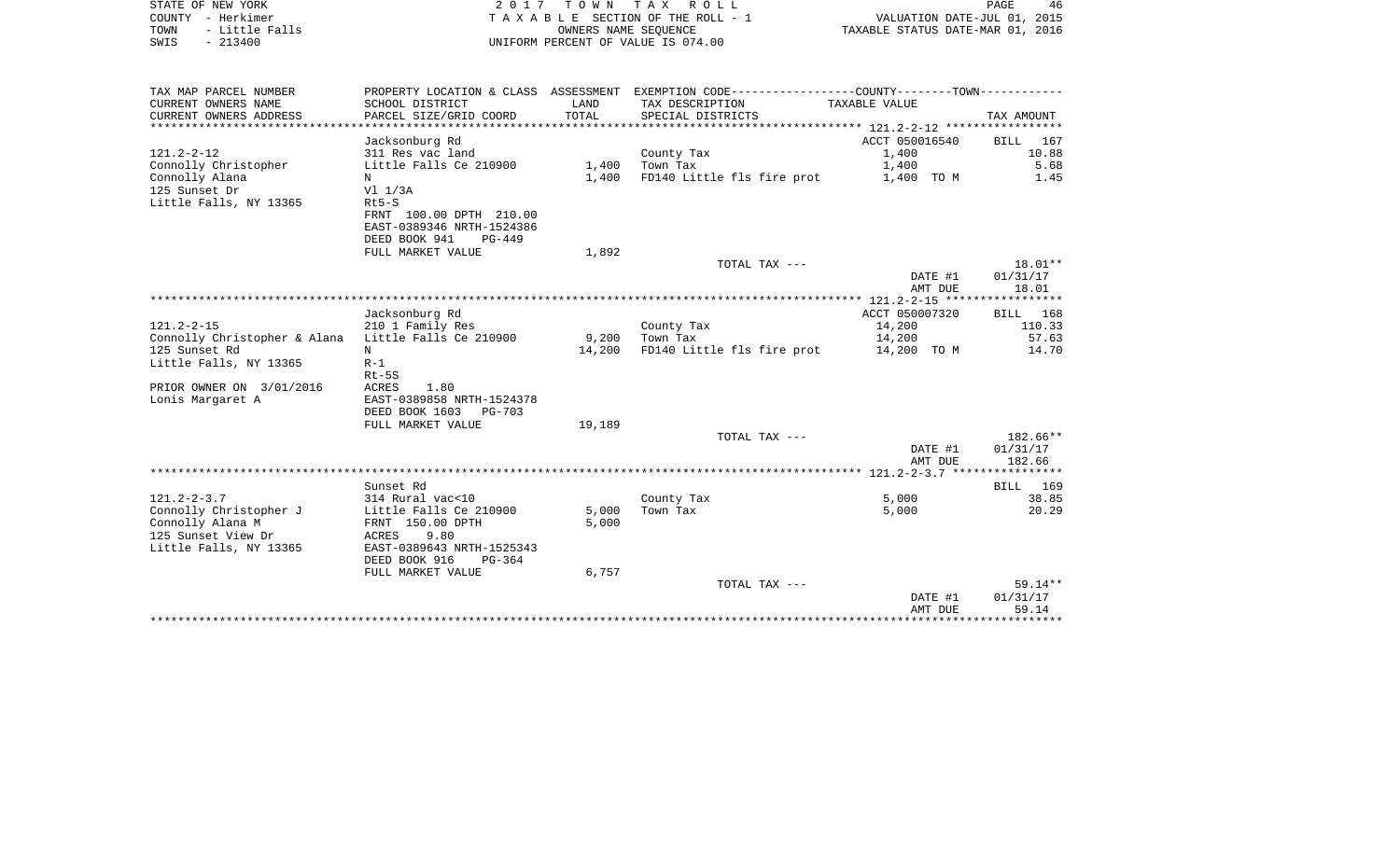| STATE OF NEW YORK      | 2017 TOWN TAX ROLL                 | PAGE                             |
|------------------------|------------------------------------|----------------------------------|
| COUNTY - Herkimer      | TAXABLE SECTION OF THE ROLL - 1    | VALUATION DATE-JUL 01, 2015      |
| - Little Falls<br>TOWN | OWNERS NAME SEOUENCE               | TAXABLE STATUS DATE-MAR 01, 2016 |
| $-213400$<br>SWIS      | UNIFORM PERCENT OF VALUE IS 074.00 |                                  |

| TAX MAP PARCEL NUMBER<br>CURRENT OWNERS NAME<br>CURRENT OWNERS ADDRESS | SCHOOL DISTRICT<br>PARCEL SIZE/GRID COORD            | LAND<br>TOTAL     | PROPERTY LOCATION & CLASS ASSESSMENT EXEMPTION CODE---------------COUNTY-------TOWN----------<br>TAX DESCRIPTION<br>SPECIAL DISTRICTS | TAXABLE VALUE                    | TAX AMOUNT   |
|------------------------------------------------------------------------|------------------------------------------------------|-------------------|---------------------------------------------------------------------------------------------------------------------------------------|----------------------------------|--------------|
|                                                                        |                                                      | * * * * * * * * * | ********************************* 121.2-4-59.1 ***************                                                                        |                                  |              |
| $121.2 - 4 - 59.1$                                                     | 1588 State Route 5S<br>210 1 Family Res              |                   | VETWAR CTS 41120                                                                                                                      | ACCT 050008700<br>6,660<br>6,660 | BILL<br>170  |
| Cook John                                                              | Little Falls Ce 210900                               | 10,400            | County Tax                                                                                                                            | 89,540                           | 695.67       |
| Cook Sheila                                                            | FRNT 343.50 DPTH                                     | 96,200            | Town Tax                                                                                                                              | 89,540                           | 363.38       |
| 1588 State Route 5S                                                    | ACRES<br>2.60                                        |                   | School Relevy                                                                                                                         |                                  | 2,857.47     |
| Little Falls, NY 13365                                                 | EAST-0389951 NRTH-1524023<br>DEED BOOK 906<br>PG-448 |                   | FD140 Little fls fire prot                                                                                                            | 96,200 TO M                      | 99.57        |
|                                                                        | FULL MARKET VALUE                                    | 130,000           |                                                                                                                                       |                                  |              |
|                                                                        |                                                      |                   | TOTAL TAX ---                                                                                                                         |                                  | $4,016.09**$ |
|                                                                        |                                                      |                   |                                                                                                                                       | DATE #1                          | 01/31/17     |
|                                                                        |                                                      |                   |                                                                                                                                       | AMT DUE                          | 4,016.09     |
|                                                                        |                                                      |                   |                                                                                                                                       |                                  |              |
|                                                                        | Oregon Rd                                            |                   |                                                                                                                                       |                                  | BILL 171     |
| $121.4 - 2 - 10.3$                                                     | 314 Rural vac<10                                     |                   | County Tax                                                                                                                            | 12,000                           | 93.23        |
| Corney's Electronics Inc                                               | Central Valley 212803                                | 12,000            | Town Tax                                                                                                                              | 12,000                           | 48.70        |
| 185 Clear Rd                                                           | Vac Ld                                               | 12,000            | FD140 Little fls fire prot                                                                                                            | 12,000 TO M                      | 12.42        |
| Oriskany, NY 13424                                                     | FRNT 300.00 DPTH<br><b>ACRES</b><br>3.00             |                   |                                                                                                                                       |                                  |              |
|                                                                        | EAST-0386348 NRTH-1512430<br>DEED BOOK 886<br>PG-682 |                   |                                                                                                                                       |                                  |              |
|                                                                        | FULL MARKET VALUE                                    | 16,216            |                                                                                                                                       |                                  |              |
|                                                                        |                                                      |                   | TOTAL TAX ---                                                                                                                         |                                  | 154.35**     |
|                                                                        |                                                      |                   |                                                                                                                                       | DATE #1                          | 01/31/17     |
|                                                                        |                                                      |                   |                                                                                                                                       | AMT DUE                          | 154.35       |
|                                                                        |                                                      |                   |                                                                                                                                       |                                  |              |
|                                                                        | Burt Rd                                              |                   |                                                                                                                                       |                                  | BILL 172     |
| $114.1 - 1 - 33$                                                       | 322 Rural vac>10                                     |                   | AG MKTS L 41720                                                                                                                       | 17,517<br>17,517                 |              |
| Cotton Donald                                                          | Herkimer Centra 213001                               | 34,000            | County Tax                                                                                                                            | 16,483                           | 128.06       |
| 618 Burt Rd                                                            | FRNT 465.00 DPTH                                     | 34,000            | Town Tax                                                                                                                              | 16,483                           | 66.89        |
| Little Falls, NY 13365                                                 | ACRES<br>35.00                                       |                   | School Relevy                                                                                                                         |                                  | 592.52       |
|                                                                        | EAST-0381420 NRTH-1537036                            |                   | FD140 Little fls fire prot                                                                                                            | 16,483 TO M                      | 17.06        |
| MAY BE SUBJECT TO PAYMENT                                              | DEED BOOK 680<br>$PG-663$                            |                   | 17,517 EX                                                                                                                             |                                  |              |
| UNDER AGDIST LAW TIL 2020                                              | FULL MARKET VALUE                                    | 45,946            |                                                                                                                                       |                                  |              |
|                                                                        |                                                      |                   | TOTAL TAX ---                                                                                                                         |                                  | 804.53**     |
|                                                                        |                                                      |                   |                                                                                                                                       | DATE #1                          | 01/31/17     |
|                                                                        |                                                      |                   |                                                                                                                                       | AMT DUE                          | 804.53       |
|                                                                        |                                                      |                   |                                                                                                                                       |                                  |              |
|                                                                        | 618 Burt Rd                                          |                   |                                                                                                                                       | ACCT 050013620<br>$\Omega$       | BILL<br>173  |
| $114.3 - 1 - 6$                                                        | 112 Dairy farm                                       |                   | AG MKTS<br>41730                                                                                                                      | $\mathbf{0}$                     |              |
| Cotton Donald                                                          | Herkimer Centra 213001                               | 41,100            | County Tax                                                                                                                            | 102,600                          | 797.14       |
| 618 Burt Rd                                                            | ACRES<br>90.20                                       | 102,600           | Town Tax                                                                                                                              | 102,600                          | 416.38       |
| Little Falls, NY 13365                                                 | EAST-0382948 NRTH-1534726                            |                   | School Relevy                                                                                                                         |                                  | 2,987.20     |
|                                                                        | DEED BOOK 680<br>$PG-663$                            |                   | FD140 Little fls fire prot                                                                                                            | 102,600 TO M                     | 106.20       |
| MAY BE SUBJECT TO PAYMENT<br>UNDER AGDIST LAW TIL 2023                 | FULL MARKET VALUE                                    | 138,649           |                                                                                                                                       |                                  |              |
|                                                                        |                                                      |                   | TOTAL TAX ---                                                                                                                         |                                  | $4,306.92**$ |
|                                                                        |                                                      |                   |                                                                                                                                       | DATE #1                          | 01/31/17     |
|                                                                        |                                                      |                   |                                                                                                                                       | AMT DUE                          | 4,306.92     |
|                                                                        |                                                      |                   |                                                                                                                                       |                                  |              |
|                                                                        |                                                      |                   |                                                                                                                                       |                                  |              |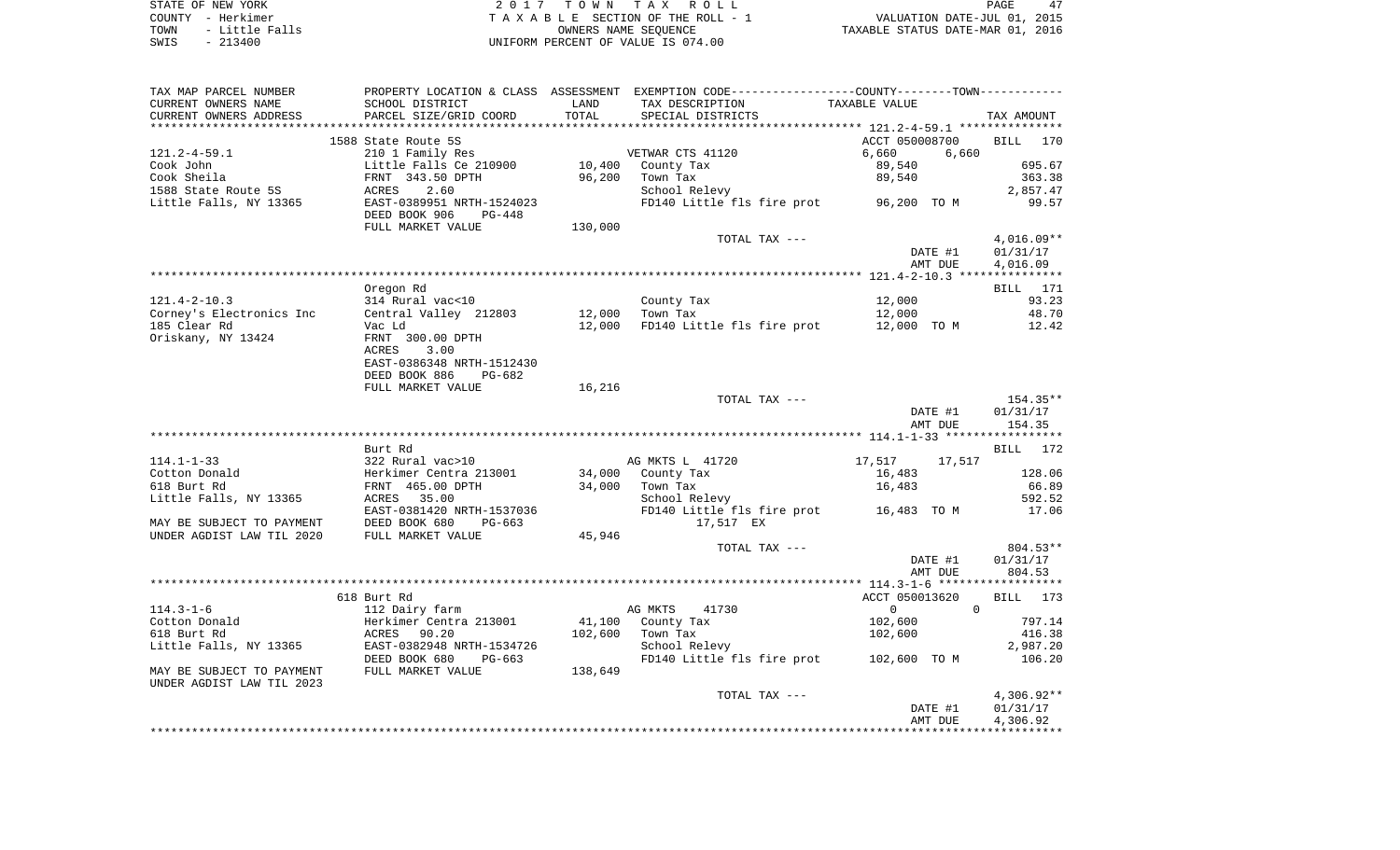| STATE OF NEW YORK      | 2017 TOWN TAX ROLL                 | 48<br>PAGE                       |
|------------------------|------------------------------------|----------------------------------|
| COUNTY - Herkimer      | TAXABLE SECTION OF THE ROLL - 1    | VALUATION DATE-JUL 01, 2015      |
| - Little Falls<br>TOWN | OWNERS NAME SEOUENCE               | TAXABLE STATUS DATE-MAR 01, 2016 |
| $-213400$<br>SWIS      | UNIFORM PERCENT OF VALUE IS 074.00 |                                  |

| TAX MAP PARCEL NUMBER<br>CURRENT OWNERS NAME                                                 | SCHOOL DISTRICT                                                 | LAND    | PROPERTY LOCATION & CLASS ASSESSMENT EXEMPTION CODE---------------COUNTY-------TOWN----------<br>TAX DESCRIPTION | TAXABLE VALUE      |                    |
|----------------------------------------------------------------------------------------------|-----------------------------------------------------------------|---------|------------------------------------------------------------------------------------------------------------------|--------------------|--------------------|
| CURRENT OWNERS ADDRESS                                                                       | PARCEL SIZE/GRID COORD                                          | TOTAL   | SPECIAL DISTRICTS                                                                                                |                    | TAX AMOUNT         |
|                                                                                              |                                                                 |         |                                                                                                                  |                    |                    |
|                                                                                              | Burt Rd                                                         |         |                                                                                                                  | ACCT 050002490     | BILL 174           |
| 114.4-1-2.1                                                                                  | 270 Mfg housing                                                 |         | County Tax                                                                                                       | 14,000             | 108.77             |
| Cotton Donald                                                                                | Herkimer Centra 213001                                          | 6,000   | Town Tax                                                                                                         | 14,000             | 56.82              |
| 618 Burt Rd                                                                                  | W                                                               | 14,000  | School Relevy                                                                                                    |                    | 503.27             |
| Little Falls, NY 13365                                                                       | Burt Rd<br>MH                                                   |         | FD140 Little fls fire prot 14,000 TO M                                                                           |                    | 14.49              |
|                                                                                              | FRNT 108.00 DPTH 150.00<br>EAST-0386200 NRTH-1533522            |         |                                                                                                                  |                    |                    |
|                                                                                              | DEED BOOK 923<br>$PG-60$<br>FULL MARKET VALUE                   | 18,919  |                                                                                                                  |                    |                    |
|                                                                                              |                                                                 |         | TOTAL TAX ---                                                                                                    |                    | 683.35**           |
|                                                                                              |                                                                 |         |                                                                                                                  | DATE #1            | 01/31/17           |
|                                                                                              |                                                                 |         |                                                                                                                  | AMT DUE            | 683.35             |
|                                                                                              |                                                                 |         |                                                                                                                  |                    |                    |
|                                                                                              | Gun Club Rd                                                     |         |                                                                                                                  |                    | <b>BILL</b> 175    |
| $114.4 - 1 - 3.3$                                                                            | 311 Res vac land<br>Herkimer Centra 213001<br>FRNT   60.00 DPTH |         | County Tax                                                                                                       | 2,500              | 19.42              |
| Cotton Donald                                                                                |                                                                 | 2,500   | Town Tax                                                                                                         | 2,500              | 10.15              |
| $618 \text{ Gun Club Rd}$                                                                    |                                                                 | 2,500   | School Relevy                                                                                                    |                    | 89.88              |
| Little Falls, NY 13365                                                                       | ACRES 2.70                                                      |         | FD140 Little fls fire prot 2,500 TO M                                                                            |                    | 2.59               |
|                                                                                              | EAST-0386039 NRTH-1533586                                       |         |                                                                                                                  |                    |                    |
|                                                                                              | DEED BOOK 918<br>PG-660                                         |         |                                                                                                                  |                    |                    |
|                                                                                              | FULL MARKET VALUE                                               | 3,378   |                                                                                                                  |                    |                    |
|                                                                                              |                                                                 |         | TOTAL TAX ---                                                                                                    |                    | 122.04**           |
|                                                                                              |                                                                 |         |                                                                                                                  | DATE #1<br>AMT DUE | 01/31/17<br>122.04 |
|                                                                                              |                                                                 |         |                                                                                                                  |                    |                    |
|                                                                                              | Burt Rd                                                         |         |                                                                                                                  | ACCT 050010290     | BILL 176           |
| 114.3-1-7                                                                                    | 241 Rural res&ag                                                |         | AG MKTS L 41720                                                                                                  | $\overline{0}$     | $\Omega$           |
| Cotton Donald F                                                                              | Herkimer Centra 213001                                          |         | 12,900 County Tax                                                                                                | 75,000             | 582.70             |
| 618 Burt Rd                                                                                  | S                                                               |         | 75,000 Town Tax                                                                                                  | 75,000             | 304.37             |
| Little Falls, NY 13365                                                                       | ACRES 26.00                                                     |         | School Relevy                                                                                                    |                    | 2,696.11           |
|                                                                                              | EAST-0384128 NRTH-1535152                                       |         | FD140 Little fls fire prot 75,000 TO M                                                                           |                    | 77.63              |
| MAY BE SUBJECT TO PAYMENT THE BOOK 783 THE BOOK 783 THE SUBJECT TO PAYMENT THE DEED BOOK 783 | PG-460                                                          |         |                                                                                                                  |                    |                    |
|                                                                                              |                                                                 | 101,351 |                                                                                                                  |                    |                    |
|                                                                                              |                                                                 |         | TOTAL TAX ---                                                                                                    |                    | $3,660.81**$       |
|                                                                                              |                                                                 |         |                                                                                                                  | DATE #1            | 01/31/17           |
|                                                                                              |                                                                 |         |                                                                                                                  | AMT DUE            | 3,660.81           |
|                                                                                              |                                                                 |         |                                                                                                                  |                    |                    |
|                                                                                              | 245 Top Notch Rd                                                |         |                                                                                                                  | ACCT 050002520     | BILL $177$         |
| 107.4-1-5                                                                                    | 112 Dairy farm                                                  |         | County Tax                                                                                                       | 75,000             | 582.70             |
| Cotton Gary                                                                                  | Little Falls Ce 210900                                          |         | 26,800 Town Tax                                                                                                  | 75,000             | 304.37             |
| 245 Topnotch Rd                                                                              | E                                                               | 75,000  | FD140 Little fls fire prot 75,000 TO M                                                                           |                    | 77.63              |
| Little Falls, NY 13365                                                                       | Farm 58 A.                                                      |         |                                                                                                                  |                    |                    |
|                                                                                              | Top Notch Rd<br>ACRES 58.00                                     |         |                                                                                                                  |                    |                    |
|                                                                                              | EAST-0388228 NRTH-1545360                                       |         |                                                                                                                  |                    |                    |
|                                                                                              | DEED BOOK 830<br>PG-562                                         |         |                                                                                                                  |                    |                    |
|                                                                                              | FULL MARKET VALUE                                               | 101,351 |                                                                                                                  |                    |                    |
|                                                                                              |                                                                 |         | TOTAL TAX ---                                                                                                    |                    | 964.70**           |
|                                                                                              |                                                                 |         |                                                                                                                  | DATE #1            | 01/31/17           |
|                                                                                              |                                                                 |         |                                                                                                                  | AMT DUE            | 964.70             |
|                                                                                              |                                                                 |         |                                                                                                                  |                    |                    |
|                                                                                              |                                                                 |         |                                                                                                                  |                    |                    |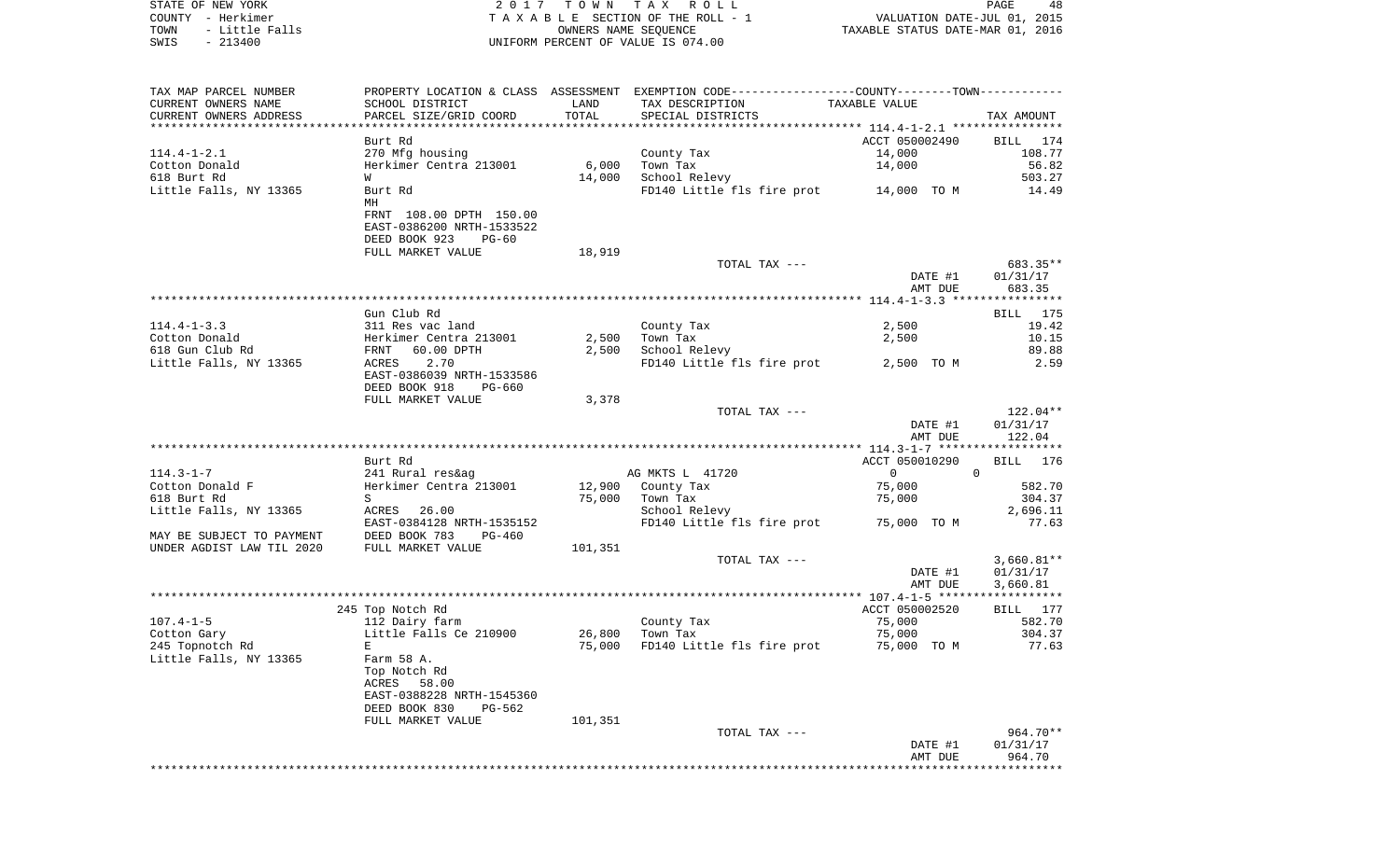STATE OF NEW YORK **EXECUTE:** TOWN TAX ROLL COUNTY - Herkimer<br>
T A X A B L E SECTION OF THE ROLL - 1<br>
TOWN - Little Falls<br>
SWIS - 213400 - 2013400 - UNIFORM PERCENT OF VALUE IS 074.00 TOWN - LITTLE FALLS ON THE ROLL - 1<br>
TAXABLE STATUS DATE-JUL 01, 2015<br>
OWNERS NAME SEQUENCE TAXABLE STATUS DATE-MAR 01, 2016 SWIS - 213400 UNIFORM PERCENT OF VALUE IS 074.00

PAGE 49

| TAX MAP PARCEL NUMBER  |                           |        | PROPERTY LOCATION & CLASS ASSESSMENT EXEMPTION CODE----------------COUNTY-------TOWN---------- |                |                                 |
|------------------------|---------------------------|--------|------------------------------------------------------------------------------------------------|----------------|---------------------------------|
| CURRENT OWNERS NAME    | SCHOOL DISTRICT           | LAND   | TAX DESCRIPTION                                                                                | TAXABLE VALUE  |                                 |
| CURRENT OWNERS ADDRESS | PARCEL SIZE/GRID COORD    | TOTAL  | SPECIAL DISTRICTS                                                                              |                | TAX AMOUNT                      |
|                        |                           |        |                                                                                                |                |                                 |
|                        | 246 Top Notch Rd          |        |                                                                                                | ACCT 050013590 | BILL 178                        |
| $107.4 - 1 - 7$        | 210 1 Family Res          |        | County Tax                                                                                     | 70,800         | 550.07                          |
| Cotton Gary            | Little Falls Ce 210900    | 8,900  | Town Tax                                                                                       | 70,800         | 287.33                          |
| 245 Top Notch Rd       | 5.60<br>ACRES             | 70,800 | FD140 Little fls fire prot                                                                     | 70,800 TO M    | 73.28                           |
| Little Falls, NY 13365 | EAST-0388899 NRTH-1545526 |        |                                                                                                |                |                                 |
|                        | DEED BOOK 830<br>PG-565   |        |                                                                                                |                |                                 |
|                        | FULL MARKET VALUE         | 95,676 |                                                                                                |                |                                 |
|                        |                           |        | TOTAL TAX ---                                                                                  |                | $910.68**$                      |
|                        |                           |        |                                                                                                | DATE #1        | 01/31/17                        |
|                        |                           |        |                                                                                                | AMT DUE        | 910.68                          |
|                        |                           |        |                                                                                                |                |                                 |
|                        | Cole Rd                   |        |                                                                                                | ACCT 05990920  | BILL 179                        |
| $107.4 - 1 - 8$        | 312 Vac w/imprv           |        | County Tax                                                                                     | 33,500         | 260.27                          |
| Cotton Gary            | Little Falls Ce 210900    | 3,500  | Town Tax                                                                                       | 33,500         | 135.95                          |
| 246 Top Notch Rd       | FRNT 1247.00 DPTH         | 33,500 | FD140 Little fls fire prot                                                                     | 33,500 TO M    | 34.67                           |
| Little Falls, NY 13365 | 7.00<br>ACRES             |        |                                                                                                |                |                                 |
|                        | EAST-0385912 NRTH-1544277 |        |                                                                                                |                |                                 |
|                        | DEED BOOK 844<br>PG-366   |        |                                                                                                |                |                                 |
|                        | FULL MARKET VALUE         | 45,270 |                                                                                                |                |                                 |
|                        |                           |        | TOTAL TAX ---                                                                                  |                | 430.89**                        |
|                        |                           |        |                                                                                                |                |                                 |
|                        |                           |        |                                                                                                | DATE #1        | 01/31/17                        |
|                        |                           |        |                                                                                                | AMT DUE        | 430.89<br>* * * * * * * * * * * |
|                        |                           |        |                                                                                                |                |                                 |
|                        | Top Notch Rd              |        |                                                                                                | ACCT 050002610 | BILL 180                        |
| $107.4 - 1 - 6$        | 105 Vac farmland          |        | County Tax                                                                                     | 9,000          | 69.92                           |
| Cotton Gary E          | Little Falls Ce 210900    | 9,000  | Town Tax                                                                                       | 9,000          | 36.52                           |
| 245 Top Notch Rd       | E                         | 9.000  | FD140 Little fls fire prot                                                                     | 9,000 TO M     | 9.32                            |
| Little Falls, NY 13365 | $V-L$ 18 Ac               |        |                                                                                                |                |                                 |
|                        | Top Notch Rd              |        |                                                                                                |                |                                 |
|                        | ACRES 18.10               |        |                                                                                                |                |                                 |
|                        | EAST-0389460 NRTH-1546093 |        |                                                                                                |                |                                 |
|                        | DEED BOOK 781<br>PG-693   |        |                                                                                                |                |                                 |
|                        | FULL MARKET VALUE         | 12,162 |                                                                                                |                |                                 |
|                        |                           |        | TOTAL TAX ---                                                                                  |                | $115.76***$                     |
|                        |                           |        |                                                                                                | DATE #1        | 01/31/17                        |
|                        |                           |        |                                                                                                | AMT DUE        | 115.76                          |
|                        |                           |        |                                                                                                |                |                                 |
|                        | 1943 State Route 169      |        |                                                                                                | ACCT 050012420 | BILL 181                        |
| $107.3 - 1 - 7$        | 210 1 Family Res          |        | County Tax                                                                                     | 57,500         | 446.74                          |
| Cotton Robert A        | Little Falls Ce 210900    | 14,000 | Town Tax                                                                                       | 57,500         | 233.35                          |
| Cotton Diane J         | S                         | 57,500 | FD140 Little fls fire prot                                                                     | 57,500 TO M    | 59.52                           |
| 1943 State Route 169   | Rt-169                    |        |                                                                                                |                |                                 |
| Little Falls, NY 13365 | ACRES<br>5.00             |        |                                                                                                |                |                                 |
|                        | EAST-0379599 NRTH-1545039 |        |                                                                                                |                |                                 |
|                        | DEED BOOK 835<br>PG-332   |        |                                                                                                |                |                                 |
|                        | FULL MARKET VALUE         | 77,703 |                                                                                                |                |                                 |
|                        |                           |        | TOTAL TAX ---                                                                                  |                | 739.61**                        |
|                        |                           |        |                                                                                                | DATE #1        | 01/31/17                        |
|                        |                           |        |                                                                                                | AMT DUE        | 739.61                          |
|                        |                           |        |                                                                                                |                |                                 |
|                        |                           |        |                                                                                                |                |                                 |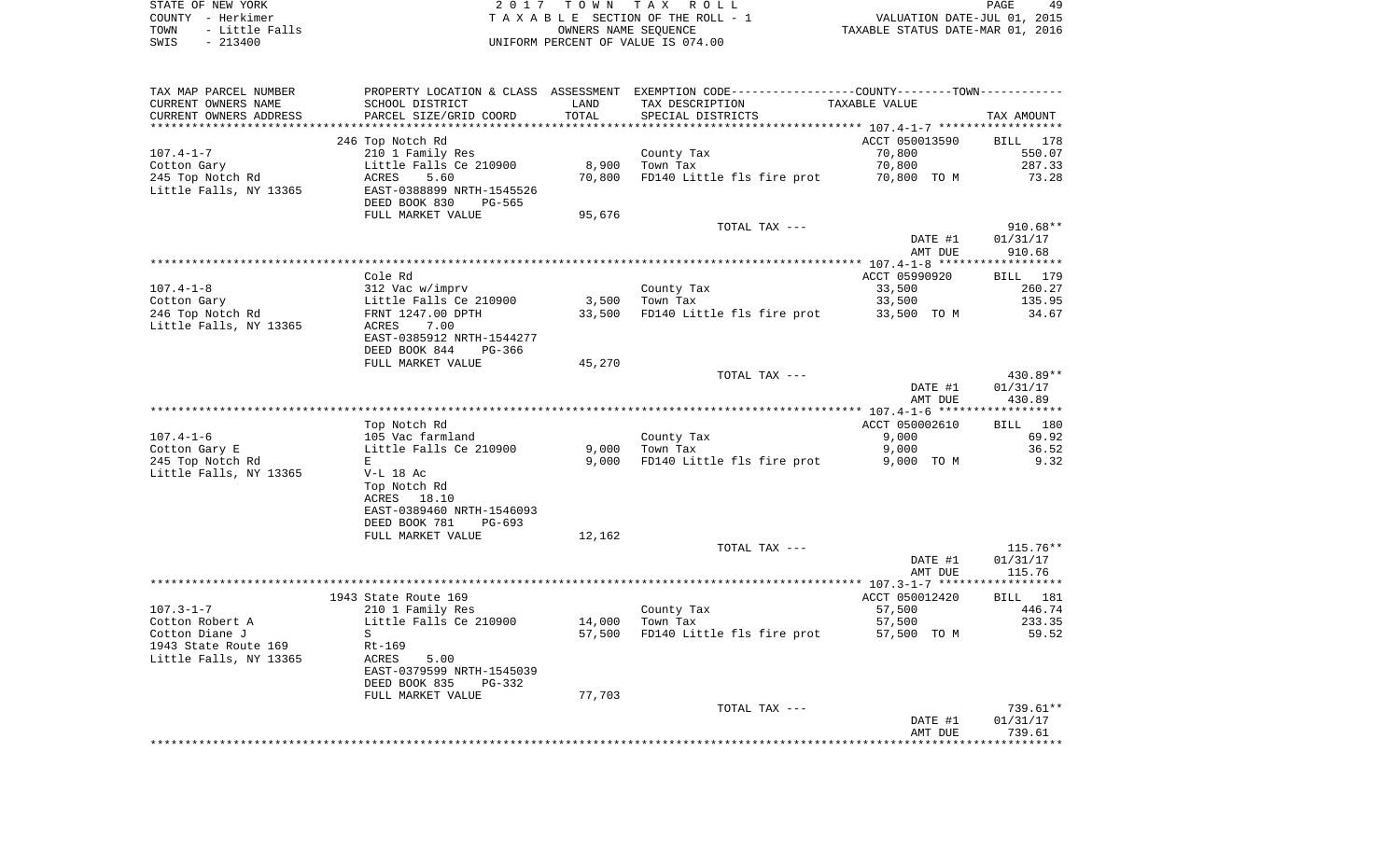| STATE OF NEW YORK      | 2017 TOWN TAX ROLL                 | 50<br>PAGE                       |
|------------------------|------------------------------------|----------------------------------|
| COUNTY - Herkimer      | TAXABLE SECTION OF THE ROLL - 1    | VALUATION DATE-JUL 01, 2015      |
| TOWN<br>- Little Falls | OWNERS NAME SEOUENCE               | TAXABLE STATUS DATE-MAR 01, 2016 |
| SWIS<br>$-213400$      | UNIFORM PERCENT OF VALUE IS 074.00 |                                  |
|                        |                                    |                                  |

| TAX MAP PARCEL NUMBER                     |                                                        |                | PROPERTY LOCATION & CLASS ASSESSMENT EXEMPTION CODE---------------COUNTY-------TOWN---------- |                                   |                |
|-------------------------------------------|--------------------------------------------------------|----------------|-----------------------------------------------------------------------------------------------|-----------------------------------|----------------|
| CURRENT OWNERS NAME                       | SCHOOL DISTRICT                                        | LAND           | TAX DESCRIPTION                                                                               | TAXABLE VALUE                     |                |
| CURRENT OWNERS ADDRESS                    | PARCEL SIZE/GRID COORD                                 | TOTAL          | SPECIAL DISTRICTS                                                                             |                                   | TAX AMOUNT     |
| ******************************            |                                                        |                |                                                                                               |                                   |                |
|                                           | Gun Club Rd                                            |                |                                                                                               |                                   | BILL<br>182    |
| $114.4 - 1 - 2.2$                         | 314 Rural vac<10                                       |                | County Tax                                                                                    | 6,000                             | 46.62<br>24.35 |
| Cotton Thomas<br>Burdick Shelley          | Herkimer Centra 213001<br>VL                           | 6,000<br>6,000 | Town Tax<br>FD140 Little fls fire prot                                                        | 6,000<br>6,000 TO M               | 6.21           |
| 509 Gun Club Rd                           | Burt Rd                                                |                |                                                                                               |                                   |                |
| Little Falls, NY 13365                    | FRNT 183.00 DPTH 150.00                                |                |                                                                                               |                                   |                |
|                                           | EAST-0386311 NRTH-1533616                              |                |                                                                                               |                                   |                |
|                                           | DEED BOOK 922<br>PG-617                                |                |                                                                                               |                                   |                |
|                                           | FULL MARKET VALUE                                      | 8,108          |                                                                                               |                                   |                |
|                                           |                                                        |                | TOTAL TAX ---                                                                                 |                                   | $77.18**$      |
|                                           |                                                        |                |                                                                                               | DATE #1                           | 01/31/17       |
|                                           |                                                        |                |                                                                                               | AMT DUE                           | 77.18          |
|                                           |                                                        |                |                                                                                               | ***************** 114.4-1-3.2 *** | ********       |
|                                           | Gun Club Rd                                            |                |                                                                                               |                                   | 183<br>BILL    |
| $114.4 - 1 - 3.2$                         | 311 Res vac land                                       |                | County Tax                                                                                    | 1,800                             | 13.98          |
| Cotton Thomas                             | Herkimer Centra 213001                                 | 1,800          | Town Tax                                                                                      | 1,800                             | 7.30           |
| Bundick Shelley                           | 1.90<br>ACRES                                          | 1,800          | FD140 Little fls fire prot                                                                    | 1,800 TO M                        | 1.86           |
| 509 Gun Club Rd<br>Little Falls, NY 13365 | EAST-0386263 NRTH-1533819<br>DEED BOOK 918<br>$PG-651$ |                |                                                                                               |                                   |                |
|                                           | FULL MARKET VALUE                                      | 2,432          |                                                                                               |                                   |                |
|                                           |                                                        |                | TOTAL TAX ---                                                                                 |                                   | $23.14**$      |
|                                           |                                                        |                |                                                                                               | DATE #1                           | 01/31/17       |
|                                           |                                                        |                |                                                                                               | AMT DUE                           | 23.14          |
|                                           |                                                        |                |                                                                                               |                                   |                |
|                                           | 509 Gun Club Rd                                        |                |                                                                                               | ACCT 050003270                    | BILL 184       |
| $114.4 - 1 - 7$                           | 210 1 Family Res                                       |                | County Tax                                                                                    | 40,300                            | 313.11         |
| Cotton Thomas                             | Herkimer Centra 213001                                 | 8,200          | Town Tax                                                                                      | 40,300                            | 163.55         |
| Cotton Shelley                            | ACRES<br>1.10                                          | 40,300         | FD140 Little fls fire prot                                                                    | 40,300 TO M                       | 41.71          |
| 509 Gun Club Rd                           | EAST-0386473 NRTH-1533760                              |                |                                                                                               |                                   |                |
| Little Falls, NY 13365                    | DEED BOOK 719<br>$PG-43$                               |                |                                                                                               |                                   |                |
|                                           | FULL MARKET VALUE                                      | 54,459         | TOTAL TAX ---                                                                                 |                                   | $518.37**$     |
|                                           |                                                        |                |                                                                                               | DATE #1                           | 01/31/17       |
|                                           |                                                        |                |                                                                                               | AMT DUE                           | 518.37         |
|                                           |                                                        |                |                                                                                               |                                   | **********     |
|                                           | 1255 Top Notch Rd                                      |                |                                                                                               | ACCT 050002190                    | BILL<br>185    |
| $114.2 - 2 - 27$                          | 210 1 Family Res                                       |                | County Tax                                                                                    | 68,400                            | 531.43         |
| Coville Et Al Susan                       | Little Falls Ce 210900                                 | 7,300          | Town Tax                                                                                      | 68,400                            | 277.59         |
| % Mary Deluca                             | W                                                      | 68,400         | FD140 Little fls fire prot                                                                    | 68,400 TO M                       | 70.80          |
| 87 Skinner St                             | $R-1$                                                  |                |                                                                                               |                                   |                |
| Little Falls, NY 13365                    | Topnotch Rd                                            |                |                                                                                               |                                   |                |
|                                           | FRNT 150.00 DPTH 252.00                                |                |                                                                                               |                                   |                |
|                                           | EAST-0393448 NRTH-1539249                              |                |                                                                                               |                                   |                |
|                                           | DEED BOOK 1076<br>PG-615                               |                |                                                                                               |                                   |                |
|                                           | FULL MARKET VALUE                                      | 92,432         | TOTAL TAX ---                                                                                 |                                   | 879.82**       |
|                                           |                                                        |                |                                                                                               | DATE #1                           | 01/31/17       |
|                                           |                                                        |                |                                                                                               | AMT DUE                           | 879.82         |
|                                           |                                                        |                |                                                                                               |                                   |                |
|                                           |                                                        |                |                                                                                               |                                   |                |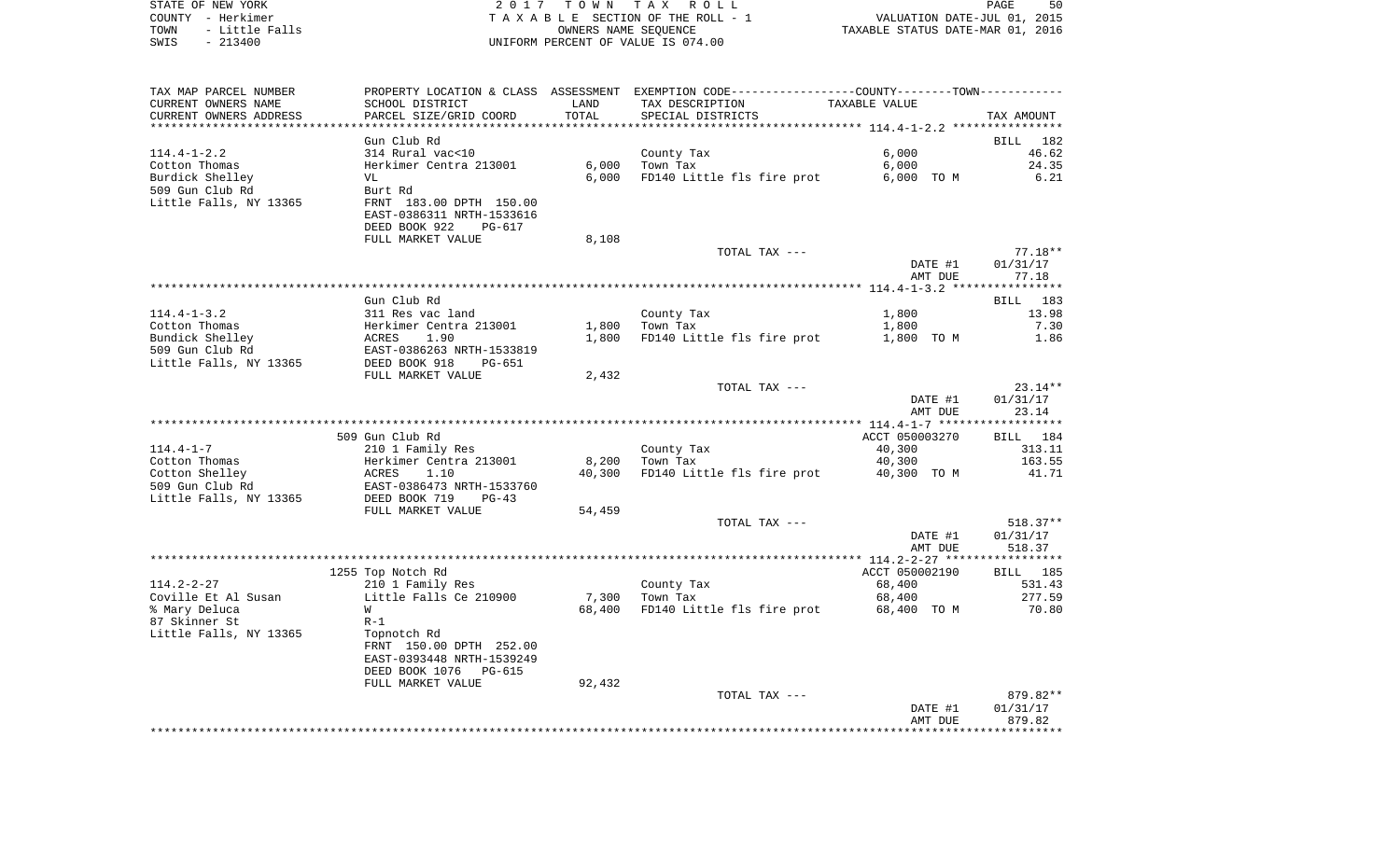| STATE OF NEW YORK |  |           |                |
|-------------------|--|-----------|----------------|
| COUNTY - Herkimer |  |           |                |
| TOWN              |  |           | - Little Falls |
| SWIS              |  | $-213400$ |                |

2017 TOWN TAX ROLL TA X A B L E SECTION OF THE ROLL - 1 TOWN - Little Falls OWNERS NAME SEQUENCE TAXABLE STATUS DATE-MAR 01, 2016 SWIS - 213400 UNIFORM PERCENT OF VALUE IS 074.00

|                        |                                |        |                                                                                               | AMT DUE        | 177.50<br>********* |
|------------------------|--------------------------------|--------|-----------------------------------------------------------------------------------------------|----------------|---------------------|
|                        |                                |        |                                                                                               | DATE #1        | 01/31/17            |
|                        |                                | 18,649 | TOTAL TAX ---                                                                                 |                | $177.50**$          |
|                        | FULL MARKET VALUE              |        |                                                                                               |                |                     |
|                        | DEED BOOK 852<br>$PG-548$      |        |                                                                                               |                |                     |
|                        | EAST-0395818 NRTH-1542993      |        |                                                                                               |                |                     |
| Little Falls, NY 13365 | ACRES 23.50                    |        |                                                                                               |                |                     |
| 185 State Route 170    | FRNT 151.00 DPTH               | 13,800 | FD140 Little fls fire prot 13,800 TO M                                                        |                | 14.28               |
| Creedon Patrick G      | Little Falls Ce 210900         | 13,800 | Town Tax                                                                                      | 13,800         | 56.00               |
| $114.2 - 2 - 7.3$      | 120 Field crops                |        | County Tax                                                                                    | 13,800         | 107.22              |
|                        | 185 State Route 170            |        |                                                                                               | ACCT 050019700 | BILL 189            |
|                        |                                |        |                                                                                               |                |                     |
|                        |                                |        |                                                                                               | AMT DUE        | 600.69              |
|                        |                                |        |                                                                                               | DATE #1        | 01/31/17            |
|                        |                                |        | TOTAL TAX ---                                                                                 |                | $600.69**$          |
|                        | FULL MARKET VALUE              | 63,108 |                                                                                               |                |                     |
|                        | DEED BOOK 851<br>$PG-260$      |        |                                                                                               |                |                     |
| Little Falls, NY 13365 | EAST-0396713 NRTH-1542944      |        |                                                                                               |                |                     |
| 185 State Route 170    | ACRES<br>1.50                  | 46,700 | FD140 Little fls fire prot                                                                    | 46,700 TO M    | 48.34               |
| Creedon Patrick G      | Little Falls Ce 210900         | 8,800  | Town Tax                                                                                      | 46,700         | 189.52              |
|                        | 210 1 Family Res               |        | County Tax                                                                                    | 46,700         | 362.83              |
| $114.2 - 2 - 7.2$      |                                |        |                                                                                               |                |                     |
|                        | 185 State Route 170            |        |                                                                                               | ACCT 050099730 | BILL 188            |
|                        |                                |        |                                                                                               |                |                     |
|                        |                                |        |                                                                                               | AMT DUE        | 77.18               |
|                        |                                |        |                                                                                               | DATE #1        | 01/31/17            |
|                        |                                |        | TOTAL TAX ---                                                                                 |                | $77.18**$           |
|                        | FULL MARKET VALUE              | 8,108  |                                                                                               |                |                     |
| Little Ferry, NJ 07643 | EAST-0387398 NRTH-1515332      |        |                                                                                               |                |                     |
| 36 Werneking Pl        | ACRES 30.00                    | 6,000  | FD140 Little fls fire prot                                                                    | 6,000 TO M     | 6.21                |
| Crecco Peter           | Little Falls Ce 210900         | 6,000  | Town Tax                                                                                      | 6,000          | 24.35               |
| $121.4 - 2 - 56$       | 322 Rural vac>10               |        | County Tax                                                                                    | 6,000          | 46.62               |
|                        | Oregon Rd                      |        |                                                                                               |                | BILL 187            |
|                        |                                |        |                                                                                               |                |                     |
|                        |                                |        |                                                                                               | AMT DUE        | 282.98              |
|                        |                                |        |                                                                                               | DATE #1        |                     |
|                        |                                |        |                                                                                               |                | 01/31/17            |
|                        |                                |        | TOTAL TAX ---                                                                                 |                | 282.98**            |
|                        | FULL MARKET VALUE              | 29,730 |                                                                                               |                |                     |
|                        | DEED BOOK 709<br><b>PG-211</b> |        |                                                                                               |                |                     |
|                        | EAST-0386338 NRTH-1515238      |        |                                                                                               |                |                     |
| Little Ferry, NJ 07643 | ACRES 55.00                    |        |                                                                                               |                |                     |
| 36 Werneking Pl        | S                              | 22,000 | FD140 Little fls fire prot                                                                    | 22,000 TO M    | 22.77               |
| Crecco Peter           | Central Valley 212803          | 22,000 | Town Tax                                                                                      | 22,000         | 89.28               |
| $121.4 - 2 - 8$        | 323 Vacant rural               |        | County Tax                                                                                    | 22,000         | 170.93              |
|                        | Oregon Rd                      |        |                                                                                               | ACCT 050002340 | 186<br>BILL         |
|                        |                                |        |                                                                                               |                |                     |
| CURRENT OWNERS ADDRESS | PARCEL SIZE/GRID COORD         | TOTAL  | SPECIAL DISTRICTS                                                                             |                | TAX AMOUNT          |
| CURRENT OWNERS NAME    | SCHOOL DISTRICT                | LAND   | TAX DESCRIPTION                                                                               | TAXABLE VALUE  |                     |
| TAX MAP PARCEL NUMBER  |                                |        | PROPERTY LOCATION & CLASS ASSESSMENT EXEMPTION CODE---------------COUNTY-------TOWN---------- |                |                     |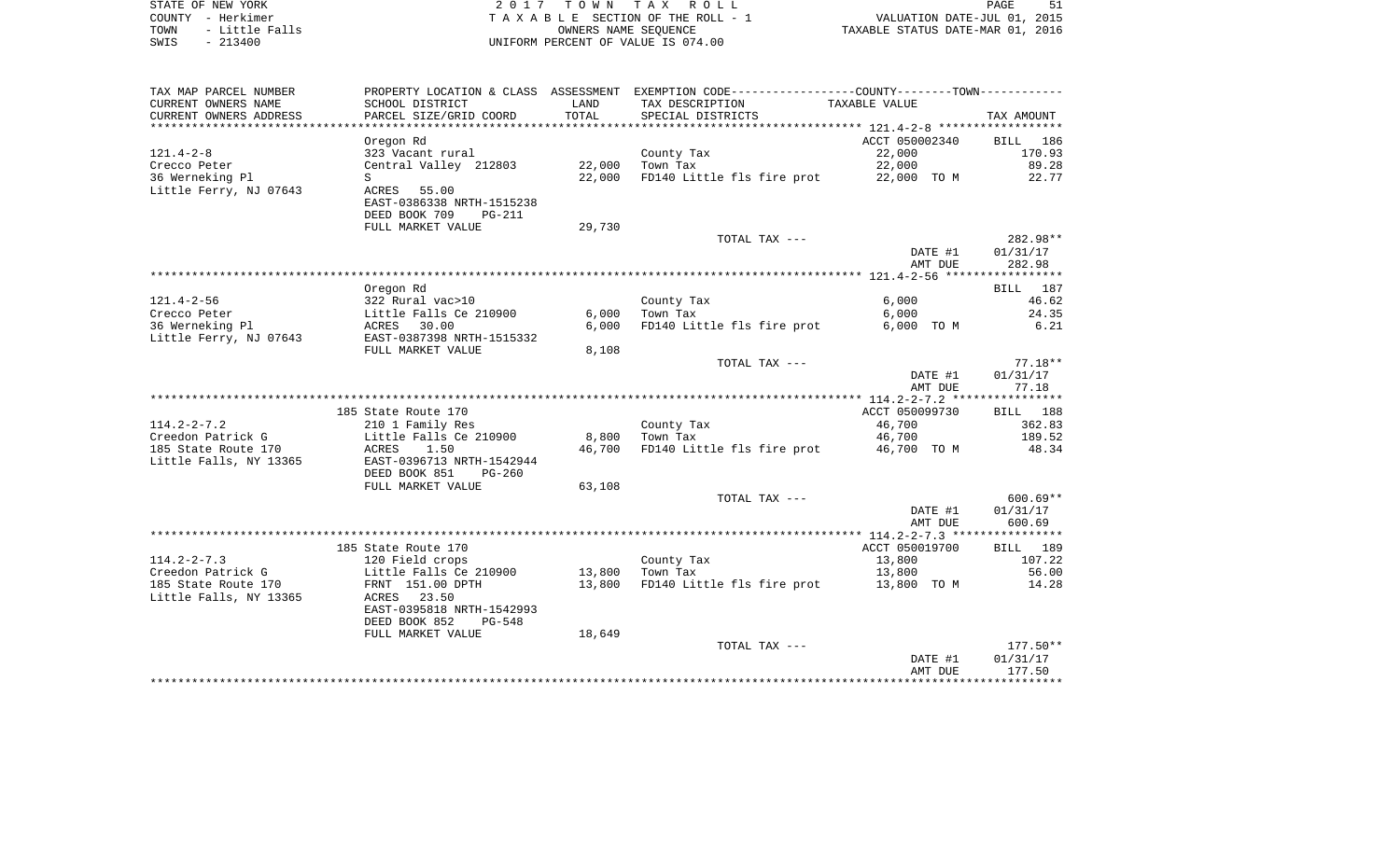|                                    | 52<br>PAGE                       |
|------------------------------------|----------------------------------|
| TAXABLE SECTION OF THE ROLL - 1    | VALUATION DATE-JUL 01, 2015      |
| OWNERS NAME SEOUENCE               | TAXABLE STATUS DATE-MAR 01, 2016 |
| UNIFORM PERCENT OF VALUE IS 074.00 |                                  |
|                                    |                                  |
|                                    | 2017 TOWN TAX ROLL               |

| TAX MAP PARCEL NUMBER<br>CURRENT OWNERS NAME   | PROPERTY LOCATION & CLASS ASSESSMENT<br>SCHOOL DISTRICT | LAND    | EXEMPTION CODE-----------------COUNTY-------TOWN-----------<br>TAX DESCRIPTION | TAXABLE VALUE            |                           |
|------------------------------------------------|---------------------------------------------------------|---------|--------------------------------------------------------------------------------|--------------------------|---------------------------|
| CURRENT OWNERS ADDRESS<br>******************** | PARCEL SIZE/GRID COORD                                  | TOTAL   | SPECIAL DISTRICTS                                                              |                          | TAX AMOUNT                |
|                                                | 941 Burt Rd                                             |         |                                                                                | ACCT 050016650           | <b>BILL</b><br>190        |
| $114.2 - 1 - 51$                               | 210 1 Family Res                                        |         | County Tax                                                                     | 52,000                   | 404.01                    |
| Crim Jeffrey A                                 | Little Falls Ce 210900                                  | 6,400   | Town Tax                                                                       | 52,000                   | 211.03                    |
| 941 Burt Rd                                    | Life Use                                                | 52,000  | FD140 Little fls fire prot                                                     | 52,000 TO M              | 53.82                     |
| Little Falls, NY                               | FRNT 158.30 DPTH                                        |         |                                                                                |                          |                           |
|                                                | 0.60<br>ACRES<br>EAST-0388794 NRTH-1538197              |         |                                                                                |                          |                           |
|                                                | DEED BOOK 942<br>$PG-459$                               |         |                                                                                |                          |                           |
|                                                | FULL MARKET VALUE                                       | 70,270  |                                                                                |                          |                           |
|                                                |                                                         |         | TOTAL TAX ---                                                                  |                          | 668.86**                  |
|                                                |                                                         |         |                                                                                | DATE #1                  | 01/31/17                  |
|                                                |                                                         |         |                                                                                | AMT DUE                  | 668.86                    |
|                                                |                                                         |         |                                                                                |                          |                           |
| $114.79 - 1 - 11$                              | 129 Lyle Rd<br>210 1 Family Res                         |         | County Tax                                                                     | ACCT 050100270<br>95,400 | <b>BILL</b> 191<br>741.20 |
| Crimmins Linda                                 | Herkimer Centra 213001                                  | 10,300  | Town Tax                                                                       | 95,400                   | 387.16                    |
| 129 Lyle Rd                                    | FRNT 160.00 DPTH 141.20                                 | 95,400  | FD140 Little fls fire prot                                                     | 95,400 TO M              | 98.74                     |
| Little Falls, NY 13365                         | EAST-0380656 NRTH-1529673                               |         |                                                                                |                          |                           |
|                                                | DEED BOOK 832<br>$PG-430$                               |         |                                                                                |                          |                           |
|                                                | FULL MARKET VALUE                                       | 128,919 |                                                                                |                          |                           |
|                                                |                                                         |         | TOTAL TAX ---                                                                  | DATE #1                  | $1,227.10**$<br>01/31/17  |
|                                                |                                                         |         |                                                                                | AMT DUE                  | 1,227.10                  |
|                                                |                                                         |         |                                                                                |                          |                           |
|                                                | 437 Sandy Lane Rd                                       |         |                                                                                | ACCT 050003330           | BILL 192                  |
| $121.2 - 4 - 37$                               | 210 1 Family Res                                        |         | County Tax                                                                     | 69,500                   | 539.97                    |
| Crouch David                                   | Little Falls Ce 210900                                  | 6,800   | Town Tax                                                                       | 69,500                   | 282.05                    |
| Crouch Terri                                   | FRNT 175.00 DPTH 175.00                                 | 69,500  | FD140 Little fls fire prot                                                     | 69,500 TO M              | 71.94                     |
| 437 Sandy Lane Rd<br>Mohawk, NY 13407          | EAST-0387820 NRTH-1520923<br>DEED BOOK 1108 PG-240      |         |                                                                                |                          |                           |
|                                                | FULL MARKET VALUE                                       | 93,919  |                                                                                |                          |                           |
|                                                |                                                         |         | TOTAL TAX ---                                                                  |                          | 893.96**                  |
|                                                |                                                         |         |                                                                                | DATE #1                  | 01/31/17                  |
|                                                |                                                         |         |                                                                                | AMT DUE                  | 893.96                    |
|                                                |                                                         |         |                                                                                |                          |                           |
| $114.1 - 1 - 26.2$                             | 711 Burt Rd<br>210 1 Family Res                         |         | County Tax                                                                     | ACCT 050100460<br>99,900 | 193<br>BILL<br>776.16     |
| Cushman Barry                                  | Herkimer Centra 213001                                  | 14,000  | Town Tax                                                                       | 99,900                   | 405.42                    |
| Cushman Sheryl                                 | <b>ACRES</b><br>5.00                                    | 99,900  | FD140 Little fls fire prot                                                     | 99,900 TO M              | 103.40                    |
| 440 Longmeadow Rd                              | EAST-0384600 NRTH-1536844                               |         |                                                                                |                          |                           |
| Lancaster, PA 17601                            | DEED BOOK 1514 PG-723                                   |         |                                                                                |                          |                           |
|                                                | FULL MARKET VALUE                                       | 135,000 |                                                                                |                          |                           |
|                                                |                                                         |         | TOTAL TAX ---                                                                  | DATE #1                  | 1,284.98**<br>01/31/17    |
|                                                |                                                         |         |                                                                                | AMT DUE                  | 1,284.98                  |
|                                                |                                                         |         |                                                                                |                          |                           |
|                                                |                                                         |         |                                                                                |                          |                           |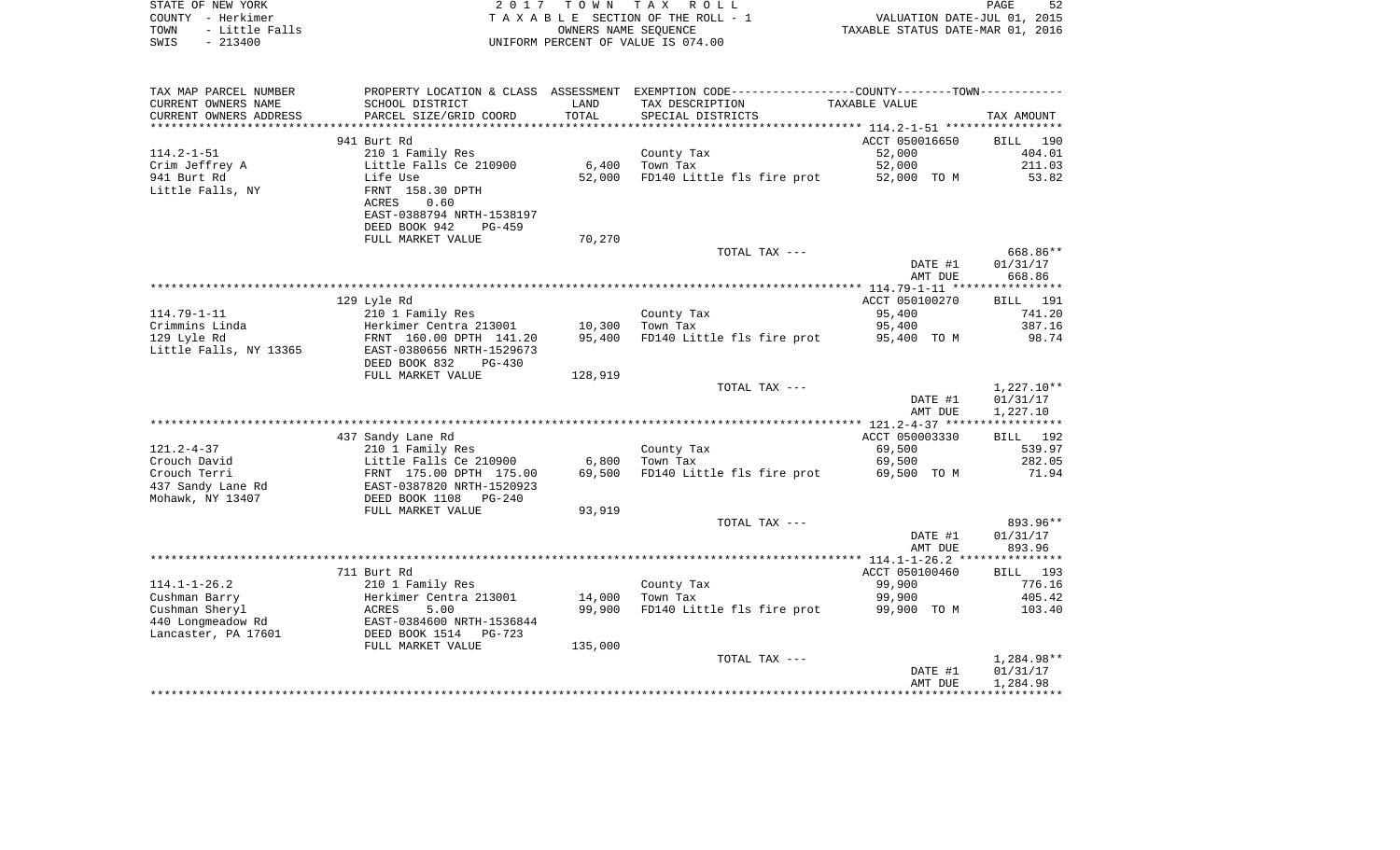STATE OF NEW YORK **EXECUTE:** A 2 0 1 7 T O W N T A X R O L L COUNTY - Herkimer<br>
T A X A B L E SECTION OF THE ROLL - 1<br>
TOWN - Little Falls<br>
SWIS - 213400 - 2013400 - UNIFORM PERCENT OF VALUE IS 074.00 TOWN - Little Falls OWNERS NAME SEQUENCE TAXABLE STATUS DATE-MAR 01, 2016 SWIS - 213400 UNIFORM PERCENT OF VALUE IS 074.00

| TAX MAP PARCEL NUMBER  | PROPERTY LOCATION & CLASS ASSESSMENT EXEMPTION CODE---------------COUNTY-------TOWN---------- |        |                                                   |                |                 |
|------------------------|-----------------------------------------------------------------------------------------------|--------|---------------------------------------------------|----------------|-----------------|
| CURRENT OWNERS NAME    | SCHOOL DISTRICT                                                                               | LAND   | TAX DESCRIPTION                                   | TAXABLE VALUE  |                 |
| CURRENT OWNERS ADDRESS | PARCEL SIZE/GRID COORD                                                                        | TOTAL  | SPECIAL DISTRICTS                                 |                | TAX AMOUNT      |
|                        |                                                                                               |        |                                                   |                |                 |
|                        | Gun Club Rd                                                                                   |        |                                                   |                | BILL 194        |
| $114.4 - 3 - 6$        | 314 Rural vac<10                                                                              |        | County Tax                                        | 12,600         | 97.89           |
| Dabal Peter            | Little Falls Ce 210900                                                                        |        | 12,600 Town Tax                                   | 12,600         | 51.13           |
| 516 Clinton Ave        | FRNT 380.00 DPTH                                                                              | 12,600 | FD140 Little fls fire prot 12,600 TO M            |                | 13.04           |
| Wyckoff, NJ 07481      | 6.70<br>ACRES                                                                                 |        |                                                   |                |                 |
|                        | EAST-0386512 NRTH-1533162                                                                     |        |                                                   |                |                 |
|                        | DEED BOOK 1460 PG-928                                                                         |        |                                                   |                |                 |
|                        | FULL MARKET VALUE                                                                             | 17,027 |                                                   |                |                 |
|                        |                                                                                               |        | TOTAL TAX ---                                     |                | $162.06**$      |
|                        |                                                                                               |        |                                                   | DATE #1        |                 |
|                        |                                                                                               |        |                                                   |                | 01/31/17        |
|                        |                                                                                               |        |                                                   | AMT DUE        | 162.06          |
|                        |                                                                                               |        |                                                   |                |                 |
|                        | Gun Club Rd                                                                                   |        |                                                   |                | <b>BILL</b> 195 |
| $114.4 - 3 - 7$        | 314 Rural vac<10                                                                              |        | County Tax                                        | 12,300         | 95.56           |
| Dabal Peter            | Little Falls Ce 210900<br>FRNT 401.00 DPTH<br>ACRES 6.50                                      |        | 12,300 Town Tax                                   | 12,300         | 49.92           |
| 516 Clinton Ave        |                                                                                               |        | $12,300$ FD140 Little fls fire prot $12,300$ TO M |                | 12.73           |
| Wyckoff, NJ 07481      |                                                                                               |        |                                                   |                |                 |
|                        | EAST-0386769 NRTH-1533370                                                                     |        |                                                   |                |                 |
|                        | DEED BOOK 1460 PG-928                                                                         |        |                                                   |                |                 |
|                        | FULL MARKET VALUE                                                                             | 16,622 |                                                   |                |                 |
|                        |                                                                                               |        | TOTAL TAX ---                                     |                | $158.21**$      |
|                        |                                                                                               |        |                                                   | DATE #1        | 01/31/17        |
|                        |                                                                                               |        |                                                   | AMT DUE        | 158.21          |
|                        |                                                                                               |        |                                                   |                |                 |
|                        | State Route 5                                                                                 |        |                                                   | ACCT 050011610 | BILL 196        |
| $121.1 - 1 - 47$       | 311 Res vac land                                                                              |        | County Tax                                        | 700            | 5.44            |
| Daniell Alexander      | Little Falls Ce 210900                                                                        |        | 700 Town Tax                                      | 700            | 2.84            |
| Daniell Theresa        | N                                                                                             |        | 700 School Relevy                                 |                | 29.29           |
| 6213 State Route 5     | $V-L 1/4A$                                                                                    |        | FD140 Little fls fire prot 700 TO M               |                | .72             |
| Little Falls, NY 13365 | $Rt-5$                                                                                        |        |                                                   |                |                 |
|                        | FRNT 81.00 DPTH 150.00                                                                        |        |                                                   |                |                 |
|                        | EAST-0384178 NRTH-1526675                                                                     |        |                                                   |                |                 |
|                        | DEED BOOK 715<br>PG-266                                                                       |        |                                                   |                |                 |
|                        | FULL MARKET VALUE                                                                             | 946    |                                                   |                |                 |
|                        |                                                                                               |        | TOTAL TAX ---                                     |                | $38.29**$       |
|                        |                                                                                               |        |                                                   | DATE #1        | 01/31/17        |
|                        |                                                                                               |        |                                                   | AMT DUE        | 38.29           |
|                        |                                                                                               |        |                                                   |                |                 |
|                        | 6213 State Route 5                                                                            |        |                                                   | ACCT 050011640 | BILL 197        |
| $121.1 - 1 - 48$       | 210 1 Family Res                                                                              |        | VETWAR CTS 41120                                  | 6,660<br>6,660 |                 |
| Daniell Alexander      |                                                                                               |        | 12,500 County Tax                                 | 59,140         | 459.48          |
| Daniell Theresa        | Little Falls Ce 210900<br>ACRES 4.00<br>EAST-0384254 NPTU-1500000                             |        | 65,800 Town Tax                                   | 59,140         | 240.01          |
| 6213 State Route 5     | EAST-0384254 NRTH-1526839                                                                     |        | School Relevy                                     |                | 768.60          |
| Little Falls, NY 13365 | DEED BOOK 715<br>PG-266                                                                       |        | FD140 Little fls fire prot 65,800 TO M            |                | 68.11           |
|                        | FULL MARKET VALUE                                                                             | 88,919 |                                                   |                |                 |
|                        |                                                                                               |        | TOTAL TAX ---                                     |                | $1,536.20**$    |
|                        |                                                                                               |        |                                                   | DATE #1        | 01/31/17        |
|                        |                                                                                               |        |                                                   | AMT DUE        | 1,536.20        |
|                        |                                                                                               |        |                                                   |                | *************   |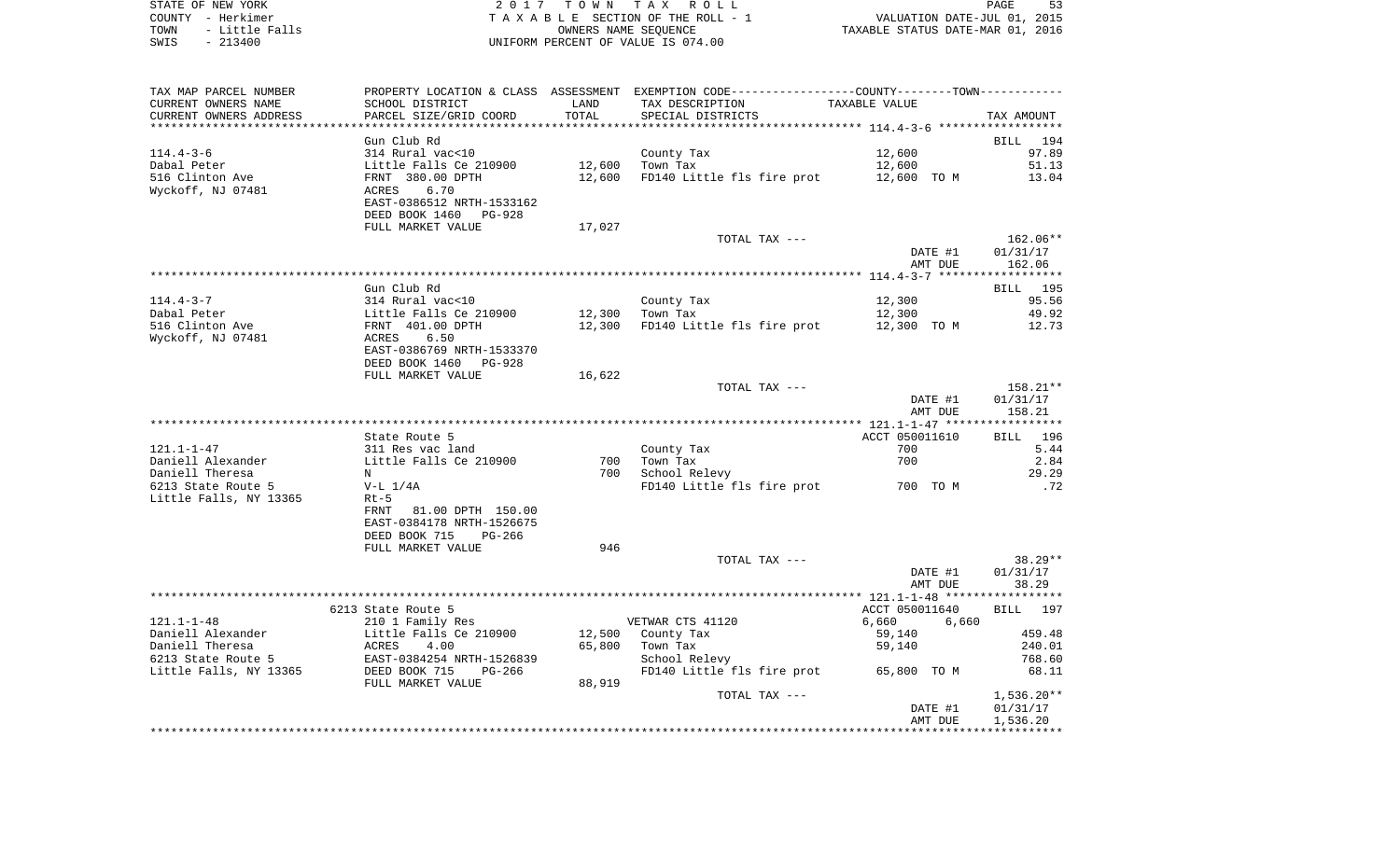STATE OF NEW YORK 54 CONSTRUCTED AS A CONSTRUCTED ASSESSED. THE SERVICE SERVICE SERVICE SERVICE SERVICE SERVICE COUNTY - Herkimer **T A X A B L E** SECTION OF THE ROLL - 1 VALUATION DATE-JUL 01, 2015 TOWN - Little Falls OWNERS NAME SEQUENCE TAXABLE STATUS DATE-MAR 01, 2016 SWIS - 213400 UNIFORM PERCENT OF VALUE IS 074.00

TAX MAP PARCEL NUMBER PROPERTY LOCATION & CLASS ASSESSMENT EXEMPTION CODE------------------COUNTY--------TOWN------------ CURRENT OWNERS NAME SCHOOL DISTRICT LAND TAX DESCRIPTION TAXABLE VALUECURRENT OWNERS ADDRESS PARCEL SIZE/GRID COORD TOTAL SPECIAL DISTRICTS TAX AMOUNT \*\*\*\*\*\*\*\*\*\*\*\*\*\*\*\*\*\*\*\*\*\*\*\*\*\*\*\*\*\*\*\*\*\*\*\*\*\*\*\*\*\*\*\*\*\*\*\*\*\*\*\*\*\*\*\*\*\*\*\*\*\*\*\*\*\*\*\*\*\*\*\*\*\*\*\*\*\*\*\*\*\*\*\*\*\*\*\*\*\*\*\*\*\*\*\*\*\*\*\*\*\*\* 114.2-2-10 \*\*\*\*\*\*\*\*\*\*\*\*\*\*\*\*\* 246 Dise Rd ACCT 050012240 BILL 198114.2-2-10 271 Mfg housings VETFUND CT 41101 300 300 Daniels Myrna Little Falls Ce 210900 8,500 AGED-ALL 41800 23,550 23,550 246 Dise Rd ACRES 1.30 47,400 County Tax 23,550 182.97 Little Falls, NY 13365 BAST-0390482 NRTH-1540866 Town Tax 23,550 23,550 95.57 DEED BOOK 00618 PG-00465 FD140 Little fls fire prot 47,400 TO M 49.06 FULL MARKET VALUE 64,054 TOTAL TAX --- 327.60\*\* DATE #1 01/31/17 AMT DUE 327.60 \*\*\*\*\*\*\*\*\*\*\*\*\*\*\*\*\*\*\*\*\*\*\*\*\*\*\*\*\*\*\*\*\*\*\*\*\*\*\*\*\*\*\*\*\*\*\*\*\*\*\*\*\*\*\*\*\*\*\*\*\*\*\*\*\*\*\*\*\*\*\*\*\*\*\*\*\*\*\*\*\*\*\*\*\*\*\*\*\*\*\*\*\*\*\*\*\*\*\*\*\*\*\* 114.2-1-11.7 \*\*\*\*\*\*\*\*\*\*\*\*\*\*\* 1391 Middleville Rd BILL 199114.2-1-11.7 210 1 Family Res County Tax 54,500 423.43 Dawley Kent Little Falls Ce 210900 12,300 Town Tax 54,500 221.18 Dawley Deborah **earth shelter home** 54,500 FD140 Little fls fire prot 54,500 TO M 56.41 1391 State Route 169 GLittle Falls, NY 13365 ACRES 5.00 EAST-0388584 NRTH-1539468 DEED BOOK 924 PG-399FULL MARKET VALUE 73,649 TOTAL TAX --- 701.02\*\* DATE #1 01/31/17 AMT DUE 701.02 \*\*\*\*\*\*\*\*\*\*\*\*\*\*\*\*\*\*\*\*\*\*\*\*\*\*\*\*\*\*\*\*\*\*\*\*\*\*\*\*\*\*\*\*\*\*\*\*\*\*\*\*\*\*\*\*\*\*\*\*\*\*\*\*\*\*\*\*\*\*\*\*\*\*\*\*\*\*\*\*\*\*\*\*\*\*\*\*\*\*\*\*\*\*\*\*\*\*\*\*\*\*\* 114.2-2-4 \*\*\*\*\*\*\*\*\*\*\*\*\*\*\*\*\*\*BILL 200 Top Notch Rd and ACCT 050014610 BILL 2008 BILL 2008 BILL 2009 BILL 2009 BILL 2009 BILL 2009 BILL 2009 BILL 200 114.2-2-4 210 1 Family Res County Tax 68,600 532.98 Dawley Randall P **Little Falls Ce 210900** 10,600 Town Tax 68,600 278.40 Top Notch Rd N 68,600 FD140 Little fls fire prot 68,600 TO M 71.00 PO Box 924 R-1 2A Little Falls, NY 13365 Top Notch Rd ACRES 2.70 EAST-0393363 NRTH-1545389 DEED BOOK 734 PG-193FULL MARKET VALUE 92,703 TOTAL TAX --- 882.38\*\* DATE #1 01/31/17 AMT DUE 882.38 \*\*\*\*\*\*\*\*\*\*\*\*\*\*\*\*\*\*\*\*\*\*\*\*\*\*\*\*\*\*\*\*\*\*\*\*\*\*\*\*\*\*\*\*\*\*\*\*\*\*\*\*\*\*\*\*\*\*\*\*\*\*\*\*\*\*\*\*\*\*\*\*\*\*\*\*\*\*\*\*\*\*\*\*\*\*\*\*\*\*\*\*\*\*\*\*\*\*\*\*\*\*\* 121.2-4-59.3 \*\*\*\*\*\*\*\*\*\*\*\*\*\*\***BILL** 201 Jacksonburg Rd **ACCT** 050019740 121.2-4-59.3 450 Retail srvce County Tax 71,500 555.51 Dawley Randall P Little Falls Ce 210900 8,000 Town Tax 71,500 290.17 PO Box 924 Plbrn retail 71,500 FD140 Little fls fire prot 71,500 TO M 74.01 Little Falls, NY 13365 ACRES 1.00 EAST-0390231 NRTH-1524101 DEED BOOK 899 PG-478FULL MARKET VALUE 96,622 TOTAL TAX --- 919.69\*\* DATE #1 01/31/17 AMT DUE 919.69\*\*\*\*\*\*\*\*\*\*\*\*\*\*\*\*\*\*\*\*\*\*\*\*\*\*\*\*\*\*\*\*\*\*\*\*\*\*\*\*\*\*\*\*\*\*\*\*\*\*\*\*\*\*\*\*\*\*\*\*\*\*\*\*\*\*\*\*\*\*\*\*\*\*\*\*\*\*\*\*\*\*\*\*\*\*\*\*\*\*\*\*\*\*\*\*\*\*\*\*\*\*\*\*\*\*\*\*\*\*\*\*\*\*\*\*\*\*\*\*\*\*\*\*\*\*\*\*\*\*\*\*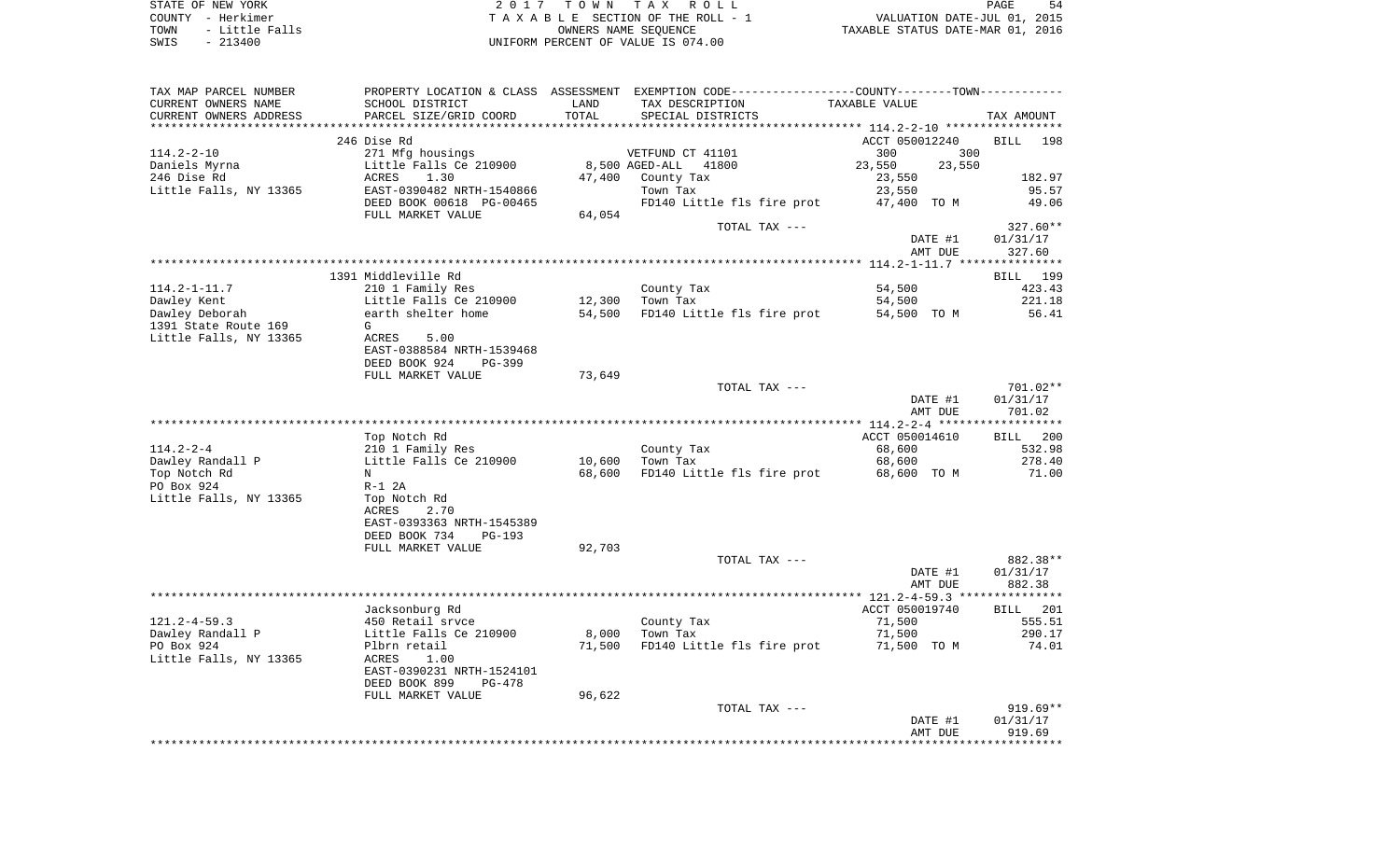| STATE OF NEW YORK<br>COUNTY - Herkimer<br>- Little Falls<br>TOWN<br>$-213400$<br>SWIS | 2017                                                   | OWNERS NAME SEQUENCE | TOWN TAX ROLL<br>TAXABLE SECTION OF THE ROLL - 1<br>UNIFORM PERCENT OF VALUE IS 074.00        | VALUATION DATE-JUL 01, 2015<br>TAXABLE STATUS DATE-MAR 01, 2016 | PAGE<br>55       |
|---------------------------------------------------------------------------------------|--------------------------------------------------------|----------------------|-----------------------------------------------------------------------------------------------|-----------------------------------------------------------------|------------------|
| TAX MAP PARCEL NUMBER                                                                 |                                                        |                      | PROPERTY LOCATION & CLASS ASSESSMENT EXEMPTION CODE---------------COUNTY-------TOWN---------- |                                                                 |                  |
| CURRENT OWNERS NAME                                                                   | SCHOOL DISTRICT                                        | LAND                 | TAX DESCRIPTION                                                                               | TAXABLE VALUE                                                   |                  |
| CURRENT OWNERS ADDRESS<br>************************                                    | PARCEL SIZE/GRID COORD                                 | TOTAL                | SPECIAL DISTRICTS                                                                             |                                                                 | TAX AMOUNT       |
|                                                                                       | 1922 State Route 5S                                    |                      |                                                                                               | ACCT 050012360                                                  | BILL<br>202      |
| $121.2 - 3 - 20$                                                                      | 210 1 Family Res                                       |                      | County Tax                                                                                    | 56,000                                                          | 435.09           |
| Dean Giovanna                                                                         | Little Falls Ce 210900                                 | 16,100               | Town Tax                                                                                      | 56,000                                                          | 227.26           |
| Rovetto Edward                                                                        | life use                                               | 56,000               | FD140 Little fls fire prot                                                                    | 56,000 TO M                                                     | 57.96            |
| 1922 State Route 5S                                                                   | $R-1$                                                  |                      |                                                                                               |                                                                 |                  |
| Little Falls, NY 13365                                                                | $Rt-5S$                                                |                      |                                                                                               |                                                                 |                  |
|                                                                                       | ACRES<br>6.50<br>EAST-0396382 NRTH-1525855             |                      |                                                                                               |                                                                 |                  |
|                                                                                       | DEED BOOK 934<br>PG-423                                |                      |                                                                                               |                                                                 |                  |
|                                                                                       | FULL MARKET VALUE                                      | 75,676               |                                                                                               |                                                                 |                  |
|                                                                                       |                                                        |                      | TOTAL TAX ---                                                                                 |                                                                 | 720.31**         |
|                                                                                       |                                                        |                      |                                                                                               | DATE #1                                                         | 01/31/17         |
|                                                                                       |                                                        |                      |                                                                                               | AMT DUE                                                         | 720.31           |
|                                                                                       | Paradise Rd                                            |                      |                                                                                               | ACCT 050002820                                                  | 203<br>BILL      |
| $121.35 - 1 - 9$                                                                      | 311 Res vac land                                       |                      | County Tax                                                                                    | 200                                                             | 1.55             |
| Decker Cora                                                                           | Little Falls Ce 210900                                 | 200                  | Town Tax                                                                                      | 200                                                             | 0.81             |
| Attn: Thomas Toher                                                                    | W                                                      | 200                  | FD140 Little fls fire prot                                                                    | 200 TO M                                                        | .21              |
| 1124 Paradise Rd<br>Little Falls, NY 13365                                            | FRNT<br>53.00 DPTH 162.00<br>EAST-0392443 NRTH-1525927 |                      |                                                                                               |                                                                 |                  |
|                                                                                       | DEED BOOK 00515 PG-00193                               |                      |                                                                                               |                                                                 |                  |
|                                                                                       | FULL MARKET VALUE                                      | 270                  |                                                                                               |                                                                 |                  |
|                                                                                       |                                                        |                      | TOTAL TAX ---                                                                                 |                                                                 | $2.57**$         |
|                                                                                       |                                                        |                      |                                                                                               | DATE #1<br>AMT DUE                                              | 01/31/17<br>2.57 |
|                                                                                       |                                                        |                      |                                                                                               |                                                                 |                  |
|                                                                                       | 170 Ohara Rd                                           |                      |                                                                                               | ACCT 050007140                                                  | BILL 204         |
| $114.2 - 2 - 36$                                                                      | 210 1 Family Res                                       |                      | County Tax                                                                                    | 75,700                                                          | 588.14           |
| Decker Mark E                                                                         | Little Falls Ce 210900                                 | 7,000                | Town Tax                                                                                      | 75,700                                                          | 307.21           |
| Decker Diana D                                                                        | Star Not Refiled                                       | 75,700               | FD140 Little fls fire prot                                                                    | 75,700 TO M                                                     | 78.35            |
| 170 OHara Rd<br>Little Falls, NY 13365                                                | FRNT 110.00 DPTH 304.10<br>EAST-0390573 NRTH-1540050   |                      |                                                                                               |                                                                 |                  |
|                                                                                       | DEED BOOK 887<br>PG-256                                |                      |                                                                                               |                                                                 |                  |
|                                                                                       | FULL MARKET VALUE                                      | 102,297              |                                                                                               |                                                                 |                  |
|                                                                                       |                                                        |                      | TOTAL TAX ---                                                                                 |                                                                 | 973.70**         |
|                                                                                       |                                                        |                      |                                                                                               | DATE #1                                                         | 01/31/17         |
|                                                                                       |                                                        |                      |                                                                                               | AMT DUE                                                         | 973.70           |
|                                                                                       | Gun Club Rd                                            |                      |                                                                                               |                                                                 | 205<br>BILL      |
| $114.4 - 3 - 23$                                                                      | 314 Rural vac<10                                       |                      | County Tax                                                                                    | 3,900                                                           | 30.30            |
| Dellaquila Lisa                                                                       | Little Falls Ce 210900                                 | 3,900                | Town Tax                                                                                      | 3,900                                                           | 15.83            |
| 265 49th St                                                                           | no frontage                                            | 3,900                | FD140 Little fls fire prot                                                                    | 3,900 TO M                                                      | 4.04             |
| Brooklyn, NY 11220                                                                    | ACRES<br>7.80<br>EAST-0388135 NRTH-1531442             |                      |                                                                                               |                                                                 |                  |
|                                                                                       | DEED BOOK 1395 PG-786                                  |                      |                                                                                               |                                                                 |                  |
|                                                                                       | FULL MARKET VALUE                                      | 5,270                |                                                                                               |                                                                 |                  |
|                                                                                       |                                                        |                      | TOTAL TAX ---                                                                                 |                                                                 | $50.17**$        |
|                                                                                       |                                                        |                      |                                                                                               | DATE #1                                                         | 01/31/17         |
|                                                                                       |                                                        |                      |                                                                                               | AMT DUE                                                         | 50.17            |
|                                                                                       |                                                        |                      |                                                                                               |                                                                 |                  |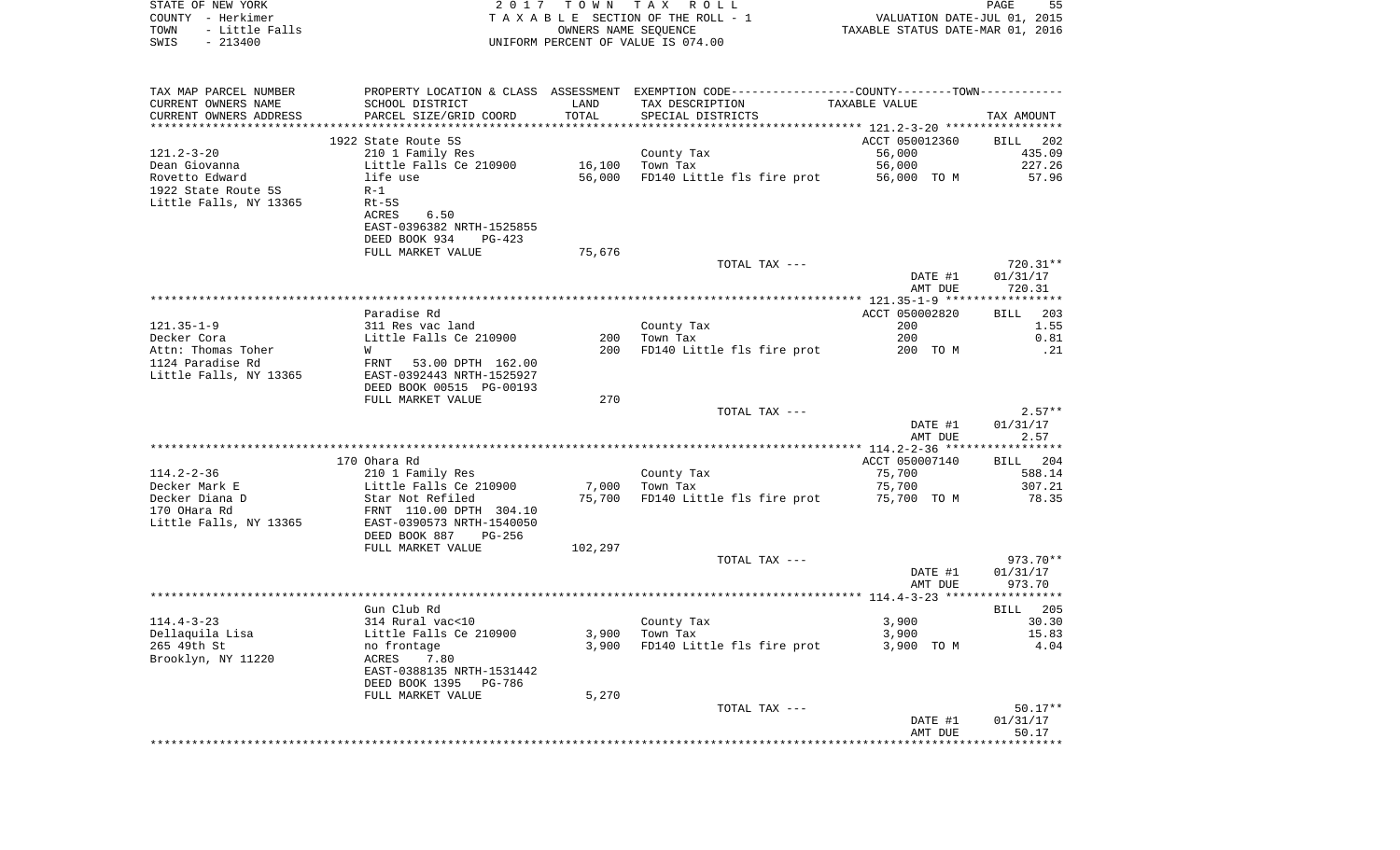|      | STATE OF NEW YORK |
|------|-------------------|
|      | COUNTY - Herkimer |
| TOWN | - Little Falls    |
| SWTS | - 213400          |

2017 TOWN TAX ROLL TA X A B L E SECTION OF THE ROLL - 1 SWIS - 213400 WIFORM PERCENT OF VALUE IS 074.00

PAGE 56 TOWN TAX ROLL<br>LE SECTION OF THE ROLL - 1 WALUATION DATE-JUL 01, 2015<br>OWNERS NAME SEQUENCE TAXABLE STATUS DATE-MAR 01, 2016

| TAX MAP PARCEL NUMBER<br>CURRENT OWNERS NAME      | PROPERTY LOCATION & CLASS ASSESSMENT<br>SCHOOL DISTRICT | LAND    | EXEMPTION CODE-----------------COUNTY-------TOWN-----------<br>TAX DESCRIPTION | TAXABLE VALUE            |                       |
|---------------------------------------------------|---------------------------------------------------------|---------|--------------------------------------------------------------------------------|--------------------------|-----------------------|
| CURRENT OWNERS ADDRESS<br>*********************** | PARCEL SIZE/GRID COORD                                  | TOTAL   | SPECIAL DISTRICTS                                                              |                          | TAX AMOUNT            |
|                                                   |                                                         |         |                                                                                |                          |                       |
| $114.2 - 1 - 13$                                  | 1426 State Route 169<br>210 1 Family Res                |         | County Tax                                                                     | ACCT 050002850<br>66,300 | 206<br>BILL<br>515.11 |
| Deming Ronald C                                   | Little Falls Ce 210900                                  | 4,700   | Town Tax                                                                       | 66,300                   | 269.07                |
| Deming Sally I                                    | FRNT 100.00 DPTH 150.00                                 | 66,300  | FD140 Little fls fire prot                                                     | 66,300 TO M              | 68.62                 |
| 1426 State Route 169<br>Little Falls, NY 13365    | EAST-0388533 NRTH-1540274<br>DEED BOOK 1240<br>$PG-524$ |         |                                                                                |                          |                       |
|                                                   | FULL MARKET VALUE                                       | 89,595  |                                                                                |                          |                       |
|                                                   |                                                         |         | TOTAL TAX ---                                                                  |                          | 852.80**              |
|                                                   |                                                         |         |                                                                                | DATE #1                  | 01/31/17              |
|                                                   |                                                         |         |                                                                                | AMT DUE                  | 852.80                |
|                                                   |                                                         |         |                                                                                |                          |                       |
|                                                   | Middleville Rd                                          |         |                                                                                | ACCT 050099400           | 207<br><b>BILL</b>    |
| $114.2 - 1 - 14.2$                                | 311 Res vac land                                        |         | County Tax                                                                     | 1,000                    | 7.77                  |
| Deming Ronald C                                   | Little Falls Ce 210900                                  | 1,000   | Town Tax                                                                       | 1,000                    | 4.06                  |
| Deming Sally I                                    | Life Use Ronald Deming                                  | 1,000   | FD140 Little fls fire prot                                                     | 1,000 TO M               | 1.04                  |
| 1426 State Route 169                              | FRNT 163.00 DPTH                                        |         |                                                                                |                          |                       |
| Little Falls, NY 13365                            | <b>ACRES</b><br>0.41                                    |         |                                                                                |                          |                       |
|                                                   | EAST-0388447 NRTH-1540345                               |         |                                                                                |                          |                       |
|                                                   | DEED BOOK 1240<br><b>PG-524</b>                         |         |                                                                                |                          |                       |
|                                                   | FULL MARKET VALUE                                       | 1,351   |                                                                                |                          |                       |
|                                                   |                                                         |         | TOTAL TAX ---                                                                  |                          | $12.87**$             |
|                                                   |                                                         |         |                                                                                | DATE #1                  | 01/31/17              |
|                                                   |                                                         |         |                                                                                | AMT DUE                  | 12.87                 |
|                                                   | 244 Eatonville Rd                                       |         |                                                                                |                          |                       |
|                                                   |                                                         |         |                                                                                | ACCT 050010830           | 208<br><b>BILL</b>    |
| $114.3 - 3 - 2$<br>Deschene Donald                | 210 1 Family Res                                        | 13,500  | County Tax<br>Town Tax                                                         | 115,700<br>115,700       | 898.92<br>469.55      |
| Deschene Barbara                                  | Herkimer Centra 213001<br>FRNT 264.00 DPTH 120.00       | 115,700 | FD140 Little fls fire prot                                                     | 115,700 TO M             | 119.76                |
| 244 Eatonville Rd                                 | EAST-0380154 NRTH-1529660                               |         |                                                                                |                          |                       |
| Little Falls, NY 13365                            | DEED BOOK 854<br>$PG-454$                               |         |                                                                                |                          |                       |
|                                                   | FULL MARKET VALUE                                       | 156,351 |                                                                                |                          |                       |
|                                                   |                                                         |         | TOTAL TAX ---                                                                  |                          | 1,488.23**            |
|                                                   |                                                         |         |                                                                                | DATE #1                  | 01/31/17              |
|                                                   |                                                         |         |                                                                                | AMT DUE                  | 1,488.23              |
|                                                   |                                                         |         |                                                                                |                          |                       |
|                                                   | 1553 State Route 5S                                     |         |                                                                                | ACCT 050014550           | <b>BILL</b><br>209    |
| $121.2 - 2 - 11$                                  | 210 1 Family Res                                        |         | County Tax                                                                     | 48,600                   | 377.59                |
| Dibble Gaye                                       | Little Falls Ce 210900                                  | 6,900   | Town Tax                                                                       | 48,600                   | 197.23                |
| 1553 State Route 5S                               | FRNT 150.00 DPTH 210.00                                 | 48,600  | FD140 Little fls fire prot                                                     | 48,600 TO M              | 50.30                 |
| Mohawk, NY 13407                                  | EAST-0389229 NRTH-1524384                               |         |                                                                                |                          |                       |
|                                                   | DEED BOOK 803<br>PG-654                                 |         |                                                                                |                          |                       |
|                                                   | FULL MARKET VALUE                                       | 65,676  |                                                                                |                          |                       |
|                                                   |                                                         |         | TOTAL TAX ---                                                                  |                          | $625.12**$            |
|                                                   |                                                         |         |                                                                                | DATE #1                  | 01/31/17              |
|                                                   |                                                         |         |                                                                                | AMT DUE                  | 625.12                |
|                                                   |                                                         |         |                                                                                |                          |                       |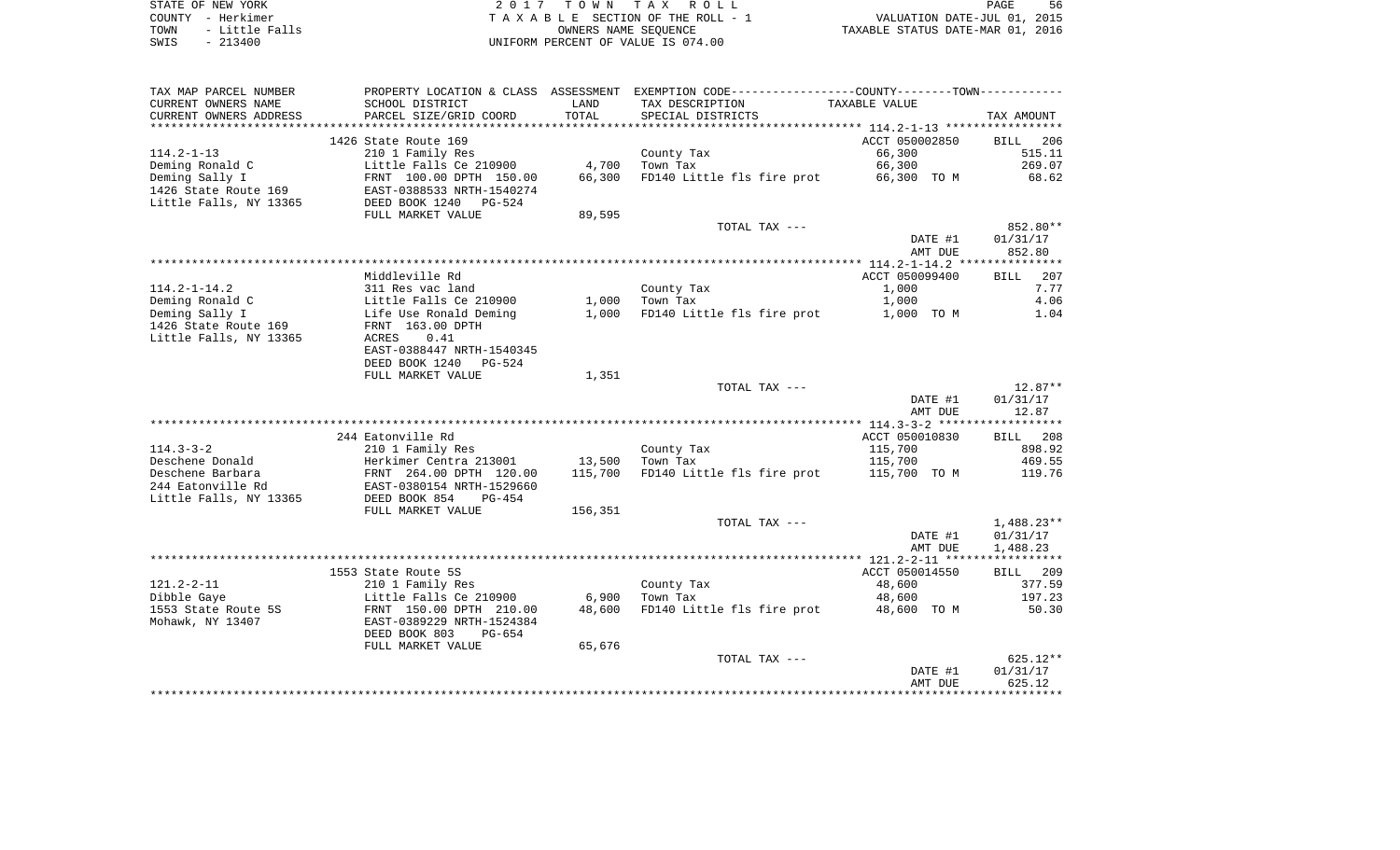| COUNTY - Herkimer<br>TOWN<br>- Little Falls<br>$-213400$<br>SWIS |                           | OWNERS NAME SEQUENCE | T A X A B L E SECTION OF THE ROLL - 1<br>UNIFORM PERCENT OF VALUE IS 074.00                                       | VALUATION DATE-JUL 01, 2015<br>TAXABLE STATUS DATE-MAR 01, 2016 |                      |
|------------------------------------------------------------------|---------------------------|----------------------|-------------------------------------------------------------------------------------------------------------------|-----------------------------------------------------------------|----------------------|
|                                                                  |                           |                      |                                                                                                                   |                                                                 |                      |
| TAX MAP PARCEL NUMBER<br>CURRENT OWNERS NAME                     | SCHOOL DISTRICT           | LAND                 | PROPERTY LOCATION & CLASS ASSESSMENT EXEMPTION CODE----------------COUNTY-------TOWN----------<br>TAX DESCRIPTION | TAXABLE VALUE                                                   |                      |
| CURRENT OWNERS ADDRESS                                           | PARCEL SIZE/GRID COORD    | TOTAL                | SPECIAL DISTRICTS                                                                                                 |                                                                 | TAX AMOUNT           |
|                                                                  |                           |                      |                                                                                                                   |                                                                 |                      |
|                                                                  | 1774 State Route 169      |                      |                                                                                                                   | ACCT 050009930                                                  | 210<br>BILL          |
| $107.3 - 1 - 16$                                                 | 210 1 Family Res          |                      | County Tax                                                                                                        | 54,100                                                          | 420.32               |
| Dibble Michael                                                   | Little Falls Ce 210900    | 9,500                | Town Tax                                                                                                          | 54,100                                                          | 219.55               |
| 1774 State Route 169                                             | R-1                       | 54,100               | FD140 Little fls fire prot                                                                                        | 54,100 TO M                                                     | 56.00                |
| Little Falls, NY 13365                                           | Rt 169                    |                      |                                                                                                                   |                                                                 |                      |
|                                                                  | 2.00<br>ACRES             |                      |                                                                                                                   |                                                                 |                      |
|                                                                  | EAST-0382940 NRTH-1544673 |                      |                                                                                                                   |                                                                 |                      |
|                                                                  | DEED BOOK 1300<br>PG-359  |                      |                                                                                                                   |                                                                 |                      |
|                                                                  | FULL MARKET VALUE         | 73,108               |                                                                                                                   |                                                                 |                      |
|                                                                  |                           |                      | TOTAL TAX ---                                                                                                     | DATE #1                                                         | 695.87**<br>01/31/17 |
|                                                                  |                           |                      |                                                                                                                   | AMT DUE                                                         | 695.87               |
|                                                                  |                           |                      |                                                                                                                   |                                                                 |                      |
|                                                                  | 1503 State Route 5S Rd    |                      |                                                                                                                   | ACCT 050012300                                                  | <b>BILL</b><br>211   |
| 121.2-2-6                                                        | 210 1 Family Res          |                      | VETCOM CTS 41130                                                                                                  | 11,100<br>11,100                                                |                      |
| Diehl Brian                                                      | Little Falls Ce 210900    | 8,000                | County Tax                                                                                                        | 44,000                                                          | 341.85               |
| Diehl Nancy                                                      | N                         | 55,100               | Town Tax                                                                                                          | 44,000                                                          | 178.57               |
| 1503 State Route 5S                                              | $R-1$ 1 3/4A              |                      | FD140 Little fls fire prot                                                                                        | 55,100 TO M                                                     | 57.03                |
| Mohawk, NY 13407                                                 | Rt-5S                     |                      |                                                                                                                   |                                                                 |                      |
|                                                                  | FRNT 253.00 DPTH 186.00   |                      |                                                                                                                   |                                                                 |                      |
|                                                                  | EAST-0388231 NRTH-1524397 |                      |                                                                                                                   |                                                                 |                      |
|                                                                  | DEED BOOK 942<br>PG-449   |                      |                                                                                                                   |                                                                 |                      |
|                                                                  | FULL MARKET VALUE         | 74,459               | TOTAL TAX ---                                                                                                     |                                                                 | $577.45**$           |
|                                                                  |                           |                      |                                                                                                                   | DATE #1                                                         | 01/31/17             |
|                                                                  |                           |                      |                                                                                                                   | AMT DUE                                                         | 577.45               |
|                                                                  |                           |                      |                                                                                                                   |                                                                 |                      |
|                                                                  | Resevior Rd               |                      |                                                                                                                   | ACCT 050007020                                                  | 212<br>BILL          |
| 114.2-2-53.1                                                     | 314 Rural vac<10          |                      | County Tax                                                                                                        | 10,500                                                          | 81.58                |
| Dillon Patrick R                                                 | Little Falls Ce 210900    | 10,500               | Town Tax                                                                                                          | 10,500                                                          | 42.61                |
| Dillon Laura J                                                   | 6.40<br>ACRES             | 10,500               | School Relevy                                                                                                     |                                                                 | 439.15               |
| 6 Valley Brook Dr                                                | EAST-0392821 NRTH-1540545 |                      | FD140 Little fls fire prot                                                                                        | 10,500 TO M                                                     | 10.87                |
| Little Falls, NY 13365                                           | DEED BOOK 914<br>PG-191   |                      |                                                                                                                   |                                                                 |                      |
|                                                                  | FULL MARKET VALUE         | 14,189               | TOTAL TAX ---                                                                                                     |                                                                 | 574.21**             |
|                                                                  |                           |                      |                                                                                                                   | DATE #1                                                         | 01/31/17             |
|                                                                  |                           |                      |                                                                                                                   | AMT DUE                                                         | 574.21               |
|                                                                  |                           |                      |                                                                                                                   |                                                                 |                      |
|                                                                  | 298 Johnnycake Rd         |                      |                                                                                                                   | ACCT 050100130                                                  | BILL 213             |
| 127.2-3-3                                                        | 260 Seasonal res          |                      | County Tax                                                                                                        | 89,600                                                          | 696.14               |
| Dinsmore Frank                                                   | Little Falls Ce 210900    |                      | 13,000 Town Tax                                                                                                   | 89,600                                                          | 363.62               |
| Dinsmore Cynthia                                                 | plebrn R1                 | 89,600               | FD140 Little fls fire prot                                                                                        | 89,600 TO M                                                     | 92.74                |
| 300 Cold Spring Rd                                               | 8.50<br>ACRES             |                      |                                                                                                                   |                                                                 |                      |
| Stanfordville, NY 12581                                          | EAST-0390658 NRTH-1506223 |                      |                                                                                                                   |                                                                 |                      |
|                                                                  | DEED BOOK 800<br>PG-122   |                      |                                                                                                                   |                                                                 |                      |
|                                                                  | FULL MARKET VALUE         | 121,081              | TOTAL TAX ---                                                                                                     |                                                                 | $1,152.50**$         |
|                                                                  |                           |                      |                                                                                                                   | DATE #1                                                         | 01/31/17             |
|                                                                  |                           |                      |                                                                                                                   | AMT DUE                                                         | 1,152.50             |
|                                                                  |                           |                      |                                                                                                                   | * * * * * * * * * * * * * * * * * * *                           |                      |

PAGE 57

STATE OF NEW YORK **EXECUTE:** TOWN TAX ROLL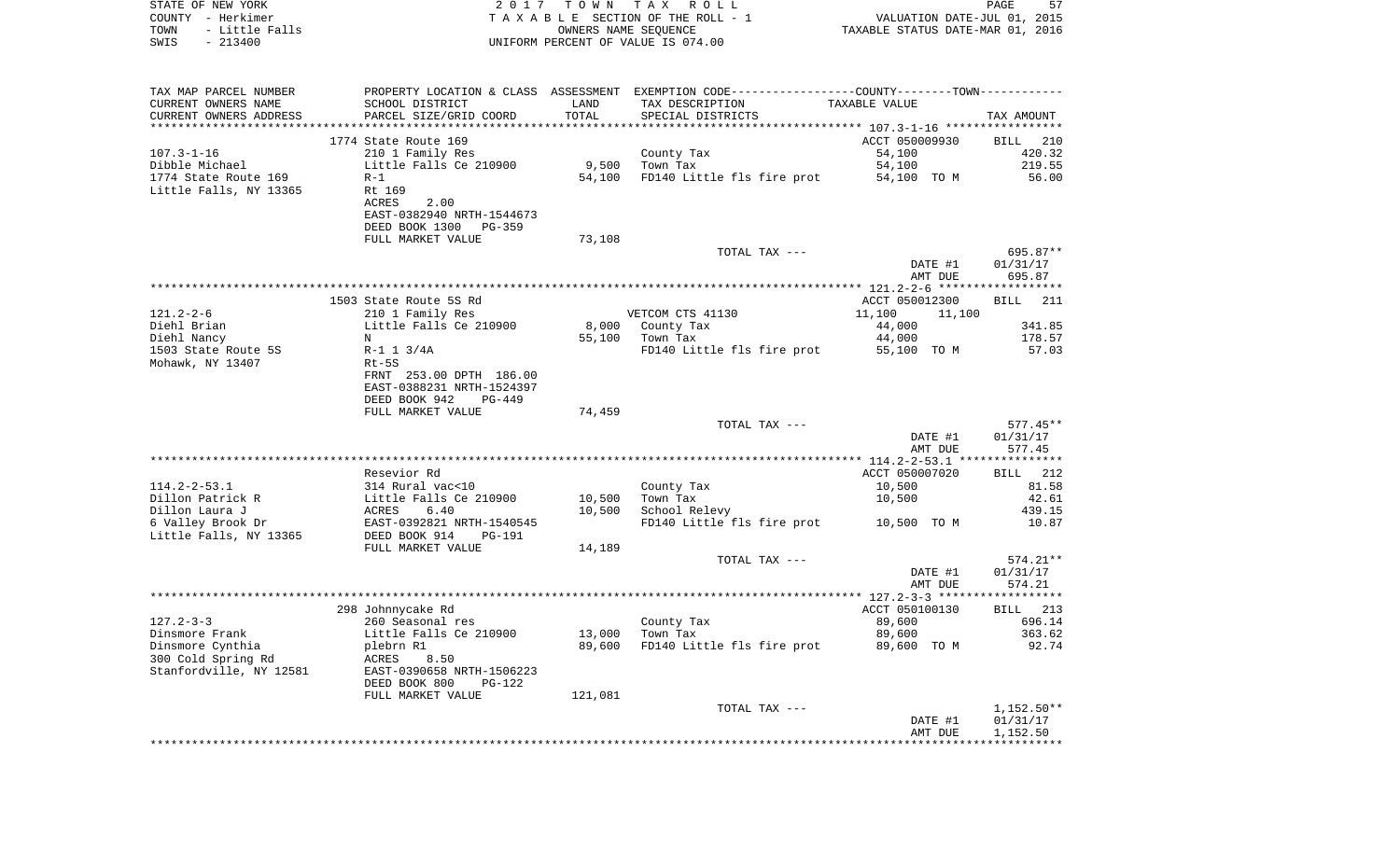STATE OF NEW YORK **EXECUTE:** A 2 0 1 7 T O W N T A X R O L L COUNTY - Herkimer<br>
T A X A B L E SECTION OF THE ROLL - 1<br>
TOWN - Little Falls<br>
SWIS - 213400 - 2013400 - UNIFORM PERCENT OF VALUE IS 074.00 TOWN - LITTLE FALLS ON THE ROLL - 1<br>
TAXABLE STATUS DATE-JUL 01, 2015<br>
OWNERS NAME SEQUENCE TAXABLE STATUS DATE-MAR 01, 2016 SWIS - 213400 UNIFORM PERCENT OF VALUE IS 074.00

PAGE 58

| TAX MAP PARCEL NUMBER               |                                |         | PROPERTY LOCATION & CLASS ASSESSMENT EXEMPTION CODE----------------COUNTY-------TOWN---------- |                |                    |
|-------------------------------------|--------------------------------|---------|------------------------------------------------------------------------------------------------|----------------|--------------------|
| CURRENT OWNERS NAME                 | SCHOOL DISTRICT                | LAND    | TAX DESCRIPTION                                                                                | TAXABLE VALUE  |                    |
| CURRENT OWNERS ADDRESS              | PARCEL SIZE/GRID COORD         | TOTAL   | SPECIAL DISTRICTS                                                                              |                | TAX AMOUNT         |
| * * * * * * * * * * * * * * * * * * |                                |         |                                                                                                |                |                    |
|                                     | Paines Hollow Rd               |         |                                                                                                | ACCT 050005370 | BILL 214           |
| $127.4 - 2 - 4$                     | 210 1 Family Res               |         | County Tax                                                                                     | 15,000         | 116.54             |
| Donohue Henry                       | Owen D Young<br>215001         | 10,000  | Town Tax                                                                                       | 15,000         | 60.87              |
| Donohue Paulette                    | FRNT 170.00 DPTH 190.00        | 15,000  | FD140 Little fls fire prot                                                                     | 15,000 TO M    | 15.53              |
| 2454 State Route 167                | EAST-0384268 NRTH-1503941      |         |                                                                                                |                |                    |
| Mohawk, NY 13407                    | DEED BOOK 1099<br>$PG-114$     |         |                                                                                                |                |                    |
|                                     | FULL MARKET VALUE              | 20,270  |                                                                                                |                |                    |
|                                     |                                |         |                                                                                                |                | 192.94**           |
|                                     |                                |         | TOTAL TAX ---                                                                                  |                |                    |
|                                     |                                |         |                                                                                                | DATE #1        | 01/31/17           |
|                                     |                                |         |                                                                                                | AMT DUE        | 192.94             |
|                                     |                                |         |                                                                                                |                |                    |
|                                     | 1876 State Route 5S            |         |                                                                                                | ACCT 050000750 | <b>BILL</b> 215    |
| $121.2 - 3 - 18$                    | 210 1 Family Res               |         | County Tax                                                                                     | 75,000         | 582.70             |
| Doran Beverly W                     | Little Falls Ce 210900         |         | 10,100 Town Tax                                                                                | 75,000         | 304.37             |
| %Mark & Linda Bladek                | S                              | 75,000  | FD140 Little fls fire prot                                                                     | 75,000 TO M    | 77.63              |
| PO Box 85                           | $R-1$ 1A                       |         |                                                                                                |                |                    |
| Little Falls, NY 13365              | $5-S$                          |         |                                                                                                |                |                    |
|                                     | ACRES<br>2.40                  |         |                                                                                                |                |                    |
|                                     | EAST-0395583 NRTH-1525416      |         |                                                                                                |                |                    |
|                                     | DEED BOOK 832<br><b>PG-149</b> |         |                                                                                                |                |                    |
|                                     | FULL MARKET VALUE              | 101,351 |                                                                                                |                |                    |
|                                     |                                |         | TOTAL TAX ---                                                                                  |                | $964.70**$         |
|                                     |                                |         |                                                                                                | DATE #1        | 01/31/17           |
|                                     |                                |         |                                                                                                | AMT DUE        | 964.70             |
|                                     |                                |         |                                                                                                |                |                    |
|                                     | Burt Rd                        |         |                                                                                                | ACCT 050012540 | 216<br><b>BILL</b> |
| $114.2 - 1 - 55$                    | 312 Vac w/imprv                |         | County Tax                                                                                     | 6,500          | 50.50              |
| Douglas Gordon                      | Little Falls Ce 210900         | 1,100   | Town Tax                                                                                       | 6,500          | 26.38              |
| 892 Burt Rd                         | S                              | 6,500   | School Relevy                                                                                  |                | 271.85             |
|                                     | Gar                            |         |                                                                                                |                | 6.73               |
| Little Falls, NY 13365              |                                |         | FD140 Little fls fire prot 6,500 TO M                                                          |                |                    |
|                                     | Burt Rd                        |         |                                                                                                |                |                    |
|                                     | FRNT 100.00 DPTH 200.00        |         |                                                                                                |                |                    |
|                                     | EAST-0387969 NRTH-1537457      |         |                                                                                                |                |                    |
|                                     | DEED BOOK 1566<br>PG-353       |         |                                                                                                |                |                    |
|                                     | FULL MARKET VALUE              | 8,784   |                                                                                                |                |                    |
|                                     |                                |         | TOTAL TAX ---                                                                                  |                | $355.46**$         |
|                                     |                                |         |                                                                                                | DATE #1        | 01/31/17           |
|                                     |                                |         |                                                                                                | AMT DUE        | 355.46             |
|                                     |                                |         |                                                                                                |                |                    |
|                                     | 892 Burt Rd                    |         |                                                                                                | ACCT 050012510 | BILL 217           |
| $114.2 - 1 - 56$                    | 210 1 Family Res               |         | County Tax                                                                                     | 82,900         | 644.08             |
| Douglas Gordon                      | Little Falls Ce 210900         | 5,800   | Town Tax                                                                                       | 82,900         | 336.43             |
| 892 Burt Rd                         | S                              | 82,900  | FD140 Little fls fire prot 82,900 TO M                                                         |                | 85.81              |
| Little Falls, NY 13365              | R1                             |         |                                                                                                |                |                    |
|                                     | Burt Rd                        |         |                                                                                                |                |                    |
|                                     | FRNT 100.00 DPTH 207.65        |         |                                                                                                |                |                    |
|                                     | EAST-0388037 NRTH-1537531      |         |                                                                                                |                |                    |
|                                     | DEED BOOK 1566<br>PG-353       |         |                                                                                                |                |                    |
|                                     | FULL MARKET VALUE              | 112,027 |                                                                                                |                |                    |
|                                     |                                |         | TOTAL TAX ---                                                                                  |                | $1,066.32**$       |
|                                     |                                |         |                                                                                                | DATE #1        | 01/31/17           |
|                                     |                                |         |                                                                                                | AMT DUE        | 1,066.32           |
|                                     |                                |         |                                                                                                |                |                    |
|                                     |                                |         |                                                                                                |                |                    |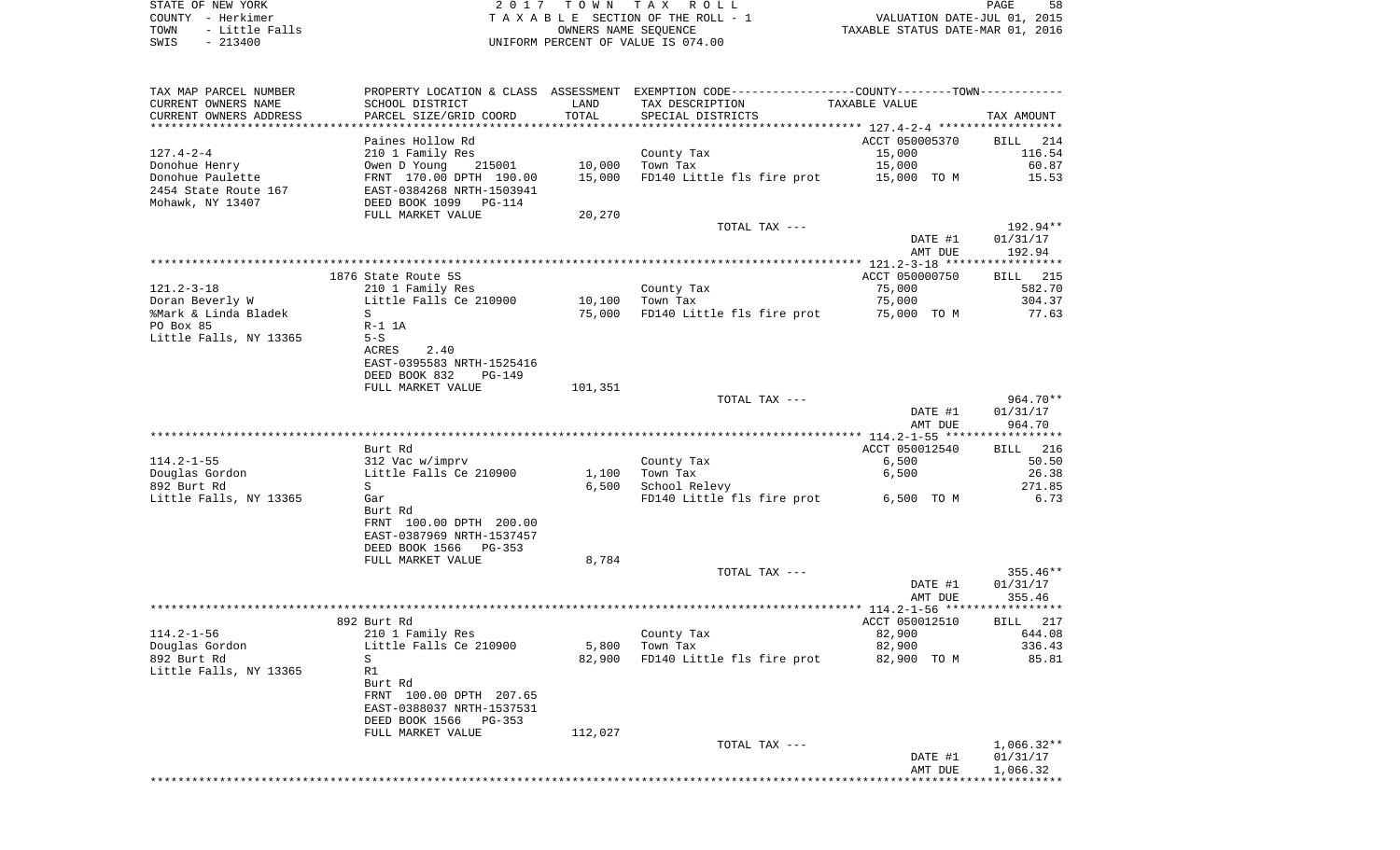| COUNTY - Herkimer<br>TOWN<br>- Little Falls<br>SWIS<br>$-213400$                     |                                                                                                         | OWNERS NAME SEOUENCE | TAXABLE SECTION OF THE ROLL - 1<br>UNIFORM PERCENT OF VALUE IS 074.00                                                                 | TAXABLE STATUS DATE-MAR 01, 2016   | VALUATION DATE-JUL 01, 2015      |
|--------------------------------------------------------------------------------------|---------------------------------------------------------------------------------------------------------|----------------------|---------------------------------------------------------------------------------------------------------------------------------------|------------------------------------|----------------------------------|
| TAX MAP PARCEL NUMBER<br>CURRENT OWNERS NAME<br>CURRENT OWNERS ADDRESS               | SCHOOL DISTRICT<br>PARCEL SIZE/GRID COORD                                                               | LAND<br>TOTAL        | PROPERTY LOCATION & CLASS ASSESSMENT EXEMPTION CODE---------------COUNTY-------TOWN----------<br>TAX DESCRIPTION<br>SPECIAL DISTRICTS | TAXABLE VALUE                      | TAX AMOUNT                       |
| 6079 State Route 5                                                                   |                                                                                                         |                      |                                                                                                                                       | ACCT 050008490                     | BILL<br>218                      |
| 121.1-1-16                                                                           | 210 1 Family Res                                                                                        |                      | County Tax                                                                                                                            | 94,600                             | 734.98                           |
| Douglas R                                                                            | Little Falls Ce 210900                                                                                  | 9,100                | Town Tax                                                                                                                              | 94,600                             | 383.92                           |
| Douglas Mangles L<br>N                                                               |                                                                                                         | 94,600               | FD140 Little fls fire prot                                                                                                            | 94,600 TO M                        | 97.92                            |
| 6079 State Route 5<br>$R-1$<br>Little Falls, NY 13365<br>$Rt-5$<br>ACRES             | 1.70<br>EAST-0381547 NRTH-1526872<br>DEED BOOK 711<br><b>PG-251</b>                                     |                      |                                                                                                                                       |                                    |                                  |
|                                                                                      | FULL MARKET VALUE                                                                                       | 127,838              | TOTAL TAX ---                                                                                                                         |                                    | $1,216.82**$                     |
|                                                                                      |                                                                                                         |                      |                                                                                                                                       | DATE #1<br>AMT DUE                 | 01/31/17<br>1,216.82             |
|                                                                                      |                                                                                                         |                      |                                                                                                                                       |                                    |                                  |
| 140 Overlook Rd<br>121.1-1-34                                                        | 210 1 Family Res                                                                                        |                      | AGED-ALL<br>41800                                                                                                                     | ACCT 050000300<br>35,700<br>35,700 | BILL<br>219                      |
| Douglas-Mangels Lisa                                                                 | Little Falls Ce 210900                                                                                  |                      | 7,400 County Tax                                                                                                                      | 35,700                             | 277.37                           |
| Kulawy-Mangels Holly<br>140 Overlook Rd<br>$R-1$<br>Little Falls, NY 13365<br>$Rt-5$ | Life Use Joan Mangels<br>FRNT 200.00 DPTH 185.00<br>EAST-0382967 NRTH-1526795<br>DEED BOOK 1395 PG-54   | 71,400               | Town Tax<br>FD140 Little fls fire prot                                                                                                | 35,700<br>71,400 TO M              | 144.88<br>73.90                  |
|                                                                                      | FULL MARKET VALUE                                                                                       | 96,486               |                                                                                                                                       |                                    |                                  |
|                                                                                      |                                                                                                         |                      | TOTAL TAX ---                                                                                                                         | DATE #1<br>AMT DUE                 | $496.15**$<br>01/31/17<br>496.15 |
|                                                                                      |                                                                                                         |                      |                                                                                                                                       |                                    |                                  |
| 141 Overlook Rd                                                                      |                                                                                                         |                      |                                                                                                                                       | ACCT 050016610                     | 220<br>BILL                      |
| 121.1-1-25                                                                           | 210 1 Family Res                                                                                        |                      | County Tax                                                                                                                            | 85,000                             | 660.40                           |
| Doyle Joseph P<br>141 Overlook Rd                                                    | Little Falls Ce 210900<br>Life Use Previous Owner                                                       | 7,000<br>85,000      | Town Tax<br>FD140 Little fls fire prot                                                                                                | 85,000<br>85,000 TO M              | 344.96<br>87.98                  |
| Little Falls, NY 13365<br>ACRES                                                      | FRNT 190.00 DPTH<br>0.75<br>EAST-0383300 NRTH-1527185<br>DEED BOOK 831<br>$PG-402$<br>FULL MARKET VALUE | 114,865              |                                                                                                                                       |                                    |                                  |
|                                                                                      |                                                                                                         |                      | TOTAL TAX ---                                                                                                                         |                                    | $1,093.34**$                     |
|                                                                                      |                                                                                                         |                      |                                                                                                                                       | DATE #1<br>AMT DUE                 | 01/31/17<br>1,093.34             |

PAGE 59

STATE OF NEW YORK **EXECUTE:**  $2017$  TOWN TAX ROLL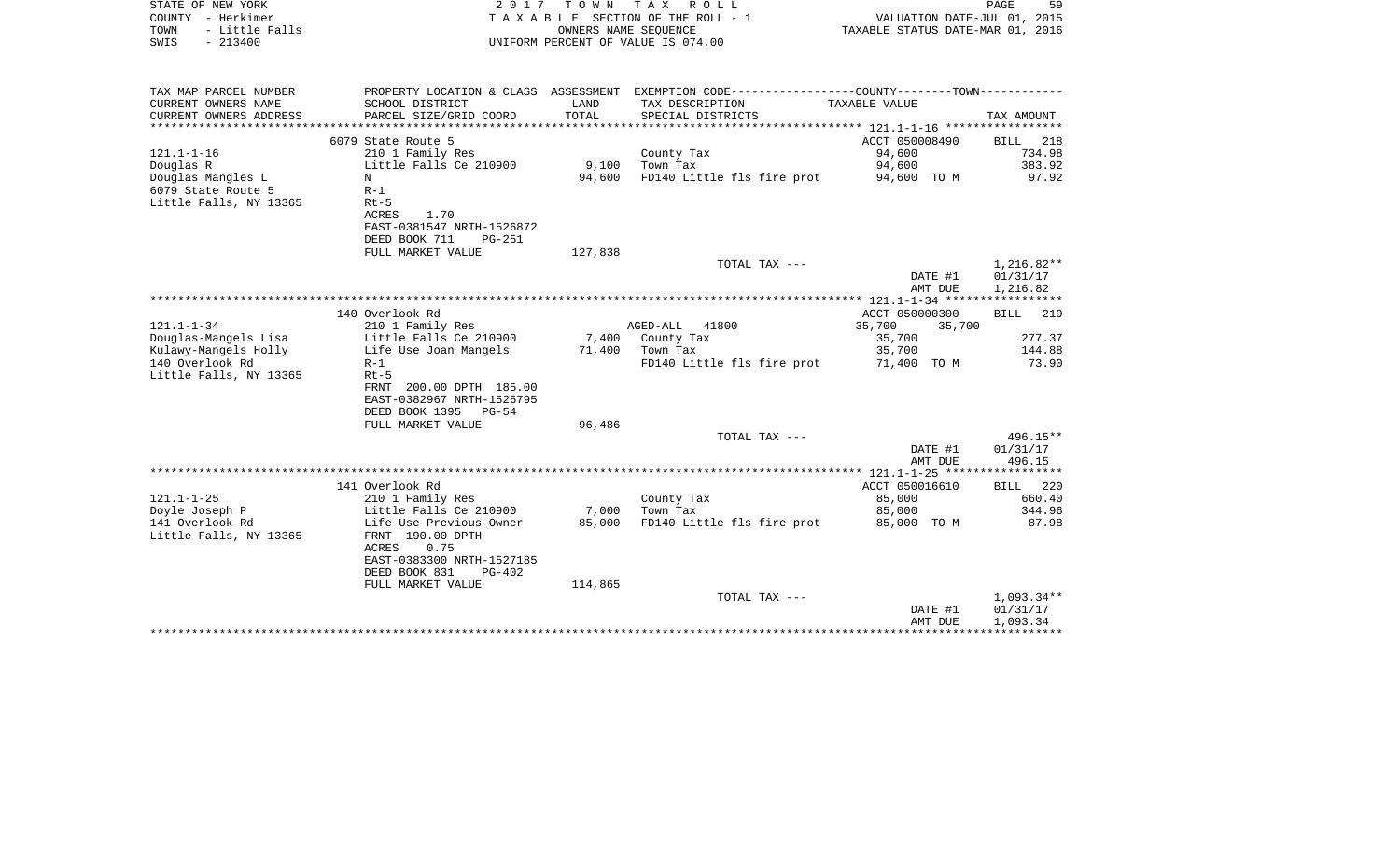| STATE OF NEW YORK |           |                |  |
|-------------------|-----------|----------------|--|
| COUNTY - Herkimer |           |                |  |
| TOWN              |           | - Little Falls |  |
| SWIS              | $-213400$ |                |  |

2017 TOWN TAX ROLL TA X A B L E SECTION OF THE ROLL - 1 TOWN - Little Falls OWNERS NAME SEQUENCE TAXABLE STATUS DATE-MAR 01, 2016 SWIS - 213400 UNIFORM PERCENT OF VALUE IS 074.00

| TAX MAP PARCEL NUMBER  |                            |         | PROPERTY LOCATION & CLASS ASSESSMENT EXEMPTION CODE----------------COUNTY-------TOWN-------- |                  |              |
|------------------------|----------------------------|---------|----------------------------------------------------------------------------------------------|------------------|--------------|
| CURRENT OWNERS NAME    | SCHOOL DISTRICT            | LAND    | TAX DESCRIPTION                                                                              | TAXABLE VALUE    |              |
| CURRENT OWNERS ADDRESS | PARCEL SIZE/GRID COORD     | TOTAL   | SPECIAL DISTRICTS                                                                            |                  | TAX AMOUNT   |
|                        |                            |         |                                                                                              |                  |              |
|                        | 1518 State Route 5S        |         |                                                                                              | ACCT 050000390   | BILL 221     |
| $121.2 - 4 - 24$       | 210 1 Family Res           |         | County Tax                                                                                   | 56,100           | 435.86       |
| Duesler Cynthia A      | Little Falls Ce 210900     | 6,100   | Town Tax                                                                                     | 56,100           | 227.67       |
| 1518 State Route 5S    | FRNT 150.00 DPTH 150.00    | 56,100  | FD140 Little fls fire prot                                                                   | 56,100 TO M      | 58.07        |
| Mohawk, NY 13407       | EAST-0388511 NRTH-1524135  |         |                                                                                              |                  |              |
|                        |                            |         |                                                                                              |                  |              |
|                        | DEED BOOK 892<br>PG-566    |         |                                                                                              |                  |              |
|                        | FULL MARKET VALUE          | 75,811  |                                                                                              |                  |              |
|                        |                            |         | TOTAL TAX ---                                                                                |                  | 721.60**     |
|                        |                            |         |                                                                                              | DATE #1          | 01/31/17     |
|                        |                            |         |                                                                                              | AMT DUE          | 721.60       |
|                        |                            |         |                                                                                              |                  |              |
|                        | 122 Boepple Rd             |         |                                                                                              | ACCT 050005880   | BILL 222     |
| $127.2 - 2 - 23.1$     | 210 1 Family Res           |         | VETCOM CTS 41130                                                                             | 11,100<br>11,100 |              |
| Dulak James            | Little Falls Ce 210900     | 20,000  | County Tax                                                                                   | 144,400          | 1,121.90     |
| 122 Boepple Rd         | ACRES<br>33.20             | 155,500 | Town Tax                                                                                     | 144,400          | 586.02       |
| Mohawk, NY 13407       | EAST-0394420 NRTH-1509333  |         | FD140 Little fls fire prot 155,500 TO M                                                      |                  | 160.95       |
|                        | DEED BOOK 935<br>PG-138    |         |                                                                                              |                  |              |
|                        | FULL MARKET VALUE          |         |                                                                                              |                  |              |
|                        |                            | 210,135 |                                                                                              |                  |              |
|                        |                            |         | TOTAL TAX ---                                                                                |                  | $1,868.87**$ |
|                        |                            |         |                                                                                              | DATE #1          | 01/31/17     |
|                        |                            |         |                                                                                              | AMT DUE          | 1,868.87     |
|                        |                            |         |                                                                                              |                  |              |
|                        | Lyle Rd                    |         |                                                                                              | ACCT 050100250   | 223<br>BILL  |
| $114.79 - 1 - 7$       | 311 Res vac land           |         | County Tax                                                                                   | 3,700            | 28.75        |
| Dulak Paula Ann        | Herkimer Centra 213001     | 3,700   | Town Tax                                                                                     | 3,700            | 15.02        |
| Diane Pabes            | FRNT 150.00 DPTH           | 3,700   | FD140 Little fls fire prot                                                                   | 3,700 TO M       | 3.83         |
| 112 Dianna Cir         | 0.74<br><b>ACRES</b>       |         |                                                                                              |                  |              |
| Little Falls, NY 13365 | EAST-0380842 NRTH-1530000  |         |                                                                                              |                  |              |
|                        | DEED BOOK 1088<br>PG-239   |         |                                                                                              |                  |              |
|                        | FULL MARKET VALUE          | 5,000   |                                                                                              |                  |              |
|                        |                            |         | TOTAL TAX ---                                                                                |                  | $47.60**$    |
|                        |                            |         |                                                                                              | DATE #1          | 01/31/17     |
|                        |                            |         |                                                                                              | AMT DUE          | 47.60        |
|                        |                            |         |                                                                                              |                  |              |
|                        | 112 Diana Cir              |         |                                                                                              | ACCT 050100260   | BILL 224     |
|                        |                            |         |                                                                                              |                  |              |
| $114.79 - 1 - 8$       | 210 1 Family Res           |         | County Tax                                                                                   | 112,600          | 874.83       |
| Dulak Paula Ann        | Herkimer Centra 213001     | 8,000   | Town Tax                                                                                     | 112,600          | 456.96       |
| Diane Pabes            | R1 G                       | 112,600 | FD140 Little fls fire prot                                                                   | 112,600 TO M     | 116.55       |
| 112 Diana Cir          | 2D                         |         |                                                                                              |                  |              |
| Little Falls, NY 13365 | 1.00<br>ACRES              |         |                                                                                              |                  |              |
|                        | EAST-0381009 NRTH-1529872  |         |                                                                                              |                  |              |
|                        | DEED BOOK 1088<br>$PG-239$ |         |                                                                                              |                  |              |
|                        | FULL MARKET VALUE          | 152,162 |                                                                                              |                  |              |
|                        |                            |         | TOTAL TAX ---                                                                                |                  | $1,448.34**$ |
|                        |                            |         |                                                                                              | DATE #1          | 01/31/17     |
|                        |                            |         |                                                                                              | AMT DUE          | 1,448.34     |
|                        |                            |         |                                                                                              |                  |              |
|                        |                            |         |                                                                                              |                  |              |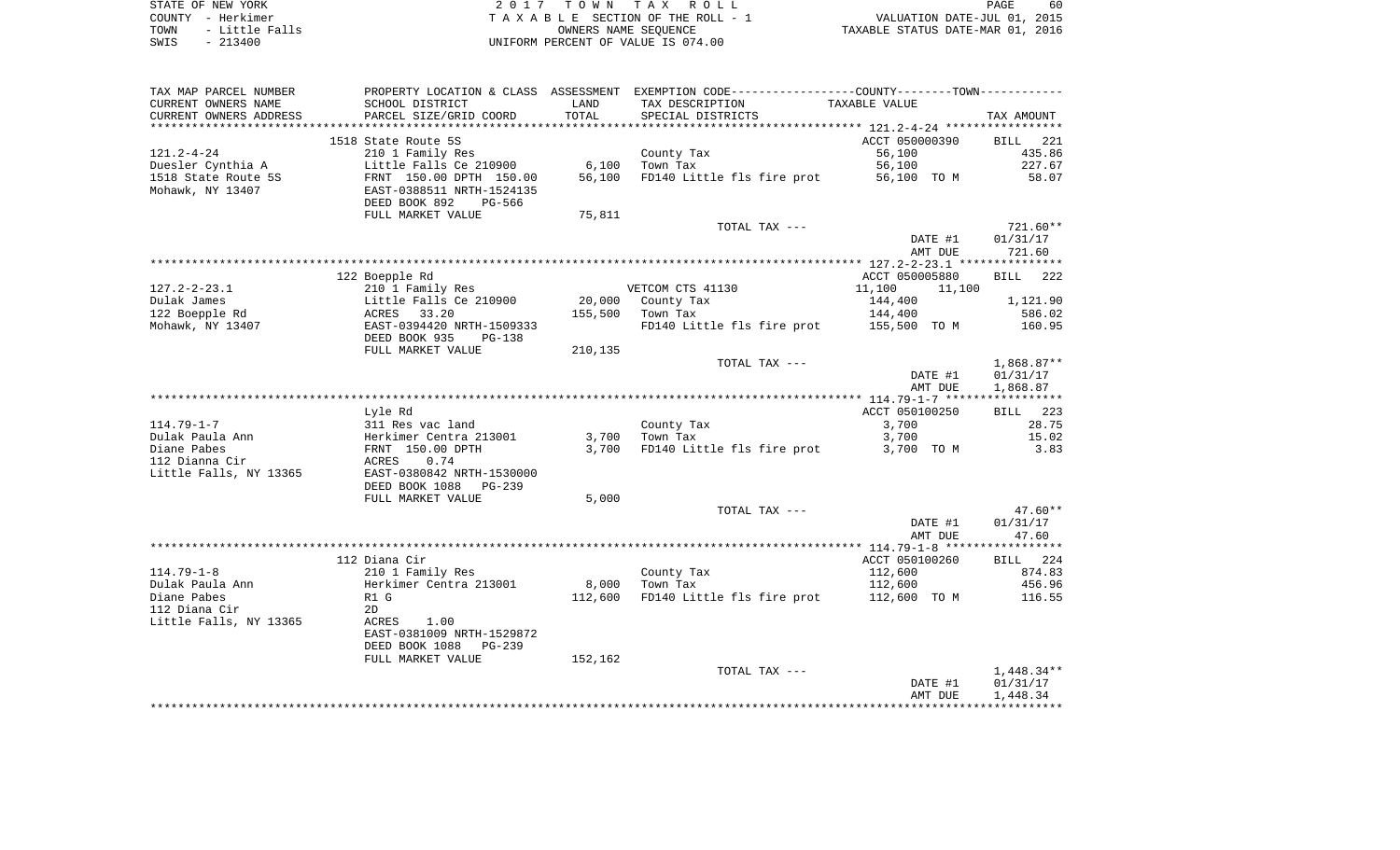| STATE OF NEW YORK<br>COUNTY - Herkimer<br>- Little Falls<br>TOWN<br>SWIS<br>$-213400$ |                                                                                                                              |         | 2017 TOWN TAX ROLL<br>TAXABLE SECTION OF THE ROLL - 1<br>OWNERS NAME SEQUENCE<br>UNIFORM PERCENT OF VALUE IS 074.00 | VALUATION DATE-JUL 01, 2015<br>TAXABLE STATUS DATE-MAR 01, 2016 | PAGE<br>61             |
|---------------------------------------------------------------------------------------|------------------------------------------------------------------------------------------------------------------------------|---------|---------------------------------------------------------------------------------------------------------------------|-----------------------------------------------------------------|------------------------|
| TAX MAP PARCEL NUMBER                                                                 |                                                                                                                              |         | PROPERTY LOCATION & CLASS ASSESSMENT EXEMPTION CODE---------------COUNTY-------TOWN----------                       |                                                                 |                        |
| CURRENT OWNERS NAME                                                                   | SCHOOL DISTRICT                                                                                                              | LAND    | TAX DESCRIPTION                                                                                                     | TAXABLE VALUE                                                   |                        |
| CURRENT OWNERS ADDRESS<br>************************                                    | PARCEL SIZE/GRID COORD                                                                                                       | TOTAL   | SPECIAL DISTRICTS                                                                                                   |                                                                 | TAX AMOUNT             |
|                                                                                       | 1249 Top Notch Rd                                                                                                            |         |                                                                                                                     | ACCT 050016470                                                  | BILL<br>225            |
| $114.2 - 2 - 28$                                                                      | 210 1 Family Res                                                                                                             |         | County Tax                                                                                                          | 77,900                                                          | 605.24                 |
| Dunn Brian                                                                            | Little Falls Ce 210900                                                                                                       |         | 7,300 Town Tax                                                                                                      | 77,900                                                          | 316.14                 |
| Dunn Richard                                                                          | W                                                                                                                            | 77,900  | FD140 Little fls fire prot                                                                                          | 77,900 TO M                                                     | 80.63                  |
| 1249 Top Notch Rd<br>Little Falls, NY 13365                                           | $R - 1$ $1/4A$<br>Top Notch Rd<br>FRNT 179.00 DPTH<br>0.83<br>ACRES<br>EAST-0393440 NRTH-1539098<br>DEED BOOK 1430<br>PG-236 |         |                                                                                                                     |                                                                 |                        |
|                                                                                       | FULL MARKET VALUE                                                                                                            | 105,270 |                                                                                                                     |                                                                 |                        |
|                                                                                       |                                                                                                                              |         | TOTAL TAX ---                                                                                                       | DATE #1                                                         | 1,002.01**<br>01/31/17 |
|                                                                                       |                                                                                                                              |         |                                                                                                                     | AMT DUE                                                         | 1,002.01               |
|                                                                                       | Arianna Rd                                                                                                                   |         |                                                                                                                     |                                                                 | 226<br>BILL            |
| $114.4 - 3 - 25$                                                                      | 314 Rural vac<10                                                                                                             |         | County Tax                                                                                                          | 4,350                                                           | 33.80                  |
| Dupont Allysa                                                                         | Little Falls Ce 210900                                                                                                       | 4,350   | Town Tax                                                                                                            | 4,350                                                           | 17.65                  |
| Rader Dusten                                                                          | no frontage                                                                                                                  |         | 4,350 FD140 Little fls fire prot                                                                                    | 4,350 TO M                                                      | 4.50                   |
| 1150 Steuben Rd<br>Herkimer, NY 13350                                                 | ACRES<br>8.70<br>EAST-0387269 NRTH-1532411<br>DEED BOOK 1504 PG-737                                                          |         |                                                                                                                     |                                                                 |                        |
|                                                                                       | FULL MARKET VALUE                                                                                                            | 5,878   |                                                                                                                     |                                                                 |                        |
|                                                                                       |                                                                                                                              |         | TOTAL TAX ---                                                                                                       |                                                                 | 55.95**                |
|                                                                                       |                                                                                                                              |         |                                                                                                                     | DATE #1<br>AMT DUE                                              | 01/31/17<br>55.95      |
|                                                                                       | 314 Eatonville Rd                                                                                                            |         |                                                                                                                     | ACCT 050008110                                                  | BILL 227               |
| $114.3 - 3 - 5$                                                                       | 210 1 Family Res                                                                                                             |         | County Tax                                                                                                          | 69,800                                                          | 542.30                 |
| Dygert John                                                                           | Herkimer Centra 213001                                                                                                       | 10,200  | Town Tax                                                                                                            | 69,800                                                          | 283.27                 |
| 314 Eatonville Rd<br>Herkimer, NY 13350                                               | FRNT 120.00 DPTH 185.00<br>EAST-0380001 NRTH-1530982<br>DEED BOOK 705<br>PG-371                                              | 69,800  | FD140 Little fls fire prot                                                                                          | 69,800 TO M                                                     | 72.25                  |
|                                                                                       | FULL MARKET VALUE                                                                                                            | 94,324  |                                                                                                                     |                                                                 |                        |
|                                                                                       |                                                                                                                              |         | TOTAL TAX ---                                                                                                       |                                                                 | 897.82**               |
|                                                                                       |                                                                                                                              |         |                                                                                                                     | DATE #1                                                         | 01/31/17               |
|                                                                                       |                                                                                                                              |         |                                                                                                                     | AMT DUE                                                         | 897.82                 |
|                                                                                       | 958 Burt Rd                                                                                                                  |         |                                                                                                                     | ACCT 050004500                                                  | BILL 228               |
| $114.2 - 1 - 65$                                                                      | 210 1 Family Res                                                                                                             |         | County Tax                                                                                                          | 75,500                                                          | 586.59                 |
| Earl Michael                                                                          | Little Falls Ce 210900                                                                                                       | 11,300  | Town Tax                                                                                                            | 75,500                                                          | 306.40                 |
| 958 Burt Rd<br>Little Falls, NY 13365                                                 | S<br>R 1<br>Burt Rd<br>ACRES<br>3.20<br>EAST-0389005 NRTH-1537975                                                            | 75,500  | FD140 Little fls fire prot                                                                                          | 75,500 TO M                                                     | 78.15                  |
|                                                                                       | DEED BOOK 1398<br>PG-563                                                                                                     |         |                                                                                                                     |                                                                 |                        |
|                                                                                       | FULL MARKET VALUE                                                                                                            | 102,027 |                                                                                                                     |                                                                 |                        |
|                                                                                       |                                                                                                                              |         |                                                                                                                     |                                                                 |                        |
|                                                                                       |                                                                                                                              |         | TOTAL TAX ---                                                                                                       | DATE #1                                                         | 971.14**<br>01/31/17   |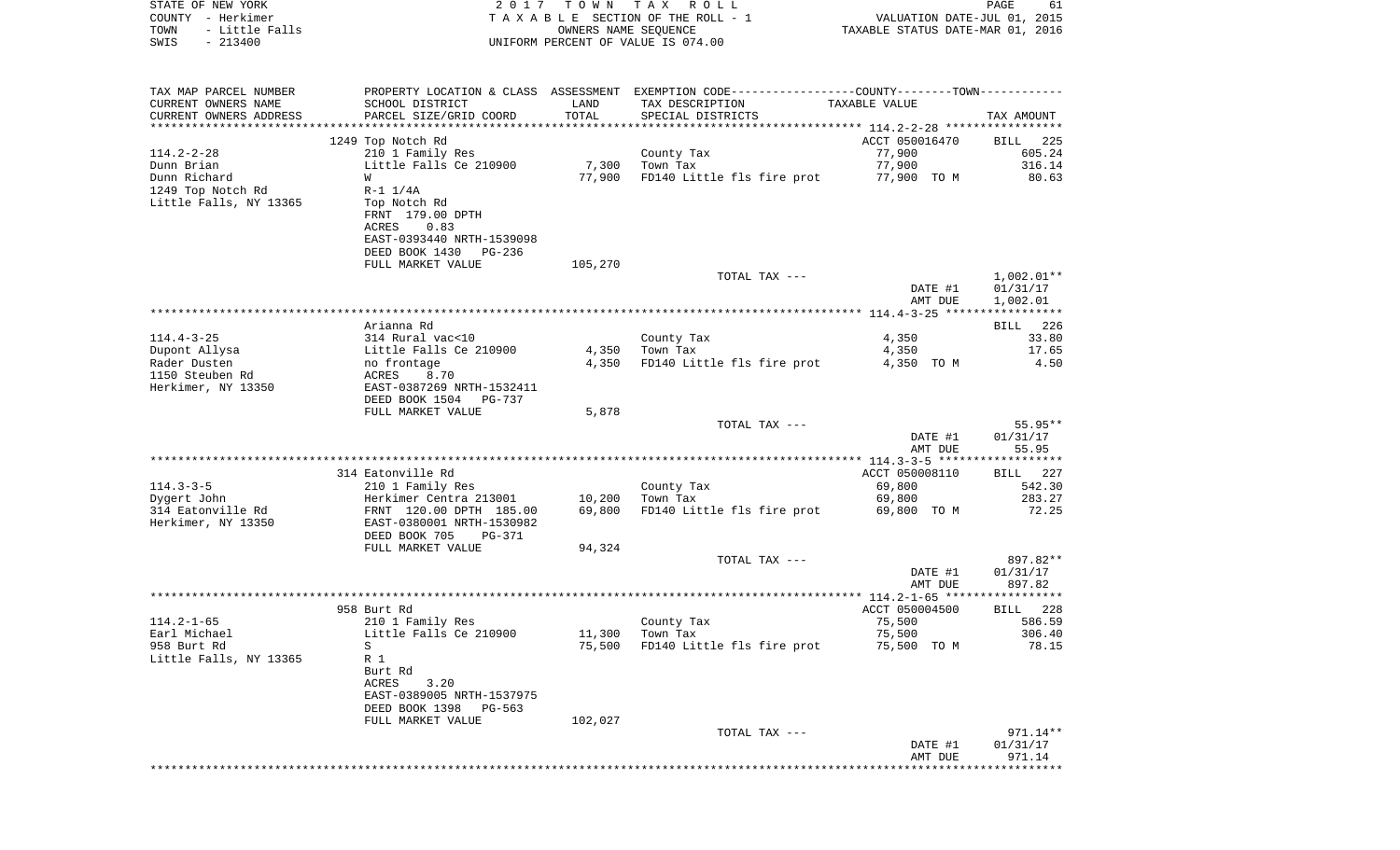| STATE OF NEW YORK |  |           |                |  |
|-------------------|--|-----------|----------------|--|
| COUNTY - Herkimer |  |           |                |  |
| TOWN              |  |           | - Little Falls |  |
| SWIS              |  | $-213400$ |                |  |

2017 TOWN TAX ROLL TA X A B L E SECTION OF THE ROLL - 1 TOWN - Little Falls OWNERS NAME SEQUENCE TAXABLE STATUS DATE-MAR 01, 2016 UNIFORM PERCENT OF VALUE IS 074.00

| TAX MAP PARCEL NUMBER                          | PROPERTY LOCATION & CLASS ASSESSMENT |         | EXEMPTION CODE-----------------COUNTY-------TOWN----------- |                |                    |
|------------------------------------------------|--------------------------------------|---------|-------------------------------------------------------------|----------------|--------------------|
| CURRENT OWNERS NAME                            | SCHOOL DISTRICT                      | LAND    | TAX DESCRIPTION                                             | TAXABLE VALUE  |                    |
| CURRENT OWNERS ADDRESS<br>******************** | PARCEL SIZE/GRID COORD               | TOTAL   | SPECIAL DISTRICTS                                           |                | TAX AMOUNT         |
|                                                |                                      |         |                                                             |                |                    |
|                                                | 461 Furnace St Ext                   |         |                                                             |                | <b>BILL</b><br>229 |
| $114.4 - 1 - 6.2$                              | 210 1 Family Res                     |         | County Tax                                                  | 81,700         | 634.76             |
| Earl Robert J                                  | Little Falls Ce 210900               | 9,500   | Town Tax                                                    | 81,700         | 331.56             |
| 461 Furnace St Ext                             | <b>ACRES</b><br>5.00                 | 81,700  | FD140 Little fls fire prot                                  | 81,700 TO M    | 84.56              |
| Little Falls, NY 13365                         | EAST-0391053 NRTH-1535311            |         |                                                             |                |                    |
|                                                | DEED BOOK 1525 PG-240                |         |                                                             |                |                    |
|                                                | FULL MARKET VALUE                    | 110,405 |                                                             |                |                    |
|                                                |                                      |         | TOTAL TAX ---                                               |                | $1,050.88**$       |
|                                                |                                      |         |                                                             | DATE #1        | 01/31/17           |
|                                                |                                      |         |                                                             | AMT DUE        | 1,050.88           |
|                                                |                                      |         |                                                             |                |                    |
|                                                | 345 Shells Bush Rd                   |         |                                                             |                | BILL 230           |
| $114.2 - 1 - 2.6$                              | 312 Vac w/imprv                      |         | County Tax                                                  | 60,600         | 470.83             |
| East Herkimer Sno-Riders                       | Little Falls Ce 210900               | 31,000  | Town Tax                                                    | 60,600         | 245.93             |
| Rd                                             | plebrn                               | 60,600  | FD140 Little fls fire prot                                  | 60,600 TO M    | 62.72              |
| PO Box 574                                     | ACRES 62.50                          |         |                                                             |                |                    |
| Herkimer, NY 13350                             | EAST-0384450 NRTH-1542726            |         |                                                             |                |                    |
|                                                | DEED BOOK 1349 PG-775                |         |                                                             |                |                    |
|                                                | FULL MARKET VALUE                    | 81,892  |                                                             |                |                    |
|                                                |                                      |         | TOTAL TAX ---                                               |                | 779.48**           |
|                                                |                                      |         |                                                             | DATE #1        | 01/31/17           |
|                                                |                                      |         |                                                             | AMT DUE        | 779.48             |
|                                                |                                      |         |                                                             |                |                    |
|                                                | Paines Hollow Rd                     |         |                                                             | ACCT 050003300 | BILL 231           |
| $121.2 - 2 - 19.1$                             | 330 Vacant comm                      |         | County Tax                                                  | 26,200         | 203.56             |
| Eastern Herk Co Industries                     | Little Falls Ce 210900               | 26,200  | Town Tax                                                    | 26,200         | 106.33             |
| 25 W Mill St                                   | ACRES 23.70                          | 26,200  | School Relevy                                               |                | 1,095.74           |
| Little Falls, NY 13365                         | EAST-0392048 NRTH-1526866            |         | FD140 Little fls fire prot                                  | 26,200 TO M    | 27.12              |
|                                                | DEED BOOK 1280 PG-73                 |         |                                                             |                |                    |
|                                                | FULL MARKET VALUE                    | 35,405  |                                                             |                |                    |
|                                                |                                      |         | TOTAL TAX ---                                               |                | 1,432.75**         |
|                                                |                                      |         |                                                             | DATE #1        | 01/31/17           |
|                                                |                                      |         |                                                             | AMT DUE        | 1,432.75           |
|                                                |                                      |         |                                                             |                |                    |
|                                                | 443 Sandy Ln                         |         |                                                             | ACCT 050003630 | BILL 232           |
| $121.2 - 4 - 36$                               | 210 1 Family Res                     |         | County Tax                                                  | 54,000         | 419.55             |
| Eberlein William                               | Little Falls Ce 210900               | 2,700   | Town Tax                                                    | 54,000         | 219.15             |
| Eberlein Patricia                              | 75.00 DPTH<br>FRNT                   | 54,000  | FD140 Little fls fire prot                                  | 54,000 TO M    | 55.89              |
| 443 Sandy Lane                                 | 0.17<br>ACRES                        |         |                                                             |                |                    |
| Mohawk, NY 13407                               | EAST-0387917 NRTH-1521005            |         |                                                             |                |                    |
|                                                | DEED BOOK 774<br>PG-688              |         |                                                             |                |                    |
|                                                | FULL MARKET VALUE                    | 72,973  |                                                             |                |                    |
|                                                |                                      |         | TOTAL TAX ---                                               |                | $694.59**$         |
|                                                |                                      |         |                                                             | DATE #1        | 01/31/17           |
|                                                |                                      |         |                                                             | AMT DUE        | 694.59             |
|                                                |                                      |         |                                                             |                |                    |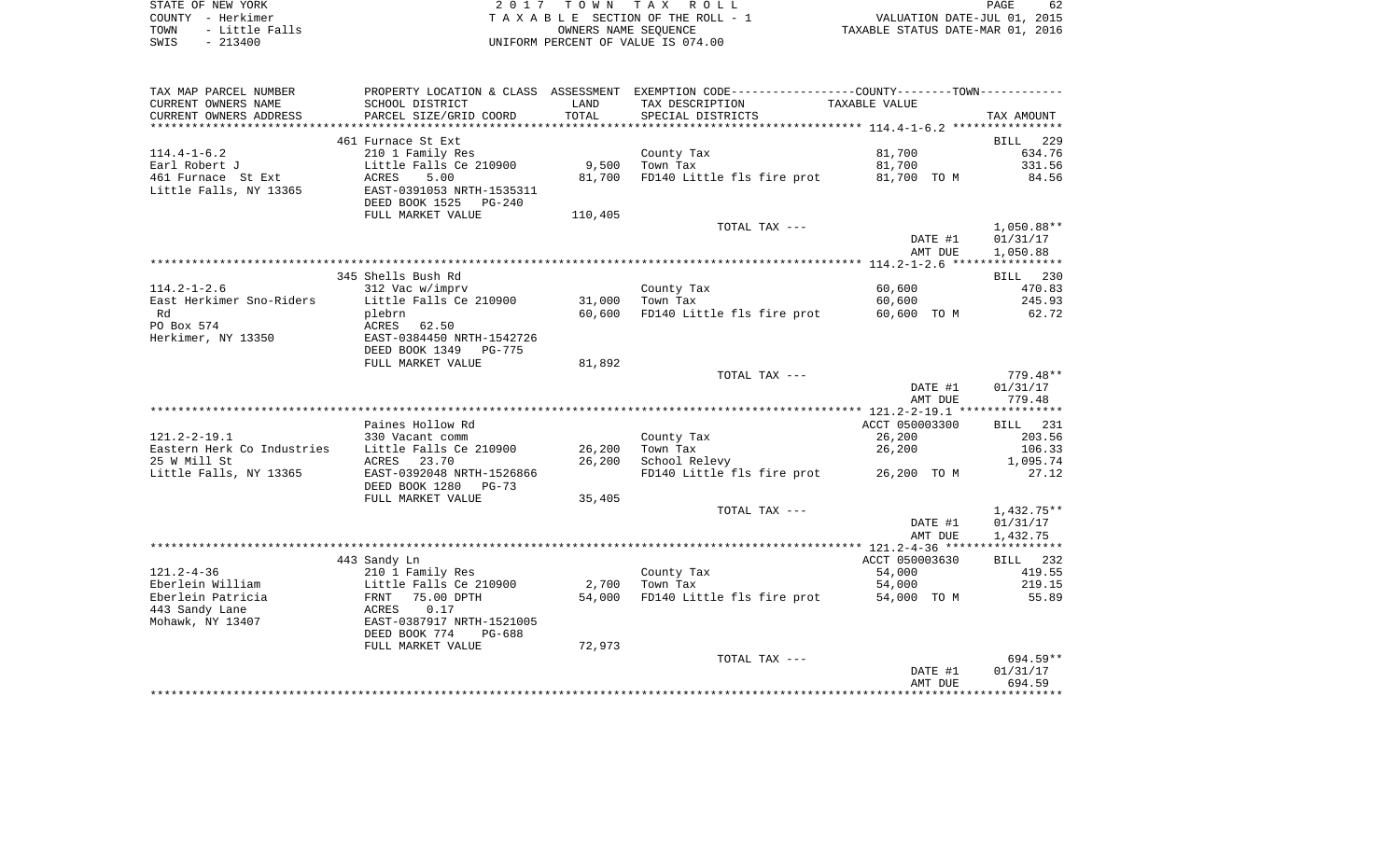| STATE OF NEW YORK      | 2017 TOWN TAX ROLL                 | 63<br>PAGE                       |
|------------------------|------------------------------------|----------------------------------|
| COUNTY - Herkimer      | TAXABLE SECTION OF THE ROLL - 1    | VALUATION DATE-JUL 01, 2015      |
| - Little Falls<br>TOWN | OWNERS NAME SEOUENCE               | TAXABLE STATUS DATE-MAR 01, 2016 |
| $-213400$<br>SWIS      | UNIFORM PERCENT OF VALUE IS 074.00 |                                  |

| TAX MAP PARCEL NUMBER         |                                                      |         | PROPERTY LOCATION & CLASS ASSESSMENT EXEMPTION CODE----------------COUNTY--------TOWN----------- |                       |                    |
|-------------------------------|------------------------------------------------------|---------|--------------------------------------------------------------------------------------------------|-----------------------|--------------------|
| CURRENT OWNERS NAME           | SCHOOL DISTRICT                                      | LAND    | TAX DESCRIPTION                                                                                  | TAXABLE VALUE         |                    |
| CURRENT OWNERS ADDRESS        | PARCEL SIZE/GRID COORD                               | TOTAL   | SPECIAL DISTRICTS                                                                                |                       | TAX AMOUNT         |
| *********************         |                                                      |         |                                                                                                  |                       |                    |
|                               | 189 Boepple Rd                                       |         |                                                                                                  | ACCT 050099920        | 233<br><b>BILL</b> |
| $127.2 - 2 - 20.12$           | 210 1 Family Res                                     |         | VETWAR CTS 41120                                                                                 | 6,660<br>6,660        |                    |
| Eckler Scott                  | Little Falls Ce 210900                               |         | 15,500 VETDIS CTS 41140                                                                          | 22,200<br>22,200      |                    |
| Eckler Lisa<br>189 Boepple Rd | R1 G<br>6.00                                         | 86,900  | County Tax<br>Town Tax                                                                           | 58,040                | 450.94<br>235.54   |
| Little Falls, NY 13365        | ACRES<br>EAST-0394338 NRTH-1510565                   |         | FD140 Little fls fire prot                                                                       | 58,040<br>86,900 TO M | 89.95              |
|                               | DEED BOOK 877<br>PG-608                              |         |                                                                                                  |                       |                    |
|                               | FULL MARKET VALUE                                    | 117,432 |                                                                                                  |                       |                    |
|                               |                                                      |         | TOTAL TAX ---                                                                                    |                       | $776.43**$         |
|                               |                                                      |         |                                                                                                  | DATE #1               | 01/31/17           |
|                               |                                                      |         |                                                                                                  | AMT DUE               | 776.43             |
|                               |                                                      |         |                                                                                                  |                       |                    |
|                               | 680 Burt Rd                                          |         |                                                                                                  | ACCT 050018220        | BILL 234           |
| $114.3 - 1 - 8$               | 210 1 Family Res                                     |         | County Tax                                                                                       | 80,300                | 623.88             |
| Edick Michael                 | Herkimer Centra 213001                               | 7,100   | Town Tax                                                                                         | 80,300                | 325.88             |
| Edick Rene J                  | FRNT 195.00 DPTH                                     | 80,300  | FD140 Little fls fire prot                                                                       | 80,300 TO M           | 83.11              |
| 680 Burt Rd                   | 0.78<br>ACRES                                        |         |                                                                                                  |                       |                    |
| Little Falls, NY 13365        | EAST-0384198 NRTH-1536100                            |         |                                                                                                  |                       |                    |
|                               | DEED BOOK 911<br>PG-366                              |         |                                                                                                  |                       |                    |
|                               | FULL MARKET VALUE                                    | 108,514 |                                                                                                  |                       |                    |
|                               |                                                      |         | TOTAL TAX ---                                                                                    |                       | 1,032.87**         |
|                               |                                                      |         |                                                                                                  | DATE #1               | 01/31/17           |
|                               |                                                      |         |                                                                                                  | AMT DUE               | 1,032.87           |
|                               | 3563 State Route 167                                 |         |                                                                                                  | ACCT 050013410        | BILL 235           |
| $121.4 - 2 - 21$              | 210 1 Family Res                                     |         | County Tax                                                                                       | 46,600                | 362.05             |
| Edmunds Christopher           | Little Falls Ce 210900                               | 3,700   | Town Tax                                                                                         | 46,600                | 189.12             |
| 3663 State Route 167          | FRNT 100.00 DPTH 100.00                              | 46,600  | FD140 Little fls fire prot                                                                       | 46,600 TO M           | 48.23              |
| Little Falls, NY 13365        | EAST-0391264 NRTH-1517134                            |         |                                                                                                  |                       |                    |
|                               | DEED BOOK 927<br>PG-575                              |         |                                                                                                  |                       |                    |
|                               | FULL MARKET VALUE                                    | 62,973  |                                                                                                  |                       |                    |
|                               |                                                      |         | TOTAL TAX ---                                                                                    |                       | 599.40**           |
|                               |                                                      |         |                                                                                                  | DATE #1               | 01/31/17           |
|                               |                                                      |         |                                                                                                  | AMT DUE               | 599.40             |
|                               |                                                      |         |                                                                                                  |                       |                    |
|                               | 414 Flint Ave Ext                                    |         |                                                                                                  | ACCT 050012660        | BILL 236           |
| $121.27 - 1 - 11$             | 411 Apartment                                        |         | County Tax                                                                                       | 89,900                | 698.47             |
| Entwistle Raymond             | Little Falls Ce 210900                               | 4,100   | Town Tax                                                                                         | 89,900                | 364.84             |
| Entwistle Marie               | FRNT 115.00 DPTH 100.00<br>EAST-0392726 NRTH-1527233 | 89,900  | FD140 Little fls fire prot                                                                       | 89,900 TO M           | 93.05              |
| 104 N Caroline St             |                                                      |         |                                                                                                  |                       |                    |
| Herkimer, NY 13350            | DEED BOOK 739<br>$PG-046$                            |         |                                                                                                  |                       |                    |
|                               | FULL MARKET VALUE                                    | 121,486 | TOTAL TAX ---                                                                                    |                       | $1,156.36**$       |
|                               |                                                      |         |                                                                                                  | DATE #1               | 01/31/17           |
|                               |                                                      |         |                                                                                                  | AMT DUE               | 1,156.36           |
|                               |                                                      |         |                                                                                                  |                       |                    |
|                               |                                                      |         |                                                                                                  |                       |                    |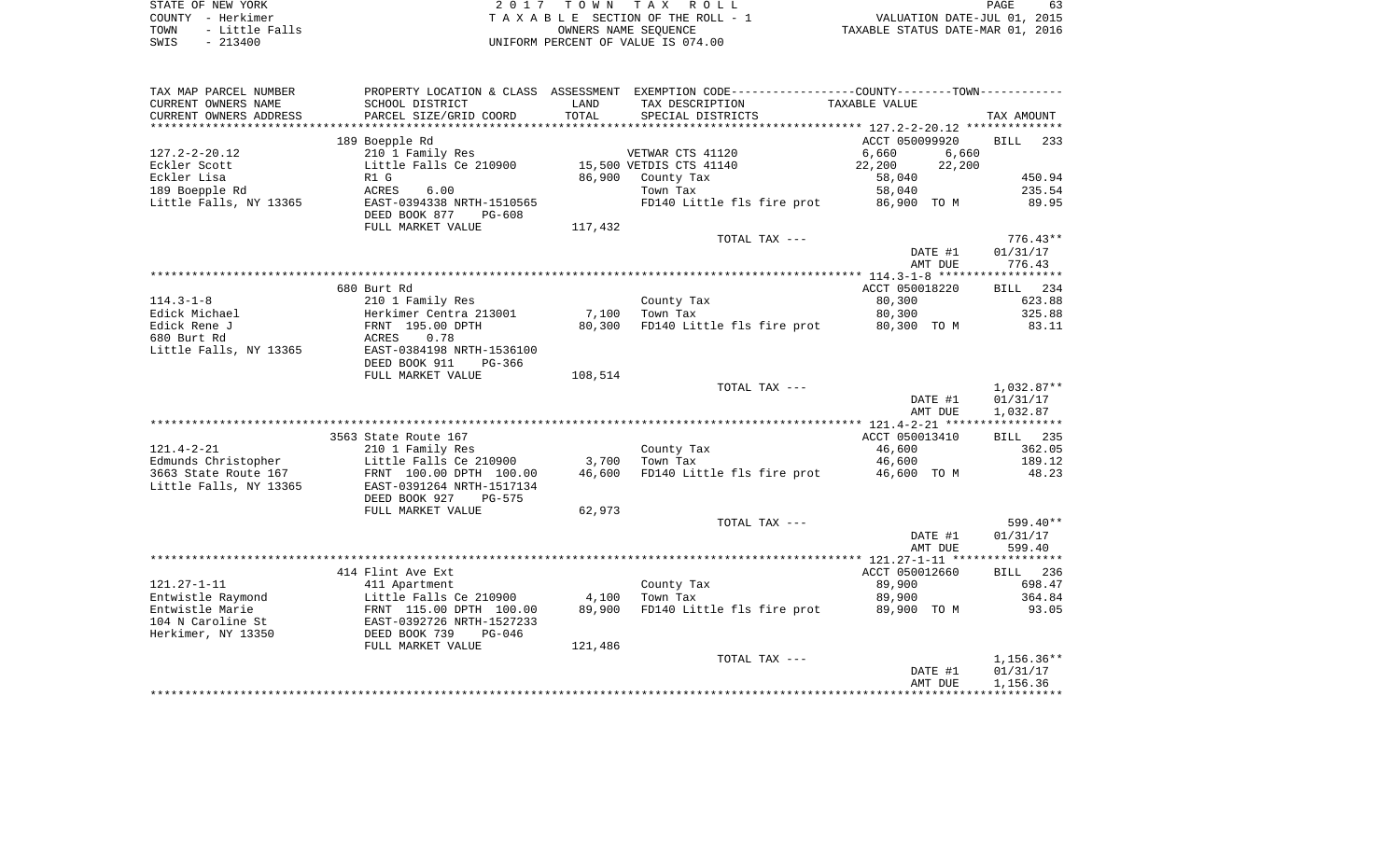| STATE OF NEW YORK |           |                |
|-------------------|-----------|----------------|
| COUNTY - Herkimer |           |                |
| TOWN              |           | - Little Falls |
| SWIS              | $-213400$ |                |

2017 TOWN TAX ROLL TA X A B L E SECTION OF THE ROLL - 1 TOWN - Little Falls OWNERS NAME SEQUENCE TAXABLE STATUS DATE-MAR 01, 2016 SWIS - 213400 UNIFORM PERCENT OF VALUE IS 074.00

| CURRENT OWNERS NAME<br>SCHOOL DISTRICT<br>TAX DESCRIPTION<br>LAND<br>TAXABLE VALUE<br>CURRENT OWNERS ADDRESS<br>PARCEL SIZE/GRID COORD<br>TOTAL<br>SPECIAL DISTRICTS<br>TAX AMOUNT<br>**********************<br>*************************<br>844 Burt Rd<br>ACCT 050018100<br>BILL<br>237<br>210 1 Family Res<br>75,600<br>587.37<br>County Tax<br>Eugene J. Noonan Family Irrev Herkimer Centra 213001<br>11,900<br>Town Tax<br>75,600<br>306.81<br><b>ACRES</b><br>2.30<br>75,600<br>FD140 Little fls fire prot<br>78.25<br>75,600 TO M<br>EAST-0387453 NRTH-1536744<br>DEED BOOK 1602 PG-596<br>PRIOR OWNER ON 3/01/2016<br>FULL MARKET VALUE<br>102,162<br>Noonan Eugene J<br>TOTAL TAX ---<br>DATE #1<br>01/31/17<br>972.43<br>AMT DUE<br>ACCT 050013890<br>482 Flint Ave Ext<br><b>BILL</b><br>238<br>$121.35 - 1 - 3$<br>77,500<br>449 Other Storag<br>County Tax<br>602.13<br>Evans James<br>Little Falls Ce 210900<br>8,200<br>77,500<br>314.52<br>Town Tax<br>PO Box 1071<br>FD140 Little fls fire prot<br>80.22<br>Rt-167<br>77,500<br>77,500 TO M<br><b>ACRES</b><br>Little Falls, NY 13365<br>1.10<br>EAST-0392079 NRTH-1526026<br>DEED BOOK 1393<br>PG-581<br>FULL MARKET VALUE<br>104,730<br>TOTAL TAX ---<br>DATE #1<br>01/31/17<br>996.87<br>AMT DUE<br>ACCT 050013920<br>239<br>Flint Ave Ext<br><b>BILL</b><br>700<br>$121.35 - 1 - 4$<br>5.44<br>330 Vacant comm<br>County Tax<br>2.84<br>700<br>700<br>Evans James<br>Little Falls Ce 210900<br>Town Tax<br>700<br>FD140 Little fls fire prot<br>PO Box 1071<br>40.00 DPTH 320.00<br>700 TO M<br>.72<br>FRNT<br>Little Falls, NY 13365<br>EAST-0392034 NRTH-1525945<br>DEED BOOK 1393 PG-581<br>FULL MARKET VALUE<br>946<br>$9.00**$<br>TOTAL TAX ---<br>01/31/17<br>DATE #1<br>9.00<br>AMT DUE<br>127 Jacksonburg Ln<br>ACCT 05990860<br>BILL 240<br>$121.2 - 5 - 5$<br>120,000<br>932.33<br>210 1 Family Res<br>County Tax<br>8,300<br>Ewanyk Jay<br>Little Falls Ce 210900<br>Town Tax<br>120,000<br>487.00<br>Ewanyk Sharon<br>ACRES<br>1.18<br>120,000<br>FD140 Little fls fire prot<br>120,000 TO M<br>124.21<br>127 Jacksonburg Ln<br>EAST-0390669 NRTH-1522066<br>Little Falls, NY 13365<br>DEED BOOK 845<br>$PG-239$<br>162,162<br>FULL MARKET VALUE<br>TOTAL TAX ---<br>01/31/17<br>DATE #1<br>1,543.54<br>AMT DUE | TAX MAP PARCEL NUMBER  | PROPERTY LOCATION & CLASS | ASSESSMENT | EXEMPTION CODE-----------------COUNTY--------TOWN----------- |  |
|---------------------------------------------------------------------------------------------------------------------------------------------------------------------------------------------------------------------------------------------------------------------------------------------------------------------------------------------------------------------------------------------------------------------------------------------------------------------------------------------------------------------------------------------------------------------------------------------------------------------------------------------------------------------------------------------------------------------------------------------------------------------------------------------------------------------------------------------------------------------------------------------------------------------------------------------------------------------------------------------------------------------------------------------------------------------------------------------------------------------------------------------------------------------------------------------------------------------------------------------------------------------------------------------------------------------------------------------------------------------------------------------------------------------------------------------------------------------------------------------------------------------------------------------------------------------------------------------------------------------------------------------------------------------------------------------------------------------------------------------------------------------------------------------------------------------------------------------------------------------------------------------------------------------------------------------------------------------------------------------------------------------------------------------------------------------------------------------------------------------------------------------------------------------------------------------------------------------------------------------------------------------------------------------------|------------------------|---------------------------|------------|--------------------------------------------------------------|--|
| $972.43**$<br>996.87**<br>1,543.54**                                                                                                                                                                                                                                                                                                                                                                                                                                                                                                                                                                                                                                                                                                                                                                                                                                                                                                                                                                                                                                                                                                                                                                                                                                                                                                                                                                                                                                                                                                                                                                                                                                                                                                                                                                                                                                                                                                                                                                                                                                                                                                                                                                                                                                                              |                        |                           |            |                                                              |  |
|                                                                                                                                                                                                                                                                                                                                                                                                                                                                                                                                                                                                                                                                                                                                                                                                                                                                                                                                                                                                                                                                                                                                                                                                                                                                                                                                                                                                                                                                                                                                                                                                                                                                                                                                                                                                                                                                                                                                                                                                                                                                                                                                                                                                                                                                                                   |                        |                           |            |                                                              |  |
|                                                                                                                                                                                                                                                                                                                                                                                                                                                                                                                                                                                                                                                                                                                                                                                                                                                                                                                                                                                                                                                                                                                                                                                                                                                                                                                                                                                                                                                                                                                                                                                                                                                                                                                                                                                                                                                                                                                                                                                                                                                                                                                                                                                                                                                                                                   |                        |                           |            |                                                              |  |
|                                                                                                                                                                                                                                                                                                                                                                                                                                                                                                                                                                                                                                                                                                                                                                                                                                                                                                                                                                                                                                                                                                                                                                                                                                                                                                                                                                                                                                                                                                                                                                                                                                                                                                                                                                                                                                                                                                                                                                                                                                                                                                                                                                                                                                                                                                   |                        |                           |            |                                                              |  |
|                                                                                                                                                                                                                                                                                                                                                                                                                                                                                                                                                                                                                                                                                                                                                                                                                                                                                                                                                                                                                                                                                                                                                                                                                                                                                                                                                                                                                                                                                                                                                                                                                                                                                                                                                                                                                                                                                                                                                                                                                                                                                                                                                                                                                                                                                                   | $114.4 - 1 - 5$        |                           |            |                                                              |  |
|                                                                                                                                                                                                                                                                                                                                                                                                                                                                                                                                                                                                                                                                                                                                                                                                                                                                                                                                                                                                                                                                                                                                                                                                                                                                                                                                                                                                                                                                                                                                                                                                                                                                                                                                                                                                                                                                                                                                                                                                                                                                                                                                                                                                                                                                                                   |                        |                           |            |                                                              |  |
|                                                                                                                                                                                                                                                                                                                                                                                                                                                                                                                                                                                                                                                                                                                                                                                                                                                                                                                                                                                                                                                                                                                                                                                                                                                                                                                                                                                                                                                                                                                                                                                                                                                                                                                                                                                                                                                                                                                                                                                                                                                                                                                                                                                                                                                                                                   | 844 Burt Rd            |                           |            |                                                              |  |
|                                                                                                                                                                                                                                                                                                                                                                                                                                                                                                                                                                                                                                                                                                                                                                                                                                                                                                                                                                                                                                                                                                                                                                                                                                                                                                                                                                                                                                                                                                                                                                                                                                                                                                                                                                                                                                                                                                                                                                                                                                                                                                                                                                                                                                                                                                   | Little Falls, NY 13365 |                           |            |                                                              |  |
|                                                                                                                                                                                                                                                                                                                                                                                                                                                                                                                                                                                                                                                                                                                                                                                                                                                                                                                                                                                                                                                                                                                                                                                                                                                                                                                                                                                                                                                                                                                                                                                                                                                                                                                                                                                                                                                                                                                                                                                                                                                                                                                                                                                                                                                                                                   |                        |                           |            |                                                              |  |
|                                                                                                                                                                                                                                                                                                                                                                                                                                                                                                                                                                                                                                                                                                                                                                                                                                                                                                                                                                                                                                                                                                                                                                                                                                                                                                                                                                                                                                                                                                                                                                                                                                                                                                                                                                                                                                                                                                                                                                                                                                                                                                                                                                                                                                                                                                   |                        |                           |            |                                                              |  |
|                                                                                                                                                                                                                                                                                                                                                                                                                                                                                                                                                                                                                                                                                                                                                                                                                                                                                                                                                                                                                                                                                                                                                                                                                                                                                                                                                                                                                                                                                                                                                                                                                                                                                                                                                                                                                                                                                                                                                                                                                                                                                                                                                                                                                                                                                                   |                        |                           |            |                                                              |  |
|                                                                                                                                                                                                                                                                                                                                                                                                                                                                                                                                                                                                                                                                                                                                                                                                                                                                                                                                                                                                                                                                                                                                                                                                                                                                                                                                                                                                                                                                                                                                                                                                                                                                                                                                                                                                                                                                                                                                                                                                                                                                                                                                                                                                                                                                                                   |                        |                           |            |                                                              |  |
|                                                                                                                                                                                                                                                                                                                                                                                                                                                                                                                                                                                                                                                                                                                                                                                                                                                                                                                                                                                                                                                                                                                                                                                                                                                                                                                                                                                                                                                                                                                                                                                                                                                                                                                                                                                                                                                                                                                                                                                                                                                                                                                                                                                                                                                                                                   |                        |                           |            |                                                              |  |
|                                                                                                                                                                                                                                                                                                                                                                                                                                                                                                                                                                                                                                                                                                                                                                                                                                                                                                                                                                                                                                                                                                                                                                                                                                                                                                                                                                                                                                                                                                                                                                                                                                                                                                                                                                                                                                                                                                                                                                                                                                                                                                                                                                                                                                                                                                   |                        |                           |            |                                                              |  |
|                                                                                                                                                                                                                                                                                                                                                                                                                                                                                                                                                                                                                                                                                                                                                                                                                                                                                                                                                                                                                                                                                                                                                                                                                                                                                                                                                                                                                                                                                                                                                                                                                                                                                                                                                                                                                                                                                                                                                                                                                                                                                                                                                                                                                                                                                                   |                        |                           |            |                                                              |  |
|                                                                                                                                                                                                                                                                                                                                                                                                                                                                                                                                                                                                                                                                                                                                                                                                                                                                                                                                                                                                                                                                                                                                                                                                                                                                                                                                                                                                                                                                                                                                                                                                                                                                                                                                                                                                                                                                                                                                                                                                                                                                                                                                                                                                                                                                                                   |                        |                           |            |                                                              |  |
|                                                                                                                                                                                                                                                                                                                                                                                                                                                                                                                                                                                                                                                                                                                                                                                                                                                                                                                                                                                                                                                                                                                                                                                                                                                                                                                                                                                                                                                                                                                                                                                                                                                                                                                                                                                                                                                                                                                                                                                                                                                                                                                                                                                                                                                                                                   |                        |                           |            |                                                              |  |
|                                                                                                                                                                                                                                                                                                                                                                                                                                                                                                                                                                                                                                                                                                                                                                                                                                                                                                                                                                                                                                                                                                                                                                                                                                                                                                                                                                                                                                                                                                                                                                                                                                                                                                                                                                                                                                                                                                                                                                                                                                                                                                                                                                                                                                                                                                   |                        |                           |            |                                                              |  |
|                                                                                                                                                                                                                                                                                                                                                                                                                                                                                                                                                                                                                                                                                                                                                                                                                                                                                                                                                                                                                                                                                                                                                                                                                                                                                                                                                                                                                                                                                                                                                                                                                                                                                                                                                                                                                                                                                                                                                                                                                                                                                                                                                                                                                                                                                                   |                        |                           |            |                                                              |  |
|                                                                                                                                                                                                                                                                                                                                                                                                                                                                                                                                                                                                                                                                                                                                                                                                                                                                                                                                                                                                                                                                                                                                                                                                                                                                                                                                                                                                                                                                                                                                                                                                                                                                                                                                                                                                                                                                                                                                                                                                                                                                                                                                                                                                                                                                                                   |                        |                           |            |                                                              |  |
|                                                                                                                                                                                                                                                                                                                                                                                                                                                                                                                                                                                                                                                                                                                                                                                                                                                                                                                                                                                                                                                                                                                                                                                                                                                                                                                                                                                                                                                                                                                                                                                                                                                                                                                                                                                                                                                                                                                                                                                                                                                                                                                                                                                                                                                                                                   |                        |                           |            |                                                              |  |
|                                                                                                                                                                                                                                                                                                                                                                                                                                                                                                                                                                                                                                                                                                                                                                                                                                                                                                                                                                                                                                                                                                                                                                                                                                                                                                                                                                                                                                                                                                                                                                                                                                                                                                                                                                                                                                                                                                                                                                                                                                                                                                                                                                                                                                                                                                   |                        |                           |            |                                                              |  |
|                                                                                                                                                                                                                                                                                                                                                                                                                                                                                                                                                                                                                                                                                                                                                                                                                                                                                                                                                                                                                                                                                                                                                                                                                                                                                                                                                                                                                                                                                                                                                                                                                                                                                                                                                                                                                                                                                                                                                                                                                                                                                                                                                                                                                                                                                                   |                        |                           |            |                                                              |  |
|                                                                                                                                                                                                                                                                                                                                                                                                                                                                                                                                                                                                                                                                                                                                                                                                                                                                                                                                                                                                                                                                                                                                                                                                                                                                                                                                                                                                                                                                                                                                                                                                                                                                                                                                                                                                                                                                                                                                                                                                                                                                                                                                                                                                                                                                                                   |                        |                           |            |                                                              |  |
|                                                                                                                                                                                                                                                                                                                                                                                                                                                                                                                                                                                                                                                                                                                                                                                                                                                                                                                                                                                                                                                                                                                                                                                                                                                                                                                                                                                                                                                                                                                                                                                                                                                                                                                                                                                                                                                                                                                                                                                                                                                                                                                                                                                                                                                                                                   |                        |                           |            |                                                              |  |
|                                                                                                                                                                                                                                                                                                                                                                                                                                                                                                                                                                                                                                                                                                                                                                                                                                                                                                                                                                                                                                                                                                                                                                                                                                                                                                                                                                                                                                                                                                                                                                                                                                                                                                                                                                                                                                                                                                                                                                                                                                                                                                                                                                                                                                                                                                   |                        |                           |            |                                                              |  |
|                                                                                                                                                                                                                                                                                                                                                                                                                                                                                                                                                                                                                                                                                                                                                                                                                                                                                                                                                                                                                                                                                                                                                                                                                                                                                                                                                                                                                                                                                                                                                                                                                                                                                                                                                                                                                                                                                                                                                                                                                                                                                                                                                                                                                                                                                                   |                        |                           |            |                                                              |  |
|                                                                                                                                                                                                                                                                                                                                                                                                                                                                                                                                                                                                                                                                                                                                                                                                                                                                                                                                                                                                                                                                                                                                                                                                                                                                                                                                                                                                                                                                                                                                                                                                                                                                                                                                                                                                                                                                                                                                                                                                                                                                                                                                                                                                                                                                                                   |                        |                           |            |                                                              |  |
|                                                                                                                                                                                                                                                                                                                                                                                                                                                                                                                                                                                                                                                                                                                                                                                                                                                                                                                                                                                                                                                                                                                                                                                                                                                                                                                                                                                                                                                                                                                                                                                                                                                                                                                                                                                                                                                                                                                                                                                                                                                                                                                                                                                                                                                                                                   |                        |                           |            |                                                              |  |
|                                                                                                                                                                                                                                                                                                                                                                                                                                                                                                                                                                                                                                                                                                                                                                                                                                                                                                                                                                                                                                                                                                                                                                                                                                                                                                                                                                                                                                                                                                                                                                                                                                                                                                                                                                                                                                                                                                                                                                                                                                                                                                                                                                                                                                                                                                   |                        |                           |            |                                                              |  |
|                                                                                                                                                                                                                                                                                                                                                                                                                                                                                                                                                                                                                                                                                                                                                                                                                                                                                                                                                                                                                                                                                                                                                                                                                                                                                                                                                                                                                                                                                                                                                                                                                                                                                                                                                                                                                                                                                                                                                                                                                                                                                                                                                                                                                                                                                                   |                        |                           |            |                                                              |  |
|                                                                                                                                                                                                                                                                                                                                                                                                                                                                                                                                                                                                                                                                                                                                                                                                                                                                                                                                                                                                                                                                                                                                                                                                                                                                                                                                                                                                                                                                                                                                                                                                                                                                                                                                                                                                                                                                                                                                                                                                                                                                                                                                                                                                                                                                                                   |                        |                           |            |                                                              |  |
|                                                                                                                                                                                                                                                                                                                                                                                                                                                                                                                                                                                                                                                                                                                                                                                                                                                                                                                                                                                                                                                                                                                                                                                                                                                                                                                                                                                                                                                                                                                                                                                                                                                                                                                                                                                                                                                                                                                                                                                                                                                                                                                                                                                                                                                                                                   |                        |                           |            |                                                              |  |
|                                                                                                                                                                                                                                                                                                                                                                                                                                                                                                                                                                                                                                                                                                                                                                                                                                                                                                                                                                                                                                                                                                                                                                                                                                                                                                                                                                                                                                                                                                                                                                                                                                                                                                                                                                                                                                                                                                                                                                                                                                                                                                                                                                                                                                                                                                   |                        |                           |            |                                                              |  |
|                                                                                                                                                                                                                                                                                                                                                                                                                                                                                                                                                                                                                                                                                                                                                                                                                                                                                                                                                                                                                                                                                                                                                                                                                                                                                                                                                                                                                                                                                                                                                                                                                                                                                                                                                                                                                                                                                                                                                                                                                                                                                                                                                                                                                                                                                                   |                        |                           |            |                                                              |  |
|                                                                                                                                                                                                                                                                                                                                                                                                                                                                                                                                                                                                                                                                                                                                                                                                                                                                                                                                                                                                                                                                                                                                                                                                                                                                                                                                                                                                                                                                                                                                                                                                                                                                                                                                                                                                                                                                                                                                                                                                                                                                                                                                                                                                                                                                                                   |                        |                           |            |                                                              |  |
|                                                                                                                                                                                                                                                                                                                                                                                                                                                                                                                                                                                                                                                                                                                                                                                                                                                                                                                                                                                                                                                                                                                                                                                                                                                                                                                                                                                                                                                                                                                                                                                                                                                                                                                                                                                                                                                                                                                                                                                                                                                                                                                                                                                                                                                                                                   |                        |                           |            |                                                              |  |
|                                                                                                                                                                                                                                                                                                                                                                                                                                                                                                                                                                                                                                                                                                                                                                                                                                                                                                                                                                                                                                                                                                                                                                                                                                                                                                                                                                                                                                                                                                                                                                                                                                                                                                                                                                                                                                                                                                                                                                                                                                                                                                                                                                                                                                                                                                   |                        |                           |            |                                                              |  |
|                                                                                                                                                                                                                                                                                                                                                                                                                                                                                                                                                                                                                                                                                                                                                                                                                                                                                                                                                                                                                                                                                                                                                                                                                                                                                                                                                                                                                                                                                                                                                                                                                                                                                                                                                                                                                                                                                                                                                                                                                                                                                                                                                                                                                                                                                                   |                        |                           |            |                                                              |  |
|                                                                                                                                                                                                                                                                                                                                                                                                                                                                                                                                                                                                                                                                                                                                                                                                                                                                                                                                                                                                                                                                                                                                                                                                                                                                                                                                                                                                                                                                                                                                                                                                                                                                                                                                                                                                                                                                                                                                                                                                                                                                                                                                                                                                                                                                                                   |                        |                           |            |                                                              |  |
|                                                                                                                                                                                                                                                                                                                                                                                                                                                                                                                                                                                                                                                                                                                                                                                                                                                                                                                                                                                                                                                                                                                                                                                                                                                                                                                                                                                                                                                                                                                                                                                                                                                                                                                                                                                                                                                                                                                                                                                                                                                                                                                                                                                                                                                                                                   |                        |                           |            |                                                              |  |
|                                                                                                                                                                                                                                                                                                                                                                                                                                                                                                                                                                                                                                                                                                                                                                                                                                                                                                                                                                                                                                                                                                                                                                                                                                                                                                                                                                                                                                                                                                                                                                                                                                                                                                                                                                                                                                                                                                                                                                                                                                                                                                                                                                                                                                                                                                   |                        |                           |            |                                                              |  |
|                                                                                                                                                                                                                                                                                                                                                                                                                                                                                                                                                                                                                                                                                                                                                                                                                                                                                                                                                                                                                                                                                                                                                                                                                                                                                                                                                                                                                                                                                                                                                                                                                                                                                                                                                                                                                                                                                                                                                                                                                                                                                                                                                                                                                                                                                                   |                        |                           |            |                                                              |  |
|                                                                                                                                                                                                                                                                                                                                                                                                                                                                                                                                                                                                                                                                                                                                                                                                                                                                                                                                                                                                                                                                                                                                                                                                                                                                                                                                                                                                                                                                                                                                                                                                                                                                                                                                                                                                                                                                                                                                                                                                                                                                                                                                                                                                                                                                                                   |                        |                           |            |                                                              |  |
|                                                                                                                                                                                                                                                                                                                                                                                                                                                                                                                                                                                                                                                                                                                                                                                                                                                                                                                                                                                                                                                                                                                                                                                                                                                                                                                                                                                                                                                                                                                                                                                                                                                                                                                                                                                                                                                                                                                                                                                                                                                                                                                                                                                                                                                                                                   |                        |                           |            |                                                              |  |
|                                                                                                                                                                                                                                                                                                                                                                                                                                                                                                                                                                                                                                                                                                                                                                                                                                                                                                                                                                                                                                                                                                                                                                                                                                                                                                                                                                                                                                                                                                                                                                                                                                                                                                                                                                                                                                                                                                                                                                                                                                                                                                                                                                                                                                                                                                   |                        |                           |            |                                                              |  |
|                                                                                                                                                                                                                                                                                                                                                                                                                                                                                                                                                                                                                                                                                                                                                                                                                                                                                                                                                                                                                                                                                                                                                                                                                                                                                                                                                                                                                                                                                                                                                                                                                                                                                                                                                                                                                                                                                                                                                                                                                                                                                                                                                                                                                                                                                                   |                        |                           |            |                                                              |  |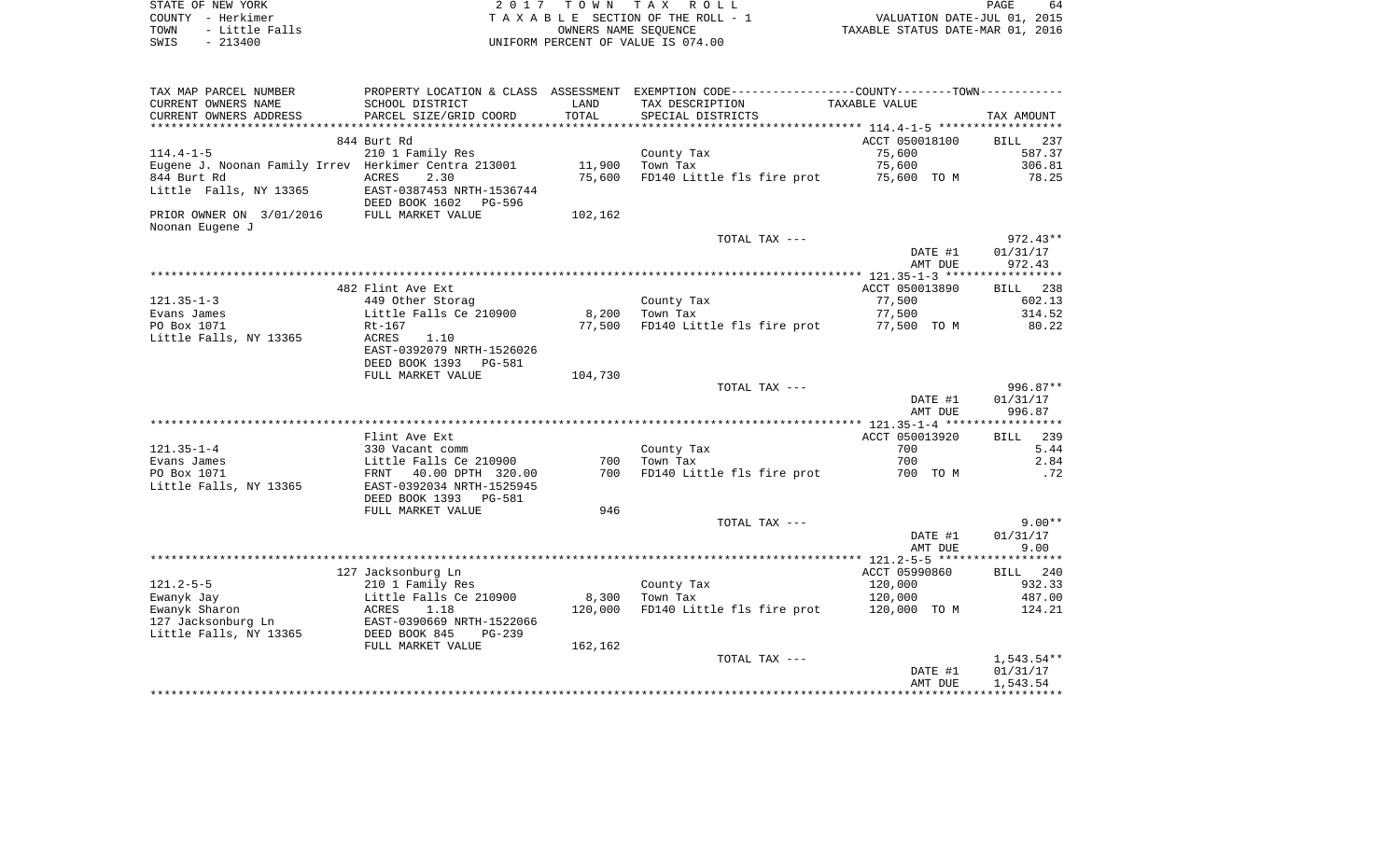| STATE OF NEW YORK<br>COUNTY - Herkimer<br>- Little Falls<br>TOWN | 2017                                          | T O W N<br>OWNERS NAME SEQUENCE | TAX ROLL<br>TAXABLE SECTION OF THE ROLL - 1                                                   | VALUATION DATE-JUL 01, 2015<br>TAXABLE STATUS DATE-MAR 01, 2016 | PAGE<br>65            |
|------------------------------------------------------------------|-----------------------------------------------|---------------------------------|-----------------------------------------------------------------------------------------------|-----------------------------------------------------------------|-----------------------|
| $-213400$<br>SWIS                                                |                                               |                                 | UNIFORM PERCENT OF VALUE IS 074.00                                                            |                                                                 |                       |
| TAX MAP PARCEL NUMBER                                            |                                               |                                 | PROPERTY LOCATION & CLASS ASSESSMENT EXEMPTION CODE---------------COUNTY-------TOWN---------- |                                                                 |                       |
| CURRENT OWNERS NAME                                              | SCHOOL DISTRICT                               | LAND                            | TAX DESCRIPTION                                                                               | TAXABLE VALUE                                                   |                       |
| CURRENT OWNERS ADDRESS                                           | PARCEL SIZE/GRID COORD                        | TOTAL                           | SPECIAL DISTRICTS                                                                             |                                                                 | TAX AMOUNT            |
| ************************                                         |                                               |                                 |                                                                                               |                                                                 |                       |
| $114.4 - 1 - 30$                                                 | 272 Gun Club Rd                               |                                 | County Tax                                                                                    | ACCT 050003570<br>43,600                                        | BILL<br>241<br>338.75 |
| Ezzo George & Rose                                               | 210 1 Family Res<br>Little Falls Ce 210900    | 2,700                           | Town Tax                                                                                      | 43,600                                                          | 176.94                |
| 272 Gun Club Rd                                                  | Е                                             | 43,600                          | FD140 Little fls fire prot                                                                    | 43,600 TO M                                                     | 45.13                 |
| Little Falls, NY 13365                                           | Trl 1/3A                                      |                                 |                                                                                               |                                                                 |                       |
|                                                                  | Gun Club Rd                                   |                                 |                                                                                               |                                                                 |                       |
|                                                                  | FRNT 100.00 DPTH 75.00                        |                                 |                                                                                               |                                                                 |                       |
|                                                                  | EAST-0385879 NRTH-1529377                     |                                 |                                                                                               |                                                                 |                       |
|                                                                  | DEED BOOK 00561 PG-00032<br>FULL MARKET VALUE | 58,919                          |                                                                                               |                                                                 |                       |
|                                                                  |                                               |                                 | TOTAL TAX ---                                                                                 |                                                                 | 560.82**              |
|                                                                  |                                               |                                 |                                                                                               | DATE #1                                                         | 01/31/17              |
|                                                                  |                                               |                                 |                                                                                               | AMT DUE                                                         | 560.82                |
|                                                                  |                                               |                                 |                                                                                               |                                                                 |                       |
|                                                                  | Gun Club Rd                                   |                                 |                                                                                               | ACCT 050019050                                                  | - 242<br>BILL         |
| $114.4 - 1 - 31$                                                 | 311 Res vac land                              |                                 | County Tax                                                                                    | 4,900                                                           | 38.07                 |
| Ezzo George & Rose<br>272 Gun Club Rd                            | Little Falls Ce 210900<br>East                | 4,900<br>4,900                  | Town Tax<br>FD140 Little fls fire prot                                                        | 4,900<br>150 TO M                                               | 19.89<br>.16          |
| Little Falls, NY 13365                                           | $V-L$ 7 $1/2$ Ac.                             |                                 |                                                                                               |                                                                 |                       |
|                                                                  | Gun Club Rd                                   |                                 |                                                                                               |                                                                 |                       |
|                                                                  | ACRES<br>7.50                                 |                                 |                                                                                               |                                                                 |                       |
|                                                                  | EAST-0386209 NRTH-1529254                     |                                 |                                                                                               |                                                                 |                       |
|                                                                  | DEED BOOK 00635 PG-00575                      |                                 |                                                                                               |                                                                 |                       |
|                                                                  | FULL MARKET VALUE                             | 6,622                           | TOTAL TAX ---                                                                                 |                                                                 | 58.12**               |
|                                                                  |                                               |                                 |                                                                                               | DATE #1                                                         | 01/31/17              |
|                                                                  |                                               |                                 |                                                                                               | AMT DUE                                                         | 58.12                 |
|                                                                  |                                               |                                 |                                                                                               | ****************** 114.2-1-48 ******************                |                       |
|                                                                  | 1367 State Route 169                          |                                 |                                                                                               | ACCT 050009360                                                  | BILL 243              |
| $114.2 - 1 - 48$                                                 | 210 1 Family Res                              |                                 | County Tax                                                                                    | 61,700                                                          | 479.37                |
| Failing Paul                                                     | Little Falls Ce 210900                        | 11,500                          | Town Tax                                                                                      | 61,700                                                          | 250.40                |
| 1367 State Route 169<br>Little Falls, NY 13365                   | ACRES<br>3.30<br>EAST-0389021 NRTH-1539075    | 61,700                          | FD140 Little fls fire prot                                                                    | 61,700 TO M                                                     | 63.86                 |
|                                                                  | DEED BOOK 1252 PG-760                         |                                 |                                                                                               |                                                                 |                       |
|                                                                  | FULL MARKET VALUE                             | 83,378                          |                                                                                               |                                                                 |                       |
|                                                                  |                                               |                                 | TOTAL TAX ---                                                                                 |                                                                 | 793.63**              |
|                                                                  |                                               |                                 |                                                                                               | DATE #1                                                         | 01/31/17              |
|                                                                  |                                               |                                 |                                                                                               | AMT DUE                                                         | 793.63                |
|                                                                  |                                               |                                 |                                                                                               |                                                                 |                       |
| $121.2 - 5 - 6$                                                  | 128 Jacksonburg Ln<br>210 1 Family Res        |                                 | County Tax                                                                                    | ACCT 05990870<br>260,900                                        | BILL 244<br>2,027.03  |
| Failing Timothy                                                  | Little Falls Ce 210900                        | 19,000                          | Town Tax                                                                                      | 260,900                                                         | 1,058.81              |
| Failing Mariella                                                 | <b>ACRES</b><br>5.60                          | 260,900                         | FD140 Little fls fire prot                                                                    | 260,900 TO M                                                    | 270.05                |
| 128 Jacksonburg Ln                                               | EAST-0390714 NRTH-1522387                     |                                 |                                                                                               |                                                                 |                       |
| Little Falls, NY 13365-5428                                      | DEED BOOK 1553<br>PG-476                      |                                 |                                                                                               |                                                                 |                       |
|                                                                  | FULL MARKET VALUE                             | 352,568                         |                                                                                               |                                                                 |                       |
|                                                                  |                                               |                                 | TOTAL TAX ---                                                                                 |                                                                 | $3,355.89**$          |
|                                                                  |                                               |                                 |                                                                                               | DATE #1<br>AMT DUE                                              | 01/31/17<br>3,355.89  |
|                                                                  |                                               |                                 |                                                                                               |                                                                 |                       |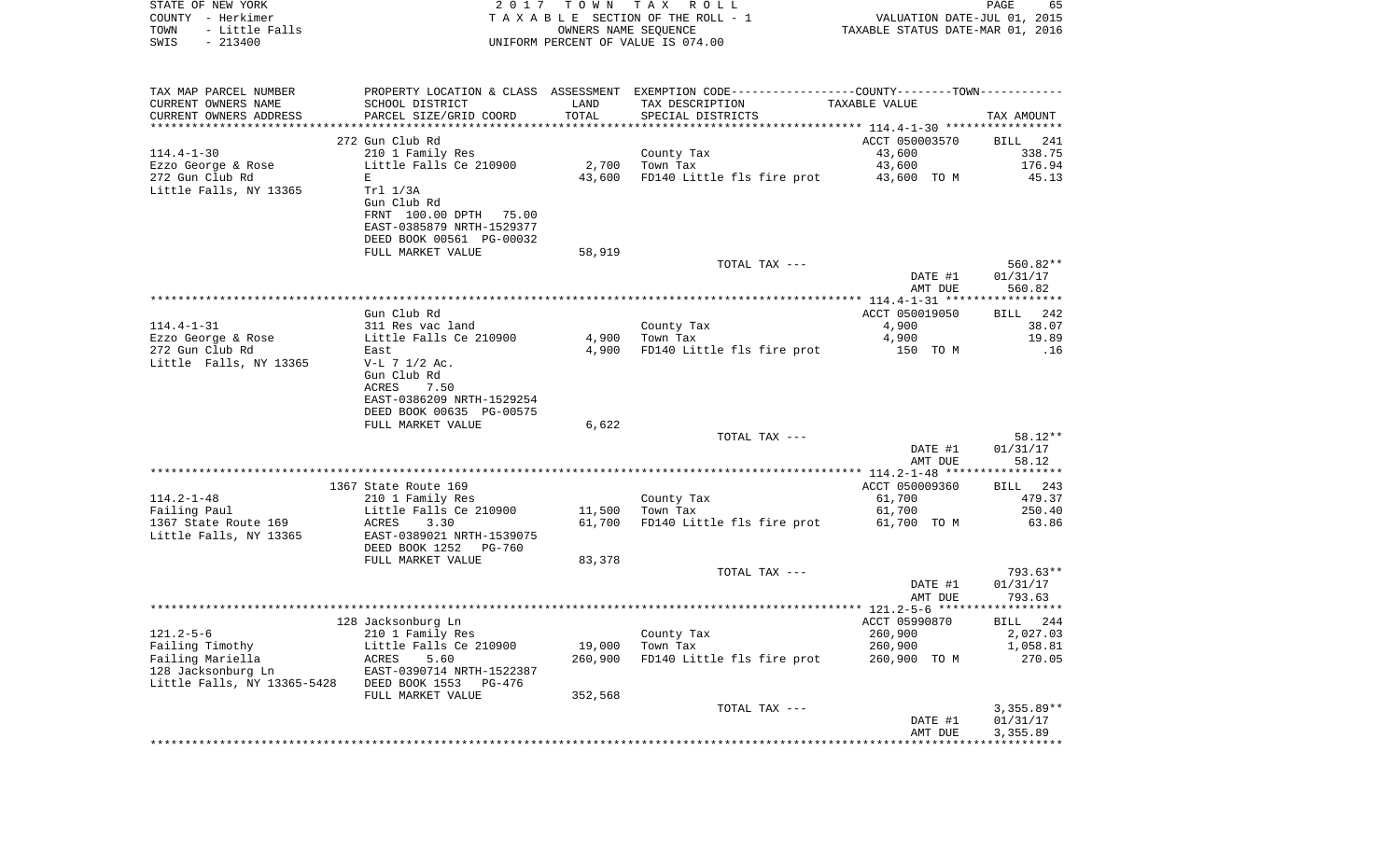STATE OF NEW YORK 2 0 1 7 T O W N T A X R O L L PAGE 66COUNTY - Herkimer<br>
T A X A B L E SECTION OF THE ROLL - 1<br>
TOWN - Little Falls<br>
SWIS - 213400<br>
COUNTER DRIFORM PERCENT OF VALUE IS 074.00 UNIFORM PERCENT OF VALUE IS 074.00

PAGE 66 TO A MOVE AND THE ROLL - 1 WALUATION DATE-JUL 01, 2015<br>
UNITE SECTION OF THE ROLL - 1 TAXABLE STATUS DATE-MAR 01, 2016

| TAX MAP PARCEL NUMBER                   | PROPERTY LOCATION & CLASS ASSESSMENT EXEMPTION CODE---------------COUNTY-------TOWN---------- |         |                            |                |                    |
|-----------------------------------------|-----------------------------------------------------------------------------------------------|---------|----------------------------|----------------|--------------------|
| CURRENT OWNERS NAME                     | SCHOOL DISTRICT                                                                               | LAND    | TAX DESCRIPTION            | TAXABLE VALUE  |                    |
| CURRENT OWNERS ADDRESS                  | PARCEL SIZE/GRID COORD                                                                        | TOTAL   | SPECIAL DISTRICTS          |                | TAX AMOUNT         |
|                                         |                                                                                               |         |                            |                |                    |
|                                         | 291 Oregon Rd                                                                                 |         |                            | ACCT 050990280 | BILL<br>245        |
| $121.4 - 2 - 10.2$                      | 240 Rural res                                                                                 |         | County Tax                 | 37,200         | 289.02             |
| Falcon Moses                            | Central Valley 212803                                                                         | 21,000  | Town Tax                   | 37,200         | 150.97             |
| 291 Oregon Rd                           | 10.60<br>ACRES                                                                                | 37,200  | School Relevy              |                | 407.51             |
| Mohawk, NY 13407                        | EAST-0383790 NRTH-1512438<br>DEED BOOK 877<br>PG-334                                          |         | FD140 Little fls fire prot | 37,200 TO M    | 38.50              |
|                                         | FULL MARKET VALUE                                                                             | 50,270  |                            |                |                    |
|                                         |                                                                                               |         | TOTAL TAX ---              |                | 886.00**           |
|                                         |                                                                                               |         |                            | DATE #1        | 01/31/17           |
|                                         |                                                                                               |         |                            | AMT DUE        | 886.00             |
|                                         |                                                                                               |         |                            |                |                    |
|                                         | State Route 5S                                                                                |         |                            | ACCT 050013650 | BILL 246           |
| $121.2 - 3 - 3$                         | 210 1 Family Res                                                                              |         | County Tax                 | 83,100         | 645.64             |
| Farber Christopher P                    | Little Falls Ce 210900                                                                        | 19,700  | Town Tax                   | 83,100         | 337.24             |
| 1670 State Route 5-S                    | R1                                                                                            | 83,100  | FD140 Little fls fire prot | 83,100 TO M    | 86.01              |
| Little Falls, NY 13365                  | Rt 5S                                                                                         |         |                            |                |                    |
|                                         | ACRES<br>9.50                                                                                 |         |                            |                |                    |
|                                         | EAST-0391553 NRTH-1524223                                                                     |         |                            |                |                    |
|                                         | DEED BOOK 810<br>$PG-326$                                                                     |         |                            |                |                    |
|                                         | FULL MARKET VALUE                                                                             | 112,297 |                            |                |                    |
|                                         |                                                                                               |         | TOTAL TAX ---              |                | $1,068.89**$       |
|                                         |                                                                                               |         |                            | DATE #1        | 01/31/17           |
|                                         |                                                                                               |         |                            | AMT DUE        | 1,068.89           |
|                                         |                                                                                               |         |                            |                |                    |
|                                         | Shells Bush Rd                                                                                |         |                            |                | BILL<br>247        |
| $114.1 - 1 - 21.1$                      | 314 Rural vac<10                                                                              |         | County Tax                 | 300            | 2.33               |
| Farber Michael P                        | Little Falls Ce 210900                                                                        | 300     | Town Tax                   | 300            | 1.22               |
| Farber Jessica L<br>1322 Shells Bush Rd | FRNT 150.00 DPTH 235.00                                                                       | 300     | FD140 Little fls fire prot | 300 TO M       | .31                |
| Little Falls, NY 13365                  | EAST-0384217 NRTH-1541565<br>DEED BOOK 1429<br>$PG-386$                                       |         |                            |                |                    |
|                                         | FULL MARKET VALUE                                                                             | 405     |                            |                |                    |
|                                         |                                                                                               |         | TOTAL TAX ---              |                | $3.86**$           |
|                                         |                                                                                               |         |                            | DATE #1        | 01/31/17           |
|                                         |                                                                                               |         |                            | AMT DUE        | 3.86               |
|                                         |                                                                                               |         |                            |                |                    |
|                                         | 1322 Shells Bush Rd                                                                           |         |                            | ACCT 050005340 | 248<br><b>BILL</b> |
| $114.1 - 1 - 24$                        | 210 1 Family Res                                                                              |         | County Tax                 | 87,700         | 681.38             |
| Farber Michael P                        | Little Falls Ce 210900                                                                        | 6,800   | Town Tax                   | 87,700         | 355.91             |
| Farber Jessica L                        | S                                                                                             | 87,700  | FD140 Little fls fire prot | 87,700 TO M    | 90.77              |
| 1322 Shells Bush Rd                     | R1                                                                                            |         |                            |                |                    |
| Little Falls, NY 13365                  | Life Use                                                                                      |         |                            |                |                    |
|                                         | FRNT 200.00 DPTH 150.00                                                                       |         |                            |                |                    |
|                                         | EAST-0384696 NRTH-1541894                                                                     |         |                            |                |                    |
|                                         | DEED BOOK 1429 PG-366                                                                         |         |                            |                |                    |
|                                         | FULL MARKET VALUE                                                                             | 118,514 |                            |                |                    |
|                                         |                                                                                               |         | TOTAL TAX ---              |                | $1,128.06**$       |
|                                         |                                                                                               |         |                            | DATE #1        | 01/31/17           |
|                                         |                                                                                               |         |                            | AMT DUE        | 1,128.06           |
|                                         |                                                                                               |         |                            |                |                    |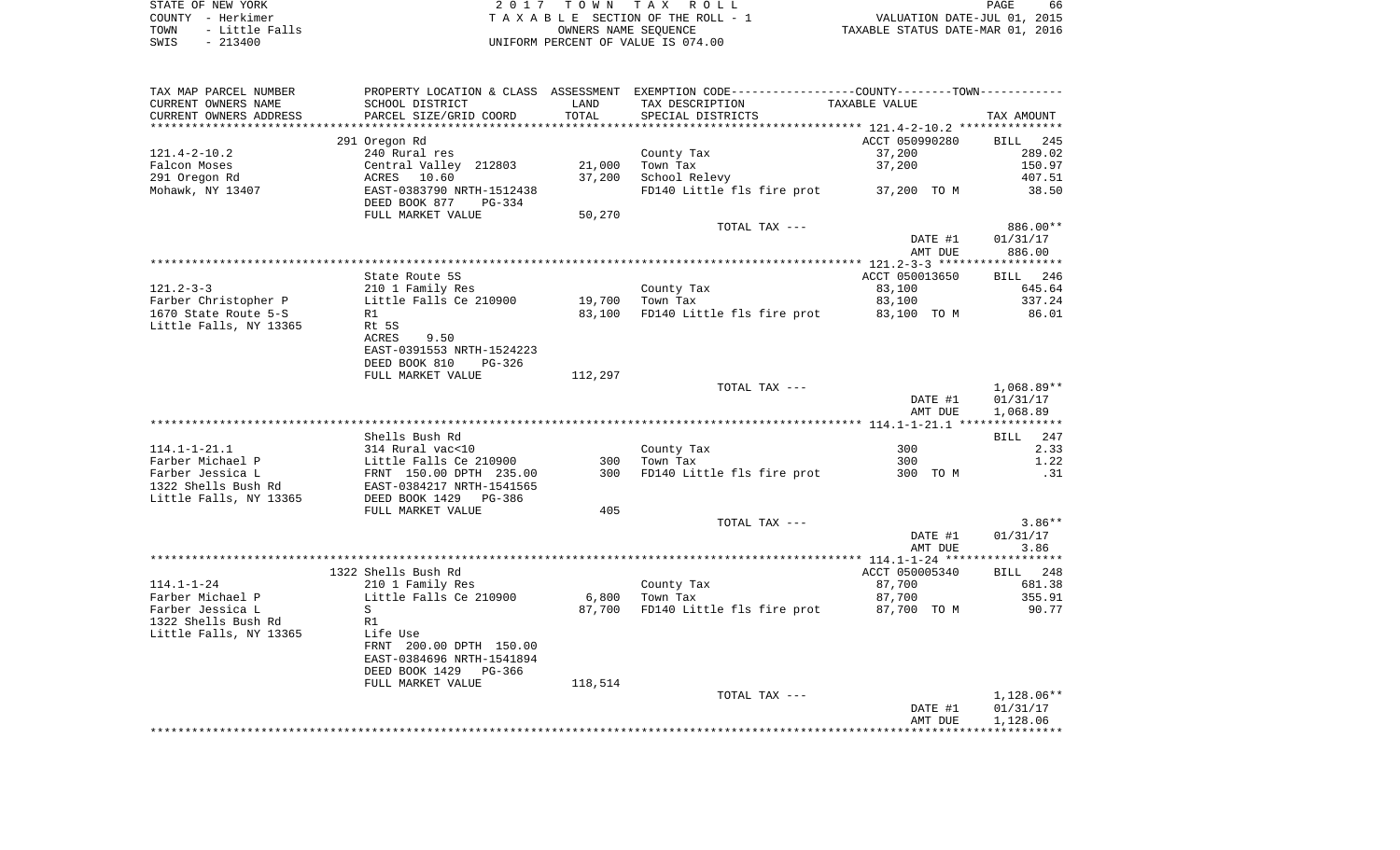STATE OF NEW YORK **EXECUTE:** A 2 0 1 7 T O W N T A X R O L L COUNTY - Herkimer<br>
T A X A B L E SECTION OF THE ROLL - 1<br>
TOWN - Little Falls<br>
SWIS - 213400 - 2013400 - UNIFORM PERCENT OF VALUE IS 074.00 TOWN - LITTLE FALLS ON THE ROLL - 1<br>
TAXABLE STATUS DATE-JUL 01, 2015<br>
OWNERS NAME SEQUENCE TAXABLE STATUS DATE-MAR 01, 2016 SWIS - 213400 UNIFORM PERCENT OF VALUE IS 074.00

PAGE 67

| SCHOOL DISTRICT<br>LAND<br>TAX DESCRIPTION<br>TAXABLE VALUE<br>TOTAL<br>PARCEL SIZE/GRID COORD<br>SPECIAL DISTRICTS<br>TAX AMOUNT<br>ACCT 050019710<br>Shells Bush Rd<br>249<br>BILL<br>$114.1 - 1 - 25.8$<br>314 Rural vac<10<br>200<br>1.55<br>County Tax<br>200<br>200<br>0.81<br>Farber Michael P<br>Little Falls Ce 210900<br>Town Tax<br>Farber Jessica L<br>200<br>FD140 Little fls fire prot<br>200 TO M<br>.21<br>ACRES<br>1.20<br>1322 Shells Bush Rd<br>EAST-0384725 NRTH-1541727<br>Little Falls, NY 13365<br>DEED BOOK 1429<br>PG-366<br>FULL MARKET VALUE<br>270<br>$2.57**$<br>TOTAL TAX ---<br>DATE #1<br>01/31/17<br>AMT DUE<br>2.57<br>695 Burt Rd<br>BILL 250<br>$114.1 - 1 - 26.5$<br>210 1 Family Res<br>161,500<br>1,254.76<br>County Tax<br>Fariel Joseph<br>Herkimer Centra 213001<br>14,000<br>Town Tax<br>161,500<br>655.42<br>Fariel Patricia<br>FRNT 194.00 DPTH<br>161,500<br>FD140 Little fls fire prot<br>161,500 TO M<br>167.16<br>695 Burt Rd<br>ACRES<br>5.00<br>EAST-0384349 NRTH-1536947<br>DEED BOOK 888<br>$PG-280$<br>218,243<br>FULL MARKET VALUE<br>$2,077.34**$<br>TOTAL TAX ---<br>DATE #1<br>01/31/17<br>AMT DUE<br>2,077.34<br>Jacksonburg Rd<br>ACCT 050008610<br>251<br>BILL<br>17.09<br>322 Rural vac>10<br>County Tax<br>2,200<br>2,200<br>8.93<br>Farm East LLC<br>Central Valley 212803<br>Town Tax<br>2,200<br>2,200<br>2.28<br>890 McLean Rd<br>S<br>FD140 Little fls fire prot<br>2,200 TO M<br>Cortland, NY 13045<br>$\mathbf{1}$<br>$Rt-5S$<br>ACRES 14.80<br>EAST-0381504 NRTH-1521157<br>DEED BOOK 1365<br>PG-292<br>FULL MARKET VALUE<br>2,973<br>$28.30**$<br>TOTAL TAX ---<br>DATE #1<br>01/31/17<br>28.30<br>AMT DUE<br>ACCT 392334<br><b>BILL</b> 252<br>Top Notch Rd<br>31.08<br>$114.2 - 2 - 3.1$<br>105 Vac farmland<br>County Tax<br>4,000<br>Farnell Thomas<br>Little Falls Ce 210900<br>4,000<br>Town Tax<br>4,000<br>16.23<br>139 Hilts Rd<br>FD140 Little fls fire prot<br>4.14<br>FRNT 127.00 DPTH 332.00<br>4,000<br>4,000 TO M<br>Little Falls, NY 13365<br>EAST-0392334 NRTH-1545844<br>DEED BOOK 00573 PG-00035<br>FULL MARKET VALUE<br>5,405<br>$51.45**$<br>TOTAL TAX ---<br>DATE #1<br>01/31/17<br>AMT DUE<br>51.45 | TAX MAP PARCEL NUMBER     |  | PROPERTY LOCATION & CLASS ASSESSMENT EXEMPTION CODE---------------COUNTY-------TOWN---------- |  |
|----------------------------------------------------------------------------------------------------------------------------------------------------------------------------------------------------------------------------------------------------------------------------------------------------------------------------------------------------------------------------------------------------------------------------------------------------------------------------------------------------------------------------------------------------------------------------------------------------------------------------------------------------------------------------------------------------------------------------------------------------------------------------------------------------------------------------------------------------------------------------------------------------------------------------------------------------------------------------------------------------------------------------------------------------------------------------------------------------------------------------------------------------------------------------------------------------------------------------------------------------------------------------------------------------------------------------------------------------------------------------------------------------------------------------------------------------------------------------------------------------------------------------------------------------------------------------------------------------------------------------------------------------------------------------------------------------------------------------------------------------------------------------------------------------------------------------------------------------------------------------------------------------------------------------------------------------------------------------------------------------------------------------------------------------------------------------------------------------------------------------------------------------------------------------------------------------|---------------------------|--|-----------------------------------------------------------------------------------------------|--|
|                                                                                                                                                                                                                                                                                                                                                                                                                                                                                                                                                                                                                                                                                                                                                                                                                                                                                                                                                                                                                                                                                                                                                                                                                                                                                                                                                                                                                                                                                                                                                                                                                                                                                                                                                                                                                                                                                                                                                                                                                                                                                                                                                                                                    | CURRENT OWNERS NAME       |  |                                                                                               |  |
|                                                                                                                                                                                                                                                                                                                                                                                                                                                                                                                                                                                                                                                                                                                                                                                                                                                                                                                                                                                                                                                                                                                                                                                                                                                                                                                                                                                                                                                                                                                                                                                                                                                                                                                                                                                                                                                                                                                                                                                                                                                                                                                                                                                                    | CURRENT OWNERS ADDRESS    |  |                                                                                               |  |
|                                                                                                                                                                                                                                                                                                                                                                                                                                                                                                                                                                                                                                                                                                                                                                                                                                                                                                                                                                                                                                                                                                                                                                                                                                                                                                                                                                                                                                                                                                                                                                                                                                                                                                                                                                                                                                                                                                                                                                                                                                                                                                                                                                                                    |                           |  |                                                                                               |  |
|                                                                                                                                                                                                                                                                                                                                                                                                                                                                                                                                                                                                                                                                                                                                                                                                                                                                                                                                                                                                                                                                                                                                                                                                                                                                                                                                                                                                                                                                                                                                                                                                                                                                                                                                                                                                                                                                                                                                                                                                                                                                                                                                                                                                    |                           |  |                                                                                               |  |
|                                                                                                                                                                                                                                                                                                                                                                                                                                                                                                                                                                                                                                                                                                                                                                                                                                                                                                                                                                                                                                                                                                                                                                                                                                                                                                                                                                                                                                                                                                                                                                                                                                                                                                                                                                                                                                                                                                                                                                                                                                                                                                                                                                                                    |                           |  |                                                                                               |  |
|                                                                                                                                                                                                                                                                                                                                                                                                                                                                                                                                                                                                                                                                                                                                                                                                                                                                                                                                                                                                                                                                                                                                                                                                                                                                                                                                                                                                                                                                                                                                                                                                                                                                                                                                                                                                                                                                                                                                                                                                                                                                                                                                                                                                    |                           |  |                                                                                               |  |
|                                                                                                                                                                                                                                                                                                                                                                                                                                                                                                                                                                                                                                                                                                                                                                                                                                                                                                                                                                                                                                                                                                                                                                                                                                                                                                                                                                                                                                                                                                                                                                                                                                                                                                                                                                                                                                                                                                                                                                                                                                                                                                                                                                                                    |                           |  |                                                                                               |  |
|                                                                                                                                                                                                                                                                                                                                                                                                                                                                                                                                                                                                                                                                                                                                                                                                                                                                                                                                                                                                                                                                                                                                                                                                                                                                                                                                                                                                                                                                                                                                                                                                                                                                                                                                                                                                                                                                                                                                                                                                                                                                                                                                                                                                    |                           |  |                                                                                               |  |
|                                                                                                                                                                                                                                                                                                                                                                                                                                                                                                                                                                                                                                                                                                                                                                                                                                                                                                                                                                                                                                                                                                                                                                                                                                                                                                                                                                                                                                                                                                                                                                                                                                                                                                                                                                                                                                                                                                                                                                                                                                                                                                                                                                                                    |                           |  |                                                                                               |  |
|                                                                                                                                                                                                                                                                                                                                                                                                                                                                                                                                                                                                                                                                                                                                                                                                                                                                                                                                                                                                                                                                                                                                                                                                                                                                                                                                                                                                                                                                                                                                                                                                                                                                                                                                                                                                                                                                                                                                                                                                                                                                                                                                                                                                    |                           |  |                                                                                               |  |
|                                                                                                                                                                                                                                                                                                                                                                                                                                                                                                                                                                                                                                                                                                                                                                                                                                                                                                                                                                                                                                                                                                                                                                                                                                                                                                                                                                                                                                                                                                                                                                                                                                                                                                                                                                                                                                                                                                                                                                                                                                                                                                                                                                                                    |                           |  |                                                                                               |  |
|                                                                                                                                                                                                                                                                                                                                                                                                                                                                                                                                                                                                                                                                                                                                                                                                                                                                                                                                                                                                                                                                                                                                                                                                                                                                                                                                                                                                                                                                                                                                                                                                                                                                                                                                                                                                                                                                                                                                                                                                                                                                                                                                                                                                    |                           |  |                                                                                               |  |
|                                                                                                                                                                                                                                                                                                                                                                                                                                                                                                                                                                                                                                                                                                                                                                                                                                                                                                                                                                                                                                                                                                                                                                                                                                                                                                                                                                                                                                                                                                                                                                                                                                                                                                                                                                                                                                                                                                                                                                                                                                                                                                                                                                                                    |                           |  |                                                                                               |  |
|                                                                                                                                                                                                                                                                                                                                                                                                                                                                                                                                                                                                                                                                                                                                                                                                                                                                                                                                                                                                                                                                                                                                                                                                                                                                                                                                                                                                                                                                                                                                                                                                                                                                                                                                                                                                                                                                                                                                                                                                                                                                                                                                                                                                    |                           |  |                                                                                               |  |
|                                                                                                                                                                                                                                                                                                                                                                                                                                                                                                                                                                                                                                                                                                                                                                                                                                                                                                                                                                                                                                                                                                                                                                                                                                                                                                                                                                                                                                                                                                                                                                                                                                                                                                                                                                                                                                                                                                                                                                                                                                                                                                                                                                                                    |                           |  |                                                                                               |  |
|                                                                                                                                                                                                                                                                                                                                                                                                                                                                                                                                                                                                                                                                                                                                                                                                                                                                                                                                                                                                                                                                                                                                                                                                                                                                                                                                                                                                                                                                                                                                                                                                                                                                                                                                                                                                                                                                                                                                                                                                                                                                                                                                                                                                    |                           |  |                                                                                               |  |
|                                                                                                                                                                                                                                                                                                                                                                                                                                                                                                                                                                                                                                                                                                                                                                                                                                                                                                                                                                                                                                                                                                                                                                                                                                                                                                                                                                                                                                                                                                                                                                                                                                                                                                                                                                                                                                                                                                                                                                                                                                                                                                                                                                                                    |                           |  |                                                                                               |  |
|                                                                                                                                                                                                                                                                                                                                                                                                                                                                                                                                                                                                                                                                                                                                                                                                                                                                                                                                                                                                                                                                                                                                                                                                                                                                                                                                                                                                                                                                                                                                                                                                                                                                                                                                                                                                                                                                                                                                                                                                                                                                                                                                                                                                    |                           |  |                                                                                               |  |
|                                                                                                                                                                                                                                                                                                                                                                                                                                                                                                                                                                                                                                                                                                                                                                                                                                                                                                                                                                                                                                                                                                                                                                                                                                                                                                                                                                                                                                                                                                                                                                                                                                                                                                                                                                                                                                                                                                                                                                                                                                                                                                                                                                                                    |                           |  |                                                                                               |  |
|                                                                                                                                                                                                                                                                                                                                                                                                                                                                                                                                                                                                                                                                                                                                                                                                                                                                                                                                                                                                                                                                                                                                                                                                                                                                                                                                                                                                                                                                                                                                                                                                                                                                                                                                                                                                                                                                                                                                                                                                                                                                                                                                                                                                    |                           |  |                                                                                               |  |
|                                                                                                                                                                                                                                                                                                                                                                                                                                                                                                                                                                                                                                                                                                                                                                                                                                                                                                                                                                                                                                                                                                                                                                                                                                                                                                                                                                                                                                                                                                                                                                                                                                                                                                                                                                                                                                                                                                                                                                                                                                                                                                                                                                                                    | Little Falls, NY          |  |                                                                                               |  |
|                                                                                                                                                                                                                                                                                                                                                                                                                                                                                                                                                                                                                                                                                                                                                                                                                                                                                                                                                                                                                                                                                                                                                                                                                                                                                                                                                                                                                                                                                                                                                                                                                                                                                                                                                                                                                                                                                                                                                                                                                                                                                                                                                                                                    |                           |  |                                                                                               |  |
|                                                                                                                                                                                                                                                                                                                                                                                                                                                                                                                                                                                                                                                                                                                                                                                                                                                                                                                                                                                                                                                                                                                                                                                                                                                                                                                                                                                                                                                                                                                                                                                                                                                                                                                                                                                                                                                                                                                                                                                                                                                                                                                                                                                                    |                           |  |                                                                                               |  |
|                                                                                                                                                                                                                                                                                                                                                                                                                                                                                                                                                                                                                                                                                                                                                                                                                                                                                                                                                                                                                                                                                                                                                                                                                                                                                                                                                                                                                                                                                                                                                                                                                                                                                                                                                                                                                                                                                                                                                                                                                                                                                                                                                                                                    |                           |  |                                                                                               |  |
|                                                                                                                                                                                                                                                                                                                                                                                                                                                                                                                                                                                                                                                                                                                                                                                                                                                                                                                                                                                                                                                                                                                                                                                                                                                                                                                                                                                                                                                                                                                                                                                                                                                                                                                                                                                                                                                                                                                                                                                                                                                                                                                                                                                                    |                           |  |                                                                                               |  |
|                                                                                                                                                                                                                                                                                                                                                                                                                                                                                                                                                                                                                                                                                                                                                                                                                                                                                                                                                                                                                                                                                                                                                                                                                                                                                                                                                                                                                                                                                                                                                                                                                                                                                                                                                                                                                                                                                                                                                                                                                                                                                                                                                                                                    |                           |  |                                                                                               |  |
|                                                                                                                                                                                                                                                                                                                                                                                                                                                                                                                                                                                                                                                                                                                                                                                                                                                                                                                                                                                                                                                                                                                                                                                                                                                                                                                                                                                                                                                                                                                                                                                                                                                                                                                                                                                                                                                                                                                                                                                                                                                                                                                                                                                                    |                           |  |                                                                                               |  |
|                                                                                                                                                                                                                                                                                                                                                                                                                                                                                                                                                                                                                                                                                                                                                                                                                                                                                                                                                                                                                                                                                                                                                                                                                                                                                                                                                                                                                                                                                                                                                                                                                                                                                                                                                                                                                                                                                                                                                                                                                                                                                                                                                                                                    |                           |  |                                                                                               |  |
|                                                                                                                                                                                                                                                                                                                                                                                                                                                                                                                                                                                                                                                                                                                                                                                                                                                                                                                                                                                                                                                                                                                                                                                                                                                                                                                                                                                                                                                                                                                                                                                                                                                                                                                                                                                                                                                                                                                                                                                                                                                                                                                                                                                                    | $121.1 - 2 - 21$          |  |                                                                                               |  |
|                                                                                                                                                                                                                                                                                                                                                                                                                                                                                                                                                                                                                                                                                                                                                                                                                                                                                                                                                                                                                                                                                                                                                                                                                                                                                                                                                                                                                                                                                                                                                                                                                                                                                                                                                                                                                                                                                                                                                                                                                                                                                                                                                                                                    |                           |  |                                                                                               |  |
|                                                                                                                                                                                                                                                                                                                                                                                                                                                                                                                                                                                                                                                                                                                                                                                                                                                                                                                                                                                                                                                                                                                                                                                                                                                                                                                                                                                                                                                                                                                                                                                                                                                                                                                                                                                                                                                                                                                                                                                                                                                                                                                                                                                                    |                           |  |                                                                                               |  |
|                                                                                                                                                                                                                                                                                                                                                                                                                                                                                                                                                                                                                                                                                                                                                                                                                                                                                                                                                                                                                                                                                                                                                                                                                                                                                                                                                                                                                                                                                                                                                                                                                                                                                                                                                                                                                                                                                                                                                                                                                                                                                                                                                                                                    |                           |  |                                                                                               |  |
|                                                                                                                                                                                                                                                                                                                                                                                                                                                                                                                                                                                                                                                                                                                                                                                                                                                                                                                                                                                                                                                                                                                                                                                                                                                                                                                                                                                                                                                                                                                                                                                                                                                                                                                                                                                                                                                                                                                                                                                                                                                                                                                                                                                                    |                           |  |                                                                                               |  |
|                                                                                                                                                                                                                                                                                                                                                                                                                                                                                                                                                                                                                                                                                                                                                                                                                                                                                                                                                                                                                                                                                                                                                                                                                                                                                                                                                                                                                                                                                                                                                                                                                                                                                                                                                                                                                                                                                                                                                                                                                                                                                                                                                                                                    |                           |  |                                                                                               |  |
|                                                                                                                                                                                                                                                                                                                                                                                                                                                                                                                                                                                                                                                                                                                                                                                                                                                                                                                                                                                                                                                                                                                                                                                                                                                                                                                                                                                                                                                                                                                                                                                                                                                                                                                                                                                                                                                                                                                                                                                                                                                                                                                                                                                                    |                           |  |                                                                                               |  |
|                                                                                                                                                                                                                                                                                                                                                                                                                                                                                                                                                                                                                                                                                                                                                                                                                                                                                                                                                                                                                                                                                                                                                                                                                                                                                                                                                                                                                                                                                                                                                                                                                                                                                                                                                                                                                                                                                                                                                                                                                                                                                                                                                                                                    |                           |  |                                                                                               |  |
|                                                                                                                                                                                                                                                                                                                                                                                                                                                                                                                                                                                                                                                                                                                                                                                                                                                                                                                                                                                                                                                                                                                                                                                                                                                                                                                                                                                                                                                                                                                                                                                                                                                                                                                                                                                                                                                                                                                                                                                                                                                                                                                                                                                                    |                           |  |                                                                                               |  |
|                                                                                                                                                                                                                                                                                                                                                                                                                                                                                                                                                                                                                                                                                                                                                                                                                                                                                                                                                                                                                                                                                                                                                                                                                                                                                                                                                                                                                                                                                                                                                                                                                                                                                                                                                                                                                                                                                                                                                                                                                                                                                                                                                                                                    |                           |  |                                                                                               |  |
|                                                                                                                                                                                                                                                                                                                                                                                                                                                                                                                                                                                                                                                                                                                                                                                                                                                                                                                                                                                                                                                                                                                                                                                                                                                                                                                                                                                                                                                                                                                                                                                                                                                                                                                                                                                                                                                                                                                                                                                                                                                                                                                                                                                                    |                           |  |                                                                                               |  |
|                                                                                                                                                                                                                                                                                                                                                                                                                                                                                                                                                                                                                                                                                                                                                                                                                                                                                                                                                                                                                                                                                                                                                                                                                                                                                                                                                                                                                                                                                                                                                                                                                                                                                                                                                                                                                                                                                                                                                                                                                                                                                                                                                                                                    |                           |  |                                                                                               |  |
|                                                                                                                                                                                                                                                                                                                                                                                                                                                                                                                                                                                                                                                                                                                                                                                                                                                                                                                                                                                                                                                                                                                                                                                                                                                                                                                                                                                                                                                                                                                                                                                                                                                                                                                                                                                                                                                                                                                                                                                                                                                                                                                                                                                                    |                           |  |                                                                                               |  |
|                                                                                                                                                                                                                                                                                                                                                                                                                                                                                                                                                                                                                                                                                                                                                                                                                                                                                                                                                                                                                                                                                                                                                                                                                                                                                                                                                                                                                                                                                                                                                                                                                                                                                                                                                                                                                                                                                                                                                                                                                                                                                                                                                                                                    |                           |  |                                                                                               |  |
|                                                                                                                                                                                                                                                                                                                                                                                                                                                                                                                                                                                                                                                                                                                                                                                                                                                                                                                                                                                                                                                                                                                                                                                                                                                                                                                                                                                                                                                                                                                                                                                                                                                                                                                                                                                                                                                                                                                                                                                                                                                                                                                                                                                                    |                           |  |                                                                                               |  |
|                                                                                                                                                                                                                                                                                                                                                                                                                                                                                                                                                                                                                                                                                                                                                                                                                                                                                                                                                                                                                                                                                                                                                                                                                                                                                                                                                                                                                                                                                                                                                                                                                                                                                                                                                                                                                                                                                                                                                                                                                                                                                                                                                                                                    |                           |  |                                                                                               |  |
|                                                                                                                                                                                                                                                                                                                                                                                                                                                                                                                                                                                                                                                                                                                                                                                                                                                                                                                                                                                                                                                                                                                                                                                                                                                                                                                                                                                                                                                                                                                                                                                                                                                                                                                                                                                                                                                                                                                                                                                                                                                                                                                                                                                                    |                           |  |                                                                                               |  |
|                                                                                                                                                                                                                                                                                                                                                                                                                                                                                                                                                                                                                                                                                                                                                                                                                                                                                                                                                                                                                                                                                                                                                                                                                                                                                                                                                                                                                                                                                                                                                                                                                                                                                                                                                                                                                                                                                                                                                                                                                                                                                                                                                                                                    |                           |  |                                                                                               |  |
|                                                                                                                                                                                                                                                                                                                                                                                                                                                                                                                                                                                                                                                                                                                                                                                                                                                                                                                                                                                                                                                                                                                                                                                                                                                                                                                                                                                                                                                                                                                                                                                                                                                                                                                                                                                                                                                                                                                                                                                                                                                                                                                                                                                                    |                           |  |                                                                                               |  |
|                                                                                                                                                                                                                                                                                                                                                                                                                                                                                                                                                                                                                                                                                                                                                                                                                                                                                                                                                                                                                                                                                                                                                                                                                                                                                                                                                                                                                                                                                                                                                                                                                                                                                                                                                                                                                                                                                                                                                                                                                                                                                                                                                                                                    |                           |  |                                                                                               |  |
|                                                                                                                                                                                                                                                                                                                                                                                                                                                                                                                                                                                                                                                                                                                                                                                                                                                                                                                                                                                                                                                                                                                                                                                                                                                                                                                                                                                                                                                                                                                                                                                                                                                                                                                                                                                                                                                                                                                                                                                                                                                                                                                                                                                                    | MAY BE SUBJECT TO PAYMENT |  |                                                                                               |  |
|                                                                                                                                                                                                                                                                                                                                                                                                                                                                                                                                                                                                                                                                                                                                                                                                                                                                                                                                                                                                                                                                                                                                                                                                                                                                                                                                                                                                                                                                                                                                                                                                                                                                                                                                                                                                                                                                                                                                                                                                                                                                                                                                                                                                    | UNDER AGDIST LAW TIL 2017 |  |                                                                                               |  |
|                                                                                                                                                                                                                                                                                                                                                                                                                                                                                                                                                                                                                                                                                                                                                                                                                                                                                                                                                                                                                                                                                                                                                                                                                                                                                                                                                                                                                                                                                                                                                                                                                                                                                                                                                                                                                                                                                                                                                                                                                                                                                                                                                                                                    |                           |  |                                                                                               |  |
|                                                                                                                                                                                                                                                                                                                                                                                                                                                                                                                                                                                                                                                                                                                                                                                                                                                                                                                                                                                                                                                                                                                                                                                                                                                                                                                                                                                                                                                                                                                                                                                                                                                                                                                                                                                                                                                                                                                                                                                                                                                                                                                                                                                                    |                           |  |                                                                                               |  |
|                                                                                                                                                                                                                                                                                                                                                                                                                                                                                                                                                                                                                                                                                                                                                                                                                                                                                                                                                                                                                                                                                                                                                                                                                                                                                                                                                                                                                                                                                                                                                                                                                                                                                                                                                                                                                                                                                                                                                                                                                                                                                                                                                                                                    |                           |  |                                                                                               |  |
|                                                                                                                                                                                                                                                                                                                                                                                                                                                                                                                                                                                                                                                                                                                                                                                                                                                                                                                                                                                                                                                                                                                                                                                                                                                                                                                                                                                                                                                                                                                                                                                                                                                                                                                                                                                                                                                                                                                                                                                                                                                                                                                                                                                                    |                           |  |                                                                                               |  |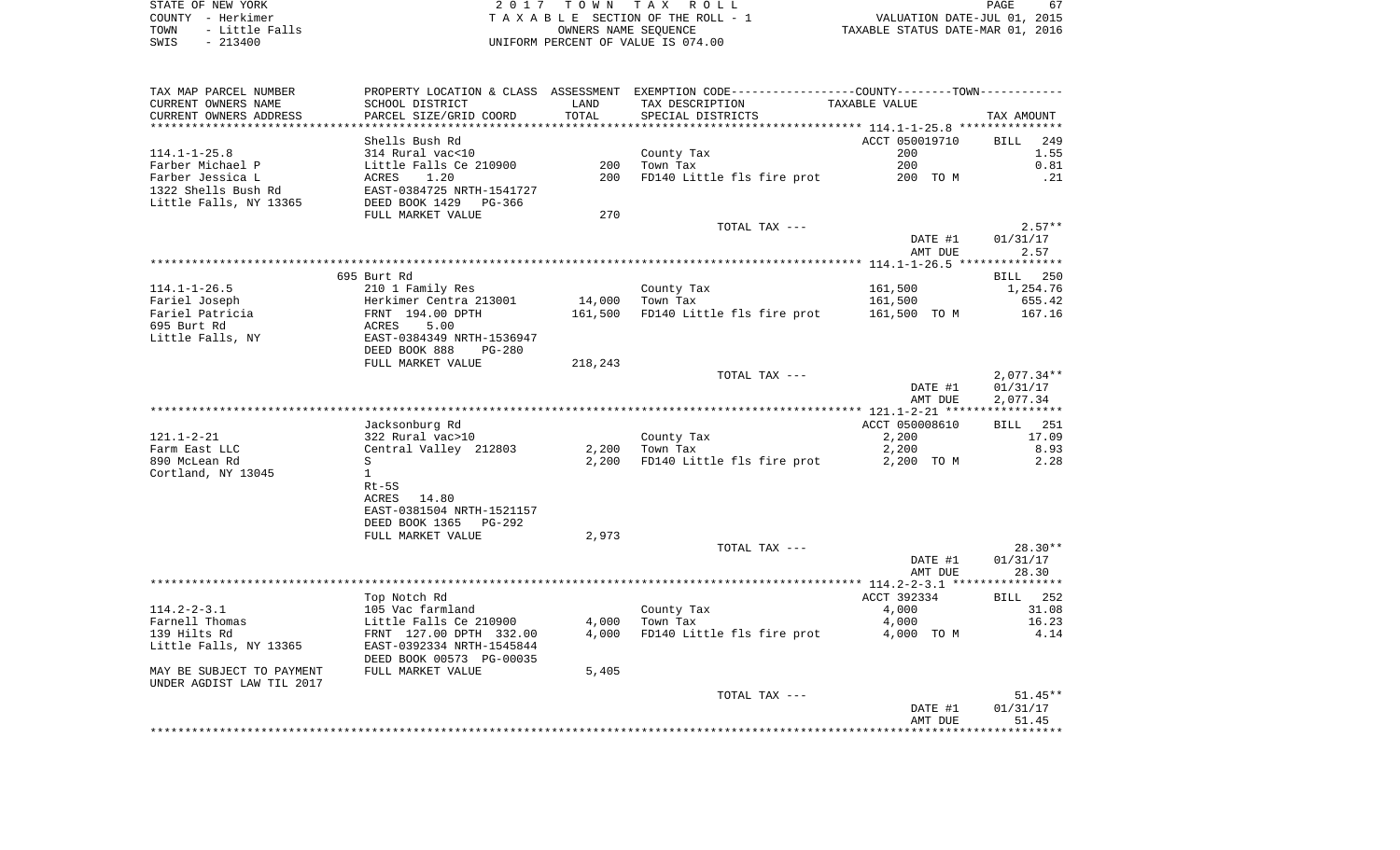STATE OF NEW YORK **EXECUTE:** A G L L 2 0 1 7 T O W N T A X R O L L COUNTY - Herkimer<br>
T A X A B L E SECTION OF THE ROLL - 1<br>
TOWN - Little Falls<br>
SWIS - 213400 - 2013400 - UNIFORM PERCENT OF VALUE IS 074.00 SWIS - 213400 UNIFORM PERCENT OF VALUE IS 074.00

PAGE 68 TOWN - LITTLE FALLS ON THE ROLL - 1<br>
TAXABLE STATUS DATE-JUL 01, 2015<br>
OWNERS NAME SEQUENCE TAXABLE STATUS DATE-MAR 01, 2016

| TAX MAP PARCEL NUMBER                                  |                                             |         | PROPERTY LOCATION & CLASS ASSESSMENT EXEMPTION CODE---------------COUNTY-------TOWN---------- |                |                                |
|--------------------------------------------------------|---------------------------------------------|---------|-----------------------------------------------------------------------------------------------|----------------|--------------------------------|
| CURRENT OWNERS NAME                                    | SCHOOL DISTRICT                             | LAND    | TAX DESCRIPTION                                                                               | TAXABLE VALUE  |                                |
| CURRENT OWNERS ADDRESS                                 | PARCEL SIZE/GRID COORD                      | TOTAL   | SPECIAL DISTRICTS                                                                             |                | TAX AMOUNT                     |
| **********************                                 |                                             |         |                                                                                               |                |                                |
|                                                        | 197 Ohara Rd                                |         |                                                                                               | ACCT 050002460 | BILL<br>253                    |
| $114.2 - 1 - 30$                                       | 210 1 Family Res                            |         | County Tax                                                                                    | 85,800         | 666.61                         |
| Farrington Jamie                                       | Little Falls Ce 210900                      | 5,700   | Town Tax                                                                                      | 85,800         | 348.20                         |
| Farrington Sherry<br>197 O'hara Rd                     | Star Not Refiled<br>FRNT 100.00 DPTH 200.00 | 85,800  | FD140 Little fls fire prot                                                                    | 85,800 TO M    | 88.81                          |
| Little Falls, NY 13365                                 | EAST-0390257 NRTH-1540495                   |         |                                                                                               |                |                                |
|                                                        | DEED BOOK 865<br>$PG-45$                    |         |                                                                                               |                |                                |
|                                                        | FULL MARKET VALUE                           | 115,946 |                                                                                               |                |                                |
|                                                        |                                             |         | TOTAL TAX ---                                                                                 |                | $1,103.62**$                   |
|                                                        |                                             |         |                                                                                               | DATE #1        | 01/31/17                       |
|                                                        |                                             |         |                                                                                               | AMT DUE        | 1,103.62                       |
|                                                        |                                             |         |                                                                                               |                |                                |
|                                                        | 604 Sandy Lane Rd                           |         |                                                                                               | ACCT 050016600 | <b>BILL</b> 254                |
| $121.2 - 4 - 56$                                       | 210 1 Family Res                            |         | County Tax                                                                                    | 65,500         | 508.90                         |
| Feane Donna                                            | Little Falls Ce 210900                      | 7,500   | Town Tax                                                                                      | 65,500         | 265.82                         |
| Schwasnick David & Charles<br>C/O Charles A Schwasnick | E<br>$R-1$                                  | 65,500  | FD140 Little fls fire prot                                                                    | 65,500 TO M    | 67.80                          |
| 604 Sandy Lane Rd                                      | Life Use C Schwasnick                       |         |                                                                                               |                |                                |
| Mohawk, NY 13407                                       | FRNT 154.00 DPTH 247.00                     |         |                                                                                               |                |                                |
|                                                        | EAST-0389344 NRTH-1523750                   |         |                                                                                               |                |                                |
|                                                        | DEED BOOK 1362<br>PG-176                    |         |                                                                                               |                |                                |
|                                                        | FULL MARKET VALUE                           | 88,514  |                                                                                               |                |                                |
|                                                        |                                             |         | TOTAL TAX ---                                                                                 |                | 842.52**                       |
|                                                        |                                             |         |                                                                                               | DATE #1        | 01/31/17                       |
|                                                        |                                             |         |                                                                                               | AMT DUE        | 842.52                         |
|                                                        |                                             |         |                                                                                               |                |                                |
| $114.2 - 2 - 54.2$                                     | 164 High School Rd<br>210 1 Family Res      |         | County Tax                                                                                    | 155,600        | BILL 255<br>1,208.92           |
| Federal Home Loan Mortg. Corp Little Falls Ce 210900   |                                             | 8,000   | Town Tax                                                                                      | 155,600        | 631.47                         |
| 5000 Plano Pkwy                                        | FRNT 220.00 DPTH                            | 155,600 | FD140 Little fls fire prot                                                                    | 155,600 TO M   | 161.05                         |
| Carrollton, TX 75010                                   | ACRES<br>1.10                               |         |                                                                                               |                |                                |
|                                                        | EAST-0392376 NRTH-1538079                   |         |                                                                                               |                |                                |
| PRIOR OWNER ON 3/01/2016                               | DEED BOOK 1608<br>PG-653                    |         |                                                                                               |                |                                |
| Douglas Cathy N                                        | FULL MARKET VALUE                           | 210,270 |                                                                                               |                |                                |
|                                                        |                                             |         | TOTAL TAX ---                                                                                 |                | $2,001.44**$                   |
|                                                        |                                             |         |                                                                                               | DATE #1        | 01/31/17                       |
|                                                        |                                             |         |                                                                                               | AMT DUE        | 2,001.44                       |
|                                                        |                                             |         |                                                                                               |                |                                |
|                                                        | Burt Rd                                     |         |                                                                                               | ACCT 050099240 | <b>BILL</b><br>256<br>43.51    |
| $114.4 - 1 - 4.2$<br>Feeney Debra Unser                | 311 Res vac land<br>Herkimer Centra 213001  | 5,600   | County Tax<br>Town Tax                                                                        | 5,600<br>5,600 | 22.73                          |
| 30 Churchill St                                        | South                                       | 5,600   | FD140 Little fls fire prot                                                                    | 5,600 TO M     | 5.80                           |
| Little Falls, NY 13365                                 | $V-L$                                       |         |                                                                                               |                |                                |
|                                                        | Burt Rd                                     |         |                                                                                               |                |                                |
|                                                        | 1.20<br>ACRES                               |         |                                                                                               |                |                                |
|                                                        | EAST-0386519 NRTH-1536528                   |         |                                                                                               |                |                                |
|                                                        | DEED BOOK 740<br>$PG-258$                   |         |                                                                                               |                |                                |
|                                                        | FULL MARKET VALUE                           | 7,568   |                                                                                               |                |                                |
|                                                        |                                             |         | TOTAL TAX ---                                                                                 |                | $72.04**$                      |
|                                                        |                                             |         |                                                                                               | DATE #1        | 01/31/17                       |
|                                                        |                                             |         |                                                                                               | AMT DUE        | 72.04<br>* * * * * * * * * * * |
|                                                        |                                             |         |                                                                                               |                |                                |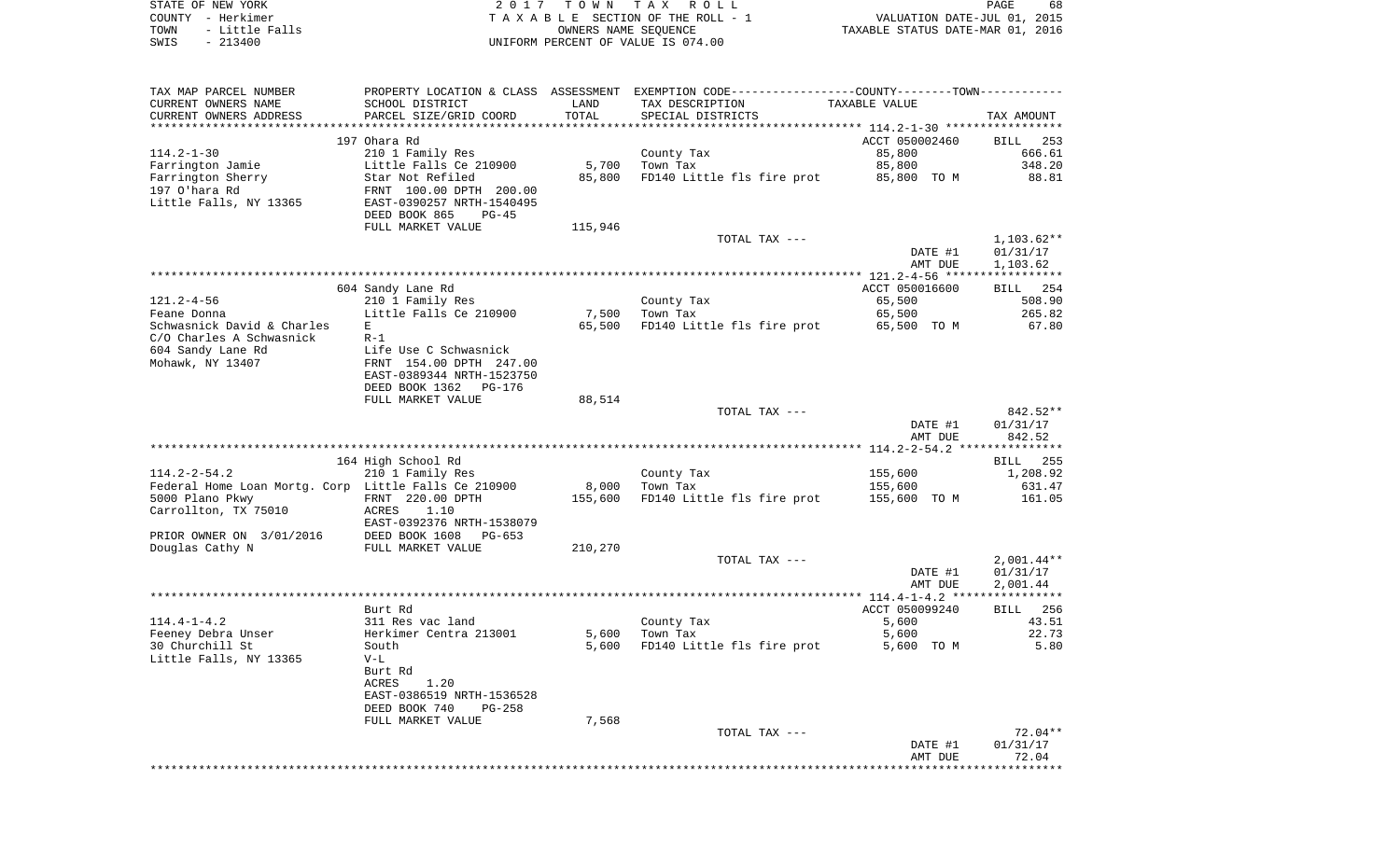| STATE OF NEW YORK<br>COUNTY - Herkimer<br>- Little Falls<br>TOWN<br>$-213400$<br>SWIS | 2017                                                   | T O W N<br>OWNERS NAME SEOUENCE | TAX ROLL<br>T A X A B L E SECTION OF THE ROLL - 1<br>UNIFORM PERCENT OF VALUE IS 074.00                          | VALUATION DATE-JUL 01, 2015<br>TAXABLE STATUS DATE-MAR 01, 2016 | PAGE<br>69  |
|---------------------------------------------------------------------------------------|--------------------------------------------------------|---------------------------------|------------------------------------------------------------------------------------------------------------------|-----------------------------------------------------------------|-------------|
| TAX MAP PARCEL NUMBER<br>CURRENT OWNERS NAME                                          | SCHOOL DISTRICT                                        | LAND                            | PROPERTY LOCATION & CLASS ASSESSMENT EXEMPTION CODE---------------COUNTY-------TOWN----------<br>TAX DESCRIPTION | TAXABLE VALUE                                                   |             |
| CURRENT OWNERS ADDRESS                                                                | PARCEL SIZE/GRID COORD                                 | TOTAL                           | SPECIAL DISTRICTS                                                                                                |                                                                 | TAX AMOUNT  |
|                                                                                       | 132 Diana Cir                                          |                                 |                                                                                                                  | ACCT 050100280                                                  | BILL<br>257 |
| $114.79 - 1 - 13$                                                                     | 210 1 Family Res                                       |                                 | County Tax                                                                                                       | 93,200                                                          | 724.11      |
| Ferri Todd                                                                            | Herkimer Centra 213001                                 | 7,400                           | Town Tax                                                                                                         | 93,200                                                          | 378.23      |
| 132 Dianna Cir                                                                        | R1 G                                                   | 93,200                          | FD140 Little fls fire prot                                                                                       | 93,200 TO M                                                     | 96.47       |
| Little Falls, NY 13350                                                                | FRNT 150.00 DPTH<br><b>ACRES</b><br>0.98               |                                 |                                                                                                                  |                                                                 |             |
|                                                                                       | EAST-0380523 NRTH-1529818<br>DEED BOOK 929<br>$PG-433$ |                                 |                                                                                                                  |                                                                 |             |
|                                                                                       | FULL MARKET VALUE                                      | 125,946                         |                                                                                                                  |                                                                 |             |
|                                                                                       |                                                        |                                 | TOTAL TAX ---                                                                                                    |                                                                 | 1,198.81**  |
|                                                                                       |                                                        |                                 |                                                                                                                  | DATE #1                                                         | 01/31/17    |
|                                                                                       |                                                        |                                 |                                                                                                                  | AMT DUE                                                         | 1,198.81    |
|                                                                                       |                                                        |                                 |                                                                                                                  |                                                                 |             |
|                                                                                       | 1828 Eatonville Rd                                     |                                 |                                                                                                                  |                                                                 | BILL 258    |
| $114.1 - 1 - 29.3$                                                                    | 210 1 Family Res                                       |                                 | County Tax                                                                                                       | 46,100                                                          | 358.17      |
| Ferrio Michael                                                                        | Herkimer Centra 213001                                 | 9,000                           | Town Tax                                                                                                         | 46,100                                                          | 187.09      |
| 1828 Eatonville Rd                                                                    | no well                                                | 46,100                          | FD140 Little fls fire prot                                                                                       | 46,100 TO M                                                     | 47.72       |
| Little Falls, NY 13365                                                                | partial assmt                                          |                                 |                                                                                                                  |                                                                 |             |
|                                                                                       | 3.30<br>ACRES                                          |                                 |                                                                                                                  |                                                                 |             |
|                                                                                       | EAST-0380222 NRTH-1536095                              |                                 |                                                                                                                  |                                                                 |             |
|                                                                                       | DEED BOOK 1242<br>$PG-11$                              |                                 |                                                                                                                  |                                                                 |             |
|                                                                                       | FULL MARKET VALUE                                      | 62,297                          | TOTAL TAX ---                                                                                                    |                                                                 | 592.98**    |
|                                                                                       |                                                        |                                 |                                                                                                                  | DATE #1                                                         | 01/31/17    |
|                                                                                       |                                                        |                                 |                                                                                                                  | AMT DUE                                                         | 592.98      |
|                                                                                       |                                                        |                                 |                                                                                                                  |                                                                 |             |
|                                                                                       | 3818 State Route 167S                                  |                                 |                                                                                                                  | ACCT 050003690                                                  | BILL<br>259 |
| $121.2 - 3 - 12.1$                                                                    | 210 1 Family Res                                       |                                 | County Tax                                                                                                       | 62,900                                                          | 488.69      |
| Fietkiewicz Eva M                                                                     | Little Falls Ce 210900                                 | 11,500                          | Town Tax                                                                                                         | 62,900                                                          | 255.27      |
| PO Box 86                                                                             | E                                                      | 62,900                          | FD140 Little fls fire prot                                                                                       | 62,900 TO M                                                     | 65.10       |
| Little Falls, NY 13365                                                                | $R-1$                                                  |                                 |                                                                                                                  |                                                                 |             |
|                                                                                       | Rt-167                                                 |                                 |                                                                                                                  |                                                                 |             |
|                                                                                       | ACRES<br>3.30                                          |                                 |                                                                                                                  |                                                                 |             |
|                                                                                       | EAST-0391435 NRTH-1521853                              |                                 |                                                                                                                  |                                                                 |             |
|                                                                                       | DEED BOOK 848<br>$PG-469$                              |                                 |                                                                                                                  |                                                                 |             |
|                                                                                       | FULL MARKET VALUE                                      | 85,000                          |                                                                                                                  |                                                                 |             |
|                                                                                       |                                                        |                                 | TOTAL TAX ---                                                                                                    |                                                                 | $809.06**$  |
|                                                                                       |                                                        |                                 |                                                                                                                  | DATE #1                                                         | 01/31/17    |
|                                                                                       |                                                        |                                 |                                                                                                                  | AMT DUE<br>******************************                       | 809.06      |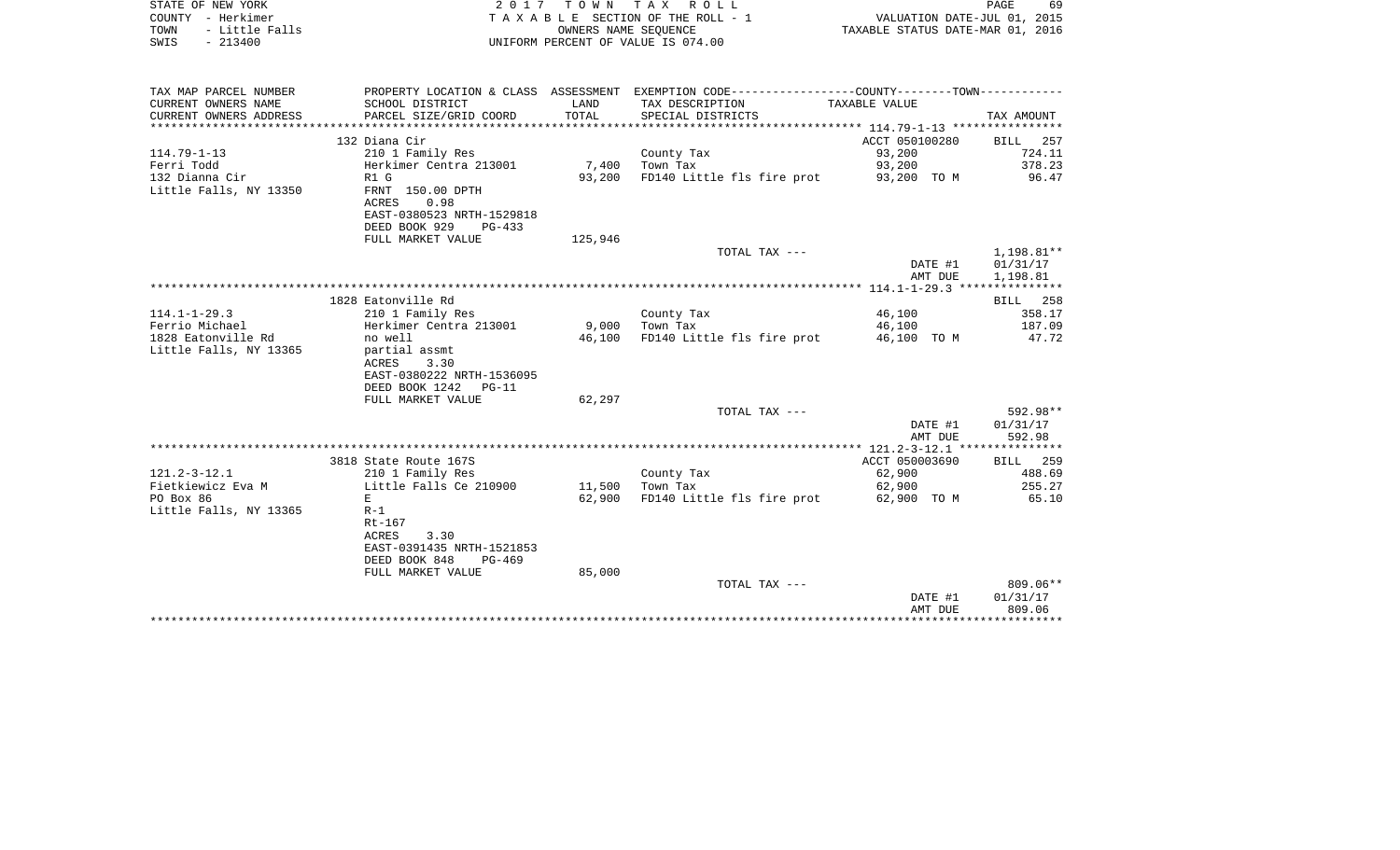| STATE OF NEW YORK      | 2017 TOWN TAX ROLL                 | 70<br>PAGE                       |
|------------------------|------------------------------------|----------------------------------|
| COUNTY - Herkimer      | TAXABLE SECTION OF THE ROLL - 1    | VALUATION DATE-JUL 01, 2015      |
| - Little Falls<br>TOWN | OWNERS NAME SEOUENCE               | TAXABLE STATUS DATE-MAR 01, 2016 |
| $-213400$<br>SWIS      | UNIFORM PERCENT OF VALUE IS 074.00 |                                  |

| TAX MAP PARCEL NUMBER     |                           |         | PROPERTY LOCATION & CLASS ASSESSMENT EXEMPTION CODE---------------COUNTY-------TOWN---------- |                |              |
|---------------------------|---------------------------|---------|-----------------------------------------------------------------------------------------------|----------------|--------------|
| CURRENT OWNERS NAME       | SCHOOL DISTRICT           | LAND    | TAX DESCRIPTION                                                                               | TAXABLE VALUE  |              |
| CURRENT OWNERS ADDRESS    | PARCEL SIZE/GRID COORD    | TOTAL   | SPECIAL DISTRICTS                                                                             |                | TAX AMOUNT   |
|                           |                           |         |                                                                                               |                |              |
|                           | Burt Rd                   |         |                                                                                               | ACCT 050004290 | 260<br>BILL  |
| $114.4 - 1 - 9$           | 105 Vac farmland          |         | AG MKTS<br>41730                                                                              | 1,872          | 1,872        |
| Fisher Leroy              | Little Falls Ce 210900    |         | 13,500 County Tax                                                                             | 11,628         | 90.34        |
| Fisher Esther             | <b>W</b>                  |         | 13,500 Town Tax                                                                               | 11,628         | 47.19        |
| 368 Gun Club Rd           | Farm Land 21Ac.           |         | FD140 Little fls fire prot 13,500 TO M                                                        |                | 13.97        |
| Little Falls, NY 13365    | Burt Rd                   |         |                                                                                               |                |              |
|                           | ACRES 25.10               |         |                                                                                               |                |              |
| MAY BE SUBJECT TO PAYMENT | EAST-0388844 NRTH-1530980 |         |                                                                                               |                |              |
| UNDER AGDIST LAW TIL 2023 | DEED BOOK 1173 PG-76      |         |                                                                                               |                |              |
|                           | FULL MARKET VALUE         | 18,243  |                                                                                               |                |              |
|                           |                           |         | TOTAL TAX ---                                                                                 |                | 151.50**     |
|                           |                           |         |                                                                                               | DATE #1        | 01/31/17     |
|                           |                           |         |                                                                                               | AMT DUE        | 151.50       |
|                           |                           |         |                                                                                               |                |              |
|                           | 368 Gun Club Rd           |         |                                                                                               |                | BILL 261     |
| $114.4 - 1 - 28.2$        | 112 Dairy farm            |         | AGRIC 10 Y 41700                                                                              | 40,500         | 40,500       |
| Fisher Leroy              | Little Falls Ce 210900    |         | 47,200 AG MKTS 41730                                                                          | $\Omega$       | $\Omega$     |
| Fisher Esther             | Farm                      |         | 160,200 County Tax                                                                            | 119,700        | 930.00       |
| 368 Gun Club Rd           | ACRES 99.20               |         | Town Tax                                                                                      | 119,700        | 485.78       |
| Little Falls, NY 13365    | EAST-0386593 NRTH-1530771 |         | FD140 Little fls fire prot 160,200 TO M                                                       |                | 165.82       |
|                           | FULL MARKET VALUE         | 216,486 |                                                                                               |                |              |
| MAY BE SUBJECT TO PAYMENT |                           |         |                                                                                               |                |              |
| UNDER AGDIST LAW TIL 2025 |                           |         |                                                                                               |                |              |
|                           |                           |         | TOTAL TAX ---                                                                                 |                | $1,581.60**$ |
|                           |                           |         |                                                                                               | DATE #1        | 01/31/17     |
|                           |                           |         |                                                                                               | AMT DUE        | 1,581.60     |
|                           |                           |         |                                                                                               |                |              |
|                           | Gun Club Rd               |         |                                                                                               |                | BILL 262     |
| $114.4 - 3 - 1$           | 314 Rural vac<10          |         | AG MKTS<br>41730                                                                              | 23,038 23,038  |              |
| Fisher Leroy              | Little Falls Ce 210900    |         | 25,200 County Tax                                                                             | 2,162          | 16.80        |
| Fisher Esther             | FRNT 292.40 DPTH          |         | 25,200 Town Tax                                                                               | 2,162          | 8.77         |
| 368 Gun Club Rd           | ACRES 7.20                |         | FD140 Little fls fire prot 25,200 TO M                                                        |                | 26.08        |
| Little Falls, NY 13365    | EAST-0386151 NRTH-1532001 |         |                                                                                               |                |              |
|                           | DEED BOOK 1547 PG-408     |         |                                                                                               |                |              |
| MAY BE SUBJECT TO PAYMENT | FULL MARKET VALUE         | 34,054  |                                                                                               |                |              |
| UNDER AGDIST LAW TIL 2023 |                           |         |                                                                                               |                |              |
|                           |                           |         | TOTAL TAX ---                                                                                 |                | $51.65**$    |
|                           |                           |         |                                                                                               | DATE #1        | 01/31/17     |
|                           |                           |         |                                                                                               | AMT DUE        | 51.65        |
|                           |                           |         |                                                                                               |                |              |

70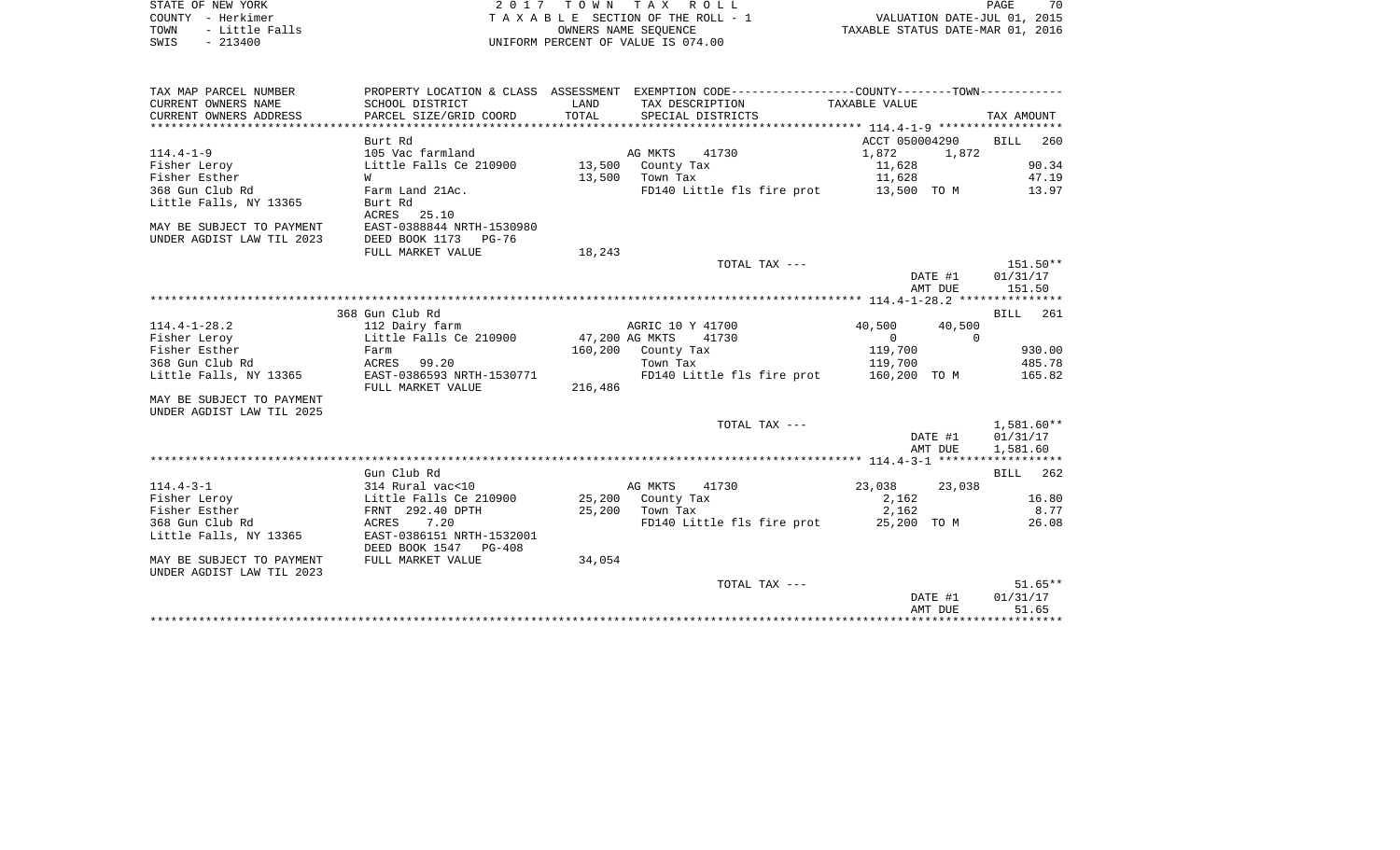STATE OF NEW YORK **EXECUTE:** TOWN TAX ROLL PAGE 71 COUNTY - Herkimer<br>
T A X A B L E SECTION OF THE ROLL - 1<br>
TOWN - Little Falls<br>
SWIS - 213400 - 2013400 - UNIFORM PERCENT OF VALUE IS 074.00 TOWN - LITTLE FALLS ON THE ROLL - 1<br>
TAXABLE STATUS DATE-JUL 01, 2015<br>
OWNERS NAME SEQUENCE TAXABLE STATUS DATE-MAR 01, 2016 SWIS - 213400 UNIFORM PERCENT OF VALUE IS 074.00

| TAX MAP PARCEL NUMBER<br>CURRENT OWNERS NAME           | SCHOOL DISTRICT                                       | LAND                        | PROPERTY LOCATION & CLASS ASSESSMENT EXEMPTION CODE---------------COUNTY-------TOWN----------<br>TAXABLE VALUE<br>TAX DESCRIPTION |                                |             |  |  |  |
|--------------------------------------------------------|-------------------------------------------------------|-----------------------------|-----------------------------------------------------------------------------------------------------------------------------------|--------------------------------|-------------|--|--|--|
| CURRENT OWNERS ADDRESS                                 | PARCEL SIZE/GRID COORD                                | TOTAL<br>****************** | SPECIAL DISTRICTS                                                                                                                 | ************** 114.4-3-2 ***** | TAX AMOUNT  |  |  |  |
| Gun Club Rd<br>BILL<br>263                             |                                                       |                             |                                                                                                                                   |                                |             |  |  |  |
| $114.4 - 3 - 2$                                        | 314 Rural vac<10                                      |                             | AG MKTS<br>41730                                                                                                                  | 21,968<br>21,968               |             |  |  |  |
| Fisher Leroy                                           | Little Falls Ce 210900                                | 24,850                      | County Tax                                                                                                                        | 2,882                          | 22.39       |  |  |  |
| Fisher Esther                                          | FRNT 145.50 DPTH                                      | 24,850                      | Town Tax                                                                                                                          | 2,882                          | 11.70       |  |  |  |
| 368 Gun Club Rd                                        | 7.10<br>ACRES                                         |                             | FD140 Little fls fire prot                                                                                                        | 24,850 TO M                    | 25.72       |  |  |  |
| Little Falls, NY 13365                                 | EAST-0386431 NRTH-1532229<br>DEED BOOK 1547<br>PG-408 |                             |                                                                                                                                   |                                |             |  |  |  |
| MAY BE SUBJECT TO PAYMENT<br>UNDER AGDIST LAW TIL 2023 | FULL MARKET VALUE                                     | 33,581                      |                                                                                                                                   |                                |             |  |  |  |
|                                                        |                                                       |                             | TOTAL TAX ---                                                                                                                     |                                | 59.81**     |  |  |  |
|                                                        |                                                       |                             |                                                                                                                                   | DATE #1                        | 01/31/17    |  |  |  |
|                                                        |                                                       |                             |                                                                                                                                   | AMT DUE                        | 59.81       |  |  |  |
|                                                        |                                                       |                             |                                                                                                                                   |                                | **********  |  |  |  |
|                                                        | Gun Club Rd                                           |                             |                                                                                                                                   |                                | 264<br>BILL |  |  |  |
| $114.4 - 3 - 3$                                        | 314 Rural vac<10                                      |                             | AG MKTS<br>41730                                                                                                                  | 21,902<br>21,902               |             |  |  |  |
| Fisher Leroy                                           | Little Falls Ce 210900                                | 25,200                      | County Tax                                                                                                                        | 3,298                          | 25.62       |  |  |  |
| Fisher Esther                                          | FRNT 300.00 DPTH                                      | 25,200                      | Town Tax                                                                                                                          | 3,298                          | 13.38       |  |  |  |
| 368 Gun Club Rd                                        | ACRES<br>7.20                                         |                             | FD140 Little fls fire prot                                                                                                        | 25,200 TO M                    | 26.08       |  |  |  |
| Little Falls, NY 13365                                 | EAST-0386371 NRTH-1532414                             |                             |                                                                                                                                   |                                |             |  |  |  |
|                                                        | DEED BOOK 1547<br>$PG-408$                            |                             |                                                                                                                                   |                                |             |  |  |  |
| MAY BE SUBJECT TO PAYMENT                              | FULL MARKET VALUE                                     | 34,054                      |                                                                                                                                   |                                |             |  |  |  |
| UNDER AGDIST LAW TIL 2023                              |                                                       |                             |                                                                                                                                   |                                |             |  |  |  |
|                                                        |                                                       |                             | TOTAL TAX ---                                                                                                                     |                                | 65.08**     |  |  |  |
|                                                        |                                                       |                             |                                                                                                                                   | DATE #1                        | 01/31/17    |  |  |  |
|                                                        |                                                       |                             |                                                                                                                                   | AMT DUE                        | 65.08       |  |  |  |
|                                                        |                                                       |                             |                                                                                                                                   |                                |             |  |  |  |
|                                                        | Gun Club Rd                                           |                             |                                                                                                                                   |                                | 265<br>BILL |  |  |  |
| $114.4 - 3 - 22$                                       | 322 Rural vac>10                                      |                             | AG MKTS<br>41730                                                                                                                  | 34<br>34                       |             |  |  |  |
| Fisher LeRoy                                           | Little Falls Ce 210900                                | 7,850                       | County Tax                                                                                                                        | 7,816                          | 60.73       |  |  |  |
| Fisher Esther                                          | no frontage                                           | 7,850                       | Town Tax                                                                                                                          | 7,816                          | 31.72       |  |  |  |
| 368 Gun Club Rd                                        | 15.70<br>ACRES                                        |                             | FD140 Little fls fire prot                                                                                                        | 7,850 TO M                     | 8.13        |  |  |  |
| Little Falls, NY 13365                                 | EAST-0389194 NRTH-1531496                             |                             |                                                                                                                                   |                                |             |  |  |  |
|                                                        | DEED BOOK 1416<br>PG-683                              |                             |                                                                                                                                   |                                |             |  |  |  |
| MAY BE SUBJECT TO PAYMENT                              | FULL MARKET VALUE                                     | 10,608                      |                                                                                                                                   |                                |             |  |  |  |
| UNDER AGDIST LAW TIL 2023                              |                                                       |                             |                                                                                                                                   |                                |             |  |  |  |
|                                                        |                                                       |                             | TOTAL TAX ---                                                                                                                     |                                | 100.58**    |  |  |  |
|                                                        |                                                       |                             |                                                                                                                                   | DATE #1                        | 01/31/17    |  |  |  |
|                                                        |                                                       |                             |                                                                                                                                   | AMT DUE                        | 100.58      |  |  |  |
|                                                        |                                                       |                             |                                                                                                                                   |                                |             |  |  |  |
|                                                        | 108 Kochs Rd                                          |                             |                                                                                                                                   | ACCT 050007890                 | BILL 266    |  |  |  |
| $121.4 - 2 - 20.1$                                     | 210 1 Family Res                                      |                             | County Tax                                                                                                                        | 43,800                         | 340.30      |  |  |  |
| Flint Christine                                        | Little Falls Ce 210900                                | 14,000                      | Town Tax                                                                                                                          | 43,800                         | 177.75      |  |  |  |
| 585 Spinnerville Gulf Rd N                             | FRNT 221.00 DPTH                                      | 43,800                      | FD140 Little fls fire prot                                                                                                        | 43,800 TO M                    | 45.34       |  |  |  |
| Ilion, NY 13357                                        | ACRES<br>2.20                                         |                             |                                                                                                                                   |                                |             |  |  |  |
|                                                        | EAST-0392655 NRTH-1514823                             |                             |                                                                                                                                   |                                |             |  |  |  |
|                                                        | DEED BOOK 1543<br><b>PG-933</b>                       |                             |                                                                                                                                   |                                |             |  |  |  |
|                                                        | FULL MARKET VALUE                                     | 59,189                      |                                                                                                                                   |                                |             |  |  |  |
|                                                        |                                                       |                             | TOTAL TAX ---                                                                                                                     |                                | 563.39**    |  |  |  |
|                                                        |                                                       |                             |                                                                                                                                   | DATE #1                        | 01/31/17    |  |  |  |
|                                                        |                                                       |                             |                                                                                                                                   | AMT DUE                        | 563.39      |  |  |  |
|                                                        |                                                       |                             |                                                                                                                                   |                                |             |  |  |  |
|                                                        |                                                       |                             |                                                                                                                                   |                                |             |  |  |  |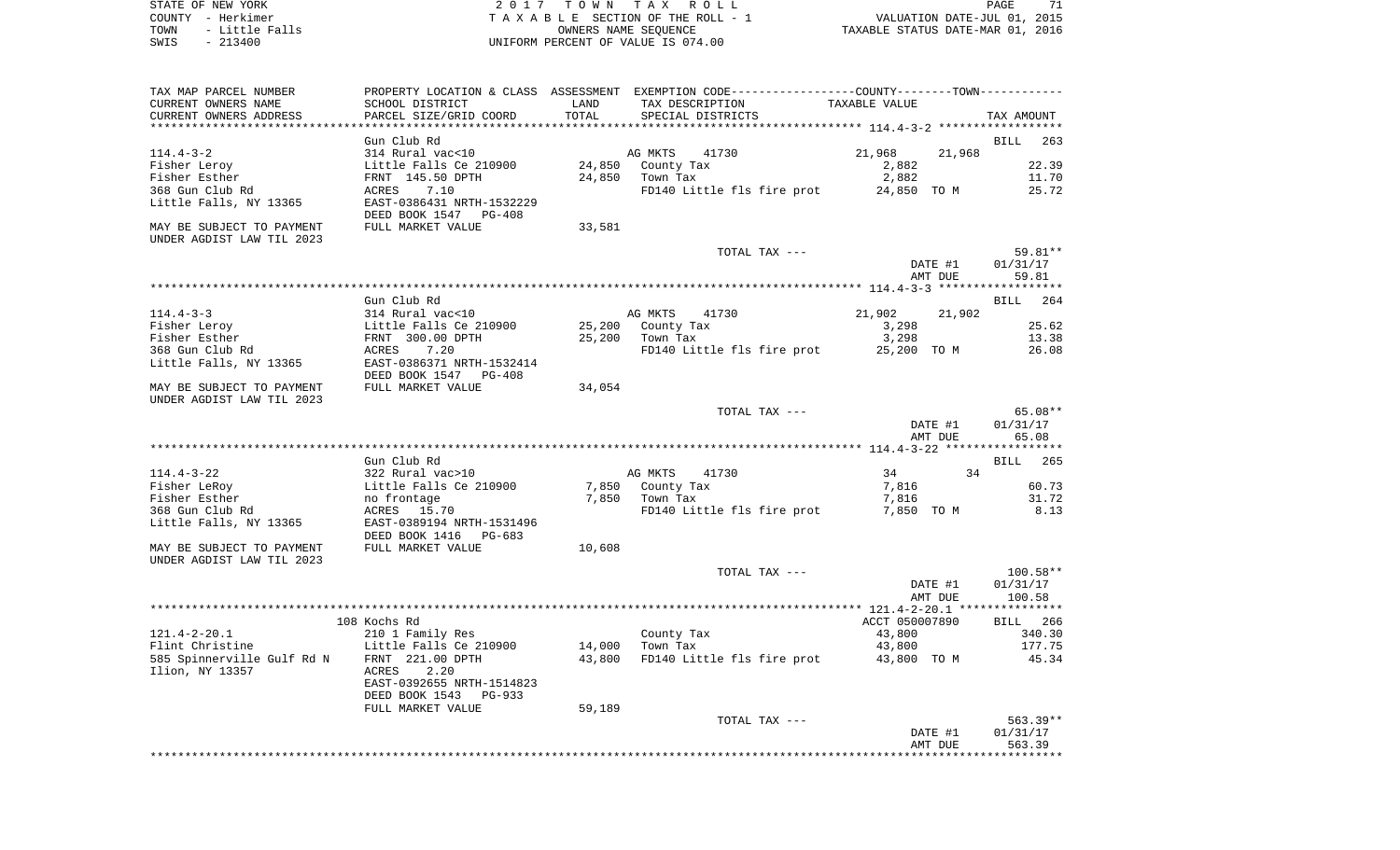STATE OF NEW YORK **EXECUTE:**  $2017$  TOWN TAX ROLL COUNTY - Herkimer<br>
T A X A B L E SECTION OF THE ROLL - 1<br>
TOWN - Little Falls<br>
SWIS - 213400 - 2013400 - UNIFORM PERCENT OF VALUE IS 074.00 TO A CONSIDER THE ROLL - 1 WALUATION DATE-JUL 01, 2015<br>
UNIERS NAME SEQUENCE TAXABLE STATUS DATE-MAR 01, 2016 UNIFORM PERCENT OF VALUE IS 074.00

| TAX MAP PARCEL NUMBER<br>CURRENT OWNERS NAME<br>CURRENT OWNERS ADDRESS | PROPERTY LOCATION & CLASS ASSESSMENT<br>SCHOOL DISTRICT<br>PARCEL SIZE/GRID COORD | LAND<br>TOTAL    | EXEMPTION CODE-----------------COUNTY-------TOWN-----------<br>TAX DESCRIPTION<br>SPECIAL DISTRICTS | TAXABLE VALUE                                | TAX AMOUNT                     |
|------------------------------------------------------------------------|-----------------------------------------------------------------------------------|------------------|-----------------------------------------------------------------------------------------------------|----------------------------------------------|--------------------------------|
| ***********************                                                |                                                                                   |                  |                                                                                                     |                                              |                                |
| $114.3 - 3 - 9$                                                        | Eatonbush Rd<br>311 Res vac land                                                  |                  | County Tax                                                                                          | ACCT 050016670<br>12,500                     | <b>BILL</b><br>267<br>97.12    |
| Flint Thomas J<br>152 GreenValley Rd                                   | Herkimer Centra 213001<br>3.50<br>ACRES                                           | 12,500<br>12,500 | Town Tax<br>FD140 Little fls fire prot                                                              | 12,500<br>12,500 TO M                        | 50.73<br>12.94                 |
| Hallstead, PA 18822                                                    | EAST-0381175 NRTH-1531584<br>DEED BOOK 00617 PG-00736<br>FULL MARKET VALUE        | 16,892           |                                                                                                     |                                              |                                |
|                                                                        |                                                                                   |                  | TOTAL TAX ---                                                                                       | DATE #1<br>AMT DUE                           | 160.79**<br>01/31/17<br>160.79 |
|                                                                        |                                                                                   |                  |                                                                                                     |                                              |                                |
|                                                                        | 1905 State Route 169                                                              |                  |                                                                                                     | ACCT 168692                                  | <b>BILL</b><br>268             |
| $107.3 - 1 - 8$                                                        | 314 Rural vac<10                                                                  |                  | County Tax                                                                                          | 2,500                                        | 19.42                          |
| Flying Eagle Properties LLC                                            | Little Falls Ce 210900                                                            | 2,500            | Town Tax                                                                                            | 2,500                                        | 10.15                          |
| 1914 State Route 169                                                   | S                                                                                 | 2,500            | School Relevy                                                                                       |                                              | 104.57                         |
| Little Falls, NY 13365                                                 | $Rt-169$<br>FRNT 116.00 DPTH 44.00<br>EAST-0380445 NRTH-1544561                   |                  | FD140 Little fls fire prot                                                                          | 2,500 TO M                                   | 2.59                           |
|                                                                        | DEED BOOK 1421 PG-560<br>FULL MARKET VALUE                                        |                  |                                                                                                     |                                              |                                |
|                                                                        |                                                                                   | 3,378            | TOTAL TAX ---                                                                                       |                                              | 136.73**                       |
|                                                                        |                                                                                   |                  |                                                                                                     | DATE #1<br>AMT DUE                           | 01/31/17<br>136.73             |
|                                                                        |                                                                                   |                  |                                                                                                     | ************** 114.2-1-23 ****************** |                                |
| $114.2 - 1 - 23$                                                       | 1354 State Route 169                                                              |                  |                                                                                                     | ACCT 050014850                               | BILL<br>269                    |
| Fogarty Jean                                                           | 210 1 Family Res<br>Little Falls Ce 210900                                        | 6,800            | County Tax<br>Town Tax                                                                              | 75,000<br>75,000                             | 582.70<br>304.37               |
| Fogarty Andrew                                                         | FRNT 150.00 DPTH 200.00                                                           | 75,000           | FD140 Little fls fire prot                                                                          | 75,000 TO M                                  | 77.63                          |
| 1354 State Route 169<br>Little Falls, NY 13365                         | EAST-0389615 NRTH-1539319<br>DEED BOOK 850<br>$PG-353$                            |                  |                                                                                                     |                                              |                                |
|                                                                        | FULL MARKET VALUE                                                                 | 101,351          |                                                                                                     |                                              |                                |
|                                                                        |                                                                                   |                  | TOTAL TAX ---                                                                                       |                                              | 964.70**                       |
|                                                                        |                                                                                   |                  |                                                                                                     | DATE #1<br>AMT DUE                           | 01/31/17<br>964.70             |
|                                                                        |                                                                                   |                  |                                                                                                     | ************** 114.1-1-25.12 *************** |                                |
|                                                                        | 1068 Shells Bush Rd                                                               |                  |                                                                                                     | ACCT 05990910                                | BILL 270                       |
| $114.1 - 1 - 25.12$                                                    | 210 1 Family Res                                                                  |                  | County Tax                                                                                          | 69,700                                       | 541.53                         |
| Foti Joseph A                                                          | Little Falls Ce 210900                                                            | 8,800            | Town Tax                                                                                            | 69,700                                       | 282.86                         |
| Foti Jean T                                                            | FRNT 208.00 DPTH                                                                  | 69,700           | FD140 Little fls fire prot                                                                          | 69,700 TO M                                  | 72.14                          |
| 1068 Shells Bush Rd                                                    | 1.50<br>ACRES                                                                     |                  |                                                                                                     |                                              |                                |
| Herkimer, NY 13350                                                     | EAST-0379738 NRTH-1541290<br>DEED BOOK 845<br>$PG-408$                            |                  |                                                                                                     |                                              |                                |
|                                                                        | FULL MARKET VALUE                                                                 | 94,189           |                                                                                                     |                                              |                                |
|                                                                        |                                                                                   |                  | TOTAL TAX ---                                                                                       |                                              | 896.53**                       |
|                                                                        |                                                                                   |                  |                                                                                                     | DATE #1<br>AMT DUE                           | 01/31/17<br>896.53             |
|                                                                        |                                                                                   |                  |                                                                                                     |                                              |                                |
|                                                                        |                                                                                   |                  |                                                                                                     |                                              |                                |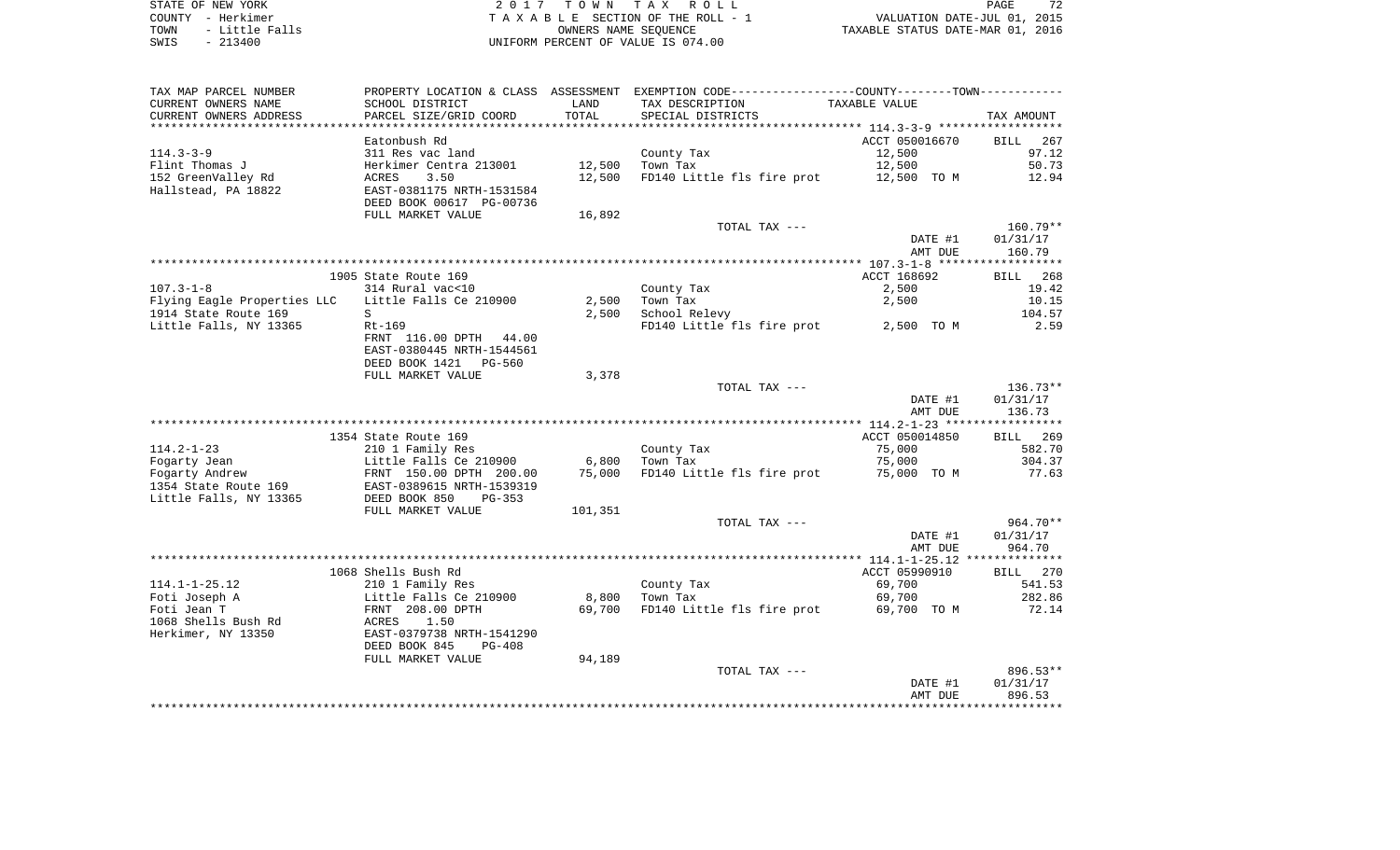| STATE OF NEW YORK<br>COUNTY - Herkimer<br>- Little Falls<br>TOWN<br>SWIS<br>$-213400$ |                                            |                      | 2017 TOWN TAX ROLL<br>TAXABLE SECTION OF THE ROLL - 1<br>OWNERS NAME SEOUENCE<br>UNIFORM PERCENT OF VALUE IS 074.00 | ر ہے<br>2015 ,01 VALUATION DATE-JUL<br>2016 ,01 TAXABLE STATUS DATE-MAR | 73<br>PAGE            |
|---------------------------------------------------------------------------------------|--------------------------------------------|----------------------|---------------------------------------------------------------------------------------------------------------------|-------------------------------------------------------------------------|-----------------------|
| TAX MAP PARCEL NUMBER                                                                 |                                            |                      | PROPERTY LOCATION & CLASS ASSESSMENT EXEMPTION CODE---------------COUNTY-------TOWN----------                       |                                                                         |                       |
| CURRENT OWNERS NAME                                                                   | SCHOOL DISTRICT                            | LAND                 | TAX DESCRIPTION                                                                                                     | TAXABLE VALUE                                                           |                       |
| CURRENT OWNERS ADDRESS                                                                | PARCEL SIZE/GRID COORD                     | TOTAL<br>*********** | SPECIAL DISTRICTS                                                                                                   |                                                                         | TAX AMOUNT            |
|                                                                                       | 377 Sandy Lane Rd                          |                      |                                                                                                                     | ************ 121.2-4-8 **************<br>ACCT 050003930                 | <b>BILL</b><br>271    |
| $121.2 - 4 - 8$                                                                       | 210 1 Family Res                           |                      | County Tax                                                                                                          | 87,500                                                                  | 679.82                |
| Fox Phyllis A                                                                         | Little Falls Ce 210900                     | 8,900                | Town Tax                                                                                                            | 87,500                                                                  | 355.10                |
| 377 Sandy Lane Rd                                                                     | N                                          | 87,500               | FD140 Little fls fire prot 87,500 TO M                                                                              |                                                                         | 90.57                 |
| Mohawk, NY 13407                                                                      | $R-1$                                      |                      |                                                                                                                     |                                                                         |                       |
|                                                                                       | Sandy Lane                                 |                      |                                                                                                                     |                                                                         |                       |
|                                                                                       | ACRES<br>1.60                              |                      |                                                                                                                     |                                                                         |                       |
|                                                                                       | EAST-0386949 NRTH-1520557                  |                      |                                                                                                                     |                                                                         |                       |
|                                                                                       | DEED BOOK 829<br>$PG-633$                  |                      |                                                                                                                     |                                                                         |                       |
|                                                                                       | FULL MARKET VALUE                          | 118,243              | TOTAL TAX ---                                                                                                       |                                                                         | $1,125.49**$          |
|                                                                                       |                                            |                      |                                                                                                                     | DATE #1                                                                 | 01/31/17              |
|                                                                                       |                                            |                      |                                                                                                                     | AMT DUE                                                                 | 1,125.49              |
|                                                                                       | ******************                         |                      |                                                                                                                     |                                                                         |                       |
|                                                                                       | 563 Burt Rd                                |                      |                                                                                                                     | ACCT 050100450                                                          | <b>BILL</b><br>272    |
| $114.1 - 1 - 28.3$                                                                    | 210 1 Family Res                           |                      | County Tax                                                                                                          | 89,500                                                                  | 695.36                |
| Fox Terry                                                                             | Herkimer Centra 213001                     | 10,700               | Town Tax                                                                                                            | 89,500                                                                  | 363.22                |
| Fox Susan<br>563 Burt Rd                                                              | 2.80<br>ACRES<br>EAST-0381943 NRTH-1535767 | 89,500               | FD140 Little fls fire prot                                                                                          | 89,500 TO M                                                             | 92.64                 |
| Little Falls, NY 13365                                                                | DEED BOOK 799<br>$PG-295$                  |                      |                                                                                                                     |                                                                         |                       |
|                                                                                       | FULL MARKET VALUE                          | 120,946              |                                                                                                                     |                                                                         |                       |
|                                                                                       |                                            |                      | TOTAL TAX ---                                                                                                       |                                                                         | $1,151.22**$          |
|                                                                                       |                                            |                      |                                                                                                                     | DATE #1                                                                 | 01/31/17              |
|                                                                                       |                                            |                      |                                                                                                                     | AMT DUE                                                                 | 1,151.22              |
| *****************************                                                         |                                            |                      |                                                                                                                     |                                                                         |                       |
| $114.4 - 1 - 8.1$                                                                     | Gun Club Rd<br>120 Field crops             |                      | County Tax                                                                                                          | ACCT 050004020<br>69,700                                                | BILL 273<br>541.53    |
| Francesco Charles F                                                                   | Little Falls Ce 210900                     | 18,900               | Town Tax                                                                                                            | 69,700                                                                  | 282.86                |
| 345 Gun Club Rd                                                                       | ACRES 34.60                                | 69,700               | FD140 Little fls fire prot 69,700 TO M                                                                              |                                                                         | 72.14                 |
| Little Falls, NY 13365                                                                | EAST-0385258 NRTH-1532107                  |                      |                                                                                                                     |                                                                         |                       |
|                                                                                       | DEED BOOK 785<br>PG-631                    |                      |                                                                                                                     |                                                                         |                       |
|                                                                                       | FULL MARKET VALUE                          | 94,189               |                                                                                                                     |                                                                         |                       |
|                                                                                       |                                            |                      | TOTAL TAX ---                                                                                                       |                                                                         | 896.53**              |
|                                                                                       |                                            |                      |                                                                                                                     | DATE #1<br>AMT DUE                                                      | 01/31/17<br>896.53    |
|                                                                                       |                                            |                      |                                                                                                                     |                                                                         |                       |
|                                                                                       | 345 Gun Club Rd                            |                      |                                                                                                                     | ACCT 050004110                                                          | 274<br><b>BILL</b>    |
| $114.3 - 1 - 23.1$                                                                    | 210 1 Family Res                           |                      | AGED-ALL 41800                                                                                                      | 41,300<br>41,300                                                        |                       |
| Francesco Charles Jr                                                                  | Little Falls Ce 210900                     | 8,800                | County Tax                                                                                                          | 41,300                                                                  | 320.88                |
| 345 Gun Club Rd                                                                       | FRNT 935.00 DPTH                           | 82,600               | Town Tax                                                                                                            | 41,300                                                                  | 167.61                |
| Little Falls, NY 13365                                                                | ACRES<br>1.50                              |                      | FD140 Little fls fire prot                                                                                          | 82,600 TO M                                                             | 85.50                 |
|                                                                                       | EAST-0385482 NRTH-1530721                  |                      |                                                                                                                     |                                                                         |                       |
|                                                                                       | DEED BOOK 785<br>PG-631                    |                      |                                                                                                                     |                                                                         |                       |
|                                                                                       | FULL MARKET VALUE                          | 111,622              | TOTAL TAX ---                                                                                                       |                                                                         | 573.99**              |
|                                                                                       |                                            |                      |                                                                                                                     | DATE #1                                                                 | 01/31/17              |
|                                                                                       |                                            |                      |                                                                                                                     | AMT DUE                                                                 | 573.99                |
|                                                                                       |                                            |                      |                                                                                                                     |                                                                         | * * * * * * * * * * * |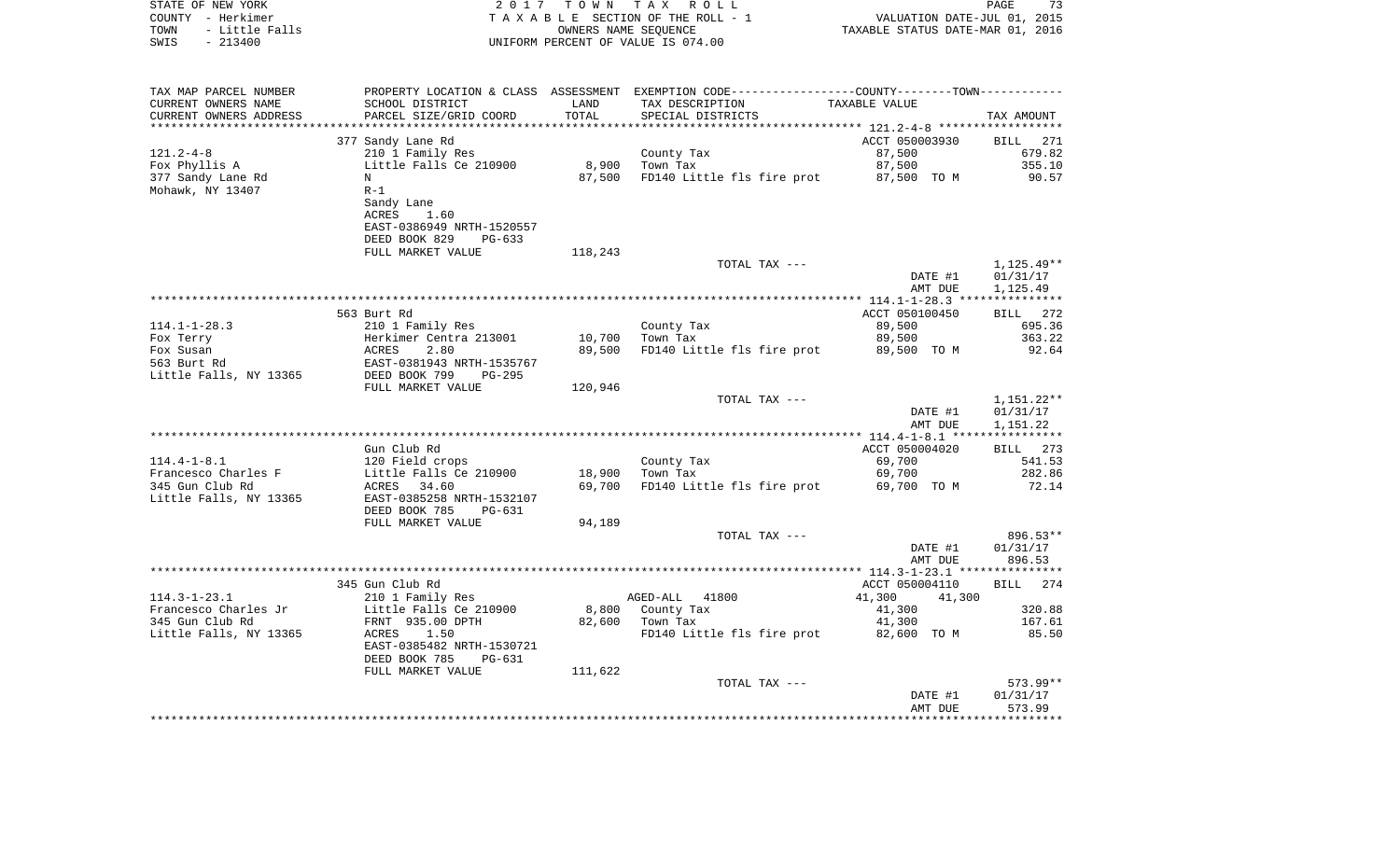STATE OF NEW YORK **EXECUTE:**  $2017$  TOWN TAX ROLL COUNTY - Herkimer<br>
T A X A B L E SECTION OF THE ROLL - 1<br>
TOWN - Little Falls<br>
SWIS - 213400 - 2013400 - UNIFORM PERCENT OF VALUE IS 074.00 TOWN - LITTLE FALLS ON THE ROLL - 1<br>
TAXABLE STATUS DATE-JUL 01, 2015<br>
OWNERS NAME SEQUENCE TAXABLE STATUS DATE-MAR 01, 2016 SWIS - 213400 UNIFORM PERCENT OF VALUE IS 074.00

| TAX MAP PARCEL NUMBER  |                                                      |         | PROPERTY LOCATION & CLASS ASSESSMENT EXEMPTION CODE---------------COUNTY-------TOWN---------- |                |              |
|------------------------|------------------------------------------------------|---------|-----------------------------------------------------------------------------------------------|----------------|--------------|
| CURRENT OWNERS NAME    | SCHOOL DISTRICT                                      | LAND    | TAX DESCRIPTION                                                                               | TAXABLE VALUE  |              |
| CURRENT OWNERS ADDRESS | PARCEL SIZE/GRID COORD                               | TOTAL   | SPECIAL DISTRICTS                                                                             |                | TAX AMOUNT   |
|                        |                                                      |         |                                                                                               |                |              |
|                        | Gun Club Rd                                          |         |                                                                                               |                | 275<br>BILL  |
| $114.3 - 1 - 23.2$     | 314 Rural vac<10                                     |         | County Tax                                                                                    | 13,600         | 105.66       |
| Francesco Charles Jr   | Herkimer Centra 213001                               | 13,600  | Town Tax                                                                                      | 13,600         | 55.19        |
| 345 Gun Club Rd        | FRNT 240.00 DPTH                                     | 13,600  | FD140 Little fls fire prot 13,600 TO M                                                        |                | 14.08        |
| Little Falls, NY 13365 | ACRES<br>9.00<br>EAST-0385335 NRTH-1530407           |         |                                                                                               |                |              |
|                        | FULL MARKET VALUE                                    | 18,378  |                                                                                               |                |              |
|                        |                                                      |         | TOTAL TAX ---                                                                                 |                | 174.93**     |
|                        |                                                      |         |                                                                                               | DATE #1        | 01/31/17     |
|                        |                                                      |         |                                                                                               | AMT DUE        | 174.93       |
|                        |                                                      |         |                                                                                               |                |              |
|                        | Gun Club Rd                                          |         |                                                                                               | ACCT 050004080 | BILL 276     |
| $114.3 - 1 - 11$       | 105 Vac farmland                                     |         | County Tax                                                                                    | 44,900         | 348.85       |
| Francesco Salvatore    | Herkimer Centra 213001                               | 44,900  | Town Tax                                                                                      | 44,900         | 182.22       |
| 124 Francesco Rd       | ACRES 90.10                                          | 44,900  | FD140 Little fls fire prot                                                                    | 44,900 TO M    | 46.47        |
| Little Falls, NY 13365 | EAST-0383694 NRTH-1532980<br>DEED BOOK 785<br>PG-631 |         |                                                                                               |                |              |
|                        | FULL MARKET VALUE                                    | 60,676  |                                                                                               |                |              |
|                        |                                                      |         | TOTAL TAX ---                                                                                 |                | 577.54**     |
|                        |                                                      |         |                                                                                               | DATE #1        | 01/31/17     |
|                        |                                                      |         |                                                                                               | AMT DUE        | 577.54       |
|                        |                                                      |         |                                                                                               |                |              |
|                        | Gun Club Rd                                          |         |                                                                                               | ACCT 050004140 | BILL 277     |
| $114.3 - 1 - 22.1$     | 112 Dairy farm                                       |         | AGRIC 10 Y 42100                                                                              | 6,500<br>6,500 |              |
| Francesco Salvatore    | Herkimer Centra 213001                               |         | 45,500 County Tax                                                                             | 159,300        | 1,237.66     |
| 124 Francesco Rd       | ACRES 147.00                                         |         | 165,800 Town Tax                                                                              | 159,300        | 646.49       |
| Little Falls, NY 13365 | EAST-0383815 NRTH-1531210                            |         | FD140 Little fls fire prot 165,800 TO M                                                       |                | 171.61       |
|                        | DEED BOOK 785<br>PG-631                              |         |                                                                                               |                |              |
|                        | FULL MARKET VALUE                                    | 224,054 |                                                                                               |                |              |
|                        |                                                      |         | TOTAL TAX ---                                                                                 |                | $2,055.76**$ |
|                        |                                                      |         |                                                                                               | DATE #1        | 01/31/17     |
|                        |                                                      |         |                                                                                               | AMT DUE        | 2,055.76     |
|                        |                                                      |         |                                                                                               |                |              |
|                        | Gun Club Rd                                          |         |                                                                                               | ACCT 050004050 | BILL 278     |
| $114.3 - 1 - 29$       | 105 Vac farmland                                     |         | County Tax                                                                                    | 31,900         | 247.84       |
| Francesco Salvatore    | Little Falls Ce 210900                               | 31,900  | Town Tax                                                                                      | 31,900         | 129.46       |
| 124 Francesco Rd       | ACRES 120.90                                         | 31,900  | FD140 Little fls fire prot                                                                    | 31,900 TO M    | 33.02        |
| Little Falls, NY 13365 | EAST-0383757 NRTH-1528225                            |         |                                                                                               |                |              |
|                        | DEED BOOK 785<br>PG-631                              |         |                                                                                               |                |              |
|                        | FULL MARKET VALUE                                    | 43,108  |                                                                                               |                |              |
|                        |                                                      |         | TOTAL TAX ---                                                                                 |                | $410.32**$   |
|                        |                                                      |         |                                                                                               | DATE #1        | 01/31/17     |
|                        |                                                      |         |                                                                                               | AMT DUE        | 410.32       |
|                        |                                                      |         |                                                                                               |                |              |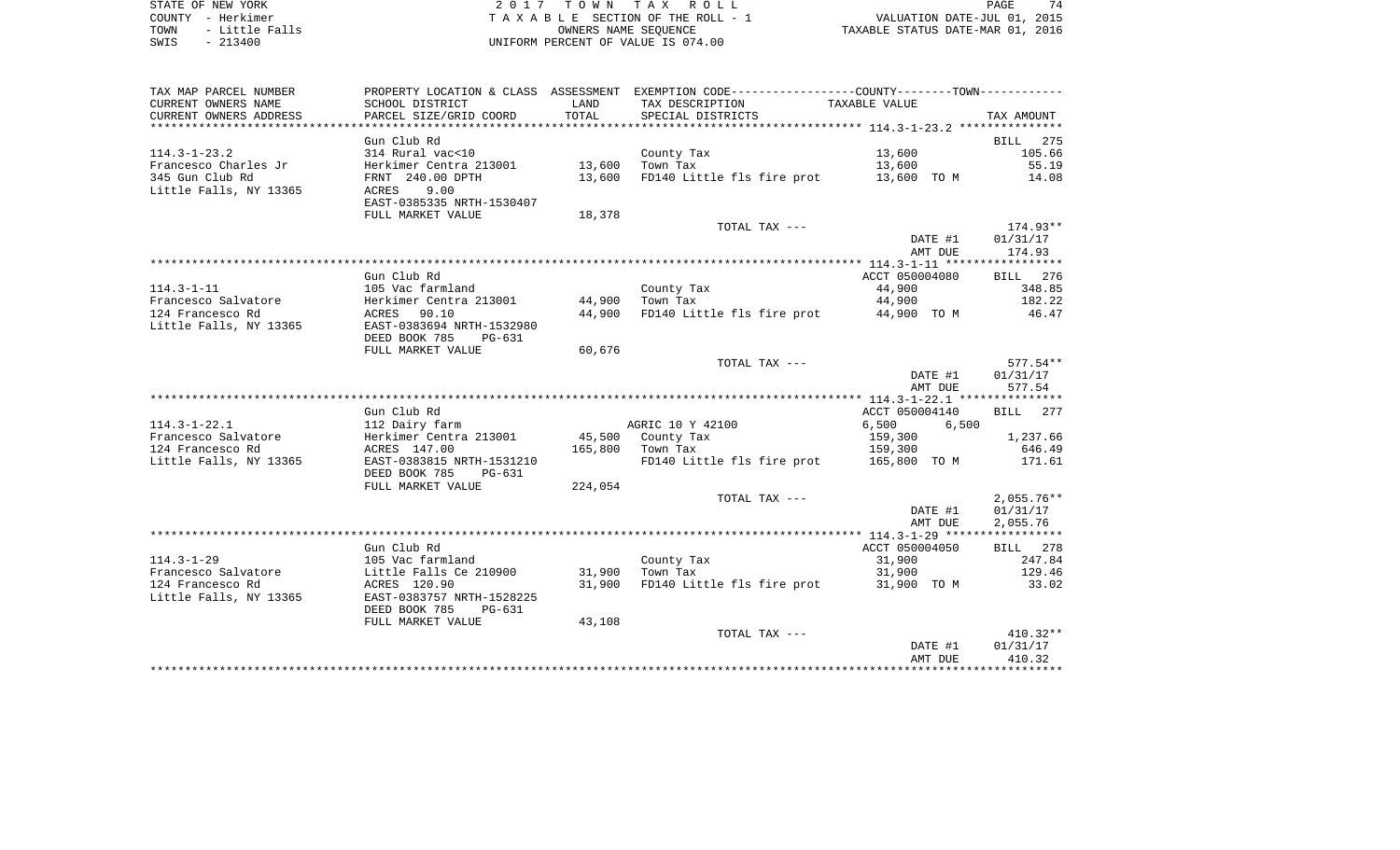STATE OF NEW YORK GOOD CONSULTED A RELATED TO MINITALLY A ROLL CONSULTED TO A PAGE 2 0 1 7 TO MINITALLY ROLL. COUNTY - Herkimer T A X A B L E SECTION OF THE ROLL - 1 VALUATION DATE-JUL 01, 2015 TOWN - Little Falls OWNERS NAME SEQUENCE TAXABLE STATUS DATE-MAR 01, 2016 UNIFORM PERCENT OF VALUE IS 074.00

75

| TAX MAP PARCEL NUMBER                                                                         |                           |         | PROPERTY LOCATION & CLASS ASSESSMENT EXEMPTION CODE----------------COUNTY--------TOWN----------- |                |                    |
|-----------------------------------------------------------------------------------------------|---------------------------|---------|--------------------------------------------------------------------------------------------------|----------------|--------------------|
| CURRENT OWNERS NAME                                                                           | SCHOOL DISTRICT           | LAND    | TAX DESCRIPTION                                                                                  | TAXABLE VALUE  |                    |
| CURRENT OWNERS ADDRESS                                                                        | PARCEL SIZE/GRID COORD    | TOTAL   | SPECIAL DISTRICTS                                                                                |                | TAX AMOUNT         |
|                                                                                               |                           |         |                                                                                                  |                |                    |
|                                                                                               | Gun Club Rd               |         |                                                                                                  | ACCT 050005850 | BILL 279           |
| $114.4 - 1 - 1$                                                                               | 105 Vac farmland          |         | County Tax                                                                                       | 34,000         | 264.16             |
| Francesco Salvatore                                                                           | Little Falls Ce 210900    | 34,000  | Town Tax                                                                                         | 34,000         | 137.98             |
| 124 Francesco Rd                                                                              | ACRES 80.00               | 34,000  | FD140 Little fls fire prot 34,000 TO M                                                           |                | 35.19              |
| Little Falls, NY 13365                                                                        | EAST-0385657 NRTH-1534119 |         |                                                                                                  |                |                    |
|                                                                                               | DEED BOOK 00656 PG-00717  |         |                                                                                                  |                |                    |
|                                                                                               | FULL MARKET VALUE         | 45,946  |                                                                                                  |                |                    |
|                                                                                               |                           |         | TOTAL TAX ---                                                                                    |                | $437.33**$         |
|                                                                                               |                           |         |                                                                                                  | DATE #1        | 01/31/17           |
|                                                                                               |                           |         |                                                                                                  | AMT DUE        | 437.33             |
|                                                                                               |                           |         |                                                                                                  |                |                    |
|                                                                                               | Paines Hollow Rd          |         |                                                                                                  | ACCT 050012720 | BILL 280           |
| $127.2 - 5 - 10$                                                                              | 322 Rural vac>10          |         | County Tax                                                                                       | 22,400         | 174.03             |
| Francis Gerard                                                                                | Owen D Young 215001       | 22,400  | Town Tax                                                                                         | 22,400         | 90.91              |
| 15400 West Grandview Ave                                                                      | FRNT 415.00 DPTH          | 22,400  | School Relevy                                                                                    |                | 558.88             |
| Meadville, PA 16635                                                                           | ACRES 18.00               |         | FD140 Little fls fire prot 22,400 TO M                                                           |                | 23.19              |
|                                                                                               | EAST-0389275 NRTH-1509383 |         |                                                                                                  |                |                    |
|                                                                                               | DEED BOOK 1478 PG-478     |         |                                                                                                  |                |                    |
|                                                                                               | FULL MARKET VALUE         | 30,270  |                                                                                                  |                |                    |
|                                                                                               |                           |         | TOTAL TAX ---                                                                                    |                | 847.01**           |
|                                                                                               |                           |         |                                                                                                  | DATE #1        | 01/31/17           |
|                                                                                               |                           |         |                                                                                                  | AMT DUE        | 847.01             |
|                                                                                               | 1720 Fall Hill Rd         |         |                                                                                                  | ACCT 050000120 |                    |
| $121.2 - 3 - 15$                                                                              | 210 1 Family Res          |         | County Tax                                                                                       | 85,000         | BILL 281<br>660.40 |
| Frank C Albrecht Irr Trust                                                                    | Little Falls Ce 210900    | 8,500   | Town Tax                                                                                         | 85,000         | 344.96             |
| Jerry & Mary Albrecht Trustees ACRES                                                          | 1.30                      | 85,000  | FD140 Little fls fire prot                                                                       | 85,000 TO M    | 87.98              |
|                                                                                               |                           |         |                                                                                                  |                |                    |
| 1720 State Route 5S EAST-0392359 NRTH-1524773<br>Little Falls, NY 13365 DEED BOOK 1603 PG-960 |                           |         |                                                                                                  |                |                    |
|                                                                                               | FULL MARKET VALUE         | 114,865 |                                                                                                  |                |                    |
|                                                                                               |                           |         | TOTAL TAX ---                                                                                    |                | $1,093.34**$       |
|                                                                                               |                           |         |                                                                                                  | DATE #1        | 01/31/17           |
|                                                                                               |                           |         |                                                                                                  | AMT DUE        | 1,093.34           |
|                                                                                               |                           |         |                                                                                                  |                |                    |
|                                                                                               | Fall Hill Rd              |         |                                                                                                  | ACCT 050000090 | BILL 282           |
| $121.2 - 3 - 16.1$                                                                            | 321 Abandoned ag          |         | County Tax                                                                                       | 18,500         | 143.73             |
| Frank C Albrecht Irr Trust                                                                    | Little Falls Ce 210900    | 18,500  | Town Tax                                                                                         | 18,500         | 75.08              |
| Jerry & Mary Albrecht Trustees ACRES 14.10                                                    |                           | 18,500  | FD140 Little fls fire prot 18,500 TO M                                                           |                | 19.15              |
| 1720 State Route 5S                                                                           | EAST-0392522 NRTH-1524503 |         |                                                                                                  |                |                    |
| Little Falls, NY 13365                                                                        | DEED BOOK 1603 PG-960     |         |                                                                                                  |                |                    |
|                                                                                               | FULL MARKET VALUE         | 25,000  |                                                                                                  |                |                    |
|                                                                                               |                           |         | TOTAL TAX ---                                                                                    |                | $237.96**$         |
|                                                                                               |                           |         |                                                                                                  | DATE #1        | 01/31/17           |
|                                                                                               |                           |         |                                                                                                  | AMT DUE        | 237.96             |
|                                                                                               |                           |         |                                                                                                  |                |                    |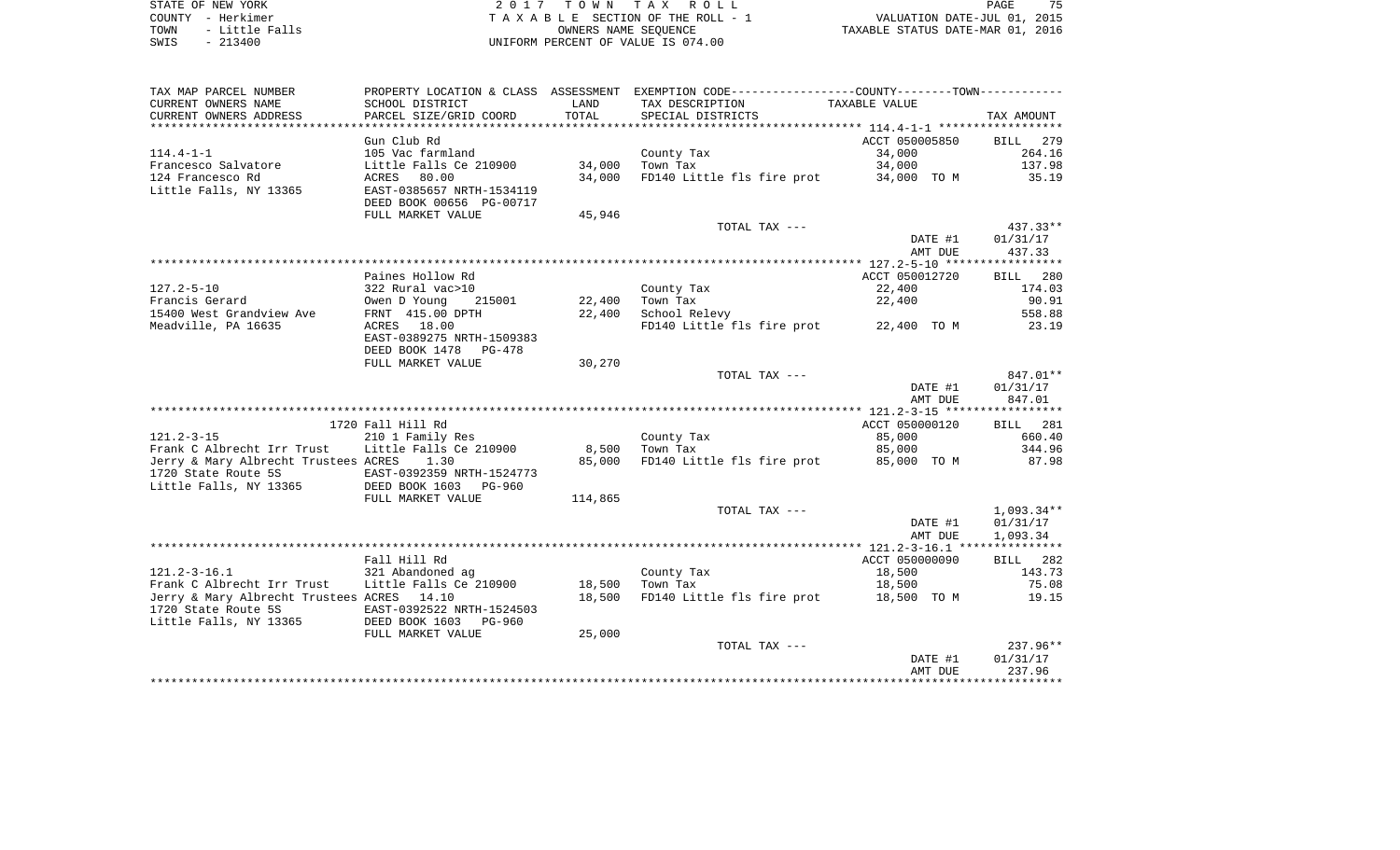| STATE OF NEW YORK |  |           |                |  |
|-------------------|--|-----------|----------------|--|
| COUNTY - Herkimer |  |           |                |  |
| TOWN              |  |           | - Little Falls |  |
| SWIS              |  | $-213400$ |                |  |

STATE OF NEW YORK 2 0 1 7 T O W N T A X R O L L PAGE 76TA X A B L E SECTION OF THE ROLL - 1 TOWN - Little Falls OWNERS NAME SEQUENCE TAXABLE STATUS DATE-MAR 01, 2016 UNIFORM PERCENT OF VALUE IS 074.00

| TAX MAP PARCEL NUMBER<br>CURRENT OWNERS NAME           | PROPERTY LOCATION & CLASS ASSESSMENT<br>SCHOOL DISTRICT                | LAND    | EXEMPTION CODE-----------------COUNTY-------TOWN-----------<br>TAX DESCRIPTION | TAXABLE VALUE    |                    |
|--------------------------------------------------------|------------------------------------------------------------------------|---------|--------------------------------------------------------------------------------|------------------|--------------------|
| CURRENT OWNERS ADDRESS                                 | PARCEL SIZE/GRID COORD                                                 | TOTAL   | SPECIAL DISTRICTS                                                              |                  | TAX AMOUNT         |
| *********************                                  |                                                                        |         |                                                                                |                  |                    |
|                                                        | Johnnycake Rd                                                          |         |                                                                                |                  | 283<br><b>BILL</b> |
| $127.2 - 2 - 25.2$                                     | 120 Field crops                                                        |         | County Tax                                                                     | 5,000            | 38.85              |
| Frati Augustus                                         | Little Falls Ce 210900                                                 | 5,000   | Town Tax                                                                       | 5,000            | 20.29              |
| 97 Wildwood Rd<br>Sag Harbor, NY 11963                 | 7.10<br>ACRES<br>EAST-0362349 NRTH-0150625<br>DEED BOOK 1200<br>PG-800 | 5,000   | FD140 Little fls fire prot                                                     | 5,000 TO M       | 5.18               |
|                                                        | FULL MARKET VALUE                                                      | 6,757   |                                                                                |                  |                    |
|                                                        |                                                                        |         | TOTAL TAX ---                                                                  |                  | $64.32**$          |
|                                                        |                                                                        |         |                                                                                | DATE #1          | 01/31/17           |
|                                                        |                                                                        |         |                                                                                | AMT DUE          | 64.32              |
|                                                        |                                                                        |         |                                                                                |                  |                    |
|                                                        | Kozoil Rd                                                              |         |                                                                                |                  | 284<br><b>BILL</b> |
| $127.2 - 2 - 25.5$                                     | 314 Rural vac<10                                                       |         | County Tax                                                                     | 5,300            | 41.18              |
| Frati Augustus                                         | Little Falls Ce 210900                                                 | 5,300   | Town Tax                                                                       | 5,300            | 21.51              |
| Frati Virginia                                         | VL                                                                     | 5,300   | FD140 Little fls fire prot                                                     | 5,300 TO M       | 5.49               |
| 97 Wildwood Rd                                         | ACRES<br>2.70                                                          |         |                                                                                |                  |                    |
| Sag Harbor, NY 11963                                   | EAST-0394192 NRTH-1506562                                              |         |                                                                                |                  |                    |
|                                                        | DEED BOOK 1200<br>$PG-804$                                             |         |                                                                                |                  |                    |
|                                                        | FULL MARKET VALUE                                                      | 7,162   |                                                                                |                  |                    |
|                                                        |                                                                        |         | TOTAL TAX ---                                                                  | DATE #1          | 68.18**            |
|                                                        |                                                                        |         |                                                                                | AMT DUE          | 01/31/17<br>68.18  |
|                                                        |                                                                        |         |                                                                                |                  |                    |
|                                                        | 165 Gun Club Rd                                                        |         |                                                                                | ACCT 050990570   | 285<br><b>BILL</b> |
| $121.2 - 1 - 12.2$                                     | 210 1 Family Res                                                       |         | County Tax                                                                     | 99,500           | 773.05             |
| Freund Norman                                          | Little Falls Ce 210900                                                 | 9,000   | Town Tax                                                                       | 99,500           | 403.80             |
| Connor Dorothy                                         | FRNT 272.00 DPTH 270.00                                                | 99,500  | FD140 Little fls fire prot                                                     | 99,500 TO M      | 102.99             |
| 165 Gun Club Rd<br>Little Falls, NY 13365              | EAST-0385592 NRTH-1527139<br>DEED BOOK 1431 PG-833                     |         |                                                                                |                  |                    |
|                                                        | FULL MARKET VALUE                                                      | 134,459 |                                                                                |                  |                    |
|                                                        |                                                                        |         | TOTAL TAX ---                                                                  |                  | $1,279.84**$       |
|                                                        |                                                                        |         |                                                                                | DATE #1          | 01/31/17           |
|                                                        |                                                                        |         |                                                                                | AMT DUE          | 1,279.84           |
|                                                        |                                                                        |         |                                                                                |                  |                    |
|                                                        | 192 Nulls Rd                                                           |         |                                                                                | ACCT 050000810   | 286<br>BILL        |
| $121.4 - 2 - 43$                                       | 240 Rural res                                                          |         | AG MKTS L 41720                                                                | 22,730<br>22,730 |                    |
| Frye Marianne                                          | Little Falls Ce 210900                                                 | 45,900  | County Tax                                                                     | 97,570           | 758.06             |
| 470 McKennan Rd                                        | 47.70<br>ACRES                                                         | 120,300 | Town Tax                                                                       | 97,570           | 395.97             |
| Herkimer, NY 13350                                     | EAST-0395169 NRTH-1515826                                              |         | FD140 Little fls fire prot                                                     | 97,570 TO M      | 100.99             |
|                                                        | DEED BOOK 1106<br>$PG-64$                                              |         | 22,730 EX                                                                      |                  |                    |
| MAY BE SUBJECT TO PAYMENT<br>UNDER AGDIST LAW TIL 2020 | FULL MARKET VALUE                                                      | 162,568 |                                                                                |                  |                    |
|                                                        |                                                                        |         | TOTAL TAX ---                                                                  |                  | $1,255.02**$       |
|                                                        |                                                                        |         |                                                                                | DATE #1          | 01/31/17           |
|                                                        |                                                                        |         |                                                                                | AMT DUE          | 1,255.02           |
|                                                        |                                                                        |         |                                                                                |                  |                    |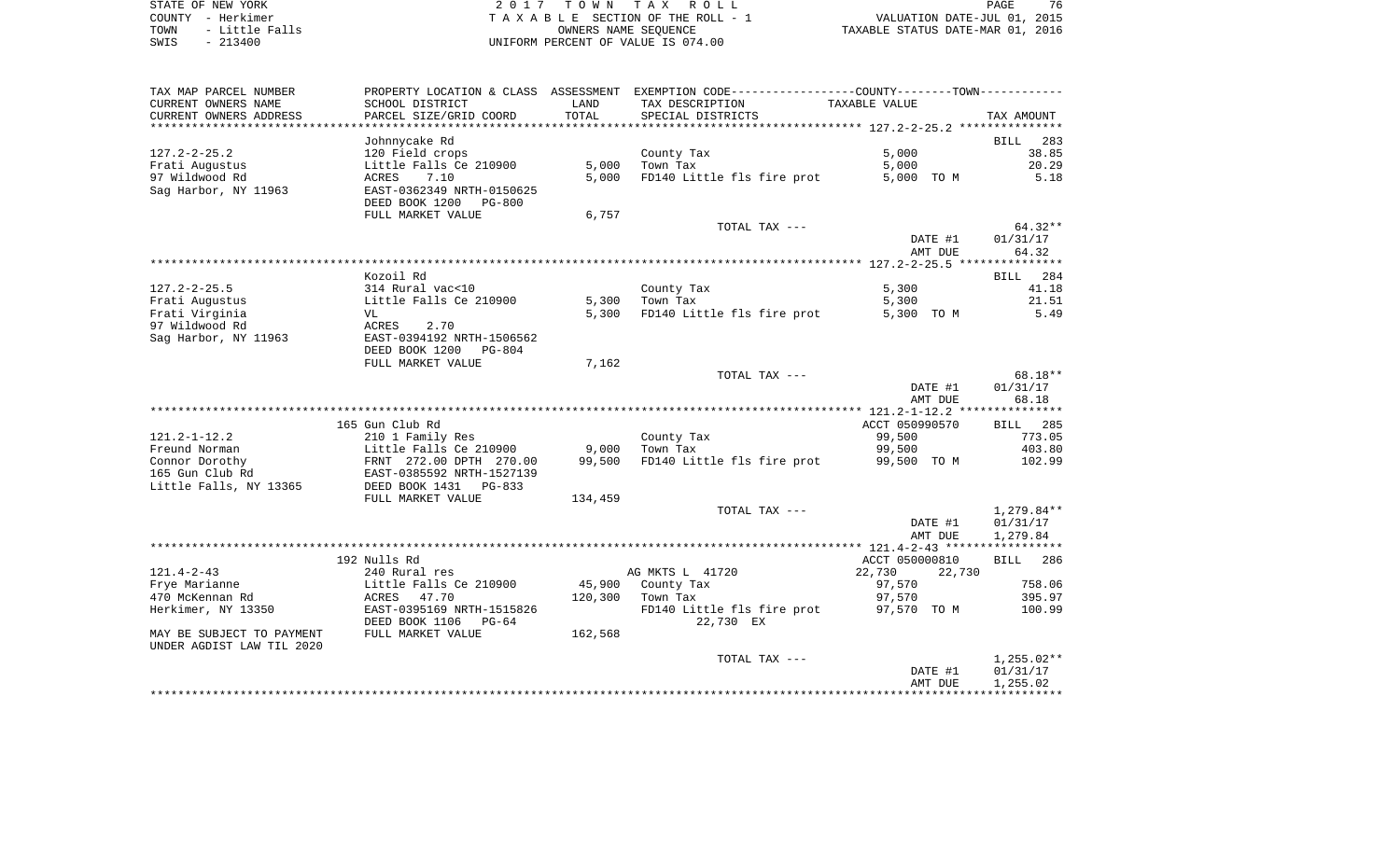| STATE OF NEW YORK      | 2017 TOWN TAX ROLL                 | 77<br>PAGE                       |
|------------------------|------------------------------------|----------------------------------|
| COUNTY - Herkimer      | TAXABLE SECTION OF THE ROLL - 1    | VALUATION DATE-JUL 01, 2015      |
| - Little Falls<br>TOWN | OWNERS NAME SEOUENCE               | TAXABLE STATUS DATE-MAR 01, 2016 |
| $-213400$<br>SWIS      | UNIFORM PERCENT OF VALUE IS 074.00 |                                  |

| TAX MAP PARCEL NUMBER<br>CURRENT OWNERS NAME | SCHOOL DISTRICT              | LAND    | PROPERTY LOCATION & CLASS ASSESSMENT EXEMPTION CODE---------------COUNTY--------TOWN----------<br>TAX DESCRIPTION | TAXABLE VALUE  |                          |
|----------------------------------------------|------------------------------|---------|-------------------------------------------------------------------------------------------------------------------|----------------|--------------------------|
| CURRENT OWNERS ADDRESS                       | PARCEL SIZE/GRID COORD       | TOTAL   | SPECIAL DISTRICTS                                                                                                 |                | TAX AMOUNT               |
|                                              |                              |         |                                                                                                                   |                |                          |
|                                              | Paines Hollow Rd             |         |                                                                                                                   | ACCT 050012720 | BILL<br>287              |
| $127.2 - 5 - 11$                             | 322 Rural vac>10             |         | County Tax                                                                                                        | 24,000         | 186.47                   |
| Fu Ermin                                     | Owen D Young<br>215001       | 24,000  | Town Tax                                                                                                          | 24,000         | 97.40                    |
| 7 Terrace Cir Apt D                          | FRNT 278.00 DPTH             | 24,000  | FD140 Little fls fire prot                                                                                        | 24,000 TO M    | 24.84                    |
| Great Neck, NY 11021                         | 20.00<br>ACRES               |         |                                                                                                                   |                |                          |
|                                              | EAST-0389383 NRTH-1508903    |         |                                                                                                                   |                |                          |
|                                              | DEED BOOK 1475 PG-754        |         |                                                                                                                   |                |                          |
|                                              | FULL MARKET VALUE            | 32,432  | TOTAL TAX ---                                                                                                     |                | 308.71**                 |
|                                              |                              |         |                                                                                                                   | DATE #1        | 01/31/17                 |
|                                              |                              |         |                                                                                                                   | AMT DUE        | 308.71                   |
|                                              |                              |         |                                                                                                                   |                |                          |
|                                              | 6113 State Route 5           |         |                                                                                                                   | ACCT 050990520 | BILL 288                 |
| $121.1 - 1 - 18.2$                           | 210 1 Family Res             |         | County Tax                                                                                                        | 136,100        | 1,057.41                 |
| Gardinier David                              | Little Falls Ce 210900       | 8,300   | Town Tax                                                                                                          | 136,100        | 552.33                   |
| 6113 State Route 5                           | ACRES<br>2.80                | 136,100 | FD140 Little fls fire prot                                                                                        | 136,100 TO M   | 140.87                   |
| Little Falls, NY 13365                       | EAST-0382232 NRTH-1526941    |         |                                                                                                                   |                |                          |
|                                              | DEED BOOK 774<br>PG-349      |         |                                                                                                                   |                |                          |
|                                              | FULL MARKET VALUE            | 183,919 |                                                                                                                   |                |                          |
|                                              |                              |         | TOTAL TAX ---                                                                                                     | DATE #1        | $1,750.61**$<br>01/31/17 |
|                                              |                              |         |                                                                                                                   | AMT DUE        | 1,750.61                 |
|                                              |                              |         |                                                                                                                   |                |                          |
|                                              | 1958 State Route 5S          |         |                                                                                                                   |                | BILL 289                 |
| $121.2 - 3 - 19.2$                           | 270 Mfg housing              |         | County Tax                                                                                                        | 105,500        | 819.67                   |
| Gardinier John                               | Little Falls Ce 210900       | 18,500  | Town Tax                                                                                                          | 105,500        | 428.15                   |
| Mosher Tracy                                 | Vac Ld                       | 105,500 | FD140 Little fls fire prot                                                                                        | 105,500 TO M   | 109.20                   |
| 1958 State Route 5S                          | ACRES<br>10.20               |         |                                                                                                                   |                |                          |
| Little Falls, NY 13365                       | EAST-0396773 NRTH-1525614    |         |                                                                                                                   |                |                          |
|                                              | DEED BOOK 1130 PG-260        |         |                                                                                                                   |                |                          |
|                                              | FULL MARKET VALUE            | 142,568 | TOTAL TAX ---                                                                                                     |                | $1,357.02**$             |
|                                              |                              |         |                                                                                                                   | DATE #1        | 01/31/17                 |
|                                              |                              |         |                                                                                                                   | AMT DUE        | 1,357.02                 |
|                                              |                              |         |                                                                                                                   |                |                          |
|                                              | 112 Staring Ln               |         |                                                                                                                   | ACCT 050005310 | BILL 290                 |
| $121.2 - 3 - 24$                             | 210 1 Family Res             |         | County Tax                                                                                                        | 57,900         | 449.85                   |
| Gardinier Kenneth                            | Little Falls Ce 210900       | 9,500   | Town Tax                                                                                                          | 57,900         | 234.98                   |
| Gardinier Cynthia                            | E                            | 57,900  | FD140 Little fls fire prot                                                                                        | 57,900 TO M    | 59.93                    |
| 112 Staring Ln                               | $R-1$                        |         |                                                                                                                   |                |                          |
| Little Falls, NY 13365                       | Paradise Rd<br>ACRES<br>2.00 |         |                                                                                                                   |                |                          |
|                                              | EAST-0394911 NRTH-1522296    |         |                                                                                                                   |                |                          |
|                                              | DEED BOOK 684<br>$PG-820$    |         |                                                                                                                   |                |                          |
|                                              | FULL MARKET VALUE            | 78,243  |                                                                                                                   |                |                          |
|                                              |                              |         | TOTAL TAX ---                                                                                                     |                | 744.76**                 |
|                                              |                              |         |                                                                                                                   | DATE #1        | 01/31/17                 |
|                                              |                              |         |                                                                                                                   | AMT DUE        | 744.76                   |
|                                              |                              |         |                                                                                                                   |                |                          |
|                                              |                              |         |                                                                                                                   |                |                          |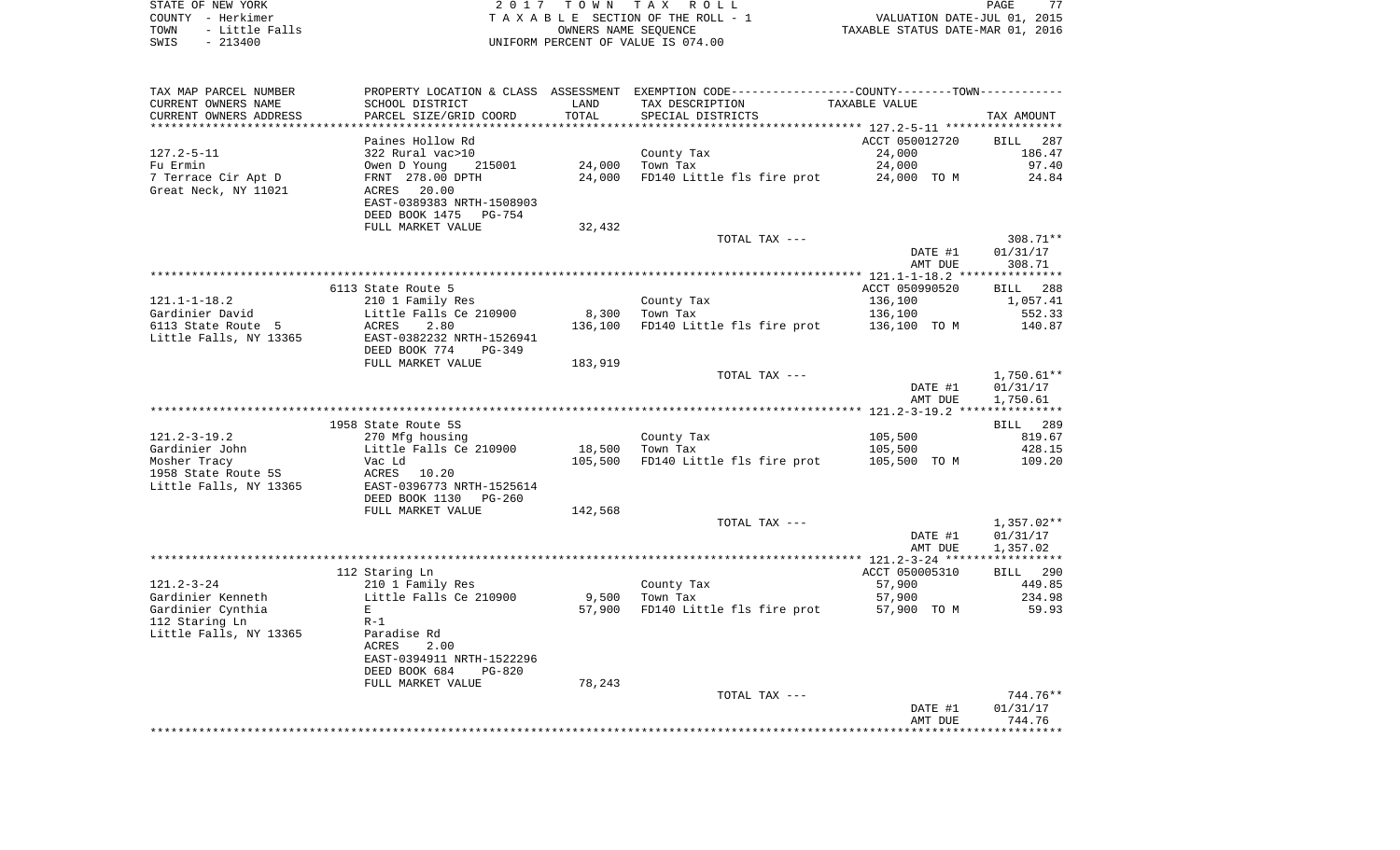| STATE OF NEW YORK |  |           |                |  |
|-------------------|--|-----------|----------------|--|
| COUNTY - Herkimer |  |           |                |  |
| TOWN              |  |           | - Little Falls |  |
| SWIS              |  | $-213400$ |                |  |

 $S$ TOWN TAX ROLL PAGE TA X A B L E SECTION OF THE ROLL - 1 TO THE ROLL - 1 VALUATION DATE-JUL 01, 2015<br>
TAXABLE STATUS DATE-MAR 01, 2016 SWIS - 213400 UNIFORM PERCENT OF VALUE IS 074.00

78

| TAX MAP PARCEL NUMBER     |                                          |        | PROPERTY LOCATION & CLASS ASSESSMENT EXEMPTION CODE---------------COUNTY-------TOWN---------- |                            |                    |
|---------------------------|------------------------------------------|--------|-----------------------------------------------------------------------------------------------|----------------------------|--------------------|
| CURRENT OWNERS NAME       | SCHOOL DISTRICT                          | LAND   | TAX DESCRIPTION                                                                               | TAXABLE VALUE              |                    |
| CURRENT OWNERS ADDRESS    | PARCEL SIZE/GRID COORD                   | TOTAL  | SPECIAL DISTRICTS                                                                             |                            | TAX AMOUNT         |
|                           |                                          |        |                                                                                               |                            |                    |
|                           | Fall Hill Rd                             |        |                                                                                               | ACCT 050990210             | 291<br><b>BILL</b> |
| $121.2 - 2 - 34.2$        | 105 Vac farmland                         |        | AG MKTS L 41720                                                                               | 4,056<br>4,056             |                    |
| Gardinier Richard W Jr    | Little Falls Ce $210900$ 6,400           |        | County Tax                                                                                    | 2,344                      | 18.21              |
| Gardinier Douglas         | North                                    | 6,400  | Town Tax                                                                                      | 2,344                      | 9.51               |
| 678 Paradise Rd           | $V-L$                                    |        | School Relevy                                                                                 |                            | 98.03              |
| Little Falls, NY 13365    | $Rt$ 5-S                                 |        | FD140 Little fls fire prot                                                                    | 2,344 TO M                 | 2.43               |
|                           | ACRES<br>8.85                            |        | 4,056 EX                                                                                      |                            |                    |
|                           |                                          |        |                                                                                               |                            |                    |
| MAY BE SUBJECT TO PAYMENT | EAST-0393243 NRTH-1525523                |        |                                                                                               |                            |                    |
| UNDER AGDIST LAW TIL 2020 | DEED BOOK 1167 PG-477                    |        |                                                                                               |                            |                    |
|                           | FULL MARKET VALUE                        | 8,649  |                                                                                               |                            |                    |
|                           |                                          |        | TOTAL TAX ---                                                                                 |                            | $128.18**$         |
|                           |                                          |        |                                                                                               | DATE #1                    | 01/31/17           |
|                           |                                          |        |                                                                                               | AMT DUE                    | 128.18             |
|                           |                                          |        |                                                                                               |                            |                    |
|                           | Paradise Rd                              |        |                                                                                               | ACCT 050990670             | BILL 292           |
| $121.2 - 3 - 16.5$        | 113 Cattle farm                          |        | AG MKTS L 41720                                                                               | $\Omega$<br>$\overline{0}$ |                    |
| Gardinier Richard W Jr    | Little Falls Ce 210900 33,600 County Tax |        |                                                                                               | 46,800                     | 363.61             |
| Gardinier Douglas         | East                                     |        | 46,800 Town Tax                                                                               | 46,800                     | 189.93             |
| 678 Paradise Rd           | Farm Land                                |        | School Relevy                                                                                 |                            | 1,957.30           |
| Little Falls, NY 13365    | Paradise Rd                              |        | FD140 Little fls fire prot 46,800 TO M                                                        |                            | 48.44              |
|                           | ACRES 81.10                              |        |                                                                                               |                            |                    |
| MAY BE SUBJECT TO PAYMENT | EAST-0393538 NRTH-1524079                |        |                                                                                               |                            |                    |
| UNDER AGDIST LAW TIL 2020 | DEED BOOK 1167 PG-477                    |        |                                                                                               |                            |                    |
|                           | FULL MARKET VALUE                        | 63,243 |                                                                                               |                            |                    |
|                           |                                          |        | TOTAL TAX ---                                                                                 |                            | $2,559.28**$       |
|                           |                                          |        |                                                                                               | DATE #1                    | 01/31/17           |
|                           |                                          |        |                                                                                               | AMT DUE                    | 2,559.28           |
|                           |                                          |        |                                                                                               |                            |                    |
|                           | Paradise Rd                              |        |                                                                                               |                            | BILL 293           |
| $121.2 - 3 - 16.15$       | 105 Vac farmland                         |        |                                                                                               | 9,100                      | 70.70              |
|                           |                                          |        | County Tax                                                                                    |                            |                    |
| Gardinier Thomas M        | Little Falls Ce 210900                   | 9,100  | Town Tax                                                                                      | 9,100                      | 36.93              |
| Gardinier Cortney K       | FRNT 540.00 DPTH                         | 9.100  | School Relevy                                                                                 |                            | 380.59             |
| 5 West Shore St           | 7.30<br>ACRES                            |        | FD140 Little fls fire prot                                                                    | 9,100 TO M                 | 9.42               |
| Little Falls, NY 13363    | EAST-0394467 NRTH-1522766                |        |                                                                                               |                            |                    |
|                           | DEED BOOK 1377 PG-451                    |        |                                                                                               |                            |                    |
|                           | FULL MARKET VALUE                        | 12,297 |                                                                                               |                            |                    |
|                           |                                          |        | TOTAL TAX ---                                                                                 |                            | 497.64**           |
|                           |                                          |        |                                                                                               | DATE #1                    | 01/31/17           |
|                           |                                          |        |                                                                                               | AMT DUE                    | 497.64             |
|                           |                                          |        |                                                                                               |                            |                    |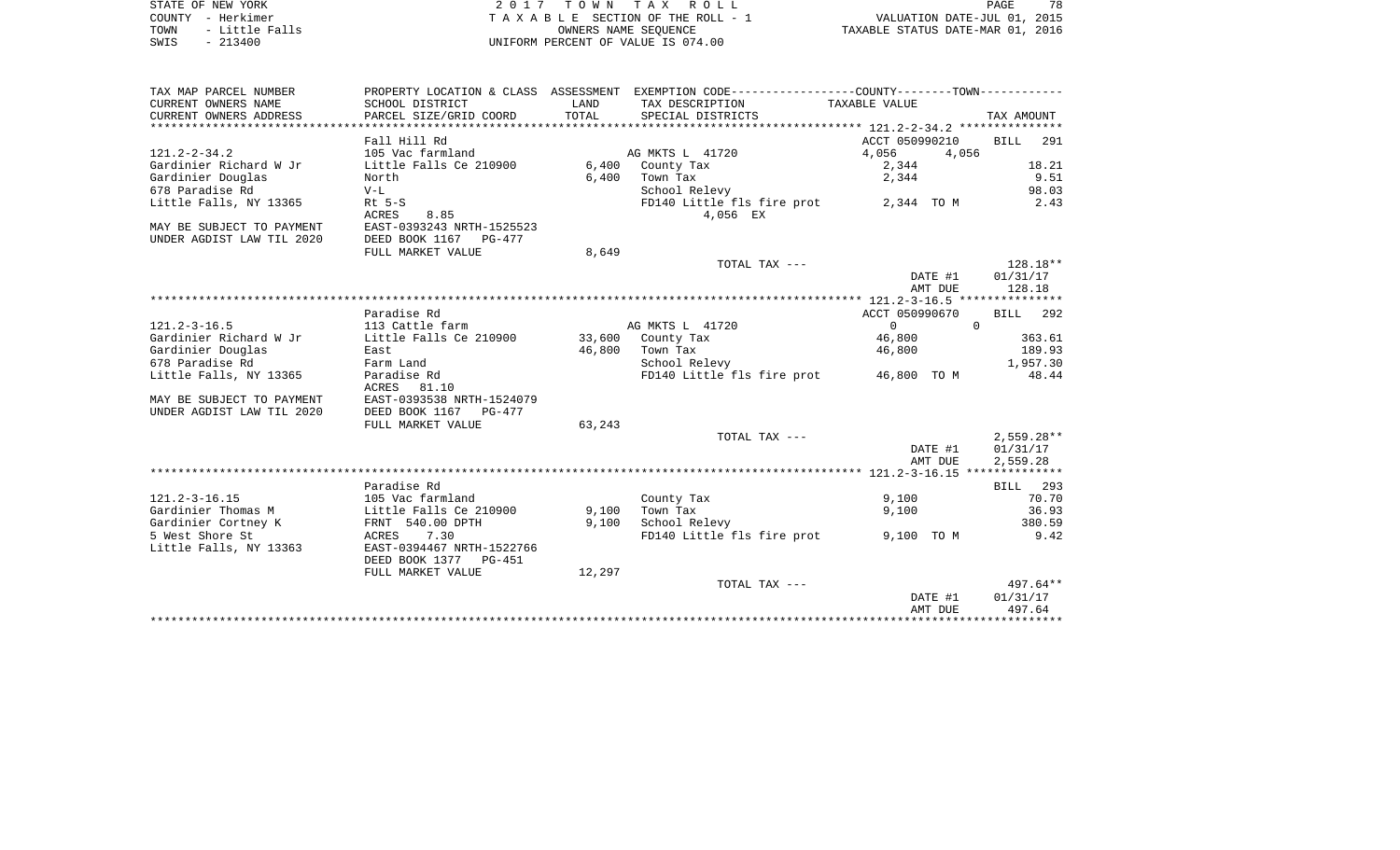| COUNTY<br>– Herkimer<br>TOWN<br>- Little Falls |                                      | OWNERS NAME SEOUENCE | T A X A B L E SECTION OF THE ROLL - 1                       | VALUATION DATE-JUL 01, 2015<br>TAXABLE STATUS DATE-MAR 01, 2016 |                          |
|------------------------------------------------|--------------------------------------|----------------------|-------------------------------------------------------------|-----------------------------------------------------------------|--------------------------|
| SWIS<br>$-213400$                              |                                      |                      | UNIFORM PERCENT OF VALUE IS 074.00                          |                                                                 |                          |
| TAX MAP PARCEL NUMBER                          | PROPERTY LOCATION & CLASS ASSESSMENT |                      | EXEMPTION CODE-----------------COUNTY-------TOWN----------- |                                                                 |                          |
| CURRENT OWNERS NAME                            | SCHOOL DISTRICT                      | LAND                 | TAX DESCRIPTION                                             | TAXABLE VALUE                                                   |                          |
| CURRENT OWNERS ADDRESS                         | PARCEL SIZE/GRID COORD               | TOTAL                | SPECIAL DISTRICTS                                           |                                                                 | TAX AMOUNT               |
|                                                | 2006 State Route 169                 |                      |                                                             | ACCT 050990560                                                  | BILL<br>294              |
| $107.3 - 1 - 5.3$                              | 210 1 Family Res                     |                      | County Tax                                                  | 84,400                                                          | 655.74                   |
| Gay George Jr                                  | Little Falls Ce 210900               | 6,500                | Town Tax                                                    | 84,400                                                          | 342.52                   |
| Gay Valerie                                    | North                                | 84,400               | FD140 Little fls fire prot                                  | 84,400 TO M                                                     | 87.36                    |
| 2006 State Route 169                           | R1 G                                 |                      |                                                             |                                                                 |                          |
| Little Falls, NY 13365                         | Rt 169                               |                      |                                                             |                                                                 |                          |
|                                                | FRNT 150.00 DPTH 700.00              |                      |                                                             |                                                                 |                          |
|                                                | EAST-0379137 NRTH-1546176            |                      |                                                             |                                                                 |                          |
|                                                | DEED BOOK 693<br><b>PG-941</b>       |                      |                                                             |                                                                 |                          |
|                                                | FULL MARKET VALUE                    | 114,054              |                                                             |                                                                 |                          |
|                                                |                                      |                      | TOTAL TAX ---                                               | DATE #1                                                         | $1,085.62**$<br>01/31/17 |
|                                                |                                      |                      |                                                             | AMT DUE                                                         | 1,085.62                 |
|                                                |                                      |                      |                                                             |                                                                 |                          |
|                                                | State Route 169                      |                      |                                                             |                                                                 | 295<br>BILL              |
| $107.3 - 1 - 5.4$                              | 314 Rural vac<10                     |                      | County Tax                                                  | 1,000                                                           | 7.77                     |
| Gay George Jr                                  | Little Falls Ce 210900               | 1,000                | Town Tax                                                    | 1,000                                                           | 4.06                     |
| Gay Valerie                                    | ACRES<br>3.10                        | 1,000                | FD140 Little fls fire prot                                  | 1,000 TO M                                                      | 1.04                     |
| 2006 State Route 169                           | EAST-0379174 NRTH-1545957            |                      |                                                             |                                                                 |                          |
| Little Falls, NY 13365                         | DEED BOOK 1082<br>PG-402             |                      |                                                             |                                                                 |                          |
|                                                | FULL MARKET VALUE                    | 1,351                | TOTAL TAX ---                                               |                                                                 | $12.87**$                |
|                                                |                                      |                      |                                                             | DATE #1                                                         | 01/31/17                 |
|                                                |                                      |                      |                                                             | AMT DUE                                                         | 12.87                    |
|                                                |                                      |                      |                                                             |                                                                 |                          |
|                                                | Resevior Rd                          |                      |                                                             | ACCT 050014280                                                  | 296<br>BILL              |
| $114.2 - 2 - 26$                               | 210 1 Family Res                     |                      | County Tax                                                  | 22,900                                                          | 177.92                   |
| Gee Harry A Jr                                 | Little Falls Ce 210900               | 8,900                | Town Tax                                                    | 22,900                                                          | 92.94                    |
| Gee Lisa L                                     | W                                    | 22,900               | FD140 Little fls fire prot                                  | 22,900 TO M                                                     | 23.70                    |
| 10646 Hulser Rd                                | $R-1$ 3A                             |                      |                                                             |                                                                 |                          |
| Deerfield, NY 13501                            | Resevior Rd<br>ACRES<br>1.60         |                      |                                                             |                                                                 |                          |
|                                                | EAST-0393324 NRTH-1540192            |                      |                                                             |                                                                 |                          |
|                                                | DEED BOOK 1333<br>PG-602             |                      |                                                             |                                                                 |                          |
|                                                | FULL MARKET VALUE                    | 30,946               |                                                             |                                                                 |                          |
|                                                |                                      |                      | TOTAL TAX ---                                               |                                                                 | $294.56**$               |
|                                                |                                      |                      |                                                             | DATE #1                                                         | 01/31/17                 |
|                                                |                                      |                      |                                                             | AMT DUE                                                         | 294.56                   |
|                                                |                                      |                      |                                                             |                                                                 | ******************       |
| $121.3 - 1 - 6$                                | 255 Oregon Rd<br>280 Res Multiple    |                      | County Tax                                                  | ACCT 050009510<br>153,700                                       | 297<br>BILL<br>1,194.16  |
| Gegler Robert                                  | Central Valley 212803                | 12,200               | Town Tax                                                    | 153,700                                                         | 623.76                   |
| Gegler Jean                                    | 2MH 2G                               | 153,700              | FD140 Little fls fire prot                                  | 153,700 TO M                                                    | 159.09                   |
| 255 Oregon Rd                                  | ACRES<br>4.80                        |                      |                                                             |                                                                 |                          |
| Mohawk, NY 13407                               | EAST-0382895 NRTH-1512374            |                      |                                                             |                                                                 |                          |
|                                                | DEED BOOK 793<br>PG-613              |                      |                                                             |                                                                 |                          |
|                                                | FULL MARKET VALUE                    | 207,703              |                                                             |                                                                 |                          |
|                                                |                                      |                      | TOTAL TAX ---                                               |                                                                 | 1,977.01**               |
|                                                |                                      |                      |                                                             | DATE #1                                                         | 01/31/17                 |
|                                                |                                      |                      |                                                             | AMT DUE                                                         | 1,977.01                 |

STATE OF NEW YORK 2 0 1 7 T O W N T A X R O L L PAGE 79

79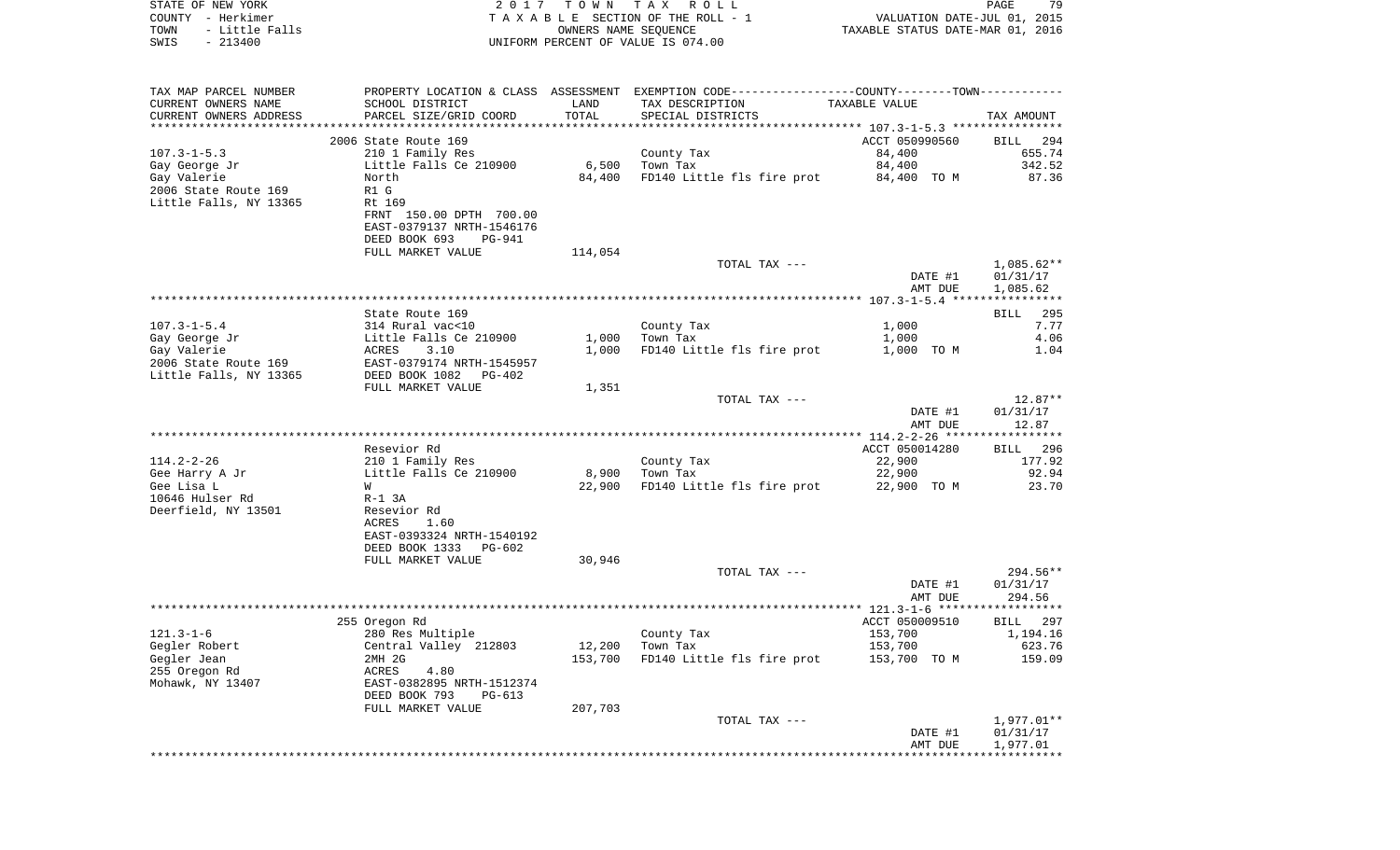STATE OF NEW YORK **EXECUTE:** A G L L 2 0 1 7 T O W N T A X R O L L COUNTY - Herkimer<br>
T A X A B L E SECTION OF THE ROLL - 1<br>
TOWN - Little Falls<br>
SWIS - 213400 - 2013400 - UNIFORM PERCENT OF VALUE IS 074.00 TOWN - Little Falls OWNERS NAME SEQUENCE TAXABLE STATUS DATE-MAR 01, 2016 SWIS - 213400 UNIFORM PERCENT OF VALUE IS 074.00

| TAX MAP PARCEL NUMBER     |                                 |         | PROPERTY LOCATION & CLASS ASSESSMENT EXEMPTION CODE----------------COUNTY-------TOWN---------- |                |                    |
|---------------------------|---------------------------------|---------|------------------------------------------------------------------------------------------------|----------------|--------------------|
| CURRENT OWNERS NAME       | SCHOOL DISTRICT                 | LAND    | TAX DESCRIPTION                                                                                | TAXABLE VALUE  |                    |
| CURRENT OWNERS ADDRESS    | PARCEL SIZE/GRID COORD          | TOTAL   | SPECIAL DISTRICTS                                                                              |                | TAX AMOUNT         |
|                           |                                 |         |                                                                                                |                |                    |
|                           | Fall Hill Rd                    |         |                                                                                                | ACCT 050013470 | <b>BILL</b><br>298 |
| $121.2 - 2 - 41$          | 314 Rural vac<10                |         | County Tax                                                                                     | 4,500          | 34.96              |
| Gehring Donald            | Little Falls Ce 210900          | 4,500   | Town Tax                                                                                       | 4,500          | 18.26              |
| Gehring Norma             | N                               | 4,500   | FD140 Little fls fire prot                                                                     | 4,500 TO M     | 4.66               |
| %Eric Gehring             | 2.30<br>ACRES                   |         |                                                                                                |                |                    |
| 1823 State Route 5-S      | EAST-0394592 NRTH-1525769       |         |                                                                                                |                |                    |
| Little Falls, NY 13365    | DEED BOOK 1554<br>PG-177        |         |                                                                                                |                |                    |
|                           | FULL MARKET VALUE               | 6,081   |                                                                                                |                |                    |
|                           |                                 |         | TOTAL TAX ---                                                                                  |                | $57.88**$          |
|                           |                                 |         |                                                                                                | DATE #1        | 01/31/17           |
|                           |                                 |         |                                                                                                | AMT DUE        | 57.88              |
|                           |                                 |         |                                                                                                |                |                    |
|                           | 1823 State Route 5S             |         |                                                                                                | ACCT 050004385 | <b>BILL</b> 299    |
| $121.2 - 2 - 42$          | 210 1 Family Res                |         | County Tax                                                                                     | 83,600         | 649.52             |
| Gehring Donald            | Little Falls Ce 210900          | 8,500   | Town Tax                                                                                       | 83,600         | 339.27             |
|                           | Life Use Norma                  | 83,600  |                                                                                                | 83,600 TO M    | 86.53              |
| Gehring Norma             |                                 |         | FD140 Little fls fire prot                                                                     |                |                    |
| %Eric Gehring             | FRNT 350.00 DPTH                |         |                                                                                                |                |                    |
| 1823 State Route 5-S      | ACRES<br>1.30                   |         |                                                                                                |                |                    |
| Little Falls, NY 13365    | EAST-0394367 NRTH-1525626       |         |                                                                                                |                |                    |
|                           | DEED BOOK 1554<br><b>PG-177</b> |         |                                                                                                |                |                    |
|                           | FULL MARKET VALUE               | 112,973 |                                                                                                |                |                    |
|                           |                                 |         | TOTAL TAX ---                                                                                  |                | $1,075.32**$       |
|                           |                                 |         |                                                                                                | DATE #1        | 01/31/17           |
|                           |                                 |         |                                                                                                | AMT DUE        | 1,075.32           |
|                           |                                 |         |                                                                                                |                |                    |
|                           | 1905 State Route 5S             |         |                                                                                                | ACCT 050000660 | <b>BILL</b><br>300 |
| $121.2 - 2 - 39$          | 112 Dairy farm                  |         | AG MKTS L 41720                                                                                | $\mathbf 0$    | $\Omega$           |
| Gehring Eric              | Little Falls Ce 210900          | 67,100  | County Tax                                                                                     | 159,200        | 1,236.89           |
| 1905 State Route 5S       | ACRES 198.00                    | 159,200 | Town Tax                                                                                       | 159,200        | 646.08             |
| Little Falls, NY 13365    | EAST-0395869 NRTH-1527443       |         | FD140 Little fls fire prot                                                                     | 159,200 TO M   | 164.78             |
|                           | DEED BOOK 1554<br>$PG-733$      |         |                                                                                                |                |                    |
| MAY BE SUBJECT TO PAYMENT | FULL MARKET VALUE               | 215,135 |                                                                                                |                |                    |
|                           |                                 |         |                                                                                                |                |                    |
| UNDER AGDIST LAW TIL 2020 |                                 |         |                                                                                                |                |                    |
|                           |                                 |         | TOTAL TAX ---                                                                                  |                | $2,047.75**$       |
|                           |                                 |         |                                                                                                | DATE #1        | 01/31/17           |
|                           |                                 |         |                                                                                                | AMT DUE        | 2,047.75           |
|                           |                                 |         |                                                                                                |                |                    |
|                           | Paines Hollow Rd                |         |                                                                                                | ACCT 050012720 | BILL<br>301        |
| $127.2 - 5 - 13$          | 314 Rural vac<10                |         | County Tax                                                                                     | 10,000         | 77.69              |
| Genesis Prime LLC         | Owen D Young<br>215001          | 10,000  | Town Tax                                                                                       | 10,000         | 40.58              |
| PO Box 678                | FRNT 186.00 DPTH                | 10,000  | FD140 Little fls fire prot                                                                     | 10,000 TO M    | 10.35              |
| New York, NY 10028        | ACRES<br>5.00                   |         |                                                                                                |                |                    |
|                           | EAST-0388417 NRTH-1508178       |         |                                                                                                |                |                    |
|                           | DEED BOOK 1484<br>PG-544        |         |                                                                                                |                |                    |
|                           | FULL MARKET VALUE               | 13,514  |                                                                                                |                |                    |
|                           |                                 |         | TOTAL TAX ---                                                                                  |                | 128.62**           |
|                           |                                 |         |                                                                                                | DATE #1        | 01/31/17           |
|                           |                                 |         |                                                                                                |                |                    |
|                           |                                 |         |                                                                                                | AMT DUE        | 128.62             |
|                           |                                 |         |                                                                                                |                |                    |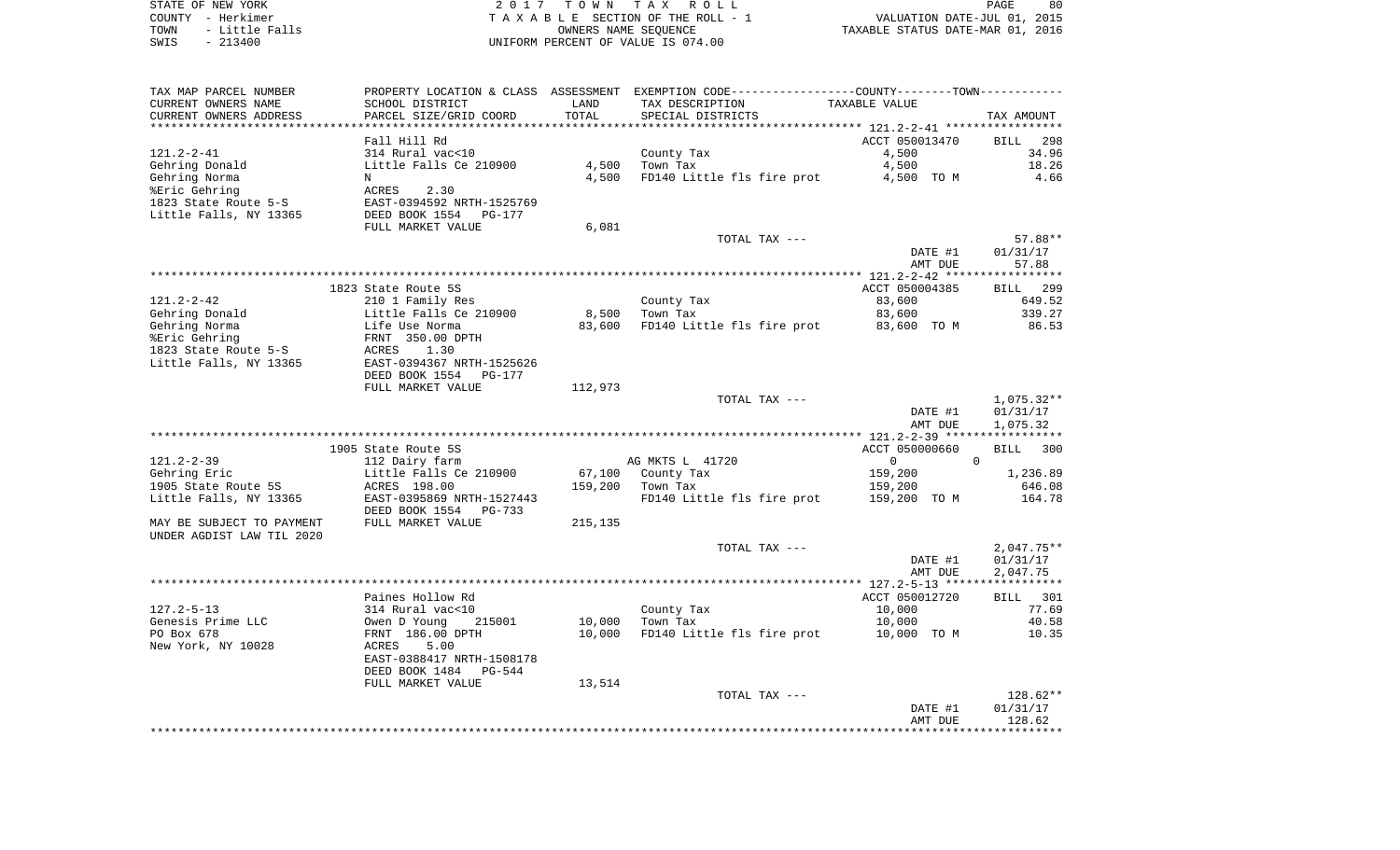| STATE OF NEW YORK   | 2017 TOWN TAX ROLL                 | 81<br>PAGE                       |
|---------------------|------------------------------------|----------------------------------|
| COUNTY - Herkimer   | TAXABLE SECTION OF THE ROLL - 1    | VALUATION DATE-JUL 01, 2015      |
| TOWN - Little Falls | OWNERS NAME SEOUENCE               | TAXABLE STATUS DATE-MAR 01, 2016 |
| SWIS<br>- 213400    | UNIFORM PERCENT OF VALUE IS 074.00 |                                  |

 $\begin{array}{c} 81 \\ 2015 \\ 2016 \end{array}$ 

| TAX MAP PARCEL NUMBER                            |                                                                                                |                 | PROPERTY LOCATION & CLASS ASSESSMENT EXEMPTION CODE----------------COUNTY-------TOWN---------- |                       |                    |
|--------------------------------------------------|------------------------------------------------------------------------------------------------|-----------------|------------------------------------------------------------------------------------------------|-----------------------|--------------------|
| CURRENT OWNERS NAME                              | SCHOOL DISTRICT                                                                                | LAND            | TAX DESCRIPTION                                                                                | TAXABLE VALUE         |                    |
| CURRENT OWNERS ADDRESS<br>********************** | PARCEL SIZE/GRID COORD                                                                         | TOTAL           | SPECIAL DISTRICTS                                                                              |                       | TAX AMOUNT         |
|                                                  | 3892 State Route 167                                                                           |                 |                                                                                                | ACCT 050100060        | <b>BILL</b><br>302 |
| $121.2 - 3 - 16.12$                              | 210 1 Family Res                                                                               |                 | County Tax                                                                                     | 48,000                | 372.93             |
| George David                                     | Little Falls Ce 210900                                                                         | 7,400           | Town Tax                                                                                       | 48,000                | 194.80             |
| 3892 State Route 167                             | mobile home                                                                                    | 48,000          | FD140 Little fls fire prot                                                                     | 48,000 TO M           | 49.68              |
| Little Falls, NY 13365                           | FRNT 140.08 DPTH 250.00<br>EAST-0391270 NRTH-1523331                                           |                 |                                                                                                |                       |                    |
|                                                  | DEED BOOK 1473<br>PG-54<br>FULL MARKET VALUE                                                   | 64,865          |                                                                                                |                       |                    |
|                                                  |                                                                                                |                 | TOTAL TAX ---                                                                                  |                       | $617.41**$         |
|                                                  |                                                                                                |                 |                                                                                                | DATE #1<br>AMT DUE    | 01/31/17<br>617.41 |
|                                                  |                                                                                                |                 |                                                                                                |                       |                    |
|                                                  | Fall Hill Rd                                                                                   |                 |                                                                                                | ACCT 050004920        | 303<br>BILL        |
| $121.2 - 2 - 28$                                 | 210 1 Family Res                                                                               |                 | County Tax                                                                                     | 59,400                | 461.50             |
| George Joseph                                    | Little Falls Ce 210900                                                                         | 7,800           | Town Tax                                                                                       | 59,400                | 241.06             |
| George Judith                                    | N                                                                                              | 59,400          | FD140 Little fls fire prot                                                                     | 59,400 TO M           | 61.48              |
| 1699 State Route 5-S<br>Little Falls, NY 13365   | R 1 1/2A<br>Rt 5S<br>FRNT 100.00 DPTH 396.00<br>EAST-0391908 NRTH-1524934                      |                 |                                                                                                |                       |                    |
|                                                  | DEED BOOK 687<br>$PG-628$<br>FULL MARKET VALUE                                                 | 80,270          |                                                                                                |                       |                    |
|                                                  |                                                                                                |                 | TOTAL TAX ---                                                                                  |                       | 764.04**           |
|                                                  |                                                                                                |                 |                                                                                                | DATE #1<br>AMT DUE    | 01/31/17<br>764.04 |
|                                                  |                                                                                                |                 |                                                                                                | ****                  | **************     |
|                                                  | 357 Sandy Lane Rd                                                                              |                 |                                                                                                | ACCT 050004410        | <b>BILL</b><br>304 |
| $121.2 - 4 - 6$                                  | 210 1 Family Res                                                                               |                 | VETWAR CTS 41120                                                                               | 6,660<br>6,660        |                    |
| George Mary Ann                                  | Little Falls Ce 210900<br>N                                                                    | 4,600<br>66,000 | County Tax<br>Town Tax                                                                         | 59,340                | 461.04<br>240.82   |
| 357 Sandy Lane Rd<br>Mohawk, NY 13407            | R <sub>1</sub>                                                                                 |                 | FD140 Little fls fire prot                                                                     | 59,340<br>66,000 TO M | 68.31              |
|                                                  | Sandy Lane<br>FRNT 123.00 DPTH 135.00<br>EAST-0386501 NRTH-1520604<br>DEED BOOK 00530 PG-00340 |                 |                                                                                                |                       |                    |
|                                                  | FULL MARKET VALUE                                                                              | 89,189          |                                                                                                |                       |                    |
|                                                  |                                                                                                |                 | TOTAL TAX ---                                                                                  |                       | $770.17**$         |
|                                                  |                                                                                                |                 |                                                                                                | DATE #1<br>AMT DUE    | 01/31/17<br>770.17 |
|                                                  |                                                                                                |                 |                                                                                                |                       | ************       |
|                                                  | Paines Hollow Rd<br>311 Res vac land                                                           |                 |                                                                                                |                       | 305<br>BILL        |
| $121.2 - 2 - 20.3$<br>George Michael             | Little Falls Ce 210900                                                                         | 4,900           | County Tax<br>Town Tax                                                                         | 4,900<br>4,900        | 38.07<br>19.89     |
| 1725 State Route 5                               | VL                                                                                             | 4,900           |                                                                                                |                       |                    |
| Little Falls, NY 13365                           | FRNT 950.00 DPTH<br>4.00<br>ACRES                                                              |                 |                                                                                                |                       |                    |
|                                                  | EAST-0391990 NRTH-1525349<br>DEED BOOK 1293<br>$PG-243$                                        |                 |                                                                                                |                       |                    |
|                                                  | FULL MARKET VALUE                                                                              | 6,622           |                                                                                                |                       |                    |
|                                                  |                                                                                                |                 | TOTAL TAX ---                                                                                  |                       | 57.96**            |
|                                                  |                                                                                                |                 |                                                                                                | DATE #1<br>AMT DUE    | 01/31/17<br>57.96  |
|                                                  |                                                                                                |                 |                                                                                                |                       |                    |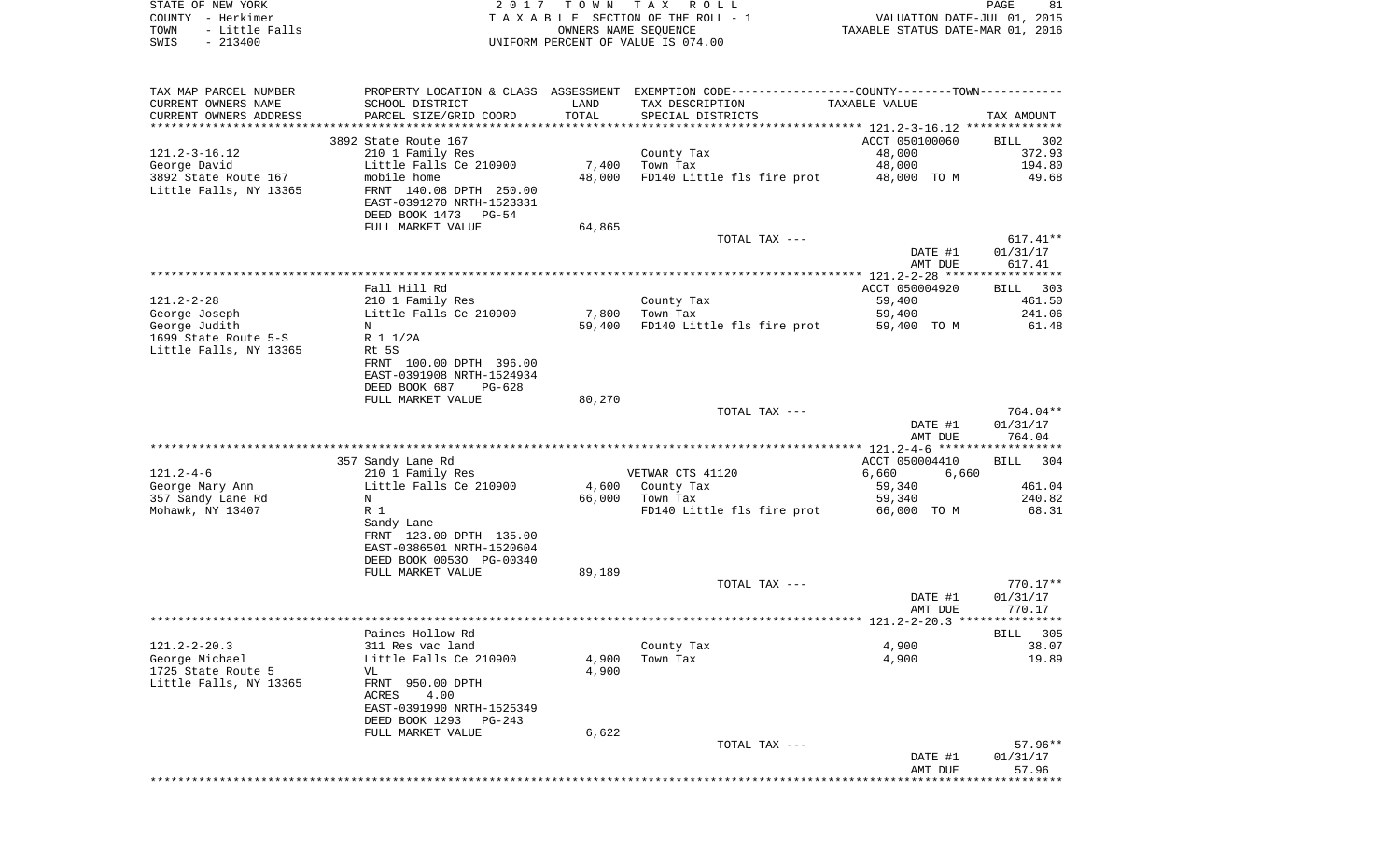| STATE OF NEW YORK<br>COUNTY - Herkimer<br>- Little Falls<br>TOWN<br>$-213400$<br>SWIS | 2017                                                                                               | T O W N        | TAX ROLL<br>TAXABLE SECTION OF THE ROLL - 1<br>OWNERS NAME SEQUENCE<br>UNIFORM PERCENT OF VALUE IS 074.00        | VALUATION DATE-JUL 01, 2015<br>TAXABLE STATUS DATE-MAR 01, 2016 | PAGE<br>82                   |
|---------------------------------------------------------------------------------------|----------------------------------------------------------------------------------------------------|----------------|------------------------------------------------------------------------------------------------------------------|-----------------------------------------------------------------|------------------------------|
| TAX MAP PARCEL NUMBER<br>CURRENT OWNERS NAME                                          | SCHOOL DISTRICT                                                                                    | LAND           | PROPERTY LOCATION & CLASS ASSESSMENT EXEMPTION CODE---------------COUNTY-------TOWN----------<br>TAX DESCRIPTION | TAXABLE VALUE                                                   |                              |
| CURRENT OWNERS ADDRESS<br>************************                                    | PARCEL SIZE/GRID COORD                                                                             | TOTAL          | SPECIAL DISTRICTS                                                                                                |                                                                 | TAX AMOUNT                   |
| $121.2 - 2 - 24$<br>George Michael<br>1725 State Route 5                              | Paines Hollow Rd<br>311 Res vac land<br>Little Falls Ce 210900<br>Flint Ave.                       | 1,000<br>1,000 | County Tax<br>Town Tax                                                                                           | 1,000<br>1,000                                                  | 306<br>BILL<br>7.77<br>4.06  |
| Little Falls, NY 13365                                                                | FRNT 505.00 DPTH 190.00<br>EAST-0391416 NRTH-1524628<br>DEED BOOK 1293 PG-243<br>FULL MARKET VALUE | 1,351          |                                                                                                                  |                                                                 |                              |
|                                                                                       |                                                                                                    |                | TOTAL TAX ---                                                                                                    |                                                                 | $11.83**$                    |
|                                                                                       |                                                                                                    |                |                                                                                                                  | DATE #1<br>AMT DUE                                              | 01/31/17<br>11.83            |
|                                                                                       |                                                                                                    |                |                                                                                                                  |                                                                 |                              |
| $121.2 - 2 - 32$                                                                      | 1725 State Route 5S<br>210 1 Family Res                                                            |                | County Tax                                                                                                       | ACCT 050004470<br>79,400                                        | <b>BILL</b><br>307<br>616.89 |
| George Michael R                                                                      | Little Falls Ce 210900                                                                             | 11,300         | Town Tax                                                                                                         | 79,400                                                          | 322.23                       |
| George Andrew J                                                                       | N                                                                                                  | 79,400         | FD140 Little fls fire prot                                                                                       | 79,400 TO M                                                     | 82.18                        |
| 1725 State Route 5S<br>Little Falls, NY 13365                                         | R 1 2A                                                                                             |                |                                                                                                                  |                                                                 |                              |
|                                                                                       | Rt 5 S<br>ACRES<br>3.20                                                                            |                |                                                                                                                  |                                                                 |                              |
|                                                                                       | EAST-0392372 NRTH-1525103                                                                          |                |                                                                                                                  |                                                                 |                              |
|                                                                                       | DEED BOOK 936<br>$PG-204$                                                                          |                |                                                                                                                  |                                                                 |                              |
|                                                                                       | FULL MARKET VALUE                                                                                  | 107,297        |                                                                                                                  |                                                                 |                              |
|                                                                                       |                                                                                                    |                | TOTAL TAX ---                                                                                                    | DATE #1                                                         | $1,021.30**$<br>01/31/17     |
|                                                                                       |                                                                                                    |                |                                                                                                                  | AMT DUE                                                         | 1,021.30                     |
|                                                                                       | 499 Sandy Ln                                                                                       |                |                                                                                                                  | ACCT 050004440                                                  | 308<br>BILL                  |
| $121.2 - 4 - 34$                                                                      | 210 1 Family Res                                                                                   |                | County Tax                                                                                                       | 59,400                                                          | 461.50                       |
| George Steven                                                                         | Little Falls Ce 210900                                                                             | 5,700          | Town Tax                                                                                                         | 59,400                                                          | 241.06                       |
| 499 Sandy Ln<br>Little Falls, NY 13365                                                | W<br>FRNT 310.00 DPTH                                                                              | 59,400         | FD140 Little fls fire prot                                                                                       | 59,400 TO M                                                     | 61.48                        |
|                                                                                       | ACRES<br>0.46                                                                                      |                |                                                                                                                  |                                                                 |                              |
|                                                                                       | EAST-0388613 NRTH-1521726                                                                          |                |                                                                                                                  |                                                                 |                              |
|                                                                                       | DEED BOOK 1515<br>PG-394<br>FULL MARKET VALUE                                                      | 80,270         |                                                                                                                  |                                                                 |                              |
|                                                                                       |                                                                                                    |                | TOTAL TAX ---                                                                                                    |                                                                 | 764.04**                     |
|                                                                                       |                                                                                                    |                |                                                                                                                  | DATE #1                                                         | 01/31/17                     |
|                                                                                       |                                                                                                    |                |                                                                                                                  | AMT DUE                                                         | 764.04                       |
|                                                                                       | State Route 167                                                                                    |                |                                                                                                                  | ACCT 050012750                                                  | BILL 309                     |
| $121.4 - 3 - 4$                                                                       | 322 Rural vac>10                                                                                   |                | County Tax                                                                                                       | 39,600                                                          | 307.67                       |
| Gerard Francis                                                                        | Owen D Young<br>215001                                                                             | 39,600         | Town Tax                                                                                                         | 39,600                                                          | 160.71                       |
| 15400 West Grandview Ave<br>Meadville, PA 16635                                       | Е<br>Rt 167                                                                                        | 39,600         | School Relevy<br>FD140 Little fls fire prot                                                                      | 39,600 TO M                                                     | 988.04<br>40.99              |
|                                                                                       | FRNT 323.00 DPTH<br>ACRES 30.00                                                                    |                |                                                                                                                  |                                                                 |                              |
|                                                                                       | EAST-0388958 NRTH-1513128<br>DEED BOOK 1482 PG-108                                                 |                |                                                                                                                  |                                                                 |                              |
|                                                                                       | FULL MARKET VALUE                                                                                  | 53,514         |                                                                                                                  |                                                                 |                              |
|                                                                                       |                                                                                                    |                | TOTAL TAX ---                                                                                                    |                                                                 | 1,497.41**                   |
|                                                                                       |                                                                                                    |                |                                                                                                                  | DATE #1<br>AMT DUE                                              | 01/31/17<br>1,497.41         |
|                                                                                       |                                                                                                    |                |                                                                                                                  |                                                                 |                              |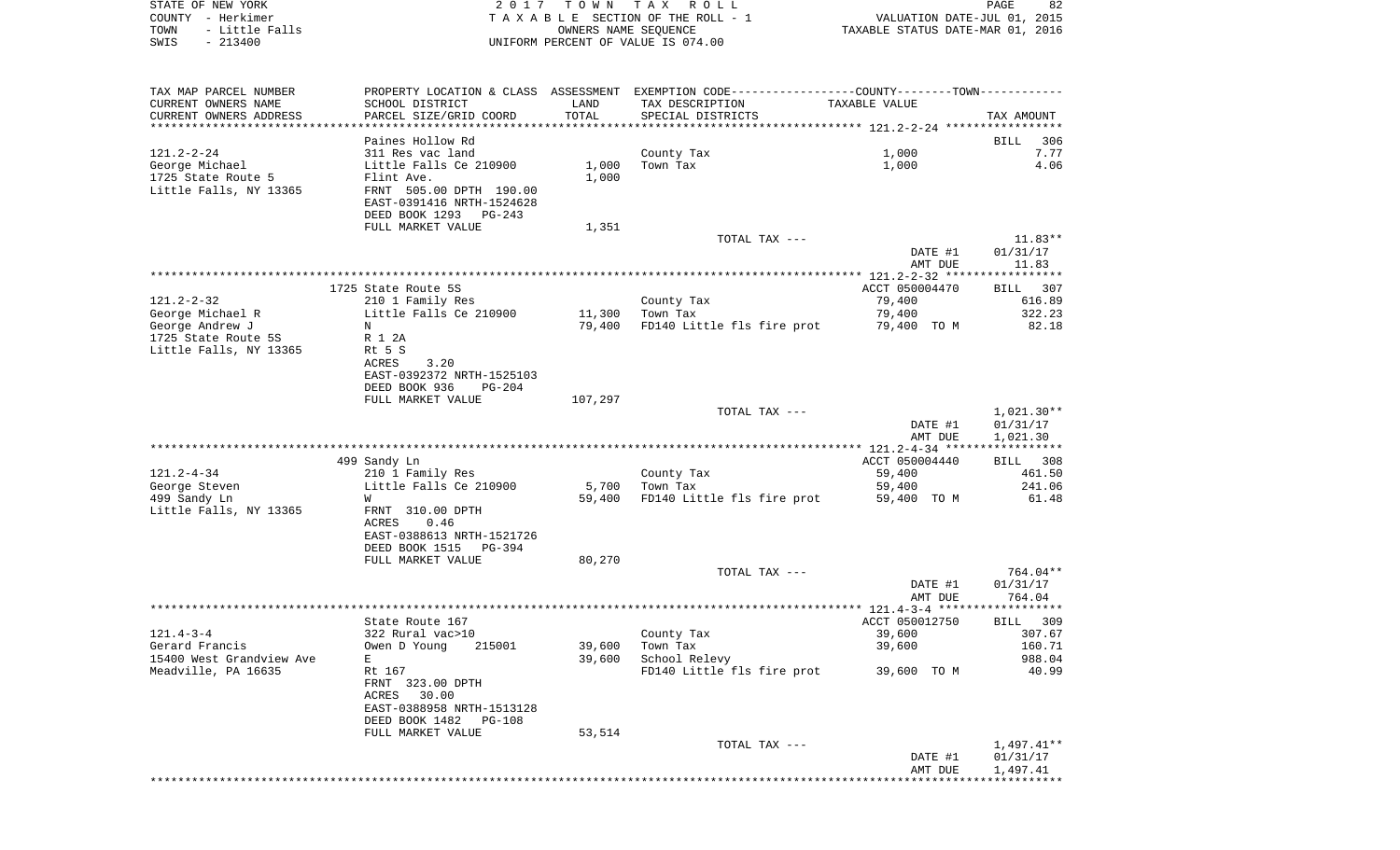| STATE OF NEW YORK      | 2017 TOWN TAX ROLL                 | PAGE                             |
|------------------------|------------------------------------|----------------------------------|
| COUNTY - Herkimer      | TAXABLE SECTION OF THE ROLL - 1    | VALUATION DATE-JUL 01, 2015      |
| - Little Falls<br>TOWN | OWNERS NAME SEOUENCE               | TAXABLE STATUS DATE-MAR 01, 2016 |
| SWIS<br>$-213400$      | UNIFORM PERCENT OF VALUE IS 074.00 |                                  |

| TAX MAP PARCEL NUMBER<br>CURRENT OWNERS NAME                                                       | PROPERTY LOCATION & CLASS ASSESSMENT EXEMPTION CODE----------------COUNTY--------TOWN----------<br>SCHOOL DISTRICT                             | LAND             | TAX DESCRIPTION                                                       | TAXABLE VALUE                                          |                                       |
|----------------------------------------------------------------------------------------------------|------------------------------------------------------------------------------------------------------------------------------------------------|------------------|-----------------------------------------------------------------------|--------------------------------------------------------|---------------------------------------|
| CURRENT OWNERS ADDRESS<br>***********************                                                  | PARCEL SIZE/GRID COORD                                                                                                                         | TOTAL            | SPECIAL DISTRICTS                                                     |                                                        | TAX AMOUNT                            |
| $127.2 - 2 - 25.4$<br>Gerhardt Ward<br>110 Elm St<br>Ilion, NY 13357                               | Johnnycake Rd<br>312 Vac w/imprv<br>Little Falls Ce 210900<br>ACRES 13.06<br>EAST-0393277 NRTH-1506412                                         | 36,500           | AGRIC 10 Y 41700<br>18,000 AG MKTS<br>41730<br>County Tax<br>Town Tax | 18,500<br>18,500<br>13,450<br>13,450<br>4,550<br>4,550 | BILL<br>310<br>35.35<br>18.47         |
| MAY BE SUBJECT TO PAYMENT<br>UNDER AGDIST LAW TIL 2025                                             | DEED BOOK 1278<br>PG-950<br>FULL MARKET VALUE                                                                                                  | 49,324           | FD140 Little fls fire prot                                            | 36,500 TO M                                            | 37.78                                 |
|                                                                                                    |                                                                                                                                                |                  | TOTAL TAX ---                                                         | DATE #1<br>AMT DUE                                     | $91.60**$<br>01/31/17<br>91.60        |
|                                                                                                    |                                                                                                                                                |                  |                                                                       |                                                        |                                       |
| 114.1-1-22<br>Giachetti Gary<br>Giachetti Phyllis<br>1304 Shells Bush Rd<br>Little Falls, NY 13365 | 1304 Shells Bush Rd<br>210 1 Family Res<br>Little Falls Ce 210900<br>inc lot 25.2<br>$R-1$<br>Shells Bush<br>FRNT 150.00 DPTH<br>1.32<br>ACRES | 6,200<br>76,500  | County Tax<br>Town Tax<br>FD140 Little fls fire prot                  | ACCT 050011910<br>76,500<br>76,500<br>76,500 TO M      | BILL 311<br>594.36<br>310.46<br>79.18 |
|                                                                                                    | EAST-0384327 NRTH-1541802<br>DEED BOOK 709<br><b>PG-016</b><br>FULL MARKET VALUE                                                               | 103,378          | TOTAL TAX ---                                                         | DATE #1                                                | 984.00**<br>01/31/17                  |
|                                                                                                    |                                                                                                                                                |                  |                                                                       | AMT DUE                                                | 984.00                                |
|                                                                                                    | 554 Sandy Ln                                                                                                                                   |                  |                                                                       | ACCT 050015240                                         | BILL 312                              |
| $121.2 - 4 - 48$                                                                                   | 210 1 Family Res                                                                                                                               |                  | County Tax                                                            | 39,500                                                 | 306.89                                |
| Gibson James<br>PO Box 914<br>Herkimer, NY 13350                                                   | Little Falls Ce 210900<br>FRNT 98.00 DPTH 174.00<br>EAST-0389101 NRTH-1522758<br>DEED BOOK 1400 PG-733                                         | 4,900<br>39,500  | Town Tax<br>FD140 Little fls fire prot                                | 39,500<br>39,500 TO M                                  | 160.30<br>40.88                       |
|                                                                                                    | FULL MARKET VALUE                                                                                                                              | 53,378           |                                                                       |                                                        |                                       |
|                                                                                                    |                                                                                                                                                |                  | TOTAL TAX ---                                                         | DATE #1<br>AMT DUE                                     | 508.07**<br>01/31/17<br>508.07        |
|                                                                                                    |                                                                                                                                                |                  |                                                                       |                                                        |                                       |
| $127.1 - 1 - 8$<br>Gilbert Scott<br>314 Oregon Rd<br>Mohawk, NY 13407                              | 314 Oregon Rd<br>210 1 Family Res<br>Central Valley 212803<br>Gilbert Land Contract<br>$R-1$                                                   | 50,500<br>88,100 | County Tax<br>Town Tax<br>FD140 Little fls fire prot                  | ACCT 050001170<br>88,100<br>88,100<br>88,100 TO M      | BILL 313<br>684.48<br>357.54<br>91.19 |
| MAY BE SUBJECT TO PAYMENT<br>UNDER AGDIST LAW TIL 2016                                             | Merge $W/127.1 - 1 - 7$<br>ACRES 112.94<br>EAST-0384732 NRTH-1510776<br>DEED BOOK 1551<br>PG-174<br>FULL MARKET VALUE                          | 119,054          |                                                                       |                                                        |                                       |
|                                                                                                    |                                                                                                                                                |                  | TOTAL TAX ---                                                         | DATE #1<br>AMT DUE                                     | $1,133.21**$<br>01/31/17<br>1,133.21  |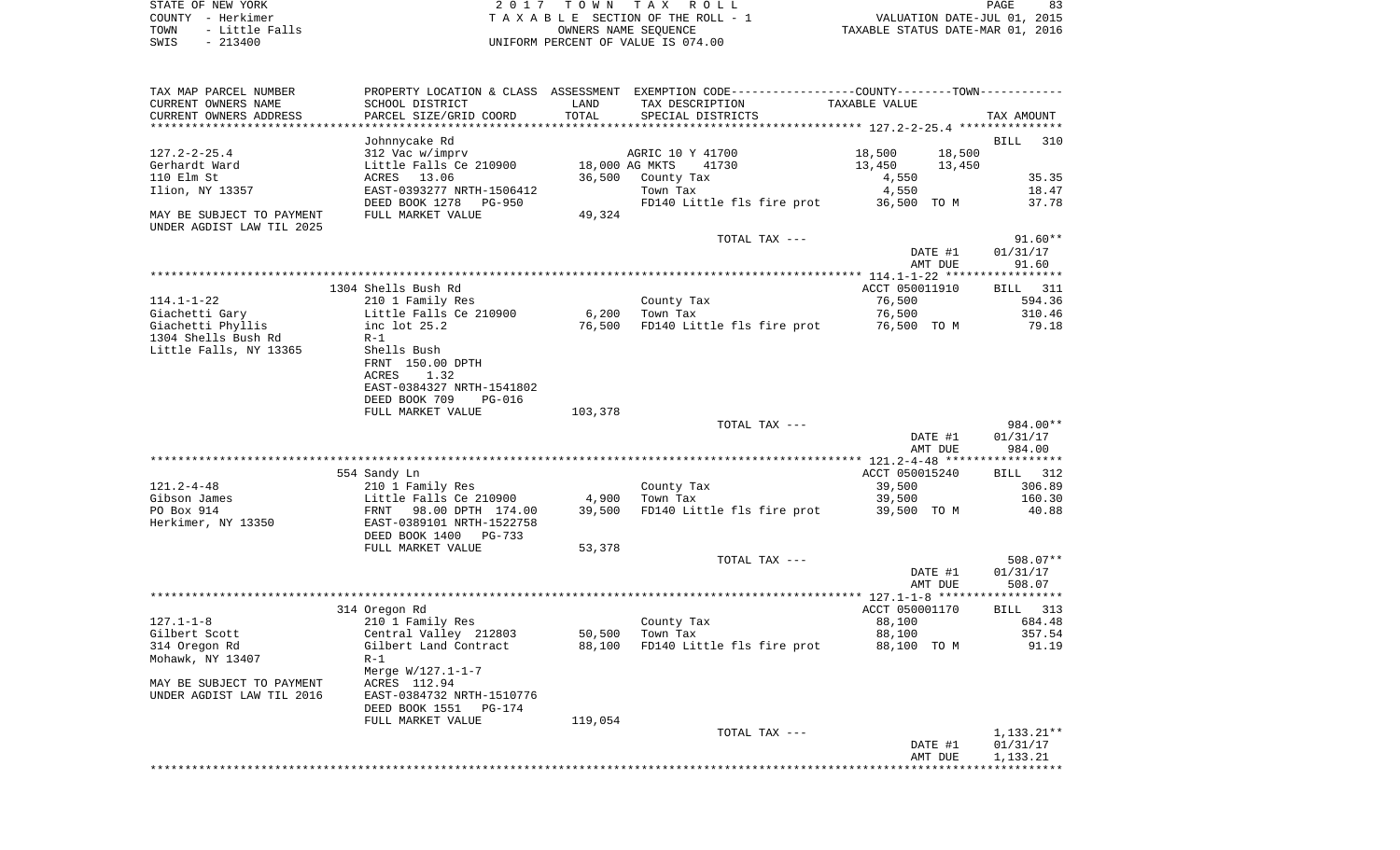STATE OF NEW YORK **EXECUTE:** A G L L 2 0 1 7 T O W N T A X R O L L COUNTY - Herkimer<br>
T A X A B L E SECTION OF THE ROLL - 1<br>
TOWN - Little Falls<br>
SWIS - 213400 - 2013400 - UNIFORM PERCENT OF VALUE IS 074.00 TOWN - LITTLE FALLS OF THE ROLL - 1<br>
TAXABLE STATUS DATE-JUL 01, 2015<br>
OWNERS NAME SEQUENCE TAXABLE STATUS DATE-MAR 01, 2016 SWIS - 213400 UNIFORM PERCENT OF VALUE IS 074.00

| TAX MAP PARCEL NUMBER  |                                 |        | PROPERTY LOCATION & CLASS ASSESSMENT EXEMPTION CODE---------------COUNTY-------TOWN---------- |                |                 |
|------------------------|---------------------------------|--------|-----------------------------------------------------------------------------------------------|----------------|-----------------|
| CURRENT OWNERS NAME    | SCHOOL DISTRICT                 | LAND   | TAX DESCRIPTION                                                                               | TAXABLE VALUE  |                 |
| CURRENT OWNERS ADDRESS | PARCEL SIZE/GRID COORD          | TOTAL  | SPECIAL DISTRICTS                                                                             |                | TAX AMOUNT      |
|                        |                                 |        |                                                                                               |                |                 |
|                        | Eatonbush Rd                    |        |                                                                                               | ACCT 050008310 | BILL 314        |
| $114.3 - 1 - 12.1$     | 322 Rural vac>10                |        | County Tax                                                                                    | 28,100         | 218.32          |
| Gilmore Geoffrey       | Herkimer Centra 213001          | 28,100 | Town Tax                                                                                      | 28,100         | 114.04          |
| Gilmore Luvy           | FRNT 821.00 DPTH                | 28,100 | FD140 Little fls fire prot                                                                    | 28,100 TO M    | 29.08           |
| 107 Broat Rd           | ACRES 26.10                     |        |                                                                                               |                |                 |
|                        |                                 |        |                                                                                               |                |                 |
| Little Falls, NY 13365 | EAST-0380211 NRTH-1532399       |        |                                                                                               |                |                 |
|                        | DEED BOOK 1208<br>PG-744        |        |                                                                                               |                |                 |
|                        | FULL MARKET VALUE               | 37,973 |                                                                                               |                |                 |
|                        |                                 |        | TOTAL TAX ---                                                                                 |                | 361.44**        |
|                        |                                 |        |                                                                                               | DATE #1        | 01/31/17        |
|                        |                                 |        |                                                                                               | AMT DUE        | 361.44          |
|                        |                                 |        |                                                                                               |                |                 |
|                        | State Route 5                   |        |                                                                                               | ACCT 050099540 | <b>BILL</b> 315 |
| $121.1 - 1 - 56$       | 330 Vacant comm                 |        | County Tax                                                                                    | 2,500          | 19.42           |
| Giovinazzo Anthony     | Herkimer Centra 213001          | 2,500  | Town Tax                                                                                      | 2,500          | 10.15           |
| 167 W River Rd         | ACRES<br>1.00                   | 2,500  | FD140 Little fls fire prot                                                                    | 2,500 TO M     | 2.59            |
| Frankfort, NY 13340    | EAST-0380709 NRTH-1526470       |        |                                                                                               |                |                 |
|                        | DEED BOOK 1105<br><b>PG-150</b> |        |                                                                                               |                |                 |
|                        | FULL MARKET VALUE               | 3,378  |                                                                                               |                |                 |
|                        |                                 |        | TOTAL TAX ---                                                                                 |                | $32.16**$       |
|                        |                                 |        |                                                                                               | DATE #1        | 01/31/17        |
|                        |                                 |        |                                                                                               | AMT DUE        | 32.16           |
|                        |                                 |        |                                                                                               |                |                 |
|                        |                                 |        |                                                                                               |                |                 |
|                        | Paines Hollow Rd                |        |                                                                                               | ACCT 050012720 | BILL 316        |
| $127.2 - 5 - 8$        | 322 Rural vac>10                |        | County Tax                                                                                    | 24,000         | 186.47          |
| Goldman Alyla French-  | Owen D Young<br>215001          | 24,000 | Town Tax                                                                                      | 24,000         | 97.40           |
| French Rita            | FRNT 444.00 DPTH                | 24,000 | School Relevy                                                                                 |                | 598.80          |
| 16 St Monica Ln        | ACRES 20.00                     |        | FD140 Little fls fire prot 24,000 TO M                                                        |                | 24.84           |
| Johnsville, NY 12094   | EAST-0389346 NRTH-1510020       |        |                                                                                               |                |                 |
|                        | DEED BOOK 1476<br>$PG-45$       |        |                                                                                               |                |                 |
|                        | FULL MARKET VALUE               | 32,432 |                                                                                               |                |                 |
|                        |                                 |        | TOTAL TAX ---                                                                                 |                | 907.51**        |
|                        |                                 |        |                                                                                               | DATE #1        | 01/31/17        |
|                        |                                 |        |                                                                                               | AMT DUE        | 907.51          |
|                        |                                 |        |                                                                                               |                |                 |
|                        | 1496 State Route 5S             |        |                                                                                               | ACCT 050004650 | BILL 317        |
| $121.2 - 4 - 21$       | 210 1 Family Res                |        | County Tax                                                                                    | 57,200         | 444.41          |
| Goldstein Ronald       | Little Falls Ce 210900          | 7,200  | Town Tax                                                                                      | 57,200         | 232.13          |
| Goldstein Jeanne       | S                               |        | 57,200 FD140 Little fls fire prot                                                             | 57,200 TO M    | 59.20           |
| 1496 State Route 5-S   | R 1                             |        |                                                                                               |                |                 |
| Mohawk, NY 13407       | Rt 5 S                          |        |                                                                                               |                |                 |
|                        |                                 |        |                                                                                               |                |                 |
|                        | FRNT 232.00 DPTH 150.00         |        |                                                                                               |                |                 |
|                        | EAST-0388110 NRTH-1524129       |        |                                                                                               |                |                 |
|                        | DEED BOOK 00561 PG-00392        |        |                                                                                               |                |                 |
|                        | FULL MARKET VALUE               | 77,297 |                                                                                               |                |                 |
|                        |                                 |        | TOTAL TAX ---                                                                                 |                | $735.74**$      |
|                        |                                 |        |                                                                                               | DATE #1        | 01/31/17        |
|                        |                                 |        |                                                                                               | AMT DUE        | 735.74          |
|                        |                                 |        |                                                                                               |                |                 |
|                        |                                 |        |                                                                                               |                |                 |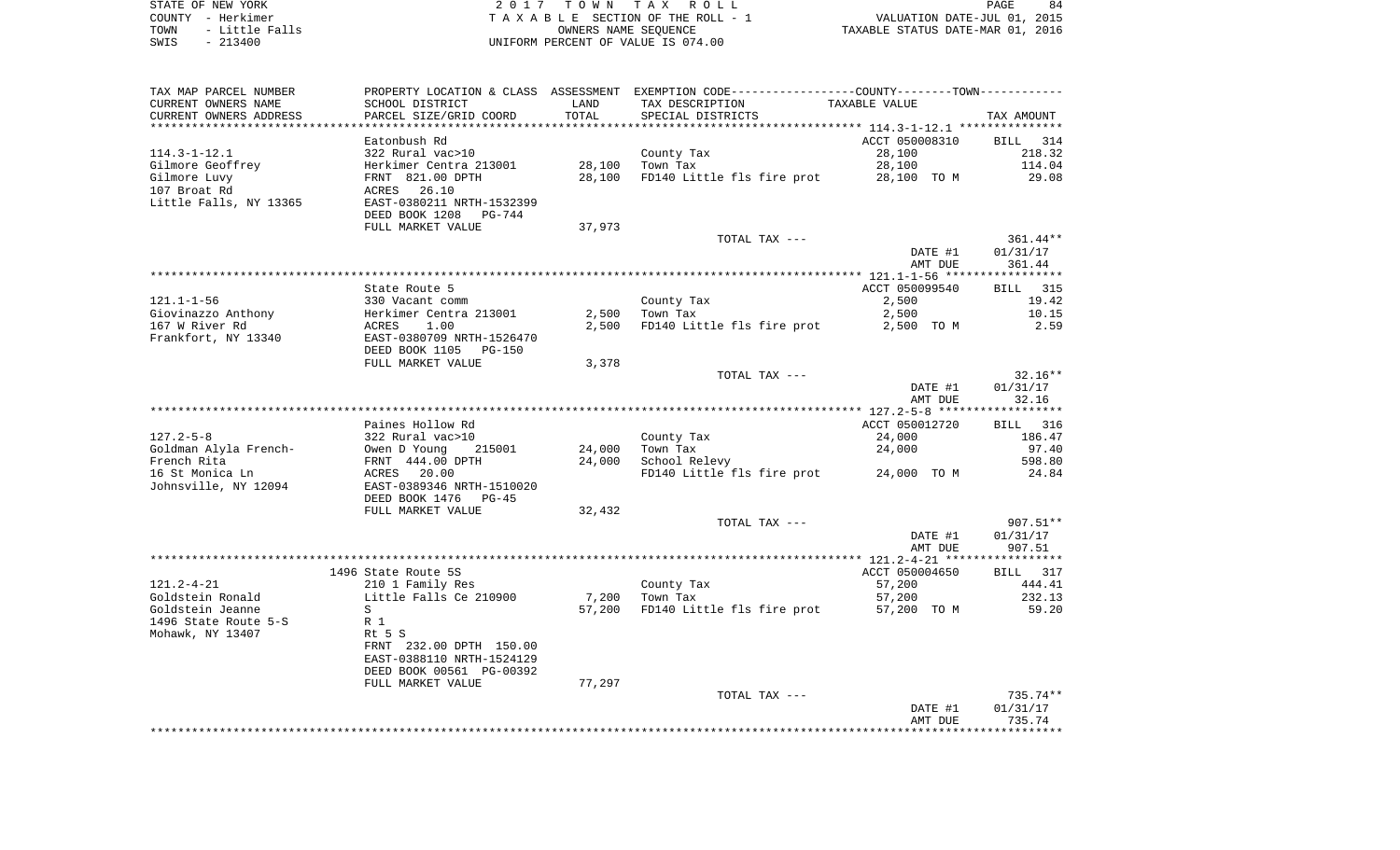STATE OF NEW YORK **EXECUTE:** TOWN TAX ROLL COUNTY - Herkimer<br>
T A X A B L E SECTION OF THE ROLL - 1<br>
TOWN - Little Falls<br>
SWIS - 213400 - 2013400 - UNIFORM PERCENT OF VALUE IS 074.00 TOWN - Little Falls OWNERS NAME SEQUENCE TAXABLE STATUS DATE-MAR 01, 2016 SWIS - 213400 UNIFORM PERCENT OF VALUE IS 074.00

| TAX MAP PARCEL NUMBER  | PROPERTY LOCATION & CLASS ASSESSMENT |         | EXEMPTION CODE-----------------COUNTY--------TOWN----------- |                |              |
|------------------------|--------------------------------------|---------|--------------------------------------------------------------|----------------|--------------|
| CURRENT OWNERS NAME    | SCHOOL DISTRICT                      | LAND    | TAX DESCRIPTION                                              | TAXABLE VALUE  |              |
| CURRENT OWNERS ADDRESS | PARCEL SIZE/GRID COORD               | TOTAL   | SPECIAL DISTRICTS                                            |                | TAX AMOUNT   |
|                        |                                      |         |                                                              |                |              |
|                        | 127 Dise Rd                          |         |                                                              | ACCT 050100560 | BILL 318     |
| $114.2 - 1 - 11.6$     | 210 1 Family Res                     |         | County Tax                                                   | 75,200         | 584.26       |
| Gorinshek James M      | Little Falls Ce 210900               | 11,500  | Town Tax                                                     | 75,200         | 305.18       |
| 127 Dise Rd            | ACRES<br>3.00                        | 75,200  | FD140 Little fls fire prot                                   | 75,200 TO M    | 77.84        |
| Little Falls, NY 13365 | EAST-0388109 NRTH-1541403            |         |                                                              |                |              |
|                        | DEED BOOK 809<br><b>PG-220</b>       |         |                                                              |                |              |
|                        | FULL MARKET VALUE                    | 101,622 |                                                              |                |              |
|                        |                                      |         | TOTAL TAX ---                                                |                | $967.28**$   |
|                        |                                      |         |                                                              | DATE #1        | 01/31/17     |
|                        |                                      |         |                                                              | AMT DUE        | 967.28       |
|                        |                                      |         |                                                              |                |              |
|                        | Middleville Rd                       |         |                                                              | ACCT 050099300 | BILL 319     |
| $114.2 - 1 - 11.4$     | 105 Vac farmland                     |         | County Tax                                                   | 16,060         | 124.78       |
| Gorinshek M            | Little Falls Ce 210900               | 16,060  | Town Tax                                                     | 16,060         | 65.18        |
| Gorinshek B            | South                                | 16,060  | FD140 Little fls fire prot                                   | 16,060 TO M    | 16.62        |
| 1189 Shells Bush Rd    | Farm Land                            |         |                                                              |                |              |
| Little Falls, NY 13365 | Rt 169                               |         |                                                              |                |              |
|                        | FRNT 1181.00 DPTH                    |         |                                                              |                |              |
|                        | 29.20<br>ACRES                       |         |                                                              |                |              |
|                        | EAST-0388074 NRTH-1539902            |         |                                                              |                |              |
|                        | DEED BOOK 743<br>$PG-203$            |         |                                                              |                |              |
|                        | FULL MARKET VALUE                    | 21,703  |                                                              |                |              |
|                        |                                      |         | TOTAL TAX ---                                                |                | $206.58**$   |
|                        |                                      |         |                                                              | DATE #1        | 01/31/17     |
|                        |                                      |         |                                                              | AMT DUE        | 206.58       |
|                        |                                      |         |                                                              |                |              |
|                        | Middleville Rd                       |         |                                                              | ACCT 050100090 | BILL 320     |
| $114.2 - 1 - 11.5$     |                                      |         |                                                              |                | 45.06        |
|                        | 314 Rural vac<10                     |         | County Tax                                                   | 5,800          |              |
| Gorinshek Mark         | Little Falls Ce 210900               | 5,800   | Town Tax                                                     | 5,800          | 23.54        |
| Gorinshek Janice       | ACRES<br>3.20                        | 5,800   | FD140 Little fls fire prot                                   | 5,800 TO M     | 6.00         |
| 1472 State Route 169   | EAST-0387688 NRTH-1540702            |         |                                                              |                |              |
| Little Falls, NY 13365 | DEED BOOK 788<br>$PG-644$            |         |                                                              |                |              |
|                        | FULL MARKET VALUE                    | 7,838   |                                                              |                |              |
|                        |                                      |         | TOTAL TAX ---                                                |                | 74.60**      |
|                        |                                      |         |                                                              | DATE #1        | 01/31/17     |
|                        |                                      |         |                                                              | AMT DUE        | 74.60        |
|                        |                                      |         |                                                              |                |              |
|                        | 1472 State Route 169                 |         |                                                              | ACCT 050007470 | BILL 321     |
| $114.2 - 1 - 12$       | 210 1 Family Res                     |         | County Tax                                                   | 80,200         | 623.11       |
| Gorinshek Mark         | Little Falls Ce 210900               | 12,900  | Town Tax                                                     | 80,200         | 325.48       |
| Gorinshek Janice       | N                                    | 80,200  | FD140 Little fls fire prot                                   | 80,200 TO M    | 83.01        |
| 1472 State Route 169   | R1                                   |         |                                                              |                |              |
| Little Falls, NY 13365 | Rt 169                               |         |                                                              |                |              |
|                        | 7.16<br>ACRES                        |         |                                                              |                |              |
|                        | EAST-0388133 NRTH-1540893            |         |                                                              |                |              |
|                        | DEED BOOK 756<br>$PG-335$            |         |                                                              |                |              |
|                        | FULL MARKET VALUE                    | 108,378 |                                                              |                |              |
|                        |                                      |         | TOTAL TAX ---                                                |                | $1,031.60**$ |
|                        |                                      |         |                                                              | DATE #1        | 01/31/17     |
|                        |                                      |         |                                                              | AMT DUE        | 1,031.60     |
|                        |                                      |         |                                                              |                |              |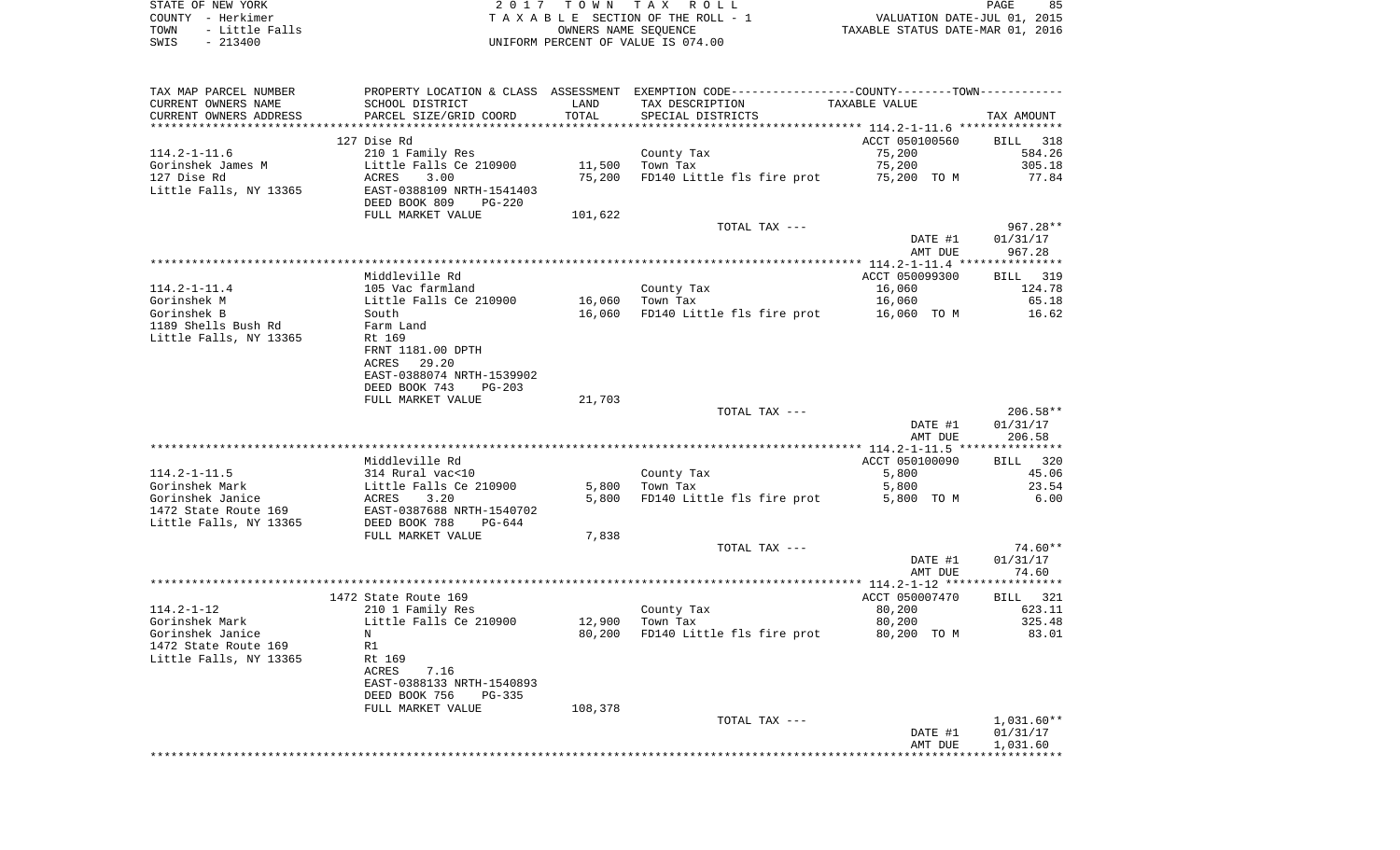| COUNTY<br>– Herkimer<br>TOWN<br>- Little Falls<br>SWIS<br>$-213400$ |                           |             | T A X A B L E SECTION OF THE ROLL - 1<br>OWNERS NAME SEQUENCE<br>UNIFORM PERCENT OF VALUE IS 074.00 | VALUATION DATE-JUL 01, 2015<br>TAXABLE STATUS DATE-MAR 01, 2016 |                    |
|---------------------------------------------------------------------|---------------------------|-------------|-----------------------------------------------------------------------------------------------------|-----------------------------------------------------------------|--------------------|
|                                                                     |                           |             |                                                                                                     |                                                                 |                    |
| TAX MAP PARCEL NUMBER                                               |                           |             | PROPERTY LOCATION & CLASS ASSESSMENT EXEMPTION CODE----------------COUNTY--------TOWN----------     |                                                                 |                    |
| CURRENT OWNERS NAME                                                 | SCHOOL DISTRICT           | LAND        | TAX DESCRIPTION                                                                                     | TAXABLE VALUE                                                   |                    |
| CURRENT OWNERS ADDRESS                                              | PARCEL SIZE/GRID COORD    | TOTAL       | SPECIAL DISTRICTS                                                                                   |                                                                 | TAX AMOUNT         |
|                                                                     |                           | *********** |                                                                                                     |                                                                 |                    |
|                                                                     | Middleville Rd            |             |                                                                                                     | ACCT 050990360                                                  | 322<br><b>BILL</b> |
| $114.2 - 1 - 11.2$                                                  | 105 Vac farmland          |             | County Tax                                                                                          | 25,700                                                          | 199.67             |
| Gorinshek Mat                                                       | Little Falls Ce 210900    | 25,700      | Town Tax                                                                                            | 25,700                                                          | 104.30             |
| Gorinshek Bev                                                       | North                     | 25,700      | FD140 Little fls fire prot                                                                          | 25,700 TO M                                                     | 26.60              |
| 1189 Shells Bush Rd<br>Little Falls, NY 13365                       | Farm<br><b>Rt169</b>      |             |                                                                                                     |                                                                 |                    |
|                                                                     | 36.60<br>ACRES            |             |                                                                                                     |                                                                 |                    |
|                                                                     | EAST-0387822 NRTH-1542235 |             |                                                                                                     |                                                                 |                    |
|                                                                     | DEED BOOK 690<br>PG-499   |             |                                                                                                     |                                                                 |                    |
|                                                                     | FULL MARKET VALUE         | 34,730      |                                                                                                     |                                                                 |                    |
|                                                                     |                           |             | TOTAL TAX ---                                                                                       |                                                                 | $330.57**$         |
|                                                                     |                           |             |                                                                                                     | DATE #1                                                         | 01/31/17           |
|                                                                     |                           |             |                                                                                                     | AMT DUE                                                         | 330.57             |
|                                                                     |                           |             |                                                                                                     |                                                                 |                    |
|                                                                     | 439 Flint Ave Ext         |             |                                                                                                     | ACCT 050009330                                                  | BILL 323           |
| $121.27 - 1 - 19$                                                   | 210 1 Family Res          |             | VETCOM CTS 41130                                                                                    | 10,850<br>10,850                                                |                    |
| Gorman Edmund                                                       | Little Falls Ce 210900    |             | 4,100 County Tax                                                                                    | 32,550                                                          | 252.89             |
| Gorman Diane                                                        | FRNT 115.00 DPTH 100.00   | 43,400      | Town Tax                                                                                            | 32,550                                                          | 132.10             |
| 439 Flint Ave Ext                                                   | EAST-0392698 NRTH-1526672 |             | FD140 Little fls fire prot                                                                          | 43,400 TO M                                                     | 44.92              |
| Little Falls, NY 13365                                              | DEED BOOK 00664 PG-00154  |             |                                                                                                     |                                                                 |                    |
|                                                                     | FULL MARKET VALUE         | 58,649      | TOTAL TAX ---                                                                                       |                                                                 | $429.91**$         |
|                                                                     |                           |             |                                                                                                     | DATE #1                                                         | 01/31/17           |
|                                                                     |                           |             |                                                                                                     | AMT DUE                                                         | 429.91             |
|                                                                     |                           |             |                                                                                                     |                                                                 |                    |
|                                                                     | 6179 State Route 5        |             |                                                                                                     | ACCT 050011730                                                  | BILL 324           |
| $121.1 - 1 - 45.1$                                                  | 210 1 Family Res          |             | County Tax                                                                                          | 90,500                                                          | 703.13             |
| Gorman Tiffany                                                      | Little Falls Ce 210900    | 8,000       | Town Tax                                                                                            | 90,500                                                          | 367.28             |
| 6179 State Route 5                                                  | ACRES<br>1.00             | 90,500      | FD140 Little fls fire prot                                                                          | 90,500 TO M                                                     | 93.67              |
| Little Falls, NY 13365                                              | EAST-0383589 NRTH-1526723 |             |                                                                                                     |                                                                 |                    |
|                                                                     | DEED BOOK 1495<br>PG-762  |             |                                                                                                     |                                                                 |                    |
|                                                                     | FULL MARKET VALUE         | 122,297     |                                                                                                     |                                                                 |                    |
|                                                                     |                           |             | TOTAL TAX ---                                                                                       |                                                                 | 1,164.08**         |
|                                                                     |                           |             |                                                                                                     | DATE #1                                                         | 01/31/17           |
|                                                                     |                           |             |                                                                                                     | AMT DUE                                                         | 1,164.08           |
|                                                                     | 104 Null Rd               |             |                                                                                                     | ACCT 050010560                                                  | BILL 325           |
| $121.4 - 2 - 46.1$                                                  | 270 Mfg housing           |             | County Tax                                                                                          | 20,000                                                          | 155.39             |
| Graham Frank                                                        | Little Falls Ce 210900    | 13,600      | Town Tax                                                                                            | 20,000                                                          | 81.17              |
| Graham Carol                                                        | 4.70<br>ACRES             | 20,000      | FD140 Little fls fire prot                                                                          | 20,000 TO M                                                     | 20.70              |
| 104 Nulls Rd                                                        | EAST-0393122 NRTH-1515011 |             |                                                                                                     |                                                                 |                    |
| Little Falls, NY 13365                                              | DEED BOOK 00641 PG-00543  |             |                                                                                                     |                                                                 |                    |
|                                                                     | FULL MARKET VALUE         | 27,027      |                                                                                                     |                                                                 |                    |
|                                                                     |                           |             | TOTAL TAX ---                                                                                       |                                                                 | 257.26**           |
|                                                                     |                           |             |                                                                                                     | DATE #1                                                         | 01/31/17           |
|                                                                     |                           |             |                                                                                                     | AMT DUE                                                         | 257.26             |

STATE OF NEW YORK STATE OF NEW YORK STATE OF NEW YORK STATE OF NEW YORK STATE OF NEW YORK STATE AND RESERVE AND THE STATE OF THE STATE OF THE STATE OF THE STATE OF THE STATE OF THE STATE OF THE STATE OF THE STATE OF THE ST

86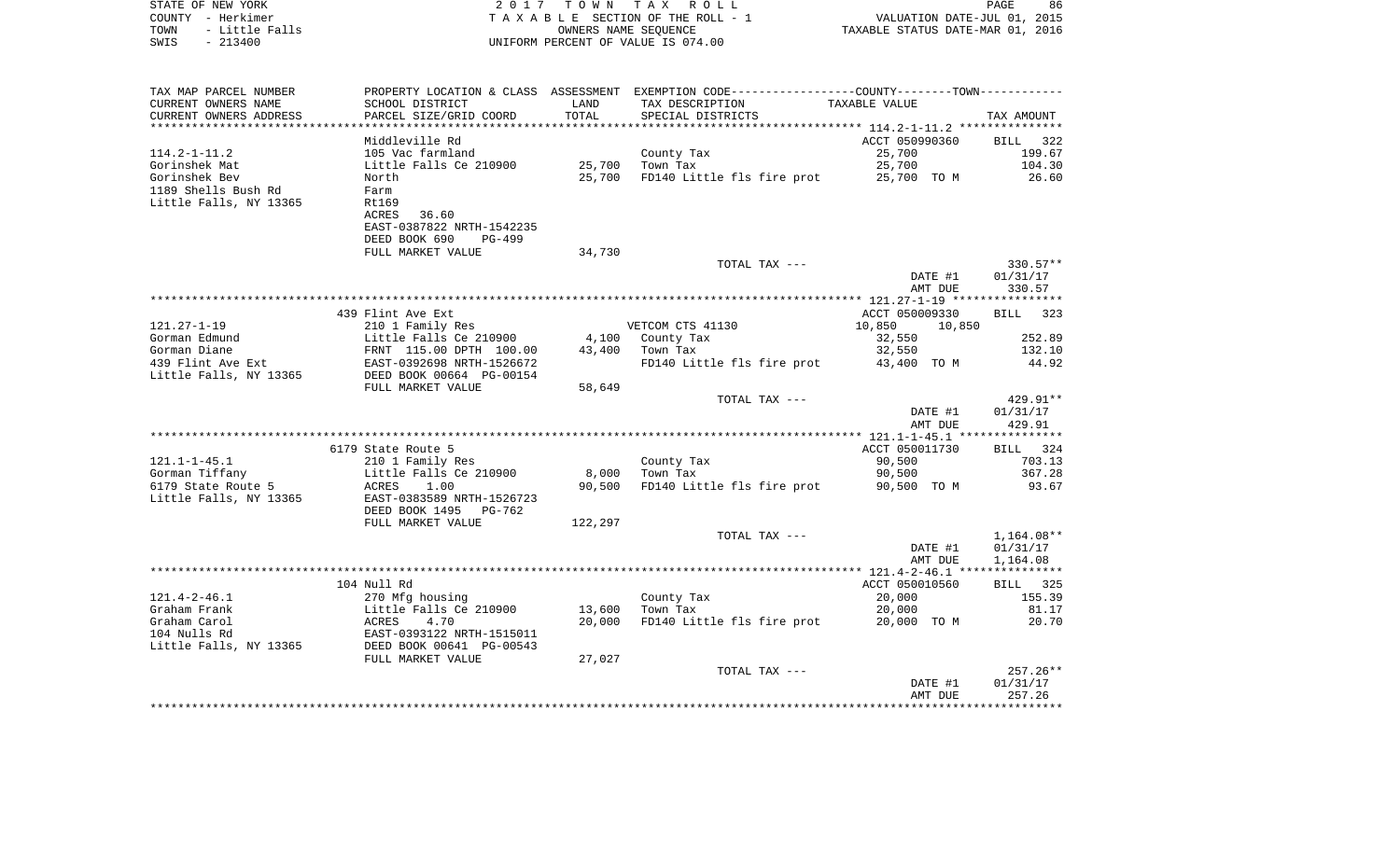| STATE OF NEW YORK                               | 2017                                             | T O W N | TAX ROLL                                                                                      |                                                                 | PAGE<br>87           |
|-------------------------------------------------|--------------------------------------------------|---------|-----------------------------------------------------------------------------------------------|-----------------------------------------------------------------|----------------------|
| COUNTY - Herkimer<br>- Little Falls<br>TOWN     |                                                  |         | TAXABLE SECTION OF THE ROLL - 1<br>OWNERS NAME SEQUENCE                                       | VALUATION DATE-JUL 01, 2015<br>TAXABLE STATUS DATE-MAR 01, 2016 |                      |
| $-213400$<br>SWIS                               |                                                  |         | UNIFORM PERCENT OF VALUE IS 074.00                                                            |                                                                 |                      |
|                                                 |                                                  |         |                                                                                               |                                                                 |                      |
|                                                 |                                                  |         |                                                                                               |                                                                 |                      |
| TAX MAP PARCEL NUMBER                           |                                                  |         | PROPERTY LOCATION & CLASS ASSESSMENT EXEMPTION CODE---------------COUNTY-------TOWN---------- |                                                                 |                      |
| CURRENT OWNERS NAME                             | SCHOOL DISTRICT                                  | LAND    | TAX DESCRIPTION                                                                               | TAXABLE VALUE                                                   |                      |
| CURRENT OWNERS ADDRESS<br>********************* | PARCEL SIZE/GRID COORD<br>********************** | TOTAL   | SPECIAL DISTRICTS                                                                             |                                                                 | TAX AMOUNT           |
|                                                 | Middleville Rd                                   |         |                                                                                               | ACCT 050004980                                                  | 326<br>BILL          |
| $114.51 - 2 - 7$                                | 210 1 Family Res                                 |         | County Tax                                                                                    | 88,600                                                          | 688.37               |
| Graudons Alice                                  | Little Falls Ce 210900                           | 8,500   | Town Tax                                                                                      | 88,600                                                          | 359.57               |
| Dave Graudons                                   | N                                                | 88,600  | FD140 Little fls fire prot                                                                    | 88,600 TO M                                                     | 91.71                |
| 100 Lake Rd                                     | $R-1$ 1/2 A                                      |         |                                                                                               |                                                                 |                      |
| Ballston, NY 12019                              | Middleville Rd                                   |         |                                                                                               |                                                                 |                      |
|                                                 | FRNT 215.00 DPTH 290.00                          |         |                                                                                               |                                                                 |                      |
|                                                 | EAST-0391550 NRTH-1537547                        |         |                                                                                               |                                                                 |                      |
|                                                 | DEED BOOK 00579 PG-00501                         |         |                                                                                               |                                                                 |                      |
|                                                 | FULL MARKET VALUE                                | 119,730 |                                                                                               |                                                                 |                      |
|                                                 |                                                  |         | TOTAL TAX ---                                                                                 |                                                                 | $1,139.65**$         |
|                                                 |                                                  |         |                                                                                               | DATE #1                                                         | 01/31/17             |
|                                                 |                                                  |         |                                                                                               | AMT DUE                                                         | 1,139.65             |
|                                                 | 176 Ohara Rd                                     |         |                                                                                               | ACCT 050004770                                                  | <b>BILL</b><br>327   |
| $114.2 - 2 - 35$                                | 210 1 Family Res                                 |         | VETWAR CTS 41120                                                                              | 6,660<br>6,660                                                  |                      |
| Gray Edward                                     | Little Falls Ce 210900                           | 8,800   | County Tax                                                                                    | 83,940                                                          | 652.16               |
| Gray Anna                                       | Е                                                | 90,600  | Town Tax                                                                                      | 83,940                                                          | 340.65               |
| 176 OHara Rd                                    | R                                                |         | FD140 Little fls fire prot                                                                    | 90,600 TO M                                                     | 93.78                |
| Little Falls, NY 13365                          | O'hara Rd                                        |         |                                                                                               |                                                                 |                      |
|                                                 | <b>ACRES</b><br>1.50                             |         |                                                                                               |                                                                 |                      |
|                                                 | EAST-0390550 NRTH-1540238                        |         |                                                                                               |                                                                 |                      |
|                                                 | DEED BOOK 00519 PG-00591                         |         |                                                                                               |                                                                 |                      |
|                                                 | FULL MARKET VALUE                                | 122,432 | TOTAL TAX ---                                                                                 |                                                                 | $1,086.59**$         |
|                                                 |                                                  |         |                                                                                               | DATE #1                                                         | 01/31/17             |
|                                                 |                                                  |         |                                                                                               | AMT DUE                                                         | 1,086.59             |
|                                                 | *****************                                |         | *****************************                                                                 | ************ 114.2-1-50 ******                                  |                      |
|                                                 | 959 Burt Rd                                      |         |                                                                                               | ACCT 050015900                                                  | BILL<br>328          |
| $114.2 - 1 - 50$                                | 210 1 Family Res                                 |         | County Tax                                                                                    | 81,200                                                          | 630.87               |
| Grcic Daniel                                    | Little Falls Ce 210900                           | 7,700   | Town Tax                                                                                      | 81,200                                                          | 329.53               |
| 959 Burt Rd                                     | FRNT 200.00 DPTH 200.00                          | 81,200  | FD140 Little fls fire prot                                                                    | 81,200 TO M                                                     | 84.05                |
| Little Falls, NY 13365                          | EAST-0389124 NRTH-1538258                        |         |                                                                                               |                                                                 |                      |
|                                                 | DEED BOOK 1500<br>PG-661                         |         |                                                                                               |                                                                 |                      |
|                                                 | FULL MARKET VALUE                                | 109,730 |                                                                                               |                                                                 | $1,044.45**$         |
|                                                 |                                                  |         | TOTAL TAX ---                                                                                 | DATE #1                                                         | 01/31/17             |
|                                                 |                                                  |         |                                                                                               | AMT DUE                                                         | 1,044.45             |
|                                                 |                                                  |         |                                                                                               |                                                                 |                      |
|                                                 | 1788 State Route 5S Rd                           |         |                                                                                               | ACCT 05990760                                                   | BILL 329             |
| $121.2 - 3 - 16.13$                             | 210 1 Family Res                                 |         | County Tax                                                                                    | 120,550                                                         | 936.60               |
| Green John                                      | Little Falls Ce 210900                           | 8,000   | Town Tax                                                                                      | 120,550                                                         | 489.23               |
| 1788 State Route 5-S                            | <b>ACRES</b><br>1.00                             | 120,550 | FD140 Little fls fire prot                                                                    | 120,550 TO M                                                    | 124.78               |
| Little Falls, NY 13365                          | EAST-0393575 NRTH-1525177                        |         |                                                                                               |                                                                 |                      |
|                                                 | DEED BOOK 823<br>PG-441                          |         |                                                                                               |                                                                 |                      |
|                                                 | FULL MARKET VALUE                                | 162,905 |                                                                                               |                                                                 |                      |
|                                                 |                                                  |         | TOTAL TAX ---                                                                                 | DATE #1                                                         | $1,550.61**$         |
|                                                 |                                                  |         |                                                                                               | AMT DUE                                                         | 01/31/17<br>1,550.61 |
|                                                 |                                                  |         |                                                                                               |                                                                 |                      |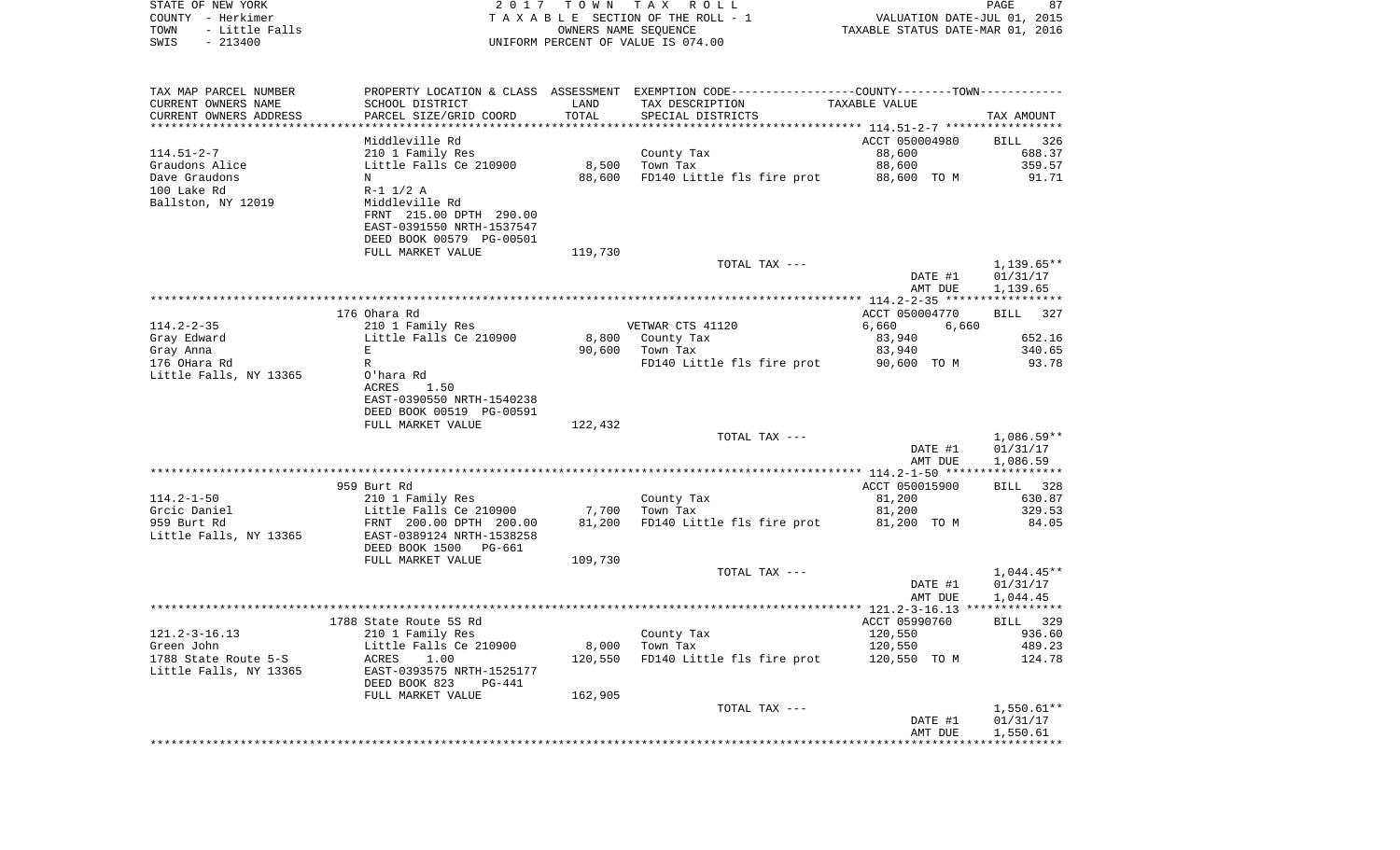STATE OF NEW YORK 2 0 1 7 T O W N T A X R O L L PAGE 88COUNTY - Herkimer<br>
T A X A B L E SECTION OF THE ROLL - 1<br>
TOWN - Little Falls<br>
SWIS - 213400 - 2013400 - UNIFORM PERCENT OF VALUE IS 074.00 UNIFORM PERCENT OF VALUE IS 074.00

PAGE 88 TO A MOVE AND THE ROLL - 1 WALUATION DATE-JUL 01, 2015<br>
UNIERS NAME SEQUENCE TAXABLE STATUS DATE-MAR 01, 2016

| TAX MAP PARCEL NUMBER<br>CURRENT OWNERS NAME<br>CURRENT OWNERS ADDRESS | PROPERTY LOCATION & CLASS ASSESSMENT<br>SCHOOL DISTRICT<br>PARCEL SIZE/GRID COORD | LAND<br>TOTAL | EXEMPTION CODE-----------------COUNTY-------TOWN-----------<br>TAX DESCRIPTION<br>SPECIAL DISTRICTS |               | TAXABLE VALUE  |       | TAX AMOUNT         |
|------------------------------------------------------------------------|-----------------------------------------------------------------------------------|---------------|-----------------------------------------------------------------------------------------------------|---------------|----------------|-------|--------------------|
| ***********************                                                |                                                                                   |               |                                                                                                     |               |                |       |                    |
|                                                                        | 149 Lyle Rd                                                                       |               |                                                                                                     |               | ACCT 050099250 |       | <b>BILL</b><br>330 |
| $114.79 - 1 - 9$                                                       | 210 1 Family Res                                                                  |               | County Tax                                                                                          |               | 86,700         |       | 673.61             |
| Green Michael M                                                        | Herkimer Centra 213001                                                            | 17,500        | Town Tax                                                                                            |               | 86,700         |       | 351.85             |
| Green Jeanette M                                                       | 1.00<br><b>ACRES</b>                                                              | 86,700        | FD140 Little fls fire prot                                                                          |               | 86,700 TO M    |       | 89.74              |
| 149 Lyle Rd                                                            | EAST-0381069 NRTH-1529716                                                         |               |                                                                                                     |               |                |       |                    |
| Little Falls, NY 13365                                                 | DEED BOOK 901<br>PG-666                                                           |               |                                                                                                     |               |                |       |                    |
|                                                                        | FULL MARKET VALUE                                                                 | 117,162       |                                                                                                     |               |                |       |                    |
|                                                                        |                                                                                   |               |                                                                                                     | TOTAL TAX --- |                |       | $1,115.20**$       |
|                                                                        |                                                                                   |               |                                                                                                     |               | DATE #1        |       | 01/31/17           |
|                                                                        |                                                                                   |               |                                                                                                     |               | AMT DUE        |       | 1,115.20           |
|                                                                        |                                                                                   |               |                                                                                                     |               |                |       |                    |
|                                                                        | State Route 5S                                                                    |               |                                                                                                     |               |                |       | BILL 331           |
| $121.2 - 3 - 16.16$                                                    | 210 1 Family Res                                                                  |               | County Tax                                                                                          |               | 500            |       | 3.88               |
| Greene John                                                            | Little Falls Ce 210900                                                            | 500           | Town Tax                                                                                            |               | 500            |       | 2.03               |
| 1788 State Route 5S                                                    | 0.80<br>ACRES                                                                     | 500           | FD140 Little fls fire prot                                                                          |               | 500 TO M       |       | .52                |
| Little Falls, NY 13365                                                 | EAST-0393494 NRTH-1524967                                                         |               |                                                                                                     |               |                |       |                    |
|                                                                        | DEED BOOK 1569 PG-166                                                             |               |                                                                                                     |               |                |       |                    |
|                                                                        | FULL MARKET VALUE                                                                 | 676           |                                                                                                     |               |                |       |                    |
|                                                                        |                                                                                   |               |                                                                                                     | TOTAL TAX --- |                |       | $6.43**$           |
|                                                                        |                                                                                   |               |                                                                                                     |               | DATE #1        |       | 01/31/17           |
|                                                                        |                                                                                   |               |                                                                                                     |               | AMT DUE        |       | 6.43               |
|                                                                        |                                                                                   |               |                                                                                                     |               |                |       |                    |
|                                                                        | 1256 Shells Bush Rd                                                               |               |                                                                                                     |               | ACCT 050000210 |       | BILL<br>332        |
| $114.1 - 1 - 16$                                                       | 210 1 Family Res                                                                  |               | County Tax                                                                                          |               | 76,700         |       | 595.91             |
| Gregorin Dennis                                                        | Little Falls Ce 210900                                                            | 6,200         | Town Tax                                                                                            |               | 76,700         |       | 311.27             |
| Gregorin Beverly<br>1256 Shells Bush Rd                                | FRNT 174.00 DPTH<br>ACRES<br>0.60                                                 | 76,700        | FD140 Little fls fire prot                                                                          |               | 76,700 TO M    |       | 79.39              |
| Little Falls, NY 13365                                                 | EAST-0383390 NRTH-1541364                                                         |               |                                                                                                     |               |                |       |                    |
|                                                                        | DEED BOOK 00666 PG-00369                                                          |               |                                                                                                     |               |                |       |                    |
|                                                                        | FULL MARKET VALUE                                                                 | 103,649       |                                                                                                     |               |                |       |                    |
|                                                                        |                                                                                   |               |                                                                                                     | TOTAL TAX --- |                |       | 986.57**           |
|                                                                        |                                                                                   |               |                                                                                                     |               | DATE #1        |       | 01/31/17           |
|                                                                        |                                                                                   |               |                                                                                                     |               | AMT DUE        |       | 986.57             |
|                                                                        |                                                                                   |               |                                                                                                     |               |                |       |                    |
|                                                                        | 3403 State Route 167                                                              |               |                                                                                                     |               | ACCT 050003180 |       | BILL 333           |
| $121.4 - 2 - 17.1$                                                     | 210 1 Family Res                                                                  |               | VETWAR CTS 41120                                                                                    |               | 6,660          | 6,660 |                    |
| Gregorka Craig                                                         | Little Falls Ce 210900                                                            |               | 10,900 County Tax                                                                                   |               | 98,240         |       | 763.27             |
| 135 Kochs Rd                                                           | FRNT 894.00 DPTH                                                                  | 104,900       | Town Tax                                                                                            |               | 98,240         |       | 398.69             |
| Little Falls, NY 13365                                                 | ACRES<br>4.00                                                                     |               | FD140 Little fls fire prot 104,900 TO M                                                             |               |                |       | 108.58             |
|                                                                        | EAST-0392396 NRTH-1514492                                                         |               |                                                                                                     |               |                |       |                    |
|                                                                        | DEED BOOK 802<br>PG-159                                                           |               |                                                                                                     |               |                |       |                    |
|                                                                        | FULL MARKET VALUE                                                                 | 141,757       |                                                                                                     |               |                |       |                    |
|                                                                        |                                                                                   |               |                                                                                                     | TOTAL TAX --- |                |       | 1,270.54**         |
|                                                                        |                                                                                   |               |                                                                                                     |               | DATE #1        |       | 01/31/17           |
|                                                                        |                                                                                   |               |                                                                                                     |               | AMT DUE        |       | 1,270.54           |
|                                                                        |                                                                                   |               |                                                                                                     |               |                |       |                    |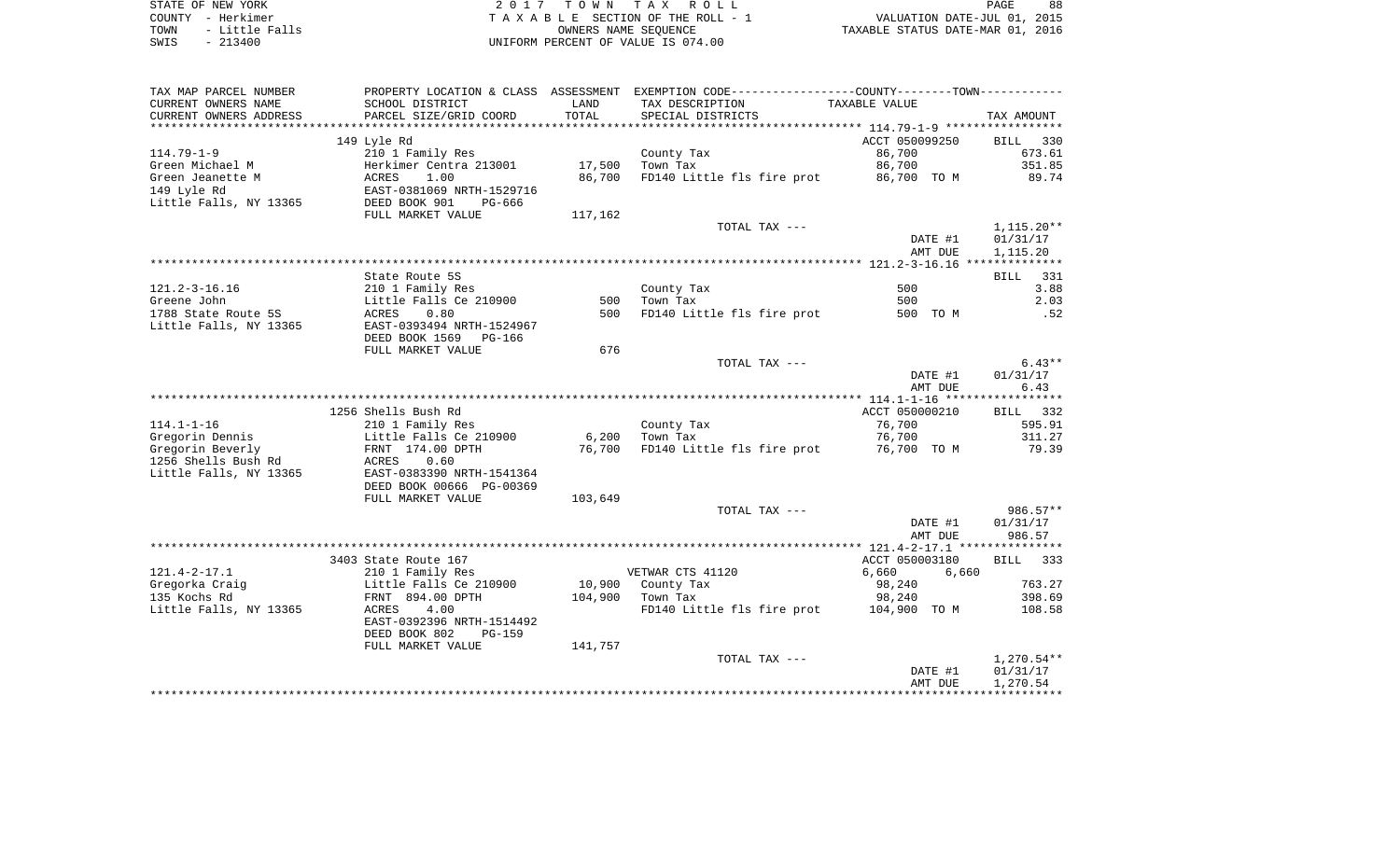| STATE OF NEW YORK<br>COUNTY - Herkimer | 2017                                       | T O W N              | TAX ROLL<br>TAXABLE SECTION OF THE ROLL - 1                                                   | VALUATION DATE-JUL 01, 2015      | PAGE<br>89         |
|----------------------------------------|--------------------------------------------|----------------------|-----------------------------------------------------------------------------------------------|----------------------------------|--------------------|
| - Little Falls<br>TOWN                 |                                            | OWNERS NAME SEQUENCE |                                                                                               | TAXABLE STATUS DATE-MAR 01, 2016 |                    |
| $-213400$<br>SWIS                      |                                            |                      | UNIFORM PERCENT OF VALUE IS 074.00                                                            |                                  |                    |
|                                        |                                            |                      |                                                                                               |                                  |                    |
| TAX MAP PARCEL NUMBER                  |                                            |                      | PROPERTY LOCATION & CLASS ASSESSMENT EXEMPTION CODE---------------COUNTY-------TOWN---------- |                                  |                    |
| CURRENT OWNERS NAME                    | SCHOOL DISTRICT                            | LAND                 | TAX DESCRIPTION                                                                               | TAXABLE VALUE                    |                    |
| CURRENT OWNERS ADDRESS                 | PARCEL SIZE/GRID COORD                     | TOTAL                | SPECIAL DISTRICTS                                                                             |                                  | TAX AMOUNT         |
| ************************               |                                            |                      |                                                                                               |                                  |                    |
|                                        | 1339 Shells Bush Rd                        |                      |                                                                                               | ACCT 050012960                   | BILL<br>- 334      |
| $114.2 - 1 - 1$<br>Greiner Ryan        | 210 1 Family Res<br>Little Falls Ce 210900 | 8,200                | County Tax<br>Town Tax                                                                        | 82,100<br>82,100                 | 637.87<br>333.19   |
| Greiner Angela                         | W                                          | 82,100               | FD140 Little fls fire prot                                                                    | 82,100 TO M                      | 84.98              |
| 1339 Shells Bush Rd                    | ACRES<br>1.10                              |                      |                                                                                               |                                  |                    |
| Little Falls, NY 13365                 | EAST-0384924 NRTH-1542177                  |                      |                                                                                               |                                  |                    |
|                                        | DEED BOOK 1323 PG-527                      |                      |                                                                                               |                                  |                    |
|                                        | FULL MARKET VALUE                          | 110,946              |                                                                                               |                                  |                    |
|                                        |                                            |                      | TOTAL TAX ---                                                                                 |                                  | $1,056.04**$       |
|                                        |                                            |                      |                                                                                               | DATE #1                          | 01/31/17           |
|                                        |                                            |                      |                                                                                               | AMT DUE                          | 1,056.04           |
|                                        | 942 Paradise Rd                            |                      |                                                                                               |                                  | 335<br>BILL        |
| $121.2 - 3 - 16.14$                    | 210 1 Family Res                           |                      | County Tax                                                                                    | 92,600                           | 719.45             |
| Grose Charles Jr                       | Little Falls Ce 210900                     | 14,600               | Town Tax                                                                                      | 92,600                           | 375.80             |
| Grose Alaina                           | R1                                         | 92,600               | FD140 Little fls fire prot                                                                    | 92,600 TO M                      | 95.85              |
| 942 Paradise Rd                        | FRNT 505.00 DPTH                           |                      |                                                                                               |                                  |                    |
| Little Falls, NY 13365                 | ACRES<br>8.10                              |                      |                                                                                               |                                  |                    |
|                                        | EAST-0394333 NRTH-1522898                  |                      |                                                                                               |                                  |                    |
|                                        | DEED BOOK 1364 PG-632<br>FULL MARKET VALUE | 125,135              |                                                                                               |                                  |                    |
|                                        |                                            |                      | TOTAL TAX ---                                                                                 |                                  | 1,191.10**         |
|                                        |                                            |                      |                                                                                               | DATE #1                          | 01/31/17           |
|                                        |                                            |                      |                                                                                               | AMT DUE                          | 1,191.10           |
|                                        |                                            |                      |                                                                                               |                                  |                    |
|                                        | 185 Rockwell Rd                            |                      |                                                                                               | ACCT 050004950                   | BILL<br>336        |
| $107.3 - 1 - 23$                       | 210 1 Family Res                           |                      | County Tax                                                                                    | 71,000                           | 551.63             |
| Gross Daniel W<br>Gross Charlotte A    | Little Falls Ce 210900<br>N                | 6,100<br>71,000      | Town Tax<br>School Relevy                                                                     | 71,000                           | 288.14<br>2,082.08 |
| 185 Rockwell Rd                        | FRNT 150.00 DPTH 150.00                    |                      | FD140 Little fls fire prot                                                                    | 71,000 TO M                      | 73.49              |
| Little Falls, NY 13365                 | EAST-0384094 NRTH-1545034                  |                      |                                                                                               |                                  |                    |
|                                        | DEED BOOK 1298 PG-727                      |                      |                                                                                               |                                  |                    |
|                                        | FULL MARKET VALUE                          | 95,946               |                                                                                               |                                  |                    |
|                                        |                                            |                      | TOTAL TAX ---                                                                                 |                                  | 2,995.34**         |
|                                        |                                            |                      |                                                                                               | DATE #1                          | 01/31/17           |
|                                        |                                            |                      |                                                                                               | AMT DUE                          | 2,995.34           |
|                                        | 256 Eatonville Rd                          |                      |                                                                                               | ACCT 050003210                   | BILL<br>337        |
| $114.3 - 3 - 3$                        | 270 Mfg housing                            |                      | County Tax                                                                                    | 27,600                           | 214.44             |
| Grzella Lory                           | Herkimer Centra 213001                     |                      | $6,600$ Town Tax                                                                              | 27,600                           | 112.01             |
| 256 Eatonville Rd                      | MН                                         | 27,600               | FD140 Little fls fire prot                                                                    | 27,600 TO M                      | 28.57              |
| Little Falls, NY 13365                 | Life Use Jean Ruff                         |                      |                                                                                               |                                  |                    |
|                                        | Eaton Bush Rd                              |                      |                                                                                               |                                  |                    |
|                                        | FRNT 120.00 DPTH 120.00                    |                      |                                                                                               |                                  |                    |
|                                        | EAST-0380127 NRTH-1529842                  |                      |                                                                                               |                                  |                    |
|                                        | DEED BOOK 1204 PG-313<br>FULL MARKET VALUE | 37,297               |                                                                                               |                                  |                    |
|                                        |                                            |                      | TOTAL TAX ---                                                                                 |                                  | 355.02**           |
|                                        |                                            |                      |                                                                                               | DATE #1                          | 01/31/17           |
|                                        |                                            |                      |                                                                                               | AMT DUE                          | 355.02             |
|                                        |                                            |                      |                                                                                               |                                  |                    |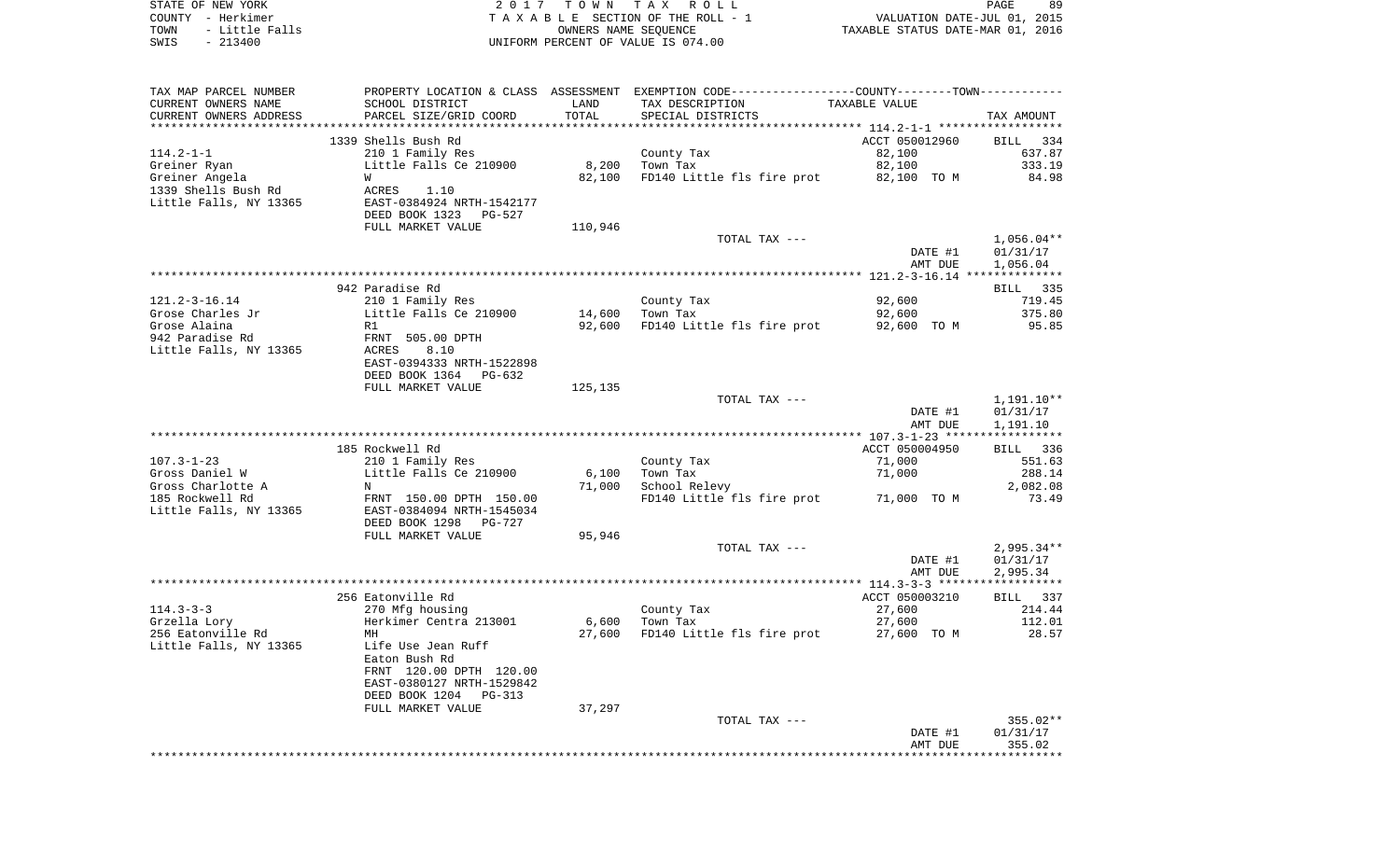COUNTY - Herkimer **T A X A B L E** SECTION OF THE ROLL - 1 VALUATION DATE-JUL 01, 2015 TOWN - Little Falls OWNERS NAME SEQUENCE TAXABLE STATUS DATE-MAR 01, 2016 SWIS - 213400 UNIFORM PERCENT OF VALUE IS 074.00TAX MAP PARCEL NUMBER PROPERTY LOCATION & CLASS ASSESSMENT EXEMPTION CODE------------------COUNTY--------TOWN------------ CURRENT OWNERS NAME SCHOOL DISTRICT LAND TAX DESCRIPTION TAXABLE VALUECURRENT OWNERS ADDRESS PARCEL SIZE/GRID COORD TOTAL SPECIAL DISTRICTS TAX AMOUNT \*\*\*\*\*\*\*\*\*\*\*\*\*\*\*\*\*\*\*\*\*\*\*\*\*\*\*\*\*\*\*\*\*\*\*\*\*\*\*\*\*\*\*\*\*\*\*\*\*\*\*\*\*\*\*\*\*\*\*\*\*\*\*\*\*\*\*\*\*\*\*\*\*\*\*\*\*\*\*\*\*\*\*\*\*\*\*\*\*\*\*\*\*\*\*\*\*\*\*\*\*\*\* 127.1-1-9 \*\*\*\*\*\*\*\*\*\*\*\*\*\*\*\*\*\*Paines Hollow Rd **ACCT** 050004530 BILL 338 133.63 127.1-1-9 321 Abandoned ag County Tax 17,200 Guiney John Central Valley 212803 17,200 Town Tax 17,200 69.80 237 McCready Rd M 6 W 6 W 17,200 FD140 Little fls fire prot 17,200 TO M 17.80 Mohawk, NY 13407 Farm50a Rt 167 ACRES 57.40 EAST-0383352 NRTH-1509783 DEED BOOK 947 PG-35FULL MARKET VALUE 23,243 TOTAL TAX  $---$  221.23\*\* DATE #1 01/31/17 AMT DUE 221.23 \*\*\*\*\*\*\*\*\*\*\*\*\*\*\*\*\*\*\*\*\*\*\*\*\*\*\*\*\*\*\*\*\*\*\*\*\*\*\*\*\*\*\*\*\*\*\*\*\*\*\*\*\*\*\*\*\*\*\*\*\*\*\*\*\*\*\*\*\*\*\*\*\*\*\*\*\*\*\*\*\*\*\*\*\*\*\*\*\*\*\*\*\*\*\*\*\*\*\*\*\*\*\* 114.1-1-17 \*\*\*\*\*\*\*\*\*\*\*\*\*\*\*\*\*1262 Shells Bush Rd ACCT 050014760 BILL 3399 BILL 3399 BILL 3399 BILL 3399 BILL 3399 BILL 3399 BILL 3399 BILL 3399 BILL 3399 BILL 3399 BILL 3399 BILL 3399 BILL 3399 BILL 3399 BILL 3399 BILL 3399 BILL 3399 BILL 3399 BILL 33 BILL 339 114.1-1-17 210 1 Family Res VETWAR CTS 41120 6,660 6,660 Guinup Ray Little Falls Ce 210900 6,100 County Tax 77,040 598.55 Guinup Mildred MH G 77, 2006 21: MH G 83,700 70 31, 2006 21: 2010 1262 Shells Bush Rd FRNT 142.00 DPTH 150.00 FD140 Little fls fire prot 83,700 TO M 86.63 Little Falls, NY 13365 EAST-0383603 NRTH-1541406 DEED BOOK 00609 PG-00237FULL MARKET VALUE 113,108 TOTAL TAX --- 997.83\*\* DATE #1 01/31/17 AMT DUE 997.83 \*\*\*\*\*\*\*\*\*\*\*\*\*\*\*\*\*\*\*\*\*\*\*\*\*\*\*\*\*\*\*\*\*\*\*\*\*\*\*\*\*\*\*\*\*\*\*\*\*\*\*\*\*\*\*\*\*\*\*\*\*\*\*\*\*\*\*\*\*\*\*\*\*\*\*\*\*\*\*\*\*\*\*\*\*\*\*\*\*\*\*\*\*\*\*\*\*\*\*\*\*\*\* 114.1-1-25.7 \*\*\*\*\*\*\*\*\*\*\*\*\*\*\* 1262 Shells Bush Rd ACCT 050100550 BILL 340114.1-1-25.7 312 Vac w/imprv County Tax 29,600 229.97 Guinup Ray M **Example 200 Little Falls Ce 210900** 200 Town Tax 29,600 29,600 20.13 1262 Shells Bush Rd FRNT 175.20 DPTH 265.00 29,600 FD140 Little fls fire prot 29,600 TO M 30.64 Little Falls, NY 13365 EAST-0383647 NRTH-1541233 DEED BOOK 803 PG-332FULL MARKET VALUE 40,000 TOTAL TAX --- 380.74\*\* DATE #1 01/31/17 AMT DUE 380.74 \*\*\*\*\*\*\*\*\*\*\*\*\*\*\*\*\*\*\*\*\*\*\*\*\*\*\*\*\*\*\*\*\*\*\*\*\*\*\*\*\*\*\*\*\*\*\*\*\*\*\*\*\*\*\*\*\*\*\*\*\*\*\*\*\*\*\*\*\*\*\*\*\*\*\*\*\*\*\*\*\*\*\*\*\*\*\*\*\*\*\*\*\*\*\*\*\*\*\*\*\*\*\* 107.3-1-12 \*\*\*\*\*\*\*\*\*\*\*\*\*\*\*\*\*1842 State Route 169 **ACCT** 050015120 BILL 341 107.3-1-12 112 Dairy farm AG MKTS L 41720 0 0 0 Gulley Wm Little Falls Ce 210900 48,000 AGRIC 10 Y 42100 12,500 12,500 Gulley Gwendolyn N 153,000 County Tax 140,500 1,091.60 1842 State Route 169 Farm Town Tax 140,500 570.19 Little Falls, NY 13365 Rt 169 Rt 169 Rt 169 RD140 Little fls fire prot 153,000 TO M 158.36 ACRES 97.40MAY BE SUBJECT TO PAYMENT EAST-0381827 NRTH-1544921UNDER AGDIST LAW TIL 2020 DEED BOOK 00622 PG-00314 FULL MARKET VALUE 206,757 TOTAL TAX --- 1,820.15\*\* DATE #1 01/31/17 AMT DUE 1,820.15 \*\*\*\*\*\*\*\*\*\*\*\*\*\*\*\*\*\*\*\*\*\*\*\*\*\*\*\*\*\*\*\*\*\*\*\*\*\*\*\*\*\*\*\*\*\*\*\*\*\*\*\*\*\*\*\*\*\*\*\*\*\*\*\*\*\*\*\*\*\*\*\*\*\*\*\*\*\*\*\*\*\*\*\*\*\*\*\*\*\*\*\*\*\*\*\*\*\*\*\*\*\*\*\*\*\*\*\*\*\*\*\*\*\*\*\*\*\*\*\*\*\*\*\*\*\*\*\*\*\*\*\*

STATE OF NEW YORK 2 0 1 7 T O W N T A X R O L L PAGE 90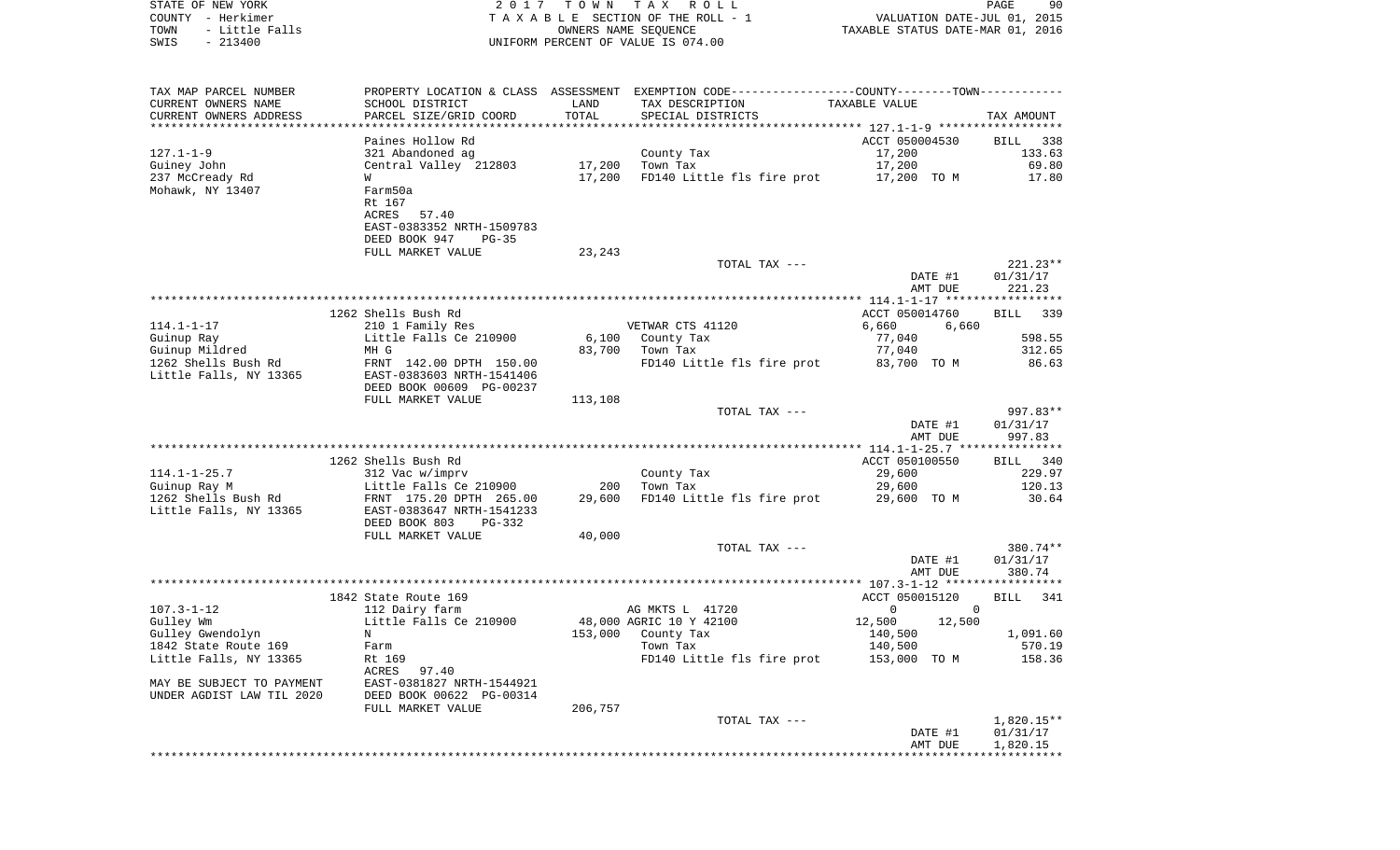STATE OF NEW YORK 2 0 1 7 T O W N T A X R O L L PAGE 91 COUNTY - Herkimer T A X A B L E SECTION OF THE ROLL - 1 VALUATION DATE-JUL 01, 2015 TOWN - Little Falls OWNERS NAME SEQUENCE TAXABLE STATUS DATE-MAR 01, 2016 SWIS - 213400 UNIFORM PERCENT OF VALUE IS 074.00

| TAX MAP PARCEL NUMBER<br>CURRENT OWNERS NAME | PROPERTY LOCATION & CLASS ASSESSMENT EXEMPTION CODE----------------COUNTY-------TOWN----------<br>SCHOOL DISTRICT | LAND    | TAX DESCRIPTION            | <b>TAXABLE VALUE</b> |                       |
|----------------------------------------------|-------------------------------------------------------------------------------------------------------------------|---------|----------------------------|----------------------|-----------------------|
| CURRENT OWNERS ADDRESS                       | PARCEL SIZE/GRID COORD                                                                                            | TOTAL   | SPECIAL DISTRICTS          |                      | TAX AMOUNT            |
| ***********************                      | **********************                                                                                            |         |                            |                      |                       |
|                                              | Rockwell Rd                                                                                                       |         |                            | ACCT 05990880        | <b>BILL</b><br>342    |
| $107.3 - 1 - 24$                             | 120 Field crops                                                                                                   |         | AG MKTS L 41720            | $\mathbf 0$          | $\Omega$              |
| Gulley Wm.                                   | Little Falls Ce 210900                                                                                            | 11,000  | County Tax                 | 11,000               | 85.46                 |
| Gulley Gwendolyn                             | 39.30<br>ACRES                                                                                                    | 11,000  | Town Tax                   | 11,000               | 44.64                 |
| 1842 State Route 169                         | EAST-0384942 NRTH-1545727                                                                                         |         | FD140 Little fls fire prot | 11,000 TO M          | 11.39                 |
| Little Falls, NY 13365                       | DEED BOOK 00622 PG-00314                                                                                          |         |                            |                      |                       |
|                                              | FULL MARKET VALUE                                                                                                 | 14,865  |                            |                      |                       |
| MAY BE SUBJECT TO PAYMENT                    |                                                                                                                   |         |                            |                      |                       |
| UNDER AGDIST LAW TIL 2020                    |                                                                                                                   |         |                            |                      |                       |
|                                              |                                                                                                                   |         | TOTAL TAX ---              |                      | 141.49**              |
|                                              |                                                                                                                   |         |                            | DATE #1              | 01/31/17              |
|                                              |                                                                                                                   |         |                            | AMT DUE              | 141.49                |
|                                              |                                                                                                                   |         |                            |                      |                       |
|                                              | Jacksonburg Heights                                                                                               |         |                            |                      | 343<br>BILL           |
| $121.2 - 5 - 1$                              | 314 Rural vac<10                                                                                                  |         | County Tax                 | 3,000                | 23.31                 |
| Gullis Daniel                                | Little Falls Ce 210900                                                                                            | 3,000   | Town Tax                   | 3,000                | 12.17                 |
| Gullis Christen                              | 1.10<br>ACRES                                                                                                     | 3,000   | FD140 Little fls fire prot | 3,000 TO M           | 3.11                  |
| 117 Jacksonburg Ln                           | EAST-0391079 NRTH-1522075                                                                                         |         |                            |                      |                       |
| Little Falls, NY 13365                       | DEED BOOK 1467<br>PG-417                                                                                          |         |                            |                      |                       |
|                                              | FULL MARKET VALUE                                                                                                 | 4,054   |                            |                      |                       |
|                                              |                                                                                                                   |         | TOTAL TAX ---              |                      | $38.59**$             |
|                                              |                                                                                                                   |         |                            | DATE #1              | 01/31/17              |
|                                              |                                                                                                                   |         |                            | AMT DUE              | 38.59                 |
|                                              |                                                                                                                   |         |                            |                      | * * * * * * * * * * * |
|                                              | 117 Jacksonburg Ln                                                                                                |         |                            |                      | 344<br>BILL           |
| $121.2 - 5 - 3$                              | 210 1 Family Res                                                                                                  |         | County Tax                 | 119,900              | 931.55                |
| Gullis Daniel                                | Little Falls Ce 210900                                                                                            | 8,300   | Town Tax                   | 119,900              | 486.59                |
| Gullis Christen                              | 1.18<br>ACRES                                                                                                     | 119,900 | FD140 Little fls fire prot | 119,900 TO M         | 124.10                |
| 117 Jacksonburg Ln                           | EAST-0390871 NRTH-1522080                                                                                         |         |                            |                      |                       |
| Little Falls, NY 13365                       | DEED BOOK 1467<br>$PG-417$                                                                                        |         |                            |                      |                       |
|                                              | FULL MARKET VALUE                                                                                                 | 162,027 |                            |                      |                       |
|                                              |                                                                                                                   |         | TOTAL TAX ---              |                      | 1,542.24**            |
|                                              |                                                                                                                   |         |                            | DATE #1              | 01/31/17              |
|                                              |                                                                                                                   |         |                            | AMT DUE              | 1,542.24              |
|                                              |                                                                                                                   |         |                            |                      | ***********           |
|                                              | Jacksonburg Rd                                                                                                    |         |                            | ACCT 050001050       | <b>BILL</b><br>345    |
| $121.2 - 4 - 60$                             | 433 Auto body                                                                                                     |         | County Tax                 | 132,200              | 1,027.11              |
| Gushue Christopher                           | Little Falls Ce 210900                                                                                            | 8,000   | Town Tax                   | 132,200              | 536.51                |
| Gushue Rebecca                               | S                                                                                                                 | 132,200 | FD140 Little fls fire prot | 132,200 TO M         | 136.83                |
| 1634 State Route 5S                          | Comm                                                                                                              |         |                            |                      |                       |
| Little Falls, NY 13365                       | $5-S$                                                                                                             |         |                            |                      |                       |
|                                              | FRNT 255.00 DPTH                                                                                                  |         |                            |                      |                       |
|                                              | <b>ACRES</b><br>1.00                                                                                              |         |                            |                      |                       |
|                                              | EAST-0390811 NRTH-1524161                                                                                         |         |                            |                      |                       |
|                                              | DEED BOOK 936<br>PG-248                                                                                           |         |                            |                      |                       |
|                                              | FULL MARKET VALUE                                                                                                 | 178,649 |                            |                      |                       |
|                                              |                                                                                                                   |         | TOTAL TAX ---              |                      | $1,700.45**$          |
|                                              |                                                                                                                   |         |                            | DATE #1              | 01/31/17              |
|                                              |                                                                                                                   |         |                            | AMT DUE              | 1,700.45              |
|                                              |                                                                                                                   |         |                            |                      |                       |
|                                              |                                                                                                                   |         |                            |                      |                       |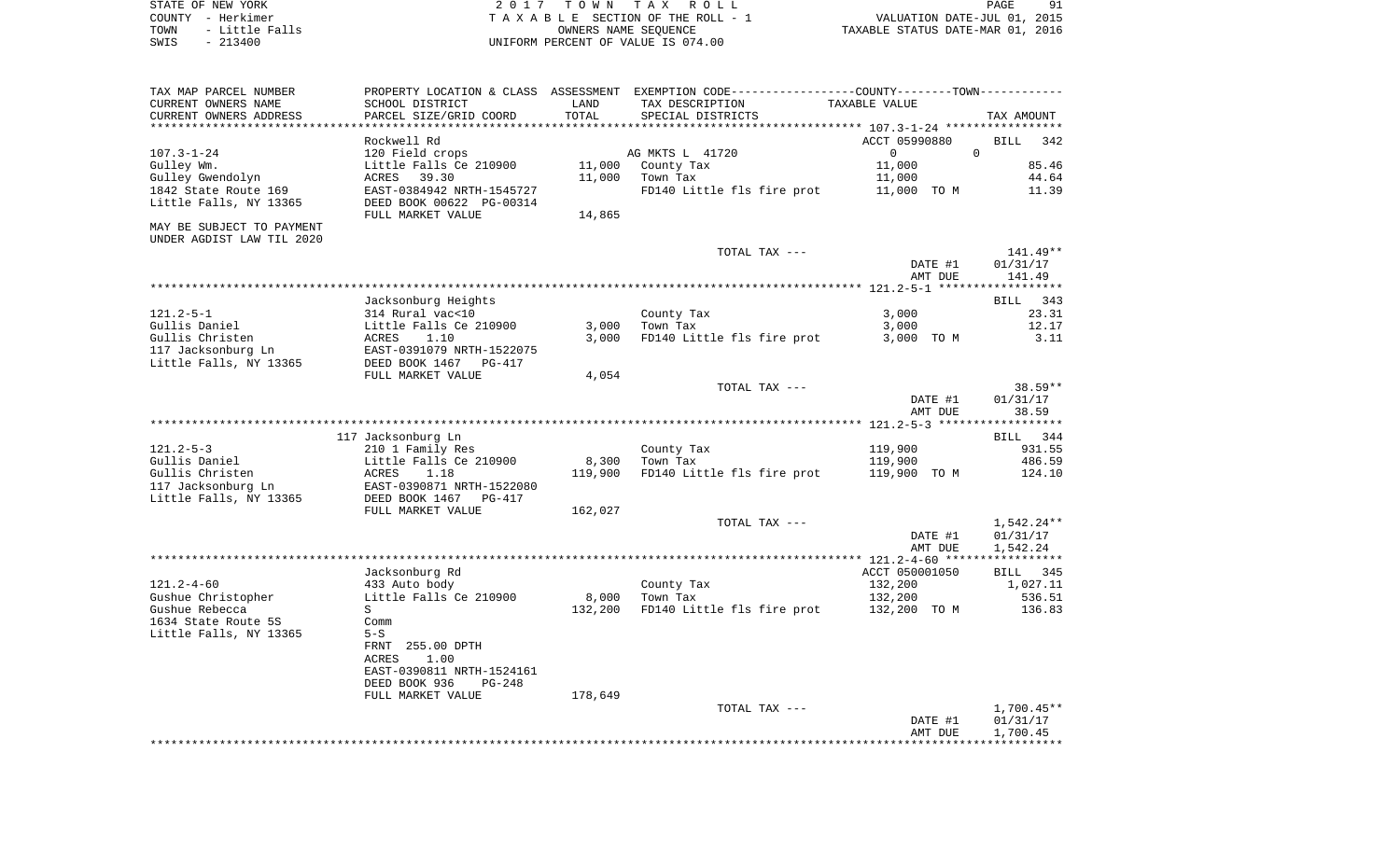| STATE OF NEW YORK      | 2017 TOWN TAX ROLL                 | 92<br><b>PAGE</b>                |
|------------------------|------------------------------------|----------------------------------|
| COUNTY - Herkimer      | TAXABLE SECTION OF THE ROLL - 1    | VALUATION DATE-JUL 01, 2015      |
| - Little Falls<br>TOWN | OWNERS NAME SEOUENCE               | TAXABLE STATUS DATE-MAR 01, 2016 |
| SWIS<br>- 213400       | UNIFORM PERCENT OF VALUE IS 074.00 |                                  |

| TAX MAP PARCEL NUMBER    |                                |         | PROPERTY LOCATION & CLASS ASSESSMENT EXEMPTION CODE----------------COUNTY-------TOWN-------- |                |                    |
|--------------------------|--------------------------------|---------|----------------------------------------------------------------------------------------------|----------------|--------------------|
| CURRENT OWNERS NAME      | SCHOOL DISTRICT                | LAND    | TAX DESCRIPTION                                                                              | TAXABLE VALUE  |                    |
| CURRENT OWNERS ADDRESS   | PARCEL SIZE/GRID COORD         | TOTAL   | SPECIAL DISTRICTS                                                                            |                | TAX AMOUNT         |
|                          |                                |         |                                                                                              |                |                    |
|                          | 1322 State Route 169           |         |                                                                                              | ACCT 050014700 | BILL 346           |
| $114.2 - 1 - 41$         | 210 1 Family Res               |         | County Tax                                                                                   | 95,900         | 745.08             |
| Gutowski David M         | Little Falls Ce 210900         | 6,900   | Town Tax                                                                                     | 95,900         | 389.19             |
| Gutowski Diane N         | FRNT 151.60 DPTH               | 95,900  | FD140 Little fls fire prot 95,900 TO M                                                       |                | 99.26              |
| 1322 State Route 169     | ACRES<br>0.72                  |         |                                                                                              |                |                    |
| Little Falls, NY 13365   | EAST-0390069 NRTH-1538877      |         |                                                                                              |                |                    |
|                          | DEED BOOK 898<br>$PG-225$      |         |                                                                                              |                |                    |
|                          | FULL MARKET VALUE              | 129,595 |                                                                                              |                |                    |
|                          |                                |         |                                                                                              |                |                    |
|                          |                                |         | TOTAL TAX ---                                                                                |                | $1,233.53**$       |
|                          |                                |         |                                                                                              | DATE #1        | 01/31/17           |
|                          |                                |         |                                                                                              | AMT DUE        | 1,233.53           |
|                          |                                |         |                                                                                              |                |                    |
|                          | Oregon Rd                      |         |                                                                                              | ACCT 050100470 | 347<br>BILL        |
| $121.4 - 2 - 55.2$       | 314 Rural vac<10               |         | County Tax                                                                                   | 800            | 6.22               |
| Guyer Danny C            | Central Valley 212803          | 800     | Town Tax                                                                                     | 800            | 3.25               |
| 499 Oregon Rd            | FRNT 125.00 DPTH 175.00        | 800     | School Relevy                                                                                |                | 21.66              |
| Mohawk, NY 13407         | EAST-0387404 NRTH-1512211      |         | FD140 Little fls fire prot 800 TO M                                                          |                | .83                |
|                          | DEED BOOK 792<br>PG-664        |         |                                                                                              |                |                    |
|                          | FULL MARKET VALUE              | 1,081   |                                                                                              |                |                    |
|                          |                                |         | TOTAL TAX ---                                                                                |                | $31.96**$          |
|                          |                                |         |                                                                                              | DATE #1        | 01/31/17           |
|                          |                                |         |                                                                                              | AMT DUE        | 31.96              |
|                          |                                |         |                                                                                              |                |                    |
|                          | 499 Oregon Rd                  |         |                                                                                              | ACCT 050011760 | BILL 348           |
| $121.4 - 2 - 55.1$       | 210 1 Family Res               |         | County Tax                                                                                   | 35,000         | 271.93             |
| Guyer Phillis A          | Central Valley 212803          | 6,000   | Town Tax                                                                                     | 35,000         | 142.04             |
| 499 Oregon Rd            | FRNT 125.00 DPTH 175.00        | 35,000  | School Relevy                                                                                |                | 2.77               |
| Mohawk, NY 13407         | EAST-0350570 NRTH-1087580      |         | FD140 Little fls fire prot 35,000 TO M                                                       |                | 36.23              |
|                          | DEED BOOK 864<br><b>PG-508</b> |         |                                                                                              |                |                    |
|                          | FULL MARKET VALUE              | 47,297  |                                                                                              |                |                    |
|                          |                                |         | TOTAL TAX ---                                                                                |                | $452.97**$         |
|                          |                                |         |                                                                                              | DATE #1        | 01/31/17           |
|                          |                                |         |                                                                                              | AMT DUE        | 452.97             |
|                          |                                |         |                                                                                              |                |                    |
|                          |                                |         |                                                                                              |                |                    |
|                          | 460 Flint Ave Ext              |         |                                                                                              | ACCT 050012120 | <b>BILL</b><br>349 |
| $121.27 - 1 - 17$        | 210 1 Family Res               |         | County Tax                                                                                   | 79,200         | 615.34             |
| Guzek Joseph             | Little Falls Ce 210900         | 6,200   | Town Tax                                                                                     | 79,200         | 321.42             |
| Guzek Rebekah            | N                              | 79,200  | School Relevy                                                                                |                | 1,607.57           |
| 460 Flint Ave Ext        | $R-1$                          |         | FD140 Little fls fire prot 79,200 TO M                                                       |                | 81.98              |
| Little Falls, NY 13365   | $Rt-167$                       |         |                                                                                              |                |                    |
|                          | FRNT 140.00 DPTH 175.00        |         |                                                                                              |                |                    |
| PRIOR OWNER ON 3/01/2016 | EAST-0392375 NRTH-1526404      |         |                                                                                              |                |                    |
| Restante Paul Jr         | DEED BOOK 1614 PG-619          |         |                                                                                              |                |                    |
|                          | FULL MARKET VALUE              | 107,027 |                                                                                              |                |                    |
|                          |                                |         | TOTAL TAX ---                                                                                |                | $2,626.31**$       |
|                          |                                |         |                                                                                              | DATE #1        | 01/31/17           |
|                          |                                |         |                                                                                              | AMT DUE        | 2,626.31           |
|                          |                                |         |                                                                                              |                |                    |
|                          |                                |         |                                                                                              |                |                    |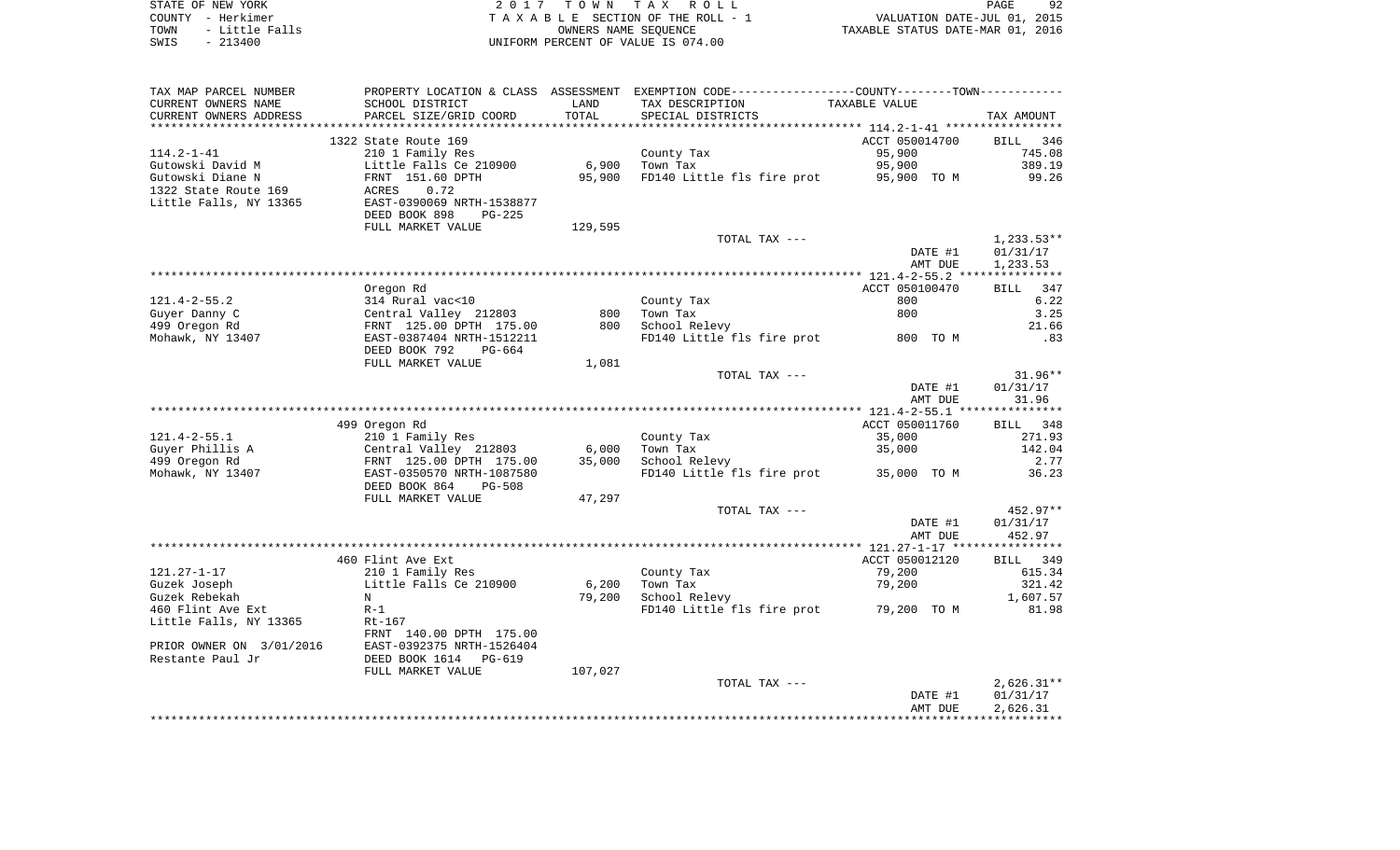STATE OF NEW YORK **EXECUTE:** A 2 0 1 7 T O W N T A X R O L L COUNTY - Herkimer<br>
T A X A B L E SECTION OF THE ROLL - 1<br>
TOWN - Little Falls<br>
SWIS - 213400 - 2013400 - UNIFORM PERCENT OF VALUE IS 074.00 TOWN - Little Falls OWNERS NAME SEQUENCE TAXABLE STATUS DATE-MAR 01, 2016 SWIS - 213400 UNIFORM PERCENT OF VALUE IS 074.00

| TAX MAP PARCEL NUMBER                              | PROPERTY LOCATION & CLASS      | ASSESSMENT          |                            | EXEMPTION CODE-----------------COUNTY-------TOWN----------- |                    |
|----------------------------------------------------|--------------------------------|---------------------|----------------------------|-------------------------------------------------------------|--------------------|
| CURRENT OWNERS NAME                                | SCHOOL DISTRICT                | LAND                | TAX DESCRIPTION            | TAXABLE VALUE                                               |                    |
| CURRENT OWNERS ADDRESS                             | PARCEL SIZE/GRID COORD         | TOTAL               | SPECIAL DISTRICTS          |                                                             | TAX AMOUNT         |
|                                                    |                                | ******************* |                            | ****************** 114.4-1-6.1 *****************            |                    |
|                                                    | Furnace St Ext                 |                     |                            | ACCT 050005130                                              | <b>BILL</b><br>350 |
| $114.4 - 1 - 6.1$                                  | 240 Rural res                  |                     | County Tax                 | 134,400                                                     | 1,044.21           |
| Gzanowicz Harry James                              | Little Falls Ce 210900         | 86,600              | Town Tax                   | 134,400                                                     | 545.44             |
| 319 Lawrence Ave                                   | ACRES 151.00                   | 134,400             | FD140 Little fls fire prot | 134,400 TO M                                                | 139.11             |
| North Syracuse, NY 13212                           | EAST-0390307 NRTH-1534775      |                     |                            |                                                             |                    |
|                                                    | DEED BOOK 780<br>$PG-653$      |                     |                            |                                                             |                    |
|                                                    |                                |                     |                            |                                                             |                    |
|                                                    | FULL MARKET VALUE              | 181,622             |                            |                                                             |                    |
|                                                    |                                |                     | TOTAL TAX ---              |                                                             | 1,728.76**         |
|                                                    |                                |                     |                            | DATE #1                                                     | 01/31/17           |
|                                                    |                                |                     |                            | AMT DUE                                                     | 1,728.76           |
|                                                    |                                |                     |                            |                                                             |                    |
|                                                    | State Route 167                |                     |                            | ACCT 050012750                                              | BILL 351           |
| $121.4 - 3 - 2$                                    | 314 Rural vac<10               |                     | County Tax                 | 14,500                                                      | 112.66             |
| Haas Chester                                       | 215001<br>Owen D Young         | 14,500              | Town Tax                   | 14,500                                                      | 58.85              |
| 41 Archery Club                                    | E                              | 14,500              | FD140 Little fls fire prot | 14,500 TO M                                                 | 15.01              |
| New Ringgold, PA 17960                             | Rt 167                         |                     |                            |                                                             |                    |
|                                                    | FRNT 305.00 DPTH               |                     |                            |                                                             |                    |
|                                                    | ACRES<br>8.00                  |                     |                            |                                                             |                    |
|                                                    | EAST-0388338 NRTH-1512649      |                     |                            |                                                             |                    |
|                                                    | DEED BOOK 1483<br>$PG-463$     |                     |                            |                                                             |                    |
|                                                    | FULL MARKET VALUE              | 19,595              |                            |                                                             |                    |
|                                                    |                                |                     | TOTAL TAX ---              |                                                             | 186.52**           |
|                                                    |                                |                     |                            | DATE #1                                                     | 01/31/17           |
|                                                    |                                |                     |                            | AMT DUE                                                     | 186.52             |
|                                                    |                                |                     |                            |                                                             |                    |
|                                                    | 1156 Paradise Rd               |                     |                            | ACCT 050009720                                              | 352<br>BILL        |
| $121.35 - 1 - 10$                                  | 210 1 Family Res               |                     | County Tax                 | 36,600                                                      | 284.36             |
| Haberek Judith                                     | Little Falls Ce 210900         | 8,000               | Town Tax                   | 36,600                                                      | 148.53             |
| 1156 Paradise Rd                                   | S                              | 36,600              | FD140 Little fls fire prot | 36,600 TO M                                                 | 37.88              |
|                                                    | ACRES                          |                     |                            |                                                             |                    |
| Little Falls, NY 13365                             | 1.00                           |                     |                            |                                                             |                    |
|                                                    | EAST-0392648 NRTH-1526238      |                     |                            |                                                             |                    |
|                                                    | DEED BOOK 856<br>PG-343        |                     |                            |                                                             |                    |
|                                                    | FULL MARKET VALUE              | 49,459              |                            |                                                             |                    |
|                                                    |                                |                     | TOTAL TAX ---              |                                                             | 470.77**           |
|                                                    |                                |                     |                            | DATE #1                                                     | 01/31/17           |
|                                                    |                                |                     |                            | AMT DUE                                                     | 470.77             |
|                                                    |                                |                     |                            |                                                             |                    |
|                                                    | 317 Sandy Lane Rd              |                     |                            | ACCT 050990690                                              | <b>BILL</b><br>353 |
| $121.2 - 4 - 5.3$                                  | 210 1 Family Res               |                     | AGED-ALL<br>41800          | 33,400<br>33,400                                            |                    |
| Hajeris Jane & Thompson Rita Central Valley 212803 |                                | 8,500               | County Tax                 | 33,400                                                      | 259.50             |
| Alguire Martha                                     | Life Use Martha                | 66,800              | Town Tax                   | 33,400                                                      | 135.55             |
| Martha Alguire                                     | 1.30<br>ACRES                  |                     | FD140 Little fls fire prot | 66,800 TO M                                                 | 69.14              |
| 317 Sandy Lane Rd                                  | EAST-0385823 NRTH-1520792      |                     |                            |                                                             |                    |
| Mohawk, NY 13407                                   | DEED BOOK 882<br><b>PG-193</b> |                     |                            |                                                             |                    |
|                                                    | FULL MARKET VALUE              | 90,270              |                            |                                                             |                    |
|                                                    |                                |                     | TOTAL TAX ---              |                                                             | 464.19**           |
|                                                    |                                |                     |                            | DATE #1                                                     | 01/31/17           |
|                                                    |                                |                     |                            | AMT DUE                                                     | 464.19             |
|                                                    |                                |                     |                            |                                                             |                    |
|                                                    |                                |                     |                            |                                                             |                    |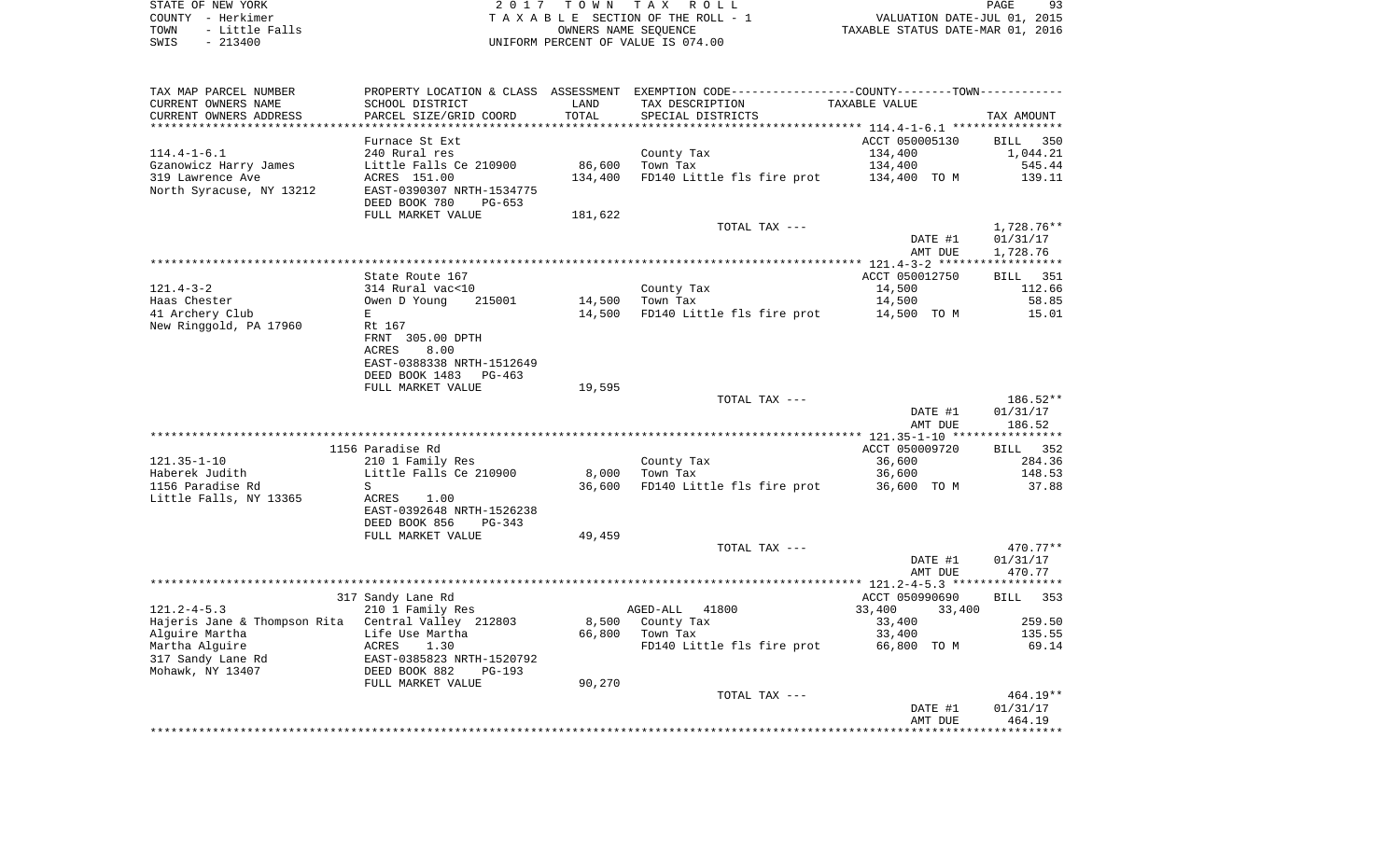STATE OF NEW YORK **EXECUTE:** A 2 0 1 7 T O W N T A X R O L L COUNTY - Herkimer<br>
T A X A B L E SECTION OF THE ROLL - 1<br>
TOWN - Little Falls<br>
SWIS - 213400 - 2013400 - UNIFORM PERCENT OF VALUE IS 074.00 TOWN - LITTLE SECTION OF THE ROLL - 1<br>
TAXABLE STATUS DATE-JUL 01, 2015<br>
OWNERS NAME SEQUENCE TAXABLE STATUS DATE-MAR 01, 2016 SWIS - 213400 UNIFORM PERCENT OF VALUE IS 074.00

| TAX MAP PARCEL NUMBER  |                           |        | PROPERTY LOCATION & CLASS ASSESSMENT EXEMPTION CODE---------------COUNTY-------TOWN---------- |                |                    |
|------------------------|---------------------------|--------|-----------------------------------------------------------------------------------------------|----------------|--------------------|
| CURRENT OWNERS NAME    | SCHOOL DISTRICT           | LAND   | TAX DESCRIPTION                                                                               | TAXABLE VALUE  |                    |
| CURRENT OWNERS ADDRESS | PARCEL SIZE/GRID COORD    | TOTAL  | SPECIAL DISTRICTS                                                                             |                | TAX AMOUNT         |
|                        |                           |        |                                                                                               |                |                    |
|                        | Johnnycake Rd             |        |                                                                                               | ACCT 050011820 | <b>BILL</b><br>354 |
| $127.2 - 3 - 1$        | 105 Vac farmland          |        | County Tax                                                                                    | 24,000         | 186.47             |
| Haley Blane            | Little Falls Ce 210900    | 24,000 | Town Tax                                                                                      | 24,000         | 97.40              |
| Haley Lori             | ACRES 21.00               | 24,000 | School Relevy                                                                                 |                | 1,003.73           |
| 3 Bartlett Dr          | EAST-0390773 NRTH-1507119 |        | FD140 Little fls fire prot                                                                    | 24,000 TO M    | 24.84              |
| Middletown, NY 10941   | DEED BOOK 1086<br>PG-270  |        |                                                                                               |                |                    |
|                        | FULL MARKET VALUE         | 32,432 |                                                                                               |                |                    |
|                        |                           |        | TOTAL TAX ---                                                                                 |                | 1,312.44**         |
|                        |                           |        |                                                                                               | DATE #1        | 01/31/17           |
|                        |                           |        |                                                                                               | AMT DUE        | 1,312.44           |
|                        |                           |        |                                                                                               |                |                    |
|                        | 353 Top Notch Rd          |        |                                                                                               |                | BILL 355           |
| $114.2 - 2 - 63$       | 314 Rural vac<10          |        | County Tax                                                                                    | 1,600          | 12.43              |
| Halladay Merton F      | Little Falls Ce 210900    | 1,600  | Town Tax                                                                                      | 1,600          | 6.49               |
| Halladay Shirley L     | vac ld                    | 1,600  | FD140 Little fls fire prot                                                                    | 1,600 TO M     | 1.66               |
| 353 State Route 170    |                           |        |                                                                                               |                |                    |
|                        | found in mapping 2002     |        |                                                                                               |                |                    |
| Little Falls, NY 13365 | FRNT 315.00 DPTH 150.00   |        |                                                                                               |                |                    |
|                        | ACRES<br>0.70             |        |                                                                                               |                |                    |
|                        | EAST-0396256 NRTH-1545467 |        |                                                                                               |                |                    |
|                        | FULL MARKET VALUE         | 2,162  |                                                                                               |                |                    |
|                        |                           |        | TOTAL TAX ---                                                                                 |                | $20.58**$          |
|                        |                           |        |                                                                                               | DATE #1        | 01/31/17           |
|                        |                           |        |                                                                                               | AMT DUE        | 20.58              |
|                        |                           |        |                                                                                               |                |                    |
|                        | 132 Overlook Rd           |        |                                                                                               | ACCT 050001800 | 356<br>BILL.       |
| $121.1 - 1 - 35$       | 210 1 Family Res          |        | County Tax                                                                                    | 67,800         | 526.76             |
| Hammond Lawrence M     | Little Falls Ce 210900    | 5,400  | Town Tax                                                                                      | 67,800         | 275.15             |
| Hammond Bryan B        | S                         | 67,800 | School Relevy                                                                                 |                | 1,948.26           |
| 132 Overlook Rd        | $R-1$                     |        | FD140 Little fls fire prot                                                                    | 67,800 TO M    | 70.18              |
| Little Falls, NY 13365 | Overlook Rd               |        |                                                                                               |                |                    |
|                        | FRNT 100.00 DPTH 185.00   |        |                                                                                               |                |                    |
|                        | EAST-0382824 NRTH-1526807 |        |                                                                                               |                |                    |
|                        | DEED BOOK 1447<br>$PG-54$ |        |                                                                                               |                |                    |
|                        | FULL MARKET VALUE         | 91,622 |                                                                                               |                |                    |
|                        |                           |        | TOTAL TAX ---                                                                                 |                | $2,820.35**$       |
|                        |                           |        |                                                                                               | DATE #1        | 01/31/17           |
|                        |                           |        |                                                                                               | AMT DUE        | 2,820.35           |
|                        |                           |        |                                                                                               |                |                    |
|                        | Paines Hollow Rd          |        |                                                                                               | ACCT 050012720 | 357<br>BILL        |
| $127.2 - 5 - 5$        | 322 Rural vac>10          |        | County Tax                                                                                    | 10,500         | 81.58              |
| Harding Judith         | Owen D Young<br>215001    | 10,500 | Town Tax                                                                                      | 10,500         | 42.61              |
| 36 Yorkshire Ter       | FRNT 1065.00 DPTH         | 10,500 | FD140 Little fls fire prot                                                                    | 10,500 TO M    | 10.87              |
| Shrewsbury, MA 01545   | ACRES<br>10.40            |        |                                                                                               |                |                    |
|                        | EAST-0389667 NRTH-1511308 |        |                                                                                               |                |                    |
|                        | DEED BOOK 1483<br>PG-427  |        |                                                                                               |                |                    |
|                        | FULL MARKET VALUE         | 14,189 |                                                                                               |                |                    |
|                        |                           |        | TOTAL TAX ---                                                                                 |                | 135.06**           |
|                        |                           |        |                                                                                               | DATE #1        | 01/31/17           |
|                        |                           |        |                                                                                               | AMT DUE        | 135.06             |
|                        |                           |        |                                                                                               |                |                    |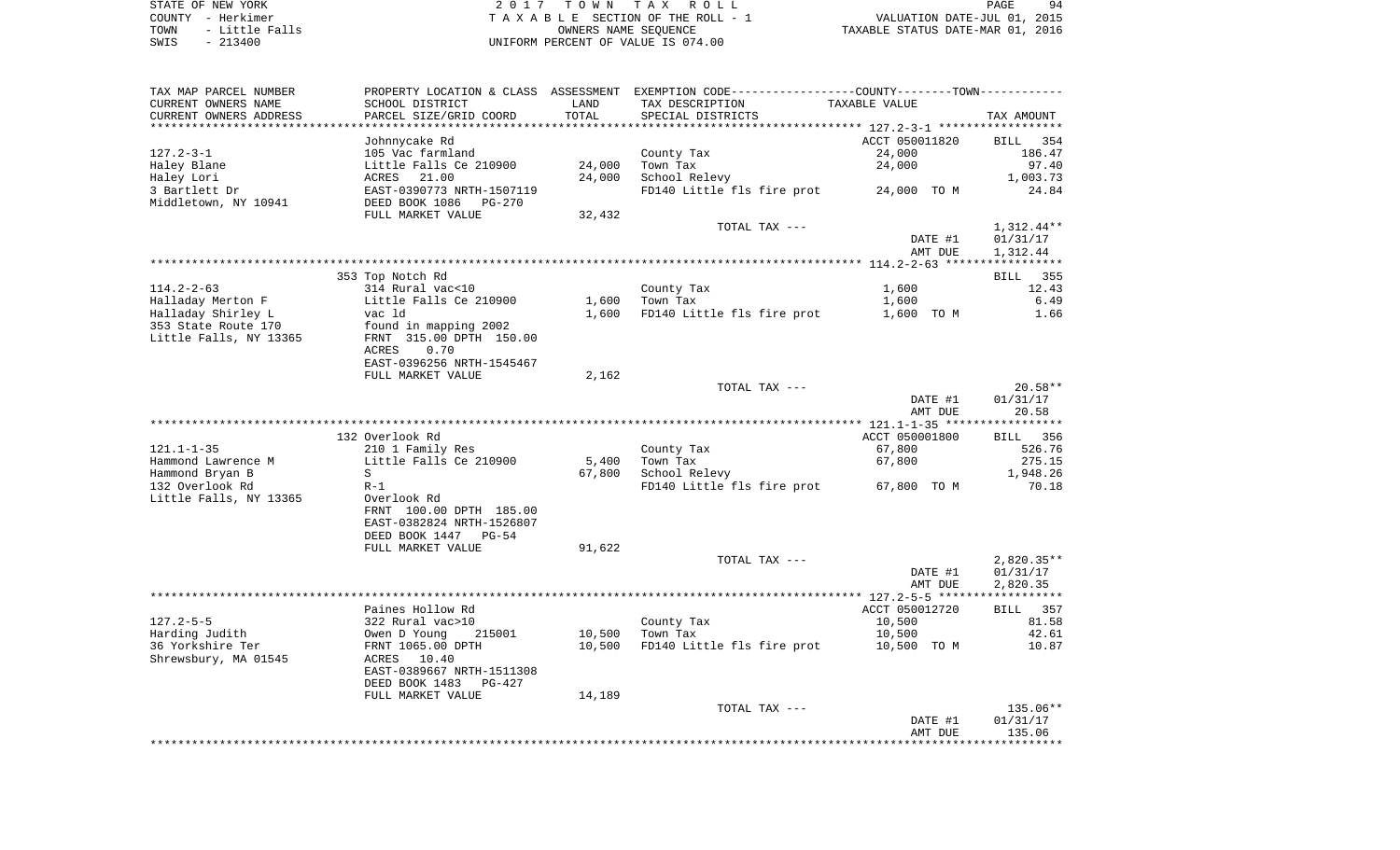STATE OF NEW YORK **EXECUTE:** A G L L 2 0 1 7 T O W N T A X R O L L COUNTY - Herkimer<br>
T A X A B L E SECTION OF THE ROLL - 1<br>
TOWN - Little Falls<br>
SWIS - 213400 - 2013400 - UNIFORM PERCENT OF VALUE IS 074.00 TOWN - LITTLE FALLS ON THE ROLL - 1<br>
TAXABLE STATUS DATE-JUL 01, 2015<br>
OWNERS NAME SEQUENCE TAXABLE STATUS DATE-MAR 01, 2016 SWIS - 213400 UNIFORM PERCENT OF VALUE IS 074.00

| TAX MAP PARCEL NUMBER                 |                           |         | PROPERTY LOCATION & CLASS ASSESSMENT EXEMPTION CODE----------------COUNTY-------TOWN---------- |                |                    |
|---------------------------------------|---------------------------|---------|------------------------------------------------------------------------------------------------|----------------|--------------------|
| CURRENT OWNERS NAME                   | SCHOOL DISTRICT           | LAND    | TAX DESCRIPTION                                                                                | TAXABLE VALUE  |                    |
| CURRENT OWNERS ADDRESS                | PARCEL SIZE/GRID COORD    | TOTAL   | SPECIAL DISTRICTS                                                                              |                | TAX AMOUNT         |
| ***************                       |                           |         |                                                                                                |                |                    |
|                                       | Deck Rd                   |         |                                                                                                | ACCT 050018180 | 358<br><b>BILL</b> |
| $999.50 - 1 - 81.8$                   | 311 Res vac land          |         | County Tax                                                                                     | 100            | 0.78               |
|                                       | 215001                    | 100     | Town Tax                                                                                       | 100            | 0.41               |
| Harper Motor Corp                     | Owen D Young              |         |                                                                                                |                |                    |
| Attn: Richard Perfit                  | Ν.                        | 100     | FD140 Little fls fire prot                                                                     | 100 TO M       | .10                |
| 1 Vista Rd                            | $V-L$ 25Ac                |         |                                                                                                |                |                    |
| Roslyn Heights, NY 11577-3023 Deck Rd |                           |         |                                                                                                |                |                    |
|                                       | DEED BOOK 00642 PG-00249  |         |                                                                                                |                |                    |
|                                       | FULL MARKET VALUE         | 135     |                                                                                                |                |                    |
|                                       |                           |         | TOTAL TAX ---                                                                                  |                | $1.29**$           |
|                                       |                           |         |                                                                                                | DATE #1        | 01/31/17           |
|                                       |                           |         |                                                                                                | AMT DUE        | 1.29               |
|                                       |                           |         |                                                                                                |                |                    |
|                                       | 113 OHara Rd              |         |                                                                                                | ACCT 050015720 | 359<br>BILL        |
| $114.2 - 1 - 40$                      | 210 1 Family Res          |         | County Tax                                                                                     | 68,700         | 533.76             |
| Harper Mark S                         | Little Falls Ce 210900    | 6,300   | Town Tax                                                                                       | 68,700         | 278.81             |
| Harper Laurie A                       | 98.90 DPTH 265.00<br>FRNT | 68,700  | FD140 Little fls fire prot                                                                     | 68,700 TO M    | 71.11              |
|                                       |                           |         |                                                                                                |                |                    |
| 113 OHara Rd                          | EAST-0390112 NRTH-1538973 |         |                                                                                                |                |                    |
| Little Falls, NY 13365                | DEED BOOK 905<br>PG-217   |         |                                                                                                |                |                    |
|                                       | FULL MARKET VALUE         | 92,838  |                                                                                                |                |                    |
|                                       |                           |         | TOTAL TAX ---                                                                                  |                | 883.68**           |
|                                       |                           |         |                                                                                                | DATE #1        | 01/31/17           |
|                                       |                           |         |                                                                                                | AMT DUE        | 883.68             |
|                                       |                           |         |                                                                                                |                |                    |
|                                       | 615 Gun Club Rd           |         |                                                                                                | ACCT 050099580 | 360<br>BILL        |
| $114.4 - 2 - 7$                       | 210 1 Family Res          |         | County Tax                                                                                     | 124,400        | 966.51             |
| Harrison Randy                        | Herkimer Centra 213001    | 14,000  | Town Tax                                                                                       | 124,400        | 504.85             |
| Harrison Penelope                     | R1 G SP D Crpt            | 124,400 | FD140 Little fls fire prot                                                                     | 124,400 TO M   | 128.76             |
| 615 Gun Club Rd                       | ACRES<br>6.10             |         |                                                                                                |                |                    |
| Little Falls, NY 13365                | EAST-0386298 NRTH-1535518 |         |                                                                                                |                |                    |
|                                       | DEED BOOK 770<br>$PG-48$  |         |                                                                                                |                |                    |
|                                       | FULL MARKET VALUE         | 168,108 |                                                                                                |                |                    |
|                                       |                           |         | TOTAL TAX ---                                                                                  |                | $1,600.12**$       |
|                                       |                           |         |                                                                                                | DATE #1        | 01/31/17           |
|                                       |                           |         |                                                                                                | AMT DUE        | 1,600.12           |
|                                       |                           |         |                                                                                                |                |                    |
|                                       | 200 Ohara Rd              |         |                                                                                                | ACCT 050016750 | BILL<br>361        |
| $114.2 - 2 - 33$                      | 210 1 Family Res          |         | County Tax                                                                                     | 80,800         | 627.77             |
| Hartman Adam                          | Little Falls Ce 210900    | 7,400   | Town Tax                                                                                       | 80,800         | 327.91             |
| Hartman Andria                        | ACRES<br>1.56             | 80,800  | FD140 Little fls fire prot                                                                     | 80,800 TO M    | 83.63              |
|                                       |                           |         |                                                                                                |                |                    |
| 200 Ohara Rd                          | EAST-0390571 NRTH-1540601 |         |                                                                                                |                |                    |
| Little Falls, NY 13365                | DEED BOOK 1535<br>PG-648  |         |                                                                                                |                |                    |
|                                       | FULL MARKET VALUE         | 109,189 |                                                                                                |                |                    |
|                                       |                           |         | TOTAL TAX ---                                                                                  |                | $1,039.31**$       |
|                                       |                           |         |                                                                                                | DATE #1        | 01/31/17           |
|                                       |                           |         |                                                                                                | AMT DUE        | 1,039.31           |
|                                       |                           |         |                                                                                                |                |                    |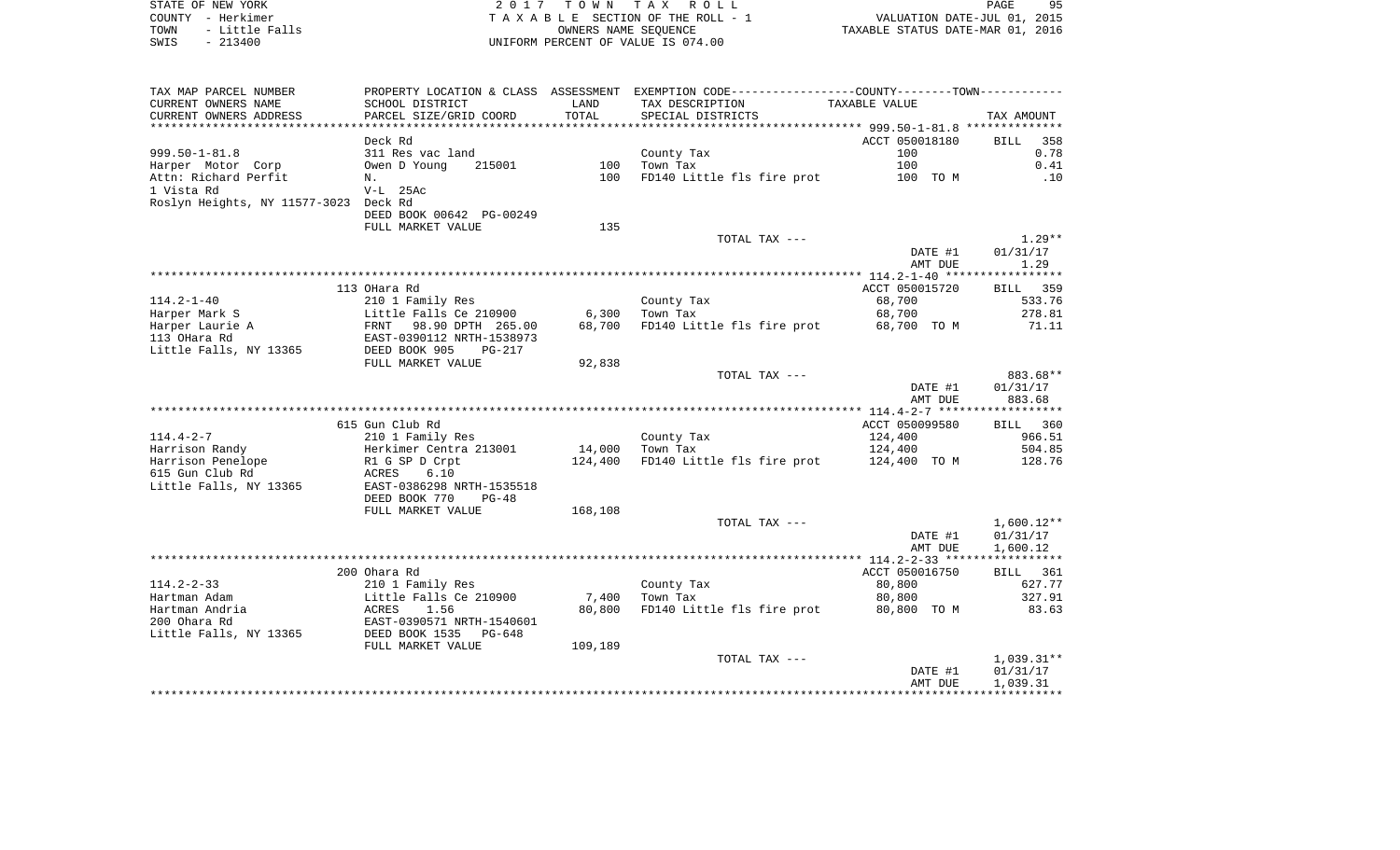| STATE OF NEW YORK      | 2017 TOWN TAX ROLL                 | 96<br>PAGE                       |
|------------------------|------------------------------------|----------------------------------|
| COUNTY - Herkimer      | TAXABLE SECTION OF THE ROLL - 1    | VALUATION DATE-JUL 01, 2015      |
| - Little Falls<br>TOWN | OWNERS NAME SEOUENCE               | TAXABLE STATUS DATE-MAR 01, 2016 |
| SWIS<br>$-213400$      | UNIFORM PERCENT OF VALUE IS 074.00 |                                  |

| TAX MAP PARCEL NUMBER          |                                                  |         | PROPERTY LOCATION & CLASS ASSESSMENT EXEMPTION CODE---------------COUNTY-------TOWN---------- |                       |                    |
|--------------------------------|--------------------------------------------------|---------|-----------------------------------------------------------------------------------------------|-----------------------|--------------------|
| CURRENT OWNERS NAME            | SCHOOL DISTRICT                                  | LAND    | TAX DESCRIPTION                                                                               | TAXABLE VALUE         |                    |
| CURRENT OWNERS ADDRESS         | PARCEL SIZE/GRID COORD                           | TOTAL   | SPECIAL DISTRICTS                                                                             |                       | TAX AMOUNT         |
| *****************              | ************************                         |         |                                                                                               |                       |                    |
|                                | 1862 State Route 169                             |         |                                                                                               | ACCT 050014250        | BILL 362           |
| $107.3 - 1 - 26$               | 210 1 Family Res                                 |         | County Tax                                                                                    | 73,400                | 570.27             |
| Hayes Rhonda M                 | Little Falls Ce 210900                           | 6,400   | Town Tax                                                                                      | 73,400                | 297.88             |
| 1682 State Route 169           | FRNT 179.00 DPTH 100.00                          | 73,400  | FD140 Little fls fire prot                                                                    | 73,400 TO M           | 75.97              |
| Little Falls, NY 13365         | 0.59<br>ACRES                                    |         |                                                                                               |                       |                    |
|                                | EAST-0384661 NRTH-1543768                        |         |                                                                                               |                       |                    |
|                                | DEED BOOK 775<br>$PG-16$                         |         |                                                                                               |                       |                    |
|                                | FULL MARKET VALUE                                | 99,189  |                                                                                               |                       |                    |
|                                |                                                  |         | TOTAL TAX ---                                                                                 |                       | $944.12**$         |
|                                |                                                  |         |                                                                                               | DATE #1               | 01/31/17           |
|                                |                                                  |         |                                                                                               | AMT DUE               | 944.12             |
|                                |                                                  |         |                                                                                               |                       |                    |
|                                | 1392 State Route 169                             |         |                                                                                               | ACCT 050013080        | BILL 363           |
| $114.2 - 1 - 16$               | 210 1 Family Res                                 |         | County Tax                                                                                    | 74,100                | 575.71             |
| Hayes Rodney                   | Little Falls Ce 210900                           | 5,400   | Town Tax                                                                                      | 74,100                | 300.72             |
| 1392 State Route 169           | FRNT 150.00 DPTH 115.00                          | 74,100  | FD140 Little fls fire prot                                                                    | 74,100 TO M           | 76.70              |
| Little Falls, NY 13365         | EAST-0388994 NRTH-1539834                        |         |                                                                                               |                       |                    |
|                                | DEED BOOK 928<br>$PG-14$                         |         |                                                                                               |                       |                    |
|                                | FULL MARKET VALUE                                | 100,135 |                                                                                               |                       |                    |
|                                |                                                  |         | TOTAL TAX ---                                                                                 |                       | $953.13**$         |
|                                |                                                  |         |                                                                                               | DATE #1               | 01/31/17           |
|                                |                                                  |         |                                                                                               | AMT DUE               | 953.13             |
|                                |                                                  |         |                                                                                               | ACCT 050005400        |                    |
| $114.2 - 1 - 10$               | 1462 State Route 169<br>210 1 Family Res         |         | County Tax                                                                                    | 49,600                | BILL 364<br>385.36 |
|                                |                                                  | 4,600   | Town Tax                                                                                      |                       | 201.29             |
| Hayes Rodney W<br>Hayes Rhonda | Little Falls Ce 210900<br>FRNT 89.00 DPTH 166.00 | 49,600  | FD140 Little fls fire prot                                                                    | 49,600<br>49,600 TO M | 51.34              |
| 1462 State Route 169           | -----<br>EAST-0388009 NRTH-1540770               |         |                                                                                               |                       |                    |
| Little Falls, NY 13365         | DEED BOOK 1282<br>$PG-269$                       |         |                                                                                               |                       |                    |
|                                | FULL MARKET VALUE                                | 67,027  |                                                                                               |                       |                    |
|                                |                                                  |         | TOTAL TAX ---                                                                                 |                       | 637.99**           |
|                                |                                                  |         |                                                                                               | DATE #1               | 01/31/17           |
|                                |                                                  |         |                                                                                               | AMT DUE               | 637.99             |
|                                |                                                  |         |                                                                                               |                       |                    |
|                                | 1455 State Route 5S                              |         |                                                                                               | ACCT 050013170        | BILL 365           |
| $121.2 - 4 - 14$               | 210 1 Family Res                                 |         | County Tax                                                                                    | 52,000                | 404.01             |
| Headley Lawrence               | Little Falls Ce 210900                           | 4,900   | Town Tax                                                                                      | 52,000                | 211.03             |
| Headley Sadie                  | FRNT 140.00 DPTH 130.00                          | 52,000  | FD140 Little fls fire prot                                                                    | 52,000 TO M           | 53.82              |
| 1455 State Route 5S            | EAST-0387283 NRTH-1524365                        |         |                                                                                               |                       |                    |
| Mohawk, NY 13407               | DEED BOOK 1161<br>PG-604                         |         |                                                                                               |                       |                    |
|                                | FULL MARKET VALUE                                | 70,270  |                                                                                               |                       |                    |
|                                |                                                  |         | TOTAL TAX ---                                                                                 |                       | 668.86**           |
|                                |                                                  |         |                                                                                               | DATE #1               | 01/31/17           |
|                                |                                                  |         |                                                                                               | AMT DUE               | 668.86             |
|                                |                                                  |         |                                                                                               |                       |                    |
|                                |                                                  |         |                                                                                               |                       |                    |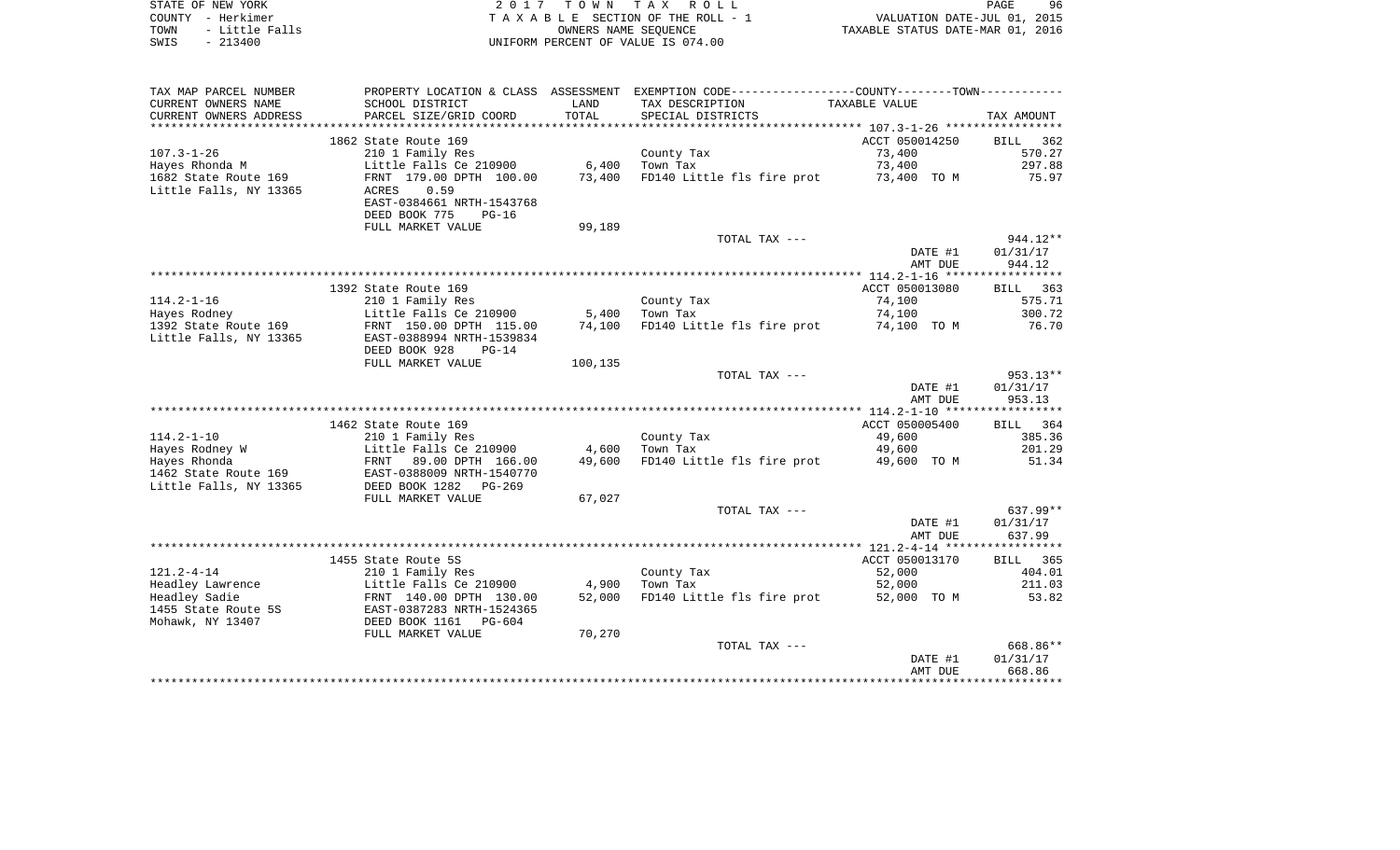STATE OF NEW YORK **EXECUTE:**  $2017$  TOWN TAX ROLL COUNTY - Herkimer<br>
T A X A B L E SECTION OF THE ROLL - 1<br>
TOWN - Little Falls<br>
SWIS - 213400 - 2013400 - UNIFORM PERCENT OF VALUE IS 074.00 TOWN - Little Falls OWNERS NAME SEQUENCE TAXABLE STATUS DATE-MAR 01, 2016 SWIS - 213400 UNIFORM PERCENT OF VALUE IS 074.00

| TAX MAP PARCEL NUMBER  | PROPERTY LOCATION & CLASS ASSESSMENT |        | EXEMPTION CODE-----------------COUNTY--------TOWN---------- |                                 |                    |
|------------------------|--------------------------------------|--------|-------------------------------------------------------------|---------------------------------|--------------------|
| CURRENT OWNERS NAME    | SCHOOL DISTRICT                      | LAND   | TAX DESCRIPTION                                             | TAXABLE VALUE                   |                    |
| CURRENT OWNERS ADDRESS | PARCEL SIZE/GRID COORD               | TOTAL  | SPECIAL DISTRICTS                                           |                                 | TAX AMOUNT         |
|                        |                                      |        |                                                             |                                 |                    |
|                        | Foley Hill Rd                        |        |                                                             | ACCT 050019690                  | 366<br>BILL        |
| $127.2 - 2 - 23.2$     | 314 Rural vac<10                     |        | County Tax                                                  | 1,500                           | 11.65              |
| Heansel Michael W      | Little Falls Ce 210900               | 1,500  | Town Tax                                                    | 1,500                           | 6.09               |
| Heansel Kelly L        | FRNT 126.00 DPTH 200.00              | 1,500  | FD140 Little fls fire prot                                  | 1,500 TO M                      | 1.55               |
| 147 Newville Rd        | EAST-0394661 NRTH-1509968            |        |                                                             |                                 |                    |
| Little Falls, NY 13365 | DEED BOOK 817<br>$PG-613$            |        |                                                             |                                 |                    |
|                        | FULL MARKET VALUE                    | 2,027  |                                                             |                                 |                    |
|                        |                                      |        | TOTAL TAX ---                                               |                                 | $19.29**$          |
|                        |                                      |        |                                                             | DATE #1                         | 01/31/17           |
|                        |                                      |        |                                                             | AMT DUE                         | 19.29              |
|                        |                                      |        |                                                             |                                 |                    |
|                        | 147 Newville Rd                      |        |                                                             | ACCT 050000990                  | BILL 367           |
| $121.4 - 2 - 51$       |                                      |        |                                                             |                                 |                    |
|                        | 210 1 Family Res                     |        | County Tax                                                  | 64,100                          | 498.02             |
| Heansel Micheal        | Little Falls Ce 210900               | 8,200  | Town Tax                                                    | 64,100                          | 260.14             |
| Heansel Kelly          | Е                                    | 64,100 | FD140 Little fls fire prot                                  | 64,100 TO M                     | 66.35              |
| 147 Newville Rd        | $R-1$                                |        |                                                             |                                 |                    |
| Little Falls, NY 13365 | Newville                             |        |                                                             |                                 |                    |
|                        | <b>ACRES</b><br>1.10                 |        |                                                             |                                 |                    |
|                        | EAST-0393836 NRTH-1512846            |        |                                                             |                                 |                    |
|                        | DEED BOOK 831<br>$PG-98$             |        |                                                             |                                 |                    |
|                        |                                      | 86,622 |                                                             |                                 |                    |
|                        | FULL MARKET VALUE                    |        |                                                             |                                 |                    |
|                        |                                      |        | TOTAL TAX ---                                               |                                 | 824.51**           |
|                        |                                      |        |                                                             | DATE #1                         | 01/31/17           |
|                        |                                      |        |                                                             | AMT DUE                         | 824.51             |
|                        |                                      |        | *************************************                       | ************** 121.4-2-15.2 *** | ***********        |
|                        | 509 Oregon Rd                        |        |                                                             | ACCT 050000330                  | <b>BILL</b><br>368 |
| $121.4 - 2 - 15.2$     | 210 1 Family Res                     |        | County Tax                                                  | 25,000                          | 194.23             |
| Hectus Daniel E        | Central Valley 212803                | 7,200  | Town Tax                                                    | 25,000                          | 101.46             |
| 3117 School St         | North                                | 25,000 | School Relevy                                               |                                 | 676.28             |
| Newport, NY 13416      | FRNT 150.00 DPTH                     |        | FD140 Little fls fire prot                                  | 25,000 TO M                     | 25.88              |
|                        | ACRES<br>0.81                        |        |                                                             |                                 |                    |
|                        | EAST-0387691 NRTH-1512271            |        |                                                             |                                 |                    |
|                        | PG-136                               |        |                                                             |                                 |                    |
|                        | DEED BOOK 1542                       |        |                                                             |                                 |                    |
|                        | FULL MARKET VALUE                    | 33,784 |                                                             |                                 |                    |
|                        |                                      |        | TOTAL TAX ---                                               |                                 | 997.85**           |
|                        |                                      |        |                                                             | DATE #1                         | 01/31/17           |
|                        |                                      |        |                                                             | AMT DUE                         | 997.85             |
|                        |                                      |        |                                                             |                                 |                    |
|                        | Oregon Rd                            |        |                                                             | ACCT 050099170                  | BILL 369           |
| $121.4 - 2 - 15.3$     | 314 Rural vac<10                     |        | County Tax                                                  | 1,200                           | 9.32               |
| Hectus Daniel E        | Central Valley 212803                | 1,200  | Town Tax                                                    | 1,200                           | 4.87               |
| 3117 School St         | North                                | 1,200  | School Relevy                                               |                                 | 32.44              |
| Newport, NY 13416      | FRNT 150.00 DPTH 140.00              |        | FD140 Little fls fire prot                                  | 1,200 TO M                      | 1.24               |
|                        | EAST-0387677 NRTH-1512436            |        |                                                             |                                 |                    |
|                        | DEED BOOK 1542<br>PG-136             |        |                                                             |                                 |                    |
|                        | FULL MARKET VALUE                    | 1,622  |                                                             |                                 |                    |
|                        |                                      |        | TOTAL TAX ---                                               |                                 | $47.87**$          |
|                        |                                      |        |                                                             | DATE #1<br>AMT DUE              | 01/31/17<br>47.87  |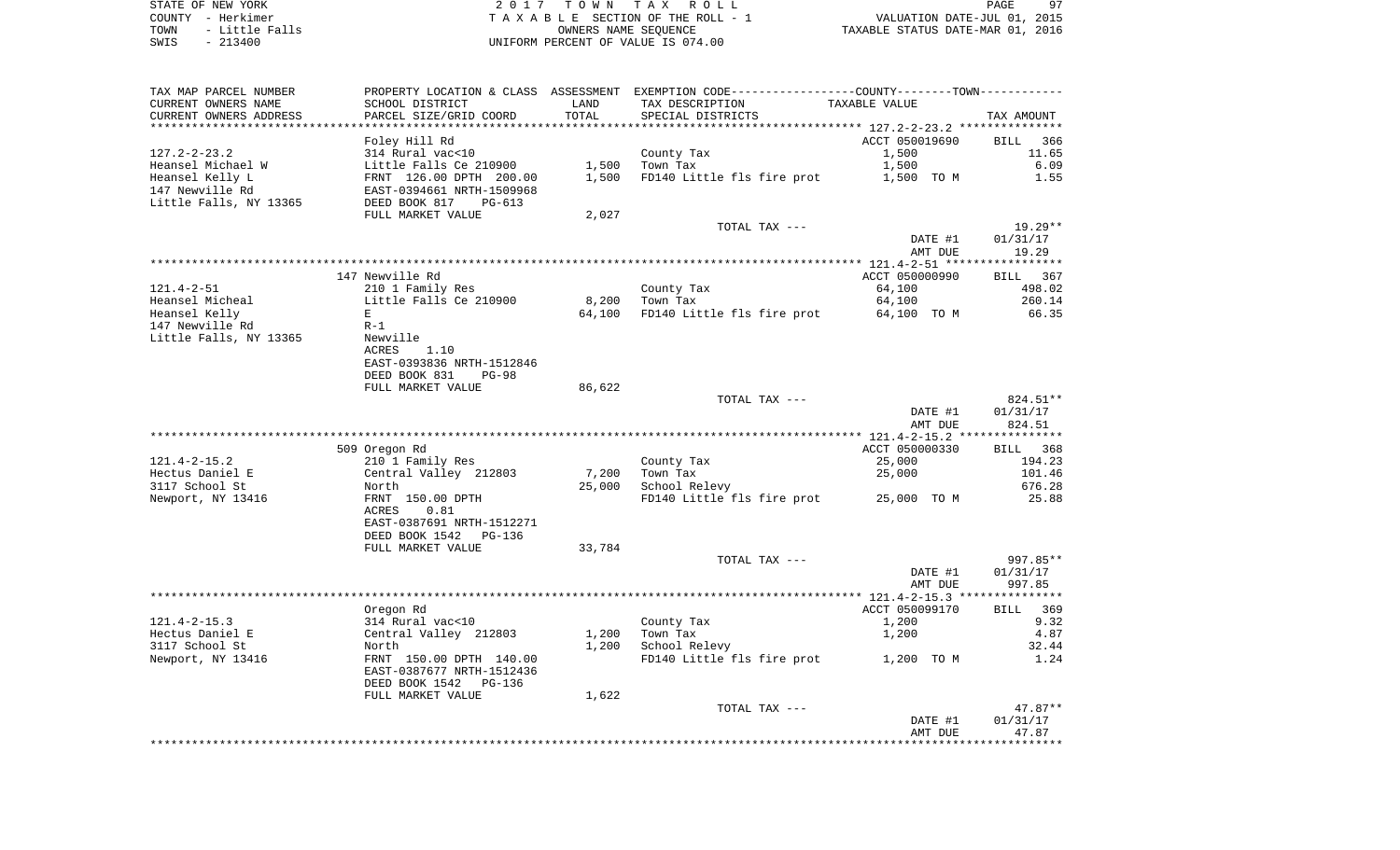| STATE OF NEW YORK      | 2017 TOWN TAX ROLL                 | 98<br>PAGE                       |
|------------------------|------------------------------------|----------------------------------|
| COUNTY - Herkimer      | TAXABLE SECTION OF THE ROLL - 1    | VALUATION DATE-JUL 01, 2015      |
| - Little Falls<br>TOWN | OWNERS NAME SEOUENCE               | TAXABLE STATUS DATE-MAR 01, 2016 |
| $-213400$<br>SWIS      | UNIFORM PERCENT OF VALUE IS 074.00 |                                  |

| TAX MAP PARCEL NUMBER    |                                            |         | PROPERTY LOCATION & CLASS ASSESSMENT EXEMPTION CODE---------------COUNTY--------TOWN---------- |                |                      |
|--------------------------|--------------------------------------------|---------|------------------------------------------------------------------------------------------------|----------------|----------------------|
| CURRENT OWNERS NAME      | SCHOOL DISTRICT                            | LAND    | TAX DESCRIPTION                                                                                | TAXABLE VALUE  |                      |
| CURRENT OWNERS ADDRESS   | PARCEL SIZE/GRID COORD                     | TOTAL   | SPECIAL DISTRICTS                                                                              |                | TAX AMOUNT           |
|                          |                                            |         |                                                                                                |                |                      |
|                          | 2076 State Route 168                       |         |                                                                                                | ACCT 050990101 | BILL 370             |
| $127.1 - 1 - 13.2$       | 210 1 Family Res                           |         | County Tax                                                                                     | 47,000         | 365.16               |
| Henderson Jon M          | Owen D Young<br>215001                     | 6,000   | Town Tax                                                                                       | 47,000         | 190.74               |
| 7 Mason Ave              | South                                      | 47,000  | FD140 Little fls fire prot                                                                     | 47,000 TO M    | 48.65                |
| Newton, NJ 07860         | FRNT 140.00 DPTH 160.00                    |         |                                                                                                |                |                      |
|                          | EAST-0384069 NRTH-1504206                  |         |                                                                                                |                |                      |
|                          | DEED BOOK 1542<br>PG-477                   |         |                                                                                                |                |                      |
|                          | FULL MARKET VALUE                          | 63,514  |                                                                                                |                |                      |
|                          |                                            |         | TOTAL TAX ---                                                                                  | DATE #1        | 604.55**<br>01/31/17 |
|                          |                                            |         |                                                                                                | AMT DUE        | 604.55               |
|                          | **************                             |         |                                                                                                |                |                      |
|                          | 175 Overlook Rd                            |         |                                                                                                | ACCT 050100520 | BILL 371             |
| $121.1 - 1 - 45.2$       | 210 1 Family Res                           |         | County Tax                                                                                     | 90,300         | 701.58               |
| Hennings Jeffrey         | Little Falls Ce 210900                     | 8,000   | Town Tax                                                                                       | 90,300         | 366.46               |
| Hennings Kelly           | R1                                         | 90,300  | FD140 Little fls fire prot                                                                     | 90,300 TO M    | 93.47                |
| 175 Overlook Rd          | 1.00<br>ACRES                              |         |                                                                                                |                |                      |
| Little Falls, NY 13365   | EAST-0383660 NRTH-1526949                  |         |                                                                                                |                |                      |
|                          | DEED BOOK 1193<br>PG-751                   |         |                                                                                                |                |                      |
|                          | FULL MARKET VALUE                          | 122,027 |                                                                                                |                |                      |
|                          |                                            |         | TOTAL TAX ---                                                                                  |                | $1,161.51**$         |
|                          |                                            |         |                                                                                                | DATE #1        | 01/31/17             |
|                          |                                            |         |                                                                                                | AMT DUE        | 1,161.51             |
|                          |                                            |         |                                                                                                |                |                      |
|                          | 1762 State Route 5S                        |         |                                                                                                | ACCT 050990220 | BILL 372             |
| $121.2 - 3 - 16.2$       | 210 1 Family Res                           |         | County Tax                                                                                     | 56,000         | 435.09               |
| Hernigle Thomas & Shauna | Little Falls Ce 210900                     | 7,400   | Town Tax                                                                                       | 56,000         | 227.26               |
| 1762 State Route 5S      | ACRES<br>1.60<br>EAST-0393494 NRTH-1524967 | 56,000  | FD140 Little fls fire prot                                                                     | 56,000 TO M    | 57.96                |
| Little Falls, NY 13365   | DEED BOOK 1591<br>PG-378                   |         |                                                                                                |                |                      |
|                          | FULL MARKET VALUE                          | 75,676  |                                                                                                |                |                      |
|                          |                                            |         | TOTAL TAX ---                                                                                  |                | 720.31**             |
|                          |                                            |         |                                                                                                | DATE #1        | 01/31/17             |
|                          |                                            |         |                                                                                                | AMT DUE        | 720.31               |
|                          |                                            |         |                                                                                                |                |                      |
|                          | Gun Club Rd                                |         |                                                                                                |                | BILL 373             |
| $114.4 - 3 - 21$         | 322 Rural vac>10                           |         | County Tax                                                                                     | 5,750          | 44.67                |
| Herr David P             | Little Falls Ce 210900                     | 5,750   | Town Tax                                                                                       | 5,750          | 23.34                |
| Herr Elizabeth A         | no frontage                                | 5,750   | FD140 Little fls fire prot                                                                     | 5,750 TO M     | 5.95                 |
| PO Box 581               | ACRES 11.50                                |         |                                                                                                |                |                      |
| Herkimer, NY 13350       | EAST-0388462 NRTH-1531886                  |         |                                                                                                |                |                      |
|                          | DEED BOOK 1445<br>$PG-723$                 |         |                                                                                                |                |                      |
|                          | FULL MARKET VALUE                          | 7,770   |                                                                                                |                |                      |
|                          |                                            |         | TOTAL TAX ---                                                                                  |                | $73.96**$            |
|                          |                                            |         |                                                                                                | DATE #1        | 01/31/17             |
|                          |                                            |         |                                                                                                | AMT DUE        | 73.96                |
|                          |                                            |         |                                                                                                |                |                      |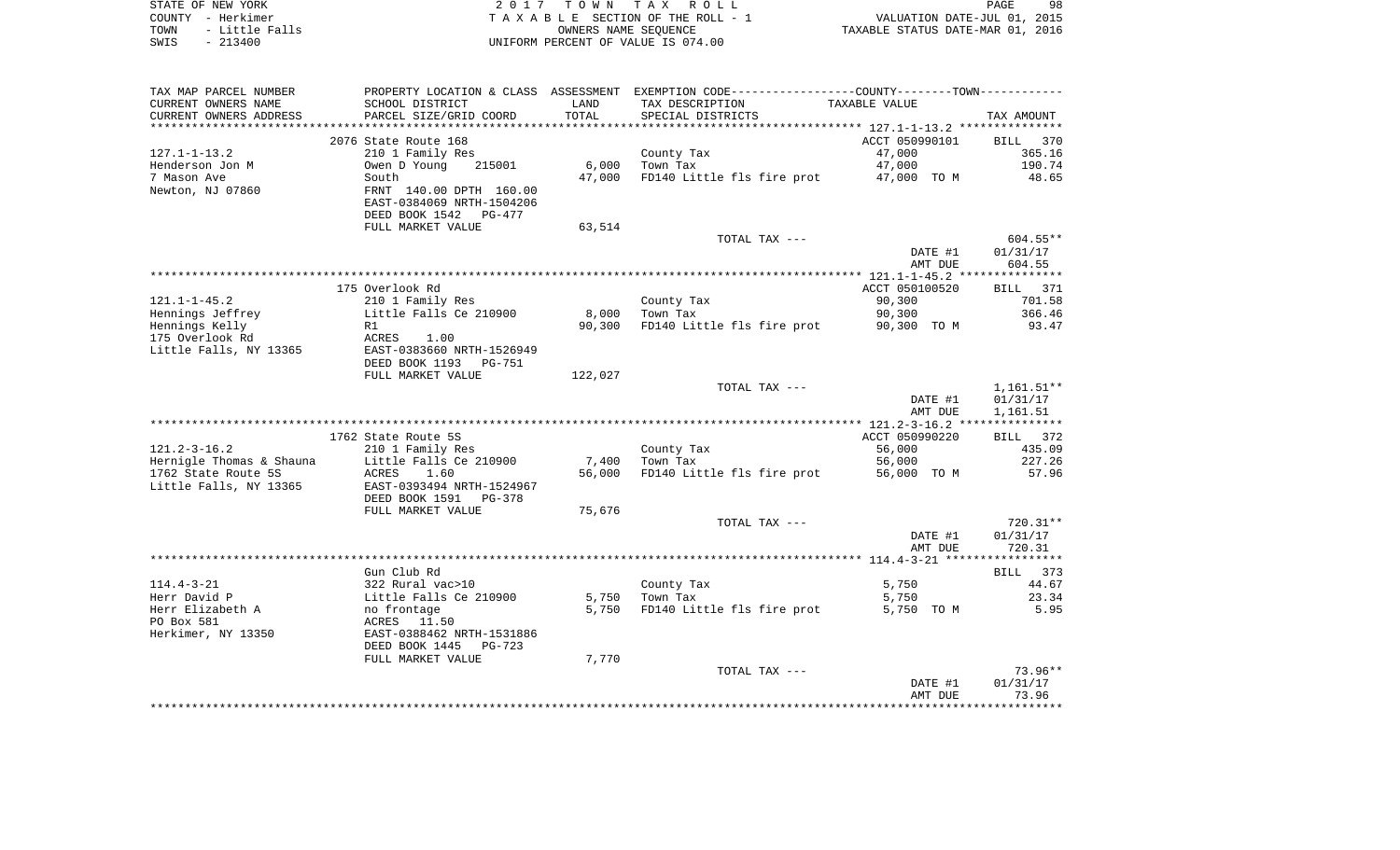STATE OF NEW YORK **EXECUTE:**  $2017$  TOWN TAX ROLL COUNTY - Herkimer<br>
T A X A B L E SECTION OF THE ROLL - 1<br>
TOWN - Little Falls<br>
SWIS - 213400 - 2013400 - UNIFORM PERCENT OF VALUE IS 074.00 TO A CONSERVE THE ROLL - 1 WALUATION DATE-JUL 01, 2015<br>
UNIERS NAME SEQUENCE TAXABLE STATUS DATE-MAR 01, 2016 UNIFORM PERCENT OF VALUE IS 074.00

| TAX MAP PARCEL NUMBER<br>CURRENT OWNERS NAME        | PROPERTY LOCATION & CLASS ASSESSMENT<br>SCHOOL DISTRICT | LAND   | EXEMPTION CODE-----------------COUNTY-------TOWN-----------<br>TAX DESCRIPTION | TAXABLE VALUE                                |                              |
|-----------------------------------------------------|---------------------------------------------------------|--------|--------------------------------------------------------------------------------|----------------------------------------------|------------------------------|
| CURRENT OWNERS ADDRESS<br>************************* | PARCEL SIZE/GRID COORD                                  | TOTAL  | SPECIAL DISTRICTS                                                              |                                              | TAX AMOUNT                   |
|                                                     | Oregon Rd                                               |        |                                                                                | ACCT 050007740                               | <b>BILL</b><br>374           |
| $127.2 - 2 - 16$                                    | 210 1 Family Res                                        |        | County Tax                                                                     | 16,100                                       | 125.09                       |
| Herringshaw Brian S                                 | Owen D Young<br>215001                                  | 8,800  | Town Tax                                                                       | 16,100                                       | 65.34                        |
| 573 Oregon Rd                                       | 1.50<br>ACRES                                           | 16,100 | FD140 Little fls fire prot                                                     | 16,100 TO M                                  | 16.66                        |
| Mohawk, NY 13407                                    | EAST-0388195 NRTH-1511064<br>DEED BOOK 1280<br>PG-543   |        |                                                                                |                                              |                              |
|                                                     | FULL MARKET VALUE                                       | 21,757 |                                                                                |                                              |                              |
|                                                     |                                                         |        | TOTAL TAX ---                                                                  |                                              | $207.09**$                   |
|                                                     |                                                         |        |                                                                                | DATE #1                                      | 01/31/17                     |
|                                                     |                                                         |        |                                                                                | AMT DUE                                      | 207.09                       |
|                                                     |                                                         |        |                                                                                |                                              |                              |
| $127.4 - 2 - 6$                                     | 2464 State Route 167<br>210 1 Family Res                |        | County Tax                                                                     | ACCT 050005730<br>28,700                     | 375<br><b>BILL</b><br>222.98 |
| Herringshaw David                                   | Owen D Young<br>215001                                  | 6,400  | Town Tax                                                                       | 28,700                                       | 116.47                       |
| 2464 State Route 167                                | FRNT 375.00 DPTH 100.00                                 | 28,700 | FD140 Little fls fire prot                                                     | 28,700 TO M                                  | 29.71                        |
| Mohawk, NY 13407                                    | ACRES<br>0.61                                           |        |                                                                                |                                              |                              |
|                                                     | EAST-0384371 NRTH-1504242                               |        |                                                                                |                                              |                              |
|                                                     | DEED BOOK 1130<br>PG-951                                |        |                                                                                |                                              |                              |
|                                                     | FULL MARKET VALUE                                       | 38,784 |                                                                                |                                              |                              |
|                                                     |                                                         |        | TOTAL TAX ---                                                                  |                                              | $369.16**$                   |
|                                                     |                                                         |        |                                                                                | DATE #1<br>AMT DUE                           | 01/31/17<br>369.16           |
|                                                     |                                                         |        |                                                                                |                                              |                              |
|                                                     | 1138 State Route 5S                                     |        |                                                                                | ACCT 050006030                               | <b>BILL</b><br>376           |
| $121.1 - 2 - 14$                                    | 210 1 Family Res                                        |        | County Tax                                                                     | 64,700                                       | 502.68                       |
| Herringshaw Jason                                   | Central Valley 212803                                   | 5,400  | Town Tax                                                                       | 64,700                                       | 262.57                       |
| 1138 State Route 5S                                 | S                                                       | 64,700 | FD140 Little fls fire prot                                                     | 64,700 TO M                                  | 66.97                        |
| Mohawk, NY 13407                                    | $R-1$                                                   |        |                                                                                |                                              |                              |
|                                                     | FRNT 100.00 DPTH 216.00<br>EAST-0380997 NRTH-1523222    |        |                                                                                |                                              |                              |
|                                                     | DEED BOOK 1488<br>PG-307                                |        |                                                                                |                                              |                              |
|                                                     | FULL MARKET VALUE                                       | 87,432 |                                                                                |                                              |                              |
|                                                     |                                                         |        | TOTAL TAX ---                                                                  |                                              | 832.22**                     |
|                                                     |                                                         |        |                                                                                | DATE #1                                      | 01/31/17                     |
|                                                     |                                                         |        |                                                                                | AMT DUE                                      | 832.22                       |
|                                                     |                                                         |        |                                                                                | ************** 127.2-2-15 ****************** |                              |
| $127.2 - 2 - 15$                                    | 605 Oregon Rd                                           |        |                                                                                | ACCT 050005670                               | 377<br><b>BILL</b>           |
| Herringshaw John                                    | 210 1 Family Res<br>215001<br>Owen D Young              | 10,000 | County Tax<br>Town Tax                                                         | 31,100<br>31,100                             | 241.63<br>126.21             |
| Herringshaw Danielle                                | ACRES<br>3.00                                           | 31,100 | School Relevy                                                                  |                                              | 228.99                       |
| 605 Oregon Rd                                       | EAST-0388372 NRTH-1510273                               |        | FD140 Little fls fire prot                                                     | 31,100 TO M                                  | 32.19                        |
| Mohawk, NY 13407                                    | DEED BOOK 1205 PG-983                                   |        |                                                                                |                                              |                              |
|                                                     | FULL MARKET VALUE                                       | 42,027 |                                                                                |                                              |                              |
|                                                     |                                                         |        | TOTAL TAX ---                                                                  |                                              | 629.02**                     |
|                                                     |                                                         |        |                                                                                | DATE #1                                      | 01/31/17                     |
|                                                     |                                                         |        |                                                                                | AMT DUE                                      | 629.02<br>*********          |
|                                                     |                                                         |        |                                                                                |                                              |                              |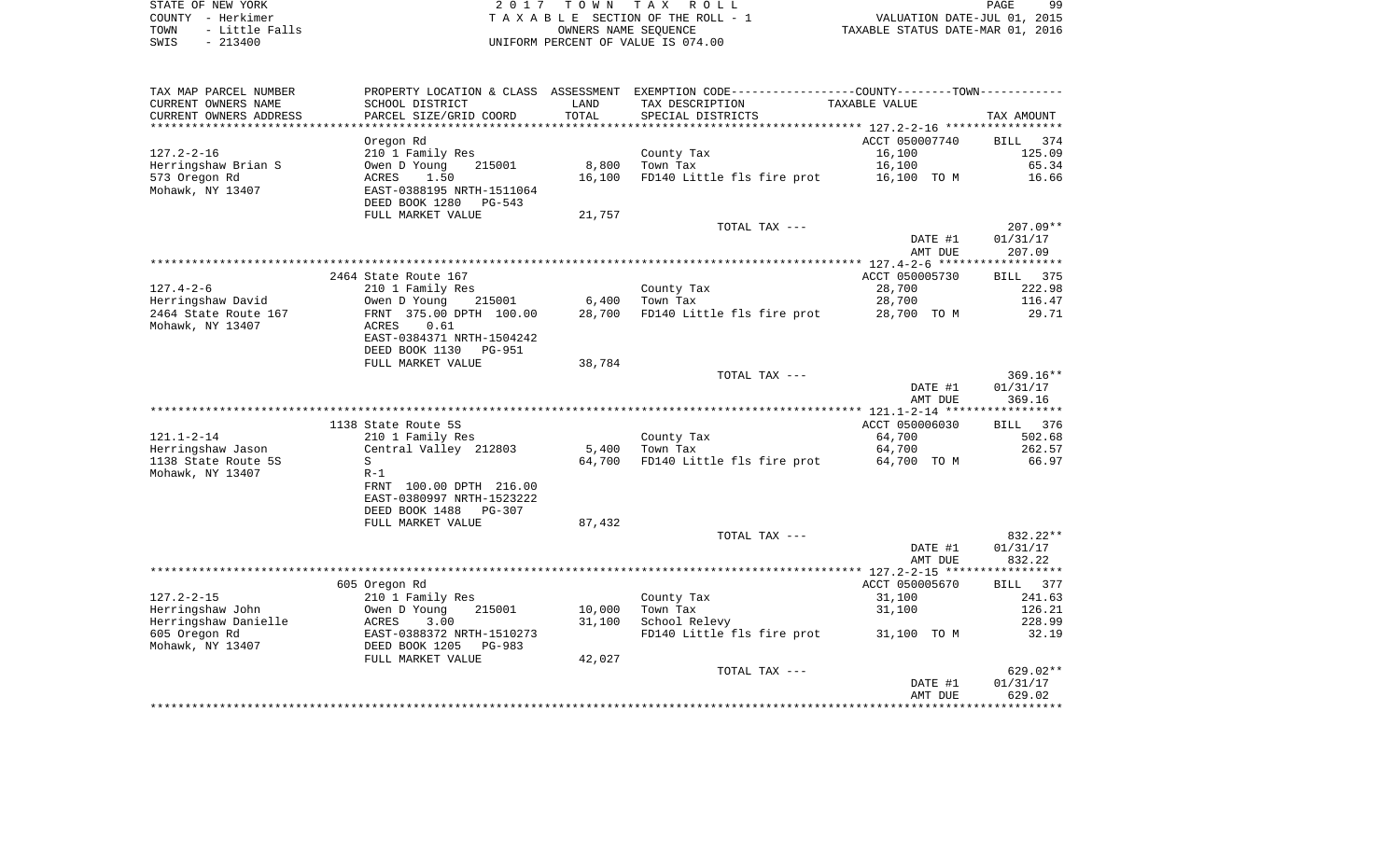| STATE OF NEW YORK      | 2017 TOWN TAX ROLL                 |
|------------------------|------------------------------------|
| COUNTY - Herkimer      | TAXABLE SECTION OF THE ROLL - 1    |
| - Little Falls<br>TOWN | OWNERS NAME SEOUENCE               |
| SMTS - 213400          | INIFORM PERCENT OF VALUE IS 074 00 |

COUNTY - Herkimer<br>
T A X A B L E SECTION OF THE ROLL - 1<br>
OWNERS NAME SECTION OF THE ROLL - 1 TOWN - Little Falls OWNERS NAME SEQUENCE TAXABLE STATUS DATE-MAR 01, 2016 SWIS - 213400 UNIFORM PERCENT OF VALUE IS 074.00

| CURRENT OWNERS NAME<br>SCHOOL DISTRICT<br>LAND<br>TAX DESCRIPTION<br>TAXABLE VALUE<br>TOTAL<br>CURRENT OWNERS ADDRESS<br>PARCEL SIZE/GRID COORD<br>SPECIAL DISTRICTS<br>TAX AMOUNT<br>ACCT 050099290<br>592 Oregon Rd<br>BILL<br>378<br>$127.2 - 2 - 4.3$<br>210 1 Family Res<br>VET COM CT 41131<br>11,100<br>11,100<br>40,200<br>312.33<br>Herringshaw S<br>Owen D Young<br>215001<br>18,300<br>County Tax<br>Herringshaw V<br>41.70<br>51,300<br>Town Tax<br>40,200<br>163.14<br>ACRES<br>FD140 Little fls fire prot<br>EAST-0387096 NRTH-1510619<br>51,300 TO M<br>53.10<br>Mohawk, NY 13407<br>DEED BOOK 744<br>$PG-39$<br>69,324<br>FULL MARKET VALUE<br>528.57**<br>TOTAL TAX ---<br>DATE #1<br>01/31/17<br>AMT DUE<br>528.57<br>558 Oregon Rd<br>ACCT 050007560<br>BILL 379<br>270 Mfg housing<br>40,000<br>310.78<br>County Tax<br>Herringshaw Stanley<br>Owen D Young<br>19,700<br>Town Tax<br>40,000<br>162.33<br>215001<br>998.01<br>Herringshaw Derik Robert Wayne ACRES 40.30<br>40,000<br>School Relevy<br>438 Oregon Rd<br>EAST-0387032 NRTH-1511565<br>FD140 Little fls fire prot<br>41.40<br>40,000 TO M<br>Mohawk, NY 13407<br>DEED BOOK 1470<br><b>PG-780</b><br>54,054<br>FULL MARKET VALUE<br>$1,512.52**$<br>TOTAL TAX ---<br>01/31/17<br>DATE #1<br>AMT DUE<br>1,512.52<br>Paines Hollow Rd<br>ACCT 050012720<br>BILL 380<br>$127.2 - 5 - 14$<br>2,700<br>314 Rural vac<10<br>County Tax<br>20.98<br>2,700<br>2,700<br>10.96<br>Herringshaw Stanley<br>215001<br>Town Tax<br>Owen D Young<br>2,700<br>2.79<br>Herringshaw Valerie<br>FRNT 774.00 DPTH<br>FD140 Little fls fire prot<br>2,700 TO M<br>592 Oregon Rd<br>5.40<br><b>ACRES</b><br>EAST-0388454 NRTH-1510687<br>DEED BOOK 1478<br>$PG-474$<br>FULL MARKET VALUE<br>3,649<br>TOTAL TAX ---<br>$34.73**$<br>DATE #1<br>01/31/17<br>AMT DUE<br>34.73<br>Paines Hollow Rd<br>ACCT 050012720<br>381<br>BILL<br>$127.2 - 5 - 15$<br>80.80<br>314 Rural vac<10<br>10,400<br>County Tax<br>42.21<br>Herringshaw Stanley<br>Owen D Young<br>215001<br>10,400<br>Town Tax<br>10,400<br>Herringshaw Valerie<br>5.50<br>10,400<br>FD140 Little fls fire prot<br>10,400 TO M<br>10.76<br>ACRES<br>592 Oregon Rd<br>EAST-0388683 NRTH-1510995<br>DEED BOOK 1478<br>Mohawk, NY 13407<br>$PG-474$<br>FULL MARKET VALUE<br>14,054<br>$133.77**$<br>TOTAL TAX ---<br>DATE #1<br>01/31/17<br>133.77<br>AMT DUE | TAX MAP PARCEL NUMBER |  | PROPERTY LOCATION & CLASS ASSESSMENT EXEMPTION CODE-----------------COUNTY--------TOWN---------- |  |
|--------------------------------------------------------------------------------------------------------------------------------------------------------------------------------------------------------------------------------------------------------------------------------------------------------------------------------------------------------------------------------------------------------------------------------------------------------------------------------------------------------------------------------------------------------------------------------------------------------------------------------------------------------------------------------------------------------------------------------------------------------------------------------------------------------------------------------------------------------------------------------------------------------------------------------------------------------------------------------------------------------------------------------------------------------------------------------------------------------------------------------------------------------------------------------------------------------------------------------------------------------------------------------------------------------------------------------------------------------------------------------------------------------------------------------------------------------------------------------------------------------------------------------------------------------------------------------------------------------------------------------------------------------------------------------------------------------------------------------------------------------------------------------------------------------------------------------------------------------------------------------------------------------------------------------------------------------------------------------------------------------------------------------------------------------------------------------------------------------------------------------------------------------------------------------------------------------------------------------------------------------------------------------------------------------------------------------------------------------------------------------|-----------------------|--|--------------------------------------------------------------------------------------------------|--|
|                                                                                                                                                                                                                                                                                                                                                                                                                                                                                                                                                                                                                                                                                                                                                                                                                                                                                                                                                                                                                                                                                                                                                                                                                                                                                                                                                                                                                                                                                                                                                                                                                                                                                                                                                                                                                                                                                                                                                                                                                                                                                                                                                                                                                                                                                                                                                                                |                       |  |                                                                                                  |  |
|                                                                                                                                                                                                                                                                                                                                                                                                                                                                                                                                                                                                                                                                                                                                                                                                                                                                                                                                                                                                                                                                                                                                                                                                                                                                                                                                                                                                                                                                                                                                                                                                                                                                                                                                                                                                                                                                                                                                                                                                                                                                                                                                                                                                                                                                                                                                                                                |                       |  |                                                                                                  |  |
|                                                                                                                                                                                                                                                                                                                                                                                                                                                                                                                                                                                                                                                                                                                                                                                                                                                                                                                                                                                                                                                                                                                                                                                                                                                                                                                                                                                                                                                                                                                                                                                                                                                                                                                                                                                                                                                                                                                                                                                                                                                                                                                                                                                                                                                                                                                                                                                |                       |  |                                                                                                  |  |
|                                                                                                                                                                                                                                                                                                                                                                                                                                                                                                                                                                                                                                                                                                                                                                                                                                                                                                                                                                                                                                                                                                                                                                                                                                                                                                                                                                                                                                                                                                                                                                                                                                                                                                                                                                                                                                                                                                                                                                                                                                                                                                                                                                                                                                                                                                                                                                                |                       |  |                                                                                                  |  |
|                                                                                                                                                                                                                                                                                                                                                                                                                                                                                                                                                                                                                                                                                                                                                                                                                                                                                                                                                                                                                                                                                                                                                                                                                                                                                                                                                                                                                                                                                                                                                                                                                                                                                                                                                                                                                                                                                                                                                                                                                                                                                                                                                                                                                                                                                                                                                                                |                       |  |                                                                                                  |  |
|                                                                                                                                                                                                                                                                                                                                                                                                                                                                                                                                                                                                                                                                                                                                                                                                                                                                                                                                                                                                                                                                                                                                                                                                                                                                                                                                                                                                                                                                                                                                                                                                                                                                                                                                                                                                                                                                                                                                                                                                                                                                                                                                                                                                                                                                                                                                                                                |                       |  |                                                                                                  |  |
|                                                                                                                                                                                                                                                                                                                                                                                                                                                                                                                                                                                                                                                                                                                                                                                                                                                                                                                                                                                                                                                                                                                                                                                                                                                                                                                                                                                                                                                                                                                                                                                                                                                                                                                                                                                                                                                                                                                                                                                                                                                                                                                                                                                                                                                                                                                                                                                |                       |  |                                                                                                  |  |
|                                                                                                                                                                                                                                                                                                                                                                                                                                                                                                                                                                                                                                                                                                                                                                                                                                                                                                                                                                                                                                                                                                                                                                                                                                                                                                                                                                                                                                                                                                                                                                                                                                                                                                                                                                                                                                                                                                                                                                                                                                                                                                                                                                                                                                                                                                                                                                                |                       |  |                                                                                                  |  |
|                                                                                                                                                                                                                                                                                                                                                                                                                                                                                                                                                                                                                                                                                                                                                                                                                                                                                                                                                                                                                                                                                                                                                                                                                                                                                                                                                                                                                                                                                                                                                                                                                                                                                                                                                                                                                                                                                                                                                                                                                                                                                                                                                                                                                                                                                                                                                                                | 592 Oregon Rd         |  |                                                                                                  |  |
|                                                                                                                                                                                                                                                                                                                                                                                                                                                                                                                                                                                                                                                                                                                                                                                                                                                                                                                                                                                                                                                                                                                                                                                                                                                                                                                                                                                                                                                                                                                                                                                                                                                                                                                                                                                                                                                                                                                                                                                                                                                                                                                                                                                                                                                                                                                                                                                |                       |  |                                                                                                  |  |
|                                                                                                                                                                                                                                                                                                                                                                                                                                                                                                                                                                                                                                                                                                                                                                                                                                                                                                                                                                                                                                                                                                                                                                                                                                                                                                                                                                                                                                                                                                                                                                                                                                                                                                                                                                                                                                                                                                                                                                                                                                                                                                                                                                                                                                                                                                                                                                                |                       |  |                                                                                                  |  |
|                                                                                                                                                                                                                                                                                                                                                                                                                                                                                                                                                                                                                                                                                                                                                                                                                                                                                                                                                                                                                                                                                                                                                                                                                                                                                                                                                                                                                                                                                                                                                                                                                                                                                                                                                                                                                                                                                                                                                                                                                                                                                                                                                                                                                                                                                                                                                                                |                       |  |                                                                                                  |  |
|                                                                                                                                                                                                                                                                                                                                                                                                                                                                                                                                                                                                                                                                                                                                                                                                                                                                                                                                                                                                                                                                                                                                                                                                                                                                                                                                                                                                                                                                                                                                                                                                                                                                                                                                                                                                                                                                                                                                                                                                                                                                                                                                                                                                                                                                                                                                                                                |                       |  |                                                                                                  |  |
|                                                                                                                                                                                                                                                                                                                                                                                                                                                                                                                                                                                                                                                                                                                                                                                                                                                                                                                                                                                                                                                                                                                                                                                                                                                                                                                                                                                                                                                                                                                                                                                                                                                                                                                                                                                                                                                                                                                                                                                                                                                                                                                                                                                                                                                                                                                                                                                |                       |  |                                                                                                  |  |
|                                                                                                                                                                                                                                                                                                                                                                                                                                                                                                                                                                                                                                                                                                                                                                                                                                                                                                                                                                                                                                                                                                                                                                                                                                                                                                                                                                                                                                                                                                                                                                                                                                                                                                                                                                                                                                                                                                                                                                                                                                                                                                                                                                                                                                                                                                                                                                                |                       |  |                                                                                                  |  |
|                                                                                                                                                                                                                                                                                                                                                                                                                                                                                                                                                                                                                                                                                                                                                                                                                                                                                                                                                                                                                                                                                                                                                                                                                                                                                                                                                                                                                                                                                                                                                                                                                                                                                                                                                                                                                                                                                                                                                                                                                                                                                                                                                                                                                                                                                                                                                                                |                       |  |                                                                                                  |  |
|                                                                                                                                                                                                                                                                                                                                                                                                                                                                                                                                                                                                                                                                                                                                                                                                                                                                                                                                                                                                                                                                                                                                                                                                                                                                                                                                                                                                                                                                                                                                                                                                                                                                                                                                                                                                                                                                                                                                                                                                                                                                                                                                                                                                                                                                                                                                                                                |                       |  |                                                                                                  |  |
|                                                                                                                                                                                                                                                                                                                                                                                                                                                                                                                                                                                                                                                                                                                                                                                                                                                                                                                                                                                                                                                                                                                                                                                                                                                                                                                                                                                                                                                                                                                                                                                                                                                                                                                                                                                                                                                                                                                                                                                                                                                                                                                                                                                                                                                                                                                                                                                | $127.2 - 2 - 4.1$     |  |                                                                                                  |  |
|                                                                                                                                                                                                                                                                                                                                                                                                                                                                                                                                                                                                                                                                                                                                                                                                                                                                                                                                                                                                                                                                                                                                                                                                                                                                                                                                                                                                                                                                                                                                                                                                                                                                                                                                                                                                                                                                                                                                                                                                                                                                                                                                                                                                                                                                                                                                                                                |                       |  |                                                                                                  |  |
|                                                                                                                                                                                                                                                                                                                                                                                                                                                                                                                                                                                                                                                                                                                                                                                                                                                                                                                                                                                                                                                                                                                                                                                                                                                                                                                                                                                                                                                                                                                                                                                                                                                                                                                                                                                                                                                                                                                                                                                                                                                                                                                                                                                                                                                                                                                                                                                |                       |  |                                                                                                  |  |
|                                                                                                                                                                                                                                                                                                                                                                                                                                                                                                                                                                                                                                                                                                                                                                                                                                                                                                                                                                                                                                                                                                                                                                                                                                                                                                                                                                                                                                                                                                                                                                                                                                                                                                                                                                                                                                                                                                                                                                                                                                                                                                                                                                                                                                                                                                                                                                                |                       |  |                                                                                                  |  |
|                                                                                                                                                                                                                                                                                                                                                                                                                                                                                                                                                                                                                                                                                                                                                                                                                                                                                                                                                                                                                                                                                                                                                                                                                                                                                                                                                                                                                                                                                                                                                                                                                                                                                                                                                                                                                                                                                                                                                                                                                                                                                                                                                                                                                                                                                                                                                                                |                       |  |                                                                                                  |  |
|                                                                                                                                                                                                                                                                                                                                                                                                                                                                                                                                                                                                                                                                                                                                                                                                                                                                                                                                                                                                                                                                                                                                                                                                                                                                                                                                                                                                                                                                                                                                                                                                                                                                                                                                                                                                                                                                                                                                                                                                                                                                                                                                                                                                                                                                                                                                                                                |                       |  |                                                                                                  |  |
|                                                                                                                                                                                                                                                                                                                                                                                                                                                                                                                                                                                                                                                                                                                                                                                                                                                                                                                                                                                                                                                                                                                                                                                                                                                                                                                                                                                                                                                                                                                                                                                                                                                                                                                                                                                                                                                                                                                                                                                                                                                                                                                                                                                                                                                                                                                                                                                |                       |  |                                                                                                  |  |
|                                                                                                                                                                                                                                                                                                                                                                                                                                                                                                                                                                                                                                                                                                                                                                                                                                                                                                                                                                                                                                                                                                                                                                                                                                                                                                                                                                                                                                                                                                                                                                                                                                                                                                                                                                                                                                                                                                                                                                                                                                                                                                                                                                                                                                                                                                                                                                                |                       |  |                                                                                                  |  |
|                                                                                                                                                                                                                                                                                                                                                                                                                                                                                                                                                                                                                                                                                                                                                                                                                                                                                                                                                                                                                                                                                                                                                                                                                                                                                                                                                                                                                                                                                                                                                                                                                                                                                                                                                                                                                                                                                                                                                                                                                                                                                                                                                                                                                                                                                                                                                                                |                       |  |                                                                                                  |  |
|                                                                                                                                                                                                                                                                                                                                                                                                                                                                                                                                                                                                                                                                                                                                                                                                                                                                                                                                                                                                                                                                                                                                                                                                                                                                                                                                                                                                                                                                                                                                                                                                                                                                                                                                                                                                                                                                                                                                                                                                                                                                                                                                                                                                                                                                                                                                                                                |                       |  |                                                                                                  |  |
|                                                                                                                                                                                                                                                                                                                                                                                                                                                                                                                                                                                                                                                                                                                                                                                                                                                                                                                                                                                                                                                                                                                                                                                                                                                                                                                                                                                                                                                                                                                                                                                                                                                                                                                                                                                                                                                                                                                                                                                                                                                                                                                                                                                                                                                                                                                                                                                |                       |  |                                                                                                  |  |
|                                                                                                                                                                                                                                                                                                                                                                                                                                                                                                                                                                                                                                                                                                                                                                                                                                                                                                                                                                                                                                                                                                                                                                                                                                                                                                                                                                                                                                                                                                                                                                                                                                                                                                                                                                                                                                                                                                                                                                                                                                                                                                                                                                                                                                                                                                                                                                                |                       |  |                                                                                                  |  |
|                                                                                                                                                                                                                                                                                                                                                                                                                                                                                                                                                                                                                                                                                                                                                                                                                                                                                                                                                                                                                                                                                                                                                                                                                                                                                                                                                                                                                                                                                                                                                                                                                                                                                                                                                                                                                                                                                                                                                                                                                                                                                                                                                                                                                                                                                                                                                                                |                       |  |                                                                                                  |  |
|                                                                                                                                                                                                                                                                                                                                                                                                                                                                                                                                                                                                                                                                                                                                                                                                                                                                                                                                                                                                                                                                                                                                                                                                                                                                                                                                                                                                                                                                                                                                                                                                                                                                                                                                                                                                                                                                                                                                                                                                                                                                                                                                                                                                                                                                                                                                                                                |                       |  |                                                                                                  |  |
|                                                                                                                                                                                                                                                                                                                                                                                                                                                                                                                                                                                                                                                                                                                                                                                                                                                                                                                                                                                                                                                                                                                                                                                                                                                                                                                                                                                                                                                                                                                                                                                                                                                                                                                                                                                                                                                                                                                                                                                                                                                                                                                                                                                                                                                                                                                                                                                |                       |  |                                                                                                  |  |
|                                                                                                                                                                                                                                                                                                                                                                                                                                                                                                                                                                                                                                                                                                                                                                                                                                                                                                                                                                                                                                                                                                                                                                                                                                                                                                                                                                                                                                                                                                                                                                                                                                                                                                                                                                                                                                                                                                                                                                                                                                                                                                                                                                                                                                                                                                                                                                                |                       |  |                                                                                                  |  |
|                                                                                                                                                                                                                                                                                                                                                                                                                                                                                                                                                                                                                                                                                                                                                                                                                                                                                                                                                                                                                                                                                                                                                                                                                                                                                                                                                                                                                                                                                                                                                                                                                                                                                                                                                                                                                                                                                                                                                                                                                                                                                                                                                                                                                                                                                                                                                                                |                       |  |                                                                                                  |  |
|                                                                                                                                                                                                                                                                                                                                                                                                                                                                                                                                                                                                                                                                                                                                                                                                                                                                                                                                                                                                                                                                                                                                                                                                                                                                                                                                                                                                                                                                                                                                                                                                                                                                                                                                                                                                                                                                                                                                                                                                                                                                                                                                                                                                                                                                                                                                                                                | Mohawk, NY 13407      |  |                                                                                                  |  |
|                                                                                                                                                                                                                                                                                                                                                                                                                                                                                                                                                                                                                                                                                                                                                                                                                                                                                                                                                                                                                                                                                                                                                                                                                                                                                                                                                                                                                                                                                                                                                                                                                                                                                                                                                                                                                                                                                                                                                                                                                                                                                                                                                                                                                                                                                                                                                                                |                       |  |                                                                                                  |  |
|                                                                                                                                                                                                                                                                                                                                                                                                                                                                                                                                                                                                                                                                                                                                                                                                                                                                                                                                                                                                                                                                                                                                                                                                                                                                                                                                                                                                                                                                                                                                                                                                                                                                                                                                                                                                                                                                                                                                                                                                                                                                                                                                                                                                                                                                                                                                                                                |                       |  |                                                                                                  |  |
|                                                                                                                                                                                                                                                                                                                                                                                                                                                                                                                                                                                                                                                                                                                                                                                                                                                                                                                                                                                                                                                                                                                                                                                                                                                                                                                                                                                                                                                                                                                                                                                                                                                                                                                                                                                                                                                                                                                                                                                                                                                                                                                                                                                                                                                                                                                                                                                |                       |  |                                                                                                  |  |
|                                                                                                                                                                                                                                                                                                                                                                                                                                                                                                                                                                                                                                                                                                                                                                                                                                                                                                                                                                                                                                                                                                                                                                                                                                                                                                                                                                                                                                                                                                                                                                                                                                                                                                                                                                                                                                                                                                                                                                                                                                                                                                                                                                                                                                                                                                                                                                                |                       |  |                                                                                                  |  |
|                                                                                                                                                                                                                                                                                                                                                                                                                                                                                                                                                                                                                                                                                                                                                                                                                                                                                                                                                                                                                                                                                                                                                                                                                                                                                                                                                                                                                                                                                                                                                                                                                                                                                                                                                                                                                                                                                                                                                                                                                                                                                                                                                                                                                                                                                                                                                                                |                       |  |                                                                                                  |  |
|                                                                                                                                                                                                                                                                                                                                                                                                                                                                                                                                                                                                                                                                                                                                                                                                                                                                                                                                                                                                                                                                                                                                                                                                                                                                                                                                                                                                                                                                                                                                                                                                                                                                                                                                                                                                                                                                                                                                                                                                                                                                                                                                                                                                                                                                                                                                                                                |                       |  |                                                                                                  |  |
|                                                                                                                                                                                                                                                                                                                                                                                                                                                                                                                                                                                                                                                                                                                                                                                                                                                                                                                                                                                                                                                                                                                                                                                                                                                                                                                                                                                                                                                                                                                                                                                                                                                                                                                                                                                                                                                                                                                                                                                                                                                                                                                                                                                                                                                                                                                                                                                |                       |  |                                                                                                  |  |
|                                                                                                                                                                                                                                                                                                                                                                                                                                                                                                                                                                                                                                                                                                                                                                                                                                                                                                                                                                                                                                                                                                                                                                                                                                                                                                                                                                                                                                                                                                                                                                                                                                                                                                                                                                                                                                                                                                                                                                                                                                                                                                                                                                                                                                                                                                                                                                                |                       |  |                                                                                                  |  |
|                                                                                                                                                                                                                                                                                                                                                                                                                                                                                                                                                                                                                                                                                                                                                                                                                                                                                                                                                                                                                                                                                                                                                                                                                                                                                                                                                                                                                                                                                                                                                                                                                                                                                                                                                                                                                                                                                                                                                                                                                                                                                                                                                                                                                                                                                                                                                                                |                       |  |                                                                                                  |  |
|                                                                                                                                                                                                                                                                                                                                                                                                                                                                                                                                                                                                                                                                                                                                                                                                                                                                                                                                                                                                                                                                                                                                                                                                                                                                                                                                                                                                                                                                                                                                                                                                                                                                                                                                                                                                                                                                                                                                                                                                                                                                                                                                                                                                                                                                                                                                                                                |                       |  |                                                                                                  |  |
|                                                                                                                                                                                                                                                                                                                                                                                                                                                                                                                                                                                                                                                                                                                                                                                                                                                                                                                                                                                                                                                                                                                                                                                                                                                                                                                                                                                                                                                                                                                                                                                                                                                                                                                                                                                                                                                                                                                                                                                                                                                                                                                                                                                                                                                                                                                                                                                |                       |  |                                                                                                  |  |
|                                                                                                                                                                                                                                                                                                                                                                                                                                                                                                                                                                                                                                                                                                                                                                                                                                                                                                                                                                                                                                                                                                                                                                                                                                                                                                                                                                                                                                                                                                                                                                                                                                                                                                                                                                                                                                                                                                                                                                                                                                                                                                                                                                                                                                                                                                                                                                                |                       |  |                                                                                                  |  |
|                                                                                                                                                                                                                                                                                                                                                                                                                                                                                                                                                                                                                                                                                                                                                                                                                                                                                                                                                                                                                                                                                                                                                                                                                                                                                                                                                                                                                                                                                                                                                                                                                                                                                                                                                                                                                                                                                                                                                                                                                                                                                                                                                                                                                                                                                                                                                                                |                       |  |                                                                                                  |  |
|                                                                                                                                                                                                                                                                                                                                                                                                                                                                                                                                                                                                                                                                                                                                                                                                                                                                                                                                                                                                                                                                                                                                                                                                                                                                                                                                                                                                                                                                                                                                                                                                                                                                                                                                                                                                                                                                                                                                                                                                                                                                                                                                                                                                                                                                                                                                                                                |                       |  |                                                                                                  |  |
|                                                                                                                                                                                                                                                                                                                                                                                                                                                                                                                                                                                                                                                                                                                                                                                                                                                                                                                                                                                                                                                                                                                                                                                                                                                                                                                                                                                                                                                                                                                                                                                                                                                                                                                                                                                                                                                                                                                                                                                                                                                                                                                                                                                                                                                                                                                                                                                |                       |  |                                                                                                  |  |
|                                                                                                                                                                                                                                                                                                                                                                                                                                                                                                                                                                                                                                                                                                                                                                                                                                                                                                                                                                                                                                                                                                                                                                                                                                                                                                                                                                                                                                                                                                                                                                                                                                                                                                                                                                                                                                                                                                                                                                                                                                                                                                                                                                                                                                                                                                                                                                                |                       |  |                                                                                                  |  |
|                                                                                                                                                                                                                                                                                                                                                                                                                                                                                                                                                                                                                                                                                                                                                                                                                                                                                                                                                                                                                                                                                                                                                                                                                                                                                                                                                                                                                                                                                                                                                                                                                                                                                                                                                                                                                                                                                                                                                                                                                                                                                                                                                                                                                                                                                                                                                                                |                       |  |                                                                                                  |  |
|                                                                                                                                                                                                                                                                                                                                                                                                                                                                                                                                                                                                                                                                                                                                                                                                                                                                                                                                                                                                                                                                                                                                                                                                                                                                                                                                                                                                                                                                                                                                                                                                                                                                                                                                                                                                                                                                                                                                                                                                                                                                                                                                                                                                                                                                                                                                                                                |                       |  |                                                                                                  |  |
|                                                                                                                                                                                                                                                                                                                                                                                                                                                                                                                                                                                                                                                                                                                                                                                                                                                                                                                                                                                                                                                                                                                                                                                                                                                                                                                                                                                                                                                                                                                                                                                                                                                                                                                                                                                                                                                                                                                                                                                                                                                                                                                                                                                                                                                                                                                                                                                |                       |  |                                                                                                  |  |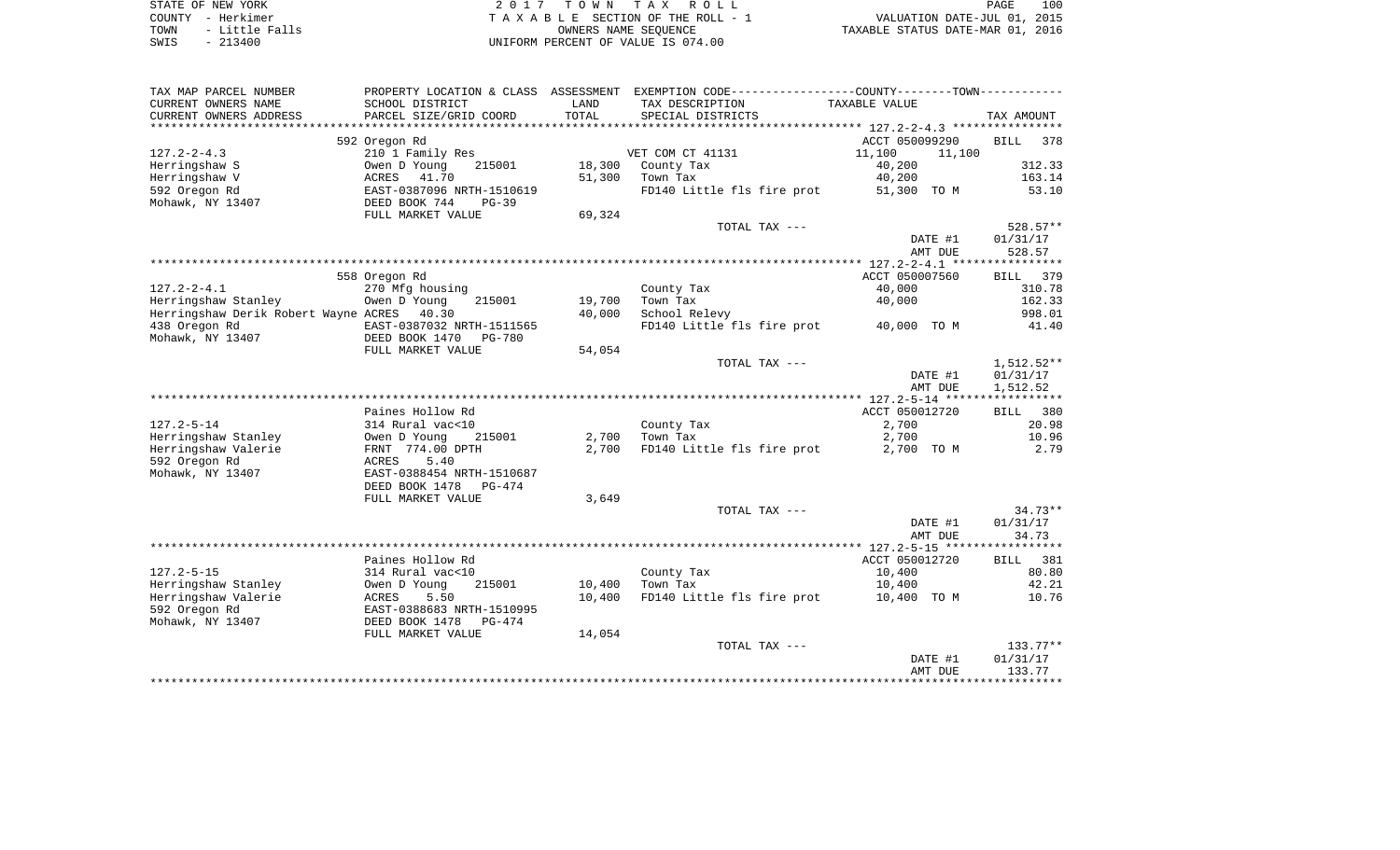STATE OF NEW YORK **EXECUTE:**  $2017$  TOWN TAX ROLL COUNTY - Herkimer<br>
T A X A B L E SECTION OF THE ROLL - 1<br>
TOWN - Little Falls<br>
SWIS - 213400 - 2013400 - UNIFORM PERCENT OF VALUE IS 074.00 TOWN - Little Falls OWNERS NAME SEQUENCE TAXABLE STATUS DATE-MAR 01, 2016 SWIS - 213400 UNIFORM PERCENT OF VALUE IS 074.00

| TAX MAP PARCEL NUMBER    |                                |        | PROPERTY LOCATION & CLASS ASSESSMENT EXEMPTION CODE---------------COUNTY-------TOWN---------- |                                                    |                    |
|--------------------------|--------------------------------|--------|-----------------------------------------------------------------------------------------------|----------------------------------------------------|--------------------|
| CURRENT OWNERS NAME      | SCHOOL DISTRICT                | LAND   | TAX DESCRIPTION                                                                               | TAXABLE VALUE                                      |                    |
| CURRENT OWNERS ADDRESS   | PARCEL SIZE/GRID COORD         | TOTAL  | SPECIAL DISTRICTS                                                                             |                                                    | TAX AMOUNT         |
|                          |                                |        | *************************                                                                     | ********************* 127.2-2-1 ****************** |                    |
|                          | Oregon Rd                      |        |                                                                                               | ACCT 050015075                                     | <b>BILL</b><br>382 |
| $127.2 - 2 - 1$          | 314 Rural vac<10               |        | County Tax                                                                                    | 2,600                                              | 20.20              |
| Herringshaw Stanley Jr   | Central Valley 212803          | 2,600  | Town Tax                                                                                      | 2,600                                              | 10.55              |
|                          |                                |        |                                                                                               |                                                    |                    |
| Herringshaw Michelle     | 1.80<br>ACRES                  | 2,600  | School Relevy                                                                                 |                                                    | 70.36              |
| 438 Oregon Rd            | EAST-0385970 NRTH-1512135      |        | FD140 Little fls fire prot 100 TO M                                                           |                                                    | .10                |
| Mohawk, NY 13407         | DEED BOOK 877<br>$PG-223$      |        |                                                                                               |                                                    |                    |
|                          | FULL MARKET VALUE              | 3,514  |                                                                                               |                                                    |                    |
|                          |                                |        | TOTAL TAX ---                                                                                 |                                                    | 101.21**           |
|                          |                                |        |                                                                                               | DATE #1                                            | 01/31/17           |
|                          |                                |        |                                                                                               | AMT DUE                                            | 101.21             |
|                          |                                |        |                                                                                               |                                                    | ***********        |
|                          | 438 Oregon Rd                  |        |                                                                                               | ACCT 050011970                                     | BILL 383           |
| $127.2 - 2 - 2$          | 210 1 Family Res               |        | County Tax                                                                                    | 17,400                                             | 135.19             |
| Herringshaw Stanley Jr   | Central Valley 212803          | 5,800  | Town Tax                                                                                      | 17,400                                             | 70.61              |
| Herringshaw Michelle     | Herringshaw Land Contract      | 17,400 | FD140 Little fls fire prot                                                                    | 17,400 TO M                                        | 18.01              |
| 438 Oregon Rd            | FRNT 200.00 DPTH               |        |                                                                                               |                                                    |                    |
|                          |                                |        |                                                                                               |                                                    |                    |
| Mohawk, NY 13407         | 0.47<br>ACRES                  |        |                                                                                               |                                                    |                    |
|                          | EAST-0386251 NRTH-1512140      |        |                                                                                               |                                                    |                    |
|                          | DEED BOOK 877<br>$PG-223$      |        |                                                                                               |                                                    |                    |
|                          | FULL MARKET VALUE              | 23,514 |                                                                                               |                                                    |                    |
|                          |                                |        | TOTAL TAX ---                                                                                 |                                                    | $223.81**$         |
|                          |                                |        |                                                                                               | DATE #1                                            | 01/31/17           |
|                          |                                |        |                                                                                               | AMT DUE                                            | 223.81             |
|                          |                                |        |                                                                                               |                                                    |                    |
|                          | Oregon Rd                      |        |                                                                                               | ACCT 050015065                                     | BILL 384           |
| $127.2 - 2 - 3$          | 311 Res vac land               |        | County Tax                                                                                    | 700                                                | 5.44               |
| Herringshaw Stanley W Jr | Central Valley 212803          | 700    | Town Tax                                                                                      | 700                                                | 2.84               |
| 438 Oregon Rd            | S                              | 700    | School Relevy                                                                                 |                                                    | 18.87              |
| Mohawk, NY 13407         | FRNT 238.00 DPTH               |        | FD140 Little fls fire prot                                                                    | 700 TO M                                           | .72                |
|                          | ACRES<br>0.26                  |        |                                                                                               |                                                    |                    |
|                          |                                |        |                                                                                               |                                                    |                    |
|                          | EAST-0386407 NRTH-1512109      |        |                                                                                               |                                                    |                    |
|                          | DEED BOOK 1226<br><b>PG-57</b> |        |                                                                                               |                                                    |                    |
|                          | FULL MARKET VALUE              | 946    |                                                                                               |                                                    |                    |
|                          |                                |        | TOTAL TAX ---                                                                                 |                                                    | $27.87**$          |
|                          |                                |        |                                                                                               | DATE #1                                            | 01/31/17           |
|                          |                                |        |                                                                                               | AMT DUE                                            | 27.87              |
|                          |                                |        |                                                                                               |                                                    |                    |
|                          | Fall Hill Rd                   |        |                                                                                               | ACCT 050008430                                     | BILL 385           |
| $121.2 - 2 - 26$         | 312 Vac w/imprv                |        | County Tax                                                                                    | 3,300                                              | 25.64              |
| Higgins Patrick D        | Little Falls Ce 210900         | 2,500  | Town Tax                                                                                      | 3,300                                              | 13.39              |
| Higgins Paula            | ACRES<br>1.00                  | 3,300  | FD140 Little fls fire prot                                                                    | 3,300 TO M                                         | 3.42               |
| PO Box 812               | EAST-0391788 NRTH-1524830      |        |                                                                                               |                                                    |                    |
| Little Falls, NY 13365   | DEED BOOK 855<br>PG-657        |        |                                                                                               |                                                    |                    |
|                          |                                |        |                                                                                               |                                                    |                    |
|                          | FULL MARKET VALUE              | 4,459  |                                                                                               |                                                    |                    |
|                          |                                |        | TOTAL TAX ---                                                                                 |                                                    | $42.45**$          |
|                          |                                |        |                                                                                               | DATE #1                                            | 01/31/17           |
|                          |                                |        |                                                                                               | AMT DUE                                            | 42.45              |
|                          |                                |        |                                                                                               |                                                    |                    |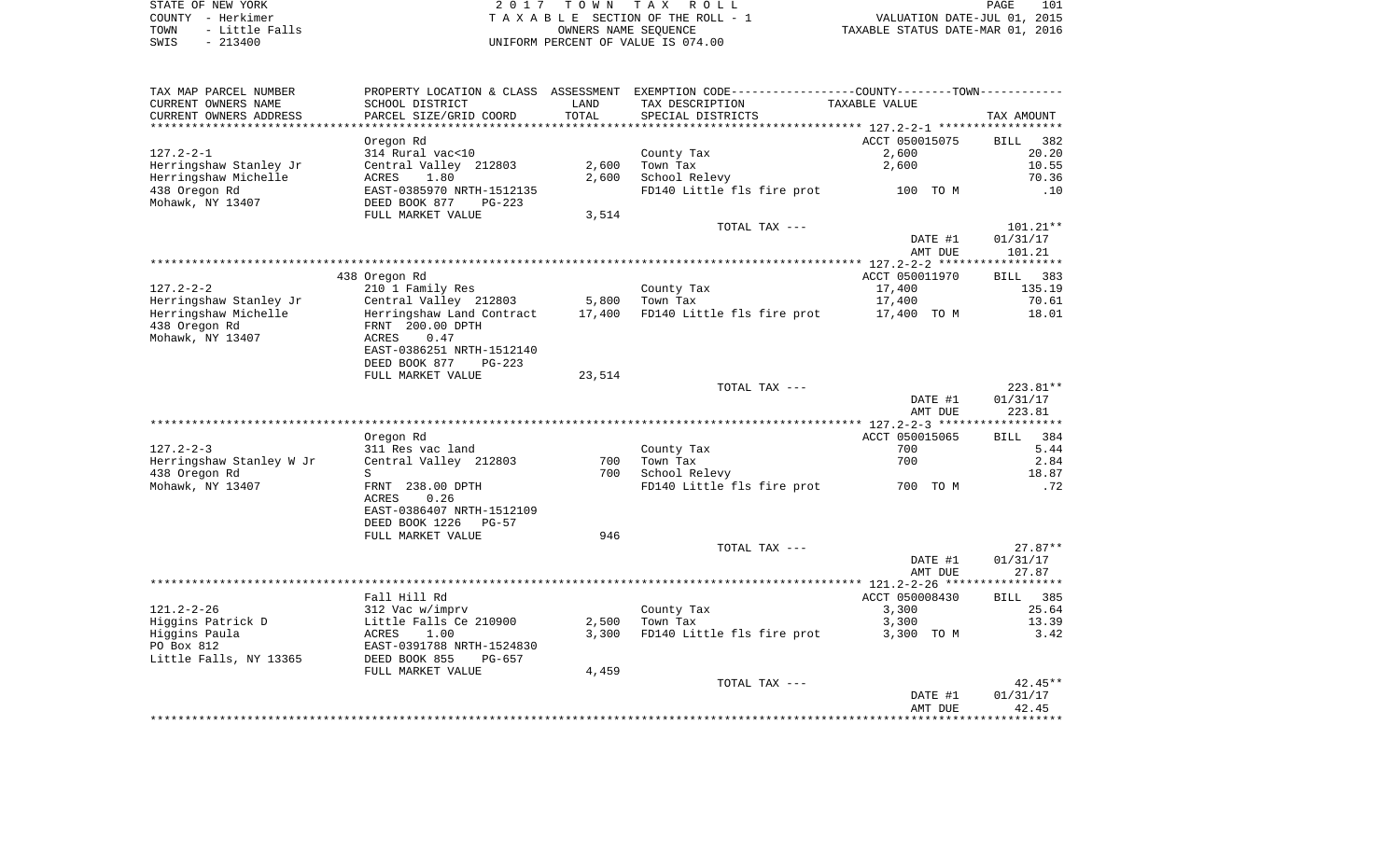STATE OF NEW YORK **EXECUTE:**  $2017$  TOWN TAX ROLL COUNTY - Herkimer<br>
T A X A B L E SECTION OF THE ROLL - 1<br>
TOWN - Little Falls<br>
SWIS - 213400 - 2013400 - UNIFORM PERCENT OF VALUE IS 074.00 TOWN - Little Falls OWNERS NAME SEQUENCE TAXABLE STATUS DATE-MAR 01, 2016 SWIS - 213400 UNIFORM PERCENT OF VALUE IS 074.00

| TAX MAP PARCEL NUMBER  | PROPERTY LOCATION & CLASS ASSESSMENT |         | EXEMPTION CODE-----------------COUNTY--------TOWN----------- |                  |                       |
|------------------------|--------------------------------------|---------|--------------------------------------------------------------|------------------|-----------------------|
| CURRENT OWNERS NAME    | SCHOOL DISTRICT                      | LAND    | TAX DESCRIPTION                                              | TAXABLE VALUE    |                       |
| CURRENT OWNERS ADDRESS | PARCEL SIZE/GRID COORD               | TOTAL   | SPECIAL DISTRICTS                                            |                  | TAX AMOUNT            |
|                        |                                      |         |                                                              |                  |                       |
|                        | 1695 State Route 5S                  |         |                                                              | ACCT 050008400   | <b>BILL</b><br>386    |
| $121.2 - 2 - 27$       | 210 1 Family Res                     |         | County Tax                                                   | 65,000           | 505.01                |
|                        |                                      |         |                                                              |                  |                       |
| Higgins Patrick D      | Little Falls Ce 210900               | 3,500   | Town Tax                                                     | 65,000           | 263.79                |
| Higgins Paula          | FRNT 100.00 DPTH 100.00              | 65,000  | FD140 Little fls fire prot                                   | 65,000 TO M      | 67.28                 |
| 1695 State Route 5-S   | EAST-0391868 NRTH-1524768            |         |                                                              |                  |                       |
| PO Box 812             | DEED BOOK 855<br>$PG-657$            |         |                                                              |                  |                       |
| Little Falls, NY 13365 | FULL MARKET VALUE                    | 87,838  |                                                              |                  |                       |
|                        |                                      |         | TOTAL TAX ---                                                |                  | 836.08**              |
|                        |                                      |         |                                                              | DATE #1          | 01/31/17              |
|                        |                                      |         |                                                              | AMT DUE          | 836.08                |
|                        |                                      |         |                                                              |                  |                       |
|                        | 572 Sandy Ln                         |         |                                                              | ACCT 050010080   | 387<br>BILL           |
| $121.2 - 4 - 51$       | 210 1 Family Res                     |         | VETCOM CTS 41130                                             | 11,100<br>11,100 |                       |
| Higgins Peter          | Little Falls Ce 210900               | 3,500   | County Tax                                                   | 53,500           | 415.66                |
| Higgins Ann            | Е                                    | 64,600  | Town Tax                                                     | 53,500           | 217.12                |
| 572 Sandy Lane Rd      | R1                                   |         | FD140 Little fls fire prot                                   | 64,600 TO M      | 66.86                 |
|                        |                                      |         |                                                              |                  |                       |
| Mohawk, NY 13407       | Sandy Lane                           |         |                                                              |                  |                       |
|                        | FRNT 107.00 DPTH 170.00              |         |                                                              |                  |                       |
|                        | ACRES<br>0.49                        |         |                                                              |                  |                       |
|                        | EAST-0389312 NRTH-1523171            |         |                                                              |                  |                       |
|                        | DEED BOOK 696<br>$PG-392$            |         |                                                              |                  |                       |
|                        | FULL MARKET VALUE                    | 87,297  |                                                              |                  |                       |
|                        |                                      |         | TOTAL TAX ---                                                |                  | 699.64**              |
|                        |                                      |         |                                                              | DATE #1          | 01/31/17              |
|                        |                                      |         |                                                              | AMT DUE          | 699.64                |
|                        |                                      |         |                                                              |                  | ***********           |
|                        | 256 Nulls Rd                         |         |                                                              | ACCT 050099310   | 388<br>BILL           |
| $121.4 - 2 - 33.3$     | 210 1 Family Res                     |         | County Tax                                                   | 80,000           | 621.55                |
| Holliday Wayne         | Little Falls Ce 210900               | 19,300  | Town Tax                                                     | 80,000           | 324.66                |
| Holliday Sandra        | West                                 | 80,000  | School Relevy                                                |                  | 2,458.49              |
| 256 Nulls Rd           |                                      |         | FD140 Little fls fire prot                                   | 80,000 TO M      | 82.80                 |
|                        | Nulls Rd                             |         |                                                              |                  |                       |
| Little Falls, NY 13365 | ACRES<br>8.60                        |         |                                                              |                  |                       |
|                        | EAST-0395242 NRTH-1517087            |         |                                                              |                  |                       |
|                        | DEED BOOK 746<br>PG-176              |         |                                                              |                  |                       |
|                        | FULL MARKET VALUE                    | 108,108 |                                                              |                  |                       |
|                        |                                      |         | TOTAL TAX ---                                                |                  | $3,487.50**$          |
|                        |                                      |         |                                                              | DATE #1          | 01/31/17              |
|                        |                                      |         |                                                              | AMT DUE          | 3,487.50              |
|                        |                                      |         |                                                              |                  | * * * * * * * * * * * |
|                        | Johnnycake Rd                        |         |                                                              | ACCT 050006180   | 389<br>BILL           |
| $127.2 - 2 - 25.1$     | 312 Vac w/imprv                      |         | County Tax                                                   | 8,000            | 62.16                 |
| Hoose Linda            | Little Falls Ce 210900               | 3,000   | Town Tax                                                     | 8,000            | 32.47                 |
| 163 Kozoil Rd          | Garage                               | 8,000   | FD140 Little fls fire prot                                   | 8,000 TO M       | 8.28                  |
| Mohawk, NY 13407       | ACRES<br>2.20                        |         |                                                              |                  |                       |
|                        | EAST-0393586 NRTH-0150625            |         |                                                              |                  |                       |
|                        |                                      |         |                                                              |                  |                       |
|                        | DEED BOOK 1096<br>$PG-26$            |         |                                                              |                  |                       |
|                        | FULL MARKET VALUE                    | 10,811  |                                                              |                  |                       |
|                        |                                      |         | TOTAL TAX ---                                                |                  | 102.91**              |
|                        |                                      |         |                                                              | DATE #1          | 01/31/17              |
|                        |                                      |         |                                                              | AMT DUE          | 102.91                |
|                        |                                      |         |                                                              |                  |                       |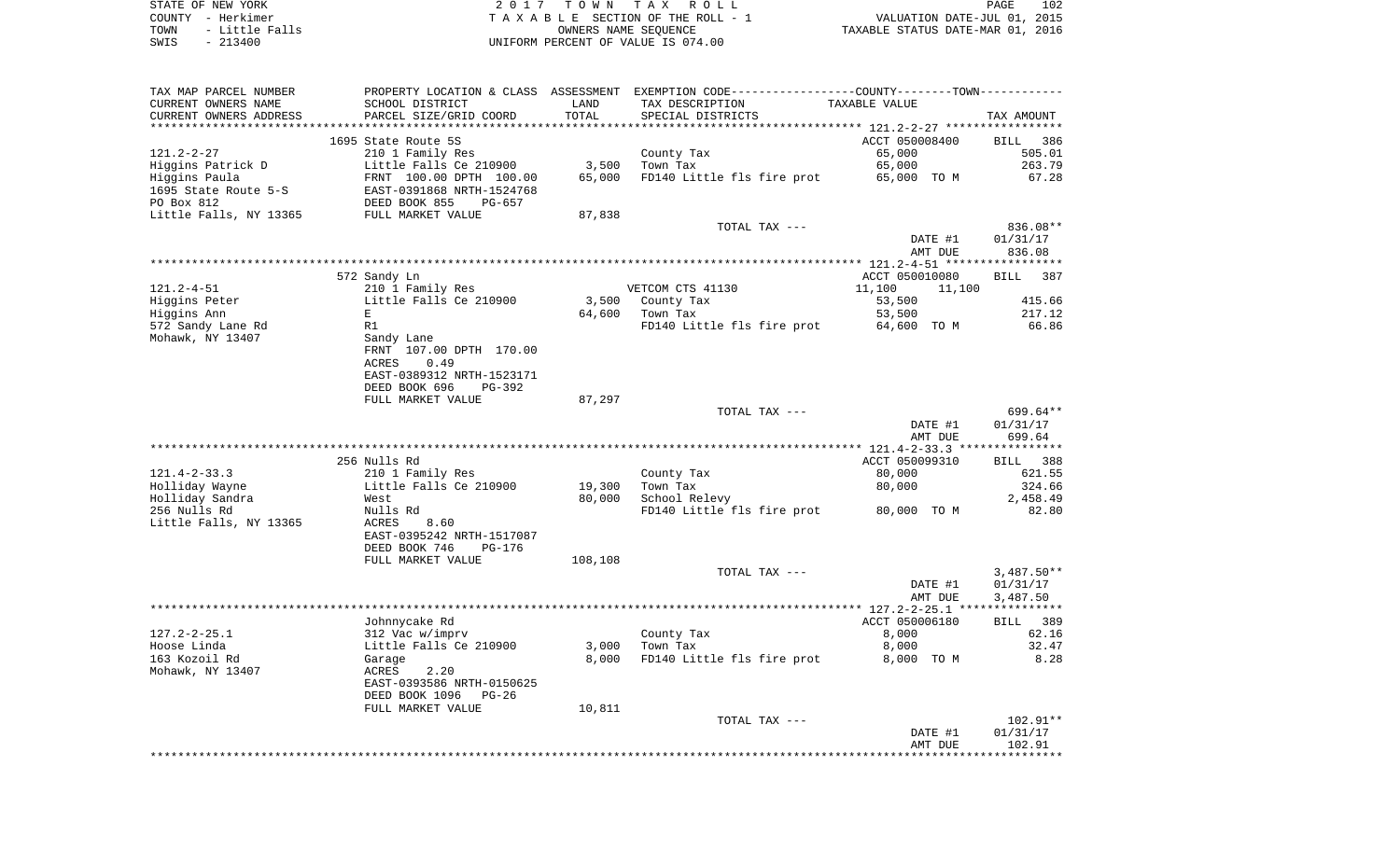| STATE OF NEW YORK      | 2017 TOWN TAX ROLL                 | 103<br>PAGE                      |
|------------------------|------------------------------------|----------------------------------|
| COUNTY - Herkimer      | TAXABLE SECTION OF THE ROLL - 1    | VALUATION DATE-JUL 01, 2015      |
| - Little Falls<br>TOWN | OWNERS NAME SEOUENCE               | TAXABLE STATUS DATE-MAR 01, 2016 |
| $-213400$<br>SWIS      | UNIFORM PERCENT OF VALUE IS 074.00 |                                  |

| TAX MAP PARCEL NUMBER              |                                           |        | PROPERTY LOCATION & CLASS ASSESSMENT EXEMPTION CODE----------------COUNTY--------TOWN---------- |                                   |                   |
|------------------------------------|-------------------------------------------|--------|-------------------------------------------------------------------------------------------------|-----------------------------------|-------------------|
| CURRENT OWNERS NAME                | SCHOOL DISTRICT                           | LAND   | TAX DESCRIPTION                                                                                 | TAXABLE VALUE                     |                   |
| CURRENT OWNERS ADDRESS             | PARCEL SIZE/GRID COORD                    | TOTAL  | SPECIAL DISTRICTS                                                                               |                                   | TAX AMOUNT        |
|                                    |                                           |        |                                                                                                 |                                   |                   |
|                                    | 1510 State Route 5S                       |        |                                                                                                 | ACCT 050010860                    | BILL 390          |
| $121.2 - 4 - 23$                   | 210 1 Family Res                          |        | County Tax                                                                                      | 53,200                            | 413.33            |
| Humphrey Paul                      | Little Falls Ce 210900                    | 5,400  | Town Tax                                                                                        | 53,200                            | 215.90            |
| 1510 State Route 5S                | Life Use                                  | 53,200 | FD140 Little fls fire prot                                                                      | 53,200 TO M                       | 55.06             |
| Mohawk, NY 13407                   | FRNT 125.00 DPTH 150.00                   |        |                                                                                                 |                                   |                   |
|                                    | EAST-0388381 NRTH-1524135                 |        |                                                                                                 |                                   |                   |
|                                    | DEED BOOK 1306 PG-372                     |        |                                                                                                 |                                   |                   |
|                                    | FULL MARKET VALUE                         | 71,892 |                                                                                                 |                                   |                   |
|                                    |                                           |        | TOTAL TAX ---                                                                                   |                                   | 684.29**          |
|                                    |                                           |        |                                                                                                 | DATE #1                           | 01/31/17          |
|                                    |                                           |        |                                                                                                 | AMT DUE                           | 684.29            |
|                                    |                                           |        |                                                                                                 |                                   |                   |
|                                    | 108 Sandy Lane Rd                         |        |                                                                                                 | ACCT 050006570                    | BILL 391          |
| $121.1 - 2 - 29$<br>Hurteau Arthur | 210 1 Family Res<br>Central Valley 212803 | 9,600  | AGED-CT<br>41801<br>County Tax                                                                  | 34,350<br>34,350                  | 266.88            |
| Hurteau Barbara                    | S                                         | 68,700 | Town Tax                                                                                        | 34,350<br>34,350                  | 139.40            |
| 108 Sandy Lane Rd                  | $R-1$                                     |        | School Relevy                                                                                   |                                   | 555.16            |
| Mohawk, NY 13407                   | Rt-5S                                     |        | FD140 Little fls fire prot 68,700 TO M                                                          |                                   | 71.11             |
|                                    | 1.10<br>ACRES                             |        |                                                                                                 |                                   |                   |
|                                    | EAST-0382902 NRTH-1523420                 |        |                                                                                                 |                                   |                   |
|                                    | DEED BOOK 00633 PG-00752                  |        |                                                                                                 |                                   |                   |
|                                    | FULL MARKET VALUE                         | 92,838 |                                                                                                 |                                   |                   |
|                                    |                                           |        | TOTAL TAX ---                                                                                   |                                   | $1,032.55**$      |
|                                    |                                           |        |                                                                                                 | DATE #1                           | 01/31/17          |
|                                    |                                           |        |                                                                                                 | AMT DUE                           | 1,032.55          |
|                                    |                                           |        |                                                                                                 |                                   |                   |
|                                    | State Route 169                           |        |                                                                                                 | ACCT 050015630                    | BILL 392          |
| $114.2 - 1 - 42$                   | 311 Res vac land                          |        | County Tax                                                                                      | 2,500                             | 19.42             |
| Hutton James                       | Little Falls Ce 210900                    | 2,500  | Town Tax                                                                                        | 2,500                             | 10.15             |
| Hutton Mary                        | W                                         | 2,500  | FD140 Little fls fire prot                                                                      | 2,500 TO M                        | 2.59              |
| 1319 State Route 169               | $V-L$                                     |        |                                                                                                 |                                   |                   |
| Little Falls, NY 13365             | 2001 Rt Of Way For County                 |        |                                                                                                 |                                   |                   |
|                                    | FRNT 484.00 DPTH                          |        |                                                                                                 |                                   |                   |
|                                    | <b>ACRES</b><br>1.00                      |        |                                                                                                 |                                   |                   |
|                                    | EAST-0390064 NRTH-1538538                 |        |                                                                                                 |                                   |                   |
|                                    | DEED BOOK 884<br>$PG-549$                 |        |                                                                                                 |                                   |                   |
|                                    | FULL MARKET VALUE                         | 3,378  |                                                                                                 |                                   |                   |
|                                    |                                           |        | TOTAL TAX ---                                                                                   |                                   | $32.16**$         |
|                                    |                                           |        |                                                                                                 | DATE #1<br>AMT DUE                | 01/31/17<br>32.16 |
|                                    |                                           |        |                                                                                                 | ********************************* |                   |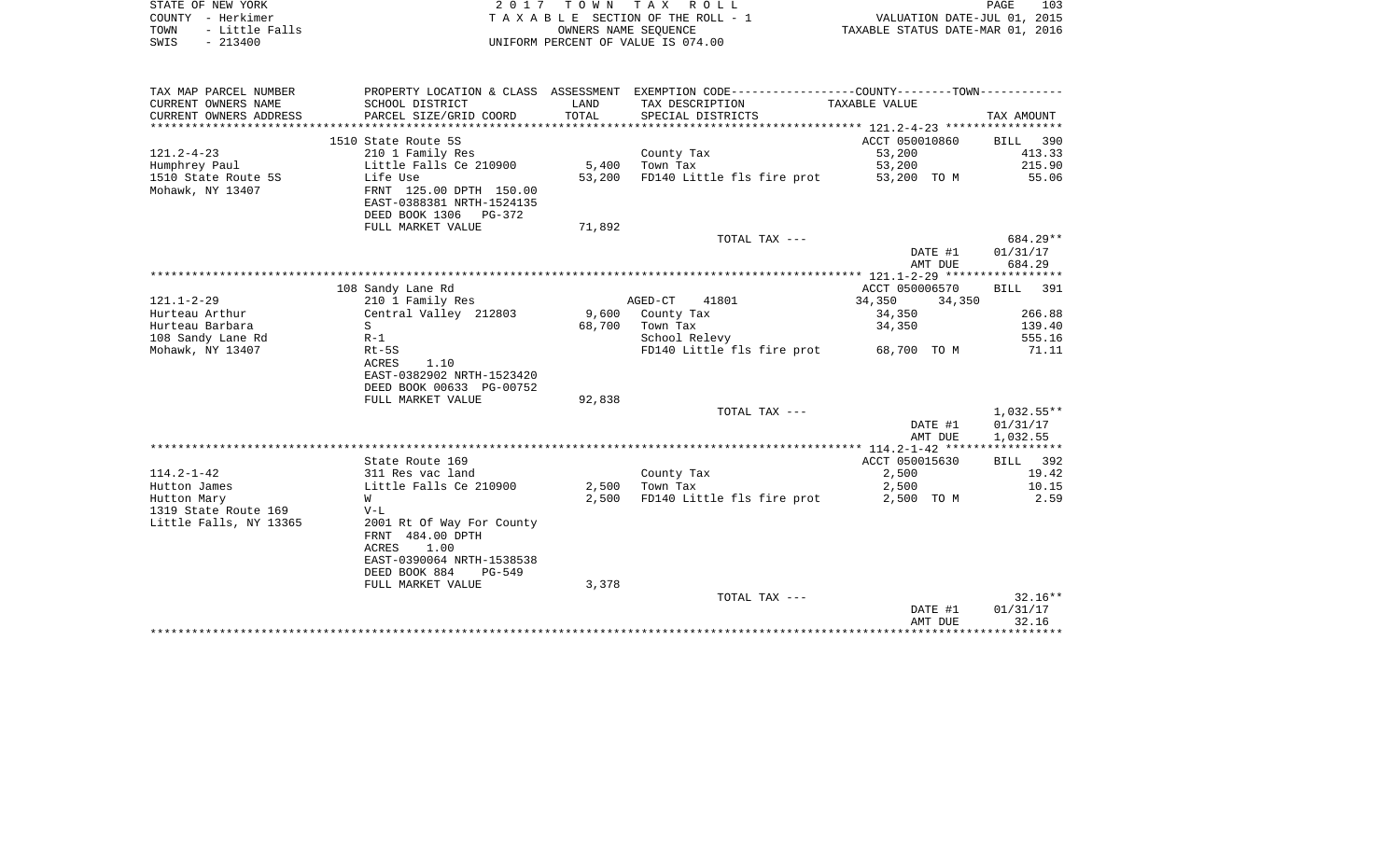| STATE OF NEW YORK                           |                                                                                |         | 2017 TOWN TAX ROLL                                                                            |                                                                             | PAGE<br>104          |
|---------------------------------------------|--------------------------------------------------------------------------------|---------|-----------------------------------------------------------------------------------------------|-----------------------------------------------------------------------------|----------------------|
| COUNTY - Herkimer                           |                                                                                |         | TAXABLE SECTION OF THE ROLL - 1                                                               | FAGE 104<br>VALUATION DATE-JUL 01, 2015<br>TAXABLE STATUS DATE-MAR 01, 2016 |                      |
| TOWN<br>- Little Falls<br>SWIS<br>$-213400$ |                                                                                |         | OWNERS NAME SEQUENCE<br>UNIFORM PERCENT OF VALUE IS 074.00                                    |                                                                             |                      |
|                                             |                                                                                |         |                                                                                               |                                                                             |                      |
| TAX MAP PARCEL NUMBER                       |                                                                                |         | PROPERTY LOCATION & CLASS ASSESSMENT EXEMPTION CODE---------------COUNTY-------TOWN---------- |                                                                             |                      |
| CURRENT OWNERS NAME                         | SCHOOL DISTRICT                                                                | LAND    | TAX DESCRIPTION                                                                               | TAXABLE VALUE                                                               |                      |
| CURRENT OWNERS ADDRESS                      | PARCEL SIZE/GRID COORD                                                         | TOTAL   | SPECIAL DISTRICTS                                                                             |                                                                             | TAX AMOUNT           |
|                                             |                                                                                |         |                                                                                               |                                                                             |                      |
| $114.2 - 1 - 43$                            | 1319 State Route 169<br>210 1 Family Res                                       |         | County Tax                                                                                    | ACCT 050015660<br>131,200                                                   | BILL 393<br>1,019.34 |
| Hutton James                                | Little Falls Ce 210900                                                         |         | 10,800 Town Tax                                                                               |                                                                             | 532.45               |
| Hutton Mary                                 | FRNT 300.00 DPTH                                                               |         | 10,800 Town Tax<br>131,200 FD140 Little fls fire prot 131,200 TO M                            |                                                                             | 135.80               |
| 1319 State Route 169                        | ACRES<br>0.84                                                                  |         |                                                                                               |                                                                             |                      |
| Little Falls, NY 13365                      | EAST-0389975 NRTH-1538677                                                      |         |                                                                                               |                                                                             |                      |
|                                             | DEED BOOK 727 PG-255                                                           |         |                                                                                               |                                                                             |                      |
|                                             | FULL MARKET VALUE                                                              | 177,297 |                                                                                               |                                                                             |                      |
|                                             |                                                                                |         | TOTAL TAX ---                                                                                 |                                                                             | 1,687.59**           |
|                                             |                                                                                |         |                                                                                               | DATE #1                                                                     | 01/31/17             |
|                                             |                                                                                |         |                                                                                               | AMT DUE                                                                     | 1,687.59             |
|                                             |                                                                                |         |                                                                                               |                                                                             |                      |
|                                             | Burt Rd                                                                        |         |                                                                                               |                                                                             | BILL 394             |
| $114.2 - 1 - 70$                            | 311 Res vac land                                                               |         | County Tax                                                                                    | 3,100                                                                       | 24.09                |
| Hutton James<br>Hutton Mary                 | Little Falls Ce 210900 3,100 Town Tax<br>Found In Mapping 2000 3,100 FD140 Lit |         | FD140 Little fls fire prot 3,100 TO M                                                         | 3,100                                                                       | 12.58<br>3.21        |
| 1319 State Route 169                        | FRNT 176.00 DPTH                                                               |         |                                                                                               |                                                                             |                      |
| Little Falls, NY 13365                      | ACRES<br>1.40                                                                  |         |                                                                                               |                                                                             |                      |
|                                             | EAST-0389823 NRTH-1538534                                                      |         |                                                                                               |                                                                             |                      |
|                                             | DEED BOOK 727 PG-255                                                           |         |                                                                                               |                                                                             |                      |
|                                             | FULL MARKET VALUE                                                              | 4,189   |                                                                                               |                                                                             |                      |
|                                             |                                                                                |         | TOTAL TAX ---                                                                                 |                                                                             | 39.88**              |
|                                             |                                                                                |         |                                                                                               | DATE #1                                                                     | 01/31/17             |
|                                             |                                                                                |         |                                                                                               | AMT DUE                                                                     | 39.88                |
|                                             |                                                                                |         |                                                                                               |                                                                             |                      |
| $121.4 - 2 - 52$                            | 307 Boepple Rd                                                                 |         |                                                                                               | ACCT 050005190                                                              | BILL 395             |
| Hyde Richard                                | 210 1 Family Res<br>Little Falls Ce 210900                                     |         | County Tax<br>9,200 Town Tax                                                                  | 54,600<br>54,600                                                            | 424.21<br>221.58     |
| Hyde Judy                                   | ACRES<br>1.80                                                                  | 54,600  | FD140 Little fls fire prot                                                                    | 54,600 TO M                                                                 | 56.51                |
| 307 Boepple Rd                              | EAST-0393542 NRTH-1512642                                                      |         |                                                                                               |                                                                             |                      |
| Little Falls, NY 13365                      | DEED BOOK 00602 PG-00914                                                       |         |                                                                                               |                                                                             |                      |
|                                             | FULL MARKET VALUE                                                              | 73,784  |                                                                                               |                                                                             |                      |
|                                             |                                                                                |         | TOTAL TAX ---                                                                                 |                                                                             | $702.30**$           |
|                                             |                                                                                |         |                                                                                               | DATE #1                                                                     | 01/31/17             |
|                                             |                                                                                |         |                                                                                               | AMT DUE                                                                     | 702.30               |
|                                             |                                                                                |         |                                                                                               |                                                                             |                      |
|                                             | Paines Hollow Rd                                                               |         |                                                                                               | ACCT 050014310                                                              | BILL 396             |
| $127.2 - 2 - 6$                             | 210 1 Family Res                                                               |         | County Tax                                                                                    | 83,500                                                                      | 648.74               |
| Hysack Frank                                | 215001<br>Owen D Young                                                         | 19,600  | Town Tax                                                                                      | 83,500                                                                      | 338.87               |
| Hysack Peggy                                | 9.40<br>ACRES                                                                  | 83,500  | FD140 Little fls fire prot                                                                    | 83,500 TO M                                                                 | 86.43                |
| 2807 State Route 167                        | EAST-0388224 NRTH-1509180                                                      |         |                                                                                               |                                                                             |                      |
| Mohawk, NY 13407                            | DEED BOOK 705<br>$PG-101$                                                      |         |                                                                                               |                                                                             |                      |

| FULL MARKET VALUE | 112,838 |               |         |            |
|-------------------|---------|---------------|---------|------------|
|                   |         | TOTAL TAX --- |         | 1,074.04** |
|                   |         |               | DATE #1 | 01/31/17   |
|                   |         |               | AMT DUE | 1,074.04   |
|                   |         |               |         |            |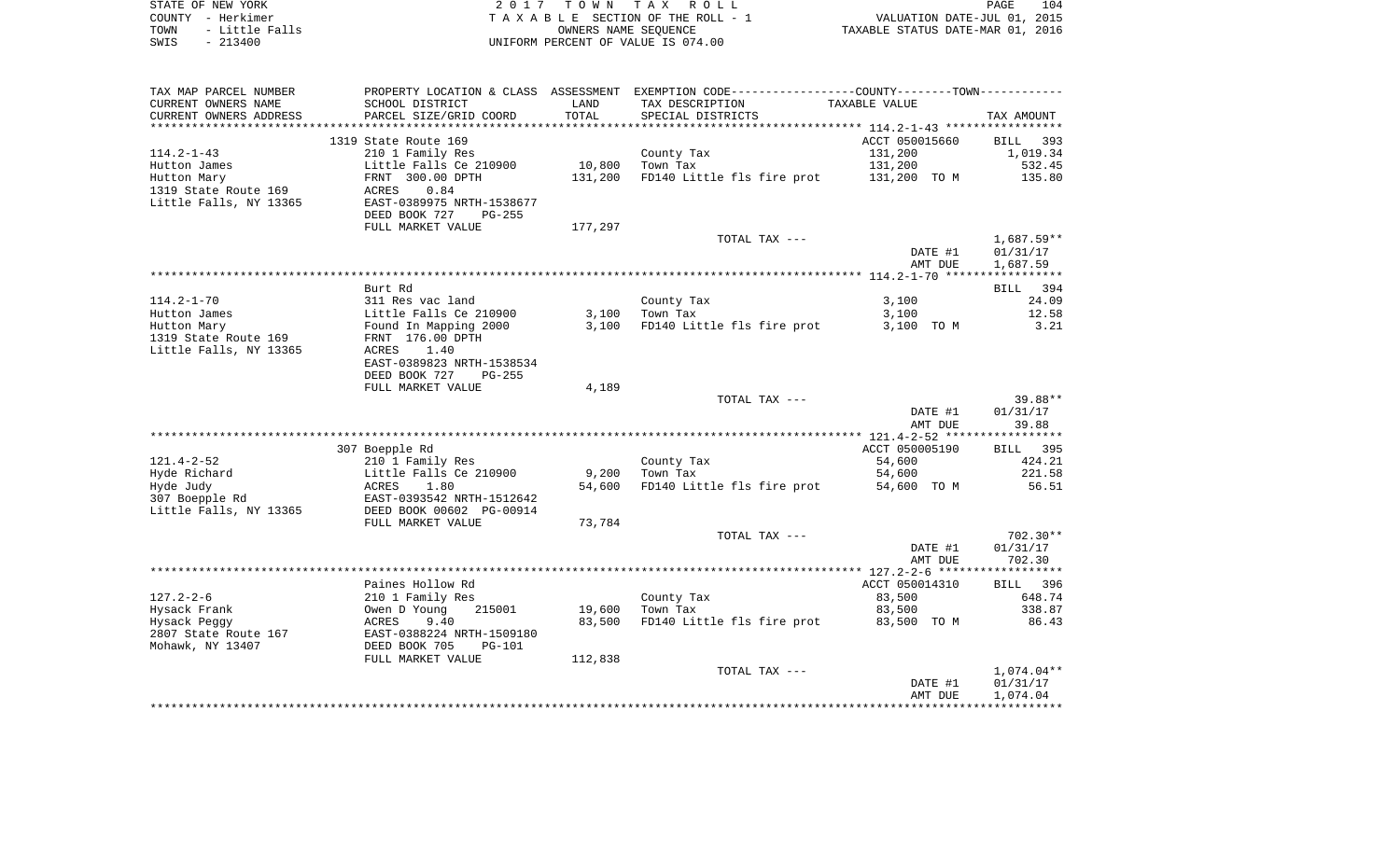| COUNTY - Herkimer                                     |                                                                                                          |         | TAXABLE SECTION OF THE ROLL - 1                                                                |                                                                 |                 |
|-------------------------------------------------------|----------------------------------------------------------------------------------------------------------|---------|------------------------------------------------------------------------------------------------|-----------------------------------------------------------------|-----------------|
| TOWN<br>- Little Falls                                |                                                                                                          |         | OWNERS NAME SEQUENCE                                                                           | VALUATION DATE-JUL 01, 2015<br>TAXABLE STATUS DATE-MAR 01, 2016 |                 |
| SWIS<br>$-213400$                                     |                                                                                                          |         | UNIFORM PERCENT OF VALUE IS 074.00                                                             |                                                                 |                 |
|                                                       |                                                                                                          |         |                                                                                                |                                                                 |                 |
|                                                       |                                                                                                          |         |                                                                                                |                                                                 |                 |
|                                                       |                                                                                                          |         |                                                                                                |                                                                 |                 |
| TAX MAP PARCEL NUMBER                                 |                                                                                                          |         | PROPERTY LOCATION & CLASS ASSESSMENT EXEMPTION CODE----------------COUNTY-------TOWN---------- |                                                                 |                 |
| CURRENT OWNERS NAME                                   | SCHOOL DISTRICT                                                                                          | LAND    | TAX DESCRIPTION                                                                                | TAXABLE VALUE                                                   |                 |
| CURRENT OWNERS ADDRESS                                | PARCEL SIZE/GRID COORD                                                                                   | TOTAL   | SPECIAL DISTRICTS                                                                              |                                                                 | TAX AMOUNT      |
|                                                       |                                                                                                          |         |                                                                                                |                                                                 |                 |
|                                                       | 1314 State Route 169                                                                                     |         |                                                                                                | ACCT 050016320                                                  | BILL 397        |
| $114.2 - 2 - 43$                                      | 210 1 Family Res                                                                                         |         | County Tax                                                                                     | 89,700                                                          | 696.91          |
| Ingrid McKenney Trustee of the Little Falls Ce 210900 |                                                                                                          |         | $6,900$ Town Tax                                                                               | 89,700                                                          | 364.03          |
| McKenney Irrevocable Trust R1 G Shed                  |                                                                                                          |         | 89,700 FD140 Little fls fire prot 89,700 TO M                                                  |                                                                 | 92.84           |
|                                                       |                                                                                                          |         |                                                                                                |                                                                 |                 |
|                                                       |                                                                                                          |         |                                                                                                |                                                                 |                 |
|                                                       | EAST-0390219 NRTH-1538787                                                                                |         |                                                                                                |                                                                 |                 |
|                                                       | DEED BOOK 1570 PG-960                                                                                    |         |                                                                                                |                                                                 |                 |
|                                                       | FULL MARKET VALUE                                                                                        | 121,216 |                                                                                                |                                                                 |                 |
|                                                       |                                                                                                          |         | TOTAL TAX ---                                                                                  |                                                                 | 1,153.78**      |
|                                                       |                                                                                                          |         |                                                                                                | DATE #1                                                         | 01/31/17        |
|                                                       |                                                                                                          |         |                                                                                                | AMT DUE                                                         | 1,153.78        |
|                                                       |                                                                                                          |         |                                                                                                |                                                                 |                 |
|                                                       | 281 Decker Rd                                                                                            |         |                                                                                                | ACCT 050005580                                                  | BILL 398        |
| $121.3 - 1 - 2.1$                                     | 240 Rural res                                                                                            |         | VET WAR CT 41121                                                                               | 6,660<br>6,660                                                  |                 |
| Irish Rocco                                           | Central Valley 212803                                                                                    |         | 27,700 County Tax                                                                              | 70,940                                                          | 551.16          |
| 281 Decker Rd                                         | E                                                                                                        |         | 77,600 Town Tax                                                                                | 70,940                                                          | 287.90          |
| Mohawk, NY 13407                                      |                                                                                                          |         | FD140 Little fls fire prot 77,600 TO M                                                         |                                                                 | 80.32           |
|                                                       | ACRES 30.00<br>EAST-0345844 NRTH-1091871                                                                 |         |                                                                                                |                                                                 |                 |
|                                                       | DEED BOOK 1294 PG-490                                                                                    |         |                                                                                                |                                                                 |                 |
|                                                       | FULL MARKET VALUE                                                                                        | 104,865 |                                                                                                |                                                                 |                 |
|                                                       |                                                                                                          |         | TOTAL TAX ---                                                                                  |                                                                 | 919.38**        |
|                                                       |                                                                                                          |         |                                                                                                | DATE #1                                                         | 01/31/17        |
|                                                       |                                                                                                          |         |                                                                                                | AMT DUE                                                         | 919.38          |
|                                                       |                                                                                                          |         |                                                                                                |                                                                 |                 |
|                                                       | Decker Rd                                                                                                |         |                                                                                                |                                                                 | <b>BILL</b> 399 |
| $121.3 - 1 - 2.2$                                     | Decker Rd<br>323 Vacant rural<br>Central Valley 212803<br>FRNT 422.00 DPTH<br>ACRES 53.30<br>RCRES 53.30 |         |                                                                                                | 30,000                                                          | 233.08          |
| Irish Rocco                                           |                                                                                                          |         | County Tax<br>Town Tax<br>30,000 Town Tax                                                      | 30,000                                                          | 121.75          |
| 281 Decker Rd                                         |                                                                                                          |         | 30,000 FD140 Little fls fire prot 30,000 TO M                                                  |                                                                 | 31.05           |
| Mohawk, NY 13407                                      |                                                                                                          |         |                                                                                                |                                                                 |                 |
|                                                       | EAST-0382413 NRTH-1516460                                                                                |         |                                                                                                |                                                                 |                 |
|                                                       | DEED BOOK 1349 PG-564                                                                                    |         |                                                                                                |                                                                 |                 |
|                                                       | FULL MARKET VALUE                                                                                        | 40,541  |                                                                                                |                                                                 |                 |
|                                                       |                                                                                                          |         | TOTAL TAX ---                                                                                  |                                                                 | 385.88**        |
|                                                       |                                                                                                          |         |                                                                                                | DATE #1                                                         | 01/31/17        |
|                                                       |                                                                                                          |         |                                                                                                | AMT DUE                                                         | 385.88          |
|                                                       |                                                                                                          |         |                                                                                                |                                                                 |                 |
|                                                       | 616 Gun Club Rd                                                                                          |         |                                                                                                | ACCT 050099650                                                  | BILL 400        |
| $114.4 - 2 - 13$                                      |                                                                                                          |         |                                                                                                | 118,200                                                         | 918.34          |
|                                                       |                                                                                                          |         | County Tax                                                                                     |                                                                 |                 |
| Izzo Jason                                            | 240 Rural res<br>Herkimer Centra 213001<br>R1 G                                                          |         | 11,800 Town Tax                                                                                | 118,200                                                         | 479.69          |
| Macri Jonna                                           |                                                                                                          |         | 118,200 FD140 Little fls fire prot 118,200 TO M                                                |                                                                 | 122.34          |
| 616 Gun Club Rd                                       | <b>ACRES</b><br>5.70                                                                                     |         |                                                                                                |                                                                 |                 |
| Little Falls, NY 13365                                | EAST-0387275 NRTH-1535695                                                                                |         |                                                                                                |                                                                 |                 |
|                                                       | DEED BOOK 1189<br>PG-357                                                                                 |         |                                                                                                |                                                                 |                 |
|                                                       | FULL MARKET VALUE                                                                                        | 159,730 |                                                                                                |                                                                 |                 |
|                                                       |                                                                                                          |         | TOTAL TAX ---                                                                                  |                                                                 | $1,520.37**$    |
|                                                       |                                                                                                          |         |                                                                                                | DATE #1                                                         | 01/31/17        |
|                                                       |                                                                                                          |         |                                                                                                | AMT DUE                                                         | 1,520.37        |
|                                                       |                                                                                                          |         |                                                                                                |                                                                 |                 |

PAGE 105

STATE OF NEW YORK **EXECUTE:**  $2017$  TOWN TAX ROLL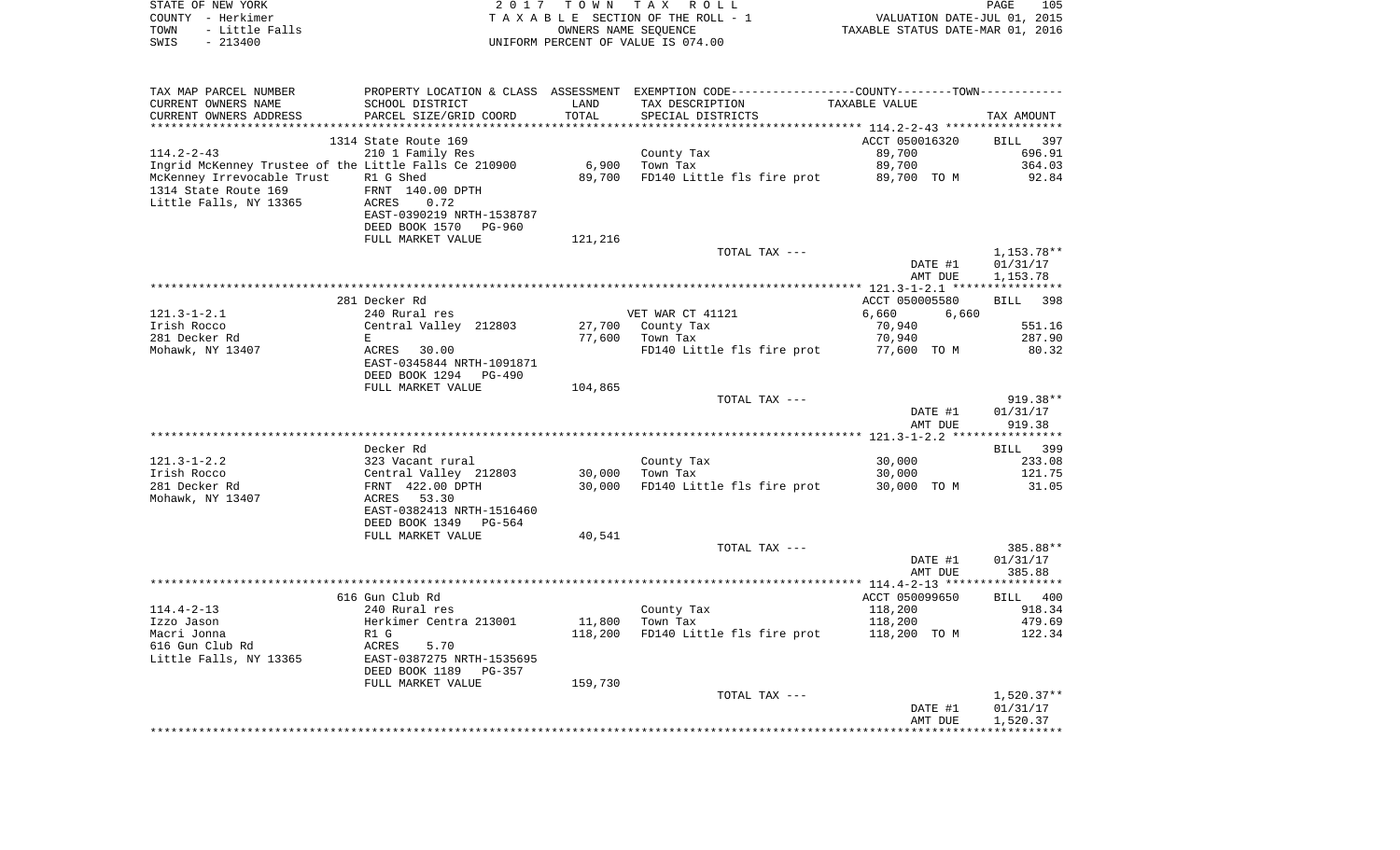| STATE OF NEW YORK       | 2017 TOWN TAX ROLL                  | 106<br>PAGE                      |
|-------------------------|-------------------------------------|----------------------------------|
| COUNTY – Herkimer       | TAXABLE SECTION OF THE ROLL - 1     | VALUATION DATE-JUL 01, 2015      |
| - Little Falls<br>TOWN  | OWNERS NAME SEOUENCE                | TAXABLE STATUS DATE-MAR 01, 2016 |
| - 213400<br><b>CMTC</b> | INITEORM PERCENT OF VALUE IS 074 00 |                                  |

SWIS - 213400 UNIFORM PERCENT OF VALUE IS 074.00

| TAX MAP PARCEL NUMBER      |                                                   |         | PROPERTY LOCATION & CLASS ASSESSMENT EXEMPTION CODE----------------COUNTY-------TOWN---------- |                |              |
|----------------------------|---------------------------------------------------|---------|------------------------------------------------------------------------------------------------|----------------|--------------|
| CURRENT OWNERS NAME        | SCHOOL DISTRICT                                   | LAND    | TAX DESCRIPTION                                                                                | TAXABLE VALUE  |              |
| CURRENT OWNERS ADDRESS     | PARCEL SIZE/GRID COORD                            | TOTAL   | SPECIAL DISTRICTS                                                                              |                | TAX AMOUNT   |
|                            |                                                   |         |                                                                                                |                |              |
|                            | 104 Reservoir Rd                                  |         |                                                                                                | ACCT 050015600 | BILL 401     |
| $114.2 - 2 - 17$           | 210 1 Family Res                                  |         | County Tax                                                                                     | 94,100         | 731.10       |
| Izzo Michael D Jr          | Little Falls Ce 210900                            | 8,000   | Town Tax                                                                                       | 94,100         | 381.89       |
| Izzo Kathleen              |                                                   | 94,100  | FD140 Little fls fire prot 94,100 TO M                                                         |                |              |
|                            | ACRES<br>1.00                                     |         |                                                                                                |                | 97.40        |
| 104 Reservoir Rd           | EAST-0393530 NRTH-1541910<br>DEED BOOK 842 PG-178 |         |                                                                                                |                |              |
| Little Falls, NY 13365     |                                                   |         |                                                                                                |                |              |
|                            | FULL MARKET VALUE                                 | 127,162 |                                                                                                |                |              |
|                            |                                                   |         | TOTAL TAX ---                                                                                  |                | $1,210.39**$ |
|                            |                                                   |         |                                                                                                | DATE #1        | 01/31/17     |
|                            |                                                   |         |                                                                                                | AMT DUE        | 1,210.39     |
|                            |                                                   |         |                                                                                                |                |              |
|                            | 2447 State Route 167                              |         |                                                                                                | ACCT 050010890 | BILL 402     |
| $127.4 - 2 - 1$            | 210 1 Family Res                                  |         | County Tax                                                                                     | 69,300         | 538.42       |
| Jaehn Jermey               |                                                   | 8,200   | Town Tax                                                                                       | 69,300         | 281.24       |
| Bladek Mallory             | 90 Noung 215<br>1500 FRNT 300.00 DPTH             | 69,300  | FD140 Little fls fire prot 69,300 TO M                                                         |                | 71.73        |
| 2447 State Route 167       | 0.90<br>ACRES                                     |         |                                                                                                |                |              |
| Mohawk, NY 13407           | EAST-0383899 NRTH-1504027                         |         |                                                                                                |                |              |
|                            | DEED BOOK 1586 PG-31                              |         |                                                                                                |                |              |
|                            | FULL MARKET VALUE                                 | 93,649  |                                                                                                |                |              |
|                            |                                                   |         | TOTAL TAX ---                                                                                  |                | 891.39**     |
|                            |                                                   |         |                                                                                                | DATE #1        | 01/31/17     |
|                            |                                                   |         |                                                                                                | AMT DUE        | 891.39       |
|                            |                                                   |         |                                                                                                |                |              |
|                            |                                                   |         |                                                                                                |                |              |
|                            | State Route 167                                   |         |                                                                                                | ACCT 050990950 | BILL 403     |
| $127.1 - 1 - 10.2$         | 120 Field crops                                   |         | County Tax                                                                                     | 38,400         | 298.34       |
| Joann M. Piegari Rev Trust | Owen D Young 215001                               | 38,400  | Town Tax                                                                                       | 38,400         | 155.84       |
| 347 Flagg Pl               | FRNT 453.00 DPTH                                  | 38,400  | FD140 Little fls fire prot 38,400 TO M                                                         |                | 39.75        |
| Staten Island, NY 10304    | ACRES 43.70                                       |         |                                                                                                |                |              |
|                            | EAST-0384555 NRTH-1508084                         |         |                                                                                                |                |              |
|                            | DEED BOOK 1241 PG-128                             |         |                                                                                                |                |              |
|                            | FULL MARKET VALUE                                 | 51,892  |                                                                                                |                |              |
|                            |                                                   |         | TOTAL TAX ---                                                                                  |                | $493.93**$   |
|                            |                                                   |         |                                                                                                | DATE #1        | 01/31/17     |
|                            |                                                   |         |                                                                                                | AMT DUE        | 493.93       |
|                            |                                                   |         |                                                                                                |                |              |
|                            | State Route 5                                     |         |                                                                                                | ACCT 050012480 | BILL 404     |
| $121.1 - 1 - 40$           | 449 Other Storag                                  |         | County Tax                                                                                     | 350,000        | 2,719.29     |
| Johnson Walter F           | Little Falls Ce 210900                            | 46,400  | Town Tax                                                                                       | 350,000        | 1,420.41     |
| PO Box 146                 | ACRES<br>5.80                                     | 350,000 | School Relevy                                                                                  |                | 14,637.86    |
| Mohawk, NY 13407           | EAST-0382910 NRTH-1526475                         |         | FD140 Little fls fire prot 350,000 TO M                                                        |                | 362.27       |
|                            | DEED BOOK 870<br>PG-185                           |         |                                                                                                |                |              |
|                            | FULL MARKET VALUE                                 | 472,973 |                                                                                                |                |              |
|                            |                                                   |         | TOTAL TAX ---                                                                                  |                | 19,139.83**  |
|                            |                                                   |         |                                                                                                | DATE #1        |              |
|                            |                                                   |         |                                                                                                |                | 01/31/17     |
|                            |                                                   |         |                                                                                                | AMT DUE        | 19,139.83    |
|                            |                                                   |         |                                                                                                |                |              |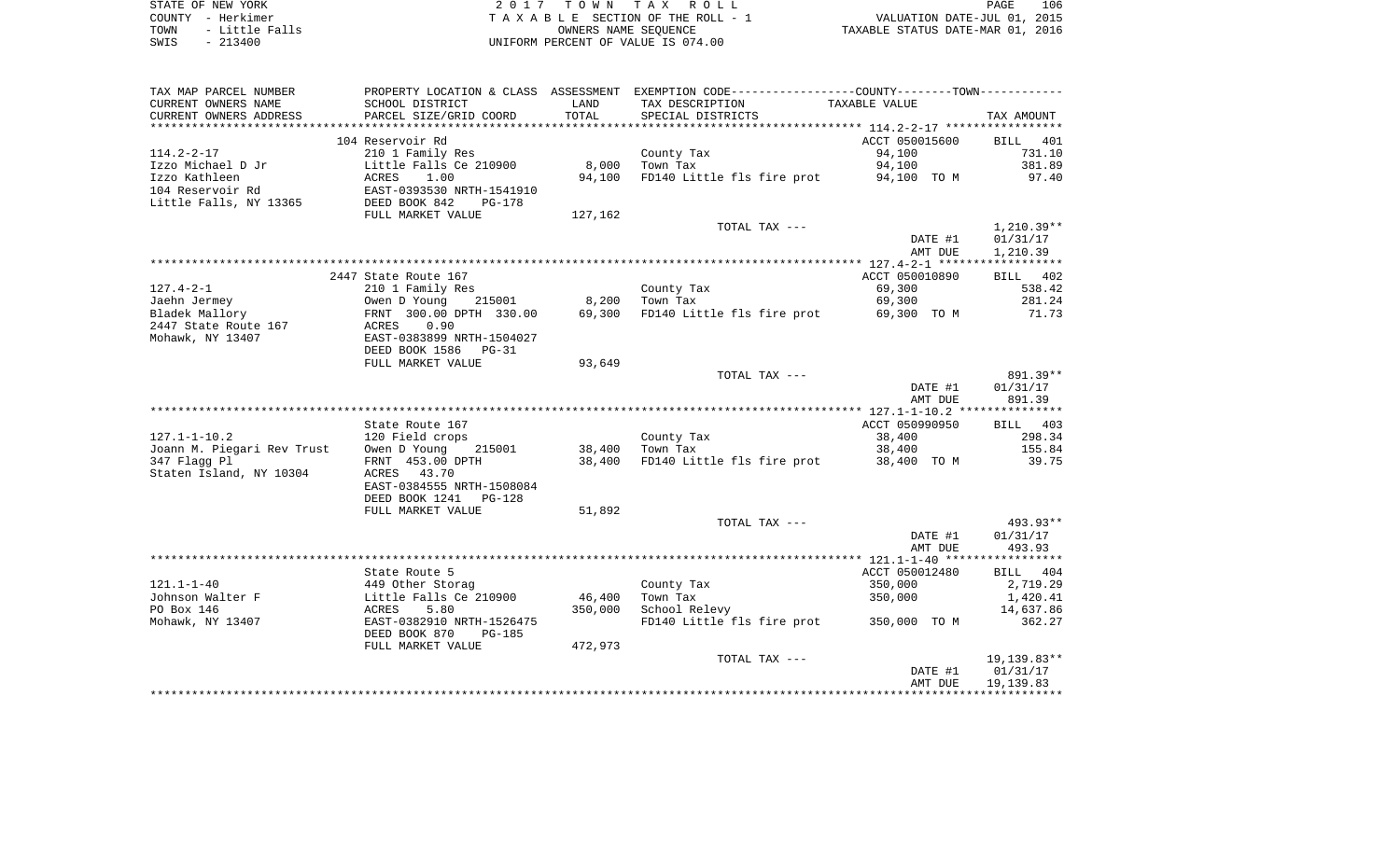|      | STATE OF NEW YORK | 2017 TOWN TAX ROLL                 |                                  | PAGE | 107 |
|------|-------------------|------------------------------------|----------------------------------|------|-----|
|      | COUNTY - Herkimer | TAXABLE SECTION OF THE ROLL - 1    | VALUATION DATE-JUL 01, 2015      |      |     |
| TOWN | - Little Falls    | OWNERS NAME SEOUENCE               | TAXABLE STATUS DATE-MAR 01, 2016 |      |     |
| SWIS | $-213400$         | UNIFORM PERCENT OF VALUE IS 074.00 |                                  |      |     |

| TAX MAP PARCEL NUMBER  |                                      |         | PROPERTY LOCATION & CLASS ASSESSMENT EXEMPTION CODE---------------COUNTY-------TOWN---------- |                |                    |
|------------------------|--------------------------------------|---------|-----------------------------------------------------------------------------------------------|----------------|--------------------|
| CURRENT OWNERS NAME    | SCHOOL DISTRICT                      | LAND    | TAX DESCRIPTION                                                                               | TAXABLE VALUE  |                    |
| CURRENT OWNERS ADDRESS | PARCEL SIZE/GRID COORD               | TOTAL   | SPECIAL DISTRICTS                                                                             |                | TAX AMOUNT         |
| ********************** |                                      |         |                                                                                               |                |                    |
|                        | 616 Sandy Ln                         |         |                                                                                               | ACCT 050000460 | <b>BILL</b><br>405 |
| $121.2 - 4 - 57.2$     | 710 Manufacture                      |         | County Tax                                                                                    | 158,200        | 1,229.12           |
| Johnson Walter F       | Little Falls Ce 210900               | 8,200   | Town Tax                                                                                      | 158,200        | 642.02             |
| PO Box 146             | East                                 | 158,200 | School Relevy                                                                                 |                | 6,616.30           |
| Mohawk, NY 13407       | Comm                                 |         | FD140 Little fls fire prot                                                                    | 158,200 TO M   | 163.75             |
|                        | Sandy Lane                           |         |                                                                                               |                |                    |
|                        | ACRES<br>1.10                        |         |                                                                                               |                |                    |
|                        | EAST-0389351 NRTH-1523965            |         |                                                                                               |                |                    |
|                        | DEED BOOK 709<br>$PG-848$            |         |                                                                                               |                |                    |
|                        | FULL MARKET VALUE                    | 213,784 |                                                                                               |                |                    |
|                        |                                      |         | TOTAL TAX ---                                                                                 |                | $8,651.19**$       |
|                        |                                      |         |                                                                                               | DATE #1        | 01/31/17           |
|                        |                                      |         |                                                                                               | AMT DUE        | 8,651.19           |
|                        |                                      |         |                                                                                               |                |                    |
|                        | Shells Bush Rd                       |         |                                                                                               |                | 406<br><b>BILL</b> |
| $114.1 - 1 - 8.3$      | 311 Res vac land                     |         | County Tax                                                                                    | 2,500          | 19.42              |
| Johnston Thomas        | Little Falls Ce 210900               | 2,500   | Town Tax                                                                                      | 2,500          | 10.15              |
| Johnston Janet A       | Vac Ld                               | 2,500   | FD140 Little fls fire prot                                                                    | 2,500 TO M     | 2.59               |
| 1233 Shells Bush Rd    | FRNT<br>85.00 DPTH 369.00            |         |                                                                                               |                |                    |
| Little Falls, NY 13365 | ACRES<br>1.00                        |         |                                                                                               |                |                    |
|                        | EAST-0383053 NRTH-1541759            |         |                                                                                               |                |                    |
|                        | DEED BOOK 878<br>$PG-642$            |         |                                                                                               |                |                    |
|                        | FULL MARKET VALUE                    | 3,378   |                                                                                               |                |                    |
|                        |                                      |         | TOTAL TAX ---                                                                                 |                | $32.16**$          |
|                        |                                      |         |                                                                                               | DATE #1        | 01/31/17           |
|                        |                                      |         |                                                                                               | AMT DUE        | 32.16              |
|                        |                                      |         |                                                                                               |                |                    |
|                        | 1233 Shells Bush Rd                  |         |                                                                                               | ACCT 050006150 | 407<br>BILL        |
| $114.1 - 1 - 12$       |                                      |         |                                                                                               | 83,600         | 649.52             |
|                        | 210 1 Family Res                     |         | County Tax                                                                                    |                |                    |
| Johnston Thomas        | Little Falls Ce 210900<br>$_{\rm N}$ | 6,200   | Town Tax                                                                                      | 83,600         | 339.27             |
| Johnston Janet         |                                      | 83,600  | FD140 Little fls fire prot                                                                    | 83,600 TO M    | 86.53              |
| 1233 Shells Bush Rd    | FRNT 175.00 DPTH 150.00              |         |                                                                                               |                |                    |
| Little Falls, NY 13365 | EAST-0383012 NRTH-1541601            |         |                                                                                               |                |                    |
|                        | DEED BOOK 00570 PG-00582             |         |                                                                                               |                |                    |
|                        | FULL MARKET VALUE                    | 112,973 |                                                                                               |                |                    |
|                        |                                      |         | TOTAL TAX ---                                                                                 |                | $1,075.32**$       |
|                        |                                      |         |                                                                                               | DATE #1        | 01/31/17           |
|                        |                                      |         |                                                                                               | AMT DUE        | 1,075.32           |
|                        |                                      |         |                                                                                               |                |                    |
|                        | 336 Flint Ave Ext                    |         |                                                                                               | ACCT 050007260 | BILL 408           |
| $121.27 - 1 - 1$       | 210 1 Family Res                     |         | County Tax                                                                                    | 35,500         | 275.81             |
| Jones Andrew T         | Little Falls Ce 210900               | 2,400   | Town Tax                                                                                      | 35,500         | 144.07             |
| 336 Flint Ave Ext      | Life Use Marie Cole                  | 35,500  | School Relevy                                                                                 |                | 597.40             |
| Little Falls, NY 13365 | FRNT<br>90.00 DPTH<br>78.00          |         | FD140 Little fls fire prot                                                                    | 35,500 TO M    | 36.74              |
|                        | EAST-0393487 NRTH-1528624            |         |                                                                                               |                |                    |
|                        | DEED BOOK 1563<br>$PG-30$            |         |                                                                                               |                |                    |
|                        | FULL MARKET VALUE                    | 47,973  |                                                                                               |                |                    |
|                        |                                      |         | TOTAL TAX ---                                                                                 |                | $1,054.02**$       |
|                        |                                      |         |                                                                                               | DATE #1        | 01/31/17           |
|                        |                                      |         |                                                                                               | AMT DUE        | 1,054.02           |
|                        |                                      |         |                                                                                               |                |                    |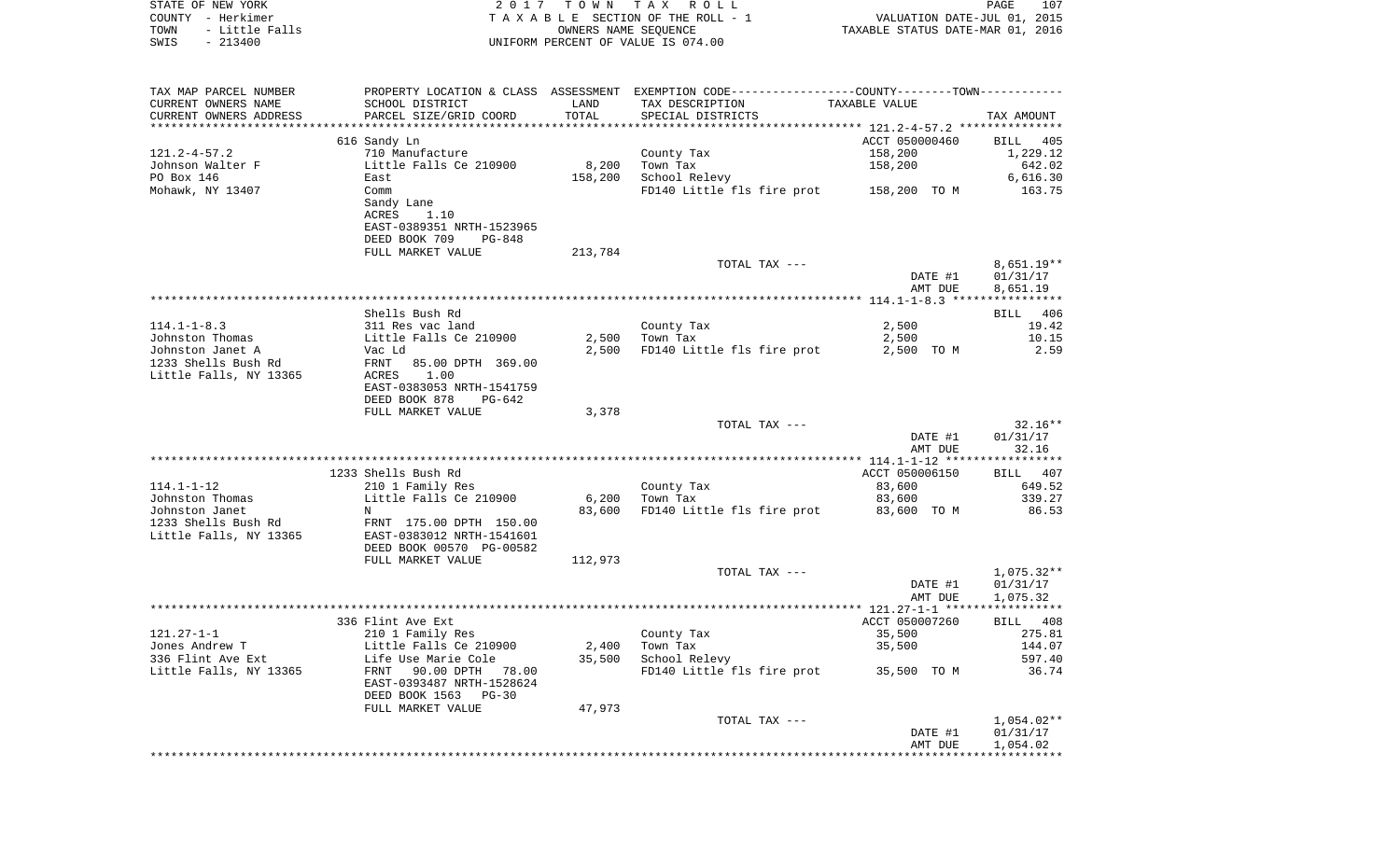| STATE OF NEW YORK                            | 2017                                                  |         | TOWN TAX ROLL                                                                                                     |                                  | PAGE<br>108            |
|----------------------------------------------|-------------------------------------------------------|---------|-------------------------------------------------------------------------------------------------------------------|----------------------------------|------------------------|
| COUNTY - Herkimer                            |                                                       |         | TAXABLE SECTION OF THE ROLL - 1                                                                                   | VALUATION DATE-JUL 01, 2015      |                        |
| TOWN<br>- Little Falls                       |                                                       |         | OWNERS NAME SEQUENCE                                                                                              | TAXABLE STATUS DATE-MAR 01, 2016 |                        |
| $-213400$<br>SWIS                            |                                                       |         | UNIFORM PERCENT OF VALUE IS 074.00                                                                                |                                  |                        |
|                                              |                                                       |         |                                                                                                                   |                                  |                        |
| TAX MAP PARCEL NUMBER<br>CURRENT OWNERS NAME | SCHOOL DISTRICT                                       | LAND    | PROPERTY LOCATION & CLASS ASSESSMENT EXEMPTION CODE----------------COUNTY-------TOWN----------<br>TAX DESCRIPTION | TAXABLE VALUE                    |                        |
| CURRENT OWNERS ADDRESS                       | PARCEL SIZE/GRID COORD                                | TOTAL   | SPECIAL DISTRICTS                                                                                                 |                                  | TAX AMOUNT             |
|                                              |                                                       |         |                                                                                                                   |                                  |                        |
|                                              | 1010 Burt Rd                                          |         |                                                                                                                   | ACCT 050006060                   | BILL 409               |
| 114.2-1-67                                   | 210 1 Family Res                                      |         | County Tax                                                                                                        | 43,400                           | 337.19                 |
| Jones George J                               | Little Falls Ce 210900                                | 5,500   | Town Tax                                                                                                          | 43,400                           | 176.13                 |
| Jones Linda F                                | E                                                     | 43,400  | School Relevy                                                                                                     |                                  | 110.33                 |
| 1010 Burt Rd                                 | $R-1$                                                 |         | FD140 Little fls fire prot 43,400 TO M                                                                            |                                  | 44.92                  |
| Little Falls, NY 13365                       | Burt Rd                                               |         |                                                                                                                   |                                  |                        |
|                                              | FRNT 275.00 DPTH                                      |         |                                                                                                                   |                                  |                        |
|                                              | ACRES<br>0.44                                         |         |                                                                                                                   |                                  |                        |
|                                              | EAST-0390181 NRTH-1538358                             |         |                                                                                                                   |                                  |                        |
|                                              | DEED BOOK 00610 PG-00808<br>FULL MARKET VALUE         | 58,649  |                                                                                                                   |                                  |                        |
|                                              |                                                       |         | TOTAL TAX ---                                                                                                     |                                  | 668.57**               |
|                                              |                                                       |         |                                                                                                                   | DATE #1                          | 01/31/17               |
|                                              |                                                       |         |                                                                                                                   | AMT DUE                          | 668.57                 |
|                                              |                                                       |         |                                                                                                                   |                                  |                        |
|                                              | Gun Club Rd                                           |         |                                                                                                                   |                                  | BILL 410               |
| $114.4 - 3 - 15$                             | 314 Rural vac<10                                      |         | County Tax                                                                                                        | 2,700                            | 20.98                  |
| Jones-Messina Niki M                         | Little Falls Ce 210900                                | 2,700   | Town Tax                                                                                                          | 2,700                            | 10.96                  |
| 403 W Main St                                | no frontage                                           | 2,700   | FD140 Little fls fire prot                                                                                        | 2,700 TO M                       | 2.79                   |
| Ilion, NY 13357                              | ACRES<br>5.40                                         |         |                                                                                                                   |                                  |                        |
|                                              | EAST-0387610 NRTH-1533747                             |         |                                                                                                                   |                                  |                        |
|                                              | DEED BOOK 1594 PG-337                                 |         |                                                                                                                   |                                  |                        |
|                                              | FULL MARKET VALUE                                     | 3,649   | TOTAL TAX ---                                                                                                     |                                  | $34.73**$              |
|                                              |                                                       |         |                                                                                                                   | DATE #1                          | 01/31/17               |
|                                              |                                                       |         |                                                                                                                   | AMT DUE                          | 34.73                  |
|                                              |                                                       |         |                                                                                                                   |                                  |                        |
|                                              | 1288 Shells Bush Rd                                   |         |                                                                                                                   | ACCT 050006210                   | BILL 411               |
| 114.1–1–19                                   | 210 1 Family Res                                      |         | County Tax                                                                                                        | 91,800                           | 713.23                 |
| Judd Christopher                             | Little Falls Ce 210900                                | 8,300   | Town Tax                                                                                                          | 91,800                           | 372.55                 |
| Judd Mary                                    | ACRES<br>1.20                                         | 91,800  | FD140 Little fls fire prot 91,800 TO M                                                                            |                                  | 95.02                  |
| 1288 Shells Bush Rd                          | EAST-0383966 NRTH-1541601<br>DEED BOOK 00588 PG-00678 |         |                                                                                                                   |                                  |                        |
| Little Falls, NY 13365                       |                                                       |         |                                                                                                                   |                                  |                        |
|                                              | FULL MARKET VALUE                                     | 124,054 |                                                                                                                   |                                  |                        |
|                                              |                                                       |         | TOTAL TAX ---                                                                                                     | DATE #1                          | 1,180.80**<br>01/31/17 |
|                                              |                                                       |         |                                                                                                                   | AMT DUE                          | 1,180.80               |
|                                              |                                                       |         |                                                                                                                   |                                  |                        |
|                                              | Shells Bush Rd                                        |         |                                                                                                                   | ACCT 050019430                   | BILL 412               |
| 114.1-1-20                                   | 314 Rural vac<10                                      |         | County Tax                                                                                                        | 400                              | 3.11                   |
| Judd Christopher                             | Little Falls Ce 210900                                | 400     | Town Tax                                                                                                          | 400                              | 1.62                   |
| Judd Mary                                    | ACRES<br>2.60                                         | 400     | FD140 Little fls fire prot                                                                                        | 100 TO M                         | .10                    |
| 1288 Shells Bush Rd                          | EAST-0384154 NRTH-1541293                             |         |                                                                                                                   |                                  |                        |
| Little Falls, NY 13365                       | DEED BOOK 00640 PG-00581                              |         |                                                                                                                   |                                  |                        |
|                                              | FULL MARKET VALUE                                     | 541     |                                                                                                                   |                                  |                        |
|                                              |                                                       |         | TOTAL TAX ---                                                                                                     |                                  | $4.83**$               |
|                                              |                                                       |         |                                                                                                                   | DATE #1                          | 01/31/17               |
|                                              |                                                       |         |                                                                                                                   | AMT DUE                          | 4.83                   |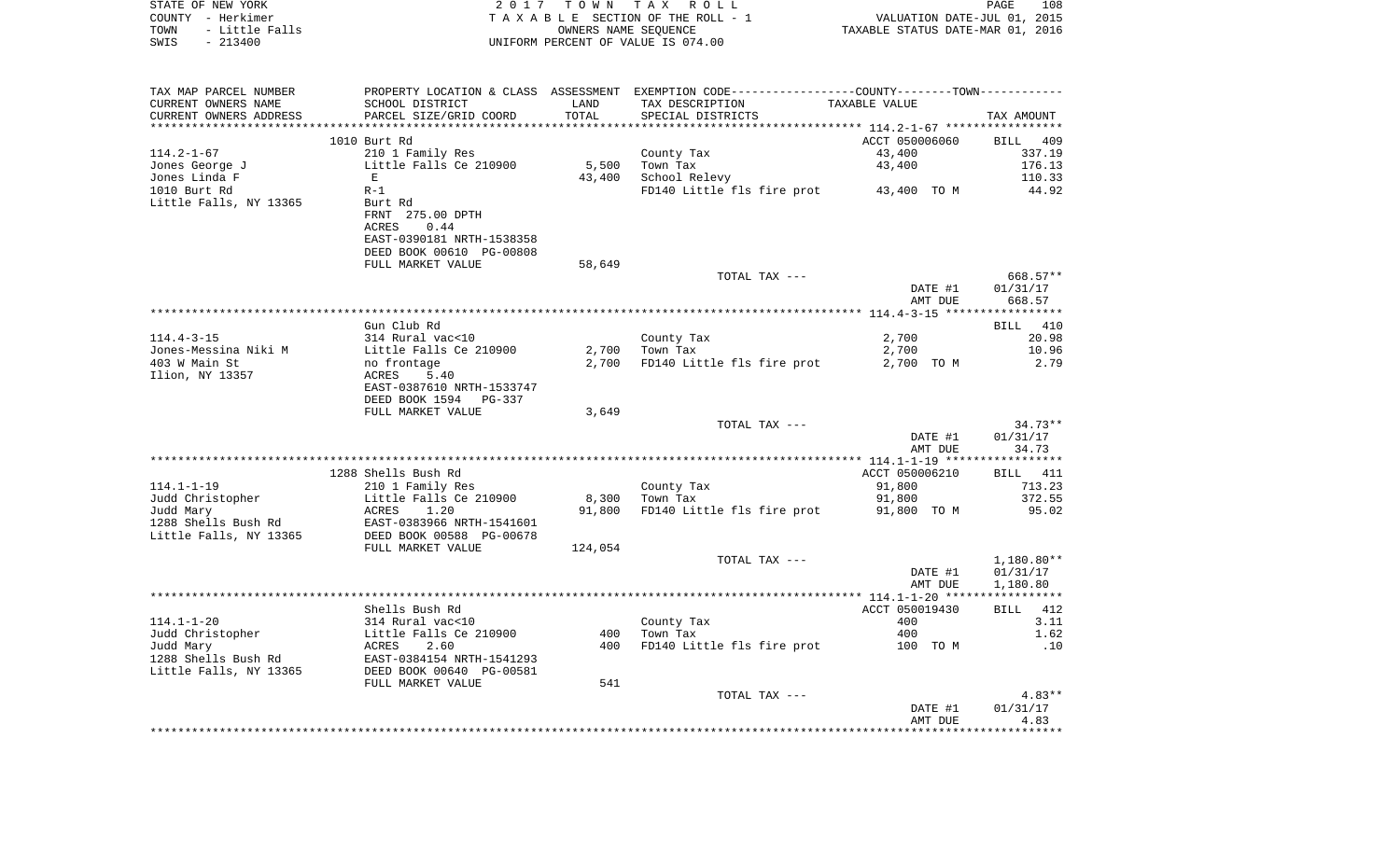| STATE OF NEW YORK<br>COUNTY - Herkimer<br>- Little Falls<br>TOWN<br>$-213400$<br>SWIS | 2017                                                         | T O W N               | T A X<br>ROLL<br>TAXABLE SECTION OF THE ROLL - 1<br>OWNERS NAME SEQUENCE<br>UNIFORM PERCENT OF VALUE IS 074.00 | VALUATION DATE-JUL 01, 2015<br>TAXABLE STATUS DATE-MAR 01, 2016 | 109<br>PAGE                                  |
|---------------------------------------------------------------------------------------|--------------------------------------------------------------|-----------------------|----------------------------------------------------------------------------------------------------------------|-----------------------------------------------------------------|----------------------------------------------|
| TAX MAP PARCEL NUMBER                                                                 |                                                              |                       | PROPERTY LOCATION & CLASS ASSESSMENT EXEMPTION CODE---------------COUNTY-------TOWN----------                  |                                                                 |                                              |
| CURRENT OWNERS NAME                                                                   | SCHOOL DISTRICT                                              | LAND                  | TAX DESCRIPTION                                                                                                | TAXABLE VALUE                                                   |                                              |
| CURRENT OWNERS ADDRESS<br>***********************                                     | PARCEL SIZE/GRID COORD<br>************************           | TOTAL<br>************ | SPECIAL DISTRICTS                                                                                              |                                                                 | TAX AMOUNT                                   |
|                                                                                       | 203 Lakeview Dr                                              |                       |                                                                                                                | ACCT 050099450                                                  | 413<br>BILL                                  |
| $114.3 - 3 - 19$                                                                      | 210 1 Family Res                                             |                       | County Tax                                                                                                     | 150,000                                                         | 1,165.41                                     |
| Judd Duane                                                                            | Herkimer Centra 213001                                       | 29,500                | Town Tax                                                                                                       | 150,000                                                         | 608.75                                       |
| Judd Deborah                                                                          | North                                                        | 150,000               | FD140 Little fls fire prot                                                                                     | 150,000 TO M                                                    | 155.26                                       |
| 203 Lakeview Dr                                                                       | $R-1$                                                        |                       |                                                                                                                |                                                                 |                                              |
| Little Falls, NY 13365                                                                | Lakeview Dr                                                  |                       |                                                                                                                |                                                                 |                                              |
|                                                                                       | ACRES<br>5.00<br>EAST-0382145 NRTH-1530286                   |                       |                                                                                                                |                                                                 |                                              |
|                                                                                       | DEED BOOK 797<br>PG-316                                      |                       |                                                                                                                |                                                                 |                                              |
|                                                                                       | FULL MARKET VALUE                                            | 202,703               |                                                                                                                |                                                                 |                                              |
|                                                                                       |                                                              |                       | TOTAL TAX ---                                                                                                  |                                                                 | $1,929.42**$                                 |
|                                                                                       |                                                              |                       |                                                                                                                | DATE #1                                                         | 01/31/17                                     |
|                                                                                       |                                                              |                       |                                                                                                                | AMT DUE                                                         | 1,929.42<br>***********                      |
|                                                                                       | Lyle Rd                                                      |                       |                                                                                                                | ACCT 050100360                                                  | 414<br>BILL                                  |
| $114.3 - 3 - 22$                                                                      | 314 Rural vac<10                                             |                       | County Tax                                                                                                     | 17,600                                                          | 136.74                                       |
| Judd Duane E                                                                          | Herkimer Centra 213001                                       | 17,600                | Town Tax                                                                                                       | 17,600                                                          | 71.43                                        |
| Judd Deborah S                                                                        | 5.20<br>ACRES                                                | 17,600                | FD140 Little fls fire prot                                                                                     | 17,600 TO M                                                     | 18.22                                        |
| 203 Lakeview Dr                                                                       | EAST-0382020 NRTH-1529854                                    |                       |                                                                                                                |                                                                 |                                              |
| Little Falls, NY 13365                                                                | DEED BOOK 826<br>PG-474<br>FULL MARKET VALUE                 | 23,784                |                                                                                                                |                                                                 |                                              |
|                                                                                       |                                                              |                       | TOTAL TAX ---                                                                                                  |                                                                 | $226.39**$                                   |
|                                                                                       |                                                              |                       |                                                                                                                | DATE #1                                                         | 01/31/17                                     |
|                                                                                       |                                                              |                       |                                                                                                                | AMT DUE                                                         | 226.39                                       |
|                                                                                       | James Ter                                                    |                       |                                                                                                                | ************* 114.2-2-32.3<br>ACCT 050099180                    | * * * * * * * * * * *<br>****<br>415<br>BILL |
| $114.2 - 2 - 32.3$                                                                    | 311 Res vac land                                             |                       | County Tax                                                                                                     | 4,000                                                           | 31.08                                        |
| Judge Jeffrey                                                                         | Little Falls Ce 210900                                       | 4,000                 | Town Tax                                                                                                       | 4,000                                                           | 16.23                                        |
| Judge Analisa                                                                         | East                                                         | 4,000                 | School Relevy                                                                                                  |                                                                 | 167.29                                       |
| 1 Lower School Rd                                                                     | $V-L$                                                        |                       | FD140 Little fls fire prot                                                                                     | 4,000 TO M                                                      | 4.14                                         |
| Little Falls, NY 13365                                                                | James Terrace                                                |                       |                                                                                                                |                                                                 |                                              |
|                                                                                       | ACRES<br>2.00<br>EAST-0392597 NRTH-1538236                   |                       |                                                                                                                |                                                                 |                                              |
|                                                                                       | DEED BOOK 1330<br>PG-410                                     |                       |                                                                                                                |                                                                 |                                              |
|                                                                                       | FULL MARKET VALUE                                            | 5,405                 |                                                                                                                |                                                                 |                                              |
|                                                                                       |                                                              |                       | TOTAL TAX ---                                                                                                  |                                                                 | $218.74**$                                   |
|                                                                                       |                                                              |                       |                                                                                                                | DATE #1                                                         | 01/31/17                                     |
|                                                                                       |                                                              |                       |                                                                                                                | AMT DUE                                                         | 218.74                                       |
|                                                                                       | 1949 State Route 168                                         |                       |                                                                                                                | ACCT 050004350                                                  | BILL 416                                     |
| $127.4 - 2 - 20.1$                                                                    | 210 1 Family Res                                             |                       | County Tax                                                                                                     | 95,000                                                          | 738.09                                       |
| Kalkowsky John                                                                        | Owen D Young<br>215001                                       | 9,500                 | Town Tax                                                                                                       | 95,000                                                          | 385.54                                       |
| Kalkowsky Beth                                                                        | 2.00<br>ACRES                                                | 95,000                | FD140 Little fls fire prot                                                                                     | 95,000<br>TO M                                                  | 98.33                                        |
| 1949 State Route 168<br>Mohawk, NY 13407                                              | EAST-0386308 NRTH-1502945<br>DEED BOOK 1125<br><b>PG-727</b> |                       |                                                                                                                |                                                                 |                                              |
|                                                                                       | FULL MARKET VALUE                                            | 128,378               |                                                                                                                |                                                                 |                                              |
|                                                                                       |                                                              |                       | TOTAL TAX ---                                                                                                  |                                                                 | $1,221.96**$                                 |
|                                                                                       |                                                              |                       |                                                                                                                | DATE #1                                                         | 01/31/17                                     |
|                                                                                       |                                                              |                       |                                                                                                                | AMT DUE                                                         | 1,221.96                                     |
|                                                                                       |                                                              |                       |                                                                                                                |                                                                 |                                              |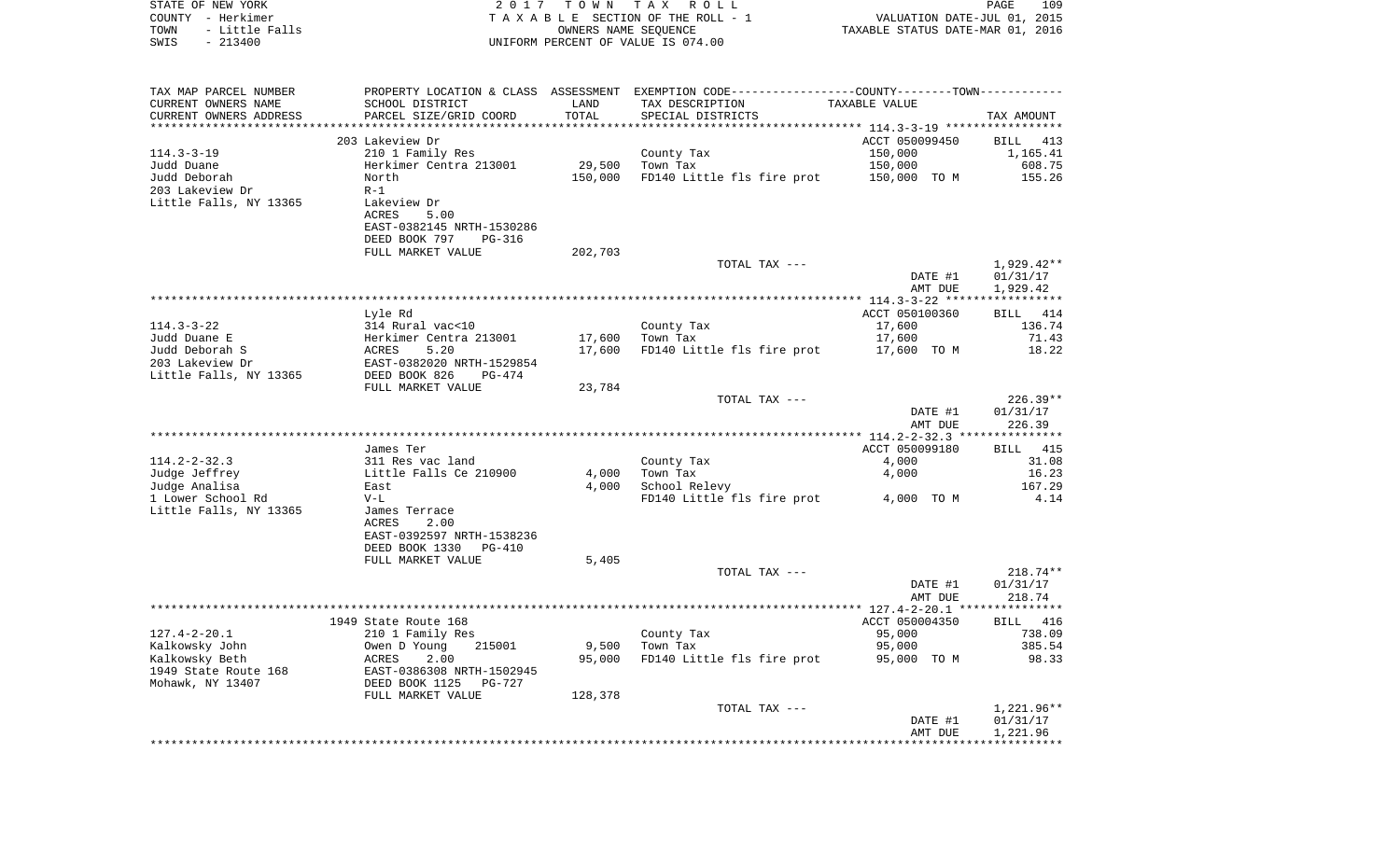| STATE OF NEW YORK      | 2017 TOWN TAX ROLL                 | 110<br>PAGE                      |
|------------------------|------------------------------------|----------------------------------|
| COUNTY - Herkimer      | TAXABLE SECTION OF THE ROLL - 1    | VALUATION DATE-JUL 01, 2015      |
| - Little Falls<br>TOWN | OWNERS NAME SEOUENCE               | TAXABLE STATUS DATE-MAR 01, 2016 |
| SWIS<br>$-213400$      | UNIFORM PERCENT OF VALUE IS 074.00 |                                  |

PAGE 110

| TAX MAP PARCEL NUMBER                 |                                                  |                 | PROPERTY LOCATION & CLASS ASSESSMENT EXEMPTION CODE---------------COUNTY-------TOWN---------- |                  |                    |
|---------------------------------------|--------------------------------------------------|-----------------|-----------------------------------------------------------------------------------------------|------------------|--------------------|
| CURRENT OWNERS NAME                   | SCHOOL DISTRICT                                  | LAND            | TAX DESCRIPTION                                                                               | TAXABLE VALUE    |                    |
| CURRENT OWNERS ADDRESS                | PARCEL SIZE/GRID COORD                           | TOTAL           | SPECIAL DISTRICTS                                                                             |                  | TAX AMOUNT         |
|                                       | Paines Hollow Rd                                 |                 |                                                                                               | ACCT 050012720   | <b>BILL</b><br>417 |
| $127.2 - 5 - 16$                      | 314 Rural vac<10                                 |                 |                                                                                               | 10,000           | 77.69              |
| Kam Frank                             | Owen D Young<br>215001                           | 10,000          | County Tax<br>Town Tax                                                                        | 10,000           | 40.58              |
| Kam Bhagwattie                        | FRNT 394.00 DPTH                                 | 10,000          | School Relevy                                                                                 |                  | 249.50             |
|                                       | 5.00                                             |                 |                                                                                               |                  |                    |
| 65 Prospect St<br>Roosevelt, NY 11575 | ACRES<br>EAST-0388248 NRTH-1511388               |                 | FD140 Little fls fire prot                                                                    | 10,000 TO M      | 10.35              |
|                                       | DEED BOOK 1484                                   |                 |                                                                                               |                  |                    |
|                                       | PG-121                                           |                 |                                                                                               |                  |                    |
|                                       | FULL MARKET VALUE                                | 13,514          | TOTAL TAX ---                                                                                 |                  | 378.12**           |
|                                       |                                                  |                 |                                                                                               | DATE #1          | 01/31/17           |
|                                       |                                                  |                 |                                                                                               | AMT DUE          | 378.12             |
|                                       |                                                  |                 |                                                                                               |                  |                    |
|                                       | 182 Sandy Ln                                     |                 |                                                                                               | ACCT 050003665   | <b>BILL</b><br>418 |
| $121.1 - 2 - 38$                      |                                                  |                 | VET COM CT 41131                                                                              | 11,100<br>11,100 |                    |
|                                       | 210 1 Family Res                                 |                 |                                                                                               |                  | 341.08             |
| Karasek Joseph<br>182 Sandy Lane Rd   | Central Valley 212803<br>FRNT 180.00 DPTH 146.00 | 6,400<br>55,000 | County Tax<br>Town Tax                                                                        | 43,900<br>43,900 | 178.16             |
| Mohawk, NY 13407                      | EAST-0383689 NRTH-1522036                        |                 | FD140 Little fls fire prot                                                                    | 55,000 TO M      | 56.93              |
|                                       | DEED BOOK 854<br>$PG-55$                         |                 |                                                                                               |                  |                    |
|                                       | FULL MARKET VALUE                                | 74,324          |                                                                                               |                  |                    |
|                                       |                                                  |                 | TOTAL TAX ---                                                                                 |                  | $576.17**$         |
|                                       |                                                  |                 |                                                                                               | DATE #1          | 01/31/17           |
|                                       |                                                  |                 |                                                                                               | AMT DUE          | 576.17             |
|                                       |                                                  |                 |                                                                                               |                  | **********         |
|                                       | Sandy Ln                                         |                 |                                                                                               | ACCT 050016660   | 419<br>BILL        |
| $121.1 - 2 - 35$                      | 311 Res vac land                                 |                 | County Tax                                                                                    | 2,500            | 19.42              |
| Karasek Joseph P                      | Central Valley 212803                            | 2,500           | Town Tax                                                                                      | 2,500            | 10.15              |
| 182 Sandy Lane Rd                     | W                                                | 2,500           | FD140 Little fls fire prot                                                                    | 2,500 TO M       | 2.59               |
| Mohawk, NY 13407                      | V1                                               |                 |                                                                                               |                  |                    |
|                                       | Sandy Lane                                       |                 |                                                                                               |                  |                    |
|                                       | ACRES<br>1.00                                    |                 |                                                                                               |                  |                    |
|                                       | EAST-0383362 NRTH-1522043                        |                 |                                                                                               |                  |                    |
|                                       | DEED BOOK 854<br>$PG-55$                         |                 |                                                                                               |                  |                    |
|                                       | FULL MARKET VALUE                                | 3,378           |                                                                                               |                  |                    |
|                                       |                                                  |                 | TOTAL TAX ---                                                                                 |                  | $32.16**$          |
|                                       |                                                  |                 |                                                                                               | DATE #1          | 01/31/17           |
|                                       |                                                  |                 |                                                                                               | AMT DUE          | 32.16              |
|                                       |                                                  |                 |                                                                                               |                  |                    |
|                                       | Eatonville Rd                                    |                 |                                                                                               | ACCT 050007380   | 420<br>BILL        |
| $114.3 - 1 - 1$                       | 314 Rural vac<10                                 |                 | County Tax                                                                                    | 400              | 3.11               |
| Kaszycki Michael                      | Herkimer Centra 213001                           | 400             | Town Tax                                                                                      | 400              | 1.62               |
| Kaszycki Erin                         | FRNT 122.00 DPTH<br>82.00                        | 400             | FD140 Little fls fire prot                                                                    | 400 TO M         | .41                |
| 429 Eatonville Rd                     | 0.16<br>ACRES                                    |                 |                                                                                               |                  |                    |
| Little Falls, NY 13365                | EAST-0379654 NRTH-1532973                        |                 |                                                                                               |                  |                    |
|                                       | DEED BOOK 1361<br>$PG-45$                        |                 |                                                                                               |                  |                    |
|                                       | FULL MARKET VALUE                                | 541             |                                                                                               |                  |                    |
|                                       |                                                  |                 | TOTAL TAX ---                                                                                 |                  | $5.14**$           |
|                                       |                                                  |                 |                                                                                               | DATE #1          | 01/31/17           |
|                                       |                                                  |                 |                                                                                               | AMT DUE          | 5.14               |
|                                       |                                                  |                 |                                                                                               |                  |                    |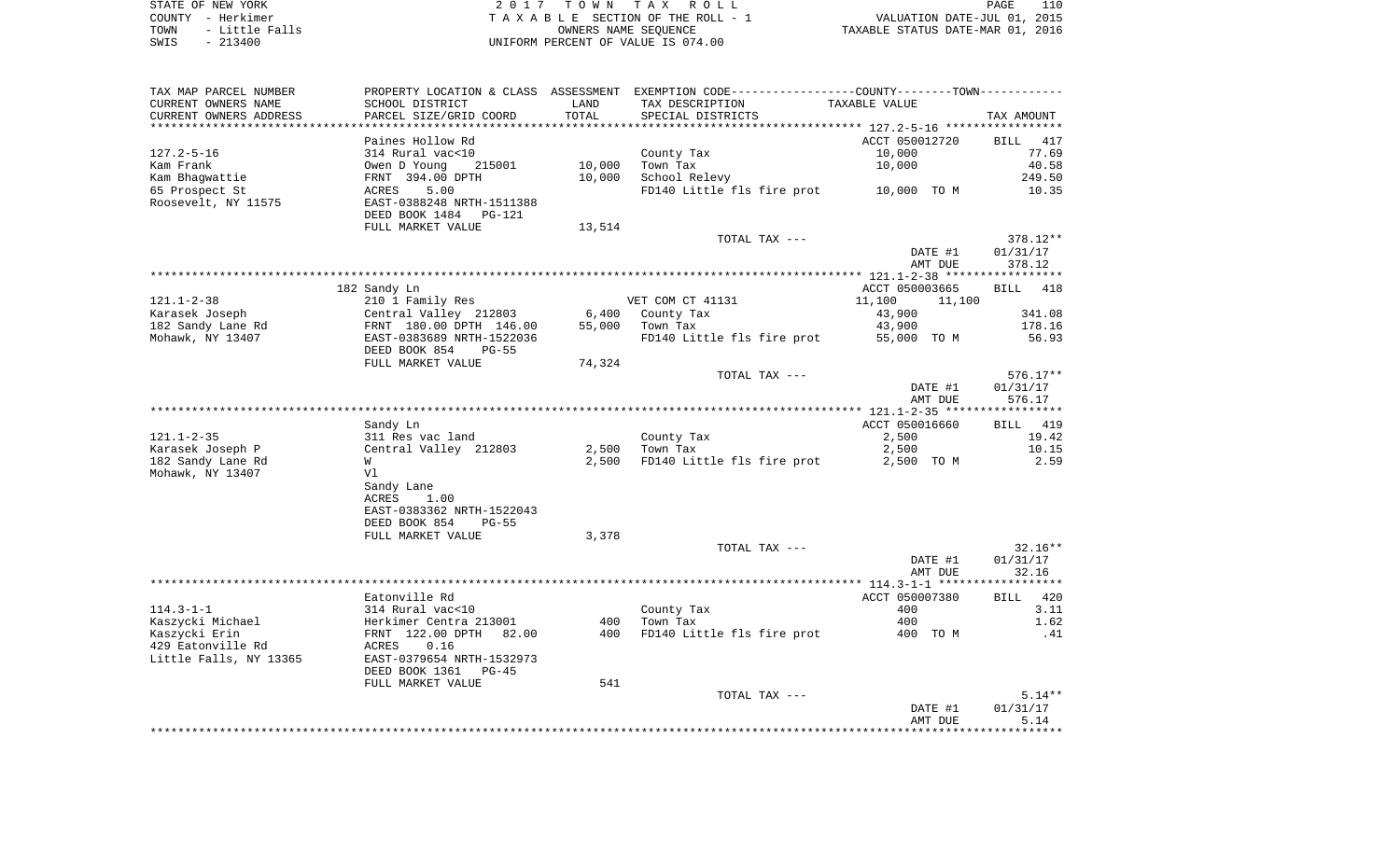STATE OF NEW YORK **EXECUTE:**  $2017$  TOWN TAX ROLL COUNTY - Herkimer<br>
T A X A B L E SECTION OF THE ROLL - 1<br>
TOWN - Little Falls<br>
SWIS - 213400 - 2013400 - UNIFORM PERCENT OF VALUE IS 074.00 TOWN - Little Falls OWNERS NAME SEQUENCE TAXABLE STATUS DATE-MAR 01, 2016 SWIS - 213400 UNIFORM PERCENT OF VALUE IS 074.00

| CURRENT OWNERS NAME<br>SCHOOL DISTRICT<br>LAND<br>TAX DESCRIPTION<br>TAXABLE VALUE<br>CURRENT OWNERS ADDRESS<br>PARCEL SIZE/GRID COORD<br>TOTAL<br>SPECIAL DISTRICTS<br>TAX AMOUNT<br>Eatonville Rd<br>ACCT 050019240<br>BILL<br>421<br>314 Rural vac<10<br>County Tax<br>1,600<br>12.43<br>Kaszycki Michael<br>Herkimer Centra 213001<br>1,600<br>Town Tax<br>1,600<br>6.49<br>Kaszycki Erin<br>FRNT 113.00 DPTH 158.00<br>FD140 Little fls fire prot<br>1,600<br>50 TO M<br>.05<br>429 Eatonville Rd<br>EAST-0379658 NRTH-1533072<br>Little Falls, NY 13365<br>DEED BOOK 1361 PG-45<br>FULL MARKET VALUE<br>2,162<br>TOTAL TAX ---<br>DATE #1<br>01/31/17<br>AMT DUE<br>18.97<br>Eatonville Rd<br>ACCT 050007350<br><b>BILL</b><br>422<br>$114.3 - 1 - 3.1$<br>312 Vac w/imprv<br>20,400<br>158.50<br>County Tax<br>Kaszycki Michael<br>Herkimer Centra 213001<br>82.79<br>1,300<br>Town Tax<br>20,400<br>Kaszycki Erin<br>FRNT 111.00 DPTH 158.00<br>20,400<br>FD140 Little fls fire prot<br>21.12<br>20,400 TO M<br>429 Eatonville Rd<br>EAST-0379663 NRTH-1533162<br>Little Falls, NY 13365<br>DEED BOOK 1361 PG-45<br>FULL MARKET VALUE<br>27,568<br>TOTAL TAX ---<br>01/31/17<br>DATE #1<br>AMT DUE<br>262.41<br>544 Sandy Ln<br>ACCT 050019010<br>423<br>BILL<br>$121.2 - 4 - 47$<br>210 1 Family Res<br>43,700<br>339.52<br>County Tax<br>Kaucher Ian<br>Little Falls Ce 210900<br>5,800<br>Town Tax<br>43,700<br>177.35<br>544 Sandy Ln<br>FRNT 150.00 DPTH<br>FD140 Little fls fire prot 43,700 TO M<br>45.23<br>43,700<br>0.47<br>Mohawk, NY 13407<br>ACRES<br>EAST-0389056 NRTH-1522661<br>DEED BOOK 1510<br>$PG-563$<br>59,054<br>FULL MARKET VALUE<br>TOTAL TAX ---<br>DATE #1<br>01/31/17<br>AMT DUE<br>562.10<br>ACCT 050006450<br>1908 State Route 169<br>BILL 424<br>County Tax<br>48,800<br>379.15<br>210 1 Family Res<br>Kelleher Robert J<br>Little Falls Ce 210900<br>198.05<br>4,600<br>Town Tax<br>48,800<br>FD140 Little fls fire prot<br>R1 G<br>48,800<br>48,800 TO M<br>50.51<br>Little Falls, NY 13365<br>FRNT 200.00 DPTH 209.00<br>EAST-0380486 NRTH-1544731<br>DEED BOOK 857<br><b>PG-177</b><br>65,946<br>FULL MARKET VALUE<br>TOTAL TAX ---<br>DATE #1<br>01/31/17<br>627.71<br>AMT DUE | TAX MAP PARCEL NUMBER |  | PROPERTY LOCATION & CLASS ASSESSMENT EXEMPTION CODE----------------COUNTY--------TOWN--------- |  |
|----------------------------------------------------------------------------------------------------------------------------------------------------------------------------------------------------------------------------------------------------------------------------------------------------------------------------------------------------------------------------------------------------------------------------------------------------------------------------------------------------------------------------------------------------------------------------------------------------------------------------------------------------------------------------------------------------------------------------------------------------------------------------------------------------------------------------------------------------------------------------------------------------------------------------------------------------------------------------------------------------------------------------------------------------------------------------------------------------------------------------------------------------------------------------------------------------------------------------------------------------------------------------------------------------------------------------------------------------------------------------------------------------------------------------------------------------------------------------------------------------------------------------------------------------------------------------------------------------------------------------------------------------------------------------------------------------------------------------------------------------------------------------------------------------------------------------------------------------------------------------------------------------------------------------------------------------------------------------------------------------------------------------------------------------------------------------------------------------------------------------------------------------------------------------------------------------------------------------|-----------------------|--|------------------------------------------------------------------------------------------------|--|
|                                                                                                                                                                                                                                                                                                                                                                                                                                                                                                                                                                                                                                                                                                                                                                                                                                                                                                                                                                                                                                                                                                                                                                                                                                                                                                                                                                                                                                                                                                                                                                                                                                                                                                                                                                                                                                                                                                                                                                                                                                                                                                                                                                                                                            |                       |  |                                                                                                |  |
| 18.97**<br>$262.41**$<br>$562.10**$<br>$627.71**$                                                                                                                                                                                                                                                                                                                                                                                                                                                                                                                                                                                                                                                                                                                                                                                                                                                                                                                                                                                                                                                                                                                                                                                                                                                                                                                                                                                                                                                                                                                                                                                                                                                                                                                                                                                                                                                                                                                                                                                                                                                                                                                                                                          |                       |  |                                                                                                |  |
|                                                                                                                                                                                                                                                                                                                                                                                                                                                                                                                                                                                                                                                                                                                                                                                                                                                                                                                                                                                                                                                                                                                                                                                                                                                                                                                                                                                                                                                                                                                                                                                                                                                                                                                                                                                                                                                                                                                                                                                                                                                                                                                                                                                                                            |                       |  |                                                                                                |  |
|                                                                                                                                                                                                                                                                                                                                                                                                                                                                                                                                                                                                                                                                                                                                                                                                                                                                                                                                                                                                                                                                                                                                                                                                                                                                                                                                                                                                                                                                                                                                                                                                                                                                                                                                                                                                                                                                                                                                                                                                                                                                                                                                                                                                                            |                       |  |                                                                                                |  |
|                                                                                                                                                                                                                                                                                                                                                                                                                                                                                                                                                                                                                                                                                                                                                                                                                                                                                                                                                                                                                                                                                                                                                                                                                                                                                                                                                                                                                                                                                                                                                                                                                                                                                                                                                                                                                                                                                                                                                                                                                                                                                                                                                                                                                            | $114.3 - 1 - 2$       |  |                                                                                                |  |
|                                                                                                                                                                                                                                                                                                                                                                                                                                                                                                                                                                                                                                                                                                                                                                                                                                                                                                                                                                                                                                                                                                                                                                                                                                                                                                                                                                                                                                                                                                                                                                                                                                                                                                                                                                                                                                                                                                                                                                                                                                                                                                                                                                                                                            |                       |  |                                                                                                |  |
|                                                                                                                                                                                                                                                                                                                                                                                                                                                                                                                                                                                                                                                                                                                                                                                                                                                                                                                                                                                                                                                                                                                                                                                                                                                                                                                                                                                                                                                                                                                                                                                                                                                                                                                                                                                                                                                                                                                                                                                                                                                                                                                                                                                                                            |                       |  |                                                                                                |  |
|                                                                                                                                                                                                                                                                                                                                                                                                                                                                                                                                                                                                                                                                                                                                                                                                                                                                                                                                                                                                                                                                                                                                                                                                                                                                                                                                                                                                                                                                                                                                                                                                                                                                                                                                                                                                                                                                                                                                                                                                                                                                                                                                                                                                                            |                       |  |                                                                                                |  |
|                                                                                                                                                                                                                                                                                                                                                                                                                                                                                                                                                                                                                                                                                                                                                                                                                                                                                                                                                                                                                                                                                                                                                                                                                                                                                                                                                                                                                                                                                                                                                                                                                                                                                                                                                                                                                                                                                                                                                                                                                                                                                                                                                                                                                            |                       |  |                                                                                                |  |
|                                                                                                                                                                                                                                                                                                                                                                                                                                                                                                                                                                                                                                                                                                                                                                                                                                                                                                                                                                                                                                                                                                                                                                                                                                                                                                                                                                                                                                                                                                                                                                                                                                                                                                                                                                                                                                                                                                                                                                                                                                                                                                                                                                                                                            |                       |  |                                                                                                |  |
|                                                                                                                                                                                                                                                                                                                                                                                                                                                                                                                                                                                                                                                                                                                                                                                                                                                                                                                                                                                                                                                                                                                                                                                                                                                                                                                                                                                                                                                                                                                                                                                                                                                                                                                                                                                                                                                                                                                                                                                                                                                                                                                                                                                                                            |                       |  |                                                                                                |  |
|                                                                                                                                                                                                                                                                                                                                                                                                                                                                                                                                                                                                                                                                                                                                                                                                                                                                                                                                                                                                                                                                                                                                                                                                                                                                                                                                                                                                                                                                                                                                                                                                                                                                                                                                                                                                                                                                                                                                                                                                                                                                                                                                                                                                                            |                       |  |                                                                                                |  |
|                                                                                                                                                                                                                                                                                                                                                                                                                                                                                                                                                                                                                                                                                                                                                                                                                                                                                                                                                                                                                                                                                                                                                                                                                                                                                                                                                                                                                                                                                                                                                                                                                                                                                                                                                                                                                                                                                                                                                                                                                                                                                                                                                                                                                            |                       |  |                                                                                                |  |
|                                                                                                                                                                                                                                                                                                                                                                                                                                                                                                                                                                                                                                                                                                                                                                                                                                                                                                                                                                                                                                                                                                                                                                                                                                                                                                                                                                                                                                                                                                                                                                                                                                                                                                                                                                                                                                                                                                                                                                                                                                                                                                                                                                                                                            |                       |  |                                                                                                |  |
|                                                                                                                                                                                                                                                                                                                                                                                                                                                                                                                                                                                                                                                                                                                                                                                                                                                                                                                                                                                                                                                                                                                                                                                                                                                                                                                                                                                                                                                                                                                                                                                                                                                                                                                                                                                                                                                                                                                                                                                                                                                                                                                                                                                                                            |                       |  |                                                                                                |  |
|                                                                                                                                                                                                                                                                                                                                                                                                                                                                                                                                                                                                                                                                                                                                                                                                                                                                                                                                                                                                                                                                                                                                                                                                                                                                                                                                                                                                                                                                                                                                                                                                                                                                                                                                                                                                                                                                                                                                                                                                                                                                                                                                                                                                                            |                       |  |                                                                                                |  |
|                                                                                                                                                                                                                                                                                                                                                                                                                                                                                                                                                                                                                                                                                                                                                                                                                                                                                                                                                                                                                                                                                                                                                                                                                                                                                                                                                                                                                                                                                                                                                                                                                                                                                                                                                                                                                                                                                                                                                                                                                                                                                                                                                                                                                            |                       |  |                                                                                                |  |
|                                                                                                                                                                                                                                                                                                                                                                                                                                                                                                                                                                                                                                                                                                                                                                                                                                                                                                                                                                                                                                                                                                                                                                                                                                                                                                                                                                                                                                                                                                                                                                                                                                                                                                                                                                                                                                                                                                                                                                                                                                                                                                                                                                                                                            |                       |  |                                                                                                |  |
|                                                                                                                                                                                                                                                                                                                                                                                                                                                                                                                                                                                                                                                                                                                                                                                                                                                                                                                                                                                                                                                                                                                                                                                                                                                                                                                                                                                                                                                                                                                                                                                                                                                                                                                                                                                                                                                                                                                                                                                                                                                                                                                                                                                                                            |                       |  |                                                                                                |  |
|                                                                                                                                                                                                                                                                                                                                                                                                                                                                                                                                                                                                                                                                                                                                                                                                                                                                                                                                                                                                                                                                                                                                                                                                                                                                                                                                                                                                                                                                                                                                                                                                                                                                                                                                                                                                                                                                                                                                                                                                                                                                                                                                                                                                                            |                       |  |                                                                                                |  |
|                                                                                                                                                                                                                                                                                                                                                                                                                                                                                                                                                                                                                                                                                                                                                                                                                                                                                                                                                                                                                                                                                                                                                                                                                                                                                                                                                                                                                                                                                                                                                                                                                                                                                                                                                                                                                                                                                                                                                                                                                                                                                                                                                                                                                            |                       |  |                                                                                                |  |
|                                                                                                                                                                                                                                                                                                                                                                                                                                                                                                                                                                                                                                                                                                                                                                                                                                                                                                                                                                                                                                                                                                                                                                                                                                                                                                                                                                                                                                                                                                                                                                                                                                                                                                                                                                                                                                                                                                                                                                                                                                                                                                                                                                                                                            |                       |  |                                                                                                |  |
|                                                                                                                                                                                                                                                                                                                                                                                                                                                                                                                                                                                                                                                                                                                                                                                                                                                                                                                                                                                                                                                                                                                                                                                                                                                                                                                                                                                                                                                                                                                                                                                                                                                                                                                                                                                                                                                                                                                                                                                                                                                                                                                                                                                                                            |                       |  |                                                                                                |  |
|                                                                                                                                                                                                                                                                                                                                                                                                                                                                                                                                                                                                                                                                                                                                                                                                                                                                                                                                                                                                                                                                                                                                                                                                                                                                                                                                                                                                                                                                                                                                                                                                                                                                                                                                                                                                                                                                                                                                                                                                                                                                                                                                                                                                                            |                       |  |                                                                                                |  |
|                                                                                                                                                                                                                                                                                                                                                                                                                                                                                                                                                                                                                                                                                                                                                                                                                                                                                                                                                                                                                                                                                                                                                                                                                                                                                                                                                                                                                                                                                                                                                                                                                                                                                                                                                                                                                                                                                                                                                                                                                                                                                                                                                                                                                            |                       |  |                                                                                                |  |
|                                                                                                                                                                                                                                                                                                                                                                                                                                                                                                                                                                                                                                                                                                                                                                                                                                                                                                                                                                                                                                                                                                                                                                                                                                                                                                                                                                                                                                                                                                                                                                                                                                                                                                                                                                                                                                                                                                                                                                                                                                                                                                                                                                                                                            |                       |  |                                                                                                |  |
|                                                                                                                                                                                                                                                                                                                                                                                                                                                                                                                                                                                                                                                                                                                                                                                                                                                                                                                                                                                                                                                                                                                                                                                                                                                                                                                                                                                                                                                                                                                                                                                                                                                                                                                                                                                                                                                                                                                                                                                                                                                                                                                                                                                                                            |                       |  |                                                                                                |  |
|                                                                                                                                                                                                                                                                                                                                                                                                                                                                                                                                                                                                                                                                                                                                                                                                                                                                                                                                                                                                                                                                                                                                                                                                                                                                                                                                                                                                                                                                                                                                                                                                                                                                                                                                                                                                                                                                                                                                                                                                                                                                                                                                                                                                                            |                       |  |                                                                                                |  |
|                                                                                                                                                                                                                                                                                                                                                                                                                                                                                                                                                                                                                                                                                                                                                                                                                                                                                                                                                                                                                                                                                                                                                                                                                                                                                                                                                                                                                                                                                                                                                                                                                                                                                                                                                                                                                                                                                                                                                                                                                                                                                                                                                                                                                            |                       |  |                                                                                                |  |
|                                                                                                                                                                                                                                                                                                                                                                                                                                                                                                                                                                                                                                                                                                                                                                                                                                                                                                                                                                                                                                                                                                                                                                                                                                                                                                                                                                                                                                                                                                                                                                                                                                                                                                                                                                                                                                                                                                                                                                                                                                                                                                                                                                                                                            |                       |  |                                                                                                |  |
|                                                                                                                                                                                                                                                                                                                                                                                                                                                                                                                                                                                                                                                                                                                                                                                                                                                                                                                                                                                                                                                                                                                                                                                                                                                                                                                                                                                                                                                                                                                                                                                                                                                                                                                                                                                                                                                                                                                                                                                                                                                                                                                                                                                                                            |                       |  |                                                                                                |  |
|                                                                                                                                                                                                                                                                                                                                                                                                                                                                                                                                                                                                                                                                                                                                                                                                                                                                                                                                                                                                                                                                                                                                                                                                                                                                                                                                                                                                                                                                                                                                                                                                                                                                                                                                                                                                                                                                                                                                                                                                                                                                                                                                                                                                                            |                       |  |                                                                                                |  |
|                                                                                                                                                                                                                                                                                                                                                                                                                                                                                                                                                                                                                                                                                                                                                                                                                                                                                                                                                                                                                                                                                                                                                                                                                                                                                                                                                                                                                                                                                                                                                                                                                                                                                                                                                                                                                                                                                                                                                                                                                                                                                                                                                                                                                            |                       |  |                                                                                                |  |
|                                                                                                                                                                                                                                                                                                                                                                                                                                                                                                                                                                                                                                                                                                                                                                                                                                                                                                                                                                                                                                                                                                                                                                                                                                                                                                                                                                                                                                                                                                                                                                                                                                                                                                                                                                                                                                                                                                                                                                                                                                                                                                                                                                                                                            |                       |  |                                                                                                |  |
|                                                                                                                                                                                                                                                                                                                                                                                                                                                                                                                                                                                                                                                                                                                                                                                                                                                                                                                                                                                                                                                                                                                                                                                                                                                                                                                                                                                                                                                                                                                                                                                                                                                                                                                                                                                                                                                                                                                                                                                                                                                                                                                                                                                                                            |                       |  |                                                                                                |  |
|                                                                                                                                                                                                                                                                                                                                                                                                                                                                                                                                                                                                                                                                                                                                                                                                                                                                                                                                                                                                                                                                                                                                                                                                                                                                                                                                                                                                                                                                                                                                                                                                                                                                                                                                                                                                                                                                                                                                                                                                                                                                                                                                                                                                                            |                       |  |                                                                                                |  |
|                                                                                                                                                                                                                                                                                                                                                                                                                                                                                                                                                                                                                                                                                                                                                                                                                                                                                                                                                                                                                                                                                                                                                                                                                                                                                                                                                                                                                                                                                                                                                                                                                                                                                                                                                                                                                                                                                                                                                                                                                                                                                                                                                                                                                            |                       |  |                                                                                                |  |
|                                                                                                                                                                                                                                                                                                                                                                                                                                                                                                                                                                                                                                                                                                                                                                                                                                                                                                                                                                                                                                                                                                                                                                                                                                                                                                                                                                                                                                                                                                                                                                                                                                                                                                                                                                                                                                                                                                                                                                                                                                                                                                                                                                                                                            |                       |  |                                                                                                |  |
|                                                                                                                                                                                                                                                                                                                                                                                                                                                                                                                                                                                                                                                                                                                                                                                                                                                                                                                                                                                                                                                                                                                                                                                                                                                                                                                                                                                                                                                                                                                                                                                                                                                                                                                                                                                                                                                                                                                                                                                                                                                                                                                                                                                                                            |                       |  |                                                                                                |  |
|                                                                                                                                                                                                                                                                                                                                                                                                                                                                                                                                                                                                                                                                                                                                                                                                                                                                                                                                                                                                                                                                                                                                                                                                                                                                                                                                                                                                                                                                                                                                                                                                                                                                                                                                                                                                                                                                                                                                                                                                                                                                                                                                                                                                                            | $107.3 - 1 - 9$       |  |                                                                                                |  |
|                                                                                                                                                                                                                                                                                                                                                                                                                                                                                                                                                                                                                                                                                                                                                                                                                                                                                                                                                                                                                                                                                                                                                                                                                                                                                                                                                                                                                                                                                                                                                                                                                                                                                                                                                                                                                                                                                                                                                                                                                                                                                                                                                                                                                            |                       |  |                                                                                                |  |
|                                                                                                                                                                                                                                                                                                                                                                                                                                                                                                                                                                                                                                                                                                                                                                                                                                                                                                                                                                                                                                                                                                                                                                                                                                                                                                                                                                                                                                                                                                                                                                                                                                                                                                                                                                                                                                                                                                                                                                                                                                                                                                                                                                                                                            | 1908 State Route 169  |  |                                                                                                |  |
|                                                                                                                                                                                                                                                                                                                                                                                                                                                                                                                                                                                                                                                                                                                                                                                                                                                                                                                                                                                                                                                                                                                                                                                                                                                                                                                                                                                                                                                                                                                                                                                                                                                                                                                                                                                                                                                                                                                                                                                                                                                                                                                                                                                                                            |                       |  |                                                                                                |  |
|                                                                                                                                                                                                                                                                                                                                                                                                                                                                                                                                                                                                                                                                                                                                                                                                                                                                                                                                                                                                                                                                                                                                                                                                                                                                                                                                                                                                                                                                                                                                                                                                                                                                                                                                                                                                                                                                                                                                                                                                                                                                                                                                                                                                                            |                       |  |                                                                                                |  |
|                                                                                                                                                                                                                                                                                                                                                                                                                                                                                                                                                                                                                                                                                                                                                                                                                                                                                                                                                                                                                                                                                                                                                                                                                                                                                                                                                                                                                                                                                                                                                                                                                                                                                                                                                                                                                                                                                                                                                                                                                                                                                                                                                                                                                            |                       |  |                                                                                                |  |
|                                                                                                                                                                                                                                                                                                                                                                                                                                                                                                                                                                                                                                                                                                                                                                                                                                                                                                                                                                                                                                                                                                                                                                                                                                                                                                                                                                                                                                                                                                                                                                                                                                                                                                                                                                                                                                                                                                                                                                                                                                                                                                                                                                                                                            |                       |  |                                                                                                |  |
|                                                                                                                                                                                                                                                                                                                                                                                                                                                                                                                                                                                                                                                                                                                                                                                                                                                                                                                                                                                                                                                                                                                                                                                                                                                                                                                                                                                                                                                                                                                                                                                                                                                                                                                                                                                                                                                                                                                                                                                                                                                                                                                                                                                                                            |                       |  |                                                                                                |  |
|                                                                                                                                                                                                                                                                                                                                                                                                                                                                                                                                                                                                                                                                                                                                                                                                                                                                                                                                                                                                                                                                                                                                                                                                                                                                                                                                                                                                                                                                                                                                                                                                                                                                                                                                                                                                                                                                                                                                                                                                                                                                                                                                                                                                                            |                       |  |                                                                                                |  |
|                                                                                                                                                                                                                                                                                                                                                                                                                                                                                                                                                                                                                                                                                                                                                                                                                                                                                                                                                                                                                                                                                                                                                                                                                                                                                                                                                                                                                                                                                                                                                                                                                                                                                                                                                                                                                                                                                                                                                                                                                                                                                                                                                                                                                            |                       |  |                                                                                                |  |
|                                                                                                                                                                                                                                                                                                                                                                                                                                                                                                                                                                                                                                                                                                                                                                                                                                                                                                                                                                                                                                                                                                                                                                                                                                                                                                                                                                                                                                                                                                                                                                                                                                                                                                                                                                                                                                                                                                                                                                                                                                                                                                                                                                                                                            |                       |  |                                                                                                |  |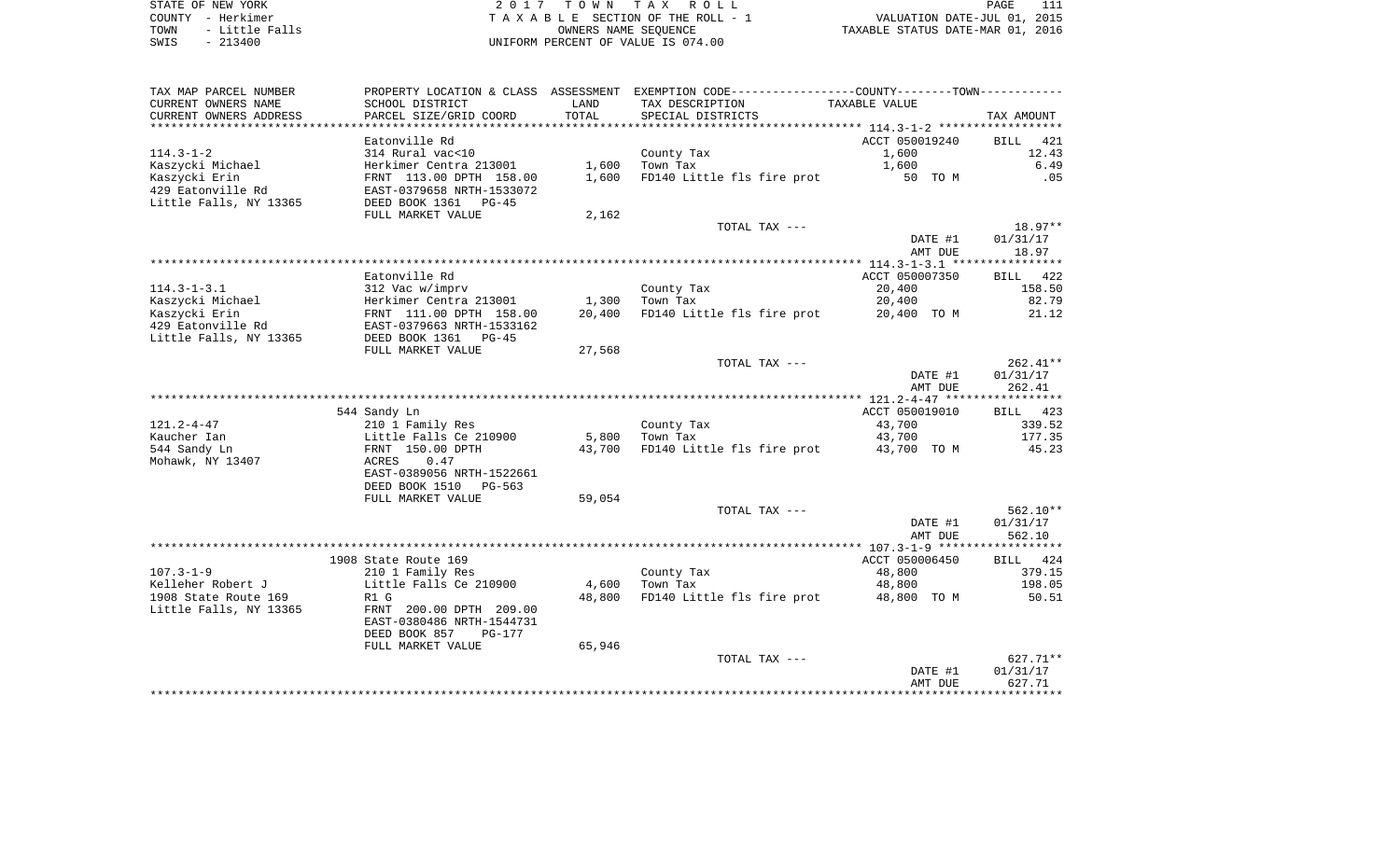STATE OF NEW YORK **EXECUTE:**  $2017$  TOWN TAX ROLL COUNTY - Herkimer<br>
T A X A B L E SECTION OF THE ROLL - 1<br>
TOWN - Little Falls<br>
SWIS - 213400 - 2013400 - UNIFORM PERCENT OF VALUE IS 074.00 TOWN - Little Falls OWNERS NAME SEQUENCE TAXABLE STATUS DATE-MAR 01, 2016 SWIS - 213400 UNIFORM PERCENT OF VALUE IS 074.00

|                        |                                          |         |                                                                                               | DATE #1<br>AMT DUE                                | 01/31/17<br>84.89  |
|------------------------|------------------------------------------|---------|-----------------------------------------------------------------------------------------------|---------------------------------------------------|--------------------|
|                        |                                          |         | TOTAL TAX ---                                                                                 |                                                   | 84.89**            |
|                        | FULL MARKET VALUE                        | 8,919   |                                                                                               |                                                   |                    |
|                        | DEED BOOK 764<br>$PG-463$                |         |                                                                                               |                                                   |                    |
|                        | EAST-0383460 NRTH-1526382                |         |                                                                                               |                                                   |                    |
|                        | ACRES<br>4.10                            |         |                                                                                               |                                                   |                    |
| Little Falls, NY 13365 | Rt 5                                     |         |                                                                                               |                                                   |                    |
| 6333 State Route 5     | $V-L$                                    |         |                                                                                               |                                                   |                    |
| Kenyon Wanda           | South                                    | 6,600   | FD140 Little fls fire prot                                                                    | 6,600 TO M                                        | 6.83               |
| Kenyon Kenneth         | Little Falls Ce 210900                   | 6,600   | Town Tax                                                                                      | 6,600                                             | 26.78              |
| $121.1 - 1 - 58$       | 330 Vacant comm                          |         | County Tax                                                                                    | 6,600                                             | 51.28              |
|                        | 6333 State Route 5                       |         |                                                                                               | ACCT 050990200                                    | BILL 428           |
|                        |                                          |         |                                                                                               |                                                   |                    |
|                        |                                          |         |                                                                                               | AMT DUE                                           | 1,330.98           |
|                        |                                          |         |                                                                                               | DATE #1                                           | 01/31/17           |
|                        |                                          |         | TOTAL TAX ---                                                                                 |                                                   | $1,330.98**$       |
|                        | FULL MARKET VALUE                        | 148,108 |                                                                                               |                                                   |                    |
| Little Falls, NY 13365 | DEED BOOK 743<br>$PG-125$                |         |                                                                                               |                                                   |                    |
| PO Box 177             | EAST-0392400 NRTH-1511284                |         | FD140 Little fls fire prot                                                                    | 109,600 TO M                                      | 113.44             |
| Kenyon Susan           | ACRES 18.50                              | 109,600 | Town Tax                                                                                      | 102,940                                           | 417.76             |
| Kenyon Keith           | Little Falls Ce 210900                   | 27,500  | County Tax                                                                                    | 102,940                                           | 799.78             |
| $127.2 - 2 - 20.7$     | 240 Rural res                            |         | VETWAR CTS 41120                                                                              | 6,660<br>6,660                                    |                    |
|                        | 3091 State Route 167                     |         |                                                                                               | ACCT 050099330                                    | BILL 427           |
|                        |                                          |         |                                                                                               |                                                   |                    |
|                        |                                          |         |                                                                                               | AMT DUE                                           | 900.39             |
|                        |                                          |         |                                                                                               | DATE #1                                           | 01/31/17           |
|                        |                                          |         | TOTAL TAX ---                                                                                 |                                                   | $900.39**$         |
|                        | FULL MARKET VALUE                        | 94,595  |                                                                                               |                                                   |                    |
|                        | DEED BOOK 1544<br>PG-454                 |         |                                                                                               |                                                   |                    |
|                        | EAST-0390799 NRTH-1538246                |         |                                                                                               |                                                   |                    |
| Little Falls, NY 13365 | 1.20<br>ACRES                            |         |                                                                                               |                                                   |                    |
| 1274 State Route 169   | $R-1$                                    |         |                                                                                               |                                                   |                    |
| Kelly Beverly          | W                                        | 70,000  | FD140 Little fls fire prot                                                                    | 70,000 TO M                                       | 72.45              |
| Kelly Michael          | Little Falls Ce 210900                   | 8,300   | Town Tax                                                                                      | 70,000                                            | 284.08             |
| $114.2 - 2 - 47$       | 1274 State Route 169<br>210 1 Family Res |         | County Tax                                                                                    | ACCT 050007080<br>70,000                          | BILL 426<br>543.86 |
|                        |                                          |         |                                                                                               |                                                   |                    |
|                        |                                          |         |                                                                                               | AMT DUE                                           | 1,525.73           |
|                        |                                          |         |                                                                                               | DATE #1                                           | 01/31/17           |
|                        |                                          |         | TOTAL TAX ---                                                                                 |                                                   | $1,525.73**$       |
|                        | FULL MARKET VALUE                        | 37,703  |                                                                                               |                                                   |                    |
|                        | DEED BOOK 1569<br>PG-410                 |         |                                                                                               |                                                   |                    |
| Little Falls, NY 13365 | EAST-0393145 NRTH-1505109                |         | FD140 Little fls fire prot                                                                    | 27,900 TO M                                       | 28.88              |
| 110 Furnace St         | ACRES 25.90                              | 27,900  | School Relevy                                                                                 |                                                   | 1,166.85           |
| Kelly Jessica Marcalle | Little Falls Ce 210900                   | 27,900  | Town Tax                                                                                      | 27,900                                            | 113.23             |
| $127.2 - 3 - 6$        | 322 Rural vac>10                         |         | County Tax                                                                                    | 27,900                                            | 216.77             |
|                        | Johnnycake Rd                            |         |                                                                                               | ACCT 050100160                                    | BILL 425           |
|                        |                                          |         |                                                                                               | ******************* 127.2-3-6 ******************* |                    |
| CURRENT OWNERS ADDRESS | PARCEL SIZE/GRID COORD                   | TOTAL   | SPECIAL DISTRICTS                                                                             |                                                   | TAX AMOUNT         |
| CURRENT OWNERS NAME    | SCHOOL DISTRICT                          | LAND    | TAX DESCRIPTION                                                                               | TAXABLE VALUE                                     |                    |
| TAX MAP PARCEL NUMBER  |                                          |         | PROPERTY LOCATION & CLASS ASSESSMENT EXEMPTION CODE---------------COUNTY-------TOWN---------- |                                                   |                    |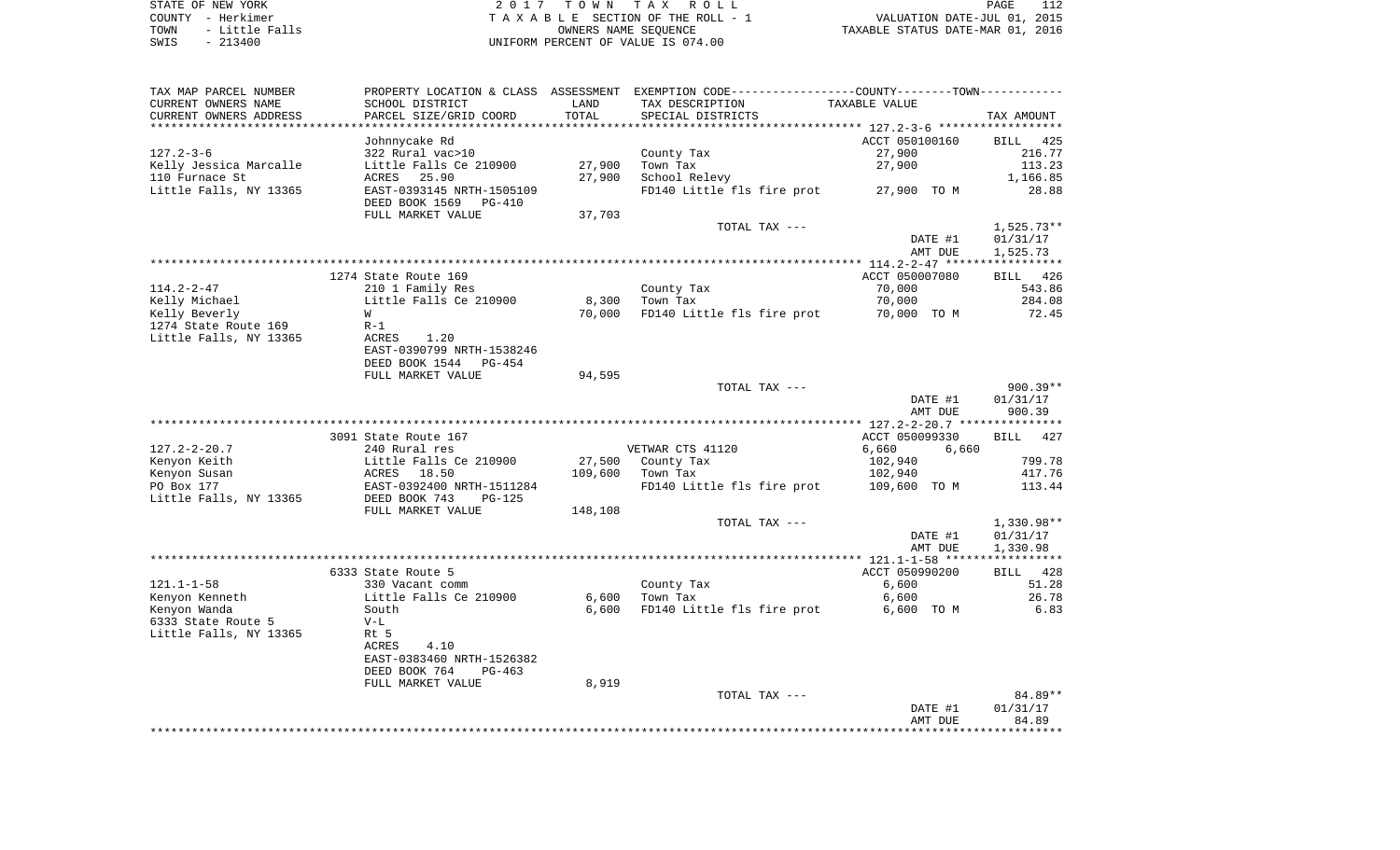| STATE OF NEW YORK<br>COUNTY - Herkimer<br>TOWN<br>- Little Falls<br>SWIS - 213400 |                                           |               | 2017 TOWN TAX ROLL<br>TAXABLE SECTION OF THE ROLL - 1<br>OWNERS NAME SEOUENCE<br>UNIFORM PERCENT OF VALUE IS 074.00 | VALUATION DATE-JUL 01, 2015<br>TAXABLE STATUS DATE-MAR 01, 2016 | PAGE<br>113 |
|-----------------------------------------------------------------------------------|-------------------------------------------|---------------|---------------------------------------------------------------------------------------------------------------------|-----------------------------------------------------------------|-------------|
| TAX MAP PARCEL NUMBER                                                             |                                           |               | PROPERTY LOCATION & CLASS ASSESSMENT EXEMPTION CODE----------------COUNTY-------TOWN----------                      |                                                                 |             |
| CURRENT OWNERS NAME<br>CURRENT OWNERS ADDRESS                                     | SCHOOL DISTRICT<br>PARCEL SIZE/GRID COORD | LAND<br>TOTAL | TAX DESCRIPTION<br>SPECIAL DISTRICTS                                                                                | TAXABLE VALUE                                                   | TAX AMOUNT  |
|                                                                                   |                                           |               |                                                                                                                     |                                                                 |             |
|                                                                                   | 6333 State Route 5                        |               |                                                                                                                     | ACCT 050015450                                                  | BILL 429    |
| 121.2-1-6                                                                         | 431 Auto dealer                           |               | County Tax                                                                                                          | 76,100                                                          | 591.25      |
| Kenyon Kenneth                                                                    | Little Falls Ce 210900                    | 8,000         | Town Tax                                                                                                            | 76,100                                                          | 308.84      |
| Kenyon Wanda                                                                      | N                                         | 76,100        | FD140 Little fls fire prot                                                                                          | 76,100 TO M                                                     | 78.77       |
| 6333 State Route 5                                                                | Comm5a                                    |               |                                                                                                                     |                                                                 |             |
| Little Falls, NY 13365                                                            | $Rt-5$                                    |               |                                                                                                                     |                                                                 |             |
|                                                                                   | ACRES<br>4.40                             |               |                                                                                                                     |                                                                 |             |
|                                                                                   | EAST-0386277 NRTH-1526734                 |               |                                                                                                                     |                                                                 |             |
|                                                                                   | DEED BOOK 681<br>PG-500                   |               |                                                                                                                     |                                                                 |             |
|                                                                                   | FULL MARKET VALUE                         | 102,838       |                                                                                                                     |                                                                 |             |
|                                                                                   |                                           |               | TOTAL TAX ---                                                                                                       |                                                                 | 978.86**    |
|                                                                                   |                                           |               |                                                                                                                     | DATE #1                                                         | 01/31/17    |
|                                                                                   |                                           |               |                                                                                                                     | AMT DUE                                                         | 978.86      |
|                                                                                   |                                           |               |                                                                                                                     |                                                                 |             |
|                                                                                   | State Route 5                             |               |                                                                                                                     | ACCT 050015480                                                  | BILL 430    |
| $121.2 - 1 - 7$                                                                   | 314 Rural vac<10                          |               | County Tax                                                                                                          | 1,500                                                           | 11.65       |
| Kenyon Kenneth                                                                    | Little Falls Ce 210900                    | 1,500         | Town Tax                                                                                                            | 1,500                                                           | 6.09        |
| Kenyon Wanda                                                                      | FRNT 125.00 DPTH 186.00                   | 1,500         | FD140 Little fls fire prot                                                                                          | 1,500 TO M                                                      | 1.55        |
| 6333 State Route 5                                                                | EAST-0386248 NRTH-1526837                 |               |                                                                                                                     |                                                                 |             |
| Little Falls, NY 13365                                                            | DEED BOOK 681<br>PG-500                   |               |                                                                                                                     |                                                                 |             |
|                                                                                   | FULL MARKET VALUE                         | 2,027         |                                                                                                                     |                                                                 |             |
|                                                                                   |                                           |               | TOTAL TAX ---                                                                                                       |                                                                 | 19.29**     |
|                                                                                   |                                           |               |                                                                                                                     | DATE #1                                                         | 01/31/17    |
|                                                                                   |                                           |               |                                                                                                                     | AMT DUE                                                         | 19.29       |
|                                                                                   |                                           |               |                                                                                                                     |                                                                 |             |
|                                                                                   | State Route 5                             |               |                                                                                                                     | ACCT 050990200                                                  | BILL 431    |
| 121.2-1-14.1                                                                      | 330 Vacant comm                           |               | County Tax                                                                                                          | 1,500                                                           | 11.65       |
| Kenyon Kenneth                                                                    | Little Falls Ce 210900                    |               | $1,500$ Town Tax                                                                                                    | 1,500                                                           | 6.09        |
| Kenyon Wanda                                                                      | South                                     | 1,500         | FD140 Little fls fire prot                                                                                          | 1,500 TO M                                                      | 1.55        |
| 6333 State Route 5                                                                | $V-L$                                     |               |                                                                                                                     |                                                                 |             |
| Little Falls, NY 13365                                                            | Rt 5                                      |               |                                                                                                                     |                                                                 |             |
|                                                                                   | 1.00<br>ACRES                             |               |                                                                                                                     |                                                                 |             |
|                                                                                   | EAST-0349480 NRTH-1101880                 |               |                                                                                                                     |                                                                 |             |
|                                                                                   | DEED BOOK 764<br>PG-463                   |               |                                                                                                                     |                                                                 |             |
|                                                                                   | FULL MARKET VALUE                         | 2,027         |                                                                                                                     |                                                                 |             |
|                                                                                   |                                           |               | TOTAL TAX ---                                                                                                       |                                                                 | $19.29**$   |
|                                                                                   |                                           |               |                                                                                                                     | DATE #1                                                         | 01/31/17    |
|                                                                                   |                                           |               |                                                                                                                     | AMT DUE                                                         | 19.29       |
|                                                                                   |                                           |               |                                                                                                                     |                                                                 |             |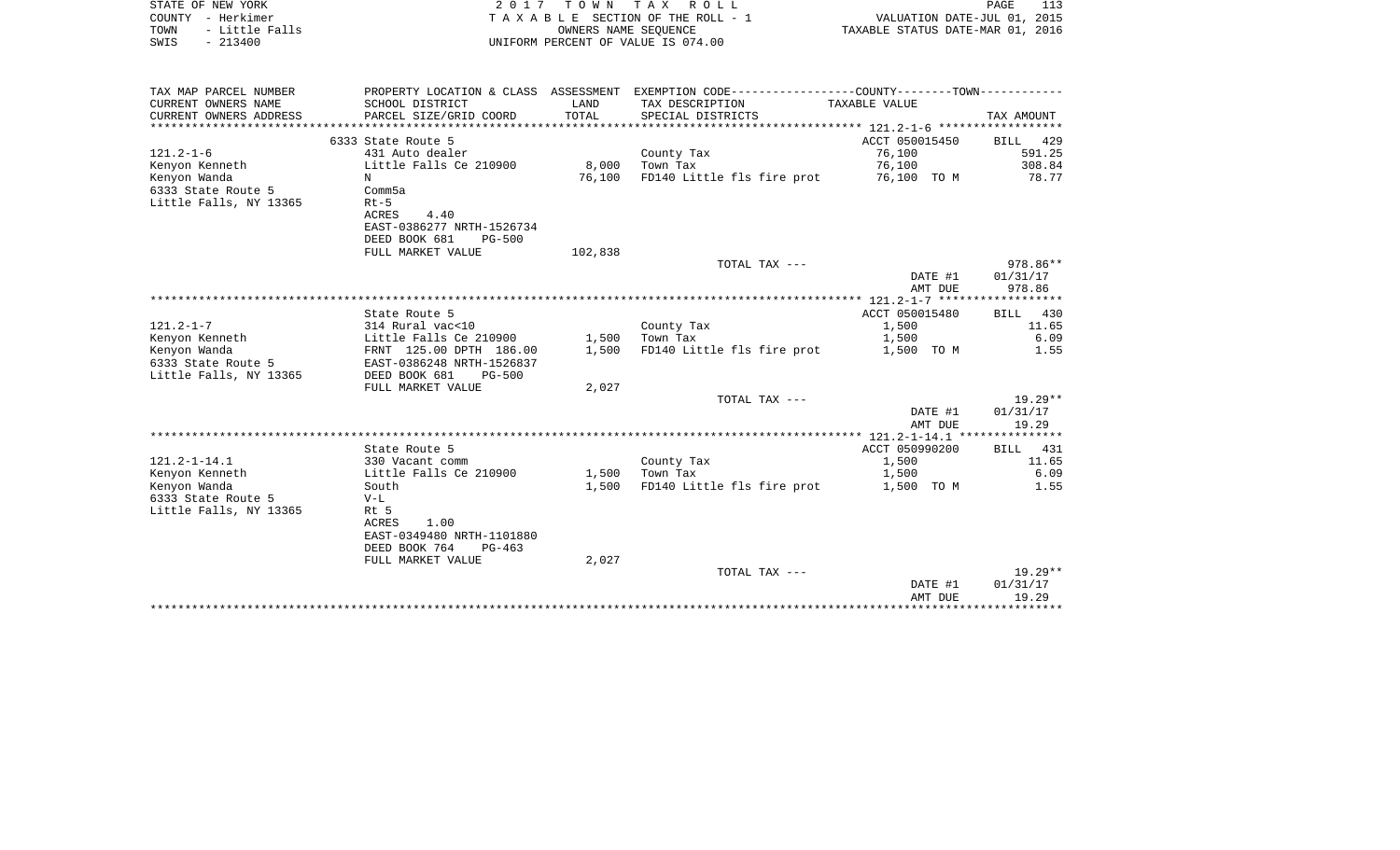| STATE OF NEW YORK<br>COUNTY - Herkimer<br>- Little Falls<br>TOWN<br>$-213400$<br>SWIS | 2017                                              | T O W N        | TAX ROLL<br>TAXABLE SECTION OF THE ROLL - 1<br>OWNERS NAME SEQUENCE<br>UNIFORM PERCENT OF VALUE IS 074.00 | VALUATION DATE-JUL 01, 2015<br>TAXABLE STATUS DATE-MAR 01, 2016 | $\mathop{\mathtt{PAGE}}$<br>114 |
|---------------------------------------------------------------------------------------|---------------------------------------------------|----------------|-----------------------------------------------------------------------------------------------------------|-----------------------------------------------------------------|---------------------------------|
|                                                                                       |                                                   |                |                                                                                                           |                                                                 |                                 |
| TAX MAP PARCEL NUMBER                                                                 |                                                   |                | PROPERTY LOCATION & CLASS ASSESSMENT EXEMPTION CODE---------------COUNTY-------TOWN----------             |                                                                 |                                 |
| CURRENT OWNERS NAME                                                                   | SCHOOL DISTRICT                                   | LAND           | TAX DESCRIPTION                                                                                           | TAXABLE VALUE                                                   |                                 |
| CURRENT OWNERS ADDRESS                                                                | PARCEL SIZE/GRID COORD                            | TOTAL          | SPECIAL DISTRICTS                                                                                         |                                                                 | TAX AMOUNT                      |
| ***********************                                                               | **************************                        |                |                                                                                                           |                                                                 |                                 |
| $114.2 - 2 - 34$                                                                      | 194 Ohara Rd<br>210 1 Family Res                  |                | VETCOM CTS 41130                                                                                          | ACCT 050006540<br>11,100<br>11,100                              | <b>BILL</b><br>432              |
| Keyser George                                                                         | Little Falls Ce 210900                            |                | 7,100 County Tax                                                                                          | 60,500                                                          | 470.05                          |
| Keyser Marion                                                                         | E                                                 | 71,600         | Town Tax                                                                                                  | 60,500                                                          | 245.53                          |
| 194 OHara Rd                                                                          | $R-1$                                             |                | FD140 Little fls fire prot                                                                                | 71,600 TO M                                                     | 74.11                           |
| Little Falls, NY 13365                                                                | Ohara Rd                                          |                |                                                                                                           |                                                                 |                                 |
|                                                                                       | FRNT 200.00 DPTH                                  |                |                                                                                                           |                                                                 |                                 |
|                                                                                       | ACRES<br>0.78                                     |                |                                                                                                           |                                                                 |                                 |
|                                                                                       | EAST-0390483 NRTH-1540467                         |                |                                                                                                           |                                                                 |                                 |
|                                                                                       | DEED BOOK 00521 PG-00130                          |                |                                                                                                           |                                                                 |                                 |
|                                                                                       | FULL MARKET VALUE                                 | 96,757         | TOTAL TAX ---                                                                                             |                                                                 | 789.69**                        |
|                                                                                       |                                                   |                |                                                                                                           | DATE #1                                                         | 01/31/17                        |
|                                                                                       |                                                   |                |                                                                                                           | AMT DUE                                                         | 789.69                          |
|                                                                                       |                                                   |                |                                                                                                           |                                                                 |                                 |
|                                                                                       | Cheesefactory Rd                                  |                |                                                                                                           | ACCT 050002220                                                  | 433<br>BILL                     |
| $121.4 - 2 - 23$                                                                      | 314 Rural vac<10                                  |                | County Tax                                                                                                | 2,000                                                           | 15.54                           |
| Kimbrell Laurie<br>Florian Stacey                                                     | Little Falls Ce 210900<br>FRNT 175.00 DPTH 200.00 | 2,000<br>2,000 | Town Tax                                                                                                  | 2,000<br>2,000 TO M                                             | 8.12<br>2.07                    |
| 111 Cheesefactory Rd                                                                  | EAST-0390567 NRTH-1517665                         |                | FD140 Little fls fire prot                                                                                |                                                                 |                                 |
| Little Falls, NY 13365                                                                | DEED BOOK 1574 PG-531                             |                |                                                                                                           |                                                                 |                                 |
|                                                                                       | FULL MARKET VALUE                                 | 2,703          |                                                                                                           |                                                                 |                                 |
|                                                                                       |                                                   |                | TOTAL TAX ---                                                                                             |                                                                 | $25.73**$                       |
|                                                                                       |                                                   |                |                                                                                                           | DATE #1                                                         | 01/31/17                        |
|                                                                                       |                                                   |                |                                                                                                           | AMT DUE                                                         | 25.73                           |
|                                                                                       | 3698 State Route 167                              |                |                                                                                                           | ACCT 050990110                                                  | BILL 434                        |
| $121.4 - 2 - 28.2$                                                                    | 210 1 Family Res                                  |                | County Tax                                                                                                | 28,900                                                          | 224.54                          |
| Kimbrell Laurie                                                                       | Little Falls Ce 210900                            | 3,000          | Town Tax                                                                                                  | 28,900                                                          | 117.28                          |
| 4974 State Route 167                                                                  | Land Contract S Florian                           | 28,900         | FD140 Little fls fire prot                                                                                | 28,900 TO M                                                     | 29.91                           |
| Little Falls, NY 13365                                                                | Rt 167                                            |                |                                                                                                           |                                                                 |                                 |
|                                                                                       | ACRES<br>0.60                                     |                |                                                                                                           |                                                                 |                                 |
|                                                                                       | EAST-0390559 NRTH-1519658                         |                |                                                                                                           |                                                                 |                                 |
|                                                                                       | DEED BOOK 1569<br>PG-406                          |                |                                                                                                           |                                                                 |                                 |
|                                                                                       | FULL MARKET VALUE                                 | 39,054         | TOTAL TAX ---                                                                                             |                                                                 | $371.73**$                      |
|                                                                                       |                                                   |                |                                                                                                           | DATE #1                                                         | 01/31/17                        |
|                                                                                       |                                                   |                |                                                                                                           | AMT DUE                                                         | 371.73                          |
|                                                                                       |                                                   |                |                                                                                                           |                                                                 |                                 |
|                                                                                       | Route 167                                         |                |                                                                                                           |                                                                 | BILL 435                        |
| $121.4 - 2 - 28.3$                                                                    | 314 Rural vac<10                                  |                | County Tax                                                                                                | 1,000                                                           | 7.77                            |
| Kimbrell Laurie                                                                       | Little Falls Ce 210900                            | 1,000          | Town Tax                                                                                                  | 1,000                                                           | 4.06                            |
| 4974 State Route 167<br>Little Falls, NY 13365                                        | 1.50<br>ACRES<br>EAST-0390699 NRTH-1519646        | 1,000          | FD140 Little fls fire prot                                                                                | 1,000 TO M                                                      | 1.04                            |
|                                                                                       | DEED BOOK 1569<br>PG-406                          |                |                                                                                                           |                                                                 |                                 |
|                                                                                       | FULL MARKET VALUE                                 | 1,351          |                                                                                                           |                                                                 |                                 |
|                                                                                       |                                                   |                | TOTAL TAX ---                                                                                             |                                                                 | $12.87**$                       |
|                                                                                       |                                                   |                |                                                                                                           | DATE #1                                                         | 01/31/17                        |
|                                                                                       |                                                   |                |                                                                                                           | AMT DUE                                                         | 12.87                           |
|                                                                                       |                                                   |                |                                                                                                           | **************************                                      |                                 |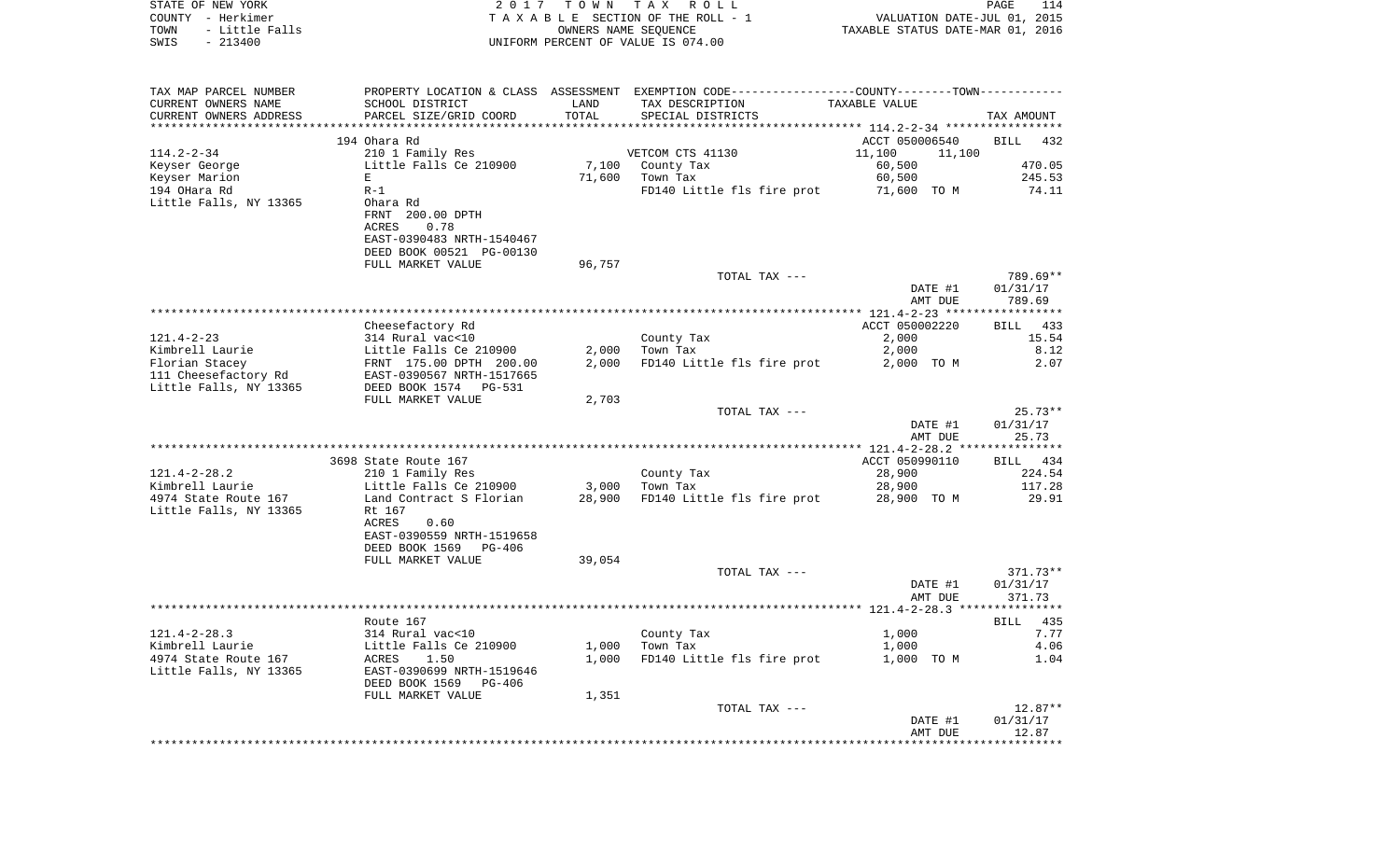| STATE OF NEW YORK      | 2017 TOWN TAX ROLL                 | PAGE                             |
|------------------------|------------------------------------|----------------------------------|
| COUNTY - Herkimer      | TAXABLE SECTION OF THE ROLL - 1    | VALUATION DATE-JUL 01, 2015      |
| - Little Falls<br>TOWN | OWNERS NAME SEOUENCE               | TAXABLE STATUS DATE-MAR 01, 2016 |
| $-213400$<br>SWIS      | UNIFORM PERCENT OF VALUE IS 074.00 |                                  |

| TAX MAP PARCEL NUMBER    | PROPERTY LOCATION & CLASS ASSESSMENT EXEMPTION CODE---------------COUNTY--------TOWN---------- |         |                                        |                |               |
|--------------------------|------------------------------------------------------------------------------------------------|---------|----------------------------------------|----------------|---------------|
| CURRENT OWNERS NAME      | SCHOOL DISTRICT                                                                                | LAND    | TAX DESCRIPTION                        | TAXABLE VALUE  |               |
| CURRENT OWNERS ADDRESS   | PARCEL SIZE/GRID COORD                                                                         | TOTAL   | SPECIAL DISTRICTS                      |                | TAX AMOUNT    |
|                          |                                                                                                |         |                                        |                |               |
|                          | 475 Dise Rd                                                                                    |         |                                        |                | BILL 436      |
| $114.2 - 2 - 21.3$       | 312 Vac w/imprv                                                                                |         | County Tax                             | 162,000        | 1,258.64      |
| Kimbro Bobby             | Little Falls Ce 210900                                                                         | 70,000  | Town Tax                               | 162,000        | 657.44        |
| Kimbro Helen             | ACRES<br>63.00                                                                                 | 162,000 | FD140 Little fls fire prot             | 162,000 TO M   | 167.68        |
| PO Box 595               | EAST-0393945 NRTH-1542504<br>DEED BOOK 1545 PG-209                                             |         |                                        |                |               |
| Little Falls, NY 13365   |                                                                                                |         |                                        |                |               |
|                          | FULL MARKET VALUE                                                                              | 218,919 |                                        |                |               |
|                          |                                                                                                |         | TOTAL TAX ---                          |                | $2,083.76**$  |
|                          |                                                                                                |         |                                        | DATE #1        | 01/31/17      |
|                          |                                                                                                |         |                                        | AMT DUE        | 2,083.76      |
|                          |                                                                                                |         |                                        |                |               |
|                          | 1105 Paradise Rd                                                                               |         |                                        | ACCT 050007860 | BILL 437      |
| $121.2 - 2 - 33.1$       | 210 1 Family Res                                                                               |         | VETWAR CTS 41120                       | 6,660<br>6,660 |               |
| King Jill                |                                                                                                |         | 8,200 County Tax                       | 49,640         | 385.67        |
| King Ronald              | Little Falls Ce 210900<br>FRNT 472.80 DPTH<br>ACRES 1.00                                       | 56,300  | Town Tax                               | 49,640         | 201.45        |
| 1105 Paradise Rd         |                                                                                                |         | FD140 Little fls fire prot 56,300 TO M |                | 58.27         |
| Little Falls, NY 13365   | EAST-0392676 NRTH-1525239                                                                      |         |                                        |                |               |
|                          | DEED BOOK 698<br>PG-851                                                                        |         |                                        |                |               |
|                          | FULL MARKET VALUE                                                                              | 76,081  |                                        |                |               |
|                          |                                                                                                |         | TOTAL TAX ---                          |                | 645.39**      |
|                          |                                                                                                |         |                                        | DATE #1        | 01/31/17      |
|                          |                                                                                                |         |                                        | AMT DUE        | 645.39        |
|                          |                                                                                                |         |                                        |                |               |
|                          | Paradise Rd                                                                                    |         |                                        | ACCT 050100530 | BILL 438      |
| $121.2 - 2 - 33.2$       | 311 Res vac land                                                                               | 1,900   | County Tax                             | 1,900          | 14.76<br>7.71 |
| King Ronald<br>King Jill |                                                                                                |         | Town Tax                               | 1,900          |               |
| 1105 Paradise Rd         | Little Falls Ce 210900<br>ACRES    0.08<br>EAST-0392591 NRTH-1525239                           | 1,900   | FD140 Little fls fire prot             | 1,900 TO M     | 1.97          |
| Little Falls, NY 13365   | DEED BOOK 804<br>$PG-93$                                                                       |         |                                        |                |               |
|                          |                                                                                                | 2,568   |                                        |                |               |
|                          | FULL MARKET VALUE                                                                              |         | TOTAL TAX ---                          |                | $24.44**$     |
|                          |                                                                                                |         |                                        | DATE #1        | 01/31/17      |
|                          |                                                                                                |         |                                        | AMT DUE        | 24.44         |
|                          |                                                                                                |         |                                        |                |               |
|                          | Fall Hill Rd                                                                                   |         |                                        | ACCT 050990109 | BILL 439      |
| $121.2 - 2 - 43$         | 311 Res vac land                                                                               |         | County Tax                             | 6,400          | 49.72         |
| King Ronald E            | Little Falls Ce 210900                                                                         | 6,400   | Town Tax                               | 6,400          | 25.97         |
| King Jill E              | South                                                                                          | 6,400   | FD140 Little fls fire prot             | 6,400 TO M     | 6.62          |
| 1105 Paradise Rd         | $F-L$ 3.6                                                                                      |         |                                        |                |               |
| Little Falls, NY 13365   | Rt 5S                                                                                          |         |                                        |                |               |
|                          | ACRES<br>3.60                                                                                  |         |                                        |                |               |
|                          | EAST-0392367 NRTH-1525427                                                                      |         |                                        |                |               |
|                          | DEED BOOK 843<br>PG-259                                                                        |         |                                        |                |               |
|                          | FULL MARKET VALUE                                                                              | 8,649   |                                        |                |               |
|                          |                                                                                                |         | TOTAL TAX ---                          |                | $82.31**$     |
|                          |                                                                                                |         |                                        | DATE #1        | 01/31/17      |
|                          |                                                                                                |         |                                        | AMT DUE        | 82.31         |
|                          |                                                                                                |         |                                        |                |               |
|                          |                                                                                                |         |                                        |                |               |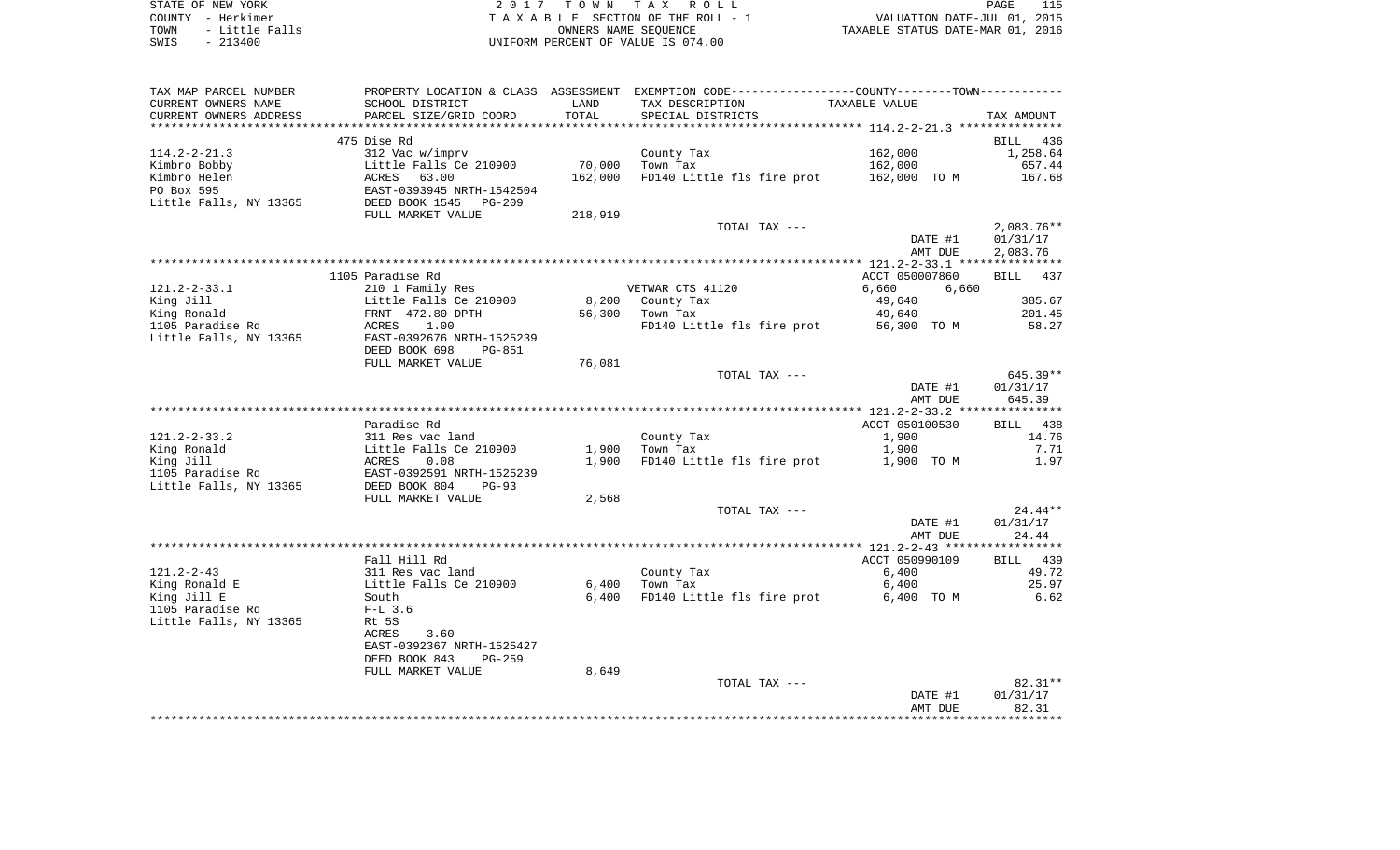| STATE OF NEW YORK |           |                |  |
|-------------------|-----------|----------------|--|
| COUNTY - Herkimer |           |                |  |
| TOWN              |           | - Little Falls |  |
| SWIS              | $-213400$ |                |  |

STATE OF NEW YORK 2 0 1 7 T O W N T A X R O L L PAGE 116 COUNTY - Herkimer T A X A B L E SECTION OF THE ROLL - 1 VALUATION DATE-JUL 01, 2015 TOWN - Little Falls OWNERS NAME SEQUENCE TAXABLE STATUS DATE-MAR 01, 2016 UNIFORM PERCENT OF VALUE IS 074.00

| TAX MAP PARCEL NUMBER<br>CURRENT OWNERS NAME                             | PROPERTY LOCATION & CLASS ASSESSMENT<br>SCHOOL DISTRICT                                                                          | LAND             | EXEMPTION CODE-----------------COUNTY-------TOWN-----------<br>TAX DESCRIPTION | TAXABLE VALUE                                     |                                                  |
|--------------------------------------------------------------------------|----------------------------------------------------------------------------------------------------------------------------------|------------------|--------------------------------------------------------------------------------|---------------------------------------------------|--------------------------------------------------|
| CURRENT OWNERS ADDRESS<br>*********************                          | PARCEL SIZE/GRID COORD                                                                                                           | TOTAL            | SPECIAL DISTRICTS                                                              |                                                   | TAX AMOUNT                                       |
| $114.4 - 2 - 12$<br>Kinney Jason<br>Kinney Jacqueline<br>602 Gun Club Rd | 602 Gun Club Rd<br>240 Rural res<br>Herkimer Centra 213001<br>ACRES<br>13.60<br>EAST-0387868 NRTH-1535538                        | 18,000<br>99,900 | County Tax<br>Town Tax<br>FD140 Little fls fire prot                           | ACCT 050010410<br>99,900<br>99,900<br>99,900 TO M | <b>BILL</b><br>440<br>776.16<br>405.42<br>103.40 |
| Little Falls, NY 13365                                                   | DEED BOOK 1516<br>PG-547<br>FULL MARKET VALUE                                                                                    | 135,000          |                                                                                |                                                   |                                                  |
|                                                                          |                                                                                                                                  |                  | TOTAL TAX ---                                                                  | DATE #1<br>AMT DUE                                | 1,284.98**<br>01/31/17<br>1,284.98               |
|                                                                          |                                                                                                                                  |                  |                                                                                |                                                   | ******<br>****                                   |
| $114.1 - 1 - 25.5$                                                       | 1052 Shells Bush Rd<br>210 1 Family Res                                                                                          |                  | County Tax                                                                     | ACCT 050100000<br>80,700                          | 441<br><b>BILL</b><br>626.99                     |
| Kirchofer Bruce N                                                        | Little Falls Ce 210900                                                                                                           | 8,000            | Town Tax                                                                       | 80,700                                            | 327.50                                           |
| 1052 Shellsbush Rd<br>Herkimer, NY 13350                                 | ACRES<br>1.00<br>EAST-0379434 NRTH-1541309<br>DEED BOOK 894<br>$PG-624$                                                          | 80,700           | FD140 Little fls fire prot                                                     | 80,700 TO M                                       | 83.53                                            |
|                                                                          | FULL MARKET VALUE                                                                                                                | 109,054          | TOTAL TAX ---                                                                  |                                                   | 1,038.02**                                       |
|                                                                          |                                                                                                                                  |                  |                                                                                | DATE #1<br>AMT DUE                                | 01/31/17<br>1,038.02<br>******                   |
|                                                                          | 433 Flint Ave Ext                                                                                                                |                  |                                                                                | ACCT 050015330                                    | <b>BILL</b><br>442                               |
| $121.27 - 1 - 20$<br>Klimacek Karen<br>Klimacek John                     | 210 1 Family Res<br>Little Falls Ce 210900<br>S                                                                                  | 5,200<br>40,700  | County Tax<br>Town Tax<br>FD140 Little fls fire prot                           | 40,700<br>40,700<br>40,700 TO M                   | 316.21<br>165.17<br>42.13                        |
| 433 Flint Ave Ext<br>Little Falls, NY 13365                              | FRNT 137.00 DPTH 129.00<br>EAST-0392749 NRTH-1526786<br>DEED BOOK 785<br>$PG-52$                                                 |                  |                                                                                |                                                   |                                                  |
|                                                                          | FULL MARKET VALUE                                                                                                                | 55,000           |                                                                                |                                                   |                                                  |
|                                                                          |                                                                                                                                  |                  | TOTAL TAX ---                                                                  | DATE #1<br>AMT DUE                                | 523.51**<br>01/31/17<br>523.51                   |
|                                                                          |                                                                                                                                  |                  |                                                                                |                                                   |                                                  |
| $121.4 - 2 - 37$                                                         | Paines Hollow Rd<br>210 1 Family Res                                                                                             |                  | County Tax                                                                     | ACCT 050015750<br>42,600                          | <b>BILL</b><br>443<br>330.98                     |
| Klock Kathy<br>3510 State Route 167<br>Little Falls, NY 13365            | Little Falls Ce 210900<br>E<br>FRNT 140.00 DPTH<br>0.33<br><b>ACRES</b><br>EAST-0391976 NRTH-1516529<br>DEED BOOK 00629 PG-00399 | 4,600<br>42,600  | Town Tax<br>FD140 Little fls fire prot                                         | 42,600<br>42,600 TO M                             | 172.88<br>44.09                                  |
|                                                                          | FULL MARKET VALUE                                                                                                                | 57,568           |                                                                                |                                                   |                                                  |
|                                                                          |                                                                                                                                  |                  | TOTAL TAX ---                                                                  | DATE #1<br>AMT DUE                                | 547.95**<br>01/31/17<br>547.95                   |
|                                                                          | ***************************                                                                                                      |                  |                                                                                |                                                   |                                                  |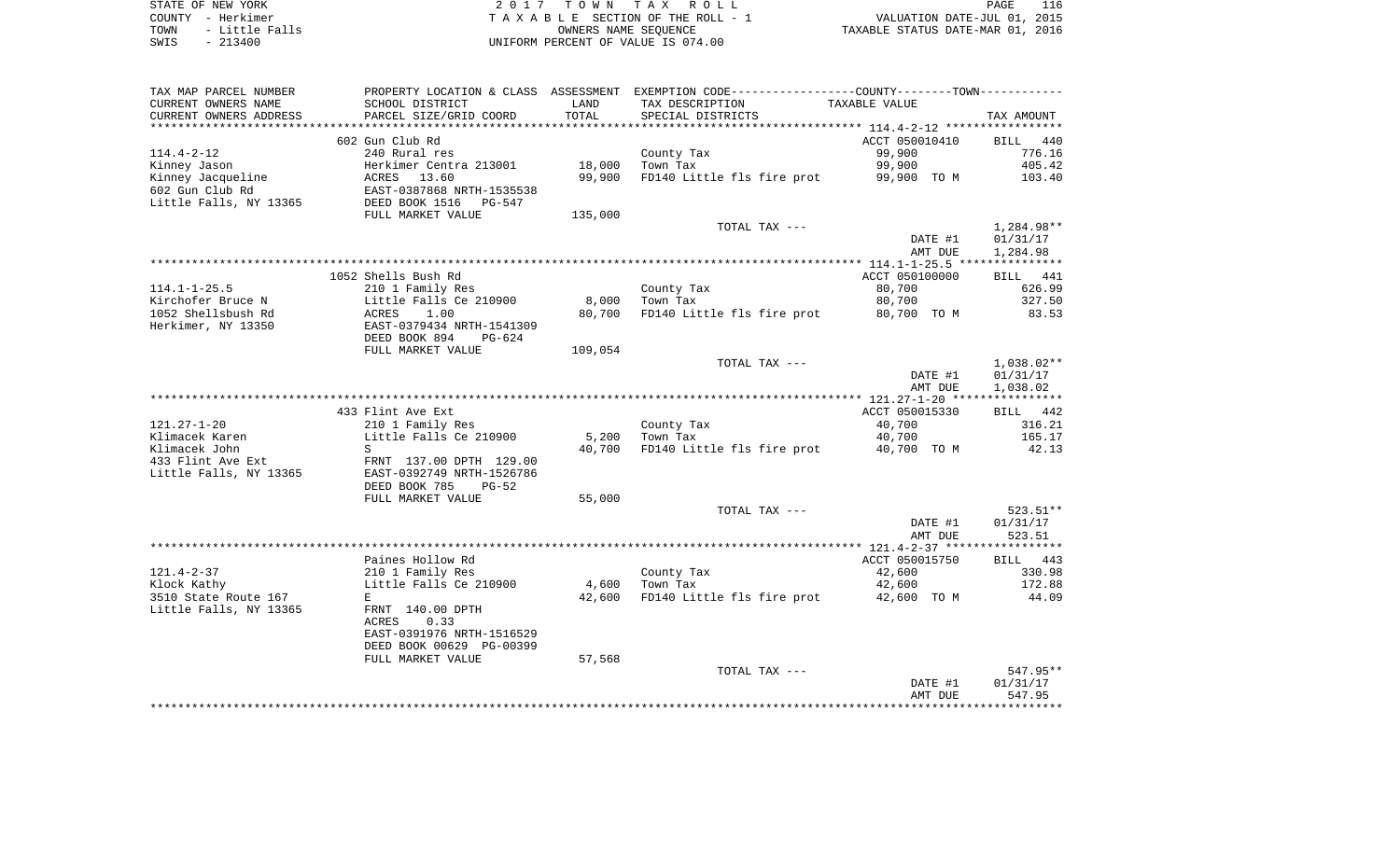| STATE OF NEW YORK<br>COUNTY - Herkimer<br>- Little Falls<br>TOWN<br>$-213400$<br>SWIS |                                                                                                   | 2017 TOWN<br>OWNERS NAME SEQUENCE | TAX ROLL<br>TAXABLE SECTION OF THE ROLL - 1<br>UNIFORM PERCENT OF VALUE IS 074.00             | TAXABLE STATUS DATE-MAR 01, 2016 | PAGE<br>117<br>VALUATION DATE-JUL 01, 2015 |
|---------------------------------------------------------------------------------------|---------------------------------------------------------------------------------------------------|-----------------------------------|-----------------------------------------------------------------------------------------------|----------------------------------|--------------------------------------------|
| TAX MAP PARCEL NUMBER                                                                 |                                                                                                   |                                   | PROPERTY LOCATION & CLASS ASSESSMENT EXEMPTION CODE---------------COUNTY-------TOWN---------- |                                  |                                            |
| CURRENT OWNERS NAME                                                                   | SCHOOL DISTRICT                                                                                   | LAND                              | TAX DESCRIPTION                                                                               | TAXABLE VALUE                    |                                            |
| CURRENT OWNERS ADDRESS                                                                | PARCEL SIZE/GRID COORD                                                                            | TOTAL                             | SPECIAL DISTRICTS                                                                             |                                  | TAX AMOUNT                                 |
| ************************                                                              |                                                                                                   |                                   |                                                                                               |                                  |                                            |
| $121.4 - 2 - 38$                                                                      | Paines Hollow Rd<br>314 Rural vac<10                                                              |                                   |                                                                                               | ACCT 050015780<br>1,600          | BILL<br>444<br>12.43                       |
| Klock Kathy                                                                           | Little Falls Ce 210900                                                                            | 1,600                             | County Tax<br>Town Tax                                                                        | 1,600                            | 6.49                                       |
| 3510 State Route 167                                                                  | S                                                                                                 | 1,600                             | FD140 Little fls fire prot                                                                    | 1,600 TO M                       | 1.66                                       |
| Little Falls, NY 13365                                                                | FRNT 116.00 DPTH<br>ACRES<br>0.62<br>EAST-0392083 NRTH-1516497<br>DEED BOOK 00629 PG-00684        |                                   |                                                                                               |                                  |                                            |
|                                                                                       | FULL MARKET VALUE                                                                                 | 2,162                             |                                                                                               |                                  |                                            |
|                                                                                       |                                                                                                   |                                   | TOTAL TAX ---                                                                                 |                                  | $20.58**$                                  |
|                                                                                       |                                                                                                   |                                   |                                                                                               | DATE #1                          | 01/31/17                                   |
|                                                                                       |                                                                                                   |                                   |                                                                                               | AMT DUE                          | 20.58                                      |
|                                                                                       | 445 Flint Ave Ext                                                                                 |                                   |                                                                                               | ACCT 050005430                   | BILL 445                                   |
| $121.27 - 1 - 18$                                                                     | 210 1 Family Res                                                                                  |                                   | County Tax                                                                                    | 44,300                           | 344.18                                     |
| Klock William R                                                                       | Little Falls Ce 210900                                                                            | 4,300                             | Town Tax                                                                                      | 44,300                           | 179.78                                     |
| Klock Bonnie                                                                          | S                                                                                                 | 44,300                            | FD140 Little fls fire prot                                                                    | 44,300 TO M                      | 45.85                                      |
| 445 Flint Ave Ext                                                                     | $R-1$                                                                                             |                                   |                                                                                               |                                  |                                            |
| Little Falls, NY 13365                                                                | $Rt-167$ (Old)<br>FRNT 100.00 DPTH 110.00<br>EAST-0392661 NRTH-1526560<br>DEED BOOK 708<br>PG-416 |                                   |                                                                                               |                                  |                                            |
|                                                                                       | FULL MARKET VALUE                                                                                 | 59,865                            |                                                                                               |                                  |                                            |
|                                                                                       |                                                                                                   |                                   | TOTAL TAX ---                                                                                 |                                  | 569.81**                                   |
|                                                                                       |                                                                                                   |                                   |                                                                                               | DATE #1<br>AMT DUE               | 01/31/17<br>569.81                         |
|                                                                                       |                                                                                                   |                                   |                                                                                               |                                  |                                            |
| $114.3 - 1 - 24.1$                                                                    | 279 Gun Club Rd<br>210 1 Family Res                                                               |                                   | County Tax                                                                                    | ACCT 050004170<br>38,500         | BILL 446<br>299.12                         |
| Knapp John & Nicole                                                                   | Little Falls Ce 210900                                                                            | 8,300                             | Town Tax                                                                                      | 38,500                           | 156.24                                     |
| 279 Gun Club Rd                                                                       | ACRES<br>1.50                                                                                     | 38,500                            | FD140 Little fls fire prot                                                                    | 38,500 TO M                      | 39.85                                      |
| Little Falls, NY 13365                                                                | EAST-0385613 NRTH-1529469<br>DEED BOOK 1595 PG-407                                                |                                   |                                                                                               |                                  |                                            |
|                                                                                       | FULL MARKET VALUE                                                                                 | 52,027                            |                                                                                               |                                  |                                            |
|                                                                                       |                                                                                                   |                                   | TOTAL TAX ---                                                                                 |                                  | 495.21**                                   |
|                                                                                       |                                                                                                   |                                   |                                                                                               | DATE #1<br>AMT DUE               | 01/31/17<br>495.21                         |
|                                                                                       |                                                                                                   |                                   |                                                                                               |                                  |                                            |
|                                                                                       | Gun Club Rd                                                                                       |                                   |                                                                                               |                                  | 447<br>BILL                                |
| $114.3 - 1 - 24.2$                                                                    | 311 Res vac land                                                                                  |                                   | County Tax                                                                                    | 5,800                            | 45.06                                      |
| Knapp John & Nicole                                                                   | Herkimer Centra 213001                                                                            | 5,800                             | Town Tax                                                                                      | 5,800                            | 23.54                                      |
| 279 Gun Club Rd<br>Little Falls, NY 13365                                             | 3.20<br><b>ACRES</b><br>EAST-0385412 NRTH-1529380<br>DEED BOOK 1595<br>PG-407                     | 5,800                             | FD140 Little fls fire prot                                                                    | 5,800 TO M                       | 6.00                                       |
|                                                                                       | FULL MARKET VALUE                                                                                 | 7,838                             |                                                                                               |                                  |                                            |
|                                                                                       |                                                                                                   |                                   | TOTAL TAX ---                                                                                 |                                  | 74.60**                                    |
|                                                                                       |                                                                                                   |                                   |                                                                                               | DATE #1                          | 01/31/17                                   |
|                                                                                       |                                                                                                   |                                   |                                                                                               | AMT DUE                          | 74.60                                      |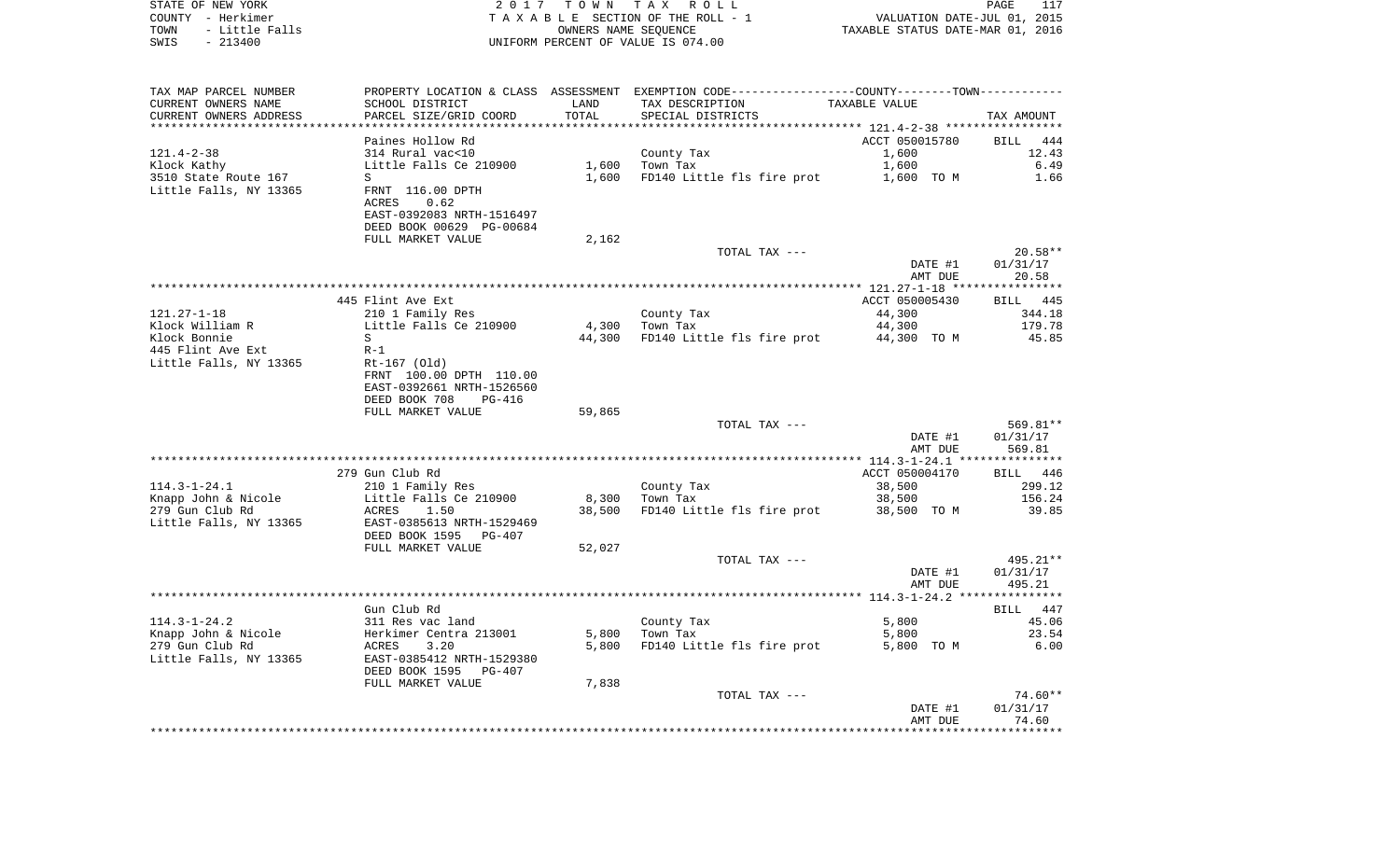| STATE OF NEW YORK |  |           |                |  |
|-------------------|--|-----------|----------------|--|
| COUNTY - Herkimer |  |           |                |  |
| TOWN              |  |           | - Little Falls |  |
| SWIS              |  | $-213400$ |                |  |

STATE OF NEW YORK 2 0 1 7 T O W N T A X R O L L PAGE 118TA X A B L E SECTION OF THE ROLL - 1 TOWN - Little Falls OWNERS NAME SEQUENCE TAXABLE STATUS DATE-MAR 01, 2016 SWIS - 213400 UNIFORM PERCENT OF VALUE IS 074.00

| TAX MAP PARCEL NUMBER     |                                |         | PROPERTY LOCATION & CLASS ASSESSMENT EXEMPTION CODE---------------COUNTY-------TOWN---------- |                  |              |
|---------------------------|--------------------------------|---------|-----------------------------------------------------------------------------------------------|------------------|--------------|
| CURRENT OWNERS NAME       | SCHOOL DISTRICT                | LAND    | TAX DESCRIPTION                                                                               | TAXABLE VALUE    |              |
| CURRENT OWNERS ADDRESS    | PARCEL SIZE/GRID COORD         | TOTAL   | SPECIAL DISTRICTS                                                                             |                  | TAX AMOUNT   |
|                           |                                |         |                                                                                               |                  |              |
|                           | 212 Eatonville Rd              |         |                                                                                               | ACCT 050000030   | BILL 448     |
| $121.1 - 1 - 1$           | 210 1 Family Res               |         | County Tax                                                                                    | 79,100           | 614.56       |
| Knapp Susan M             | Little Falls Ce 210900         | 8,000   | Town Tax                                                                                      | 79,100           | 321.01       |
| 212 Eatonville Rd         | FRNT 100.00 DPTH 430.00        | 79,100  | FD140 Little fls fire prot                                                                    | 79,100 TO M      | 81.87        |
| Little Falls, NY 13365    | EAST-0380429 NRTH-1528941      |         |                                                                                               |                  |              |
|                           | DEED BOOK 808<br><b>PG-702</b> |         |                                                                                               |                  |              |
|                           | FULL MARKET VALUE              | 106,892 |                                                                                               |                  |              |
|                           |                                |         | TOTAL TAX ---                                                                                 |                  | 1,017.44**   |
|                           |                                |         |                                                                                               | DATE #1          | 01/31/17     |
|                           |                                |         |                                                                                               | AMT DUE          | 1,017.44     |
|                           |                                |         |                                                                                               |                  |              |
|                           | Kochs Rd                       |         |                                                                                               | ACCT 050006870   | BILL 449     |
| $121.4 - 2 - 18$          | 314 Rural vac<10               |         | County Tax                                                                                    | 2,000            | 15.54        |
|                           |                                |         |                                                                                               |                  |              |
| Koch Joseph A             | Little Falls Ce 210900         | 2,000   | Town Tax                                                                                      | 2,000            | 8.12         |
| Koch Stefanie L           | W                              | 2,000   | FD140 Little fls fire prot                                                                    | 2,000 TO M       | 2.07         |
| 163 Koch Rd               | FRNT 338.00 DPTH 104.00        |         |                                                                                               |                  |              |
| Little Falls, NY 13365    | EAST-0391783 NRTH-1514349      |         |                                                                                               |                  |              |
|                           | DEED BOOK 1181<br>PG-860       |         |                                                                                               |                  |              |
|                           | FULL MARKET VALUE              | 2,703   |                                                                                               |                  |              |
|                           |                                |         | TOTAL TAX ---                                                                                 |                  | $25.73**$    |
|                           |                                |         |                                                                                               | DATE #1          | 01/31/17     |
|                           |                                |         |                                                                                               | AMT DUE          | 25.73        |
|                           |                                |         |                                                                                               |                  |              |
|                           | 163 Koch Rd                    |         |                                                                                               | ACCT 050006930   | BILL 450     |
| $121.4 - 2 - 19$          | 112 Dairy farm                 |         | AG MKTS L 41720                                                                               | 14,299<br>14,299 |              |
| Koch Joseph A             | Little Falls Ce 210900         |         | 74,600 AGRIC 10 Y 42100                                                                       | 40,000<br>40,000 |              |
| Koch Stefanie L           | ACRES 205.20                   |         | 191,500 County Tax                                                                            | 137,201          | 1,065.97     |
| 163 Koch Rd               | EAST-0390804 NRTH-1514782      |         | Town Tax                                                                                      | 137,201          | 556.80       |
| Little Falls, NY 13365    | DEED BOOK 1181 PG-860          |         | FD140 Little fls fire prot                                                                    | 177,201 TO M     | 183.41       |
|                           | FULL MARKET VALUE              | 258,784 | 14,299 EX                                                                                     |                  |              |
| MAY BE SUBJECT TO PAYMENT |                                |         |                                                                                               |                  |              |
| UNDER AGDIST LAW TIL 2020 |                                |         |                                                                                               |                  |              |
|                           |                                |         | TOTAL TAX ---                                                                                 |                  | $1,806.18**$ |
|                           |                                |         |                                                                                               | DATE #1          | 01/31/17     |
|                           |                                |         |                                                                                               | AMT DUE          | 1,806.18     |
|                           |                                |         |                                                                                               |                  |              |
|                           | Paines Hollow Rd               |         |                                                                                               | ACCT 050008730   | BILL 451     |
| $121.4 - 2 - 29$          | 105 Vac farmland               |         | AG MKTS L 41720                                                                               | 4,432<br>4,432   |              |
| Koch Robert J             | Little Falls Ce 210900         |         | 17,800 County Tax                                                                             | 13,368           | 103.86       |
| Koch John R               | W                              | 17,800  | Town Tax                                                                                      | 13,368           | 54.25        |
| 3367 Paines Hollow Rd     | Farm 55A                       |         | FD140 Little fls fire prot                                                                    | 13,368 TO M      | 13.84        |
| Little Falls, NY 13365    | Rt-167                         |         | 4,432 EX                                                                                      |                  |              |
|                           | ACRES<br>34.30                 |         |                                                                                               |                  |              |
| MAY BE SUBJECT TO PAYMENT |                                |         |                                                                                               |                  |              |
|                           | EAST-0391545 NRTH-1519661      |         |                                                                                               |                  |              |
| UNDER AGDIST LAW TIL 2020 | DEED BOOK 1301<br>$PG-628$     |         |                                                                                               |                  |              |
|                           | FULL MARKET VALUE              | 24,054  |                                                                                               |                  |              |
|                           |                                |         | TOTAL TAX ---                                                                                 |                  | 171.95**     |
|                           |                                |         |                                                                                               | DATE #1          | 01/31/17     |
|                           |                                |         |                                                                                               | AMT DUE          | 171.95       |
|                           |                                |         |                                                                                               |                  |              |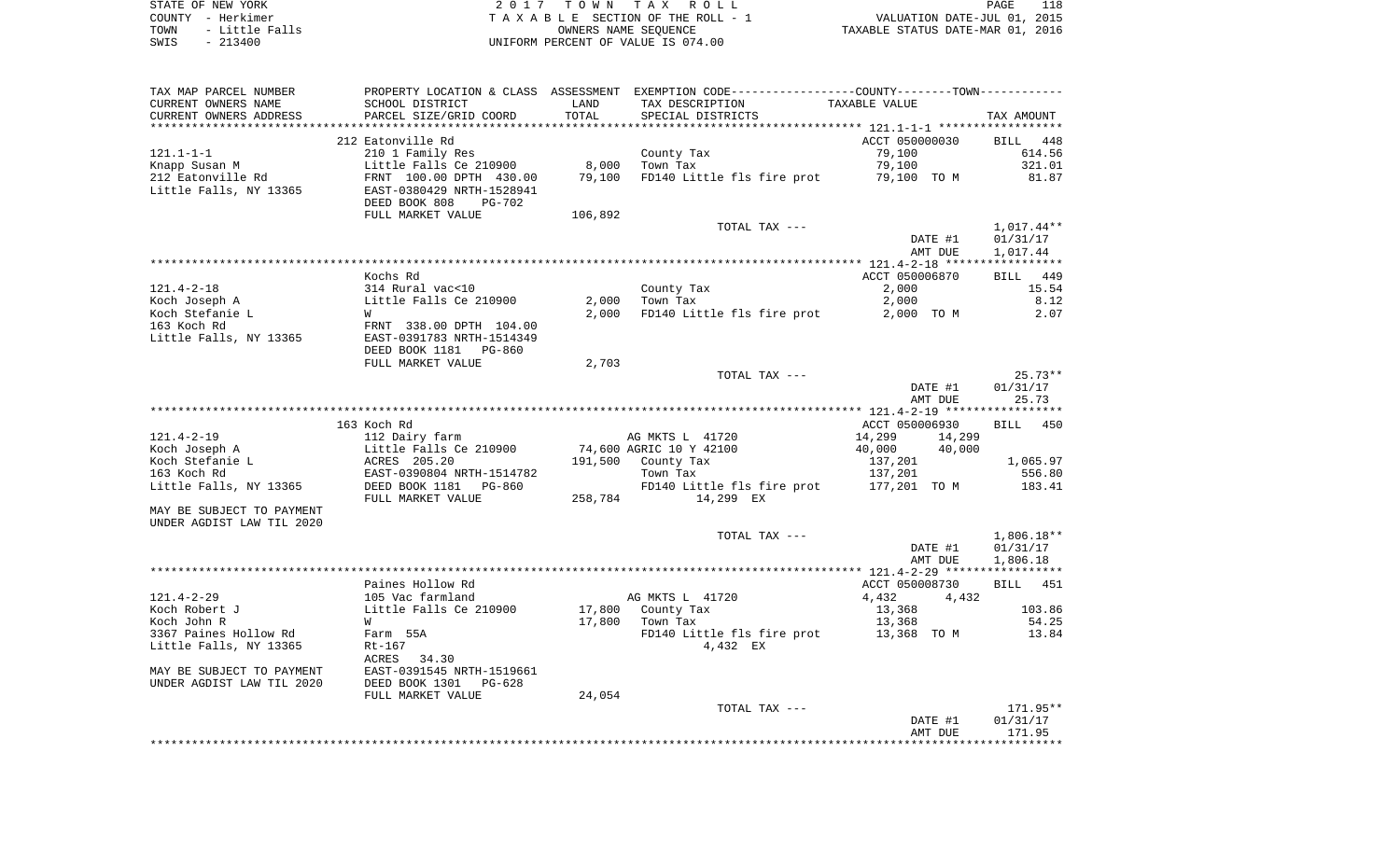| STATE OF NEW YORK<br>COUNTY - Herkimer |                                | 2017 TOWN TAX        | R O L L<br>TAXABLE SECTION OF THE ROLL - 1                                                     | VALUATION DATE-JUL 01, 2015      | PAGE<br>119 |
|----------------------------------------|--------------------------------|----------------------|------------------------------------------------------------------------------------------------|----------------------------------|-------------|
| TOWN<br>- Little Falls                 |                                | OWNERS NAME SEQUENCE |                                                                                                | TAXABLE STATUS DATE-MAR 01, 2016 |             |
| SWIS<br>$-213400$                      |                                |                      | UNIFORM PERCENT OF VALUE IS 074.00                                                             |                                  |             |
|                                        |                                |                      |                                                                                                |                                  |             |
| TAX MAP PARCEL NUMBER                  |                                |                      | PROPERTY LOCATION & CLASS ASSESSMENT EXEMPTION CODE----------------COUNTY-------TOWN---------- |                                  |             |
| CURRENT OWNERS NAME                    | SCHOOL DISTRICT                | LAND                 | TAX DESCRIPTION                                                                                | TAXABLE VALUE                    |             |
| CURRENT OWNERS ADDRESS                 | PARCEL SIZE/GRID COORD         | TOTAL                | SPECIAL DISTRICTS                                                                              |                                  | TAX AMOUNT  |
|                                        |                                |                      |                                                                                                |                                  |             |
|                                        | 3367 State Route 167           |                      |                                                                                                | ACCT 050006900                   | BILL<br>452 |
| 121.4-2-48.1                           | 120 Field crops                |                      | AG MKTS L 41720                                                                                | 6,217<br>6,217                   |             |
| Koch Robert J                          | Little Falls Ce 210900         | 55,400               | County Tax                                                                                     | 119,483                          | 928.31      |
| Koch John R                            | W                              | 125,700              | Town Tax                                                                                       | 119,483                          | 484.90      |
| 3367 State Route 167                   | Farm151a                       |                      | FD140 Little fls fire prot                                                                     | 119,483 TO M                     | 123.67      |
| Little Falls, NY 13365                 | Rt-167                         |                      | 6,217 EX                                                                                       |                                  |             |
|                                        | ACRES 118.30                   |                      |                                                                                                |                                  |             |
| MAY BE SUBJECT TO PAYMENT              | EAST-0393515 NRTH-1513818      |                      |                                                                                                |                                  |             |
| UNDER AGDIST LAW TIL 2020              | DEED BOOK 1297<br>PG-688       |                      |                                                                                                |                                  |             |
|                                        | FULL MARKET VALUE              | 169,865              | TOTAL TAX ---                                                                                  |                                  | 1,536.88**  |
|                                        |                                |                      |                                                                                                | DATE #1                          | 01/31/17    |
|                                        |                                |                      |                                                                                                | AMT DUE                          | 1,536.88    |
|                                        |                                |                      |                                                                                                |                                  |             |
|                                        | State Route 167                |                      |                                                                                                | ACCT 050006810                   | 453<br>BILL |
| 121.4-2-49                             | 314 Rural vac<10               |                      | County Tax                                                                                     | 600                              | 4.66        |
| Koch Robert J                          | Little Falls Ce 210900         | 600                  | Town Tax                                                                                       | 600                              | 2.43        |
| Koch John R                            | E                              | 600                  | FD140 Little fls fire prot                                                                     | 600 TO M                         | .62         |
| 3367 State Route 167                   | FRNT 95.00 DPTH 100.00         |                      |                                                                                                |                                  |             |
| Little Falls, NY 13365                 | EAST-0393351 NRTH-1513714      |                      |                                                                                                |                                  |             |
|                                        | DEED BOOK 1301 PG-633          |                      |                                                                                                |                                  |             |
|                                        | FULL MARKET VALUE              | 811                  |                                                                                                |                                  |             |
|                                        |                                |                      | TOTAL TAX ---                                                                                  |                                  | $7.71**$    |
|                                        |                                |                      |                                                                                                | DATE #1                          | 01/31/17    |
|                                        |                                |                      |                                                                                                | AMT DUE                          | 7.71        |
|                                        |                                |                      |                                                                                                |                                  |             |
|                                        | 3321 State Route 167           |                      |                                                                                                |                                  | BILL 454    |
| 121.4-2-48.2                           | 210 1 Family Res               |                      | County Tax                                                                                     | 124,300                          | 965.74      |
| Koch Robert M                          | Little Falls Ce 210900         | 13,500               | Town Tax                                                                                       | 124,300                          | 504.45      |
| Koch Amy E                             | R1                             | 124,300              | FD140 Little fls fire prot                                                                     | 124,300 TO M                     | 128.66      |
| 3321 State Route 167                   | ACRES<br>5.00                  |                      |                                                                                                |                                  |             |
| Mohawk, NY 13407                       | EAST-0392908 NRTH-1512914      |                      |                                                                                                |                                  |             |
|                                        | DEED BOOK 1285<br>PG-911       |                      |                                                                                                |                                  |             |
|                                        | FULL MARKET VALUE              | 167,973              | TOTAL TAX ---                                                                                  |                                  | 1,598.85**  |
|                                        |                                |                      |                                                                                                | DATE #1                          | 01/31/17    |
|                                        |                                |                      |                                                                                                | AMT DUE                          | 1,598.85    |
|                                        |                                |                      |                                                                                                |                                  | *********** |
|                                        | Sandy Ln                       |                      |                                                                                                | ACCT 050016700                   | 455<br>BILL |
| $121.1 - 2 - 36$                       | 311 Res vac land               |                      | County Tax                                                                                     | 200                              | 1.55        |
| Kondratowicz Steve                     | Central Valley 212803          | 200                  | Town Tax                                                                                       | 200                              | 0.81        |
| Kondratowicz Terry                     | W                              | 200                  | FD140 Little fls fire prot                                                                     | 200 TO M                         | .21         |
| 176 Sandy Lane Rd                      | Vl 1A                          |                      |                                                                                                |                                  |             |
| Mohawk, NY 13407                       | Sandy Lane                     |                      |                                                                                                |                                  |             |
|                                        | FRNT 280.00 DPTH 155.00        |                      |                                                                                                |                                  |             |
|                                        | EAST-0383515 NRTH-1522070      |                      |                                                                                                |                                  |             |
|                                        | DEED BOOK 682<br><b>PG-770</b> |                      |                                                                                                |                                  |             |
|                                        | FULL MARKET VALUE              | 270                  |                                                                                                |                                  |             |
|                                        |                                |                      | TOTAL TAX ---                                                                                  |                                  | $2.57**$    |
|                                        |                                |                      |                                                                                                | DATE #1                          | 01/31/17    |
|                                        |                                |                      |                                                                                                | AMT DUE                          | 2.57        |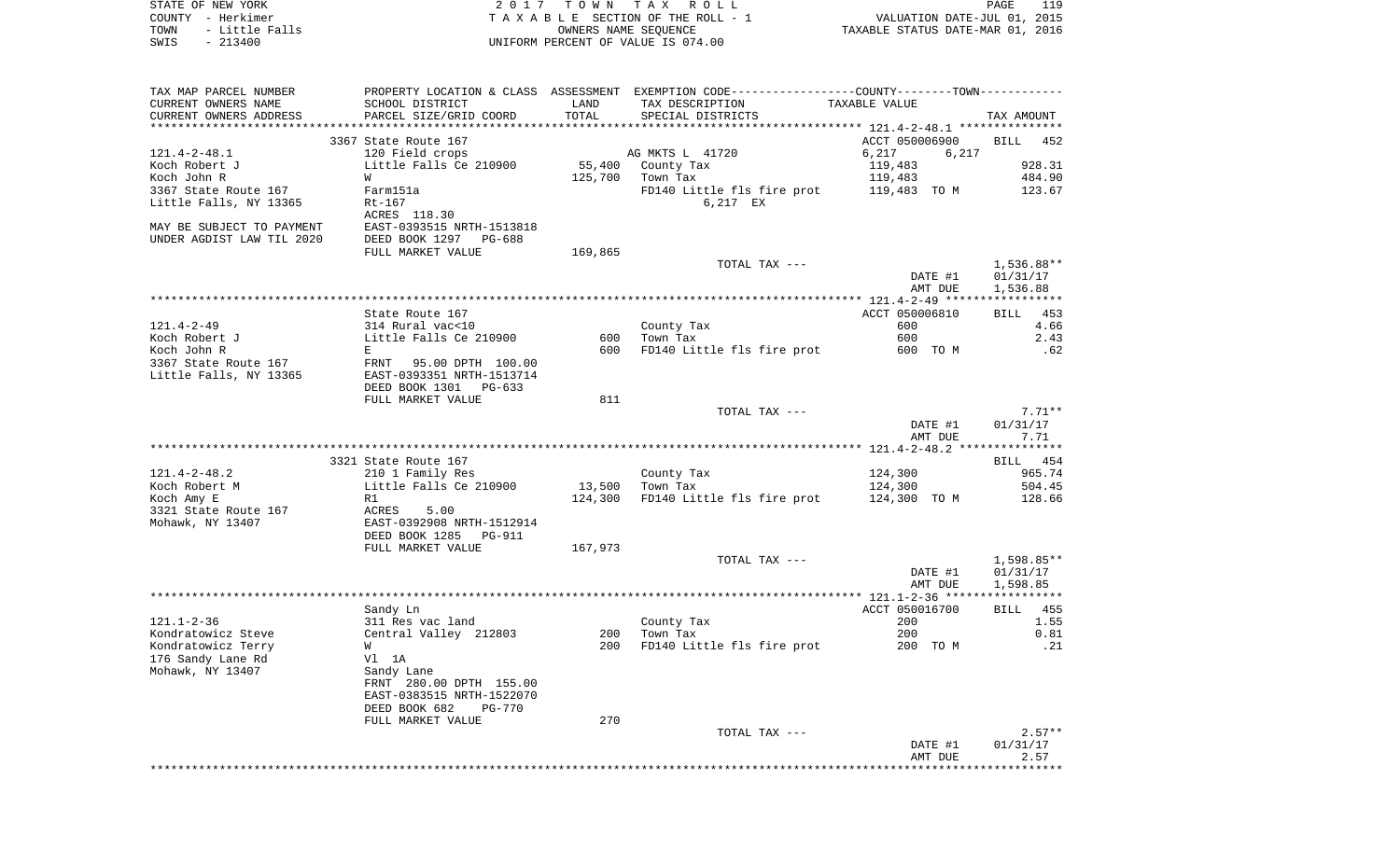| STATE OF NEW YORK<br>COUNTY - Herkimer<br>- Little Falls<br>TOWN<br>SWIS<br>$-213400$ | 2017                                                                                                                            | T O W N           | TAX ROLL<br>TAXABLE SECTION OF THE ROLL - 1<br>OWNERS NAME SEQUENCE<br>UNIFORM PERCENT OF VALUE IS 074.00        | VALUATION DATE-JUL 01, 2015<br>TAXABLE STATUS DATE-MAR 01, 2016 | PAGE<br>120                      |
|---------------------------------------------------------------------------------------|---------------------------------------------------------------------------------------------------------------------------------|-------------------|------------------------------------------------------------------------------------------------------------------|-----------------------------------------------------------------|----------------------------------|
| TAX MAP PARCEL NUMBER<br>CURRENT OWNERS NAME                                          | SCHOOL DISTRICT                                                                                                                 | LAND              | PROPERTY LOCATION & CLASS ASSESSMENT EXEMPTION CODE---------------COUNTY-------TOWN----------<br>TAX DESCRIPTION | TAXABLE VALUE                                                   |                                  |
| CURRENT OWNERS ADDRESS<br>***********************                                     | PARCEL SIZE/GRID COORD                                                                                                          | TOTAL             | SPECIAL DISTRICTS                                                                                                |                                                                 | TAX AMOUNT                       |
|                                                                                       | 176 Sandy Ln                                                                                                                    |                   |                                                                                                                  | ACCT 050011940                                                  | 456<br><b>BILL</b>               |
| $121.1 - 2 - 37$                                                                      | 210 1 Family Res                                                                                                                |                   | VET COM CT 41131                                                                                                 | 11,100<br>11,100                                                |                                  |
| Kondratowicz Steve                                                                    | Central Valley 212803                                                                                                           |                   | 4,700 VET DIS CT 41141                                                                                           | 22,200<br>22,200                                                |                                  |
| Kondratowicz Terry                                                                    | W                                                                                                                               | 67,100            | County Tax                                                                                                       | 33,800                                                          | 262.61                           |
| 176 Sandy Lane Rd                                                                     | $R-1$                                                                                                                           |                   | Town Tax                                                                                                         | 33,800                                                          | 137.17                           |
| Mohawk, NY 13407                                                                      | Sandy Lane<br>FRNT 100.00 DPTH 146.00<br>EAST-0383645 NRTH-1522171<br>DEED BOOK 682<br><b>PG-770</b>                            |                   | FD140 Little fls fire prot                                                                                       | 67,100 TO M                                                     | 69.45                            |
|                                                                                       | FULL MARKET VALUE                                                                                                               | 90,676            |                                                                                                                  |                                                                 |                                  |
|                                                                                       |                                                                                                                                 |                   | TOTAL TAX ---                                                                                                    | DATE #1<br>AMT DUE                                              | $469.23**$<br>01/31/17<br>469.23 |
|                                                                                       |                                                                                                                                 |                   |                                                                                                                  |                                                                 |                                  |
|                                                                                       | 233 Sandy Lane Rd                                                                                                               |                   |                                                                                                                  | ACCT 050019630                                                  | BILL<br>457                      |
| $121.2 - 4 - 2$                                                                       | 210 1 Family Res                                                                                                                |                   | County Tax                                                                                                       | 67,000                                                          | 520.55                           |
| Korce Dennis                                                                          | Central Valley 212803                                                                                                           | 6,800             | Town Tax                                                                                                         | 67,000                                                          | 271.91                           |
| Korce Joy<br>233 Sandy Lane Rd<br>Mohawk, NY 13407                                    | East<br>additional land added 200<br>FRNT 372.00 DPTH<br>ACRES<br>0.70<br>EAST-0384210 NRTH-1521229<br>DEED BOOK 00649 PG-00723 | 67,000            | FD140 Little fls fire prot                                                                                       | 67,000 TO M                                                     | 69.35                            |
|                                                                                       | FULL MARKET VALUE                                                                                                               | 90,541            |                                                                                                                  |                                                                 |                                  |
|                                                                                       |                                                                                                                                 |                   | TOTAL TAX ---                                                                                                    | DATE #1<br>AMT DUE                                              | 861.81**<br>01/31/17<br>861.81   |
|                                                                                       |                                                                                                                                 |                   |                                                                                                                  | *********** 121.2-4-3.1 *****************                       |                                  |
|                                                                                       | Sandy Ln                                                                                                                        |                   |                                                                                                                  | ACCT 050006750                                                  | 458<br><b>BILL</b>               |
| $121.2 - 4 - 3.1$                                                                     | 112 Dairy farm                                                                                                                  |                   | AG MKTS L 41720                                                                                                  | 4,778<br>4,778                                                  |                                  |
| Korce Dennis P                                                                        | Central Valley 212803                                                                                                           | 43,800            | County Tax                                                                                                       | 75,222                                                          | 584.43                           |
| Korce Joy A<br>233 Sandy Lane Rd<br>Mohawk, NY 13407                                  | ACRES 143.20<br>EAST-0384516 NRTH-1521317<br>DEED BOOK 1146 PG-31<br>FULL MARKET VALUE                                          | 80,000<br>108,108 | Town Tax<br>FD140 Little fls fire prot<br>4,778 EX                                                               | 75,222<br>75,222 TO M                                           | 305.27<br>77.86                  |
| MAY BE SUBJECT TO PAYMENT                                                             |                                                                                                                                 |                   |                                                                                                                  |                                                                 |                                  |
| UNDER AGDIST LAW TIL 2020                                                             |                                                                                                                                 |                   |                                                                                                                  |                                                                 |                                  |
|                                                                                       |                                                                                                                                 |                   | TOTAL TAX ---                                                                                                    | DATE #1<br>AMT DUE                                              | $967.56**$<br>01/31/17<br>967.56 |
|                                                                                       |                                                                                                                                 |                   |                                                                                                                  |                                                                 |                                  |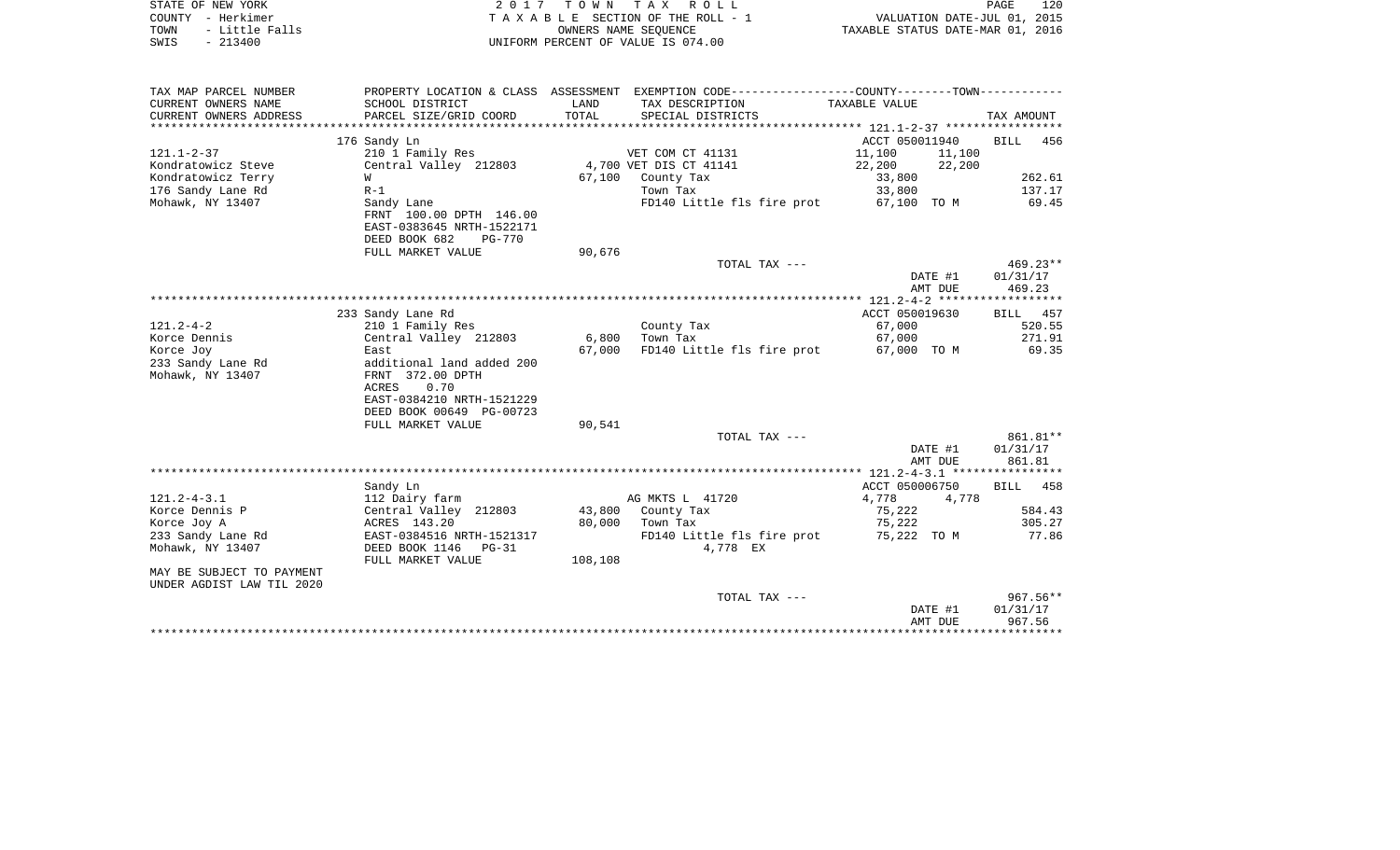| STATE OF NEW YORK |  |           |                |  |
|-------------------|--|-----------|----------------|--|
| COUNTY - Herkimer |  |           |                |  |
| TOWN              |  |           | - Little Falls |  |
| SWIS              |  | $-213400$ |                |  |

2017 TOWN TAX ROLL TA X A B L E SECTION OF THE ROLL - 1 TOWN - Little Falls OWNERS NAME SEQUENCE TAXABLE STATUS DATE-MAR 01, 2016 SWIS - 213400 UNIFORM PERCENT OF VALUE IS 074.00

| TAX MAP PARCEL NUMBER     | PROPERTY LOCATION & CLASS                | ASSESSMENT |                            |                |                    |
|---------------------------|------------------------------------------|------------|----------------------------|----------------|--------------------|
| CURRENT OWNERS NAME       | SCHOOL DISTRICT                          | LAND       | TAX DESCRIPTION            | TAXABLE VALUE  |                    |
| CURRENT OWNERS ADDRESS    | PARCEL SIZE/GRID COORD                   | TOTAL      | SPECIAL DISTRICTS          |                | TAX AMOUNT         |
|                           |                                          |            |                            |                |                    |
|                           | Sandy Ln                                 |            |                            | ACCT 050009090 | <b>BILL</b><br>459 |
| $121.2 - 4 - 5.1$         | 105 Vac farmland                         |            | AG MKTS L 41720            | 3,226<br>3,226 |                    |
| Korce Dennis P            | Central Valley 212803                    |            | 16,400 County Tax          | 13,174         | 102.35             |
| Korce Joy A               | N                                        | 16,400     | Town Tax                   | 13,174         | 53.46              |
| 233 Sandy Lane Rd         | Farm49a                                  |            | FD140 Little fls fire prot | 13,174 TO M    | 13.64              |
| Mohawk, NY 13407          | Sandy Lane                               |            | 3,226 EX                   |                |                    |
|                           | ACRES 47.70                              |            |                            |                |                    |
| MAY BE SUBJECT TO PAYMENT | EAST-0386250 NRTH-1521029                |            |                            |                |                    |
| UNDER AGDIST LAW TIL 2020 | DEED BOOK 1146<br>$PG-31$                |            |                            |                |                    |
|                           | FULL MARKET VALUE                        | 22,162     |                            |                |                    |
|                           |                                          |            |                            |                |                    |
|                           |                                          |            | TOTAL TAX ---              |                | $169.45**$         |
|                           |                                          |            |                            | DATE #1        | 01/31/17           |
|                           |                                          |            |                            | AMT DUE        | 169.45             |
|                           |                                          |            |                            |                |                    |
|                           | Sandy Ln                                 |            |                            | ACCT 050006720 | <b>BILL</b><br>460 |
| $121.2 - 4 - 40.1$        | 120 Field crops                          |            | AG MKTS L 41720            | 1,260<br>1,260 |                    |
| Korce Dennis P            | Little Falls Ce 210900 17,400 County Tax |            |                            | 16,640         | 129.28             |
| Korce Joy A               | E                                        | 17,900     | Town Tax                   | 16,640         | 67.53              |
| 233 Sandy Lane Rd         | R-1 Farm Land                            |            | FD140 Little fls fire prot | 16,640 TO M    | 17.22              |
| Mohawk, NY 13407          | Sandy Lane                               |            | 1,260 EX                   |                |                    |
|                           | FRNT 1455.00 DPTH                        |            |                            |                |                    |
| MAY BE SUBJECT TO PAYMENT | <b>ACRES</b><br>57.80                    |            |                            |                |                    |
| UNDER AGDIST LAW TIL 2020 | EAST-0388545 NRTH-1520915                |            |                            |                |                    |
|                           | DEED BOOK 1146<br>$PG-31$                |            |                            |                |                    |
|                           | FULL MARKET VALUE                        | 24,189     |                            |                |                    |
|                           |                                          |            | TOTAL TAX ---              |                | $214.03**$         |
|                           |                                          |            |                            | DATE #1        | 01/31/17           |
|                           |                                          |            |                            | AMT DUE        | 214.03             |
|                           |                                          |            |                            |                |                    |
|                           | 257 Sandy Ln                             |            |                            | ACCT 050006750 | 461<br><b>BILL</b> |
| $121.2 - 4 - 3.2$         | 210 1 Family Res                         |            | VET COM CT 41131           | 7,000<br>7,000 |                    |
| Korce Mary Joan           | Central Valley 212803                    |            | 8,000 County Tax           | 21,000         | 163.16             |
| 257 Sandy Ln              | Life Use Andrew & Teresa                 | 28,000     | Town Tax                   | 21,000         | 85.22              |
| Mohawk, NY 13407          | FRNT 180.00 DPTH 150.00                  |            | FD140 Little fls fire prot | 28,000 TO M    | 28.98              |
|                           | EAST-0384856 NRTH-1521317                |            |                            |                |                    |
| MAY BE SUBJECT TO PAYMENT | DEED BOOK 1446<br>$PG-28$                |            |                            |                |                    |
| UNDER AGDIST LAW TIL 2017 | FULL MARKET VALUE                        | 37,838     |                            |                |                    |
|                           |                                          |            | TOTAL TAX ---              |                | $277.36**$         |
|                           |                                          |            |                            | DATE #1        | 01/31/17           |
|                           |                                          |            |                            | AMT DUE        | 277.36             |
|                           |                                          |            |                            |                |                    |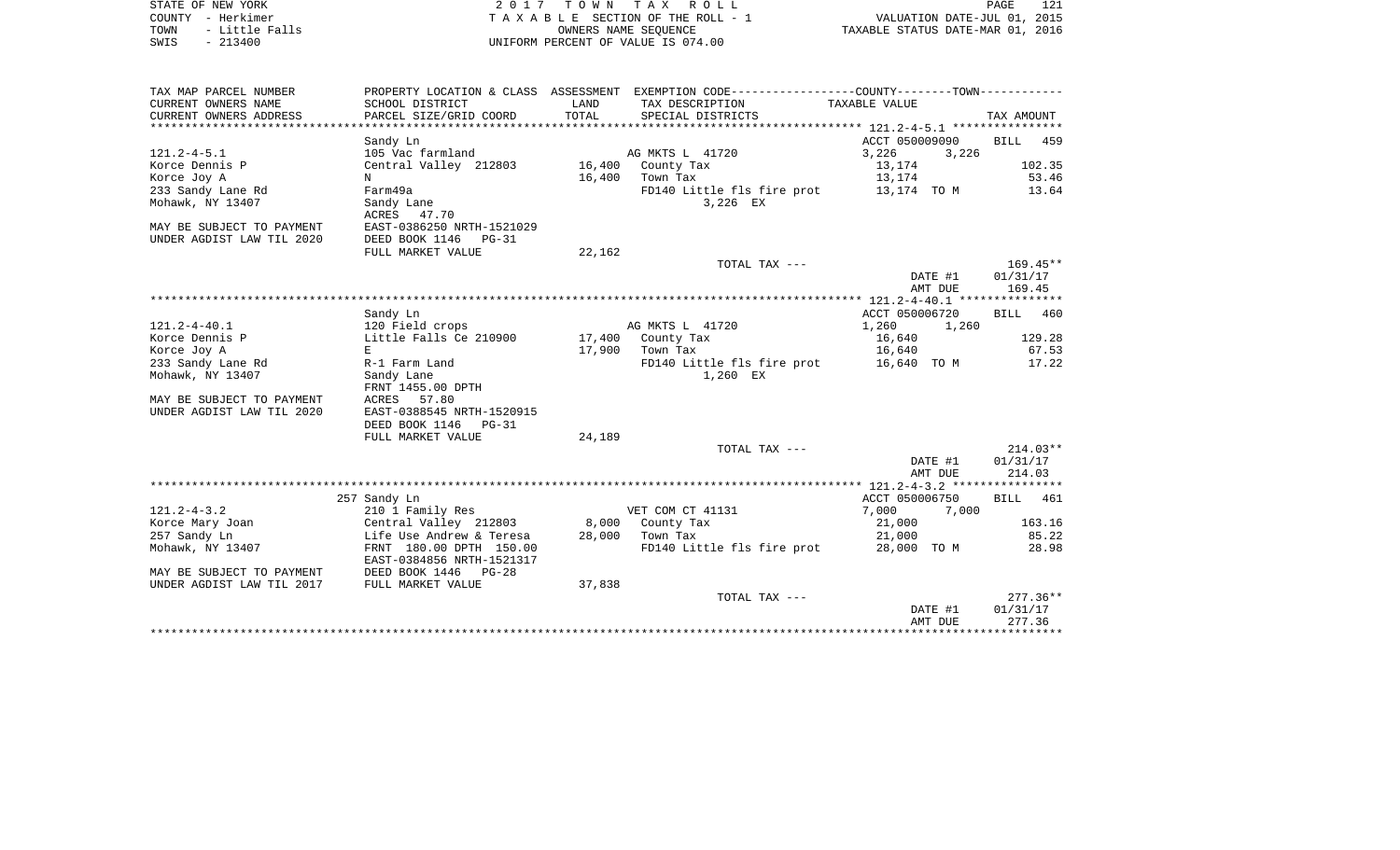| STATE OF NEW YORK |  |           |                |  |
|-------------------|--|-----------|----------------|--|
| COUNTY - Herkimer |  |           |                |  |
| TOWN              |  |           | - Little Falls |  |
| SWIS              |  | $-213400$ |                |  |

STATE OF NEW YORK 2 0 1 7 T O W N T A X R O L L PAGE 122TA X A B L E SECTION OF THE ROLL - 1 TOWN - Little Falls OWNERS NAME SEQUENCE TAXABLE STATUS DATE-MAR 01, 2016 UNIFORM PERCENT OF VALUE IS 074.00

| TAX MAP PARCEL NUMBER  | PROPERTY LOCATION & CLASS ASSESSMENT |        | EXEMPTION CODE-----------------COUNTY-------TOWN----------- |                                    |                    |
|------------------------|--------------------------------------|--------|-------------------------------------------------------------|------------------------------------|--------------------|
| CURRENT OWNERS NAME    | SCHOOL DISTRICT                      | LAND   | TAX DESCRIPTION                                             | TAXABLE VALUE                      |                    |
| CURRENT OWNERS ADDRESS | PARCEL SIZE/GRID COORD               | TOTAL  | SPECIAL DISTRICTS                                           |                                    | TAX AMOUNT         |
| ********************   |                                      |        |                                                             |                                    |                    |
|                        | Decker Rd                            |        |                                                             | ACCT 050990260                     | <b>BILL</b><br>462 |
| $121.3 - 1 - 4.2$      | 314 Rural vac<10                     |        | County Tax                                                  | 2,500                              | 19.42              |
| Kozakowski Marilyn J   | Central Valley 212803                | 2,500  | Town Tax                                                    | 2,500                              | 10.15              |
| 199 Oregon Rd          | East                                 | 2,500  | FD140 Little fls fire prot                                  | 2,500 TO M                         | 2.59               |
| Mohawk, NY 13407       | ACRES<br>2.50                        |        |                                                             |                                    |                    |
|                        | EAST-0382716 NRTH-1514705            |        |                                                             |                                    |                    |
|                        | DEED BOOK 906<br>PG-597              |        |                                                             |                                    |                    |
|                        | FULL MARKET VALUE                    | 3,378  |                                                             |                                    |                    |
|                        |                                      |        | TOTAL TAX ---                                               |                                    | $32.16**$          |
|                        |                                      |        |                                                             | DATE #1<br>AMT DUE                 | 01/31/17<br>32.16  |
|                        |                                      |        |                                                             |                                    |                    |
|                        | Oregon Rd                            |        |                                                             | ACCT 050009600                     | 463<br><b>BILL</b> |
| $121.3 - 1 - 4.1$      | 105 Vac farmland                     |        | County Tax                                                  | 8,800                              | 68.37              |
| Kozakowski Robert      | Central Valley 212803                | 8,800  | Town Tax                                                    | 8,800                              | 35.71              |
| Kozakowski Marilyn     | S                                    | 8,800  | FD140 Little fls fire prot                                  | 8,800 TO M                         | 9.11               |
| 199 Oregon Rd          | ACRES 35.00                          |        |                                                             |                                    |                    |
| Mohawk, NY 13407       | EAST-0382848 NRTH-1514076            |        |                                                             |                                    |                    |
|                        | DEED BOOK 00629 PG-00933             |        |                                                             |                                    |                    |
|                        | FULL MARKET VALUE                    | 11,892 |                                                             |                                    |                    |
|                        |                                      |        | TOTAL TAX ---                                               |                                    | $113.19**$         |
|                        |                                      |        |                                                             | DATE #1                            | 01/31/17           |
|                        |                                      |        |                                                             | AMT DUE                            | 113.19             |
|                        |                                      |        |                                                             |                                    |                    |
|                        | Paines Hollow Rd                     |        |                                                             | ACCT 050012690                     | BILL<br>464        |
| $127.2 - 2 - 7$        | 312 Vac w/imprv                      |        | County Tax                                                  | 70,400                             | 546.97             |
| Krainski James         | Owen D Young<br>215001               | 60,200 | Town Tax                                                    | 70,400                             | 285.70             |
| Krainski Deborah       | ACRES 149.90                         | 70,400 | FD140 Little fls fire prot                                  | 70,400 TO M                        | 72.87              |
| 21 Horseshoe Cir       | EAST-0386637 NRTH-1508788            |        |                                                             |                                    |                    |
| Ware Mass, 01082       | DEED BOOK 744<br>$PG-125$            |        |                                                             |                                    |                    |
|                        | FULL MARKET VALUE                    | 95,135 |                                                             |                                    |                    |
|                        |                                      |        | TOTAL TAX ---                                               |                                    | $905.54**$         |
|                        |                                      |        |                                                             | DATE #1                            | 01/31/17           |
|                        |                                      |        |                                                             | AMT DUE                            | 905.54             |
|                        | 473 Dise Rd                          |        |                                                             |                                    | BILL 465           |
| $114.2 - 2 - 21.2$     | 210 1 Family Res                     |        | County Tax                                                  | 60,000                             | 466.16             |
| Krasuski Keith         | Little Falls Ce 210900               | 10,000 | Town Tax                                                    | 60,000                             | 243.50             |
| Krasuski Tarra         | ACRES<br>3.50                        | 60,000 | FD140 Little fls fire prot                                  | 60,000 TO M                        | 62.10              |
| 473 Dise Rd            | EAST-0393907 NRTH-1541320            |        |                                                             |                                    |                    |
| Little Falls, NY 13365 | DEED BOOK 1443 PG-139                |        |                                                             |                                    |                    |
|                        | FULL MARKET VALUE                    | 81,081 |                                                             |                                    |                    |
|                        |                                      |        | TOTAL TAX ---                                               |                                    | $771.76**$         |
|                        |                                      |        |                                                             | DATE #1                            | 01/31/17           |
|                        |                                      |        |                                                             | AMT DUE                            | 771.76             |
|                        |                                      |        |                                                             | ********************************** |                    |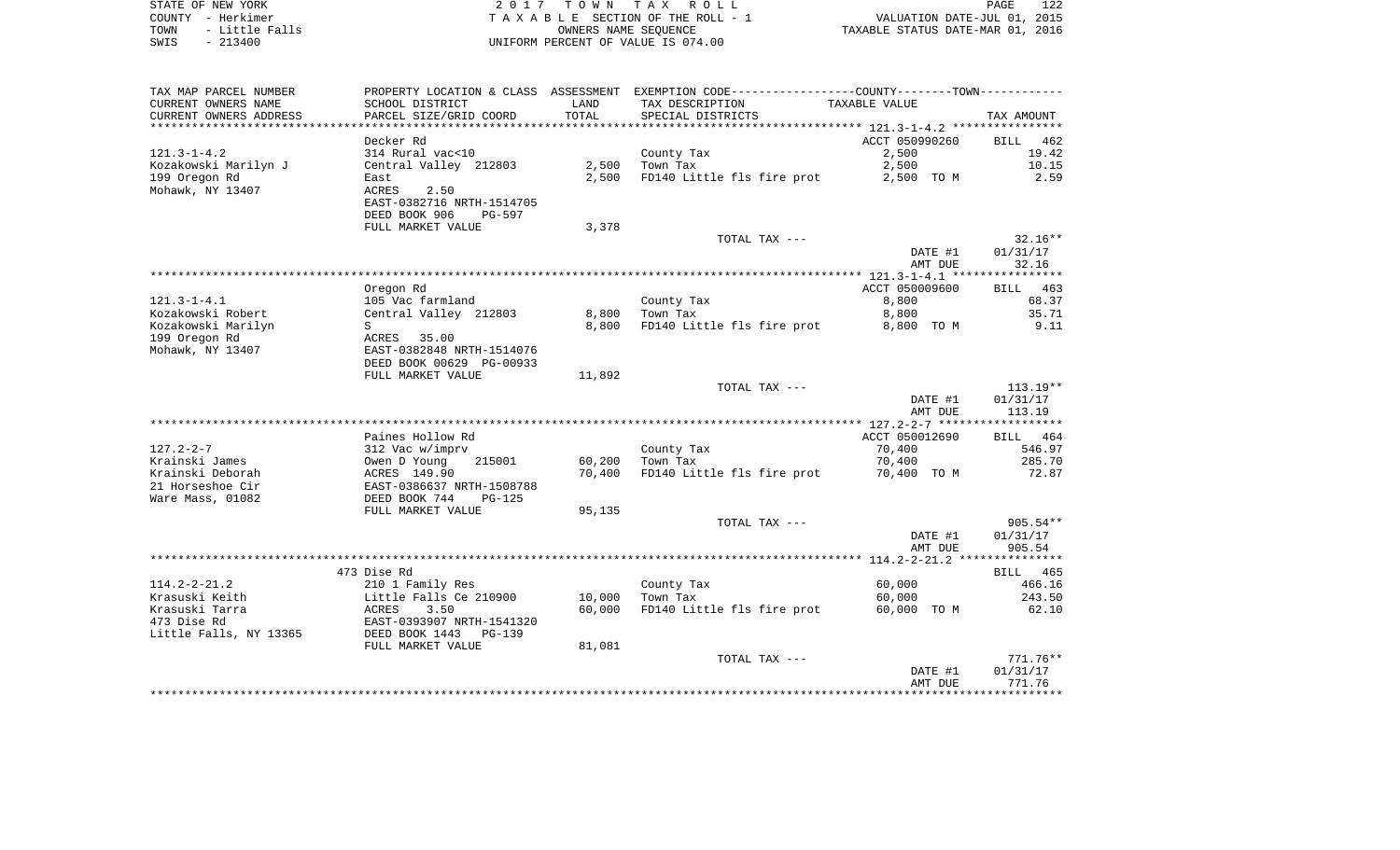| STATE OF NEW YORK<br>COUNTY - Herkimer<br>TOWN<br>- Little Falls          |                                                                                                                         |                    | 2017 TOWN TAX ROLL<br>TAXABLE SECTION OF THE ROLL - 1<br>OWNERS NAME SEQUENCE                                                        | VALUATION DATE-JUL 01, 2015<br>TAXABLE STATUS DATE-MAR 01, 2016 | PAGE<br>123                           |
|---------------------------------------------------------------------------|-------------------------------------------------------------------------------------------------------------------------|--------------------|--------------------------------------------------------------------------------------------------------------------------------------|-----------------------------------------------------------------|---------------------------------------|
| SWIS<br>$-213400$                                                         |                                                                                                                         |                    | UNIFORM PERCENT OF VALUE IS 074.00                                                                                                   |                                                                 |                                       |
| TAX MAP PARCEL NUMBER<br>CURRENT OWNERS NAME<br>CURRENT OWNERS ADDRESS    | SCHOOL DISTRICT<br>PARCEL SIZE/GRID COORD                                                                               | LAND<br>TOTAL      | PROPERTY LOCATION & CLASS ASSESSMENT EXEMPTION CODE---------------COUNTY-------TOWN---------<br>TAX DESCRIPTION<br>SPECIAL DISTRICTS | TAXABLE VALUE                                                   | TAX AMOUNT                            |
|                                                                           |                                                                                                                         |                    |                                                                                                                                      |                                                                 |                                       |
|                                                                           | 655 Gun Club Rd                                                                                                         |                    |                                                                                                                                      |                                                                 | BILL 466                              |
| $114.4 - 2 - 5.3$<br>Kress Kevin                                          | 210 1 Family Res<br>Herkimer Centra 213001                                                                              | 9,400              | County Tax<br>Town Tax                                                                                                               | 132,600<br>132,600                                              | 1,030.22<br>538.13                    |
| Kress Christina<br>655 Gun Club Rd<br>Little Falls, NY 13365              | R1 2G SP<br>Burt Rd Side<br>ACRES<br>2.70<br>EAST-0386516 NRTH-1536380<br>DEED BOOK 1381<br>PG-499<br>FULL MARKET VALUE | 132,600<br>179,189 | FD140 Little fls fire prot                                                                                                           | 132,600 TO M                                                    | 137.25                                |
|                                                                           |                                                                                                                         |                    | TOTAL TAX ---                                                                                                                        |                                                                 | $1,705.60**$                          |
|                                                                           |                                                                                                                         |                    |                                                                                                                                      | DATE #1<br>AMT DUE                                              | 01/31/17<br>1,705.60                  |
|                                                                           |                                                                                                                         |                    |                                                                                                                                      |                                                                 |                                       |
| $121.2 - 2 - 30.1$<br>Kroll Andrew<br>111 Sobieski St<br>Mohawk, NY 13407 | 1709 State Route 5S<br>210 1 Family Res<br>Little Falls Ce 210900<br>$R-1$<br>$5-S$<br>FRNT 107.80 DPTH 182.80          | 5,000<br>68,700    | County Tax<br>Town Tax<br>FD140 Little fls fire prot                                                                                 | ACCT 050000690<br>68,700<br>68,700<br>68,700 TO M               | BILL 467<br>533.76<br>278.81<br>71.11 |
|                                                                           | EAST-0392110 NRTH-1524946<br>DEED BOOK 1580<br>PG-515<br>FULL MARKET VALUE                                              | 92,838             |                                                                                                                                      |                                                                 |                                       |
|                                                                           |                                                                                                                         |                    | TOTAL TAX ---                                                                                                                        | DATE #1                                                         | 883.68**<br>01/31/17                  |
|                                                                           |                                                                                                                         |                    |                                                                                                                                      | AMT DUE                                                         | 883.68                                |
|                                                                           | 281 Oregon Rd                                                                                                           |                    |                                                                                                                                      | ACCT 050099910                                                  | BILL 468                              |
| $121.3 - 1 - 5.2$                                                         | 270 Mfg housing                                                                                                         |                    | County Tax                                                                                                                           | 41,700                                                          | 323.98                                |
| Kruger Lorraine                                                           | Central Valley 212803                                                                                                   | 10,400             | Town Tax                                                                                                                             | 41,700                                                          | 169.23                                |
| PO Box 203<br>Mohawk, NY 13407                                            | ACRES<br>2.60<br>EAST-0383317 NRTH-1512214                                                                              | 41,700             | FD140 Little fls fire prot                                                                                                           | 41,700 TO M                                                     | 43.16                                 |
|                                                                           | DEED BOOK 778<br>PG-423<br>FULL MARKET VALUE                                                                            | 56,351             |                                                                                                                                      |                                                                 |                                       |
|                                                                           |                                                                                                                         |                    | TOTAL TAX ---                                                                                                                        | DATE #1<br>AMT DUE                                              | 536.37**<br>01/31/17<br>536.37        |
|                                                                           |                                                                                                                         |                    |                                                                                                                                      |                                                                 |                                       |
|                                                                           | 1489 State Route 169                                                                                                    |                    |                                                                                                                                      | ACCT 050099110                                                  | BILL 469                              |

|                        | 1489 State Route 169     |
|------------------------|--------------------------|
| $114.2 - 1 - 11.3$     | 270 Mfg housing          |
| Krukowski Mary         | Little Falls Ce 210900   |
| 1489 State Route 169   | ACRES 10.80              |
| Little Falls, NY 13365 | EAST-0387323 NRTH-154057 |
|                        | DEED BOOK 728 PG-317     |

|                        | PULL MARREI VALUE         | <b>PO, POL</b> |                            |                |              |
|------------------------|---------------------------|----------------|----------------------------|----------------|--------------|
|                        |                           |                | TOTAL TAX ---              |                | $536.37**$   |
|                        |                           |                |                            | DATE #1        | 01/31/17     |
|                        |                           |                |                            | AMT DUE        | 536.37       |
|                        |                           |                |                            |                |              |
|                        | 1489 State Route 169      |                |                            | ACCT 050099110 | BILL 469     |
| 114.2-1-11.3           | 270 Mfg housing           |                | County Tax                 | 53,200         | 413.33       |
| Krukowski Mary         | Little Falls Ce 210900    | 21,300         | Town Tax                   | 53,200         | 215.90       |
| 1489 State Route 169   | ACRES 10.80               | 53,200         | School Relevy              |                | 1,337.64     |
| Little Falls, NY 13365 | EAST-0387323 NRTH-1540577 |                | FD140 Little fls fire prot | 53,200<br>TO M | 55.06        |
|                        | DEED BOOK 728<br>PG-317   |                |                            |                |              |
|                        | FULL MARKET VALUE         | 71,892         |                            |                |              |
|                        |                           |                | TOTAL TAX ---              |                | $2,021.93**$ |
|                        |                           |                |                            | DATE #1        | 01/31/17     |
|                        |                           |                |                            | AMT DUE        | 2,021.93     |
|                        |                           |                |                            |                |              |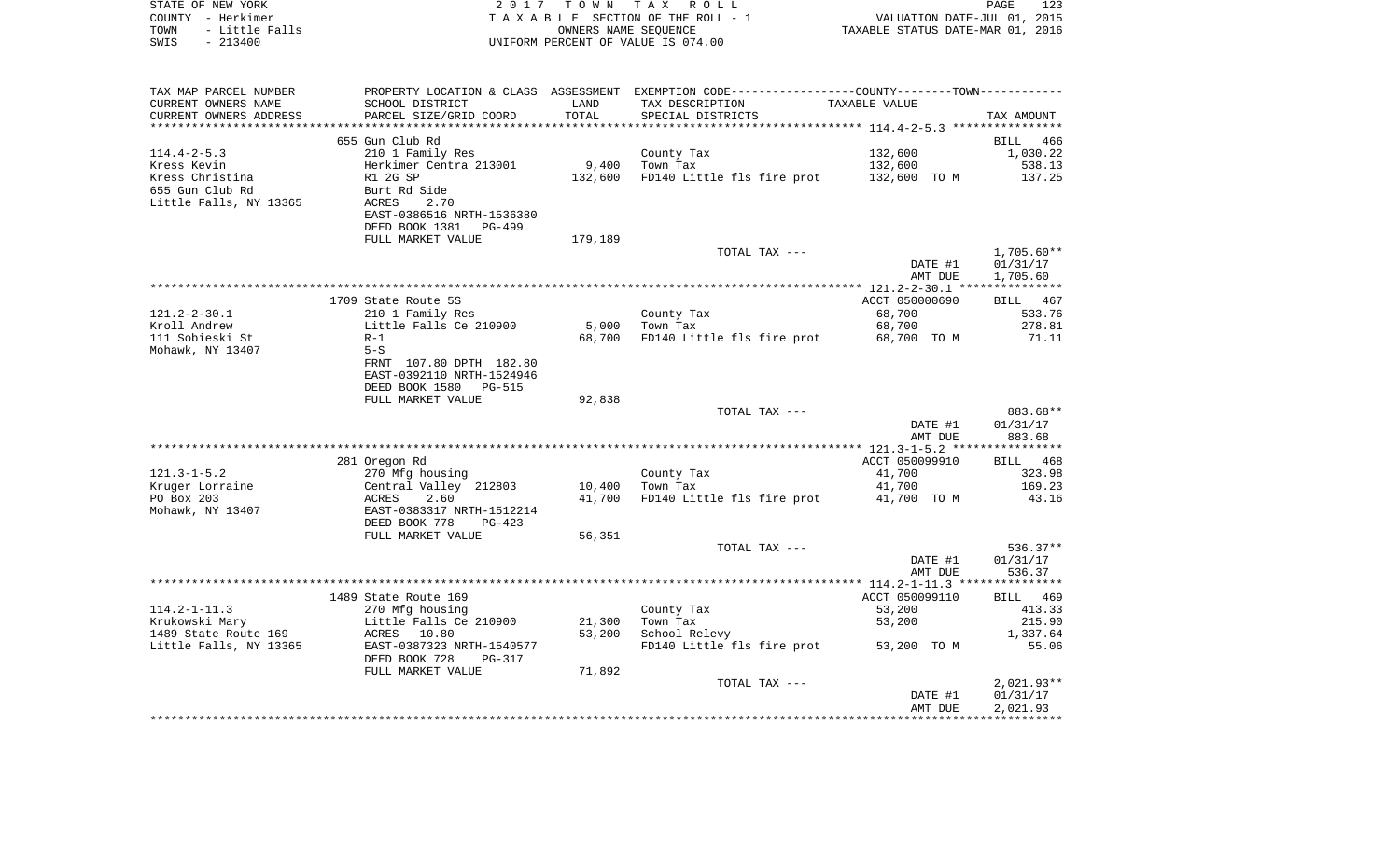STATE OF NEW YORK **EXECUTE:**  $2017$  TOWN TAX ROLL COUNTY - Herkimer<br>
T A X A B L E SECTION OF THE ROLL - 1<br>
TOWN - Little Falls<br>
SWIS - 213400 - 2013400 - UNIFORM PERCENT OF VALUE IS 074.00 TOWN - Little Falls OWNERS NAME SEQUENCE TAXABLE STATUS DATE-MAR 01, 2016 SWIS - 213400 UNIFORM PERCENT OF VALUE IS 074.00

| TAX MAP PARCEL NUMBER  |                           |         | PROPERTY LOCATION & CLASS ASSESSMENT EXEMPTION CODE---------------COUNTY-------TOWN---------- |                                                           |                                   |
|------------------------|---------------------------|---------|-----------------------------------------------------------------------------------------------|-----------------------------------------------------------|-----------------------------------|
| CURRENT OWNERS NAME    | SCHOOL DISTRICT           | LAND    | TAX DESCRIPTION                                                                               | TAXABLE VALUE                                             |                                   |
| CURRENT OWNERS ADDRESS | PARCEL SIZE/GRID COORD    | TOTAL   | SPECIAL DISTRICTS                                                                             |                                                           | TAX AMOUNT                        |
|                        |                           |         | *******************************                                                               | *************************** 114.2-2-32.5 **************** |                                   |
|                        | James Ter                 |         |                                                                                               | ACCT 050099950                                            | BILL<br>470                       |
| $114.2 - 2 - 32.5$     | 311 Res vac land          |         | County Tax                                                                                    | 2,800                                                     | 21.75                             |
| Krutz David            | Little Falls Ce 210900    | 2,800   | Town Tax                                                                                      | 2,800                                                     | 11.36                             |
| Krutz Joan             | 1.20<br>ACRES             | 2,800   | FD140 Little fls fire prot                                                                    | 2,800 TO M                                                | 2.90                              |
| 136 High School Rd     | EAST-0391888 NRTH-1537661 |         |                                                                                               |                                                           |                                   |
|                        |                           |         |                                                                                               |                                                           |                                   |
| Little Falls, NY 13365 | DEED BOOK 782<br>PG-347   |         |                                                                                               |                                                           |                                   |
|                        | FULL MARKET VALUE         | 3,784   |                                                                                               |                                                           |                                   |
|                        |                           |         | TOTAL TAX ---                                                                                 |                                                           | $36.01**$                         |
|                        |                           |         |                                                                                               | DATE #1                                                   | 01/31/17                          |
|                        |                           |         |                                                                                               | AMT DUE                                                   | 36.01                             |
|                        |                           |         |                                                                                               |                                                           |                                   |
|                        | Middleville Rd            |         |                                                                                               | ACCT 050700370                                            | <b>BILL</b><br>471                |
| $114.51 - 2 - 1$       | 323 Vacant rural          |         | County Tax                                                                                    | 7,000                                                     | 54.39                             |
| Krutz David            | Little Falls Ce 210900    | 7,000   | Town Tax                                                                                      | 7,000                                                     | 28.41                             |
| Krutz Joan             | North                     | 7,000   | FD140 Little fls fire prot                                                                    | 7,000 TO M                                                | 7.25                              |
| 136 High School Rd     | Vl 4Ac                    |         |                                                                                               |                                                           |                                   |
| Little Falls, NY 13365 | Rt 169                    |         |                                                                                               |                                                           |                                   |
|                        | <b>ACRES</b><br>4.00      |         |                                                                                               |                                                           |                                   |
|                        | EAST-0391306 NRTH-1537911 |         |                                                                                               |                                                           |                                   |
|                        |                           |         |                                                                                               |                                                           |                                   |
|                        | DEED BOOK 1582 PG-409     |         |                                                                                               |                                                           |                                   |
|                        | FULL MARKET VALUE         | 9,459   |                                                                                               |                                                           |                                   |
|                        |                           |         | TOTAL TAX ---                                                                                 |                                                           | $90.05**$                         |
|                        |                           |         |                                                                                               | DATE #1                                                   | 01/31/17                          |
|                        |                           |         |                                                                                               | AMT DUE                                                   | 90.05                             |
|                        |                           |         |                                                                                               |                                                           |                                   |
|                        | 136 High School Rd        |         |                                                                                               | ACCT 050010920                                            | 472<br>BILL                       |
| $114.51 - 2 - 3$       | 210 1 Family Res          |         | County Tax                                                                                    | 81,900                                                    | 636.31                            |
| Krutz David            | Little Falls Ce 210900    | 5,200   | Town Tax                                                                                      | 81,900                                                    | 332.37                            |
| Krutz Joan             | FRNT 100.00 DPTH 182.56   | 81,900  | FD140 Little fls fire prot                                                                    | 81,900 TO M                                               | 84.77                             |
| 136 High School Rd     | EAST-0391767 NRTH-1537817 |         |                                                                                               |                                                           |                                   |
| Little Falls, NY 13365 | DEED BOOK 684<br>PG-237   |         |                                                                                               |                                                           |                                   |
|                        | FULL MARKET VALUE         | 110,676 |                                                                                               |                                                           |                                   |
|                        |                           |         | TOTAL TAX ---                                                                                 |                                                           | $1,053.45**$                      |
|                        |                           |         |                                                                                               | DATE #1                                                   |                                   |
|                        |                           |         |                                                                                               |                                                           | 01/31/17                          |
|                        |                           |         |                                                                                               | AMT DUE                                                   | 1,053.45<br>* * * * * * * * * * * |
|                        |                           |         |                                                                                               |                                                           |                                   |
|                        | 149 Lakeview Dr           |         |                                                                                               | ACCT 050100330                                            | BILL 473                          |
| $114.3 - 3 - 14$       | 210 1 Family Res          |         | County Tax                                                                                    | 199,500                                                   | 1,549.99                          |
| LaBate Joseph          | Herkimer Centra 213001    | 30,700  | Town Tax                                                                                      | 199,500                                                   | 809.63                            |
| 149 Lakeview Dr        | ACRES<br>5.40             | 199,500 | FD140 Little fls fire prot                                                                    | 199,500 TO M                                              | 206.49                            |
| Little Falls, NY 13365 | EAST-0380857 NRTH-1531281 |         |                                                                                               |                                                           |                                   |
|                        | DEED BOOK 1342<br>PG-684  |         |                                                                                               |                                                           |                                   |
|                        | FULL MARKET VALUE         | 269,595 |                                                                                               |                                                           |                                   |
|                        |                           |         | TOTAL TAX ---                                                                                 |                                                           | $2,566.11**$                      |
|                        |                           |         |                                                                                               | DATE #1                                                   | 01/31/17                          |
|                        |                           |         |                                                                                               | AMT DUE                                                   | 2,566.11                          |
|                        |                           |         |                                                                                               |                                                           |                                   |
|                        |                           |         |                                                                                               |                                                           |                                   |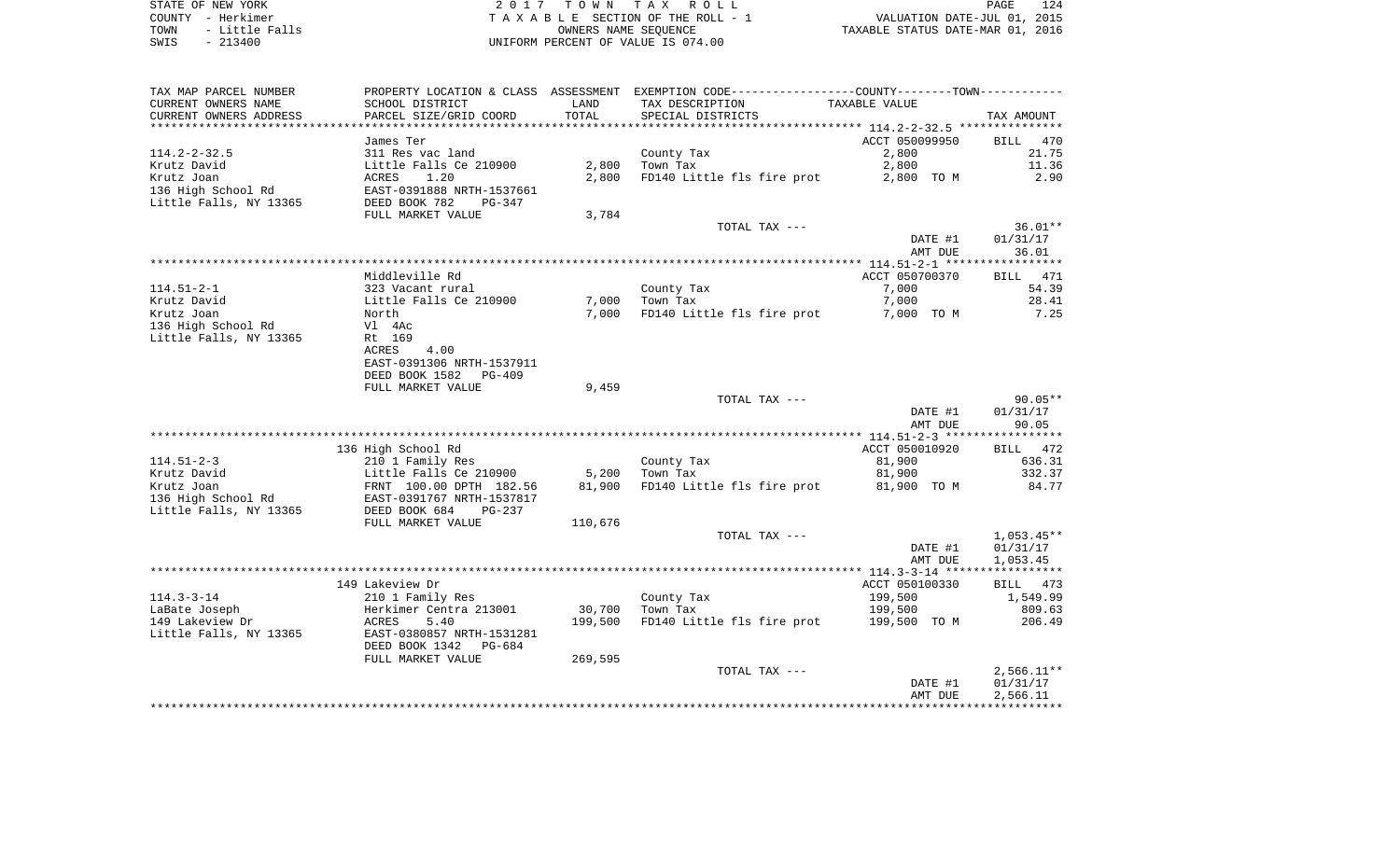| COUNTY<br>– Herkimer<br>TOWN<br>- Little Falls |                                               | OWNERS NAME SEQUENCE | TAXABLE SECTION OF THE ROLL - 1                                                               | VALUATION DATE-JUL 01, 2015<br>TAXABLE STATUS DATE-MAR 01, 2016 |                        |
|------------------------------------------------|-----------------------------------------------|----------------------|-----------------------------------------------------------------------------------------------|-----------------------------------------------------------------|------------------------|
| SWIS<br>$-213400$                              |                                               |                      | UNIFORM PERCENT OF VALUE IS 074.00                                                            |                                                                 |                        |
|                                                |                                               |                      |                                                                                               |                                                                 |                        |
| TAX MAP PARCEL NUMBER                          |                                               |                      | PROPERTY LOCATION & CLASS ASSESSMENT EXEMPTION CODE---------------COUNTY-------TOWN---------- |                                                                 |                        |
| CURRENT OWNERS NAME                            | SCHOOL DISTRICT                               | LAND                 | TAX DESCRIPTION                                                                               | TAXABLE VALUE                                                   |                        |
| CURRENT OWNERS ADDRESS                         | PARCEL SIZE/GRID COORD                        | TOTAL                | SPECIAL DISTRICTS                                                                             |                                                                 | TAX AMOUNT             |
|                                                |                                               |                      |                                                                                               |                                                                 |                        |
| 114.4-1-36.2                                   | 224 Gun Club Rd                               |                      |                                                                                               | ACCT 050990620<br>55,500                                        | BILL 474<br>431.20     |
| Labreche Steven E                              | 210 1 Family Res<br>Little Falls Ce 210900    | 9,700                | County Tax<br>Town Tax                                                                        | 55,500                                                          | 225.24                 |
| Labreche Mary K                                | East                                          | 55,500               | FD140 Little fls fire prot                                                                    | 55,500 TO M                                                     | 57.45                  |
| 224 Gun Club Rd                                | R1                                            |                      |                                                                                               |                                                                 |                        |
| Little Falls, NY 13365                         | Gun Club Rd                                   |                      |                                                                                               |                                                                 |                        |
|                                                | ACRES<br>2.10                                 |                      |                                                                                               |                                                                 |                        |
|                                                | EAST-0386047 NRTH-1528258                     |                      |                                                                                               |                                                                 |                        |
|                                                | DEED BOOK 841<br>PG-428                       |                      |                                                                                               |                                                                 |                        |
|                                                | FULL MARKET VALUE                             | 75,000               |                                                                                               |                                                                 |                        |
|                                                |                                               |                      | TOTAL TAX ---                                                                                 |                                                                 | 713.89**               |
|                                                |                                               |                      |                                                                                               | DATE #1                                                         | 01/31/17               |
|                                                |                                               |                      |                                                                                               | AMT DUE                                                         | 713.89                 |
|                                                | Gun Club Rd                                   |                      |                                                                                               |                                                                 | BILL 475               |
| 114.4-3-17                                     | 314 Rural vac<10                              |                      | County Tax                                                                                    | 3,950                                                           | 30.69                  |
| Lachut Robert E                                | Little Falls Ce 210900                        | 3,950                | Town Tax                                                                                      | 3,950                                                           | 16.03                  |
| Fox Kayla J                                    | no frontage                                   | 3,950                | FD140 Little fls fire prot                                                                    | 3,950 TO M                                                      | 4.09                   |
| 76 N William St                                | ACRES 7.90                                    |                      |                                                                                               |                                                                 |                        |
| Little Falls, NY 13365                         | EAST-0388122 NRTH-1533120                     |                      |                                                                                               |                                                                 |                        |
|                                                | DEED BOOK 1598<br>PG-156                      |                      |                                                                                               |                                                                 |                        |
|                                                | FULL MARKET VALUE                             | 5,338                |                                                                                               |                                                                 |                        |
|                                                |                                               |                      | TOTAL TAX ---                                                                                 |                                                                 | $50.81**$              |
|                                                |                                               |                      |                                                                                               | DATE #1<br>AMT DUE                                              | 01/31/17<br>50.81      |
|                                                |                                               |                      |                                                                                               |                                                                 |                        |
|                                                | Burt Rd                                       |                      |                                                                                               | ACCT 050099660                                                  | BILL 476               |
| 114.2-3-2                                      | 240 Rural res                                 |                      | County Tax                                                                                    | 142,600                                                         | 1,107.92               |
| Lacourse Martin                                | Herkimer Centra 213001                        | 20,000               | Town Tax                                                                                      | 142,600                                                         | 578.71                 |
| Lacourse Leslie                                | FRNT 292.70 DPTH                              | 142,600              | FD140 Little fls fire prot                                                                    | 142,600 TO M                                                    | 147.60                 |
| 851 Burt Rd                                    | ACRES 10.70                                   |                      |                                                                                               |                                                                 |                        |
| Little Falls, NY 13365                         | EAST-0387242 NRTH-1537832                     |                      |                                                                                               |                                                                 |                        |
|                                                | DEED BOOK 770<br>PG-351                       |                      |                                                                                               |                                                                 |                        |
|                                                | FULL MARKET VALUE                             | 192,703              | TOTAL TAX ---                                                                                 |                                                                 |                        |
|                                                |                                               |                      |                                                                                               | DATE #1                                                         | 1,834.23**<br>01/31/17 |
|                                                |                                               |                      |                                                                                               | AMT DUE                                                         | 1,834.23               |
|                                                |                                               |                      |                                                                                               |                                                                 |                        |
|                                                | Middleville Rd                                |                      |                                                                                               | ACCT 050010770                                                  | BILL<br>477            |
| 107.3-1-1                                      | 120 Field crops                               |                      | AG MKTS<br>41730                                                                              | 0                                                               | $\Omega$               |
| Lamanna Carmen                                 | Little Falls Ce 210900                        | 8,200                | County Tax                                                                                    | 18,200                                                          | 141.40                 |
| 119 Eatonville Rd                              | $\mathbf E$                                   | 18,200               | Town Tax                                                                                      | 18,200                                                          | 73.86                  |
| Little Falls, NY 13365                         | Farm43a                                       |                      | FD140 Little fls fire prot                                                                    | 18,200 TO M                                                     | 18.84                  |
|                                                | $Rt-169$                                      |                      |                                                                                               |                                                                 |                        |
| MAY BE SUBJECT TO PAYMENT                      | ACRES<br>26.90                                |                      |                                                                                               |                                                                 |                        |
| UNDER AGDIST LAW TIL 2023                      | EAST-0378085 NRTH-1547285                     |                      |                                                                                               |                                                                 |                        |
|                                                | DEED BOOK 00639 PG-00280<br>FULL MARKET VALUE | 24,595               |                                                                                               |                                                                 |                        |
|                                                |                                               |                      | TOTAL TAX ---                                                                                 |                                                                 | 234.10**               |
|                                                |                                               |                      |                                                                                               | DATE #1                                                         | 01/31/17               |
|                                                |                                               |                      |                                                                                               | AMT DUE                                                         | 234.10                 |
|                                                |                                               |                      |                                                                                               |                                                                 | *******                |

PAGE 125

STATE OF NEW YORK **EXECUTE:**  $2017$  TOWN TAX ROLL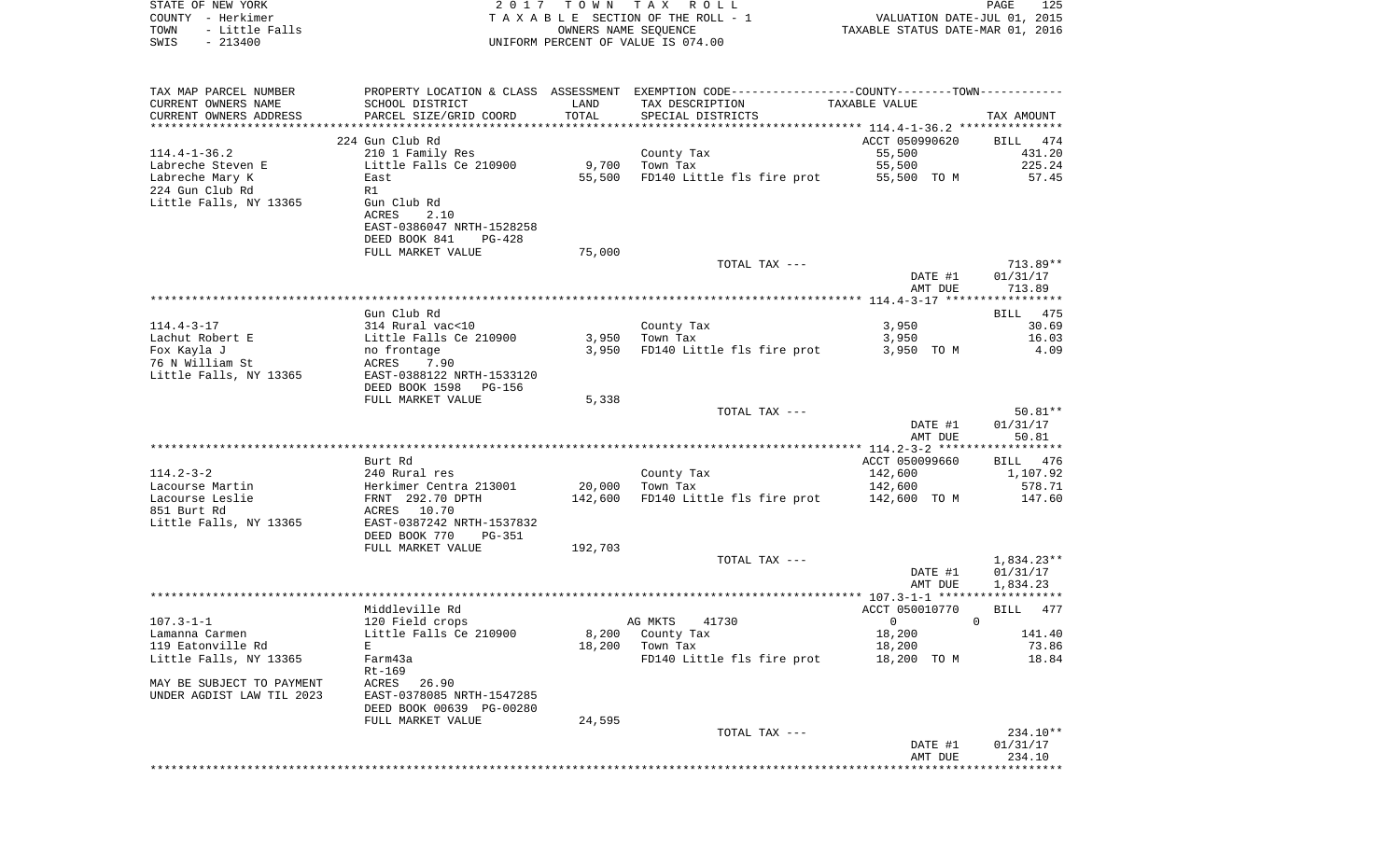| STATE OF NEW YORK<br>- Herkimer<br>COUNTY<br>- Little Falls<br>TOWN<br>$-213400$<br>SWIS | 2 0 1 7                                                                                 | TOWN<br>OWNERS NAME SEOUENCE | T A X<br>R O L L<br>TAXABLE SECTION OF THE ROLL - 1<br>UNIFORM PERCENT OF VALUE IS 074.00           | VALUATION DATE-JUL 01, 2015<br>TAXABLE STATUS DATE-MAR 01, 2016 | PAGE<br>126 |
|------------------------------------------------------------------------------------------|-----------------------------------------------------------------------------------------|------------------------------|-----------------------------------------------------------------------------------------------------|-----------------------------------------------------------------|-------------|
| TAX MAP PARCEL NUMBER<br>CURRENT OWNERS NAME<br>CURRENT OWNERS ADDRESS                   | PROPERTY LOCATION & CLASS ASSESSMENT<br>SCHOOL DISTRICT<br>PARCEL SIZE/GRID COORD       | LAND<br>TOTAL                | EXEMPTION CODE-----------------COUNTY-------TOWN-----------<br>TAX DESCRIPTION<br>SPECIAL DISTRICTS | TAXABLE VALUE                                                   | TAX AMOUNT  |
|                                                                                          | Middleville Rd                                                                          |                              |                                                                                                     | ACCT 050000450                                                  | BILL 478    |
| $107.3 - 1 - 4.2$                                                                        | 105 Vac farmland                                                                        |                              | AG MKTS<br>41730                                                                                    | 3,365<br>3,365                                                  |             |
| Lamanna Carmen                                                                           | Little Falls Ce 210900                                                                  |                              | 18,000 County Tax                                                                                   | 14,635                                                          | 113.71      |
| 119 Eatonville Rd                                                                        | South                                                                                   | 18,000                       | Town Tax                                                                                            | 14,635                                                          | 59.39       |
| Little Falls, NY 13365                                                                   | Farm Land                                                                               |                              | FD140 Little fls fire prot                                                                          | 18,000 TO M                                                     | 18.63       |
| MAY BE SUBJECT TO PAYMENT<br>UNDER AGDIST LAW TIL 2023                                   | Rt 169<br>ACRES<br>36.00<br>EAST-0378204 NRTH-1546352<br>DEED BOOK 688<br><b>PG-271</b> |                              |                                                                                                     |                                                                 |             |
|                                                                                          | FULL MARKET VALUE                                                                       | 24,324                       |                                                                                                     |                                                                 |             |
|                                                                                          |                                                                                         |                              | TOTAL TAX ---                                                                                       |                                                                 | 191.73**    |
|                                                                                          |                                                                                         |                              |                                                                                                     | DATE #1                                                         | 01/31/17    |
|                                                                                          |                                                                                         |                              |                                                                                                     | AMT DUE                                                         | 191.73      |
|                                                                                          | State Route 169                                                                         |                              |                                                                                                     | ACCT 050002790                                                  | BILL 479    |
| $114.1 - 1 - 1$                                                                          | 105 Vac farmland                                                                        |                              | County Tax                                                                                          | 22,900                                                          | 177.92      |
| Lamanna Carmen J                                                                         | Little Falls Ce 210900                                                                  | 22,900                       | Town Tax                                                                                            | 22,900                                                          | 92.94       |
| 119 Eatonville Rd                                                                        | 67.10<br>ACRES                                                                          | 22,900                       | FD140 Little fls fire prot                                                                          | 22,900 TO M                                                     | 23.70       |
| Little Falls, NY 13365                                                                   | EAST-0378837 NRTH-1544014<br>DEED BOOK 852<br>$PG-349$                                  |                              |                                                                                                     |                                                                 |             |
|                                                                                          | FULL MARKET VALUE                                                                       | 30,946                       |                                                                                                     |                                                                 |             |
|                                                                                          |                                                                                         |                              | TOTAL TAX ---                                                                                       |                                                                 | $294.56**$  |
|                                                                                          |                                                                                         |                              |                                                                                                     | DATE #1                                                         | 01/31/17    |
|                                                                                          |                                                                                         |                              |                                                                                                     | AMT DUE                                                         | 294.56      |

|                        |                            |        |                            |                | **************** |
|------------------------|----------------------------|--------|----------------------------|----------------|------------------|
|                        | State Route 169            |        |                            | ACCT 050007590 | 480<br>BILL      |
| $107.3 - 1 - 4.1$      | 210 1 Family Res           |        | County Tax                 | 62,300         | 484.03           |
| Lamanna Patricia       | Little Falls Ce 210900     | 8,800  | Town Tax                   | 62,300         | 252.83           |
| 119 Eatonville Rd      | S                          | 62,300 | FD140 Little fls fire prot | 62,300 TO M    | 64.48            |
| Little Falls, NY 13365 | $R-1$                      |        |                            |                |                  |
|                        | Rt 169                     |        |                            |                |                  |
|                        | 210.00 DPTH 300.00<br>FRNT |        |                            |                |                  |
|                        | EAST-0378260 NRTH-1545746  |        |                            |                |                  |
|                        | DEED BOOK 688<br>PG-271    |        |                            |                |                  |
|                        | FULL MARKET VALUE          | 84,189 |                            |                |                  |
|                        |                            |        | TOTAL TAX ---              |                | 801.34**         |
|                        |                            |        |                            | DATE #1        | 01/31/17         |
|                        |                            |        |                            | AMT DUE        | 801.34           |

|                        |                           |        |                            |                | ****************** |
|------------------------|---------------------------|--------|----------------------------|----------------|--------------------|
|                        | 196 Gun Club Rd           |        |                            | ACCT 050019040 | 481<br>BILL        |
| $121.2 - 1 - 1$        | 210 1 Family Res          |        | County Tax                 | 69,600         | 540.75             |
| Lamanna Ronald J       | Little Falls Ce 210900    | 6,200  | Town Tax                   | 69,600         | 282.46             |
| Urich Lisa Marie       | FRNT 200.00 DPTH 100.00   | 69,600 | FD140 Little fls fire prot | 69,600<br>TO M | 72.04              |
| 196 Gun Club Rd        | EAST-0385714 NRTH-1527801 |        |                            |                |                    |
| Little Falls, NY 13365 | DEED BOOK 809<br>PG-281   |        |                            |                |                    |
|                        | FULL MARKET VALUE         | 94,054 |                            |                |                    |
|                        |                           |        | TOTAL TAX ---              |                | $895.25**$         |
|                        |                           |        |                            | DATE #1        | 01/31/17           |
|                        |                           |        |                            | AMT DUE        | 895.25             |
|                        |                           |        |                            |                |                    |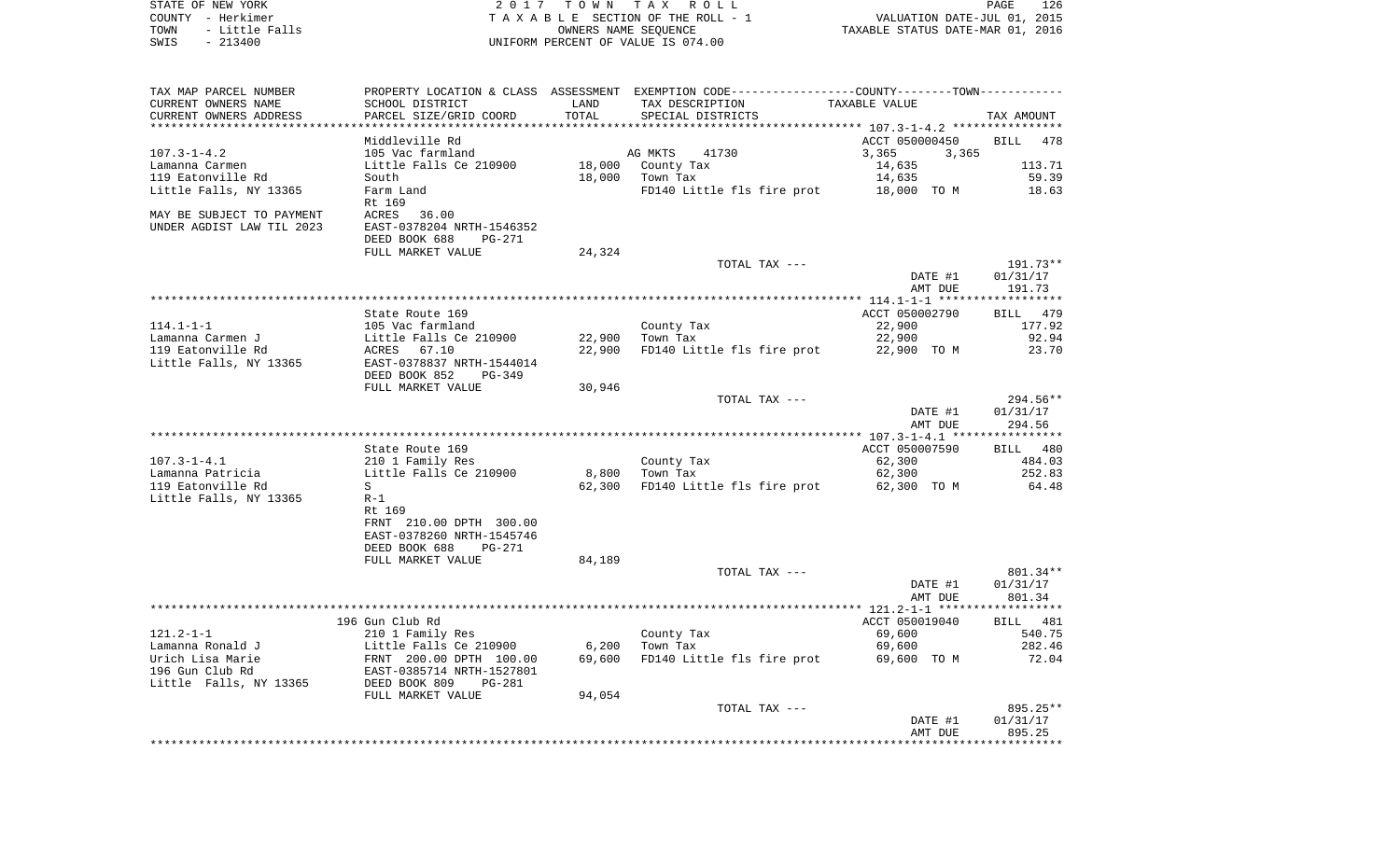| STATE OF NEW YORK      | 2017 TOWN TAX ROLL                 | 127<br>PAGE                      |  |
|------------------------|------------------------------------|----------------------------------|--|
| COUNTY - Herkimer      | TAXABLE SECTION OF THE ROLL - 1    | VALUATION DATE-JUL 01, 2015      |  |
| TOWN<br>- Little Falls | OWNERS NAME SEOUENCE               | TAXABLE STATUS DATE-MAR 01, 2016 |  |
| SWIS<br>$-213400$      | UNIFORM PERCENT OF VALUE IS 074.00 |                                  |  |

| TAX MAP PARCEL NUMBER  |                           |         | PROPERTY LOCATION & CLASS ASSESSMENT EXEMPTION CODE---------------COUNTY-------TOWN---------- |                |                    |
|------------------------|---------------------------|---------|-----------------------------------------------------------------------------------------------|----------------|--------------------|
| CURRENT OWNERS NAME    | SCHOOL DISTRICT           | LAND    | TAX DESCRIPTION                                                                               | TAXABLE VALUE  |                    |
| CURRENT OWNERS ADDRESS | PARCEL SIZE/GRID COORD    | TOTAL   | SPECIAL DISTRICTS                                                                             |                | TAX AMOUNT         |
|                        |                           |         |                                                                                               |                |                    |
|                        | Gun Club Rd               |         |                                                                                               | ACCT 050007620 | BILL 482           |
| $121.2 - 1 - 2$        | 314 Rural vac<10          |         | County Tax                                                                                    | 3,800          | 29.52              |
| Lamanna Ronald J       | Little Falls Ce 210900    | 3,800   | Town Tax                                                                                      | 3,800          | 15.42              |
| Urich Lisa Marie       | vac ld                    | 3,800   | FD140 Little fls fire prot                                                                    | 3,800 TO M     | 3.93               |
| 196 Gun Club Rd        | ACRES<br>1.50             |         |                                                                                               |                |                    |
| Little Falls, NY 13365 | EAST-0385805 NRTH-1527899 |         |                                                                                               |                |                    |
|                        | DEED BOOK 809<br>$PG-281$ |         |                                                                                               |                |                    |
|                        | FULL MARKET VALUE         | 5,135   |                                                                                               |                |                    |
|                        |                           |         | TOTAL TAX ---                                                                                 |                | 48.87**            |
|                        |                           |         |                                                                                               |                |                    |
|                        |                           |         |                                                                                               | DATE #1        | 01/31/17           |
|                        |                           |         |                                                                                               | AMT DUE        | 48.87              |
|                        |                           |         |                                                                                               |                |                    |
|                        | 142 Jacksonburg Rd        |         |                                                                                               |                | 483<br>BILL        |
| $121.2 - 4 - 59.5$     | 210 1 Family Res          |         | County Tax                                                                                    | 222,000        | 1,724.81           |
| Langdon III Robert B   | Little Falls Ce 210900    | 20,300  | Town Tax                                                                                      | 222,000        | 900.94             |
| Langdon Sabrina        | R1 G Partial              | 222,000 | FD140 Little fls fire prot                                                                    | 222,000 TO M   | 229.78             |
| 142 Jacksonburg Ln     | ACRES<br>5.90             |         |                                                                                               |                |                    |
| Little Falls, NY 13365 | EAST-0390075 NRTH-1522330 |         |                                                                                               |                |                    |
|                        | DEED BOOK 1135<br>PG-447  |         |                                                                                               |                |                    |
|                        | FULL MARKET VALUE         | 300,000 |                                                                                               |                |                    |
|                        |                           |         | TOTAL TAX ---                                                                                 |                | $2,855.53**$       |
|                        |                           |         |                                                                                               | DATE #1        | 01/31/17           |
|                        |                           |         |                                                                                               | AMT DUE        | 2,855.53           |
|                        |                           |         |                                                                                               |                |                    |
|                        | 581 Sandy Lane Rd         |         |                                                                                               | ACCT 050007625 | BILL 484           |
| $121.2 - 4 - 29$       | 210 1 Family Res          |         | County Tax                                                                                    | 82,600         | 641.75             |
| Lanphier Joanne        | Little Falls Ce 210900    | 15,100  | Town Tax                                                                                      | 82,600         | 335.22             |
| 581 Sandy Lane Rd      | ACRES<br>5.70             | 82,600  | FD140 Little fls fire prot                                                                    | 82,600 TO M    | 85.50              |
| Mohawk, NY 13407       | EAST-0388689 NRTH-1523194 |         |                                                                                               |                |                    |
|                        | DEED BOOK 1239<br>PG-26   |         |                                                                                               |                |                    |
|                        | FULL MARKET VALUE         | 111,622 |                                                                                               |                |                    |
|                        |                           |         | TOTAL TAX ---                                                                                 |                | $1,062.47**$       |
|                        |                           |         |                                                                                               | DATE #1        | 01/31/17           |
|                        |                           |         |                                                                                               | AMT DUE        | 1,062.47           |
|                        |                           |         |                                                                                               |                |                    |
|                        | 880 Burt Rd               |         |                                                                                               | ACCT 050010740 | 485<br><b>BILL</b> |
| $114.2 - 1 - 54$       | 210 1 Family Res          |         | CW_15_VET/ 41162                                                                              | 6,660          | $\Omega$           |
| Lasowski Joseph        | Little Falls Ce 210900    |         | 8,000 County Tax                                                                              | 48,040         | 373.24             |
| Lasowski Betty         | S                         | 54,700  | Town Tax                                                                                      | 54,700         | 221.99             |
| 880 Burt Rd            | R1                        |         | FD140 Little fls fire prot                                                                    | 54,700 TO M    | 56.62              |
| Little Falls, NY 13365 | Burt Rd                   |         |                                                                                               |                |                    |
|                        | 1.00<br>ACRES             |         |                                                                                               |                |                    |
|                        | EAST-0387861 NRTH-1537332 |         |                                                                                               |                |                    |
|                        | DEED BOOK 00610 PG-00404  |         |                                                                                               |                |                    |
|                        | FULL MARKET VALUE         | 73,919  |                                                                                               |                |                    |
|                        |                           |         | TOTAL TAX ---                                                                                 |                | 651.85**           |
|                        |                           |         |                                                                                               | DATE #1        | 01/31/17           |
|                        |                           |         |                                                                                               | AMT DUE        | 651.85             |
|                        |                           |         |                                                                                               |                |                    |
|                        |                           |         |                                                                                               |                |                    |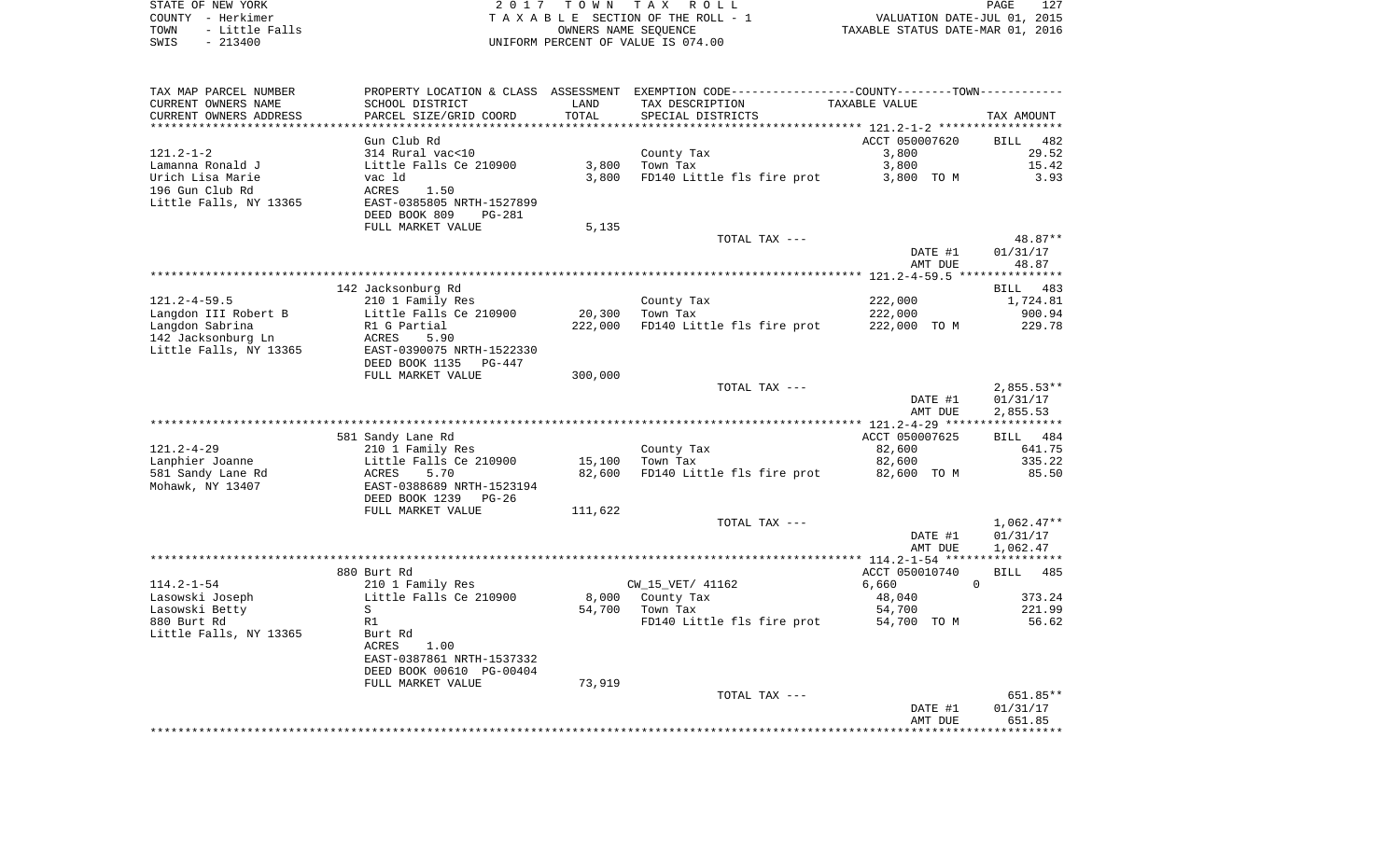| STATE OF NEW YORK      |                                      |                | 2017 TOWN TAX ROLL                 |                                                             | PAGE                        | 128 |
|------------------------|--------------------------------------|----------------|------------------------------------|-------------------------------------------------------------|-----------------------------|-----|
| - Herkimer<br>COUNTY   |                                      |                | TAXABLE SECTION OF THE ROLL - 1    |                                                             | VALUATION DATE-JUL 01, 2015 |     |
| - Little Falls<br>TOWN |                                      |                | OWNERS NAME SEOUENCE               | TAXABLE STATUS DATE-MAR 01, 2016                            |                             |     |
| $-213400$<br>SWIS      |                                      |                | UNIFORM PERCENT OF VALUE IS 074.00 |                                                             |                             |     |
|                        |                                      |                |                                    |                                                             |                             |     |
|                        |                                      |                |                                    |                                                             |                             |     |
|                        |                                      |                |                                    |                                                             |                             |     |
| TAX MAP PARCEL NUMBER  | PROPERTY LOCATION & CLASS ASSESSMENT |                |                                    | EXEMPTION CODE-----------------COUNTY-------TOWN----------- |                             |     |
| CURRENT OWNERS NAME    | SCHOOL DISTRICT                      | $T.\Delta NID$ | TAY DESCRIPTION                    | TAYARLE VALUE                                               |                             |     |

| $\sim$                    |                                            |         |                                    |                  |              |
|---------------------------|--------------------------------------------|---------|------------------------------------|------------------|--------------|
| CURRENT OWNERS ADDRESS    | PARCEL SIZE/GRID COORD                     | TOTAL   | SPECIAL DISTRICTS                  |                  | TAX AMOUNT   |
|                           |                                            |         |                                    |                  |              |
|                           | 105 Nulls Rd                               |         |                                    | ACCT 050010590   | BILL 486     |
| $121.4 - 2 - 39$          | 240 Rural res                              |         | County Tax                         | 115,400          | 896.59       |
| Laveck John               | Little Falls Ce 210900                     | 56,000  | Town Tax                           | 115,400          | 468.33       |
| Reiling Justin            | Farm60a                                    | 115,400 | FD140 Little fls fire prot         | 115,400 TO M     | 119.45       |
| 105 Nulls Rd              | ACRES 60.00                                |         |                                    |                  |              |
| Little Falls, NY 13365    | EAST-0393443 NRTH-1516144                  |         |                                    |                  |              |
|                           | DEED BOOK 1488 PG-181                      |         |                                    |                  |              |
|                           | FULL MARKET VALUE                          | 155,946 |                                    |                  |              |
|                           |                                            |         | TOTAL TAX ---                      |                  | 1,484.37**   |
|                           |                                            |         |                                    | DATE #1          | 01/31/17     |
|                           |                                            |         |                                    | AMT DUE          | 1,484.37     |
|                           |                                            |         |                                    |                  |              |
|                           | 1170 Shells Bush Rd                        |         |                                    | ACCT 050001920   | 487<br>BILL  |
| $114.1 - 1 - 25.1$        | 270 Mfg housing                            |         | AGRIC 10 Y 41700                   | 39,500<br>39,500 |              |
| Lavigne Gerard            | Little Falls Ce 210900                     |         | 76,700 AGRIC 10 Y 41700            | 39,500<br>39,500 |              |
| Simmons Mary              | 1/3 interest                               |         | 230,150 AGRIC 10 Y 41700           | 5,000<br>5,000   |              |
| 1170 Shells Bush Rd       | ACRES 267.00                               |         | AG MKTS L 41720                    | $\Omega$<br>0    |              |
| Little Falls, NY 13365    | EAST-0381555 NRTH-1540332                  |         | County Tax                         | 146,150          | 1,135.50     |
|                           | DEED BOOK 1267 PG-51                       |         | Town Tax                           | 146,150          | 593.12       |
| MAY BE SUBJECT TO PAYMENT | FULL MARKET VALUE                          |         | 311,014 FD140 Little fls fire prot | 230,150 TO M     | 238.22       |
| UNDER AGDIST LAW TIL 2021 |                                            |         |                                    |                  |              |
|                           |                                            |         | TOTAL TAX ---                      |                  | $1,966.84**$ |
|                           |                                            |         |                                    | DATE #1          | 01/31/17     |
|                           |                                            |         |                                    | AMT DUE          | 1,966.84     |
|                           |                                            |         |                                    |                  |              |
|                           | 3830 State Route 167                       |         |                                    | ACCT 050007770   | BILL 488     |
| $121.2 - 3 - 11$          |                                            |         |                                    | 53,600           | 416.44       |
| Lenarcic Frederick        | 210 1 Family Res<br>Little Falls Ce 210900 | 7,600   | County Tax<br>Town Tax             | 53,600           | 217.52       |
|                           | E                                          |         |                                    |                  |              |
| 699 Breckenridge Dr       |                                            | 53,600  | School Relevy                      |                  | 2,241.68     |
| Port Orange, FL 32127     | R1 1A                                      |         | FD140 Little fls fire prot         | 53,600 TO M      | 55.48        |
|                           | Rt 167                                     |         |                                    |                  |              |
|                           | FRNT 200.00 DPTH                           |         |                                    |                  |              |
|                           | <b>ACRES</b><br>0.89                       |         |                                    |                  |              |
|                           | EAST-0391357 NRTH-1522189                  |         |                                    |                  |              |
|                           | DEED BOOK 00456 PG-00531                   |         |                                    |                  |              |
|                           | FULL MARKET VALUE                          | 72,432  |                                    |                  |              |
|                           |                                            |         | TOTAL TAX ---                      |                  | 2,931.12**   |
|                           |                                            |         |                                    | DATE #1          | 01/31/17     |
|                           |                                            |         |                                    | AMT DUE          | 2,931.12     |
|                           |                                            |         |                                    |                  |              |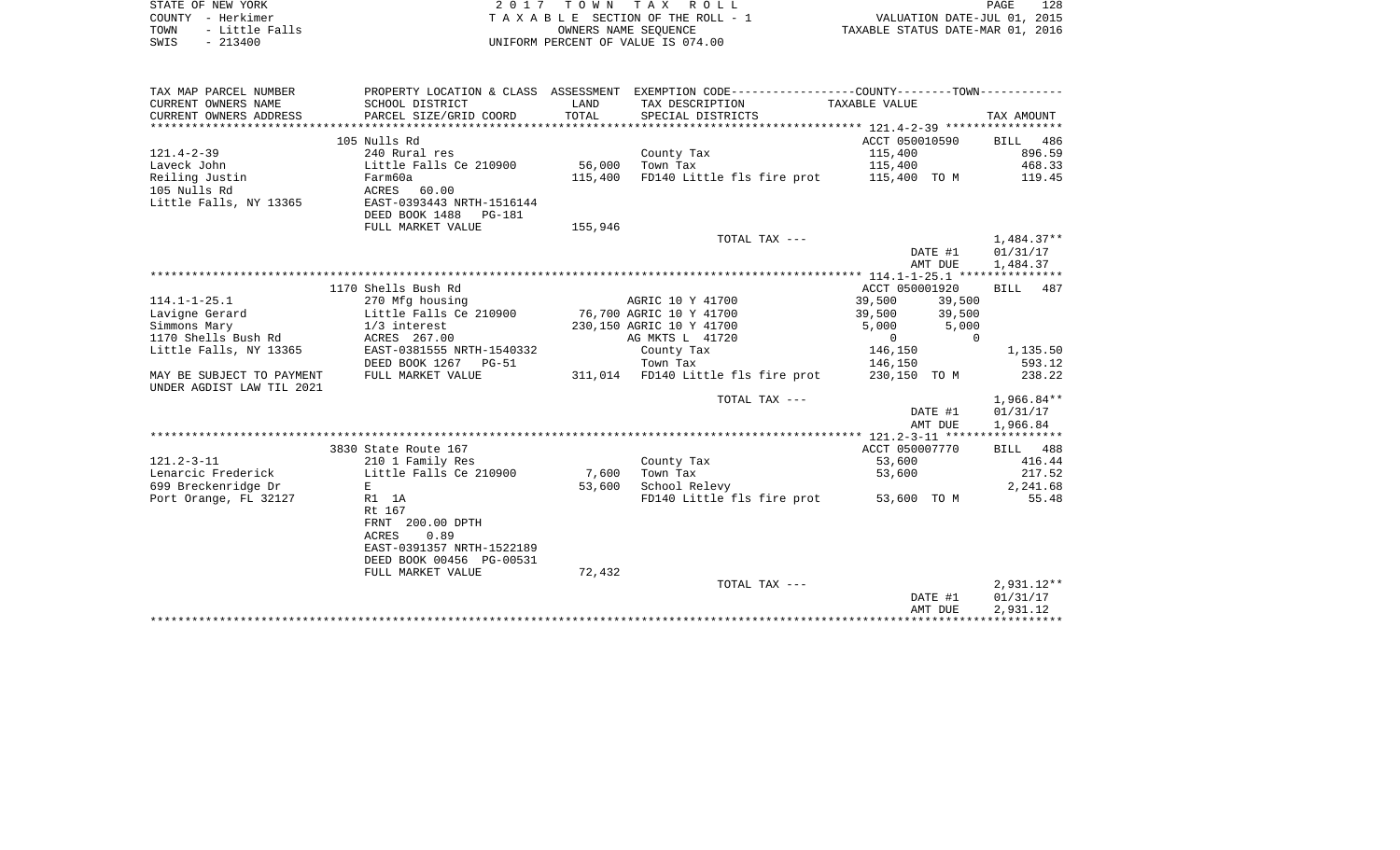STATE OF NEW YORK **EXECUTE:**  $2017$  TOWN TAX ROLL COUNTY - Herkimer<br>
T A X A B L E SECTION OF THE ROLL - 1<br>
TOWN - Little Falls<br>
SWIS - 213400 - 2013400 - UNIFORM PERCENT OF VALUE IS 074.00 TOWN - Little Falls OWNERS NAME SEQUENCE TAXABLE STATUS DATE-MAR 01, 2016 SWIS - 213400 UNIFORM PERCENT OF VALUE IS 074.00

| TAX MAP PARCEL NUMBER     | PROPERTY LOCATION & CLASS |        | - ASSESSMENT   EXEMPTION CODE-----------------COUNTY-------TOWN---------- |                |                         |
|---------------------------|---------------------------|--------|---------------------------------------------------------------------------|----------------|-------------------------|
| CURRENT OWNERS NAME       | SCHOOL DISTRICT           | LAND   | TAX DESCRIPTION                                                           | TAXABLE VALUE  |                         |
| CURRENT OWNERS ADDRESS    | PARCEL SIZE/GRID COORD    | TOTAL  | SPECIAL DISTRICTS                                                         |                | TAX AMOUNT              |
|                           |                           |        |                                                                           |                |                         |
|                           | Flint Ave Ext             |        |                                                                           | ACCT 050011430 | BILL<br>489             |
| $121.27 - 1 - 8$          | 311 Res vac land          |        | County Tax                                                                | 4,000          | 31.08                   |
| Leon Dayton               | Little Falls Ce 210900    | 4,000  | Town Tax                                                                  | 4,000          | 16.23                   |
| Leon Florence             | 2.00<br>ACRES             | 4,000  | FD140 Little fls fire prot                                                | 4,000 TO M     | 4.14                    |
| 404 Flint Ave Ext         | EAST-0392810 NRTH-1527712 |        |                                                                           |                |                         |
| Little Falls, NY 13365    | DEED BOOK 687<br>PG-600   |        |                                                                           |                |                         |
|                           | FULL MARKET VALUE         | 5,405  |                                                                           |                |                         |
|                           |                           |        | TOTAL TAX ---                                                             |                | $51.45**$               |
|                           |                           |        |                                                                           | DATE #1        | 01/31/17                |
|                           |                           |        |                                                                           | AMT DUE        | 51.45                   |
|                           |                           |        |                                                                           |                | * * * * * * * * * * * * |
|                           | 404 Flint Ave Ext         |        |                                                                           | ACCT 050003030 | BILL 490                |
| $121.27 - 1 - 9$          | 210 1 Family Res          |        | County Tax                                                                | 40,600         | 315.44                  |
| Leon Dayton               | Little Falls Ce 210900    | 5,500  | Town Tax                                                                  | 40,600         | 164.77                  |
| Leon Wife                 | N                         | 40,600 | School Relevy                                                             |                | 16.39                   |
| 404 Flint Ave Ext         | $R-1$                     |        | FD140 Little fls fire prot                                                | 40,600 TO M    | 42.02                   |
| Little Falls, NY 13365    | 167                       |        |                                                                           |                |                         |
|                           | FRNT 190.00 DPTH 100.00   |        |                                                                           |                |                         |
|                           | EAST-0392792 NRTH-1527431 |        |                                                                           |                |                         |
|                           | DEED BOOK 00642 PG-00876  |        |                                                                           |                |                         |
|                           | FULL MARKET VALUE         | 54,865 |                                                                           |                |                         |
|                           |                           |        | TOTAL TAX ---                                                             |                | 538.62**                |
|                           |                           |        |                                                                           | DATE #1        | 01/31/17                |
|                           |                           |        |                                                                           | AMT DUE        | 538.62                  |
|                           |                           |        |                                                                           |                |                         |
|                           | 307 Flint Ave Ext         |        |                                                                           | ACCT 050012180 | BILL 491                |
| $114.84 - 2 - 4$          | 210 1 Family Res          |        | County Tax                                                                | 37,100         | 288.24                  |
| Leskovar Robert V         | Little Falls Ce 210900    | 4,600  | Town Tax                                                                  | 37,100         | 150.56                  |
| 307 Flint Ave Ext         | S                         | 37,100 | FD140 Little fls fire prot                                                | 37,100 TO M    | 38.40                   |
| Little Falls, NY 13365    | $R-1$                     |        |                                                                           |                |                         |
|                           | $Rt-167$                  |        |                                                                           |                |                         |
|                           | FRNT 145.00 DPTH 100.00   |        |                                                                           |                |                         |
|                           | EAST-0393913 NRTH-1529042 |        |                                                                           |                |                         |
|                           | DEED BOOK 00614 PG-00682  |        |                                                                           |                |                         |
|                           | FULL MARKET VALUE         | 50,135 |                                                                           |                |                         |
|                           |                           |        | TOTAL TAX ---                                                             |                | 477.20**                |
|                           |                           |        |                                                                           | DATE #1        | 01/31/17                |
|                           |                           |        |                                                                           | AMT DUE        | 477.20                  |
|                           |                           |        |                                                                           |                |                         |
|                           | Top Notch Rd              |        |                                                                           | ACCT 050003660 | BILL 492                |
| $114.2 - 2 - 3.2$         | 105 Vac farmland          |        | County Tax                                                                | 11,500         | 89.35                   |
| Levellie David            | Little Falls Ce 210900    | 11,500 | Town Tax                                                                  | 11,500         | 46.67                   |
| 1789 State Route 169      | N                         | 11,500 | FD140 Little fls fire prot                                                | 11,500 TO M    | 11.90                   |
| Little Falls, NY 13365    | $R-1$ 7A                  |        |                                                                           |                |                         |
|                           | Top Notch Rd              |        |                                                                           |                |                         |
| MAY BE SUBJECT TO PAYMENT | ACRES 15.30               |        |                                                                           |                |                         |
| UNDER AGDIST LAW TIL 2017 | EAST-0392876 NRTH-1545595 |        |                                                                           |                |                         |
|                           | DEED BOOK 1471<br>PG-432  |        |                                                                           |                |                         |
|                           | FULL MARKET VALUE         | 15,541 |                                                                           |                |                         |
|                           |                           |        | TOTAL TAX ---                                                             |                | 147.92**                |
|                           |                           |        |                                                                           | DATE #1        | 01/31/17                |
|                           |                           |        |                                                                           | AMT DUE        | 147.92                  |
|                           |                           |        |                                                                           |                |                         |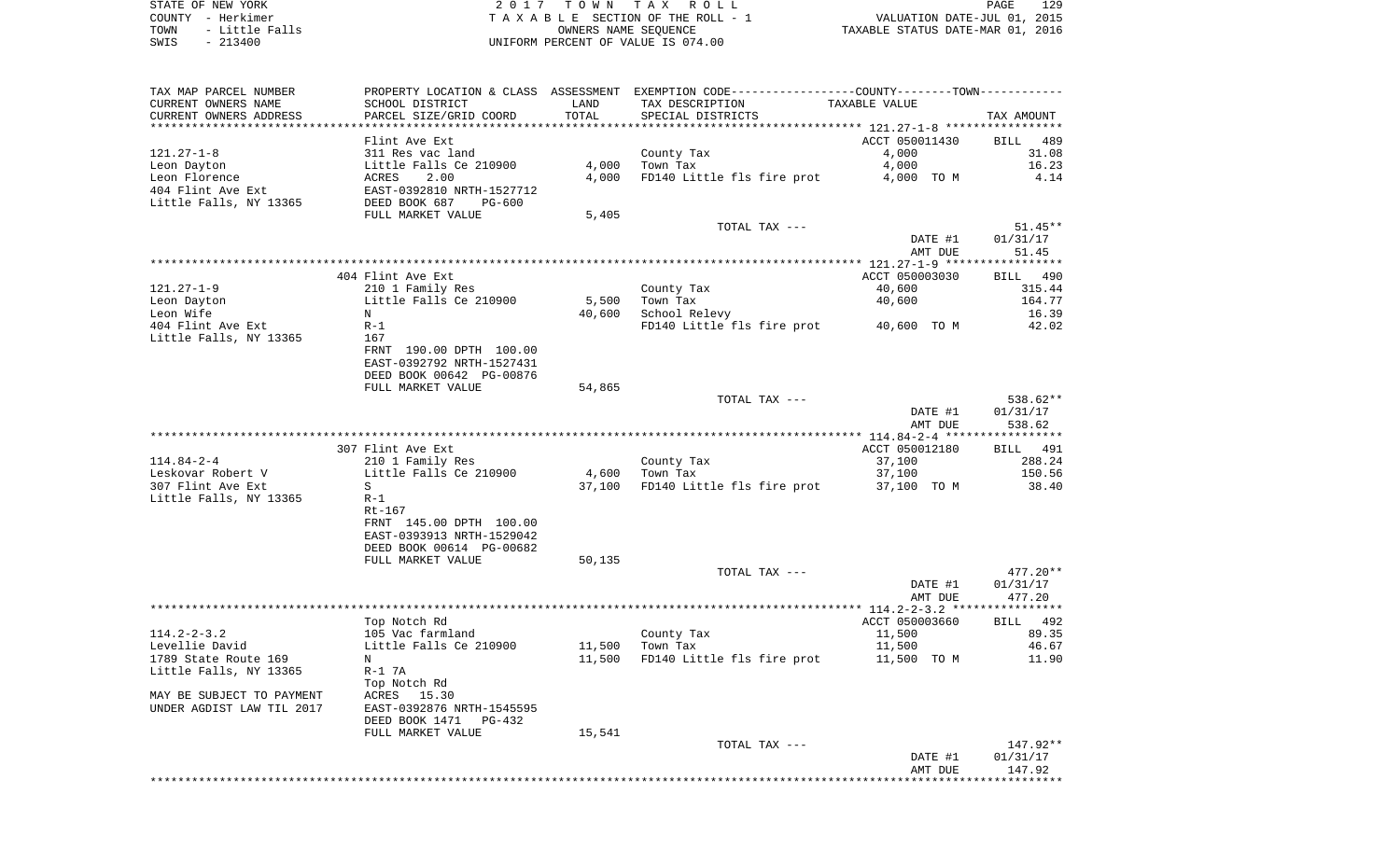|      | STATE OF NEW YORK | 2017 TOWN TAX ROLL                    | PAGE                             | 130 |
|------|-------------------|---------------------------------------|----------------------------------|-----|
|      | COUNTY - Herkimer | T A X A B L E SECTION OF THE ROLL - 1 | VALUATION DATE-JUL 01, 2015      |     |
| TOWN | - Little Falls    | OWNERS NAME SEOUENCE                  | TAXABLE STATUS DATE-MAR 01, 2016 |     |
| SWIS | $-213400$         | UNIFORM PERCENT OF VALUE IS 074.00    |                                  |     |

| TAX MAP PARCEL NUMBER  | PROPERTY LOCATION & CLASS ASSESSMENT |                |                                        |                |              |
|------------------------|--------------------------------------|----------------|----------------------------------------|----------------|--------------|
| CURRENT OWNERS NAME    | SCHOOL DISTRICT                      | LAND           | TAX DESCRIPTION                        | TAXABLE VALUE  |              |
| CURRENT OWNERS ADDRESS | PARCEL SIZE/GRID COORD               | TOTAL          | SPECIAL DISTRICTS                      |                | TAX AMOUNT   |
|                        |                                      |                |                                        |                |              |
|                        | 1787 State Route 169                 |                |                                        | ACCT 050010020 | BILL<br>493  |
| $107.3 - 1 - 17$       | 270 Mfg housing                      |                | County Tax                             | 42,100         | 327.09       |
| Levellie Glenn H       | Little Falls Ce 210900               |                | 11,800 Town Tax                        | 42,100         | 170.85       |
| Levellie Bette Jean    | mobile home & horse barn             | 42,100         | FD140 Little fls fire prot 42,100 TO M |                | 43.58        |
| 1787 State Route 169   | ACRES<br>3.30                        |                |                                        |                |              |
| Little Falls, NY 13365 | EAST-0382614 NRTH-1544470            |                |                                        |                |              |
|                        | DEED BOOK 909<br>PG-258              |                |                                        |                |              |
|                        | FULL MARKET VALUE                    | 56,892         |                                        |                |              |
|                        |                                      |                | TOTAL TAX ---                          |                | 541.52**     |
|                        |                                      |                |                                        | DATE #1        | 01/31/17     |
|                        |                                      |                |                                        | AMT DUE        | 541.52       |
|                        |                                      |                |                                        |                |              |
|                        | 2022 State Route 169                 |                |                                        | ACCT 050990350 | BILL 494     |
| $107.3 - 1 - 5.2$      | 210 1 Family Res                     |                | County Tax                             | 78,700         | 611.45       |
| Levellie Seth          | Little Falls Ce 210900               | 9,800 Town Tax |                                        | 78,700         | 319.39       |
| Levellie Naomi         | North                                | 78,700         | FD140 Little fls fire prot             |                |              |
|                        |                                      |                |                                        | 78,700 TO M    | 81.46        |
| 2022 State Route 169   | $R-1$                                |                |                                        |                |              |
| Little Falls, NY 13365 | Rt169                                |                |                                        |                |              |
|                        | 2.20<br>ACRES                        |                |                                        |                |              |
|                        | EAST-0378917 NRTH-1546397            |                |                                        |                |              |
|                        | DEED BOOK 1259<br>PG-66              |                |                                        |                |              |
|                        | FULL MARKET VALUE                    | 106,351        |                                        |                |              |
|                        |                                      |                | TOTAL TAX ---                          |                | $1,012.30**$ |
|                        |                                      |                |                                        | DATE #1        | 01/31/17     |
|                        |                                      |                |                                        | AMT DUE        | 1,012.30     |
|                        |                                      |                |                                        |                |              |
|                        | Jacksonburg Rd                       |                |                                        | ACCT 050990170 | BILL 495     |
| $121.1 - 2 - 24.1$     | 416 Mfg hsing pk                     |                | County Tax                             | 58,900         | 457.62       |
| Levellie Seth          | Central Valley 212803                |                | 7,800 Town Tax                         | 58,900         | 239.03       |
| 2022 State Route 169   | South                                | 58,900         | FD140 Little fls fire prot             | 58,900 TO M    | 60.96        |
| Little Falls, NY 13365 | Mbl Home 3                           |                |                                        |                |              |
|                        | Rt 5S                                |                |                                        |                |              |
|                        | FRNT 110.00 DPTH 350.00              |                |                                        |                |              |
|                        | EAST-0382082 NRTH-1523263            |                |                                        |                |              |
|                        | DEED BOOK 1590<br>PG-960             |                |                                        |                |              |
|                        | FULL MARKET VALUE                    | 79,595         |                                        |                |              |
|                        |                                      |                | TOTAL TAX ---                          |                | 757.61**     |
|                        |                                      |                |                                        | DATE #1        | 01/31/17     |
|                        |                                      |                |                                        | AMT DUE        | 757.61       |
|                        |                                      |                |                                        |                |              |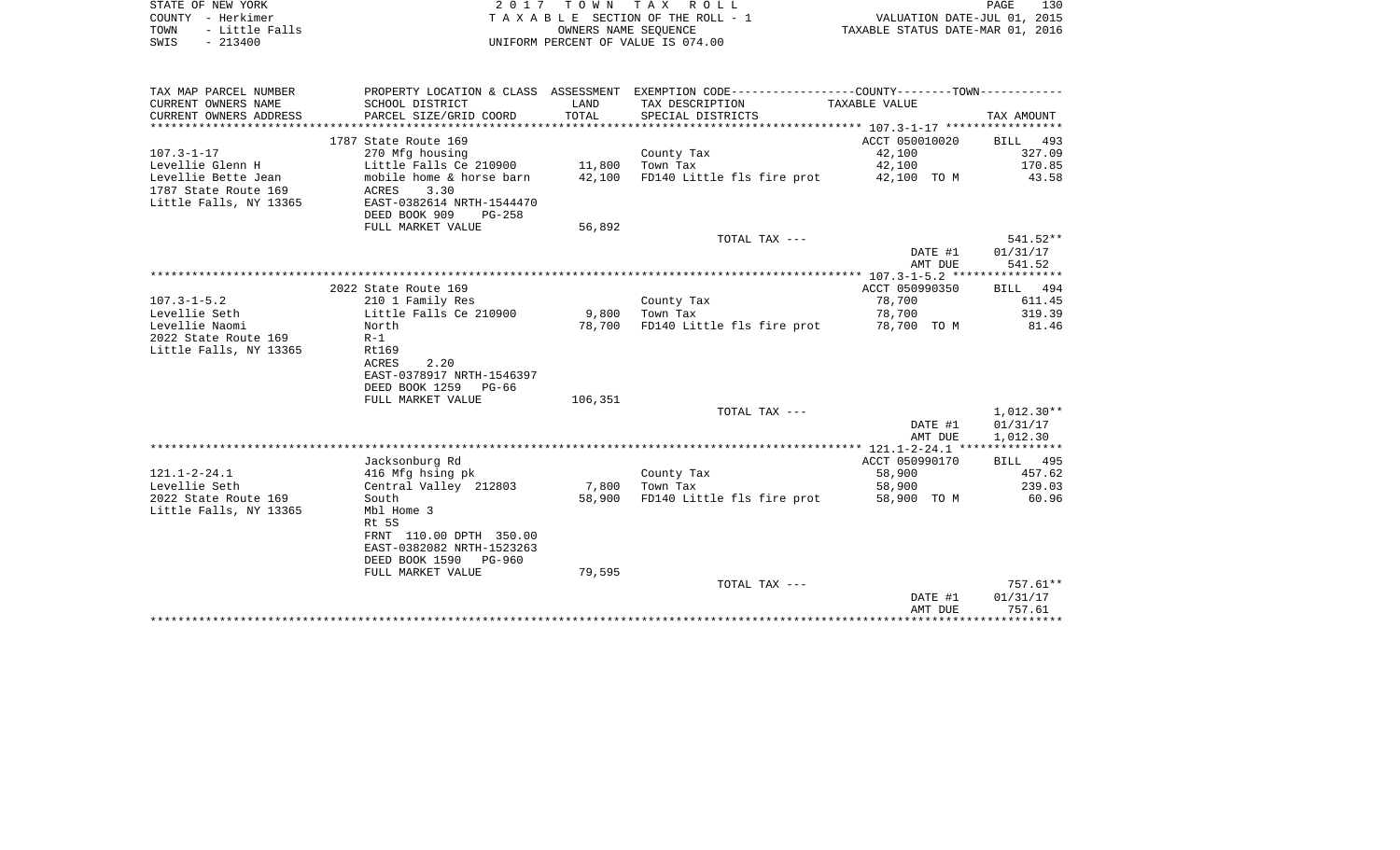| STATE OF NEW YORK      | 2017 TOWN TAX ROLL                 | 131<br>PAGE                      |
|------------------------|------------------------------------|----------------------------------|
| COUNTY - Herkimer      | TAXABLE SECTION OF THE ROLL - 1    | VALUATION DATE-JUL 01, 2015      |
| - Little Falls<br>TOWN | OWNERS NAME SEOUENCE               | TAXABLE STATUS DATE-MAR 01, 2016 |
| SWIS<br>$-213400$      | UNIFORM PERCENT OF VALUE IS 074.00 |                                  |

| TAX MAP PARCEL NUMBER    |                           |        | PROPERTY LOCATION & CLASS ASSESSMENT EXEMPTION CODE----------------COUNTY-------TOWN---------- |                |             |
|--------------------------|---------------------------|--------|------------------------------------------------------------------------------------------------|----------------|-------------|
| CURRENT OWNERS NAME      | SCHOOL DISTRICT           | LAND   | TAX DESCRIPTION                                                                                | TAXABLE VALUE  |             |
| CURRENT OWNERS ADDRESS   | PARCEL SIZE/GRID COORD    | TOTAL  | SPECIAL DISTRICTS                                                                              |                | TAX AMOUNT  |
| ************************ |                           |        |                                                                                                |                |             |
|                          | Jacksonburg Rd            |        |                                                                                                | ACCT 050019200 | BILL<br>496 |
| 121.1-2-25               | 312 Vac w/imprv           |        | County Tax                                                                                     | 1,700          | 13.21       |
| Levellie Seth            | Central Valley 212803     | 100    | Town Tax                                                                                       | 1,700          | 6.90        |
| 2022 State Route 169     | South                     | 1,700  | FD140 Little fls fire prot                                                                     | 1,700 TO M     | 1.76        |
| Little Falls, NY 13365   | FRNT 150.00 DPTH 239.00   |        |                                                                                                |                |             |
|                          | EAST-0382220 NRTH-1523201 |        |                                                                                                |                |             |
|                          | DEED BOOK 1590<br>PG-960  |        |                                                                                                |                |             |
|                          | FULL MARKET VALUE         | 2,297  |                                                                                                |                |             |
|                          |                           |        | TOTAL TAX ---                                                                                  |                | $21.87**$   |
|                          |                           |        |                                                                                                | DATE #1        | 01/31/17    |
|                          |                           |        |                                                                                                | AMT DUE        | 21.87       |
|                          |                           |        |                                                                                                |                |             |
|                          |                           |        |                                                                                                |                |             |
|                          | State Route 168           |        |                                                                                                | ACCT 050019400 | BILL 497    |
| $121.1 - 2 - 26$         | 270 Mfg housing           |        | County Tax                                                                                     | 26,900         | 209.00      |
| Levellie Seth            | Central Valley 212803     | 6,400  | Town Tax                                                                                       | 26,900         | 109.17      |
| 2022 State Route 169     | South                     | 26,900 | FD140 Little fls fire prot                                                                     | 700 TO M       | .72         |
| Little Falls, NY 13365   | Mbl Hm 1/2Ac              |        |                                                                                                |                |             |
|                          | $Rt$ 5-S                  |        |                                                                                                |                |             |
|                          | FRNT 150.00 DPTH 116.00   |        |                                                                                                |                |             |
|                          | EAST-0382208 NRTH-1523370 |        |                                                                                                |                |             |
|                          | DEED BOOK 1590<br>PG-960  |        |                                                                                                |                |             |
|                          | FULL MARKET VALUE         | 36,351 |                                                                                                |                |             |
|                          |                           |        | TOTAL TAX ---                                                                                  |                | $318.89**$  |
|                          |                           |        |                                                                                                | DATE #1        | 01/31/17    |
|                          |                           |        |                                                                                                | AMT DUE        | 318.89      |
|                          |                           |        |                                                                                                |                |             |
|                          | 6611 State Route 5        |        |                                                                                                | ACCT 050008010 | BILL 498    |
| $114.4 - 1 - 16$         | 270 Mfg housing           |        | County Tax                                                                                     | 15,200         | 118.09      |
| Liddon Matthew           | Little Falls Ce 210900    | 9,200  | Town Tax                                                                                       | 15,200         | 61.69       |
| 6611 State Route 5       |                           | 15,200 | FD140 Little fls fire prot                                                                     | 15,200 TO M    | 15.73       |
|                          | ACRES 14.90               |        |                                                                                                |                |             |
| Little Falls, NY 13365   | EAST-0390966 NRTH-1529321 |        |                                                                                                |                |             |
|                          | DEED BOOK 857<br>PG-86    |        |                                                                                                |                |             |
|                          | FULL MARKET VALUE         | 20,541 |                                                                                                |                |             |
|                          |                           |        | TOTAL TAX ---                                                                                  |                | 195.51**    |
|                          |                           |        |                                                                                                | DATE #1        | 01/31/17    |
|                          |                           |        |                                                                                                | AMT DUE        | 195.51      |
|                          |                           |        |                                                                                                |                |             |
|                          | Newville Rd               |        |                                                                                                | ACCT 050001140 | BILL 499    |
| $127.2 - 2 - 22$         | 105 Vac farmland          |        | County Tax                                                                                     | 5,600          | 43.51       |
| Lipiec James             |                           | 5,600  | Town Tax                                                                                       | 5,600          | 22.73       |
| Lipiec Kay               |                           | 5,600  | FD140 Little fls fire prot                                                                     | 5,600 TO M     | 5.80        |
| 453 Bellinger Rd         | EAST-0394948 NRTH-1512265 |        |                                                                                                |                |             |
| Little Falls, NY 13365   | DEED BOOK 1548<br>PG-870  |        |                                                                                                |                |             |
|                          | FULL MARKET VALUE         | 7,568  |                                                                                                |                |             |
|                          |                           |        | TOTAL TAX ---                                                                                  |                | $72.04**$   |
|                          |                           |        |                                                                                                | DATE #1        | 01/31/17    |
|                          |                           |        |                                                                                                | AMT DUE        | 72.04       |
|                          |                           |        |                                                                                                |                |             |
|                          |                           |        |                                                                                                |                |             |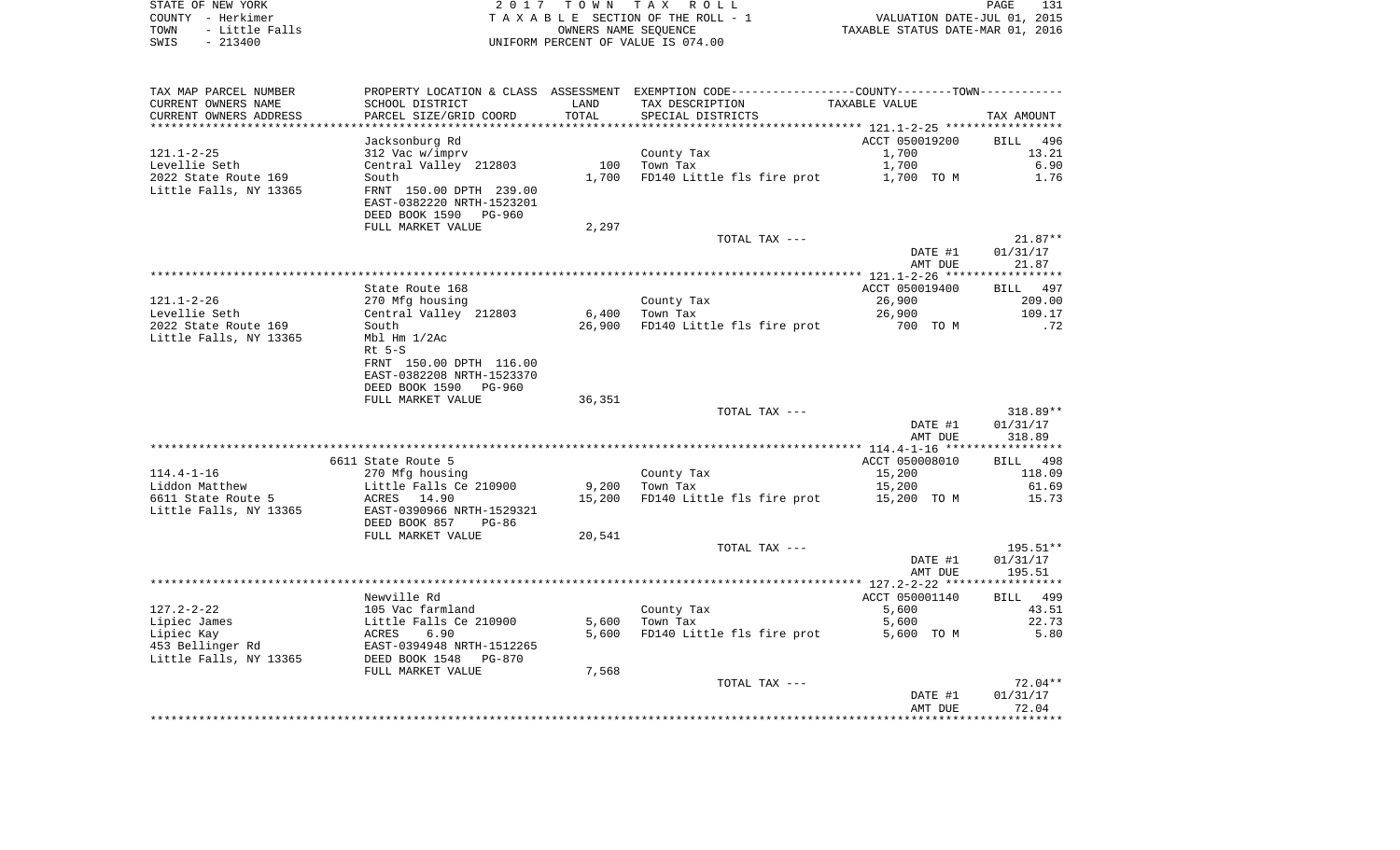| STATE OF NEW YORK |           |                |  |
|-------------------|-----------|----------------|--|
| COUNTY - Herkimer |           |                |  |
| TOWN              |           | - Little Falls |  |
| SWIS              | $-213400$ |                |  |

STATE OF NEW YORK 2 0 1 7 T O W N T A X R O L L PAGE 132TA X A B L E SECTION OF THE ROLL - 1 TOWN - Little Falls OWNERS NAME SEQUENCE TAXABLE STATUS DATE-MAR 01, 2016 SWIS - 213400 UNIFORM PERCENT OF VALUE IS 074.00

| PROPERTY LOCATION & CLASS ASSESSMENT EXEMPTION CODE---------------COUNTY-------TOWN----------<br>TAX MAP PARCEL NUMBER<br>CURRENT OWNERS NAME<br>SCHOOL DISTRICT<br>LAND<br>TAX DESCRIPTION<br>TAXABLE VALUE<br>PARCEL SIZE/GRID COORD<br>TOTAL<br>CURRENT OWNERS ADDRESS<br>SPECIAL DISTRICTS<br>ACCT 050016730<br>263 Gun Club Rd<br><b>BILL</b><br>210 1 Family Res<br>County Tax<br>93,000<br>93,000<br>Little Falls Ce 210900<br>12,500<br>Town Tax<br>93,000<br>FD140 Little fls fire prot<br>ACRES<br>4.00<br>93,000 TO M<br>EAST-0385611 NRTH-1528989<br>DEED BOOK 1361<br>PG-774<br>FULL MARKET VALUE<br>125,676<br>TOTAL TAX ---<br>DATE #1<br>AMT DUE<br>Resevior Rd<br>ACCT 050990400<br>11,200<br>314 Rural vac<10<br>County Tax<br>Little Falls Ce 210900<br>11,200<br>Town Tax<br>11,200<br>11,200<br>FD140 Little fls fire prot<br>11,200 TO M<br>West<br>$V-L$<br>Resevior Rd<br>ACRES<br>7.00<br>EAST-0393259 NRTH-1540575<br>DEED BOOK 698<br><b>PG-180</b><br>FULL MARKET VALUE<br>15,135<br>TOTAL TAX ---<br>DATE #1<br>AMT DUE<br>Gun Club Rd<br>ACCT 050001740<br>312 Vac w/imprv<br>County Tax<br>1,700<br>Herkimer Centra 213001<br>700<br>Town Tax<br>1,700<br>1,700<br>FD140 Little fls fire prot<br>1,700 TO M<br>sm bldg<br>FRNT 270.00 DPTH<br>ACRES<br>1.40<br>EAST-0386678 NRTH-1533920<br>DEED BOOK 1570<br><b>PG-585</b><br>FULL MARKET VALUE<br>2,297<br>TOTAL TAX ---<br>DATE #1<br>AMT DUE<br>737 Burt Rd<br>210 1 Family Res<br>County Tax<br>47,200 | TAX AMOUNT<br>500  |
|--------------------------------------------------------------------------------------------------------------------------------------------------------------------------------------------------------------------------------------------------------------------------------------------------------------------------------------------------------------------------------------------------------------------------------------------------------------------------------------------------------------------------------------------------------------------------------------------------------------------------------------------------------------------------------------------------------------------------------------------------------------------------------------------------------------------------------------------------------------------------------------------------------------------------------------------------------------------------------------------------------------------------------------------------------------------------------------------------------------------------------------------------------------------------------------------------------------------------------------------------------------------------------------------------------------------------------------------------------------------------------------------------------------------------------------------------------------------------------------------|--------------------|
|                                                                                                                                                                                                                                                                                                                                                                                                                                                                                                                                                                                                                                                                                                                                                                                                                                                                                                                                                                                                                                                                                                                                                                                                                                                                                                                                                                                                                                                                                            |                    |
|                                                                                                                                                                                                                                                                                                                                                                                                                                                                                                                                                                                                                                                                                                                                                                                                                                                                                                                                                                                                                                                                                                                                                                                                                                                                                                                                                                                                                                                                                            |                    |
| $114.3 - 1 - 25$<br>Lippert Donald<br>Lippert Elaine<br>263 Gun Club Rd<br>Little Falls, NY 13365<br>$114.2 - 2 - 53.2$<br>Little Falls-Fonda Bus Corp<br>7893 Hwy #5<br>St Johnsville, NY 13452<br>$114.4 - 1 - 3.1$<br>Lockwood Craig<br>5279 State Hwy 167<br>Little Falls, NY 13365<br>$114.1 - 1 - 26.6$                                                                                                                                                                                                                                                                                                                                                                                                                                                                                                                                                                                                                                                                                                                                                                                                                                                                                                                                                                                                                                                                                                                                                                              |                    |
|                                                                                                                                                                                                                                                                                                                                                                                                                                                                                                                                                                                                                                                                                                                                                                                                                                                                                                                                                                                                                                                                                                                                                                                                                                                                                                                                                                                                                                                                                            |                    |
|                                                                                                                                                                                                                                                                                                                                                                                                                                                                                                                                                                                                                                                                                                                                                                                                                                                                                                                                                                                                                                                                                                                                                                                                                                                                                                                                                                                                                                                                                            | 722.55             |
|                                                                                                                                                                                                                                                                                                                                                                                                                                                                                                                                                                                                                                                                                                                                                                                                                                                                                                                                                                                                                                                                                                                                                                                                                                                                                                                                                                                                                                                                                            | 377.42             |
|                                                                                                                                                                                                                                                                                                                                                                                                                                                                                                                                                                                                                                                                                                                                                                                                                                                                                                                                                                                                                                                                                                                                                                                                                                                                                                                                                                                                                                                                                            |                    |
|                                                                                                                                                                                                                                                                                                                                                                                                                                                                                                                                                                                                                                                                                                                                                                                                                                                                                                                                                                                                                                                                                                                                                                                                                                                                                                                                                                                                                                                                                            | 96.26              |
|                                                                                                                                                                                                                                                                                                                                                                                                                                                                                                                                                                                                                                                                                                                                                                                                                                                                                                                                                                                                                                                                                                                                                                                                                                                                                                                                                                                                                                                                                            |                    |
|                                                                                                                                                                                                                                                                                                                                                                                                                                                                                                                                                                                                                                                                                                                                                                                                                                                                                                                                                                                                                                                                                                                                                                                                                                                                                                                                                                                                                                                                                            |                    |
|                                                                                                                                                                                                                                                                                                                                                                                                                                                                                                                                                                                                                                                                                                                                                                                                                                                                                                                                                                                                                                                                                                                                                                                                                                                                                                                                                                                                                                                                                            |                    |
|                                                                                                                                                                                                                                                                                                                                                                                                                                                                                                                                                                                                                                                                                                                                                                                                                                                                                                                                                                                                                                                                                                                                                                                                                                                                                                                                                                                                                                                                                            | $1,196.23**$       |
|                                                                                                                                                                                                                                                                                                                                                                                                                                                                                                                                                                                                                                                                                                                                                                                                                                                                                                                                                                                                                                                                                                                                                                                                                                                                                                                                                                                                                                                                                            | 01/31/17           |
|                                                                                                                                                                                                                                                                                                                                                                                                                                                                                                                                                                                                                                                                                                                                                                                                                                                                                                                                                                                                                                                                                                                                                                                                                                                                                                                                                                                                                                                                                            | 1,196.23           |
|                                                                                                                                                                                                                                                                                                                                                                                                                                                                                                                                                                                                                                                                                                                                                                                                                                                                                                                                                                                                                                                                                                                                                                                                                                                                                                                                                                                                                                                                                            |                    |
|                                                                                                                                                                                                                                                                                                                                                                                                                                                                                                                                                                                                                                                                                                                                                                                                                                                                                                                                                                                                                                                                                                                                                                                                                                                                                                                                                                                                                                                                                            | BILL 501           |
|                                                                                                                                                                                                                                                                                                                                                                                                                                                                                                                                                                                                                                                                                                                                                                                                                                                                                                                                                                                                                                                                                                                                                                                                                                                                                                                                                                                                                                                                                            | 87.02              |
|                                                                                                                                                                                                                                                                                                                                                                                                                                                                                                                                                                                                                                                                                                                                                                                                                                                                                                                                                                                                                                                                                                                                                                                                                                                                                                                                                                                                                                                                                            | 45.45              |
|                                                                                                                                                                                                                                                                                                                                                                                                                                                                                                                                                                                                                                                                                                                                                                                                                                                                                                                                                                                                                                                                                                                                                                                                                                                                                                                                                                                                                                                                                            | 11.59              |
|                                                                                                                                                                                                                                                                                                                                                                                                                                                                                                                                                                                                                                                                                                                                                                                                                                                                                                                                                                                                                                                                                                                                                                                                                                                                                                                                                                                                                                                                                            |                    |
|                                                                                                                                                                                                                                                                                                                                                                                                                                                                                                                                                                                                                                                                                                                                                                                                                                                                                                                                                                                                                                                                                                                                                                                                                                                                                                                                                                                                                                                                                            |                    |
|                                                                                                                                                                                                                                                                                                                                                                                                                                                                                                                                                                                                                                                                                                                                                                                                                                                                                                                                                                                                                                                                                                                                                                                                                                                                                                                                                                                                                                                                                            |                    |
|                                                                                                                                                                                                                                                                                                                                                                                                                                                                                                                                                                                                                                                                                                                                                                                                                                                                                                                                                                                                                                                                                                                                                                                                                                                                                                                                                                                                                                                                                            |                    |
|                                                                                                                                                                                                                                                                                                                                                                                                                                                                                                                                                                                                                                                                                                                                                                                                                                                                                                                                                                                                                                                                                                                                                                                                                                                                                                                                                                                                                                                                                            |                    |
|                                                                                                                                                                                                                                                                                                                                                                                                                                                                                                                                                                                                                                                                                                                                                                                                                                                                                                                                                                                                                                                                                                                                                                                                                                                                                                                                                                                                                                                                                            |                    |
|                                                                                                                                                                                                                                                                                                                                                                                                                                                                                                                                                                                                                                                                                                                                                                                                                                                                                                                                                                                                                                                                                                                                                                                                                                                                                                                                                                                                                                                                                            |                    |
|                                                                                                                                                                                                                                                                                                                                                                                                                                                                                                                                                                                                                                                                                                                                                                                                                                                                                                                                                                                                                                                                                                                                                                                                                                                                                                                                                                                                                                                                                            | 144.06**           |
|                                                                                                                                                                                                                                                                                                                                                                                                                                                                                                                                                                                                                                                                                                                                                                                                                                                                                                                                                                                                                                                                                                                                                                                                                                                                                                                                                                                                                                                                                            | 01/31/17           |
|                                                                                                                                                                                                                                                                                                                                                                                                                                                                                                                                                                                                                                                                                                                                                                                                                                                                                                                                                                                                                                                                                                                                                                                                                                                                                                                                                                                                                                                                                            | 144.06             |
|                                                                                                                                                                                                                                                                                                                                                                                                                                                                                                                                                                                                                                                                                                                                                                                                                                                                                                                                                                                                                                                                                                                                                                                                                                                                                                                                                                                                                                                                                            |                    |
|                                                                                                                                                                                                                                                                                                                                                                                                                                                                                                                                                                                                                                                                                                                                                                                                                                                                                                                                                                                                                                                                                                                                                                                                                                                                                                                                                                                                                                                                                            | 502<br><b>BILL</b> |
|                                                                                                                                                                                                                                                                                                                                                                                                                                                                                                                                                                                                                                                                                                                                                                                                                                                                                                                                                                                                                                                                                                                                                                                                                                                                                                                                                                                                                                                                                            | 13.21              |
|                                                                                                                                                                                                                                                                                                                                                                                                                                                                                                                                                                                                                                                                                                                                                                                                                                                                                                                                                                                                                                                                                                                                                                                                                                                                                                                                                                                                                                                                                            | 6.90               |
|                                                                                                                                                                                                                                                                                                                                                                                                                                                                                                                                                                                                                                                                                                                                                                                                                                                                                                                                                                                                                                                                                                                                                                                                                                                                                                                                                                                                                                                                                            | 1.76               |
|                                                                                                                                                                                                                                                                                                                                                                                                                                                                                                                                                                                                                                                                                                                                                                                                                                                                                                                                                                                                                                                                                                                                                                                                                                                                                                                                                                                                                                                                                            |                    |
|                                                                                                                                                                                                                                                                                                                                                                                                                                                                                                                                                                                                                                                                                                                                                                                                                                                                                                                                                                                                                                                                                                                                                                                                                                                                                                                                                                                                                                                                                            |                    |
|                                                                                                                                                                                                                                                                                                                                                                                                                                                                                                                                                                                                                                                                                                                                                                                                                                                                                                                                                                                                                                                                                                                                                                                                                                                                                                                                                                                                                                                                                            |                    |
|                                                                                                                                                                                                                                                                                                                                                                                                                                                                                                                                                                                                                                                                                                                                                                                                                                                                                                                                                                                                                                                                                                                                                                                                                                                                                                                                                                                                                                                                                            |                    |
|                                                                                                                                                                                                                                                                                                                                                                                                                                                                                                                                                                                                                                                                                                                                                                                                                                                                                                                                                                                                                                                                                                                                                                                                                                                                                                                                                                                                                                                                                            |                    |
|                                                                                                                                                                                                                                                                                                                                                                                                                                                                                                                                                                                                                                                                                                                                                                                                                                                                                                                                                                                                                                                                                                                                                                                                                                                                                                                                                                                                                                                                                            | $21.87**$          |
|                                                                                                                                                                                                                                                                                                                                                                                                                                                                                                                                                                                                                                                                                                                                                                                                                                                                                                                                                                                                                                                                                                                                                                                                                                                                                                                                                                                                                                                                                            |                    |
|                                                                                                                                                                                                                                                                                                                                                                                                                                                                                                                                                                                                                                                                                                                                                                                                                                                                                                                                                                                                                                                                                                                                                                                                                                                                                                                                                                                                                                                                                            | 01/31/17           |
|                                                                                                                                                                                                                                                                                                                                                                                                                                                                                                                                                                                                                                                                                                                                                                                                                                                                                                                                                                                                                                                                                                                                                                                                                                                                                                                                                                                                                                                                                            | 21.87              |
|                                                                                                                                                                                                                                                                                                                                                                                                                                                                                                                                                                                                                                                                                                                                                                                                                                                                                                                                                                                                                                                                                                                                                                                                                                                                                                                                                                                                                                                                                            |                    |
|                                                                                                                                                                                                                                                                                                                                                                                                                                                                                                                                                                                                                                                                                                                                                                                                                                                                                                                                                                                                                                                                                                                                                                                                                                                                                                                                                                                                                                                                                            | 503<br><b>BILL</b> |
|                                                                                                                                                                                                                                                                                                                                                                                                                                                                                                                                                                                                                                                                                                                                                                                                                                                                                                                                                                                                                                                                                                                                                                                                                                                                                                                                                                                                                                                                                            | 366.72             |
| Herkimer Centra 213001<br>47,200<br>Lockwood James<br>14,500<br>Town Tax                                                                                                                                                                                                                                                                                                                                                                                                                                                                                                                                                                                                                                                                                                                                                                                                                                                                                                                                                                                                                                                                                                                                                                                                                                                                                                                                                                                                                   | 191.55             |
| Lockwood Anita<br>47,200<br>School Relevy<br>partially assessed                                                                                                                                                                                                                                                                                                                                                                                                                                                                                                                                                                                                                                                                                                                                                                                                                                                                                                                                                                                                                                                                                                                                                                                                                                                                                                                                                                                                                            | 995.69             |
| 737 Burt Rd<br>FRNT 218.00 DPTH<br>FD140 Little fls fire prot<br>47,200 TO M                                                                                                                                                                                                                                                                                                                                                                                                                                                                                                                                                                                                                                                                                                                                                                                                                                                                                                                                                                                                                                                                                                                                                                                                                                                                                                                                                                                                               | 48.85              |
| Little Falls, NY 13365<br>ACRES<br>5.30                                                                                                                                                                                                                                                                                                                                                                                                                                                                                                                                                                                                                                                                                                                                                                                                                                                                                                                                                                                                                                                                                                                                                                                                                                                                                                                                                                                                                                                    |                    |
| EAST-0385080 NRTH-1536951                                                                                                                                                                                                                                                                                                                                                                                                                                                                                                                                                                                                                                                                                                                                                                                                                                                                                                                                                                                                                                                                                                                                                                                                                                                                                                                                                                                                                                                                  |                    |
| DEED BOOK 927<br><b>PG-327</b>                                                                                                                                                                                                                                                                                                                                                                                                                                                                                                                                                                                                                                                                                                                                                                                                                                                                                                                                                                                                                                                                                                                                                                                                                                                                                                                                                                                                                                                             |                    |
| 63,784<br>FULL MARKET VALUE                                                                                                                                                                                                                                                                                                                                                                                                                                                                                                                                                                                                                                                                                                                                                                                                                                                                                                                                                                                                                                                                                                                                                                                                                                                                                                                                                                                                                                                                |                    |
| TOTAL TAX ---                                                                                                                                                                                                                                                                                                                                                                                                                                                                                                                                                                                                                                                                                                                                                                                                                                                                                                                                                                                                                                                                                                                                                                                                                                                                                                                                                                                                                                                                              | $1,602.81**$       |
| DATE #1                                                                                                                                                                                                                                                                                                                                                                                                                                                                                                                                                                                                                                                                                                                                                                                                                                                                                                                                                                                                                                                                                                                                                                                                                                                                                                                                                                                                                                                                                    | 01/31/17           |
| AMT DUE                                                                                                                                                                                                                                                                                                                                                                                                                                                                                                                                                                                                                                                                                                                                                                                                                                                                                                                                                                                                                                                                                                                                                                                                                                                                                                                                                                                                                                                                                    | 1,602.81           |
|                                                                                                                                                                                                                                                                                                                                                                                                                                                                                                                                                                                                                                                                                                                                                                                                                                                                                                                                                                                                                                                                                                                                                                                                                                                                                                                                                                                                                                                                                            |                    |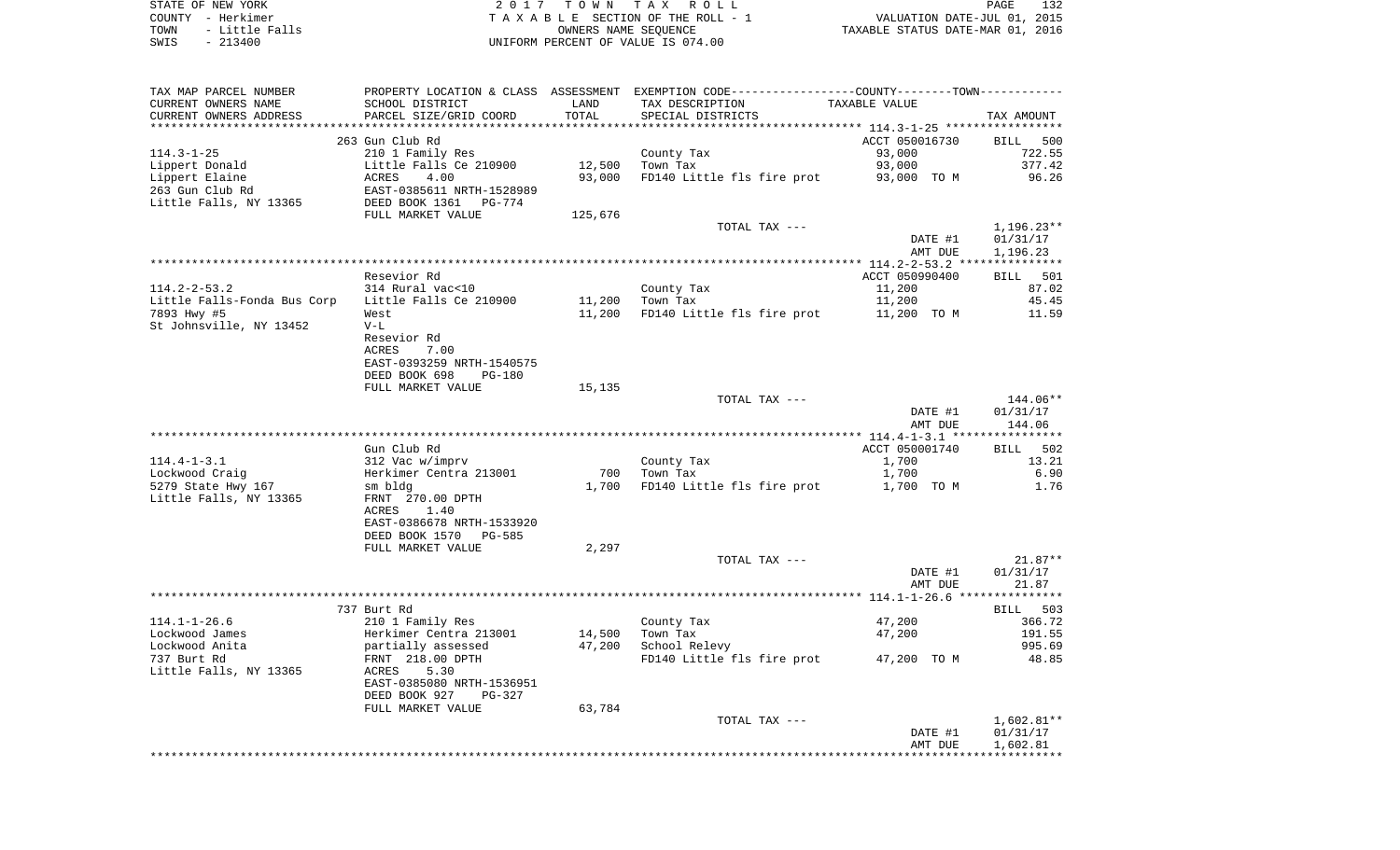| STATE OF NEW YORK |  |           |                |  |
|-------------------|--|-----------|----------------|--|
| COUNTY - Herkimer |  |           |                |  |
| TOWN              |  |           | - Little Falls |  |
| SWIS              |  | $-213400$ |                |  |

STATE OF THE TAX ROLL TA X A B L E SECTION OF THE ROLL - 1 TOWN - Little Falls OWNERS NAME SEQUENCE TAXABLE STATUS DATE-MAR 01, 2016 SWIS - 213400 UNIFORM PERCENT OF VALUE IS 074.00

| TAX MAP PARCEL NUMBER  | PROPERTY LOCATION & CLASS ASSESSMENT |        | EXEMPTION CODE-----------------COUNTY-------TOWN--------- |                |              |
|------------------------|--------------------------------------|--------|-----------------------------------------------------------|----------------|--------------|
| CURRENT OWNERS NAME    | SCHOOL DISTRICT                      | LAND   | TAX DESCRIPTION                                           | TAXABLE VALUE  |              |
| CURRENT OWNERS ADDRESS | PARCEL SIZE/GRID COORD               | TOTAL  | SPECIAL DISTRICTS                                         |                | TAX AMOUNT   |
| *****************      |                                      |        |                                                           |                |              |
|                        | 466 Flint Ave Ext                    |        |                                                           | ACCT 050002910 | BILL 504     |
| $121.35 - 1 - 1.1$     | 210 1 Family Res                     |        | County Tax                                                | 47,100         | 365.94       |
| Long Joshua            | Little Falls Ce 210900               | 4,400  | Town Tax                                                  | 47,100         | 191.15       |
| 466 Flint Ave Ext      | FRNT 75.00 DPTH 175.00               | 47,100 | FD140 Little fls fire prot                                | 47,100 TO M    | 48.75        |
| Little Falls, NY 13365 | EAST-0392320 NRTH-1526313            |        |                                                           |                |              |
|                        | DEED BOOK 934<br><b>PG-171</b>       |        |                                                           |                |              |
|                        | FULL MARKET VALUE                    | 63,649 |                                                           |                |              |
|                        |                                      |        | TOTAL TAX ---                                             |                | 605.84**     |
|                        |                                      |        |                                                           | DATE #1        | 01/31/17     |
|                        |                                      |        |                                                           | AMT DUE        | 605.84       |
|                        |                                      |        |                                                           |                |              |
|                        | 367 Sandy Ln                         |        |                                                           | ACCT 050003840 | BILL 505     |
| $121.2 - 4 - 7$        | 210 1 Family Res                     |        | County Tax                                                | 54,300         | 421.88       |
| Longwell John          | Little Falls Ce 210900               | 8,000  | Town Tax                                                  | 54,300         | 220.37       |
| Lonqwell Carol         | FRNT 250.00 DPTH                     | 54,300 | School Relevy                                             |                | 2,270.97     |
|                        |                                      |        |                                                           |                |              |
| 217 Green St           | 1.00<br>ACRES                        |        | FD140 Little fls fire prot                                | 54,300 TO M    | 56.20        |
| Herkimer, NY 13350     | EAST-0386691 NRTH-1520588            |        |                                                           |                |              |
|                        | DEED BOOK 1502<br>PG-107             |        |                                                           |                |              |
|                        | FULL MARKET VALUE                    | 73,378 |                                                           |                |              |
|                        |                                      |        | TOTAL TAX ---                                             |                | $2,969.42**$ |
|                        |                                      |        |                                                           | DATE #1        | 01/31/17     |
|                        |                                      |        |                                                           | AMT DUE        | 2,969.42     |
|                        |                                      |        |                                                           |                |              |
|                        | Jacksonburg Rd                       |        |                                                           | ACCT 050008160 | BILL 506     |
| $121.2 - 2 - 4$        | 312 Vac w/imprv                      |        | County Tax                                                | 4,500          | 34.96        |
| Lonis Robert           | Little Falls Ce 210900               | 1,800  | Town Tax                                                  | 4,500          | 18.26        |
| Lonis Margaret         | N                                    | 4,500  | FD140 Little fls fire prot                                | 4,500 TO M     | 4.66         |
| 1491 State Route 5S    | $V-L$                                |        |                                                           |                |              |
| Mohawk, NY 13407       | Rt 5S                                |        |                                                           |                |              |
|                        | FRNT 145.00 DPTH 210.00              |        |                                                           |                |              |
|                        | EAST-0387811 NRTH-1524434            |        |                                                           |                |              |
|                        | DEED BOOK 00546 PG-00397             |        |                                                           |                |              |
|                        | FULL MARKET VALUE                    | 6,081  |                                                           |                |              |
|                        |                                      |        | TOTAL TAX ---                                             |                | 57.88**      |
|                        |                                      |        |                                                           | DATE #1        | 01/31/17     |
|                        |                                      |        |                                                           | AMT DUE        | 57.88        |
|                        |                                      |        |                                                           |                |              |
|                        | 1491 State Route 5S                  |        |                                                           | ACCT 050008190 | BILL 507     |
| $121.2 - 2 - 5$        | 210 1 Family Res                     |        | County Tax                                                | 61,000         | 473.93       |
| Lonis Robert           | Little Falls Ce 210900               | 7,700  | Town Tax                                                  | 61,000         | 247.56       |
| Lonis Margaret         | N                                    | 61,000 | FD140 Little fls fire prot                                | 61,000 TO M    | 63.14        |
| 1491 State Route 5S    | R1                                   |        |                                                           |                |              |
| Mohawk, NY 13407       | FRNT 209.00 DPTH 209.00              |        |                                                           |                |              |
|                        | EAST-0387969 NRTH-1524418            |        |                                                           |                |              |
|                        | DEED BOOK 00512 PG-00232             |        |                                                           |                |              |
|                        | FULL MARKET VALUE                    | 82,432 |                                                           |                |              |
|                        |                                      |        | TOTAL TAX ---                                             |                | 784.63**     |
|                        |                                      |        |                                                           | DATE #1        | 01/31/17     |
|                        |                                      |        |                                                           | AMT DUE        | 784.63       |
|                        |                                      |        |                                                           |                |              |
|                        |                                      |        |                                                           |                |              |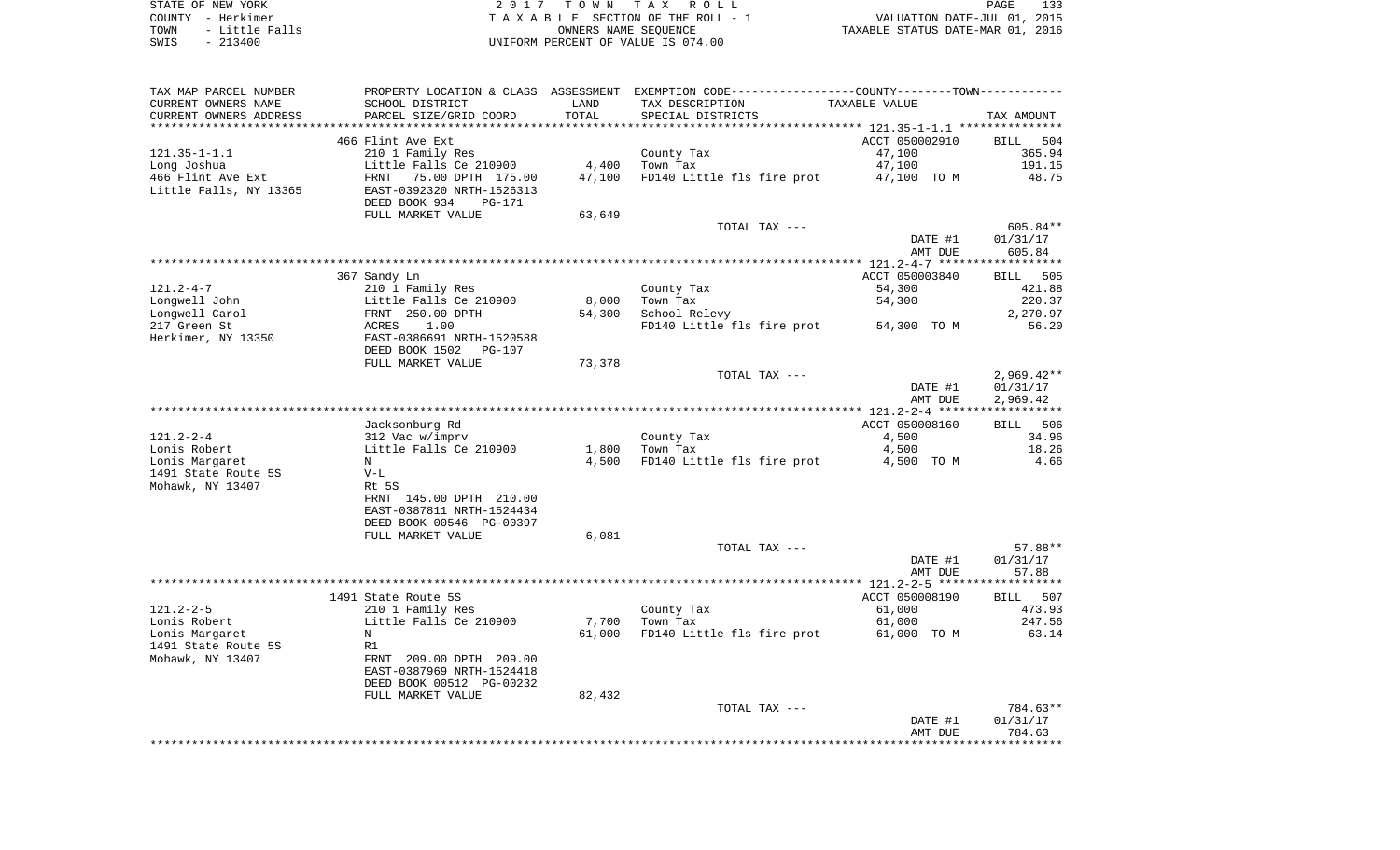| STATE OF NEW YORK      | 2017 TOWN TAX ROLL                 | 134<br>PAGE                      |
|------------------------|------------------------------------|----------------------------------|
| COUNTY - Herkimer      | TAXABLE SECTION OF THE ROLL - 1    | VALUATION DATE-JUL 01, 2015      |
| - Little Falls<br>TOWN | OWNERS NAME SEOUENCE               | TAXABLE STATUS DATE-MAR 01, 2016 |
| $-213400$<br>SWIS      | UNIFORM PERCENT OF VALUE IS 074.00 |                                  |

| TAX MAP PARCEL NUMBER<br>CURRENT OWNERS NAME                         | SCHOOL DISTRICT                                                                                                           | LAND            | PROPERTY LOCATION & CLASS ASSESSMENT EXEMPTION CODE---------------COUNTY-------TOWN----------<br>TAX DESCRIPTION | TAXABLE VALUE                      |                                                  |
|----------------------------------------------------------------------|---------------------------------------------------------------------------------------------------------------------------|-----------------|------------------------------------------------------------------------------------------------------------------|------------------------------------|--------------------------------------------------|
| CURRENT OWNERS ADDRESS<br>*********************                      | PARCEL SIZE/GRID COORD<br>****************************                                                                    | TOTAL           | SPECIAL DISTRICTS                                                                                                |                                    | TAX AMOUNT                                       |
| 121.1-2-32<br>Loomis Edward<br>158 Sandy Ln                          | 158 Sandy Ln<br>210 1 Family Res<br>Central Valley 212803<br>Sandy Lane                                                   | 7,700<br>58,400 | County Tax<br>Town Tax<br>School Relevy                                                                          | ACCT 050014910<br>58,400<br>58,400 | <b>BILL</b><br>508<br>453.73<br>237.00<br>980.99 |
| Mohawk, NY 13407                                                     | FRNT 200.00 DPTH 200.00<br>EAST-0383489 NRTH-1522572<br>DEED BOOK 00636 PG-00319                                          |                 | FD140 Little fls fire prot                                                                                       | 58,400 TO M                        | 60.45                                            |
|                                                                      | FULL MARKET VALUE                                                                                                         | 78,919          | TOTAL TAX ---                                                                                                    | DATE #1<br>AMT DUE                 | 1,732.17**<br>01/31/17<br>1,732.17               |
|                                                                      |                                                                                                                           |                 |                                                                                                                  |                                    |                                                  |
| 121.2-4-49                                                           | 558 Sandy Lane Rd<br>210 1 Family Res                                                                                     |                 | County Tax                                                                                                       | ACCT 050004320<br>57,000           | BILL 509<br>442.86                               |
| Lopata Laura<br>558 Sandy Lane Rd<br>Mohawk, NY 13407                | Little Falls Ce 210900<br>E<br>FRNT 100.00 DPTH<br>ACRES<br>0.95<br>EAST-0389216 NRTH-1522767<br>DEED BOOK 925<br>$PG-81$ | 7,800<br>57,000 | Town Tax<br>FD140 Little fls fire prot                                                                           | 57,000<br>57,000 TO M              | 231.32<br>59.00                                  |
|                                                                      | FULL MARKET VALUE                                                                                                         | 77,027          |                                                                                                                  |                                    |                                                  |
|                                                                      |                                                                                                                           |                 | TOTAL TAX ---                                                                                                    | DATE #1<br>AMT DUE                 | 733.18**<br>01/31/17<br>733.18                   |
|                                                                      |                                                                                                                           |                 |                                                                                                                  |                                    |                                                  |
| $121.4 - 3 - 3$                                                      | State Route 167<br>314 Rural vac<10                                                                                       |                 | County Tax                                                                                                       | ACCT 050012750<br>8,500            | BILL 510<br>66.04                                |
| Lopez-Jerez Duglas                                                   | 215001<br>Owen D Young                                                                                                    | 8,500           | Town Tax                                                                                                         | 8,500                              | 34.50                                            |
| Lopez-Maldonado Byron Manuel E<br>PO Box 93                          | Rt 167                                                                                                                    | 8,500           | FD140 Little fls fire prot                                                                                       | 8,500 TO M                         | 8.80                                             |
| Patterson, NY 12563                                                  | FRNT 383.00 DPTH<br>ACRES<br>4.00<br>EAST-0388596 NRTH-1512370                                                            |                 |                                                                                                                  |                                    |                                                  |
|                                                                      | DEED BOOK 1481<br>PG-612<br>FULL MARKET VALUE                                                                             | 11,486          |                                                                                                                  |                                    |                                                  |
|                                                                      |                                                                                                                           |                 | TOTAL TAX ---                                                                                                    | DATE #1                            | 109.34**<br>01/31/17                             |
|                                                                      |                                                                                                                           |                 |                                                                                                                  | AMT DUE                            | 109.34                                           |
|                                                                      |                                                                                                                           |                 |                                                                                                                  |                                    |                                                  |
| $127.1 - 1 - 10.1$                                                   | Paines Hollow Rd<br>321 Abandoned ag                                                                                      |                 | County Tax                                                                                                       | ACCT 050007630<br>36,900           | <b>BILL</b> 511<br>286.69                        |
| Losurdo Michael                                                      | Owen D Young<br>215001                                                                                                    | 36,900          | Town Tax                                                                                                         | 36,900                             | 149.75                                           |
| 55 West Saddle River Rd<br>Saddle River New Jersey 07458 ACRES 40.80 | W                                                                                                                         | 36,900          | FD140 Little fls fire prot                                                                                       | 36,900 TO M                        | 38.19                                            |
|                                                                      | EAST-0384399 NRTH-1507484<br>DEED BOOK 00618 PG-00927<br>FULL MARKET VALUE                                                | 49,865          |                                                                                                                  |                                    |                                                  |
|                                                                      |                                                                                                                           |                 | TOTAL TAX ---                                                                                                    |                                    | $474.63**$                                       |
|                                                                      |                                                                                                                           |                 |                                                                                                                  | DATE #1<br>AMT DUE                 | 01/31/17<br>474.63                               |
|                                                                      |                                                                                                                           |                 |                                                                                                                  |                                    |                                                  |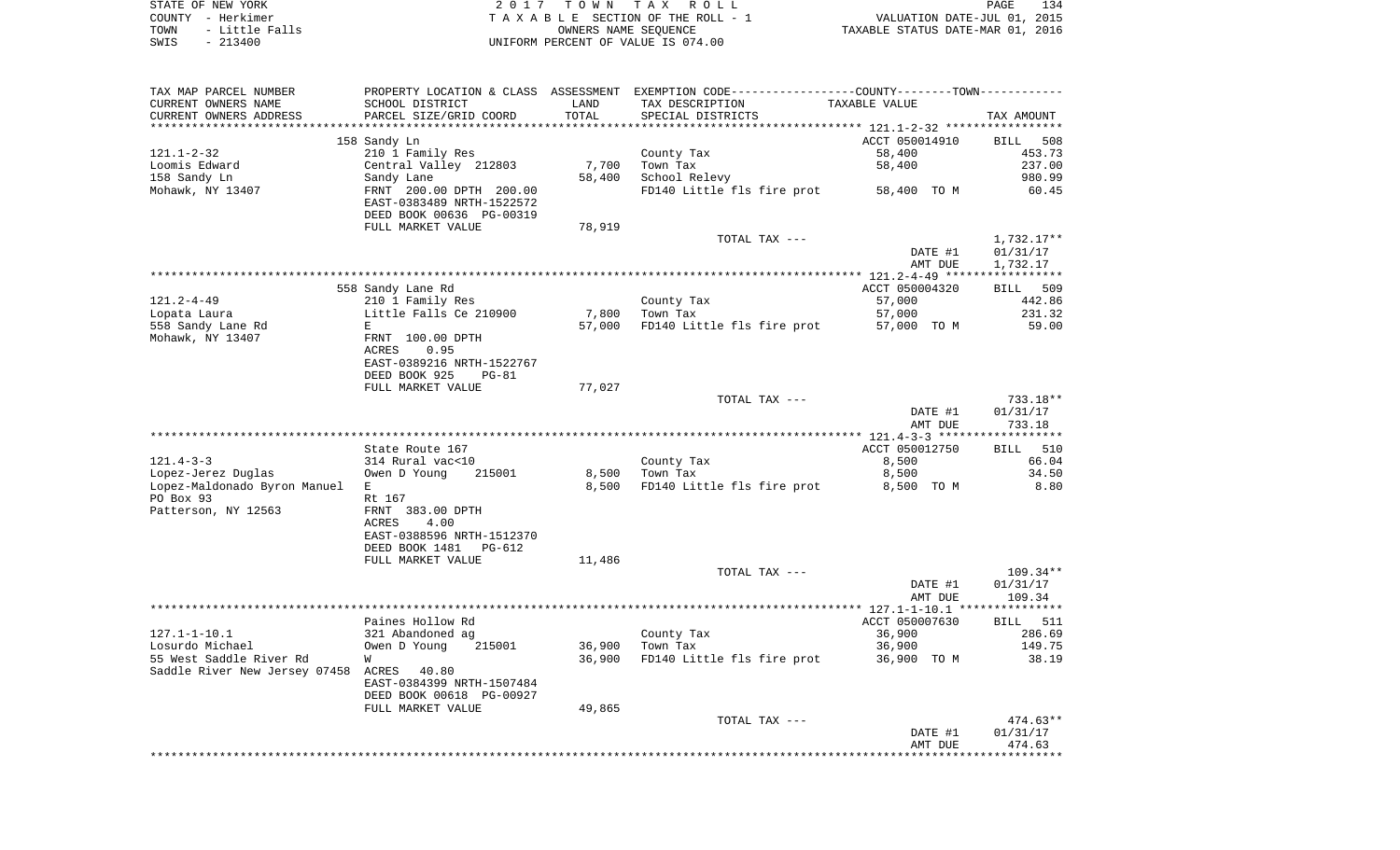| STATE OF NEW YORK<br>COUNTY - Herkimer<br>- Little Falls<br>TOWN<br>$-213400$<br>SWIS | 2017                                                                                                                      | T O W N<br>OWNERS NAME SEQUENCE | TAX ROLL<br>TAXABLE SECTION OF THE ROLL - 1<br>UNIFORM PERCENT OF VALUE IS 074.00                                | VALUATION DATE-JUL 01, 2015<br>TAXABLE STATUS DATE-MAR 01, 2016 | PAGE<br>135                      |
|---------------------------------------------------------------------------------------|---------------------------------------------------------------------------------------------------------------------------|---------------------------------|------------------------------------------------------------------------------------------------------------------|-----------------------------------------------------------------|----------------------------------|
| TAX MAP PARCEL NUMBER<br>CURRENT OWNERS NAME                                          | SCHOOL DISTRICT                                                                                                           | LAND                            | PROPERTY LOCATION & CLASS ASSESSMENT EXEMPTION CODE---------------COUNTY-------TOWN----------<br>TAX DESCRIPTION | TAXABLE VALUE                                                   |                                  |
| CURRENT OWNERS ADDRESS<br>*************************                                   | PARCEL SIZE/GRID COORD                                                                                                    | TOTAL                           | SPECIAL DISTRICTS                                                                                                |                                                                 | TAX AMOUNT                       |
|                                                                                       | Paines Hollow Rd                                                                                                          |                                 |                                                                                                                  | ACCT 050007635                                                  | BILL<br>512                      |
| $127.2 - 2 - 9$                                                                       | 105 Vac farmland                                                                                                          |                                 | County Tax                                                                                                       | 26,200                                                          | 203.56                           |
| Losurdo Michael                                                                       | Owen D Young<br>215001                                                                                                    | 26,200                          | Town Tax                                                                                                         | 26,200                                                          | 106.33                           |
| 55 West Saddle River Rd<br>Saddle River New Jersey 07458                              | W<br>Farmland 30A.<br>Rt167<br><b>ACRES</b><br>23.80<br>EAST-0385764 NRTH-1506217<br>DEED BOOK 00618 PG-00927             | 26,200                          | FD140 Little fls fire prot                                                                                       | 26,200 TO M                                                     | 27.12                            |
|                                                                                       | FULL MARKET VALUE                                                                                                         | 35,405                          |                                                                                                                  |                                                                 |                                  |
|                                                                                       |                                                                                                                           |                                 | TOTAL TAX ---                                                                                                    | DATE #1<br>AMT DUE                                              | 337.01**<br>01/31/17<br>337.01   |
|                                                                                       |                                                                                                                           |                                 |                                                                                                                  | ************** 121.1-1-28 ******************                    |                                  |
|                                                                                       | Overlook Rd                                                                                                               |                                 |                                                                                                                  | ACCT 050016760                                                  | <b>BILL</b><br>513               |
| $121.1 - 1 - 28$                                                                      | 312 Vac w/imprv                                                                                                           |                                 | County Tax                                                                                                       | 2,500                                                           | 19.42                            |
| Lovrin James                                                                          | Little Falls Ce 210900                                                                                                    | 700                             | Town Tax                                                                                                         | 2,500                                                           | 10.15                            |
| Lovrin Sandra<br>166 Overlook Rd<br>Little Falls, NY 13365                            | N<br>V-L 100X128<br>Overlook Rd<br>FRNT 100.00 DPTH 128.00<br>EAST-0383507 NRTH-1526982<br>DEED BOOK 675<br><b>PG-581</b> | 2,500                           | FD140 Little fls fire prot                                                                                       | 2,500 TO M                                                      | 2.59                             |
|                                                                                       | FULL MARKET VALUE                                                                                                         | 3,378                           |                                                                                                                  |                                                                 |                                  |
|                                                                                       |                                                                                                                           |                                 | TOTAL TAX ---                                                                                                    | DATE #1<br>AMT DUE                                              | $32.16**$<br>01/31/17<br>32.16   |
|                                                                                       |                                                                                                                           |                                 |                                                                                                                  |                                                                 |                                  |
|                                                                                       | 166 Overlook Rd                                                                                                           |                                 |                                                                                                                  | ACCT 050005070                                                  | BILL 514                         |
| $121.1 - 1 - 29$                                                                      | 210 1 Family Res                                                                                                          |                                 | County Tax                                                                                                       | 59,600                                                          | 463.06                           |
| Lovrin James                                                                          | Little Falls Ce 210900                                                                                                    | 2,700                           | Town Tax                                                                                                         | 59,600                                                          | 241.87                           |
| Lovrin Sandra<br>166 Overlook Rd<br>Little Falls, NY 13365                            | N<br>FRNT<br>70.00 DPTH<br>0.17<br>ACRES<br>EAST-0383491 NRTH-1526798<br>DEED BOOK 675<br><b>PG-581</b>                   | 59,600                          | FD140 Little fls fire prot                                                                                       | 59,600 TO M                                                     | 61.69                            |
|                                                                                       | FULL MARKET VALUE                                                                                                         | 80,541                          |                                                                                                                  |                                                                 |                                  |
|                                                                                       |                                                                                                                           |                                 | TOTAL TAX ---                                                                                                    | DATE #1<br>AMT DUE                                              | $766.62**$<br>01/31/17<br>766.62 |
|                                                                                       |                                                                                                                           |                                 |                                                                                                                  |                                                                 | *************                    |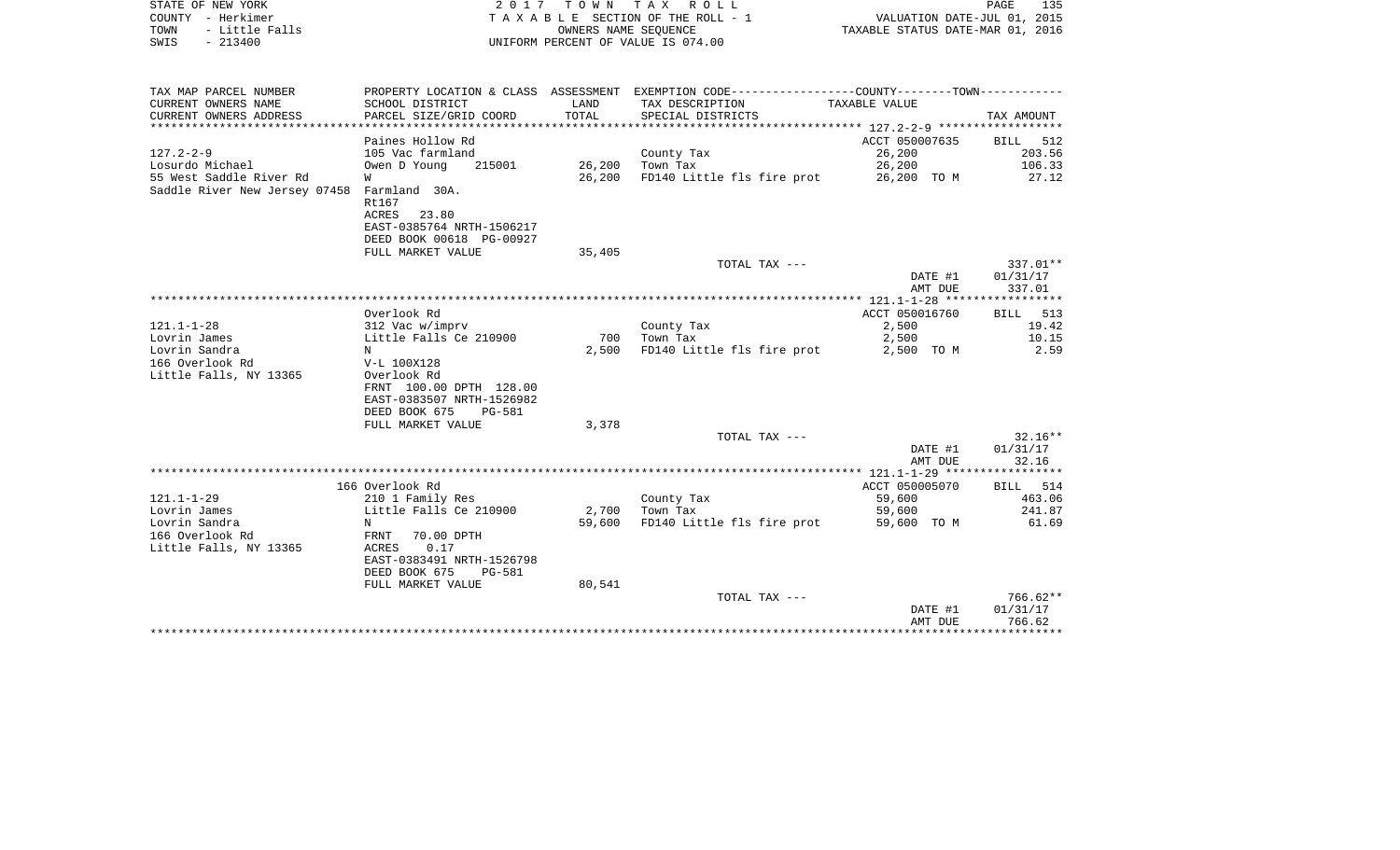| STATE OF NEW YORK<br>COUNTY - Herkimer<br>- Little Falls<br>TOWN<br>$-213400$<br>SWIS | 2 0 1 7                                              | T O W N                   | TAX ROLL<br>TAXABLE SECTION OF THE ROLL - 1<br>OWNERS NAME SEQUENCE<br>UNIFORM PERCENT OF VALUE IS 074.00 | VALUATION DATE-JUL 01, 2015<br>TAXABLE STATUS DATE-MAR 01, 2016 | PAGE<br>136          |
|---------------------------------------------------------------------------------------|------------------------------------------------------|---------------------------|-----------------------------------------------------------------------------------------------------------|-----------------------------------------------------------------|----------------------|
|                                                                                       |                                                      |                           |                                                                                                           |                                                                 |                      |
| TAX MAP PARCEL NUMBER                                                                 |                                                      |                           | PROPERTY LOCATION & CLASS ASSESSMENT EXEMPTION CODE---------------COUNTY-------TOWN----------             |                                                                 |                      |
| CURRENT OWNERS NAME<br>CURRENT OWNERS ADDRESS                                         | SCHOOL DISTRICT<br>PARCEL SIZE/GRID COORD            | LAND<br>TOTAL<br>******** | TAX DESCRIPTION<br>SPECIAL DISTRICTS                                                                      | <b>TAXABLE VALUE</b>                                            | TAX AMOUNT           |
|                                                                                       | 204 Sandy Lane Rd                                    |                           |                                                                                                           | ACCT 050018200                                                  | <b>BILL</b><br>515   |
| $121.1 - 2 - 40$                                                                      | 210 1 Family Res                                     |                           | County Tax                                                                                                | 66,700                                                          | 518.22               |
| Lowell Charles John                                                                   | Central Valley 212803                                | 5,700                     | Town Tax                                                                                                  | 66,700                                                          | 270.69               |
| Lowell Michael Christopher                                                            | Life Use Charles A.& Mary                            | 66,700                    | FD140 Little fls fire prot                                                                                | 66,700 TO M                                                     | 69.04                |
| 204 Sandy Lane Rd                                                                     | $R-1$                                                |                           |                                                                                                           |                                                                 |                      |
| Mohawk, NY 13407                                                                      | Sandy Lane                                           |                           |                                                                                                           |                                                                 |                      |
|                                                                                       | FRNT 137.00 DPTH 146.00<br>EAST-0383791 NRTH-1521701 |                           |                                                                                                           |                                                                 |                      |
|                                                                                       | DEED BOOK 1434 PG-352                                |                           |                                                                                                           |                                                                 |                      |
|                                                                                       | FULL MARKET VALUE                                    | 90,135                    |                                                                                                           |                                                                 |                      |
|                                                                                       |                                                      |                           | TOTAL TAX ---                                                                                             |                                                                 | 857.95**             |
|                                                                                       |                                                      |                           |                                                                                                           | DATE #1                                                         | 01/31/17             |
|                                                                                       |                                                      |                           |                                                                                                           | AMT DUE                                                         | 857.95               |
|                                                                                       | 3249 State Route 167                                 |                           |                                                                                                           | *** 127.2-2-20.6 ***************<br>ACCT 050099230              | 516<br><b>BILL</b>   |
| $127.2 - 2 - 20.6$                                                                    | 240 Rural res                                        |                           | County Tax                                                                                                | 139,000                                                         | 1,079.95             |
| Lucas Darryl C                                                                        | Little Falls Ce 210900                               | 20,000                    | Town Tax                                                                                                  | 139,000                                                         | 564.10               |
| Hillery-Lucas Nancy                                                                   | ACRES 15.00                                          | 139,000                   | FD140 Little fls fire prot                                                                                | 139,000 TO M                                                    | 143.87               |
| PO Box 133                                                                            | EAST-0392891 NRTH-1511863                            |                           |                                                                                                           |                                                                 |                      |
| Little Falls, NY 13365                                                                | DEED BOOK 907<br>PG-436                              |                           |                                                                                                           |                                                                 |                      |
|                                                                                       | FULL MARKET VALUE                                    | 187,838                   |                                                                                                           |                                                                 |                      |
|                                                                                       |                                                      |                           | TOTAL TAX ---                                                                                             |                                                                 | 1,787.92**           |
|                                                                                       |                                                      |                           |                                                                                                           | DATE #1<br>AMT DUE                                              | 01/31/17<br>1,787.92 |
|                                                                                       |                                                      |                           |                                                                                                           | $** 114.3 - 3 - 1.4 **$                                         | *****                |
|                                                                                       | Broat Rd                                             |                           |                                                                                                           | ACCT 05990750                                                   | <b>BILL</b><br>517   |
| $114.3 - 3 - 1.4$                                                                     | 311 Res vac land                                     |                           | County Tax                                                                                                | 500                                                             | 3.88                 |
| Lyle Roy Alan                                                                         | Herkimer Centra 213001                               | 500                       | Town Tax                                                                                                  | 500                                                             | 2.03                 |
| 146 Broat Rd                                                                          | South                                                | 500                       | FD140 Little fls fire prot                                                                                | 500 TO M                                                        | .52                  |
| Little Falls, NY 13365                                                                | $V-L$                                                |                           |                                                                                                           |                                                                 |                      |
|                                                                                       | Broat Rd<br>24.00 DPTH 180.00<br>FRNT                |                           |                                                                                                           |                                                                 |                      |
|                                                                                       | 0.09<br>ACRES                                        |                           |                                                                                                           |                                                                 |                      |
|                                                                                       | EAST-0380504 NRTH-1531506                            |                           |                                                                                                           |                                                                 |                      |
|                                                                                       | DEED BOOK 710<br>$PG-079$                            |                           |                                                                                                           |                                                                 |                      |
|                                                                                       | FULL MARKET VALUE                                    | 676                       |                                                                                                           |                                                                 |                      |
|                                                                                       |                                                      |                           | TOTAL TAX ---                                                                                             |                                                                 | $6.43**$             |
|                                                                                       |                                                      |                           |                                                                                                           | DATE #1                                                         | 01/31/17             |
|                                                                                       |                                                      |                           |                                                                                                           | AMT DUE                                                         | 6.43                 |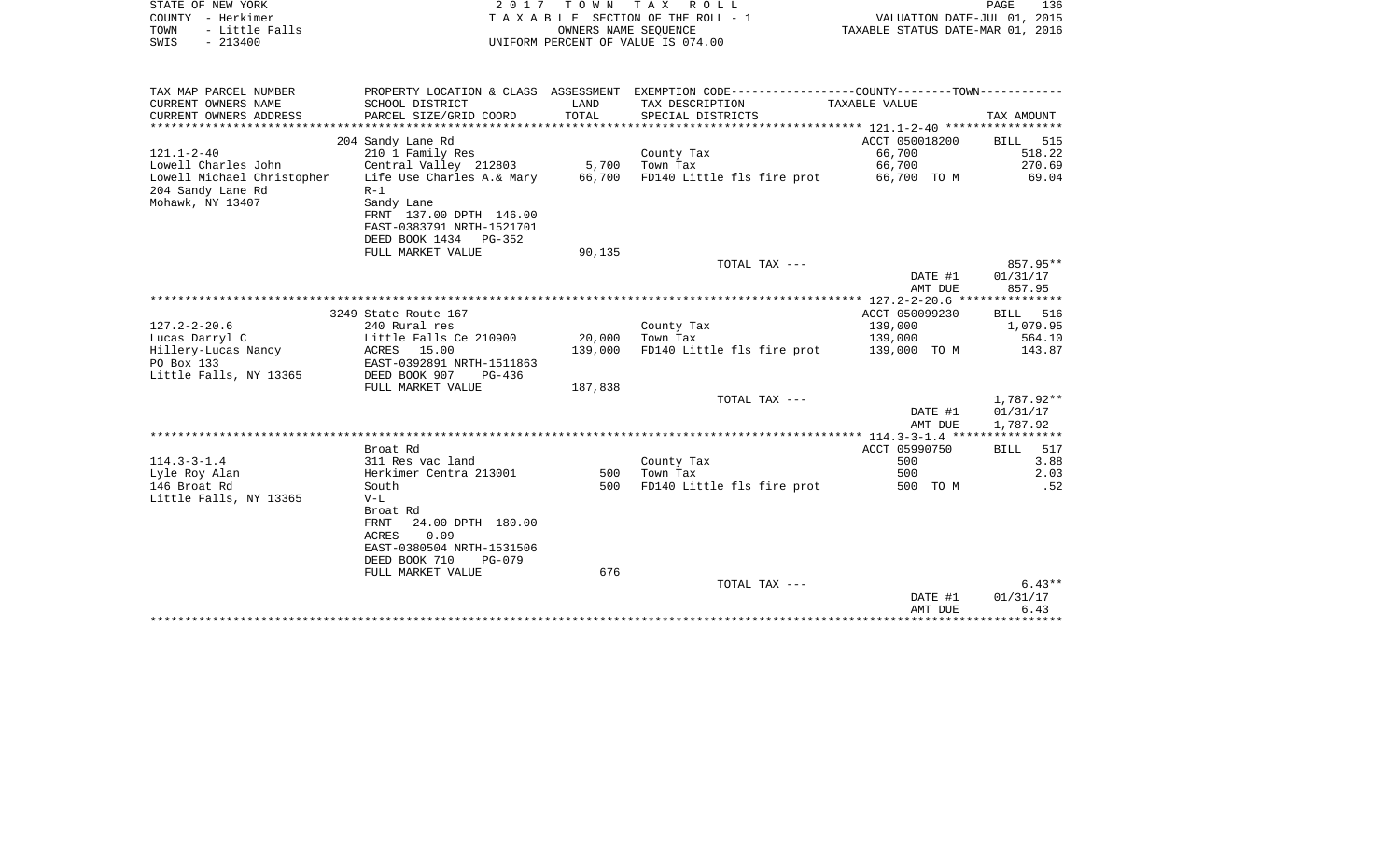| STATE OF NEW YORK<br>COUNTY - Herkimer<br>- Little Falls<br>TOWN  | 2017                                                                                                            | T O W N<br>OWNERS NAME SEQUENCE | TAX ROLL<br>TAXABLE SECTION OF THE ROLL - 1                                                   | TAXABLE STATUS DATE-MAR 01, 2016                 | PAGE<br>137<br>VALUATION DATE-JUL 01, 2015 |
|-------------------------------------------------------------------|-----------------------------------------------------------------------------------------------------------------|---------------------------------|-----------------------------------------------------------------------------------------------|--------------------------------------------------|--------------------------------------------|
| $-213400$<br>SWIS                                                 |                                                                                                                 |                                 | UNIFORM PERCENT OF VALUE IS 074.00                                                            |                                                  |                                            |
| TAX MAP PARCEL NUMBER                                             |                                                                                                                 |                                 | PROPERTY LOCATION & CLASS ASSESSMENT EXEMPTION CODE---------------COUNTY-------TOWN---------- |                                                  |                                            |
| CURRENT OWNERS NAME<br>CURRENT OWNERS ADDRESS                     | SCHOOL DISTRICT<br>PARCEL SIZE/GRID COORD                                                                       | LAND<br>TOTAL                   | TAX DESCRIPTION<br>SPECIAL DISTRICTS                                                          | TAXABLE VALUE                                    | TAX AMOUNT                                 |
| ************************                                          |                                                                                                                 |                                 |                                                                                               |                                                  |                                            |
|                                                                   | 146 Broat Rd                                                                                                    |                                 |                                                                                               | ACCT 050008440                                   | BILL<br>518                                |
| $114.3 - 3 - 8$                                                   | 270 Mfg housing                                                                                                 |                                 | County Tax                                                                                    | 39,300                                           | 305.34                                     |
| Lyle Roy Alan                                                     | Herkimer Centra 213001                                                                                          | 13,600                          | Town Tax                                                                                      | 39,300                                           | 159.49                                     |
| 146 Broat Rd<br>Little Falls, NY 13365                            | S<br>Mbl Hm                                                                                                     | 39,300                          | FD140 Little fls fire prot                                                                    | 39,300 TO M                                      | 40.68                                      |
|                                                                   | Broat Rd                                                                                                        |                                 |                                                                                               |                                                  |                                            |
|                                                                   | FRNT 180.00 DPTH 180.00<br>EAST-0380346 NRTH-1531484<br>DEED BOOK 00655 PG-00354                                |                                 |                                                                                               |                                                  |                                            |
|                                                                   | FULL MARKET VALUE                                                                                               | 53,108                          |                                                                                               |                                                  |                                            |
|                                                                   |                                                                                                                 |                                 | TOTAL TAX ---                                                                                 | DATE #1                                          | $505.51**$<br>01/31/17                     |
|                                                                   |                                                                                                                 |                                 |                                                                                               | AMT DUE                                          | 505.51                                     |
|                                                                   | Broat Rd                                                                                                        |                                 |                                                                                               | ACCT 050008450                                   | 519<br>BILL                                |
| $114.3 - 3 - 10$                                                  | 311 Res vac land                                                                                                |                                 | County Tax                                                                                    | 1,300                                            | 10.10                                      |
| Lyle Roy Alan                                                     | Herkimer Centra 213001                                                                                          | 1,300                           | Town Tax                                                                                      | 1,300                                            | 5.28                                       |
| 146 Broat Rd                                                      | South                                                                                                           | 1,300                           | FD140 Little fls fire prot                                                                    | 1,300 TO M                                       | 1.35                                       |
| Little Falls, NY 13365                                            | V1 60' X 180'<br>Broat Rd<br>FRNT<br>60.00 DPTH 180.00<br>EAST-0380462 NRTH-1531497<br>DEED BOOK 00660 PG-00188 |                                 |                                                                                               |                                                  |                                            |
|                                                                   | FULL MARKET VALUE                                                                                               | 1,757                           |                                                                                               |                                                  |                                            |
|                                                                   |                                                                                                                 |                                 | TOTAL TAX ---                                                                                 | DATE #1<br>AMT DUE                               | $16.73**$<br>01/31/17<br>16.73             |
|                                                                   | ***************************                                                                                     |                                 | ***********************************                                                           | ****************** 114.1-1-8.1 ***************** |                                            |
|                                                                   | Shells Bush Rd                                                                                                  |                                 |                                                                                               | ACCT 050019470                                   | BILL 520                                   |
| $114.1 - 1 - 8.1$<br>Macri Lisa                                   | 314 Rural vac<10<br>Little Falls Ce 210900                                                                      | 9,800                           | County Tax<br>Town Tax                                                                        | 9,800<br>9,800                                   | 76.14<br>39.77                             |
| Comstock Douglas                                                  | ACRES<br>2.80                                                                                                   | 9,800                           | FD140 Little fls fire prot                                                                    | 9,800 TO M                                       | 10.14                                      |
| 1219 Shells Bush Rd<br>Little Falls, NY 13365                     | EAST-0382708 NRTH-1541828<br>DEED BOOK 1404 PG-921                                                              |                                 |                                                                                               |                                                  |                                            |
|                                                                   | FULL MARKET VALUE                                                                                               | 13,243                          |                                                                                               |                                                  |                                            |
|                                                                   |                                                                                                                 |                                 | TOTAL TAX ---                                                                                 | DATE #1<br>AMT DUE                               | $126.05**$<br>01/31/17<br>126.05           |
|                                                                   |                                                                                                                 |                                 |                                                                                               |                                                  |                                            |
|                                                                   | 1219 Shells Bush Rd                                                                                             |                                 |                                                                                               | ACCT 050001950                                   | BILL 521                                   |
| $114.1 - 1 - 10$                                                  | 210 1 Family Res                                                                                                |                                 | County Tax                                                                                    | 86,500                                           | 672.05                                     |
| Macri Lisa                                                        | Little Falls Ce 210900                                                                                          | 7,700                           | Town Tax                                                                                      | 86,500                                           | 351.04                                     |
| Comstock Douglas<br>1219 Shells Bush Rd<br>Little Falls, NY 13365 | FRNT 200.00 DPTH 200.00<br>EAST-0382700 NRTH-1541644<br>PG-921                                                  | 86,500                          | FD140 Little fls fire prot                                                                    | 86,500 TO M                                      | 89.53                                      |
|                                                                   | DEED BOOK 1404<br>FULL MARKET VALUE                                                                             | 116,892                         |                                                                                               |                                                  |                                            |
|                                                                   |                                                                                                                 |                                 | TOTAL TAX ---                                                                                 |                                                  | 1,112.62**                                 |
|                                                                   |                                                                                                                 |                                 |                                                                                               | DATE #1                                          | 01/31/17                                   |
|                                                                   |                                                                                                                 |                                 |                                                                                               | AMT DUE                                          | 1,112.62                                   |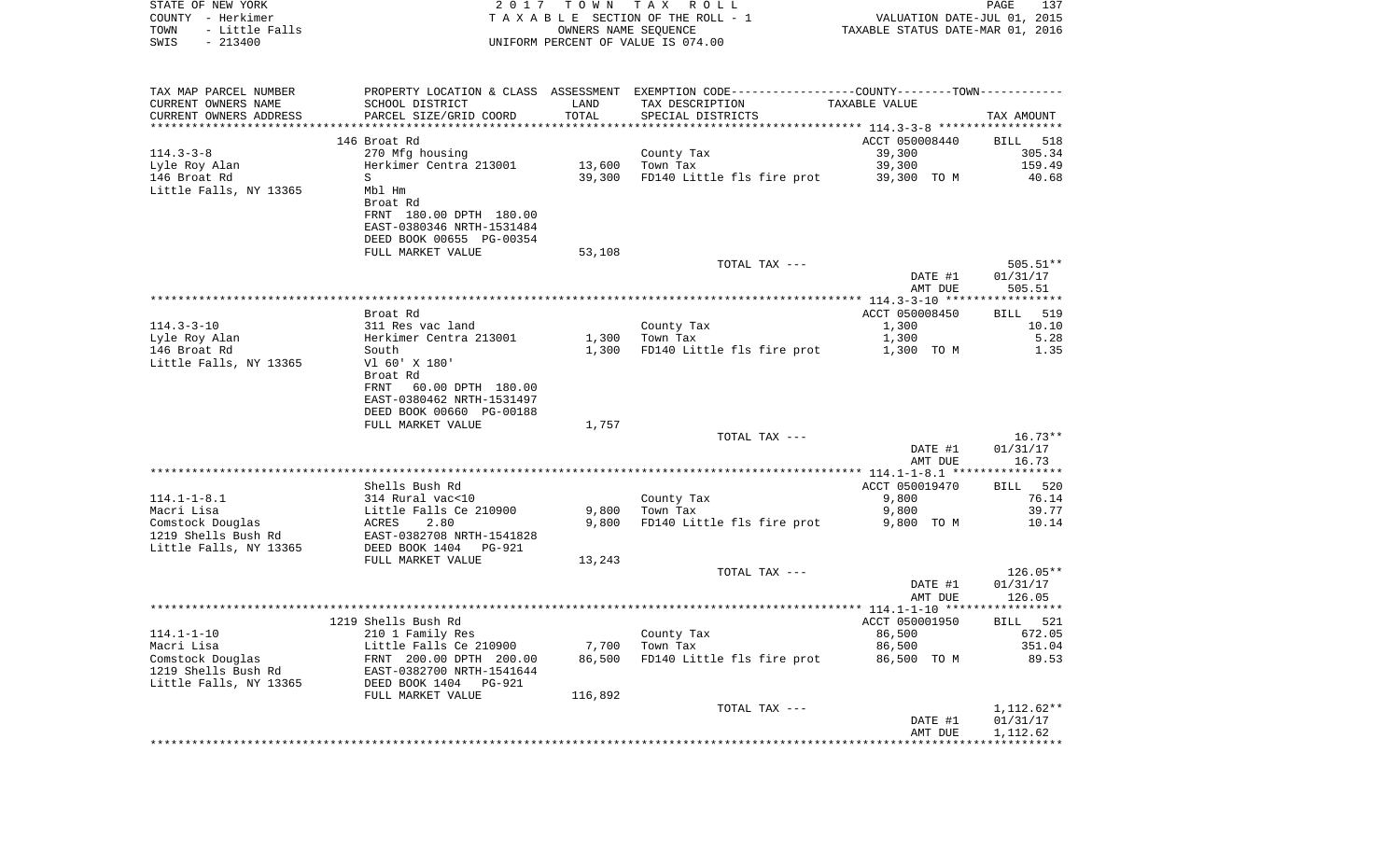STATE OF NEW YORK 2 0 1 7 T O W N T A X R O L L PAGE 138COUNTY - Herkimer **T A X A B L E** SECTION OF THE ROLL - 1 VALUATION DATE-JUL 01, 2015 TOWN - Little Falls OWNERS NAME SEQUENCE TAXABLE STATUS DATE-MAR 01, 2016 SWIS - 213400 UNIFORM PERCENT OF VALUE IS 074.00

TAX MAP PARCEL NUMBER PROPERTY LOCATION & CLASS ASSESSMENT EXEMPTION CODE------------------COUNTY--------TOWN------------ CURRENT OWNERS NAME SCHOOL DISTRICT LAND TAX DESCRIPTION TAXABLE VALUECURRENT OWNERS ADDRESS PARCEL SIZE/GRID COORD TOTAL SPECIAL DISTRICTS TAX AMOUNT \*\*\*\*\*\*\*\*\*\*\*\*\*\*\*\*\*\*\*\*\*\*\*\*\*\*\*\*\*\*\*\*\*\*\*\*\*\*\*\*\*\*\*\*\*\*\*\*\*\*\*\*\*\*\*\*\*\*\*\*\*\*\*\*\*\*\*\*\*\*\*\*\*\*\*\*\*\*\*\*\*\*\*\*\*\*\*\*\*\*\*\*\*\*\*\*\*\*\*\*\*\*\* 114.1-1-30.4 \*\*\*\*\*\*\*\*\*\*\*\*\*\*\* 636 Eatonville Rd ACCT 050100040 BILL 522861.63 114.1-1-30.4 210 1 Family Res County Tax 2001 861.10.900 Macri Nicholas 6.07 (Herkimer Centra 213001 127,700 Town Tax 110,900 110,900 110,900 450.07 Macri Katherine 6 10 ACRES 61.60 110,900 FD140 Little fls fire prot 110,900 TO M 114.79 203 N Prospect St EAST-0380191 NRTH-0153763 Herkimer, NY 13350 DEED BOOK 1264 PG-256 FULL MARKET VALUE 149,865 TOTAL TAX --- 1,426.49\*\* DATE #1 01/31/17 AMT DUE 1,426.49 \*\*\*\*\*\*\*\*\*\*\*\*\*\*\*\*\*\*\*\*\*\*\*\*\*\*\*\*\*\*\*\*\*\*\*\*\*\*\*\*\*\*\*\*\*\*\*\*\*\*\*\*\*\*\*\*\*\*\*\*\*\*\*\*\*\*\*\*\*\*\*\*\*\*\*\*\*\*\*\*\*\*\*\*\*\*\*\*\*\*\*\*\*\*\*\*\*\*\*\*\*\*\* 121.1-2-27 \*\*\*\*\*\*\*\*\*\*\*\*\*\*\*\*\*1214 State Route 5S ACCT 050014970 BILL 523 121.1-2-27 270 Mfg housing County Tax 12,900 100.23 Maine Matthew Central Valley 212803 3,000 Town Tax 12,900 52.35 1214 State Route 5S S 12,900 FD140 Little fls fire prot 12,900 TO M 13.35 Mohawk, NY 13407 **ACRES** 1.30 EAST-0382534 NRTH-1523349 DEED BOOK 945 PG-611FULL MARKET VALUE 17,432 TOTAL TAX --- 165.93\*\* DATE #1 01/31/17 AMT DUE 165.93 \*\*\*\*\*\*\*\*\*\*\*\*\*\*\*\*\*\*\*\*\*\*\*\*\*\*\*\*\*\*\*\*\*\*\*\*\*\*\*\*\*\*\*\*\*\*\*\*\*\*\*\*\*\*\*\*\*\*\*\*\*\*\*\*\*\*\*\*\*\*\*\*\*\*\*\*\*\*\*\*\*\*\*\*\*\*\*\*\*\*\*\*\*\*\*\*\*\*\*\*\*\*\* 121.1-2-8 \*\*\*\*\*\*\*\*\*\*\*\*\*\*\*\*\*\***BILL** 524 1187 State Route 5s ACCT 050005820 BILL 5244 BILL 5244 BILL 5244 BILL 5244 BILL 5244 BILL 5244 BILL 5244 BILL 5244 BILL 5244 BILL 5244 BILL 5244 BILL 5244 BILL 5244 BILL 5244 BILL 5244 BILL 5244 BILL 5244 BILL 5244 BILL 52 121.1-2-8 210 1 Family Res VET WAR CT 41121 6,465 6,465 Maine Michael Central Valley 212803 7,000 County Tax 36,635 284.63 Maine Judy N 43,100 Town Tax 36,635 148.68 1187 State Route 5S FRNT 227.00 DPTH School Relevy School Relevy 3.41 Mohawk, NY 13407 **ACRES** 0.76 **FD140** Little fls fire prot 43,100 TO M 44.61 EAST-0381919 NRTH-1523533 DEED BOOK 937 PG-41FULL MARKET VALUE 58,243 TOTAL TAX --- 481.33\*\* DATE #1 01/31/17 AMT DUE 481.33 \*\*\*\*\*\*\*\*\*\*\*\*\*\*\*\*\*\*\*\*\*\*\*\*\*\*\*\*\*\*\*\*\*\*\*\*\*\*\*\*\*\*\*\*\*\*\*\*\*\*\*\*\*\*\*\*\*\*\*\*\*\*\*\*\*\*\*\*\*\*\*\*\*\*\*\*\*\*\*\*\*\*\*\*\*\*\*\*\*\*\*\*\*\*\*\*\*\*\*\*\*\*\* 121.1-2-16 \*\*\*\*\*\*\*\*\*\*\*\*\*\*\*\*\***BILL** 525 1167 State Route 5S ACCT 050009210 121.1-2-16 210 1 Family Res County Tax 32,300 250.95 Maine Michael Central Valley 212803 6,400 Town Tax 32,300 131.08 Maine Judy W 32,300 School Relevy 873.72 1187 State Route 5S R-1 1/2A Review Review FD140 Little fls fire prot 32,300 TO M 33.43 Mohawk, NY 13407 Rt-5S FRNT 128.50 DPTH 200.00 EAST-0381533 NRTH-1523537 DEED BOOK 734 PG-165FULL MARKET VALUE 43,649 TOTAL TAX  $---$  1,289.18\*\* DATE #1 01/31/17 AMT DUE 1,289.18 \*\*\*\*\*\*\*\*\*\*\*\*\*\*\*\*\*\*\*\*\*\*\*\*\*\*\*\*\*\*\*\*\*\*\*\*\*\*\*\*\*\*\*\*\*\*\*\*\*\*\*\*\*\*\*\*\*\*\*\*\*\*\*\*\*\*\*\*\*\*\*\*\*\*\*\*\*\*\*\*\*\*\*\*\*\*\*\*\*\*\*\*\*\*\*\*\*\*\*\*\*\*\*\*\*\*\*\*\*\*\*\*\*\*\*\*\*\*\*\*\*\*\*\*\*\*\*\*\*\*\*\*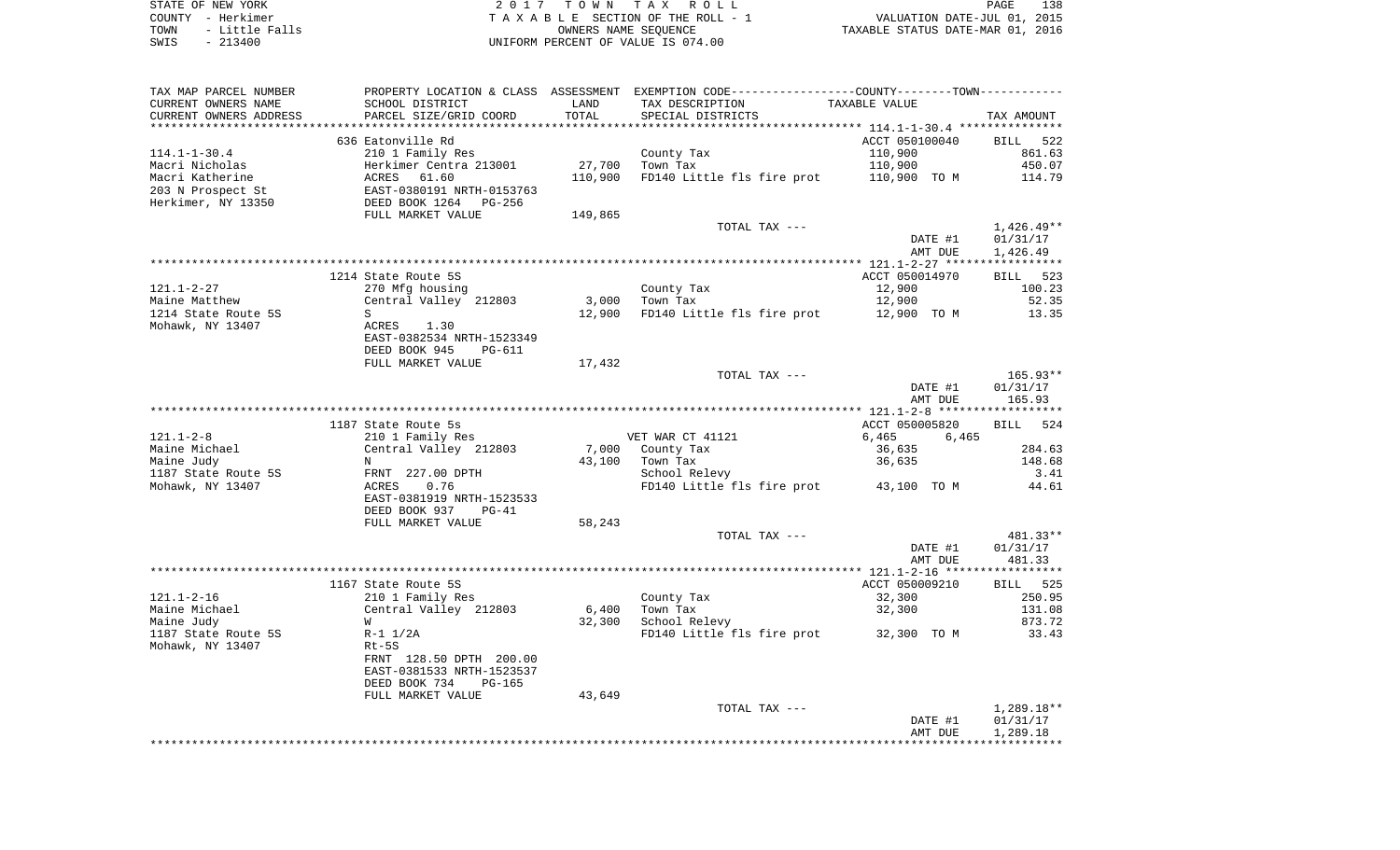| STATE OF NEW YORK      | 2017 TOWN TAX ROLL                 | 139<br>PAGE                      |
|------------------------|------------------------------------|----------------------------------|
| COUNTY - Herkimer      | TAXABLE SECTION OF THE ROLL - 1    | VALUATION DATE-JUL 01, 2015      |
| - Little Falls<br>TOWN | OWNERS NAME SEOUENCE               | TAXABLE STATUS DATE-MAR 01, 2016 |
| SWIS<br>$-213400$      | UNIFORM PERCENT OF VALUE IS 074.00 |                                  |

| TAX MAP PARCEL NUMBER<br>CURRENT OWNERS NAME | SCHOOL DISTRICT                | LAND       | PROPERTY LOCATION & CLASS ASSESSMENT EXEMPTION CODE---------------COUNTY-------TOWN----------<br>TAX DESCRIPTION | TAXABLE VALUE  |              |
|----------------------------------------------|--------------------------------|------------|------------------------------------------------------------------------------------------------------------------|----------------|--------------|
| CURRENT OWNERS ADDRESS                       | PARCEL SIZE/GRID COORD         | TOTAL      | SPECIAL DISTRICTS                                                                                                |                | TAX AMOUNT   |
|                                              |                                | ********** |                                                                                                                  |                |              |
|                                              | 829 Burt Rd                    |            |                                                                                                                  | ACCT 050099380 | BILL 526     |
| $114.2 - 3 - 1$                              | 240 Rural res                  |            | County Tax                                                                                                       | 136,000        | 1,056.64     |
| Malone James                                 | Herkimer Centra 213001         | 19,400     | Town Tax                                                                                                         | 136,000        | 551.93       |
| Malone Karen                                 | FRNT 375.00 DPTH               | 136,000    | FD140 Little fls fire prot                                                                                       | 136,000 TO M   | 140.77       |
| 829 Burt Rd                                  | ACRES 10.50                    |            |                                                                                                                  |                |              |
| Little Falls, NY 13365                       | EAST-0387011 NRTH-1537791      |            |                                                                                                                  |                |              |
|                                              | DEED BOOK 749<br><b>PG-220</b> |            |                                                                                                                  |                |              |
|                                              | FULL MARKET VALUE              | 183,784    |                                                                                                                  |                |              |
|                                              |                                |            | TOTAL TAX ---                                                                                                    |                | 1,749.34**   |
|                                              |                                |            |                                                                                                                  | DATE #1        | 01/31/17     |
|                                              |                                |            |                                                                                                                  | AMT DUE        | 1,749.34     |
|                                              |                                |            |                                                                                                                  |                |              |
|                                              | 590 Gun Club Rd                |            |                                                                                                                  | ACCT 050099560 | BILL 527     |
| $114.4 - 2 - 11$                             | 240 Rural res                  |            | County Tax                                                                                                       | 90,100         | 700.02       |
| Manikas Aaron                                | Herkimer Centra 213001         | 17,600     | Town Tax                                                                                                         | 90,100         | 365.65       |
| Manikas Samantha                             | 13.10<br>ACRES                 | 90,100     | School Relevy                                                                                                    |                | 2,537.85     |
| 590 Gun Club Rd                              | EAST-0387875 NRTH-1535246      |            | FD140 Little fls fire prot                                                                                       | 90,100 TO M    | 93.26        |
| Little Falls, NY 13365                       | DEED BOOK 1148<br>PG-880       |            |                                                                                                                  |                |              |
|                                              | FULL MARKET VALUE              | 121,757    |                                                                                                                  |                |              |
|                                              |                                |            | TOTAL TAX ---                                                                                                    |                | $3,696.78**$ |
|                                              |                                |            |                                                                                                                  | DATE #1        | 01/31/17     |
|                                              |                                |            |                                                                                                                  | AMT DUE        | 3,696.78     |
|                                              |                                |            |                                                                                                                  |                |              |
|                                              | 160 Overlook Rd                |            |                                                                                                                  | ACCT 050005010 | BILL 528     |
| 121.1-1-30                                   | 210 1 Family Res               |            | County Tax                                                                                                       | 57,000         | 442.86       |
| Manley Chad                                  | Little Falls Ce 210900         | 5,400      | Town Tax                                                                                                         | 57,000         | 231.32       |
| 160 Overlook Rd                              | Life Use Jane Guiney           | 57,000     | FD140 Little fls fire prot                                                                                       | 57,000 TO M    | 59.00        |
| Little Falls, NY 13365                       | R1                             |            |                                                                                                                  |                |              |
|                                              | Overlook Rd                    |            |                                                                                                                  |                |              |
|                                              | FRNT 100.00 DPTH 185.00        |            |                                                                                                                  |                |              |
|                                              | EAST-0383423 NRTH-1526800      |            |                                                                                                                  |                |              |
|                                              | DEED BOOK 1456<br>PG-477       |            |                                                                                                                  |                |              |
|                                              | FULL MARKET VALUE              | 77,027     |                                                                                                                  |                |              |
|                                              |                                |            | TOTAL TAX ---                                                                                                    |                | $733.18**$   |
|                                              |                                |            |                                                                                                                  | DATE #1        | 01/31/17     |
|                                              |                                |            |                                                                                                                  | AMT DUE        | 733.18       |
|                                              |                                |            |                                                                                                                  |                |              |
|                                              | Paines Hollow Rd               |            |                                                                                                                  | ACCT 050012720 | BILL 529     |
| $127.2 - 5 - 7$                              | 322 Rural vac>10               |            | County Tax                                                                                                       | 10,800         | 83.91        |
| Marciante Byungja                            | Owen D Young<br>215001         | 10,800     | Town Tax                                                                                                         | 10,800         | 43.83        |
| 76 Meadow Dr                                 | FRNT 381.00 DPTH               | 10,800     | FD140 Little fls fire prot                                                                                       | 10,800 TO M    | 11.18        |
| Highstown, NJ 08520                          | ACRES 11.00                    |            |                                                                                                                  |                |              |
|                                              | EAST-0389463 NRTH-1510441      |            |                                                                                                                  |                |              |
|                                              | DEED BOOK 1480<br>PG-89        |            |                                                                                                                  |                |              |
|                                              | FULL MARKET VALUE              | 14,595     |                                                                                                                  |                |              |
|                                              |                                |            | TOTAL TAX ---                                                                                                    |                | 138.92**     |
|                                              |                                |            |                                                                                                                  | DATE #1        | 01/31/17     |
|                                              |                                |            |                                                                                                                  | AMT DUE        | 138.92       |
|                                              |                                |            |                                                                                                                  |                |              |
|                                              |                                |            |                                                                                                                  |                |              |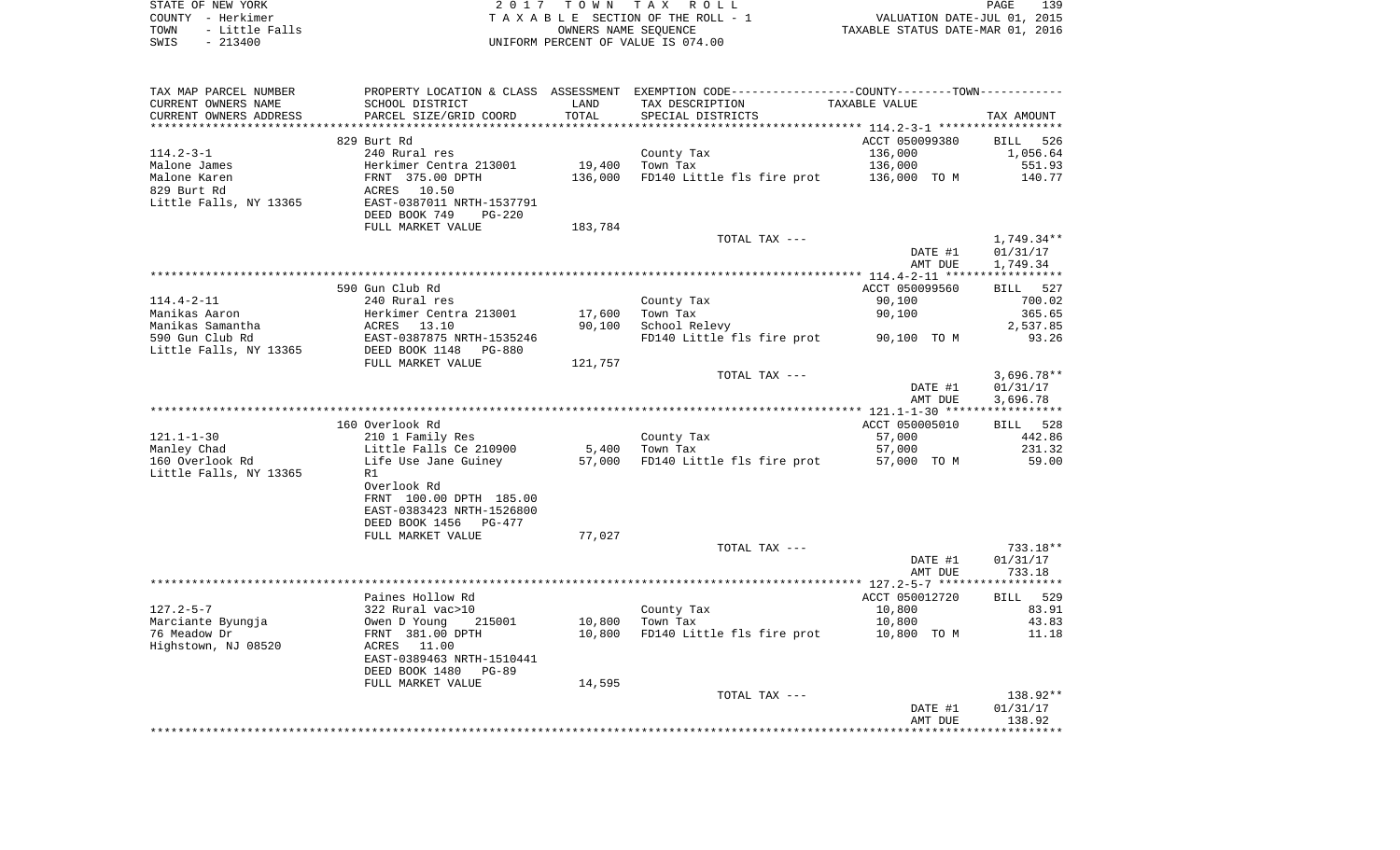|      | STATE OF NEW YORK | 2017 TOWN TAX ROLL                 | PAGE                             | 140 |
|------|-------------------|------------------------------------|----------------------------------|-----|
|      | COUNTY - Herkimer | TAXABLE SECTION OF THE ROLL - 1    | VALUATION DATE-JUL 01, 2015      |     |
| TOWN | - Little Falls    | OWNERS NAME SEOUENCE               | TAXABLE STATUS DATE-MAR 01, 2016 |     |
| SWIS | - 213400          | UNIFORM PERCENT OF VALUE IS 074.00 |                                  |     |

| TAX MAP PARCEL NUMBER   |                           |         | PROPERTY LOCATION & CLASS ASSESSMENT EXEMPTION CODE-----------------COUNTY-------TOWN----------- |                |              |
|-------------------------|---------------------------|---------|--------------------------------------------------------------------------------------------------|----------------|--------------|
| CURRENT OWNERS NAME     | SCHOOL DISTRICT           | LAND    | TAX DESCRIPTION                                                                                  | TAXABLE VALUE  |              |
| CURRENT OWNERS ADDRESS  | PARCEL SIZE/GRID COORD    | TOTAL   | SPECIAL DISTRICTS                                                                                |                | TAX AMOUNT   |
| *********************** |                           |         |                                                                                                  |                |              |
|                         | 579 Burt Rd               |         |                                                                                                  | ACCT 05990780  | BILL 530     |
| $114.1 - 1 - 28.4$      | 210 1 Family Res          |         | County Tax                                                                                       | 119,900        | 931.55       |
| Marhaver Brian T        | Herkimer Centra 213001    |         | 8,300 Town Tax                                                                                   | 119,900        | 486.59       |
| 579 Burt Rd             | FRNT 167.90 DPTH          |         | 119,900 FD140 Little fls fire prot 119,900 TO M                                                  |                | 124.10       |
| Little Falls, NY 13365  | ACRES<br>1.20             |         |                                                                                                  |                |              |
|                         | EAST-0382259 NRTH-1535859 |         |                                                                                                  |                |              |
|                         |                           |         |                                                                                                  |                |              |
|                         | DEED BOOK 1272 PG-341     |         |                                                                                                  |                |              |
|                         | FULL MARKET VALUE         | 162,027 |                                                                                                  |                |              |
|                         |                           |         | TOTAL TAX ---                                                                                    |                | 1,542.24**   |
|                         |                           |         |                                                                                                  | DATE #1        | 01/31/17     |
|                         |                           |         |                                                                                                  | AMT DUE        | 1,542.24     |
|                         |                           |         |                                                                                                  |                |              |
|                         | Burt Rd                   |         |                                                                                                  |                | BILL 531     |
| $114.1 - 1 - 28.5$      | 314 Rural vac<10          |         | County Tax                                                                                       | 1,000          | 7.77         |
| Marhaver Brian T        | Herkimer Centra 213001    |         | $1,000$ Town Tax                                                                                 | 1,000          | 4.06         |
| 579 Burt Rd             | ACRES<br>0.45             |         | 1,000 FD140 Little fls fire prot 1,000 TO M                                                      |                | 1.04         |
| Little Falls, NY 13365  | EAST-0382409 NRTH-1535973 |         |                                                                                                  |                |              |
|                         | DEED BOOK 1272 PG-341     |         |                                                                                                  |                |              |
|                         | FULL MARKET VALUE         | 1,351   |                                                                                                  |                |              |
|                         |                           |         | TOTAL TAX ---                                                                                    |                | 12.87**      |
|                         |                           |         |                                                                                                  | DATE #1        | 01/31/17     |
|                         |                           |         |                                                                                                  | AMT DUE        | 12.87        |
|                         |                           |         |                                                                                                  |                |              |
|                         | 122 Eatonville Rd         |         |                                                                                                  | ACCT 050001710 | BILL 532     |
| $121.1 - 1 - 8$         | 210 1 Family Res          |         | County Tax                                                                                       | 60,000         | 466.16       |
|                         |                           |         | 8,000 Town Tax                                                                                   |                | 243.50       |
| Marhaver Gail           | Little Falls Ce 210900    |         |                                                                                                  | 60,000         |              |
| 122 Eatonville Rd       | N                         | 60,000  | FD140 Little fls fire prot                                                                       | 60,000 TO M    | 62.10        |
| Little Falls, NY 13365  | $V-L$                     |         |                                                                                                  |                |              |
|                         | $Rt-5$                    |         |                                                                                                  |                |              |
|                         | ACRES<br>1.00             |         |                                                                                                  |                |              |
|                         | EAST-0380493 NRTH-1527075 |         |                                                                                                  |                |              |
|                         | DEED BOOK 1295<br>PG-800  |         |                                                                                                  |                |              |
|                         | FULL MARKET VALUE         | 81,081  |                                                                                                  |                |              |
|                         |                           |         | TOTAL TAX ---                                                                                    |                | $771.76**$   |
|                         |                           |         |                                                                                                  | DATE #1        | 01/31/17     |
|                         |                           |         |                                                                                                  | AMT DUE        | 771.76       |
|                         |                           |         |                                                                                                  |                |              |
|                         | 235 Dise Rd               |         |                                                                                                  | ACCT 050002940 | BILL 533     |
| $114.2 - 2 - 9$         | 114 Sheep farm            |         | County Tax                                                                                       | 91,400         | 710.12       |
| Marino Farm             | Little Falls Ce 210900    | 17,900  | Town Tax                                                                                         | 91,400         | 370.93       |
| 235 Dise Rd             | E                         | 91,400  | School Relevy                                                                                    |                | 3,822.58     |
| PO Box 933              | Farm34a                   |         | FD140 Little fls fire prot 91,400 TO M                                                           |                | 94.60        |
| Little Falls, NY 13365  | Dise Rd                   |         |                                                                                                  |                |              |
|                         | ACRES 34.00               |         |                                                                                                  |                |              |
|                         | EAST-0390094 NRTH-1541951 |         |                                                                                                  |                |              |
|                         | DEED BOOK 1359<br>PG-229  |         |                                                                                                  |                |              |
|                         | FULL MARKET VALUE         | 123,514 |                                                                                                  |                |              |
|                         |                           |         | TOTAL TAX ---                                                                                    |                | $4,998.23**$ |
|                         |                           |         |                                                                                                  | DATE #1        | 01/31/17     |
|                         |                           |         |                                                                                                  | AMT DUE        |              |
|                         |                           |         |                                                                                                  |                | 4,998.23     |
|                         |                           |         |                                                                                                  |                |              |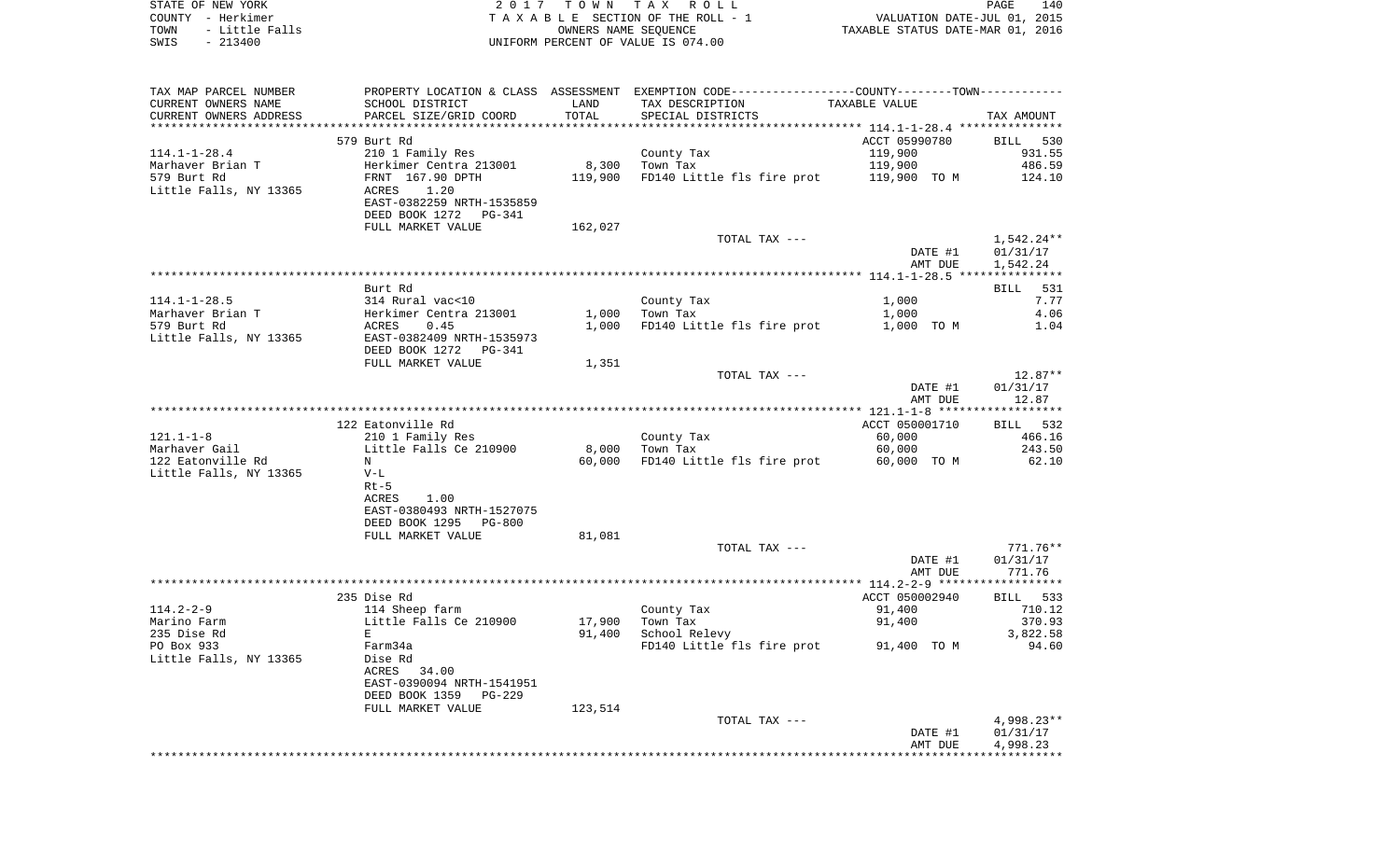| STATE OF NEW YORK      | 2017 TOWN TAX ROLL                 | 141<br>PAGE                      |
|------------------------|------------------------------------|----------------------------------|
| COUNTY - Herkimer      | TAXABLE SECTION OF THE ROLL - 1    | VALUATION DATE-JUL 01, 2015      |
| - Little Falls<br>TOWN | OWNERS NAME SEOUENCE               | TAXABLE STATUS DATE-MAR 01, 2016 |
| $-213400$<br>SWIS      | UNIFORM PERCENT OF VALUE IS 074.00 |                                  |

| TAX MAP PARCEL NUMBER                                 |                                                                            |         |                            | PROPERTY LOCATION & CLASS ASSESSMENT EXEMPTION CODE---------------COUNTY-------TOWN---------- |                    |
|-------------------------------------------------------|----------------------------------------------------------------------------|---------|----------------------------|-----------------------------------------------------------------------------------------------|--------------------|
| CURRENT OWNERS NAME                                   | SCHOOL DISTRICT                                                            | LAND    | TAX DESCRIPTION            | TAXABLE VALUE                                                                                 |                    |
| CURRENT OWNERS ADDRESS                                | PARCEL SIZE/GRID COORD                                                     | TOTAL   | SPECIAL DISTRICTS          |                                                                                               | TAX AMOUNT         |
|                                                       |                                                                            |         |                            |                                                                                               |                    |
|                                                       | 438 Flint Ave Ext                                                          |         |                            | ACCT 050012060                                                                                | <b>BILL</b><br>534 |
| $121.27 - 1 - 14.1$                                   | 210 1 Family Res                                                           |         | VETFUND CT 41101           | 2,275<br>2,275                                                                                |                    |
| Mario & Delores Restante Trust Little Falls Ce 210900 |                                                                            | 8,300   | County Tax                 | 81,925                                                                                        | 636.51             |
| 438 Flint Ave Ext                                     | FRNT 300.00 DPTH                                                           | 84,200  | Town Tax                   | 81,925                                                                                        | 332.48             |
| Little Falls, NY 13365                                | <b>ACRES</b><br>1.20<br>EAST-0392569 NRTH-1526866<br>DEED BOOK 1256 PG-690 |         |                            | FD140 Little fls fire prot 84,200 TO M                                                        | 87.15              |
|                                                       | FULL MARKET VALUE                                                          | 113,784 |                            |                                                                                               |                    |
|                                                       |                                                                            |         | TOTAL TAX ---              |                                                                                               | $1,056.14**$       |
|                                                       |                                                                            |         |                            | DATE #1                                                                                       | 01/31/17           |
|                                                       |                                                                            |         |                            | AMT DUE                                                                                       | 1,056.14           |
|                                                       |                                                                            |         |                            |                                                                                               |                    |
|                                                       | 1189 Shells Bush Rd                                                        |         |                            | ACCT 050004710                                                                                | BILL 535           |
| $114.1 - 1 - 7$                                       | 210 1 Family Res                                                           |         | County Tax                 | 74,200                                                                                        | 576.49             |
| Mark D. Gorinshek & Carry Lynn Little Falls Ce 210900 |                                                                            | 8,300   | Town Tax                   | 74,200                                                                                        | 301.13             |
| Trustees Beverly Gorinshek Irr ACRES                  | 1.20                                                                       | 74,200  |                            | FD140 Little fls fire prot 74,200 TO M                                                        | 76.80              |
| 1189 Shells Bush Rd                                   |                                                                            |         |                            |                                                                                               |                    |
| Little Falls, NY 13365                                |                                                                            |         |                            |                                                                                               |                    |
|                                                       | FULL MARKET VALUE                                                          | 100,270 |                            |                                                                                               |                    |
|                                                       |                                                                            |         | TOTAL TAX ---              |                                                                                               | 954.42**           |
|                                                       |                                                                            |         |                            | DATE #1                                                                                       | 01/31/17           |
|                                                       |                                                                            |         |                            | AMT DUE                                                                                       | 954.42             |
|                                                       |                                                                            |         |                            |                                                                                               |                    |
|                                                       | 339 Oregon Rd                                                              |         |                            | ACCT 050009660                                                                                | BILL 536           |
| $121.4 - 2 - 12.1$                                    | 270 Mfg housing                                                            |         | County Tax                 | 12,000                                                                                        | 93.23              |
| Markwardt Fred C                                      | Central Valley 212803                                                      | 7,600   | Town Tax                   | 12,000                                                                                        | 48.70              |
| Markwardt Florence A                                  | FRNT 176.00 DPTH 220.00                                                    | 12,000  | School Relevy              |                                                                                               | 0.95               |
| 339 Oregon Rd                                         | EAST-0384524 NRTH-1512066                                                  |         |                            | FD140 Little fls fire prot 12,000 TO M                                                        | 12.42              |
| Mohawk, NY 13407                                      | DEED BOOK 1288 PG-57                                                       |         |                            |                                                                                               |                    |
|                                                       | FULL MARKET VALUE                                                          | 16,216  |                            |                                                                                               |                    |
|                                                       |                                                                            |         | TOTAL TAX ---              |                                                                                               | 155.30**           |
|                                                       |                                                                            |         |                            | DATE #1                                                                                       | 01/31/17           |
|                                                       |                                                                            |         |                            | AMT DUE                                                                                       | 155.30             |
|                                                       |                                                                            |         |                            |                                                                                               |                    |
|                                                       | 152 Overlook Rd                                                            |         |                            | ACCT 050013560                                                                                | BILL 537           |
| $121.1 - 1 - 32$                                      | 210 1 Family Res                                                           |         | County Tax                 | 80,300                                                                                        | 623.88             |
| Marlene Seifried Trustee                              | Little Falls Ce 210900                                                     | 5,400   | Town Tax                   | 80,300                                                                                        | 325.88             |
| Rev Trust Dated Oct 2, 2013 FRNT 100.00 DPTH 185.00   |                                                                            | 80,300  | FD140 Little fls fire prot | 80,300 TO M                                                                                   | 83.11              |
| 152 Overlook Rd                                       | EAST-0383216 NRTH-1526797                                                  |         |                            |                                                                                               |                    |
| Little Falls, NY 13365 DEED BOOK 1505 PG-572          |                                                                            |         |                            |                                                                                               |                    |
|                                                       | FULL MARKET VALUE                                                          | 108,514 |                            |                                                                                               |                    |
|                                                       |                                                                            |         | TOTAL TAX ---              |                                                                                               | $1,032.87**$       |
|                                                       |                                                                            |         |                            | DATE #1                                                                                       | 01/31/17           |
|                                                       |                                                                            |         |                            | AMT DUE                                                                                       | 1,032.87           |
|                                                       |                                                                            |         |                            |                                                                                               |                    |
|                                                       |                                                                            |         |                            |                                                                                               |                    |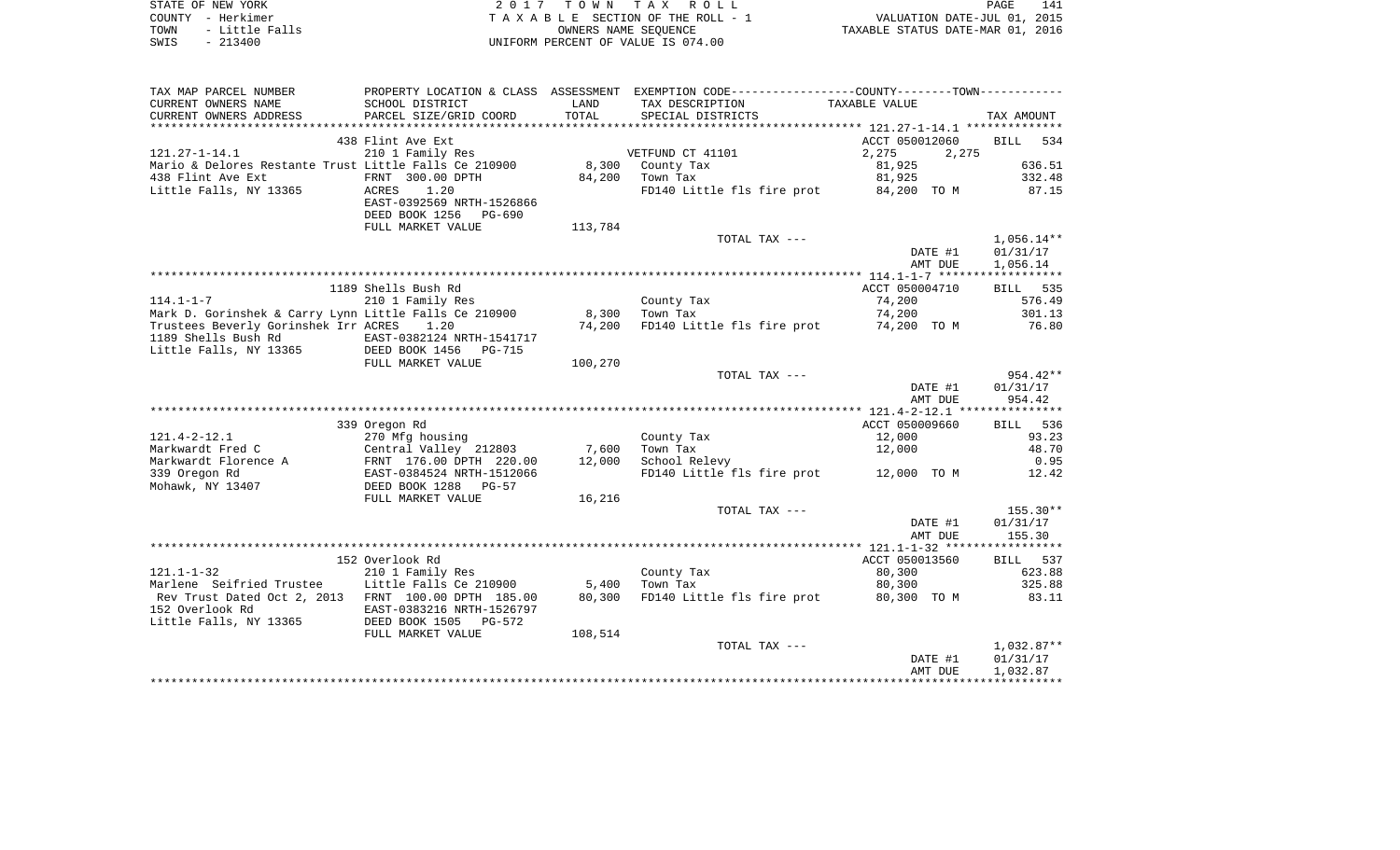| STATE OF NEW YORK<br>COUNTY - Herkimer<br>- Little Falls<br>TOWN           | 2017<br>TAXABLE SECTION OF THE ROLL - 1                                                | PAGE<br>142<br>VALUATION DATE-JUL 01, 2015<br>TAXABLE STATUS DATE-MAR 01, 2016 |                                                                                               |                    |                                |
|----------------------------------------------------------------------------|----------------------------------------------------------------------------------------|--------------------------------------------------------------------------------|-----------------------------------------------------------------------------------------------|--------------------|--------------------------------|
| $-213400$<br>SWIS                                                          |                                                                                        |                                                                                | UNIFORM PERCENT OF VALUE IS 074.00                                                            |                    |                                |
| TAX MAP PARCEL NUMBER                                                      |                                                                                        |                                                                                | PROPERTY LOCATION & CLASS ASSESSMENT EXEMPTION CODE---------------COUNTY-------TOWN---------- |                    |                                |
| CURRENT OWNERS NAME<br>CURRENT OWNERS ADDRESS<br>************************* | SCHOOL DISTRICT<br>PARCEL SIZE/GRID COORD                                              | LAND<br><b>TOTAL</b>                                                           | TAX DESCRIPTION<br>SPECIAL DISTRICTS                                                          | TAXABLE VALUE      | TAX AMOUNT                     |
|                                                                            | 1291 State Route 169                                                                   |                                                                                |                                                                                               | ACCT 050013110     | <b>BILL</b><br>538             |
| $114.2 - 1 - 69$<br>Marmet Robert                                          | 210 1 Family Res<br>Little Falls Ce 210900                                             | 5,700                                                                          | County Tax<br>Town Tax                                                                        | 58,200<br>58,200   | 452.18<br>236.19               |
| Marmet Lucy<br>1291 State Route 169<br>Little Falls, NY 13365              | S<br>R1<br>Rt 169                                                                      | 58,200                                                                         | FD140 Little fls fire prot                                                                    | 58,200 TO M        | 60.24                          |
|                                                                            | <b>FRNT</b><br>80.00 DPTH 250.00<br>EAST-0390350 NRTH-1538249<br>DEED BOOK 1377 PG-241 |                                                                                |                                                                                               |                    |                                |
|                                                                            | FULL MARKET VALUE                                                                      | 78,649                                                                         |                                                                                               |                    |                                |
|                                                                            |                                                                                        |                                                                                | TOTAL TAX ---                                                                                 | DATE #1<br>AMT DUE | 748.61**<br>01/31/17<br>748.61 |
|                                                                            |                                                                                        |                                                                                |                                                                                               |                    |                                |
|                                                                            | 142 O'Hara Rd                                                                          |                                                                                |                                                                                               | ACCT 050018130     | 539<br>BILL.                   |
| $114.2 - 2 - 40$                                                           | 311 Res vac land                                                                       |                                                                                | County Tax                                                                                    | 2,700              | 20.98                          |
| Marocco Roger                                                              | Little Falls Ce 210900                                                                 | 2,700                                                                          | Town Tax                                                                                      | 2,700              | 10.96                          |
| Marocco Michele<br>132 O'Hara Rd                                           | FRNT 218.00 DPTH<br>1.11<br>ACRES                                                      | 2,700                                                                          | FD140 Little fls fire prot                                                                    | 2,700 TO M         | 2.79                           |
| Little Falls, NY 13365                                                     | EAST-0390477 NRTH-1539463<br>DEED BOOK 1624<br>$PG-626$                                |                                                                                |                                                                                               |                    |                                |
| PRIOR OWNER ON 3/01/2016<br>Gilbo Jeffrey J                                | FULL MARKET VALUE                                                                      | 3,649                                                                          |                                                                                               |                    |                                |
|                                                                            |                                                                                        |                                                                                | TOTAL TAX ---                                                                                 | DATE #1<br>AMT DUE | $34.73**$<br>01/31/17<br>34.73 |
|                                                                            |                                                                                        |                                                                                |                                                                                               |                    |                                |
|                                                                            | 132 Ohara Rd                                                                           |                                                                                |                                                                                               | ACCT 050003000     | 540<br>BILL                    |
| $114.2 - 2 - 41$                                                           | 210 1 Family Res                                                                       |                                                                                | County Tax                                                                                    | 61,000             | 473.93                         |
| Marocco Roger                                                              | Little Falls Ce 210900                                                                 | 8,900                                                                          | Town Tax                                                                                      | 61,000             | 247.56                         |
| Marocco Michele<br>132 Ohara Rd<br>Little Falls, NY 13365                  | W<br>FRNT 140.00 DPTH 160.00<br><b>ACRES</b><br>1.60                                   | 61,000                                                                         | FD140 Little fls fire prot                                                                    | 61,000 TO M        | 63.14                          |
|                                                                            | EAST-0390595 NRTH-1539218<br>DEED BOOK 774<br>PG-426<br>FULL MARKET VALUE              | 82,432                                                                         |                                                                                               |                    |                                |
|                                                                            |                                                                                        |                                                                                | TOTAL TAX ---                                                                                 | DATE #1<br>AMT DUE | 784.63**<br>01/31/17<br>784.63 |
|                                                                            |                                                                                        |                                                                                |                                                                                               |                    |                                |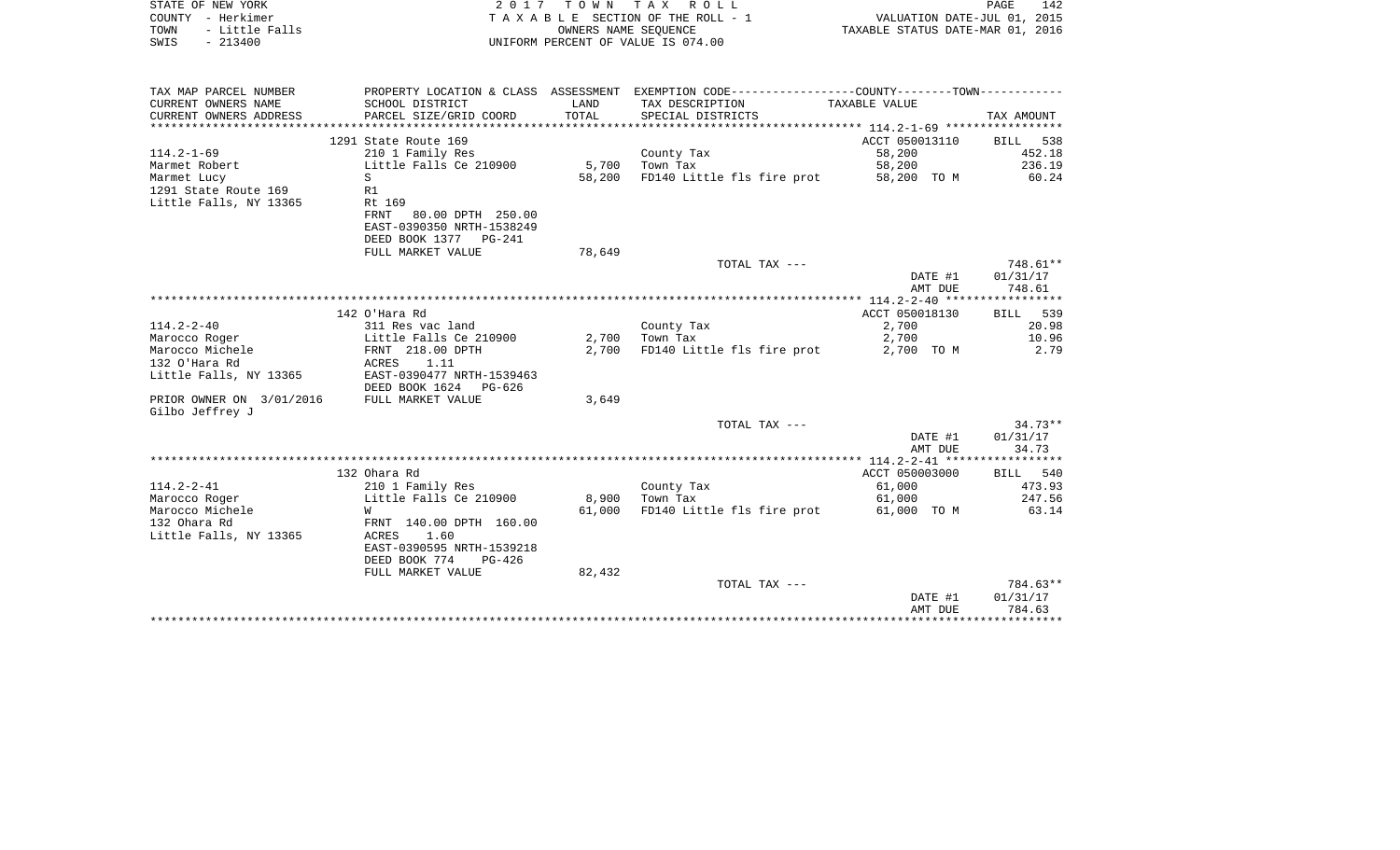| COUNTY - Herkimer<br>TOWN<br>- Little Falls<br>SWIS<br>$-213400$ |                                              |        | TAXABLE SECTION OF THE ROLL - 1<br>OWNERS NAME SEQUENCE<br>UNIFORM PERCENT OF VALUE IS 074.00 | VALUATION DATE-JUL 01, 2015<br>TAXABLE STATUS DATE-MAR 01, 2016 |                      |
|------------------------------------------------------------------|----------------------------------------------|--------|-----------------------------------------------------------------------------------------------|-----------------------------------------------------------------|----------------------|
| TAX MAP PARCEL NUMBER                                            |                                              |        | PROPERTY LOCATION & CLASS ASSESSMENT EXEMPTION CODE---------------COUNTY-------TOWN---------- |                                                                 |                      |
| CURRENT OWNERS NAME                                              | SCHOOL DISTRICT                              | LAND   | TAX DESCRIPTION                                                                               | TAXABLE VALUE                                                   |                      |
| CURRENT OWNERS ADDRESS                                           | PARCEL SIZE/GRID COORD                       | TOTAL  | SPECIAL DISTRICTS                                                                             |                                                                 | TAX AMOUNT           |
|                                                                  | 1531 State Route 169                         |        |                                                                                               | ACCT 050008550                                                  | BILL 541             |
| 114.2-1-8                                                        | 210 1 Family Res                             |        | County Tax                                                                                    | 62,100                                                          | 482.48               |
| Marosek Donald                                                   | Little Falls Ce 210900                       | 7,700  | Town Tax                                                                                      | 62,100                                                          | 252.02               |
| Marosek Fay                                                      | S                                            | 62,100 | FD140 Little fls fire prot                                                                    | 62,100 TO M                                                     | 64.28                |
| 1531 State Route 169                                             | R1                                           |        |                                                                                               |                                                                 |                      |
| Little Falls, NY 13365                                           | $Rt-169$<br>FRNT 400.00 DPTH 100.00          |        |                                                                                               |                                                                 |                      |
|                                                                  | EAST-0386922 NRTH-1541501                    |        |                                                                                               |                                                                 |                      |
|                                                                  | DEED BOOK 00509 PG-00156                     |        |                                                                                               |                                                                 |                      |
|                                                                  | FULL MARKET VALUE                            | 83,919 |                                                                                               |                                                                 |                      |
|                                                                  |                                              |        | TOTAL TAX ---                                                                                 |                                                                 | 798.78**             |
|                                                                  |                                              |        |                                                                                               | DATE #1                                                         | 01/31/17             |
|                                                                  |                                              |        |                                                                                               | AMT DUE                                                         | 798.78               |
|                                                                  | Middleville Rd                               |        |                                                                                               | ACCT 050019060                                                  | 542<br>BILL          |
| $114.2 - 1 - 9$                                                  | 314 Rural vac<10                             |        | County Tax                                                                                    | 100                                                             | 0.78                 |
| Marosek Donald                                                   | Little Falls Ce 210900                       | 100    | Town Tax                                                                                      | 100                                                             | 0.41                 |
| Marosek Fay                                                      | South                                        | 100    | FD140 Little fls fire prot                                                                    | 100 TO M                                                        | .10                  |
| 1531 State Route 169                                             | $V-L$ 1Ac.                                   |        |                                                                                               |                                                                 |                      |
| Little Falls, NY 13365                                           | Rt 169<br>FRNT 400.00 DPTH 108.00            |        |                                                                                               |                                                                 |                      |
|                                                                  | EAST-0386851 NRTH-1541432                    |        |                                                                                               |                                                                 |                      |
|                                                                  | DEED BOOK 00509 PG-00156                     |        |                                                                                               |                                                                 |                      |
|                                                                  | FULL MARKET VALUE                            | 135    |                                                                                               |                                                                 |                      |
|                                                                  |                                              |        | TOTAL TAX ---                                                                                 |                                                                 | $1.29**$             |
|                                                                  |                                              |        |                                                                                               | DATE #1                                                         | 01/31/17             |
|                                                                  |                                              |        |                                                                                               | AMT DUE                                                         | 1.29                 |
|                                                                  | Middleville Rd                               |        |                                                                                               | ACCT 05990730                                                   | BILL<br>543          |
| $114.2 - 1 - 2.4$                                                | 105 Vac farmland                             |        | County Tax                                                                                    | 17,200                                                          | 133.63               |
| Marosek Lawrence                                                 | Little Falls Ce 210900                       | 17,200 | Town Tax                                                                                      | 17,200                                                          | 69.80                |
| Marosek Joanna                                                   | ACRES 57.10                                  | 17,200 | FD140 Little fls fire prot                                                                    | 17,200 TO M                                                     | 17.80                |
| 364 Top Notch Rd                                                 | EAST-0385638 NRTH-1540994                    |        |                                                                                               |                                                                 |                      |
| Little Falls, NY 13365                                           | DEED BOOK 707<br>PG-630<br>FULL MARKET VALUE | 23,243 |                                                                                               |                                                                 |                      |
|                                                                  |                                              |        | TOTAL TAX ---                                                                                 |                                                                 | $221.23**$           |
|                                                                  |                                              |        |                                                                                               | DATE #1                                                         | 01/31/17             |
|                                                                  |                                              |        |                                                                                               | AMT DUE                                                         | 221.23               |
|                                                                  |                                              |        |                                                                                               |                                                                 |                      |
|                                                                  | State Route 169                              |        |                                                                                               |                                                                 | 544<br>BILL          |
| 114.2-1-4.2<br>Marosek Lawrence                                  | 105 Vac farmland<br>Little Falls Ce 210900   | 27,500 | County Tax<br>Town Tax                                                                        | 27,500<br>27,500                                                | 213.66<br>111.60     |
| 864 Top Notch Rd                                                 | Vac Ld                                       | 27,500 | FD140 Little fls fire prot                                                                    | 27,500 TO M                                                     | 28.46                |
| Little Falls, NY 13365                                           | FRNT 1950.00 DPTH                            |        |                                                                                               |                                                                 |                      |
|                                                                  | ACRES<br>50.00                               |        |                                                                                               |                                                                 |                      |
|                                                                  | EAST-0386965 NRTH-1542859                    |        |                                                                                               |                                                                 |                      |
|                                                                  | DEED BOOK 1494<br>PG-350                     |        |                                                                                               |                                                                 |                      |
|                                                                  | FULL MARKET VALUE                            | 37,162 |                                                                                               |                                                                 |                      |
|                                                                  |                                              |        | TOTAL TAX ---                                                                                 | DATE #1                                                         | 353.72**<br>01/31/17 |
|                                                                  |                                              |        |                                                                                               | AMT DUE                                                         | 353.72               |
|                                                                  |                                              |        |                                                                                               |                                                                 |                      |

PAGE 143

STATE OF NEW YORK **EXECUTE:**  $2017$  TOWN TAX ROLL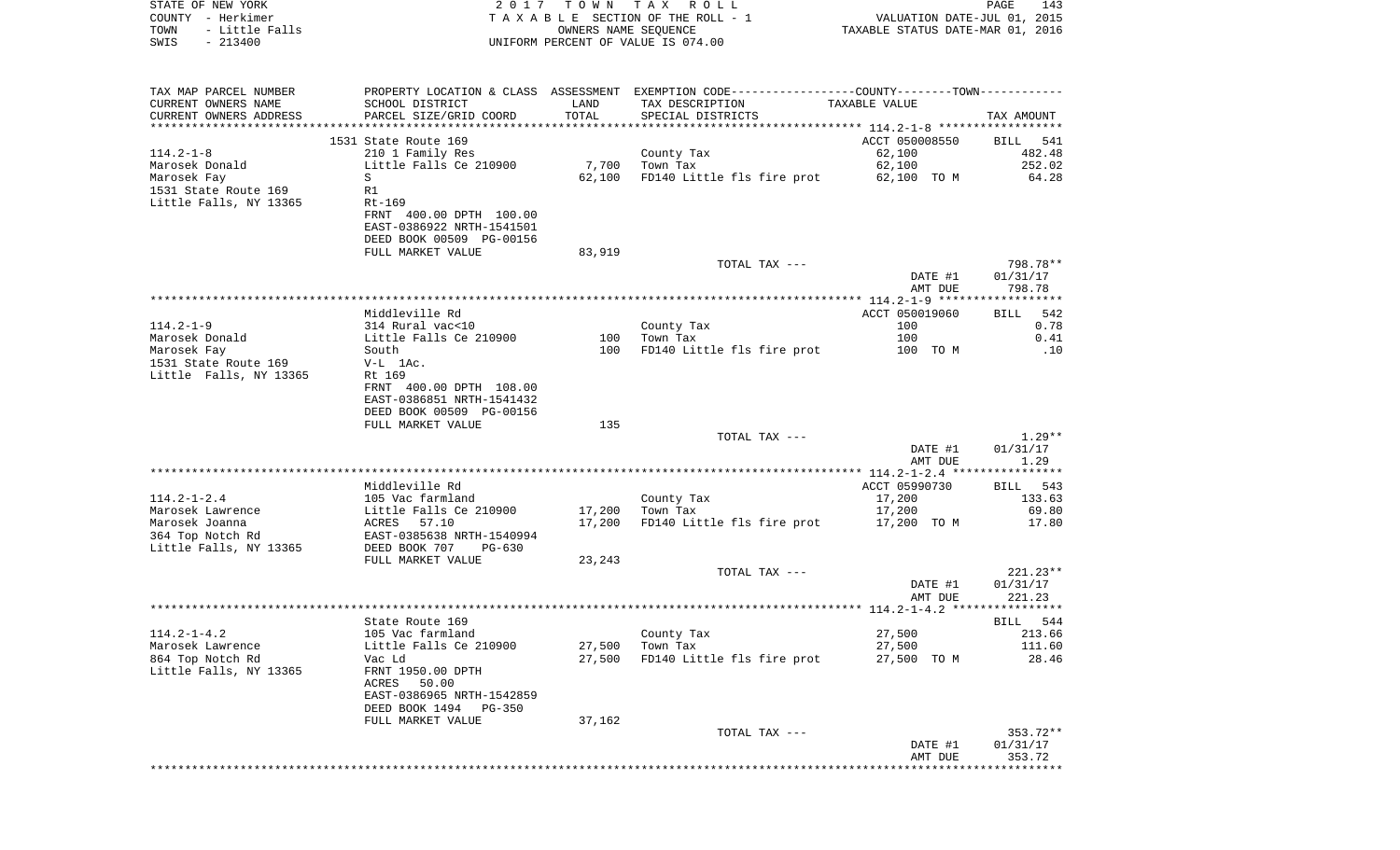| COUNTY - Herkimer<br>TOWN<br>- Little Falls<br>$-213400$<br>SWIS                                   |                                                                                                                           |                   | TAXABLE SECTION OF THE ROLL - 1<br>OWNERS NAME SEQUENCE<br>UNIFORM PERCENT OF VALUE IS 074.00                                         | VALUATION DATE-JUL 01, 2015<br>TAXABLE STATUS DATE-MAR 01, 2016 |                                           |
|----------------------------------------------------------------------------------------------------|---------------------------------------------------------------------------------------------------------------------------|-------------------|---------------------------------------------------------------------------------------------------------------------------------------|-----------------------------------------------------------------|-------------------------------------------|
| TAX MAP PARCEL NUMBER<br>CURRENT OWNERS NAME<br>CURRENT OWNERS ADDRESS<br>************************ | SCHOOL DISTRICT<br>PARCEL SIZE/GRID COORD                                                                                 | LAND<br>TOTAL     | PROPERTY LOCATION & CLASS ASSESSMENT EXEMPTION CODE---------------COUNTY-------TOWN----------<br>TAX DESCRIPTION<br>SPECIAL DISTRICTS | TAXABLE VALUE                                                   | TAX AMOUNT                                |
|                                                                                                    | Middleville Rd                                                                                                            |                   |                                                                                                                                       | ACCT 050009300                                                  | BILL<br>545                               |
| $114.2 - 1 - 11.1$<br>Marosek Lawrence                                                             | 322 Rural vac>10                                                                                                          |                   | County Tax                                                                                                                            | 13,600                                                          | 105.66                                    |
| Marosek Michael                                                                                    | Little Falls Ce 210900<br>S                                                                                               | 13,600            | 13,600 Town Tax<br>FD140 Little fls fire prot                                                                                         | 13,600<br>13,600 TO M                                           | 55.19<br>14.08                            |
| 364 Top Notch Rd<br>Little Falls, NY 13365                                                         | .01 Ac To County 6/00<br>Rt-169<br>ACRES<br>50.90<br>EAST-0388088 NRTH-1538417<br>DEED BOOK 1471 PG-402                   |                   |                                                                                                                                       |                                                                 |                                           |
|                                                                                                    | FULL MARKET VALUE                                                                                                         | 18,378            |                                                                                                                                       |                                                                 |                                           |
|                                                                                                    |                                                                                                                           |                   | TOTAL TAX ---                                                                                                                         | DATE #1                                                         | 174.93**<br>01/31/17                      |
|                                                                                                    |                                                                                                                           |                   |                                                                                                                                       | AMT DUE                                                         | 174.93                                    |
|                                                                                                    | 364 Top Notch Rd                                                                                                          |                   |                                                                                                                                       | ACCT 050014460                                                  | <b>BILL</b><br>546                        |
| $114.2 - 2 - 2$                                                                                    | 112 Dairy farm                                                                                                            |                   | County Tax                                                                                                                            | 113,800                                                         | 884.16                                    |
| Marosek Lawrence D<br>364 Top Notch Rd                                                             | Little Falls Ce 210900<br>N                                                                                               | 44,000<br>113,800 | Town Tax<br>FD140 Little fls fire prot                                                                                                | 113,800<br>113,800 TO M                                         | 461.83<br>117.79                          |
| Little Falls, NY 13365                                                                             | Farm<br>Top Notch Rd<br>ACRES<br>81.30<br>EAST-0392261 NRTH-1544682<br>DEED BOOK 673<br>PG-251<br>FULL MARKET VALUE       | 153,784           |                                                                                                                                       |                                                                 |                                           |
|                                                                                                    |                                                                                                                           |                   | TOTAL TAX ---                                                                                                                         |                                                                 | $1,463.78**$                              |
|                                                                                                    |                                                                                                                           |                   |                                                                                                                                       | DATE #1<br>AMT DUE                                              | 01/31/17<br>1,463.78                      |
|                                                                                                    | Middleville Rd                                                                                                            |                   |                                                                                                                                       | ACCT 050100430                                                  | BILL 547                                  |
| $114.2 - 1 - 2.5$                                                                                  | 314 Rural vac<10                                                                                                          |                   | County Tax                                                                                                                            | 3,900                                                           | 30.30                                     |
| Marosek Michael<br>Marosek Mary E<br>PO Box 1002                                                   | Little Falls Ce 210900<br>ACRES<br>6.40<br>EAST-0384996 NRTH-1541557                                                      | 3,900<br>3,900    | Town Tax<br>FD140 Little fls fire prot                                                                                                | 3,900<br>3,900 TO M                                             | 15.83<br>4.04                             |
| Little Falls, NY 13365                                                                             | DEED BOOK 814<br>$PG-14$<br>FULL MARKET VALUE                                                                             | 5,270             |                                                                                                                                       |                                                                 |                                           |
|                                                                                                    |                                                                                                                           |                   | TOTAL TAX ---                                                                                                                         | DATE #1<br>AMT DUE                                              | $50.17**$<br>01/31/17<br>50.17            |
|                                                                                                    |                                                                                                                           |                   |                                                                                                                                       |                                                                 |                                           |
| $114.2 - 1 - 2.7$<br>Marosek Michael<br>Marosek Mary<br>PO Box 1002<br>Little Falls, NY 13365      | NYS 169<br>314 Rural vac<10<br>Little Falls Ce 210900<br>23.00 DPTH<br>FRNT<br>ACRES<br>0.93<br>EAST-0386464 NRTH-1541741 | 300<br>300        | County Tax<br>Town Tax<br>FD140 Little fls fire prot                                                                                  | 300<br>300<br>300 TO M                                          | <b>BILL</b><br>548<br>2.33<br>1.22<br>.31 |
|                                                                                                    | DEED BOOK 1513 PG-763<br>FULL MARKET VALUE                                                                                | 405               |                                                                                                                                       |                                                                 |                                           |
|                                                                                                    |                                                                                                                           |                   | TOTAL TAX ---                                                                                                                         | DATE #1                                                         | $3.86**$<br>01/31/17                      |
|                                                                                                    |                                                                                                                           |                   |                                                                                                                                       | AMT DUE                                                         | 3.86                                      |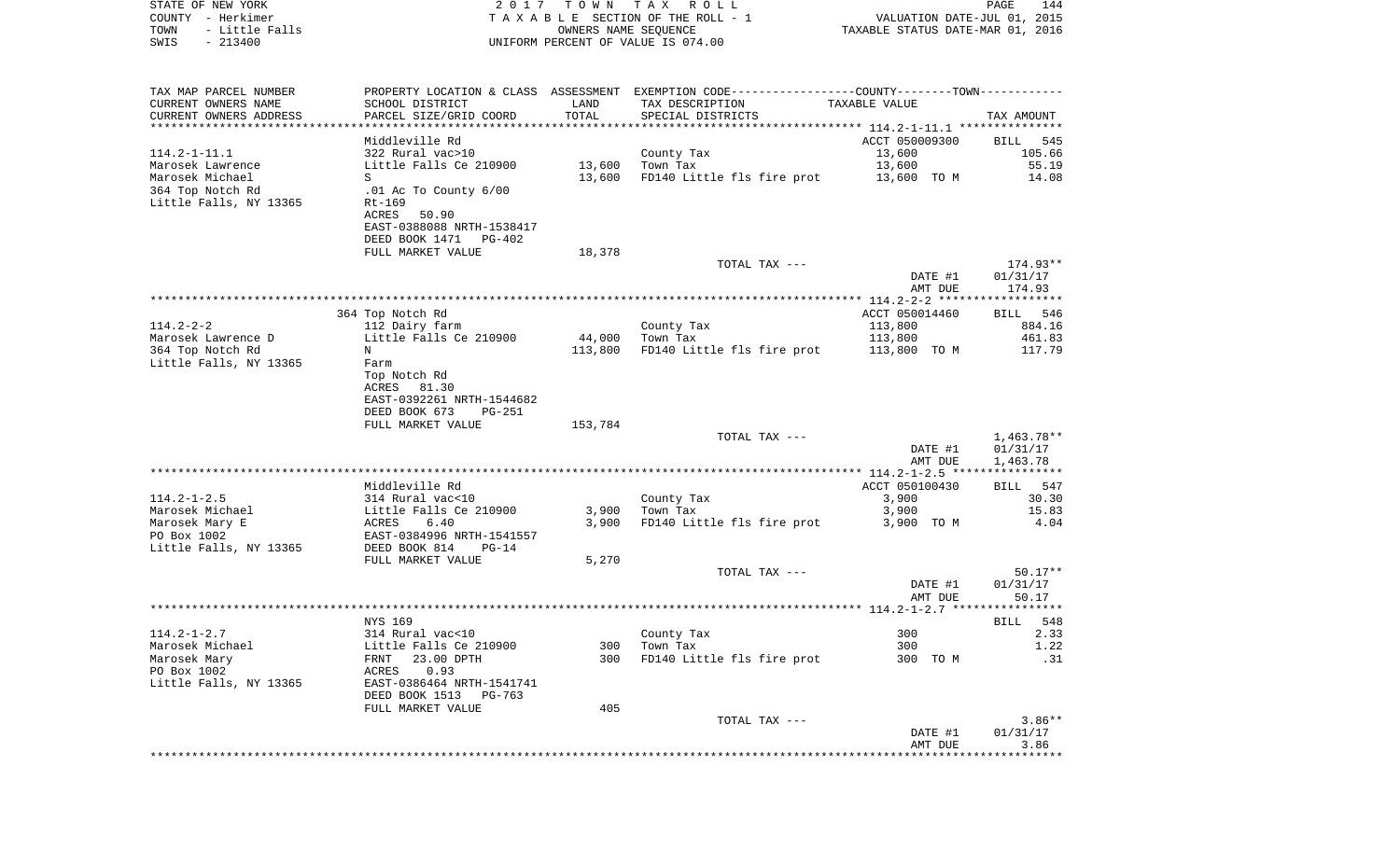STATE OF NEW YORK 2 0 1 7 T O W N T A X R O L L PAGE 145COUNTY - Herkimer **T A X A B L E** SECTION OF THE ROLL - 1 VALUATION DATE-JUL 01, 2015 TOWN - Little Falls OWNERS NAME SEQUENCE TAXABLE STATUS DATE-MAR 01, 2016 SWIS - 213400 UNIFORM PERCENT OF VALUE IS 074.00

TAX MAP PARCEL NUMBER PROPERTY LOCATION & CLASS ASSESSMENT EXEMPTION CODE------------------COUNTY--------TOWN------------ CURRENT OWNERS NAME SCHOOL DISTRICT LAND TAX DESCRIPTION TAXABLE VALUECURRENT OWNERS ADDRESS PARCEL SIZE/GRID COORD TOTAL SPECIAL DISTRICTS TAX AMOUNT \*\*\*\*\*\*\*\*\*\*\*\*\*\*\*\*\*\*\*\*\*\*\*\*\*\*\*\*\*\*\*\*\*\*\*\*\*\*\*\*\*\*\*\*\*\*\*\*\*\*\*\*\*\*\*\*\*\*\*\*\*\*\*\*\*\*\*\*\*\*\*\*\*\*\*\*\*\*\*\*\*\*\*\*\*\*\*\*\*\*\*\*\*\*\*\*\*\*\*\*\*\*\* 114.2-1-4.1 \*\*\*\*\*\*\*\*\*\*\*\*\*\*\*\*Middleville Rd ACCT 050002730 BILL 549 166.27 114.2-1-4.1 105 Vac farmland County Tax 21,400 166.27 Marosek Michael Little Falls Ce 210900 21,400 Town Tax 21,400 86.85 Marosek Mary **FRNT 501.00 DPTH** 21,400 FD140 Little fls fire prot 21,400 TO M 22.15 Middleville Rd **ACRES** 64.80 PO Box 1002 EAST-0386569 NRTH-1540207Little Falls, NY 13365 DEED BOOK 1513 PG-760 FULL MARKET VALUE 28,919 TOTAL TAX --- 275.27\*\* DATE #1 01/31/17 AMT DUE 275.27 \*\*\*\*\*\*\*\*\*\*\*\*\*\*\*\*\*\*\*\*\*\*\*\*\*\*\*\*\*\*\*\*\*\*\*\*\*\*\*\*\*\*\*\*\*\*\*\*\*\*\*\*\*\*\*\*\*\*\*\*\*\*\*\*\*\*\*\*\*\*\*\*\*\*\*\*\*\*\*\*\*\*\*\*\*\*\*\*\*\*\*\*\*\*\*\*\*\*\*\*\*\*\* 107.4-1-1 \*\*\*\*\*\*\*\*\*\*\*\*\*\*\*\*\*\* Cole Rd BILL 550402.45 107.4-1-1 210 1 Family Res County Tax 51,800 Marosek Michael L **Little Falls Ce 210900** 10,600 Town Tax 51,800 51,800 210.22 PO Box 1002 Cole & Rockwell 51,800 FD140 Little fls fire prot 51,800 TO M 53.62 Little Falls, NY 13365 R1 FRNT 678.00 DPTHACRES 2.70 EAST-0385974 NRTH-1544702 DEED BOOK 865 PG-221FULL MARKET VALUE 70,000 TOTAL TAX --- 666.29\*\* DATE #1 01/31/17 AMT DUE 666.29 \*\*\*\*\*\*\*\*\*\*\*\*\*\*\*\*\*\*\*\*\*\*\*\*\*\*\*\*\*\*\*\*\*\*\*\*\*\*\*\*\*\*\*\*\*\*\*\*\*\*\*\*\*\*\*\*\*\*\*\*\*\*\*\*\*\*\*\*\*\*\*\*\*\*\*\*\*\*\*\*\*\*\*\*\*\*\*\*\*\*\*\*\*\*\*\*\*\*\*\*\*\*\* 127.1-1-1.1 \*\*\*\*\*\*\*\*\*\*\*\*\*\*\*\* 254 Oregon Rd ACCT 050015690 BILL 551 127.1-1-1.1 210 1 Family Res County Tax 73,100 567.94 Marquisee Timothy Central Valley 212803 8,900 Town Tax 73,100 296.66 Marquisee Cathleen **R1** R1 873,100 FD140 Little fls fire prot 73,100 TO M 75.66 254 Oregon Rd FRNT 170.00 DPTH 350.00 Mohawk, NY 13407 <br>
ACRES 1.60 EAST-0382812 NRTH-1511951 DEED BOOK 810 PG-223FULL MARKET VALUE 98,784 TOTAL TAX --- 940.26\*\* DATE #1 01/31/17 AMT DUE 940.26 \*\*\*\*\*\*\*\*\*\*\*\*\*\*\*\*\*\*\*\*\*\*\*\*\*\*\*\*\*\*\*\*\*\*\*\*\*\*\*\*\*\*\*\*\*\*\*\*\*\*\*\*\*\*\*\*\*\*\*\*\*\*\*\*\*\*\*\*\*\*\*\*\*\*\*\*\*\*\*\*\*\*\*\*\*\*\*\*\*\*\*\*\*\*\*\*\*\*\*\*\*\*\* 121.4-2-33.5 \*\*\*\*\*\*\*\*\*\*\*\*\*\*\* 276 Nulls Rd ACCT 050099530 BILL 552121.4-2-33.5 210 1 Family Res County Tax 95,000 738.09 Martin John E Little Falls Ce 210900 10,200 Town Tax 95,000 385.54 276 Nulls Rd partial 95,000 FD140 Little fls fire prot 95,000 TO M 98.33 Little Falls, NY 13365-5302 ACRES 12.90 EAST-0395254 NRTH-1517515PRIOR OWNER ON 3/01/2016 DEED BOOK 1599 PG-764 Martin John E FULL MARKET VALUE 128,378 TOTAL TAX --- 1,221.96\*\* DATE #1 01/31/17 AMT DUE 1,221.96 \*\*\*\*\*\*\*\*\*\*\*\*\*\*\*\*\*\*\*\*\*\*\*\*\*\*\*\*\*\*\*\*\*\*\*\*\*\*\*\*\*\*\*\*\*\*\*\*\*\*\*\*\*\*\*\*\*\*\*\*\*\*\*\*\*\*\*\*\*\*\*\*\*\*\*\*\*\*\*\*\*\*\*\*\*\*\*\*\*\*\*\*\*\*\*\*\*\*\*\*\*\*\*\*\*\*\*\*\*\*\*\*\*\*\*\*\*\*\*\*\*\*\*\*\*\*\*\*\*\*\*\*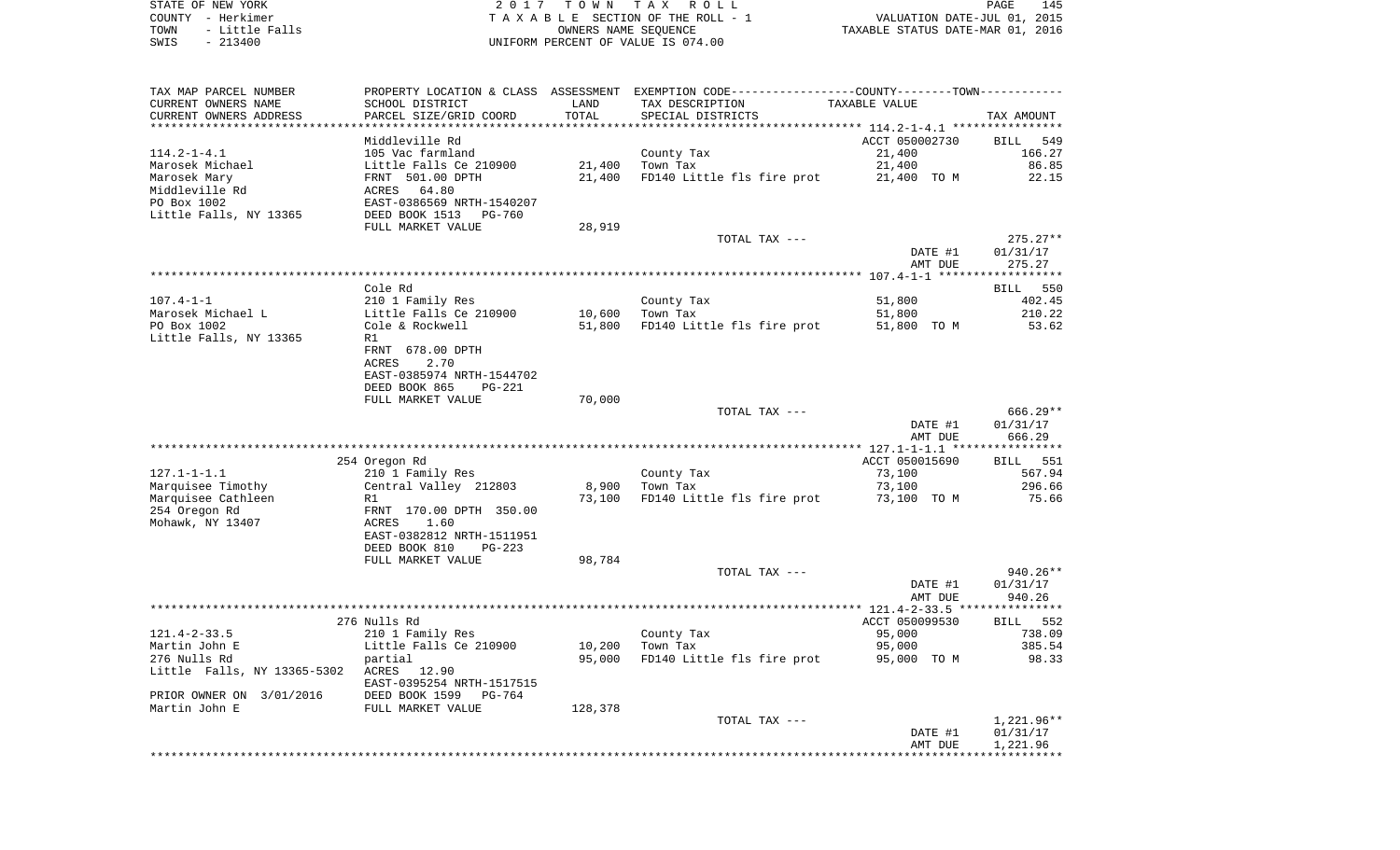|      | STATE OF NEW YORK   | 2017 TOWN TAX ROLL                    |                                  | PAGE | 146 |
|------|---------------------|---------------------------------------|----------------------------------|------|-----|
|      | COUNTY - Herkimer   | T A X A B L E SECTION OF THE ROLL - 1 | VALUATION DATE-JUL 01, 2015      |      |     |
|      | TOWN - Little Falls | OWNERS NAME SEOUENCE                  | TAXABLE STATUS DATE-MAR 01, 2016 |      |     |
| SWIS | $-213400$           | UNIFORM PERCENT OF VALUE IS 074.00    |                                  |      |     |
|      |                     |                                       |                                  |      |     |
|      |                     |                                       |                                  |      |     |

| TAX MAP PARCEL NUMBER  | PROPERTY LOCATION & CLASS ASSESSMENT |        | EXEMPTION CODE-----------------COUNTY-------TOWN----------- |                |                    |
|------------------------|--------------------------------------|--------|-------------------------------------------------------------|----------------|--------------------|
| CURRENT OWNERS NAME    | SCHOOL DISTRICT                      | LAND   | TAX DESCRIPTION                                             | TAXABLE VALUE  |                    |
| CURRENT OWNERS ADDRESS | PARCEL SIZE/GRID COORD               | TOTAL  | SPECIAL DISTRICTS                                           |                | TAX AMOUNT         |
|                        |                                      |        |                                                             |                |                    |
|                        | 2033 State Route 169                 |        |                                                             | ACCT 050016290 | BILL 553           |
| $107.3 - 1 - 3$        | 210 1 Family Res                     |        | County Tax                                                  | 61,100         | 474.71             |
| Maxwell Richard J      | Little Falls Ce 210900               | 14,000 | Town Tax                                                    | 61,100         | 247.96             |
| Maxwell Francis P      | Life Use                             | 61,100 | FD140 Little fls fire prot                                  | 61,100 TO M    | 63.24              |
| 2033 State Route 169   | ACRES<br>1.50                        |        |                                                             |                |                    |
| Little Falls, NY 13365 | EAST-0378522 NRTH-1546178            |        |                                                             |                |                    |
|                        | DEED BOOK 1160 PG-116                |        |                                                             |                |                    |
|                        | FULL MARKET VALUE                    | 82,568 |                                                             |                |                    |
|                        |                                      |        | TOTAL TAX ---                                               |                | 785.91**           |
|                        |                                      |        |                                                             | DATE #1        | 01/31/17           |
|                        |                                      |        |                                                             | AMT DUE        | 785.91             |
|                        |                                      |        |                                                             |                | ****************** |
|                        | 1523 State Route 5S                  |        |                                                             | ACCT 050002250 | BILL 554           |
| $121.2 - 2 - 8$        | 210 1 Family Res                     |        | County Tax                                                  | 67,900         | 527.54             |
| Maylo Richard          | Little Falls Ce 210900               | 8,000  | Town Tax                                                    | 67,900         | 275.56             |
| Maylo Cristie          | N                                    | 67,900 | FD140 Little fls fire prot                                  | 67,900 TO M    | 70.28              |
| 1523 State Rt $5-S$    | $R-1$                                |        |                                                             |                |                    |
| Mohawk, NY 13407       | $Rt-5$                               |        |                                                             |                |                    |
|                        | 210.00 DPTH 210.00<br>FRNT           |        |                                                             |                |                    |
|                        | <b>ACRES</b><br>1.00                 |        |                                                             |                |                    |
|                        | EAST-0388601 NRTH-1524402            |        |                                                             |                |                    |
|                        | DEED BOOK 1277 PG-53                 |        |                                                             |                |                    |
|                        | FULL MARKET VALUE                    | 91,757 |                                                             |                |                    |
|                        |                                      |        | TOTAL TAX ---                                               |                | 873.38**           |
|                        |                                      |        |                                                             | DATE #1        | 01/31/17           |
|                        |                                      |        |                                                             | AMT DUE        | 873.38             |
|                        |                                      |        |                                                             |                |                    |
|                        | Deck Rd                              |        |                                                             | ACCT 050009000 | BILL 555           |
| $127.4 - 2 - 16.1$     | 322 Rural vac>10                     |        | County Tax                                                  | 350            | 2.72               |
| Mayton John            | Owen D Young<br>215001               | 350    | Town Tax                                                    | 350            | 1.42               |
| Mayton Paul            | N                                    | 350    | FD140 Little fls fire prot                                  | 350 TO M       | .36                |
| 1794 State Route 168   | Deck Rd                              |        |                                                             |                |                    |
| Mohawk, NY 13407       | FRNT 270.00 DPTH 262.00              |        |                                                             |                |                    |
|                        | EAST-0389033 NRTH-1502645            |        |                                                             |                |                    |
|                        | DEED BOOK 694<br>PG-587              |        |                                                             |                |                    |
|                        | FULL MARKET VALUE                    | 473    |                                                             |                |                    |
|                        |                                      |        | TOTAL TAX ---                                               |                | $4.50**$           |
|                        |                                      |        |                                                             | DATE #1        | 01/31/17           |
|                        |                                      |        |                                                             | AMT DUE        | 4.50               |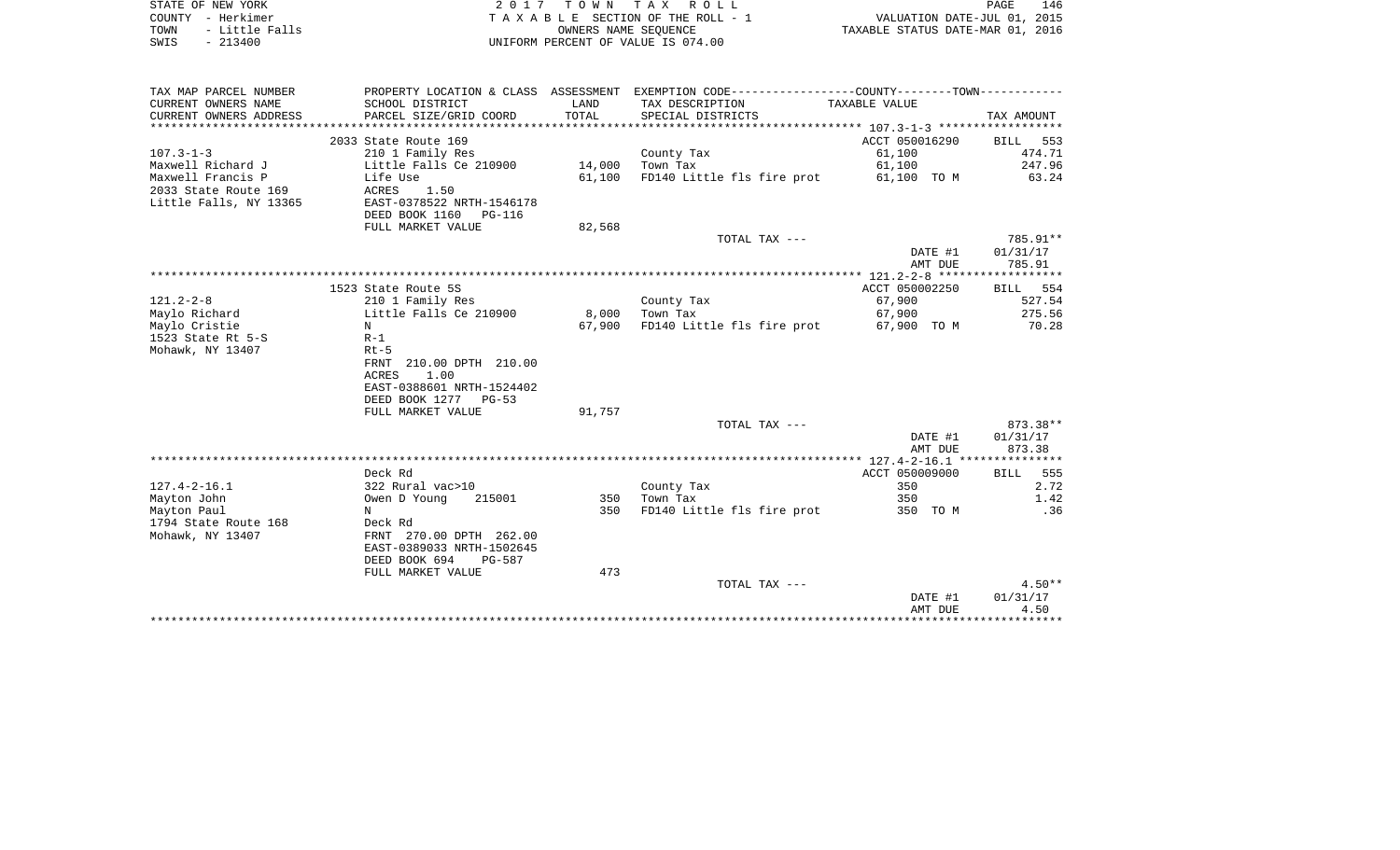| STATE OF NEW YORK |  |           |                |  |
|-------------------|--|-----------|----------------|--|
| COUNTY - Herkimer |  |           |                |  |
| TOWN              |  |           | - Little Falls |  |
| SWIS              |  | $-213400$ |                |  |

2017 TOWN TAX ROLL TA X A B L E SECTION OF THE ROLL - 1 TOWN - Little Falls OWNERS NAME SEQUENCE TAXABLE STATUS DATE-MAR 01, 2016 UNIFORM PERCENT OF VALUE IS 074.00

| TAX MAP PARCEL NUMBER                | PROPERTY LOCATION & CLASS ASSESSMENT |        | EXEMPTION CODE----------------COUNTY-------TOWN----------- |                     |                |
|--------------------------------------|--------------------------------------|--------|------------------------------------------------------------|---------------------|----------------|
| CURRENT OWNERS NAME                  | SCHOOL DISTRICT                      | LAND   | TAX DESCRIPTION                                            | TAXABLE VALUE       |                |
| CURRENT OWNERS ADDRESS               | PARCEL SIZE/GRID COORD               | TOTAL  | SPECIAL DISTRICTS                                          |                     | TAX AMOUNT     |
|                                      |                                      |        |                                                            |                     |                |
|                                      | Paines Hollow Rd                     |        |                                                            | ACCT 05990790       | BILL 556       |
| $121.2 - 4 - 59.4$                   | 314 Rural vac<10                     |        | County Tax                                                 | 7,100               | 55.16          |
| McCarthy John                        | Little Falls Ce 210900               | 7,100  | Town Tax                                                   | 7,100               | 28.81          |
| 1631 State Route 5S                  | 8.30<br>ACRES                        | 7,100  | FD140 Little fls fire prot                                 | 7,100 TO M          | 7.35           |
| Little Falls, NY 13365               | EAST-0390470 NRTH-1523829            |        |                                                            |                     |                |
|                                      | DEED BOOK 824<br>PG-426              |        |                                                            |                     |                |
|                                      | FULL MARKET VALUE                    | 9,595  |                                                            |                     |                |
|                                      |                                      |        | TOTAL TAX ---                                              |                     | $91.32**$      |
|                                      |                                      |        |                                                            | DATE #1             | 01/31/17       |
|                                      |                                      |        |                                                            | AMT DUE             | 91.32          |
|                                      |                                      |        |                                                            |                     |                |
|                                      | Jacksonburg Rd                       |        |                                                            | ACCT 050008850      | BILL 557       |
| $121.2 - 4 - 59.888$                 | 474 Billboard                        | 400    | County Tax<br>Town Tax                                     | 7,900               | 61.38<br>32.06 |
| McCarthy John<br>1631 State Route 5S | Little Falls Ce 210900<br>S.         | 7,900  | FD140 Little fls fire prot                                 | 7,900<br>7,900 TO M | 8.18           |
| Little Falls, NY 13365               | Sign On 121.2-4-39.1                 |        |                                                            |                     |                |
|                                      | Rt-5S                                |        |                                                            |                     |                |
|                                      | <b>ACRES</b><br>0.01                 |        |                                                            |                     |                |
|                                      | EAST-0353342 NRTH-1098454            |        |                                                            |                     |                |
|                                      | DEED BOOK 00000                      |        |                                                            |                     |                |
|                                      | FULL MARKET VALUE                    | 10,676 |                                                            |                     |                |
|                                      |                                      |        | TOTAL TAX ---                                              |                     | $101.62**$     |
|                                      |                                      |        |                                                            | DATE #1             | 01/31/17       |
|                                      |                                      |        |                                                            | AMT DUE             | 101.62         |
|                                      |                                      |        |                                                            |                     |                |
|                                      | Paines Hollow Rd                     |        |                                                            | ACCT 050018050      | BILL 558       |
| $121.2 - 4 - 64$                     | 311 Res vac land                     |        | County Tax                                                 | 800                 | 6.22           |
| Mccarthy John                        | Little Falls Ce 210900               | 800    | Town Tax                                                   | 800                 | 3.25           |
| 1631 State Route 5S                  | W                                    | 800    | FD140 Little fls fire prot                                 | 800 TO M            | .83            |
| Little Falls, NY 13365               | V-L 102 X34                          |        |                                                            |                     |                |
|                                      | Rt 167                               |        |                                                            |                     |                |
|                                      | FRNT 340.00 DPTH                     |        |                                                            |                     |                |
|                                      | 0.52<br>ACRES                        |        |                                                            |                     |                |
|                                      | EAST-0390822 NRTH-1523594            |        |                                                            |                     |                |
|                                      | DEED BOOK 824<br>PG-426              |        |                                                            |                     |                |
|                                      | FULL MARKET VALUE                    | 1,081  |                                                            |                     | $10.30**$      |
|                                      |                                      |        | TOTAL TAX ---                                              | DATE #1             | 01/31/17       |
|                                      |                                      |        |                                                            | AMT DUE             | 10.30          |
|                                      |                                      |        |                                                            |                     |                |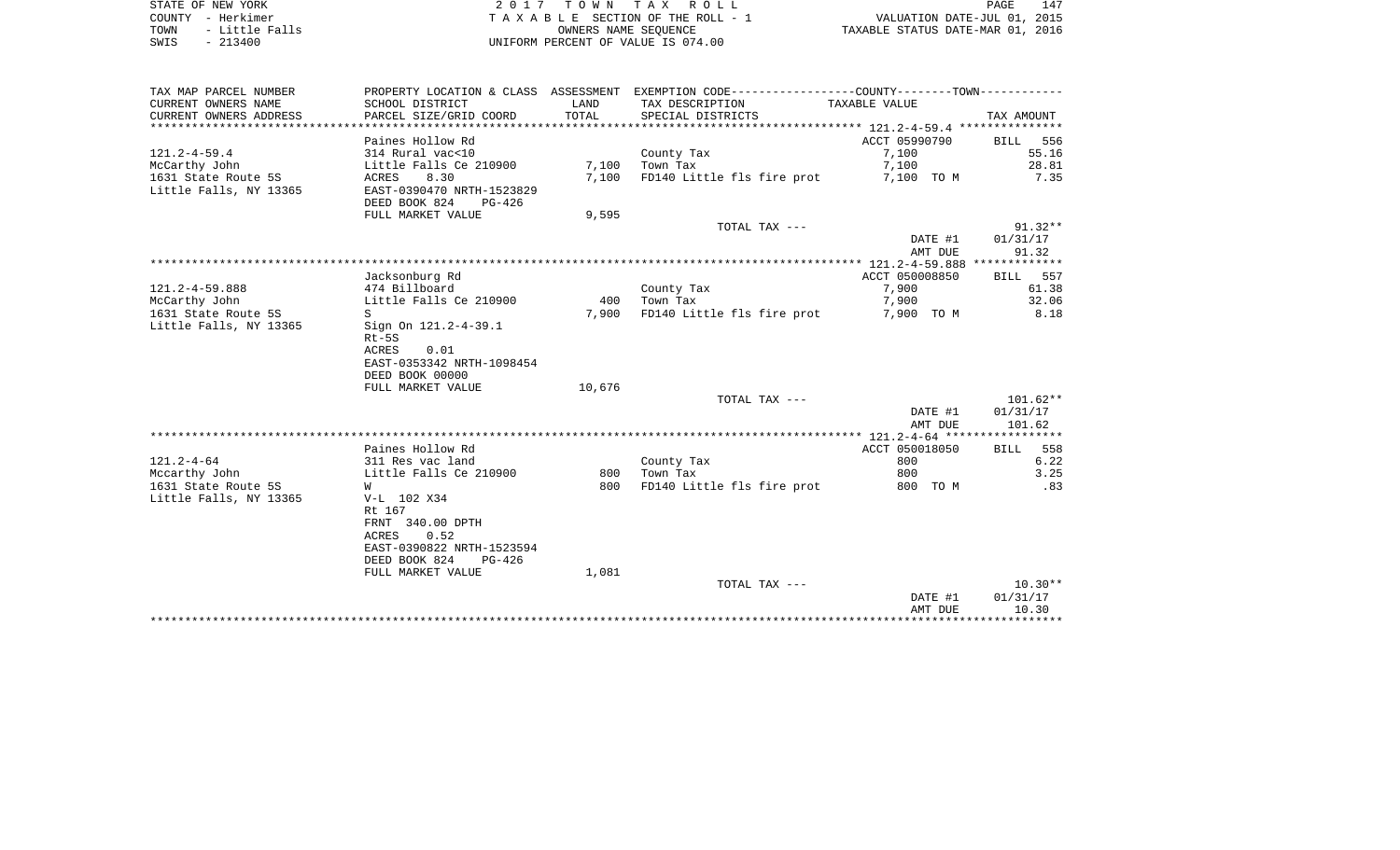| STATE OF NEW YORK   | 2017 TOWN TAX ROLL                 | 148<br>PAGE                      |
|---------------------|------------------------------------|----------------------------------|
| COUNTY - Herkimer   | TAXABLE SECTION OF THE ROLL - 1    | VALUATION DATE-JUL 01, 2015      |
| TOWN - Little Falls | OWNERS NAME SEOUENCE               | TAXABLE STATUS DATE-MAR 01, 2016 |
| SWIS<br>- 213400    | UNIFORM PERCENT OF VALUE IS 074.00 |                                  |

| TAX MAP PARCEL NUMBER  |                                |         | PROPERTY LOCATION & CLASS ASSESSMENT EXEMPTION CODE-----------------COUNTY--------TOWN-------- |                |                 |
|------------------------|--------------------------------|---------|------------------------------------------------------------------------------------------------|----------------|-----------------|
| CURRENT OWNERS NAME    | SCHOOL DISTRICT                | LAND    | TAX DESCRIPTION                                                                                | TAXABLE VALUE  |                 |
| CURRENT OWNERS ADDRESS | PARCEL SIZE/GRID COORD         | TOTAL   | SPECIAL DISTRICTS                                                                              |                | TAX AMOUNT      |
|                        |                                |         |                                                                                                |                |                 |
|                        | 1476 State Route 5S            |         |                                                                                                | ACCT 050009570 | BILL<br>559     |
| $121.2 - 4 - 18$       | 210 1 Family Res               |         | CW_15_VET/ 41162                                                                               | 6,660          | $\Omega$        |
| Mccaw Robert           | Little Falls Ce 210900         |         | 5,000 County Tax                                                                               | 57,840         | 449.38          |
| Mccaw Margaret         | FRNT 100.00 DPTH 165.00        | 64,500  | Town Tax                                                                                       | 64,500         | 261.76          |
| 1476 State Route 5-S   | EAST-0387729 NRTH-1524166      |         | FD140 Little fls fire prot                                                                     | 64,500 TO M    | 66.76           |
|                        | DEED BOOK 702<br>$PG-945$      |         |                                                                                                |                |                 |
| Mohawk, NY 13407       |                                |         |                                                                                                |                |                 |
|                        | FULL MARKET VALUE              | 87,162  |                                                                                                |                |                 |
|                        |                                |         | TOTAL TAX ---                                                                                  |                | $777.90**$      |
|                        |                                |         |                                                                                                | DATE #1        | 01/31/17        |
|                        |                                |         |                                                                                                | AMT DUE        | 777.90          |
|                        |                                |         |                                                                                                |                |                 |
|                        | Oregon Rd                      |         |                                                                                                | ACCT 050013830 | BILL 560        |
| $121.4 - 2 - 7$        | 323 Vacant rural               |         | County Tax                                                                                     | 2,500          | 19.42           |
| Mccoy Richard          | Little Falls Ce 210900         | 2,500   | Town Tax                                                                                       | 2,500          | 10.15           |
| Mccoy Cindy            | W                              | 2,500   | FD140 Little fls fire prot                                                                     | 2,500 TO M     | 2.59            |
| 352 Decker Rd          | ACRES 16.50                    |         |                                                                                                |                |                 |
| Mohawk, NY 13407       | EAST-0386006 NRTH-1515831      |         |                                                                                                |                |                 |
|                        | DEED BOOK 859<br>$PG-80$       |         |                                                                                                |                |                 |
|                        | FULL MARKET VALUE              | 3,378   |                                                                                                |                |                 |
|                        |                                |         | TOTAL TAX ---                                                                                  |                | $32.16**$       |
|                        |                                |         |                                                                                                |                |                 |
|                        |                                |         |                                                                                                | DATE #1        | 01/31/17        |
|                        |                                |         |                                                                                                | AMT DUE        | 32.16           |
|                        |                                |         |                                                                                                |                |                 |
|                        | 352 Decker Rd                  |         |                                                                                                | ACCT 050013860 | <b>BILL</b> 561 |
| $121.4 - 2 - 9$        | 240 Rural res                  |         | County Tax                                                                                     | 122,300        | 950.20          |
| Mccoy Richard          | Central Valley 212803          | 60,900  | Town Tax                                                                                       | 122,300        | 496.33          |
| Mccoy Cindy            | N                              | 122,300 | FD140 Little fls fire prot                                                                     | 122,300 TO M   | 126.59          |
| 352 Decker Rd          | ACRES 170.00                   |         |                                                                                                |                |                 |
| Mohawk, NY 13407       | EAST-0384635 NRTH-1515727      |         |                                                                                                |                |                 |
|                        | DEED BOOK 859<br>$PG-80$       |         |                                                                                                |                |                 |
|                        | FULL MARKET VALUE              | 165,270 |                                                                                                |                |                 |
|                        |                                |         | TOTAL TAX ---                                                                                  |                | $1,573.12**$    |
|                        |                                |         |                                                                                                | DATE #1        | 01/31/17        |
|                        |                                |         |                                                                                                | AMT DUE        | 1,573.12        |
|                        |                                |         |                                                                                                |                |                 |
|                        | 2657 State Route 167           |         |                                                                                                | ACCT 050016160 | BILL 562        |
| $127.2 - 2 - 8$        | 270 Mfg housing                |         | County Tax                                                                                     | 22,400         | 174.03          |
| Mckusick John R        | Owen D Young<br>215001         | 10,400  | Town Tax                                                                                       | 22,400         | 90.91           |
| 2657 State Route 167   |                                |         |                                                                                                |                |                 |
|                        | MH G                           | 22,400  | FD140 Little fls fire prot 22,400 TO M                                                         |                | 23.19           |
| Mohawk, NY 13407       | ACRES<br>2.60                  |         |                                                                                                |                |                 |
|                        | EAST-0386265 NRTH-1507398      |         |                                                                                                |                |                 |
|                        | DEED BOOK 708<br><b>PG-471</b> |         |                                                                                                |                |                 |
|                        | FULL MARKET VALUE              | 30,270  |                                                                                                |                |                 |
|                        |                                |         | TOTAL TAX ---                                                                                  |                | $288.13**$      |
|                        |                                |         |                                                                                                | DATE #1        | 01/31/17        |
|                        |                                |         |                                                                                                | AMT DUE        | 288.13          |
|                        |                                |         |                                                                                                |                |                 |
|                        |                                |         |                                                                                                |                |                 |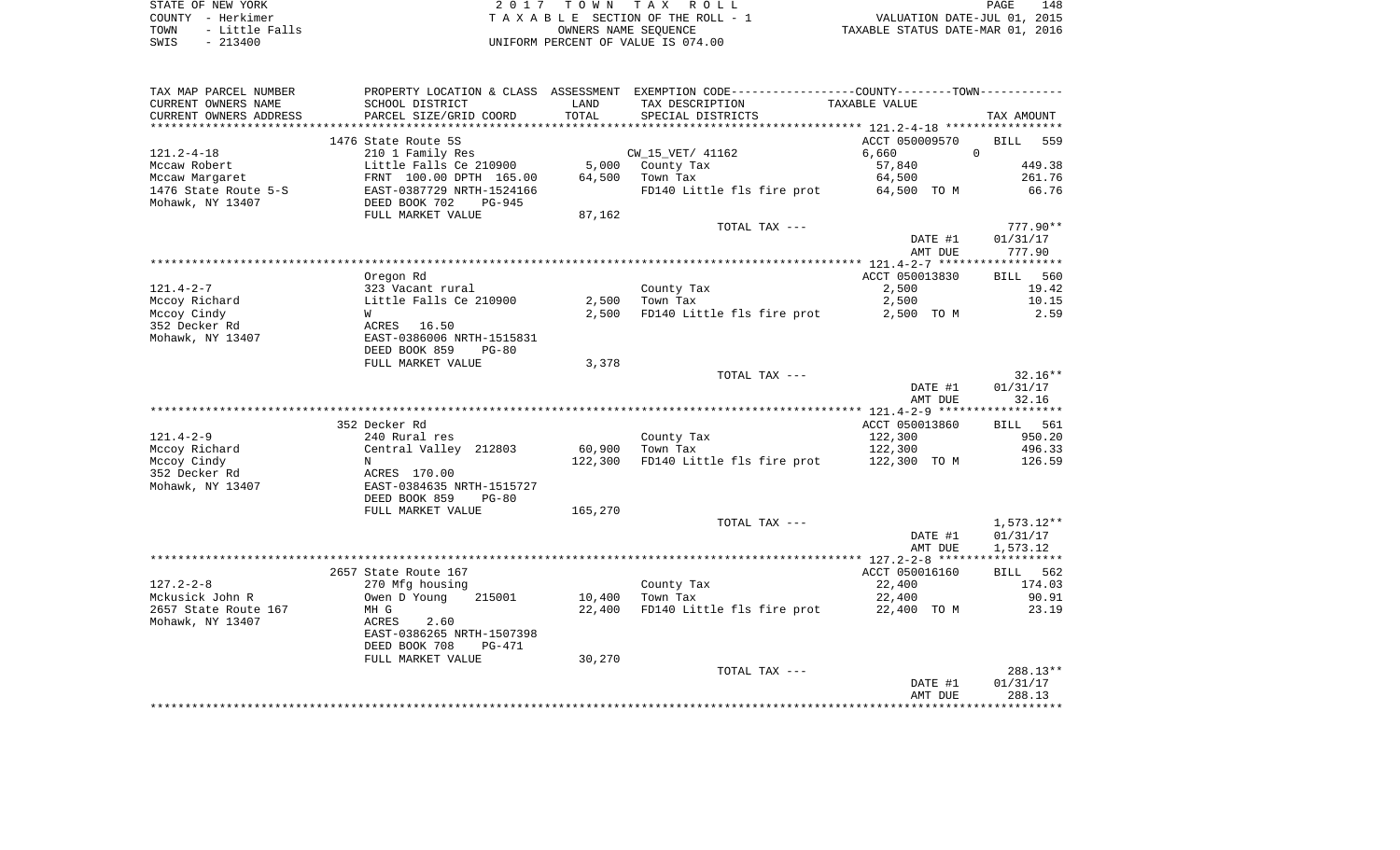| COUNTY - Herkimer<br>TOWN<br>- Little Falls<br>SWIS<br>$-213400$ | T A X A B L E SECTION OF THE ROLL - 1<br>OWNERS NAME SEQUENCE<br>UNIFORM PERCENT OF VALUE IS 074.00 |        |                                                                                               | VALUATION DATE-JUL 01, 2015<br>TAXABLE STATUS DATE-MAR 01, 2016 |                    |  |
|------------------------------------------------------------------|-----------------------------------------------------------------------------------------------------|--------|-----------------------------------------------------------------------------------------------|-----------------------------------------------------------------|--------------------|--|
| TAX MAP PARCEL NUMBER                                            |                                                                                                     |        | PROPERTY LOCATION & CLASS ASSESSMENT EXEMPTION CODE---------------COUNTY-------TOWN---------- |                                                                 |                    |  |
| CURRENT OWNERS NAME                                              | SCHOOL DISTRICT                                                                                     | LAND   | TAX DESCRIPTION                                                                               | TAXABLE VALUE                                                   |                    |  |
| CURRENT OWNERS ADDRESS                                           | PARCEL SIZE/GRID COORD                                                                              | TOTAL  | SPECIAL DISTRICTS                                                                             |                                                                 | TAX AMOUNT         |  |
|                                                                  |                                                                                                     |        |                                                                                               |                                                                 |                    |  |
|                                                                  | 1298 State Route 169                                                                                |        |                                                                                               | ACCT 050013530                                                  | BILL<br>563        |  |
| 114.2-2-44                                                       | 210 1 Family Res                                                                                    |        | County Tax                                                                                    | 63,300                                                          | 491.80             |  |
| Mclaughlin Charles Sr                                            | Little Falls Ce 210900                                                                              | 10,600 | Town Tax                                                                                      | 63,300                                                          | 256.89             |  |
| Mclaughlin MaryAnna                                              | N                                                                                                   | 63,300 | FD140 Little fls fire prot                                                                    | 63,300 TO M                                                     | 65.52              |  |
| 1298 State Route 169                                             | R1                                                                                                  |        |                                                                                               |                                                                 |                    |  |
| Little Falls, NY 13365                                           | Rt 169<br>ACRES<br>2.75                                                                             |        |                                                                                               |                                                                 |                    |  |
|                                                                  | EAST-0390433 NRTH-1538699                                                                           |        |                                                                                               |                                                                 |                    |  |
|                                                                  | DEED BOOK 831<br>PG-570                                                                             |        |                                                                                               |                                                                 |                    |  |
|                                                                  | FULL MARKET VALUE                                                                                   | 85,541 |                                                                                               |                                                                 |                    |  |
|                                                                  |                                                                                                     |        | TOTAL TAX ---                                                                                 |                                                                 | 814.21**           |  |
|                                                                  |                                                                                                     |        |                                                                                               | DATE #1                                                         | 01/31/17           |  |
|                                                                  |                                                                                                     |        |                                                                                               | AMT DUE                                                         | 814.21             |  |
|                                                                  |                                                                                                     |        |                                                                                               |                                                                 |                    |  |
| 121.1-2-12                                                       | 1130 State Route 5S                                                                                 |        | County Tax                                                                                    | ACCT 050003360<br>43,100                                        | BILL 564<br>334.86 |  |
| Mead Joseph C                                                    | 210 1 Family Res<br>Central Valley 212803                                                           | 600    | Town Tax                                                                                      | 43,100                                                          | 174.91             |  |
| Mead Becky Boepple                                               | S                                                                                                   | 43,100 | FD140 Little fls fire prot                                                                    | 43,100 TO M                                                     | 44.61              |  |
| 1130 State Route 5-S                                             | $R-1$                                                                                               |        |                                                                                               |                                                                 |                    |  |
| Mohawk, NY 13407                                                 | $Rt-5-S$                                                                                            |        |                                                                                               |                                                                 |                    |  |
|                                                                  | 45.00 DPTH 38.37<br>FRNT                                                                            |        |                                                                                               |                                                                 |                    |  |
|                                                                  | EAST-0380948 NRTH-1523312                                                                           |        |                                                                                               |                                                                 |                    |  |
|                                                                  | DEED BOOK 847<br>PG-409                                                                             |        |                                                                                               |                                                                 |                    |  |
|                                                                  | FULL MARKET VALUE                                                                                   | 58,243 | TOTAL TAX ---                                                                                 |                                                                 | 554.38**           |  |
|                                                                  |                                                                                                     |        |                                                                                               | DATE #1                                                         | 01/31/17           |  |
|                                                                  |                                                                                                     |        |                                                                                               | AMT DUE                                                         | 554.38             |  |
|                                                                  |                                                                                                     |        |                                                                                               |                                                                 |                    |  |
|                                                                  | State Route 167                                                                                     |        |                                                                                               | ACCT 050004680                                                  | BILL<br>565        |  |
| 127.2-2-18.1                                                     | 312 Vac w/imprv                                                                                     |        | County Tax                                                                                    | 32,700                                                          | 254.06             |  |
| Menapace Frank                                                   | Little Falls Ce 210900                                                                              | 26,500 | Town Tax                                                                                      | 32,700                                                          | 132.71             |  |
| Menapace Ada                                                     | ACRES 133.20                                                                                        | 32,700 | FD140 Little fls fire prot                                                                    | 32,700 TO M                                                     | 33.85              |  |
| 817 Talson Park Dr                                               | EAST-0391174 NRTH-1510356                                                                           |        |                                                                                               |                                                                 |                    |  |
| Herkimer, NY 13350                                               | DEED BOOK 746<br>$PG-210$<br>FULL MARKET VALUE                                                      | 44,189 |                                                                                               |                                                                 |                    |  |
|                                                                  |                                                                                                     |        | TOTAL TAX ---                                                                                 |                                                                 | $420.62**$         |  |
|                                                                  |                                                                                                     |        |                                                                                               | DATE #1                                                         | 01/31/17           |  |
|                                                                  |                                                                                                     |        |                                                                                               | AMT DUE                                                         | 420.62             |  |
|                                                                  |                                                                                                     |        |                                                                                               |                                                                 |                    |  |
|                                                                  | Paines Hollow Rd                                                                                    |        |                                                                                               | ACCT 050990310                                                  | 566<br>BILL        |  |
| $127.2 - 2 - 18.2$                                               | 322 Rural vac>10                                                                                    |        | County Tax                                                                                    | 4,000                                                           | 31.08              |  |
| Menapace Frank                                                   | Little Falls Ce 210900                                                                              | 4,000  | Town Tax                                                                                      | 4,000                                                           | 16.23              |  |
| Menapace Ada<br>817 Talson Park Dr                               | 19.80<br>ACRES<br>EAST-0390793 NRTH-1509949                                                         | 4,000  | FD140 Little fls fire prot                                                                    | 4,000 TO M                                                      | 4.14               |  |
| Herkimer, NY 13350                                               | DEED BOOK 814<br>PG-328                                                                             |        |                                                                                               |                                                                 |                    |  |
|                                                                  | FULL MARKET VALUE                                                                                   | 5,405  |                                                                                               |                                                                 |                    |  |
|                                                                  |                                                                                                     |        | TOTAL TAX ---                                                                                 |                                                                 | $51.45**$          |  |
|                                                                  |                                                                                                     |        |                                                                                               | DATE #1                                                         | 01/31/17           |  |
|                                                                  |                                                                                                     |        |                                                                                               | AMT DUE                                                         | 51.45              |  |
|                                                                  |                                                                                                     |        |                                                                                               |                                                                 |                    |  |

PAGE 149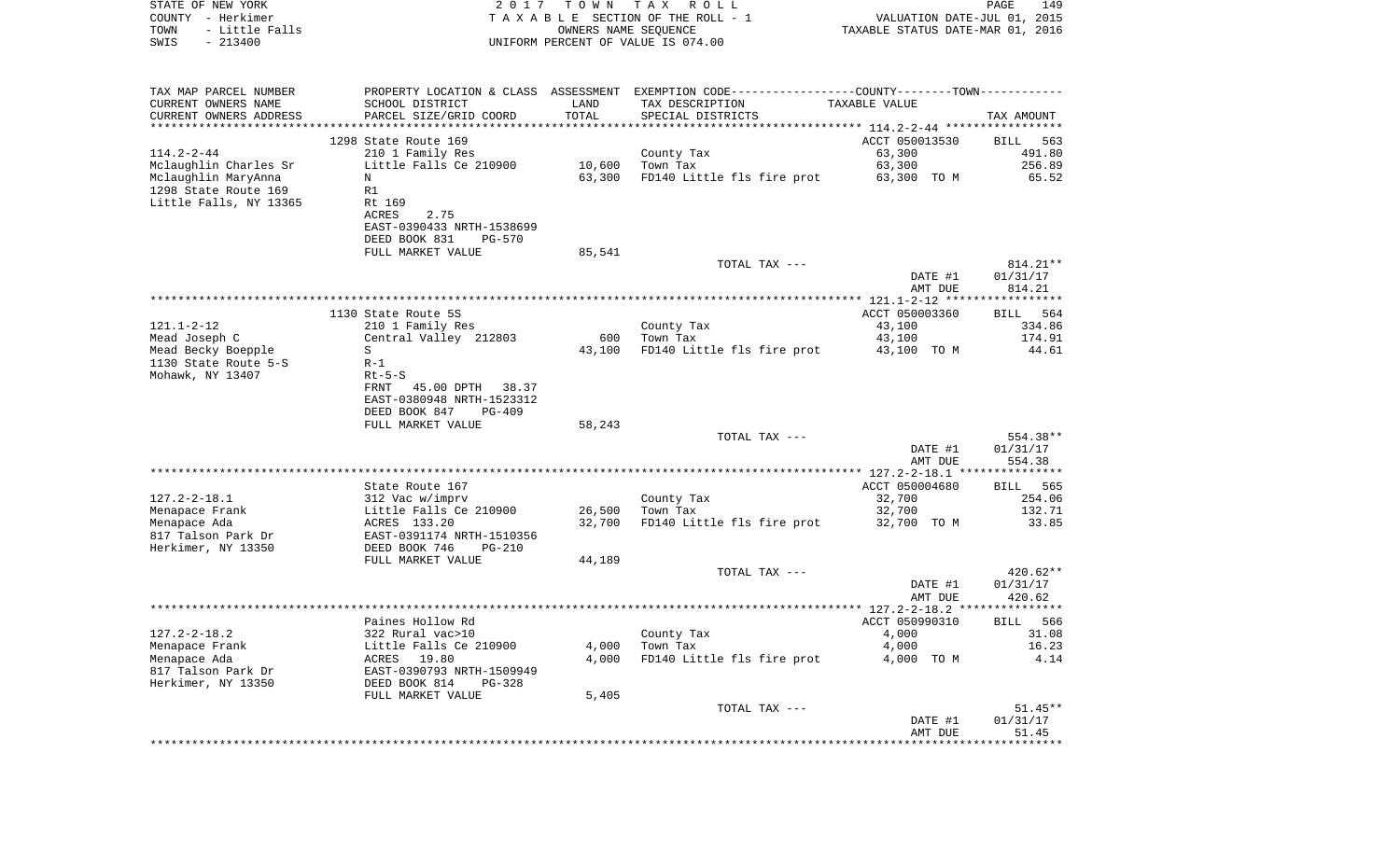STATE OF NEW YORK **EXECUTE:**  $2017$  TOWN TAX ROLL COUNTY - Herkimer<br>
T A X A B L E SECTION OF THE ROLL - 1<br>
TOWN - Little Falls<br>
SWIS - 213400 - 2013400 - UNIFORM PERCENT OF VALUE IS 074.00 TOWN - Little Falls OWNERS NAME SEQUENCE TAXABLE STATUS DATE-MAR 01, 2016 SWIS - 213400 UNIFORM PERCENT OF VALUE IS 074.00

| TAX MAP PARCEL NUMBER  |                           |         | PROPERTY LOCATION & CLASS ASSESSMENT EXEMPTION CODE----------------COUNTY-------TOWN---------- |                |              |
|------------------------|---------------------------|---------|------------------------------------------------------------------------------------------------|----------------|--------------|
| CURRENT OWNERS NAME    | SCHOOL DISTRICT           | LAND    | TAX DESCRIPTION                                                                                | TAXABLE VALUE  |              |
| CURRENT OWNERS ADDRESS | PARCEL SIZE/GRID COORD    | TOTAL   | SPECIAL DISTRICTS                                                                              |                | TAX AMOUNT   |
|                        |                           |         |                                                                                                |                |              |
|                        | Johnny Cake Rd            |         |                                                                                                | ACCT 050018030 | BILL 567     |
| $127.2 - 2 - 24$       | 314 Rural vac<10          |         | County Tax                                                                                     | 2,100          | 16.32        |
| Menapace Frank         | Little Falls Ce 210900    | 2,100   | Town Tax                                                                                       | 2,100          | 8.52         |
| Menapace Ada           | ACRES<br>7.00             | 2,100   | FD140 Little fls fire prot                                                                     | 2,100 TO M     | 2.17         |
| 817 Talson Park Dr     | EAST-0393947 NRTH-1509186 |         |                                                                                                |                |              |
| Herkimer, NY 13350     | DEED BOOK 805<br>$PG-77$  |         |                                                                                                |                |              |
|                        | FULL MARKET VALUE         | 2,838   |                                                                                                |                |              |
|                        |                           |         | TOTAL TAX ---                                                                                  |                | $27.01**$    |
|                        |                           |         |                                                                                                | DATE #1        | 01/31/17     |
|                        |                           |         |                                                                                                | AMT DUE        | 27.01        |
|                        |                           |         |                                                                                                |                |              |
|                        | 148 State Route 170       |         |                                                                                                | ACCT 050007410 | BILL 568     |
| $114.2 - 2 - 55$       | 210 1 Family Res          |         | County Tax                                                                                     | 95,400         | 741.20       |
| Mendl Frank W          | Little Falls Ce 210900    | 7,300   | Town Tax                                                                                       | 95,400         | 387.16       |
| 148 State Route 170    | E                         | 95,400  | FD140 Little fls fire prot                                                                     | 95,400 TO M    | 98.74        |
| Little Falls, NY 13365 | FRNT 378.00 DPTH 95.00    |         |                                                                                                |                |              |
|                        | EAST-0397039 NRTH-1542391 |         |                                                                                                |                |              |
|                        | DEED BOOK 680<br>PG-983   |         |                                                                                                |                |              |
|                        | FULL MARKET VALUE         | 128,919 |                                                                                                |                |              |
|                        |                           |         | TOTAL TAX ---                                                                                  |                | $1,227.10**$ |
|                        |                           |         |                                                                                                | DATE #1        | 01/31/17     |
|                        |                           |         |                                                                                                | AMT DUE        | 1,227.10     |
|                        |                           |         |                                                                                                |                |              |
|                        | 182 Gun Club Rd           |         |                                                                                                | ACCT 050019030 | BILL 569     |
| $121.2 - 1 - 10$       | 210 1 Family Res          |         | County Tax                                                                                     | 92,000         | 714.78       |
| Messina Nicholas       | Little Falls Ce 210900    | 8,800   | Town Tax                                                                                       | 92,000         | 373.36       |
| Messina Robin          | East                      | 92,000  | FD140 Little fls fire prot                                                                     | 92,000 TO M    | 95.22        |
| 182 Gun Club Rd        | ACRES<br>1.50             |         |                                                                                                |                |              |
| Little Falls, NY 13365 | EAST-0385792 NRTH-1527498 |         |                                                                                                |                |              |
|                        | DEED BOOK 731<br>$PG-280$ |         |                                                                                                |                |              |
|                        | FULL MARKET VALUE         | 124,324 |                                                                                                |                |              |
|                        |                           |         | TOTAL TAX ---                                                                                  |                | 1,183.36**   |
|                        |                           |         |                                                                                                | DATE #1        | 01/31/17     |
|                        |                           |         |                                                                                                | AMT DUE        | 1,183.36     |
|                        |                           |         |                                                                                                |                |              |
|                        | 1148 State Route 5S       |         |                                                                                                | ACCT 050009270 | BILL 570     |
| $121.1 - 2 - 15$       | 210 1 Family Res          |         | County Tax                                                                                     | 68,500         | 532.20       |
| Metott Barbara         | Central Valley 212803     | 4,600   | Town Tax                                                                                       | 68,500         | 277.99       |
| Metott Sam Jr          | S                         | 68,500  | FD140 Little fls fire prot                                                                     | 68,500 TO M    | 70.90        |
| 1148 State Route 5S    | $R-1$                     |         |                                                                                                |                |              |
| Mohawk, NY 13407       | Rt-5S                     |         |                                                                                                |                |              |
|                        | FRNT 100.00 DPTH 145.00   |         |                                                                                                |                |              |
|                        | EAST-0381211 NRTH-1523245 |         |                                                                                                |                |              |
|                        | DEED BOOK 00512 PG-00189  |         |                                                                                                |                |              |
|                        | FULL MARKET VALUE         | 92,568  |                                                                                                |                |              |
|                        |                           |         | TOTAL TAX ---                                                                                  |                | 881.09**     |
|                        |                           |         |                                                                                                | DATE #1        | 01/31/17     |
|                        |                           |         |                                                                                                | AMT DUE        | 881.09       |
|                        |                           |         |                                                                                                |                |              |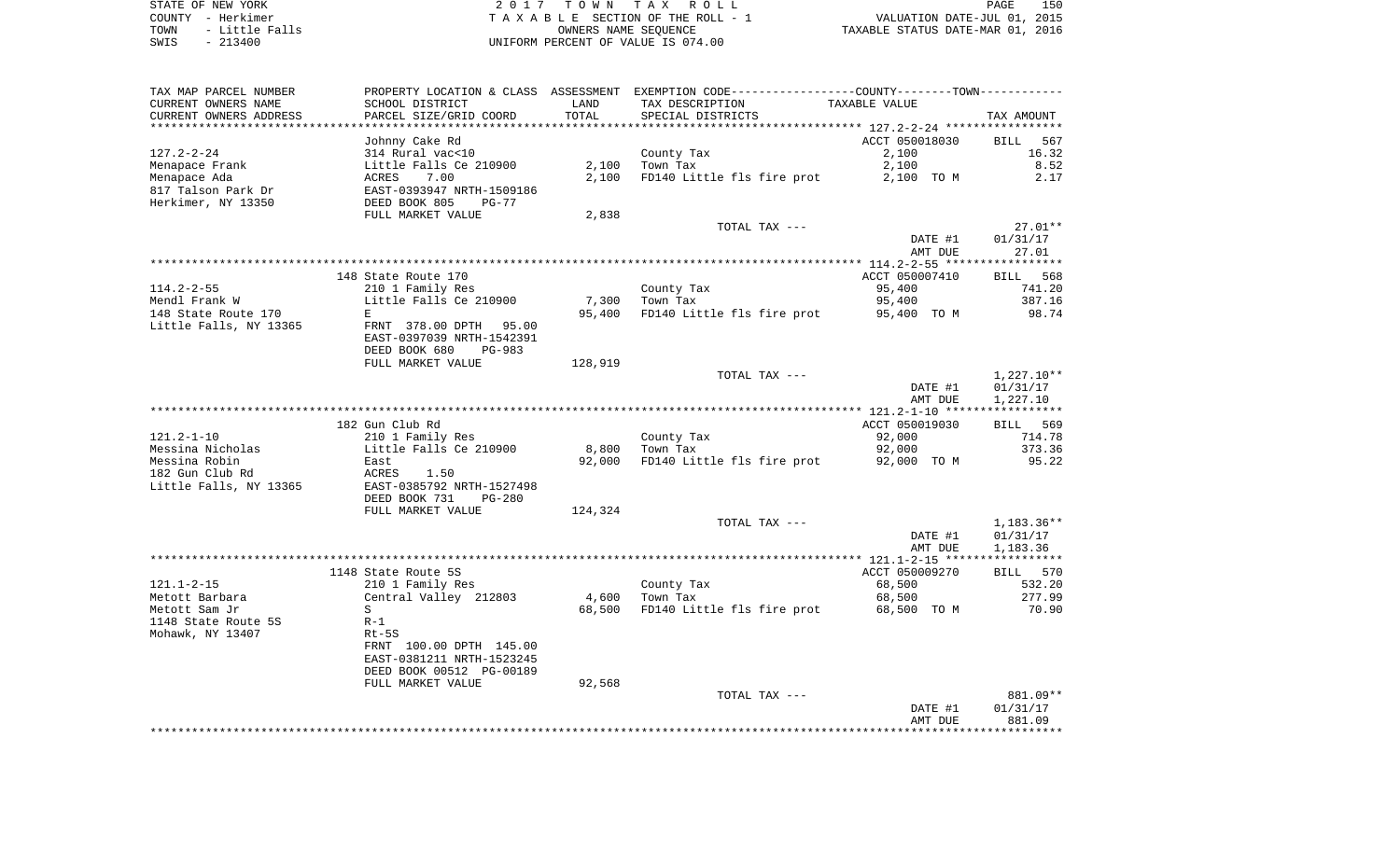| STATE OF NEW YORK      | 2017 TOWN TAX ROLL                 | 151<br>PAGE                      |
|------------------------|------------------------------------|----------------------------------|
| COUNTY - Herkimer      | TAXABLE SECTION OF THE ROLL - 1    | VALUATION DATE-JUL 01, 2015      |
| TOWN<br>- Little Falls | OWNERS NAME SEOUENCE               | TAXABLE STATUS DATE-MAR 01, 2016 |
| SWIS<br>$-213400$      | UNIFORM PERCENT OF VALUE IS 074.00 |                                  |

| TAX MAP PARCEL NUMBER    | PROPERTY LOCATION & CLASS ASSESSMENT EXEMPTION CODE---------------COUNTY-------TOWN--------- |        |                                   |                |              |
|--------------------------|----------------------------------------------------------------------------------------------|--------|-----------------------------------|----------------|--------------|
| CURRENT OWNERS NAME      | SCHOOL DISTRICT                                                                              | LAND   | TAX DESCRIPTION                   | TAXABLE VALUE  |              |
| CURRENT OWNERS ADDRESS   | PARCEL SIZE/GRID COORD                                                                       | TOTAL  | SPECIAL DISTRICTS                 |                | TAX AMOUNT   |
| ************************ |                                                                                              |        |                                   |                |              |
|                          | 1147 State Route 5S                                                                          |        |                                   | ACCT 050009120 | BILL<br>571  |
| $121.1 - 2 - 3$          | 210 1 Family Res                                                                             |        | VET WAR CT 41121                  | 6,660<br>6,660 |              |
| Metott James             | Central Valley 212803                                                                        |        | 6,600 County Tax                  | 50,540         | 392.67       |
| Metott Linda             | partial addition                                                                             |        | 57,200 Town Tax                   | 50,540         | 205.11       |
| 1147 State Route 5S      | FRNT 103.00 DPTH 255.00                                                                      |        | FD140 Little fls fire prot        | 57,200 TO M    | 59.20        |
| Mohawk, NY 13407         | EAST-0381147 NRTH-1523531                                                                    |        |                                   |                |              |
|                          | DEED BOOK 00626 PG-00645                                                                     |        |                                   |                |              |
|                          | FULL MARKET VALUE                                                                            | 77,297 |                                   |                |              |
|                          |                                                                                              |        | TOTAL TAX ---                     |                | 656.98**     |
|                          |                                                                                              |        |                                   | DATE #1        | 01/31/17     |
|                          |                                                                                              |        |                                   | AMT DUE        | 656.98       |
|                          |                                                                                              |        |                                   |                |              |
|                          | Jacksonburg Rd                                                                               |        |                                   | ACCT 050009150 | BILL 572     |
| $121.1 - 2 - 17.1$       | 484 1 use sm bld                                                                             |        | County Tax                        | 17,600         | 136.74       |
| Metott James             | Central Valley 212803                                                                        | 8,000  | Town Tax                          | 17,600         | 71.43        |
| Metott Linda             | S.                                                                                           |        | 17,600 FD140 Little fls fire prot | 17,600 TO M    | 18.22        |
| 1147 State Route 5S      | Comm                                                                                         |        |                                   |                |              |
| Mohawk, NY 13407         | $Rt-5S$                                                                                      |        |                                   |                |              |
|                          | FRNT 100.00 DPTH                                                                             |        |                                   |                |              |
|                          | ACRES<br>1.00                                                                                |        |                                   |                |              |
|                          | EAST-0381107 NRTH-1523194                                                                    |        |                                   |                |              |
|                          | DEED BOOK 682<br>PG-342                                                                      |        |                                   |                |              |
|                          | FULL MARKET VALUE                                                                            | 23,784 |                                   |                |              |
|                          |                                                                                              |        | TOTAL TAX ---                     |                | $226.39**$   |
|                          |                                                                                              |        |                                   | DATE #1        | 01/31/17     |
|                          |                                                                                              |        |                                   | AMT DUE        | 226.39       |
|                          |                                                                                              |        |                                   |                |              |
|                          | Jacksonburg Rd                                                                               |        |                                   | ACCT 050990370 | BILL 573     |
| $121.1 - 2 - 17.2$       | 311 Res vac land                                                                             |        | County Tax                        | 1,500          | 11.65        |
| Metott Samuel            | Central Valley 212803                                                                        | 1,500  | Town Tax                          | 1,500          | 6.09         |
| Metott Barbara           | South                                                                                        | 1,500  | FD140 Little fls fire prot        | 1,500 TO M     | 1.55         |
| 1148 State Route 5S      | $V-L$                                                                                        |        |                                   |                |              |
| Mohawk, NY 13407         | $5-S$                                                                                        |        |                                   |                |              |
|                          | 94.00 DPTH<br>FRNT                                                                           |        |                                   |                |              |
|                          | 0.58<br>ACRES                                                                                |        |                                   |                |              |
|                          | EAST-0381301 NRTH-1523185                                                                    |        |                                   |                |              |
|                          | DEED BOOK 682<br>$PG-340$                                                                    |        |                                   |                |              |
|                          | FULL MARKET VALUE                                                                            | 2,027  |                                   |                |              |
|                          |                                                                                              |        | TOTAL TAX ---                     |                | 19.29**      |
|                          |                                                                                              |        |                                   | DATE #1        | 01/31/17     |
|                          |                                                                                              |        |                                   | AMT DUE        | 19.29        |
|                          |                                                                                              |        |                                   |                | ************ |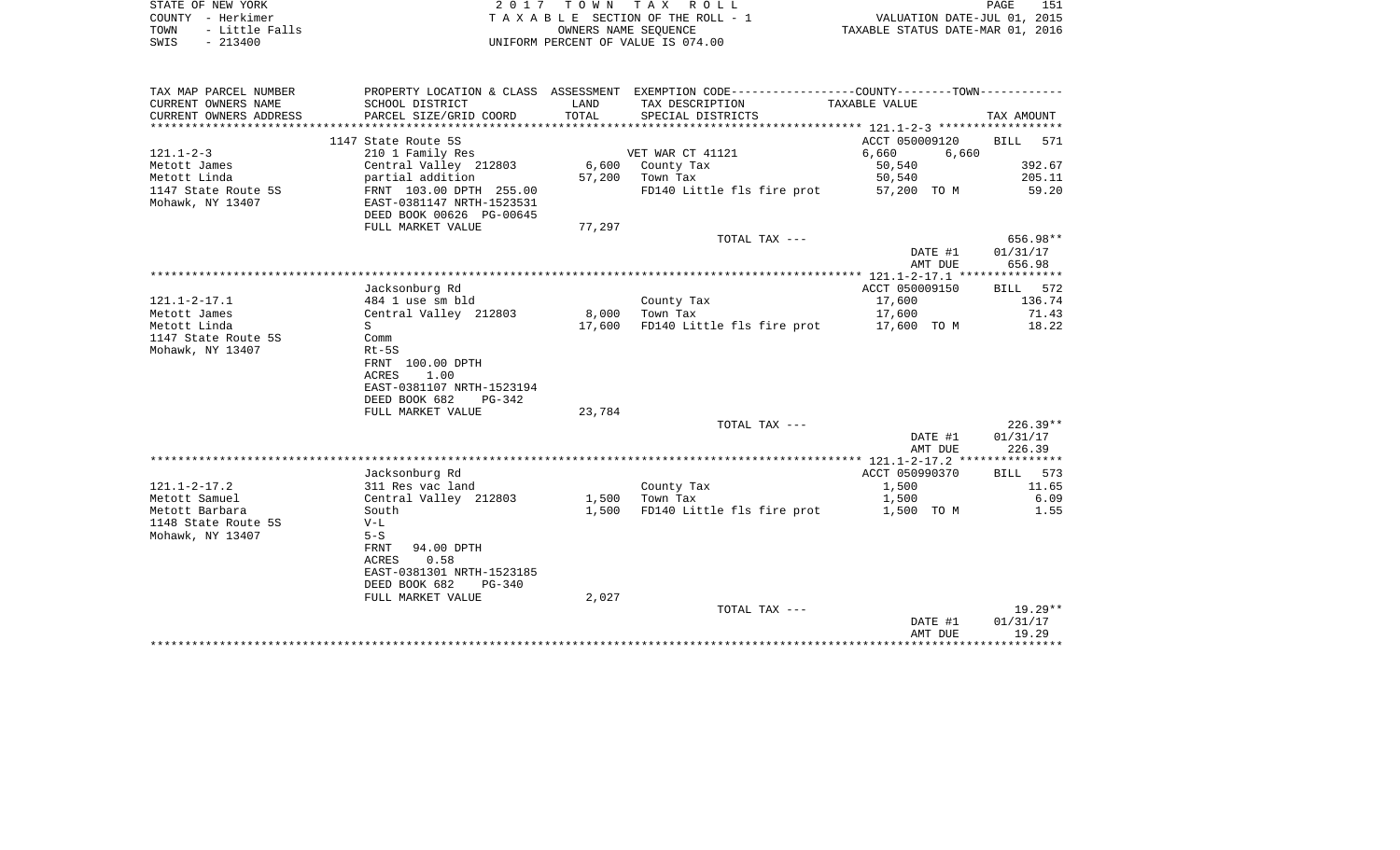|      | STATE OF NEW YORK | 2017 TOWN TAX ROLL                 | PAGE                             | 152 |
|------|-------------------|------------------------------------|----------------------------------|-----|
|      | COUNTY - Herkimer | TAXABLE SECTION OF THE ROLL - 1    | VALUATION DATE-JUL 01, 2015      |     |
| TOWN | - Little Falls    | OWNERS NAME SEOUENCE               | TAXABLE STATUS DATE-MAR 01, 2016 |     |
| SWIS | $-213400$         | UNIFORM PERCENT OF VALUE IS 074.00 |                                  |     |

| TAX MAP PARCEL NUMBER  |                                |         | PROPERTY LOCATION & CLASS ASSESSMENT EXEMPTION CODE----------------COUNTY--------TOWN---------- |                |              |
|------------------------|--------------------------------|---------|-------------------------------------------------------------------------------------------------|----------------|--------------|
| CURRENT OWNERS NAME    | SCHOOL DISTRICT                | LAND    | TAX DESCRIPTION                                                                                 | TAXABLE VALUE  |              |
| CURRENT OWNERS ADDRESS | PARCEL SIZE/GRID COORD         | TOTAL   | SPECIAL DISTRICTS                                                                               |                | TAX AMOUNT   |
|                        |                                |         |                                                                                                 |                |              |
|                        | 1569 State Route 5S            |         |                                                                                                 | ACCT 050005250 | BILL 574     |
| $121.2 - 2 - 14$       | 210 1 Family Res               |         | County Tax                                                                                      | 82,900         | 644.08       |
| Metzger Patricia       | Little Falls Ce 210900         | 8,000   | Town Tax                                                                                        | 82,900         | 336.43       |
| 1569 State Route 5S    | N                              | 82,900  | School Relevy                                                                                   |                | 2,579.77     |
| Mohawk, NY 13407       | $R-1$                          |         | FD140 Little fls fire prot 82,900 TO M                                                          |                | 85.81        |
|                        | $Rt-5S$                        |         |                                                                                                 |                |              |
|                        | FRNT 200.00 DPTH 210.00        |         |                                                                                                 |                |              |
|                        | EAST-0389585 NRTH-1524375      |         |                                                                                                 |                |              |
|                        | DEED BOOK 1355 PG-681          |         |                                                                                                 |                |              |
|                        | FULL MARKET VALUE              | 112,027 |                                                                                                 |                |              |
|                        |                                |         | TOTAL TAX ---                                                                                   |                | $3,646.09**$ |
|                        |                                |         |                                                                                                 | DATE #1        | 01/31/17     |
|                        |                                |         |                                                                                                 | AMT DUE        | 3,646.09     |
|                        |                                |         |                                                                                                 |                |              |
|                        | 161 Ohara Rd                   |         |                                                                                                 | ACCT 050014130 | BILL 575     |
| $114.2 - 1 - 34$       | 210 1 Family Res               |         | County Tax                                                                                      | 82,400         | 640.20       |
| Mielcarski Eric P      | Little Falls Ce 210900         | 5,700   | Town Tax                                                                                        | 82,400         | 334.40       |
| Mielcarski Laurel W    | W                              | 82,400  | FD140 Little fls fire prot                                                                      | 82,400 TO M    | 85.29        |
| 161 Ohara Rd           | R1 G Shed                      |         |                                                                                                 |                |              |
|                        |                                |         |                                                                                                 |                |              |
| Little Falls, NY 13365 | O'hara Rd                      |         |                                                                                                 |                |              |
|                        | FRNT 100.00 DPTH 200.00        |         |                                                                                                 |                |              |
|                        | EAST-0390326 NRTH-1539814      |         |                                                                                                 |                |              |
|                        | DEED BOOK 883<br><b>PG-331</b> |         |                                                                                                 |                |              |
|                        | FULL MARKET VALUE              | 111,351 |                                                                                                 |                |              |
|                        |                                |         | TOTAL TAX ---                                                                                   |                | 1,059.89**   |
|                        |                                |         |                                                                                                 | DATE #1        | 01/31/17     |
|                        |                                |         |                                                                                                 | AMT DUE        | 1,059.89     |
|                        |                                |         |                                                                                                 |                |              |
|                        | 2499 State Route 167           |         |                                                                                                 | ACCT 050019620 | BILL 576     |
| $127.1 - 1 - 11.2$     | 210 1 Family Res               |         | County Tax                                                                                      | 56,100         | 435.86       |
| Mika Mitchell          | Owen D Young<br>215001         | 8,000   | Town Tax                                                                                        | 56,100         | 227.67       |
| Mika Mary D            | West                           | 56,100  | FD140 Little fls fire prot                                                                      | 56,100 TO M    | 58.07        |
| 2499 State Route 167   | ACRES<br>1.00                  |         |                                                                                                 |                |              |
| Mohawk, NY 13407       | EAST-0384310 NRTH-1504895      |         |                                                                                                 |                |              |
|                        | DEED BOOK 833<br><b>PG-135</b> |         |                                                                                                 |                |              |
|                        | FULL MARKET VALUE              | 75,811  |                                                                                                 |                |              |
|                        |                                |         | TOTAL TAX ---                                                                                   |                | $721.60**$   |
|                        |                                |         |                                                                                                 | DATE #1        | 01/31/17     |
|                        |                                |         |                                                                                                 | AMT DUE        | 721.60       |
|                        |                                |         |                                                                                                 |                |              |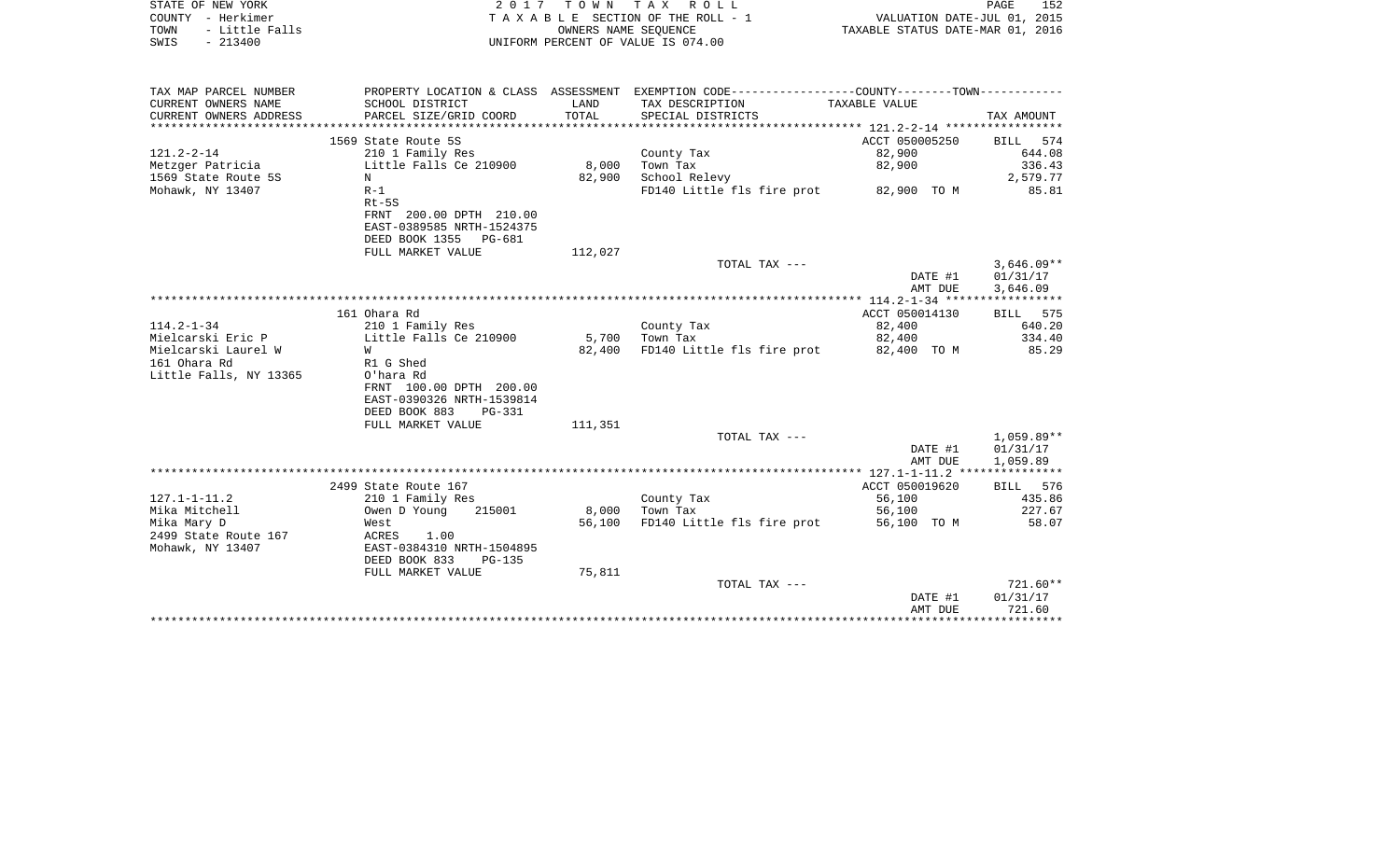| COUNTY - Herkimer<br>TOWN<br>- Little Falls<br>$-213400$<br>SWIS |                                          |         | TAXABLE SECTION OF THE ROLL - 1<br>OWNERS NAME SEOUENCE<br>UNIFORM PERCENT OF VALUE IS 074.00  | VALUATION DATE-JUL 01, 2015<br>TAXABLE STATUS DATE-MAR 01, 2016 |                    |
|------------------------------------------------------------------|------------------------------------------|---------|------------------------------------------------------------------------------------------------|-----------------------------------------------------------------|--------------------|
|                                                                  |                                          |         |                                                                                                |                                                                 |                    |
| TAX MAP PARCEL NUMBER                                            |                                          |         | PROPERTY LOCATION & CLASS ASSESSMENT EXEMPTION CODE----------------COUNTY-------TOWN---------- |                                                                 |                    |
| CURRENT OWNERS NAME                                              | SCHOOL DISTRICT                          | LAND    | TAX DESCRIPTION                                                                                | TAXABLE VALUE                                                   |                    |
| CURRENT OWNERS ADDRESS                                           | PARCEL SIZE/GRID COORD                   | TOTAL   | SPECIAL DISTRICTS                                                                              |                                                                 | TAX AMOUNT         |
|                                                                  |                                          |         |                                                                                                |                                                                 |                    |
|                                                                  | 1535 State Route 5S                      |         |                                                                                                | ACCT 050013980                                                  | <b>BILL</b><br>577 |
| $121.2 - 2 - 9$                                                  | 210 1 Family Res                         |         | County Tax                                                                                     | 93,400                                                          | 725.66             |
| Miller Bernard Jr                                                | Little Falls Ce 210900                   | 5,800   | Town Tax                                                                                       | 93,400                                                          | 379.05             |
| Miller Joanne                                                    | $R-2$                                    | 93,400  | FD140 Little fls fire prot                                                                     | 93,400 TO M                                                     | 96.67              |
| 1535 State Route 5S                                              | $Rt-5S$                                  |         |                                                                                                |                                                                 |                    |
| Mohawk, NY 13407                                                 | FRNT 100.00 DPTH 210.00                  |         |                                                                                                |                                                                 |                    |
|                                                                  | EAST-0388868 NRTH-1524411                |         |                                                                                                |                                                                 |                    |
|                                                                  | DEED BOOK 00655 PG-00084                 |         |                                                                                                |                                                                 |                    |
|                                                                  | FULL MARKET VALUE                        | 126,216 | TOTAL TAX ---                                                                                  |                                                                 | 1,201.38**         |
|                                                                  |                                          |         |                                                                                                | DATE #1                                                         | 01/31/17           |
|                                                                  |                                          |         |                                                                                                | AMT DUE                                                         | 1,201.38           |
|                                                                  |                                          |         |                                                                                                |                                                                 |                    |
|                                                                  | 639 Gun Club Rd                          |         |                                                                                                | ACCT 050100480                                                  | BILL 578           |
| 114.4-2-5.2                                                      | 210 1 Family Res                         |         | County Tax                                                                                     | 90,300                                                          | 701.58             |
| Miller Darrin                                                    | Herkimer Centra 213001                   | 9,400   | Town Tax                                                                                       | 90,300                                                          | 366.46             |
| Miller-Raux Gina                                                 | R1 G2                                    | 90,300  | FD140 Little fls fire prot                                                                     | 90,300 TO M                                                     | 93.47              |
| 639 Gun Club Rd                                                  | Gun Club Rd Side                         |         |                                                                                                |                                                                 |                    |
| Little Falls, NY 13365                                           | FRNT 382.00 DPTH                         |         |                                                                                                |                                                                 |                    |
|                                                                  | ACRES<br>2.80                            |         |                                                                                                |                                                                 |                    |
|                                                                  | EAST-0386547 NRTH-1536225                |         |                                                                                                |                                                                 |                    |
|                                                                  | DEED BOOK 1286<br>PG-902                 |         |                                                                                                |                                                                 |                    |
|                                                                  | FULL MARKET VALUE                        | 122,027 |                                                                                                |                                                                 |                    |
|                                                                  |                                          |         | TOTAL TAX ---                                                                                  |                                                                 | $1,161.51**$       |
|                                                                  |                                          |         |                                                                                                | DATE #1                                                         | 01/31/17           |
|                                                                  |                                          |         |                                                                                                | AMT DUE                                                         | 1,161.51           |
|                                                                  |                                          |         |                                                                                                |                                                                 |                    |
|                                                                  | Jacksonburg Rd                           |         |                                                                                                | ACCT 050014490                                                  | 579<br>BILL        |
| 121.2-2-10                                                       | 311 Res vac land                         |         | County Tax                                                                                     | 2,700                                                           | 20.98              |
| Miller Johanna                                                   | Little Falls Ce 210900                   | 2,700   | Town Tax                                                                                       | 2,700                                                           | 10.96              |
| 103 Windsor Dr S                                                 | N                                        | 2,700   | FD140 Little fls fire prot                                                                     | 2,700 TO M                                                      | 2.79               |
| N. Syracuse, NY 13212                                            | $V-L 1 1/2A$                             |         |                                                                                                |                                                                 |                    |
|                                                                  | $Rt-5S$                                  |         |                                                                                                |                                                                 |                    |
|                                                                  | FRNT 233.00 DPTH 175.00<br>1.10<br>ACRES |         |                                                                                                |                                                                 |                    |
|                                                                  | EAST-0389025 NRTH-1524398                |         |                                                                                                |                                                                 |                    |
|                                                                  | DEED BOOK 1142<br>PG-751                 |         |                                                                                                |                                                                 |                    |
|                                                                  | FULL MARKET VALUE                        | 3,649   |                                                                                                |                                                                 |                    |
|                                                                  |                                          |         | TOTAL TAX ---                                                                                  |                                                                 | $34.73**$          |
|                                                                  |                                          |         |                                                                                                | DATE #1                                                         | 01/31/17           |
|                                                                  |                                          |         |                                                                                                | AMT DUE                                                         | 34.73              |
|                                                                  |                                          |         |                                                                                                |                                                                 |                    |

STATE OF NEW YORK 2017 TOWN TAX ROLL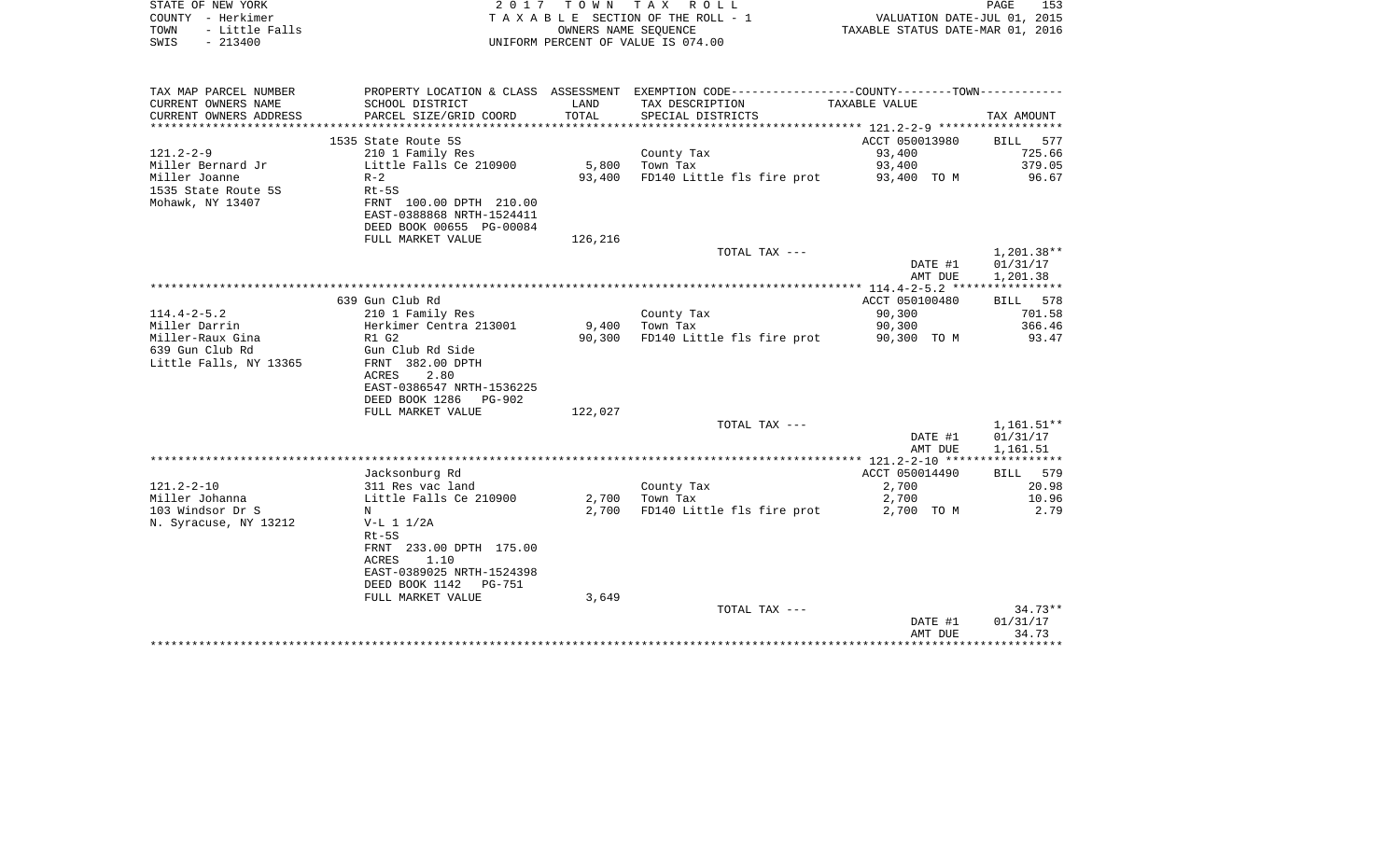| STATE OF NEW YORK<br>COUNTY - Herkimer<br>TOWN<br>- Little Falls<br>$-213400$<br>SWIS | 2017                                                                                    | OWNERS NAME SEQUENCE | TOWN TAX ROLL<br>TAXABLE SECTION OF THE ROLL - 1<br>UNIFORM PERCENT OF VALUE IS 074.00                           | VALUATION DATE-JUL 01, 2015<br>TAXABLE STATUS DATE-MAR 01, 2016 | PAGE<br>154                    |
|---------------------------------------------------------------------------------------|-----------------------------------------------------------------------------------------|----------------------|------------------------------------------------------------------------------------------------------------------|-----------------------------------------------------------------|--------------------------------|
| TAX MAP PARCEL NUMBER<br>CURRENT OWNERS NAME                                          | SCHOOL DISTRICT                                                                         | LAND                 | PROPERTY LOCATION & CLASS ASSESSMENT EXEMPTION CODE---------------COUNTY-------TOWN----------<br>TAX DESCRIPTION | TAXABLE VALUE                                                   |                                |
| CURRENT OWNERS ADDRESS                                                                | PARCEL SIZE/GRID COORD                                                                  | TOTAL                | SPECIAL DISTRICTS                                                                                                |                                                                 | TAX AMOUNT                     |
|                                                                                       | 217 Gun Club Rd                                                                         |                      |                                                                                                                  | ACCT 050011370                                                  | <b>BILL</b><br>580             |
| $114.3 - 1 - 28$                                                                      | 270 Mfg housing                                                                         |                      | County Tax                                                                                                       | 30,000                                                          | 233.08                         |
| Miller Kim                                                                            | Little Falls Ce 210900                                                                  | 8,000                | Town Tax                                                                                                         | 30,000                                                          | 121.75                         |
| 217 Gun Club Rd<br>W                                                                  |                                                                                         | 30,000               | FD140 Little fls fire prot                                                                                       | 30,000 TO M                                                     | 31.05                          |
| Little Falls, NY 13365<br>Trl<br>ACRES                                                | Gun Club Rd<br>1.00<br>EAST-0385583 NRTH-1528252<br>DEED BOOK 905<br>PG-177             |                      |                                                                                                                  |                                                                 |                                |
|                                                                                       | FULL MARKET VALUE                                                                       | 40,541               |                                                                                                                  |                                                                 |                                |
|                                                                                       |                                                                                         |                      | TOTAL TAX ---                                                                                                    | DATE #1<br>AMT DUE                                              | 385.88**<br>01/31/17<br>385.88 |
|                                                                                       |                                                                                         |                      |                                                                                                                  |                                                                 |                                |
|                                                                                       | 147 Sandy Lane Rd                                                                       |                      |                                                                                                                  | ACCT 050001320                                                  | BILL 581                       |
| 121.1-2-41                                                                            | 210 1 Family Res                                                                        |                      | County Tax                                                                                                       | 59,100                                                          | 459.17                         |
| Miller Leah                                                                           | Central Valley 212803                                                                   | 6,800                | Town Tax                                                                                                         | 59,100                                                          | 239.85                         |
| 147 Sandy Lane Rd<br>Е<br>Mohawk, NY 13407<br>$R-1$<br>$5-S$                          | FRNT 150.00 DPTH 200.00<br>EAST-0383720 NRTH-1522963<br>DEED BOOK 1451<br>PG-889        | 59,100               | FD140 Little fls fire prot                                                                                       | 59,100 TO M                                                     | 61.17                          |
|                                                                                       | FULL MARKET VALUE                                                                       | 79,865               |                                                                                                                  |                                                                 |                                |
|                                                                                       |                                                                                         |                      | TOTAL TAX ---                                                                                                    | DATE #1<br>AMT DUE                                              | 760.19**<br>01/31/17<br>760.19 |
|                                                                                       |                                                                                         |                      |                                                                                                                  |                                                                 |                                |
|                                                                                       | Jacksonburg Rd                                                                          |                      |                                                                                                                  | ACCT 050006270                                                  | BILL 582                       |
| $121.2 - 4 - 58$                                                                      | 210 1 Family Res                                                                        |                      | County Tax                                                                                                       | 15,000                                                          | 116.54                         |
| Miller Nicholas Jr<br>8 Gibson St<br>S                                                | Little Falls Ce 210900                                                                  | 7,000<br>15,000      | Town Tax                                                                                                         | 15,000                                                          | 60.87<br>15.53                 |
| Dolgeville, NY 13329<br>ACRES                                                         | FRNT 380.00 DPTH<br>0.74<br>EAST-0389312 NRTH-1524165<br>DEED BOOK 770<br><b>PG-159</b> |                      | FD140 Little fls fire prot                                                                                       | 15,000 TO M                                                     |                                |
|                                                                                       | FULL MARKET VALUE                                                                       | 20,270               |                                                                                                                  |                                                                 |                                |
|                                                                                       |                                                                                         |                      | TOTAL TAX ---                                                                                                    | DATE #1<br>AMT DUE                                              | 192.94**<br>01/31/17<br>192.94 |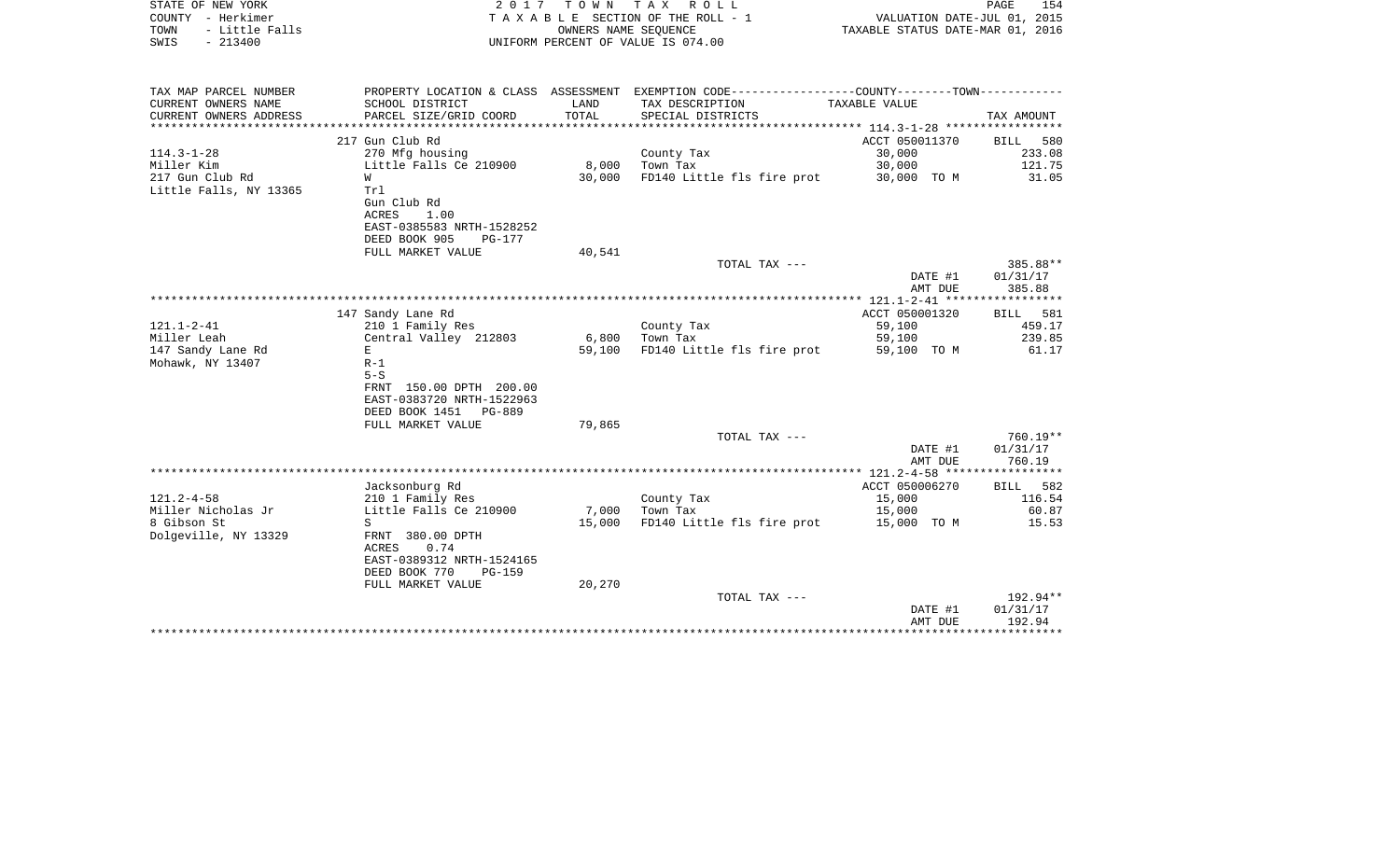|      | STATE OF NEW YORK | 2017 TOWN TAX ROLL                 | 155<br>PAGE                      |  |
|------|-------------------|------------------------------------|----------------------------------|--|
|      | COUNTY - Herkimer | TAXABLE SECTION OF THE ROLL - 1    | VALUATION DATE-JUL 01, 2015      |  |
| TOWN | - Little Falls    | OWNERS NAME SEOUENCE               | TAXABLE STATUS DATE-MAR 01, 2016 |  |
| SWIS | $-213400$         | UNIFORM PERCENT OF VALUE IS 074.00 |                                  |  |

| TAX MAP PARCEL NUMBER    |                           |         | PROPERTY LOCATION & CLASS ASSESSMENT EXEMPTION CODE----------------COUNTY--------TOWN----------- |                |            |
|--------------------------|---------------------------|---------|--------------------------------------------------------------------------------------------------|----------------|------------|
| CURRENT OWNERS NAME      | SCHOOL DISTRICT           | LAND    | TAX DESCRIPTION                                                                                  | TAXABLE VALUE  |            |
| CURRENT OWNERS ADDRESS   | PARCEL SIZE/GRID COORD    | TOTAL   | SPECIAL DISTRICTS                                                                                |                | TAX AMOUNT |
|                          |                           |         |                                                                                                  |                |            |
|                          | Dise Rd                   |         |                                                                                                  |                | BILL 583   |
| $114.2 - 2 - 15.1$       | 314 Rural vac<10          |         | County Tax                                                                                       | 12,500         | 97.12      |
| Miller Philipp           | Little Falls Ce 210900    | 12,500  | Town Tax                                                                                         | 12,500         | 50.73      |
| 171 E State St           | Vac Ld                    | 12,500  | School Relevy                                                                                    |                | 522.79     |
| Ilion, NY 13357          | FRNT 175.00 DPTH          |         | FD140 Little fls fire prot 12,500 TO M                                                           |                | 12.94      |
|                          | ACRES 10.00               |         |                                                                                                  |                |            |
|                          | EAST-0392930 NRTH-1541127 |         |                                                                                                  |                |            |
|                          | DEED BOOK 1218 PG-252     |         |                                                                                                  |                |            |
|                          | FULL MARKET VALUE         | 16,892  |                                                                                                  |                |            |
|                          |                           |         | TOTAL TAX ---                                                                                    |                | 683.58**   |
|                          |                           |         |                                                                                                  | DATE #1        | 01/31/17   |
|                          |                           |         |                                                                                                  | AMT DUE        | 683.58     |
|                          |                           |         |                                                                                                  |                |            |
|                          | 384 Dise Rd               |         |                                                                                                  | ACCT 050009450 | BILL 584   |
| $114.2 - 2 - 15.2$       | 210 1 Family Res          |         | County Tax                                                                                       | 74,000         | 574.94     |
| Miller Philipp           | Little Falls Ce 210900    | 14,000  | Town Tax                                                                                         | 74,000         | 300.31     |
| 384 Dise Rd              | W                         | 74,000  | FD140 Little fls fire prot 74,000 TO M                                                           |                | 76.59      |
| Little Falls, NY 13365   | $R-1$                     |         |                                                                                                  |                |            |
|                          | FRNT 694.00 DPTH          |         |                                                                                                  |                |            |
| PRIOR OWNER ON 3/01/2016 | 5.00<br><b>ACRES</b>      |         |                                                                                                  |                |            |
| Anderson Christopher G   | EAST-0392973 NRTH-1541547 |         |                                                                                                  |                |            |
|                          | DEED BOOK 1627 PG-933     |         |                                                                                                  |                |            |
|                          | FULL MARKET VALUE         | 100,000 |                                                                                                  |                |            |
|                          |                           |         | TOTAL TAX ---                                                                                    |                | 951.84**   |
|                          |                           |         |                                                                                                  | DATE #1        | 01/31/17   |
|                          |                           |         |                                                                                                  | AMT DUE        | 951.84     |
|                          |                           |         |                                                                                                  |                |            |
|                          | 344 Flint Ave Ext         |         |                                                                                                  | ACCT 050002310 | BILL 585   |
| $121.27 - 1 - 24$        | 210 1 Family Res          |         | County Tax                                                                                       | 35,600         | 276.59     |
| Miller William J         | Little Falls Ce 210900    | 3,200   | Town Tax                                                                                         | 35,600         | 144.48     |
| 31 1/2 Casler St         | N                         | 35,600  | School Relevy                                                                                    |                | 1,488.87   |
| Little Falls, NY 13365   | $R-1$                     |         | FD140 Little fls fire prot 35,600 TO M                                                           |                | 36.85      |
|                          | 78.00 DPTH 122.60<br>FRNT |         |                                                                                                  |                |            |
|                          | EAST-0393375 NRTH-1528482 |         |                                                                                                  |                |            |
|                          | DEED BOOK 874<br>PG-606   |         |                                                                                                  |                |            |
|                          | FULL MARKET VALUE         | 48,108  |                                                                                                  |                |            |
|                          |                           |         | TOTAL TAX ---                                                                                    |                | 1,946.79** |
|                          |                           |         |                                                                                                  | DATE #1        | 01/31/17   |
|                          |                           |         |                                                                                                  | AMT DUE        | 1,946.79   |
|                          |                           |         |                                                                                                  |                |            |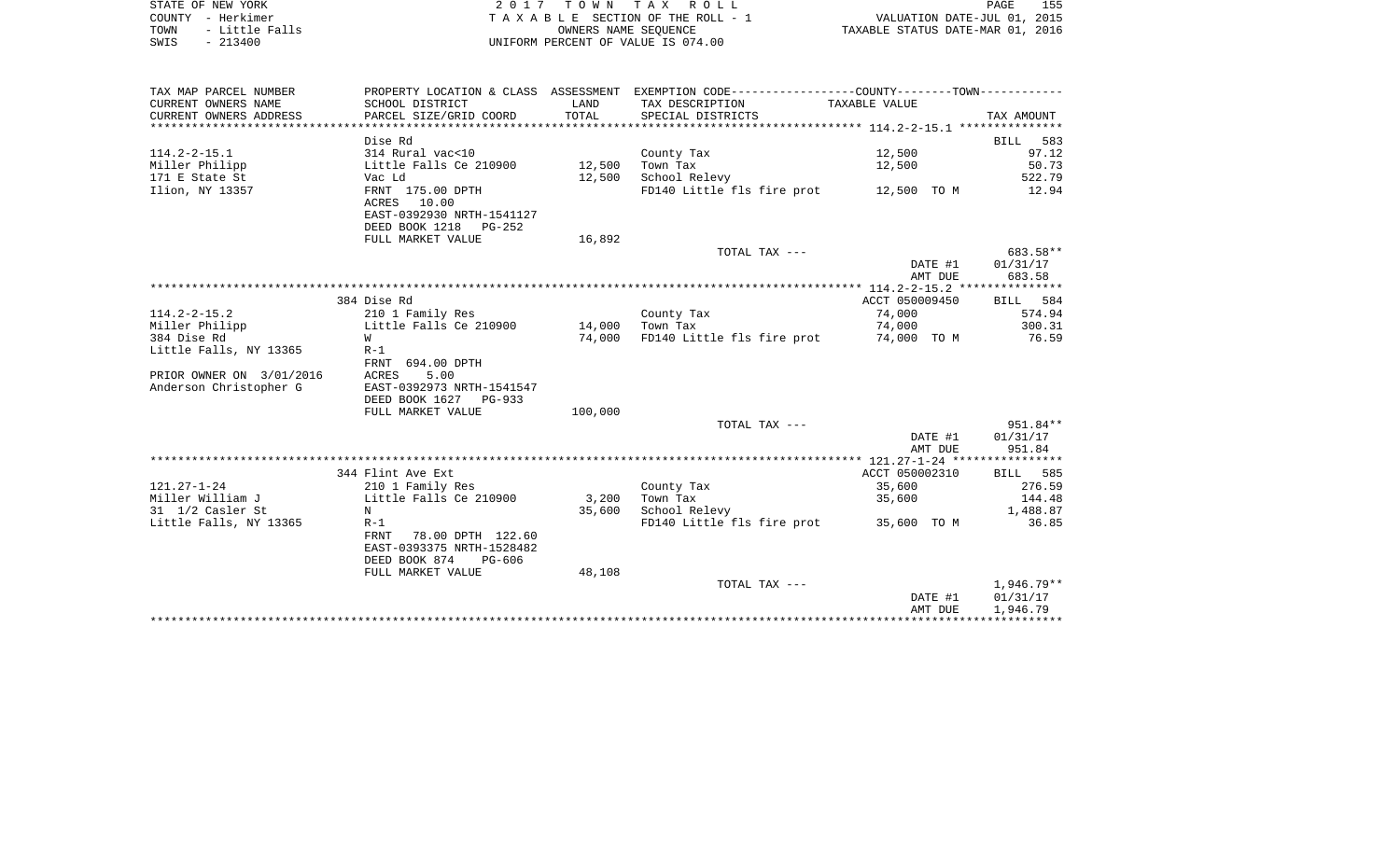| STATE OF NEW YORK<br>COUNTY - Herkimer<br>TOWN<br>- Little Falls<br>$-213400$<br>SWIS | 2017                              | TOWN TAX | R O L L<br>TAXABLE SECTION OF THE ROLL - 1<br>OWNERS NAME SEQUENCE<br>UNIFORM PERCENT OF VALUE IS 074.00 | VALUATION DATE-JUL 01, 2015<br>TAXABLE STATUS DATE-MAR 01, 2016 | 156<br>PAGE          |
|---------------------------------------------------------------------------------------|-----------------------------------|----------|----------------------------------------------------------------------------------------------------------|-----------------------------------------------------------------|----------------------|
| TAX MAP PARCEL NUMBER                                                                 |                                   |          | PROPERTY LOCATION & CLASS ASSESSMENT EXEMPTION CODE---------------COUNTY-------TOWN----------            |                                                                 |                      |
| CURRENT OWNERS NAME                                                                   | SCHOOL DISTRICT                   | LAND     | TAX DESCRIPTION                                                                                          | TAXABLE VALUE                                                   |                      |
| CURRENT OWNERS ADDRESS                                                                | PARCEL SIZE/GRID COORD            | TOTAL    | SPECIAL DISTRICTS                                                                                        |                                                                 | TAX AMOUNT           |
|                                                                                       | 181 Overlook Rd                   |          |                                                                                                          | ACCT 050011280                                                  | BILL<br>586          |
| 121.1-1-46                                                                            | 210 1 Family Res                  |          | County Tax                                                                                               | 93,000                                                          | 722.55               |
| Mizerak William                                                                       | Little Falls Ce 210900            | 11,600   | Town Tax                                                                                                 | 93,000                                                          | 377.42               |
| Mizerak Star                                                                          | N                                 | 93,000   | School Relevy                                                                                            |                                                                 | 2,184.73             |
| 181 Overlook Rd<br>Little Falls, NY 13365                                             | $R-1$<br>$Rt-5$                   |          | FD140 Little fls fire prot                                                                               | 93,000 TO M                                                     | 96.26                |
|                                                                                       | 3.40<br>ACRES                     |          |                                                                                                          |                                                                 |                      |
|                                                                                       | EAST-0383904 NRTH-1526840         |          |                                                                                                          |                                                                 |                      |
|                                                                                       | DEED BOOK 687<br><b>PG-906</b>    |          |                                                                                                          |                                                                 |                      |
|                                                                                       | FULL MARKET VALUE                 | 125,676  |                                                                                                          |                                                                 |                      |
|                                                                                       |                                   |          | TOTAL TAX ---                                                                                            |                                                                 | $3,380.96**$         |
|                                                                                       |                                   |          |                                                                                                          | DATE #1<br>AMT DUE                                              | 01/31/17<br>3,380.96 |
|                                                                                       |                                   |          |                                                                                                          |                                                                 | ***********          |
|                                                                                       | 114 High School Rd                |          |                                                                                                          | ACCT 050009690                                                  | 587<br>BILL          |
| 114.51-2-4                                                                            | 210 1 Family Res                  |          | County Tax                                                                                               | 85,800                                                          | 666.61               |
| Mlinar EtAL Richard                                                                   | Little Falls Ce 210900            | 8,000    | Town Tax                                                                                                 | 85,800                                                          | 348.20               |
| C/O Albert Mlinar<br>114 High School Rd                                               | Life Use<br>FRNT 150.00 DPTH      | 85,800   | FD140 Little fls fire prot                                                                               | 85,800 TO M                                                     | 88.81                |
| Little Falls, NY 13365                                                                | ACRES<br>1.00                     |          |                                                                                                          |                                                                 |                      |
|                                                                                       | EAST-0391657 NRTH-1537699         |          |                                                                                                          |                                                                 |                      |
|                                                                                       | DEED BOOK 1175<br>PG-381          |          |                                                                                                          |                                                                 |                      |
|                                                                                       | FULL MARKET VALUE                 | 115,946  |                                                                                                          |                                                                 |                      |
|                                                                                       |                                   |          | TOTAL TAX ---                                                                                            |                                                                 | $1,103.62**$         |
|                                                                                       |                                   |          |                                                                                                          | DATE #1<br>AMT DUE                                              | 01/31/17<br>1,103.62 |
|                                                                                       |                                   |          |                                                                                                          |                                                                 |                      |
|                                                                                       | Oregon Rd Ext                     |          |                                                                                                          | ACCT 050012720                                                  | 588<br>BILL          |
| 127.2-5-3                                                                             | 314 Rural vac<10                  |          | County Tax                                                                                               | 10,000                                                          | 77.69                |
| Moening Daniel                                                                        | Owen D Young<br>215001            | 10,000   | Town Tax                                                                                                 | 10,000                                                          | 40.58                |
| 84 Abby Ln                                                                            | FRNT 323.00 DPTH<br>ACRES<br>5.00 | 10,000   | FD140 Little fls fire prot                                                                               | 10,000 TO M                                                     | 10.35                |
| North Kingstown, RI 02852                                                             | EAST-0388750 NRTH-1511616         |          |                                                                                                          |                                                                 |                      |
|                                                                                       | DEED BOOK 1475<br>PG-802          |          |                                                                                                          |                                                                 |                      |
|                                                                                       | FULL MARKET VALUE                 | 13,514   |                                                                                                          |                                                                 |                      |
|                                                                                       |                                   |          | TOTAL TAX ---                                                                                            |                                                                 | 128.62**             |
|                                                                                       |                                   |          |                                                                                                          | DATE #1                                                         | 01/31/17             |
|                                                                                       |                                   |          |                                                                                                          | AMT DUE                                                         | 128.62               |
|                                                                                       | State Route 5                     |          |                                                                                                          | ACCT 050009840                                                  | BILL 589             |
| $121.2 - 1 - 13$                                                                      | 330 Vacant comm                   |          | County Tax                                                                                               | 2,800                                                           | 21.75                |
| Mohawk Valley Paper Co                                                                | Little Falls Ce 210900            | 2,800    | Town Tax                                                                                                 | 2,800                                                           | 11.36                |
| West Main St                                                                          | N                                 | 2,800    | FD140 Little fls fire prot                                                                               | 2,800<br>TO M                                                   | 2.90                 |
| Little Falls, NY 13365                                                                | V-L 1A                            |          |                                                                                                          |                                                                 |                      |
|                                                                                       | $Rt-5$<br>ACRES<br>1.20           |          |                                                                                                          |                                                                 |                      |
|                                                                                       | EAST-0385747 NRTH-1526443         |          |                                                                                                          |                                                                 |                      |
|                                                                                       | DEED BOOK 00248 PG-00068          |          |                                                                                                          |                                                                 |                      |
|                                                                                       | FULL MARKET VALUE                 | 3,784    |                                                                                                          |                                                                 |                      |
|                                                                                       |                                   |          | TOTAL TAX ---                                                                                            |                                                                 | $36.01**$            |
|                                                                                       |                                   |          |                                                                                                          | DATE #1                                                         | 01/31/17             |

 AMT DUE 36.01 \*\*\*\*\*\*\*\*\*\*\*\*\*\*\*\*\*\*\*\*\*\*\*\*\*\*\*\*\*\*\*\*\*\*\*\*\*\*\*\*\*\*\*\*\*\*\*\*\*\*\*\*\*\*\*\*\*\*\*\*\*\*\*\*\*\*\*\*\*\*\*\*\*\*\*\*\*\*\*\*\*\*\*\*\*\*\*\*\*\*\*\*\*\*\*\*\*\*\*\*\*\*\*\*\*\*\*\*\*\*\*\*\*\*\*\*\*\*\*\*\*\*\*\*\*\*\*\*\*\*\*\*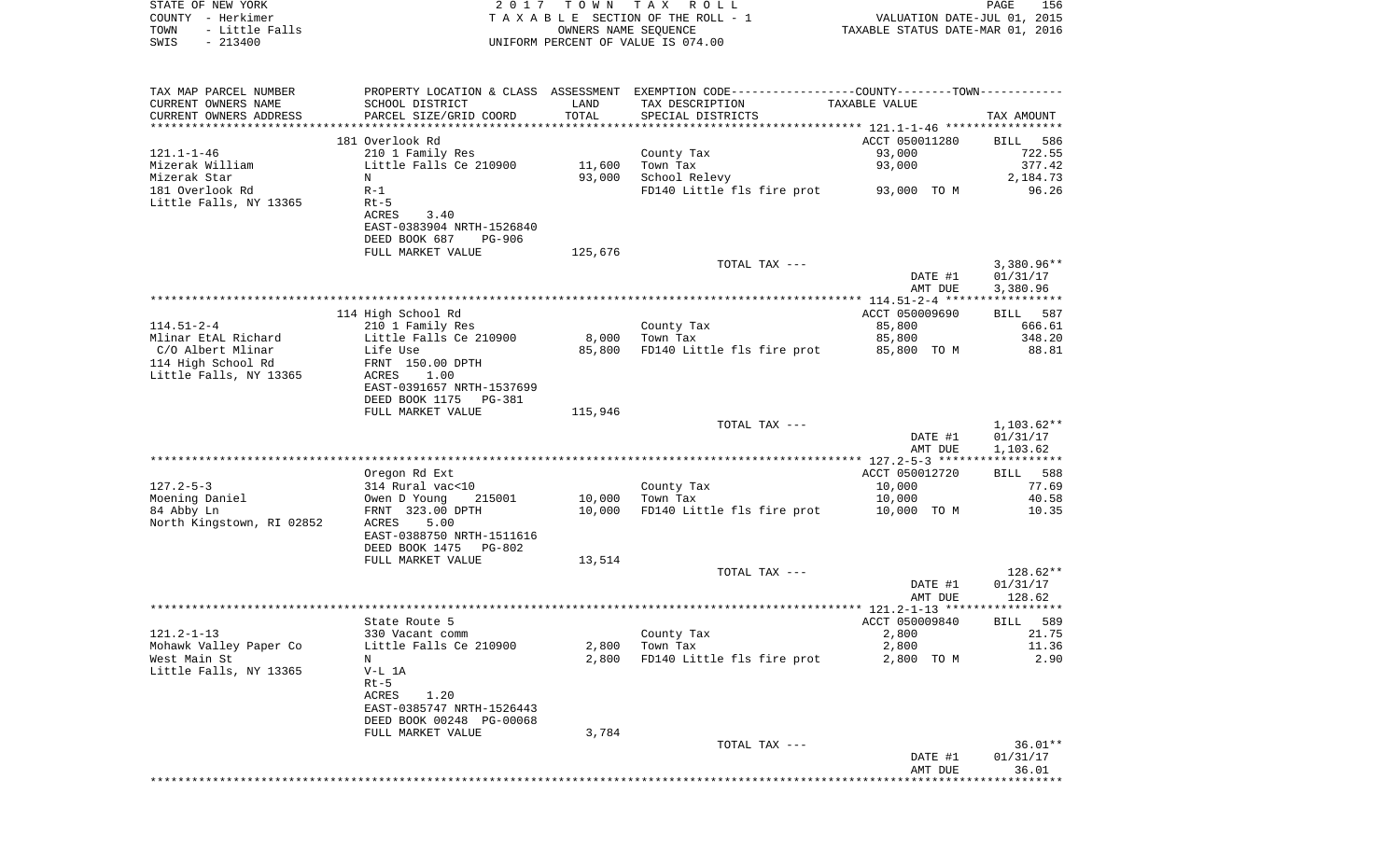| STATE OF NEW YORK<br>COUNTY - Herkimer<br>- Little Falls<br>TOWN<br>$-213400$<br>SWIS | 2017                                                                                                                             | T O W N       | TAX ROLL<br>TAXABLE SECTION OF THE ROLL - 1<br>OWNERS NAME SEQUENCE<br>UNIFORM PERCENT OF VALUE IS 074.00 | VALUATION DATE-JUL 01, 2015<br>TAXABLE STATUS DATE-MAR 01, 2016 | PAGE<br>157                          |
|---------------------------------------------------------------------------------------|----------------------------------------------------------------------------------------------------------------------------------|---------------|-----------------------------------------------------------------------------------------------------------|-----------------------------------------------------------------|--------------------------------------|
| TAX MAP PARCEL NUMBER                                                                 |                                                                                                                                  |               | PROPERTY LOCATION & CLASS ASSESSMENT EXEMPTION CODE----------------COUNTY-------TOWN----------            |                                                                 |                                      |
| CURRENT OWNERS NAME<br>CURRENT OWNERS ADDRESS<br>************************             | SCHOOL DISTRICT<br>PARCEL SIZE/GRID COORD                                                                                        | LAND<br>TOTAL | TAX DESCRIPTION<br>SPECIAL DISTRICTS                                                                      | TAXABLE VALUE                                                   | TAX AMOUNT                           |
|                                                                                       | Overlook Rd                                                                                                                      |               |                                                                                                           | ACCT 050016550                                                  | 590<br><b>BILL</b>                   |
| $121.1 - 1 - 27$                                                                      | 311 Res vac land                                                                                                                 |               | County Tax                                                                                                | 1,000                                                           | 7.77                                 |
| Molinaro Michael A                                                                    | Little Falls Ce 210900                                                                                                           | 1,000         | Town Tax                                                                                                  | 1,000                                                           | 4.06                                 |
| 115 Walnut Ave<br>Herkimer, NY 13350                                                  | N<br>$V-L$ $1/2A$<br>Overlook Rd<br>FRNT 130.00 DPTH 128.00<br>EAST-0383389 NRTH-1526986<br>DEED BOOK 857<br>PG-101              | 1,000         | FD140 Little fls fire prot                                                                                | 1,000 TO M                                                      | 1.04                                 |
|                                                                                       | FULL MARKET VALUE                                                                                                                | 1,351         |                                                                                                           |                                                                 |                                      |
|                                                                                       |                                                                                                                                  |               | TOTAL TAX ---                                                                                             | DATE #1<br>AMT DUE                                              | $12.87**$<br>01/31/17<br>12.87       |
|                                                                                       |                                                                                                                                  |               |                                                                                                           | ************** 121.2-5-7 *******************                    |                                      |
|                                                                                       | 137 Jacksonburg Ln                                                                                                               |               |                                                                                                           |                                                                 | 591<br><b>BILL</b>                   |
| $121.2 - 5 - 7$                                                                       | 210 1 Family Res                                                                                                                 |               | County Tax                                                                                                | 130,700                                                         | 1,015.46                             |
| Morotti Joseph                                                                        | Little Falls Ce 210900                                                                                                           | 8,000         | Town Tax                                                                                                  | 130,700                                                         | 530.42                               |
| Morotti Lynne<br>137 Jacksonburg Ln<br>Little Falls, NY 13365                         | Modular/ Gar<br>FRNT 120.00 DPTH<br>ACRES<br>1.00<br>EAST-0390466 NRTH-1522053<br>DEED BOOK 910<br>$PG-625$                      | 130,700       | FD140 Little fls fire prot                                                                                | 130,700 TO M                                                    | 135.28                               |
|                                                                                       | FULL MARKET VALUE                                                                                                                | 176,622       |                                                                                                           |                                                                 |                                      |
|                                                                                       |                                                                                                                                  |               | TOTAL TAX ---                                                                                             | DATE #1<br>AMT DUE                                              | $1,681.16**$<br>01/31/17<br>1,681.16 |
|                                                                                       |                                                                                                                                  |               |                                                                                                           |                                                                 |                                      |
|                                                                                       | 1386 State Route 169                                                                                                             |               |                                                                                                           | ACCT 050005520                                                  | 592<br>BILL                          |
| $114.2 - 1 - 17$                                                                      | 210 1 Family Res                                                                                                                 |               | VETCOM CTS 41130                                                                                          | 10,575<br>10,575                                                |                                      |
| Morse Duane                                                                           | Little Falls Ce 210900                                                                                                           | 6,200         | County Tax                                                                                                | 31,725                                                          | 246.48                               |
| 1386 State Route 169                                                                  | N                                                                                                                                | 42,300        | Town Tax                                                                                                  | 31,725                                                          | 128.75                               |
| Little Falls, NY 13365                                                                | $R-1$<br>Middleville Rd<br>FRNT 176.00 DPTH 124.00<br>EAST-0389132 NRTH-1539715<br>DEED BOOK 1149<br>PG-279<br>FULL MARKET VALUE | 57,162        | FD140 Little fls fire prot                                                                                | 42,300 TO M                                                     | 43.78                                |
|                                                                                       |                                                                                                                                  |               | TOTAL TAX ---                                                                                             |                                                                 | 419.01**                             |
|                                                                                       |                                                                                                                                  |               |                                                                                                           | DATE #1                                                         | 01/31/17                             |
|                                                                                       |                                                                                                                                  |               |                                                                                                           | AMT DUE                                                         | 419.01                               |
|                                                                                       |                                                                                                                                  |               |                                                                                                           | ********************                                            | ************                         |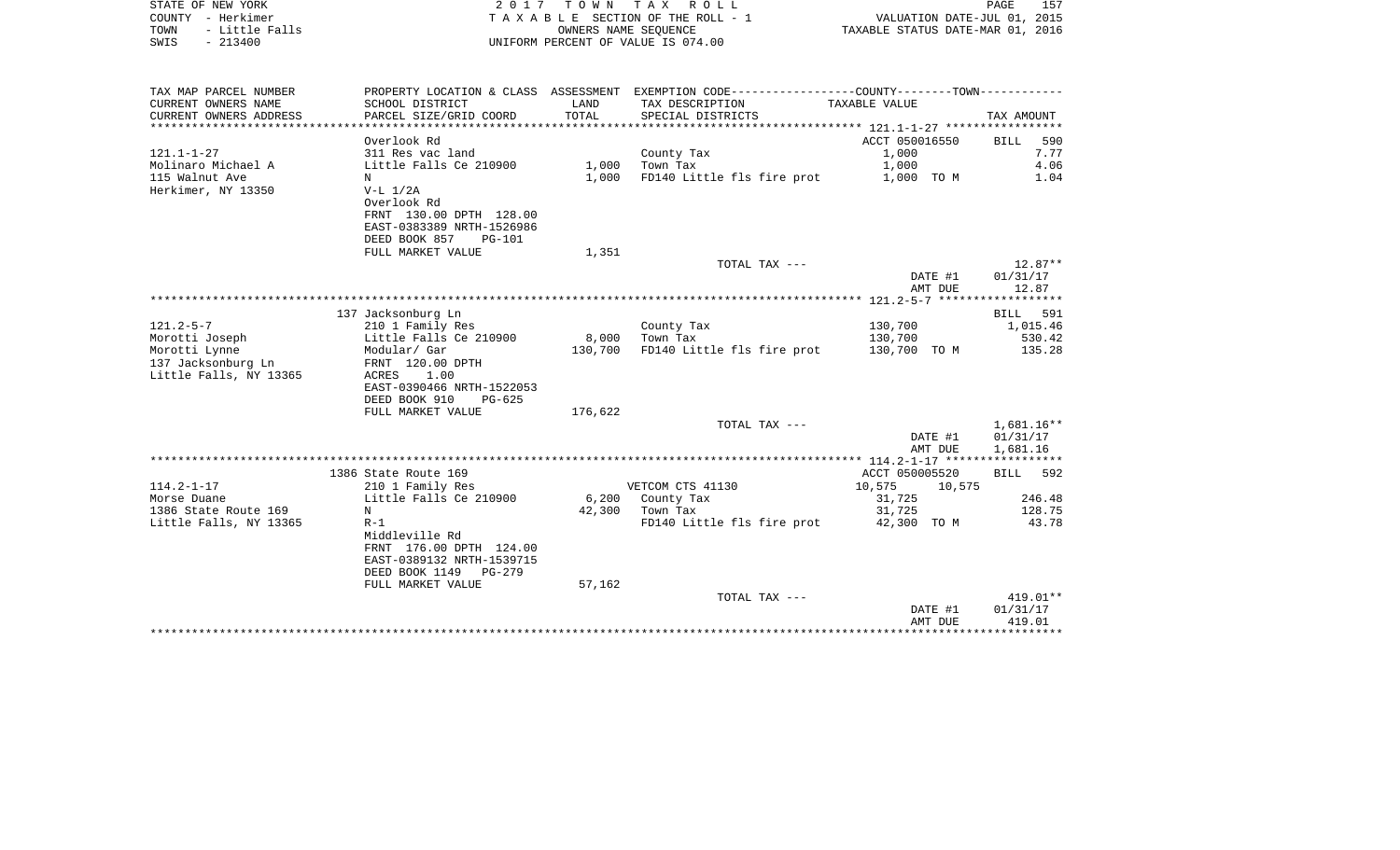| COUNTY - Herkimer<br>- Little Falls<br>TOWN<br>SWIS<br>$-213400$ |                                    |               | TAXABLE SECTION OF THE ROLL - 1<br>OWNERS NAME SEQUENCE<br>UNIFORM PERCENT OF VALUE IS 074.00 | VALUATION DATE-JUL 01, 2015<br>TAXABLE STATUS DATE-MAR 01, 2016 |                  |
|------------------------------------------------------------------|------------------------------------|---------------|-----------------------------------------------------------------------------------------------|-----------------------------------------------------------------|------------------|
|                                                                  |                                    |               |                                                                                               |                                                                 |                  |
| TAX MAP PARCEL NUMBER                                            |                                    |               | PROPERTY LOCATION & CLASS ASSESSMENT EXEMPTION CODE---------------COUNTY-------TOWN---------- |                                                                 |                  |
| CURRENT OWNERS NAME                                              | SCHOOL DISTRICT                    | LAND<br>TOTAL | TAX DESCRIPTION                                                                               | TAXABLE VALUE                                                   |                  |
| CURRENT OWNERS ADDRESS                                           | PARCEL SIZE/GRID COORD             |               | SPECIAL DISTRICTS                                                                             |                                                                 | TAX AMOUNT       |
|                                                                  | Kochs Rd                           |               |                                                                                               | ACCT 050990290                                                  | BILL 593         |
| $121.4 - 2 - 17.2$                                               | 312 Vac w/imprv                    |               | County Tax                                                                                    | 5,900                                                           | 45.84            |
| Morse Duane                                                      | Little Falls Ce 210900             |               | 5,700 Town Tax                                                                                | 5,900                                                           | 23.94            |
| 1386 State Route 169                                             | West                               | 5,900         | FD140 Little fls fire prot                                                                    | 5,900 TO M                                                      | 6.11             |
| Little Falls, NY 13365                                           | Life Use John Dudish               |               |                                                                                               |                                                                 |                  |
|                                                                  | ACRES<br>2.20                      |               |                                                                                               |                                                                 |                  |
|                                                                  | EAST-0392521 NRTH-1514309          |               |                                                                                               |                                                                 |                  |
|                                                                  | DEED BOOK 1417<br>PG-632           |               |                                                                                               |                                                                 |                  |
|                                                                  | FULL MARKET VALUE                  | 7,973         | TOTAL TAX ---                                                                                 |                                                                 | 75.89**          |
|                                                                  |                                    |               |                                                                                               | DATE #1                                                         | 01/31/17         |
|                                                                  |                                    |               |                                                                                               | AMT DUE                                                         | 75.89            |
|                                                                  |                                    |               |                                                                                               | ***************** 121.4-2-28.1 ****************                 |                  |
|                                                                  | 3696 State Route 167               |               |                                                                                               | ACCT 050009960                                                  | BILL<br>594      |
| $121.4 - 2 - 28.1$                                               | 210 1 Family Res                   |               | County Tax                                                                                    | 51,100                                                          | 397.02           |
| Mosher ET AL                                                     | Little Falls Ce 210900             | 15,600        | Town Tax                                                                                      | 51,100                                                          | 207.38           |
| %Richard B. Mosher                                               | E                                  | 51,100        | School Relevy                                                                                 |                                                                 | 2,137.13         |
| 167 Schalls Hollow Rd                                            | $R-1$                              |               | FD140 Little fls fire prot                                                                    | 51,100 TO M                                                     | 52.89            |
| Little Falls, NY 13365                                           | Rt 167<br>4.00<br>ACRES            |               |                                                                                               |                                                                 |                  |
|                                                                  | EAST-0390563 NRTH-1519281          |               |                                                                                               |                                                                 |                  |
|                                                                  | DEED BOOK 1346<br>$PG-71$          |               |                                                                                               |                                                                 |                  |
|                                                                  | FULL MARKET VALUE                  | 69,054        |                                                                                               |                                                                 |                  |
|                                                                  |                                    |               | TOTAL TAX ---                                                                                 |                                                                 | $2,794.42**$     |
|                                                                  |                                    |               |                                                                                               | DATE #1                                                         | 01/31/17         |
|                                                                  |                                    |               |                                                                                               | AMT DUE                                                         | 2,794.42         |
|                                                                  |                                    |               |                                                                                               | ACCT 050003150                                                  | 595              |
| $121.1 - 2 - 31$                                                 | 170 Sandy Lane Rd<br>240 Rural res |               | County Tax                                                                                    | 139,200                                                         | BILL<br>1,081.50 |
| Muller Ian J                                                     | Central Valley 212803              | 22,900        | Town Tax                                                                                      | 139,200                                                         | 564.92           |
| Muller Jessica                                                   | W                                  | 139,200       | FD140 Little fls fire prot                                                                    | 139,200 TO M                                                    | 144.08           |
| 170 Sandy Lane Rd                                                | $R-1$                              |               |                                                                                               |                                                                 |                  |
| Mohawk, NY 13407                                                 | Sandy Lane                         |               |                                                                                               |                                                                 |                  |
|                                                                  | 12.70<br>ACRES                     |               |                                                                                               |                                                                 |                  |
|                                                                  | EAST-0382963 NRTH-1522399          |               |                                                                                               |                                                                 |                  |
|                                                                  | DEED BOOK 1443<br>PG-60            |               |                                                                                               |                                                                 |                  |
|                                                                  | FULL MARKET VALUE                  | 188,108       | TOTAL TAX ---                                                                                 |                                                                 | $1,790.50**$     |
|                                                                  |                                    |               |                                                                                               | DATE #1                                                         | 01/31/17         |
|                                                                  |                                    |               |                                                                                               | AMT DUE                                                         | 1,790.50         |
|                                                                  |                                    |               |                                                                                               |                                                                 |                  |

STATE OF NEW YORK 2017 TOWN TAX ROLL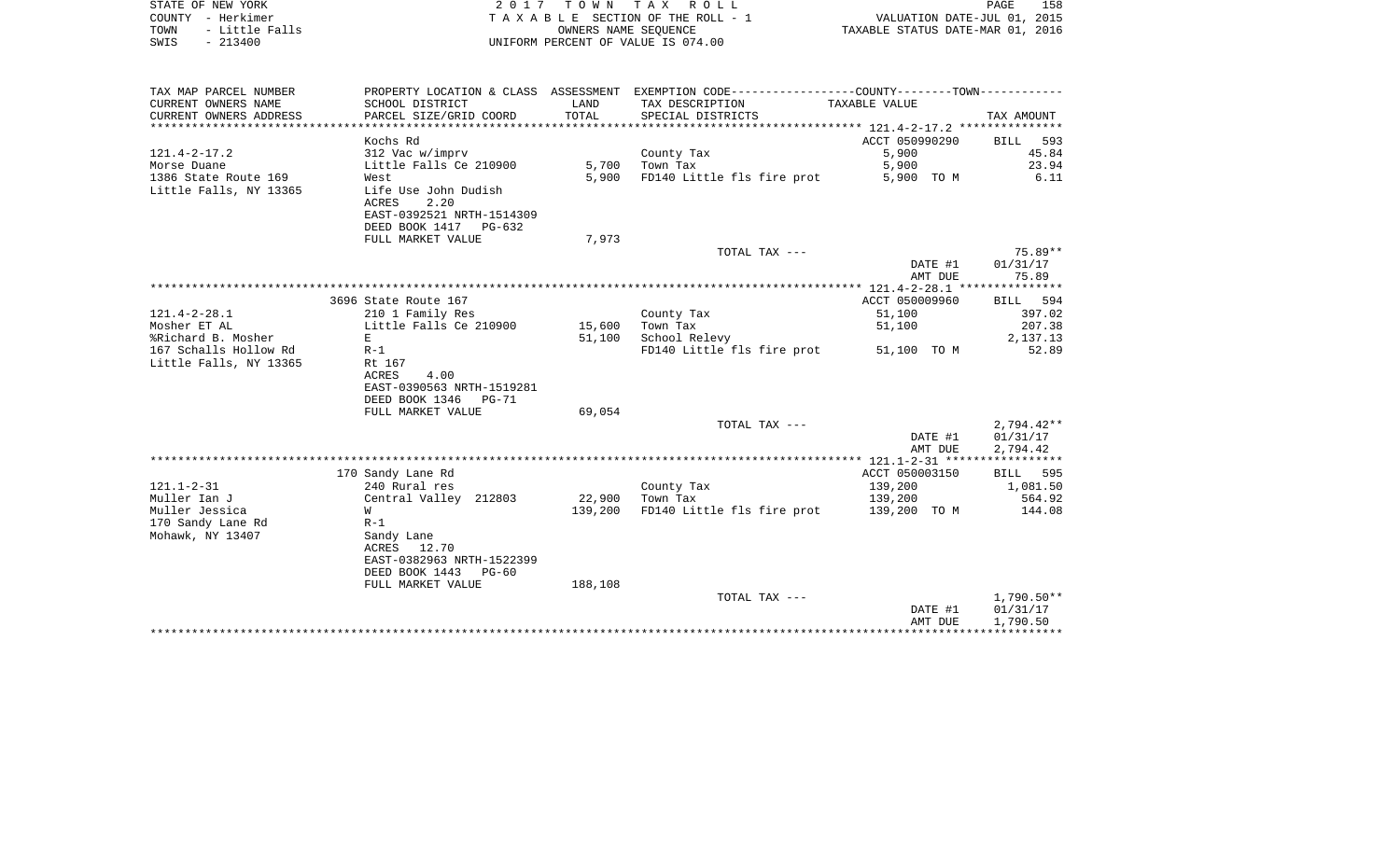| STATE OF NEW YORK                           | 2017                                         | T O W N        | TAX ROLL                                                                                      |                                  | PAGE<br>159                 |
|---------------------------------------------|----------------------------------------------|----------------|-----------------------------------------------------------------------------------------------|----------------------------------|-----------------------------|
| COUNTY - Herkimer                           |                                              |                | TAXABLE SECTION OF THE ROLL - 1                                                               |                                  | VALUATION DATE-JUL 01, 2015 |
| TOWN<br>- Little Falls<br>SWIS<br>$-213400$ |                                              |                | OWNERS NAME SEQUENCE<br>UNIFORM PERCENT OF VALUE IS 074.00                                    | TAXABLE STATUS DATE-MAR 01, 2016 |                             |
|                                             |                                              |                |                                                                                               |                                  |                             |
|                                             |                                              |                |                                                                                               |                                  |                             |
| TAX MAP PARCEL NUMBER                       |                                              |                | PROPERTY LOCATION & CLASS ASSESSMENT EXEMPTION CODE---------------COUNTY-------TOWN---------- |                                  |                             |
| CURRENT OWNERS NAME                         | SCHOOL DISTRICT                              | LAND           | TAX DESCRIPTION                                                                               | TAXABLE VALUE                    |                             |
| CURRENT OWNERS ADDRESS                      | PARCEL SIZE/GRID COORD                       | TOTAL          | SPECIAL DISTRICTS                                                                             |                                  | TAX AMOUNT                  |
| ********************                        |                                              | ************** | ********************************* 114.1-1-25.11 **************                                |                                  |                             |
|                                             | 1038 Shells Bush Rd                          |                |                                                                                               | ACCT 05990860                    | BILL<br>596                 |
| $114.1 - 1 - 25.11$                         | 210 1 Family Res                             |                | County Tax                                                                                    | 86,600                           | 672.83                      |
| Murray Raymond<br>Murray Stacey             | Little Falls Ce 210900                       | 14,800         | Town Tax<br>FD140 Little fls fire prot                                                        | 86,600                           | 351.45<br>89.64             |
| 1038 Shells Bush Rd                         | R1<br>FRNT 300.00 DPTH                       | 86,600         |                                                                                               | 86,600 TO M                      |                             |
| Herkimer, NY 13350                          | ACRES<br>5.50                                |                |                                                                                               |                                  |                             |
|                                             | EAST-0379113 NRTH-1540955                    |                |                                                                                               |                                  |                             |
|                                             | DEED BOOK 839<br>PG-432                      |                |                                                                                               |                                  |                             |
|                                             | FULL MARKET VALUE                            | 117,027        |                                                                                               |                                  |                             |
|                                             |                                              |                | TOTAL TAX ---                                                                                 |                                  | 1,113.92**                  |
|                                             |                                              |                |                                                                                               | DATE #1                          | 01/31/17                    |
|                                             |                                              |                |                                                                                               | AMT DUE                          | 1,113.92                    |
|                                             |                                              |                |                                                                                               |                                  |                             |
|                                             | Off Furnace St Ext                           |                |                                                                                               |                                  | BILL 597                    |
| $114.4 - 1 - 11$<br>Myszkowski David        | 314 Rural vac<10<br>Little Falls Ce 210900   | 9,600          | County Tax<br>Town Tax                                                                        | 9,600<br>9,600                   | 74.59<br>38.96              |
| Myszwoski Kelly                             | No Frontage                                  | 9,600          | FD140 Little fls fire prot                                                                    | 9,600 TO M                       | 9.94                        |
| 250 Gun Club Rd Ext                         | ACRES<br>19.10                               |                |                                                                                               |                                  |                             |
| Little Falls, NY 13365                      | EAST-0391539 NRTH-1531697                    |                |                                                                                               |                                  |                             |
|                                             | DEED BOOK 1276<br>PG-376                     |                |                                                                                               |                                  |                             |
|                                             | FULL MARKET VALUE                            | 12,973         |                                                                                               |                                  |                             |
|                                             |                                              |                | TOTAL TAX ---                                                                                 |                                  | 123.49**                    |
|                                             |                                              |                |                                                                                               | DATE #1                          | 01/31/17                    |
|                                             |                                              |                |                                                                                               | AMT DUE                          | 123.49                      |
|                                             |                                              |                |                                                                                               |                                  |                             |
| $114.4 - 1 - 26.2$                          | Gun Club Rd<br>105 Vac farmland              |                | County Tax                                                                                    | ACCT 050990380<br>3,000          | BILL 598<br>23.31           |
| Myszkowski David                            | Little Falls Ce 210900                       | 3,000          | Town Tax                                                                                      | 3,000                            | 12.17                       |
| Myszkowski Kelly                            | East                                         | 3,000          | FD140 Little fls fire prot                                                                    | 3,000 TO M                       | 3.11                        |
| 250 Gun Club Rd                             | V-L                                          |                |                                                                                               |                                  |                             |
| Little Falls, NY 13365                      | Gun Club Rd                                  |                |                                                                                               |                                  |                             |
|                                             | ACRES<br>2.00                                |                |                                                                                               |                                  |                             |
|                                             | EAST-0387881 NRTH-1529547                    |                |                                                                                               |                                  |                             |
|                                             | DEED BOOK 838<br>PG-521                      |                |                                                                                               |                                  |                             |
|                                             | FULL MARKET VALUE                            | 4,054          |                                                                                               |                                  |                             |
|                                             |                                              |                | TOTAL TAX ---                                                                                 |                                  | $38.59**$                   |
|                                             |                                              |                |                                                                                               | DATE #1<br>AMT DUE               | 01/31/17<br>38.59           |
|                                             |                                              |                |                                                                                               |                                  |                             |
|                                             | Gun Club Rd                                  |                |                                                                                               | ACCT 050019220                   | 599<br>BILL                 |
| $114.4 - 1 - 27$                            | 105 Vac farmland                             |                | County Tax                                                                                    | 2,900                            | 22.53                       |
| Myszkowski David                            | Little Falls Ce 210900                       | 2,900          | Town Tax                                                                                      | 2,900                            | 11.77                       |
| Myszkowski Kelly                            | North                                        | 2,900          | FD140 Little fls fire prot                                                                    | 50 TO M                          | .05                         |
| 250 Gunclub Rd                              | $V-L$ 1.9 Ac                                 |                |                                                                                               |                                  |                             |
| Little Falls, NY 13365                      | Gunclub Rd                                   |                |                                                                                               |                                  |                             |
|                                             | ACRES<br>1.90                                |                |                                                                                               |                                  |                             |
|                                             | EAST-0387442 NRTH-1529900                    |                |                                                                                               |                                  |                             |
|                                             | DEED BOOK 689<br>PG-089<br>FULL MARKET VALUE | 3,919          |                                                                                               |                                  |                             |
|                                             |                                              |                | TOTAL TAX ---                                                                                 |                                  | $34.35**$                   |
|                                             |                                              |                |                                                                                               | DATE #1                          | 01/31/17                    |
|                                             |                                              |                |                                                                                               | AMT DUE                          | 34.35                       |
|                                             |                                              |                |                                                                                               |                                  |                             |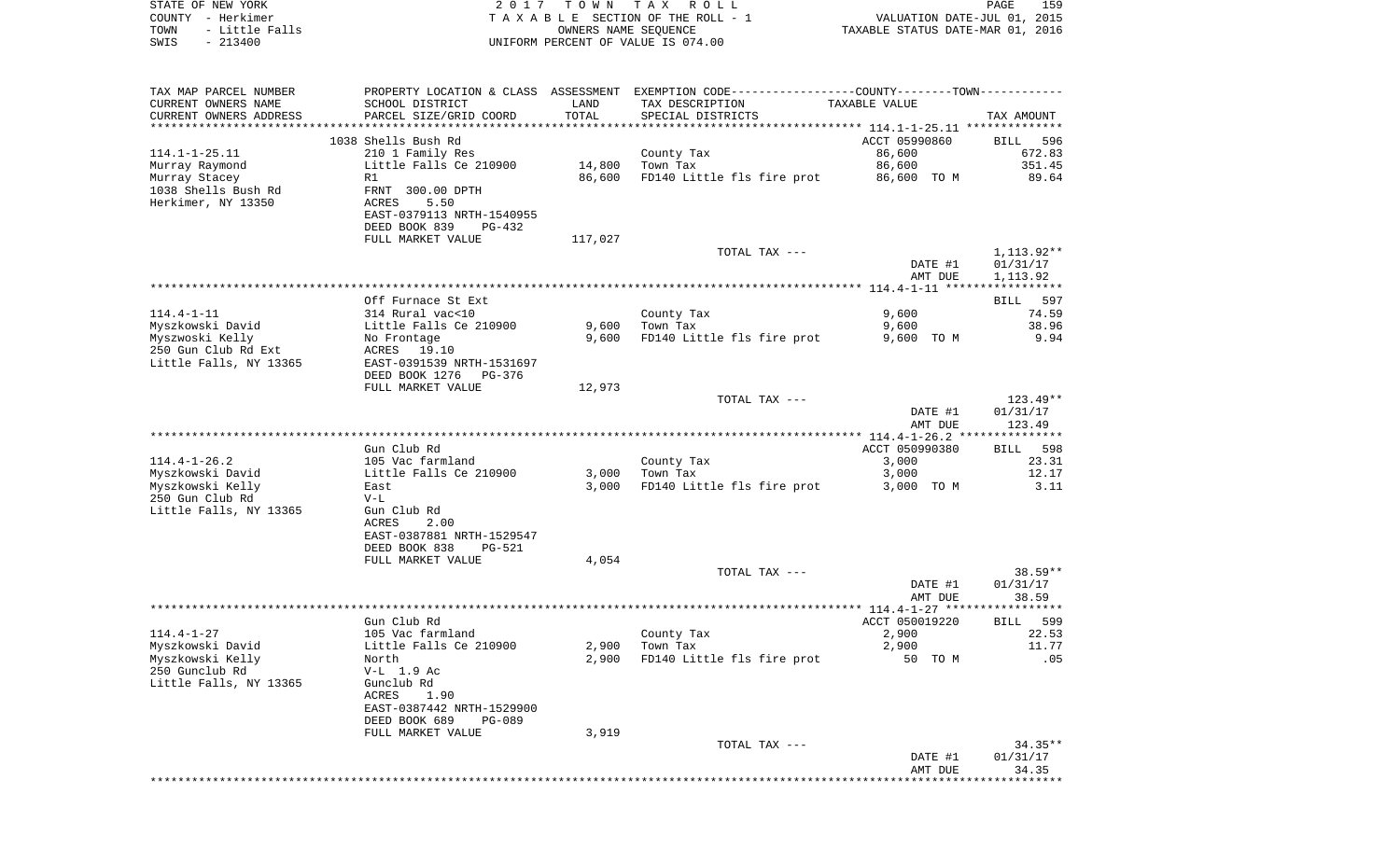| STATE OF NEW YORK<br>COUNTY - Herkimer<br>- Little Falls<br>TOWN<br>$-213400$<br>SWIS | 2017                                                 | T O W N             | T A X<br>R O L L<br>TAXABLE SECTION OF THE ROLL - 1<br>OWNERS NAME SEQUENCE<br>UNIFORM PERCENT OF VALUE IS 074.00 | VALUATION DATE-JUL 01, 2015<br>TAXABLE STATUS DATE-MAR 01, 2016 | PAGE<br>160          |
|---------------------------------------------------------------------------------------|------------------------------------------------------|---------------------|-------------------------------------------------------------------------------------------------------------------|-----------------------------------------------------------------|----------------------|
| TAX MAP PARCEL NUMBER                                                                 | PROPERTY LOCATION & CLASS ASSESSMENT                 |                     | EXEMPTION CODE-----------------COUNTY-------TOWN-----------                                                       |                                                                 |                      |
| CURRENT OWNERS NAME                                                                   | SCHOOL DISTRICT                                      | LAND                | TAX DESCRIPTION                                                                                                   | TAXABLE VALUE                                                   |                      |
| CURRENT OWNERS ADDRESS                                                                | PARCEL SIZE/GRID COORD                               | TOTAL<br>********** | SPECIAL DISTRICTS                                                                                                 | ****************** 114.4-1-29 **************                    | TAX AMOUNT           |
|                                                                                       | Gun Club Rd                                          |                     |                                                                                                                   | ACCT 050019020                                                  | BILL<br>600          |
| $114.4 - 1 - 29$                                                                      | 105 Vac farmland                                     |                     | County Tax                                                                                                        | 16,000                                                          | 124.31               |
| Myszkowski David                                                                      | Little Falls Ce 210900                               | 16,000              | Town Tax                                                                                                          | 16,000                                                          | 64.93                |
| Myszkowski Kelly                                                                      | East                                                 | 16,000              | FD140 Little fls fire prot                                                                                        | 200 TO M                                                        | .21                  |
| 250 Gun Club Rd<br>Little Falls, NY 13365                                             | 11Ac.<br>$V-L$<br>Gun Club Rd                        |                     |                                                                                                                   |                                                                 |                      |
|                                                                                       | ACRES 11.00                                          |                     |                                                                                                                   |                                                                 |                      |
|                                                                                       | EAST-0387267 NRTH-1529540                            |                     |                                                                                                                   |                                                                 |                      |
|                                                                                       | DEED BOOK 00637 PG-00358                             |                     |                                                                                                                   |                                                                 |                      |
|                                                                                       | FULL MARKET VALUE                                    | 21,622              |                                                                                                                   |                                                                 |                      |
|                                                                                       |                                                      |                     | TOTAL TAX ---                                                                                                     | DATE #1                                                         | 189.45**<br>01/31/17 |
|                                                                                       |                                                      |                     |                                                                                                                   | AMT DUE                                                         | 189.45               |
|                                                                                       |                                                      |                     |                                                                                                                   |                                                                 |                      |
|                                                                                       | Furnace St Ext                                       |                     |                                                                                                                   | ACCT 050010230                                                  | <b>BILL</b><br>601   |
| $114.4 - 1 - 10$                                                                      | 105 Vac farmland                                     |                     | County Tax                                                                                                        | 33,200                                                          | 257.94               |
| Myszkowski David W                                                                    | Little Falls Ce 210900                               | 33,200              | Town Tax                                                                                                          | 33,200                                                          | 134.74               |
| Myszkowski Kelly J<br>250 Gun Club Rd                                                 | life use Walter Myszkowsk<br>Vl                      | 33,200              | FD140 Little fls fire prot                                                                                        | 33,200 TO M                                                     | 34.36                |
| Little Falls, NY 13365                                                                | Furnace St Ext                                       |                     |                                                                                                                   |                                                                 |                      |
|                                                                                       | ACRES 104.30                                         |                     |                                                                                                                   |                                                                 |                      |
|                                                                                       | EAST-0390328 NRTH-1532346                            |                     |                                                                                                                   |                                                                 |                      |
|                                                                                       | DEED BOOK 1386<br><b>PG-581</b>                      |                     |                                                                                                                   |                                                                 |                      |
|                                                                                       | FULL MARKET VALUE                                    | 44,865              | TOTAL TAX ---                                                                                                     |                                                                 | 427.04**             |
|                                                                                       |                                                      |                     |                                                                                                                   | DATE #1                                                         | 01/31/17             |
|                                                                                       |                                                      |                     |                                                                                                                   | AMT DUE                                                         | 427.04               |
|                                                                                       |                                                      |                     |                                                                                                                   | ****************** 114.4-1-14 ******                            | ***********          |
|                                                                                       | State Route 5                                        |                     |                                                                                                                   | ACCT 050009900                                                  | <b>BILL</b><br>602   |
| $114.4 - 1 - 14$<br>Myszkowski David W                                                | 105 Vac farmland<br>Little Falls Ce 210900           | 33,100              | County Tax<br>Town Tax                                                                                            | 33,100<br>33,100                                                | 257.17<br>134.33     |
| Myszkowski Kelly J                                                                    | Life Use Walter Myszkowsk                            | 33,100              | FD140 Little fls fire prot                                                                                        | 33,100 TO M                                                     | 34.26                |
| 250 Gun Club Rd                                                                       | $V-L$ 33A                                            |                     |                                                                                                                   |                                                                 |                      |
| Little Falls, NY 13365                                                                | Rt 5                                                 |                     |                                                                                                                   |                                                                 |                      |
|                                                                                       | ACRES<br>41.80                                       |                     |                                                                                                                   |                                                                 |                      |
|                                                                                       | EAST-0391036 NRTH-1530154                            |                     |                                                                                                                   |                                                                 |                      |
|                                                                                       | DEED BOOK 1386<br><b>PG-581</b><br>FULL MARKET VALUE | 44,730              |                                                                                                                   |                                                                 |                      |
|                                                                                       |                                                      |                     | TOTAL TAX ---                                                                                                     |                                                                 | $425.76**$           |
|                                                                                       |                                                      |                     |                                                                                                                   | DATE #1                                                         | 01/31/17             |
|                                                                                       |                                                      |                     |                                                                                                                   | AMT DUE                                                         | 425.76               |
|                                                                                       |                                                      |                     |                                                                                                                   | ************                                                    | ***********          |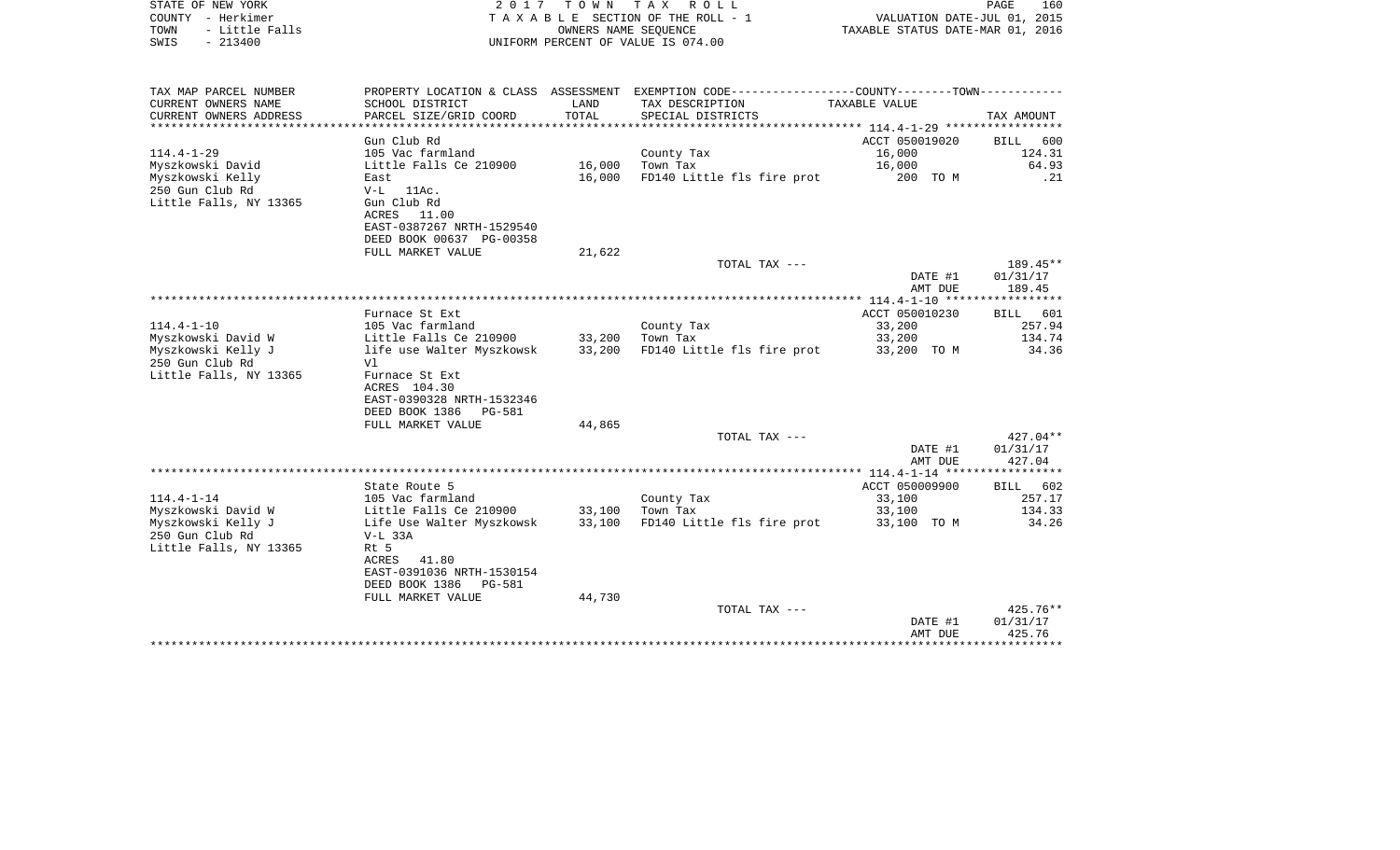| COUNTY - Herkimer<br>TOWN<br>- Little Falls<br>SWIS<br>$-213400$       |                                                                                                     |                   | TAXABLE SECTION OF THE ROLL - 1<br>OWNERS NAME SEQUENCE<br>UNIFORM PERCENT OF VALUE IS 074.00                                         | VALUATION DATE-JUL 01, 2015<br>TAXABLE STATUS DATE-MAR 01, 2016 |                                 |
|------------------------------------------------------------------------|-----------------------------------------------------------------------------------------------------|-------------------|---------------------------------------------------------------------------------------------------------------------------------------|-----------------------------------------------------------------|---------------------------------|
| TAX MAP PARCEL NUMBER<br>CURRENT OWNERS NAME<br>CURRENT OWNERS ADDRESS | SCHOOL DISTRICT<br>PARCEL SIZE/GRID COORD                                                           | LAND<br>TOTAL     | PROPERTY LOCATION & CLASS ASSESSMENT EXEMPTION CODE---------------COUNTY-------TOWN----------<br>TAX DESCRIPTION<br>SPECIAL DISTRICTS | TAXABLE VALUE                                                   | TAX AMOUNT                      |
|                                                                        | State Route 5                                                                                       |                   |                                                                                                                                       | ACCT 050010200                                                  | BILL 603                        |
| $114.4 - 1 - 22$<br>Myszkowski David W<br>Myszkowski Kelly J           | 311 Res vac land<br>Little Falls Ce 210900<br>N                                                     | 7,000<br>7,000    | County Tax<br>Town Tax<br>FD140 Little fls fire prot                                                                                  | 7,000<br>7,000<br>7,000 TO M                                    | 54.39<br>28.41<br>7.25          |
| 250 Gun Club Rd<br>Little Falls, NY 13365                              | $V-L$ 4A<br>Rt 5<br>ACRES<br>4.00<br>EAST-0389659 NRTH-1528074<br>DEED BOOK 1386<br>PG-581          |                   |                                                                                                                                       |                                                                 |                                 |
|                                                                        | FULL MARKET VALUE                                                                                   | 9,459             |                                                                                                                                       |                                                                 |                                 |
|                                                                        |                                                                                                     |                   | TOTAL TAX ---                                                                                                                         | DATE #1<br>AMT DUE                                              | $90.05**$<br>01/31/17<br>90.05  |
|                                                                        |                                                                                                     |                   |                                                                                                                                       |                                                                 |                                 |
|                                                                        | 250 Gun Club Rd Ext                                                                                 |                   |                                                                                                                                       | ACCT 050010170                                                  | BILL<br>604                     |
| $114.4 - 1 - 26.1$                                                     | 112 Dairy farm                                                                                      |                   | AGRIC 10 Y 42100<br>County Tax                                                                                                        | 27,900<br>27,900                                                | 999.92                          |
| Myszkowski David W<br>Myszkowski Kelly J                               | Little Falls Ce 210900<br>Life Use Walter Myszkowsk                                                 | 90,100<br>156,600 | Town Tax                                                                                                                              | 128,700<br>128,700                                              | 522.30                          |
| 250 Gun Club Rd Ext<br>Little Falls, NY 13365                          | ACRES 150.80<br>EAST-0389109 NRTH-1529715<br>DEED BOOK 1386<br>PG-581                               |                   | FD140 Little fls fire prot                                                                                                            | 156,600 TO M                                                    | 162.09                          |
|                                                                        | FULL MARKET VALUE                                                                                   | 211,622           |                                                                                                                                       |                                                                 |                                 |
|                                                                        |                                                                                                     |                   | TOTAL TAX ---                                                                                                                         |                                                                 | $1,684.31**$                    |
|                                                                        |                                                                                                     |                   |                                                                                                                                       | DATE #1<br>AMT DUE                                              | 01/31/17<br>1,684.31            |
|                                                                        | State Route 5                                                                                       |                   |                                                                                                                                       | ACCT 050990390                                                  |                                 |
| $114.4 - 1 - 26.3$                                                     | 311 Res vac land                                                                                    |                   | County Tax                                                                                                                            | 9,300                                                           | BILL 605<br>72.26               |
| Myszkowski David W                                                     | Little Falls Ce 210900                                                                              | 9,300             | Town Tax                                                                                                                              | 9,300                                                           | 37.74                           |
| Myszkowski Kelly J<br>250 Gun Club Rd<br>Little Falls, NY 13365        | Life Use Walter Myszkowsk<br>ACRES<br>5.50<br>EAST-0388435 NRTH-1527630<br>DEED BOOK 1386<br>PG-581 | 9,300             | FD140 Little fls fire prot                                                                                                            | 9,300 TO M                                                      | 9.63                            |
|                                                                        | FULL MARKET VALUE                                                                                   | 12,568            |                                                                                                                                       |                                                                 |                                 |
|                                                                        |                                                                                                     |                   | TOTAL TAX ---                                                                                                                         | DATE #1<br>AMT DUE                                              | 119.63**<br>01/31/17<br>119.63  |
|                                                                        |                                                                                                     |                   |                                                                                                                                       |                                                                 |                                 |
| $121.2 - 3 - 17.2$                                                     | Fall Hill Rd                                                                                        |                   |                                                                                                                                       |                                                                 | BILL 606                        |
| Nash Steven P                                                          | 210 1 Family Res<br>Little Falls Ce 210900                                                          |                   | VETCOM CTS 41130<br>22,700 County Tax                                                                                                 | 11,100<br>11,100<br>48,900                                      | 379.92                          |
| Nash Elba E                                                            | FRNT 1546.00 DPTH                                                                                   | 60,000            | Town Tax                                                                                                                              | 48,900                                                          | 198.45                          |
| Fall Hill Rd<br>Little Falls, NY 13365                                 | ACRES 12.50<br>EAST-0394520 NRTH-1525319<br>DEED BOOK 900<br><b>PG-300</b>                          |                   | FD140 Little fls fire prot                                                                                                            | 60,000 TO M                                                     | 62.10                           |
|                                                                        | FULL MARKET VALUE                                                                                   | 81,081            |                                                                                                                                       |                                                                 |                                 |
|                                                                        |                                                                                                     |                   | TOTAL TAX ---                                                                                                                         |                                                                 | 640.47**                        |
|                                                                        |                                                                                                     |                   |                                                                                                                                       | DATE #1<br>AMT DUE<br>*****************                         | 01/31/17<br>640.47<br>********* |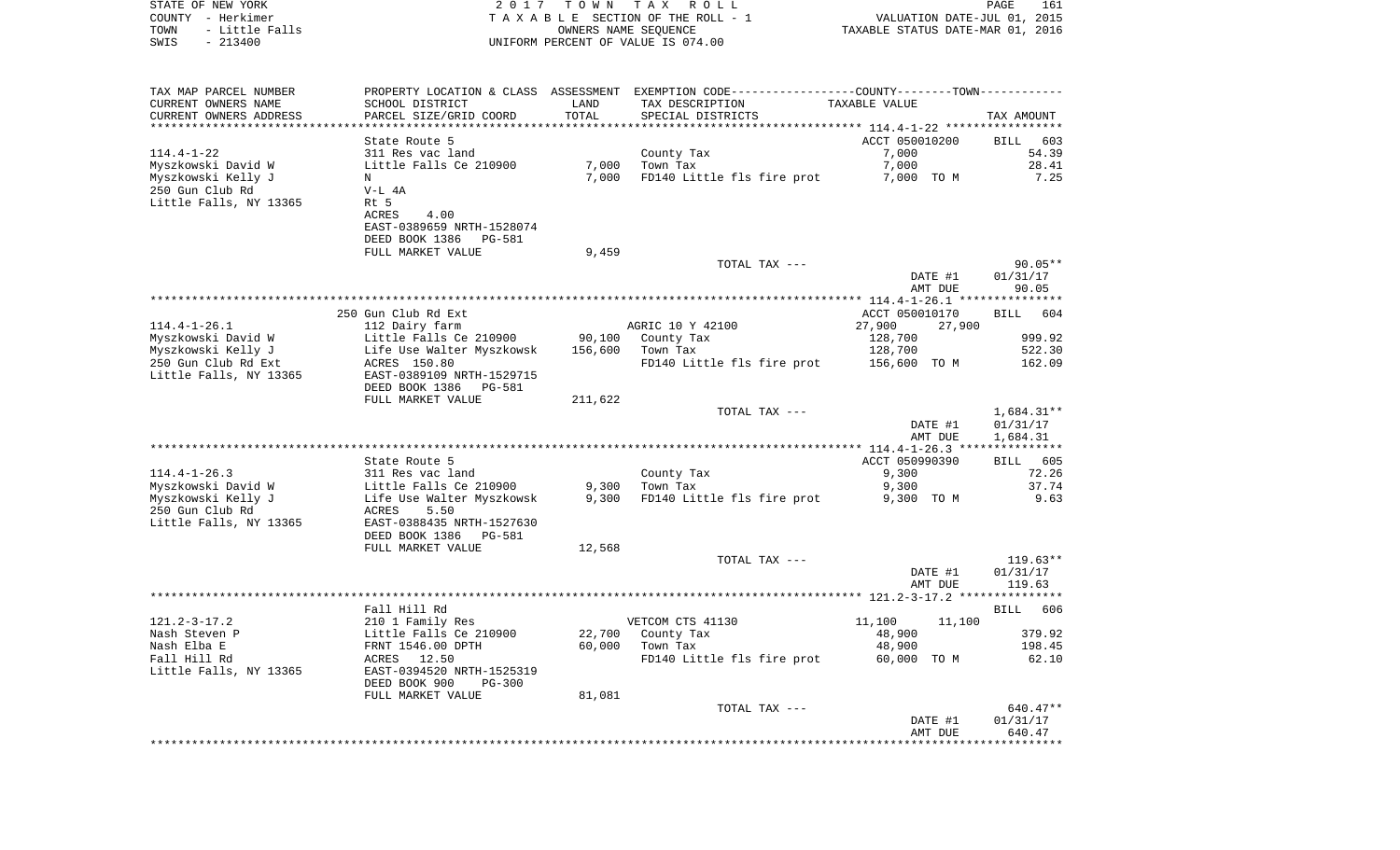|      | STATE OF NEW YORK | 2017 TOWN TAX ROLL                 | PAGE                             | 162 |
|------|-------------------|------------------------------------|----------------------------------|-----|
|      | COUNTY - Herkimer | TAXABLE SECTION OF THE ROLL - 1    | VALUATION DATE-JUL 01, 2015      |     |
| TOWN | - Little Falls    | OWNERS NAME SEOUENCE               | TAXABLE STATUS DATE-MAR 01, 2016 |     |
| SWIS | - 213400          | UNIFORM PERCENT OF VALUE IS 074.00 |                                  |     |

| TAX MAP PARCEL NUMBER     |                           |        | PROPERTY LOCATION & CLASS ASSESSMENT EXEMPTION CODE---------------COUNTY-------TOWN---------- |                |            |
|---------------------------|---------------------------|--------|-----------------------------------------------------------------------------------------------|----------------|------------|
| CURRENT OWNERS NAME       | SCHOOL DISTRICT           | LAND   | TAX DESCRIPTION                                                                               | TAXABLE VALUE  |            |
| CURRENT OWNERS ADDRESS    | PARCEL SIZE/GRID COORD    | TOTAL  | SPECIAL DISTRICTS                                                                             |                | TAX AMOUNT |
|                           |                           |        |                                                                                               |                |            |
|                           | Paines Hollow Rd          |        |                                                                                               | ACCT 050012720 | BILL 607   |
| $127.2 - 5 - 6$           | 320 Rural vacant          |        | County Tax                                                                                    | 10,000         | 77.69      |
| Nelson Brian              | Owen D Young<br>215001    |        | 10,000 Town Tax                                                                               | 10,000         | 40.58      |
| 254 South Main St Ste 104 | FRNT 392.00 DPTH          | 10,000 | FD140 Little fls fire prot 10,000 TO M                                                        |                | 10.35      |
| New City, NY 10656        | ACRES 10.00               |        |                                                                                               |                |            |
|                           | EAST-0389571 NRTH-1510808 |        |                                                                                               |                |            |
|                           |                           |        |                                                                                               |                |            |
|                           | DEED BOOK 1478 PG-491     |        |                                                                                               |                |            |
|                           | FULL MARKET VALUE         | 13,514 |                                                                                               |                |            |
|                           |                           |        | TOTAL TAX ---                                                                                 |                | 128.62**   |
|                           |                           |        |                                                                                               | DATE #1        | 01/31/17   |
|                           |                           |        |                                                                                               | AMT DUE        | 128.62     |
|                           |                           |        |                                                                                               |                |            |
|                           | 517 Oregon Rd             |        |                                                                                               | ACCT 050015084 | BILL 608   |
| $121.4 - 2 - 15.1$        | 270 Mfg housing           |        | County Tax                                                                                    | 13,600         | 105.66     |
| Newberry Ervin            | Central Valley 212803     |        | 7,400 Town Tax                                                                                | 13,600         | 55.19      |
| 517 Oregon Rd             | N                         | 13,600 | FD140 Little fls fire prot 13,600 TO M                                                        |                | 14.08      |
| Mohawk, NY 13407          | Mbl Hm                    |        |                                                                                               |                |            |
|                           | Oregan Rd                 |        |                                                                                               |                |            |
|                           | FRNT 100.00 DPTH 375.00   |        |                                                                                               |                |            |
|                           | EAST-0387824 NRTH-1512337 |        |                                                                                               |                |            |
|                           | DEED BOOK 883<br>PG-97    |        |                                                                                               |                |            |
|                           | FULL MARKET VALUE         | 18,378 |                                                                                               |                |            |
|                           |                           |        | TOTAL TAX ---                                                                                 |                | 174.93**   |
|                           |                           |        |                                                                                               | DATE #1        | 01/31/17   |
|                           |                           |        |                                                                                               | AMT DUE        | 174.93     |
|                           |                           |        |                                                                                               |                |            |
|                           |                           |        |                                                                                               |                |            |
|                           | Flint Ave Ext             |        |                                                                                               | ACCT 050002280 | BILL 609   |
| $121.27 - 1 - 2$          | 210 1 Family Res          |        | County Tax                                                                                    | 25,600         | 198.90     |
| Nichols Brenda            | Little Falls Ce 210900    | 1,000  | Town Tax                                                                                      | 25,600         | 103.89     |
| 338 Flint Ave Ext         | N                         | 25,600 | School Relevy                                                                                 |                | 1,070.65   |
| Little Falls, NY 13365    | $R-1$ $1/3A$              |        | FD140 Little fls fire prot 25,600 TO M                                                        |                | 26.50      |
|                           | 167                       |        |                                                                                               |                |            |
|                           | 30.00 DPTH 86.00<br>FRNT  |        |                                                                                               |                |            |
|                           | EAST-0393450 NRTH-1528576 |        |                                                                                               |                |            |
|                           | DEED BOOK 1319 PG-123     |        |                                                                                               |                |            |
|                           | FULL MARKET VALUE         | 34,595 |                                                                                               |                |            |
|                           |                           |        | TOTAL TAX ---                                                                                 |                | 1,399.94** |
|                           |                           |        |                                                                                               | DATE #1        | 01/31/17   |
|                           |                           |        |                                                                                               | AMT DUE        | 1,399.94   |
|                           |                           |        |                                                                                               |                |            |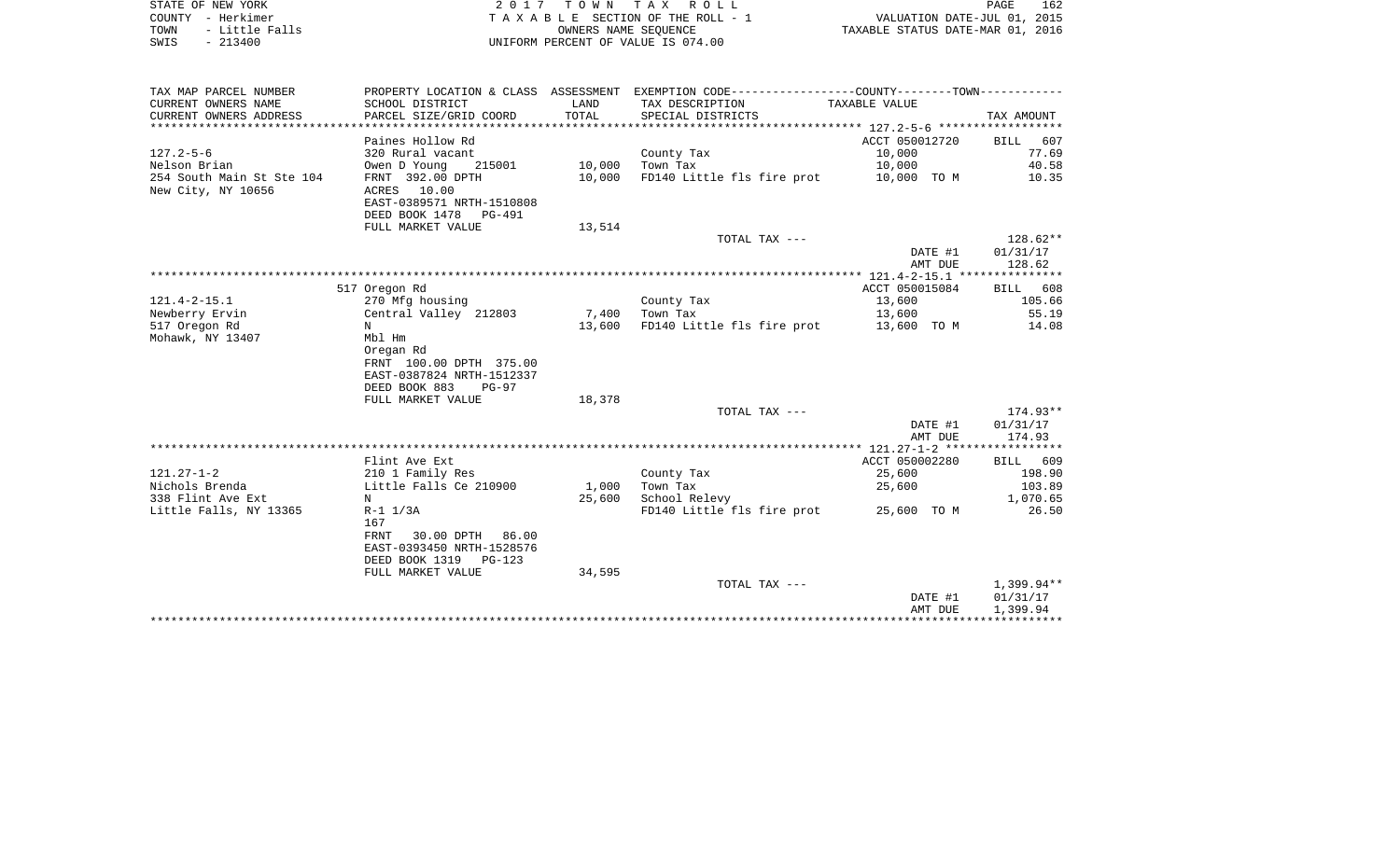| STATE OF NEW YORK<br>COUNTY - Herkimer<br>TOWN<br>- Little Falls<br>$-213400$<br>SWIS |                                                                                                                           |         | 2017 TOWN TAX ROLL<br>T A X A B L E SECTION OF THE ROLL - 1<br>OWNERS NAME SEOUENCE<br>UNIFORM PERCENT OF VALUE IS 074.00 | VALUATION DATE-JUL 01, 2015<br>TAXABLE STATUS DATE-MAR 01, 2016 | PAGE<br>163          |
|---------------------------------------------------------------------------------------|---------------------------------------------------------------------------------------------------------------------------|---------|---------------------------------------------------------------------------------------------------------------------------|-----------------------------------------------------------------|----------------------|
| TAX MAP PARCEL NUMBER                                                                 |                                                                                                                           |         | PROPERTY LOCATION & CLASS ASSESSMENT EXEMPTION CODE---------------COUNTY-------TOWN----------                             |                                                                 |                      |
| CURRENT OWNERS NAME                                                                   | SCHOOL DISTRICT                                                                                                           | LAND    | TAX DESCRIPTION                                                                                                           | TAXABLE VALUE                                                   |                      |
| CURRENT OWNERS ADDRESS                                                                | PARCEL SIZE/GRID COORD                                                                                                    | TOTAL   | SPECIAL DISTRICTS                                                                                                         |                                                                 | TAX AMOUNT           |
|                                                                                       | 424 Dise Rd                                                                                                               |         |                                                                                                                           | ACCT 050019000                                                  | BILL 610             |
| $114.2 - 2 - 19$                                                                      | 210 1 Family Res                                                                                                          |         | VETWAR CTS 41120                                                                                                          | 6,660<br>6,660                                                  |                      |
| Nobile David                                                                          | Little Falls Ce 210900                                                                                                    |         | 7,700 County Tax                                                                                                          | 66,440                                                          | 516.20               |
| Nobile Mary                                                                           | W.                                                                                                                        |         | 73,100 Town Tax                                                                                                           | 66,440                                                          | 269.63               |
| 424 Dise Rd                                                                           | $R-1$                                                                                                                     |         | FD140 Little fls fire prot                                                                                                | 73,100 TO M                                                     | 75.66                |
| Little Falls, NY 13365                                                                | Dise Rd<br>FRNT 208.70 DPTH 195.00<br>EAST-0393356 NRTH-1541326<br>DEED BOOK 00621 PG-00665                               |         |                                                                                                                           |                                                                 |                      |
|                                                                                       | FULL MARKET VALUE                                                                                                         | 98,784  |                                                                                                                           |                                                                 |                      |
|                                                                                       |                                                                                                                           |         | TOTAL TAX ---                                                                                                             |                                                                 | 861.49**             |
|                                                                                       |                                                                                                                           |         |                                                                                                                           | DATE #1                                                         | 01/31/17             |
|                                                                                       |                                                                                                                           |         |                                                                                                                           | AMT DUE                                                         | 861.49               |
|                                                                                       | Dise Rd                                                                                                                   |         |                                                                                                                           | ACCT 050018310                                                  | BILL 611             |
| $114.2 - 2 - 18$                                                                      | 314 Rural vac<10                                                                                                          |         | County Tax                                                                                                                | 2,300                                                           | 17.87                |
| Nobile David U                                                                        | Little Falls Ce 210900                                                                                                    | 2,300   | Town Tax                                                                                                                  | 2,300                                                           | 9.33                 |
| Nobile Mary Ann                                                                       | South                                                                                                                     | 2,300   | FD140 Little fls fire prot                                                                                                | 2,300 TO M                                                      | 2.38                 |
| 424 Dise Rd                                                                           | $V-L$ 1Ac                                                                                                                 |         |                                                                                                                           |                                                                 |                      |
| Little Falls, NY 13365                                                                | Dise Rd<br>FRNT 300.00 DPTH<br>0.92<br>ACRES<br>EAST-0393350 NRTH-1541532<br>DEED BOOK 904<br>PG-402<br>FULL MARKET VALUE | 3,108   |                                                                                                                           |                                                                 |                      |
|                                                                                       |                                                                                                                           |         | TOTAL TAX ---                                                                                                             |                                                                 | $29.58**$            |
|                                                                                       |                                                                                                                           |         |                                                                                                                           | DATE #1<br>AMT DUE                                              | 01/31/17<br>29.58    |
|                                                                                       |                                                                                                                           |         |                                                                                                                           |                                                                 |                      |
|                                                                                       | 229 Gun Club Rd                                                                                                           |         |                                                                                                                           | ACCT 050011550                                                  | BILL 612             |
| $114.3 - 1 - 27$                                                                      | 210 1 Family Res                                                                                                          |         | County Tax                                                                                                                | 84,800                                                          | 658.84               |
| Noffer Daniel                                                                         | Little Falls Ce 210900                                                                                                    | 8,200   | Town Tax                                                                                                                  | 84,800                                                          | 344.14               |
| Noffer Dawn<br>229 Gun Club Rd                                                        | W<br>$R-1$                                                                                                                | 84,800  | FD140 Little fls fire prot                                                                                                | 84,800 TO M                                                     | 87.77                |
| Little Falls, NY 13365                                                                | Gun Club Rd<br>FRNT 150.00 DPTH 330.00<br>EAST-0385625 NRTH-1528455<br>DEED BOOK 700<br>PG-412<br>FULL MARKET VALUE       | 114,595 |                                                                                                                           |                                                                 |                      |
|                                                                                       |                                                                                                                           |         | TOTAL TAX ---                                                                                                             |                                                                 | $1,090.75**$         |
|                                                                                       |                                                                                                                           |         |                                                                                                                           | DATE #1<br>AMT DUE                                              | 01/31/17<br>1,090.75 |

\*\*\*\*\*\*\*\*\*\*\*\*\*\*\*\*\*\*\*\*\*\*\*\*\*\*\*\*\*\*\*\*\*\*\*\*\*\*\*\*\*\*\*\*\*\*\*\*\*\*\*\*\*\*\*\*\*\*\*\*\*\*\*\*\*\*\*\*\*\*\*\*\*\*\*\*\*\*\*\*\*\*\*\*\*\*\*\*\*\*\*\*\*\*\*\*\*\*\*\*\*\*\*\*\*\*\*\*\*\*\*\*\*\*\*\*\*\*\*\*\*\*\*\*\*\*\*\*\*\*\*\*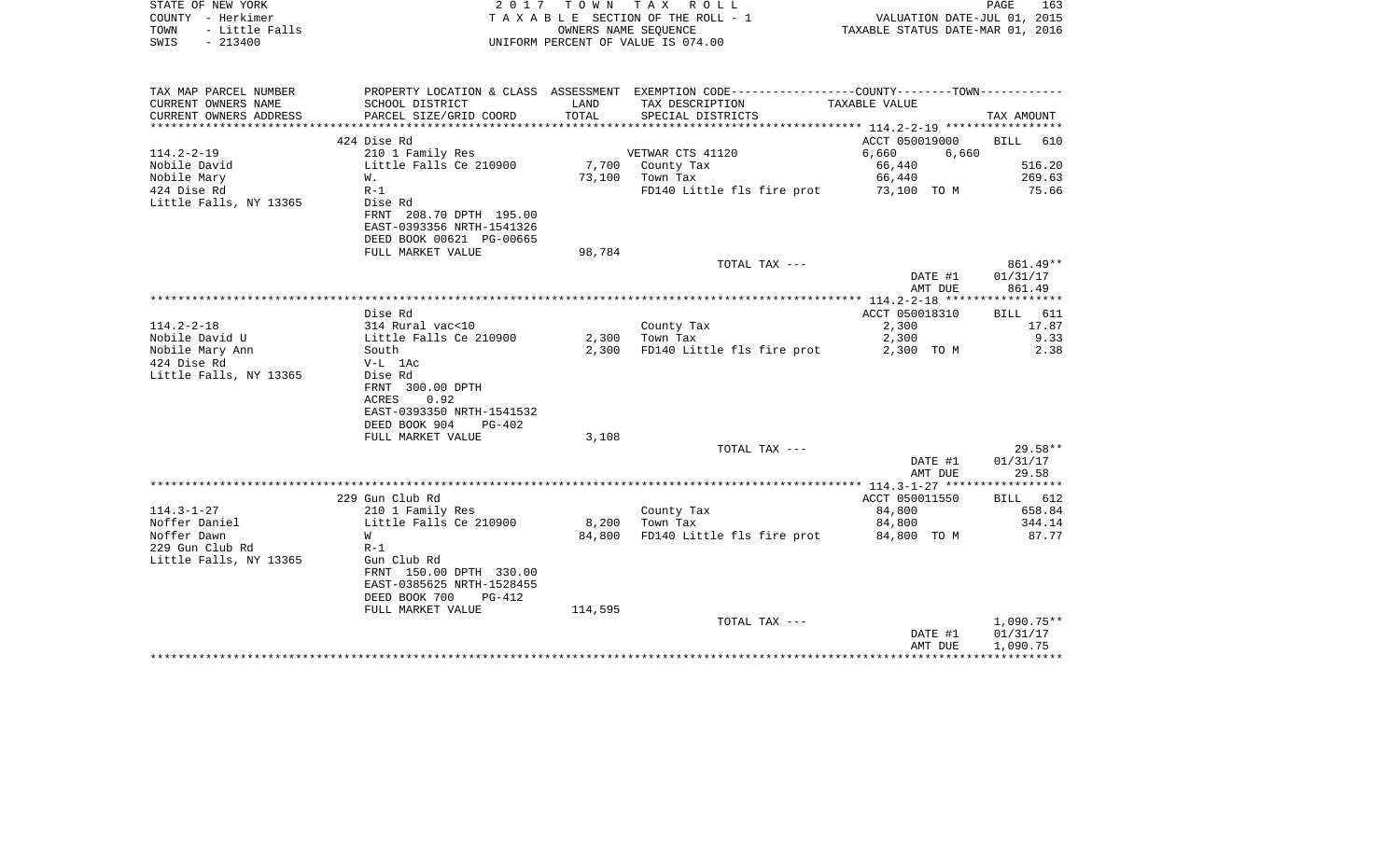| COUNTY - Herkimer<br>TOWN<br>- Little Falls<br>$-213400$<br>SWIS          | T A X A B L E SECTION OF THE ROLL - 1<br>OWNERS NAME SEOUENCE<br>UNIFORM PERCENT OF VALUE IS 074.00       |               |                                                                                               | VALUATION DATE-JUL 01, 2015<br>TAXABLE STATUS DATE-MAR 01, 2016 |                    |
|---------------------------------------------------------------------------|-----------------------------------------------------------------------------------------------------------|---------------|-----------------------------------------------------------------------------------------------|-----------------------------------------------------------------|--------------------|
| TAX MAP PARCEL NUMBER                                                     |                                                                                                           |               | PROPERTY LOCATION & CLASS ASSESSMENT EXEMPTION CODE---------------COUNTY-------TOWN---------- |                                                                 |                    |
| CURRENT OWNERS NAME<br>CURRENT OWNERS ADDRESS<br>************************ | SCHOOL DISTRICT<br>PARCEL SIZE/GRID COORD                                                                 | LAND<br>TOTAL | TAX DESCRIPTION<br>SPECIAL DISTRICTS                                                          | TAXABLE VALUE                                                   | TAX AMOUNT         |
|                                                                           | Overlook Rd                                                                                               |               |                                                                                               | ACCT 050016720                                                  | 613                |
| $121.1 - 1 - 36$                                                          | 311 Res vac land                                                                                          |               | County Tax                                                                                    | 1,100                                                           | BILL<br>8.55       |
| Noonan David                                                              | Little Falls Ce 210900                                                                                    | 1,100         | Town Tax                                                                                      | 1,100                                                           | 4.46               |
| Menapace Tracey                                                           | S                                                                                                         | 1,100         | FD140 Little fls fire prot                                                                    | 1,100 TO M                                                      | 1.14               |
| 122 Overlook Rd                                                           | Vl                                                                                                        |               |                                                                                               |                                                                 |                    |
| Little Falls, NY 13365                                                    | Overlook Rd                                                                                               |               |                                                                                               |                                                                 |                    |
|                                                                           | FRNT 100.00 DPTH 185.00                                                                                   |               |                                                                                               |                                                                 |                    |
|                                                                           | EAST-0382719 NRTH-1526801                                                                                 |               |                                                                                               |                                                                 |                    |
|                                                                           | DEED BOOK 869<br>$PG-61$                                                                                  |               |                                                                                               |                                                                 |                    |
|                                                                           | FULL MARKET VALUE                                                                                         | 1,486         |                                                                                               |                                                                 |                    |
|                                                                           |                                                                                                           |               | TOTAL TAX ---                                                                                 |                                                                 | $14.15**$          |
|                                                                           |                                                                                                           |               |                                                                                               | DATE #1                                                         | 01/31/17<br>14.15  |
|                                                                           |                                                                                                           |               |                                                                                               | AMT DUE                                                         |                    |
|                                                                           | 122 Overlook Rd                                                                                           |               |                                                                                               | ACCT 050010415                                                  | 614<br><b>BILL</b> |
| $121.1 - 1 - 37$                                                          | 210 1 Family Res                                                                                          |               | VETWAR CTS 41120                                                                              | 6,660<br>6,660                                                  |                    |
| Noonan David                                                              | Little Falls Ce 210900                                                                                    | 5,400         | County Tax                                                                                    | 48,940                                                          | 380.23             |
| Menapace Tracey                                                           | S                                                                                                         | 55,600        | Town Tax                                                                                      | 48,940                                                          | 198.61             |
| 122 Overlook Rd                                                           | $R-1$                                                                                                     |               | FD140 Little fls fire prot                                                                    | 55,600 TO M                                                     | 57.55              |
| Little Falls, NY 13365                                                    | Life Use David & Lucy<br>FRNT 100.00 DPTH 185.00<br>EAST-0382623 NRTH-1526803<br>DEED BOOK 869<br>$PG-61$ |               |                                                                                               |                                                                 |                    |
|                                                                           | FULL MARKET VALUE                                                                                         | 75,135        |                                                                                               |                                                                 |                    |
|                                                                           |                                                                                                           |               | TOTAL TAX ---                                                                                 |                                                                 | 636.39**           |
|                                                                           |                                                                                                           |               |                                                                                               | DATE #1                                                         | 01/31/17           |
|                                                                           |                                                                                                           |               |                                                                                               | AMT DUE                                                         | 636.39             |
|                                                                           | 194 Sandy Lane Rd                                                                                         |               |                                                                                               | ACCT 050016680                                                  | BILL 615           |
| $121.1 - 2 - 39$                                                          | 270 Mfg housing                                                                                           |               | County Tax                                                                                    | 37,900                                                          | 294.46             |
| Noonan Jo-Anne                                                            | Central Valley 212803                                                                                     | 6,400         | Town Tax                                                                                      | 37,900                                                          | 153.81             |
| Harrington Richard                                                        | W                                                                                                         | 37,900        | School Relevy                                                                                 |                                                                 | 1,025.24           |
| 194 Sandy Lane Rd                                                         | Moble Home                                                                                                |               | FD140 Little fls fire prot                                                                    | 37,900 TO M                                                     | 39.23              |
| Mohawk, NY 13407                                                          | Sandy Lane<br>FRNT 180.00 DPTH 146.00<br>EAST-0383744 NRTH-1521849<br>DEED BOOK 1563<br>$PG-663$          |               |                                                                                               |                                                                 |                    |
|                                                                           | FULL MARKET VALUE                                                                                         | 51,216        |                                                                                               |                                                                 |                    |
|                                                                           |                                                                                                           |               | TOTAL TAX ---                                                                                 |                                                                 | 1,512.74**         |
|                                                                           |                                                                                                           |               |                                                                                               | DATE #1                                                         | 01/31/17           |
|                                                                           |                                                                                                           |               |                                                                                               | AMT DUE                                                         | 1,512.74           |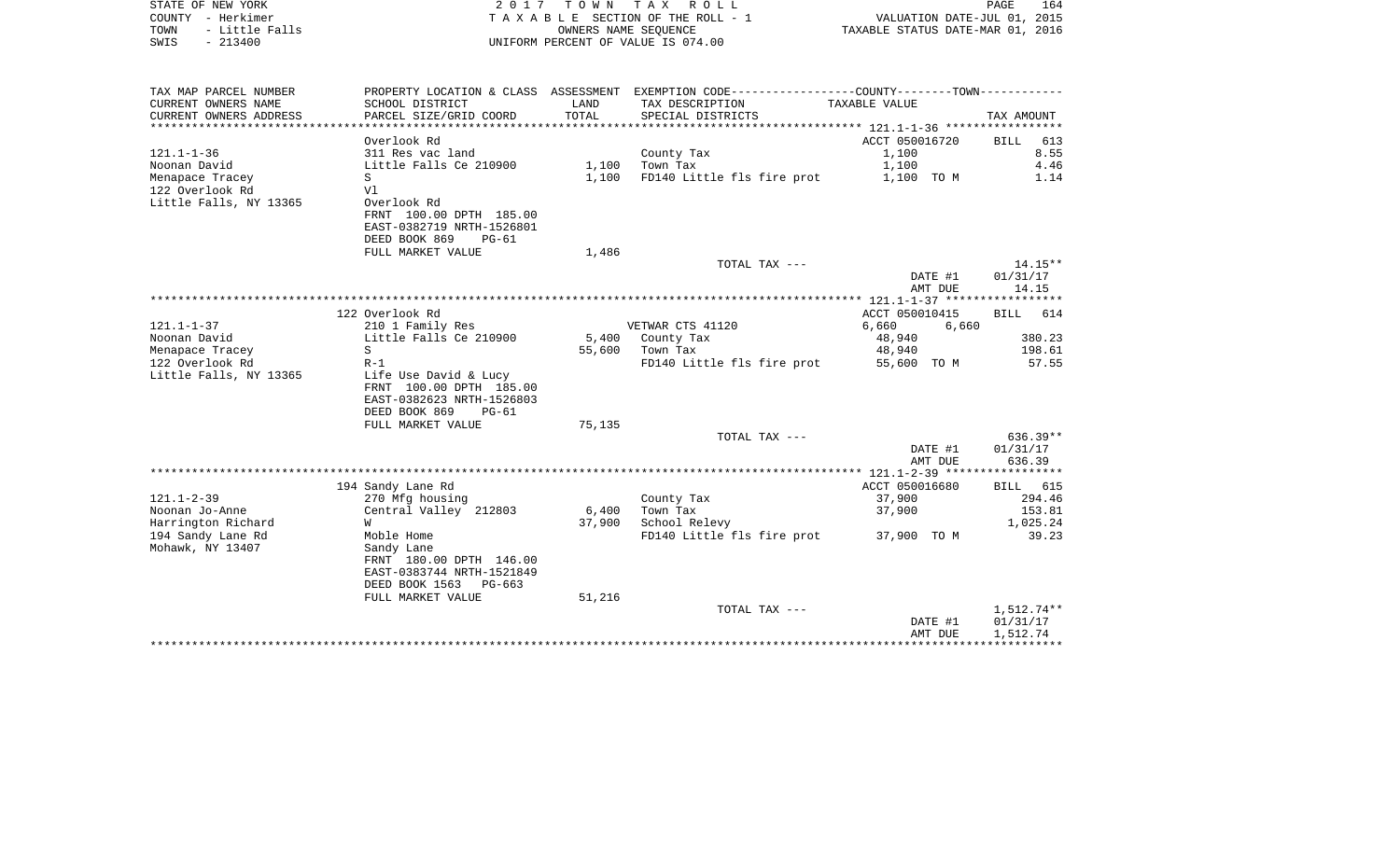| COUNTY - Herkimer      |                                                                                                                                                                                                                                                        |        | T A X A B L E SECTION OF THE ROLL - 1                                                         |                                                                 |                    |
|------------------------|--------------------------------------------------------------------------------------------------------------------------------------------------------------------------------------------------------------------------------------------------------|--------|-----------------------------------------------------------------------------------------------|-----------------------------------------------------------------|--------------------|
| TOWN<br>- Little Falls |                                                                                                                                                                                                                                                        |        | OWNERS NAME SEQUENCE                                                                          | VALUATION DATE-JUL 01, 2015<br>TAXABLE STATUS DATE-MAR 01, 2016 |                    |
| SWIS<br>$-213400$      |                                                                                                                                                                                                                                                        |        | UNIFORM PERCENT OF VALUE IS 074.00                                                            |                                                                 |                    |
|                        |                                                                                                                                                                                                                                                        |        |                                                                                               |                                                                 |                    |
| TAX MAP PARCEL NUMBER  |                                                                                                                                                                                                                                                        |        | PROPERTY LOCATION & CLASS ASSESSMENT EXEMPTION CODE---------------COUNTY-------TOWN---------- |                                                                 |                    |
| CURRENT OWNERS NAME    | SCHOOL DISTRICT                                                                                                                                                                                                                                        | LAND   | TAX DESCRIPTION                                                                               | TAXABLE VALUE                                                   |                    |
| CURRENT OWNERS ADDRESS | PARCEL SIZE/GRID COORD                                                                                                                                                                                                                                 | TOTAL  | SPECIAL DISTRICTS                                                                             |                                                                 | TAX AMOUNT         |
|                        |                                                                                                                                                                                                                                                        |        |                                                                                               |                                                                 |                    |
|                        | 860 Burt Rd                                                                                                                                                                                                                                            |        |                                                                                               | ACCT 050099360<br>71,300                                        | BILL 616<br>553.96 |
| $114.4 - 1 - 4.3$      | 210 1 Family Res                                                                                                                                                                                                                                       |        | County Tax<br>$9,000$ Town Tax                                                                | 71,300                                                          | 289.36             |
|                        |                                                                                                                                                                                                                                                        |        | 71,300 FD140 Little fls fire prot 71,300 TO M                                                 |                                                                 | 73.80              |
|                        |                                                                                                                                                                                                                                                        |        |                                                                                               |                                                                 |                    |
|                        |                                                                                                                                                                                                                                                        |        |                                                                                               |                                                                 |                    |
|                        | EAST-0350900 NRTH-1112290                                                                                                                                                                                                                              |        |                                                                                               |                                                                 |                    |
|                        | DEED BOOK 833<br>PG-642                                                                                                                                                                                                                                |        |                                                                                               |                                                                 |                    |
|                        | FULL MARKET VALUE                                                                                                                                                                                                                                      | 96,351 |                                                                                               |                                                                 |                    |
|                        |                                                                                                                                                                                                                                                        |        | TOTAL TAX ---                                                                                 |                                                                 | $917.12**$         |
|                        |                                                                                                                                                                                                                                                        |        |                                                                                               | DATE #1                                                         | 01/31/17           |
|                        |                                                                                                                                                                                                                                                        |        |                                                                                               | AMT DUE                                                         | 917.12             |
|                        |                                                                                                                                                                                                                                                        |        |                                                                                               |                                                                 |                    |
|                        | Accounts to the SS<br>Norwich Joseph<br>Attn: Mary Norwich<br>1690 State Rt 5-S<br>1690 State Rt 5-S<br>1690 State Rt 5-S<br>1690 State Rt 5-S<br>1690 State Rt 5-S<br>1690 State Rt 5-S<br>1690 State Rt 5-S<br>1690 State Rt 5-S<br>1690 State Rt    |        |                                                                                               | ACCT 050010380                                                  | BILL 617           |
|                        |                                                                                                                                                                                                                                                        |        | VETCOM CTS 41130                                                                              | 11,100 11,100                                                   |                    |
|                        |                                                                                                                                                                                                                                                        |        | 6,300 County Tax                                                                              |                                                                 | 358.95             |
|                        |                                                                                                                                                                                                                                                        |        | 57,300 Town Tax                                                                               | 46,200<br>46,200                                                | 187.49             |
|                        |                                                                                                                                                                                                                                                        |        | FD140 Little fls fire prot 57,300 TO M                                                        |                                                                 | 59.31              |
|                        | Little Falls, NY 13365 FRNT 125.00 DPTH 200.00                                                                                                                                                                                                         |        |                                                                                               |                                                                 |                    |
|                        | EAST-0391887 NRTH-1524532                                                                                                                                                                                                                              |        |                                                                                               |                                                                 |                    |
|                        | DEED BOOK 838<br>PG-201                                                                                                                                                                                                                                |        |                                                                                               |                                                                 |                    |
|                        | FULL MARKET VALUE                                                                                                                                                                                                                                      | 77,432 |                                                                                               |                                                                 |                    |
|                        |                                                                                                                                                                                                                                                        |        | TOTAL TAX ---                                                                                 |                                                                 | 605.75**           |
|                        |                                                                                                                                                                                                                                                        |        |                                                                                               | DATE #1                                                         | 01/31/17           |
|                        |                                                                                                                                                                                                                                                        |        |                                                                                               | AMT DUE                                                         | 605.75             |
|                        |                                                                                                                                                                                                                                                        |        |                                                                                               |                                                                 |                    |
|                        | 1387 State Route 169                                                                                                                                                                                                                                   |        |                                                                                               | ACCT 050010440                                                  | BILL 618           |
|                        |                                                                                                                                                                                                                                                        |        | County Tax<br>Town Tax<br>4,100 Town Tax                                                      | 67,000                                                          | 520.55<br>271.91   |
|                        |                                                                                                                                                                                                                                                        |        | 67,000 FD140 Little fls fire prot 67,000 TO M                                                 | 67,000                                                          | 69.35              |
|                        | 114.2-1-18 210 1 Family Res<br>Novak David 210 1 Family Res<br>10462 Rosemont Dr Lena Novak<br>Laurel, MD 20723 FRNT 75.00 DPTH 150.00<br>EAST-0388969 NRTH-1539607                                                                                    |        |                                                                                               |                                                                 |                    |
|                        |                                                                                                                                                                                                                                                        |        |                                                                                               |                                                                 |                    |
|                        | DEED BOOK 1565 PG-390                                                                                                                                                                                                                                  |        |                                                                                               |                                                                 |                    |
|                        | FULL MARKET VALUE                                                                                                                                                                                                                                      | 90,541 |                                                                                               |                                                                 |                    |
|                        |                                                                                                                                                                                                                                                        |        | TOTAL TAX ---                                                                                 |                                                                 | 861.81**           |
|                        |                                                                                                                                                                                                                                                        |        |                                                                                               | DATE #1                                                         | 01/31/17           |
|                        |                                                                                                                                                                                                                                                        |        |                                                                                               | AMT DUE                                                         | 861.81             |
|                        |                                                                                                                                                                                                                                                        |        |                                                                                               |                                                                 |                    |
|                        | Middleville Rd                                                                                                                                                                                                                                         |        |                                                                                               |                                                                 | BILL 619           |
|                        |                                                                                                                                                                                                                                                        |        | County Tax                                                                                    | 3,190                                                           | 24.78              |
|                        |                                                                                                                                                                                                                                                        |        | $3,190$ Town Tax                                                                              | 3,190                                                           | 12.95              |
|                        |                                                                                                                                                                                                                                                        |        | 3,190 FD140 Little fls fire prot 3,190 TO M                                                   |                                                                 | 3.30               |
|                        |                                                                                                                                                                                                                                                        |        |                                                                                               |                                                                 |                    |
|                        | 114.2-1-11.8<br>105 Vac farmland<br>Novak David A<br>105 Vac farmland<br>10462 Rosemont Dr<br>10462 Rosemont Dr<br>10462 Rosemont Dr<br>105 Vac farmland<br>105 Vac farmland<br>105 Vac farmland<br>105 Vac farmland<br>105 Vac farmland<br>105 Vac fa |        |                                                                                               |                                                                 |                    |
|                        | FULL MARKET VALUE                                                                                                                                                                                                                                      | 4,311  |                                                                                               |                                                                 |                    |
|                        |                                                                                                                                                                                                                                                        |        | TOTAL TAX ---                                                                                 |                                                                 | $41.03**$          |
|                        |                                                                                                                                                                                                                                                        |        |                                                                                               | DATE #1                                                         | 01/31/17           |
|                        |                                                                                                                                                                                                                                                        |        |                                                                                               | AMT DUE                                                         | 41.03              |
|                        |                                                                                                                                                                                                                                                        |        |                                                                                               |                                                                 | ***********        |

PAGE 165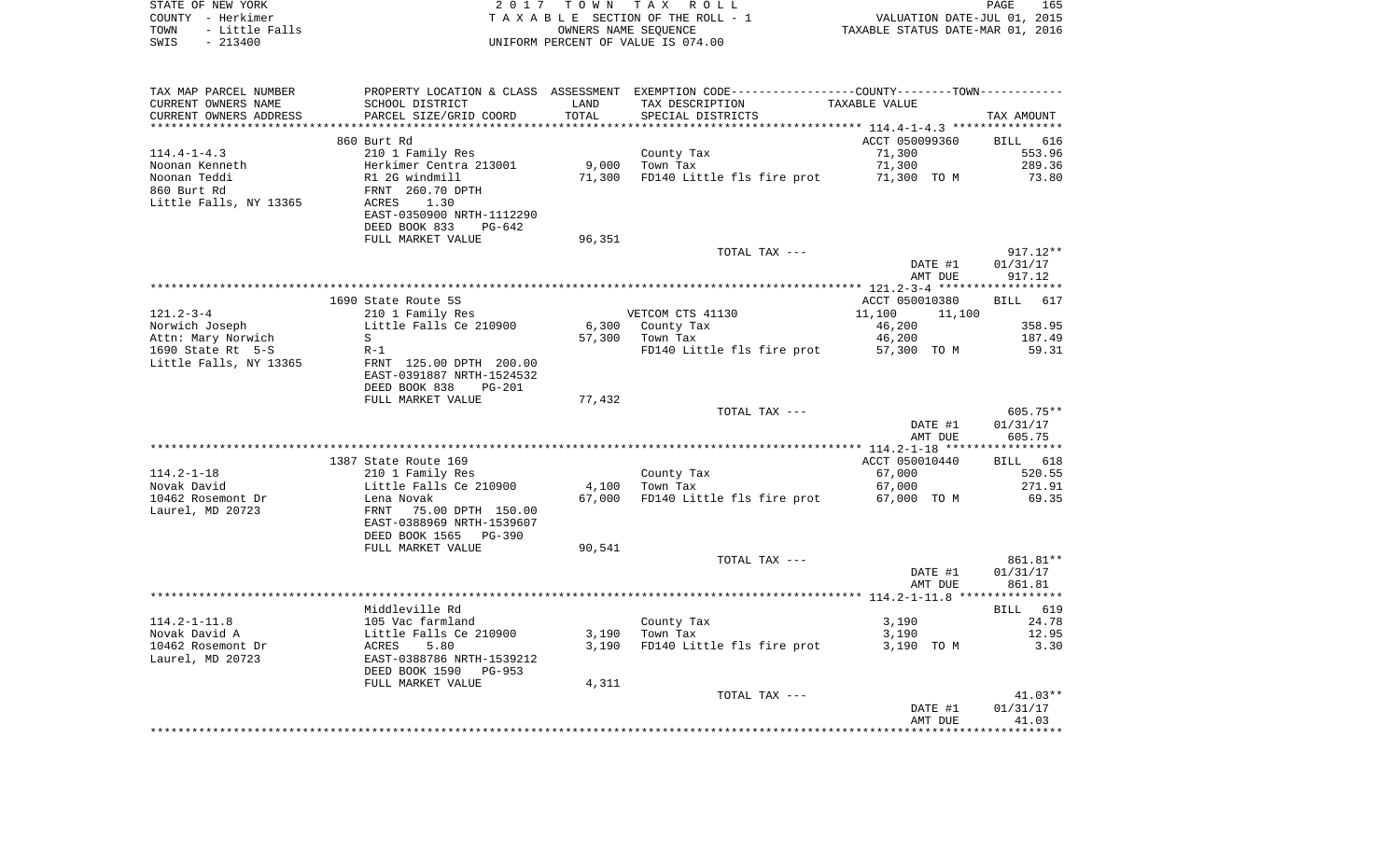| COUNTY - Herkimer<br>TOWN<br>- Little Falls<br>$-213400$<br>SWIS | TAXABLE SECTION OF THE ROLL - 1<br>OWNERS NAME SEOUENCE<br>UNIFORM PERCENT OF VALUE IS 074.00 |        | VALUATION DATE-JUL 01, 2015<br>TAXABLE STATUS DATE-MAR 01, 2016                                |                    |                    |
|------------------------------------------------------------------|-----------------------------------------------------------------------------------------------|--------|------------------------------------------------------------------------------------------------|--------------------|--------------------|
| TAX MAP PARCEL NUMBER                                            |                                                                                               |        | PROPERTY LOCATION & CLASS ASSESSMENT EXEMPTION CODE----------------COUNTY-------TOWN---------- |                    |                    |
| CURRENT OWNERS NAME                                              | SCHOOL DISTRICT                                                                               | LAND   | TAX DESCRIPTION                                                                                | TAXABLE VALUE      |                    |
| CURRENT OWNERS ADDRESS                                           | PARCEL SIZE/GRID COORD                                                                        | TOTAL  | SPECIAL DISTRICTS                                                                              |                    | TAX AMOUNT         |
|                                                                  |                                                                                               |        |                                                                                                |                    |                    |
|                                                                  | 1351 State Route 169                                                                          |        |                                                                                                | ACCT 050003695     | BILL 620           |
| $114.2 - 1 - 46$                                                 | 210 1 Family Res                                                                              |        | County Tax                                                                                     | 62,300             | 484.03             |
| Null Donald                                                      | Little Falls Ce 210900                                                                        |        | 7,300 Town Tax                                                                                 | 62,300             | 252.83             |
| Null Ann                                                         | W                                                                                             | 62,300 | FD140 Little fls fire prot 62,300 TO M                                                         |                    | 64.48              |
| 1351 State Route 169                                             | Doublewide                                                                                    |        |                                                                                                |                    |                    |
| Little Falls, NY 13365                                           | Route 169                                                                                     |        |                                                                                                |                    |                    |
|                                                                  | FRNT 240.00 DPTH 150.00                                                                       |        |                                                                                                |                    |                    |
|                                                                  | EAST-0389536 NRTH-1539090<br>DEED BOOK 683<br>$PG-235$                                        |        |                                                                                                |                    |                    |
|                                                                  | FULL MARKET VALUE                                                                             | 84,189 |                                                                                                |                    |                    |
|                                                                  |                                                                                               |        | TOTAL TAX ---                                                                                  |                    | 801.34**           |
|                                                                  |                                                                                               |        |                                                                                                | DATE #1            | 01/31/17           |
|                                                                  |                                                                                               |        |                                                                                                | AMT DUE            | 801.34             |
|                                                                  |                                                                                               |        |                                                                                                |                    |                    |
|                                                                  | 1359 State Route 169                                                                          |        |                                                                                                | ACCT 050003905     | BILL 621           |
| $114.2 - 1 - 47$                                                 | 210 1 Family Res                                                                              |        | County Tax                                                                                     | 69,500             | 539.97             |
| Null Joseph M                                                    | Little Falls Ce 210900                                                                        | 6,100  | Town Tax                                                                                       | 69,500             | 282.05             |
| 1351 State Route 169                                             | E                                                                                             | 69,500 | FD140 Little fls fire prot                                                                     | 69,500 TO M        | 71.94              |
| Little Falls, NY 13365                                           | $R-1$                                                                                         |        |                                                                                                |                    |                    |
|                                                                  | Route 169                                                                                     |        |                                                                                                |                    |                    |
|                                                                  | FRNT 150.20 DPTH 150.00                                                                       |        |                                                                                                |                    |                    |
|                                                                  | EAST-0389388 NRTH-1539230                                                                     |        |                                                                                                |                    |                    |
|                                                                  | DEED BOOK 1559 PG-211                                                                         |        |                                                                                                |                    |                    |
|                                                                  | FULL MARKET VALUE                                                                             | 93,919 |                                                                                                |                    |                    |
|                                                                  |                                                                                               |        | TOTAL TAX ---                                                                                  |                    | 893.96**           |
|                                                                  |                                                                                               |        |                                                                                                | DATE #1<br>AMT DUE | 01/31/17<br>893.96 |
|                                                                  |                                                                                               |        |                                                                                                |                    |                    |
|                                                                  | Paines Hollow Rd                                                                              |        |                                                                                                | ACCT 050012720     | BILL 622           |
| $127.2 - 5 - 9$                                                  | 311 Res vac land                                                                              |        | County Tax                                                                                     | 10,000             | 77.69              |
| O'Connor Leonard                                                 | Owen D Young<br>215001                                                                        | 10,000 | Town Tax                                                                                       | 10,000             | 40.58              |
| 1505 Cross Island Pkwy Apt 2A FRNT 517.00 DPTH                   |                                                                                               | 10,000 | FD140 Little fls fire prot                                                                     | 10,000 TO M        | 10.35              |
| Whitestone, NY 11357-2601                                        | ACRES<br>5.00                                                                                 |        |                                                                                                |                    |                    |
|                                                                  | EAST-0388654 NRTH-1509841                                                                     |        |                                                                                                |                    |                    |
|                                                                  | DEED BOOK 1471<br>PG-541                                                                      |        |                                                                                                |                    |                    |
|                                                                  | FULL MARKET VALUE                                                                             | 13,514 |                                                                                                |                    |                    |
|                                                                  |                                                                                               |        | TOTAL TAX ---                                                                                  |                    | 128.62**           |
|                                                                  |                                                                                               |        |                                                                                                | DATE #1            | 01/31/17           |
|                                                                  |                                                                                               |        |                                                                                                |                    |                    |
|                                                                  |                                                                                               |        |                                                                                                | AMT DUE            | 128.62             |

PAGE 166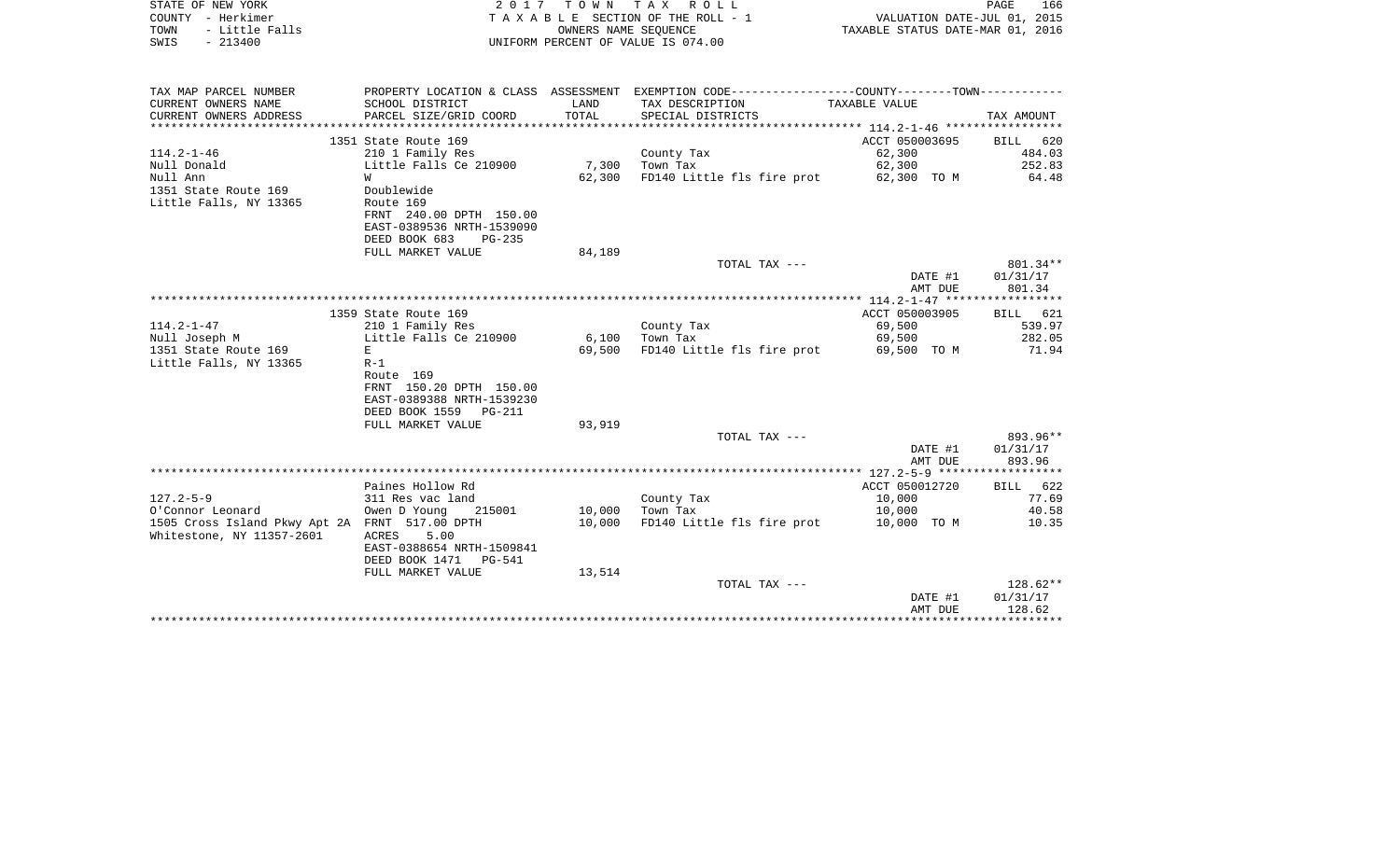| STATE OF NEW YORK      | 2017 TOWN TAX ROLL                 | 167<br>PAGE                      |
|------------------------|------------------------------------|----------------------------------|
| COUNTY - Herkimer      | TAXABLE SECTION OF THE ROLL - 1    | VALUATION DATE-JUL 01, 2015      |
| TOWN<br>- Little Falls | OWNERS NAME SEOUENCE               | TAXABLE STATUS DATE-MAR 01, 2016 |
| SWIS<br>$-213400$      | UNIFORM PERCENT OF VALUE IS 074.00 |                                  |

| TAX MAP PARCEL NUMBER  |                                                                                                               |         | PROPERTY LOCATION & CLASS ASSESSMENT EXEMPTION CODE---------------COUNTY-------TOWN---------- |                |              |
|------------------------|---------------------------------------------------------------------------------------------------------------|---------|-----------------------------------------------------------------------------------------------|----------------|--------------|
| CURRENT OWNERS NAME    | SCHOOL DISTRICT                                                                                               | LAND    | TAX DESCRIPTION                                                                               | TAXABLE VALUE  |              |
| CURRENT OWNERS ADDRESS | PARCEL SIZE/GRID COORD                                                                                        | TOTAL   | SPECIAL DISTRICTS                                                                             |                | TAX AMOUNT   |
|                        |                                                                                                               |         |                                                                                               |                |              |
|                        | 245 Gun Club Rd                                                                                               |         |                                                                                               | ACCT 050100080 | BILL 623     |
| 114.3-1-22.2           | 210 1 Family Res                                                                                              |         | County Tax                                                                                    | 69,800         | 542.30       |
| Oberle Francis         | Little Falls Ce 210900                                                                                        | 9,500   | Town Tax                                                                                      | 69,800         | 283.27       |
| 245 Gun Club Rd        | R1 G                                                                                                          | 69,800  | School Relevy                                                                                 |                | 2,031.90     |
| Little Falls, NY       | ACRES<br>2.00<br>EAST-0385719 NRTH-1528678                                                                    |         | FD140 Little fls fire prot 69,800 TO M                                                        |                | 72.25        |
|                        | DEED BOOK 888                                                                                                 |         |                                                                                               |                |              |
|                        | PG-362<br>FULL MARKET VALUE                                                                                   | 94,324  |                                                                                               |                |              |
|                        |                                                                                                               |         |                                                                                               |                | $2,929.72**$ |
|                        |                                                                                                               |         | TOTAL TAX ---                                                                                 | DATE #1        | 01/31/17     |
|                        |                                                                                                               |         |                                                                                               | AMT DUE        | 2,929.72     |
|                        |                                                                                                               |         |                                                                                               |                |              |
|                        | Nulls Rd                                                                                                      |         |                                                                                               | ACCT 050099320 | BILL 624     |
| 121.4-2-33.4           | 240 Rural res                                                                                                 |         | County Tax                                                                                    | 76,400         | 593.58       |
| Oconnor Don            | Little Falls Ce 210900                                                                                        | 29,000  | Town Tax                                                                                      | 76,400         | 310.05       |
| Oconnor Lorraine       | R1 shed                                                                                                       | 76,400  | FD140 Little fls fire prot                                                                    | 76,400 TO M    | 79.08        |
| 2900 Clark Ave         | ACRES 20.40                                                                                                   |         |                                                                                               |                |              |
| Oceanside, NY 11572    | EAST-0393570 NRTH-1516978                                                                                     |         |                                                                                               |                |              |
|                        | DEED BOOK 755<br>PG-162                                                                                       |         |                                                                                               |                |              |
|                        | FULL MARKET VALUE                                                                                             | 103,243 |                                                                                               |                |              |
|                        |                                                                                                               |         | TOTAL TAX ---                                                                                 |                | 982.71**     |
|                        |                                                                                                               |         |                                                                                               | DATE #1        | 01/31/17     |
|                        |                                                                                                               |         |                                                                                               | AMT DUE        | 982.71       |
|                        |                                                                                                               |         |                                                                                               |                |              |
|                        | Null Rd                                                                                                       |         |                                                                                               | ACCT 050099820 | BILL 625     |
| 121.4-2-33.6           | 322 Rural vac>10                                                                                              |         | County Tax                                                                                    | 27,300         | 212.10       |
| Oconnor Donald         |                                                                                                               | 27,300  | Town Tax                                                                                      | 27,300         | 110.79       |
| Oconnor Lorraine       | 322 Muai vac-10<br>Little Falls Ce 210900<br>ACRES 24.10<br>EAST-0393574 NRTH-1517426<br>DEED BOOK 755 PG-162 | 27,300  | FD140 Little fls fire prot 27,300 TO M                                                        |                | 28.26        |
| 2900 Clark Ave         |                                                                                                               |         |                                                                                               |                |              |
| Oceanside, NY 11572    |                                                                                                               |         |                                                                                               |                |              |
|                        | FULL MARKET VALUE                                                                                             | 36,892  |                                                                                               |                |              |
|                        |                                                                                                               |         | TOTAL TAX ---                                                                                 |                | 351.15**     |
|                        |                                                                                                               |         |                                                                                               | DATE #1        | 01/31/17     |
|                        |                                                                                                               |         |                                                                                               | AMT DUE        | 351.15       |
|                        | Flint Ave Ext                                                                                                 |         |                                                                                               | ACCT 050005460 | BILL 626     |
| 121.35-1-8             | 210 1 Family Res                                                                                              |         | County Tax                                                                                    | 58,300         | 452.96       |
| Oldick Dale H          | Little Falls Ce 210900                                                                                        | 11,200  | Town Tax                                                                                      | 58,300         | 236.60       |
| 1147 Paradise Rd       | S                                                                                                             | 58,300  | FD140 Little fls fire prot 58,300 TO M                                                        |                | 60.34        |
| Little Falls, NY 13365 | R1                                                                                                            |         |                                                                                               |                |              |
|                        | Rt-167                                                                                                        |         |                                                                                               |                |              |
|                        | ACRES<br>1.20                                                                                                 |         |                                                                                               |                |              |
|                        | EAST-0392424 NRTH-1526096                                                                                     |         |                                                                                               |                |              |
|                        | DEED BOOK 733<br>PG-153                                                                                       |         |                                                                                               |                |              |
|                        | FULL MARKET VALUE                                                                                             | 78,784  |                                                                                               |                |              |
|                        |                                                                                                               |         | TOTAL TAX ---                                                                                 |                | 749.90**     |
|                        |                                                                                                               |         |                                                                                               | DATE #1        | 01/31/17     |
|                        |                                                                                                               |         |                                                                                               | AMT DUE        | 749.90       |
|                        |                                                                                                               |         |                                                                                               |                |              |
|                        |                                                                                                               |         |                                                                                               |                |              |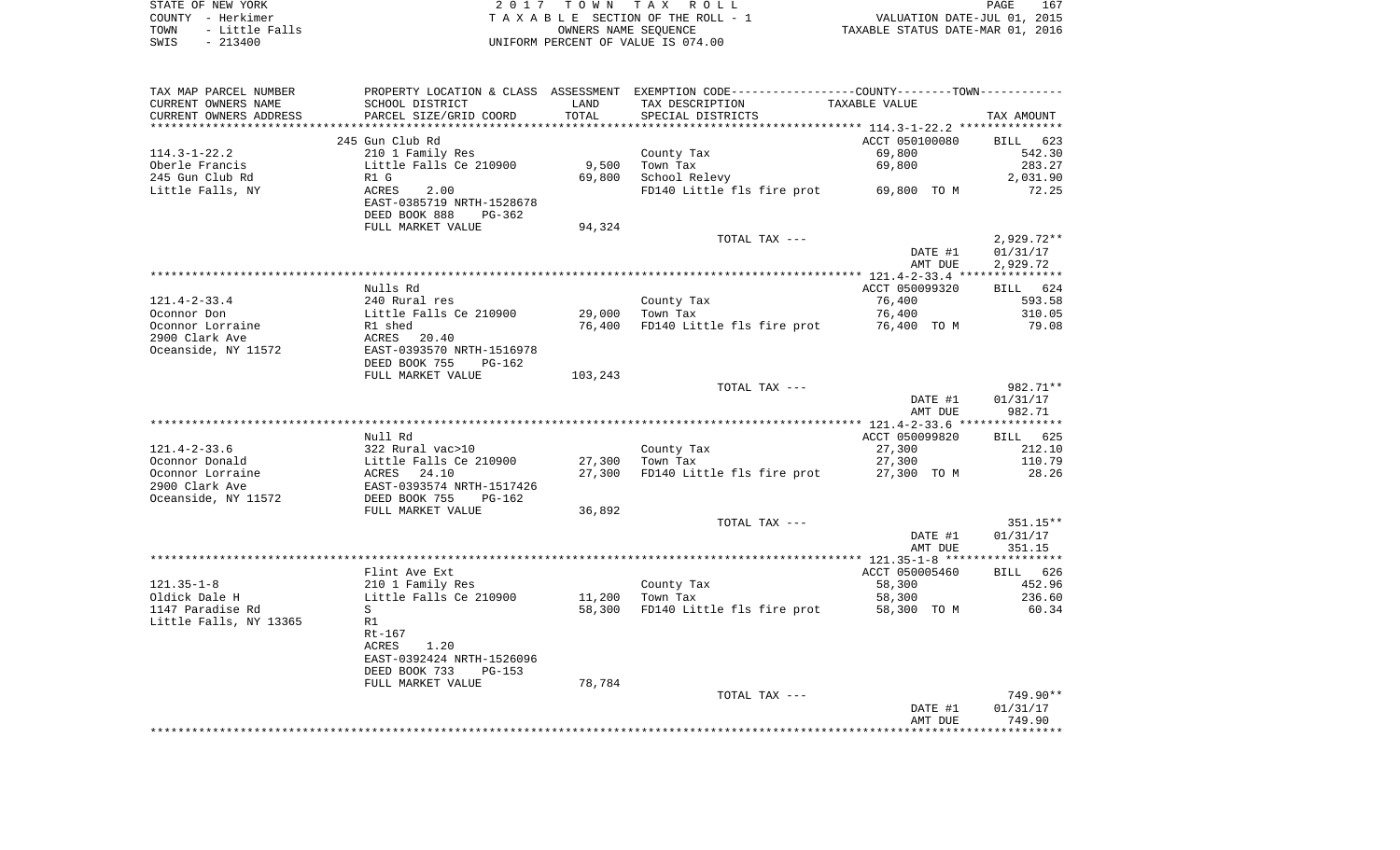| COUNTY - Herkimer<br>TOWN<br>- Little Falls<br>$-213400$<br>SWIS | TAXABLE SECTION OF THE ROLL - 1<br>OWNERS NAME SEQUENCE<br>UNIFORM PERCENT OF VALUE IS 074.00                                                                                                                                 |         | VALUATION DATE-JUL 01, 2015<br>TAXABLE STATUS DATE-MAR 01, 2016 |                                    |                      |
|------------------------------------------------------------------|-------------------------------------------------------------------------------------------------------------------------------------------------------------------------------------------------------------------------------|---------|-----------------------------------------------------------------|------------------------------------|----------------------|
| TAX MAP PARCEL NUMBER                                            | PROPERTY LOCATION & CLASS ASSESSMENT EXEMPTION CODE----------------COUNTY-------TOWN----------                                                                                                                                |         |                                                                 |                                    |                      |
| CURRENT OWNERS NAME                                              | SCHOOL DISTRICT                                                                                                                                                                                                               | LAND    | TAX DESCRIPTION                                                 | TAXABLE VALUE                      |                      |
| CURRENT OWNERS ADDRESS                                           | PARCEL SIZE/GRID COORD                                                                                                                                                                                                        | TOTAL   | SPECIAL DISTRICTS                                               |                                    | TAX AMOUNT           |
|                                                                  | 1416 State Route 169                                                                                                                                                                                                          |         |                                                                 | ACCT 050011340                     |                      |
| $114.2 - 1 - 14.1$                                               | 112 Dairy farm                                                                                                                                                                                                                |         | County Tax                                                      | 149,500                            | BILL 627<br>1,161.52 |
| Oliveira Kevin & Maria                                           | Little Falls Ce 210900                                                                                                                                                                                                        |         | 36,000 Town Tax                                                 | 149,500                            | 606.72               |
| 1416 State Route 169                                             | $\mathbf N$                                                                                                                                                                                                                   | 149,500 | FD140 Little fls fire prot 149,500 TO M                         |                                    | 154.74               |
| Little Falls, NY 13365                                           | Farm                                                                                                                                                                                                                          |         |                                                                 |                                    |                      |
|                                                                  | Rt-169                                                                                                                                                                                                                        |         |                                                                 |                                    |                      |
|                                                                  | ACRES 54.00                                                                                                                                                                                                                   |         |                                                                 |                                    |                      |
|                                                                  | EAST-0389286 NRTH-1540045<br>DEED BOOK 1604 PG-686                                                                                                                                                                            |         |                                                                 |                                    |                      |
|                                                                  | FULL MARKET VALUE                                                                                                                                                                                                             | 202,027 |                                                                 |                                    |                      |
|                                                                  |                                                                                                                                                                                                                               |         | TOTAL TAX ---                                                   |                                    | 1,922.98**           |
|                                                                  |                                                                                                                                                                                                                               |         |                                                                 | DATE #1                            | 01/31/17             |
|                                                                  |                                                                                                                                                                                                                               |         |                                                                 | AMT DUE                            | 1,922.98             |
|                                                                  |                                                                                                                                                                                                                               |         |                                                                 |                                    |                      |
| $114.2 - 2 - 11$                                                 | Dise Rd<br>105 Vac farmland                                                                                                                                                                                                   |         |                                                                 |                                    | BILL 628             |
| Oliveira Kevin & Maria                                           | Little Falls Ce 210900                                                                                                                                                                                                        | 18,000  | County Tax<br>Town Tax                                          | 18,000<br>18,000                   | 139.85<br>73.05      |
| 1416 State Route 169                                             | ACRES 32.00                                                                                                                                                                                                                   | 18,000  | FD140 Little fls fire prot 18,000 TO M                          |                                    | 18.63                |
| Little Falls, NY 13365                                           | EAST-0391641 NRTH-1541156                                                                                                                                                                                                     |         |                                                                 |                                    |                      |
|                                                                  | DEED BOOK 1604 PG-686                                                                                                                                                                                                         |         |                                                                 |                                    |                      |
|                                                                  | FULL MARKET VALUE                                                                                                                                                                                                             | 24,324  |                                                                 |                                    |                      |
|                                                                  |                                                                                                                                                                                                                               |         | TOTAL TAX ---                                                   |                                    | $231.53**$           |
|                                                                  |                                                                                                                                                                                                                               |         |                                                                 | DATE #1                            | 01/31/17<br>231.53   |
|                                                                  |                                                                                                                                                                                                                               |         |                                                                 | AMT DUE                            |                      |
|                                                                  | 1173 State Route 5S                                                                                                                                                                                                           |         |                                                                 | ACCT 050002700                     | BILL 629             |
| 121.1-2-7                                                        | 270 Mfg housing                                                                                                                                                                                                               |         | County Tax                                                      | 65,800                             | 511.23               |
| Olson Scott                                                      | Central Valley 212803                                                                                                                                                                                                         | 7,400   | Town Tax                                                        | 65,800                             | 267.04               |
| 1173 State Route 5S                                              | S                                                                                                                                                                                                                             |         | 65,800 FD140 Little fls fire prot 65,800 TO M                   |                                    | 68.11                |
| Mohawk, NY 13407                                                 | Rt-5-S                                                                                                                                                                                                                        |         |                                                                 |                                    |                      |
|                                                                  | FRNT 182.00 DPTH 200.00<br>EAST-0381713 NRTH-1523529                                                                                                                                                                          |         |                                                                 |                                    |                      |
|                                                                  | DEED BOOK 1272 PG-228                                                                                                                                                                                                         |         |                                                                 |                                    |                      |
|                                                                  | FULL MARKET VALUE                                                                                                                                                                                                             | 88,919  |                                                                 |                                    |                      |
|                                                                  |                                                                                                                                                                                                                               |         | TOTAL TAX ---                                                   |                                    | 846.38**             |
|                                                                  |                                                                                                                                                                                                                               |         |                                                                 | DATE #1                            | 01/31/17             |
|                                                                  |                                                                                                                                                                                                                               |         |                                                                 | AMT DUE                            | 846.38               |
|                                                                  |                                                                                                                                                                                                                               |         |                                                                 |                                    |                      |
|                                                                  | 328 Top Notch Rd                                                                                                                                                                                                              |         | AGRIC 10 Y 42100                                                | ACCT 050010800<br>22,600<br>22,600 | BILL 630             |
|                                                                  |                                                                                                                                                                                                                               |         | 71,700 County Tax                                               | 90,500                             | 703.13               |
|                                                                  |                                                                                                                                                                                                                               | 113,100 | Town Tax                                                        | 90,500                             | 367.28               |
|                                                                  |                                                                                                                                                                                                                               |         | School Relevy                                                   |                                    | 3,784.94             |
|                                                                  | 114.2-2-1<br>Ough Robert<br>Ough Mary 112 Dairy farm<br>Ough Mary 113.50<br>328 Top Notch Rd<br>Little Falls, NY 13365<br>28 Top Notch Rd<br>EAST-0390229 NRTH-1544658<br>DEED BOOK 00481 PG-00118<br>THE MOOK 00481 PG-00118 |         | FD140 Little fls fire prot 113,100 TO M                         |                                    | 117.06               |
|                                                                  | FULL MARKET VALUE                                                                                                                                                                                                             | 152,838 |                                                                 |                                    |                      |
|                                                                  |                                                                                                                                                                                                                               |         | TOTAL TAX ---                                                   |                                    | 4,972.41**           |
|                                                                  |                                                                                                                                                                                                                               |         |                                                                 | DATE #1                            | 01/31/17             |
|                                                                  |                                                                                                                                                                                                                               |         |                                                                 | AMT DUE                            | 4,972.41             |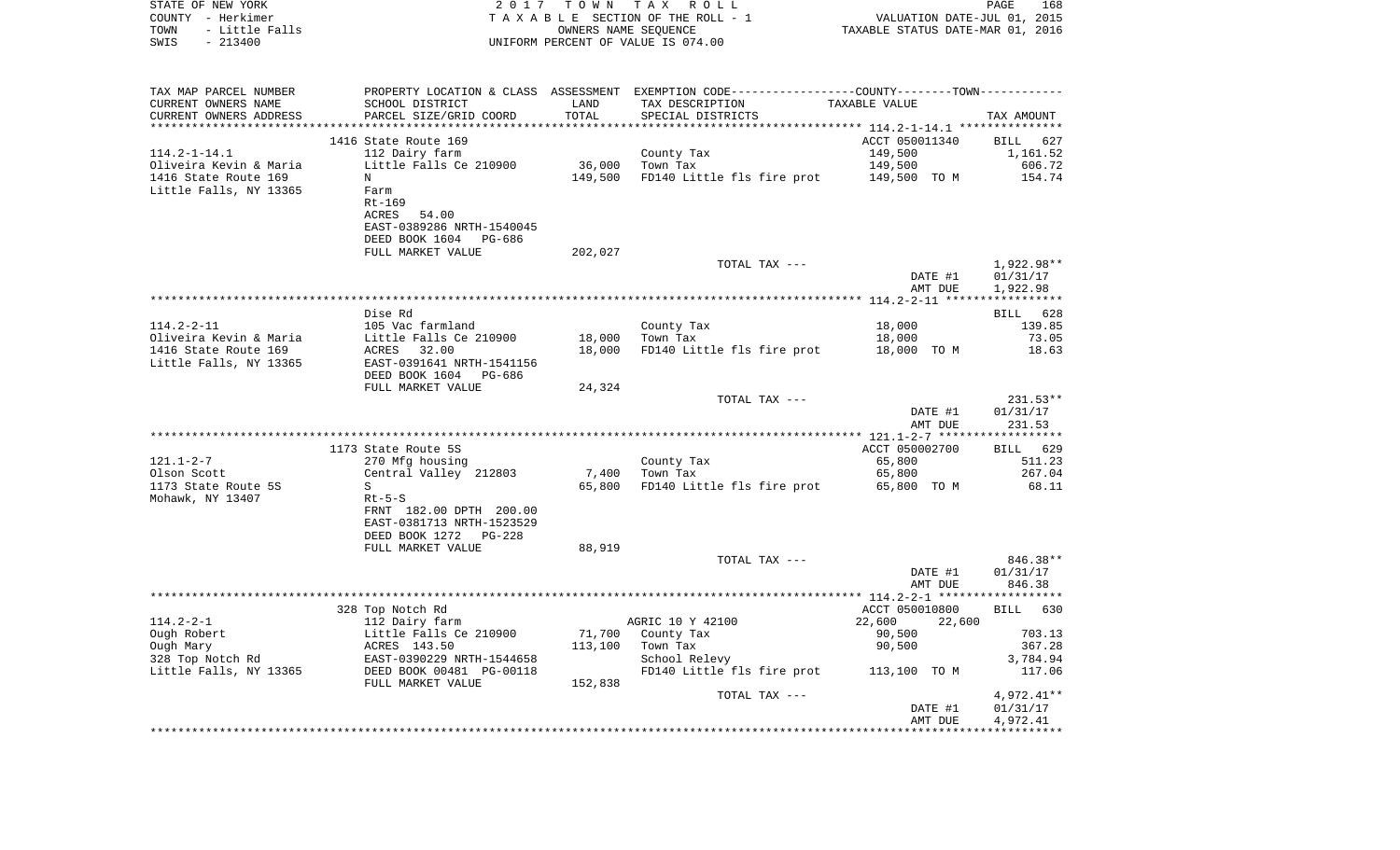| COUNTY - Herkimer      |                                                                                                                                                                                                                                            |        | T A X A B L E SECTION OF THE ROLL - 1                                                            |                                                                 |              |
|------------------------|--------------------------------------------------------------------------------------------------------------------------------------------------------------------------------------------------------------------------------------------|--------|--------------------------------------------------------------------------------------------------|-----------------------------------------------------------------|--------------|
| TOWN<br>- Little Falls |                                                                                                                                                                                                                                            |        | OWNERS NAME SEQUENCE                                                                             | VALUATION DATE-JUL 01, 2015<br>TAXABLE STATUS DATE-MAR 01, 2016 |              |
| SWIS<br>$-213400$      |                                                                                                                                                                                                                                            |        | UNIFORM PERCENT OF VALUE IS 074.00                                                               |                                                                 |              |
|                        |                                                                                                                                                                                                                                            |        |                                                                                                  |                                                                 |              |
|                        |                                                                                                                                                                                                                                            |        |                                                                                                  |                                                                 |              |
|                        |                                                                                                                                                                                                                                            |        |                                                                                                  |                                                                 |              |
| TAX MAP PARCEL NUMBER  |                                                                                                                                                                                                                                            |        | PROPERTY LOCATION & CLASS ASSESSMENT EXEMPTION CODE----------------COUNTY--------TOWN----------- |                                                                 |              |
| CURRENT OWNERS NAME    | SCHOOL DISTRICT                                                                                                                                                                                                                            | LAND   | TAX DESCRIPTION                                                                                  | TAXABLE VALUE                                                   |              |
| CURRENT OWNERS ADDRESS | PARCEL SIZE/GRID COORD                                                                                                                                                                                                                     | TOTAL  | SPECIAL DISTRICTS                                                                                |                                                                 | TAX AMOUNT   |
|                        |                                                                                                                                                                                                                                            |        |                                                                                                  |                                                                 |              |
|                        | Jacksonburg Rd                                                                                                                                                                                                                             |        |                                                                                                  | ACCT 050018060                                                  | BILL 631     |
| 121.2-4-57.1           | 311 Res vac land                                                                                                                                                                                                                           |        | County Tax                                                                                       | 4,200                                                           | 32.63        |
|                        |                                                                                                                                                                                                                                            |        | $4,200$ Town Tax                                                                                 |                                                                 |              |
| Overlook Ridge Inc.    | Little Falls Ce 210900                                                                                                                                                                                                                     |        |                                                                                                  | 4,200                                                           | 17.04        |
| PO Box 2               | S.                                                                                                                                                                                                                                         | 4,200  | FD140 Little fls fire prot 4,200 TO M                                                            |                                                                 | 4.35         |
| Little Falls, NY 13365 | $V-L$                                                                                                                                                                                                                                      |        |                                                                                                  |                                                                 |              |
|                        | $Rt$ 5-S                                                                                                                                                                                                                                   |        |                                                                                                  |                                                                 |              |
|                        | 2.10<br>ACRES                                                                                                                                                                                                                              |        |                                                                                                  |                                                                 |              |
|                        | EAST-0389593 NRTH-1524019                                                                                                                                                                                                                  |        |                                                                                                  |                                                                 |              |
|                        | DEED BOOK 1341 PG-801                                                                                                                                                                                                                      |        |                                                                                                  |                                                                 |              |
|                        | FULL MARKET VALUE                                                                                                                                                                                                                          | 5,676  |                                                                                                  |                                                                 |              |
|                        |                                                                                                                                                                                                                                            |        | TOTAL TAX ---                                                                                    |                                                                 | 54.02**      |
|                        |                                                                                                                                                                                                                                            |        |                                                                                                  | DATE #1                                                         | 01/31/17     |
|                        |                                                                                                                                                                                                                                            |        |                                                                                                  | AMT DUE                                                         | 54.02        |
|                        |                                                                                                                                                                                                                                            |        |                                                                                                  |                                                                 |              |
|                        |                                                                                                                                                                                                                                            |        |                                                                                                  |                                                                 |              |
|                        | State Route 5                                                                                                                                                                                                                              |        |                                                                                                  |                                                                 | BILL 632     |
|                        | 121.1-1-55.2<br>Pabes William 314 Rural vac<10<br>Pabes Mary Susan FRNT 203.00 DPTH<br>Pabes Mary Susan FRNT 203.00 DPTH<br>Pathfinder Properties ACRES 0.50<br>427 Otsego St EAST-0383916 NRTH-1526479<br>TILO NY 13357 DEED BOOK 1406 PG |        | County Tax                                                                                       | 4,000                                                           | 31.08        |
|                        |                                                                                                                                                                                                                                            |        | $4,000$ Town Tax                                                                                 | 4,000                                                           | 16.23        |
|                        |                                                                                                                                                                                                                                            | 4,000  | FD140 Little fls fire prot                                                                       | 4,000 TO M                                                      | 4.14         |
|                        |                                                                                                                                                                                                                                            |        |                                                                                                  |                                                                 |              |
|                        |                                                                                                                                                                                                                                            |        |                                                                                                  |                                                                 |              |
|                        |                                                                                                                                                                                                                                            |        |                                                                                                  |                                                                 |              |
|                        | FULL MARKET VALUE                                                                                                                                                                                                                          | 5,405  |                                                                                                  |                                                                 |              |
|                        |                                                                                                                                                                                                                                            |        | TOTAL TAX ---                                                                                    |                                                                 | $51.45**$    |
|                        |                                                                                                                                                                                                                                            |        |                                                                                                  | DATE #1                                                         | 01/31/17     |
|                        |                                                                                                                                                                                                                                            |        |                                                                                                  | AMT DUE                                                         | 51.45        |
|                        |                                                                                                                                                                                                                                            |        |                                                                                                  |                                                                 | ***********  |
|                        | 208 Eatonville Rd                                                                                                                                                                                                                          |        |                                                                                                  | ACCT 050009420                                                  | BILL 633     |
|                        |                                                                                                                                                                                                                                            |        |                                                                                                  |                                                                 |              |
| 121.1-1-2              | 210 1 Family Res                                                                                                                                                                                                                           |        | County Tax                                                                                       | 72,200                                                          | 560.95       |
| Pabes William M        | Little Falls Ce 210900<br>R1 G SP<br>FRNT 100.00 DPTH 430.00                                                                                                                                                                               | 8,000  | Town Tax                                                                                         | 72,200                                                          | 293.01       |
| Pabes Mary S           |                                                                                                                                                                                                                                            | 72,200 | FD140 Little fls fire prot 72,200 TO M                                                           |                                                                 | 74.73        |
| 208 Eatonville Rd      |                                                                                                                                                                                                                                            |        |                                                                                                  |                                                                 |              |
| Little Falls, NY 13365 | EAST-0380444 NRTH-1528840                                                                                                                                                                                                                  |        |                                                                                                  |                                                                 |              |
|                        | DEED BOOK 841<br>$PG-58$                                                                                                                                                                                                                   |        |                                                                                                  |                                                                 |              |
|                        | FULL MARKET VALUE                                                                                                                                                                                                                          | 97,568 |                                                                                                  |                                                                 |              |
|                        |                                                                                                                                                                                                                                            |        | TOTAL TAX ---                                                                                    |                                                                 | 928.69**     |
|                        |                                                                                                                                                                                                                                            |        |                                                                                                  | DATE #1                                                         | 01/31/17     |
|                        |                                                                                                                                                                                                                                            |        |                                                                                                  | AMT DUE                                                         | 928.69       |
|                        |                                                                                                                                                                                                                                            |        |                                                                                                  |                                                                 |              |
|                        | 111 Cheesefactory Rd                                                                                                                                                                                                                       |        |                                                                                                  | ACCT 050011520                                                  | BILL 634     |
|                        |                                                                                                                                                                                                                                            |        |                                                                                                  |                                                                 |              |
| 121.4-2-22             | 210 1 Family Res                                                                                                                                                                                                                           |        | County Tax                                                                                       | 39,000                                                          | 303.01       |
|                        |                                                                                                                                                                                                                                            | 7,700  | Town Tax                                                                                         | 39,000                                                          | 158.27       |
|                        |                                                                                                                                                                                                                                            | 39,000 | FD140 Little fls fire prot                                                                       | 39,000 TO M                                                     | 40.37        |
|                        |                                                                                                                                                                                                                                            |        |                                                                                                  |                                                                 |              |
|                        |                                                                                                                                                                                                                                            |        |                                                                                                  |                                                                 |              |
|                        | FULL MARKET VALUE                                                                                                                                                                                                                          | 52,703 |                                                                                                  |                                                                 |              |
|                        |                                                                                                                                                                                                                                            |        | TOTAL TAX ---                                                                                    |                                                                 | $501.65**$   |
|                        |                                                                                                                                                                                                                                            |        |                                                                                                  | DATE #1                                                         | 01/31/17     |
|                        |                                                                                                                                                                                                                                            |        |                                                                                                  | AMT DUE                                                         | 501.65       |
|                        |                                                                                                                                                                                                                                            |        |                                                                                                  |                                                                 | ************ |

PAGE 169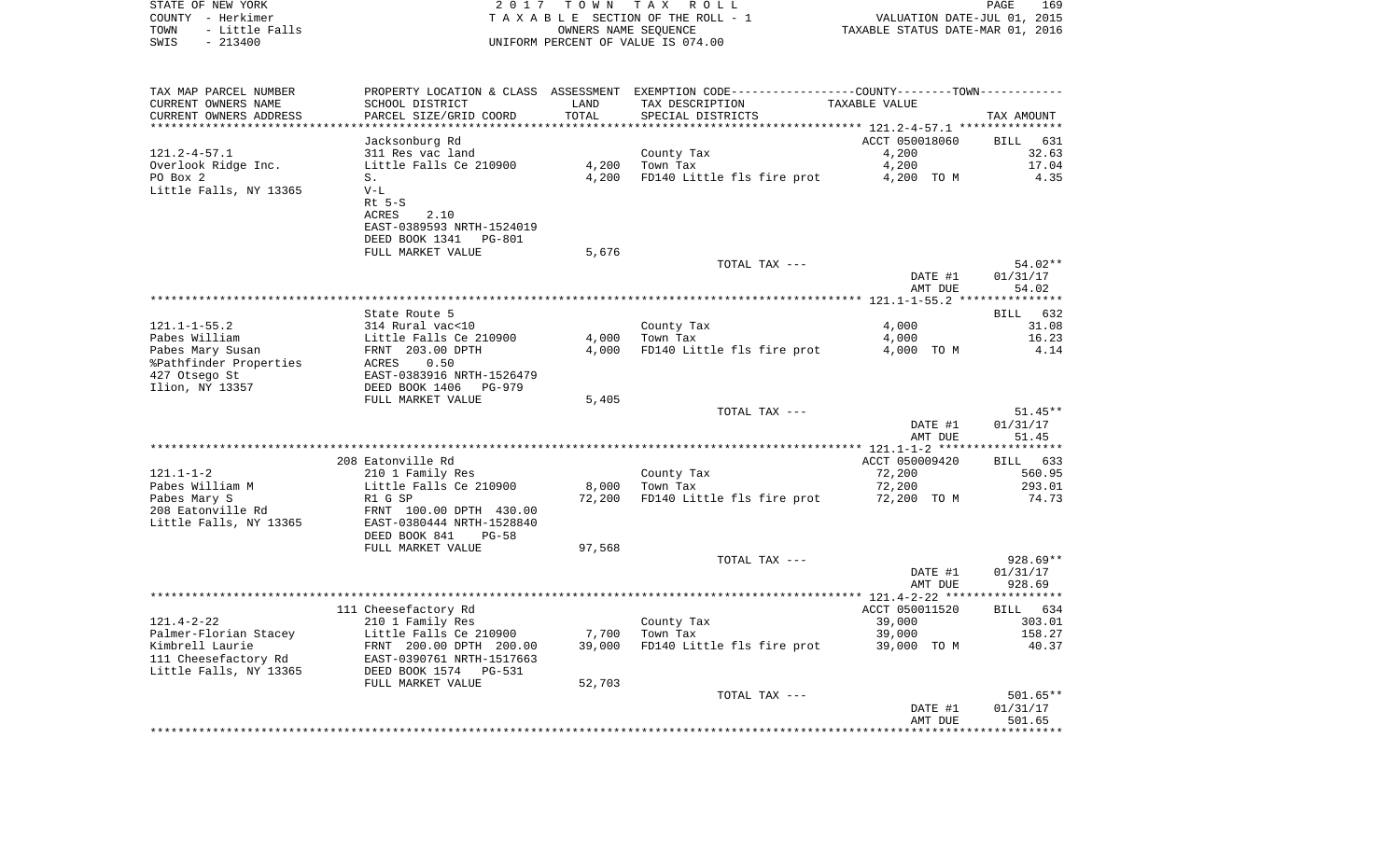| STATE OF NEW YORK      | 2017 TOWN TAX ROLL                 | 170<br>PAGE                      |
|------------------------|------------------------------------|----------------------------------|
| COUNTY - Herkimer      | TAXABLE SECTION OF THE ROLL - 1    | VALUATION DATE-JUL 01, 2015      |
| - Little Falls<br>TOWN | OWNERS NAME SEOUENCE               | TAXABLE STATUS DATE-MAR 01, 2016 |
| SWIS<br>$-213400$      | UNIFORM PERCENT OF VALUE IS 074.00 |                                  |

| TAX MAP PARCEL NUMBER<br>CURRENT OWNERS NAME<br>CURRENT OWNERS ADDRESS | PROPERTY LOCATION & CLASS<br>SCHOOL DISTRICT<br>PARCEL SIZE/GRID COORD | ASSESSMENT<br>LAND<br>TOTAL | EXEMPTION CODE-----------------COUNTY-------TOWN-----------<br>TAX DESCRIPTION<br>SPECIAL DISTRICTS | TAXABLE VALUE  | TAX AMOUNT         |
|------------------------------------------------------------------------|------------------------------------------------------------------------|-----------------------------|-----------------------------------------------------------------------------------------------------|----------------|--------------------|
|                                                                        |                                                                        |                             |                                                                                                     |                |                    |
|                                                                        | 449 Sandy Lane Rd                                                      |                             |                                                                                                     | ACCT 194325    | <b>BILL</b><br>635 |
| $121.2 - 4 - 35$                                                       | 210 1 Family Res                                                       |                             | County Tax                                                                                          | 59,300         | 460.73             |
| Papaleo Peter                                                          | Little Falls Ce 210900                                                 | 4,300                       | Town Tax                                                                                            | 59,300         | 240.66             |
| Aceto Lisa                                                             | life use J Papaleo                                                     | 59,300                      | FD140 Little fls fire prot                                                                          | 59,300 TO M    | 61.38              |
| % John Papaleo                                                         | FRNT 125.00 DPTH 100.00                                                |                             |                                                                                                     |                |                    |
| 449 Sandy Lane Rd                                                      | EAST-0388017 NRTH-1521025                                              |                             |                                                                                                     |                |                    |
| Mohawk, NY 13407                                                       | DEED BOOK 1582<br>PG-361                                               |                             |                                                                                                     |                |                    |
|                                                                        | FULL MARKET VALUE                                                      | 80,135                      |                                                                                                     |                |                    |
|                                                                        |                                                                        |                             | TOTAL TAX ---                                                                                       |                | 762.77**           |
|                                                                        |                                                                        |                             |                                                                                                     | DATE #1        | 01/31/17           |
|                                                                        |                                                                        |                             |                                                                                                     | AMT DUE        | 762.77             |
|                                                                        |                                                                        |                             |                                                                                                     |                |                    |
|                                                                        | 592 Sandy Lane Rd                                                      |                             |                                                                                                     | ACCT 050002365 | 636<br><b>BILL</b> |
| $121.2 - 4 - 54$                                                       | 210 1 Family Res                                                       |                             | County Tax                                                                                          | 69,300         | 538.42             |
| Paparella Anthony                                                      | Little Falls Ce 210900                                                 | 5,200                       | Town Tax                                                                                            | 69,300         | 281.24             |
| Paparella Mary                                                         | Е                                                                      | 69,300                      | FD140 Little fls fire prot                                                                          | 69,300 TO M    | 71.73              |
| 592 Sandy Lane Rd                                                      | $R-1$                                                                  |                             |                                                                                                     |                |                    |
| Mohawk, NY 13407                                                       | Sandy Lane<br>70.00 DPTH 247.00<br>FRNT                                |                             |                                                                                                     |                |                    |
|                                                                        | EAST-0389358 NRTH-1523506                                              |                             |                                                                                                     |                |                    |
|                                                                        | DEED BOOK 673<br>$PG-8$                                                |                             |                                                                                                     |                |                    |
|                                                                        | FULL MARKET VALUE                                                      | 93,649                      |                                                                                                     |                |                    |
|                                                                        |                                                                        |                             | TOTAL TAX ---                                                                                       |                | 891.39**           |
|                                                                        |                                                                        |                             |                                                                                                     | DATE #1        | 01/31/17           |
|                                                                        |                                                                        |                             |                                                                                                     | AMT DUE        | 891.39             |
|                                                                        |                                                                        |                             |                                                                                                     |                |                    |
|                                                                        | 301 Oregon Rd                                                          |                             |                                                                                                     |                | 637<br>BILL        |
| $121.4 - 2 - 11.2$                                                     | 270 Mfg housing                                                        |                             | County Tax                                                                                          | 55,900         | 434.31             |
| Parker Charles                                                         | Central Valley 212803                                                  | 5,000                       | Town Tax                                                                                            | 55,900         | 226.86             |
| Parker Brianne                                                         | MH Rear lot                                                            | 55,900                      | FD140 Little fls fire prot                                                                          | 55,900 TO M    | 57.86              |
| 301 Oregon Rd                                                          | 1.00<br>ACRES                                                          |                             |                                                                                                     |                |                    |
| Mohawk, NY 13407                                                       | EAST-0383791 NRTH-1512158                                              |                             |                                                                                                     |                |                    |
|                                                                        | DEED BOOK 1090<br>PG-275                                               |                             |                                                                                                     |                |                    |
|                                                                        | FULL MARKET VALUE                                                      | 75,541                      |                                                                                                     |                |                    |
|                                                                        |                                                                        |                             | TOTAL TAX ---                                                                                       |                | 719.03**           |
|                                                                        |                                                                        |                             |                                                                                                     | DATE #1        | 01/31/17           |
|                                                                        |                                                                        |                             |                                                                                                     | AMT DUE        | 719.03             |
|                                                                        | 299 Oregon Rd                                                          |                             |                                                                                                     | ACCT 050008940 | <b>BILL</b><br>638 |
| $121.4 - 2 - 11.1$                                                     | 270 Mfg housing                                                        |                             | County Tax                                                                                          | 23,200         | 180.25             |
| Parker David                                                           | Central Valley 212803                                                  | 8,000                       | Town Tax                                                                                            | 23,200         | 94.15              |
| Parker Eileen                                                          | Land Contract                                                          | 23,200                      | FD140 Little fls fire prot                                                                          | 23,200 TO M    | 24.01              |
| 299 Oregon Rd                                                          | 1.00<br>ACRES                                                          |                             |                                                                                                     |                |                    |
| Mohawk, NY 13407                                                       | EAST-0383696 NRTH-1512158                                              |                             |                                                                                                     |                |                    |
|                                                                        | DEED BOOK 861<br>$PG-37$                                               |                             |                                                                                                     |                |                    |
|                                                                        | FULL MARKET VALUE                                                      | 31,351                      |                                                                                                     |                |                    |
|                                                                        |                                                                        |                             | TOTAL TAX ---                                                                                       |                | 298.41**           |
|                                                                        |                                                                        |                             |                                                                                                     | DATE #1        | 01/31/17           |
|                                                                        |                                                                        |                             |                                                                                                     | AMT DUE        | 298.41             |
|                                                                        |                                                                        |                             |                                                                                                     |                |                    |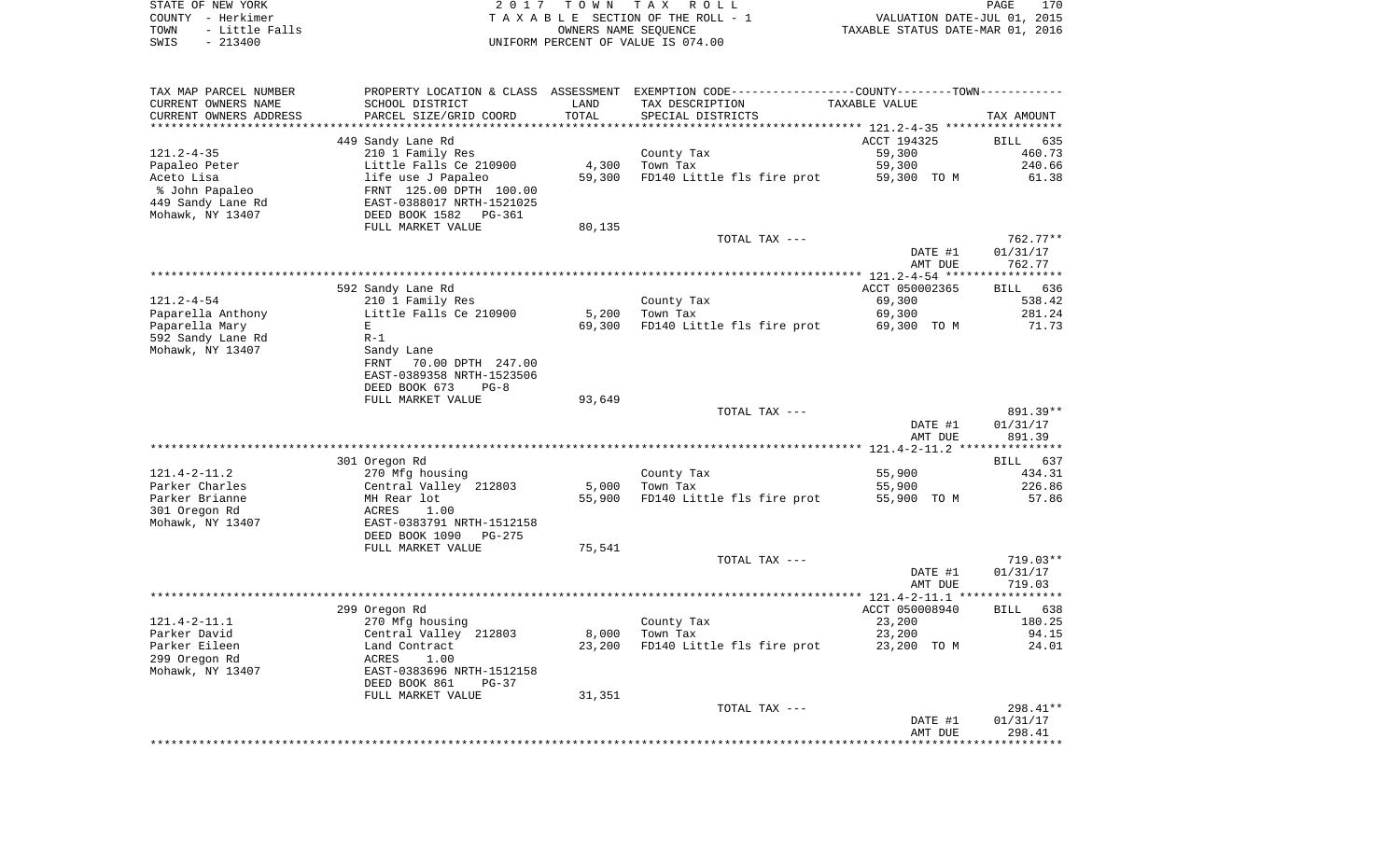| COUNTY - Herkimer<br>TOWN<br>- Little Falls<br>SWIS<br>$-213400$ |                                                         | T A X A B L E SECTION OF THE ROLL - 1<br>OWNERS NAME SEQUENCE<br>UNIFORM PERCENT OF VALUE IS 074.00 |                                                                               |                       | VALUATION DATE-JUL 01, 2015<br>TAXABLE STATUS DATE-MAR 01, 2016 |  |  |
|------------------------------------------------------------------|---------------------------------------------------------|-----------------------------------------------------------------------------------------------------|-------------------------------------------------------------------------------|-----------------------|-----------------------------------------------------------------|--|--|
|                                                                  |                                                         |                                                                                                     |                                                                               |                       |                                                                 |  |  |
| TAX MAP PARCEL NUMBER<br>CURRENT OWNERS NAME                     | PROPERTY LOCATION & CLASS ASSESSMENT<br>SCHOOL DISTRICT | LAND                                                                                                | EXEMPTION CODE----------------COUNTY-------TOWN-----------<br>TAX DESCRIPTION | TAXABLE VALUE         |                                                                 |  |  |
| CURRENT OWNERS ADDRESS                                           | PARCEL SIZE/GRID COORD                                  | TOTAL                                                                                               | SPECIAL DISTRICTS                                                             |                       | TAX AMOUNT                                                      |  |  |
| ***********************                                          |                                                         |                                                                                                     |                                                                               |                       |                                                                 |  |  |
|                                                                  | Jacksonburg Rd                                          |                                                                                                     |                                                                               | ACCT 050009180        | 639<br>BILL                                                     |  |  |
| 121.1-2-6                                                        | 210 1 Family Res                                        |                                                                                                     | County Tax                                                                    | 25,000                | 194.23                                                          |  |  |
| Parks Mildred                                                    | Central Valley 212803                                   | 5,900                                                                                               | Town Tax                                                                      | 25,000                | 101.46                                                          |  |  |
| PO Box 784<br>Herkimer, NY 13350                                 | N<br>$R-1$ $1/2A$                                       | 25,000                                                                                              | FD140 Little fls fire prot                                                    | 25,000 TO M           | 25.88                                                           |  |  |
|                                                                  | $Rt-5S$                                                 |                                                                                                     |                                                                               |                       |                                                                 |  |  |
|                                                                  | FRNT 120.90 DPTH 174.67                                 |                                                                                                     |                                                                               |                       |                                                                 |  |  |
|                                                                  | EAST-0381415 NRTH-1523501                               |                                                                                                     |                                                                               |                       |                                                                 |  |  |
|                                                                  | DEED BOOK 1181<br>PG-539                                |                                                                                                     |                                                                               |                       |                                                                 |  |  |
|                                                                  | FULL MARKET VALUE                                       | 33,784                                                                                              |                                                                               |                       |                                                                 |  |  |
|                                                                  |                                                         |                                                                                                     | TOTAL TAX ---                                                                 |                       | $321.57**$                                                      |  |  |
|                                                                  |                                                         |                                                                                                     |                                                                               | DATE #1<br>AMT DUE    | 01/31/17<br>321.57                                              |  |  |
|                                                                  |                                                         |                                                                                                     |                                                                               |                       |                                                                 |  |  |
|                                                                  | 3838 State Route 167                                    |                                                                                                     |                                                                               | ACCT 050003240        | BILL 640                                                        |  |  |
| 121.2-3-10                                                       | 210 1 Family Res                                        |                                                                                                     | County Tax                                                                    | 49,500                | 384.58                                                          |  |  |
| Parmon Daniel                                                    | Little Falls Ce 210900                                  | 5,400                                                                                               | Town Tax                                                                      | 49,500                | 200.89                                                          |  |  |
| Parmon Donna                                                     | Е                                                       | 49,500                                                                                              | School Relevy                                                                 |                       | 1,182.92                                                        |  |  |
| 3838 State Route 167<br>Little Falls, NY 13365                   | $R-1$ 3/4A<br>Rt 167                                    |                                                                                                     | FD140 Little fls fire prot                                                    | 49,500 TO M           | 51.24                                                           |  |  |
|                                                                  | 75.00 DPTH 250.00<br>FRNT                               |                                                                                                     |                                                                               |                       |                                                                 |  |  |
|                                                                  | EAST-0391368 NRTH-1522306                               |                                                                                                     |                                                                               |                       |                                                                 |  |  |
|                                                                  | DEED BOOK 1164 PG-866                                   |                                                                                                     |                                                                               |                       |                                                                 |  |  |
|                                                                  | FULL MARKET VALUE                                       | 66,892                                                                                              |                                                                               |                       |                                                                 |  |  |
|                                                                  |                                                         |                                                                                                     | TOTAL TAX ---                                                                 |                       | $1,819.63**$                                                    |  |  |
|                                                                  |                                                         |                                                                                                     |                                                                               | DATE #1               | 01/31/17                                                        |  |  |
|                                                                  |                                                         |                                                                                                     |                                                                               | AMT DUE               | 1,819.63                                                        |  |  |
|                                                                  | 491 Flint Ave Ext                                       |                                                                                                     |                                                                               | ACCT 050010470        | BILL 641                                                        |  |  |
| 121.35-1-6                                                       | 210 1 Family Res                                        |                                                                                                     | County Tax                                                                    | 46,000                | 357.39                                                          |  |  |
| Pasquale Linda M                                                 | Little Falls Ce 210900                                  | 8,000                                                                                               | Town Tax                                                                      | 46,000                | 186.68                                                          |  |  |
| 491 Flint Ave Ext                                                | ACRES<br>1.00                                           | 46,000                                                                                              | FD140 Little fls fire prot                                                    | 46,000 TO M           | 47.61                                                           |  |  |
| Little Falls, NY 13365                                           | EAST-0392369 NRTH-1525705                               |                                                                                                     |                                                                               |                       |                                                                 |  |  |
|                                                                  | DEED BOOK 846<br>PG-263<br>FULL MARKET VALUE            | 62,162                                                                                              |                                                                               |                       |                                                                 |  |  |
|                                                                  |                                                         |                                                                                                     | TOTAL TAX ---                                                                 |                       | 591.68**                                                        |  |  |
|                                                                  |                                                         |                                                                                                     |                                                                               | DATE #1               | 01/31/17                                                        |  |  |
|                                                                  |                                                         |                                                                                                     |                                                                               | AMT DUE               | 591.68                                                          |  |  |
|                                                                  |                                                         |                                                                                                     |                                                                               |                       | *******                                                         |  |  |
|                                                                  | Flint Ave Ext                                           |                                                                                                     |                                                                               | ACCT 050011490        | BILL 642                                                        |  |  |
| 121.27-1-22                                                      | 210 1 Family Res<br>Little Falls Ce 210900              |                                                                                                     | County Tax<br>Town Tax                                                        | 21,000                | 163.16<br>85.22                                                 |  |  |
| Pasquale Randy<br>27 Flint Ave Ext                               | S                                                       | 2,900<br>21,000                                                                                     | FD140 Little fls fire prot                                                    | 21,000<br>21,000 TO M | 21.74                                                           |  |  |
| Little Falls, NY 13365                                           | $R-1$ $1/2A$                                            |                                                                                                     |                                                                               |                       |                                                                 |  |  |
|                                                                  | $Rt-167$                                                |                                                                                                     |                                                                               |                       |                                                                 |  |  |
|                                                                  | 60.00 DPTH 129.00<br>FRNT                               |                                                                                                     |                                                                               |                       |                                                                 |  |  |
|                                                                  | EAST-0392800 NRTH-1526923                               |                                                                                                     |                                                                               |                       |                                                                 |  |  |
|                                                                  | DEED BOOK 854<br>PG-430                                 |                                                                                                     |                                                                               |                       |                                                                 |  |  |
|                                                                  | FULL MARKET VALUE                                       | 28,378                                                                                              | TOTAL TAX ---                                                                 |                       | 270.12**                                                        |  |  |
|                                                                  |                                                         |                                                                                                     |                                                                               | DATE #1               | 01/31/17                                                        |  |  |
|                                                                  |                                                         |                                                                                                     |                                                                               | AMT DUE               | 270.12                                                          |  |  |

\*\*\*\*\*\*\*\*\*\*\*\*\*\*\*\*\*\*\*\*\*\*\*\*\*\*\*\*\*\*\*\*\*\*\*\*\*\*\*\*\*\*\*\*\*\*\*\*\*\*\*\*\*\*\*\*\*\*\*\*\*\*\*\*\*\*\*\*\*\*\*\*\*\*\*\*\*\*\*\*\*\*\*\*\*\*\*\*\*\*\*\*\*\*\*\*\*\*\*\*\*\*\*\*\*\*\*\*\*\*\*\*\*\*\*\*\*\*\*\*\*\*\*\*\*\*\*\*\*\*\*\*

PAGE 171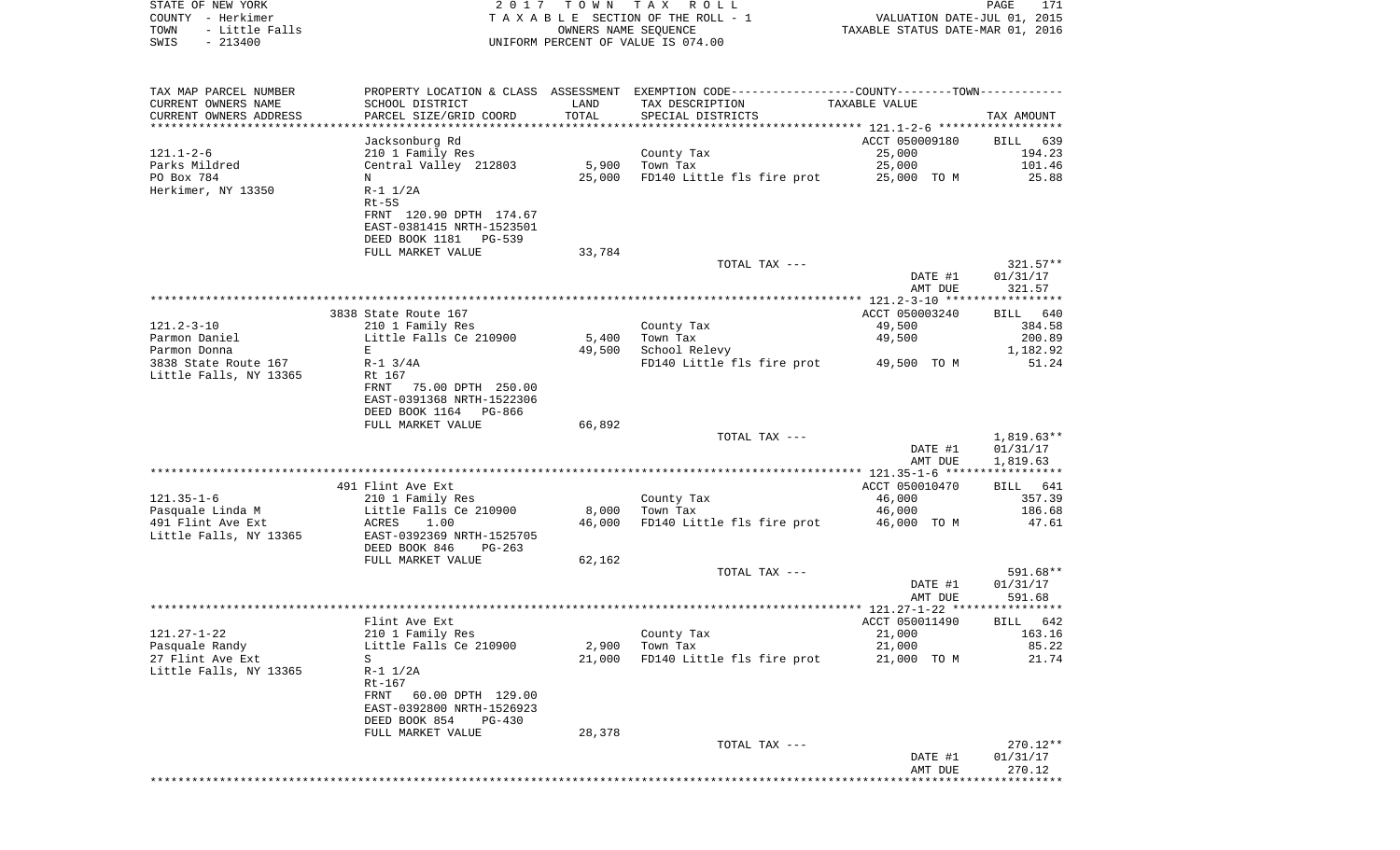| STATE OF NEW YORK      | 2017 TOWN TAX ROLL                  | 172<br>PAGE                      |
|------------------------|-------------------------------------|----------------------------------|
| COUNTY – Herkimer      | TAXABLE SECTION OF THE ROLL - 1     | VALUATION DATE-JUL 01, 2015      |
| - Little Falls<br>TOWN | OWNERS NAME SEOUENCE                | TAXABLE STATUS DATE-MAR 01, 2016 |
| CMTC _ 213400          | INITEOPM DEPOEMT OF VALUE IS 074 00 |                                  |

SWIS - 213400 UNIFORM PERCENT OF VALUE IS 074.00

| TAX MAP PARCEL NUMBER      |                                |         | PROPERTY LOCATION & CLASS ASSESSMENT EXEMPTION CODE----------------COUNTY--------TOWN---------- |                |              |
|----------------------------|--------------------------------|---------|-------------------------------------------------------------------------------------------------|----------------|--------------|
| CURRENT OWNERS NAME        | SCHOOL DISTRICT                | LAND    | TAX DESCRIPTION                                                                                 | TAXABLE VALUE  |              |
| CURRENT OWNERS ADDRESS     | PARCEL SIZE/GRID COORD         | TOTAL   | SPECIAL DISTRICTS                                                                               |                | TAX AMOUNT   |
|                            |                                |         |                                                                                                 |                |              |
|                            | Flint Ave Ext                  |         |                                                                                                 | ACCT 050012630 | BILL 643     |
| $121.27 - 1 - 21$          | 210 1 Family Res               |         | County Tax                                                                                      | 38,900         | 302.23       |
| Pasquale Randy F           | Little Falls Ce 210900         |         | 2,400 Town Tax                                                                                  | 38,900         | 157.87       |
| 431 Flint Ave Ext          | FRNT 50.00 DPTH 129.00         | 38,900  | FD140 Little fls fire prot                                                                      | 38,900 TO M    | 40.26        |
| Little Falls, NY 13365     | EAST-0392781 NRTH-1526872      |         |                                                                                                 |                |              |
|                            | DEED BOOK 843<br><b>PG-580</b> |         |                                                                                                 |                |              |
|                            | FULL MARKET VALUE              | 52,568  |                                                                                                 |                |              |
|                            |                                |         | TOTAL TAX ---                                                                                   |                | $500.36**$   |
|                            |                                |         |                                                                                                 | DATE #1        | 01/31/17     |
|                            |                                |         |                                                                                                 | AMT DUE        | 500.36       |
|                            |                                |         |                                                                                                 |                |              |
|                            | Sandy Ln                       |         |                                                                                                 | ACCT 050019080 | BILL 644     |
| $121.2 - 4 - 45$           | 311 Res vac land               |         | County Tax                                                                                      | 300            | 2.33         |
| Pate Paul W                | Little Falls Ce 210900         |         | 300 Town Tax                                                                                    | 300            | 1.22         |
| Pate Paul J                | East                           | 300     | School Relevy                                                                                   |                | 12.55        |
| 14 Rand St                 | Sandy Lane                     |         | FD140 Little fls fire prot 50 TO M                                                              |                | .05          |
| Ilion, NY 13357            | FRNT 12.00 DPTH 365.00         |         |                                                                                                 |                |              |
|                            | EAST-0389082 NRTH-1522491      |         |                                                                                                 |                |              |
|                            | DEED BOOK 1578<br>PG-146       |         |                                                                                                 |                |              |
|                            | FULL MARKET VALUE              | 405     |                                                                                                 |                |              |
|                            |                                |         | TOTAL TAX ---                                                                                   |                | $16.15**$    |
|                            |                                |         |                                                                                                 | DATE #1        | 01/31/17     |
|                            |                                |         |                                                                                                 | AMT DUE        | 16.15        |
|                            |                                |         |                                                                                                 |                |              |
|                            | 542 Sandy Ln                   |         |                                                                                                 | ACCT 050003390 | BILL 645     |
| $121.2 - 4 - 46$           | 210 1 Family Res               |         |                                                                                                 | 63,600         | 494.13       |
|                            | Little Falls Ce 210900         |         | County Tax<br>7,800 Town Tax                                                                    | 63,600         | 258.11       |
| Pate Paul W<br>Pate Paul J | E                              | 63,600  | FD140 Little fls fire prot                                                                      |                | 65.83        |
|                            |                                |         |                                                                                                 | 63,600 TO M    |              |
| 14 Rand St                 | Sandy Lane                     |         |                                                                                                 |                |              |
| Ilion, NY 13357            | FRNT 120.00 DPTH 365.00        |         |                                                                                                 |                |              |
|                            | EAST-0389077 NRTH-1522548      |         |                                                                                                 |                |              |
|                            | DEED BOOK 1578<br>PG-146       |         |                                                                                                 |                |              |
|                            | FULL MARKET VALUE              | 85,946  |                                                                                                 |                |              |
|                            |                                |         | TOTAL TAX ---                                                                                   |                | 818.07**     |
|                            |                                |         |                                                                                                 | DATE #1        | 01/31/17     |
|                            |                                |         |                                                                                                 | AMT DUE        | 818.07       |
|                            |                                |         |                                                                                                 |                |              |
|                            | 6224 State Route 5             |         |                                                                                                 | ACCT 050002640 | BILL 646     |
| $121.1 - 1 - 44$           | 470 Misc service               |         | County Tax                                                                                      | 116,800        | 907.47       |
| Pathfinder Properties LLC  | Little Falls Ce 210900         | 8,500   | Town Tax                                                                                        | 116,800        | 474.01       |
| 427 Otsego St              | S                              | 116,800 | FD140 Little fls fire prot                                                                      | 116,800 TO M   | 120.89       |
| Ilion, NY 13357            | Comm. 1Ac                      |         |                                                                                                 |                |              |
|                            | $Rt-5$                         |         |                                                                                                 |                |              |
|                            | 1.30<br>ACRES                  |         |                                                                                                 |                |              |
|                            | EAST-0384386 NRTH-1526449      |         |                                                                                                 |                |              |
|                            | DEED BOOK 1133<br>PG-783       |         |                                                                                                 |                |              |
|                            | FULL MARKET VALUE              | 157,838 |                                                                                                 |                |              |
|                            |                                |         | TOTAL TAX ---                                                                                   |                | $1,502.37**$ |
|                            |                                |         |                                                                                                 | DATE #1        | 01/31/17     |
|                            |                                |         |                                                                                                 | AMT DUE        | 1,502.37     |
|                            |                                |         |                                                                                                 |                |              |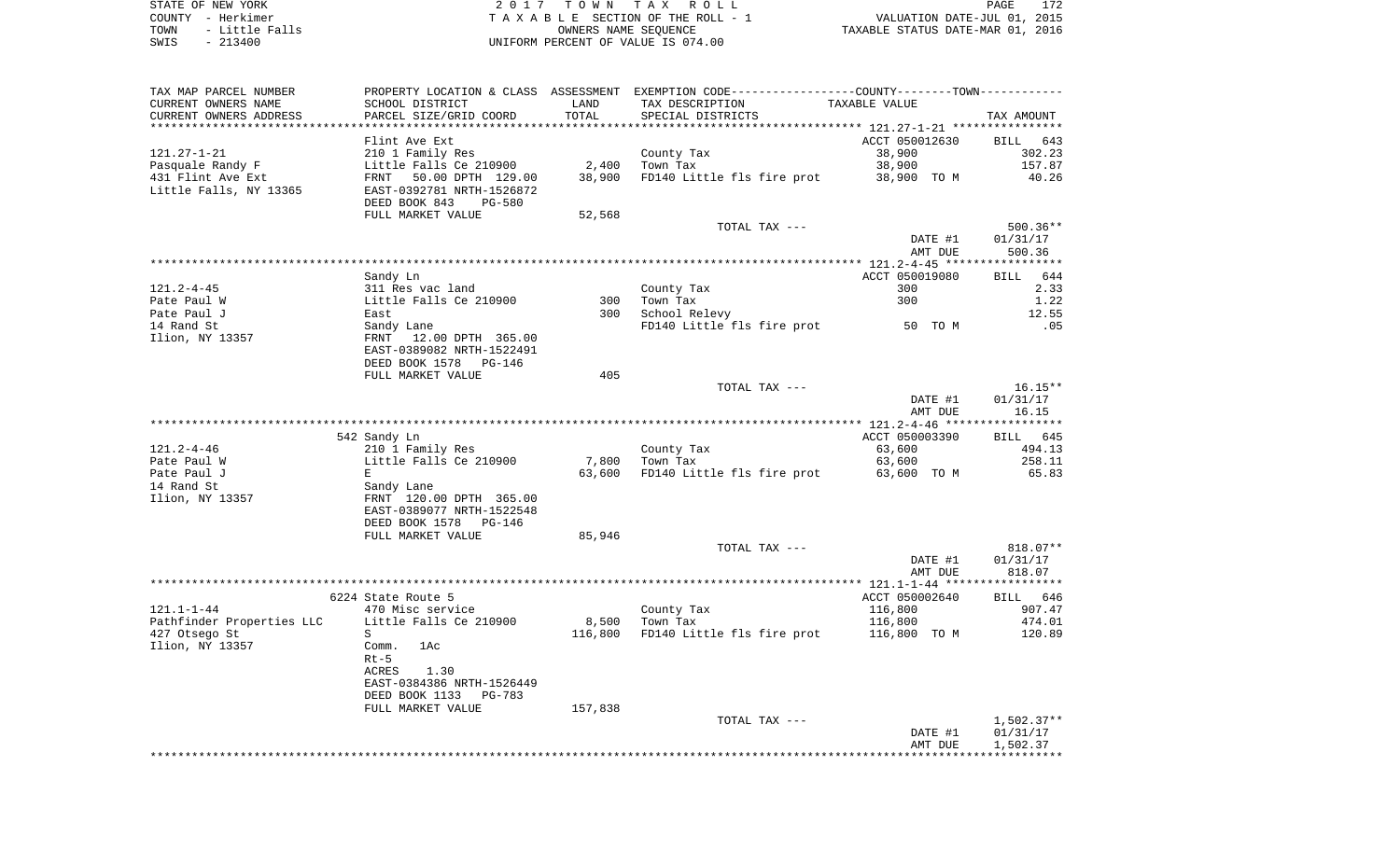| STATE OF NEW YORK<br>COUNTY - Herkimer<br>TOWN<br>- Little Falls |                                                                                   | OWNERS NAME SEQUENCE | 2017 TOWN TAX ROLL<br>TAXABLE SECTION OF THE ROLL - 1                                         | VALUATION DATE-JUL 01, 2015<br>TAXABLE STATUS DATE-MAR 01, 2016 | PAGE<br>173        |
|------------------------------------------------------------------|-----------------------------------------------------------------------------------|----------------------|-----------------------------------------------------------------------------------------------|-----------------------------------------------------------------|--------------------|
| $-213400$<br>SWIS                                                |                                                                                   |                      | UNIFORM PERCENT OF VALUE IS 074.00                                                            |                                                                 |                    |
| TAX MAP PARCEL NUMBER                                            |                                                                                   |                      | PROPERTY LOCATION & CLASS ASSESSMENT EXEMPTION CODE---------------COUNTY-------TOWN---------- |                                                                 |                    |
| CURRENT OWNERS NAME                                              | SCHOOL DISTRICT                                                                   | LAND                 | TAX DESCRIPTION                                                                               | TAXABLE VALUE                                                   |                    |
| CURRENT OWNERS ADDRESS<br>**************************             | PARCEL SIZE/GRID COORD                                                            | TOTAL                | SPECIAL DISTRICTS                                                                             |                                                                 | TAX AMOUNT         |
|                                                                  | State Route 5                                                                     |                      |                                                                                               | ACCT 050011700                                                  | BILL<br>647        |
| 121.1–1–55.3                                                     | 474 Billboard                                                                     |                      | County Tax                                                                                    | 7,500                                                           | 58.27              |
| Pathfinder Properties LLC                                        | Little Falls Ce 210900                                                            | 4,000                | Town Tax                                                                                      | 7,500                                                           | 30.44              |
| 427 Otsego St<br>Ilion, NY 13357                                 | S included in 5/02 sale 7,500<br>Sign On 121.1-1-55<br>$Rt-5$<br>FRNT 117.00 DPTH |                      | FD140 Little fls fire prot                                                                    | 7,500 TO M                                                      | 7.76               |
|                                                                  | ACRES<br>0.50<br>EAST-0384085 NRTH-1526471<br>DEED BOOK 1554 PG-322               |                      |                                                                                               |                                                                 |                    |
|                                                                  | FULL MARKET VALUE                                                                 | 10,135               |                                                                                               |                                                                 |                    |
|                                                                  |                                                                                   |                      | TOTAL TAX ---                                                                                 |                                                                 | $96.47**$          |
|                                                                  |                                                                                   |                      |                                                                                               | DATE #1                                                         | 01/31/17           |
|                                                                  |                                                                                   |                      |                                                                                               | AMT DUE                                                         | 96.47              |
|                                                                  | 1520 State Route 169                                                              |                      |                                                                                               | ACCT 050011160                                                  | BILL 648           |
| 114.2-1-7                                                        | 210 1 Family Res                                                                  |                      | County Tax                                                                                    | 60,000                                                          | 466.16             |
|                                                                  |                                                                                   | 7,400                | Town Tax                                                                                      | 60,000                                                          | 243.50             |
|                                                                  |                                                                                   | 60,000               | FD140 Little fls fire prot                                                                    | 60,000 TO M                                                     | 62.10              |
| Little Falls, NY 13365                                           | EAST-0387177 NRTH-1541504                                                         |                      |                                                                                               |                                                                 |                    |
|                                                                  | DEED BOOK 866<br>$PG-45$<br>FULL MARKET VALUE                                     | 81,081               |                                                                                               |                                                                 |                    |
|                                                                  |                                                                                   |                      | TOTAL TAX ---                                                                                 |                                                                 | 771.76**           |
|                                                                  |                                                                                   |                      |                                                                                               | DATE #1                                                         | 01/31/17<br>771.76 |
|                                                                  |                                                                                   |                      |                                                                                               | AMT DUE                                                         |                    |
|                                                                  | 173 Dise Rd                                                                       |                      |                                                                                               | ACCT 050000060                                                  | BILL 649           |
| 114.2-1-6.1                                                      | 240 Rural res                                                                     |                      | County Tax                                                                                    | 63,700                                                          | 494.91             |
| Pelzer Barbara                                                   | Little Falls Ce 210900                                                            | 24,700               | Town Tax                                                                                      | 63,700                                                          | 258.51             |
| 173 Dise Rd                                                      | ACRES 15.00                                                                       | 63,700               | FD140 Little fls fire prot                                                                    | 63,700 TO M                                                     | 65.93              |
| Little Falls, NY 13365                                           | EAST-0389664 NRTH-1541391                                                         |                      |                                                                                               |                                                                 |                    |
|                                                                  | DEED BOOK 905<br>PG-571<br>FULL MARKET VALUE                                      | 86,081               |                                                                                               |                                                                 |                    |
|                                                                  |                                                                                   |                      | TOTAL TAX ---                                                                                 |                                                                 | 819.35**           |
|                                                                  |                                                                                   |                      |                                                                                               | DATE #1                                                         | 01/31/17           |
|                                                                  |                                                                                   |                      |                                                                                               | AMT DUE                                                         | 819.35             |
|                                                                  |                                                                                   |                      |                                                                                               |                                                                 |                    |
| $121.2 - 1 - 11$                                                 | 175 Gun Club Rd<br>210 1 Family Res                                               |                      |                                                                                               | ACCT 050010950<br>84,900                                        | BILL 650<br>659.62 |
| Pelzer David                                                     | Little Falls Ce 210900                                                            |                      | County Tax<br>8,400 Town Tax                                                                  | 84,900                                                          | 344.55             |
| Corriero Karen                                                   | W                                                                                 | 84,900               | FD140 Little fls fire prot                                                                    | 84,900 TO M                                                     | 87.88              |
| 175 Gun Club Rd                                                  | $R-1$                                                                             |                      |                                                                                               |                                                                 |                    |
| Little Falls, NY 13365                                           | Gun Club Rd<br>ACRES<br>1.25                                                      |                      |                                                                                               |                                                                 |                    |
|                                                                  | EAST-0385509 NRTH-1527398<br>DEED BOOK 1496<br>PG-705                             |                      |                                                                                               |                                                                 |                    |
|                                                                  | FULL MARKET VALUE                                                                 | 114,730              |                                                                                               |                                                                 |                    |
|                                                                  |                                                                                   |                      | TOTAL TAX ---                                                                                 |                                                                 | $1,092.05**$       |
|                                                                  |                                                                                   |                      |                                                                                               | DATE #1                                                         | 01/31/17           |
|                                                                  |                                                                                   |                      |                                                                                               | AMT DUE                                                         | 1,092.05           |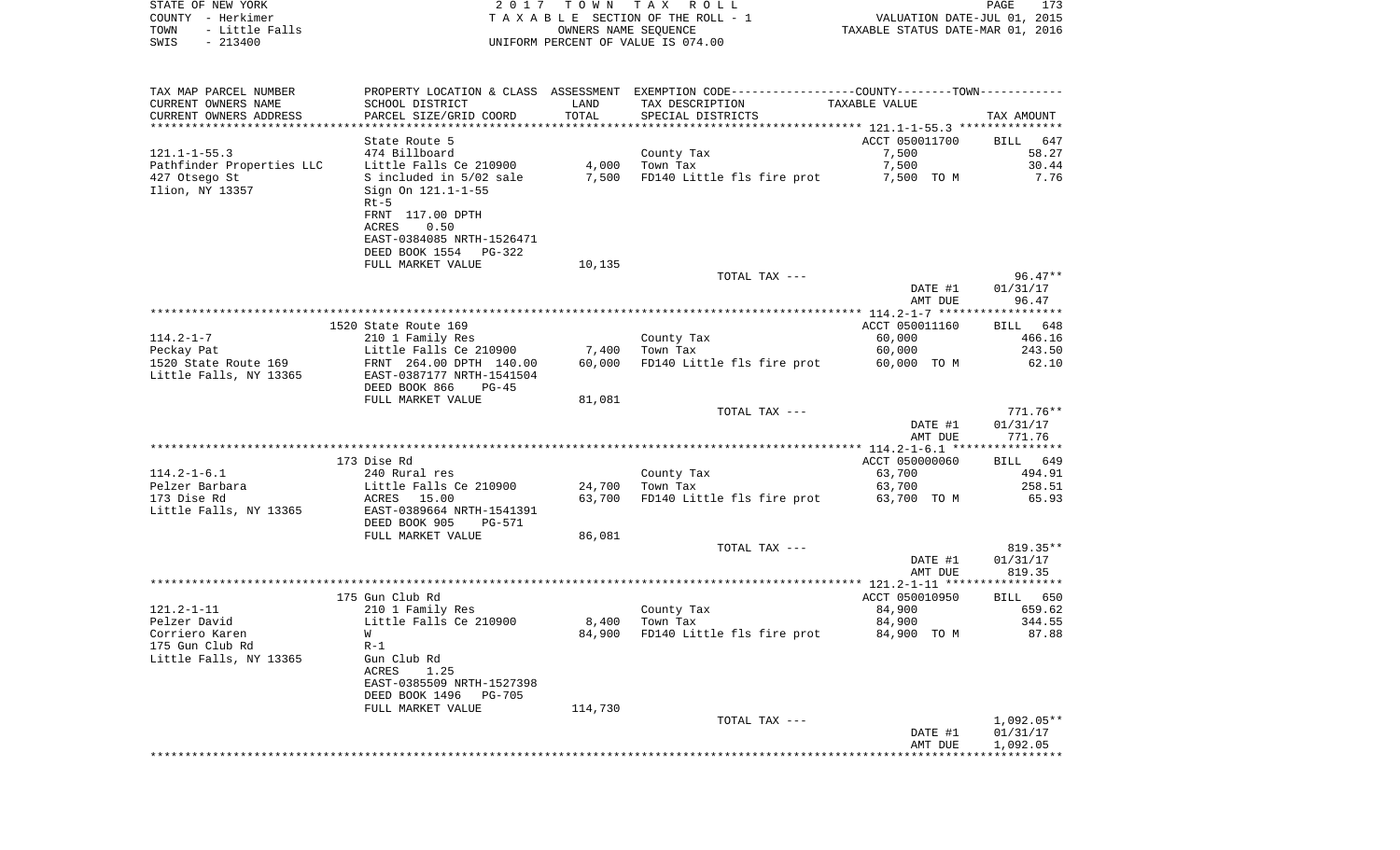STATE OF NEW YORK **EXECUTE:**  $2017$  TOWN TAX ROLL COUNTY - Herkimer<br>
T A X A B L E SECTION OF THE ROLL - 1<br>
TOWN - Little Falls<br>
SWIS - 213400 - 2013400 - UNIFORM PERCENT OF VALUE IS 074.00 TOWN - Little Falls OWNERS NAME SEQUENCE TAXABLE STATUS DATE-MAR 01, 2016 SWIS - 213400 UNIFORM PERCENT OF VALUE IS 074.00

|                                                                               |                                                                                                       |                  |                                                                                                                  | AMT DUE                                          | 7.71                                        |
|-------------------------------------------------------------------------------|-------------------------------------------------------------------------------------------------------|------------------|------------------------------------------------------------------------------------------------------------------|--------------------------------------------------|---------------------------------------------|
|                                                                               |                                                                                                       |                  |                                                                                                                  | DATE #1                                          | 01/31/17                                    |
|                                                                               | FULL MARKET VALUE                                                                                     | 811              | TOTAL TAX ---                                                                                                    |                                                  | $7.71**$                                    |
|                                                                               | $Rt$ 5-S<br>4.00<br>ACRES<br>EAST-0382186 NRTH-1522826<br>DEED BOOK 1371<br>$PG-48$                   |                  |                                                                                                                  |                                                  |                                             |
| 112 Casler Rd<br>Mohawk, NY 13407                                             | South<br>$V-L$ 4.Ac                                                                                   | 600              | FD140 Little fls fire prot                                                                                       | 600 TO M                                         | .62                                         |
| $121.1 - 2 - 24.2$<br>Pendergrass Robert S                                    | Jacksonburg Rd<br>311 Res vac land<br>Central Valley 212803                                           | 600              | County Tax<br>Town Tax                                                                                           | ACCT 050990180<br>600<br>600                     | 654<br><b>BILL</b><br>4.66<br>2.43          |
|                                                                               |                                                                                                       |                  |                                                                                                                  | DATE #1<br>AMT DUE                               | 01/31/17<br>1,174.37                        |
|                                                                               | FULL MARKET VALUE                                                                                     | 123,378          | TOTAL TAX ---                                                                                                    |                                                  | $1,174.37**$                                |
| Mohawk, NY 13407                                                              | EAST-0382020 NRTH-1522346<br>DEED BOOK 1371 PG-48                                                     |                  |                                                                                                                  |                                                  |                                             |
| Pendergrass Robert S<br>112 Casler Rd                                         | Central Valley 212803<br>ACRES<br>26.40                                                               | 22,800<br>91,300 | Town Tax<br>FD140 Little fls fire prot                                                                           | 91,300<br>91,300 TO M                            | 370.52<br>94.50                             |
| $121.1 - 2 - 22$                                                              | 112 Casler Rd<br>240 Rural res                                                                        |                  | County Tax                                                                                                       | ACCT 050000450<br>91,300                         | BILL 653<br>709.35                          |
|                                                                               |                                                                                                       |                  |                                                                                                                  | DATE #1<br>AMT DUE                               | 01/31/17<br>28.30                           |
|                                                                               | Rt 5S<br>ACRES<br>5.40<br>EAST-0381544 NRTH-1522452<br>DEED BOOK 930<br>$PG-464$<br>FULL MARKET VALUE | 2,973            | TOTAL TAX ---                                                                                                    |                                                  | $28.30**$                                   |
| $121.1 - 2 - 20.2$<br>Pendergrass Robert<br>112 Casler Rd<br>Mohawk, NY 13407 | Jacksonburg Rd<br>311 Res vac land<br>Central Valley 212803<br>South<br>$V-L$ 5.4 Ac                  | 2,200<br>2,200   | County Tax<br>Town Tax<br>FD140 Little fls fire prot                                                             | ACCT 050990105<br>2,200<br>2,200<br>2,200 TO M   | 652<br><b>BILL</b><br>17.09<br>8.93<br>2.28 |
|                                                                               |                                                                                                       |                  |                                                                                                                  | DATE #1<br>AMT DUE<br>*** $121.1 - 2 - 20.2$ *** | 01/31/17<br>328.00<br>**********            |
|                                                                               | DEED BOOK 930<br>PG-474<br>FULL MARKET VALUE                                                          | 34,459           | TOTAL TAX ---                                                                                                    |                                                  | 328.00**                                    |
| 112 Casler Rd<br>Mohawk, NY 13407                                             | FRNT 316.50 DPTH<br>ACRES<br>0.20<br>EAST-0382420 NRTH-1523554                                        | 25,500           | FD140 Little fls fire prot                                                                                       | 25,500 TO M                                      | 26.39                                       |
| $121.1 - 2 - 11$<br>Pendergrass Robert                                        | Jacksonburg Rd<br>270 Mfg housing<br>Central Valley 212803                                            | 1,600            | County Tax<br>Town Tax                                                                                           | ACCT 050011100<br>25,500<br>25,500               | BILL 651<br>198.12<br>103.49                |
| CURRENT OWNERS ADDRESS                                                        | PARCEL SIZE/GRID COORD                                                                                | TOTAL            | SPECIAL DISTRICTS<br>****************************                                                                |                                                  | TAX AMOUNT                                  |
| TAX MAP PARCEL NUMBER<br>CURRENT OWNERS NAME                                  | SCHOOL DISTRICT                                                                                       | LAND             | PROPERTY LOCATION & CLASS ASSESSMENT EXEMPTION CODE---------------COUNTY-------TOWN----------<br>TAX DESCRIPTION | TAXABLE VALUE                                    |                                             |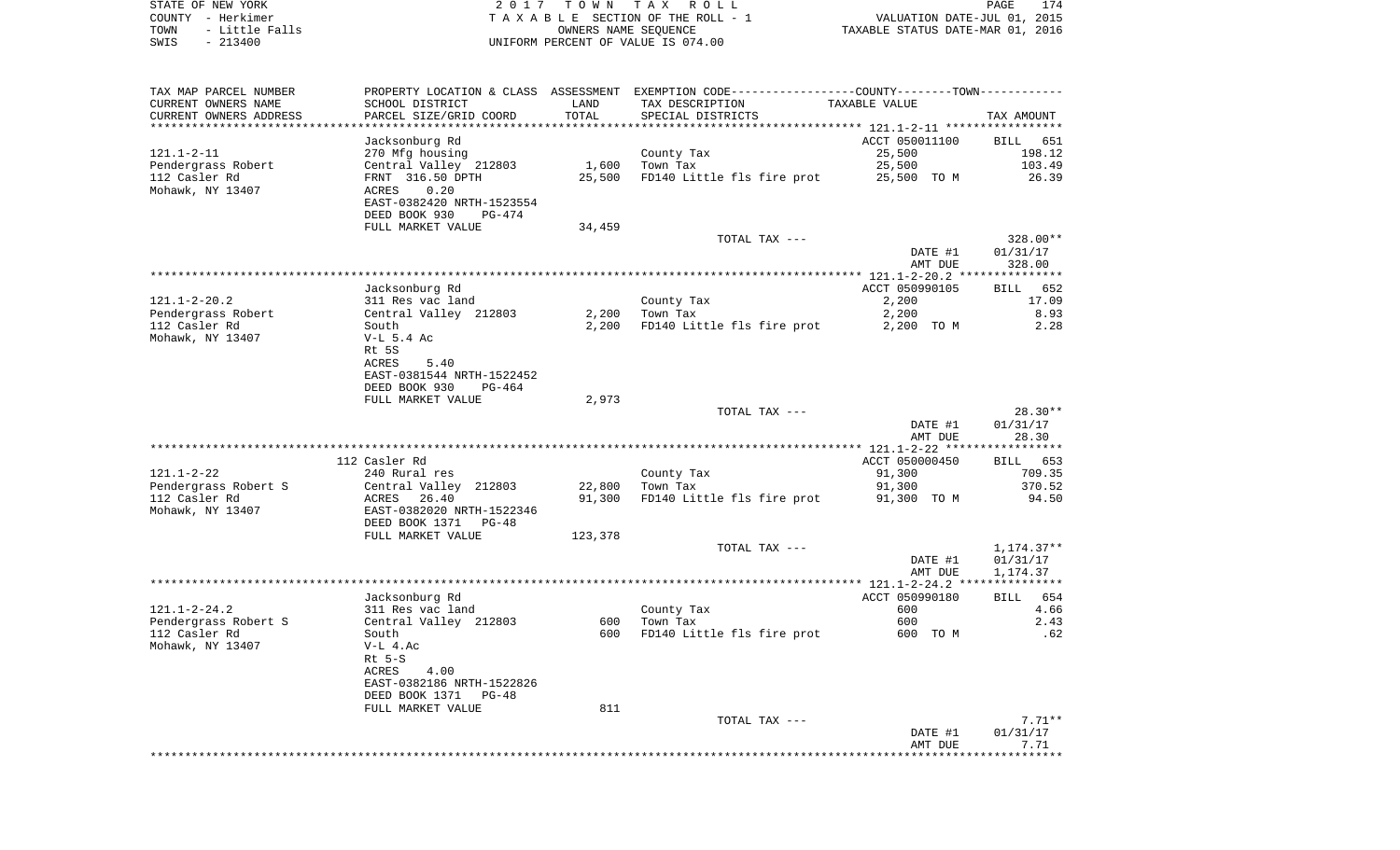| STATE OF NEW YORK<br>- Herkimer<br>COUNTY<br>- Little Falls<br>TOWN |                           | T O W N<br>OWNERS NAME SEOUENCE | T A X<br>R O L L<br>TAXABLE SECTION OF THE ROLL - 1 | VALUATION DATE-JUL 01, 2015<br>TAXABLE STATUS DATE-MAR 01, 2016 | 175<br>PAGE |
|---------------------------------------------------------------------|---------------------------|---------------------------------|-----------------------------------------------------|-----------------------------------------------------------------|-------------|
| $-213400$<br>SWIS                                                   |                           |                                 | UNIFORM PERCENT OF VALUE IS 074.00                  |                                                                 |             |
|                                                                     |                           |                                 |                                                     |                                                                 |             |
| TAX MAP PARCEL NUMBER                                               | PROPERTY LOCATION & CLASS | ASSESSMENT                      | EXEMPTION CODE---                                   | -------------COUNTY--------TOWN--                               |             |
| CURRENT OWNERS NAME                                                 | SCHOOL DISTRICT           | LAND                            | TAX DESCRIPTION                                     | TAXABLE VALUE                                                   |             |
| CURRENT OWNERS ADDRESS                                              | PARCEL SIZE/GRID COORD    | TOTAL                           | SPECIAL DISTRICTS                                   |                                                                 | TAX AMOUNT  |
|                                                                     |                           |                                 |                                                     |                                                                 |             |
|                                                                     | 1162 State Route 5S       |                                 |                                                     | ACCT 050011070                                                  | 655<br>BILL |
| $121.1 - 2 - 18$                                                    | 210 1 Family Res          |                                 | County Tax                                          | 54,700                                                          | 424.99      |
| Pendergrass Roger                                                   | Central Valley 212803     | 12,800                          | Town Tax                                            | 54,700                                                          | 221.99      |
| 1162 State Route 5S                                                 | Rt 5S R1                  | 54,700                          | FD140 Little fls fire prot                          | 54,700 TO M                                                     | 56.62       |
| Mohawk, NY 13407                                                    | 4.20<br>ACRES             |                                 |                                                     |                                                                 |             |
|                                                                     | EAST-0381547 NRTH-1522990 |                                 |                                                     |                                                                 |             |

| 73,919<br>FULL MARKET VALUE<br>TOTAL TAX ---<br>01/31/17<br>DATE #1<br>703.60<br>AMT DUE<br>ACCT 050011130<br>1172 State Route 5S<br>37,600<br>210 1 Family Res<br>County Tax<br>Central Valley 212803<br>Pendergrass Roger<br>5,000<br>Town Tax<br>37,600<br>FD140 Little fls fire prot<br>S<br>37,600<br>37,600 TO M<br>$R-1$ $1/2A$<br>$Rt-5S$<br>95.94 DPTH 170.00<br>FRNT<br>EAST-0381597 NRTH-1523256<br>DEED BOOK 930<br>PG-461<br>50,811<br>FULL MARKET VALUE<br>$483.64**$<br>TOTAL TAX --- | DEED BOOK 1189<br>PG-190 |  |         |             |
|------------------------------------------------------------------------------------------------------------------------------------------------------------------------------------------------------------------------------------------------------------------------------------------------------------------------------------------------------------------------------------------------------------------------------------------------------------------------------------------------------|--------------------------|--|---------|-------------|
| $121.1 - 2 - 19$<br>1162 State Route 5S<br>Mohawk, NY 13407                                                                                                                                                                                                                                                                                                                                                                                                                                          |                          |  |         |             |
|                                                                                                                                                                                                                                                                                                                                                                                                                                                                                                      |                          |  |         | $703.60**$  |
|                                                                                                                                                                                                                                                                                                                                                                                                                                                                                                      |                          |  |         |             |
|                                                                                                                                                                                                                                                                                                                                                                                                                                                                                                      |                          |  |         |             |
|                                                                                                                                                                                                                                                                                                                                                                                                                                                                                                      |                          |  |         |             |
|                                                                                                                                                                                                                                                                                                                                                                                                                                                                                                      |                          |  |         | BILL 656    |
|                                                                                                                                                                                                                                                                                                                                                                                                                                                                                                      |                          |  |         | 292.13      |
|                                                                                                                                                                                                                                                                                                                                                                                                                                                                                                      |                          |  |         | 152.59      |
|                                                                                                                                                                                                                                                                                                                                                                                                                                                                                                      |                          |  |         | 38.92       |
|                                                                                                                                                                                                                                                                                                                                                                                                                                                                                                      |                          |  |         |             |
|                                                                                                                                                                                                                                                                                                                                                                                                                                                                                                      |                          |  |         |             |
|                                                                                                                                                                                                                                                                                                                                                                                                                                                                                                      |                          |  |         |             |
|                                                                                                                                                                                                                                                                                                                                                                                                                                                                                                      |                          |  |         |             |
|                                                                                                                                                                                                                                                                                                                                                                                                                                                                                                      |                          |  |         |             |
|                                                                                                                                                                                                                                                                                                                                                                                                                                                                                                      |                          |  |         |             |
|                                                                                                                                                                                                                                                                                                                                                                                                                                                                                                      |                          |  |         |             |
|                                                                                                                                                                                                                                                                                                                                                                                                                                                                                                      |                          |  | DATE #1 | 01/31/17    |
| 483.64<br>AMT DUE                                                                                                                                                                                                                                                                                                                                                                                                                                                                                    |                          |  |         |             |
| ACCT 050016110                                                                                                                                                                                                                                                                                                                                                                                                                                                                                       |                          |  |         |             |
| BILL<br>State Route 5S<br>1,000<br>$121.1 - 2 - 20.1$<br>311 Res vac land                                                                                                                                                                                                                                                                                                                                                                                                                            |                          |  |         | 657<br>7.77 |
| County Tax<br>Pendergrass Roger E<br>Central Valley 212803<br>Town Tax<br>1,000<br>1,000                                                                                                                                                                                                                                                                                                                                                                                                             |                          |  |         | 4.06        |
| FD140 Little fls fire prot<br>1162 State Route 5S<br>1,000<br>1,000 TO M<br>N                                                                                                                                                                                                                                                                                                                                                                                                                        |                          |  |         | 1.04        |
| Mohawk, NY 13407<br>$V-L$                                                                                                                                                                                                                                                                                                                                                                                                                                                                            |                          |  |         |             |
| $Rt-5S$                                                                                                                                                                                                                                                                                                                                                                                                                                                                                              |                          |  |         |             |
| 6.50<br>ACRES                                                                                                                                                                                                                                                                                                                                                                                                                                                                                        |                          |  |         |             |
| EAST-0381190 NRTH-1522729                                                                                                                                                                                                                                                                                                                                                                                                                                                                            |                          |  |         |             |
| DEED BOOK 773<br>PG-697                                                                                                                                                                                                                                                                                                                                                                                                                                                                              |                          |  |         |             |
| FULL MARKET VALUE<br>1,351                                                                                                                                                                                                                                                                                                                                                                                                                                                                           |                          |  |         |             |
| TOTAL TAX ---                                                                                                                                                                                                                                                                                                                                                                                                                                                                                        |                          |  |         | $12.87**$   |
| 01/31/17<br>DATE #1                                                                                                                                                                                                                                                                                                                                                                                                                                                                                  |                          |  |         |             |
| 12.87<br>AMT DUE                                                                                                                                                                                                                                                                                                                                                                                                                                                                                     |                          |  |         |             |
|                                                                                                                                                                                                                                                                                                                                                                                                                                                                                                      |                          |  |         |             |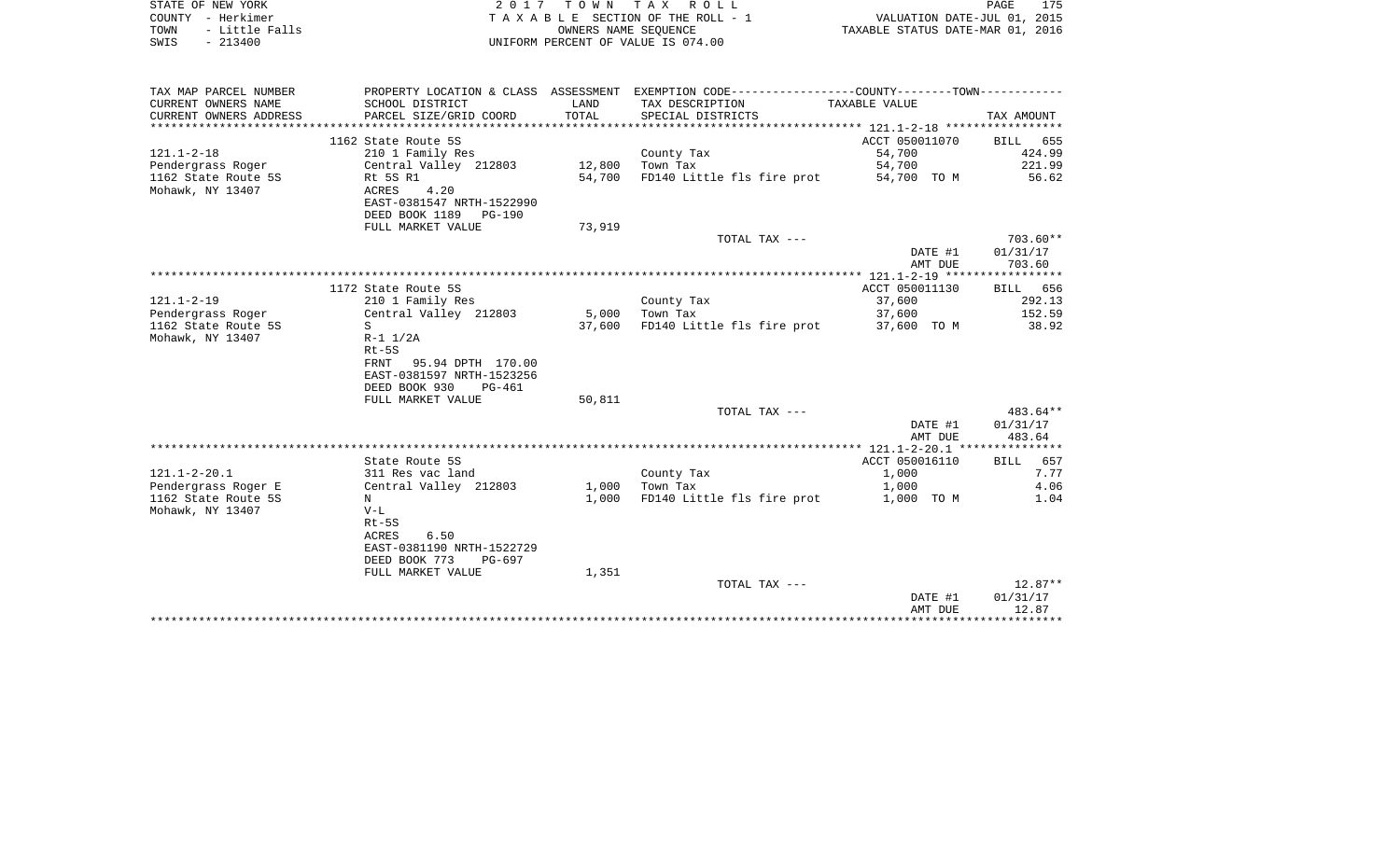| STATE OF NEW YORK |  |           |                |
|-------------------|--|-----------|----------------|
| COUNTY - Herkimer |  |           |                |
| TOWN              |  |           | - Little Falls |
| SWIS              |  | $-213400$ |                |

STATE OF NEW YORK 2 0 1 7 T O W N T A X R O L L PAGE 176TA X A B L E SECTION OF THE ROLL - 1 TOWN - Little Falls OWNERS NAME SEQUENCE TAXABLE STATUS DATE-MAR 01, 2016 SWIS - 213400 UNIFORM PERCENT OF VALUE IS 074.00

| TAX MAP PARCEL NUMBER    | PROPERTY LOCATION & CLASS ASSESSMENT |         | EXEMPTION CODE-----------------COUNTY-------TOWN----------- |                |                    |
|--------------------------|--------------------------------------|---------|-------------------------------------------------------------|----------------|--------------------|
| CURRENT OWNERS NAME      | SCHOOL DISTRICT                      | LAND    | TAX DESCRIPTION                                             | TAXABLE VALUE  |                    |
| CURRENT OWNERS ADDRESS   | PARCEL SIZE/GRID COORD               | TOTAL   | SPECIAL DISTRICTS                                           |                | TAX AMOUNT         |
|                          |                                      |         |                                                             |                |                    |
|                          | 900 Burt Rd                          |         |                                                             | ACCT 050018340 | <b>BILL</b><br>658 |
|                          |                                      |         |                                                             |                |                    |
| $114.2 - 1 - 57$         | 210 1 Family Res                     |         | County Tax                                                  | 99,000         | 769.17             |
| Pepper Andrew N          | Little Falls Ce 210900               | 5,800   | Town Tax                                                    | 99,000         | 401.77             |
| Tyrell-Pepper Kimberly A | FRNT 100.00 DPTH 207.65              | 99,000  | FD140 Little fls fire prot                                  | 99,000 TO M    | 102.47             |
| 900 Burt Rd              | EAST-0388105 NRTH-1537616            |         |                                                             |                |                    |
| Little Falls, NY 13365   | DEED BOOK 1445<br><b>PG-948</b>      |         |                                                             |                |                    |
|                          | FULL MARKET VALUE                    | 133,784 |                                                             |                |                    |
|                          |                                      |         | TOTAL TAX ---                                               |                | 1,273.41**         |
|                          |                                      |         |                                                             | DATE #1        | 01/31/17           |
|                          |                                      |         |                                                             | AMT DUE        | 1,273.41           |
|                          |                                      |         |                                                             |                |                    |
|                          | Burt Rd                              |         |                                                             | ACCT 050002880 | BILL 659           |
| $114.2 - 1 - 58$         | 314 Rural vac<10                     |         | County Tax                                                  | 1,200          | 9.32               |
| Pepper Andrew N          | Little Falls Ce 210900               | 1,200   | Town Tax                                                    | 1,200          | 4.87               |
|                          |                                      |         |                                                             |                |                    |
| Tyrell-Pepper Kimberly A | FRNT 100.00 DPTH 207.65              | 1,200   | FD140 Little fls fire prot                                  | 1,200 TO M     | 1.24               |
| 900 Burt Rd              | EAST-0388181 NRTH-1537690            |         |                                                             |                |                    |
| Little Falls, NY 13365   | DEED BOOK 1445 PG-948                |         |                                                             |                |                    |
|                          | FULL MARKET VALUE                    | 1,622   |                                                             |                |                    |
|                          |                                      |         | TOTAL TAX ---                                               |                | $15.43**$          |
|                          |                                      |         |                                                             | DATE #1        | 01/31/17           |
|                          |                                      |         |                                                             | AMT DUE        | 15.43              |
|                          |                                      |         |                                                             |                |                    |
|                          | 1268 State Route 5S                  |         |                                                             | ACCT 050011220 | BILL 660           |
| $121.1 - 2 - 46$         | 210 1 Family Res                     |         | VET WAR CT 41121                                            | 6,660<br>6,660 |                    |
| Perri James Jr           | Central Valley 212803                |         | 4,600 County Tax                                            | 45,740         | 355.37             |
| Perri Bette              | FRNT 114.00 DPTH 100.00              | 52,400  | Town Tax                                                    | 45,740         | 185.63             |
| 1268 State Route 5S      | EAST-0383620 NRTH-1523552            |         | FD140 Little fls fire prot                                  | 52,400 TO M    | 54.24              |
| Mohawk, NY 13407         | DEED BOOK 796<br>$PG-281$            |         |                                                             |                |                    |
|                          | FULL MARKET VALUE                    | 70,811  |                                                             |                |                    |
|                          |                                      |         | TOTAL TAX ---                                               |                | 595.24**           |
|                          |                                      |         |                                                             | DATE #1        | 01/31/17           |
|                          |                                      |         |                                                             | AMT DUE        | 595.24             |
|                          |                                      |         |                                                             |                |                    |
|                          |                                      |         |                                                             |                |                    |
|                          | 627 Gun Club Rd                      |         |                                                             | ACCT 050099630 | BILL 661           |
| $114.4 - 2 - 6$          | 210 1 Family Res                     |         | County Tax                                                  | 92,500         | 718.67             |
| Perry Edmond             | Herkimer Centra 213001               | 14,000  | Town Tax                                                    | 92,500         | 375.39             |
| Perry Hannah             | 6.10<br>ACRES                        | 92,500  | FD140 Little fls fire prot                                  | 92,500 TO M    | 95.74              |
| 627 Gun Club Rd          | EAST-0386294 NRTH-1535804            |         |                                                             |                |                    |
| Little Falls, NY 13365   | DEED BOOK 1102<br>$PG-373$           |         |                                                             |                |                    |
|                          | FULL MARKET VALUE                    | 125,000 |                                                             |                |                    |
|                          |                                      |         | TOTAL TAX ---                                               |                | $1,189.80**$       |
|                          |                                      |         |                                                             | DATE #1        | 01/31/17           |
|                          |                                      |         |                                                             | AMT DUE        | 1,189.80           |
|                          |                                      |         |                                                             |                |                    |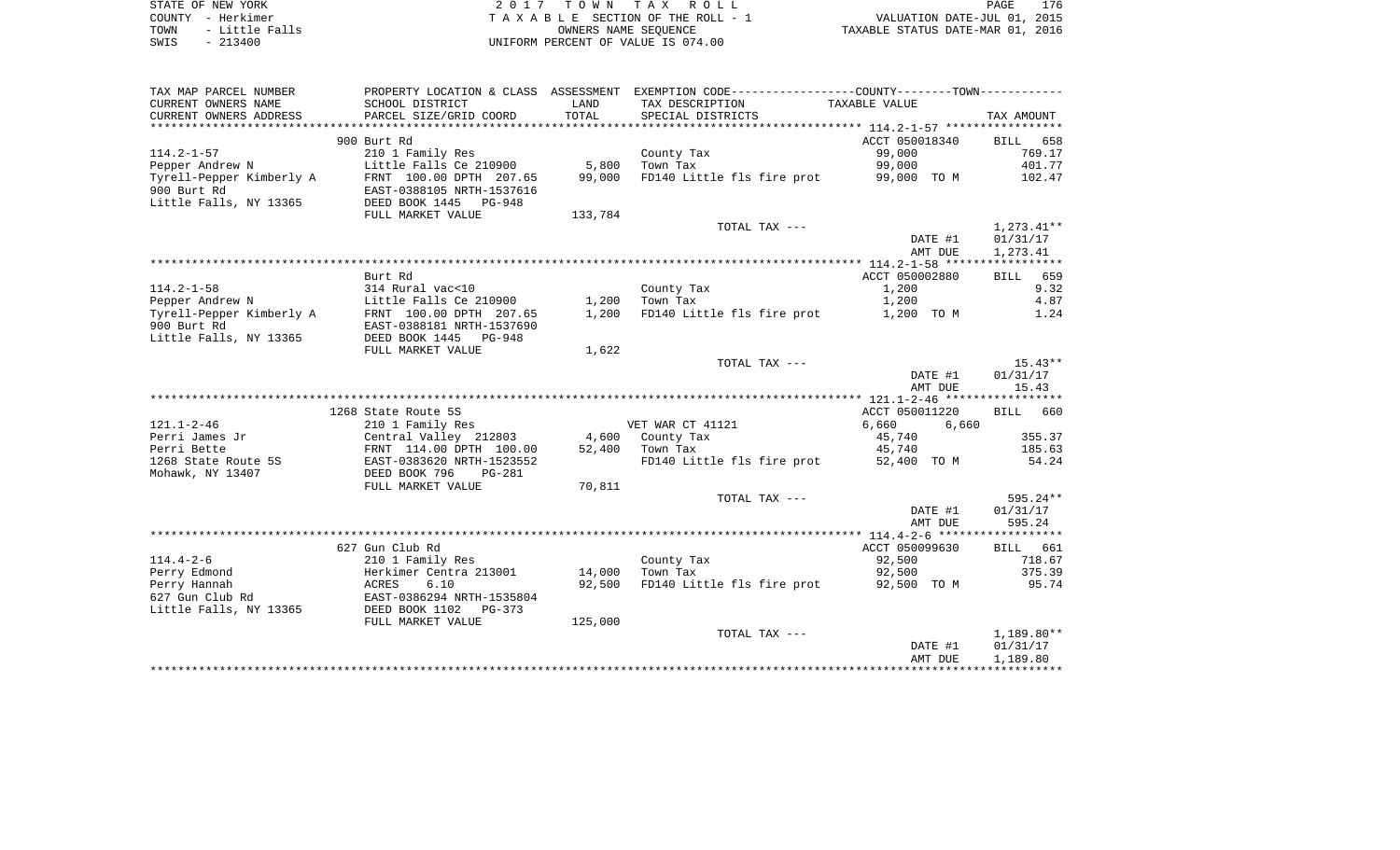| STATE OF NEW YORK<br>COUNTY - Herkimer<br>- Little Falls<br>TOWN<br>$-213400$<br>SWIS | 2017                                         | OWNERS NAME SEQUENCE | TOWN TAX ROLL<br>TAXABLE SECTION OF THE ROLL - 1<br>UNIFORM PERCENT OF VALUE IS 074.00        | VALUATION DATE-JUL 01, 2015<br>TAXABLE STATUS DATE-MAR 01, 2016 | PAGE<br>177       |
|---------------------------------------------------------------------------------------|----------------------------------------------|----------------------|-----------------------------------------------------------------------------------------------|-----------------------------------------------------------------|-------------------|
|                                                                                       |                                              |                      |                                                                                               |                                                                 |                   |
| TAX MAP PARCEL NUMBER                                                                 |                                              |                      | PROPERTY LOCATION & CLASS ASSESSMENT EXEMPTION CODE---------------COUNTY-------TOWN---------- |                                                                 |                   |
| CURRENT OWNERS NAME                                                                   | SCHOOL DISTRICT                              | LAND                 | TAX DESCRIPTION                                                                               | TAXABLE VALUE                                                   |                   |
| CURRENT OWNERS ADDRESS                                                                | PARCEL SIZE/GRID COORD                       | TOTAL                | SPECIAL DISTRICTS                                                                             |                                                                 | TAX AMOUNT        |
| ***********************                                                               |                                              |                      |                                                                                               |                                                                 |                   |
|                                                                                       | 1427 State Route 5S                          |                      |                                                                                               | ACCT 050011400                                                  | BILL 662          |
| $121.2 - 4 - 13$                                                                      | 210 1 Family Res                             |                      | County Tax                                                                                    | 55,300                                                          | 429.65            |
| Petkovsek Daniel<br>Petkovsek Tracy                                                   | Little Falls Ce 210900<br>N                  | 6,000<br>55,300      | Town Tax<br>FD140 Little fls fire prot                                                        | 55,300<br>55,300 TO M                                           | 224.42<br>57.24   |
| 1427 State Route 5S                                                                   | $R-1$                                        |                      |                                                                                               |                                                                 |                   |
| Mohawk, NY 13407                                                                      | FRNT 280.00 DPTH 100.00                      |                      |                                                                                               |                                                                 |                   |
|                                                                                       | EAST-0386628 NRTH-1524182                    |                      |                                                                                               |                                                                 |                   |
|                                                                                       | DEED BOOK 1176<br>PG-411                     |                      |                                                                                               |                                                                 |                   |
|                                                                                       | FULL MARKET VALUE                            | 74,730               |                                                                                               |                                                                 |                   |
|                                                                                       |                                              |                      | TOTAL TAX ---                                                                                 |                                                                 | 711.31**          |
|                                                                                       |                                              |                      |                                                                                               | DATE #1                                                         | 01/31/17          |
|                                                                                       |                                              |                      |                                                                                               | AMT DUE                                                         | 711.31            |
|                                                                                       | 1740 State Route 169                         |                      |                                                                                               | ACCT 050002370                                                  | BILL 663          |
| $107.3 - 1 - 21$                                                                      | 210 1 Family Res                             |                      | County Tax                                                                                    | 56,300                                                          | 437.42            |
| Petkovsek Debra Lynn                                                                  | Little Falls Ce 210900                       | 5,000                | Town Tax                                                                                      | 56,300                                                          | 228.48            |
| Attn: Comstock Harry L.                                                               | FRNT 160.00 DPTH 228.00                      | 56,300               | FD140 Little fls fire prot                                                                    | 56,300 TO M                                                     | 58.27             |
| 1740 State Route 169                                                                  | ACRES<br>0.37                                |                      |                                                                                               |                                                                 |                   |
| Little Falls, NY 13365                                                                | EAST-0383691 NRTH-1544320                    |                      |                                                                                               |                                                                 |                   |
|                                                                                       | DEED BOOK 900<br>PG-108<br>FULL MARKET VALUE | 76,081               |                                                                                               |                                                                 |                   |
|                                                                                       |                                              |                      | TOTAL TAX ---                                                                                 |                                                                 | 724.17**          |
|                                                                                       |                                              |                      |                                                                                               | DATE #1                                                         | 01/31/17          |
|                                                                                       |                                              |                      |                                                                                               | AMT DUE                                                         | 724.17            |
|                                                                                       |                                              |                      |                                                                                               |                                                                 |                   |
|                                                                                       | State Route 169                              |                      |                                                                                               |                                                                 | BILL 664          |
| 114.2-1-14.3<br>Petrie Charles                                                        | 314 Rural vac<10                             |                      | County Tax                                                                                    | 1,500                                                           | 11.65             |
| 326 Burwell Rd                                                                        | Little Falls Ce 210900<br>VL                 | 1,500<br>1,500       | Town Tax<br>School Relevy                                                                     | 1,500                                                           | 6.09<br>62.74     |
| Little Falls, NY 13365                                                                | FRNT 170.70 DPTH                             |                      | FD140 Little fls fire prot                                                                    | 1,500 TO M                                                      | 1.55              |
|                                                                                       | ACRES<br>0.50                                |                      |                                                                                               |                                                                 |                   |
|                                                                                       | EAST-0389286 NRTH-1540045                    |                      |                                                                                               |                                                                 |                   |
|                                                                                       | DEED BOOK 1513<br>PG-218                     |                      |                                                                                               |                                                                 |                   |
|                                                                                       | FULL MARKET VALUE                            | 2,027                |                                                                                               |                                                                 |                   |
|                                                                                       |                                              |                      | TOTAL TAX ---                                                                                 |                                                                 | $82.03**$         |
|                                                                                       |                                              |                      |                                                                                               | DATE #1                                                         | 01/31/17<br>82.03 |
|                                                                                       |                                              |                      |                                                                                               | AMT DUE                                                         |                   |
|                                                                                       | 227 Johnny Cake Rd                           |                      |                                                                                               | ACCT 050000420                                                  | BILL 665          |
| 127.2-2-12                                                                            | 210 1 Family Res                             |                      | County Tax                                                                                    | 185,000                                                         | 1,437.34          |
| Phillips David                                                                        | Owen D Young<br>215001                       | 73,500               | Town Tax                                                                                      | 185,000                                                         | 750.79            |
| 227 Johnnycake Rd                                                                     | Greenhouse Systems                           | 185,000              | FD140 Little fls fire prot                                                                    | 185,000 TO M                                                    | 191.48            |
| Mohawk, NY 13407                                                                      | ACRES 105.00                                 |                      |                                                                                               |                                                                 |                   |
|                                                                                       | EAST-0389355 NRTH-1507054<br>$PG-425$        |                      |                                                                                               |                                                                 |                   |
|                                                                                       | DEED BOOK 936<br>FULL MARKET VALUE           | 250,000              |                                                                                               |                                                                 |                   |
|                                                                                       |                                              |                      | TOTAL TAX ---                                                                                 |                                                                 | $2,379.61**$      |
|                                                                                       |                                              |                      |                                                                                               | DATE #1                                                         | 01/31/17          |
|                                                                                       |                                              |                      |                                                                                               | AMT DUE                                                         | 2,379.61          |
|                                                                                       |                                              |                      |                                                                                               |                                                                 |                   |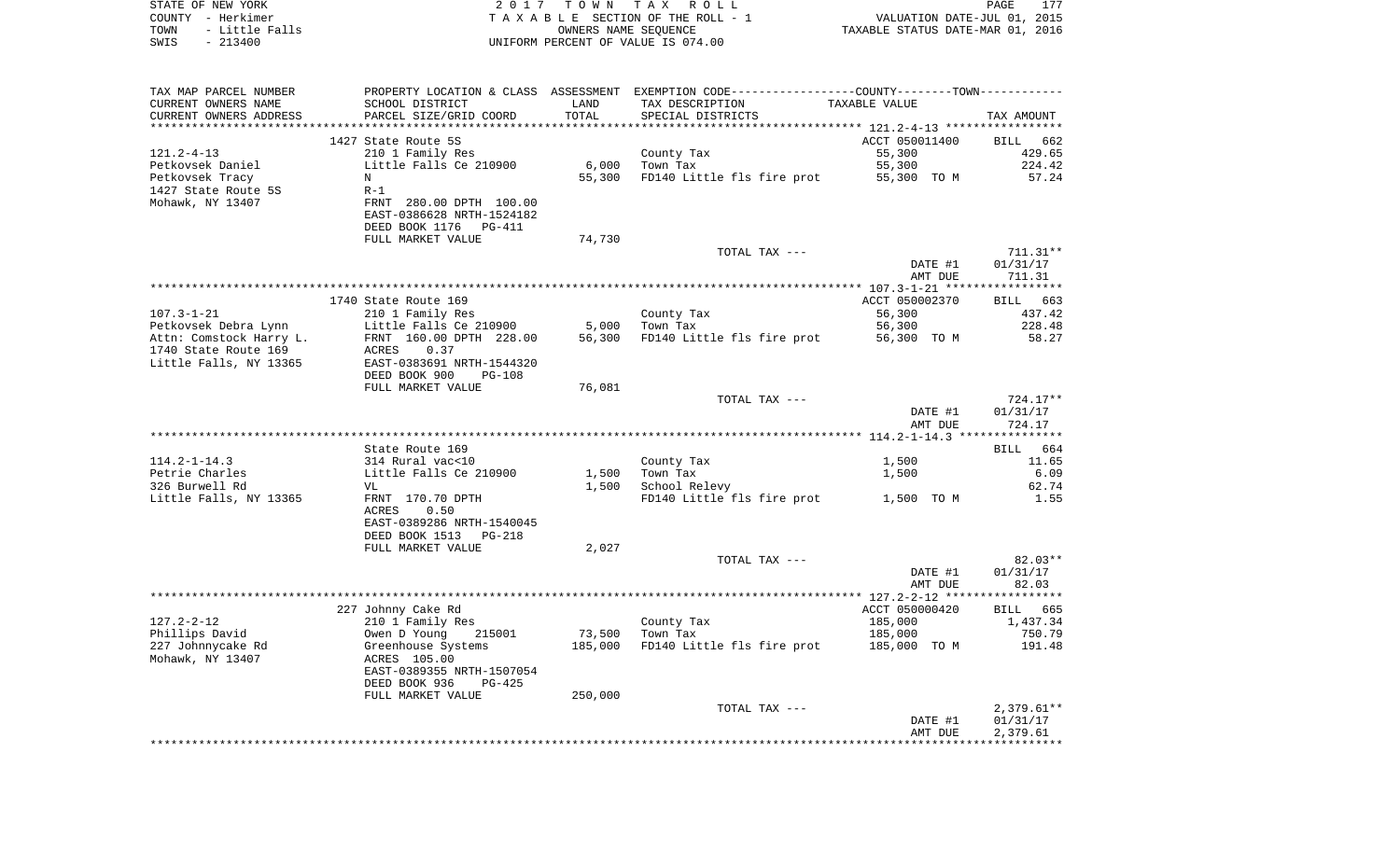| STATE OF NEW YORK      | 2017 TOWN TAX ROLL                 | 178<br>PAGE                      |
|------------------------|------------------------------------|----------------------------------|
| COUNTY - Herkimer      | TAXABLE SECTION OF THE ROLL - 1    | VALUATION DATE-JUL 01, 2015      |
| - Little Falls<br>TOWN | OWNERS NAME SEOUENCE               | TAXABLE STATUS DATE-MAR 01, 2016 |
| $-213400$<br>SWIS      | UNIFORM PERCENT OF VALUE IS 074.00 |                                  |

| TAX MAP PARCEL NUMBER  |                                                                   |         | PROPERTY LOCATION & CLASS ASSESSMENT EXEMPTION CODE---------------COUNTY-------TOWN---------- |                |              |
|------------------------|-------------------------------------------------------------------|---------|-----------------------------------------------------------------------------------------------|----------------|--------------|
| CURRENT OWNERS NAME    | SCHOOL DISTRICT                                                   | LAND    | TAX DESCRIPTION                                                                               | TAXABLE VALUE  |              |
| CURRENT OWNERS ADDRESS | PARCEL SIZE/GRID COORD                                            | TOTAL   | SPECIAL DISTRICTS                                                                             |                | TAX AMOUNT   |
| *******************    | *************************                                         |         |                                                                                               |                |              |
|                        | 1224 State Route 5S                                               |         |                                                                                               | ACCT 050006630 | BILL 666     |
| $121.1 - 2 - 28$       | 210 1 Family Res                                                  |         | County Tax                                                                                    | 45,200         | 351.18       |
| Phillips Mace & Sarah  | Central Valley 212803                                             |         | 8,200 Town Tax                                                                                | 45,200         | 183.44       |
| 1224 State Route 5S    | ACRES<br>1.10                                                     | 45,200  | FD140 Little fls fire prot 45,200 TO M                                                        |                | 46.78        |
| Mohawk, NY 13407       | EAST-0382732 NRTH-1523369                                         |         |                                                                                               |                |              |
|                        | DEED BOOK 1593 PG-359                                             |         |                                                                                               |                |              |
|                        | FULL MARKET VALUE                                                 | 61,081  |                                                                                               |                |              |
|                        |                                                                   |         | TOTAL TAX ---                                                                                 |                | 581.40**     |
|                        |                                                                   |         |                                                                                               | DATE #1        | 01/31/17     |
|                        |                                                                   |         |                                                                                               | AMT DUE        | 581.40       |
|                        |                                                                   |         |                                                                                               |                |              |
|                        | 1334 State Route 169                                              |         |                                                                                               | ACCT 050013020 | BILL 667     |
| $114.2 - 1 - 24$       | 210 1 Family Res                                                  |         | County Tax                                                                                    | 92,500         | 718.67       |
| Piana Anthony          | Little Falls Ce 210900<br>ACRES 2.55<br>EAST-0389872 NRTH-1539144 |         | 10,300 Town Tax                                                                               | 92,500         | 375.39       |
| Piana Judith           |                                                                   | 92,500  | FD140 Little fls fire prot 92,500 TO M                                                        |                | 95.74        |
| 1334 State Rte 169     |                                                                   |         |                                                                                               |                |              |
| Little Falls, NY 13365 | DEED BOOK 00613 PG-00412                                          |         |                                                                                               |                |              |
|                        | FULL MARKET VALUE                                                 | 125,000 | TOTAL TAX ---                                                                                 |                | $1,189.80**$ |
|                        |                                                                   |         |                                                                                               | DATE #1        | 01/31/17     |
|                        |                                                                   |         |                                                                                               | AMT DUE        | 1,189.80     |
|                        |                                                                   |         |                                                                                               |                |              |
|                        | State Route 5 Rd                                                  |         |                                                                                               | ACCT 050006120 | BILL 668     |
| $114.4 - 1 - 18$       | 431 Auto dealer                                                   |         | County Tax                                                                                    | 125,000        | 971.17       |
| Pleasant Lake Inn LLC  | Little Falls Ce 210900                                            |         | 8,300 Town Tax                                                                                | 125,000        | 507.29       |
| 697 Snells Bush Rd     | FRNT 600.00 DPTH 90.00                                            | 125,000 | FD140 Little fls fire prot 125,000 TO M                                                       |                | 129.38       |
| Little Falls, NY 13365 | EAST-0391729 NRTH-1529296                                         |         |                                                                                               |                |              |
|                        | DEED BOOK 1603 PG-552                                             |         |                                                                                               |                |              |
|                        | FULL MARKET VALUE                                                 | 168,919 |                                                                                               |                |              |
|                        |                                                                   |         | TOTAL TAX ---                                                                                 |                | $1,607.84**$ |
|                        |                                                                   |         |                                                                                               | DATE #1        | 01/31/17     |
|                        |                                                                   |         |                                                                                               | AMT DUE        | 1,607.84     |
|                        |                                                                   |         |                                                                                               |                |              |
|                        | 3309 State Route 167                                              |         |                                                                                               | ACCT 050001440 | BILL 669     |
| $121.4 - 2 - 16$       | 210 1 Family Res                                                  |         | County Tax                                                                                    | 74,200         | 576.49       |
| Poirier Clay           | Little Falls Ce 210900                                            |         | $6,800$ Town Tax                                                                              | 74,200         | 301.13       |
| Poirier June           | W                                                                 | 74,200  | FD140 Little fls fire prot                                                                    | 74,200 TO M    | 76.80        |
| RD2 Box 278            | R-1 1/2A                                                          |         |                                                                                               |                |              |
| Mohawk, NY 13407       | 167                                                               |         |                                                                                               |                |              |
|                        | FRNT 150.00 DPTH 200.00                                           |         |                                                                                               |                |              |
|                        | EAST-0392994 NRTH-1512699                                         |         |                                                                                               |                |              |
|                        | DEED BOOK 770<br>PG-426                                           |         |                                                                                               |                |              |
|                        | FULL MARKET VALUE                                                 | 100,270 | TOTAL TAX ---                                                                                 |                | $954.42**$   |
|                        |                                                                   |         |                                                                                               | DATE #1        | 01/31/17     |
|                        |                                                                   |         |                                                                                               | AMT DUE        | 954.42       |
|                        |                                                                   |         |                                                                                               |                |              |
|                        |                                                                   |         |                                                                                               |                |              |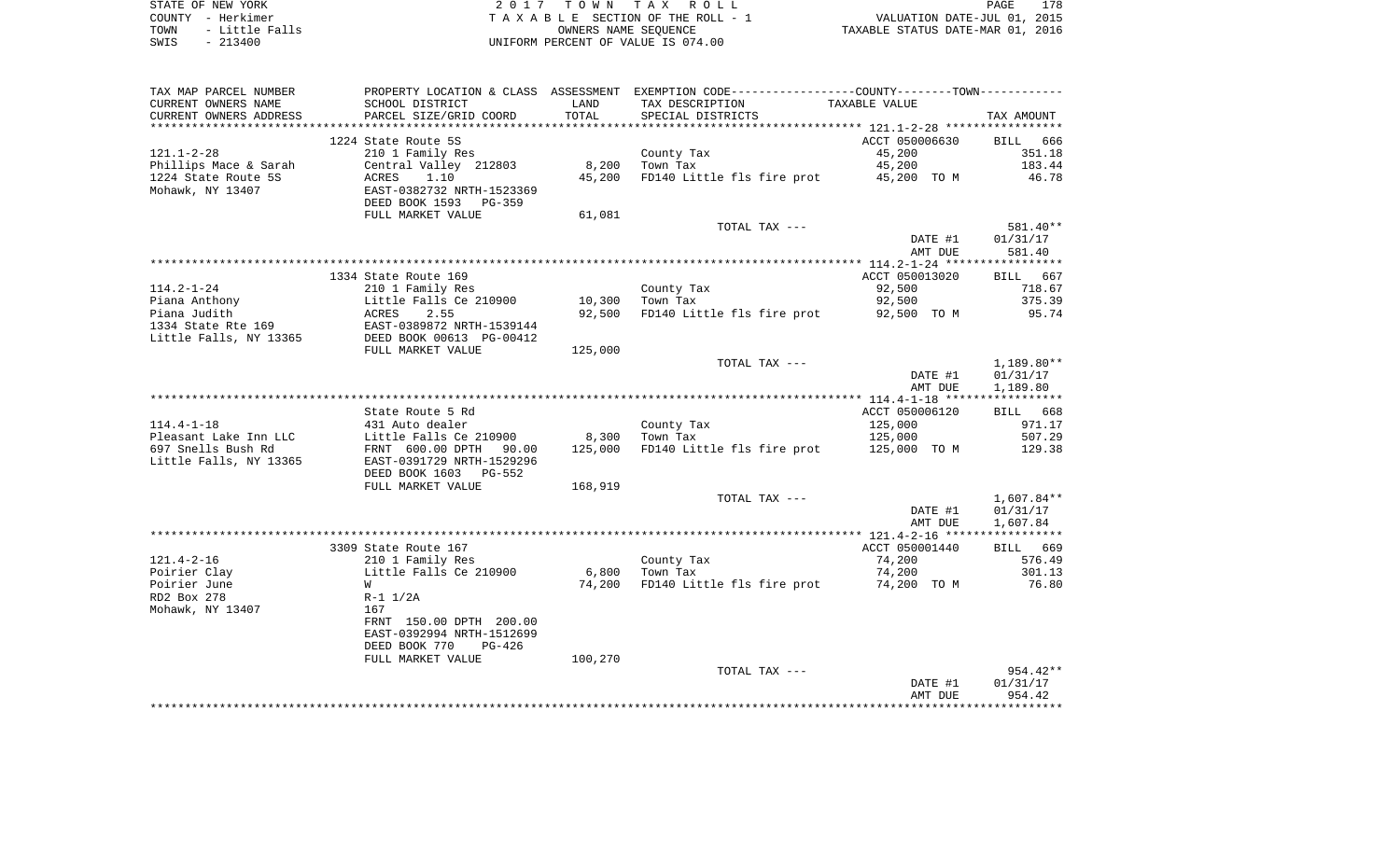|      | STATE OF NEW YORK | 2017 TOWN TAX ROLL                 | PAGE                             | 179 |
|------|-------------------|------------------------------------|----------------------------------|-----|
|      | COUNTY - Herkimer | TAXABLE SECTION OF THE ROLL - 1    | VALUATION DATE-JUL 01, 2015      |     |
| TOWN | - Little Falls    | OWNERS NAME SEOUENCE               | TAXABLE STATUS DATE-MAR 01, 2016 |     |
| SWIS | $-213400$         | UNIFORM PERCENT OF VALUE IS 074.00 |                                  |     |

| TAX MAP PARCEL NUMBER  |                                                                |         | PROPERTY LOCATION & CLASS ASSESSMENT EXEMPTION CODE---------------COUNTY-------TOWN--------- |                |              |
|------------------------|----------------------------------------------------------------|---------|----------------------------------------------------------------------------------------------|----------------|--------------|
| CURRENT OWNERS NAME    | SCHOOL DISTRICT                                                | LAND    | TAX DESCRIPTION                                                                              | TAXABLE VALUE  |              |
| CURRENT OWNERS ADDRESS | PARCEL SIZE/GRID COORD                                         | TOTAL   | SPECIAL DISTRICTS                                                                            |                | TAX AMOUNT   |
|                        |                                                                |         |                                                                                              |                |              |
|                        | 2084 State Route 168                                           |         |                                                                                              |                | BILL 670     |
| $127.1 - 1 - 13.4$     | 210 1 Family Res                                               |         | County Tax                                                                                   | 90,500         | 703.13       |
| Pope Peter             | Central Valley 212803                                          | 7,000   | Town Tax                                                                                     | 90,500         | 367.28       |
|                        |                                                                |         |                                                                                              |                |              |
| 2084 State Route 168   | R1                                                             | 90,500  | FD140 Little fls fire prot 90,500 TO M                                                       |                | 93.67        |
| Mohawk, NY 13407       | FRNT 169.00 DPTH                                               |         |                                                                                              |                |              |
|                        | 0.72<br>ACRES                                                  |         |                                                                                              |                |              |
|                        | EAST-0383941 NRTH-1504283                                      |         |                                                                                              |                |              |
|                        | DEED BOOK 1298 PG-270                                          |         |                                                                                              |                |              |
|                        | FULL MARKET VALUE                                              | 122,297 |                                                                                              |                |              |
|                        |                                                                |         | TOTAL TAX ---                                                                                |                | 1,164.08**   |
|                        |                                                                |         |                                                                                              | DATE #1        | 01/31/17     |
|                        |                                                                |         |                                                                                              | AMT DUE        | 1,164.08     |
|                        |                                                                |         |                                                                                              |                |              |
|                        | State Route 167                                                |         |                                                                                              |                | BILL 671     |
|                        |                                                                |         |                                                                                              |                |              |
| $121.2 - 2 - 3.6$      | 314 Rural vac<10                                               |         | County Tax                                                                                   | 3,900          | 30.30        |
| Popiel Edward          | Little Falls Ce 210900<br>ACRES 10.00                          |         | $3,900$ Town Tax                                                                             | 3,900          | 15.83        |
| 1511 State Route 5S    |                                                                |         | 3,900 FD140 Little fls fire prot 3,900 TO M                                                  |                | 4.04         |
| Mohawk, NY 13407       | EAST-0388347 NRTH-1524904                                      |         |                                                                                              |                |              |
|                        | DEED BOOK 916<br>$PG-206$                                      |         |                                                                                              |                |              |
|                        | FULL MARKET VALUE                                              | 5,270   |                                                                                              |                |              |
|                        |                                                                |         | TOTAL TAX ---                                                                                |                | $50.17**$    |
|                        |                                                                |         |                                                                                              | DATE #1        | 01/31/17     |
|                        |                                                                |         |                                                                                              | AMT DUE        | 50.17        |
|                        |                                                                |         |                                                                                              |                |              |
|                        | 1511 State Route 5S                                            |         |                                                                                              | ACCT 050003450 | BILL 672     |
| $121.2 - 2 - 7$        | 210 1 Family Res                                               |         | County Tax                                                                                   | 63,800         | 495.69       |
| Popiel Edward E        |                                                                |         | $\mathbf{z}$ and $\mathbf{z}$ and $\mathbf{z}$ and $\mathbf{z}$                              |                | 258.92       |
|                        | Little Falls Ce 210900 6,100<br>FRNT 125.00 DPTH 186.00 63,800 |         | Town Tax                                                                                     | 63,800         |              |
| Weaver Mary A          |                                                                |         | 63,800 FD140 Little fls fire prot 63,800 TO M                                                |                | 66.04        |
| 1511 State Route 5S    | EAST-0388429 NRTH-1524396<br>DEED BOOK 789 PG-323              |         |                                                                                              |                |              |
| Mohawk, NY 13407       |                                                                |         |                                                                                              |                |              |
|                        | FULL MARKET VALUE                                              | 86,216  |                                                                                              |                |              |
|                        |                                                                |         | TOTAL TAX ---                                                                                |                | 820.65**     |
|                        |                                                                |         |                                                                                              | DATE #1        | 01/31/17     |
|                        |                                                                |         |                                                                                              | AMT DUE        | 820.65       |
|                        |                                                                |         |                                                                                              |                |              |
|                        | 6188 State Route 5                                             |         |                                                                                              | ACCT 050990420 | BILL 673     |
| $121.1 - 1 - 55.1$     | 457 Small Retail                                               |         | County Tax                                                                                   | 90,000         | 699.25       |
| PPJV, LLC              | Little Falls Ce $210900$                                       | 8,000   | Town Tax                                                                                     | 90,000         | 365.25       |
| 6188 State Route 5     | FRNT 405.00 DPTH                                               | 90,000  | School Relevy                                                                                |                | 3,764.02     |
|                        | 1.40<br>ACRES                                                  |         | FD140 Little fls fire prot 90,000 TO M                                                       |                | 93.15        |
| Little Falls, NY 13365 |                                                                |         |                                                                                              |                |              |
|                        | EAST-0383635 NRTH-1526496                                      |         |                                                                                              |                |              |
|                        | DEED BOOK 1552 PG-968                                          |         |                                                                                              |                |              |
|                        | FULL MARKET VALUE                                              | 121,622 |                                                                                              |                |              |
|                        |                                                                |         | TOTAL TAX ---                                                                                |                | $4,921.67**$ |
|                        |                                                                |         |                                                                                              | DATE #1        | 01/31/17     |
|                        |                                                                |         |                                                                                              | AMT DUE        | 4,921.67     |
|                        |                                                                |         |                                                                                              |                |              |
|                        |                                                                |         |                                                                                              |                |              |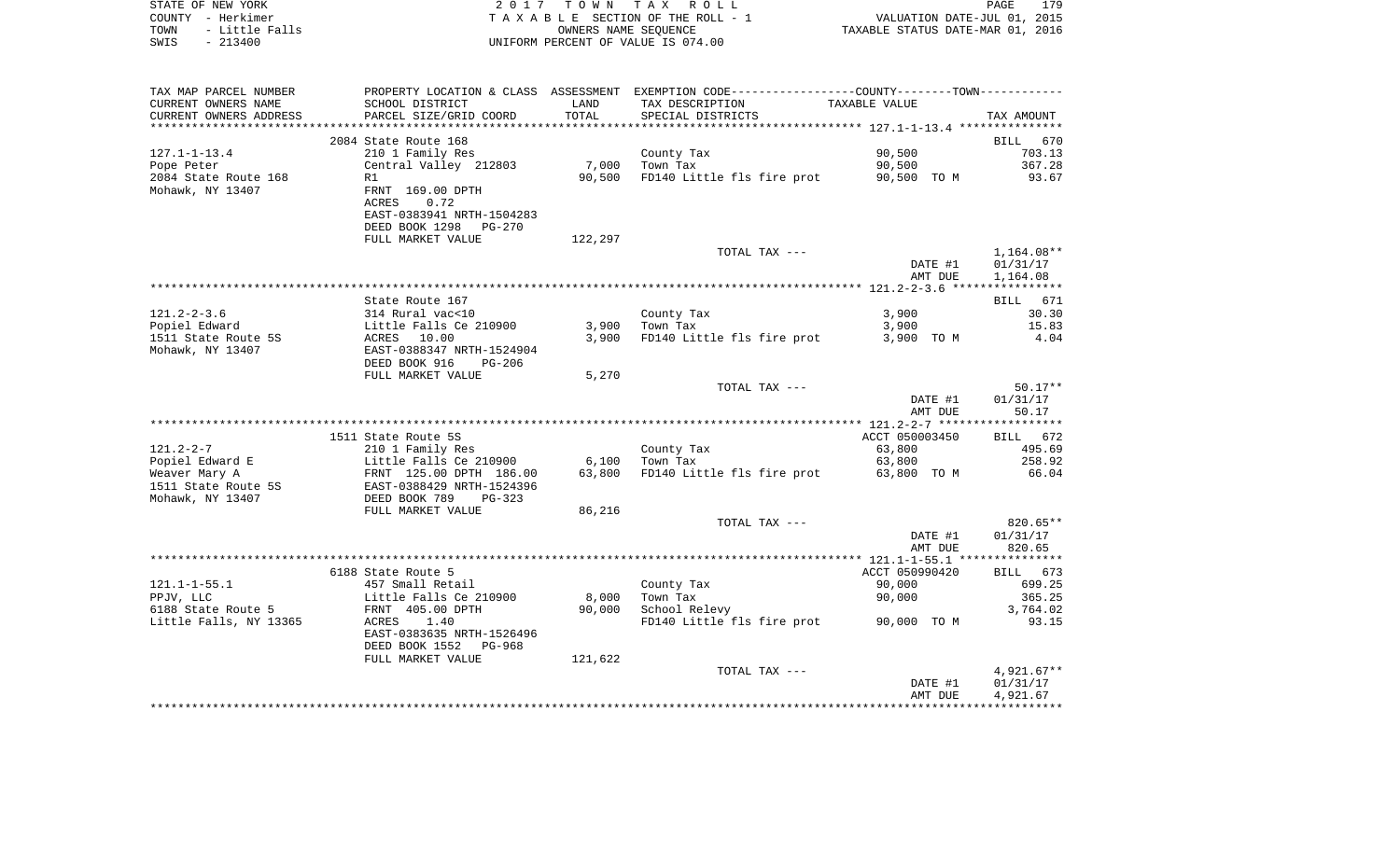| STATE OF NEW YORK      | 2017 TOWN TAX ROLL                 | 180<br>PAGE                      |
|------------------------|------------------------------------|----------------------------------|
| COUNTY - Herkimer      | TAXABLE SECTION OF THE ROLL - 1    | VALUATION DATE-JUL 01, 2015      |
| - Little Falls<br>TOWN | OWNERS NAME SEOUENCE               | TAXABLE STATUS DATE-MAR 01, 2016 |
| $-213400$<br>SWIS      | UNIFORM PERCENT OF VALUE IS 074.00 |                                  |

| TAX MAP PARCEL NUMBER               |                                                                                          |                 | PROPERTY LOCATION & CLASS ASSESSMENT EXEMPTION CODE---------------COUNTY-------TOWN---------- |                               |                  |
|-------------------------------------|------------------------------------------------------------------------------------------|-----------------|-----------------------------------------------------------------------------------------------|-------------------------------|------------------|
| CURRENT OWNERS NAME SCHOOL DISTRICT |                                                                                          |                 | LAND TAX DESCRIPTION TAXABLE VALUE                                                            |                               |                  |
|                                     |                                                                                          |                 |                                                                                               |                               |                  |
|                                     |                                                                                          |                 |                                                                                               |                               |                  |
|                                     | Deck Rd                                                                                  |                 |                                                                                               | ACCT 050008970 BILL 674       |                  |
|                                     |                                                                                          |                 | AG MKTS L 41720                                                                               | $19,482$ $19,482$<br>$10,218$ |                  |
|                                     |                                                                                          |                 |                                                                                               | 10,218                        | 79.39            |
| 2331 State Route 168                | $S \sim$                                                                                 |                 | 29,700 Town Tax                                                                               | 10,218                        | 41.47            |
| Mohawk, NY 13407                    | V-L 45A                                                                                  |                 | FD140 Little fls fire prot 10,218 TO M                                                        |                               | 10.58            |
|                                     | Deck Rd                                                                                  |                 | 19,482 EX                                                                                     |                               |                  |
| MAY BE SUBJECT TO PAYMENT           | ACRES 30.40                                                                              |                 |                                                                                               |                               |                  |
| UNDER AGDIST LAW TIL 2020           | EAST-0390049 NRTH-1502695                                                                |                 |                                                                                               |                               |                  |
|                                     | DEED BOOK 1294 PG-934                                                                    |                 |                                                                                               |                               |                  |
|                                     | FULL MARKET VALUE                                                                        | 40,135          |                                                                                               |                               |                  |
|                                     |                                                                                          |                 | TOTAL TAX ---                                                                                 |                               | $131.44**$       |
|                                     |                                                                                          |                 |                                                                                               |                               | DATE #1 01/31/17 |
|                                     |                                                                                          |                 |                                                                                               | AMT DUE                       | 131.44           |
|                                     |                                                                                          |                 |                                                                                               |                               |                  |
|                                     | Deck Rd                                                                                  |                 |                                                                                               |                               | BILL 675         |
| $127.4 - 2 - 16.2$                  | 120 Field crops                                                                          |                 | AG MKTS L 41720 18,162 18,162                                                                 |                               | 99.74            |
| 2331 State Route 168 farm land      |                                                                                          |                 |                                                                                               | 12,838<br>12,838              | 52.10            |
| Mohawk, NY 13407                    | ACRES 32.60                                                                              | 31,000 Town Tax | FD140 Little fls fire prot 12,838 TO M 13.29                                                  |                               |                  |
|                                     | EAST-0389033 NRTH-1502645                                                                |                 | 18,162 EX                                                                                     |                               |                  |
| MAY BE SUBJECT TO PAYMENT           |                                                                                          |                 |                                                                                               |                               |                  |
| UNDER AGDIST LAW TIL 2020           | DEED BOOK 1294 PG-934<br>FULL MARKET VALUE                                               | 41,892          |                                                                                               |                               |                  |
|                                     |                                                                                          |                 | TOTAL TAX ---                                                                                 |                               | $165.13**$       |
|                                     |                                                                                          |                 |                                                                                               | DATE #1                       | 01/31/17         |
|                                     |                                                                                          |                 |                                                                                               | AMT DUE                       | 165.13           |
|                                     |                                                                                          |                 |                                                                                               |                               |                  |
|                                     | Paines Hollow Rd                                                                         |                 |                                                                                               | ACCT 050009295                | BILL 676         |
| $127.1 - 1 - 11.1$                  | 113 Cattle farm                                                                          |                 | AG MKTS<br>41730                                                                              | 4,826 4,826                   |                  |
|                                     | Prokopienko John                   Owen D Young     215001           24,150   County Tax |                 |                                                                                               | 40,724                        | 316.40           |
|                                     | 2331 State Route 168 FRNT 2210.00 DPTH 45,550 Town Tax 40,724 40,724 165.27              |                 |                                                                                               |                               |                  |
| Mohawk, NY 13407                    | ACRES 74.00                                                                              |                 | FD140 Little fls fire prot 45,550 TO M 47.15                                                  |                               |                  |
|                                     | EAST-0384293 NRTH-1506256                                                                |                 |                                                                                               |                               |                  |
| MAY BE SUBJECT TO PAYMENT           | DEED BOOK 1511 PG-7<br>FULL MARKET VALUE                                                 |                 |                                                                                               |                               |                  |
| UNDER AGDIST LAW TIL 2023           |                                                                                          | 61,554          |                                                                                               |                               |                  |
|                                     |                                                                                          |                 | TOTAL TAX ---                                                                                 |                               | 528.82**         |
|                                     |                                                                                          |                 |                                                                                               | DATE #1                       | 01/31/17         |
|                                     |                                                                                          |                 |                                                                                               |                               | AMT DUE 528.82   |

\*\*\*\*\*\*\*\*\*\*\*\*\*\*\*\*\*\*\*\*\*\*\*\*\*\*\*\*\*\*\*\*\*\*\*\*\*\*\*\*\*\*\*\*\*\*\*\*\*\*\*\*\*\*\*\*\*\*\*\*\*\*\*\*\*\*\*\*\*\*\*\*\*\*\*\*\*\*\*\*\*\*\*\*\*\*\*\*\*\*\*\*\*\*\*\*\*\*\*\*\*\*\*\*\*\*\*\*\*\*\*\*\*\*\*\*\*\*\*\*\*\*\*\*\*\*\*\*\*\*\*\*

180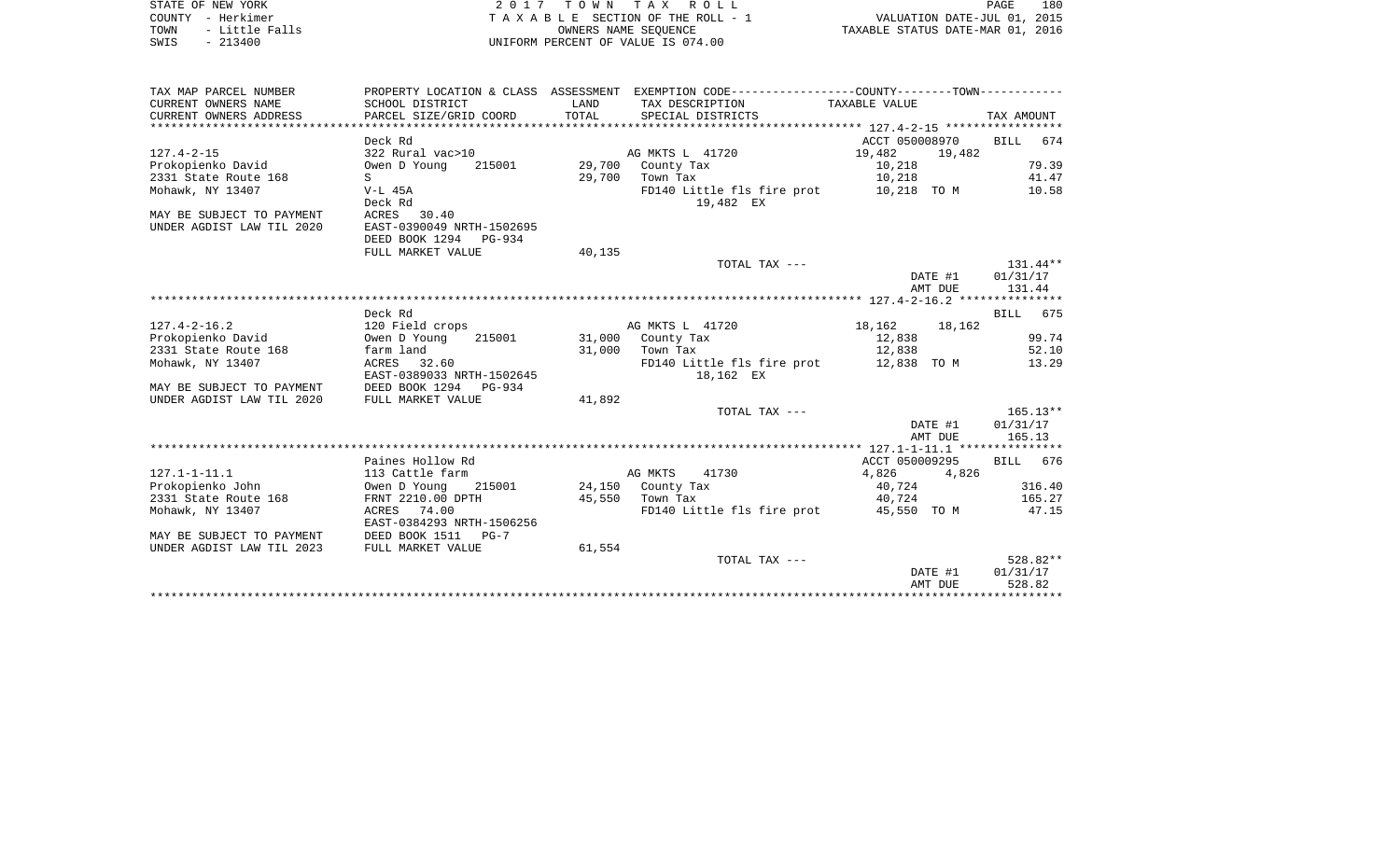| STATE OF NEW YORK      | 2017 TOWN TAX ROLL                 | 181<br>PAGE                      |
|------------------------|------------------------------------|----------------------------------|
| COUNTY - Herkimer      | TAXABLE SECTION OF THE ROLL - 1    | VALUATION DATE-JUL 01, 2015      |
| TOWN<br>- Little Falls | OWNERS NAME SEOUENCE               | TAXABLE STATUS DATE-MAR 01, 2016 |
| $-213400$<br>SWIS      | UNIFORM PERCENT OF VALUE IS 074.00 |                                  |

| TAX MAP PARCEL NUMBER     | PROPERTY LOCATION & CLASS ASSESSMENT |                           | EXEMPTION CODE-----------------COUNTY-------TOWN----------- |                                                |                    |
|---------------------------|--------------------------------------|---------------------------|-------------------------------------------------------------|------------------------------------------------|--------------------|
| CURRENT OWNERS NAME       | SCHOOL DISTRICT                      | LAND                      | TAX DESCRIPTION                                             | TAXABLE VALUE                                  |                    |
| CURRENT OWNERS ADDRESS    | PARCEL SIZE/GRID COORD               | TOTAL                     | SPECIAL DISTRICTS                                           |                                                | TAX AMOUNT         |
| *********************     |                                      | ************************* |                                                             | **************** 127.4-2-2.2 ***************** |                    |
|                           | State Route 168                      |                           |                                                             | ACCT 050990320                                 | BILL 677           |
| $127.4 - 2 - 2.2$         | 105 Vac farmland                     |                           | AG MKTS L 41720                                             | 1,792<br>1,792                                 |                    |
| Prokopienko John          | Central Valley 212803                |                           | 19,900 County Tax                                           | 18,108                                         | 140.69             |
| 2331 State Route 168      | South                                |                           | 19,900 Town Tax                                             | 18,108                                         | 73.49              |
| Mohawk, NY 13407          | Farm Land                            |                           | FD140 Little fls fire prot 18,108 TO M                      |                                                | 18.74              |
|                           | Rt 178                               |                           | 1,792 EX                                                    |                                                |                    |
| MAY BE SUBJECT TO PAYMENT | ACRES<br>54.50                       |                           |                                                             |                                                |                    |
| UNDER AGDIST LAW TIL 2020 | EAST-0384645 NRTH-1502655            |                           |                                                             |                                                |                    |
|                           |                                      |                           |                                                             |                                                |                    |
|                           | DEED BOOK 830<br>PG-535              |                           |                                                             |                                                |                    |
|                           | FULL MARKET VALUE                    | 26,892                    |                                                             |                                                |                    |
|                           |                                      |                           | TOTAL TAX ---                                               |                                                | 232.92**           |
|                           |                                      |                           |                                                             | DATE #1                                        | 01/31/17           |
|                           |                                      |                           |                                                             | AMT DUE                                        | 232.92             |
|                           |                                      |                           |                                                             |                                                |                    |
|                           | Johnny Cake Rd                       |                           |                                                             | ACCT 050016080                                 | BILL 678           |
| $127.2 - 2 - 10$          | 113 Cattle farm                      |                           | AG MKTS L 41720                                             | 33,390<br>33,390                               |                    |
| Prokopienko Mary          | Owen D Young<br>215001               | 59,900                    | County Tax                                                  | 46,610                                         | 362.13             |
| 2331 State Route 168      | ACRES 77.70                          | 80,000                    | Town Tax                                                    | 46,610                                         | 189.16             |
| Mohawk, NY 13407          | EAST-0387265 NRTH-1506613            |                           | FD140 Little fls fire prot                                  | 46,610 TO M                                    | 48.24              |
|                           | DEED BOOK 798<br>$PG-23$             |                           | 33,390 EX                                                   |                                                |                    |
| MAY BE SUBJECT TO PAYMENT | FULL MARKET VALUE                    | 108,108                   |                                                             |                                                |                    |
| UNDER AGDIST LAW TIL 2020 |                                      |                           |                                                             |                                                |                    |
|                           |                                      |                           | TOTAL TAX ---                                               |                                                | 599.53**           |
|                           |                                      |                           |                                                             | DATE #1                                        | 01/31/17           |
|                           |                                      |                           |                                                             | AMT DUE                                        | 599.53             |
|                           |                                      |                           |                                                             |                                                |                    |
|                           | Resevior Rd                          |                           |                                                             | ACCT 050007710                                 | <b>BILL</b><br>679 |
| $114.2 - 2 - 29$          | 210 1 Family Res                     |                           | County Tax                                                  | 64,100                                         | 498.02             |
| Pugliese Joe              | Little Falls Ce 210900               |                           | 6,800 Town Tax                                              | 64,100                                         | 260.14             |
| Pugliese Deborah          | FRNT 190.00 DPTH                     | 64,100                    | FD140 Little fls fire prot                                  | 64,100 TO M                                    | 66.35              |
| 1239 Topnotch Rd          | ACRES<br>0.71                        |                           |                                                             |                                                |                    |
| Little Falls, NY 13365    | EAST-0393374 NRTH-1538951            |                           |                                                             |                                                |                    |
|                           | DEED BOOK 701<br>$PG-7$              |                           |                                                             |                                                |                    |
|                           | FULL MARKET VALUE                    | 86,622                    |                                                             |                                                |                    |
|                           |                                      |                           | TOTAL TAX ---                                               |                                                | 824.51**           |
|                           |                                      |                           |                                                             |                                                |                    |
|                           |                                      |                           |                                                             | DATE #1                                        | 01/31/17           |
|                           |                                      |                           |                                                             | AMT DUE                                        | 824.51             |
|                           |                                      |                           |                                                             |                                                |                    |
|                           | 589 Burt Rd                          |                           |                                                             | ACCT 050100440                                 | BILL 680           |
| $114.1 - 1 - 28.2$        | 210 1 Family Res                     |                           | County Tax                                                  | 109,400                                        | 849.97             |
| Purdon Bruce              | Herkimer Centra 213001               |                           | 8,800 Town Tax                                              | 109,400                                        | 443.98             |
| 589 Burt Rd               | ACRES<br>1.80                        | 109,400                   | FD140 Little fls fire prot                                  | 109,400 TO M                                   | 113.23             |
| Little Falls, NY 13365    | EAST-0382220 NRTH-1536099            |                           |                                                             |                                                |                    |
|                           | DEED BOOK 1272 PG-341                |                           |                                                             |                                                |                    |
|                           | FULL MARKET VALUE                    | 147,838                   |                                                             |                                                |                    |
|                           |                                      |                           | TOTAL TAX ---                                               |                                                | $1,407.18**$       |
|                           |                                      |                           |                                                             | DATE #1                                        | 01/31/17           |
|                           |                                      |                           |                                                             | AMT DUE                                        | 1,407.18           |
|                           |                                      |                           |                                                             |                                                |                    |
|                           |                                      |                           |                                                             |                                                |                    |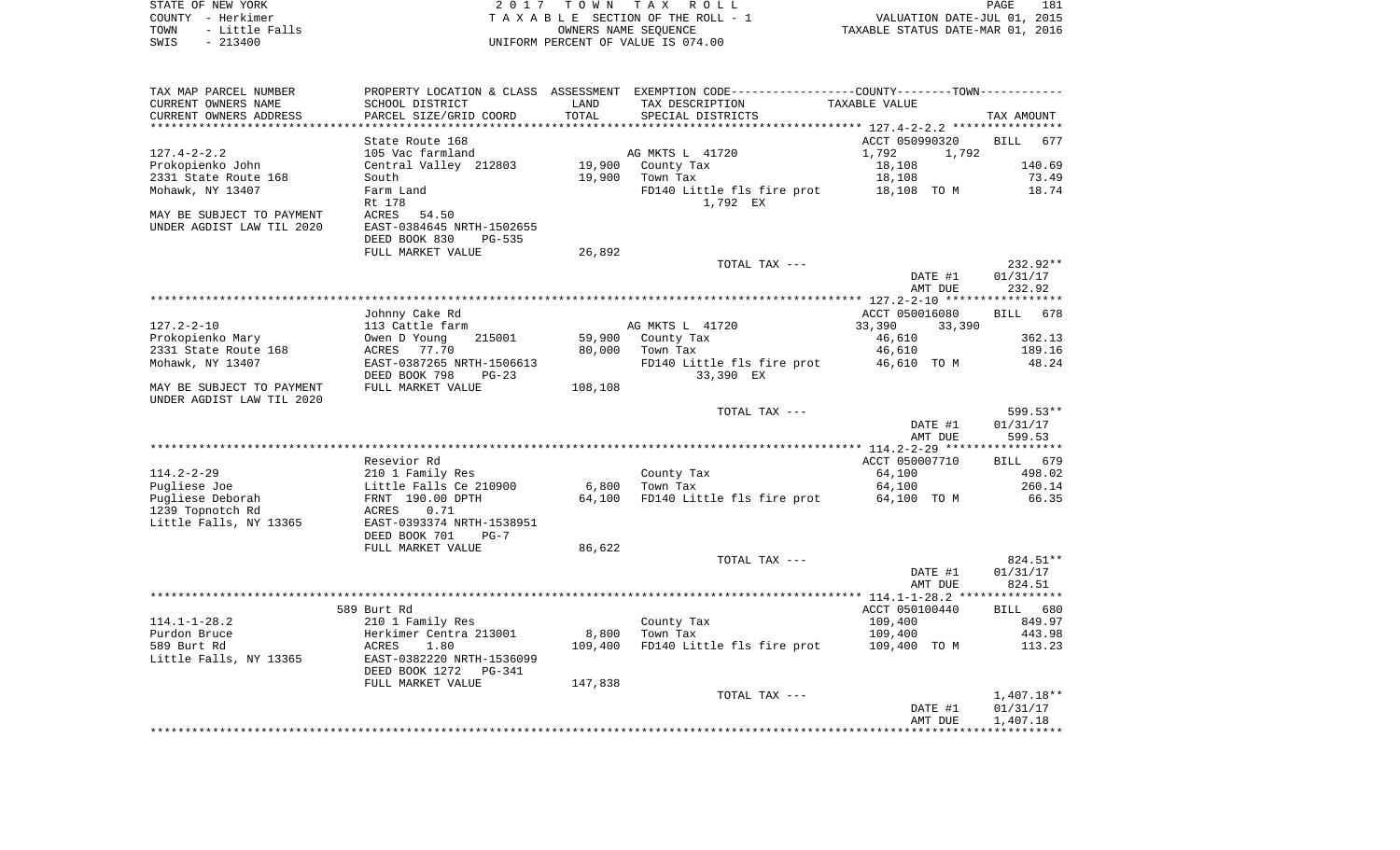| STATE OF NEW YORK<br>COUNTY - Herkimer          |                                                        | 2017 TOWN            | TAX ROLL<br>TAXABLE SECTION OF THE ROLL - 1                                                   | VALUATION DATE-JUL 01, 2015      | PAGE<br>182    |
|-------------------------------------------------|--------------------------------------------------------|----------------------|-----------------------------------------------------------------------------------------------|----------------------------------|----------------|
| TOWN<br>- Little Falls                          |                                                        | OWNERS NAME SEOUENCE |                                                                                               | TAXABLE STATUS DATE-MAR 01, 2016 |                |
| $-213400$<br>SWIS                               |                                                        |                      | UNIFORM PERCENT OF VALUE IS 074.00                                                            |                                  |                |
|                                                 |                                                        |                      |                                                                                               |                                  |                |
| TAX MAP PARCEL NUMBER                           |                                                        |                      | PROPERTY LOCATION & CLASS ASSESSMENT EXEMPTION CODE---------------COUNTY-------TOWN---------- |                                  |                |
| CURRENT OWNERS NAME                             | SCHOOL DISTRICT                                        | LAND                 | TAX DESCRIPTION                                                                               | TAXABLE VALUE                    |                |
| CURRENT OWNERS ADDRESS<br>********************* | PARCEL SIZE/GRID COORD<br>***************************  | TOTAL                | SPECIAL DISTRICTS                                                                             |                                  | TAX AMOUNT     |
|                                                 | 1195 State Route 5S                                    |                      |                                                                                               | ACCT 050005790                   | 681<br>BILL    |
| $121.1 - 2 - 9$                                 | 270 Mfg housing                                        |                      | County Tax                                                                                    | 23,100                           | 179.47         |
| Quackenbush Roger                               | Central Valley 212803                                  | 4,400                | Town Tax                                                                                      | 23,100                           | 93.75          |
| 1195 State Route 5S                             | N                                                      | 23,100               | FD140 Little fls fire prot                                                                    | 23,100 TO M                      | 23.91          |
| Mohawk, NY 13407                                | Mbl Hm                                                 |                      |                                                                                               |                                  |                |
|                                                 | Rt-5S                                                  |                      |                                                                                               |                                  |                |
|                                                 | FRNT 125.00 DPTH 130.00                                |                      |                                                                                               |                                  |                |
|                                                 | EAST-0382078 NRTH-1523536                              |                      |                                                                                               |                                  |                |
|                                                 | DEED BOOK 837<br><b>PG-077</b><br>FULL MARKET VALUE    | 31,216               |                                                                                               |                                  |                |
|                                                 |                                                        |                      | TOTAL TAX ---                                                                                 |                                  | $297.13**$     |
|                                                 |                                                        |                      |                                                                                               | DATE #1                          | 01/31/17       |
|                                                 |                                                        |                      |                                                                                               | AMT DUE                          | 297.13         |
|                                                 |                                                        |                      |                                                                                               |                                  |                |
|                                                 | 344 Dise Rd                                            |                      |                                                                                               | ACCT 050016640                   | BILL 682       |
| $114.2 - 2 - 12$                                | 312 Vac w/imprv                                        |                      | County Tax                                                                                    | 13,300                           | 103.33         |
| Ouatrino Charles<br>Ouatrino Janet              | Little Falls Ce 210900<br>FRNT 275.00 DPTH             | 8,200<br>13,300      | Town Tax<br>FD140 Little fls fire prot                                                        | 13,300<br>13,300 TO M            | 53.98<br>13.77 |
| 352 Dise Rd                                     | ACRES<br>1.20                                          |                      |                                                                                               |                                  |                |
| Little Falls, NY 13365                          | EAST-0392098 NRTH-1541546                              |                      |                                                                                               |                                  |                |
|                                                 | DEED BOOK 1155<br><b>PG-110</b>                        |                      |                                                                                               |                                  |                |
|                                                 | FULL MARKET VALUE                                      | 17,973               |                                                                                               |                                  |                |
|                                                 |                                                        |                      | TOTAL TAX ---                                                                                 |                                  | 171.08**       |
|                                                 |                                                        |                      |                                                                                               | DATE #1                          | 01/31/17       |
|                                                 |                                                        |                      |                                                                                               | AMT DUE                          | 171.08         |
|                                                 | 352 Dise Rd                                            |                      |                                                                                               | ACCT 050016630                   | BILL 683       |
| 114.2-2-13                                      | 210 1 Family Res                                       |                      | County Tax                                                                                    | 86,000                           | 668.17         |
| Quatrino Charles                                | Little Falls Ce 210900                                 | 6,100                | Town Tax                                                                                      | 86,000                           | 349.01         |
| Quatrino Janet                                  | S                                                      | 86,000               | FD140 Little fls fire prot                                                                    | 86,000 TO M                      | 89.01          |
| 352 Dise Rd                                     | Moble Home                                             |                      |                                                                                               |                                  |                |
| Little Falls, NY 13365                          | Dise Rd                                                |                      |                                                                                               |                                  |                |
|                                                 | FRNT 150.00 DPTH 150.20                                |                      |                                                                                               |                                  |                |
|                                                 | EAST-0392370 NRTH-1541571<br>DEED BOOK 699<br>$PG-328$ |                      |                                                                                               |                                  |                |
|                                                 | FULL MARKET VALUE                                      | 116,216              |                                                                                               |                                  |                |
|                                                 |                                                        |                      | TOTAL TAX ---                                                                                 |                                  | 1,106.19**     |
|                                                 |                                                        |                      |                                                                                               |                                  |                |

 DATE #1 01/31/17 AMT DUE 1,106.19 \*\*\*\*\*\*\*\*\*\*\*\*\*\*\*\*\*\*\*\*\*\*\*\*\*\*\*\*\*\*\*\*\*\*\*\*\*\*\*\*\*\*\*\*\*\*\*\*\*\*\*\*\*\*\*\*\*\*\*\*\*\*\*\*\*\*\*\*\*\*\*\*\*\*\*\*\*\*\*\*\*\*\*\*\*\*\*\*\*\*\*\*\*\*\*\*\*\*\*\*\*\*\*\*\*\*\*\*\*\*\*\*\*\*\*\*\*\*\*\*\*\*\*\*\*\*\*\*\*\*\*\*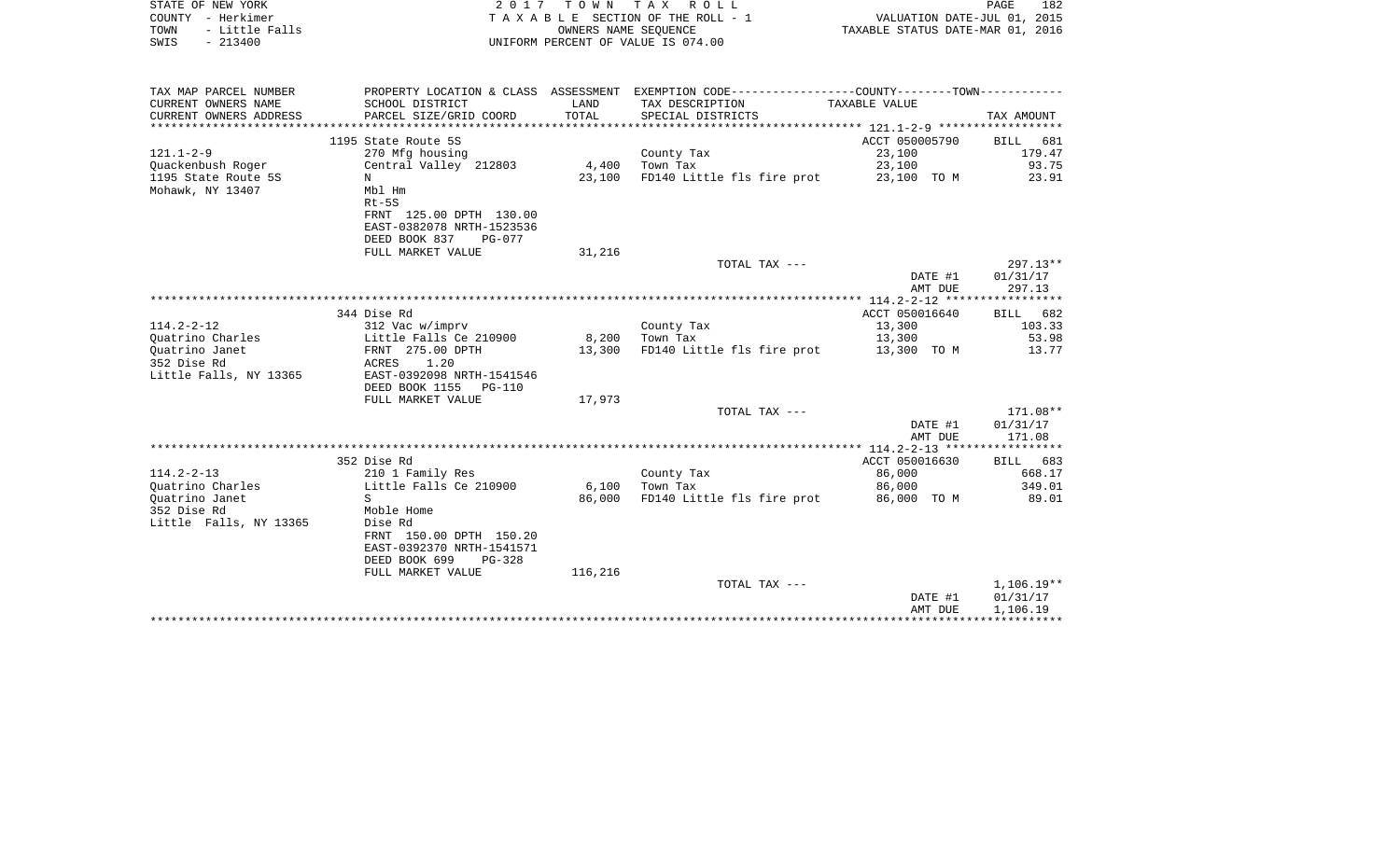| STATE OF NEW YORK<br>COUNTY - Herkimer<br>- Little Falls<br>TOWN<br>$-213400$<br>SWIS |                                                    | OWNERS NAME SEQUENCE | 2017 TOWN TAX ROLL<br>TAXABLE SECTION OF THE ROLL - 1<br>UNIFORM PERCENT OF VALUE IS 074.00   | VALUATION DATE-JUL 01, 2015<br>TAXABLE STATUS DATE-MAR 01, 2016 | PAGE<br>183         |
|---------------------------------------------------------------------------------------|----------------------------------------------------|----------------------|-----------------------------------------------------------------------------------------------|-----------------------------------------------------------------|---------------------|
|                                                                                       |                                                    |                      |                                                                                               |                                                                 |                     |
| TAX MAP PARCEL NUMBER                                                                 |                                                    |                      | PROPERTY LOCATION & CLASS ASSESSMENT EXEMPTION CODE---------------COUNTY-------TOWN---------- |                                                                 |                     |
| CURRENT OWNERS NAME                                                                   | SCHOOL DISTRICT                                    | LAND                 | TAX DESCRIPTION                                                                               | TAXABLE VALUE                                                   |                     |
| CURRENT OWNERS ADDRESS<br>************************                                    | PARCEL SIZE/GRID COORD<br>***********************  | TOTAL                | SPECIAL DISTRICTS                                                                             |                                                                 | TAX AMOUNT<br>***** |
|                                                                                       | Dise Rd                                            |                      |                                                                                               | ACCT 050018410                                                  | BILL<br>684         |
| $114.2 - 2 - 14$                                                                      | 314 Rural vac<10                                   |                      | County Tax                                                                                    | 2,500                                                           | 19.42               |
| Quatrino Charles                                                                      | Little Falls Ce 210900                             | 2,500                | Town Tax                                                                                      | 2,500                                                           | 10.15               |
| Ouatrino Janet                                                                        | South                                              | 2,500                | FD140 Little fls fire prot                                                                    | 300 TO M                                                        | .31                 |
| 352 Dise Rd                                                                           | V-L 1Ac                                            |                      |                                                                                               |                                                                 |                     |
| Little Falls, NY 13365                                                                | Dise Rd<br>ACRES<br>1.00                           |                      |                                                                                               |                                                                 |                     |
|                                                                                       | EAST-0392554 NRTH-1541586                          |                      |                                                                                               |                                                                 |                     |
|                                                                                       | DEED BOOK 720<br>PG-254                            |                      |                                                                                               |                                                                 |                     |
|                                                                                       | FULL MARKET VALUE                                  | 3,378                |                                                                                               |                                                                 |                     |
|                                                                                       |                                                    |                      | TOTAL TAX ---                                                                                 |                                                                 | $29.88**$           |
|                                                                                       |                                                    |                      |                                                                                               | DATE #1                                                         | 01/31/17            |
|                                                                                       |                                                    |                      |                                                                                               | AMT DUE                                                         | 29.88               |
|                                                                                       | Dise Rd                                            |                      |                                                                                               | ACCT 050990590                                                  | BILL 685            |
| $114.2 - 2 - 61$                                                                      | 314 Rural vac<10                                   |                      | County Tax                                                                                    | 1,000                                                           | 7.77                |
| Quatrino Charles                                                                      | Little Falls Ce 210900                             | 1,000                | Town Tax                                                                                      | 1,000                                                           | 4.06                |
| Ouatrino Janet                                                                        | South                                              | 1,000                | FD140 Little fls fire prot                                                                    | 1,000 TO M                                                      | 1.04                |
| 352 Dise Rd<br>Little Falls, NY 13365                                                 | $V-L$<br>Dise Rd                                   |                      |                                                                                               |                                                                 |                     |
|                                                                                       | FRNT 150.00 DPTH 50.00                             |                      |                                                                                               |                                                                 |                     |
|                                                                                       | EAST-0392383 NRTH-1541472                          |                      |                                                                                               |                                                                 |                     |
|                                                                                       | DEED BOOK 699<br>PG-328                            |                      |                                                                                               |                                                                 |                     |
|                                                                                       | FULL MARKET VALUE                                  | 1,351                |                                                                                               |                                                                 |                     |
|                                                                                       |                                                    |                      | TOTAL TAX ---                                                                                 |                                                                 | $12.87**$           |
|                                                                                       |                                                    |                      |                                                                                               | DATE #1<br>AMT DUE                                              | 01/31/17<br>12.87   |
|                                                                                       |                                                    |                      |                                                                                               |                                                                 |                     |
|                                                                                       | Gun Club Rd                                        |                      |                                                                                               |                                                                 | BILL 686            |
| $114.4 - 3 - 9$                                                                       | 314 Rural vac<10                                   |                      | County Tax                                                                                    | 18,900                                                          | 146.84              |
| Ouresh Nafisa                                                                         | Little Falls Ce 210900                             | 18,900               | Town Tax                                                                                      | 18,900                                                          | 76.70               |
| 18022 W Mission Ln                                                                    | ACRES<br>5.40                                      | 18,900               | FD140 Little fls fire prot                                                                    | 18,900 TO M                                                     | 19.56               |
| Waddell, AZ 85355                                                                     | EAST-0387114 NRTH-1533882<br>DEED BOOK 1485 PG-949 |                      |                                                                                               |                                                                 |                     |
|                                                                                       | FULL MARKET VALUE                                  | 25,541               |                                                                                               |                                                                 |                     |
|                                                                                       |                                                    |                      | TOTAL TAX ---                                                                                 |                                                                 | $243.10**$          |
|                                                                                       |                                                    |                      |                                                                                               | DATE #1                                                         | 01/31/17            |
|                                                                                       |                                                    |                      |                                                                                               | AMT DUE                                                         | 243.10              |
|                                                                                       |                                                    |                      |                                                                                               |                                                                 |                     |
| $114.4 - 3 - 26$                                                                      | Arianna Rd<br>314 Rural vac<10                     |                      | County Tax                                                                                    | 2,950                                                           | BILL 687<br>22.92   |
| Rader Dusten M                                                                        | Little Falls Ce 210900                             | 2,950                | Town Tax                                                                                      | 2,950                                                           | 11.97               |
| Rader Allysa E                                                                        | no frontage                                        | 2,950                | FD140 Little fls fire prot                                                                    | 2,950<br>TO M                                                   | 3.05                |
| 1150 Steuben Hill Rd                                                                  | ACRES<br>5.90                                      |                      |                                                                                               |                                                                 |                     |
| Herkimer, NY 13350                                                                    | EAST-0387303 NRTH-1532952                          |                      |                                                                                               |                                                                 |                     |
|                                                                                       | DEED BOOK 1541<br>PG-303<br>FULL MARKET VALUE      | 3,986                |                                                                                               |                                                                 |                     |
|                                                                                       |                                                    |                      | TOTAL TAX ---                                                                                 |                                                                 | $37.94**$           |
|                                                                                       |                                                    |                      |                                                                                               | DATE #1                                                         | 01/31/17            |
|                                                                                       |                                                    |                      |                                                                                               | AMT DUE                                                         | 37.94               |
|                                                                                       |                                                    |                      |                                                                                               |                                                                 |                     |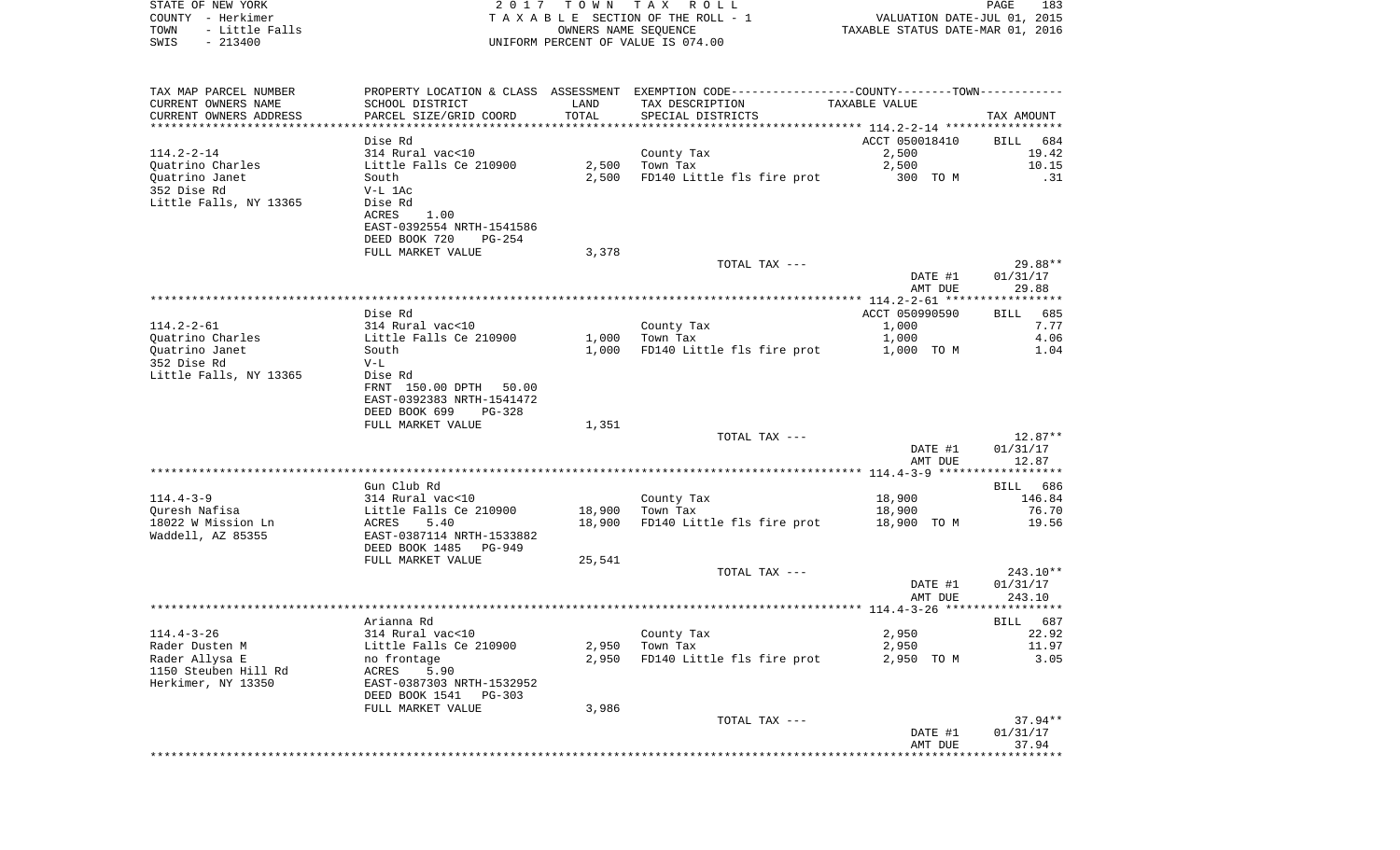|                                       |                                                                                                                  |        |                                                                          | AMT DUE                 | 730.60               |
|---------------------------------------|------------------------------------------------------------------------------------------------------------------|--------|--------------------------------------------------------------------------|-------------------------|----------------------|
|                                       |                                                                                                                  |        |                                                                          | DATE #1                 | 01/31/17             |
|                                       |                                                                                                                  |        | TOTAL TAX ---                                                            |                         | 730.60**             |
| Mohawk, NY 13407                      | FRNT 388.00 DPTH<br>1.75<br>ACRES<br>EAST-0387530 NRTH-1524450<br>DEED BOOK 725<br>$PG-252$<br>FULL MARKET VALUE | 76,757 |                                                                          |                         |                      |
| 1473 State Route 5S                   | $R-1$<br>Rt 5S                                                                                                   |        |                                                                          |                         |                      |
| Rathbun Doris                         | North                                                                                                            | 56,800 | FD140 Little fls fire prot                                               | 56,800 TO M             | 58.79                |
| Rathbun Malcolm                       | Little Falls Ce 210900                                                                                           |        | 9,100 Town Tax                                                           | 56,800                  | 230.51               |
| $121.2 - 2 - 3.2$                     | 210 1 Family Res                                                                                                 |        | County Tax                                                               | 56,800                  | 441.30               |
|                                       | 1473 State Route 5S                                                                                              |        |                                                                          | ACCT 050099120          | BILL 691             |
|                                       |                                                                                                                  |        |                                                                          |                         |                      |
|                                       |                                                                                                                  |        |                                                                          | DATE #1<br>AMT DUE      | 01/31/17<br>2,116.34 |
|                                       |                                                                                                                  |        | TOTAL TAX ---                                                            |                         | $2,116.34**$         |
|                                       | FULL MARKET VALUE                                                                                                | 52,297 |                                                                          |                         |                      |
|                                       | DEED BOOK 1564 PG-664                                                                                            |        |                                                                          |                         |                      |
|                                       | 1.00<br>ACRES<br>EAST-0391273 NRTH-1522910                                                                       |        |                                                                          |                         |                      |
| Little Falls, NY 13365                | Rt 167                                                                                                           |        |                                                                          |                         |                      |
| 3868 State Route 167                  | R-1 1 Ac                                                                                                         |        | FD140 Little fls fire prot 38,700 TO M                                   |                         | 40.06                |
| Randall Karen                         | E                                                                                                                | 38,700 | School Relevy                                                            |                         | 1,618.54             |
| Randall Cory                          | Little Falls Ce 210900                                                                                           | 8,000  | Town Tax                                                                 | 38,700                  | 157.06               |
| $121.2 - 3 - 7$                       | 210 1 Family Res                                                                                                 |        | County Tax                                                               | 38,700                  | 300.68               |
|                                       | 3868 State Route 167                                                                                             |        |                                                                          | ACCT 050010110          | BILL 690             |
|                                       |                                                                                                                  |        |                                                                          | AMT DUE                 | 273.43               |
|                                       |                                                                                                                  |        |                                                                          | DATE #1                 | 01/31/17             |
|                                       |                                                                                                                  |        | TOTAL TAX ---                                                            |                         | $273.43**$           |
|                                       | DEED BOOK 1564 PG-667<br>FULL MARKET VALUE                                                                       | 6,757  |                                                                          |                         |                      |
|                                       | EAST-0391242 NRTH-1523093                                                                                        |        |                                                                          |                         |                      |
|                                       | ACRES<br>0.37                                                                                                    |        |                                                                          |                         |                      |
| Little Falls, NY 13365                | FRNT 200.00 DPTH                                                                                                 |        |                                                                          |                         |                      |
| Randall Karen<br>3868 State Route 167 | E<br>Rt 167                                                                                                      | 5,000  | School Relevy<br>FD140 Little fls fire prot 5,000 TO M                   |                         | 209.11<br>5.18       |
| Randall Cory                          | Little Falls Ce 210900                                                                                           | 5,000  | Town Tax                                                                 | 5,000                   | 20.29                |
| $121.2 - 3 - 6$                       | 314 Rural vac<10                                                                                                 |        | County Tax                                                               | 5,000                   | 38.85                |
|                                       | 3880 State Route 167                                                                                             |        |                                                                          | ACCT 050010120          | BILL 689             |
|                                       |                                                                                                                  |        |                                                                          |                         |                      |
|                                       |                                                                                                                  |        |                                                                          | DATE #1<br>AMT DUE      | 01/31/17<br>127.35   |
|                                       |                                                                                                                  |        | TOTAL TAX ---                                                            |                         | 127.35**             |
|                                       | DEED BOOK 940<br>PG-411<br>FULL MARKET VALUE                                                                     | 13,378 |                                                                          |                         |                      |
| Bronx, NY 10466                       | EAST-0394080 NRTH-1505676                                                                                        |        |                                                                          |                         |                      |
| 4366 Matilda Ave                      | ACRES<br>5.90                                                                                                    | 9,900  | FD140 Little fls fire prot                                               | 9,900 TO M              | 10.25                |
| Ramdass Hymraj                        | Little Falls Ce 210900                                                                                           | 9,900  | Town Tax                                                                 | 9,900                   | 40.18                |
| $127.2 - 3 - 4$                       | Johnnycake Rd<br>314 Rural vac<10                                                                                |        | County Tax                                                               | ACCT 050100140<br>9,900 | BILL 688<br>76.92    |
|                                       |                                                                                                                  |        |                                                                          |                         |                      |
| CURRENT OWNERS ADDRESS                | PARCEL SIZE/GRID COORD                                                                                           | TOTAL  | SPECIAL DISTRICTS                                                        |                         | TAX AMOUNT           |
| CURRENT OWNERS NAME                   | SCHOOL DISTRICT                                                                                                  | LAND   | TAX DESCRIPTION                                                          | TAXABLE VALUE           |                      |
| TAX MAP PARCEL NUMBER                 | PROPERTY LOCATION & CLASS                                                                                        |        | - ASSESSMENT EXEMPTION CODE------------------COUNTY-------TOWN---------- |                         |                      |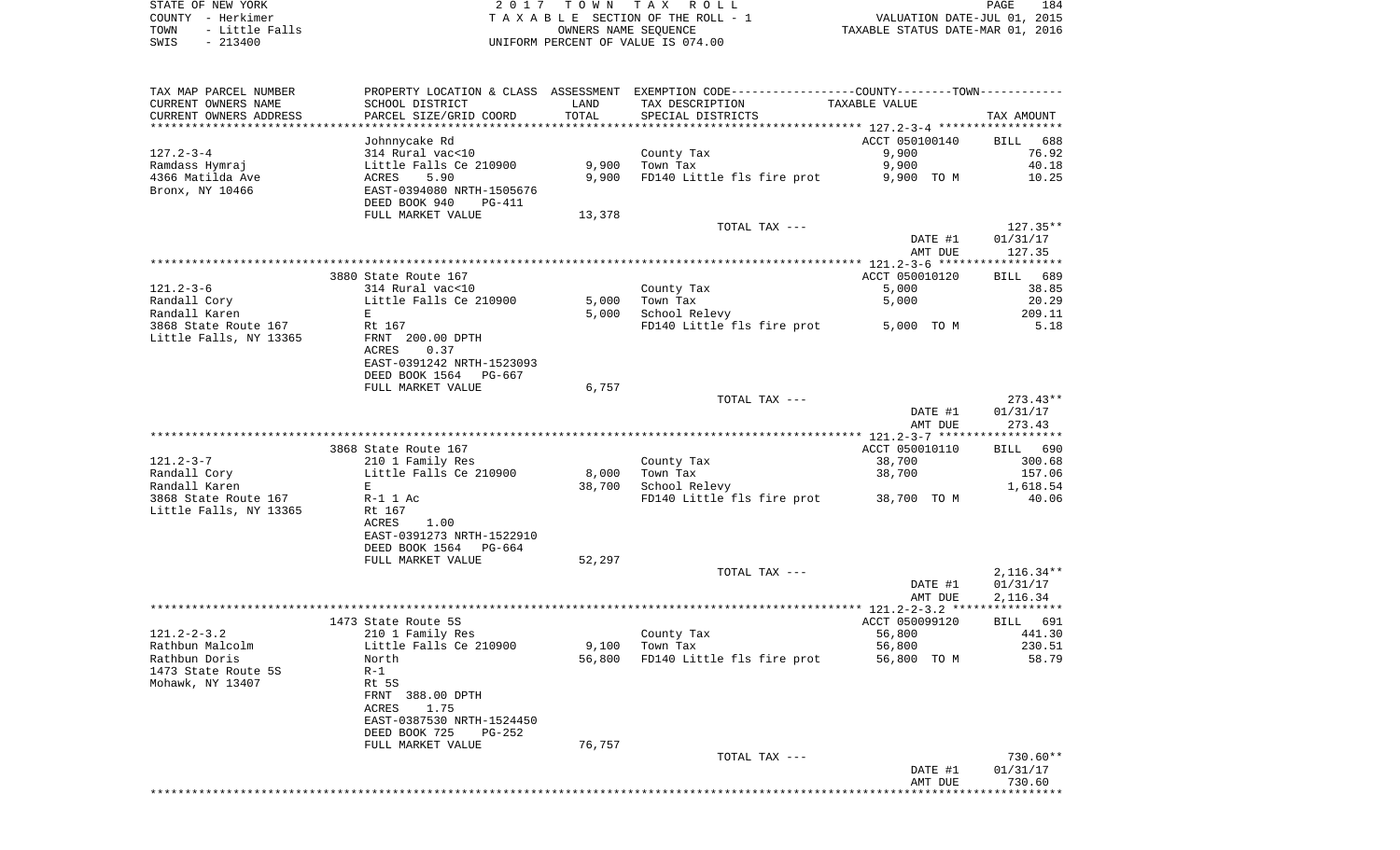| TAX MAP PARCEL NUMBER             |                                          |        | PROPERTY LOCATION & CLASS ASSESSMENT EXEMPTION CODE---------------COUNTY-------TOWN--------- |                |                  |
|-----------------------------------|------------------------------------------|--------|----------------------------------------------------------------------------------------------|----------------|------------------|
| CURRENT OWNERS NAME               | SCHOOL DISTRICT                          | LAND   | TAX DESCRIPTION                                                                              | TAXABLE VALUE  |                  |
| CURRENT OWNERS ADDRESS            | PARCEL SIZE/GRID COORD                   | TOTAL  | SPECIAL DISTRICTS                                                                            |                | TAX AMOUNT       |
| * * * * * * * * * * * * * * * * * |                                          |        |                                                                                              |                |                  |
|                                   | Jacksonburg Rd                           |        |                                                                                              | ACCT 050019720 | BILL 692         |
| $121.2 - 2 - 3.4$                 | 321 Abandoned ag                         |        | County Tax                                                                                   | 11,100         | 86.24            |
| Rathbun Malcolm                   | Little Falls Ce 210900                   | 11,100 | Town Tax                                                                                     | 11,100         | 45.05            |
| Rathbun Doris                     | 7.80<br>ACRES                            | 11,100 | FD140 Little fls fire prot                                                                   | 11,100 TO M    | 11.49            |
| 1473 State Route 5S               | EAST-0387739 NRTH-1524812                |        |                                                                                              |                |                  |
| Mohawk, NY 13407                  | DEED BOOK 815<br>$PG-49$                 |        |                                                                                              |                |                  |
|                                   | FULL MARKET VALUE                        | 15,000 |                                                                                              |                |                  |
|                                   |                                          |        | TOTAL TAX ---                                                                                |                | 142.78**         |
|                                   |                                          |        |                                                                                              | DATE #1        | 01/31/17         |
|                                   |                                          |        |                                                                                              | AMT DUE        | 142.78           |
|                                   |                                          |        |                                                                                              |                |                  |
|                                   | 3800 State Route 167                     |        |                                                                                              | ACCT 05990720  | BILL 693         |
| $121.2 - 4 - 67.2$                | 270 Mfg housing                          |        | County Tax                                                                                   | 41,800         | 324.76           |
| Rathbun Richard A                 | Little Falls Ce 210900                   | 6,700  | Town Tax                                                                                     | 41,800         | 169.64           |
| 3800 State Route 167              | partial assmt for house                  | 41,800 | School Relevy                                                                                |                | 860.88           |
| Little Falls, NY 13365            | FRNT 232.00 DPTH                         |        | FD140 Little fls fire prot 41,800 TO M                                                       |                | 43.27            |
|                                   | ACRES<br>0.68                            |        |                                                                                              |                |                  |
|                                   | EAST-0391224 NRTH-1521530                |        |                                                                                              |                |                  |
|                                   | DEED BOOK 1457<br>PG-47                  |        |                                                                                              |                |                  |
|                                   | FULL MARKET VALUE                        | 56,486 |                                                                                              |                |                  |
|                                   |                                          |        | TOTAL TAX ---                                                                                |                | $1,398.55**$     |
|                                   |                                          |        |                                                                                              | DATE #1        | 01/31/17         |
|                                   |                                          |        |                                                                                              | AMT DUE        | 1,398.55         |
|                                   | 1129 State Route 5S                      |        |                                                                                              | ACCT 050012000 |                  |
| $121.1 - 2 - 1$                   |                                          |        |                                                                                              |                | BILL 694         |
| Rathbun Timothy                   | 270 Mfg housing<br>Central Valley 212803 | 5,800  | County Tax<br>Town Tax                                                                       | 30,000         | 233.08<br>121.75 |
| Rathbun Jacqueline                | 40.00 DPTH                               |        |                                                                                              | 30,000         | 212.76           |
| 1109 State Route 5S               | FRNT<br>ACRES<br>0.47                    | 30,000 | School Relevy<br>FD140 Little fls fire prot 30,000 TO M                                      |                | 31.05            |
| Mohawk, NY 13407                  | EAST-0380928 NRTH-1523575                |        |                                                                                              |                |                  |
|                                   | DEED BOOK 1130<br>$PG-441$               |        |                                                                                              |                |                  |
|                                   | FULL MARKET VALUE                        | 40,541 |                                                                                              |                |                  |
|                                   |                                          |        | TOTAL TAX ---                                                                                |                | 598.64**         |
|                                   |                                          |        |                                                                                              | DATE #1        | 01/31/17         |
|                                   |                                          |        |                                                                                              | AMT DUE        | 598.64           |
|                                   |                                          |        |                                                                                              |                |                  |
|                                   | 1155 State Route 5S                      |        |                                                                                              | ACCT 050013440 | BILL 695         |
| $121.1 - 2 - 5$                   | 210 1 Family Res                         |        | County Tax                                                                                   | 30,000         | 233.08           |
| Raymond Heather                   | Central Valley 212803                    | 1,900  | Town Tax                                                                                     | 30,000         | 121.75           |
| 283 E Clark St                    | N                                        | 30,000 | School Relevy                                                                                |                | 811.54           |
| Ilion, NY 13357                   | R1 1/4 A                                 |        | FD140 Little fls fire prot 30,000 TO M                                                       |                | 31.05            |
|                                   | Rt 5S                                    |        |                                                                                              |                |                  |
|                                   | 50.00 DPTH 107.00<br>FRNT                |        |                                                                                              |                |                  |
|                                   | EAST-0381338 NRTH-1523454                |        |                                                                                              |                |                  |
|                                   | DEED BOOK 1361<br>PG-878                 |        |                                                                                              |                |                  |
|                                   | FULL MARKET VALUE                        | 40,541 |                                                                                              |                |                  |
|                                   |                                          |        | TOTAL TAX ---                                                                                |                | 1,197.42**       |
|                                   |                                          |        |                                                                                              | DATE #1        | 01/31/17         |
|                                   |                                          |        |                                                                                              | AMT DUE        | 1,197.42         |
|                                   |                                          |        |                                                                                              |                |                  |
|                                   |                                          |        |                                                                                              |                |                  |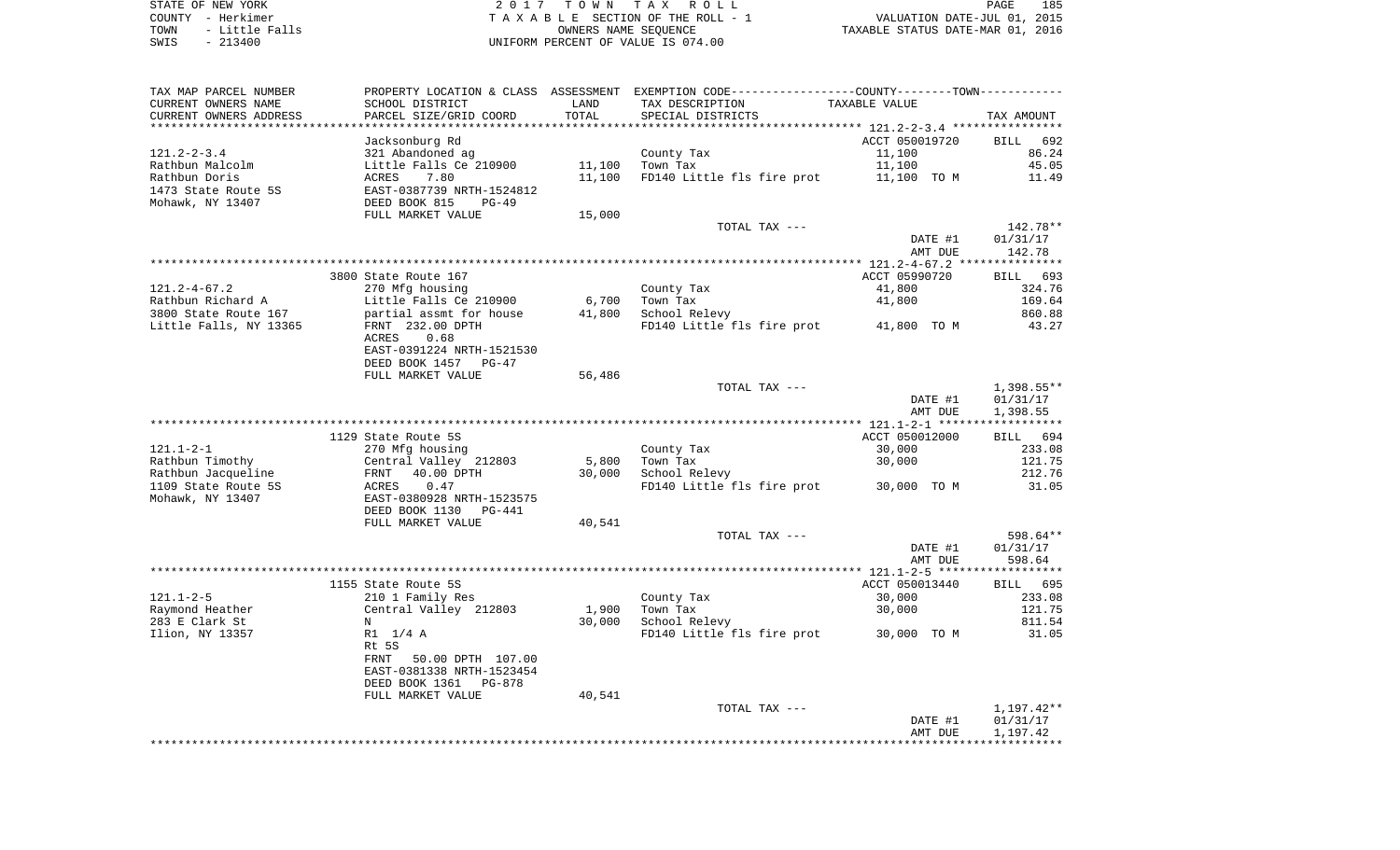| STATE OF NEW YORK<br>COUNTY - Herkimer<br>- Little Falls<br>TOWN<br>$-213400$<br>SWIS |                                           | OWNERS NAME SEQUENCE | 2017 TOWN TAX ROLL<br>TAXABLE SECTION OF THE ROLL - 1<br>UNIFORM PERCENT OF VALUE IS 074.00    | VALUATION DATE-JUL 01, 2015<br>TAXABLE STATUS DATE-MAR 01, 2016 | PAGE<br>186        |
|---------------------------------------------------------------------------------------|-------------------------------------------|----------------------|------------------------------------------------------------------------------------------------|-----------------------------------------------------------------|--------------------|
|                                                                                       |                                           |                      |                                                                                                |                                                                 |                    |
| TAX MAP PARCEL NUMBER                                                                 |                                           |                      | PROPERTY LOCATION & CLASS ASSESSMENT EXEMPTION CODE----------------COUNTY-------TOWN---------- |                                                                 |                    |
| CURRENT OWNERS NAME                                                                   | SCHOOL DISTRICT                           | LAND                 | TAX DESCRIPTION                                                                                | TAXABLE VALUE                                                   |                    |
| CURRENT OWNERS ADDRESS<br>************************                                    | PARCEL SIZE/GRID COORD                    | TOTAL                | SPECIAL DISTRICTS                                                                              |                                                                 | TAX AMOUNT         |
|                                                                                       | 3918 State Route 167                      |                      |                                                                                                | ACCT 050006510                                                  |                    |
| $121.2 - 3 - 5$                                                                       | 210 1 Family Res                          |                      | County Tax                                                                                     | 67,900                                                          | BILL 696<br>527.54 |
| Reardon Cathy A                                                                       | Little Falls Ce 210900                    | 6,900                | Town Tax                                                                                       | 67,900                                                          | 275.56             |
| 3918 State Route 167                                                                  | Е                                         | 67,900               | FD140 Little fls fire prot                                                                     | 67,900 TO M                                                     | 70.28              |
| Little Falls, NY 13365                                                                | R-1                                       |                      |                                                                                                |                                                                 |                    |
|                                                                                       | Rt-167                                    |                      |                                                                                                |                                                                 |                    |
|                                                                                       | ACRES<br>0.72                             |                      |                                                                                                |                                                                 |                    |
|                                                                                       | EAST-0391120 NRTH-1523835                 |                      |                                                                                                |                                                                 |                    |
|                                                                                       | DEED BOOK 1450<br>PG-130                  |                      |                                                                                                |                                                                 |                    |
|                                                                                       | FULL MARKET VALUE                         | 91,757               |                                                                                                |                                                                 |                    |
|                                                                                       |                                           |                      | TOTAL TAX ---                                                                                  |                                                                 | 873.38**           |
|                                                                                       |                                           |                      |                                                                                                | DATE #1                                                         | 01/31/17           |
|                                                                                       |                                           |                      |                                                                                                | AMT DUE                                                         | 873.38             |
|                                                                                       |                                           |                      |                                                                                                |                                                                 |                    |
| $114.1 - 1 - 29.1$                                                                    | Burt Rd<br>322 Rural vac>10               |                      | AG MKTS L 41720                                                                                | ACCT 050014430<br>29,694<br>29,694                              | BILL<br>697        |
| Reardon Daniel                                                                        | Herkimer Centra 213001                    | 65,600               | County Tax                                                                                     | 35,906                                                          | 278.97             |
| 629 Burt Rd                                                                           | ACRES 83.40                               | 65,600               | Town Tax                                                                                       | 35,906                                                          | 145.72             |
| Little Falls, NY 13365                                                                | EAST-0380893 NRTH-1536684                 |                      | FD140 Little fls fire prot                                                                     | 35,906 TO M                                                     | 37.16              |
|                                                                                       | DEED BOOK 945<br>PG-335                   |                      | 29,694 EX                                                                                      |                                                                 |                    |
| MAY BE SUBJECT TO PAYMENT                                                             | FULL MARKET VALUE                         | 88,649               |                                                                                                |                                                                 |                    |
| UNDER AGDIST LAW TIL 2020                                                             |                                           |                      |                                                                                                |                                                                 |                    |
|                                                                                       |                                           |                      | TOTAL TAX ---                                                                                  |                                                                 | 461.85**           |
|                                                                                       |                                           |                      |                                                                                                | DATE #1                                                         | 01/31/17           |
|                                                                                       |                                           |                      |                                                                                                | AMT DUE                                                         | 461.85             |
|                                                                                       |                                           |                      |                                                                                                |                                                                 |                    |
|                                                                                       | 629 Burt Rd                               |                      |                                                                                                | ACCT 050006330                                                  | 698<br>BILL        |
| 114.1-1-27                                                                            | 241 Rural res&ag                          |                      | AG MKTS L 41720                                                                                | $\overline{0}$                                                  | $\mathbf{0}$       |
| Reardon Daniel B                                                                      | Herkimer Centra 213001                    | 52,900               | County Tax                                                                                     | 152,100                                                         | 1,181.72           |
| Reardon Joan<br>629 Burt Rd                                                           | ACRES 137.80<br>EAST-0382722 NRTH-1537638 | 152,100              | Town Tax<br>FD140 Little fls fire prot                                                         | 152,100                                                         | 617.27<br>157.43   |
| Little Falls, NY 13365                                                                | DEED BOOK 874<br>PG-564                   |                      |                                                                                                | 152,100 TO M                                                    |                    |
|                                                                                       | FULL MARKET VALUE                         | 205,541              |                                                                                                |                                                                 |                    |
| MAY BE SUBJECT TO PAYMENT                                                             |                                           |                      |                                                                                                |                                                                 |                    |
| UNDER AGDIST LAW TIL 2020                                                             |                                           |                      |                                                                                                |                                                                 |                    |
|                                                                                       |                                           |                      | TOTAL TAX ---                                                                                  |                                                                 | 1,956.42**         |
|                                                                                       |                                           |                      |                                                                                                | DATE #1                                                         | 01/31/17           |
|                                                                                       |                                           |                      |                                                                                                | AMT DUE                                                         | 1,956.42           |
|                                                                                       |                                           |                      |                                                                                                |                                                                 |                    |
|                                                                                       | Eatonbush Rd                              |                      |                                                                                                | ACCT 050006360                                                  | BILL 699           |
| $114.1 - 1 - 31$                                                                      | 835 Cable tv                              |                      | County Tax                                                                                     | 300                                                             | 2.33               |
| Reardon Daniel B & Joan                                                               | Herkimer Centra 213001                    | 300                  | Town Tax                                                                                       | 300                                                             | 1.22               |
| 629 Burt Rd                                                                           | N                                         | 300                  | FD140 Little fls fire prot                                                                     | 300 TO M                                                        | .31                |
| Little Falls, NY 13365                                                                | Antenna On 114.1-1-27                     |                      |                                                                                                |                                                                 |                    |
|                                                                                       | Wten Albany Ch 10&19<br>ACRES<br>0.01     |                      |                                                                                                |                                                                 |                    |
|                                                                                       | EAST-0380207 NRTH-1539134                 |                      |                                                                                                |                                                                 |                    |
|                                                                                       | DEED BOOK 874<br>$PG-564$                 |                      |                                                                                                |                                                                 |                    |
|                                                                                       | FULL MARKET VALUE                         | 405                  |                                                                                                |                                                                 |                    |
|                                                                                       |                                           |                      | TOTAL TAX ---                                                                                  |                                                                 | $3.86**$           |
|                                                                                       |                                           |                      |                                                                                                | DATE #1                                                         | 01/31/17           |
|                                                                                       |                                           |                      |                                                                                                | AMT DUE                                                         | 3.86               |
|                                                                                       |                                           |                      |                                                                                                |                                                                 |                    |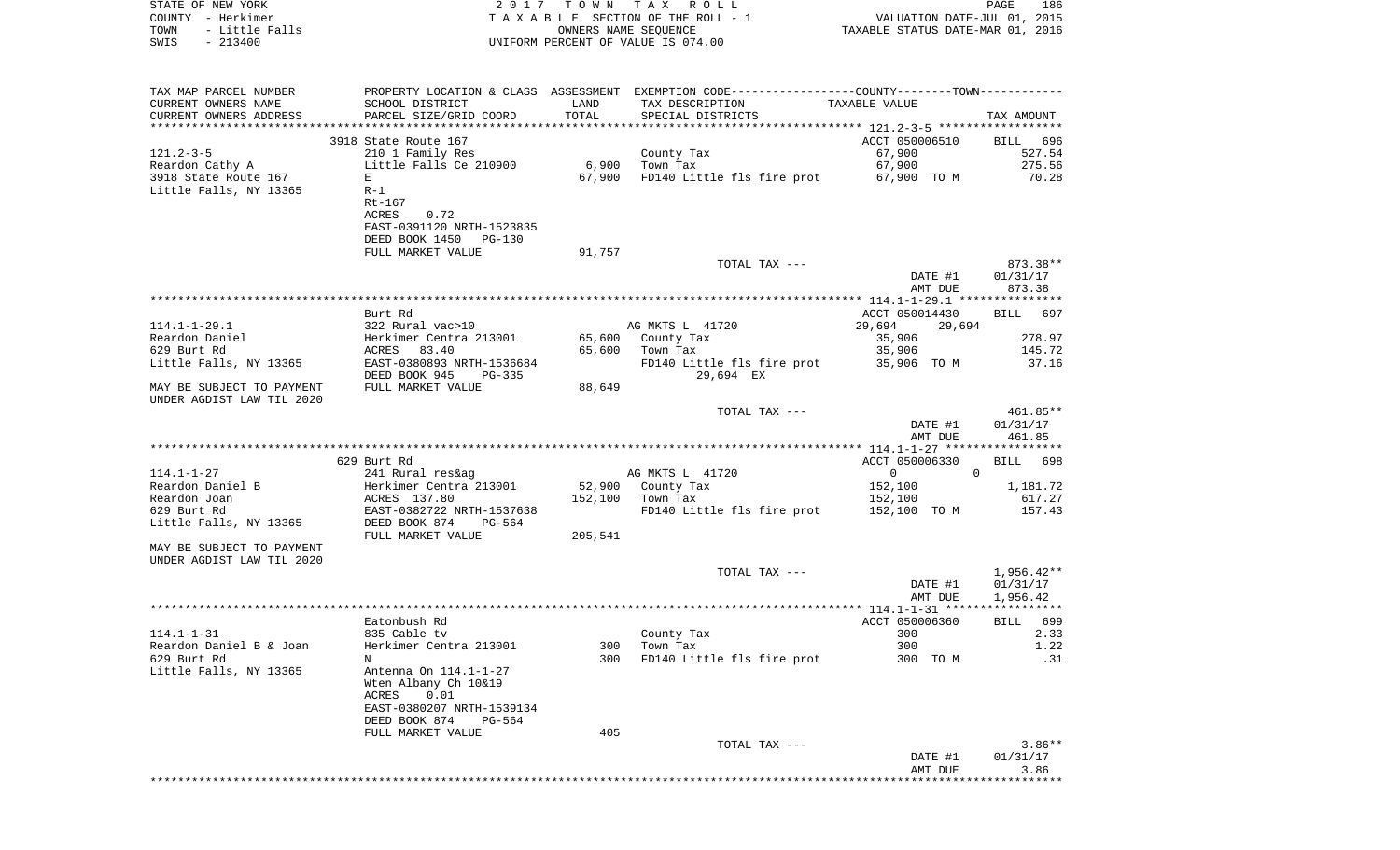| STATE OF NEW YORK      | 2017 TOWN TAX ROLL                 | 187<br>PAGE                      |
|------------------------|------------------------------------|----------------------------------|
| COUNTY - Herkimer      | TAXABLE SECTION OF THE ROLL - 1    | VALUATION DATE-JUL 01, 2015      |
| - Little Falls<br>TOWN | OWNERS NAME SEOUENCE               | TAXABLE STATUS DATE-MAR 01, 2016 |
| SWIS<br>$-213400$      | UNIFORM PERCENT OF VALUE IS 074.00 |                                  |

187<br>2015

| TAX MAP PARCEL NUMBER  |                                 |            | PROPERTY LOCATION & CLASS ASSESSMENT EXEMPTION CODE----------------COUNTY--------TOWN---------- |                    |                        |
|------------------------|---------------------------------|------------|-------------------------------------------------------------------------------------------------|--------------------|------------------------|
| CURRENT OWNERS NAME    | SCHOOL DISTRICT                 | LAND       | TAX DESCRIPTION                                                                                 | TAXABLE VALUE      |                        |
| CURRENT OWNERS ADDRESS | PARCEL SIZE/GRID COORD          | TOTAL      | SPECIAL DISTRICTS                                                                               |                    | TAX AMOUNT             |
|                        |                                 | ********** | ***************************** 121.2-3-16.7 ***************                                      |                    |                        |
|                        | 3912 State Route 167            |            |                                                                                                 | ACCT 050990680     | BILL 700               |
| $121.2 - 3 - 16.7$     | 240 Rural res                   |            | County Tax                                                                                      | 62,000             | 481.70                 |
| Reardon David          | Little Falls Ce 210900          | 12,500     | Town Tax                                                                                        | 62,000             | 251.61                 |
| Reardon Diana          | ACRES 19.00                     | 62,000     | FD140 Little fls fire prot                                                                      | 62,000 TO M        | 64.17                  |
| 3912 State Route 167   | EAST-0391859 NRTH-1523656       |            |                                                                                                 |                    |                        |
| Little Falls, NY 13365 | DEED BOOK 705<br>PG-126         |            |                                                                                                 |                    |                        |
|                        | FULL MARKET VALUE               | 83,784     |                                                                                                 |                    |                        |
|                        |                                 |            | TOTAL TAX ---                                                                                   |                    | 797.48**               |
|                        |                                 |            |                                                                                                 | DATE #1<br>AMT DUE | 01/31/17<br>797.48     |
|                        |                                 |            |                                                                                                 |                    |                        |
|                        | Paines Hollow Rd                |            |                                                                                                 | ACCT 050990230     | 701<br>BILL            |
| $121.2 - 3 - 16.8$     | 311 Res vac land                |            | County Tax                                                                                      | 1,300              | 10.10                  |
| Reardon David          | Little Falls Ce 210900          | 1,300      | Town Tax                                                                                        | 1,300              | 5.28                   |
| Reardon Diana          | V-L 180X121                     | 1,300      | FD140 Little fls fire prot 1,300 TO M                                                           |                    | 1.35                   |
| 3912 State Route 167   | ACRES<br>0.50                   |            |                                                                                                 |                    |                        |
| Little Falls, NY 13365 | EAST-0391278 NRTH-1523857       |            |                                                                                                 |                    |                        |
|                        | DEED BOOK 1289<br><b>PG-127</b> |            |                                                                                                 |                    |                        |
|                        | FULL MARKET VALUE               | 1,757      |                                                                                                 |                    |                        |
|                        |                                 |            | TOTAL TAX ---                                                                                   |                    | $16.73**$              |
|                        |                                 |            |                                                                                                 | DATE #1            | 01/31/17               |
|                        |                                 |            |                                                                                                 | AMT DUE            | 16.73                  |
|                        |                                 |            |                                                                                                 |                    |                        |
|                        | 3906 State Route 167            |            |                                                                                                 | ACCT 050990650     | BILL 702               |
| $121.2 - 3 - 16.3$     | 312 Vac w/imprv                 |            | County Tax                                                                                      | 19,300             | 149.95                 |
| Reardon David S        | Little Falls Ce 210900          | 9,100      | Town Tax                                                                                        | 19,300             | 78.33                  |
| 3096 State Route 167   | ACRES<br>1.72                   | 19,300     | FD140 Little fls fire prot 19,300 TO M                                                          |                    | 19.98                  |
| Little Falls, NY 13365 | EAST-0391206 NRTH-1523586       |            |                                                                                                 |                    |                        |
|                        | DEED BOOK 1560<br>PG-617        |            |                                                                                                 |                    |                        |
|                        | FULL MARKET VALUE               | 26,081     |                                                                                                 |                    |                        |
|                        |                                 |            | TOTAL TAX ---                                                                                   | DATE #1            | $248.26**$<br>01/31/17 |
|                        |                                 |            |                                                                                                 | AMT DUE            | 248.26                 |
|                        |                                 |            |                                                                                                 |                    |                        |
|                        | 816 Burt Rd                     |            |                                                                                                 | ACCT 050099460     | BILL 703               |
| $114.4 - 2 - 16$       | 240 Rural res                   |            | County Tax                                                                                      | 161,700            | 1,256.31               |
| Recchia Christopher    | Herkimer Centra 213001          | 20,000     | Town Tax                                                                                        | 161,700            | 656.23                 |
| 816 Burt Rd            | ACRES<br>10.90                  | 161,700    | FD140 Little fls fire prot                                                                      | 161,700 TO M       | 167.37                 |
| Little Falls, NY 13365 | EAST-0387192 NRTH-1536504       |            |                                                                                                 |                    |                        |
|                        | DEED BOOK 1589<br>PG-288        |            |                                                                                                 |                    |                        |
|                        | FULL MARKET VALUE               | 218,514    |                                                                                                 |                    |                        |
|                        |                                 |            | TOTAL TAX ---                                                                                   |                    | $2,079.91**$           |
|                        |                                 |            |                                                                                                 | DATE #1            | 01/31/17               |
|                        |                                 |            |                                                                                                 | AMT DUE            | 2,079.91               |
|                        |                                 |            |                                                                                                 |                    |                        |
|                        |                                 |            |                                                                                                 |                    |                        |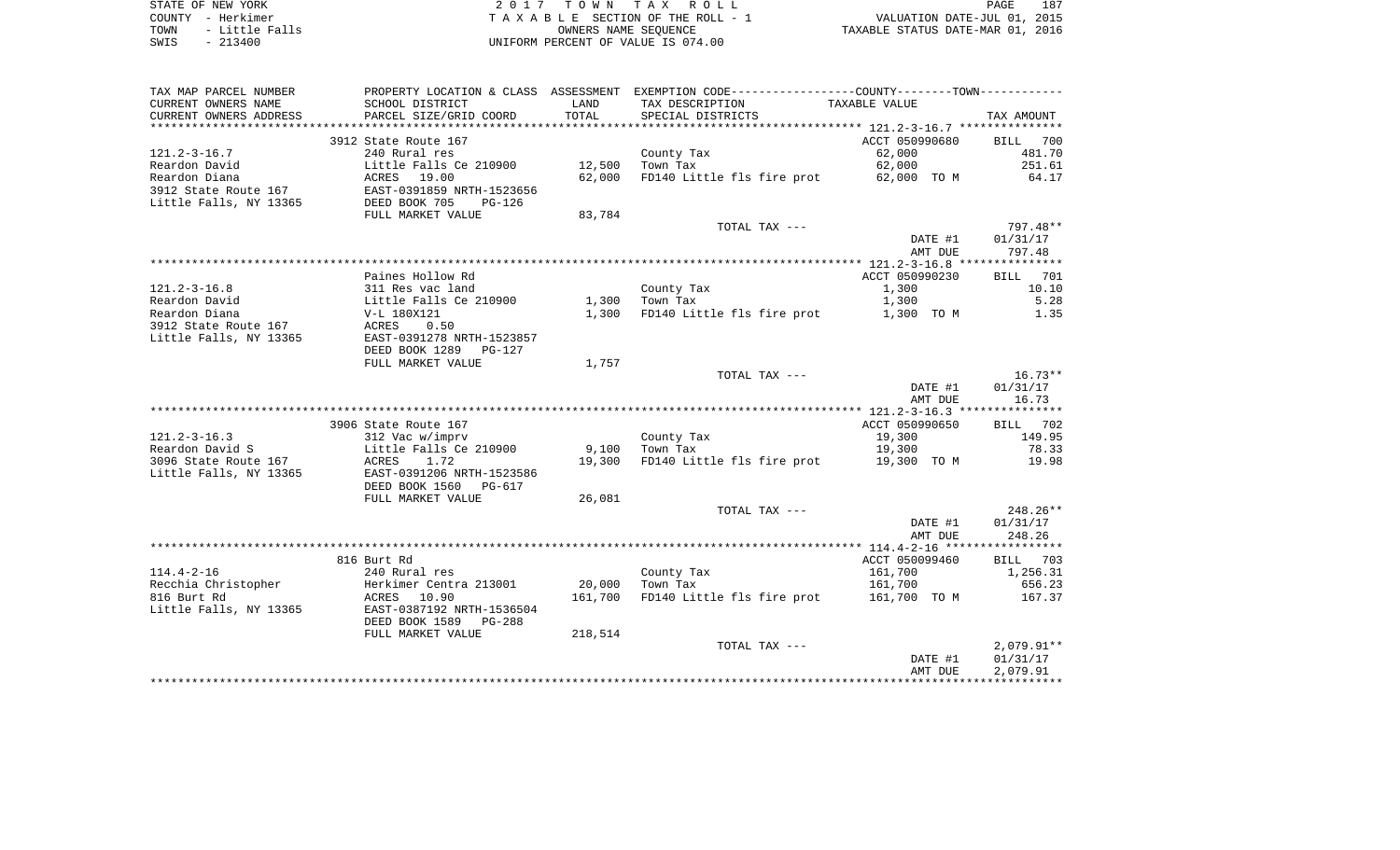| TAX MAP PARCEL NUMBER    | PROPERTY LOCATION & CLASS ASSESSMENT |        | EXEMPTION CODE-----------------COUNTY-------TOWN----------- |                |                    |
|--------------------------|--------------------------------------|--------|-------------------------------------------------------------|----------------|--------------------|
| CURRENT OWNERS NAME      | SCHOOL DISTRICT                      | LAND   | TAX DESCRIPTION                                             | TAXABLE VALUE  |                    |
| CURRENT OWNERS ADDRESS   | PARCEL SIZE/GRID COORD               | TOTAL  | SPECIAL DISTRICTS                                           |                | TAX AMOUNT         |
|                          |                                      |        |                                                             |                |                    |
|                          | Paines Hollow Rd                     |        |                                                             | ACCT 050012720 | BILL 704           |
| $127.2 - 5 - 2$          | 314 Rural vac<10                     |        | County Tax                                                  | 10,000         | 77.69              |
| Reese Allen              | Owen D Young<br>215001               | 10,000 | Town Tax                                                    | 10,000         | 40.58              |
| Reese Wendy              | 5.00<br>ACRES                        | 10,000 | FD140 Little fls fire prot                                  | 10,000 TO M    | 10.35              |
| 374 Skyline Dr           | EAST-0388417 NRTH-1511824            |        |                                                             |                |                    |
| Staten Island, NY 10304  | DEED BOOK 1475<br>PG-806             |        |                                                             |                |                    |
|                          | FULL MARKET VALUE                    | 13,514 |                                                             |                |                    |
|                          |                                      |        | TOTAL TAX ---                                               |                | 128.62**           |
|                          |                                      |        |                                                             | DATE #1        | 01/31/17           |
|                          |                                      |        |                                                             |                |                    |
|                          |                                      |        |                                                             | AMT DUE        | 128.62             |
|                          |                                      |        |                                                             |                |                    |
|                          | 706 Eatonville Rd                    |        |                                                             | ACCT 050990120 | 705<br><b>BILL</b> |
| $114.1 - 1 - 30.2$       | 210 1 Family Res                     |        | County Tax                                                  | 64,300         | 499.57             |
| Reese Cindy              | Herkimer Centra 213001               | 8,200  | Town Tax                                                    | 64,300         | 260.95             |
| 706 Eatonville Rd        | FRNT 232.75 DPTH 208.00              | 64,300 | School Relevy                                               |                | 2,311.46           |
| Herkimer, NY 13350       | EAST-0379545 NRTH-1538276            |        | FD140 Little fls fire prot                                  | 64,300 TO M    | 66.55              |
|                          | DEED BOOK 1611<br>PG-711             |        |                                                             |                |                    |
| PRIOR OWNER ON 3/01/2016 | FULL MARKET VALUE                    | 86,892 |                                                             |                |                    |
| Herringshaw Wendy        |                                      |        |                                                             |                |                    |
|                          |                                      |        | TOTAL TAX ---                                               |                | $3,138.53**$       |
|                          |                                      |        |                                                             | DATE #1        | 01/31/17           |
|                          |                                      |        |                                                             | AMT DUE        | 3,138.53           |
|                          |                                      |        |                                                             |                |                    |
|                          | 119 Ohara Rd                         |        |                                                             | ACCT 050011790 | BILL 706           |
| $114.2 - 1 - 39$         | 210 1 Family Res                     |        | County Tax                                                  | 17,500         | 135.96             |
| Regan Michael            | Little Falls Ce 210900               | 6,800  | Town Tax                                                    | 17,500         | 71.02              |
| Regan Sandra             | W                                    | 17,500 | FD140 Little fls fire prot                                  | 17,500 TO M    | 18.11              |
| 124 Ohara Rd             | R1                                   |        |                                                             |                |                    |
| Little Falls, NY 13365   | O Hara Rd                            |        |                                                             |                |                    |
|                          | FRNT 124.20 DPTH                     |        |                                                             |                |                    |
|                          | <b>ACRES</b><br>0.71                 |        |                                                             |                |                    |
|                          | EAST-0390124 NRTH-1539131            |        |                                                             |                |                    |
|                          | DEED BOOK 1357<br>$PG-200$           |        |                                                             |                |                    |
|                          | FULL MARKET VALUE                    | 23,649 |                                                             |                |                    |
|                          |                                      |        | TOTAL TAX ---                                               |                | $225.09**$         |
|                          |                                      |        |                                                             |                |                    |
|                          |                                      |        |                                                             | DATE #1        | 01/31/17           |
|                          |                                      |        |                                                             | AMT DUE        | 225.09             |
|                          |                                      |        |                                                             |                |                    |
|                          | Ohara Rd                             |        |                                                             | ACCT 050990104 | 707<br><b>BILL</b> |
| $114.2 - 2 - 37.2$       | 311 Res vac land                     |        | County Tax                                                  | 600            | 4.66               |
| Regan Michael            | Little Falls Ce 210900               | 600    | Town Tax                                                    | 600            | 2.43               |
| 124 Ohara Rd             | FRNT 113.00 DPTH 15.00               | 600    | FD140 Little fls fire prot                                  | 600 TO M       | .62                |
| Little Falls, NY 13365   | EAST-0390708 NRTH-1539960            |        |                                                             |                |                    |
|                          | DEED BOOK 1612<br>PG-722             |        |                                                             |                |                    |
| PRIOR OWNER ON 3/01/2016 | FULL MARKET VALUE                    | 811    |                                                             |                |                    |
| Decker Mark E            |                                      |        |                                                             |                |                    |
|                          |                                      |        | TOTAL TAX ---                                               |                | $7.71**$           |
|                          |                                      |        |                                                             | DATE #1        | 01/31/17           |
|                          |                                      |        |                                                             | AMT DUE        | 7.71               |
|                          |                                      |        |                                                             |                |                    |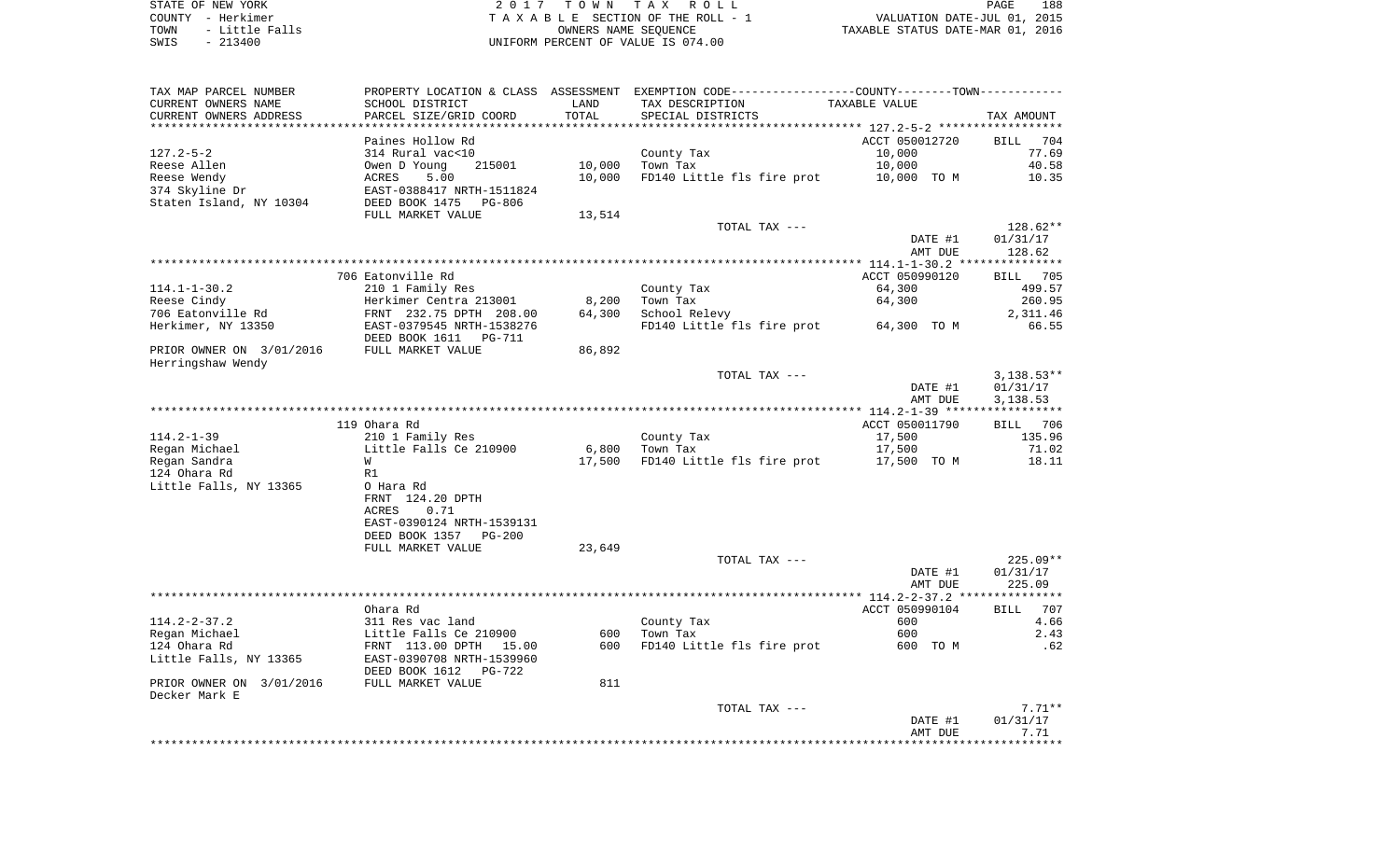| COUNTY - Herkimer<br>TOWN<br>- Little Falls<br>$-213400$<br>SWIS                                     |                                                                      | OWNERS NAME SEQUENCE | T A X A B L E SECTION OF THE ROLL - 1<br>UNIFORM PERCENT OF VALUE IS 074.00                                                           | VALUATION DATE-JUL 01, 2015<br>TAXABLE STATUS DATE-MAR 01, 2016 |                              |
|------------------------------------------------------------------------------------------------------|----------------------------------------------------------------------|----------------------|---------------------------------------------------------------------------------------------------------------------------------------|-----------------------------------------------------------------|------------------------------|
| TAX MAP PARCEL NUMBER<br>CURRENT OWNERS NAME<br>CURRENT OWNERS ADDRESS<br>************************** | SCHOOL DISTRICT<br>PARCEL SIZE/GRID COORD                            | LAND<br>TOTAL        | PROPERTY LOCATION & CLASS ASSESSMENT EXEMPTION CODE---------------COUNTY-------TOWN----------<br>TAX DESCRIPTION<br>SPECIAL DISTRICTS | TAXABLE VALUE                                                   | TAX AMOUNT                   |
|                                                                                                      | Ohara Rd                                                             |                      |                                                                                                                                       | ACCT 050007200                                                  | BILL<br>708                  |
| 114.2-2-38<br>Regan Michael                                                                          | 311 Res vac land<br>Little Falls Ce 210900                           |                      | County Tax<br>300 Town Tax                                                                                                            | 300<br>300                                                      | 2.33<br>1.22                 |
| Regan Sandra                                                                                         | N                                                                    | 300                  | FD140 Little fls fire prot                                                                                                            | 300 TO M                                                        | .31                          |
| 124 O'hara Rd                                                                                        | $V-L$                                                                |                      |                                                                                                                                       |                                                                 |                              |
| Little Falls, NY 13365                                                                               | Ohara Rd<br>FRNT 180.00 DPTH 249.90<br>2.00<br>ACRES                 |                      |                                                                                                                                       |                                                                 |                              |
|                                                                                                      | EAST-0390574 NRTH-1538990<br>DEED BOOK 761<br>PG-196                 |                      |                                                                                                                                       |                                                                 |                              |
|                                                                                                      | FULL MARKET VALUE                                                    | 405                  |                                                                                                                                       |                                                                 |                              |
|                                                                                                      |                                                                      |                      | TOTAL TAX ---                                                                                                                         | DATE #1<br>AMT DUE                                              | $3.86**$<br>01/31/17<br>3.86 |
|                                                                                                      |                                                                      |                      |                                                                                                                                       |                                                                 |                              |
|                                                                                                      | 124 Ohara Rd                                                         |                      |                                                                                                                                       | ACCT 050007230                                                  | BILL 709                     |
| 114.2-2-42<br>Regan Michael                                                                          | 210 1 Family Res<br>Little Falls Ce 210900                           | 8,200                | County Tax<br>Town Tax                                                                                                                | 75,200<br>75,200                                                | 584.26<br>305.18             |
| Regan Sandra                                                                                         | FRNT 200.00 DPTH                                                     |                      | 75,200 FD140 Little fls fire prot                                                                                                     | 75,200 TO M                                                     | 77.84                        |
| 124 Ohara Rd                                                                                         | ACRES<br>1.13                                                        |                      |                                                                                                                                       |                                                                 |                              |
| Little Falls, NY 13365                                                                               | EAST-0390355 NRTH-1539089<br>DEED BOOK 761<br>PG-196                 |                      |                                                                                                                                       |                                                                 |                              |
|                                                                                                      | FULL MARKET VALUE                                                    | 101,622              | TOTAL TAX ---                                                                                                                         |                                                                 | 967.28**                     |
|                                                                                                      |                                                                      |                      |                                                                                                                                       | DATE #1<br>AMT DUE                                              | 01/31/17<br>967.28           |
|                                                                                                      |                                                                      |                      |                                                                                                                                       |                                                                 |                              |
| 114.2-2-49                                                                                           | Ohara Rd<br>314 Rural vac<10                                         |                      | County Tax                                                                                                                            | ACCT 050099510<br>1,300                                         | BILL 710<br>10.10            |
| Regan Michael                                                                                        | Little Falls Ce 210900                                               | 1,300                | Town Tax                                                                                                                              | 1,300                                                           | 5.28                         |
| 124 O'hara Rd                                                                                        | East                                                                 | 1,300                | FD140 Little fls fire prot                                                                                                            | 1,300 TO M                                                      | 1.35                         |
| Little Falls, NY 13365                                                                               | 0.51<br>ACRES<br>EAST-0390589 NRTH-1539837<br>DEED BOOK 767<br>PG-73 |                      |                                                                                                                                       |                                                                 |                              |
|                                                                                                      | FULL MARKET VALUE                                                    | 1,757                |                                                                                                                                       |                                                                 |                              |
|                                                                                                      |                                                                      |                      | TOTAL TAX ---                                                                                                                         | DATE #1<br>AMT DUE                                              | 16.73**<br>01/31/17<br>16.73 |
|                                                                                                      |                                                                      |                      |                                                                                                                                       |                                                                 |                              |
|                                                                                                      | 1836 State Route 168                                                 |                      |                                                                                                                                       | ACCT 050019610                                                  | 711<br>BILL                  |
| 127.4-2-20.2                                                                                         | 270 Mfg housing                                                      |                      | County Tax                                                                                                                            | 33,400                                                          | 259.50                       |
| Reynolds Raymond<br>Reynolds Brenda                                                                  | 215001<br>Owen D Young<br>North                                      | 8,000<br>33,400      | Town Tax<br>FD140 Little fls fire prot                                                                                                | 33,400<br>33,400 TO M                                           | 135.55<br>34.57              |
| 1582 Shoemaker Rd                                                                                    | FRNT 240.02 DPTH 200.00                                              |                      |                                                                                                                                       |                                                                 |                              |
| Mohawk, NY 13407                                                                                     | ACRES<br>0.99<br>EAST-0388279 NRTH-1501936                           |                      |                                                                                                                                       |                                                                 |                              |
|                                                                                                      | DEED BOOK 649<br>$PG-34$                                             |                      |                                                                                                                                       |                                                                 |                              |
|                                                                                                      | FULL MARKET VALUE                                                    | 45,135               | TOTAL TAX ---                                                                                                                         |                                                                 | 429.62**                     |
|                                                                                                      |                                                                      |                      |                                                                                                                                       | DATE #1<br>AMT DUE                                              | 01/31/17<br>429.62           |
|                                                                                                      |                                                                      |                      |                                                                                                                                       |                                                                 | ********                     |

PAGE 189

STATE OF NEW YORK **EXECUTE:**  $2017$  TOWN TAX ROLL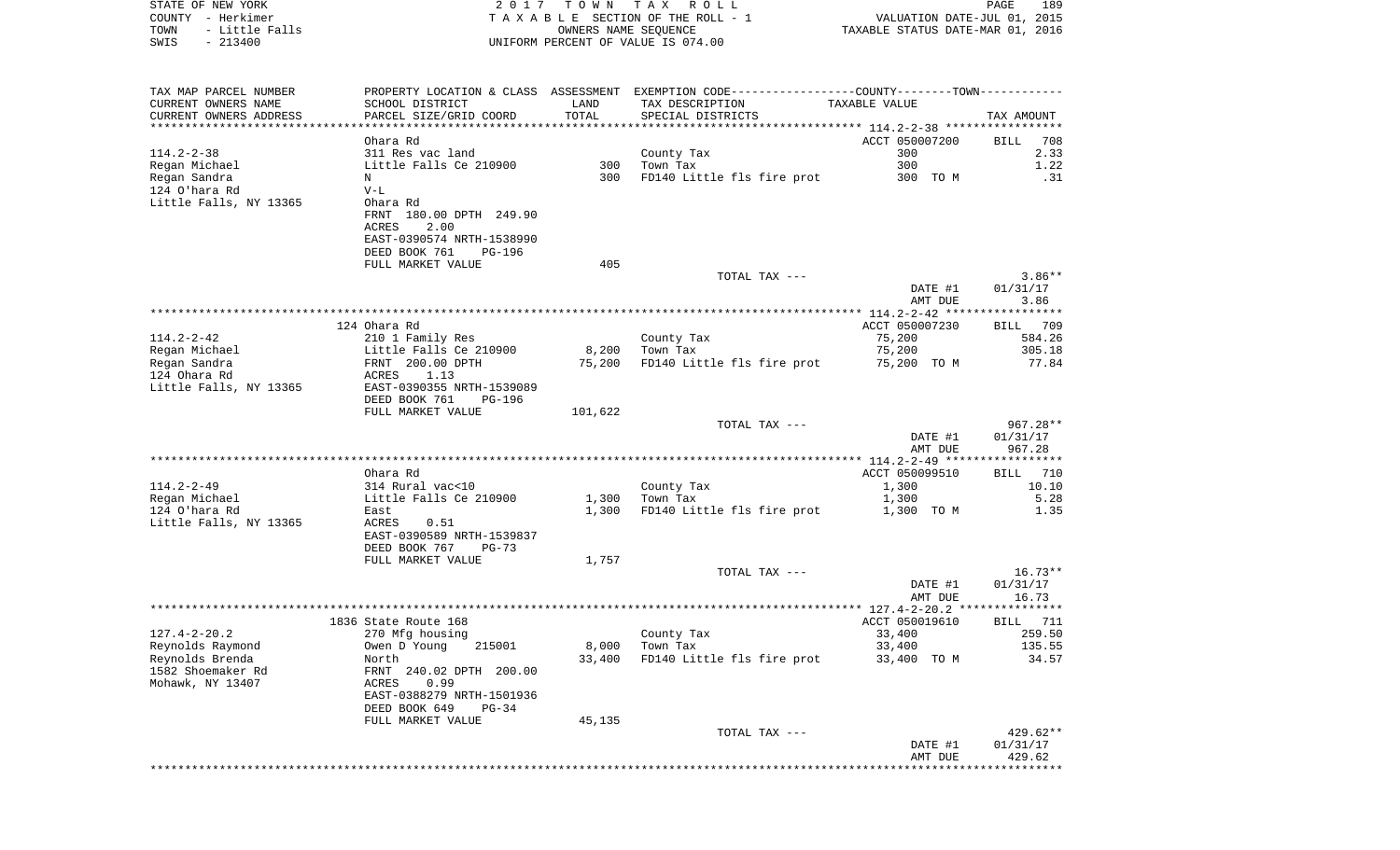|      | STATE OF NEW YORK | 2017 TOWN TAX ROLL                 | <b>PAGE</b>                      | 190 |
|------|-------------------|------------------------------------|----------------------------------|-----|
|      | COUNTY - Herkimer | TAXABLE SECTION OF THE ROLL - 1    | VALUATION DATE-JUL 01, 2015      |     |
| TOWN | - Little Falls    | OWNERS NAME SEOUENCE               | TAXABLE STATUS DATE-MAR 01, 2016 |     |
| SWIS | $-213400$         | UNIFORM PERCENT OF VALUE IS 074.00 |                                  |     |

| TAX MAP PARCEL NUMBER    | PROPERTY LOCATION & CLASS ASSESSMENT EXEMPTION CODE----------------COUNTY--------TOWN----------- |         |                                        |                |            |
|--------------------------|--------------------------------------------------------------------------------------------------|---------|----------------------------------------|----------------|------------|
| CURRENT OWNERS NAME      | SCHOOL DISTRICT                                                                                  | LAND    | TAX DESCRIPTION                        | TAXABLE VALUE  |            |
| CURRENT OWNERS ADDRESS   | PARCEL SIZE/GRID COORD                                                                           | TOTAL   | SPECIAL DISTRICTS                      |                | TAX AMOUNT |
|                          |                                                                                                  |         |                                        |                |            |
|                          | 441 Eatonville Rd                                                                                |         |                                        | ACCT 050019730 | BILL 712   |
| $114.3 - 1 - 3.2$        | 280 Res Multiple                                                                                 |         | County Tax                             | 77,000         | 598.24     |
| Rice Bertram             | Herkimer Centra 213001                                                                           | 12,200  | Town Tax                               | 77,000         | 312.49     |
| 441 Eatonville Rd        | FRNT 725.00 DPTH                                                                                 | 77,000  | FD140 Little fls fire prot 77,000 TO M |                | 79.70      |
| Little Falls, NY 13365   | 4.00<br>ACRES                                                                                    |         |                                        |                |            |
|                          | EAST-0379728 NRTH-1533568                                                                        |         |                                        |                |            |
|                          |                                                                                                  |         |                                        |                |            |
|                          | DEED BOOK 1485<br>PG-374                                                                         |         |                                        |                |            |
|                          | FULL MARKET VALUE                                                                                | 104,054 |                                        |                |            |
|                          |                                                                                                  |         | TOTAL TAX ---                          |                | $990.43**$ |
|                          |                                                                                                  |         |                                        | DATE #1        | 01/31/17   |
|                          |                                                                                                  |         |                                        | AMT DUE        | 990.43     |
|                          |                                                                                                  |         |                                        |                |            |
|                          | 2790 State Route 167                                                                             |         |                                        |                | BILL 713   |
| $127.2 - 2 - 11.3$       | 311 Res vac land                                                                                 |         | County Tax                             | 14,200         | 110.33     |
| Rice Elizabeth Ann       | 215001<br>Owen D Young                                                                           | 14,200  | Town Tax                               | 14,200         | 57.63      |
| 2790 State Route 167     | FRNT 1787.00 DPTH                                                                                |         | 14,200 FD140 Little fls fire prot      | 14,200 TO M    | 14.70      |
| Mohawk, NY 13407         | ACRES 12.40                                                                                      |         |                                        |                |            |
|                          | EAST-0387800 NRTH-1507700                                                                        |         |                                        |                |            |
|                          | DEED BOOK 938<br>PG-164                                                                          |         |                                        |                |            |
|                          | FULL MARKET VALUE                                                                                | 19,189  |                                        |                |            |
|                          |                                                                                                  |         | TOTAL TAX ---                          |                | 182.66**   |
|                          |                                                                                                  |         |                                        | DATE #1        | 01/31/17   |
|                          |                                                                                                  |         |                                        | AMT DUE        | 182.66     |
|                          |                                                                                                  |         |                                        |                |            |
|                          | 123 Johnny Cake Rd                                                                               |         |                                        | ACCT 050003600 | BILL 714   |
| 127.2-2-11.1             | 240 Rural res                                                                                    |         | County Tax                             | 45,200         | 351.18     |
|                          | 215001                                                                                           |         |                                        |                | 183.44     |
| Rice ET AL Elizabeth     | Owen D Young                                                                                     | 12,100  | Town Tax                               | 45,200         |            |
| McKusick Charles & Ethel | Life Use                                                                                         |         | 45,200 FD140 Little fls fire prot      | 45,200 TO M    | 46.78      |
| 123 Johnny Cake Rd       | $R-1$                                                                                            |         |                                        |                |            |
| Mohawk, NY 13407         | Johnny Cake Rd                                                                                   |         |                                        |                |            |
|                          | FRNT 560.00 DPTH                                                                                 |         |                                        |                |            |
|                          | 4.70<br>ACRES                                                                                    |         |                                        |                |            |
|                          | EAST-0387767 NRTH-1507620                                                                        |         |                                        |                |            |
|                          | DEED BOOK 938<br>$PG-168$                                                                        |         |                                        |                |            |
|                          | FULL MARKET VALUE                                                                                | 61,081  |                                        |                |            |
|                          |                                                                                                  |         | TOTAL TAX ---                          |                | 581.40**   |
|                          |                                                                                                  |         |                                        | DATE #1        | 01/31/17   |
|                          |                                                                                                  |         |                                        | AMT DUE        | 581.40     |
|                          |                                                                                                  |         |                                        |                |            |
|                          | 2790 State Route 167                                                                             |         |                                        | ACCT 050019210 | BILL 715   |
| $127.2 - 2 - 14$         | 210 1 Family Res                                                                                 |         | County Tax                             | 71,600         | 556.29     |
| Rice Garth               | Owen D Young<br>215001                                                                           |         | 7,100 Town Tax                         | 71,600         | 290.57     |
| Rice Elizabeth           | FRNT 202.00 DPTH 162.25                                                                          |         | 71,600 FD140 Little fls fire prot      | 1,050 TO M     | 1.09       |
| 2790 State Route 167     | EAST-0388540 NRTH-1508786<br>DEED BOOK 820 PG-166                                                |         |                                        |                |            |
| Mohawk, NY 13407         |                                                                                                  |         |                                        |                |            |
|                          | FULL MARKET VALUE                                                                                | 96,757  |                                        |                |            |
|                          |                                                                                                  |         | TOTAL TAX ---                          |                | 847.95**   |
|                          |                                                                                                  |         |                                        | DATE #1        | 01/31/17   |
|                          |                                                                                                  |         |                                        |                |            |
|                          |                                                                                                  |         |                                        | AMT DUE        | 847.95     |
|                          |                                                                                                  |         |                                        |                |            |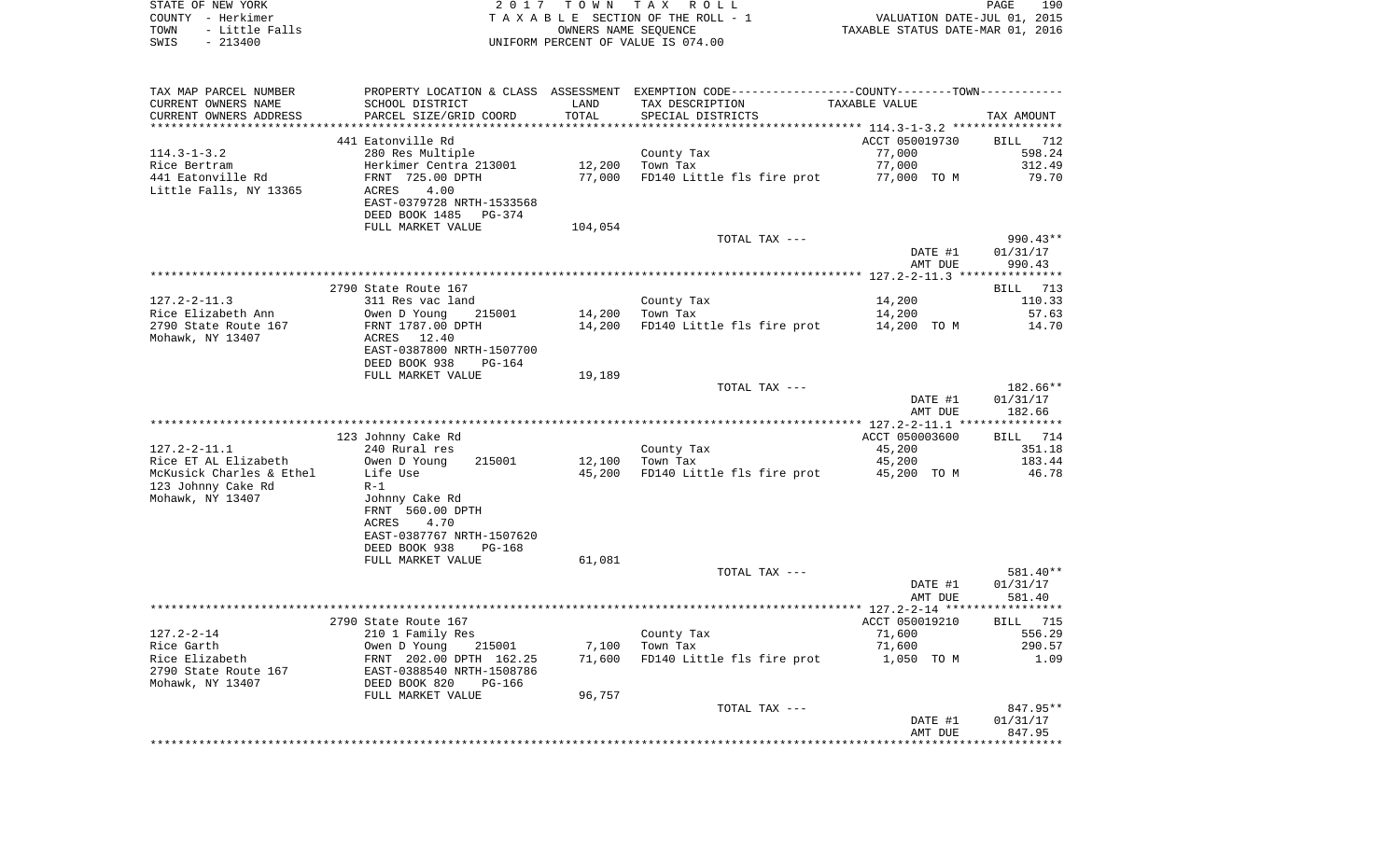| STATE OF NEW YORK<br>COUNTY - Herkimer<br>TOWN<br>- Little Falls<br>$-213400$<br>SWIS |                                            | OWNERS NAME SEQUENCE | 2017 TOWN TAX ROLL<br>TAXABLE SECTION OF THE ROLL - 1<br>UNIFORM PERCENT OF VALUE IS 074.00   | VALUATION DATE-JUL 01, 2015<br>TAXABLE STATUS DATE-MAR 01, 2016 | PAGE<br>191        |
|---------------------------------------------------------------------------------------|--------------------------------------------|----------------------|-----------------------------------------------------------------------------------------------|-----------------------------------------------------------------|--------------------|
| TAX MAP PARCEL NUMBER                                                                 |                                            |                      | PROPERTY LOCATION & CLASS ASSESSMENT EXEMPTION CODE---------------COUNTY-------TOWN---------- |                                                                 |                    |
| CURRENT OWNERS NAME                                                                   | SCHOOL DISTRICT                            | LAND                 | TAX DESCRIPTION                                                                               | TAXABLE VALUE                                                   |                    |
| CURRENT OWNERS ADDRESS                                                                | PARCEL SIZE/GRID COORD                     | TOTAL                | SPECIAL DISTRICTS                                                                             |                                                                 | TAX AMOUNT         |
| ***********************                                                               |                                            |                      |                                                                                               |                                                                 |                    |
|                                                                                       | State Route 167                            |                      |                                                                                               | ACCT 050012720                                                  | BILL<br>716        |
| $127.2 - 5 - 12.1$                                                                    | 314 Rural vac<10                           |                      | County Tax                                                                                    | 200                                                             | 1.55               |
| Rice Garth                                                                            | Owen D Young<br>215001                     | 200                  | Town Tax                                                                                      | 200                                                             | 0.81               |
| Rice Elizabeth                                                                        | Lot #13 Hardwood Hills                     | 200                  | FD140 Little fls fire prot                                                                    | 200 TO M                                                        | .21                |
| 2790 State Route 167                                                                  | NYS Route 167                              |                      |                                                                                               |                                                                 |                    |
| Mohawk, NY 13407                                                                      | ACRES<br>0.20<br>EAST-0388581 NRTH-1508706 |                      |                                                                                               |                                                                 |                    |
|                                                                                       | DEED BOOK 1483<br>PG-93                    |                      |                                                                                               |                                                                 |                    |
|                                                                                       | FULL MARKET VALUE                          | 270                  |                                                                                               |                                                                 |                    |
|                                                                                       |                                            |                      | TOTAL TAX ---                                                                                 |                                                                 | $2.57**$           |
|                                                                                       |                                            |                      |                                                                                               | DATE #1                                                         | 01/31/17           |
|                                                                                       |                                            |                      |                                                                                               | AMT DUE                                                         | 2.57               |
|                                                                                       |                                            |                      |                                                                                               |                                                                 |                    |
|                                                                                       | 110 Cheese Factory Rd                      |                      |                                                                                               | ACCT 050099700                                                  | BILL 717           |
| 121.4-2-33.7                                                                          | 210 1 Family Res                           |                      | County Tax                                                                                    | 40,000                                                          | 310.78             |
| Rich Ronald D                                                                         | Little Falls Ce 210900                     | 9,400                | Town Tax                                                                                      | 40,000                                                          | 162.33             |
| PO Box 913<br>Little Falls, NY 13365                                                  | 1.90<br>ACRES<br>EAST-0390608 NRTH-1517991 | 40,000               | FD140 Little fls fire prot                                                                    | 40,000 TO M                                                     | 41.40              |
|                                                                                       | DEED BOOK 780<br>PG-242                    |                      |                                                                                               |                                                                 |                    |
|                                                                                       | FULL MARKET VALUE                          | 54,054               |                                                                                               |                                                                 |                    |
|                                                                                       |                                            |                      | TOTAL TAX ---                                                                                 |                                                                 | 514.51**           |
|                                                                                       |                                            |                      |                                                                                               | DATE #1                                                         | 01/31/17           |
|                                                                                       |                                            |                      |                                                                                               | AMT DUE                                                         | 514.51             |
|                                                                                       |                                            |                      |                                                                                               |                                                                 |                    |
| 114.2-2-37.1                                                                          | 164 Ohara Rd                               |                      |                                                                                               | ACCT 050003120                                                  | BILL 718<br>514.33 |
| Richards Thelma                                                                       | 210 1 Family Res<br>Little Falls Ce 210900 | 5,800                | County Tax<br>Town Tax                                                                        | 66,200<br>66,200                                                | 268.66             |
| 164 Ohara Rd                                                                          | E                                          | 66,200               | FD140 Little fls fire prot                                                                    | 66,200 TO M                                                     | 68.52              |
| Little Falls, NY 13365                                                                | $R-1$ $1/2A$                               |                      |                                                                                               |                                                                 |                    |
|                                                                                       | O'hara Rd                                  |                      |                                                                                               |                                                                 |                    |
|                                                                                       | FRNT 100.00 DPTH 219.00                    |                      |                                                                                               |                                                                 |                    |
|                                                                                       | EAST-0390582 NRTH-1539945                  |                      |                                                                                               |                                                                 |                    |
|                                                                                       | DEED BOOK 1497 PG-402                      |                      |                                                                                               |                                                                 |                    |
|                                                                                       | FULL MARKET VALUE                          | 89,459               |                                                                                               |                                                                 |                    |
|                                                                                       |                                            |                      | TOTAL TAX ---                                                                                 |                                                                 | 851.51**           |
|                                                                                       |                                            |                      |                                                                                               | DATE #1<br>AMT DUE                                              | 01/31/17<br>851.51 |
|                                                                                       |                                            |                      |                                                                                               |                                                                 |                    |
|                                                                                       | Sandy Lane Rd                              |                      |                                                                                               |                                                                 | 719<br>BILL        |
| 121.1-2-30.2                                                                          | 314 Rural vac<10                           |                      | County Tax                                                                                    | 12,400                                                          | 96.34              |
| Rickard Mark                                                                          | Central Valley 212803                      | 12,400               | Town Tax                                                                                      | 12,400                                                          | 50.32              |
| 32 Benedict Ave                                                                       | ACRES<br>8.30                              | 12,400               | FD140 Little fls fire prot                                                                    | 12,400 TO M                                                     | 12.83              |
| Ilion, NY 13357                                                                       | EAST-0382937 NRTH-1522795                  |                      |                                                                                               |                                                                 |                    |
|                                                                                       | DEED BOOK 1542<br>PG-602                   |                      |                                                                                               |                                                                 |                    |
|                                                                                       | FULL MARKET VALUE                          | 16,757               |                                                                                               |                                                                 | 159.49**           |
|                                                                                       |                                            |                      | TOTAL TAX ---                                                                                 | DATE #1                                                         | 01/31/17           |
|                                                                                       |                                            |                      |                                                                                               | AMT DUE                                                         | 159.49             |
|                                                                                       |                                            |                      |                                                                                               |                                                                 |                    |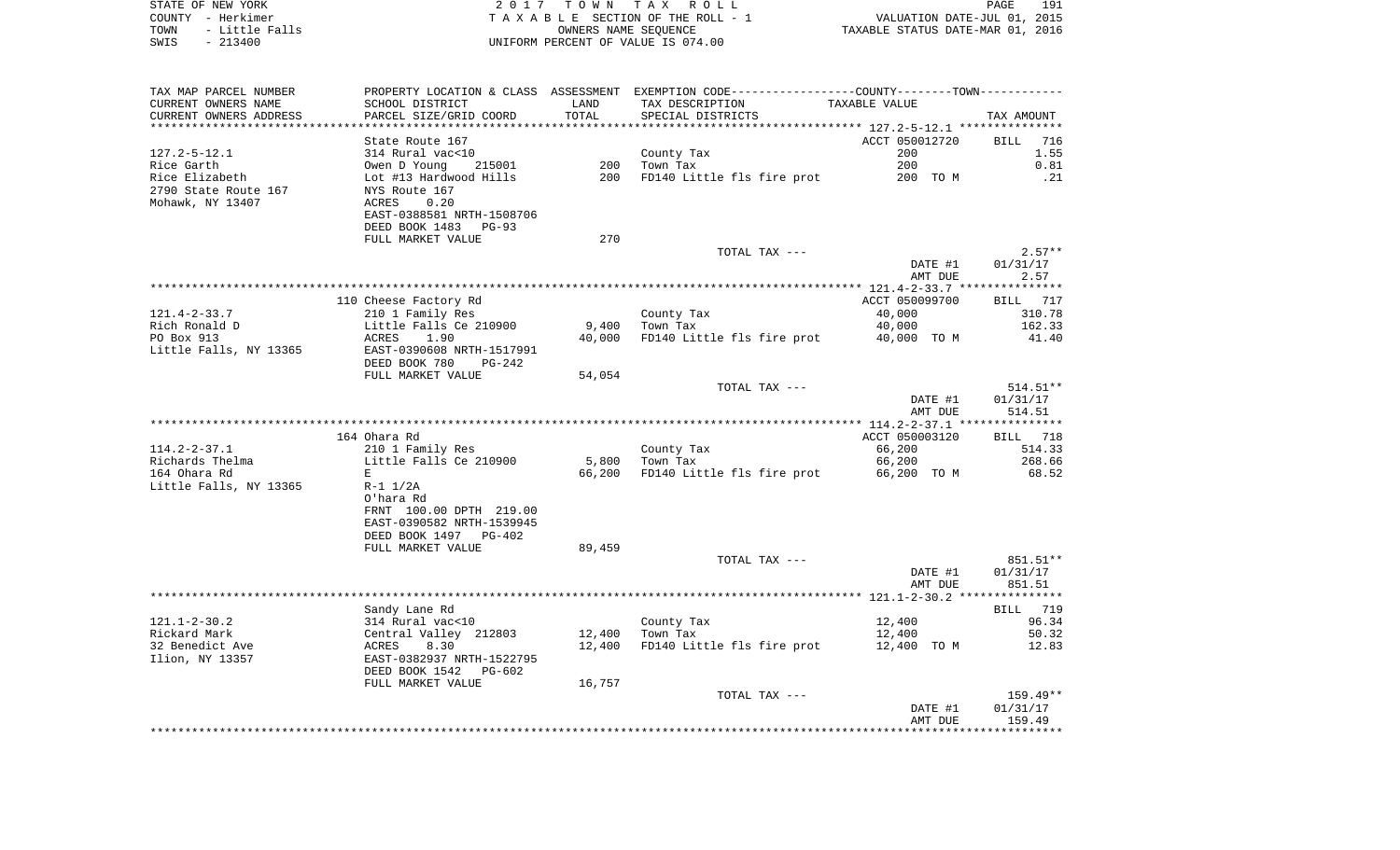| STATE OF NEW YORK      | 2017 TOWN TAX ROLL                 | 192<br>PAGE                      |
|------------------------|------------------------------------|----------------------------------|
| COUNTY - Herkimer      | TAXABLE SECTION OF THE ROLL - 1    | VALUATION DATE-JUL 01, 2015      |
| - Little Falls<br>TOWN | OWNERS NAME SEOUENCE               | TAXABLE STATUS DATE-MAR 01, 2016 |
| SWIS<br>$-213400$      | UNIFORM PERCENT OF VALUE IS 074.00 |                                  |

| TAX MAP PARCEL NUMBER     |                                                             |         | PROPERTY LOCATION & CLASS ASSESSMENT EXEMPTION CODE---------------COUNTY-------TOWN---------- |                |                 |
|---------------------------|-------------------------------------------------------------|---------|-----------------------------------------------------------------------------------------------|----------------|-----------------|
| CURRENT OWNERS NAME       | SCHOOL DISTRICT                                             | LAND    | TAX DESCRIPTION                                                                               | TAXABLE VALUE  |                 |
| CURRENT OWNERS ADDRESS    | PARCEL SIZE/GRID COORD                                      | TOTAL   | SPECIAL DISTRICTS                                                                             |                | TAX AMOUNT      |
| ***********************   |                                                             |         |                                                                                               |                |                 |
|                           | 107 Sandy Lane Rd                                           |         |                                                                                               | ACCT 050011010 | BILL 720        |
| 121.1-2-43                | 270 Mfg housing                                             |         | County Tax                                                                                    | 21,300         | 165.49          |
| Riddell James             | Central Valley 212803                                       | 5,300   | Town Tax                                                                                      | 21,300         | 86.44           |
| Riddell Roberta           | N                                                           | 21,300  | FD140 Little fls fire prot                                                                    | 21,300 TO M    | 22.05           |
| 107 Sandy Lane Rd         | FRNT 170.03 DPTH 125.00                                     |         |                                                                                               |                |                 |
| Mohawk, NY 13407          | EAST-0383159 NRTH-1523509                                   |         |                                                                                               |                |                 |
|                           | DEED BOOK 751<br><b>PG-170</b>                              |         |                                                                                               |                |                 |
|                           | FULL MARKET VALUE                                           | 28,784  |                                                                                               |                |                 |
|                           |                                                             |         | TOTAL TAX ---                                                                                 |                | 273.98**        |
|                           |                                                             |         |                                                                                               | DATE #1        | 01/31/17        |
|                           |                                                             |         |                                                                                               | AMT DUE        | 273.98          |
|                           |                                                             |         |                                                                                               |                |                 |
|                           | 483 Flint Ave Ext                                           |         |                                                                                               | ACCT 050000840 | <b>BILL</b> 721 |
| $121.35 - 1 - 7$          | 210 1 Family Res                                            |         | County Tax                                                                                    | 32,800         | 254.84          |
| Rider Dianne              | Little Falls Ce 210900                                      | 8,900   | Town Tax                                                                                      | 32,800         | 133.11          |
| 483 Flint Ave Ext         | 1.08<br>ACRES                                               | 32,800  | School Relevy                                                                                 |                | 484.47          |
| Little Falls, NY 13365    | EAST-0392387 NRTH-1525838<br>DEED BOOK 929<br><b>PG-115</b> |         | FD140 Little fls fire prot 32,800 TO M                                                        |                | 33.95           |
|                           | FULL MARKET VALUE                                           | 44,324  |                                                                                               |                |                 |
|                           |                                                             |         | TOTAL TAX ---                                                                                 |                | $906.37**$      |
|                           |                                                             |         |                                                                                               | DATE #1        | 01/31/17        |
|                           |                                                             |         |                                                                                               | AMT DUE        | 906.37          |
|                           |                                                             |         |                                                                                               |                |                 |
|                           | 719 Burt Rd                                                 |         |                                                                                               |                | BILL 722        |
| $114.1 - 1 - 26.4$        | 210 1 Family Res                                            |         | County Tax                                                                                    | 140,600        | 1,092.38        |
| Rivenburg John            | Herkimer Centra 213001                                      | 10,000  | Town Tax                                                                                      | 140,600        | 570.60          |
| Braga Gail                | R1 G D                                                      | 140,600 | FD140 Little fls fire prot                                                                    | 140,600 TO M   | 145.53          |
| 719 Burt Rd               | FRNT 218.00 DPTH                                            |         |                                                                                               |                |                 |
| Little Falls, NY 13365    | ACRES<br>5.30                                               |         |                                                                                               |                |                 |
|                           | EAST-0384881 NRTH-1536934                                   |         |                                                                                               |                |                 |
|                           | DEED BOOK 893<br>$PG-529$                                   |         |                                                                                               |                |                 |
|                           | FULL MARKET VALUE                                           | 190,000 |                                                                                               |                |                 |
|                           |                                                             |         | TOTAL TAX ---                                                                                 |                | $1,808.51**$    |
|                           |                                                             |         |                                                                                               | DATE #1        | 01/31/17        |
|                           |                                                             |         |                                                                                               | AMT DUE        | 1,808.51        |
|                           |                                                             |         |                                                                                               |                |                 |
|                           | Valley Brook                                                |         |                                                                                               |                | 723<br>BILL     |
| $114.4 - 1 - 41$          | 314 Rural vac<10                                            |         | County Tax                                                                                    | 400            | 3.11            |
| Rock City Development LLC | Little Falls Ce 210900                                      | 400     | Town Tax                                                                                      | 400            | 1.62            |
| PO Box 2                  | rear lot                                                    | 400     | FD140 Little fls fire prot                                                                    | 400 TO M       | .41             |
| Little Falls, NY 13365    | ACRES<br>2.90                                               |         |                                                                                               |                |                 |
|                           | DEED BOOK 1341<br>PG-796                                    |         |                                                                                               |                |                 |
|                           | FULL MARKET VALUE                                           | 541     |                                                                                               |                |                 |
|                           |                                                             |         | TOTAL TAX ---                                                                                 |                | $5.14**$        |
|                           |                                                             |         |                                                                                               | DATE #1        | 01/31/17        |
|                           |                                                             |         |                                                                                               | AMT DUE        | 5.14            |
|                           |                                                             |         |                                                                                               |                |                 |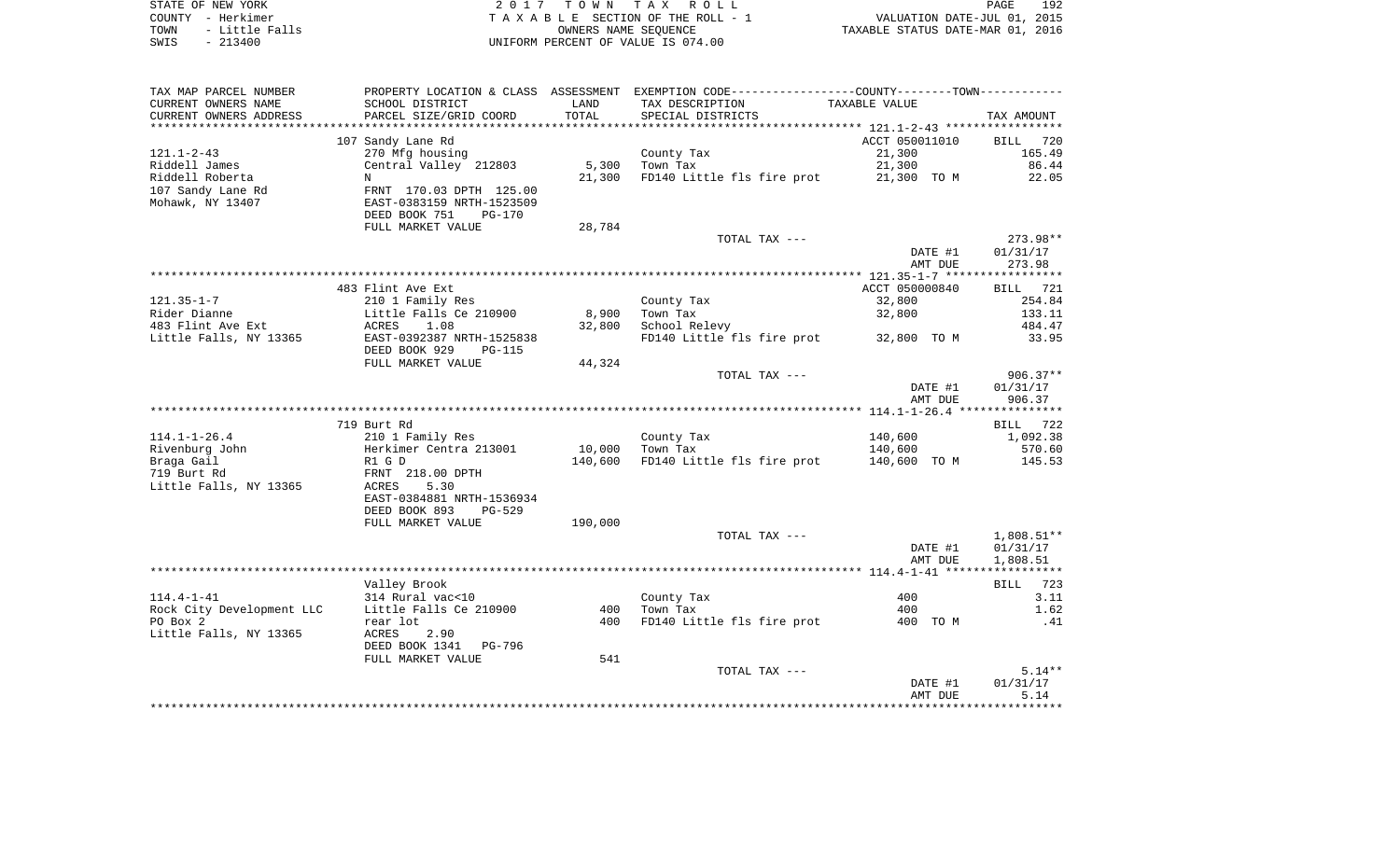| TAX MAP PARCEL NUMBER                                |                           |         | PROPERTY LOCATION & CLASS ASSESSMENT EXEMPTION CODE----------------COUNTY--------TOWN----------- |                  |                    |
|------------------------------------------------------|---------------------------|---------|--------------------------------------------------------------------------------------------------|------------------|--------------------|
| CURRENT OWNERS NAME                                  | SCHOOL DISTRICT           | LAND    | TAX DESCRIPTION                                                                                  | TAXABLE VALUE    |                    |
| CURRENT OWNERS ADDRESS                               | PARCEL SIZE/GRID COORD    | TOTAL   | SPECIAL DISTRICTS                                                                                |                  | TAX AMOUNT         |
|                                                      |                           |         |                                                                                                  |                  |                    |
|                                                      | 163 Rockwell Rd           |         |                                                                                                  | ACCT 050012210   | BILL<br>724        |
| $107.3 - 1 - 22$                                     | 270 Mfg housing           |         | County Tax                                                                                       | 74,200           | 576.49             |
| Rockwell Wayne                                       | Little Falls Ce 210900    | 34,500  | Town Tax                                                                                         | 74,200           | 301.13             |
| Rockwell Sheila                                      | ACRES<br>78.90            | 74,200  | FD140 Little fls fire prot                                                                       | 74,200 TO M      | 76.80              |
| 163 Rockwell Rd                                      | EAST-0383906 NRTH-1545625 |         |                                                                                                  |                  |                    |
| Little Falls, NY 13365                               | DEED BOOK 1358<br>PG-655  |         |                                                                                                  |                  |                    |
|                                                      | FULL MARKET VALUE         | 100,270 |                                                                                                  |                  |                    |
|                                                      |                           |         | TOTAL TAX ---                                                                                    |                  | 954.42**           |
|                                                      |                           |         |                                                                                                  | DATE #1          | 01/31/17           |
|                                                      |                           |         |                                                                                                  | AMT DUE          | 954.42             |
|                                                      |                           |         |                                                                                                  |                  |                    |
|                                                      | 1375 State Route 169      |         |                                                                                                  | ACCT 050012270   | 725<br>BILL        |
| $114.2 - 1 - 20$                                     | 210 1 Family Res          |         | County Tax                                                                                       | 63,000           | 489.47             |
| Rohacek Florence                                     | Little Falls Ce 210900    | 4,700   | Town Tax                                                                                         | 63,000           | 255.67             |
| 1375 State Route 169                                 | S                         | 63,000  | FD140 Little fls fire prot                                                                       | 63,000 TO M      | 65.21              |
| Little Falls, NY 13365                               | $R-1$                     |         |                                                                                                  |                  |                    |
|                                                      | $Rt-169$                  |         |                                                                                                  |                  |                    |
|                                                      | FRNT 100.00 DPTH 150.00   |         |                                                                                                  |                  |                    |
|                                                      | EAST-0389155 NRTH-1539430 |         |                                                                                                  |                  |                    |
|                                                      | DEED BOOK 947<br>PG-193   |         |                                                                                                  |                  |                    |
|                                                      | FULL MARKET VALUE         | 85,135  |                                                                                                  |                  |                    |
|                                                      |                           |         | TOTAL TAX ---                                                                                    |                  | 810.35**           |
|                                                      |                           |         |                                                                                                  | DATE #1          | 01/31/17           |
|                                                      |                           |         |                                                                                                  | AMT DUE          | 810.35             |
|                                                      | 1151 State Route 5S       |         |                                                                                                  | ACCT 050014220   | <b>BILL</b><br>726 |
| $121.1 - 2 - 4$                                      | 210 1 Family Res          |         | VET COM CT 41131                                                                                 | 11,100<br>11,100 |                    |
| Ronald Spacapan & Joann Spacap Central Valley 212803 |                           | 7,200   | County Tax                                                                                       | 47,000           | 365.16             |
| Marlene A Spacapan Irr Trust FRNT 110.00 DPTH        |                           | 58,100  | Town Tax                                                                                         | 47,000           | 190.74             |
| 1151 State Route 5S                                  | ACRES<br>0.80             |         | FD140 Little fls fire prot                                                                       | 58,100 TO M      | 60.14              |
| Mohawk, NY 13407                                     | EAST-0381266 NRTH-1523543 |         |                                                                                                  |                  |                    |
|                                                      | DEED BOOK 1595<br>PG-860  |         |                                                                                                  |                  |                    |
|                                                      | FULL MARKET VALUE         | 78,514  |                                                                                                  |                  |                    |
|                                                      |                           |         | TOTAL TAX ---                                                                                    |                  | $616.04**$         |
|                                                      |                           |         |                                                                                                  | DATE #1          | 01/31/17           |
|                                                      |                           |         |                                                                                                  | AMT DUE          | 616.04             |
|                                                      |                           |         |                                                                                                  |                  |                    |
|                                                      | 1470 State Route 5S       |         |                                                                                                  | ACCT 050007290   | <b>BILL</b><br>727 |
| $121.2 - 4 - 17$                                     | 210 1 Family Res          |         | County Tax                                                                                       | 74,100           | 575.71             |
| Rood Thomas                                          | Little Falls Ce 210900    | 8,800   | Town Tax                                                                                         | 74,100           | 300.72             |
| Rood Sarah                                           | partial                   | 74,100  | FD140 Little fls fire prot                                                                       | 74,100 TO M      | 76.70              |
| 1470 State Route 5S                                  | 1.50<br>ACRES             |         |                                                                                                  |                  |                    |
| Mohawk, NY 13407                                     | EAST-0387564 NRTH-1524100 |         |                                                                                                  |                  |                    |
|                                                      | DEED BOOK 1553<br>PG-890  |         |                                                                                                  |                  |                    |
|                                                      | FULL MARKET VALUE         | 100,135 |                                                                                                  |                  |                    |
|                                                      |                           |         | TOTAL TAX ---                                                                                    |                  | 953.13**           |
|                                                      |                           |         |                                                                                                  | DATE #1          | 01/31/17           |
|                                                      |                           |         |                                                                                                  | AMT DUE          | 953.13             |
|                                                      |                           |         |                                                                                                  |                  |                    |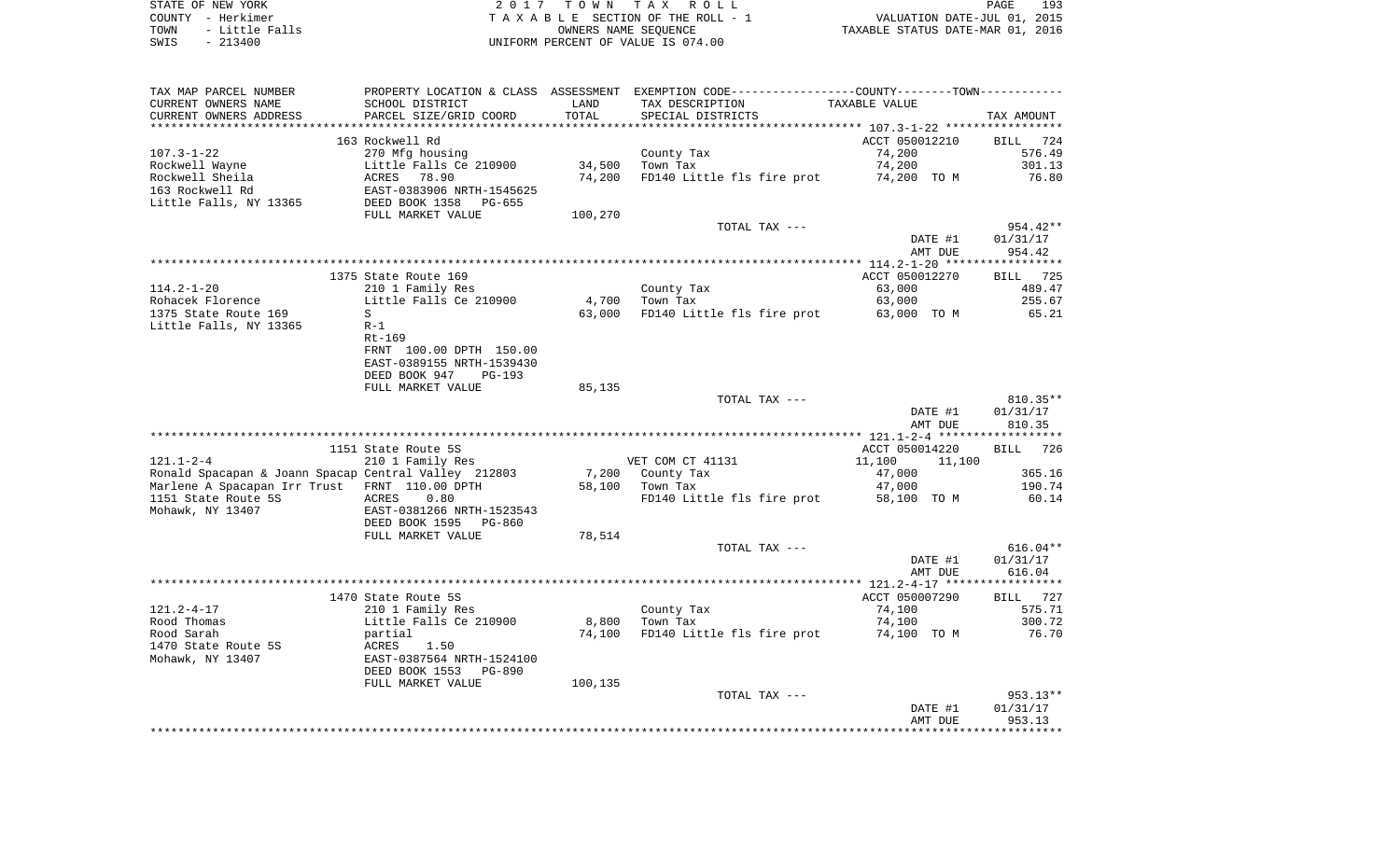| TAX MAP PARCEL NUMBER  |                            |        | PROPERTY LOCATION & CLASS ASSESSMENT EXEMPTION CODE----------------COUNTY-------TOWN-------- |                                           |                    |
|------------------------|----------------------------|--------|----------------------------------------------------------------------------------------------|-------------------------------------------|--------------------|
| CURRENT OWNERS NAME    | SCHOOL DISTRICT            | LAND   | TAX DESCRIPTION                                                                              | TAXABLE VALUE                             |                    |
| CURRENT OWNERS ADDRESS | PARCEL SIZE/GRID COORD     | TOTAL  | SPECIAL DISTRICTS                                                                            |                                           | TAX AMOUNT         |
|                        |                            |        |                                                                                              | ***************** 127.2-2-20.4 ********** |                    |
|                        | Paines Hallow Rd           |        |                                                                                              | ACCT 050099210                            | BILL<br>728        |
| $127.2 - 2 - 20.4$     | 314 Rural vac<10           |        | County Tax                                                                                   | 6,500                                     | 50.50              |
| Rossi Robert           | Little Falls Ce 210900     | 6,500  | Town Tax                                                                                     | 6,500                                     | 26.38              |
| Rossi Gisele           | ACRES<br>9.10              | 6,500  | FD140 Little fls fire prot                                                                   | 6,500 TO M                                | 6.73               |
| 58 Hancock St          | EAST-0393764 NRTH-1511368  |        |                                                                                              |                                           |                    |
| Little Falls, NY 13365 | DEED BOOK 778<br>PG-288    |        |                                                                                              |                                           |                    |
|                        | FULL MARKET VALUE          | 8,784  |                                                                                              |                                           |                    |
|                        |                            |        | TOTAL TAX ---                                                                                |                                           | $83.61**$          |
|                        |                            |        |                                                                                              | DATE #1                                   | 01/31/17           |
|                        |                            |        |                                                                                              | AMT DUE                                   | 83.61              |
|                        |                            |        |                                                                                              |                                           | ************       |
|                        | Paines Hallow Rd           |        |                                                                                              | ACCT 050099220                            | BILL 729           |
| $127.2 - 2 - 20.5$     | 312 Vac w/imprv            |        | County Tax                                                                                   | 9,500                                     | 73.81              |
| Rossi Robert           | Little Falls Ce 210900     | 9,500  | Town Tax                                                                                     | 9,500                                     | 38.55              |
| Rossi Giesle           | East                       | 9,500  | FD140 Little fls fire prot                                                                   | 9,500 TO M                                | 9.83               |
| 58 Hancock St          | $V-L$                      |        |                                                                                              |                                           |                    |
| Little Falls, NY 13365 | Rt 167                     |        |                                                                                              |                                           |                    |
|                        | 9.70<br>ACRES              |        |                                                                                              |                                           |                    |
|                        | EAST-0393498 NRTH-1512120  |        |                                                                                              |                                           |                    |
|                        | DEED BOOK 739<br>$PG-268$  |        |                                                                                              |                                           |                    |
|                        |                            |        |                                                                                              |                                           |                    |
|                        | FULL MARKET VALUE          | 12,838 | TOTAL TAX ---                                                                                |                                           | $122.19**$         |
|                        |                            |        |                                                                                              |                                           |                    |
|                        |                            |        |                                                                                              | DATE #1                                   | 01/31/17<br>122.19 |
|                        |                            |        |                                                                                              | AMT DUE                                   | **********         |
|                        |                            |        |                                                                                              |                                           |                    |
|                        | Paines Hollow Rd           |        |                                                                                              | ACCT 050016580                            | <b>BILL</b><br>730 |
| $121.2 - 2 - 20.1$     | 311 Res vac land           |        | County Tax                                                                                   | 10,600                                    | 82.36              |
| Rowland Inc James F    | Little Falls Ce 210900     | 10,600 | Town Tax                                                                                     | 10,600                                    | 43.02              |
| 494 Flint Avenue Ext   | W                          | 10,600 | FD140 Little fls fire prot                                                                   | 10,600 TO M                               | 10.97              |
| Little Falls, NY 13365 | $V-L$                      |        |                                                                                              |                                           |                    |
|                        | Rt167                      |        |                                                                                              |                                           |                    |
|                        | ACRES<br>6.60              |        |                                                                                              |                                           |                    |
|                        | EAST-0391515 NRTH-1525916  |        |                                                                                              |                                           |                    |
|                        | DEED BOOK 1146<br>PG-832   |        |                                                                                              |                                           |                    |
|                        | FULL MARKET VALUE          | 14,324 |                                                                                              |                                           |                    |
|                        |                            |        | TOTAL TAX ---                                                                                |                                           | $136.35**$         |
|                        |                            |        |                                                                                              | DATE #1                                   | 01/31/17           |
|                        |                            |        |                                                                                              | AMT DUE                                   | 136.35             |
|                        |                            |        |                                                                                              |                                           |                    |
|                        | 494 Flint Ave Ext          |        |                                                                                              | ACCT 050013950                            | <b>BILL</b> 731    |
| $121.35 - 1 - 5$       | 432 Gas station            |        | County Tax                                                                                   | 56,200                                    | 436.64             |
| Rowland, Inc James     | Little Falls Ce 210900     | 8,200  | Town Tax                                                                                     | 56,200                                    | 228.08             |
| 494 Flint Avenue Ext   | <b>ACRES</b><br>1.10       | 56,200 | FD140 Little fls fire prot                                                                   | 56,200 TO M                               | 58.17              |
| Little Falls, NY 13365 | EAST-0391973 NRTH-1525879  |        |                                                                                              |                                           |                    |
|                        | DEED BOOK 1136<br>$PG-403$ |        |                                                                                              |                                           |                    |
|                        | FULL MARKET VALUE          | 75,946 |                                                                                              |                                           |                    |
|                        |                            |        | TOTAL TAX ---                                                                                |                                           | 722.89**           |
|                        |                            |        |                                                                                              | DATE #1                                   | 01/31/17           |
|                        |                            |        |                                                                                              | AMT DUE                                   | 722.89             |
|                        |                            |        |                                                                                              |                                           |                    |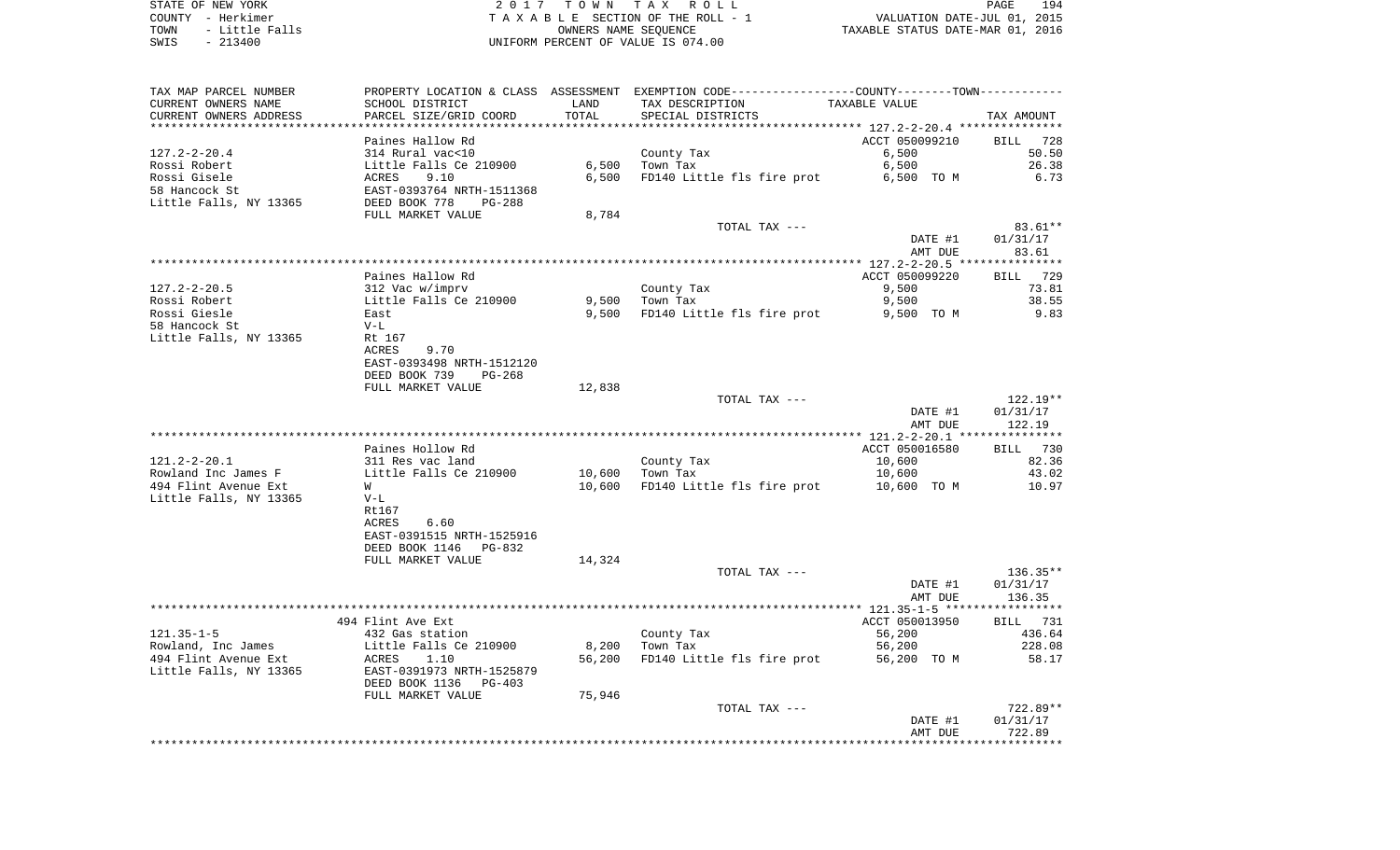| TAX MAP PARCEL NUMBER  |                                |        | PROPERTY LOCATION & CLASS ASSESSMENT EXEMPTION CODE---------------COUNTY-------TOWN---------- |                                                |              |
|------------------------|--------------------------------|--------|-----------------------------------------------------------------------------------------------|------------------------------------------------|--------------|
| CURRENT OWNERS NAME    | SCHOOL DISTRICT                | LAND   | TAX DESCRIPTION                                                                               | TAXABLE VALUE                                  |              |
| CURRENT OWNERS ADDRESS | PARCEL SIZE/GRID COORD         | TOTAL  | SPECIAL DISTRICTS                                                                             |                                                | TAX AMOUNT   |
|                        |                                |        |                                                                                               |                                                |              |
|                        | James Ter                      |        |                                                                                               | ACCT 050099690                                 | BILL 732     |
| $114.2 - 2 - 32.4$     | 311 Res vac land               |        | County Tax                                                                                    | 3,900                                          | 30.30        |
| Rowley Michael         | Little Falls Ce 210900         | 3,900  | Town Tax                                                                                      | 3,900                                          | 15.83        |
| Rowley Shannan         | 1.90<br>ACRES                  | 3,900  | FD140 Little fls fire prot                                                                    | 3,900 TO M                                     | 4.04         |
| 406 W Monroe St        | EAST-0392064 NRTH-1537665      |        |                                                                                               |                                                |              |
| Little Falls, NY 13365 | DEED BOOK 1432<br>PG-402       |        |                                                                                               |                                                |              |
|                        | FULL MARKET VALUE              | 5,270  |                                                                                               |                                                |              |
|                        |                                |        | TOTAL TAX ---                                                                                 |                                                | $50.17**$    |
|                        |                                |        |                                                                                               | DATE #1                                        | 01/31/17     |
|                        |                                |        |                                                                                               | AMT DUE                                        | 50.17        |
|                        |                                |        |                                                                                               |                                                |              |
|                        | High School Rd                 |        |                                                                                               | ACCT 050006960                                 | 733<br>BILL  |
| $114.2 - 2 - 54.1$     | 311 Res vac land               |        | County Tax                                                                                    | 4,200                                          | 32.63        |
| Rowley Michael         | Little Falls Ce 210900         | 4,200  | Town Tax                                                                                      | 4,200                                          | 17.04        |
| Rowley Shannan         | VL                             | 4,200  | FD140 Little fls fire prot                                                                    | 4,200 TO M                                     | 4.35         |
| 406 W Monroe St        | FRNT 260.00 DPTH               |        |                                                                                               |                                                |              |
| Little Falls, NY 13365 | <b>ACRES</b><br>1.70           |        |                                                                                               |                                                |              |
|                        | EAST-0392210 NRTH-1537906      |        |                                                                                               |                                                |              |
|                        | DEED BOOK 1432<br>$PG-402$     |        |                                                                                               |                                                |              |
|                        | FULL MARKET VALUE              | 5,676  |                                                                                               |                                                |              |
|                        |                                |        | TOTAL TAX ---                                                                                 |                                                | 54.02**      |
|                        |                                |        |                                                                                               | DATE #1                                        | 01/31/17     |
|                        |                                |        |                                                                                               | AMT DUE                                        | 54.02        |
|                        | **********                     |        | ***********************************                                                           | **************** 114.3-1-15 ****************** |              |
|                        | 121 Broat Rd                   |        |                                                                                               | ACCT 050012390                                 | BILL 734     |
| $114.3 - 1 - 15$       | 210 1 Family Res               |        | County Tax                                                                                    | 73,200                                         | 568.72       |
| Ruggerio Louis         | Herkimer Centra 213001         | 14,800 | Town Tax                                                                                      | 73,200                                         | 297.07       |
| PO Box 187             | N                              | 73,200 | School Relevy                                                                                 |                                                | 1,283.21     |
| Herkimer, NY 13350     | inc./lots 13,14                |        | FD140 Little fls fire prot                                                                    | 73,200 TO M                                    | 75.77        |
|                        | FRNT 304.00 DPTH               |        |                                                                                               |                                                |              |
|                        | <b>ACRES</b><br>1.10           |        |                                                                                               |                                                |              |
|                        | EAST-0379912 NRTH-1531648      |        |                                                                                               |                                                |              |
|                        | DEED BOOK 00616 PG-00252       |        |                                                                                               |                                                |              |
|                        | FULL MARKET VALUE              | 98,919 |                                                                                               |                                                |              |
|                        |                                |        | TOTAL TAX ---                                                                                 |                                                | $2,224.77**$ |
|                        |                                |        |                                                                                               | DATE #1                                        | 01/31/17     |
|                        |                                |        |                                                                                               | AMT DUE                                        | 2,224.77     |
|                        |                                |        |                                                                                               |                                                |              |
|                        | Broat Rd                       |        |                                                                                               | ACCT 050100100                                 | BILL 735     |
| $114.3 - 3 - 12.2$     | 311 Res vac land               |        | County Tax                                                                                    | 3,100                                          | 24.09        |
| Ruggerio Louis         | Herkimer Centra 213001         | 3,100  | Town Tax                                                                                      | 3,100                                          | 12.58        |
| Ruggerio Laurie        | ACRES<br>1.00                  | 3,100  | School Relevy                                                                                 |                                                | 111.44       |
| PO Box 187             | EAST-0379962 NRTH-1531434      |        | FD140 Little fls fire prot                                                                    | 3,100 TO M                                     | 3.21         |
| Herkimer, NY 13350     | DEED BOOK 791<br><b>PG-219</b> |        |                                                                                               |                                                |              |
|                        |                                |        |                                                                                               |                                                |              |
|                        | FULL MARKET VALUE              | 4,189  | TOTAL TAX ---                                                                                 |                                                | 151.32**     |
|                        |                                |        |                                                                                               | DATE #1                                        | 01/31/17     |
|                        |                                |        |                                                                                               | AMT DUE                                        | 151.32       |
|                        |                                |        |                                                                                               |                                                |              |
|                        |                                |        |                                                                                               |                                                |              |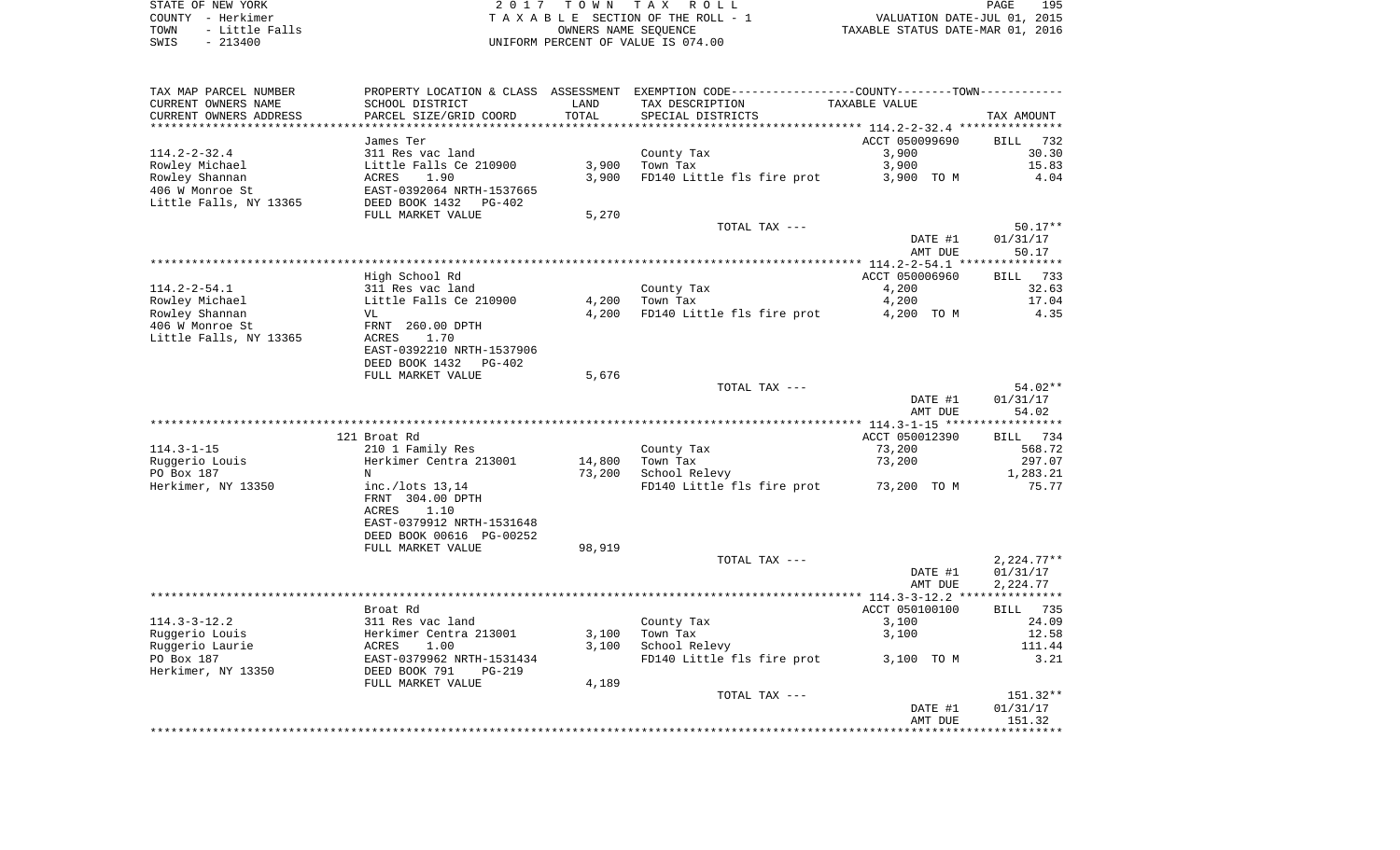| STATE OF NEW YORK<br>COUNTY - Herkimer<br>- Little Falls<br>TOWN<br>$-213400$<br>SWIS | 2017                                       |                   | TOWN TAX ROLL<br>TAXABLE SECTION OF THE ROLL - 1<br>OWNERS NAME SEQUENCE<br>UNIFORM PERCENT OF VALUE IS 074.00 | VALUATION DATE-JUL 01, 2015<br>TAXABLE STATUS DATE-MAR 01, 2016 | PAGE<br>196           |
|---------------------------------------------------------------------------------------|--------------------------------------------|-------------------|----------------------------------------------------------------------------------------------------------------|-----------------------------------------------------------------|-----------------------|
| TAX MAP PARCEL NUMBER                                                                 |                                            |                   | PROPERTY LOCATION & CLASS ASSESSMENT EXEMPTION CODE---------------COUNTY-------TOWN----------                  |                                                                 |                       |
| CURRENT OWNERS NAME                                                                   | SCHOOL DISTRICT                            | LAND              | TAX DESCRIPTION                                                                                                | TAXABLE VALUE                                                   |                       |
| CURRENT OWNERS ADDRESS                                                                | PARCEL SIZE/GRID COORD                     | TOTAL             | SPECIAL DISTRICTS                                                                                              |                                                                 | TAX AMOUNT            |
| **************************                                                            |                                            |                   |                                                                                                                |                                                                 |                       |
|                                                                                       | 124 Koch Rd<br>240 Rural res               |                   |                                                                                                                |                                                                 | BILL<br>736           |
| $121.4 - 2 - 20.3$<br>Sadekoski Dave                                                  | Little Falls Ce 210900                     | 10,800            | County Tax<br>Town Tax                                                                                         | 136,100<br>136,100                                              | 1,057.41<br>552.33    |
| Sadekoski Kathryn A                                                                   | R1 G                                       | 136,100           | FD140 Little fls fire prot                                                                                     | 136,100 TO M                                                    | 140.87                |
| 124 Koch Rd                                                                           | deck                                       |                   |                                                                                                                |                                                                 |                       |
| Little Falls, NY 13365                                                                | FRNT 432.00 DPTH                           |                   |                                                                                                                |                                                                 |                       |
|                                                                                       | 2.80<br>ACRES                              |                   |                                                                                                                |                                                                 |                       |
|                                                                                       | EAST-0392360 NRTH-1514797                  |                   |                                                                                                                |                                                                 |                       |
|                                                                                       | DEED BOOK 904<br>PG-681                    |                   |                                                                                                                |                                                                 |                       |
|                                                                                       | FULL MARKET VALUE                          | 183,919           | TOTAL TAX ---                                                                                                  |                                                                 | $1,750.61**$          |
|                                                                                       |                                            |                   |                                                                                                                | DATE #1                                                         | 01/31/17              |
|                                                                                       |                                            |                   |                                                                                                                | AMT DUE                                                         | 1,750.61              |
|                                                                                       |                                            |                   |                                                                                                                |                                                                 |                       |
|                                                                                       | 144 Koch Rd.                               |                   |                                                                                                                |                                                                 | BILL 737              |
| $121.4 - 2 - 20.2$                                                                    | 210 1 Family Res                           |                   | County Tax<br>Town Tax                                                                                         | 101,000                                                         | 784.71                |
| Sadekoski Michael<br>144 Koch Rd                                                      | Little Falls Ce 210900<br>FRNT 315.00 DPTH | 10,900<br>101,000 | FD140 Little fls fire prot                                                                                     | 101,000<br>101,000 TO M                                         | 409.89<br>104.54      |
| Little Falls, NY 13365                                                                | ACRES<br>2.90                              |                   |                                                                                                                |                                                                 |                       |
|                                                                                       | EAST-0391989 NRTH-1514782                  |                   |                                                                                                                |                                                                 |                       |
|                                                                                       | DEED BOOK 846<br>PG-486                    |                   |                                                                                                                |                                                                 |                       |
|                                                                                       | FULL MARKET VALUE                          | 136,486           |                                                                                                                |                                                                 |                       |
|                                                                                       |                                            |                   | TOTAL TAX ---                                                                                                  |                                                                 | 1,299.14**            |
|                                                                                       |                                            |                   |                                                                                                                | DATE #1<br>AMT DUE                                              | 01/31/17<br>1,299.14  |
|                                                                                       |                                            |                   |                                                                                                                |                                                                 |                       |
|                                                                                       | 193 Lakeview Dr                            |                   |                                                                                                                | ACCT 050099260                                                  | 738<br>BILL           |
| $114.3 - 3 - 17$                                                                      | 210 1 Family Res                           |                   | County Tax                                                                                                     | 242,600                                                         | 1,884.85              |
| Sadlon Richard                                                                        | Herkimer Centra 213001                     | 33,700            | Town Tax                                                                                                       | 242,600                                                         | 984.54                |
| Sadlon Beth                                                                           | partial garage                             | 242,600           | FD140 Little fls fire prot                                                                                     | 242,600 TO M                                                    | 251.10                |
| 193 Lakeview Dr<br>Little Falls, NY 13365                                             | ACRES<br>6.50<br>EAST-0382029 NRTH-1530912 |                   |                                                                                                                |                                                                 |                       |
|                                                                                       | DEED BOOK 734<br>PG-186                    |                   |                                                                                                                |                                                                 |                       |
|                                                                                       | FULL MARKET VALUE                          | 327,838           |                                                                                                                |                                                                 |                       |
|                                                                                       |                                            |                   | TOTAL TAX ---                                                                                                  |                                                                 | $3,120.49**$          |
|                                                                                       |                                            |                   |                                                                                                                | DATE #1                                                         | 01/31/17              |
|                                                                                       |                                            |                   |                                                                                                                | AMT DUE                                                         | 3,120.49              |
|                                                                                       |                                            |                   |                                                                                                                |                                                                 |                       |
| $114.3 - 3 - 18$                                                                      | Lakeview Dr<br>311 Res vac land            |                   | County Tax                                                                                                     | ACCT 050100340<br>19,100                                        | 739<br>BILL<br>148.40 |
| Sadlon Richard John                                                                   | Herkimer Centra 213001                     | 19,100            | Town Tax                                                                                                       | 19,100                                                          | 77.51                 |
| Sadlon Beth                                                                           | 5.70<br>ACRES                              | 19,100            | FD140 Little fls fire prot                                                                                     | 19,100 TO M                                                     | 19.77                 |
| 193 Lake View Dr                                                                      | EAST-0382154 NRTH-1530596                  |                   |                                                                                                                |                                                                 |                       |
| Little Falls, NY 13365                                                                | DEED BOOK 903<br>PG-511                    |                   |                                                                                                                |                                                                 |                       |
|                                                                                       | FULL MARKET VALUE                          | 25,811            |                                                                                                                |                                                                 |                       |
|                                                                                       |                                            |                   | TOTAL TAX ---                                                                                                  | DATE #1                                                         | 245.68**<br>01/31/17  |
|                                                                                       |                                            |                   |                                                                                                                | AMT DUE                                                         | 245.68                |
|                                                                                       |                                            |                   |                                                                                                                |                                                                 |                       |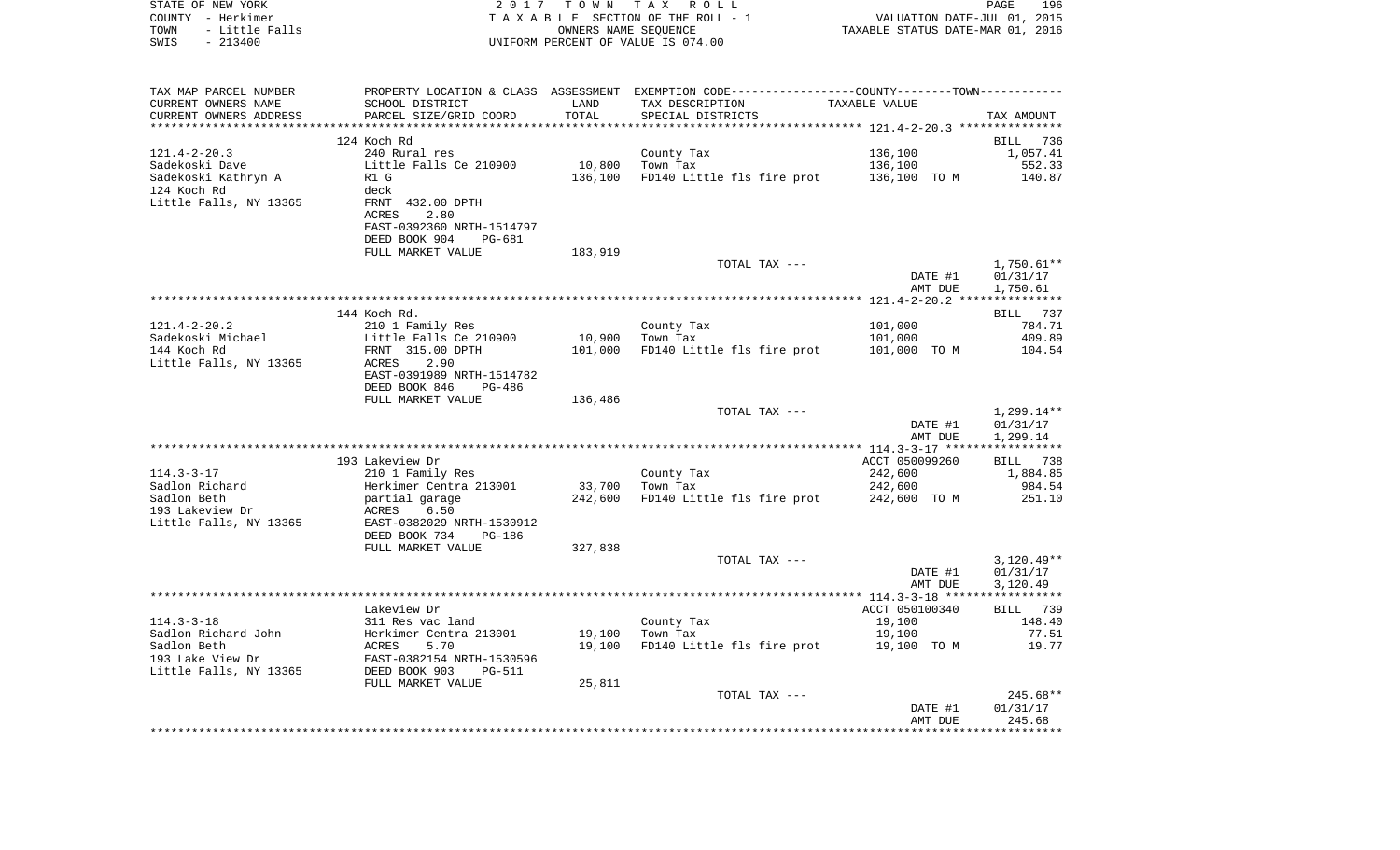| STATE OF NEW YORK<br>COUNTY - Herkimer | 2017                                                 | T O W N | TAX ROLL<br>TAXABLE SECTION OF THE ROLL - 1                                                   | VALUATION DATE-JUL 01,           | PAGE<br>197<br>2015      |
|----------------------------------------|------------------------------------------------------|---------|-----------------------------------------------------------------------------------------------|----------------------------------|--------------------------|
| - Little Falls<br>TOWN                 |                                                      |         | OWNERS NAME SEQUENCE                                                                          | TAXABLE STATUS DATE-MAR 01, 2016 |                          |
| $-213400$<br>SWIS                      |                                                      |         | UNIFORM PERCENT OF VALUE IS 074.00                                                            |                                  |                          |
| TAX MAP PARCEL NUMBER                  |                                                      |         | PROPERTY LOCATION & CLASS ASSESSMENT EXEMPTION CODE---------------COUNTY-------TOWN---------- |                                  |                          |
| CURRENT OWNERS NAME                    | SCHOOL DISTRICT                                      | LAND    | TAX DESCRIPTION                                                                               | TAXABLE VALUE                    |                          |
| CURRENT OWNERS ADDRESS                 | PARCEL SIZE/GRID COORD                               | TOTAL   | SPECIAL DISTRICTS                                                                             |                                  | TAX AMOUNT               |
| *********************                  |                                                      |         |                                                                                               |                                  |                          |
| $107.3 - 1 - 11.1$                     | 1878 State Route 169<br>112 Dairy farm               |         |                                                                                               | ACCT 050015090<br>103,100        | 740<br>BILL<br>801.02    |
| Sagatis Jason                          | Little Falls Ce 210900                               | 26,600  | County Tax<br>Town Tax                                                                        | 103,100                          | 418.41                   |
| Sagatis Carrie                         | N                                                    | 103,100 | FD140 Little fls fire prot                                                                    | 103,100 TO M                     | 106.71                   |
| 1878 State Route 169                   | Farm                                                 |         |                                                                                               |                                  |                          |
| Little Falls, NY 13365                 | Rt 169                                               |         |                                                                                               |                                  |                          |
|                                        | 45.10<br>ACRES                                       |         |                                                                                               |                                  |                          |
|                                        | EAST-0380324 NRTH-1544067                            |         |                                                                                               |                                  |                          |
|                                        | DEED BOOK 1170 PG-393                                |         |                                                                                               |                                  |                          |
|                                        | FULL MARKET VALUE                                    | 139,324 | TOTAL TAX ---                                                                                 |                                  | 1,326.14**               |
|                                        |                                                      |         |                                                                                               | DATE #1                          | 01/31/17                 |
|                                        |                                                      |         |                                                                                               | AMT DUE                          | 1,326.14                 |
|                                        |                                                      |         |                                                                                               |                                  |                          |
|                                        | 464 Sandy Lane Rd                                    |         |                                                                                               | ACCT 050099100                   | 741<br>BILL              |
| $121.2 - 4 - 40.2$                     | 210 1 Family Res                                     |         | County Tax                                                                                    | 69,700                           | 541.53                   |
| Sagatis Kathleen                       | Little Falls Ce 210900                               | 8,400   | Town Tax                                                                                      | 69,700                           | 282.86                   |
| 464 Sandy Lane Rd                      | 1.10<br>ACRES                                        | 69,700  | FD140 Little fls fire prot                                                                    | 69,700 TO M                      | 72.14                    |
| Mohawk, NY 13407                       | EAST-0388404 NRTH-1521056<br>DEED BOOK 818<br>PG-154 |         |                                                                                               |                                  |                          |
|                                        | FULL MARKET VALUE                                    | 94,189  |                                                                                               |                                  |                          |
|                                        |                                                      |         | TOTAL TAX ---                                                                                 |                                  | 896.53**                 |
|                                        |                                                      |         |                                                                                               | DATE #1                          | 01/31/17                 |
|                                        |                                                      |         |                                                                                               | AMT DUE                          | 896.53                   |
|                                        |                                                      |         |                                                                                               |                                  |                          |
|                                        | Fall Hill Rd                                         |         |                                                                                               | ACCT 050003455                   | BILL<br>742              |
| $121.2 - 2 - 40$<br>Sagatis William    | 210 1 Family Res<br>Little Falls Ce 210900           | 9,500   | County Tax<br>Town Tax                                                                        | 105,200<br>105,200               | 817.34<br>426.93         |
| Sagatis Linda                          | R1 G Plebrn                                          | 105,200 | FD140 Little fls fire prot                                                                    | 105,200 TO M                     | 108.89                   |
| 1865 State Route 5-S                   | $R-1$                                                |         |                                                                                               |                                  |                          |
| Little Falls, NY 13365                 | $Rt5-S$                                              |         |                                                                                               |                                  |                          |
|                                        | 4.10<br>ACRES                                        |         |                                                                                               |                                  |                          |
|                                        | EAST-0395083 NRTH-1525867                            |         |                                                                                               |                                  |                          |
|                                        | DEED BOOK 00652 PG-00349                             |         |                                                                                               |                                  |                          |
|                                        | FULL MARKET VALUE                                    | 142,162 |                                                                                               |                                  |                          |
|                                        |                                                      |         | TOTAL TAX ---                                                                                 |                                  | $1,353.16**$<br>01/31/17 |
|                                        |                                                      |         |                                                                                               | DATE #1<br>AMT DUE               | 1,353.16                 |
|                                        |                                                      |         |                                                                                               |                                  |                          |
|                                        | Sandy Ln                                             |         |                                                                                               | ACCT 050012570                   | BILL 743                 |
| $121.2 - 4 - 10$                       | 314 Rural vac<10                                     |         | County Tax                                                                                    | 3,300                            | 25.64                    |
| Sagatis William A Sr                   | Little Falls Ce 210900                               | 3,300   | Town Tax                                                                                      | 3,300                            | 13.39                    |
| 1865 State Route 5S                    | Ν                                                    | 3,300   | FD140 Little fls fire prot                                                                    | 3,300 TO M                       | 3.42                     |
| Little Falls, NY 13365                 | $VI$ 1 1/2 A<br>Sandy Lane                           |         |                                                                                               |                                  |                          |
|                                        | ACRES<br>1.50                                        |         |                                                                                               |                                  |                          |
|                                        | EAST-0387314 NRTH-1520574                            |         |                                                                                               |                                  |                          |
|                                        | DEED BOOK 907<br>PG-329                              |         |                                                                                               |                                  |                          |
|                                        | FULL MARKET VALUE                                    | 4,459   |                                                                                               |                                  |                          |
|                                        |                                                      |         | TOTAL TAX ---                                                                                 |                                  | $42.45**$                |
|                                        |                                                      |         |                                                                                               | DATE #1                          | 01/31/17                 |
|                                        |                                                      |         |                                                                                               | AMT DUE                          | 42.45                    |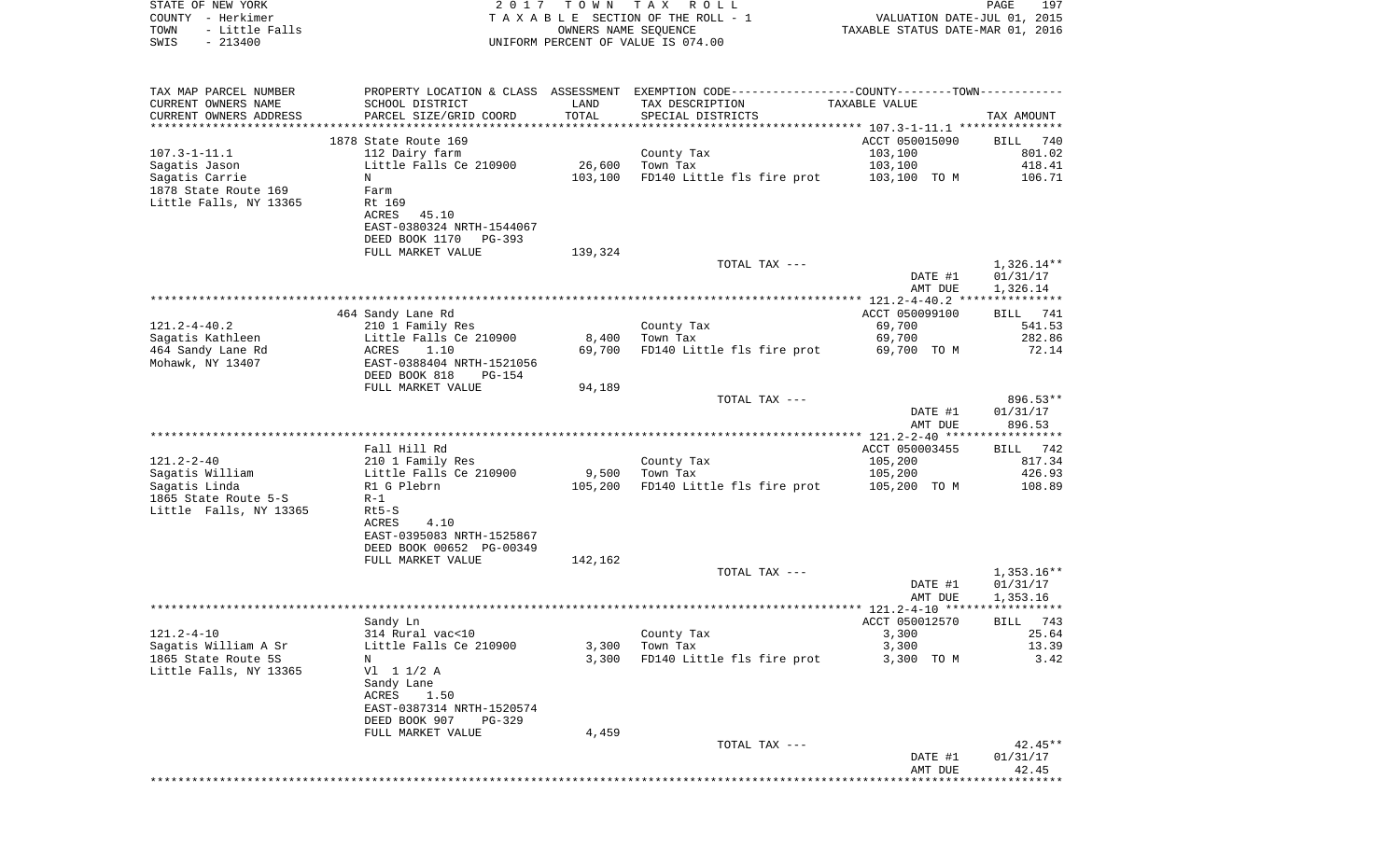| STATE OF NEW YORK<br>COUNTY - Herkimer<br>- Little Falls<br>TOWN<br>$-213400$<br>SWIS | 2017                                                                         | T O W N       | TAX ROLL<br>T A X A B L E SECTION OF THE ROLL - 1<br>OWNERS NAME SEOUENCE<br>UNIFORM PERCENT OF VALUE IS 074.00 | VALUATION DATE-JUL 01, 2015<br>TAXABLE STATUS DATE-MAR 01, 2016 | PAGE<br>198        |
|---------------------------------------------------------------------------------------|------------------------------------------------------------------------------|---------------|-----------------------------------------------------------------------------------------------------------------|-----------------------------------------------------------------|--------------------|
| TAX MAP PARCEL NUMBER                                                                 |                                                                              |               | PROPERTY LOCATION & CLASS ASSESSMENT EXEMPTION CODE---------------COUNTY-------TOWN----------                   |                                                                 |                    |
| CURRENT OWNERS NAME<br>CURRENT OWNERS ADDRESS<br>**********************               | SCHOOL DISTRICT<br>PARCEL SIZE/GRID COORD                                    | LAND<br>TOTAL | TAX DESCRIPTION<br>SPECIAL DISTRICTS                                                                            | TAXABLE VALUE                                                   | TAX AMOUNT         |
|                                                                                       | 411 Sandy Ln                                                                 |               |                                                                                                                 | ACCT 050012600                                                  | <b>BILL</b><br>744 |
| $121.2 - 4 - 11$                                                                      | 210 1 Family Res                                                             |               | County Tax                                                                                                      | 60,500                                                          | 470.05             |
| Sagatis William A Sr                                                                  | Little Falls Ce 210900                                                       | 6,400         | Town Tax                                                                                                        | 60,500                                                          | 245.53             |
| 1865 State Route 5S                                                                   | W                                                                            | 60,500        | FD140 Little fls fire prot                                                                                      | 60,500 TO M                                                     | 62.62              |
| Little Falls, NY 13365                                                                | R1                                                                           |               |                                                                                                                 |                                                                 |                    |
|                                                                                       | Sandy Lane<br>FRNT 133.00 DPTH<br>0.60<br>ACRES<br>EAST-0387459 NRTH-1520634 |               |                                                                                                                 |                                                                 |                    |
|                                                                                       | DEED BOOK 907<br>PG-329                                                      |               |                                                                                                                 |                                                                 |                    |
|                                                                                       | FULL MARKET VALUE                                                            | 81,757        |                                                                                                                 |                                                                 |                    |
|                                                                                       |                                                                              |               | TOTAL TAX ---                                                                                                   |                                                                 | $778.20**$         |
|                                                                                       |                                                                              |               |                                                                                                                 | DATE #1                                                         | 01/31/17<br>778.20 |
|                                                                                       |                                                                              |               |                                                                                                                 | AMT DUE                                                         |                    |
|                                                                                       | 122 Weckesser Rd                                                             |               |                                                                                                                 | ACCT 050015990                                                  | BILL 745           |
| $121.4 - 2 - 27$                                                                      | 240 Rural res                                                                |               | County Tax                                                                                                      | 48,300                                                          | 375.26             |
| Sagatis William Jr.                                                                   | Little Falls Ce 210900                                                       | 7,300         | Town Tax                                                                                                        | 48,300                                                          | 196.02             |
| 122 Weckesser Rd                                                                      | E                                                                            | 48,300        | FD140 Little fls fire prot                                                                                      | 48,300 TO M                                                     | 49.99              |
| Little Falls, NY 13365                                                                | $R-1$                                                                        |               |                                                                                                                 |                                                                 |                    |
|                                                                                       | Rt-167                                                                       |               |                                                                                                                 |                                                                 |                    |
|                                                                                       | ACRES<br>12.20                                                               |               |                                                                                                                 |                                                                 |                    |
|                                                                                       | EAST-0390499 NRTH-1520371                                                    |               |                                                                                                                 |                                                                 |                    |
|                                                                                       | DEED BOOK 1438<br><b>PG-558</b><br>FULL MARKET VALUE                         | 65,270        |                                                                                                                 |                                                                 |                    |
|                                                                                       |                                                                              |               | TOTAL TAX ---                                                                                                   |                                                                 | $621.27**$         |
|                                                                                       |                                                                              |               |                                                                                                                 | DATE #1                                                         | 01/31/17           |
|                                                                                       |                                                                              |               |                                                                                                                 | AMT DUE                                                         | 621.27             |
|                                                                                       |                                                                              |               |                                                                                                                 | *************** 114.4-2-15 ******************                   |                    |
|                                                                                       | 640 Gun Club Rd                                                              |               |                                                                                                                 | ACCT 050099620                                                  | BILL 746           |
| $114.4 - 2 - 15$                                                                      | 210 1 Family Res                                                             |               | County Tax                                                                                                      | 92,400                                                          | 717.89             |
| Salamone James                                                                        | Herkimer Centra 213001                                                       | 14,700        | Town Tax                                                                                                        | 92,400                                                          | 374.99             |
| Salamone Joann                                                                        | ACRES<br>6.60                                                                | 92,400        | FD140 Little fls fire prot                                                                                      | 92,400 TO M                                                     | 95.64              |
| 640 Gun Club Rd                                                                       | EAST-0387190 NRTH-1536166                                                    |               |                                                                                                                 |                                                                 |                    |
| Little Falls, NY 13365                                                                | DEED BOOK 1259<br>PG-294                                                     |               |                                                                                                                 |                                                                 |                    |
|                                                                                       | FULL MARKET VALUE                                                            | 124,865       | TOTAL TAX ---                                                                                                   |                                                                 | 1,188.52**         |
|                                                                                       |                                                                              |               |                                                                                                                 | DATE #1                                                         | 01/31/17           |
|                                                                                       |                                                                              |               |                                                                                                                 | AMT DUE                                                         | 1,188.52           |
|                                                                                       |                                                                              |               |                                                                                                                 |                                                                 |                    |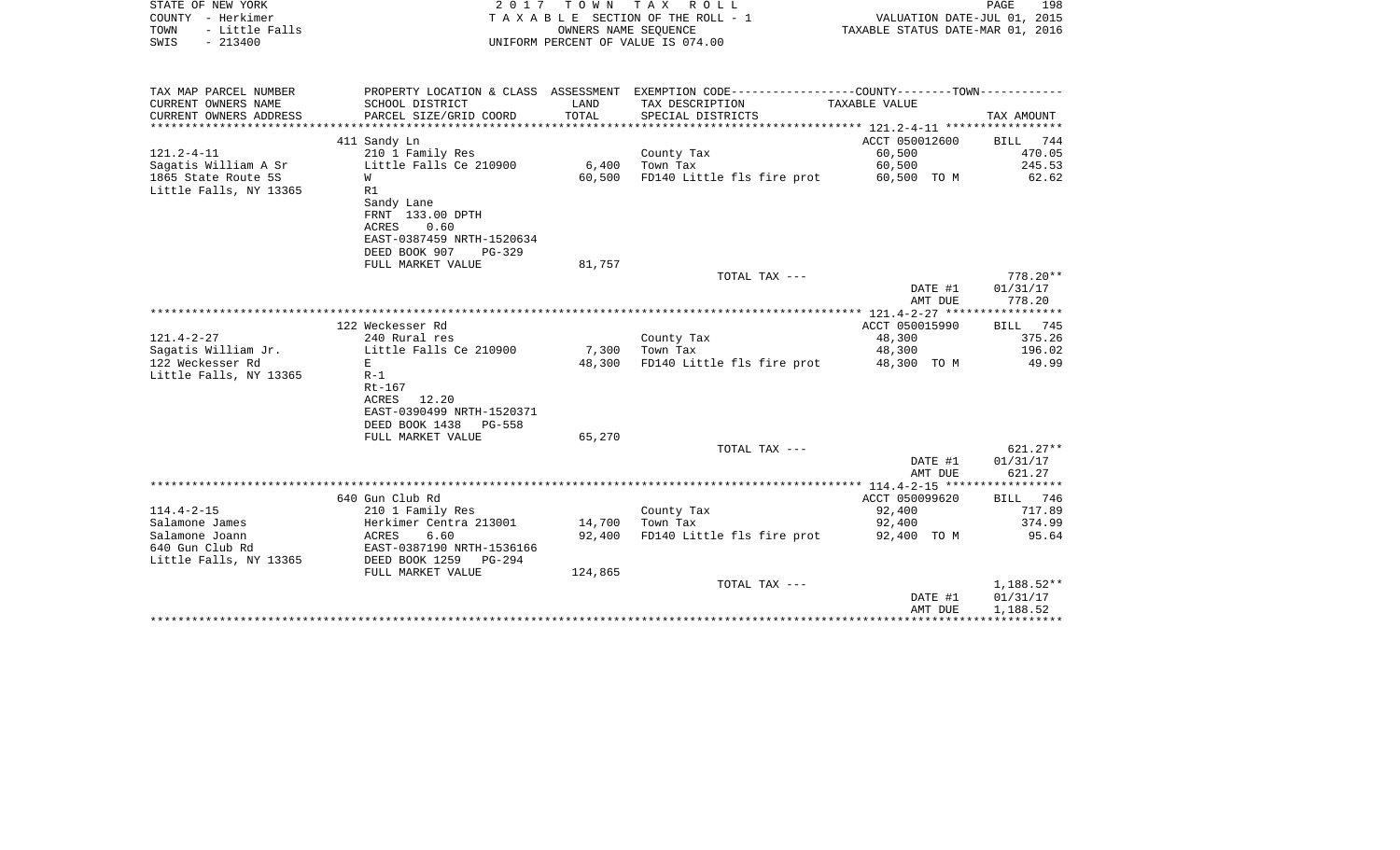| STATE OF NEW YORK      | 2017 TOWN TAX ROLL                 | 199<br><b>PAGE</b>               |
|------------------------|------------------------------------|----------------------------------|
| COUNTY - Herkimer      | TAXABLE SECTION OF THE ROLL - 1    | VALUATION DATE-JUL 01, 2015      |
| - Little Falls<br>TOWN | OWNERS NAME SEOUENCE               | TAXABLE STATUS DATE-MAR 01, 2016 |
| - 213400<br>SWIS       | UNIFORM PERCENT OF VALUE IS 074.00 |                                  |

| TAX MAP PARCEL NUMBER    |                                |         | PROPERTY LOCATION & CLASS ASSESSMENT EXEMPTION CODE----------------COUNTY--------TOWN----------- |                |              |
|--------------------------|--------------------------------|---------|--------------------------------------------------------------------------------------------------|----------------|--------------|
| CURRENT OWNERS NAME      | SCHOOL DISTRICT                | LAND    | TAX DESCRIPTION                                                                                  | TAXABLE VALUE  |              |
| CURRENT OWNERS ADDRESS   | PARCEL SIZE/GRID COORD         | TOTAL   | SPECIAL DISTRICTS                                                                                |                | TAX AMOUNT   |
|                          |                                |         |                                                                                                  |                |              |
|                          | 209 State Route 170            |         |                                                                                                  |                | BILL<br>747  |
| $114.2 - 2 - 7.4$        | 314 Rural vac<10               |         | County Tax                                                                                       | 6,300          | 48.95        |
| Salamone John            | Little Falls Ce 210900         | 6,300   | Town Tax                                                                                         | 6,300          | 25.57        |
|                          |                                |         |                                                                                                  |                |              |
| 820 Davis Rd             | Vac Ld                         | 6,300   | FD140 Little fls fire prot                                                                       | 6,300 TO M     | 6.52         |
| Little Falls, NY 13365   | FRNT 346.00 DPTH               |         |                                                                                                  |                |              |
|                          | ACRES<br>8.50                  |         |                                                                                                  |                |              |
|                          | EAST-0396237 NRTH-1543350      |         |                                                                                                  |                |              |
|                          | DEED BOOK 855<br>$PG-262$      |         |                                                                                                  |                |              |
|                          | FULL MARKET VALUE              | 8,514   |                                                                                                  |                |              |
|                          |                                |         | TOTAL TAX ---                                                                                    |                | $81.04**$    |
|                          |                                |         |                                                                                                  | DATE #1        | 01/31/17     |
|                          |                                |         |                                                                                                  | AMT DUE        | 81.04        |
|                          |                                |         |                                                                                                  |                |              |
|                          | Gun Club Rd                    |         |                                                                                                  |                |              |
|                          |                                |         |                                                                                                  |                | 748<br>BILL  |
| 114.4-3-11               | 314 Rural vac<10               |         | County Tax                                                                                       | 18,200         | 141.40       |
| Salamone Richard         | Little Falls Ce 210900         | 18,200  | Town Tax                                                                                         | 18,200         | 73.86        |
| Salamone Sara            | FRNT 250.00 DPTH               | 18,200  | FD140 Little fls fire prot                                                                       | 18,200 TO M    | 18.84        |
| 69 W Gansevoort St       | ACRES<br>5.20                  |         |                                                                                                  |                |              |
| Little Falls, NY 13365   | EAST-0387371 NRTH-1534431      |         |                                                                                                  |                |              |
|                          | DEED BOOK 1625<br>PG-335       |         |                                                                                                  |                |              |
| PRIOR OWNER ON 3/01/2016 | FULL MARKET VALUE              | 24,595  |                                                                                                  |                |              |
| Green Anthony M          |                                |         |                                                                                                  |                |              |
|                          |                                |         | TOTAL TAX ---                                                                                    |                | 234.10**     |
|                          |                                |         |                                                                                                  | DATE #1        | 01/31/17     |
|                          |                                |         |                                                                                                  | AMT DUE        | 234.10       |
|                          |                                |         |                                                                                                  |                |              |
|                          |                                |         |                                                                                                  |                |              |
|                          | 566 Gun Club Rd                |         |                                                                                                  | ACCT 050099390 | BILL 749     |
| $114.4 - 2 - 9$          | 240 Rural res                  |         | County Tax                                                                                       | 89,200         | 693.03       |
| Salamone Steve           | Herkimer Centra 213001         | 17,600  | Town Tax                                                                                         | 89,200         | 362.00       |
| Salamone Colleen         | ACRES 13.10                    | 89,200  | FD140 Little fls fire prot                                                                       | 89,200 TO M    | 92.33        |
| 566 Gun Club Rd          | EAST-0387890 NRTH-1534747      |         |                                                                                                  |                |              |
| Little Falls, NY 13365   | DEED BOOK 750<br>PG-318        |         |                                                                                                  |                |              |
|                          | FULL MARKET VALUE              | 120,541 |                                                                                                  |                |              |
|                          |                                |         | TOTAL TAX ---                                                                                    |                | 1,147.36**   |
|                          |                                |         |                                                                                                  | DATE #1        | 01/31/17     |
|                          |                                |         |                                                                                                  | AMT DUE        | 1,147.36     |
|                          |                                |         |                                                                                                  |                |              |
|                          |                                |         |                                                                                                  |                |              |
|                          | 764 Burt Rd                    |         |                                                                                                  | ACCT 050099370 | BILL 750     |
| $114.4 - 2 - 4.1$        | 210 1 Family Res               |         | County Tax                                                                                       | 95,000         | 738.09       |
| Salarpi Linda            | Herkimer Centra 213001         | 10,100  | Town Tax                                                                                         | 95,000         | 385.54       |
| 764 Burt Rd              | 3.40<br>ACRES                  | 95,000  | FD140 Little fls fire prot                                                                       | 95,000 TO M    | 98.33        |
| Little Falls, NY 13365   | EAST-0385892 NRTH-1536255      |         |                                                                                                  |                |              |
|                          | DEED BOOK 804<br><b>PG-510</b> |         |                                                                                                  |                |              |
|                          | FULL MARKET VALUE              | 128,378 |                                                                                                  |                |              |
|                          |                                |         | TOTAL TAX ---                                                                                    |                | $1,221.96**$ |
|                          |                                |         |                                                                                                  | DATE #1        | 01/31/17     |
|                          |                                |         |                                                                                                  | AMT DUE        | 1,221.96     |
|                          |                                |         |                                                                                                  |                |              |
|                          |                                |         |                                                                                                  |                |              |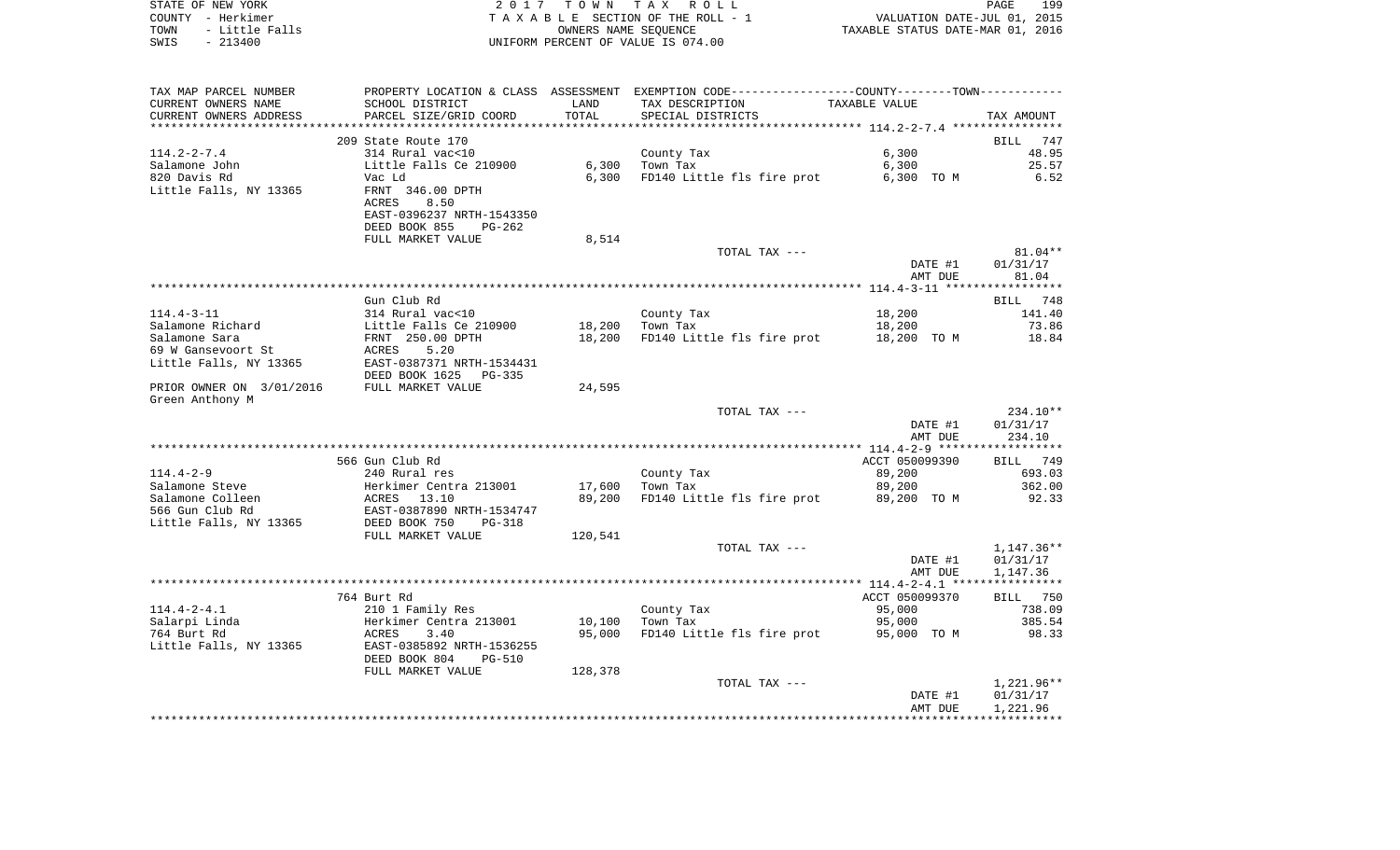| TAX MAP PARCEL NUMBER  |                            |                 | PROPERTY LOCATION & CLASS ASSESSMENT EXEMPTION CODE----------------COUNTY-------TOWN---------- |                |                 |
|------------------------|----------------------------|-----------------|------------------------------------------------------------------------------------------------|----------------|-----------------|
| CURRENT OWNERS NAME    | SCHOOL DISTRICT            | LAND            | TAX DESCRIPTION                                                                                | TAXABLE VALUE  |                 |
| CURRENT OWNERS ADDRESS | PARCEL SIZE/GRID COORD     | TOTAL           | SPECIAL DISTRICTS                                                                              |                | TAX AMOUNT      |
|                        |                            |                 |                                                                                                |                |                 |
|                        | Burt Rd                    |                 |                                                                                                | ACCT 050099430 | BILL<br>751     |
|                        |                            |                 |                                                                                                |                |                 |
| $114.4 - 2 - 4.2$      | 311 Res vac land           |                 | County Tax                                                                                     | 12,200         | 94.79           |
| Salarpi Linda          | Herkimer Centra 213001     | 12,200          | Town Tax                                                                                       | 12,200         | 49.51           |
| 764 Burt Rd            | 3.40<br>ACRES              | 12,200          | FD140 Little fls fire prot 12,200 TO M                                                         |                | 12.63           |
| Little Falls, NY 13365 | EAST-0386116 NRTH-1536271  |                 |                                                                                                |                |                 |
|                        | DEED BOOK 1251 PG-756      |                 |                                                                                                |                |                 |
|                        | FULL MARKET VALUE          | 16,486          |                                                                                                |                |                 |
|                        |                            |                 | TOTAL TAX ---                                                                                  |                | 156.93**        |
|                        |                            |                 |                                                                                                |                |                 |
|                        |                            |                 |                                                                                                | DATE #1        | 01/31/17        |
|                        |                            |                 |                                                                                                | AMT DUE        | 156.93          |
|                        |                            |                 |                                                                                                |                |                 |
|                        | 576 Gun Club Rd            |                 |                                                                                                | ACCT 050099610 | <b>BILL</b> 752 |
| $114.4 - 2 - 10$       | 240 Rural res              |                 | County Tax                                                                                     | 109,700        | 852.30          |
| Sammons Rose Ann       | Herkimer Centra 213001     | 17,600          | Town Tax                                                                                       | 109,700        | 445.20          |
| Sammons John P         | ACRES 13.10                | 109,700         | FD140 Little fls fire prot 109,700 TO M                                                        |                | 113.55          |
|                        |                            |                 |                                                                                                |                |                 |
| 576 Gun Club Rd        | EAST-0387879 NRTH-1535004  |                 |                                                                                                |                |                 |
| Little Falls, NY 13365 | DEED BOOK 816<br>$PG-214$  |                 |                                                                                                |                |                 |
|                        | FULL MARKET VALUE          | 148,243         |                                                                                                |                |                 |
|                        |                            |                 | TOTAL TAX ---                                                                                  |                | $1,411.05**$    |
|                        |                            |                 |                                                                                                | DATE #1        | 01/31/17        |
|                        |                            |                 |                                                                                                | AMT DUE        | 1,411.05        |
|                        |                            |                 |                                                                                                |                |                 |
|                        | 1820 State Route 168       |                 |                                                                                                |                | BILL 753        |
|                        |                            |                 |                                                                                                |                |                 |
| $127.4 - 2 - 18$       | 270 Mfg housing            |                 | County Tax                                                                                     | 17,800         | 138.30          |
| Sanders Lee W Jr       | 215001<br>Owen D Young     | 400             | Town Tax                                                                                       | 17,800         | 72.24           |
| 1820 State Route 168   | FRNT 85.00 DPTH 145.00     | 17,800          | School Relevy                                                                                  |                | 5.55            |
| Mohawk, NY 13407       | EAST-0388522 NRTH-1501719  |                 | FD140 Little fls fire prot 17,800 TO M                                                         |                | 18.42           |
|                        | DEED BOOK 942<br>PG-311    |                 |                                                                                                |                |                 |
|                        | FULL MARKET VALUE          | 24,054          |                                                                                                |                |                 |
|                        |                            |                 | TOTAL TAX ---                                                                                  |                | $234.51**$      |
|                        |                            |                 |                                                                                                |                |                 |
|                        |                            |                 |                                                                                                | DATE #1        | 01/31/17        |
|                        |                            |                 |                                                                                                | AMT DUE        | 234.51          |
|                        |                            |                 |                                                                                                |                |                 |
|                        | Gun Club Rd                |                 |                                                                                                |                | BILL 754        |
| $114.4 - 3 - 5$        | 314 Rural vac<10           |                 | County Tax                                                                                     | 23,100         | 179.47          |
| Sanford Brandon        | Little Falls Ce 210900     | 23,100 Town Tax |                                                                                                | 23,100         | 93.75           |
| Sanford Lauri          | FRNT 300.00 DPTH           | 23,100          | FD140 Little fls fire prot 23,100 TO M                                                         |                | 23.91           |
| 87 Prospect St         | 6.60<br>ACRES              |                 |                                                                                                |                |                 |
|                        |                            |                 |                                                                                                |                |                 |
| Little Falls, NY 13365 | EAST-0386439 NRTH-1532895  |                 |                                                                                                |                |                 |
|                        | DEED BOOK 1533<br>$PG-840$ |                 |                                                                                                |                |                 |
|                        | FULL MARKET VALUE          | 31,216          |                                                                                                |                |                 |
|                        |                            |                 | TOTAL TAX ---                                                                                  |                | 297.13**        |
|                        |                            |                 |                                                                                                | DATE #1        | 01/31/17        |
|                        |                            |                 |                                                                                                | AMT DUE        | 297.13          |
|                        |                            |                 |                                                                                                |                |                 |
|                        |                            |                 |                                                                                                |                |                 |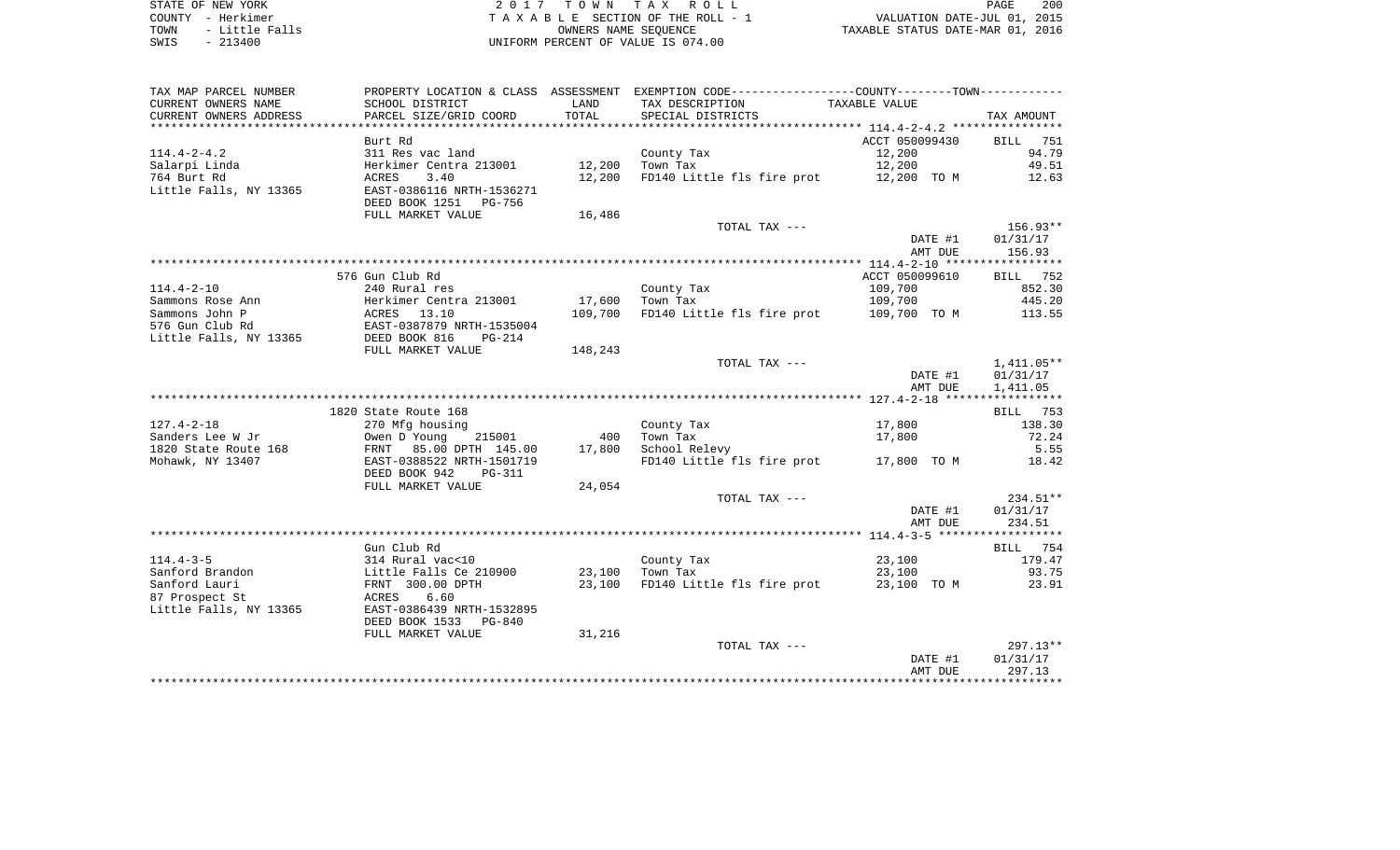| STATE OF NEW YORK<br>COUNTY - Herkimer<br>- Little Falls<br>TOWN<br>$-213400$<br>SWIS | 2017                                                         | T O W N<br>OWNERS NAME SEOUENCE | TAX ROLL<br>TAXABLE SECTION OF THE ROLL - 1<br>UNIFORM PERCENT OF VALUE IS 074.00             | VALUATION DATE-JUL 01, 2015<br>TAXABLE STATUS DATE-MAR 01, 2016 | PAGE<br>201        |
|---------------------------------------------------------------------------------------|--------------------------------------------------------------|---------------------------------|-----------------------------------------------------------------------------------------------|-----------------------------------------------------------------|--------------------|
| TAX MAP PARCEL NUMBER                                                                 |                                                              |                                 | PROPERTY LOCATION & CLASS ASSESSMENT EXEMPTION CODE---------------COUNTY-------TOWN---------- |                                                                 |                    |
| CURRENT OWNERS NAME                                                                   | SCHOOL DISTRICT                                              | LAND                            | TAX DESCRIPTION                                                                               | TAXABLE VALUE                                                   |                    |
| CURRENT OWNERS ADDRESS                                                                | PARCEL SIZE/GRID COORD                                       | TOTAL                           | SPECIAL DISTRICTS                                                                             |                                                                 | TAX AMOUNT         |
| *************************                                                             |                                                              |                                 |                                                                                               |                                                                 |                    |
|                                                                                       | Gun Club Rd                                                  |                                 |                                                                                               | ACCT 050019090                                                  | <b>BILL</b><br>755 |
| $114.4 - 1 - 34$<br>Savage Josephine                                                  | 311 Res vac land<br>Little Falls Ce 210900                   | 2,100                           | County Tax<br>Town Tax                                                                        | 2,100<br>2,100                                                  | 16.32<br>8.52      |
| 230 Gun Club Rd                                                                       | East                                                         | 2,100                           | FD140 Little fls fire prot                                                                    | 50 TO M                                                         | .05                |
| Little Falls, NY 13365                                                                | $V-L$ 1Ac.<br>Gunclub Rd.<br>FRNT 263.00 DPTH 120.00         |                                 |                                                                                               |                                                                 |                    |
|                                                                                       | EAST-0385969 NRTH-1528628                                    |                                 |                                                                                               |                                                                 |                    |
|                                                                                       | DEED BOOK 00636 PG-00127                                     |                                 |                                                                                               |                                                                 |                    |
|                                                                                       | FULL MARKET VALUE                                            | 2,838                           | TOTAL TAX ---                                                                                 |                                                                 | 24.89**            |
|                                                                                       |                                                              |                                 |                                                                                               | DATE #1                                                         | 01/31/17           |
|                                                                                       |                                                              |                                 |                                                                                               | AMT DUE                                                         | 24.89              |
|                                                                                       |                                                              |                                 |                                                                                               |                                                                 |                    |
|                                                                                       | 230 Gun Club Rd                                              |                                 |                                                                                               | ACCT 050003510                                                  | 756<br><b>BILL</b> |
| $114.4 - 1 - 35$                                                                      | 210 1 Family Res                                             |                                 | County Tax                                                                                    | 39,000                                                          | 303.01             |
| Savage Josephine                                                                      | Little Falls Ce 210900                                       | 3,000                           | Town Tax                                                                                      | 39,000                                                          | 158.27             |
| 230 Gun Club Rd                                                                       | E                                                            | 39,000                          | FD140 Little fls fire prot                                                                    | 39,000 TO M                                                     | 40.37              |
| Little Falls, NY 13365                                                                | FRNT 109.00 DPTH<br>75.00                                    |                                 |                                                                                               |                                                                 |                    |
|                                                                                       | EAST-0385885 NRTH-1528469                                    |                                 |                                                                                               |                                                                 |                    |
|                                                                                       | DEED BOOK 00615 PG-00506                                     |                                 |                                                                                               |                                                                 |                    |
|                                                                                       | FULL MARKET VALUE                                            | 52,703                          | TOTAL TAX ---                                                                                 |                                                                 | $501.65**$         |
|                                                                                       |                                                              |                                 |                                                                                               | DATE #1                                                         | 01/31/17           |
|                                                                                       |                                                              |                                 |                                                                                               | AMT DUE                                                         | 501.65             |
|                                                                                       |                                                              |                                 |                                                                                               |                                                                 |                    |
|                                                                                       | 763 Burt Rd                                                  |                                 |                                                                                               | ACCT 050012930                                                  | 757<br>BILL        |
| $114.2 - 1 - 53$                                                                      | 210 1 Family Res                                             |                                 | County Tax                                                                                    | 70,000                                                          | 543.86             |
| Scanlon Eileen                                                                        | Herkimer Centra 213001                                       | 10,300                          | Town Tax                                                                                      | 70,000                                                          | 284.08             |
| Scanlon Lois                                                                          | N                                                            | 70,000                          | FD140 Little fls fire prot                                                                    | 70,000 TO M                                                     | 72.45              |
| 743 Burt Rd                                                                           | R1                                                           |                                 |                                                                                               |                                                                 |                    |
| Little Falls, NY 13365                                                                | Burt Rd                                                      |                                 |                                                                                               |                                                                 |                    |
|                                                                                       | <b>ACRES</b><br>2.50                                         |                                 |                                                                                               |                                                                 |                    |
|                                                                                       | EAST-0385888 NRTH-1536739<br>DEED BOOK 1344<br><b>PG-789</b> |                                 |                                                                                               |                                                                 |                    |
|                                                                                       | FULL MARKET VALUE                                            | 94,595                          |                                                                                               |                                                                 |                    |
|                                                                                       |                                                              |                                 | TOTAL TAX ---                                                                                 |                                                                 | $900.39**$         |
|                                                                                       |                                                              |                                 |                                                                                               | DATE #1                                                         | 01/31/17           |
|                                                                                       |                                                              |                                 |                                                                                               | AMT DUE                                                         | 900.39             |
|                                                                                       |                                                              |                                 |                                                                                               |                                                                 |                    |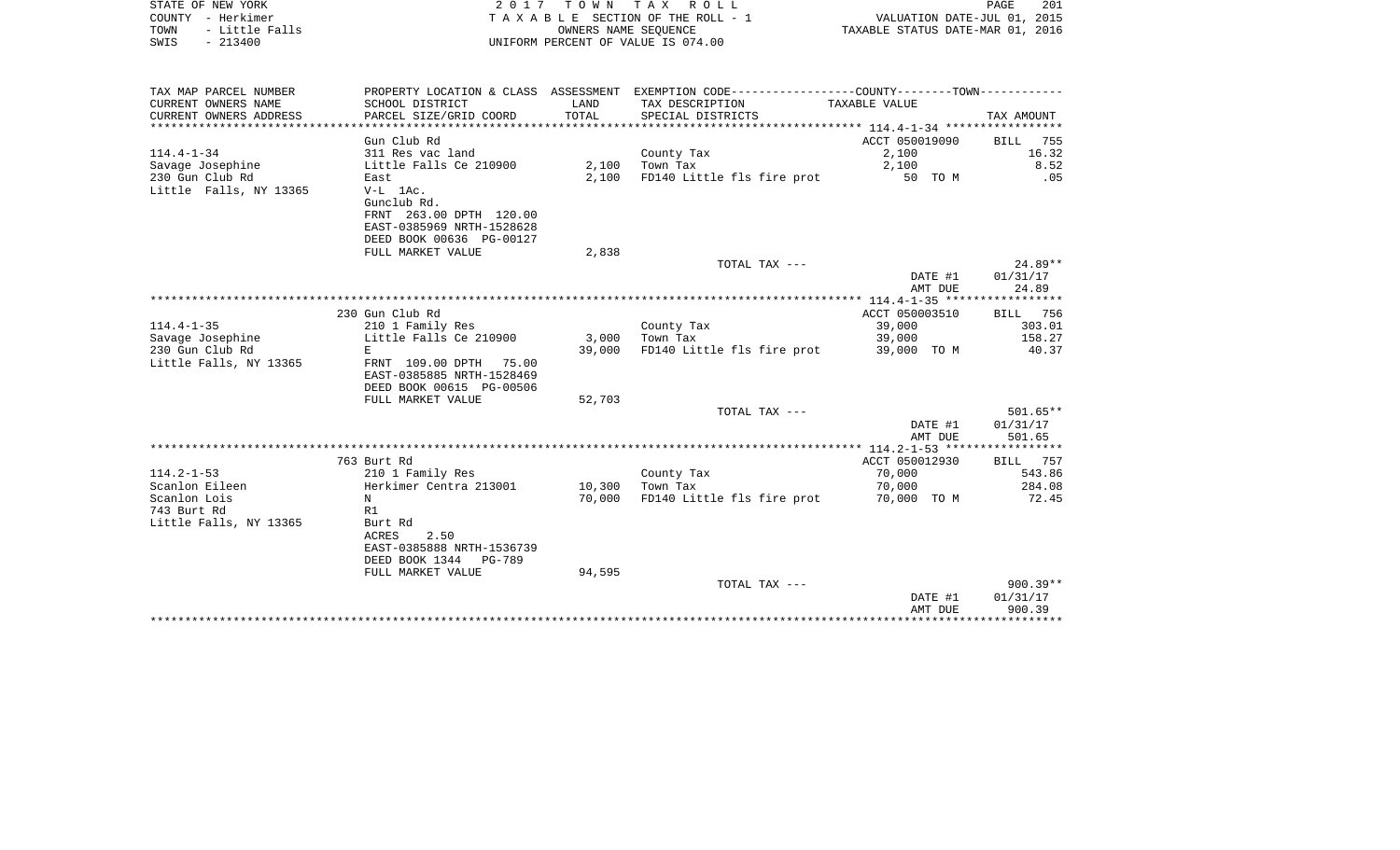|      | STATE OF NEW YORK   | 2017 TOWN TAX ROLL                 |                                  | PAGE | 202 |
|------|---------------------|------------------------------------|----------------------------------|------|-----|
|      | COUNTY - Herkimer   | TAXABLE SECTION OF THE ROLL - 1    | VALUATION DATE-JUL 01, 2015      |      |     |
|      | TOWN - Little Falls | OWNERS NAME SEOUENCE               | TAXABLE STATUS DATE-MAR 01, 2016 |      |     |
| SWIS | - 213400            | UNIFORM PERCENT OF VALUE IS 074.00 |                                  |      |     |
|      |                     |                                    |                                  |      |     |

| TAX MAP PARCEL NUMBER     | PROPERTY LOCATION & CLASS ASSESSMENT |            | EXEMPTION CODE-----------------COUNTY-------TOWN- |                                             |              |
|---------------------------|--------------------------------------|------------|---------------------------------------------------|---------------------------------------------|--------------|
| CURRENT OWNERS NAME       | SCHOOL DISTRICT                      | LAND       | TAX DESCRIPTION                                   | TAXABLE VALUE                               |              |
| CURRENT OWNERS ADDRESS    | PARCEL SIZE/GRID COORD               | TOTAL      | SPECIAL DISTRICTS                                 |                                             | TAX AMOUNT   |
|                           |                                      | ********** |                                                   |                                             |              |
|                           | 1584 State Route 169                 |            |                                                   | ACCT 050006420                              | 758<br>BILL  |
| $114.2 - 1 - 2.1$         | 210 1 Family Res                     |            | County Tax                                        | 57,800                                      | 449.07       |
| Scanlon Joseph            | Little Falls Ce 210900               | 10,400     | Town Tax                                          | 57,800                                      | 234.57       |
| Scanlon Valerie           | N                                    | 57,800     | School Relevy                                     |                                             | 1,530.04     |
| 1584 State Route 169      | R1                                   |            | FD140 Little fls fire prot                        | 57,800 TO M                                 | 59.83        |
| Little Falls, NY 13365    | $Rt-169$                             |            |                                                   |                                             |              |
|                           | ACRES<br>2.60                        |            |                                                   |                                             |              |
|                           | EAST-0386232 NRTH-1542564            |            |                                                   |                                             |              |
|                           |                                      |            |                                                   |                                             |              |
|                           | DEED BOOK 707<br>$PG-385$            |            |                                                   |                                             |              |
|                           | FULL MARKET VALUE                    | 78,108     |                                                   |                                             |              |
|                           |                                      |            | TOTAL TAX ---                                     |                                             | $2,273.51**$ |
|                           |                                      |            |                                                   | DATE #1                                     | 01/31/17     |
|                           |                                      |            |                                                   | AMT DUE                                     | 2,273.51     |
|                           |                                      |            |                                                   |                                             |              |
|                           | 408 Sandy Ln                         |            |                                                   | ACCT 050010500                              | BILL<br>759  |
| $121.2 - 4 - 38$          | 210 1 Family Res                     |            | County Tax                                        | 66,400                                      | 515.89       |
| Scanlon Katherine         | Little Falls Ce 210900               | 9,900      | Town Tax                                          | 66,400                                      | 269.47       |
| 408 Sandy Ln              | FRNT 497.00 DPTH                     | 66,400     | FD140 Little fls fire prot                        | 66,400 TO M                                 | 68.73        |
| Mohawk, NY 13407          | ACRES<br>1.80                        |            |                                                   |                                             |              |
|                           | EAST-0387583 NRTH-1520396            |            |                                                   |                                             |              |
|                           | DEED BOOK 1404 PG-986                |            |                                                   |                                             |              |
|                           | FULL MARKET VALUE                    | 89,730     |                                                   |                                             |              |
|                           |                                      |            | TOTAL TAX ---                                     |                                             | 854.09**     |
|                           |                                      |            |                                                   | DATE #1                                     | 01/31/17     |
|                           |                                      |            |                                                   | AMT DUE                                     | 854.09       |
|                           |                                      |            |                                                   | ************* 114.2-1-52 ****************** |              |
|                           | 743 Burt Rd                          |            |                                                   | ACCT 050012900                              | BILL<br>760  |
| $114.2 - 1 - 52$          | 120 Field crops                      |            | AG MKTS<br>41730                                  | $\mathbf 0$                                 | $\Omega$     |
| Scanlon Marion            | Herkimer Centra 213001               |            | 31,400 County Tax                                 | 71,800                                      | 557.84       |
| Scanlon Lois              | N                                    | 71,800     | Town Tax                                          | 71,800                                      | 291.39       |
| 817 State Rte 170         | Farm                                 |            | FD140 Little fls fire prot                        | 71,800 TO M                                 | 74.32        |
| Little Falls, NY 13365    | Burt Rd                              |            |                                                   |                                             |              |
|                           | FRNT 1414.00 DPTH                    |            |                                                   |                                             |              |
|                           | 95.90                                |            |                                                   |                                             |              |
| MAY BE SUBJECT TO PAYMENT | ACRES                                |            |                                                   |                                             |              |
| UNDER AGDIST LAW TIL 2023 | EAST-0385985 NRTH-1538043            |            |                                                   |                                             |              |
|                           | DEED BOOK 1276 PG-895                |            |                                                   |                                             |              |
|                           | FULL MARKET VALUE                    | 97,027     |                                                   |                                             |              |
|                           |                                      |            | TOTAL TAX ---                                     |                                             | $923.55***$  |
|                           |                                      |            |                                                   | DATE #1                                     | 01/31/17     |
|                           |                                      |            |                                                   | AMT DUE                                     | 923.55       |
|                           |                                      |            |                                                   |                                             |              |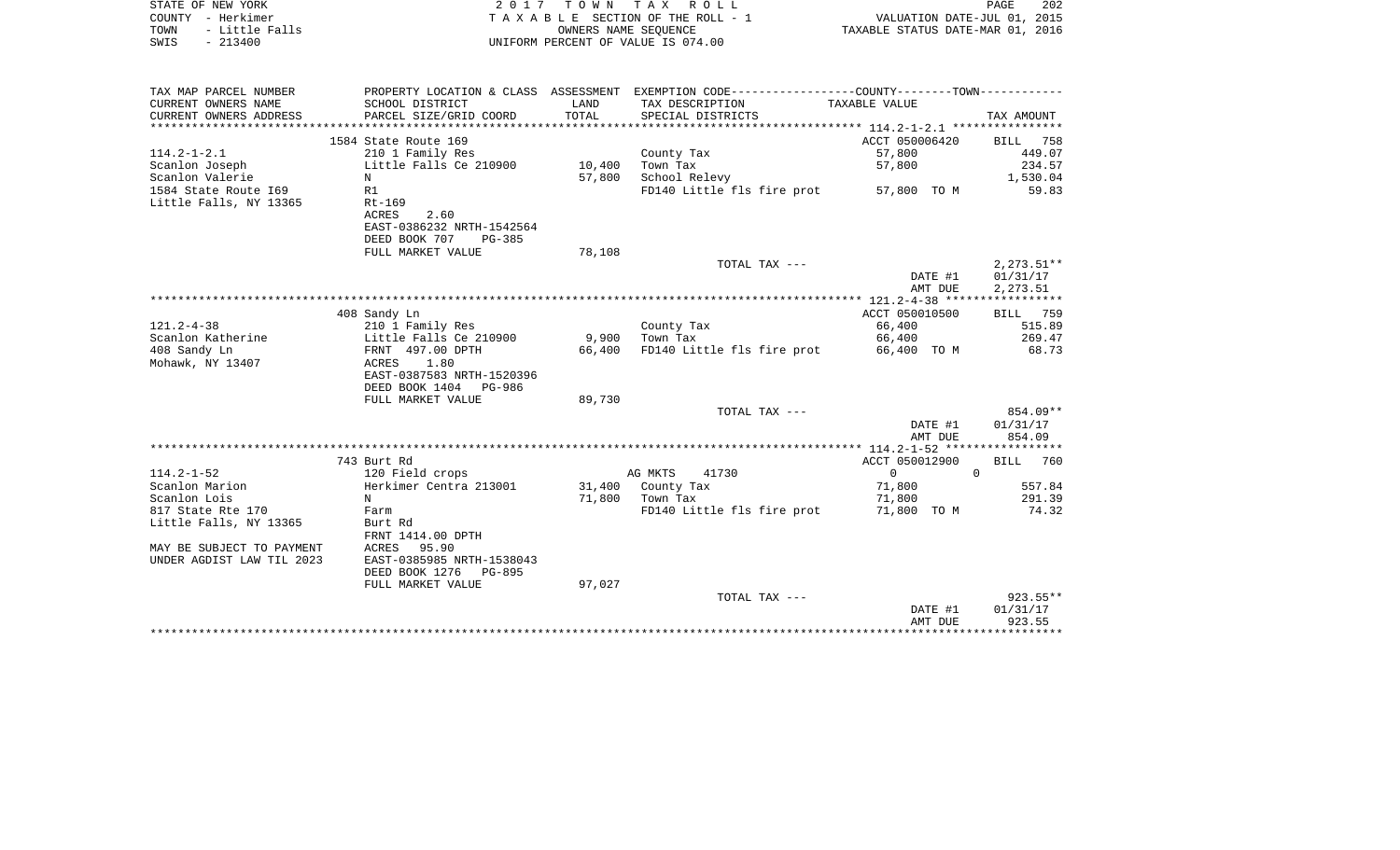| STATE OF NEW YORK      | 2017 TOWN TAX ROLL                 | 203<br>PAGE                      |
|------------------------|------------------------------------|----------------------------------|
| COUNTY - Herkimer      | TAXABLE SECTION OF THE ROLL - 1    | VALUATION DATE-JUL 01, 2015      |
| TOWN<br>- Little Falls | OWNERS NAME SEOUENCE               | TAXABLE STATUS DATE-MAR 01, 2016 |
| $-213400$<br>SWIS      | UNIFORM PERCENT OF VALUE IS 074.00 |                                  |

| TAX MAP PARCEL NUMBER     |                                                                                                            |                             | PROPERTY LOCATION & CLASS ASSESSMENT EXEMPTION CODE---------------COUNTY-------TOWN---------- |                                                 |             |
|---------------------------|------------------------------------------------------------------------------------------------------------|-----------------------------|-----------------------------------------------------------------------------------------------|-------------------------------------------------|-------------|
| CURRENT OWNERS NAME       | SCHOOL DISTRICT                                                                                            | LAND                        | TAX DESCRIPTION                                                                               | TAXABLE VALUE                                   |             |
| CURRENT OWNERS ADDRESS    | PARCEL SIZE/GRID COORD                                                                                     | TOTAL                       | SPECIAL DISTRICTS                                                                             |                                                 | TAX AMOUNT  |
|                           | ***************************                                                                                | *************************** |                                                                                               | ***************** 114.3-1-9 ******************* |             |
|                           | 743 Burt Rd                                                                                                |                             |                                                                                               | ACCT 050990150                                  | BILL<br>761 |
| $114.3 - 1 - 9$           | 120 Field crops                                                                                            |                             | AG MKTS<br>41730                                                                              | 1,302<br>1,302                                  |             |
| Scanlon Marion            | Herkimer Centra 213001                                                                                     | 13,200                      | County Tax                                                                                    | 11,898                                          | 92.44       |
| Scanlon Lois              | South                                                                                                      |                             | 13,200 Town Tax                                                                               | 11,898                                          | 48.29       |
|                           |                                                                                                            |                             |                                                                                               |                                                 |             |
| 817 State Route 170       | Farm Land 22.3 A                                                                                           |                             | FD140 Little fls fire prot 13,200 TO M                                                        |                                                 | 13.66       |
| Little Falls, NY 13365    | Burt Rd                                                                                                    |                             |                                                                                               |                                                 |             |
|                           | ACRES 22.30                                                                                                |                             |                                                                                               |                                                 |             |
| MAY BE SUBJECT TO PAYMENT | EAST-0384679 NRTH-1535580                                                                                  |                             |                                                                                               |                                                 |             |
| UNDER AGDIST LAW TIL 2023 | DEED BOOK 1276 PG-895                                                                                      |                             |                                                                                               |                                                 |             |
|                           | FULL MARKET VALUE                                                                                          | 17,838                      |                                                                                               |                                                 |             |
|                           |                                                                                                            |                             | TOTAL TAX ---                                                                                 |                                                 | $154.39**$  |
|                           |                                                                                                            |                             |                                                                                               | DATE #1                                         | 01/31/17    |
|                           |                                                                                                            |                             |                                                                                               | AMT DUE                                         | 154.39      |
|                           |                                                                                                            |                             |                                                                                               |                                                 |             |
|                           | 1243 Shellsbush Rd                                                                                         |                             |                                                                                               |                                                 | BILL 762    |
| $114.1 - 1 - 13.1$        | 270 Mfg housing                                                                                            |                             | County Tax                                                                                    | 13,000                                          | 101.00      |
|                           |                                                                                                            |                             |                                                                                               |                                                 | 52.76       |
| Scanlon Theresa           | Little Falls Ce 210900                                                                                     | 8,300                       | Town Tax<br>School Relevy                                                                     | 13,000                                          |             |
| 1243 Shellsbush Rd        | FRNT 108.00 DPTH                                                                                           | 13,000                      |                                                                                               |                                                 | 543.69      |
| Little Falls, NY 13365    | 1.00<br>ACRES                                                                                              |                             | FD140 Little fls fire prot 13,000 TO M                                                        |                                                 | 13.46       |
|                           | EAST-0383185 NRTH-1541709                                                                                  |                             |                                                                                               |                                                 |             |
|                           | DEED BOOK 1091 PG-993                                                                                      |                             |                                                                                               |                                                 |             |
|                           | FULL MARKET VALUE                                                                                          | 17,568                      |                                                                                               |                                                 |             |
|                           |                                                                                                            |                             | TOTAL TAX ---                                                                                 |                                                 | 710.91**    |
|                           |                                                                                                            |                             |                                                                                               | DATE #1                                         | 01/31/17    |
|                           |                                                                                                            |                             |                                                                                               | AMT DUE                                         | 710.91      |
|                           |                                                                                                            |                             |                                                                                               |                                                 |             |
|                           | Burt Rd                                                                                                    |                             |                                                                                               | ACCT 050014790                                  | BILL 763    |
| $114.2 - 1 - 59$          | 314 Rural vac<10                                                                                           |                             | County Tax                                                                                    | 1,100                                           | 8.55        |
| Scarano Fred              |                                                                                                            | 1,100                       | Town Tax                                                                                      |                                                 | 4.46        |
|                           | Little Falls Ce 210900<br>FRNT 100.00 DPTH 219.50<br>EAST-0388262 NRTH-1537754<br>DEED BOOK 00536 PG-00337 |                             |                                                                                               | 1,100                                           |             |
| Susman Linda              |                                                                                                            | 1,100                       | FD140 Little fls fire prot                                                                    | 1,100 TO M                                      | 1.14        |
| Attn: Rock Scarano        |                                                                                                            |                             |                                                                                               |                                                 |             |
| 1633 State Route 5S       |                                                                                                            |                             |                                                                                               |                                                 |             |
| Little Falls, NY 13365    | FULL MARKET VALUE                                                                                          | 1,486                       |                                                                                               |                                                 |             |
|                           |                                                                                                            |                             | TOTAL TAX ---                                                                                 |                                                 | $14.15**$   |
|                           |                                                                                                            |                             |                                                                                               | DATE #1                                         | 01/31/17    |
|                           |                                                                                                            |                             |                                                                                               | AMT DUE                                         | 14.15       |
|                           |                                                                                                            |                             |                                                                                               |                                                 |             |
|                           | Burt Rd                                                                                                    |                             |                                                                                               | ACCT 050007530                                  | BILL 764    |
| $114.2 - 1 - 62$          | 314 Rural vac<10                                                                                           |                             | County Tax                                                                                    | 1,200                                           | 9.32        |
| Scarano Fred              |                                                                                                            | 1,200                       | Town Tax                                                                                      | 1,200                                           | 4.87        |
| Scarano Gail              | Little Falls Ce 210900<br>FRNT 100.00 DPTH 210.70                                                          | 1,200                       | FD140 Little fls fire prot                                                                    | 1,200 TO M                                      | 1.24        |
| 56 Jackson St             | EAST-0388580 NRTH-1537913                                                                                  |                             |                                                                                               |                                                 |             |
|                           |                                                                                                            |                             |                                                                                               |                                                 |             |
| Little Falls, NY 13365    | DEED BOOK 824<br>$PG-268$                                                                                  |                             |                                                                                               |                                                 |             |
|                           | FULL MARKET VALUE                                                                                          | 1,622                       |                                                                                               |                                                 |             |
|                           |                                                                                                            |                             | TOTAL TAX ---                                                                                 |                                                 | $15.43**$   |
|                           |                                                                                                            |                             |                                                                                               | DATE #1                                         | 01/31/17    |
|                           |                                                                                                            |                             |                                                                                               | AMT DUE                                         | 15.43       |
|                           |                                                                                                            |                             |                                                                                               |                                                 |             |
|                           |                                                                                                            |                             |                                                                                               |                                                 |             |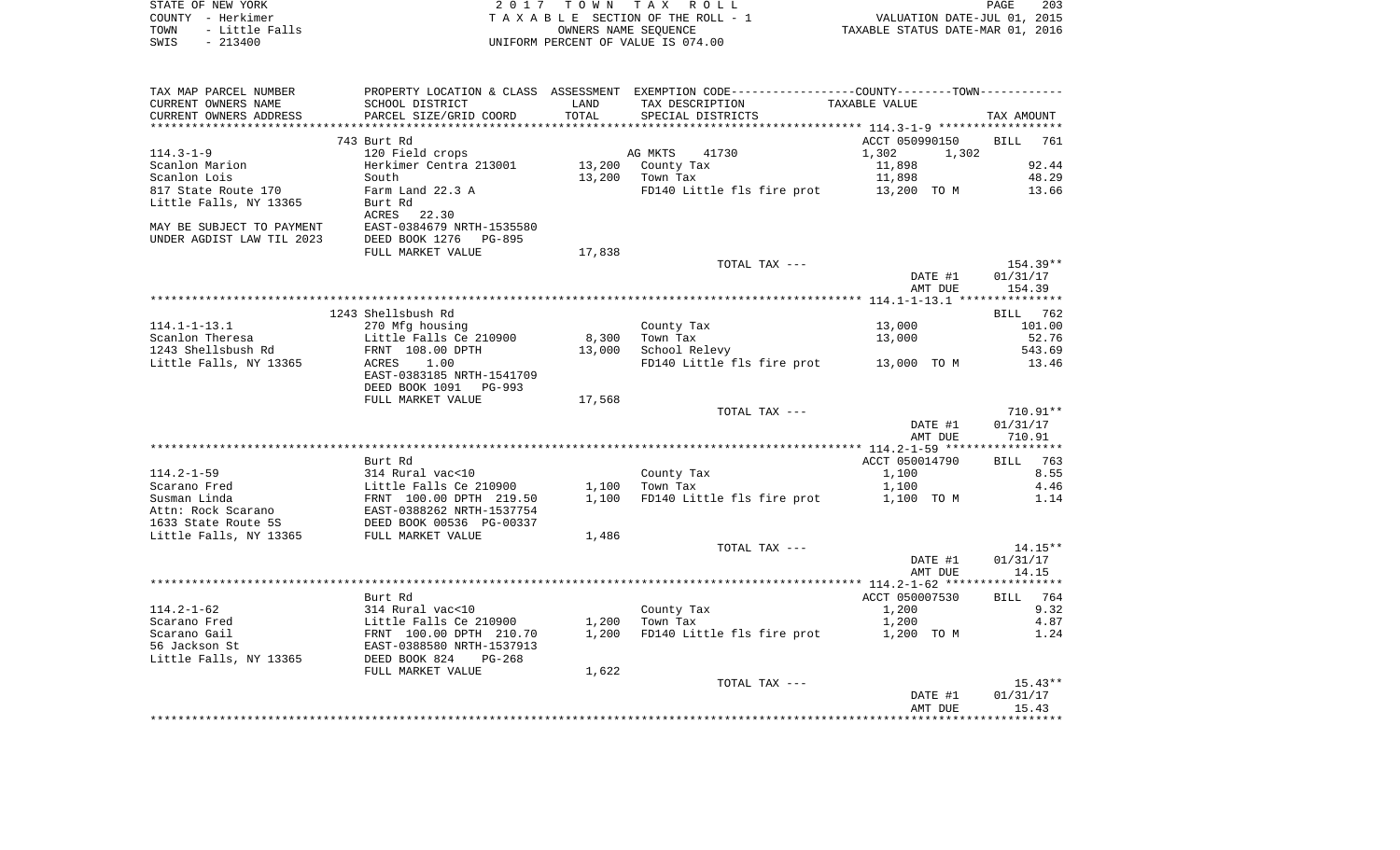|      | STATE OF NEW YORK        | 2017 TOWN TAX ROLL                 | PAGE                             | 204 |
|------|--------------------------|------------------------------------|----------------------------------|-----|
|      | COUNTY - Herkimer        | TAXABLE SECTION OF THE ROLL - 1    | VALUATION DATE-JUL 01, 2015      |     |
|      | TOWN      - Little Falls | OWNERS NAME SEOUENCE               | TAXABLE STATUS DATE-MAR 01, 2016 |     |
| SWIS | - 213400                 | UNIFORM PERCENT OF VALUE IS 074.00 |                                  |     |

| TAX MAP PARCEL NUMBER              |                               |                 | PROPERTY LOCATION & CLASS ASSESSMENT EXEMPTION CODE----------------COUNTY-------TOWN----------- |                       |                         |
|------------------------------------|-------------------------------|-----------------|-------------------------------------------------------------------------------------------------|-----------------------|-------------------------|
| CURRENT OWNERS NAME                | SCHOOL DISTRICT               | LAND            | TAX DESCRIPTION                                                                                 | TAXABLE VALUE         |                         |
| CURRENT OWNERS ADDRESS             | PARCEL SIZE/GRID COORD        | TOTAL           | SPECIAL DISTRICTS                                                                               |                       | TAX AMOUNT              |
| ***********************            | ***************************** |                 |                                                                                                 |                       |                         |
|                                    | 1633 State Route 169          |                 |                                                                                                 | ACCT 050700360        | <b>BILL</b><br>765      |
| $121.2 - 2 - 22.1$                 | 210 1 Family Res              |                 | County Tax                                                                                      | 93,650                | 727.60                  |
| Scarano Michele                    | Little Falls Ce 210900        | 13,500          | Town Tax                                                                                        | 93,650                | 380.06                  |
| 1633 State Route 5S                | FRNT 867.00 DPTH              | 93,650          | FD140 Little fls fire prot                                                                      | 93,650 TO M           | 96.93                   |
| Little Falls, NY 13365             | 4.20<br>ACRES                 |                 |                                                                                                 |                       |                         |
|                                    | EAST-0391061 NRTH-1524909     |                 |                                                                                                 |                       |                         |
|                                    | DEED BOOK 936<br>$PG-99$      |                 |                                                                                                 |                       |                         |
|                                    | FULL MARKET VALUE             | 126,554         |                                                                                                 |                       |                         |
|                                    |                               |                 | TOTAL TAX ---                                                                                   |                       | $1,204.59**$            |
|                                    |                               |                 |                                                                                                 | DATE #1               | 01/31/17                |
|                                    |                               |                 |                                                                                                 | AMT DUE               | 1,204.59                |
|                                    |                               |                 |                                                                                                 |                       |                         |
|                                    | 1631 State Route 5S           |                 |                                                                                                 |                       | 766<br><b>BILL</b>      |
| $121.2 - 2 - 22.2$                 | 312 Vac w/imprv               |                 | County Tax                                                                                      | 7,700                 | 59.82                   |
| Scarano Michelle                   | Little Falls Ce 210900        | 2,000           | Town Tax                                                                                        | 7,700                 | 31.25                   |
| 1633 State Route 5S                | Barn                          | 7,700           | FD140 Little fls fire prot                                                                      | 7,700 TO M            | 7.97                    |
| Little Falls, NY 13365             | FRNT 105.00 DPTH 182.00       |                 |                                                                                                 |                       |                         |
|                                    | EAST-0390809 NRTH-1524393     |                 |                                                                                                 |                       |                         |
|                                    | DEED BOOK 1458 PG-262         |                 |                                                                                                 |                       |                         |
|                                    | FULL MARKET VALUE             | 10,405          |                                                                                                 |                       |                         |
|                                    |                               |                 | TOTAL TAX ---                                                                                   |                       | $99.04**$               |
|                                    |                               |                 |                                                                                                 | DATE #1               | 01/31/17                |
|                                    |                               |                 |                                                                                                 | AMT DUE               | 99.04                   |
|                                    |                               |                 |                                                                                                 |                       |                         |
| $121.1 - 1 - 38$                   | 116 Overlook Rd               |                 |                                                                                                 | ACCT 050009990        | 767<br>BILL             |
|                                    | 210 1 Family Res              |                 | County Tax<br>Town Tax                                                                          | 68,700                | 533.76<br>278.81        |
| Scarano Philip<br>Scarano Marchell | Little Falls Ce 210900<br>N   | 5,200<br>68,700 | FD140 Little fls fire prot                                                                      | 68,700<br>68,700 TO M | 71.11                   |
| 116 Overlook Rd                    | $R-1$                         |                 |                                                                                                 |                       |                         |
|                                    | Rt 5                          |                 |                                                                                                 |                       |                         |
| Little Falls, NY 13365             | FRNT 105.00 DPTH 185.00       |                 |                                                                                                 |                       |                         |
|                                    | EAST-0382521 NRTH-1526798     |                 |                                                                                                 |                       |                         |
|                                    | DEED BOOK 00638 PG-01024      |                 |                                                                                                 |                       |                         |
|                                    | FULL MARKET VALUE             | 92,838          |                                                                                                 |                       |                         |
|                                    |                               |                 | TOTAL TAX ---                                                                                   |                       | 883.68**                |
|                                    |                               |                 |                                                                                                 | DATE #1               | 01/31/17                |
|                                    |                               |                 |                                                                                                 | AMT DUE               | 883.68                  |
|                                    |                               |                 |                                                                                                 |                       |                         |
|                                    | Overlook Rd                   |                 |                                                                                                 | ACCT 050019440        | BILL 768                |
| $121.1 - 1 - 39$                   | 311 Res vac land              |                 | County Tax                                                                                      | 400                   | 3.11                    |
| Scarano Philip                     | Little Falls Ce 210900        | 400             | Town Tax                                                                                        | 400                   | 1.62                    |
| Scarano Marchell                   | North                         | 400             | FD140 Little fls fire prot                                                                      | 50 TO M               | .05                     |
| 116 Overlook Rd                    | FRNT<br>80.00 DPTH            |                 |                                                                                                 |                       |                         |
| Little Falls, NY 13365             | 0.14<br>ACRES                 |                 |                                                                                                 |                       |                         |
|                                    | EAST-0382423 NRTH-1526769     |                 |                                                                                                 |                       |                         |
|                                    | DEED BOOK 00639 PG-00898      |                 |                                                                                                 |                       |                         |
|                                    | FULL MARKET VALUE             | 541             |                                                                                                 |                       |                         |
|                                    |                               |                 | TOTAL TAX ---                                                                                   |                       | $4.78**$                |
|                                    |                               |                 |                                                                                                 | DATE #1               | 01/31/17                |
|                                    |                               |                 |                                                                                                 | AMT DUE               | 4.78                    |
|                                    |                               |                 |                                                                                                 |                       | * * * * * * * * * * * * |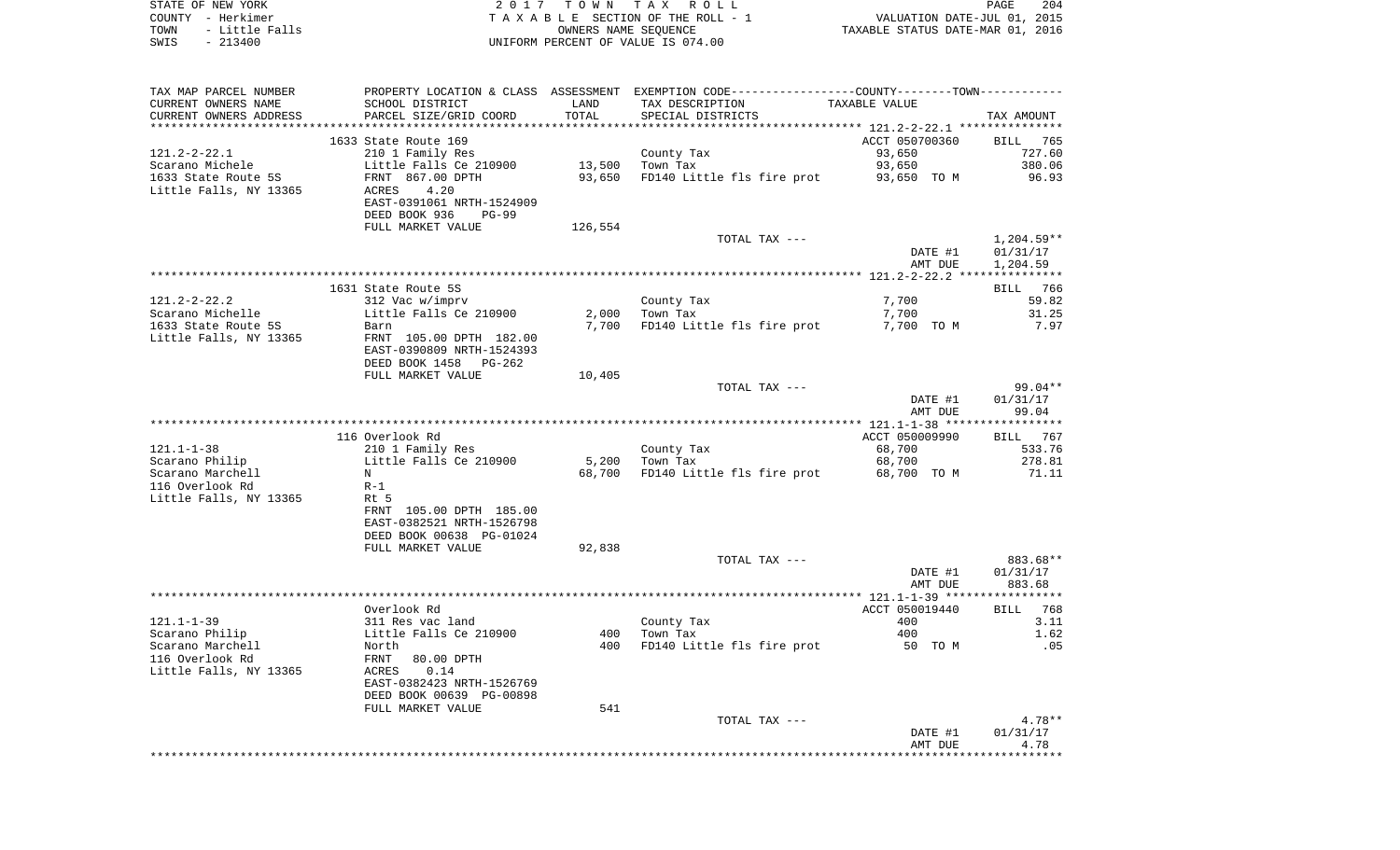| STATE OF NEW YORK<br>COUNTY - Herkimer<br>- Little Falls<br>TOWN<br>$-213400$<br>SWIS | 2 0 1 7                                                | T O W N             | TAX ROLL<br>TAXABLE SECTION OF THE ROLL - 1<br>OWNERS NAME SEOUENCE<br>UNIFORM PERCENT OF VALUE IS 074.00 | VALUATION DATE-JUL 01,<br>TAXABLE STATUS DATE-MAR 01, 2016 | 205<br>PAGE<br>2015      |
|---------------------------------------------------------------------------------------|--------------------------------------------------------|---------------------|-----------------------------------------------------------------------------------------------------------|------------------------------------------------------------|--------------------------|
|                                                                                       |                                                        |                     |                                                                                                           |                                                            |                          |
| TAX MAP PARCEL NUMBER                                                                 | PROPERTY LOCATION & CLASS ASSESSMENT                   |                     | EXEMPTION CODE-----------------COUNTY-------TOWN-----------                                               |                                                            |                          |
| CURRENT OWNERS NAME                                                                   | SCHOOL DISTRICT                                        | LAND                | TAX DESCRIPTION                                                                                           | TAXABLE VALUE                                              |                          |
| CURRENT OWNERS ADDRESS<br>***********************                                     | PARCEL SIZE/GRID COORD<br>**************************** | TOTAL<br>********** | SPECIAL DISTRICTS                                                                                         |                                                            | TAX AMOUNT               |
|                                                                                       | Burt Rd                                                |                     |                                                                                                           | ACCT 050008580                                             | 769<br>BILL              |
| $114.2 - 1 - 64$                                                                      | 312 Vac w/imprv                                        |                     | County Tax                                                                                                | 56,400                                                     | 438.19                   |
| Scarano Rock                                                                          | Little Falls Ce 210900                                 | 36,900              | Town Tax                                                                                                  | 56,400                                                     | 228.89                   |
| Rock Dominick & Fred<br>1633 State Route 5S                                           | S<br>76.00 DPTH<br><b>FRNT</b>                         | 56,400              | FD140 Little fls fire prot                                                                                | 56,400 TO M                                                | 58.38                    |
| Little Falls, NY 13365                                                                | ACRES<br>88.00                                         |                     |                                                                                                           |                                                            |                          |
|                                                                                       | EAST-0388821 NRTH-1536810                              |                     |                                                                                                           |                                                            |                          |
|                                                                                       | DEED BOOK 865<br>PG-528                                |                     |                                                                                                           |                                                            |                          |
|                                                                                       | FULL MARKET VALUE                                      | 76,216              |                                                                                                           |                                                            | $725.46**$               |
|                                                                                       |                                                        |                     | TOTAL TAX ---                                                                                             | DATE #1                                                    | 01/31/17                 |
|                                                                                       |                                                        |                     |                                                                                                           | AMT DUE                                                    | 725.46                   |
|                                                                                       |                                                        |                     |                                                                                                           | *********** 121.1-1-12 ******                              | ***********              |
|                                                                                       | 6053 State Route 5                                     |                     |                                                                                                           | ACCT 050008520                                             | 770<br><b>BILL</b>       |
| $121.1 - 1 - 12$<br>Schaub Francis                                                    | 210 1 Family Res<br>Little Falls Ce 210900             | 7,300               | County Tax<br>Town Tax                                                                                    | 80,000<br>80,000                                           | 621.55<br>324.66         |
| 991 N Blossom St                                                                      | FRNT 164.00 DPTH 220.00                                | 80,000              | FD140 Little fls fire prot                                                                                | 80,000 TO M                                                | 82.80                    |
| Elmira, NY 14059                                                                      | EAST-0380950 NRTH-1526789                              |                     |                                                                                                           |                                                            |                          |
|                                                                                       | DEED BOOK 924<br>$PG-62$                               |                     |                                                                                                           |                                                            |                          |
|                                                                                       | FULL MARKET VALUE                                      | 108,108             |                                                                                                           |                                                            |                          |
|                                                                                       |                                                        |                     | TOTAL TAX ---                                                                                             | DATE #1                                                    | $1,029.01**$<br>01/31/17 |
|                                                                                       |                                                        |                     |                                                                                                           | AMT DUE                                                    | 1,029.01                 |
|                                                                                       |                                                        |                     |                                                                                                           |                                                            |                          |
|                                                                                       | 121 Lakeview Dr                                        |                     |                                                                                                           | ACCT 050100310                                             | 771<br>BILL              |
| $114.3 - 3 - 12.1$                                                                    | 210 1 Family Res                                       |                     | VET COM CT 41131                                                                                          | 11,100<br>11,100                                           |                          |
| Schell Michael E<br>121 Lake View Dr                                                  | Herkimer Centra 213001<br>R1 3G                        | 31,200<br>167,300   | County Tax<br>Town Tax                                                                                    | 156,200<br>156,200                                         | 1,213.58<br>633.91       |
| Little Falls, NY 13365                                                                | ACRES<br>5.60                                          |                     | FD140 Little fls fire prot                                                                                | 167,300 TO M                                               | 173.16                   |
|                                                                                       | EAST-0380090 NRTH-1531187                              |                     |                                                                                                           |                                                            |                          |
|                                                                                       | DEED BOOK 902<br>$PG-61$                               |                     |                                                                                                           |                                                            |                          |
|                                                                                       | FULL MARKET VALUE                                      | 226,081             |                                                                                                           |                                                            |                          |
|                                                                                       |                                                        |                     | TOTAL TAX ---                                                                                             | DATE #1                                                    | $2,020.65**$<br>01/31/17 |
|                                                                                       |                                                        |                     |                                                                                                           | AMT DUE                                                    | 2,020.65                 |
|                                                                                       |                                                        |                     |                                                                                                           | ******** 114.2-2-32.1 ****                                 | * * * * * * * * * * *    |
|                                                                                       | Middleville Rd                                         |                     |                                                                                                           | ACCT 050006990                                             | 772<br><b>BILL</b>       |
| $114.2 - 2 - 32.1$                                                                    | 322 Rural vac>10                                       |                     | County Tax                                                                                                | 58,600                                                     | 455.29                   |
| Schlag Kenneth                                                                        | Little Falls Ce 210900                                 | 58,600              | Town Tax                                                                                                  | 58,600                                                     | 237.82                   |
| Schlag Phyllis<br>239 Loomis St                                                       | 82.30<br>ACRES<br>EAST-0391459 NRTH-1539592            | 58,600              | FD140 Little fls fire prot                                                                                | 58,600 TO M                                                | 60.65                    |
| Little Falls, NY 13365                                                                | DEED BOOK 1375<br>$PG-403$                             |                     |                                                                                                           |                                                            |                          |
|                                                                                       | FULL MARKET VALUE                                      | 79,189              |                                                                                                           |                                                            |                          |
|                                                                                       |                                                        |                     | TOTAL TAX ---                                                                                             |                                                            | 753.76**                 |
|                                                                                       |                                                        |                     |                                                                                                           | DATE #1                                                    | 01/31/17                 |
|                                                                                       |                                                        |                     |                                                                                                           | AMT DUE<br>**************                                  | 753.76<br>***********    |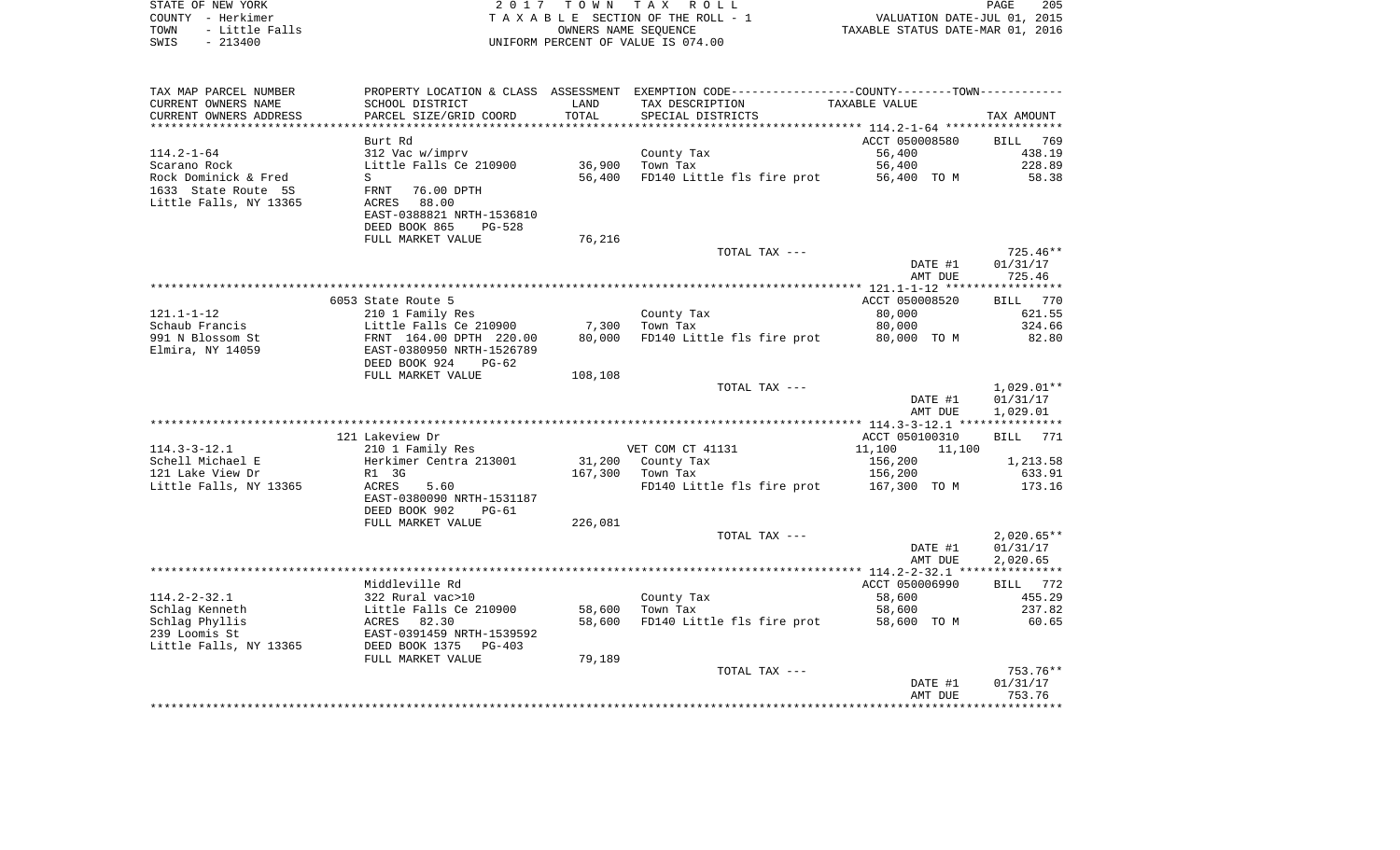|        | STATE OF NEW YORK     | 2017                      |            | TOWN TAX ROLL                                               |                                  | PAGE                        | 206 |
|--------|-----------------------|---------------------------|------------|-------------------------------------------------------------|----------------------------------|-----------------------------|-----|
| COUNTY | - Herkimer            |                           |            | TAXABLE SECTION OF THE ROLL - 1                             |                                  | VALUATION DATE-JUL 01, 2015 |     |
| TOWN   | - Little Falls        |                           |            | OWNERS NAME SEOUENCE                                        | TAXABLE STATUS DATE-MAR 01, 2016 |                             |     |
| SWIS   | $-213400$             |                           |            | UNIFORM PERCENT OF VALUE IS 074.00                          |                                  |                             |     |
|        |                       |                           |            |                                                             |                                  |                             |     |
|        |                       |                           |            |                                                             |                                  |                             |     |
|        |                       |                           |            |                                                             |                                  |                             |     |
|        | TAX MAP PARCEL NUMBER | PROPERTY LOCATION & CLASS | ASSESSMENT | EXEMPTION CODE-----------------COUNTY-------TOWN----------- |                                  |                             |     |
|        | CURRENT OWNERS NAME   | SCHOOL DISTRICT           | LAND       | TAX DESCRIPTION                                             | TAXABLE VALUE                    |                             |     |

| CURRENT OWNERS ADDRESS     | PARCEL SIZE/GRID COORD          | TOTAL   | SPECIAL DISTRICTS          |                | TAX AMOUNT         |
|----------------------------|---------------------------------|---------|----------------------------|----------------|--------------------|
|                            | Ohara Rd                        |         |                            | ACCT 050007050 | 773<br><b>BILL</b> |
| $114.2 - 2 - 39$           | 312 Vac w/imprv                 |         | County Tax                 | 25,600         | 198.90             |
| Schlag Kenneth             | Little Falls Ce 210900          | 2,300   | Town Tax                   | 25,600         | 103.89             |
| Schlag Phyllis             | E.                              | 25,600  | FD140 Little fls fire prot | 25,600 TO M    | 26.50              |
| 239 Loomis St              | $V-L 1 1/2A$                    |         |                            |                |                    |
| Little Falls, NY 13365     | $Rt-169$                        |         |                            |                |                    |
|                            | FRNT 215.00 DPTH 195.03         |         |                            |                |                    |
|                            | EAST-0390553 NRTH-1539687       |         |                            |                |                    |
|                            | DEED BOOK 1375<br>PG-403        |         |                            |                |                    |
|                            | FULL MARKET VALUE               | 34,595  |                            |                |                    |
|                            |                                 |         | TOTAL TAX ---              |                | $329.29**$         |
|                            |                                 |         |                            | DATE #1        | 01/31/17           |
|                            |                                 |         |                            | AMT DUE        | 329.29             |
|                            |                                 |         |                            |                |                    |
|                            | 177 High School Rd              |         |                            | ACCT 050100050 | 774<br>BILL        |
| $114.2 - 2 - 32.6$         | 210 1 Family Res                |         | County Tax                 | 103,600        | 804.91             |
| Schlag Kenneth & Phyllis   | Little Falls Ce 210900          | 8,000   | Town Tax                   | 103,600        | 420.44             |
| 177 High School Rd         | ACRES<br>1.60                   | 103,600 | FD140 Little fls fire prot | 103,600 TO M   | 107.23             |
| Little Falls, NY 13365     | EAST-0392348 NRTH-1538341       |         |                            |                |                    |
|                            | DEED BOOK 1593<br>PG-689        |         |                            |                |                    |
|                            | FULL MARKET VALUE               | 140,000 |                            |                |                    |
|                            |                                 |         | TOTAL TAX ---              |                | 1,332.58**         |
|                            |                                 |         |                            | DATE #1        | 01/31/17           |
|                            |                                 |         |                            | AMT DUE        | 1,332.58           |
|                            | 1506 State Route 5S             |         |                            | ACCT 050011190 | 775<br>BILL        |
| $121.2 - 4 - 22$           | 210 1 Family Res                |         | County Tax                 | 57,300         | 445.19             |
| Schrader Rudolph           | Little Falls Ce 210900          | 4,700   | Town Tax                   | 57,300         | 232.54             |
| Schrader Kimberly          | FRNT 100.00 DPTH 150.00         | 57,300  | FD140 Little fls fire prot | 57,300 TO M    | 59.31              |
| 1506 State Route 5S        | EAST-0388268 NRTH-1524137       |         |                            |                |                    |
| Mohawk, NY 13407           | DEED BOOK 1231<br>$PG-312$      |         |                            |                |                    |
|                            | FULL MARKET VALUE               | 77,432  |                            |                |                    |
|                            |                                 |         | TOTAL TAX ---              |                | $737.04**$         |
|                            |                                 |         |                            | DATE #1        | 01/31/17           |
|                            |                                 |         |                            | AMT DUE        | 737.04             |
|                            |                                 |         |                            |                |                    |
|                            | 1868 State Route 168            |         |                            |                | 776<br>BILL        |
| $127.4 - 2 - 20.3$         | 240 Rural res                   |         | County Tax                 | 155,200        | 1,205.81           |
| Schuurman Denise           | Owen D Young<br>215001          | 34,700  | Town Tax                   | 155,200        | 629.85             |
| 495 Ridgecrest Dr          | ACRES<br>27.50                  | 155,200 | School Relevy              |                | 3,872.28           |
| Punta Gorda, FL 33982-8524 | EAST-0388060 NRTH-1502780       |         | FD140 Little fls fire prot | 155,200 TO M   | 160.64             |
|                            | DEED BOOK 1536<br><b>PG-585</b> |         |                            |                |                    |
|                            | FULL MARKET VALUE               | 209,730 |                            |                |                    |
|                            |                                 |         | TOTAL TAX ---              |                | $5,868.58**$       |
|                            |                                 |         |                            | DATE #1        | 01/31/17           |
|                            |                                 |         |                            | AMT DUE        | 5,868.58           |
|                            |                                 |         |                            |                |                    |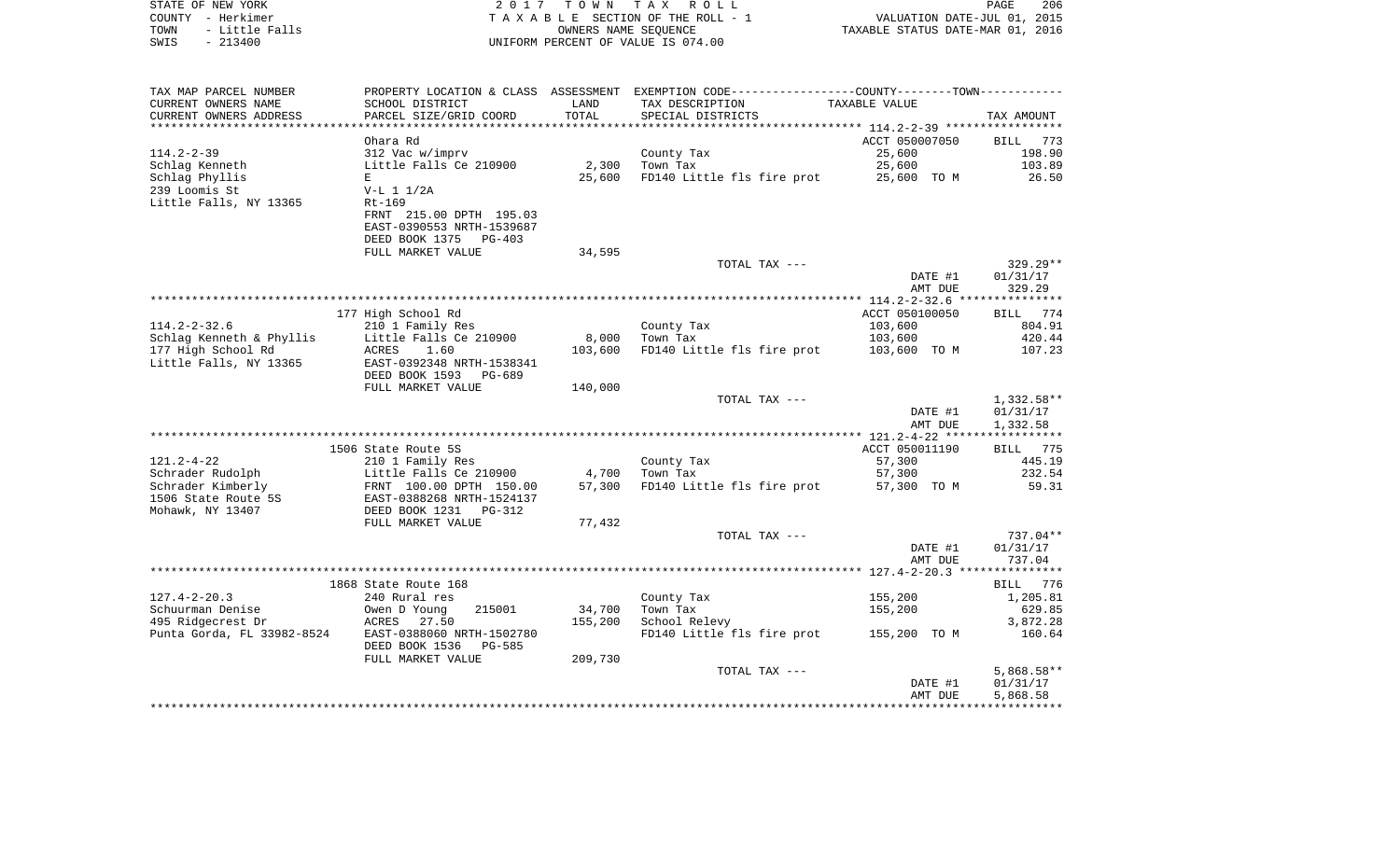| STATE OF NEW YORK<br>COUNTY - Herkimer<br>- Little Falls<br>TOWN<br>$-213400$<br>SWIS | 2017                                                    | T O W N | TAX ROLL<br>TAXABLE SECTION OF THE ROLL - 1<br>OWNERS NAME SEQUENCE<br>UNIFORM PERCENT OF VALUE IS 074.00 | TAXABLE STATUS DATE-MAR 01, 2016 | PAGE<br>207<br>VALUATION DATE-JUL 01, 2015 |
|---------------------------------------------------------------------------------------|---------------------------------------------------------|---------|-----------------------------------------------------------------------------------------------------------|----------------------------------|--------------------------------------------|
| TAX MAP PARCEL NUMBER<br>CURRENT OWNERS NAME                                          | PROPERTY LOCATION & CLASS ASSESSMENT<br>SCHOOL DISTRICT | LAND    | EXEMPTION CODE-----------------COUNTY-------TOWN-----------<br>TAX DESCRIPTION                            | TAXABLE VALUE                    |                                            |
| CURRENT OWNERS ADDRESS<br>***********************                                     | PARCEL SIZE/GRID COORD                                  | TOTAL   | SPECIAL DISTRICTS                                                                                         |                                  | TAX AMOUNT                                 |
|                                                                                       | 873 Burt Rd                                             |         |                                                                                                           | ACCT 050099670                   | 777<br>BILL                                |
| $114.2 - 3 - 3$                                                                       | 210 1 Family Res                                        |         | County Tax                                                                                                | 106,900                          | 830.55                                     |
| Schwasnick Charles A                                                                  | Herkimer Centra 213001                                  | 21,100  | Town Tax                                                                                                  | 106,900                          | 433.83                                     |
| 873 Burt Rd                                                                           | R1 Att Gar                                              | 106,900 | FD140 Little fls fire prot                                                                                | 106,900 TO M                     | 110.65                                     |
| Little Falls, NY 13365                                                                | FRNT 610.40 DPTH<br>ACRES<br>9.70                       |         |                                                                                                           |                                  |                                            |
|                                                                                       | EAST-0387475 NRTH-1537879<br>DEED BOOK 879<br>PG-302    |         |                                                                                                           |                                  |                                            |
|                                                                                       | FULL MARKET VALUE                                       | 144,459 |                                                                                                           |                                  |                                            |
|                                                                                       |                                                         |         | TOTAL TAX ---                                                                                             |                                  | $1,375.03**$                               |
|                                                                                       |                                                         |         |                                                                                                           | DATE #1<br>AMT DUE               | 01/31/17<br>1,375.03                       |
|                                                                                       |                                                         |         |                                                                                                           |                                  |                                            |
|                                                                                       | State Route 5S                                          |         |                                                                                                           |                                  | 778<br>BILL                                |
| $121.2 - 2 - 3.5$                                                                     | 314 Rural vac<10                                        |         | AG MKTS L 41720                                                                                           | 648                              | 648                                        |
| Schwasnick David C                                                                    | Little Falls Ce 210900                                  | 2,600   | County Tax                                                                                                | 1,952                            | 15.17                                      |
| Schwasnick Charles A<br>419 Sandy Lane Rd                                             | 6.30<br><b>ACRES</b><br>EAST-0387190 NRTH-1524608       | 2,600   | Town Tax                                                                                                  | 1,952                            | 7.92                                       |
| Mohawk, NY 13407                                                                      | DEED BOOK 1362 PG-172                                   |         |                                                                                                           |                                  |                                            |
|                                                                                       | FULL MARKET VALUE                                       | 3,514   |                                                                                                           |                                  |                                            |
| MAY BE SUBJECT TO PAYMENT<br>UNDER AGDIST LAW TIL 2020                                |                                                         |         |                                                                                                           |                                  |                                            |
|                                                                                       |                                                         |         | TOTAL TAX ---                                                                                             |                                  | $23.09**$                                  |
|                                                                                       |                                                         |         |                                                                                                           | DATE #1<br>AMT DUE               | 01/31/17<br>23.09                          |
|                                                                                       |                                                         |         |                                                                                                           |                                  |                                            |
|                                                                                       | 1456 State Route 5S                                     |         |                                                                                                           | ACCT 050013140                   | BILL<br>779                                |
| $121.2 - 4 - 16$<br>Schwasnick David C                                                | 120 Field crops<br>Little Falls Ce 210900               | 40,700  | AG MKTS L 41720<br>County Tax                                                                             | 20,079<br>20,079<br>89,421       | 694.75                                     |
| Schwasnick Charles A                                                                  | ACRES 37.30                                             | 109,500 | Town Tax                                                                                                  | 89,421                           | 362.90                                     |
| 419 Sandy Lane Rd                                                                     | EAST-0387221 NRTH-1523702                               |         | FD140 Little fls fire prot                                                                                | 89,421 TO M                      | 92.56                                      |
| Mohawk, NY 13407                                                                      | DEED BOOK 1362 PG-172                                   |         | 20,079 EX                                                                                                 |                                  |                                            |
|                                                                                       | FULL MARKET VALUE                                       | 147,973 |                                                                                                           |                                  |                                            |
| MAY BE SUBJECT TO PAYMENT<br>UNDER AGDIST LAW TIL 2020                                |                                                         |         |                                                                                                           |                                  |                                            |
|                                                                                       |                                                         |         | TOTAL TAX ---                                                                                             |                                  | $1,150.21**$                               |
|                                                                                       |                                                         |         |                                                                                                           | DATE #1                          | 01/31/17                                   |
|                                                                                       |                                                         |         |                                                                                                           | AMT DUE                          | 1,150.21                                   |
|                                                                                       | 419 Sandy Lane Rd                                       |         |                                                                                                           | ACCT 050099520                   | BILL 780                                   |
| $121.2 - 4 - 40.3$                                                                    | 210 1 Family Res                                        |         | County Tax                                                                                                | 65,100                           | 505.79                                     |
| Schwasnick David C                                                                    | Little Falls Ce 210900                                  | 8,300   | Town Tax                                                                                                  | 65,100                           | 264.20                                     |
| 419 Sandy Lane Rd                                                                     | FRNT 200.00 DPTH                                        | 65,100  | FD140 Little fls fire prot                                                                                | 65,100 TO M                      | 67.38                                      |
| Mohawk, NY 13407                                                                      | ACRES<br>1.23<br>EAST-0387575 NRTH-1520723              |         |                                                                                                           |                                  |                                            |
|                                                                                       | DEED BOOK 763<br><b>PG-201</b>                          |         |                                                                                                           |                                  |                                            |
|                                                                                       | FULL MARKET VALUE                                       | 87,973  |                                                                                                           |                                  |                                            |
|                                                                                       |                                                         |         | TOTAL TAX ---                                                                                             |                                  | 837.37**                                   |
|                                                                                       |                                                         |         |                                                                                                           | DATE #1<br>AMT DUE               | 01/31/17<br>837.37                         |
|                                                                                       |                                                         |         |                                                                                                           |                                  |                                            |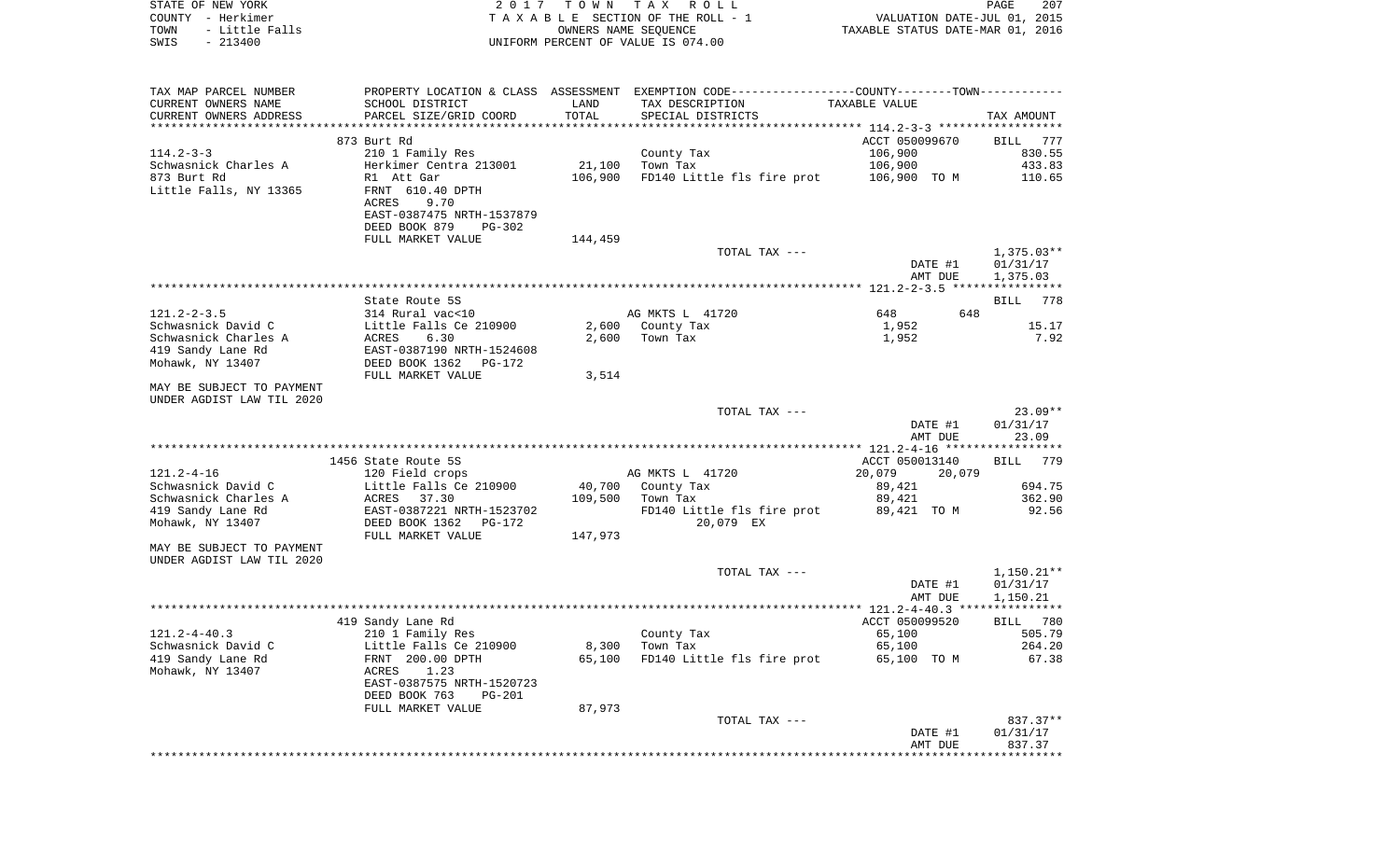| STATE OF NEW YORK      | 2017 TOWN TAX ROLL                 | 208<br>PAGE                      |
|------------------------|------------------------------------|----------------------------------|
| COUNTY - Herkimer      | TAXABLE SECTION OF THE ROLL - 1    | VALUATION DATE-JUL 01, 2015      |
| - Little Falls<br>TOWN | OWNERS NAME SEOUENCE               | TAXABLE STATUS DATE-MAR 01, 2016 |
| SWIS<br>$-213400$      | UNIFORM PERCENT OF VALUE IS 074.00 |                                  |

| TAX MAP PARCEL NUMBER                                | PROPERTY LOCATION & CLASS ASSESSMENT EXEMPTION CODE----------------COUNTY--------TOWN---------- |         |                            |                    |                    |
|------------------------------------------------------|-------------------------------------------------------------------------------------------------|---------|----------------------------|--------------------|--------------------|
| CURRENT OWNERS NAME                                  | SCHOOL DISTRICT                                                                                 | LAND    | TAX DESCRIPTION            | TAXABLE VALUE      |                    |
| CURRENT OWNERS ADDRESS                               | PARCEL SIZE/GRID COORD                                                                          | TOTAL   | SPECIAL DISTRICTS          |                    | TAX AMOUNT         |
|                                                      |                                                                                                 |         |                            |                    |                    |
|                                                      | 1424 State Route 5S                                                                             |         |                            | ACCT 050013350     | BILL<br>781        |
| 121.2-4-15                                           | 210 1 Family Res                                                                                |         | County Tax                 | 93,800             | 728.77             |
| Schwasnick Herman                                    | Little Falls Ce 210900                                                                          | 9,100   | Town Tax                   | 93,800             | 380.67             |
| Schwasnick Kathleen                                  | ACRES<br>1.70                                                                                   | 93,800  | FD140 Little fls fire prot | 93,800 TO M        | 97.09              |
| 1424 State Route 5S                                  | EAST-0386773 NRTH-1523910                                                                       |         |                            |                    |                    |
| Mohawk, NY 13407                                     | DEED BOOK 00599 PG-00537                                                                        |         |                            |                    |                    |
|                                                      | FULL MARKET VALUE                                                                               | 126,757 |                            |                    |                    |
|                                                      |                                                                                                 |         | TOTAL TAX ---              |                    | $1,206.53**$       |
|                                                      |                                                                                                 |         |                            | DATE #1            | 01/31/17           |
|                                                      |                                                                                                 |         |                            | AMT DUE            | 1,206.53           |
|                                                      |                                                                                                 |         |                            |                    |                    |
|                                                      | 603 Sandy Ln                                                                                    |         |                            | ACCT 050013200     | BILL 782           |
| $121.2 - 4 - 28$                                     | 210 1 Family Res                                                                                |         | County Tax                 | 86,800             | 674.38             |
| Schwasnick Kirk                                      | Little Falls Ce 210900                                                                          | 8,000   | Town Tax                   | 86,800             | 352.26             |
| Schwasnick Shelly                                    | W                                                                                               | 86,800  | FD140 Little fls fire prot | 86,800 TO M        | 89.84              |
| 603 Sandy Lane Rd                                    | R1 1A                                                                                           |         |                            |                    |                    |
| Mohawk, NY 13407                                     | Sandy Lane                                                                                      |         |                            |                    |                    |
|                                                      | FRNT 209.00 DPTH 209.00                                                                         |         |                            |                    |                    |
|                                                      | EAST-0389066 NRTH-1523696                                                                       |         |                            |                    |                    |
|                                                      | DEED BOOK 903<br><b>PG-179</b>                                                                  |         |                            |                    |                    |
|                                                      | FULL MARKET VALUE                                                                               | 117,297 |                            |                    |                    |
|                                                      |                                                                                                 |         | TOTAL TAX ---              |                    | $1,116.48**$       |
|                                                      |                                                                                                 |         |                            | DATE #1            | 01/31/17           |
|                                                      |                                                                                                 |         |                            | AMT DUE            | 1,116.48           |
|                                                      |                                                                                                 |         |                            |                    |                    |
|                                                      | 1355 State Route 5S                                                                             |         |                            |                    | BILL 783           |
| $121.2 - 4 - 12.2$                                   | 210 1 Family Res                                                                                |         | County Tax                 | 84,000             | 652.63             |
| Schwasnick Kirk & Luczynski Ed Central Valley 212803 |                                                                                                 | 8,000   | Town Tax                   | 84,000             | 340.90             |
| Trustees of The Schwasnick Fam ACRES                 | 1.80                                                                                            | 84,000  | FD140 Little fls fire prot | 84,000 TO M        | 86.94              |
| 1355 State Route 5S                                  | EAST-0386708 NRTH-1523016                                                                       |         |                            |                    |                    |
| Mohawk, NY 13407                                     | DEED BOOK 1344<br><b>PG-161</b>                                                                 |         |                            |                    |                    |
|                                                      | FULL MARKET VALUE                                                                               | 113,514 |                            |                    |                    |
|                                                      |                                                                                                 |         | TOTAL TAX ---              |                    | $1,080.47**$       |
|                                                      |                                                                                                 |         |                            | DATE #1            | 01/31/17           |
|                                                      |                                                                                                 |         |                            | AMT DUE            | 1,080.47           |
|                                                      |                                                                                                 |         |                            |                    |                    |
|                                                      | Sandy Ln                                                                                        |         |                            | ACCT 050008820     | 784<br>BILL        |
| $121.1 - 2 - 34$                                     | 120 Field crops                                                                                 |         | AG MKTS L 41720            | 459<br>459         |                    |
| Schwasnick Realty LLC                                | Central Valley 212803                                                                           | 8,600   | County Tax                 | 8,141              | 63.25              |
| 1355 State Route 5S                                  | Sandy Lane                                                                                      | 8,600   | Town Tax                   | 8,141              | 33.04              |
| Mohawk, NY 13407                                     | ACRES 19.10                                                                                     |         | FD140 Little fls fire prot | 8,141 TO M         | 8.43               |
|                                                      | EAST-0383205 NRTH-1521776                                                                       |         | 459 EX                     |                    |                    |
| MAY BE SUBJECT TO PAYMENT                            | DEED BOOK 918<br>$PG-636$                                                                       |         |                            |                    |                    |
| UNDER AGDIST LAW TIL 2020                            | FULL MARKET VALUE                                                                               | 11,622  |                            |                    |                    |
|                                                      |                                                                                                 |         | TOTAL TAX ---              |                    | $104.72**$         |
|                                                      |                                                                                                 |         |                            |                    |                    |
|                                                      |                                                                                                 |         |                            | DATE #1<br>AMT DUE | 01/31/17<br>104.72 |
|                                                      |                                                                                                 |         |                            |                    |                    |
|                                                      |                                                                                                 |         |                            |                    |                    |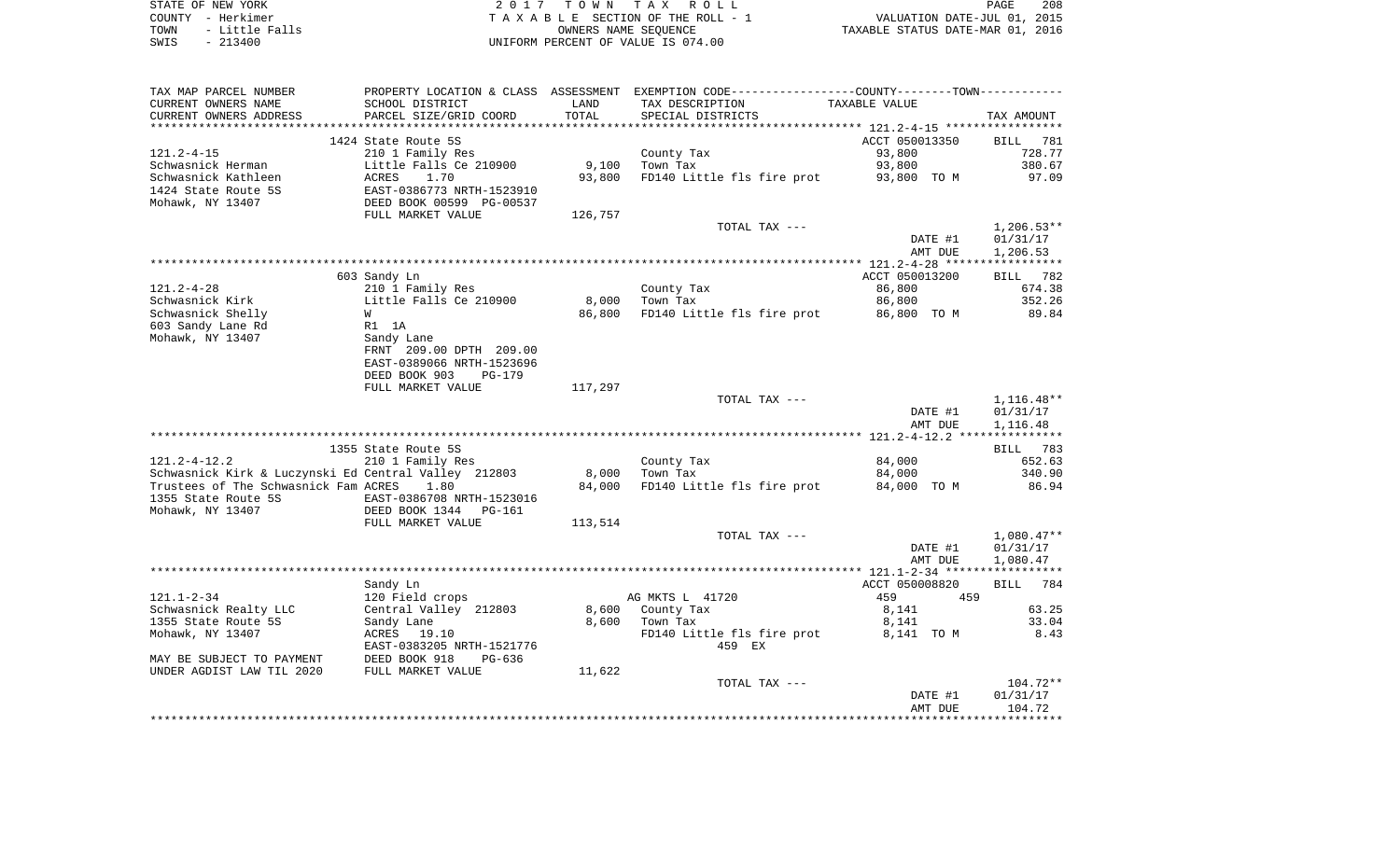| STATE OF NEW YORK         |                           |         | 2017 TOWN TAX ROLL                                                                            |                                  | PAGE           | 209          |
|---------------------------|---------------------------|---------|-----------------------------------------------------------------------------------------------|----------------------------------|----------------|--------------|
| COUNTY - Herkimer         |                           |         | TAXABLE SECTION OF THE ROLL - 1                                                               | VALUATION DATE-JUL 01, 2015      |                |              |
| TOWN<br>- Little Falls    |                           |         | OWNERS NAME SEQUENCE                                                                          | TAXABLE STATUS DATE-MAR 01, 2016 |                |              |
| SWIS<br>$-213400$         |                           |         | UNIFORM PERCENT OF VALUE IS 074.00                                                            |                                  |                |              |
|                           |                           |         |                                                                                               |                                  |                |              |
| TAX MAP PARCEL NUMBER     |                           |         | PROPERTY LOCATION & CLASS ASSESSMENT EXEMPTION CODE---------------COUNTY-------TOWN---------- |                                  |                |              |
| CURRENT OWNERS NAME       | SCHOOL DISTRICT           | LAND    | TAX DESCRIPTION                                                                               | TAXABLE VALUE                    |                |              |
| CURRENT OWNERS ADDRESS    | PARCEL SIZE/GRID COORD    | TOTAL   | SPECIAL DISTRICTS                                                                             |                                  | TAX AMOUNT     |              |
|                           |                           |         |                                                                                               |                                  |                |              |
|                           | Paines Hollow Rd          |         |                                                                                               | ACCT 050990530                   |                | BILL 785     |
| $121.2 - 3 - 12.2$        | 105 Vac farmland          |         | AG MKTS L 41720                                                                               | $\overline{0}$                   | $\overline{0}$ |              |
| Schwasnick Realty LLC     | Little Falls Ce 210900    |         | 9,400 County Tax                                                                              | 9,400                            |                | 73.03        |
| 1355 State Route 5S       | East                      |         | $9,400$ Town Tax                                                                              | 9,400                            |                | 38.15        |
| Mohawk, NY 13407          | Farm Land<br>Rt 167       |         | FD140 Little fls fire prot                                                                    | 9,400 TO M                       |                | 9.73         |
| MAY BE SUBJECT TO PAYMENT | ACRES 33.70               |         |                                                                                               |                                  |                |              |
| UNDER AGDIST LAW TIL 2020 | EAST-0391833 NRTH-1522178 |         |                                                                                               |                                  |                |              |
|                           | DEED BOOK 918<br>PG-636   |         |                                                                                               |                                  |                |              |
|                           | FULL MARKET VALUE         | 12,703  |                                                                                               |                                  |                |              |
|                           |                           |         | TOTAL TAX ---                                                                                 |                                  |                | 120.91**     |
|                           |                           |         |                                                                                               | DATE #1                          |                | 01/31/17     |
|                           |                           |         |                                                                                               | AMT DUE                          |                | 120.91       |
|                           |                           |         |                                                                                               |                                  |                |              |
|                           | 1355 State Route 5S       |         |                                                                                               | ACCT 050013230                   | <b>BILL</b>    | 786          |
| 121.2-4-12.1              | 112 Dairy farm            |         | AG MKTS L 41720                                                                               | $\overline{0}$                   | $\mathbf 0$    |              |
| Schwasnick Realty LLC     | Central Valley 212803     |         | 50,000 County Tax                                                                             | 293,750                          |                | 2,282.26     |
| % Joseph Schwasnick       | ACRES 154.70              |         | 293,750 Town Tax                                                                              | 293,750                          |                | 1,192.13     |
| 1355 State Route 5S       | EAST-0385176 NRTH-1523889 |         | FD140 Little fls fire prot 293,750 TO M                                                       |                                  |                | 304.05       |
| Mohawk, NY 13407          | DEED BOOK 918<br>PG-636   |         |                                                                                               |                                  |                |              |
|                           | FULL MARKET VALUE         | 396,959 |                                                                                               |                                  |                |              |
| MAY BE SUBJECT TO PAYMENT |                           |         |                                                                                               |                                  |                |              |
| UNDER AGDIST LAW TIL 2020 |                           |         |                                                                                               |                                  |                |              |
|                           |                           |         | TOTAL TAX ---                                                                                 |                                  |                | $3,778.44**$ |
|                           |                           |         |                                                                                               | DATE #1                          | 01/31/17       |              |
|                           |                           |         |                                                                                               | AMT DUE                          | 3,778.44       |              |
|                           | Jacksonburg Rd            |         |                                                                                               | ACCT 050013320                   |                | BILL 787     |
| 121.2-4-12.888            | 474 Billboard             |         | County Tax                                                                                    | 3,100                            |                | 24.09        |
| Schwasnick Realty LLC     | Little Falls Ce 210900    |         | 100 Town Tax                                                                                  | 3,100                            |                | 12.58        |
| 1355 State Route 5S       | S                         | 3,100   | FD140 Little fls fire prot                                                                    | 3,100 TO M                       |                | 3.21         |
| Mohawk, NY 13407          | Sign On 121.2-4-12        |         |                                                                                               |                                  |                |              |
|                           | Rt 5S                     |         |                                                                                               |                                  |                |              |
|                           | ACRES<br>0.01             |         |                                                                                               |                                  |                |              |
|                           | EAST-0349472 NRTH-1098152 |         |                                                                                               |                                  |                |              |
|                           | DEED BOOK 918<br>PG-636   |         |                                                                                               |                                  |                |              |
|                           | FULL MARKET VALUE         | 4,189   |                                                                                               |                                  |                |              |
|                           |                           |         | TOTAL TAX ---                                                                                 |                                  |                | 39.88**      |
|                           |                           |         |                                                                                               | DATE #1                          | 01/31/17       |              |

AMT DUE 39.88 \*\*\*\*\*\*\*\*\*\*\*\*\*\*\*\*\*\*\*\*\*\*\*\*\*\*\*\*\*\*\*\*\*\*\*\*\*\*\*\*\*\*\*\*\*\*\*\*\*\*\*\*\*\*\*\*\*\*\*\*\*\*\*\*\*\*\*\*\*\*\*\*\*\*\*\*\*\*\*\*\*\*\*\*\*\*\*\*\*\*\*\*\*\*\*\*\*\*\*\*\*\*\*\*\*\*\*\*\*\*\*\*\*\*\*\*\*\*\*\*\*\*\*\*\*\*\*\*\*\*\*\*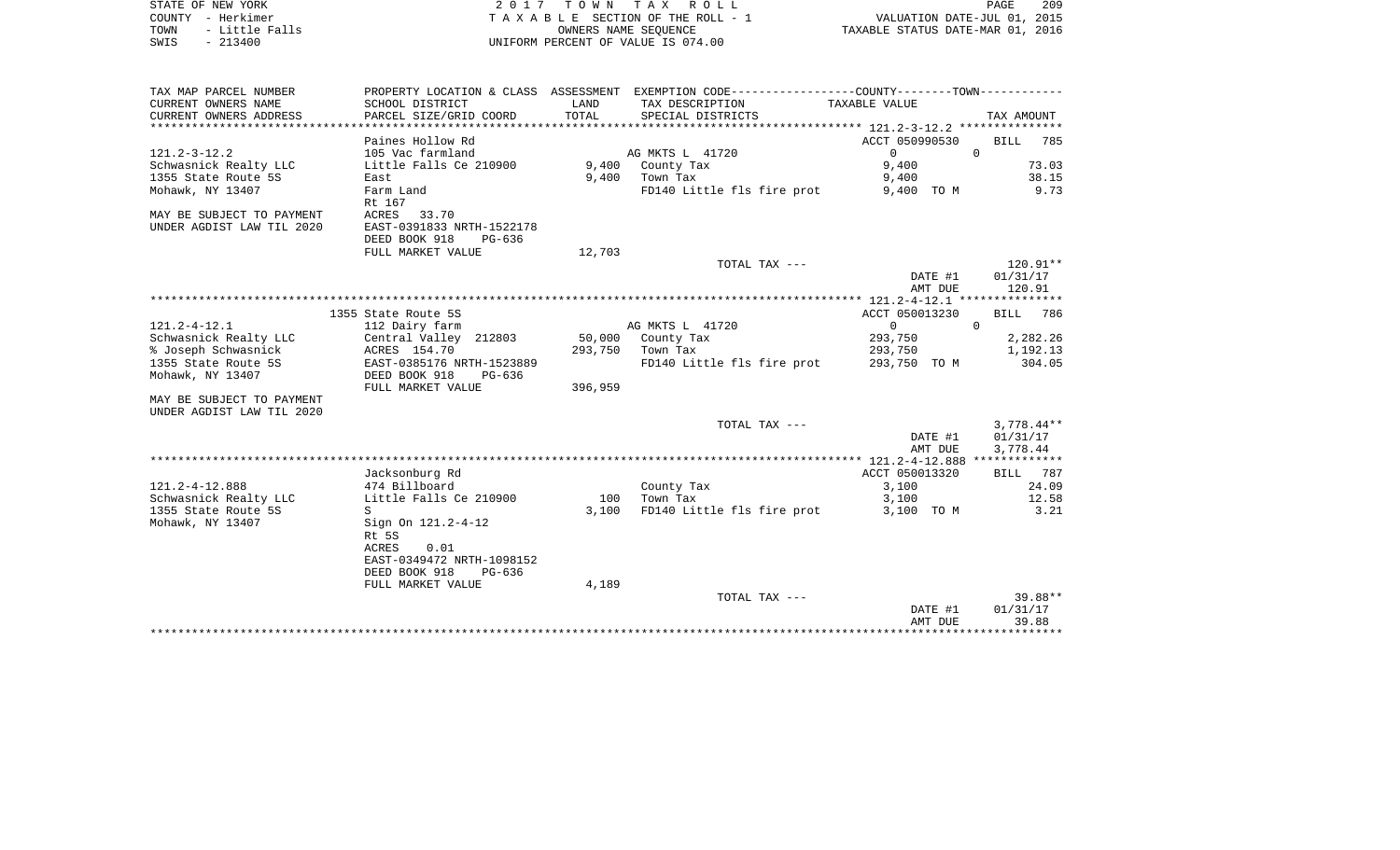|      | STATE OF NEW YORK | 2017 TOWN TAX ROLL                 | 210<br>PAGE                      |
|------|-------------------|------------------------------------|----------------------------------|
|      | COUNTY - Herkimer | TAXABLE SECTION OF THE ROLL - 1    | VALUATION DATE-JUL 01, 2015      |
| TOWN | - Little Falls    | OWNERS NAME SEOUENCE               | TAXABLE STATUS DATE-MAR 01, 2016 |
| SWIS | $-213400$         | UNIFORM PERCENT OF VALUE IS 074.00 |                                  |

| TAX MAP PARCEL NUMBER<br>CURRENT OWNERS NAME                                                                                            | PROPERTY LOCATION & CLASS<br>SCHOOL DISTRICT                                                                                                                            | ASSESSMENT<br>LAND          | EXEMPTION CODE-----------------COUNTY--------TOWN-----------<br>TAX DESCRIPTION      | TAXABLE VALUE                                                              |                                                |
|-----------------------------------------------------------------------------------------------------------------------------------------|-------------------------------------------------------------------------------------------------------------------------------------------------------------------------|-----------------------------|--------------------------------------------------------------------------------------|----------------------------------------------------------------------------|------------------------------------------------|
| CURRENT OWNERS ADDRESS                                                                                                                  | PARCEL SIZE/GRID COORD                                                                                                                                                  | TOTAL<br>********           | SPECIAL DISTRICTS                                                                    | *************************** 121.2-4-59.8 **********                        | TAX AMOUNT                                     |
| $121.2 - 4 - 59.8$<br>Schwasnick Realty LLC<br>603 Sandy Lane Rd<br>Mohawk, NY 13407<br>MAY BE SUBJECT TO PAYMENT                       | Jacksonburg/Paines Hollow<br>105 Vac farmland<br>Little Falls Ce 210900<br>ACRES<br>46.70<br>EAST-0389894 NRTH-1522988<br>DEED BOOK 1344<br>PG-522<br>FULL MARKET VALUE | 36,900<br>36,900<br>49,865  | AG MKTS L 41720<br>County Tax<br>Town Tax<br>FD140 Little fls fire prot<br>22,565 EX | 22,565<br>22,565<br>14,335<br>14,335<br>14,335 TO M                        | 788<br><b>BILL</b><br>111.37<br>58.18<br>14.84 |
| UNDER AGDIST LAW TIL 2020                                                                                                               |                                                                                                                                                                         |                             | TOTAL TAX ---                                                                        |                                                                            | 184.39**                                       |
|                                                                                                                                         |                                                                                                                                                                         |                             |                                                                                      | DATE #1<br>AMT DUE                                                         | 01/31/17<br>184.39                             |
|                                                                                                                                         |                                                                                                                                                                         |                             |                                                                                      |                                                                            |                                                |
|                                                                                                                                         | 3787 State Route 167                                                                                                                                                    |                             |                                                                                      | ACCT 050000960<br>$\mathbf{0}$<br>$\mathbf 0$                              | <b>BILL</b><br>789                             |
| $121.2 - 4 - 67.1$<br>Schwasnick Realty LLC<br>1355 State Route 5S<br>Mohawk, NY 13407<br>MAY BE SUBJECT TO PAYMENT                     | 240 Rural res<br>Little Falls Ce 210900<br>ACRES 127.00<br>EAST-0390583 NRTH-1521142<br>DEED BOOK 1283<br><b>PG-737</b><br>FULL MARKET VALUE                            | 49,700<br>91,500<br>123,649 | AG MKTS L 41720<br>County Tax<br>Town Tax<br>FD140 Little fls fire prot              | 91,500<br>91,500<br>91,500 TO M                                            | 710.90<br>371.33<br>94.71                      |
| UNDER AGDIST LAW TIL 2020                                                                                                               |                                                                                                                                                                         |                             |                                                                                      |                                                                            |                                                |
|                                                                                                                                         |                                                                                                                                                                         |                             | TOTAL TAX ---                                                                        | DATE #1<br>AMT DUE                                                         | 1,176.94**<br>01/31/17<br>1,176.94             |
|                                                                                                                                         |                                                                                                                                                                         |                             |                                                                                      |                                                                            |                                                |
| $121.3 - 1 - 1$                                                                                                                         | Decker Rd<br>321 Abandoned ag                                                                                                                                           |                             | AG MKTS L 41720                                                                      | ACCT 050013290<br>$\mathbf 0$<br>$\mathbf 0$                               | 790<br><b>BILL</b>                             |
| Schwasnick Realty LLC<br>1355 State Route 5S                                                                                            | Central Valley 212803<br>S                                                                                                                                              | 46,900<br>46,900            | County Tax<br>Town Tax                                                               | 46,900<br>46,900                                                           | 364.38<br>190.33                               |
| Mohawk, NY 13407                                                                                                                        | Sandy Lane<br>ACRES 187.90                                                                                                                                              |                             | FD140 Little fls fire prot                                                           | 46,900 TO M                                                                | 48.54                                          |
| MAY BE SUBJECT TO PAYMENT<br>UNDER AGDIST LAW TIL 2020                                                                                  | EAST-0382877 NRTH-1519706<br>DEED BOOK 918<br>$PG-636$<br>FULL MARKET VALUE                                                                                             | 63,378                      |                                                                                      |                                                                            |                                                |
|                                                                                                                                         |                                                                                                                                                                         |                             | TOTAL TAX ---                                                                        | DATE #1<br>AMT DUE                                                         | 603.25**<br>01/31/17<br>603.25                 |
|                                                                                                                                         |                                                                                                                                                                         |                             |                                                                                      |                                                                            | **********                                     |
| 121.4-2-1<br>Schwasnick Realty LLC<br>1355 State Route 5S<br>Mohawk, NY 13407<br>MAY BE SUBJECT TO PAYMENT<br>UNDER AGDIST LAW TIL 2020 | Cheesefactory Rd<br>105 Vac farmland<br>Central Valley 212803<br>W<br>Farm14a<br>Sandy Lane<br>ACRES<br>14.00<br>EAST-0385694 NRTH-1519889                              | 5,200<br>5,200              | AG MKTS L 41720<br>County Tax<br>Town Tax<br>FD140 Little fls fire prot              | ACCT 050013260<br>$\mathbf{0}$<br>$\Omega$<br>5,200<br>5,200<br>5,200 TO M | 791<br><b>BILL</b><br>40.40<br>21.10<br>5.38   |
|                                                                                                                                         | DEED BOOK 834<br>PG-279<br>FULL MARKET VALUE                                                                                                                            | 7,027                       |                                                                                      |                                                                            |                                                |
|                                                                                                                                         |                                                                                                                                                                         |                             | TOTAL TAX ---                                                                        | DATE #1<br>AMT DUE                                                         | 66.88**<br>01/31/17<br>66.88                   |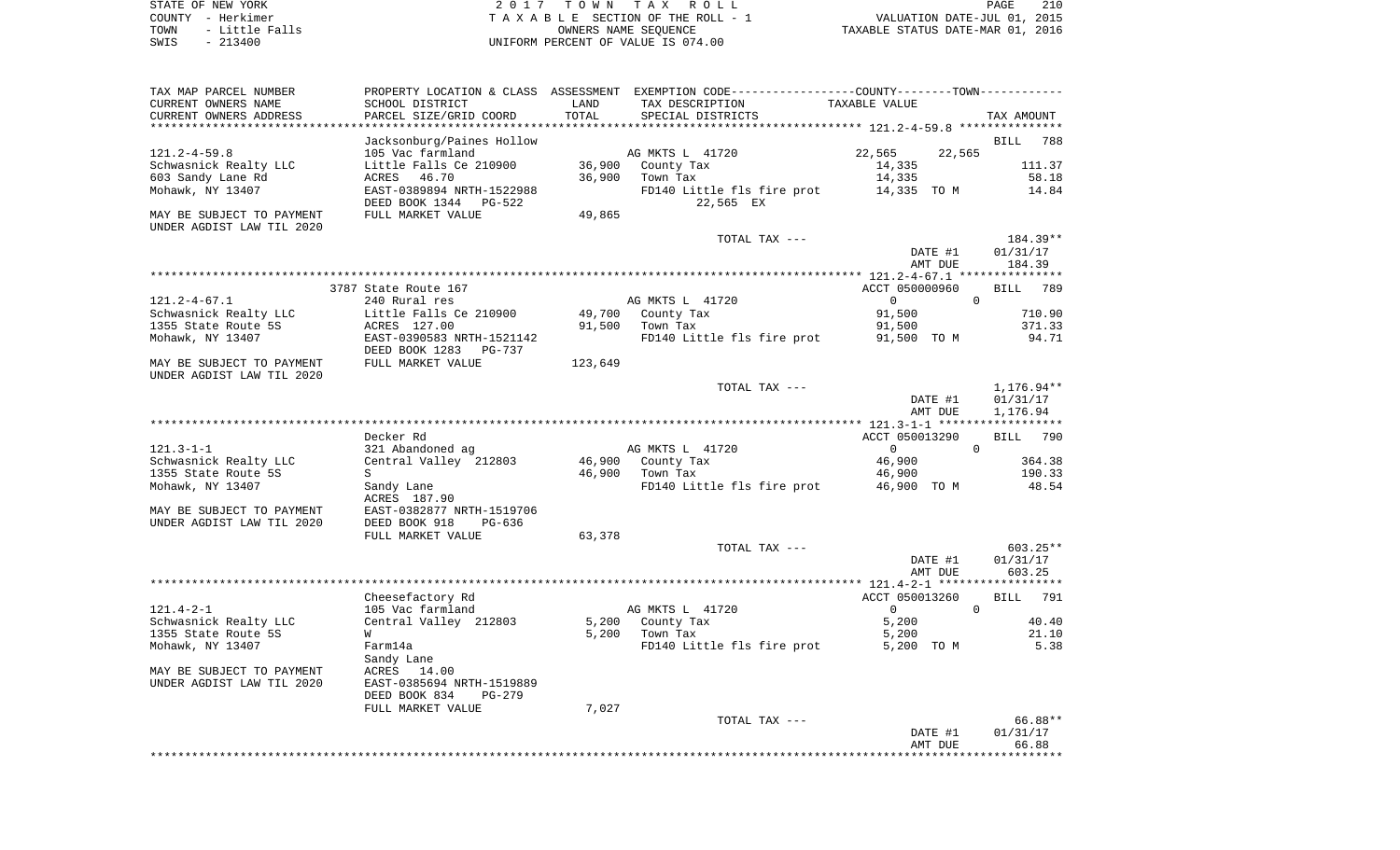| TAX MAP PARCEL NUMBER       | PROPERTY LOCATION & CLASS       | ASSESSMENT | EXEMPTION CODE-----------------COUNTY-------TOWN----------- |                |                    |
|-----------------------------|---------------------------------|------------|-------------------------------------------------------------|----------------|--------------------|
| CURRENT OWNERS NAME         | SCHOOL DISTRICT                 | LAND       | TAX DESCRIPTION                                             | TAXABLE VALUE  |                    |
| CURRENT OWNERS ADDRESS      | PARCEL SIZE/GRID COORD          | TOTAL      | SPECIAL DISTRICTS                                           |                | TAX AMOUNT         |
|                             |                                 |            |                                                             |                |                    |
|                             | State Route 168                 |            |                                                             |                | <b>BILL</b><br>792 |
| $127.4 - 2 - 17$            | 314 Rural vac<10                |            | County Tax                                                  | 1,500          | 11.65              |
| Sebation Delbert            | 215001<br>Owen D Young          | 1,500      | Town Tax                                                    | 1,500          | 6.09               |
| %Ian Sebastion              | 1.00<br>ACRES                   | 1,500      | FD140 Little fls fire prot                                  | 1,500 TO M     | 1.55               |
| PO Box 23                   | EAST-0388658 NRTH-1501808       |            |                                                             |                |                    |
| Richfield Springs, NY 13439 | DEED BOOK 782<br>$PG-110$       |            |                                                             |                |                    |
|                             | FULL MARKET VALUE               | 2,027      |                                                             |                |                    |
|                             |                                 |            | TOTAL TAX ---                                               |                | $19.29**$          |
|                             |                                 |            |                                                             | DATE #1        | 01/31/17           |
|                             |                                 |            |                                                             | AMT DUE        | 19.29              |
|                             |                                 |            |                                                             |                |                    |
|                             | 1385 State Route 169            |            |                                                             | ACCT 050016170 | 793<br>BILL        |
| $114.2 - 1 - 19$            | 210 1 Family Res                |            | County Tax                                                  | 52,800         | 410.22             |
|                             |                                 |            |                                                             |                |                    |
| Servidone Robert            | Little Falls Ce 210900          | 4,100      | Town Tax                                                    | 52,800         | 214.28             |
| 1385 State Route 169        | 75.00 DPTH 150.00<br>FRNT       | 52,800     | FD140 Little fls fire prot                                  | 52,800 TO M    | 54.65              |
| Little Falls, NY 13365      | EAST-0389031 NRTH-1539555       |            |                                                             |                |                    |
|                             | DEED BOOK 919<br><b>PG-381</b>  |            |                                                             |                |                    |
|                             | FULL MARKET VALUE               | 71,351     |                                                             |                |                    |
|                             |                                 |            | TOTAL TAX ---                                               |                | $679.15**$         |
|                             |                                 |            |                                                             | DATE #1        | 01/31/17           |
|                             |                                 |            |                                                             | AMT DUE        | 679.15             |
|                             |                                 |            |                                                             |                |                    |
|                             | 580 Oregon Rd                   |            |                                                             | ACCT 050099880 | 794<br>BILL        |
| $127.2 - 2 - 4.4$           | 210 1 Family Res                |            | County Tax                                                  | 42,300         | 328.65             |
| Shafer LeAnne               | Owen D Young<br>215001          | 8,000      | Town Tax                                                    | 42,300         | 171.67             |
| Shafer Charles              | ACRES<br>1.00                   | 42,300     | FD140 Little fls fire prot                                  | 42,300 TO M    | 43.78              |
| 580 Oregon Rd               | EAST-0387937 NRTH-1510986       |            |                                                             |                |                    |
| Mohawk, NY 13407            | DEED BOOK 1353<br><b>PG-708</b> |            |                                                             |                |                    |
|                             | FULL MARKET VALUE               | 57,162     |                                                             |                |                    |
|                             |                                 |            | TOTAL TAX ---                                               |                | $544.10**$         |
|                             |                                 |            |                                                             | DATE #1        | 01/31/17           |
|                             |                                 |            |                                                             | AMT DUE        | 544.10             |
|                             |                                 |            |                                                             |                |                    |
|                             | 425 Flint Ave Ext               |            |                                                             | ACCT 050007170 | 795<br>BILL        |
| $121.27 - 1 - 23$           | 210 1 Family Res                |            | County Tax                                                  | 64,500         | 501.13             |
| Sherman Thomas              | Little Falls Ce 210900          | 4,500      | Town Tax                                                    | 64,500         | 261.76             |
| Sherman Janice              | S                               | 64,500     | FD140 Little fls fire prot                                  | 64,500 TO M    | 66.76              |
| 425 Flint Ave Ext           | $R-1$                           |            |                                                             |                |                    |
| Little Falls, NY 13365      | $Rt-167$                        |            |                                                             |                |                    |
|                             | 90.00 DPTH 150.00<br>FRNT       |            |                                                             |                |                    |
|                             | EAST-0392828 NRTH-1526990       |            |                                                             |                |                    |
|                             | DEED BOOK 705<br>$PG-475$       |            |                                                             |                |                    |
|                             | FULL MARKET VALUE               | 87,162     |                                                             |                |                    |
|                             |                                 |            | TOTAL TAX ---                                               |                | 829.65**           |
|                             |                                 |            |                                                             | DATE #1        | 01/31/17           |
|                             |                                 |            |                                                             | AMT DUE        | 829.65             |
|                             |                                 |            |                                                             |                |                    |
|                             |                                 |            |                                                             |                |                    |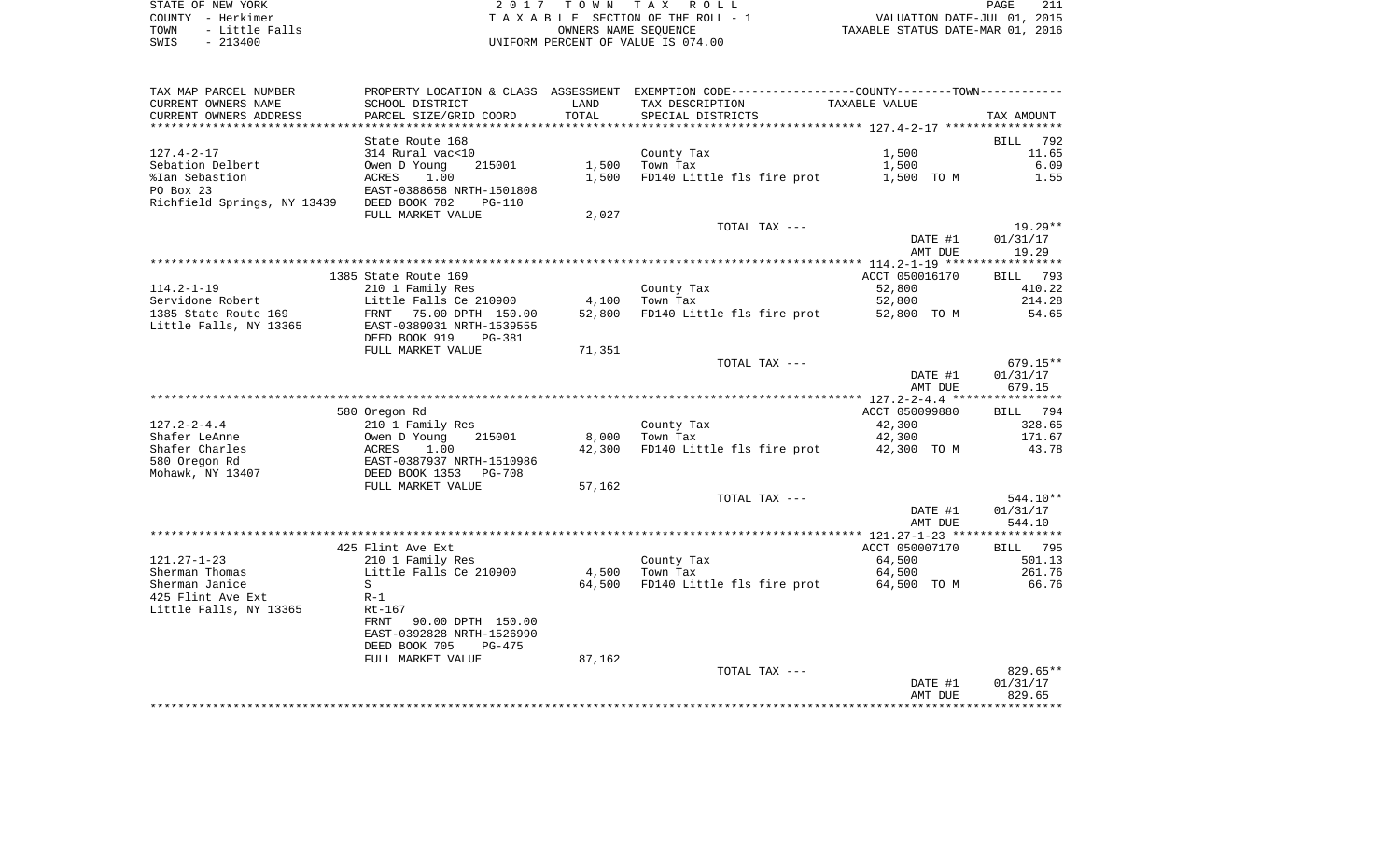| STATE OF NEW YORK      | 2017 TOWN TAX ROLL                 | 212<br>PAGE                      |
|------------------------|------------------------------------|----------------------------------|
| COUNTY - Herkimer      | TAXABLE SECTION OF THE ROLL - 1    | VALUATION DATE-JUL 01, 2015      |
| - Little Falls<br>TOWN | OWNERS NAME SEOUENCE               | TAXABLE STATUS DATE-MAR 01, 2016 |
| SWIS<br>- 213400       | UNIFORM PERCENT OF VALUE IS 074.00 |                                  |

 $\begin{array}{c} 212 \\ 2015 \\ 2016 \end{array}$ 

| TAX MAP PARCEL NUMBER<br>CURRENT OWNERS NAME                                                   | SCHOOL DISTRICT                                                                                                                                                               | LAND                         | PROPERTY LOCATION & CLASS ASSESSMENT EXEMPTION CODE---------------COUNTY-------TOWN----------<br>TAX DESCRIPTION | TAXABLE VALUE                                                            |                                                    |
|------------------------------------------------------------------------------------------------|-------------------------------------------------------------------------------------------------------------------------------------------------------------------------------|------------------------------|------------------------------------------------------------------------------------------------------------------|--------------------------------------------------------------------------|----------------------------------------------------|
| CURRENT OWNERS ADDRESS<br>**********************                                               | PARCEL SIZE/GRID COORD                                                                                                                                                        | TOTAL                        | SPECIAL DISTRICTS                                                                                                |                                                                          | TAX AMOUNT                                         |
| 121.2-2-36<br>Sherwood Gradon<br>Sherwood Grace<br>415 Flint Ave Ext<br>Little Falls, NY 13365 | 415 Flint Ave Ext<br>112 Dairy farm<br>Little Falls Ce 210900<br>ACRES 109.00<br>EAST-0394014 NRTH-1527755<br>DEED BOOK 00568 PG-00297<br>FULL MARKET VALUE                   | 52,000<br>194,700<br>263,108 | AG MKTS L 41720<br>County Tax<br>Town Tax<br>FD140 Little fls fire prot<br>10,173 EX                             | ACCT 050013500<br>10,173<br>10,173<br>184,527<br>184,527<br>184,527 TO M | 796<br><b>BILL</b><br>1,433.66<br>748.87<br>191.00 |
| MAY BE SUBJECT TO PAYMENT                                                                      |                                                                                                                                                                               |                              |                                                                                                                  |                                                                          |                                                    |
| UNDER AGDIST LAW TIL 2020                                                                      |                                                                                                                                                                               |                              | TOTAL TAX ---                                                                                                    |                                                                          | $2,373.53**$                                       |
|                                                                                                |                                                                                                                                                                               |                              |                                                                                                                  | DATE #1<br>AMT DUE                                                       | 01/31/17<br>2,373.53                               |
|                                                                                                |                                                                                                                                                                               |                              |                                                                                                                  |                                                                          |                                                    |
| $127.2 - 2 - 27$<br>Sherwood Thomas                                                            | Johnnycake Rd<br>270 Mfg housing<br>Little Falls Ce 210900                                                                                                                    | 4,700                        | County Tax<br>Town Tax                                                                                           | ACCT 050019410<br>20,300<br>20,300                                       | 797<br><b>BILL</b><br>157.72<br>82.38              |
| Sherwood Nancy<br>PO Box 131<br>Little Falls, NY 13365                                         | Johnnycake Rd<br>FRNT 150.00 DPTH 100.00<br>EAST-0394150 NRTH-1506228                                                                                                         | 20,300                       | FD140 Little fls fire prot                                                                                       | 20,300 TO M                                                              | 21.01                                              |
|                                                                                                | DEED BOOK 783<br>$PG-9$<br>FULL MARKET VALUE                                                                                                                                  | 27,432                       |                                                                                                                  |                                                                          |                                                    |
|                                                                                                |                                                                                                                                                                               |                              | TOTAL TAX ---                                                                                                    | DATE #1<br>AMT DUE                                                       | $261.11**$<br>01/31/17<br>261.11                   |
|                                                                                                |                                                                                                                                                                               |                              |                                                                                                                  |                                                                          |                                                    |
| $114.1 - 1 - 21.2$<br>Simmons Mary R<br>1170 Shells Bush Rd<br>Little Falls, NY 13365          | 1294 Shells Bush Rd<br>270 Mfg housing<br>Little Falls Ce 210900<br>FRNT 150.00 DPTH 150.00<br>EAST-0384193 NRTH-1541733                                                      | 5,800<br>28,400              | County Tax<br>Town Tax<br>FD140 Little fls fire prot                                                             | ACCT 050003900<br>28,400<br>28,400<br>28,400 TO M                        | BILL<br>798<br>220.65<br>115.26<br>29.40           |
|                                                                                                | FULL MARKET VALUE                                                                                                                                                             | 38,378                       |                                                                                                                  |                                                                          |                                                    |
|                                                                                                |                                                                                                                                                                               |                              | TOTAL TAX ---                                                                                                    | DATE #1<br>AMT DUE                                                       | $365.31**$<br>01/31/17<br>365.31                   |
|                                                                                                |                                                                                                                                                                               |                              |                                                                                                                  |                                                                          |                                                    |
| $114.1 - 1 - 9.1$<br>Simpson A. Bruce<br>87 Ramshorn Rd<br>Dudley, MA 01571                    | 1197 Shells Bush Rd<br>210 1 Family Res<br>Little Falls Ce 210900<br>W<br>Shells Bush<br>75.00 DPTH 150.00<br>FRNT<br>EAST-0382349 NRTH-1541653<br>DEED BOOK 1347<br>$PG-295$ | 4,100<br>59,200              | County Tax<br>Town Tax<br>FD140 Little fls fire prot                                                             | ACCT 050000180<br>59,200<br>59,200<br>59,200 TO M                        | 799<br>BILL<br>459.95<br>240.25<br>61.28           |
|                                                                                                | FULL MARKET VALUE                                                                                                                                                             |                              |                                                                                                                  |                                                                          |                                                    |
|                                                                                                |                                                                                                                                                                               |                              |                                                                                                                  | DATE #1<br>AMT DUE                                                       | 01/31/17<br>761.48                                 |
|                                                                                                | DEED BOOK 1444<br><b>PG-939</b>                                                                                                                                               | 80,000                       | TOTAL TAX ---                                                                                                    |                                                                          | 761.48**<br>********                               |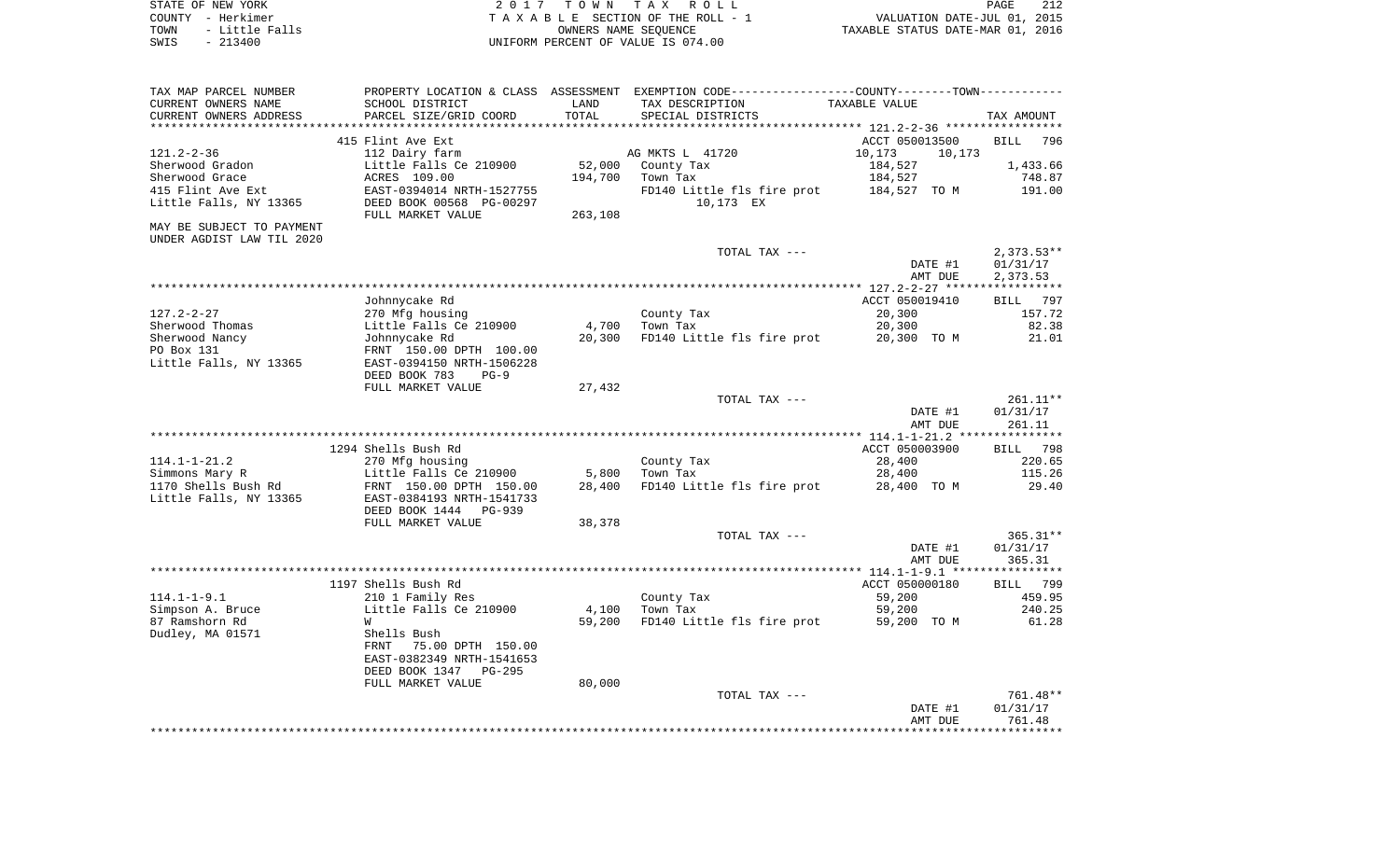| STATE OF NEW YORK      | 2017 TOWN TAX ROLL                 | 213<br>PAGE                      |
|------------------------|------------------------------------|----------------------------------|
| COUNTY - Herkimer      | TAXABLE SECTION OF THE ROLL - 1    | VALUATION DATE-JUL 01, 2015      |
| - Little Falls<br>TOWN | OWNERS NAME SEOUENCE               | TAXABLE STATUS DATE-MAR 01, 2016 |
| SWIS<br>$-213400$      | UNIFORM PERCENT OF VALUE IS 074.00 |                                  |

|  | PAGE.                          |  | -213 |
|--|--------------------------------|--|------|
|  | VALUATION DATE-JUL 01, 2015    |  |      |
|  | XABLE STATUS DATE-MAR 01, 2016 |  |      |

| TAX MAP PARCEL NUMBER                         | PROPERTY LOCATION & CLASS ASSESSMENT                 |                      | EXEMPTION CODE----------------COUNTY-------TOWN---------- |                                             |                    |
|-----------------------------------------------|------------------------------------------------------|----------------------|-----------------------------------------------------------|---------------------------------------------|--------------------|
| CURRENT OWNERS NAME                           | SCHOOL DISTRICT                                      | LAND                 | TAX DESCRIPTION                                           | TAXABLE VALUE                               |                    |
| CURRENT OWNERS ADDRESS<br>******************* | PARCEL SIZE/GRID COORD<br>************************** | TOTAL<br>*********** | SPECIAL DISTRICTS                                         |                                             | TAX AMOUNT         |
|                                               |                                                      |                      |                                                           |                                             |                    |
|                                               | 1203 Shells Bush Rd                                  |                      |                                                           | ACCT 050099930                              | <b>BILL</b><br>800 |
| $114.1 - 1 - 9.2$                             | 210 1 Family Res                                     |                      | County Tax                                                | 89,900                                      | 698.47             |
| Simpson A. Bruce                              | Little Falls Ce 210900                               | 6,800                | Town Tax                                                  | 89,900                                      | 364.84             |
| Simpson Ryan B<br>87 Ramshorn Rd              | FRNT 200.00 DPTH 150.00<br>EAST-0382471 NRTH-1541648 | 89,900               | FD140 Little fls fire prot                                | 89,900 TO M                                 | 93.05              |
| Dudley, MA 01571                              | DEED BOOK 923<br>PG-326                              |                      |                                                           |                                             |                    |
|                                               | FULL MARKET VALUE                                    | 121,486              |                                                           |                                             |                    |
|                                               |                                                      |                      | TOTAL TAX ---                                             |                                             | 1,156.36**         |
|                                               |                                                      |                      |                                                           | DATE #1                                     | 01/31/17           |
|                                               |                                                      |                      |                                                           | AMT DUE                                     | 1,156.36           |
|                                               |                                                      |                      |                                                           |                                             |                    |
|                                               | Cheesefactory Rd                                     |                      |                                                           | ACCT 050008790                              | <b>BILL</b><br>801 |
| $121.4 - 2 - 2$                               | 120 Field crops                                      |                      | County Tax                                                | 78,400                                      | 609.12             |
| Simpson A. Bruce                              | Little Falls Ce 210900                               | 45,000               | Town Tax                                                  | 78,400                                      | 318.17             |
| Simpson Ryan B                                | ACRES 176.20                                         | 78,400               | FD140 Little fls fire prot                                | 78,400 TO M                                 | 81.15              |
| 87 Ramshorn Rd                                | EAST-0386837 NRTH-1518315                            |                      |                                                           |                                             |                    |
| Dudley, MA 01571                              | DEED BOOK 1207<br>$PG-122$                           |                      |                                                           |                                             |                    |
|                                               | FULL MARKET VALUE                                    | 105,946              |                                                           |                                             |                    |
|                                               |                                                      |                      | TOTAL TAX ---                                             |                                             | $1,008.44**$       |
|                                               |                                                      |                      |                                                           | DATE #1                                     | 01/31/17           |
|                                               |                                                      |                      |                                                           | AMT DUE                                     | 1,008.44           |
|                                               |                                                      |                      |                                                           | ************* 121.4-2-2.888                 | **************     |
|                                               | Cheesfactory Rd                                      |                      |                                                           | ACCT 050008910                              | 802<br>BILL        |
| $121.4 - 2 - 2.888$                           | 474 Billboard                                        |                      | County Tax                                                | 11,800                                      | 91.68              |
| Simpson A. Bruce                              | Little Falls Ce 210900                               | 100                  | Town Tax                                                  | 11,800                                      | 47.89              |
| Simpson Ryan B                                | S                                                    | 11,800               | FD140 Little fls fire prot                                | 11,800 TO M                                 | 12.21              |
| 87 Ramshorn Rd                                | Sign On 121.4-2-2                                    |                      |                                                           |                                             |                    |
| Dudley, MA 01571                              | Thruway<br>0.01<br><b>ACRES</b>                      |                      |                                                           |                                             |                    |
|                                               | EAST-0350014 NRTH-1093674                            |                      |                                                           |                                             |                    |
|                                               | DEED BOOK 1207<br><b>PG-118</b>                      |                      |                                                           |                                             |                    |
|                                               | FULL MARKET VALUE                                    | 15,946               |                                                           |                                             |                    |
|                                               |                                                      |                      | TOTAL TAX ---                                             |                                             | 151.78**           |
|                                               |                                                      |                      |                                                           | DATE #1                                     | 01/31/17           |
|                                               |                                                      |                      |                                                           | AMT DUE                                     | 151.78             |
|                                               |                                                      |                      |                                                           |                                             |                    |
|                                               | Cheesefactory Rd                                     |                      |                                                           | ACCT 050012370                              | <b>BILL</b><br>803 |
| $121.4 - 2 - 3$                               | 323 Vacant rural                                     |                      | County Tax                                                | 4,500                                       | 34.96              |
| Simpson A. Bruce                              | Little Falls Ce 210900                               | 4,500                | Town Tax                                                  | 4,500                                       | 18.26              |
| Simpson Ryan B                                | S                                                    | 4,500                | FD140 Little fls fire prot                                | 4,500 TO M                                  | 4.66               |
| 87 Ramshorn Rd                                | ACRES<br>12.90                                       |                      |                                                           |                                             |                    |
| Dudley, MA 01571                              | EAST-0387828 NRTH-1519517                            |                      |                                                           |                                             |                    |
|                                               | DEED BOOK 1207<br><b>PG-118</b>                      |                      |                                                           |                                             |                    |
|                                               | FULL MARKET VALUE                                    | 6,081                |                                                           |                                             |                    |
|                                               |                                                      |                      | TOTAL TAX ---                                             |                                             | 57.88**            |
|                                               |                                                      |                      |                                                           | DATE #1                                     | 01/31/17           |
|                                               |                                                      |                      |                                                           | AMT DUE<br>******************************** | 57.88              |
|                                               |                                                      |                      |                                                           |                                             |                    |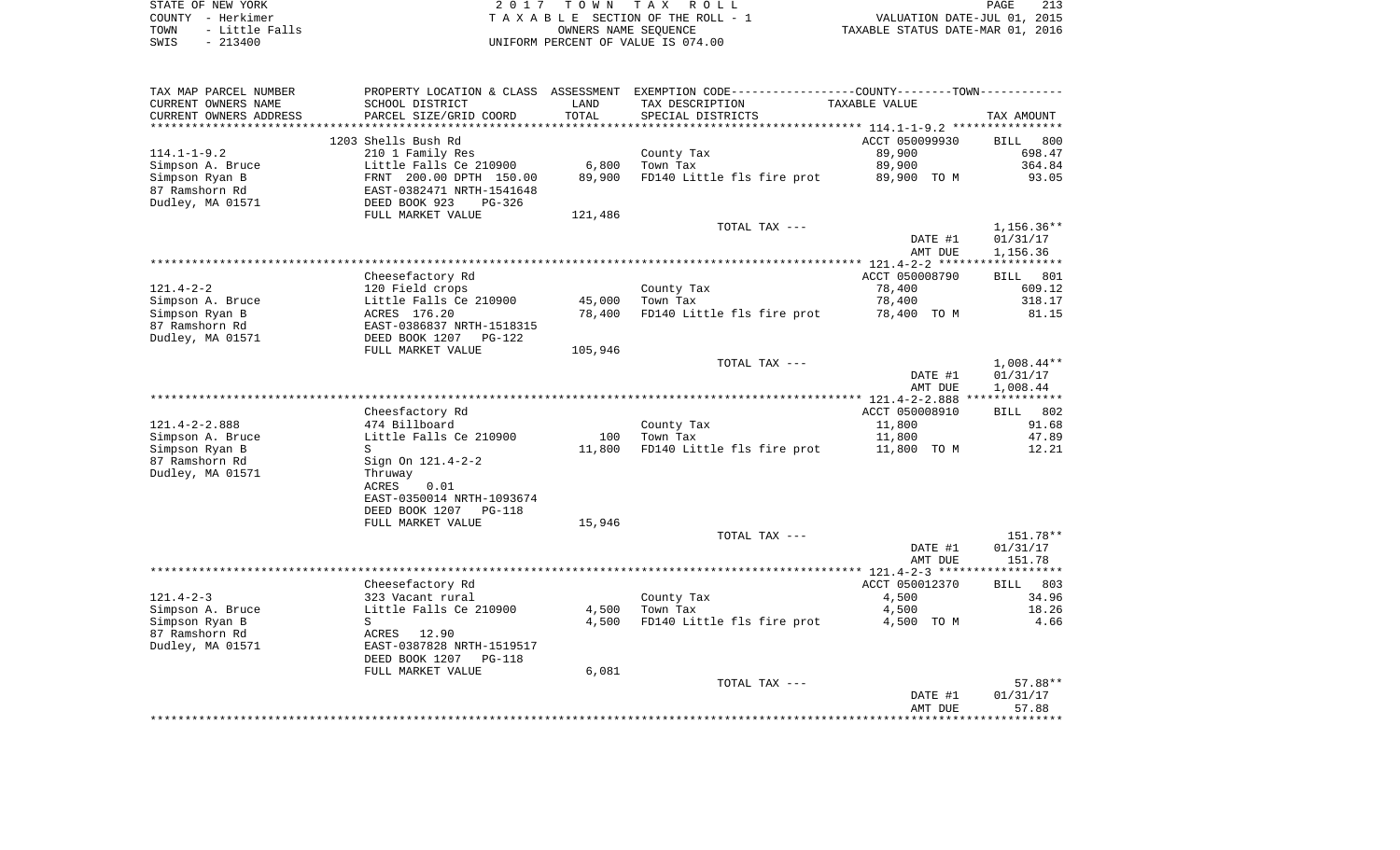| STATE OF NEW YORK      | 2017 TOWN TAX ROLL                 | 214<br>PAGE                      |
|------------------------|------------------------------------|----------------------------------|
| COUNTY - Herkimer      | TAXABLE SECTION OF THE ROLL - 1    | VALUATION DATE-JUL 01, 2015      |
| TOWN<br>- Little Falls | OWNERS NAME SEOUENCE               | TAXABLE STATUS DATE-MAR 01, 2016 |
| $-213400$<br>SWIS      | UNIFORM PERCENT OF VALUE IS 074.00 |                                  |

| TAX MAP PARCEL NUMBER<br>CURRENT OWNERS NAME<br>CURRENT OWNERS ADDRESS                          | PROPERTY LOCATION & CLASS<br>SCHOOL DISTRICT<br>PARCEL SIZE/GRID COORD                                                           | ASSESSMENT<br>LAND<br>TOTAL | EXEMPTION CODE-----------------COUNTY-------TOWN-----------<br>TAX DESCRIPTION<br>SPECIAL DISTRICTS | TAXABLE VALUE                                        | TAX AMOUNT                                    |
|-------------------------------------------------------------------------------------------------|----------------------------------------------------------------------------------------------------------------------------------|-----------------------------|-----------------------------------------------------------------------------------------------------|------------------------------------------------------|-----------------------------------------------|
|                                                                                                 | * * * * * * * * * *                                                                                                              |                             |                                                                                                     | ************** 121.4-2-4 ******                      |                                               |
| $121.4 - 2 - 4$<br>Simpson A. Bruce<br>Simpson Ryan B<br>87 Ramshorn Dr<br>Dudley, MA 01571     | 262 Cheese Factory Rd<br>314 Rural vac<10<br>Little Falls Ce 210900<br>vacant land<br>ACRES<br>3.50<br>EAST-0388513 NRTH-1519582 | 11,800<br>11,800            | County Tax<br>Town Tax<br>FD140 Little fls fire prot                                                | ACCT 050100510<br>11,800<br>11,800<br>11,800 TO M    | 804<br><b>BILL</b><br>91.68<br>47.89<br>12.21 |
|                                                                                                 | DEED BOOK 1165<br>PG-503<br>FULL MARKET VALUE                                                                                    | 15,946                      |                                                                                                     |                                                      |                                               |
|                                                                                                 |                                                                                                                                  |                             | TOTAL TAX ---                                                                                       | DATE #1<br>AMT DUE                                   | 151.78**<br>01/31/17<br>151.78                |
|                                                                                                 |                                                                                                                                  |                             |                                                                                                     |                                                      | * * * * * * * * * * *                         |
| $121.4 - 2 - 5$<br>Simpson A. Bruce<br>Simpson Ryan                                             | Cheesefactory Rd<br>551 Ski area<br>Little Falls Ce 210900<br>S.                                                                 | 55,000<br>215,000           | County Tax<br>Town Tax<br>FD140 Little fls fire prot                                                | ACCT 050016380<br>215,000<br>215,000<br>215,000 TO M | 805<br>BILL<br>1,670.42<br>872.53<br>222.54   |
| 87 Ramshorn Rd<br>Dudley, MA 01571                                                              | Recreation Area<br>Cheese Factory<br>ACRES 186.00<br>EAST-0388582 NRTH-1517377<br>DEED BOOK 885<br>$PG-546$                      |                             |                                                                                                     |                                                      |                                               |
|                                                                                                 | FULL MARKET VALUE                                                                                                                | 290,541                     | TOTAL TAX ---                                                                                       | DATE #1<br>AMT DUE                                   | $2,765.49**$<br>01/31/17<br>2,765.49          |
|                                                                                                 |                                                                                                                                  |                             |                                                                                                     |                                                      | ******************                            |
|                                                                                                 | Paines Hollow Rd                                                                                                                 |                             |                                                                                                     | ACCT 050006840                                       | 806<br>BILL                                   |
| $121.4 - 2 - 6$                                                                                 | 323 Vacant rural                                                                                                                 |                             | County Tax                                                                                          | 3,200                                                | 24.86                                         |
| Simpson A. Bruce<br>Simpson Ryan B<br>87 Ramshorn Rd                                            | Little Falls Ce 210900<br>W<br>31.70<br>ACRES                                                                                    | 3,200<br>3,200              | Town Tax<br>FD140 Little fls fire prot                                                              | 3,200<br>3,200 TO M                                  | 12.99<br>3.31                                 |
| Dudley, MA 01571                                                                                | EAST-0389241 NRTH-1515001<br>DEED BOOK 1193<br>PG-879<br>FULL MARKET VALUE                                                       | 4,324                       |                                                                                                     |                                                      |                                               |
|                                                                                                 |                                                                                                                                  |                             | TOTAL TAX ---                                                                                       | DATE #1                                              | $41.16**$<br>01/31/17                         |
|                                                                                                 |                                                                                                                                  |                             |                                                                                                     | AMT DUE                                              | 41.16                                         |
|                                                                                                 | 3187 State Route 167D                                                                                                            |                             |                                                                                                     | ACCT 050015300                                       | <b>BILL</b><br>807                            |
| $127.2 - 2 - 19.1$<br>Simpson A. Bruce<br>Simpson Ryan B<br>87 Rams Horn Rd<br>Dudley, MA 01571 | 240 Rural res<br>Little Falls Ce 210900<br>11.00<br>ACRES<br>EAST-0392807 NRTH-1510404<br>DEED BOOK 934<br>$PG-388$              | 13,000<br>52,600            | County Tax<br>Town Tax<br>FD140 Little fls fire prot                                                | 52,600<br>52,600<br>52,600 TO M                      | 408.67<br>213.47<br>54.44                     |
|                                                                                                 | FULL MARKET VALUE                                                                                                                | 71,081                      |                                                                                                     |                                                      |                                               |
|                                                                                                 |                                                                                                                                  |                             | TOTAL TAX ---                                                                                       | DATE #1<br>AMT DUE                                   | 676.58**<br>01/31/17<br>676.58                |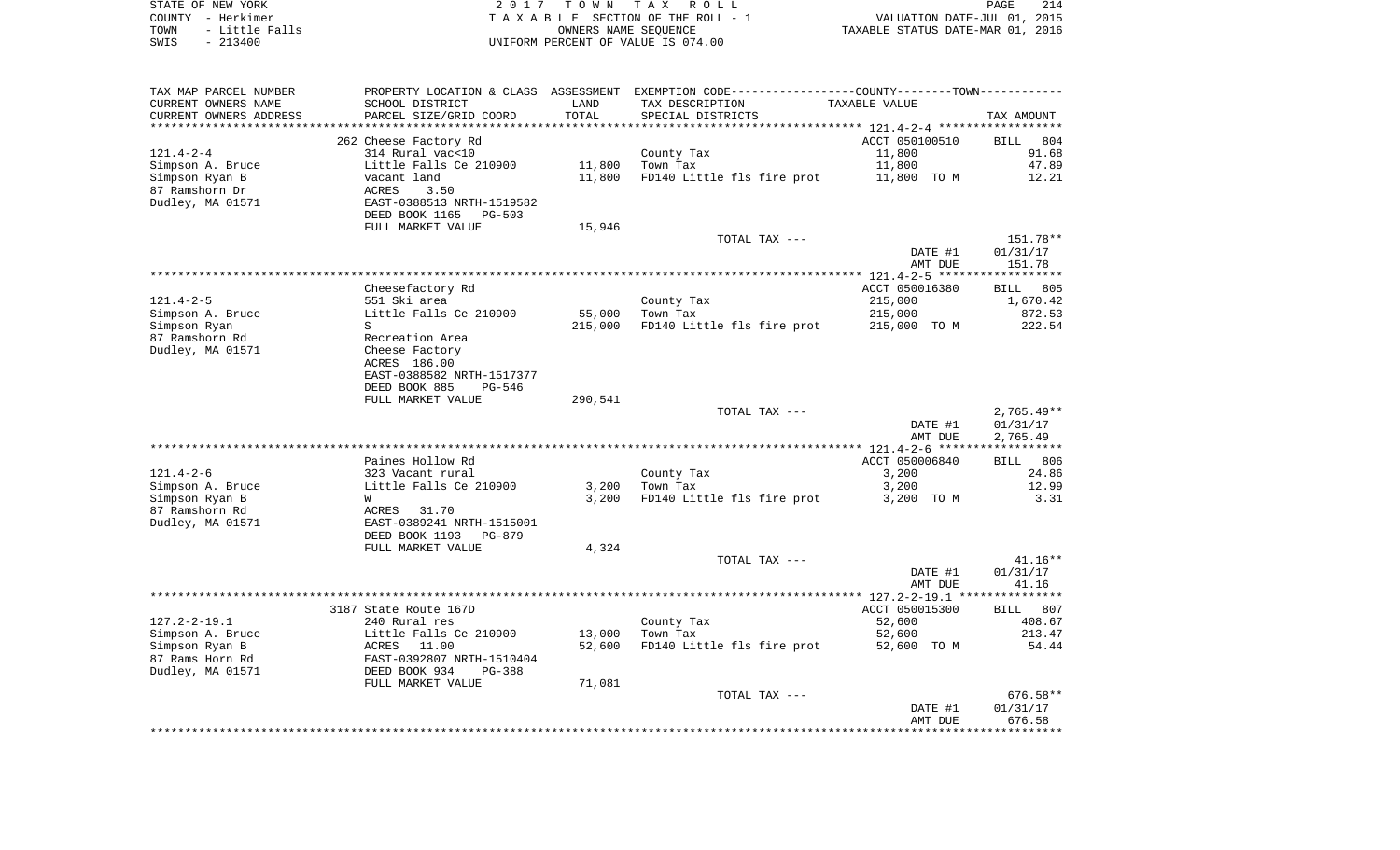| TAX MAP PARCEL NUMBER  |                                |         | PROPERTY LOCATION & CLASS ASSESSMENT EXEMPTION CODE----------------COUNTY-------TOWN------- |                                           |                       |
|------------------------|--------------------------------|---------|---------------------------------------------------------------------------------------------|-------------------------------------------|-----------------------|
| CURRENT OWNERS NAME    | SCHOOL DISTRICT                | LAND    | TAX DESCRIPTION                                                                             | TAXABLE VALUE                             |                       |
| CURRENT OWNERS ADDRESS | PARCEL SIZE/GRID COORD         | TOTAL   | SPECIAL DISTRICTS                                                                           |                                           | TAX AMOUNT            |
|                        |                                |         |                                                                                             | ****************** 121.4-2-33.8 ********* |                       |
|                        | Paines Hollow R                |         |                                                                                             | ACCT 050099830                            | 808<br>BILL           |
| $121.4 - 2 - 33.8$     | 474 Billboard                  |         | County Tax                                                                                  | 900                                       | 6.99                  |
| Simpson Bruce          | Little Falls Ce 210900         | 100     | Town Tax                                                                                    | 900                                       | 3.65                  |
| Simpson Ryan B         | 44.75 DPTH<br>FRNT<br>20.00    | 900     | FD140 Little fls fire prot                                                                  | 900 TO M                                  | .93                   |
| 87 Ramshorn Rd         | EAST-0390822 NRTH-1517836      |         |                                                                                             |                                           |                       |
| Dudley, MA 01571       | DEED BOOK 889<br><b>PG-111</b> |         |                                                                                             |                                           |                       |
|                        | FULL MARKET VALUE              | 1,216   |                                                                                             |                                           |                       |
|                        |                                |         | TOTAL TAX ---                                                                               |                                           | $11.57**$             |
|                        |                                |         |                                                                                             | DATE #1                                   | 01/31/17              |
|                        |                                |         |                                                                                             | AMT DUE                                   | 11.57                 |
|                        |                                |         |                                                                                             |                                           | * * * * * * * * * * * |
|                        | 615 Sandy Lane Rd              |         |                                                                                             | ACCT 050016020                            | 809<br>BILL           |
| $121.2 - 4 - 27$       | 210 1 Family Res               |         | County Tax                                                                                  | 76,200                                    | 592.03                |
| Siri Louise            | Little Falls Ce 210900         | 9,100   | Town Tax                                                                                    | 76,200                                    | 309.24                |
| 615 Sandy Lane Rd      | W                              | 76,200  | FD140 Little fls fire prot                                                                  | 76,200 TO M                               | 78.87                 |
| Mohawk, NY 13407       | $R-1$                          |         |                                                                                             |                                           |                       |
|                        |                                |         |                                                                                             |                                           |                       |
|                        | Sandy Lane                     |         |                                                                                             |                                           |                       |
|                        | ACRES<br>1.66                  |         |                                                                                             |                                           |                       |
|                        | EAST-0388988 NRTH-1523893      |         |                                                                                             |                                           |                       |
|                        | DEED BOOK 1578<br>PG-923       |         |                                                                                             |                                           |                       |
|                        | FULL MARKET VALUE              | 102,973 |                                                                                             |                                           |                       |
|                        |                                |         | TOTAL TAX ---                                                                               |                                           | 980.14**              |
|                        |                                |         |                                                                                             | DATE #1                                   | 01/31/17              |
|                        |                                |         |                                                                                             | AMT DUE                                   | 980.14                |
|                        |                                |         |                                                                                             |                                           |                       |
|                        | Sandy Ln                       |         |                                                                                             | ACCT 050014105                            | <b>BILL</b><br>810    |
| $121.2 - 4 - 33$       | 311 Res vac land               |         | County Tax                                                                                  | 1,300                                     | 10.10                 |
| Slabe Bradley          | Little Falls Ce 210900         | 1,300   | Town Tax                                                                                    | 1,300                                     | 5.28                  |
| 518 Sandy Ln           | W                              | 1,300   | School Relevy                                                                               |                                           | 54.38                 |
| Mohawk, NY 13407       | $V-L$ 1/2 A                    |         | FD140 Little fls fire prot                                                                  | 1,300 TO M                                | 1.35                  |
|                        | Sandy Lane                     |         |                                                                                             |                                           |                       |
|                        | FRNT 125.00 DPTH 175.00        |         |                                                                                             |                                           |                       |
|                        | EAST-0388783 NRTH-1522524      |         |                                                                                             |                                           |                       |
|                        | DEED BOOK 939<br>$PG-627$      |         |                                                                                             |                                           |                       |
|                        | FULL MARKET VALUE              | 1,757   |                                                                                             |                                           |                       |
|                        |                                |         | TOTAL TAX ---                                                                               |                                           | $71.11**$             |
|                        |                                |         |                                                                                             | DATE #1                                   | 01/31/17              |
|                        |                                |         |                                                                                             | AMT DUE                                   | 71.11                 |
|                        |                                |         |                                                                                             |                                           |                       |
|                        | 518 Sandy Lane Rd              |         |                                                                                             | ACCT 050003060                            | BILL 811              |
| $121.2 - 4 - 44.1$     | 240 Rural res                  |         | County Tax                                                                                  | 78,700                                    | 611.45                |
| Slabe Bradley          | Little Falls Ce 210900         | 22,500  | Town Tax                                                                                    | 78,700                                    | 319.39                |
| 518 Sandy Lane Rd      | ACRES<br>12.20                 | 78,700  | School Relevy                                                                               |                                           | 2,404.13              |
| Mohawk, NY 13407       | EAST-0389078 NRTH-1522124      |         | FD140 Little fls fire prot                                                                  | 78,700 TO M                               | 81.46                 |
|                        | DEED BOOK 829<br>PG-181        |         |                                                                                             |                                           |                       |
|                        | FULL MARKET VALUE              | 106,351 |                                                                                             |                                           |                       |
|                        |                                |         | TOTAL TAX ---                                                                               |                                           | $3,416.43**$          |
|                        |                                |         |                                                                                             | DATE #1                                   | 01/31/17              |
|                        |                                |         |                                                                                             | AMT DUE                                   | 3,416.43              |
|                        |                                |         |                                                                                             |                                           |                       |
|                        |                                |         |                                                                                             |                                           |                       |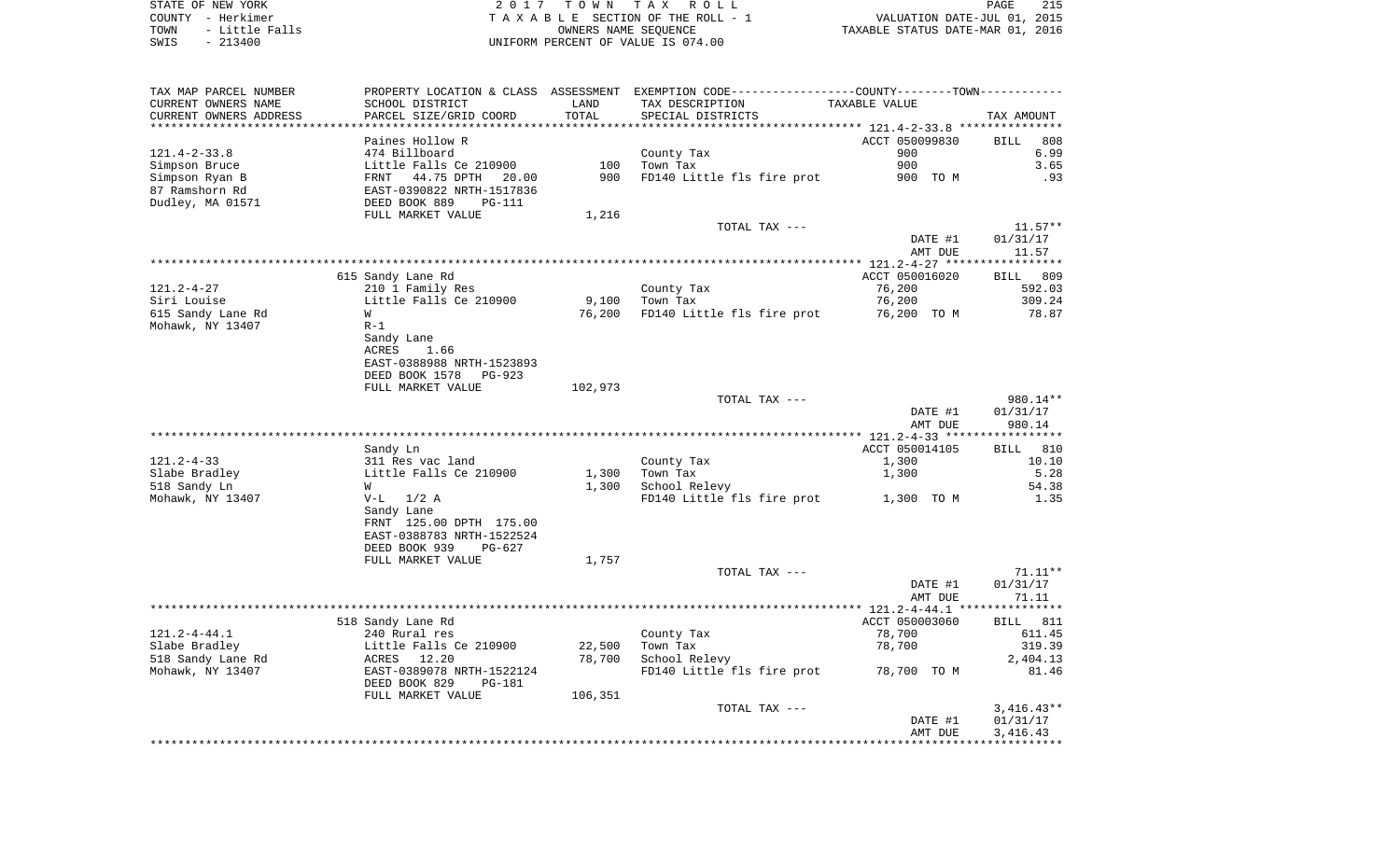| STATE OF NEW YORK<br>COUNTY - Herkimer<br>- Little Falls<br>TOWN<br>$-213400$<br>SWIS | 2017                                                                                                      | T O W N<br>OWNERS NAME SEQUENCE | TAX ROLL<br>TAXABLE SECTION OF THE ROLL - 1<br>UNIFORM PERCENT OF VALUE IS 074.00             | VALUATION DATE-JUL 01, 2015<br>TAXABLE STATUS DATE-MAR 01, 2016 | 216<br>PAGE        |
|---------------------------------------------------------------------------------------|-----------------------------------------------------------------------------------------------------------|---------------------------------|-----------------------------------------------------------------------------------------------|-----------------------------------------------------------------|--------------------|
| TAX MAP PARCEL NUMBER                                                                 |                                                                                                           |                                 | PROPERTY LOCATION & CLASS ASSESSMENT EXEMPTION CODE----------------COUNTY-------TOWN--------- |                                                                 |                    |
| CURRENT OWNERS NAME<br>CURRENT OWNERS ADDRESS                                         | SCHOOL DISTRICT<br>PARCEL SIZE/GRID COORD                                                                 | LAND<br>TOTAL                   | TAX DESCRIPTION<br>SPECIAL DISTRICTS                                                          | TAXABLE VALUE                                                   | TAX AMOUNT         |
| ********************                                                                  | * * * * * * * * * * * * * * * * * *                                                                       | * * * * * * * * * *             |                                                                                               |                                                                 |                    |
|                                                                                       | Sandy Ln                                                                                                  |                                 |                                                                                               | ACCT 050013770                                                  | 812<br><b>BILL</b> |
| $121.2 - 4 - 41$                                                                      | 311 Res vac land                                                                                          |                                 | County Tax                                                                                    | 1,100                                                           | 8.55               |
| Slabe Edward                                                                          | Little Falls Ce 210900                                                                                    | 1,100                           | Town Tax                                                                                      | 1,100                                                           | 4.46               |
| Slabe June                                                                            | E                                                                                                         | 1,100                           | FD140 Little fls fire prot                                                                    | 1,100 TO M                                                      | 1.14               |
| 482 Sandy Lane Rd<br>Mohawk, NY 13407                                                 | $VI$ $1/2$ A<br>Sandy Lane<br>FRNT 125.00 DPTH 125.00<br>EAST-0388459 NRTH-1521243                        |                                 |                                                                                               |                                                                 |                    |
|                                                                                       | DEED BOOK 00593 PG-00602                                                                                  |                                 |                                                                                               |                                                                 |                    |
|                                                                                       | FULL MARKET VALUE                                                                                         | 1,486                           | TOTAL TAX ---                                                                                 |                                                                 | 14.15**            |
|                                                                                       |                                                                                                           |                                 |                                                                                               | DATE #1<br>AMT DUE                                              | 01/31/17<br>14.15  |
|                                                                                       |                                                                                                           |                                 |                                                                                               |                                                                 |                    |
|                                                                                       | 492 Sandy Ln                                                                                              |                                 |                                                                                               | ACCT 050013800                                                  | 813<br><b>BILL</b> |
| $121.2 - 4 - 43$                                                                      | 210 1 Family Res                                                                                          |                                 | VETWAR CTS 41120                                                                              | 6,660<br>6,660                                                  |                    |
| Slabe Herbert Allen ET AL                                                             | Little Falls Ce 210900                                                                                    | 8,000                           | County Tax                                                                                    | 51,340                                                          | 398.88             |
| Attn: Frank Slabe                                                                     | E                                                                                                         | 58,000                          | Town Tax                                                                                      | 51,340                                                          | 208.35             |
| 492 Sandy Ln                                                                          | $R-1$                                                                                                     |                                 | FD140 Little fls fire prot                                                                    | 58,000 TO M                                                     | 60.03              |
| Mohawk, NY 13407                                                                      | Sandy Lane<br>FRNT 380.00 DPTH<br>1.80<br>ACRES<br>EAST-0388735 NRTH-1521635<br>DEED BOOK 941<br>$PG-306$ |                                 |                                                                                               |                                                                 |                    |
|                                                                                       | FULL MARKET VALUE                                                                                         | 78,378                          |                                                                                               |                                                                 |                    |
|                                                                                       |                                                                                                           |                                 | TOTAL TAX ---                                                                                 |                                                                 | 667.26**           |
|                                                                                       |                                                                                                           |                                 |                                                                                               | DATE #1<br>AMT DUE                                              | 01/31/17<br>667.26 |
|                                                                                       |                                                                                                           |                                 |                                                                                               |                                                                 |                    |
|                                                                                       | 482 Sandy Ln                                                                                              |                                 |                                                                                               | ACCT 050013740                                                  | 814<br>BILL        |
| $121.2 - 4 - 42$                                                                      | 210 1 Family Res                                                                                          |                                 | County Tax                                                                                    | 63,000                                                          | 489.47             |
| Slabe June                                                                            | Little Falls Ce 210900                                                                                    | 7,000                           | Town Tax                                                                                      | 63,000                                                          | 255.67             |
| 482 Sandy Lane Rd                                                                     | E                                                                                                         | 63,000                          | FD140 Little fls fire prot                                                                    | 63,000 TO M                                                     | 65.21              |
| Mohawk, NY 13407                                                                      | FRNT 250.00 DPTH<br>ACRES<br>0.76<br>EAST-0388603 NRTH-1521382<br>DEED BOOK 00502 PG-00537                |                                 |                                                                                               |                                                                 |                    |
|                                                                                       | FULL MARKET VALUE                                                                                         | 85,135                          |                                                                                               |                                                                 |                    |
|                                                                                       |                                                                                                           |                                 | TOTAL TAX ---                                                                                 |                                                                 | 810.35**           |
|                                                                                       |                                                                                                           |                                 |                                                                                               | DATE #1                                                         | 01/31/17           |

AMT DUE 810.35 \*\*\*\*\*\*\*\*\*\*\*\*\*\*\*\*\*\*\*\*\*\*\*\*\*\*\*\*\*\*\*\*\*\*\*\*\*\*\*\*\*\*\*\*\*\*\*\*\*\*\*\*\*\*\*\*\*\*\*\*\*\*\*\*\*\*\*\*\*\*\*\*\*\*\*\*\*\*\*\*\*\*\*\*\*\*\*\*\*\*\*\*\*\*\*\*\*\*\*\*\*\*\*\*\*\*\*\*\*\*\*\*\*\*\*\*\*\*\*\*\*\*\*\*\*\*\*\*\*\*\*\*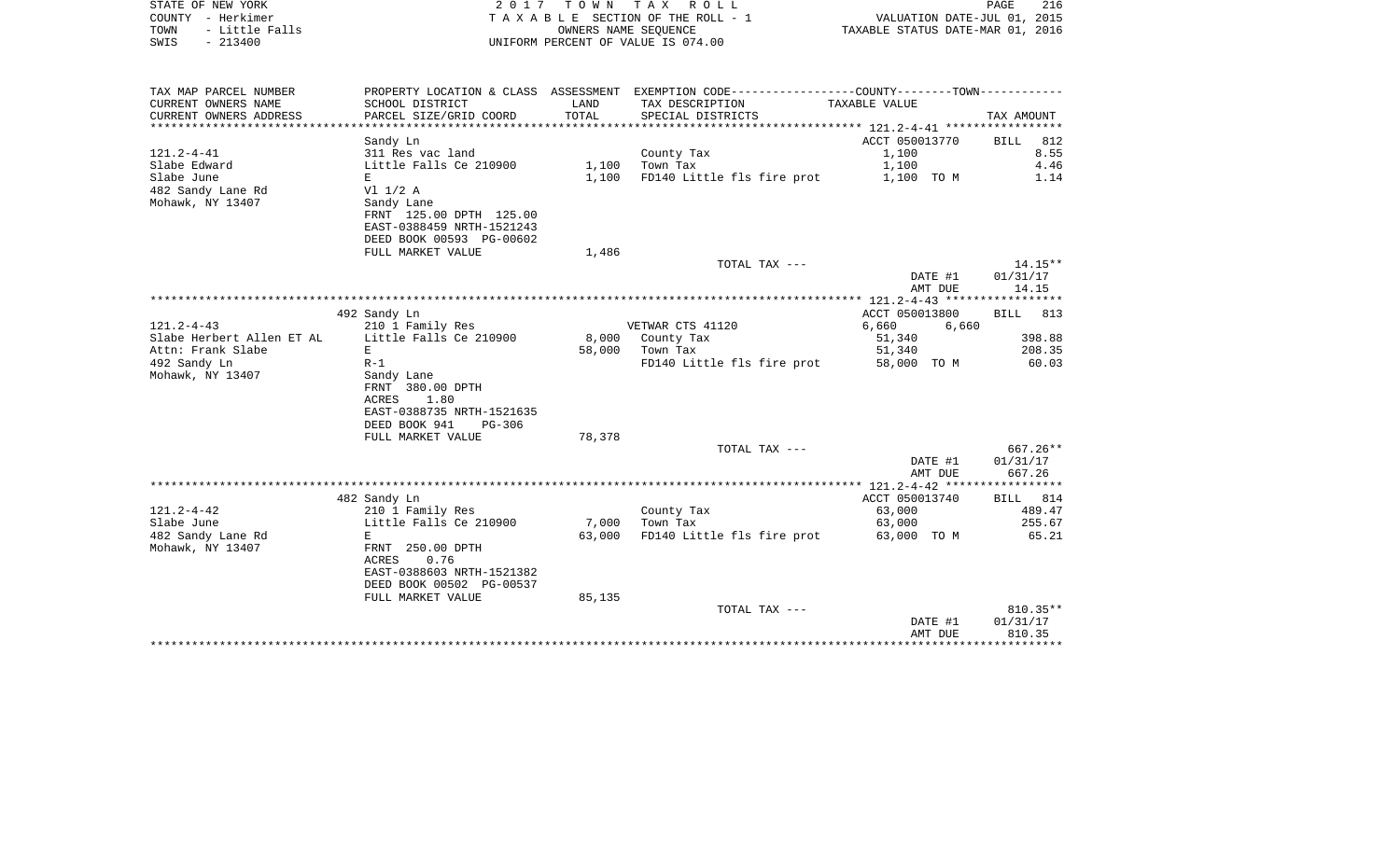| STATE OF NEW YORK<br>COUNTY - Herkimer<br>- Little Falls<br>TOWN<br>$-213400$<br>SWIS | 2017                                                                   | T O W N                      | TAX ROLL<br>TAXABLE SECTION OF THE ROLL - 1<br>OWNERS NAME SEOUENCE<br>UNIFORM PERCENT OF VALUE IS 074.00 | VALUATION DATE-JUL 01,<br>TAXABLE STATUS DATE-MAR 01, 2016 | 217<br>PAGE<br>2015   |
|---------------------------------------------------------------------------------------|------------------------------------------------------------------------|------------------------------|-----------------------------------------------------------------------------------------------------------|------------------------------------------------------------|-----------------------|
| TAX MAP PARCEL NUMBER                                                                 |                                                                        |                              | PROPERTY LOCATION & CLASS ASSESSMENT EXEMPTION CODE---------------COUNTY-------TOWN----------             |                                                            |                       |
| CURRENT OWNERS NAME<br>CURRENT OWNERS ADDRESS<br>***********************              | SCHOOL DISTRICT<br>PARCEL SIZE/GRID COORD<br>************************* | LAND<br>TOTAL<br>*********** | TAX DESCRIPTION<br>SPECIAL DISTRICTS                                                                      | TAXABLE VALUE                                              | TAX AMOUNT            |
|                                                                                       | 146 Overlook Rd                                                        |                              |                                                                                                           | ACCT 050013680                                             | <b>BILL</b><br>815    |
| $121.1 - 1 - 33$                                                                      | 210 1 Family Res                                                       |                              | County Tax                                                                                                | 57,000                                                     | 442.86                |
| Slaboc Gary                                                                           | Little Falls Ce 210900                                                 | 5,400                        | Town Tax                                                                                                  | 57,000                                                     | 231.32                |
| 146 Overlook Rd                                                                       | S                                                                      | 57,000                       | FD140 Little fls fire prot                                                                                | 57,000 TO M                                                | 59.00                 |
| Little Falls, NY 13365                                                                | R1                                                                     |                              |                                                                                                           |                                                            |                       |
|                                                                                       | Rt 5<br>FRNT 100.00 DPTH 185.00                                        |                              |                                                                                                           |                                                            |                       |
|                                                                                       | EAST-0383113 NRTH-1526801                                              |                              |                                                                                                           |                                                            |                       |
|                                                                                       | DEED BOOK 00576 PG-00060                                               |                              |                                                                                                           |                                                            |                       |
|                                                                                       | FULL MARKET VALUE                                                      | 77,027                       |                                                                                                           |                                                            |                       |
|                                                                                       |                                                                        |                              | TOTAL TAX ---                                                                                             | DATE #1                                                    | 733.18**<br>01/31/17  |
|                                                                                       |                                                                        |                              |                                                                                                           | AMT DUE                                                    | 733.18                |
|                                                                                       |                                                                        |                              | ************************************                                                                      | *********** 121.1-1-41 *****                               | ***********           |
|                                                                                       | State Route 5                                                          |                              |                                                                                                           | ACCT 050016500                                             | 816<br>BILL           |
| $121.1 - 1 - 41$                                                                      | 311 Res vac land                                                       | 700                          | County Tax<br>Town Tax                                                                                    | 700<br>700                                                 | 5.44<br>2.84          |
| Slaboc Gary<br>146 Overlook Rd                                                        | Little Falls Ce 210900<br>FRNT 100.00 DPTH 125.00                      | 700                          | FD140 Little fls fire prot                                                                                | 700 TO M                                                   | .72                   |
| Little Falls, NY 13365                                                                | EAST-0382283 NRTH-1526514                                              |                              |                                                                                                           |                                                            |                       |
|                                                                                       | DEED BOOK 00617 PG-00508                                               |                              |                                                                                                           |                                                            |                       |
|                                                                                       | FULL MARKET VALUE                                                      | 946                          |                                                                                                           |                                                            |                       |
|                                                                                       |                                                                        |                              | TOTAL TAX ---                                                                                             | DATE #1                                                    | $9.00**$<br>01/31/17  |
|                                                                                       |                                                                        |                              |                                                                                                           | AMT DUE                                                    | 9.00                  |
|                                                                                       |                                                                        |                              |                                                                                                           |                                                            |                       |
|                                                                                       | 1374 State Route 169                                                   |                              |                                                                                                           | ACCT 050018360                                             | <b>BILL</b><br>817    |
| $114.2 - 1 - 21$<br>Slaboc Jane                                                       | 210 1 Family Res<br>Little Falls Ce 210900                             | 8,000                        | County Tax<br>Town Tax                                                                                    | 42,600<br>42,600                                           | 330.98<br>172.88      |
| 1374 State Route 169                                                                  | FRNT 292.00 DPTH 150.00                                                | 42,600                       | FD140 Little fls fire prot                                                                                | 42,600 TO M                                                | 44.09                 |
| Little Falls, NY 13365                                                                | EAST-0389415 NRTH-1539548                                              |                              |                                                                                                           |                                                            |                       |
|                                                                                       | DEED BOOK 855<br><b>PG-345</b>                                         |                              |                                                                                                           |                                                            |                       |
|                                                                                       | FULL MARKET VALUE                                                      | 57,568                       |                                                                                                           |                                                            |                       |
|                                                                                       |                                                                        |                              | TOTAL TAX ---                                                                                             | DATE #1                                                    | 547.95**<br>01/31/17  |
|                                                                                       |                                                                        |                              |                                                                                                           | AMT DUE                                                    | 547.95                |
|                                                                                       |                                                                        |                              |                                                                                                           | ************ 114.2-1-25.2 ****************                 |                       |
|                                                                                       | 133 Ohara Rd                                                           |                              |                                                                                                           | ACCT 050099940                                             | 818<br><b>BILL</b>    |
| $114.2 - 1 - 25.2$                                                                    | 210 1 Family Res                                                       |                              | County Tax                                                                                                | 103,600                                                    | 804.91                |
| Slaboc Michael<br>133 Ohara Rd                                                        | Little Falls Ce 210900<br>ACRES<br>1.00                                | 8,000<br>103,600             | Town Tax<br>FD140 Little fls fire prot                                                                    | 103,600<br>103,600 TO M                                    | 420.44<br>107.23      |
| Little Falls, NY 13365                                                                | EAST-0389873 NRTH-1539429                                              |                              |                                                                                                           |                                                            |                       |
|                                                                                       | DEED BOOK 793<br>PG-688                                                |                              |                                                                                                           |                                                            |                       |
|                                                                                       | FULL MARKET VALUE                                                      | 140,000                      |                                                                                                           |                                                            |                       |
|                                                                                       |                                                                        |                              | TOTAL TAX ---                                                                                             |                                                            | 1,332.58**            |
|                                                                                       |                                                                        |                              |                                                                                                           | DATE #1<br>AMT DUE                                         | 01/31/17<br>1,332.58  |
|                                                                                       |                                                                        |                              |                                                                                                           | ****************                                           | * * * * * * * * * * * |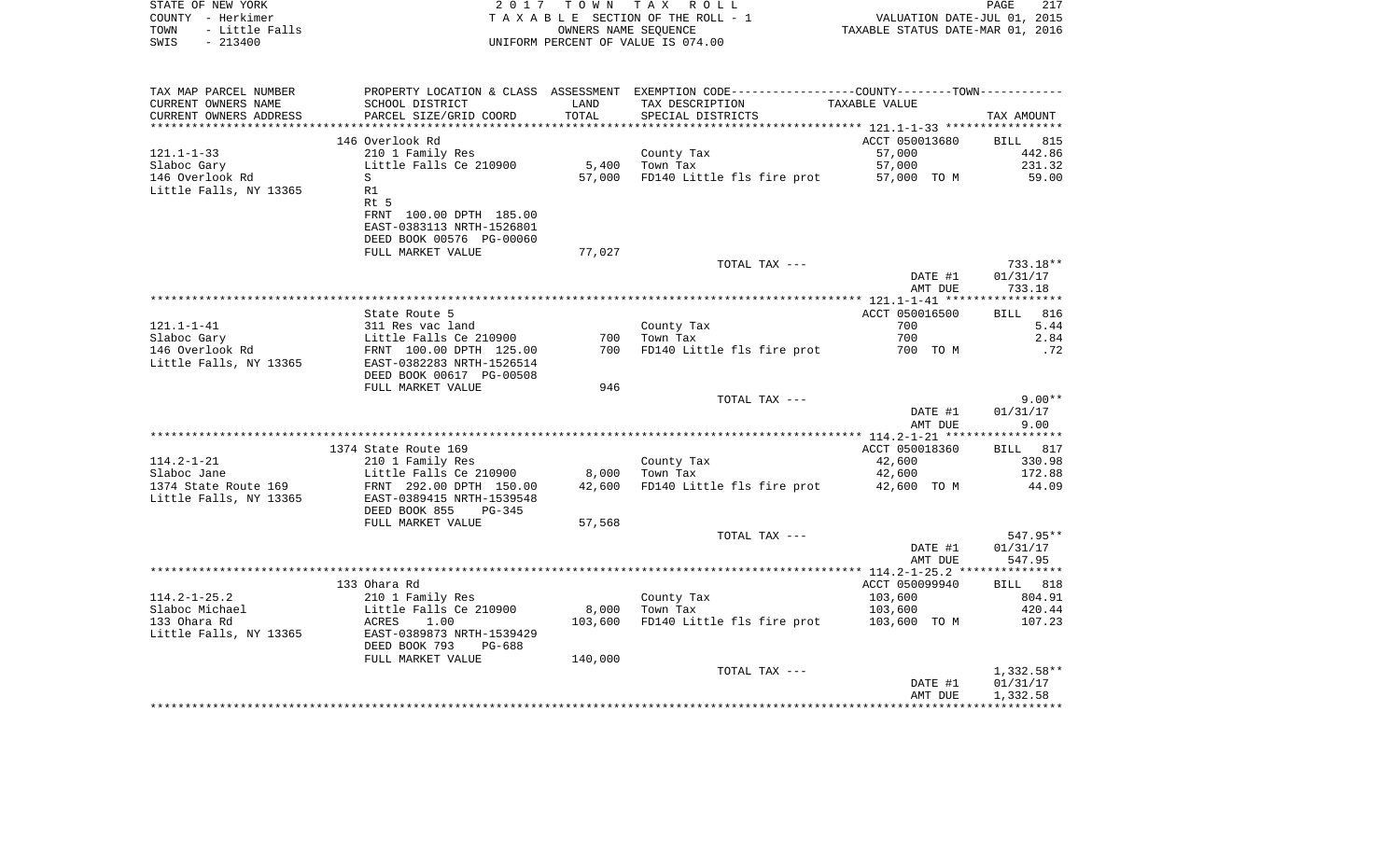| TAX MAP PARCEL NUMBER  |                                                                   |                 | PROPERTY LOCATION & CLASS ASSESSMENT EXEMPTION CODE---------------COUNTY-------TOWN--------- |                    |                    |
|------------------------|-------------------------------------------------------------------|-----------------|----------------------------------------------------------------------------------------------|--------------------|--------------------|
| CURRENT OWNERS NAME    | SCHOOL DISTRICT                                                   | LAND            | TAX DESCRIPTION                                                                              | TAXABLE VALUE      |                    |
| CURRENT OWNERS ADDRESS | PARCEL SIZE/GRID COORD                                            | TOTAL           | SPECIAL DISTRICTS                                                                            |                    | TAX AMOUNT         |
|                        |                                                                   |                 |                                                                                              |                    |                    |
|                        | Dise Rd                                                           |                 |                                                                                              | ACCT 050018140     | BILL 819           |
| $114.2 - 1 - 26.1$     | 311 Res vac land                                                  |                 | County Tax                                                                                   | 11,100             | 86.24              |
| Slaboc R               | Little Falls Ce 210900<br>ACRES 6.90<br>EAST-0389925 NRTH-1540554 |                 | 11,100 Town Tax                                                                              | 11,100             | 45.05              |
| Slaboc Thomas G        |                                                                   | 11,100          | FD140 Little fls fire prot 11,100 TO M                                                       |                    | 11.49              |
| 133 O'hara Rd          |                                                                   |                 |                                                                                              |                    |                    |
| Little Falls, NY 13365 | DEED BOOK 765<br>PG-429                                           |                 |                                                                                              |                    |                    |
|                        | FULL MARKET VALUE                                                 | 15,000          |                                                                                              |                    |                    |
|                        |                                                                   |                 | TOTAL TAX ---                                                                                |                    | 142.78**           |
|                        |                                                                   |                 |                                                                                              | DATE #1            | 01/31/17           |
|                        |                                                                   |                 |                                                                                              | AMT DUE            | 142.78             |
|                        |                                                                   |                 |                                                                                              |                    |                    |
|                        | Middleville Rd                                                    |                 |                                                                                              | ACCT 050013050     | BILL 820           |
| $114.2 - 1 - 25.1$     |                                                                   |                 | County Tax                                                                                   | 51,500             | 400.12             |
| Slaboc Robert          | Unit Storag<br>Little Falls Ce 210900<br>Rt 169                   | 15,500 Town Tax |                                                                                              | 51,500             | 209.00             |
| Slaboc Jane            |                                                                   |                 | 51,500 FD140 Little fls fire prot 51,500 TO M                                                |                    | 53.31              |
| 133 O'hara Rd          | ACRES<br>6.00                                                     |                 |                                                                                              |                    |                    |
| Little Falls, NY 13365 | EAST-0389984 NRTH-1539810                                         |                 |                                                                                              |                    |                    |
|                        | DEED BOOK 699<br>PG-425                                           |                 |                                                                                              |                    |                    |
|                        |                                                                   | 69,595          |                                                                                              |                    |                    |
|                        | FULL MARKET VALUE                                                 |                 |                                                                                              |                    | 662.43**           |
|                        |                                                                   |                 | TOTAL TAX ---                                                                                |                    |                    |
|                        |                                                                   |                 |                                                                                              | DATE #1<br>AMT DUE | 01/31/17<br>662.43 |
|                        |                                                                   |                 |                                                                                              |                    |                    |
|                        | Ohara Rd                                                          |                 |                                                                                              | ACCT 050013710     |                    |
|                        |                                                                   |                 |                                                                                              |                    | BILL 821           |
| $114.2 - 1 - 38$       | 210 1 Family Res<br>Little Falls Ce 210900                        |                 | County Tax                                                                                   | 51,100             | 397.02             |
| Slaboc Robert M        |                                                                   |                 | 8,600 Town Tax                                                                               | 51,100             | 207.38             |
| 133 O'hara Rd          | W                                                                 | 51,100          | FD140 Little fls fire prot 51,100 TO M                                                       |                    | 52.89              |
| Little Falls, NY 13365 | R1 1/2 A                                                          |                 |                                                                                              |                    |                    |
|                        | O'hara Rd                                                         |                 |                                                                                              |                    |                    |
|                        | ACRES 1.42                                                        |                 |                                                                                              |                    |                    |
|                        | EAST-0390152 NRTH-1539294                                         |                 |                                                                                              |                    |                    |
|                        | FULL MARKET VALUE                                                 | 69,054          |                                                                                              |                    |                    |
|                        |                                                                   |                 | TOTAL TAX ---                                                                                |                    | $657.29**$         |
|                        |                                                                   |                 |                                                                                              | DATE #1            | 01/31/17           |
|                        |                                                                   |                 |                                                                                              | AMT DUE            | 657.29             |
|                        |                                                                   |                 |                                                                                              |                    |                    |
|                        | 756 Burt Rd                                                       |                 |                                                                                              | ACCT 050099480     | BILL 822           |
| $114.4 - 2 - 3.2$      | 210 1 Family Res                                                  |                 | County Tax                                                                                   | 86,900             | 675.16             |
| Smith Carol            |                                                                   |                 | 38,500 Town Tax                                                                              | 86,900             | 352.67             |
| 756 Burt Rd            | Herkimer Centra 213001<br>R1 Plbrn SP                             |                 | 86,900 FD140 Little fls fire prot 86,900 TO M                                                |                    | 89.95              |
| Little Falls, NY 13365 | FRNT 384.00 DPTH                                                  |                 |                                                                                              |                    |                    |
|                        | ACRES<br>8.00                                                     |                 |                                                                                              |                    |                    |
|                        | EAST-0385586 NRTH-1536064                                         |                 |                                                                                              |                    |                    |
|                        | DEED BOOK 1160<br>PG-139                                          |                 |                                                                                              |                    |                    |
|                        | FULL MARKET VALUE                                                 | 117,432         |                                                                                              |                    |                    |
|                        |                                                                   |                 | TOTAL TAX ---                                                                                |                    | 1,117.78**         |
|                        |                                                                   |                 |                                                                                              | DATE #1            | 01/31/17           |
|                        |                                                                   |                 |                                                                                              | AMT DUE            | 1,117.78           |
|                        |                                                                   |                 |                                                                                              |                    |                    |
|                        |                                                                   |                 |                                                                                              |                    |                    |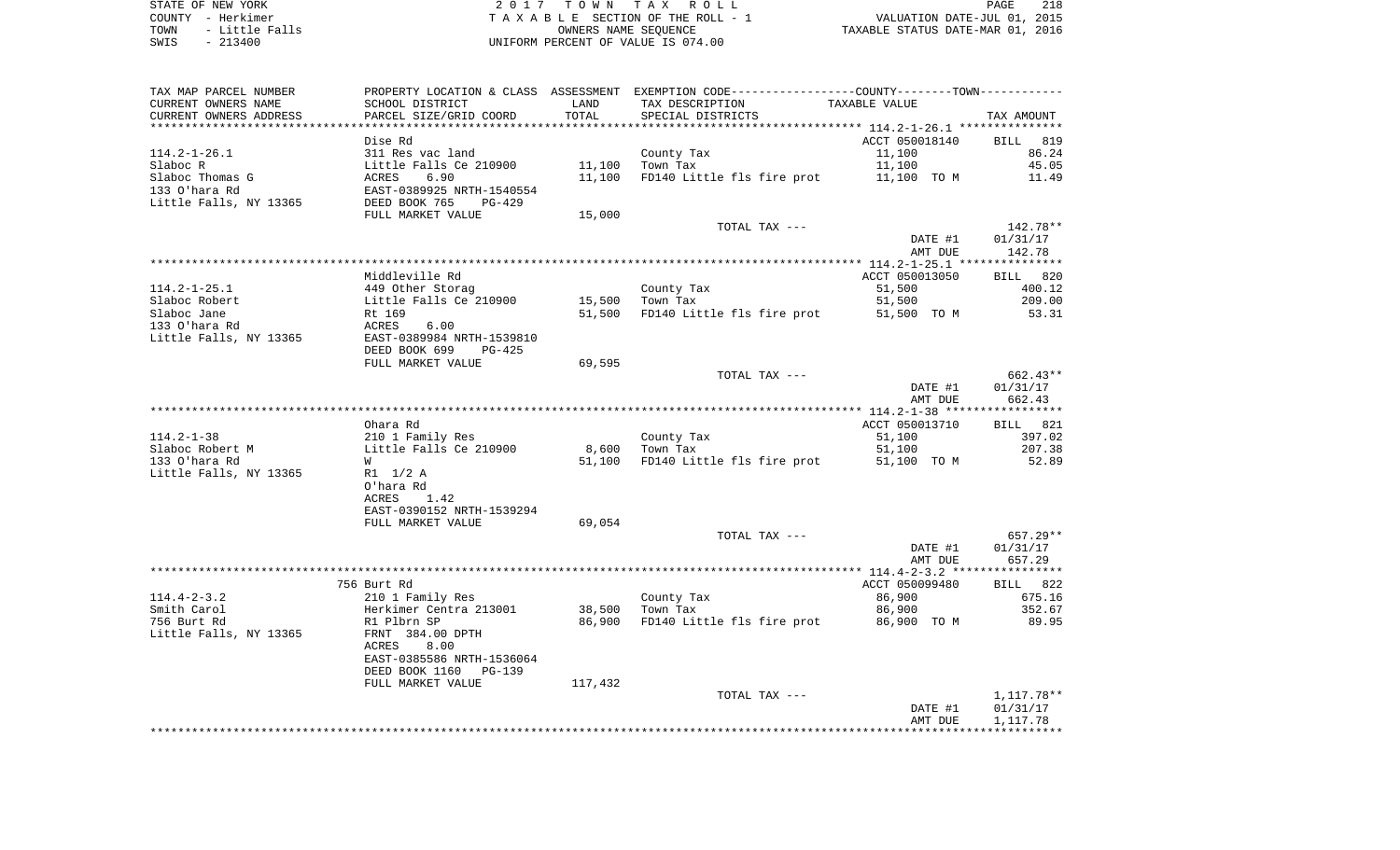| CURRENT OWNERS NAME<br>SCHOOL DISTRICT<br>TAX DESCRIPTION<br>LAND<br>TAXABLE VALUE<br>TOTAL<br>CURRENT OWNERS ADDRESS<br>PARCEL SIZE/GRID COORD<br>SPECIAL DISTRICTS<br>TAX AMOUNT<br>ACCT 050099470<br>Burt Rd<br><b>BILL</b><br>823<br>$114.4 - 2 - 2$<br>322 Rural vac>10<br>19,500<br>County Tax<br>151.50<br>19,500<br>19,500<br>79.14<br>Smith Carol M<br>Herkimer Centra 213001<br>Town Tax<br>756 Burt Rd<br>ACRES 12.50<br>19,500<br>FD140 Little fls fire prot<br>20.18<br>19,500 TO M<br>EAST-0385547 NRTH-1535290<br>DEED BOOK 1587 PG-476<br>FULL MARKET VALUE<br>26,351<br>TOTAL TAX ---<br>250.82**<br>DATE #1<br>01/31/17<br>250.82<br>AMT DUE<br>1232 Shells Bush Rd<br>ACCT 050099990<br>BILL 824<br>$114.1 - 1 - 25.4$<br>210 1 Family Res<br>Sun Energy 49503<br>$\overline{0}$<br>23,824<br>64,824<br>503.64<br>Smith David<br>Little Falls Ce 210900<br>6,400 County Tax<br>64,824<br>Becker Julie Anne<br>FRNT 127.00 DPTH 207.00<br>Town Tax<br>41,000<br>166.39<br>1232 Shells Bush Rd<br>FD140 Little fls fire prot<br>64,824 TO M<br>67.10<br>EAST-0382986 NRTH-1541371<br>Little Falls, NY 13365<br>DEED BOOK 1518 PG-758<br>FULL MARKET VALUE<br>87,600<br>TOTAL TAX ---<br>$737.13**$<br>DATE #1<br>01/31/17<br>AMT DUE<br>737.13<br>Highschool Rd<br><b>BILL</b> 825<br>$114.2 - 2 - 32.8$<br>314 Rural vac<10<br>County Tax<br>6,000<br>46.62<br>Little Falls Ce 210900<br>6,000<br>Town Tax<br>6,000<br>24.35<br>Smith George<br>7.30<br>6,000<br>FD140 Little fls fire prot<br>6,000 TO M<br>ACRES<br>6.21<br>155 Highschool Rd<br>EAST-0391445 NRTH-1539591<br>PO Box 903<br>DEED BOOK 1256 PG-433<br>Little Falls, NY 13365<br>FULL MARKET VALUE<br>8,108<br>TOTAL TAX ---<br>$77.18**$<br>DATE #1<br>01/31/17<br>AMT DUE<br>77.18<br>155 High School Rd<br>BILL 826<br>$114.2 - 2 - 32.7$<br>210 1 Family Res<br>County Tax<br>134,200<br>1,042.65<br>Smith George H<br>Little Falls Ce 210900<br>11,000<br>Town Tax<br>544.62<br>134,200<br>FD140 Little fls fire prot 134,200 TO M<br>R1 G Modular<br>Smith Susan E<br>134,200<br>138.90<br>155 High School Rd<br>ACRES<br>4.80<br>PO Box 903<br>EAST-0391459 NRTH-1538375<br>Little Falls, NY 13365<br>DEED BOOK 1193 PG-882<br>FULL MARKET VALUE<br>181,351<br>$1,726.17**$<br>TOTAL TAX ---<br>01/31/17<br>DATE #1<br>1,726.17<br>AMT DUE | TAX MAP PARCEL NUMBER  |  | PROPERTY LOCATION & CLASS ASSESSMENT EXEMPTION CODE----------------COUNTY-------TOWN---------- |  |
|-------------------------------------------------------------------------------------------------------------------------------------------------------------------------------------------------------------------------------------------------------------------------------------------------------------------------------------------------------------------------------------------------------------------------------------------------------------------------------------------------------------------------------------------------------------------------------------------------------------------------------------------------------------------------------------------------------------------------------------------------------------------------------------------------------------------------------------------------------------------------------------------------------------------------------------------------------------------------------------------------------------------------------------------------------------------------------------------------------------------------------------------------------------------------------------------------------------------------------------------------------------------------------------------------------------------------------------------------------------------------------------------------------------------------------------------------------------------------------------------------------------------------------------------------------------------------------------------------------------------------------------------------------------------------------------------------------------------------------------------------------------------------------------------------------------------------------------------------------------------------------------------------------------------------------------------------------------------------------------------------------------------------------------------------------------------------------------------------------------------------------------------------------------------------------------------------------------------------------------------------------------------------------------------------------------------------------------|------------------------|--|------------------------------------------------------------------------------------------------|--|
|                                                                                                                                                                                                                                                                                                                                                                                                                                                                                                                                                                                                                                                                                                                                                                                                                                                                                                                                                                                                                                                                                                                                                                                                                                                                                                                                                                                                                                                                                                                                                                                                                                                                                                                                                                                                                                                                                                                                                                                                                                                                                                                                                                                                                                                                                                                                     |                        |  |                                                                                                |  |
|                                                                                                                                                                                                                                                                                                                                                                                                                                                                                                                                                                                                                                                                                                                                                                                                                                                                                                                                                                                                                                                                                                                                                                                                                                                                                                                                                                                                                                                                                                                                                                                                                                                                                                                                                                                                                                                                                                                                                                                                                                                                                                                                                                                                                                                                                                                                     |                        |  |                                                                                                |  |
|                                                                                                                                                                                                                                                                                                                                                                                                                                                                                                                                                                                                                                                                                                                                                                                                                                                                                                                                                                                                                                                                                                                                                                                                                                                                                                                                                                                                                                                                                                                                                                                                                                                                                                                                                                                                                                                                                                                                                                                                                                                                                                                                                                                                                                                                                                                                     |                        |  |                                                                                                |  |
|                                                                                                                                                                                                                                                                                                                                                                                                                                                                                                                                                                                                                                                                                                                                                                                                                                                                                                                                                                                                                                                                                                                                                                                                                                                                                                                                                                                                                                                                                                                                                                                                                                                                                                                                                                                                                                                                                                                                                                                                                                                                                                                                                                                                                                                                                                                                     |                        |  |                                                                                                |  |
|                                                                                                                                                                                                                                                                                                                                                                                                                                                                                                                                                                                                                                                                                                                                                                                                                                                                                                                                                                                                                                                                                                                                                                                                                                                                                                                                                                                                                                                                                                                                                                                                                                                                                                                                                                                                                                                                                                                                                                                                                                                                                                                                                                                                                                                                                                                                     |                        |  |                                                                                                |  |
|                                                                                                                                                                                                                                                                                                                                                                                                                                                                                                                                                                                                                                                                                                                                                                                                                                                                                                                                                                                                                                                                                                                                                                                                                                                                                                                                                                                                                                                                                                                                                                                                                                                                                                                                                                                                                                                                                                                                                                                                                                                                                                                                                                                                                                                                                                                                     |                        |  |                                                                                                |  |
|                                                                                                                                                                                                                                                                                                                                                                                                                                                                                                                                                                                                                                                                                                                                                                                                                                                                                                                                                                                                                                                                                                                                                                                                                                                                                                                                                                                                                                                                                                                                                                                                                                                                                                                                                                                                                                                                                                                                                                                                                                                                                                                                                                                                                                                                                                                                     |                        |  |                                                                                                |  |
|                                                                                                                                                                                                                                                                                                                                                                                                                                                                                                                                                                                                                                                                                                                                                                                                                                                                                                                                                                                                                                                                                                                                                                                                                                                                                                                                                                                                                                                                                                                                                                                                                                                                                                                                                                                                                                                                                                                                                                                                                                                                                                                                                                                                                                                                                                                                     |                        |  |                                                                                                |  |
|                                                                                                                                                                                                                                                                                                                                                                                                                                                                                                                                                                                                                                                                                                                                                                                                                                                                                                                                                                                                                                                                                                                                                                                                                                                                                                                                                                                                                                                                                                                                                                                                                                                                                                                                                                                                                                                                                                                                                                                                                                                                                                                                                                                                                                                                                                                                     | Little Falls, NY 13365 |  |                                                                                                |  |
|                                                                                                                                                                                                                                                                                                                                                                                                                                                                                                                                                                                                                                                                                                                                                                                                                                                                                                                                                                                                                                                                                                                                                                                                                                                                                                                                                                                                                                                                                                                                                                                                                                                                                                                                                                                                                                                                                                                                                                                                                                                                                                                                                                                                                                                                                                                                     |                        |  |                                                                                                |  |
|                                                                                                                                                                                                                                                                                                                                                                                                                                                                                                                                                                                                                                                                                                                                                                                                                                                                                                                                                                                                                                                                                                                                                                                                                                                                                                                                                                                                                                                                                                                                                                                                                                                                                                                                                                                                                                                                                                                                                                                                                                                                                                                                                                                                                                                                                                                                     |                        |  |                                                                                                |  |
|                                                                                                                                                                                                                                                                                                                                                                                                                                                                                                                                                                                                                                                                                                                                                                                                                                                                                                                                                                                                                                                                                                                                                                                                                                                                                                                                                                                                                                                                                                                                                                                                                                                                                                                                                                                                                                                                                                                                                                                                                                                                                                                                                                                                                                                                                                                                     |                        |  |                                                                                                |  |
|                                                                                                                                                                                                                                                                                                                                                                                                                                                                                                                                                                                                                                                                                                                                                                                                                                                                                                                                                                                                                                                                                                                                                                                                                                                                                                                                                                                                                                                                                                                                                                                                                                                                                                                                                                                                                                                                                                                                                                                                                                                                                                                                                                                                                                                                                                                                     |                        |  |                                                                                                |  |
|                                                                                                                                                                                                                                                                                                                                                                                                                                                                                                                                                                                                                                                                                                                                                                                                                                                                                                                                                                                                                                                                                                                                                                                                                                                                                                                                                                                                                                                                                                                                                                                                                                                                                                                                                                                                                                                                                                                                                                                                                                                                                                                                                                                                                                                                                                                                     |                        |  |                                                                                                |  |
|                                                                                                                                                                                                                                                                                                                                                                                                                                                                                                                                                                                                                                                                                                                                                                                                                                                                                                                                                                                                                                                                                                                                                                                                                                                                                                                                                                                                                                                                                                                                                                                                                                                                                                                                                                                                                                                                                                                                                                                                                                                                                                                                                                                                                                                                                                                                     |                        |  |                                                                                                |  |
|                                                                                                                                                                                                                                                                                                                                                                                                                                                                                                                                                                                                                                                                                                                                                                                                                                                                                                                                                                                                                                                                                                                                                                                                                                                                                                                                                                                                                                                                                                                                                                                                                                                                                                                                                                                                                                                                                                                                                                                                                                                                                                                                                                                                                                                                                                                                     |                        |  |                                                                                                |  |
|                                                                                                                                                                                                                                                                                                                                                                                                                                                                                                                                                                                                                                                                                                                                                                                                                                                                                                                                                                                                                                                                                                                                                                                                                                                                                                                                                                                                                                                                                                                                                                                                                                                                                                                                                                                                                                                                                                                                                                                                                                                                                                                                                                                                                                                                                                                                     |                        |  |                                                                                                |  |
|                                                                                                                                                                                                                                                                                                                                                                                                                                                                                                                                                                                                                                                                                                                                                                                                                                                                                                                                                                                                                                                                                                                                                                                                                                                                                                                                                                                                                                                                                                                                                                                                                                                                                                                                                                                                                                                                                                                                                                                                                                                                                                                                                                                                                                                                                                                                     |                        |  |                                                                                                |  |
|                                                                                                                                                                                                                                                                                                                                                                                                                                                                                                                                                                                                                                                                                                                                                                                                                                                                                                                                                                                                                                                                                                                                                                                                                                                                                                                                                                                                                                                                                                                                                                                                                                                                                                                                                                                                                                                                                                                                                                                                                                                                                                                                                                                                                                                                                                                                     |                        |  |                                                                                                |  |
|                                                                                                                                                                                                                                                                                                                                                                                                                                                                                                                                                                                                                                                                                                                                                                                                                                                                                                                                                                                                                                                                                                                                                                                                                                                                                                                                                                                                                                                                                                                                                                                                                                                                                                                                                                                                                                                                                                                                                                                                                                                                                                                                                                                                                                                                                                                                     |                        |  |                                                                                                |  |
|                                                                                                                                                                                                                                                                                                                                                                                                                                                                                                                                                                                                                                                                                                                                                                                                                                                                                                                                                                                                                                                                                                                                                                                                                                                                                                                                                                                                                                                                                                                                                                                                                                                                                                                                                                                                                                                                                                                                                                                                                                                                                                                                                                                                                                                                                                                                     |                        |  |                                                                                                |  |
|                                                                                                                                                                                                                                                                                                                                                                                                                                                                                                                                                                                                                                                                                                                                                                                                                                                                                                                                                                                                                                                                                                                                                                                                                                                                                                                                                                                                                                                                                                                                                                                                                                                                                                                                                                                                                                                                                                                                                                                                                                                                                                                                                                                                                                                                                                                                     |                        |  |                                                                                                |  |
|                                                                                                                                                                                                                                                                                                                                                                                                                                                                                                                                                                                                                                                                                                                                                                                                                                                                                                                                                                                                                                                                                                                                                                                                                                                                                                                                                                                                                                                                                                                                                                                                                                                                                                                                                                                                                                                                                                                                                                                                                                                                                                                                                                                                                                                                                                                                     |                        |  |                                                                                                |  |
|                                                                                                                                                                                                                                                                                                                                                                                                                                                                                                                                                                                                                                                                                                                                                                                                                                                                                                                                                                                                                                                                                                                                                                                                                                                                                                                                                                                                                                                                                                                                                                                                                                                                                                                                                                                                                                                                                                                                                                                                                                                                                                                                                                                                                                                                                                                                     |                        |  |                                                                                                |  |
|                                                                                                                                                                                                                                                                                                                                                                                                                                                                                                                                                                                                                                                                                                                                                                                                                                                                                                                                                                                                                                                                                                                                                                                                                                                                                                                                                                                                                                                                                                                                                                                                                                                                                                                                                                                                                                                                                                                                                                                                                                                                                                                                                                                                                                                                                                                                     |                        |  |                                                                                                |  |
|                                                                                                                                                                                                                                                                                                                                                                                                                                                                                                                                                                                                                                                                                                                                                                                                                                                                                                                                                                                                                                                                                                                                                                                                                                                                                                                                                                                                                                                                                                                                                                                                                                                                                                                                                                                                                                                                                                                                                                                                                                                                                                                                                                                                                                                                                                                                     |                        |  |                                                                                                |  |
|                                                                                                                                                                                                                                                                                                                                                                                                                                                                                                                                                                                                                                                                                                                                                                                                                                                                                                                                                                                                                                                                                                                                                                                                                                                                                                                                                                                                                                                                                                                                                                                                                                                                                                                                                                                                                                                                                                                                                                                                                                                                                                                                                                                                                                                                                                                                     |                        |  |                                                                                                |  |
|                                                                                                                                                                                                                                                                                                                                                                                                                                                                                                                                                                                                                                                                                                                                                                                                                                                                                                                                                                                                                                                                                                                                                                                                                                                                                                                                                                                                                                                                                                                                                                                                                                                                                                                                                                                                                                                                                                                                                                                                                                                                                                                                                                                                                                                                                                                                     |                        |  |                                                                                                |  |
|                                                                                                                                                                                                                                                                                                                                                                                                                                                                                                                                                                                                                                                                                                                                                                                                                                                                                                                                                                                                                                                                                                                                                                                                                                                                                                                                                                                                                                                                                                                                                                                                                                                                                                                                                                                                                                                                                                                                                                                                                                                                                                                                                                                                                                                                                                                                     |                        |  |                                                                                                |  |
|                                                                                                                                                                                                                                                                                                                                                                                                                                                                                                                                                                                                                                                                                                                                                                                                                                                                                                                                                                                                                                                                                                                                                                                                                                                                                                                                                                                                                                                                                                                                                                                                                                                                                                                                                                                                                                                                                                                                                                                                                                                                                                                                                                                                                                                                                                                                     |                        |  |                                                                                                |  |
|                                                                                                                                                                                                                                                                                                                                                                                                                                                                                                                                                                                                                                                                                                                                                                                                                                                                                                                                                                                                                                                                                                                                                                                                                                                                                                                                                                                                                                                                                                                                                                                                                                                                                                                                                                                                                                                                                                                                                                                                                                                                                                                                                                                                                                                                                                                                     |                        |  |                                                                                                |  |
|                                                                                                                                                                                                                                                                                                                                                                                                                                                                                                                                                                                                                                                                                                                                                                                                                                                                                                                                                                                                                                                                                                                                                                                                                                                                                                                                                                                                                                                                                                                                                                                                                                                                                                                                                                                                                                                                                                                                                                                                                                                                                                                                                                                                                                                                                                                                     |                        |  |                                                                                                |  |
|                                                                                                                                                                                                                                                                                                                                                                                                                                                                                                                                                                                                                                                                                                                                                                                                                                                                                                                                                                                                                                                                                                                                                                                                                                                                                                                                                                                                                                                                                                                                                                                                                                                                                                                                                                                                                                                                                                                                                                                                                                                                                                                                                                                                                                                                                                                                     | Smith ET AL Eunice     |  |                                                                                                |  |
|                                                                                                                                                                                                                                                                                                                                                                                                                                                                                                                                                                                                                                                                                                                                                                                                                                                                                                                                                                                                                                                                                                                                                                                                                                                                                                                                                                                                                                                                                                                                                                                                                                                                                                                                                                                                                                                                                                                                                                                                                                                                                                                                                                                                                                                                                                                                     |                        |  |                                                                                                |  |
|                                                                                                                                                                                                                                                                                                                                                                                                                                                                                                                                                                                                                                                                                                                                                                                                                                                                                                                                                                                                                                                                                                                                                                                                                                                                                                                                                                                                                                                                                                                                                                                                                                                                                                                                                                                                                                                                                                                                                                                                                                                                                                                                                                                                                                                                                                                                     |                        |  |                                                                                                |  |
|                                                                                                                                                                                                                                                                                                                                                                                                                                                                                                                                                                                                                                                                                                                                                                                                                                                                                                                                                                                                                                                                                                                                                                                                                                                                                                                                                                                                                                                                                                                                                                                                                                                                                                                                                                                                                                                                                                                                                                                                                                                                                                                                                                                                                                                                                                                                     |                        |  |                                                                                                |  |
|                                                                                                                                                                                                                                                                                                                                                                                                                                                                                                                                                                                                                                                                                                                                                                                                                                                                                                                                                                                                                                                                                                                                                                                                                                                                                                                                                                                                                                                                                                                                                                                                                                                                                                                                                                                                                                                                                                                                                                                                                                                                                                                                                                                                                                                                                                                                     |                        |  |                                                                                                |  |
|                                                                                                                                                                                                                                                                                                                                                                                                                                                                                                                                                                                                                                                                                                                                                                                                                                                                                                                                                                                                                                                                                                                                                                                                                                                                                                                                                                                                                                                                                                                                                                                                                                                                                                                                                                                                                                                                                                                                                                                                                                                                                                                                                                                                                                                                                                                                     |                        |  |                                                                                                |  |
|                                                                                                                                                                                                                                                                                                                                                                                                                                                                                                                                                                                                                                                                                                                                                                                                                                                                                                                                                                                                                                                                                                                                                                                                                                                                                                                                                                                                                                                                                                                                                                                                                                                                                                                                                                                                                                                                                                                                                                                                                                                                                                                                                                                                                                                                                                                                     |                        |  |                                                                                                |  |
|                                                                                                                                                                                                                                                                                                                                                                                                                                                                                                                                                                                                                                                                                                                                                                                                                                                                                                                                                                                                                                                                                                                                                                                                                                                                                                                                                                                                                                                                                                                                                                                                                                                                                                                                                                                                                                                                                                                                                                                                                                                                                                                                                                                                                                                                                                                                     |                        |  |                                                                                                |  |
|                                                                                                                                                                                                                                                                                                                                                                                                                                                                                                                                                                                                                                                                                                                                                                                                                                                                                                                                                                                                                                                                                                                                                                                                                                                                                                                                                                                                                                                                                                                                                                                                                                                                                                                                                                                                                                                                                                                                                                                                                                                                                                                                                                                                                                                                                                                                     |                        |  |                                                                                                |  |
|                                                                                                                                                                                                                                                                                                                                                                                                                                                                                                                                                                                                                                                                                                                                                                                                                                                                                                                                                                                                                                                                                                                                                                                                                                                                                                                                                                                                                                                                                                                                                                                                                                                                                                                                                                                                                                                                                                                                                                                                                                                                                                                                                                                                                                                                                                                                     |                        |  |                                                                                                |  |
|                                                                                                                                                                                                                                                                                                                                                                                                                                                                                                                                                                                                                                                                                                                                                                                                                                                                                                                                                                                                                                                                                                                                                                                                                                                                                                                                                                                                                                                                                                                                                                                                                                                                                                                                                                                                                                                                                                                                                                                                                                                                                                                                                                                                                                                                                                                                     |                        |  |                                                                                                |  |
|                                                                                                                                                                                                                                                                                                                                                                                                                                                                                                                                                                                                                                                                                                                                                                                                                                                                                                                                                                                                                                                                                                                                                                                                                                                                                                                                                                                                                                                                                                                                                                                                                                                                                                                                                                                                                                                                                                                                                                                                                                                                                                                                                                                                                                                                                                                                     |                        |  |                                                                                                |  |
|                                                                                                                                                                                                                                                                                                                                                                                                                                                                                                                                                                                                                                                                                                                                                                                                                                                                                                                                                                                                                                                                                                                                                                                                                                                                                                                                                                                                                                                                                                                                                                                                                                                                                                                                                                                                                                                                                                                                                                                                                                                                                                                                                                                                                                                                                                                                     |                        |  |                                                                                                |  |
|                                                                                                                                                                                                                                                                                                                                                                                                                                                                                                                                                                                                                                                                                                                                                                                                                                                                                                                                                                                                                                                                                                                                                                                                                                                                                                                                                                                                                                                                                                                                                                                                                                                                                                                                                                                                                                                                                                                                                                                                                                                                                                                                                                                                                                                                                                                                     |                        |  |                                                                                                |  |
|                                                                                                                                                                                                                                                                                                                                                                                                                                                                                                                                                                                                                                                                                                                                                                                                                                                                                                                                                                                                                                                                                                                                                                                                                                                                                                                                                                                                                                                                                                                                                                                                                                                                                                                                                                                                                                                                                                                                                                                                                                                                                                                                                                                                                                                                                                                                     |                        |  |                                                                                                |  |
|                                                                                                                                                                                                                                                                                                                                                                                                                                                                                                                                                                                                                                                                                                                                                                                                                                                                                                                                                                                                                                                                                                                                                                                                                                                                                                                                                                                                                                                                                                                                                                                                                                                                                                                                                                                                                                                                                                                                                                                                                                                                                                                                                                                                                                                                                                                                     |                        |  |                                                                                                |  |
|                                                                                                                                                                                                                                                                                                                                                                                                                                                                                                                                                                                                                                                                                                                                                                                                                                                                                                                                                                                                                                                                                                                                                                                                                                                                                                                                                                                                                                                                                                                                                                                                                                                                                                                                                                                                                                                                                                                                                                                                                                                                                                                                                                                                                                                                                                                                     |                        |  |                                                                                                |  |
|                                                                                                                                                                                                                                                                                                                                                                                                                                                                                                                                                                                                                                                                                                                                                                                                                                                                                                                                                                                                                                                                                                                                                                                                                                                                                                                                                                                                                                                                                                                                                                                                                                                                                                                                                                                                                                                                                                                                                                                                                                                                                                                                                                                                                                                                                                                                     |                        |  |                                                                                                |  |
|                                                                                                                                                                                                                                                                                                                                                                                                                                                                                                                                                                                                                                                                                                                                                                                                                                                                                                                                                                                                                                                                                                                                                                                                                                                                                                                                                                                                                                                                                                                                                                                                                                                                                                                                                                                                                                                                                                                                                                                                                                                                                                                                                                                                                                                                                                                                     |                        |  |                                                                                                |  |
|                                                                                                                                                                                                                                                                                                                                                                                                                                                                                                                                                                                                                                                                                                                                                                                                                                                                                                                                                                                                                                                                                                                                                                                                                                                                                                                                                                                                                                                                                                                                                                                                                                                                                                                                                                                                                                                                                                                                                                                                                                                                                                                                                                                                                                                                                                                                     |                        |  |                                                                                                |  |
|                                                                                                                                                                                                                                                                                                                                                                                                                                                                                                                                                                                                                                                                                                                                                                                                                                                                                                                                                                                                                                                                                                                                                                                                                                                                                                                                                                                                                                                                                                                                                                                                                                                                                                                                                                                                                                                                                                                                                                                                                                                                                                                                                                                                                                                                                                                                     |                        |  |                                                                                                |  |
|                                                                                                                                                                                                                                                                                                                                                                                                                                                                                                                                                                                                                                                                                                                                                                                                                                                                                                                                                                                                                                                                                                                                                                                                                                                                                                                                                                                                                                                                                                                                                                                                                                                                                                                                                                                                                                                                                                                                                                                                                                                                                                                                                                                                                                                                                                                                     |                        |  |                                                                                                |  |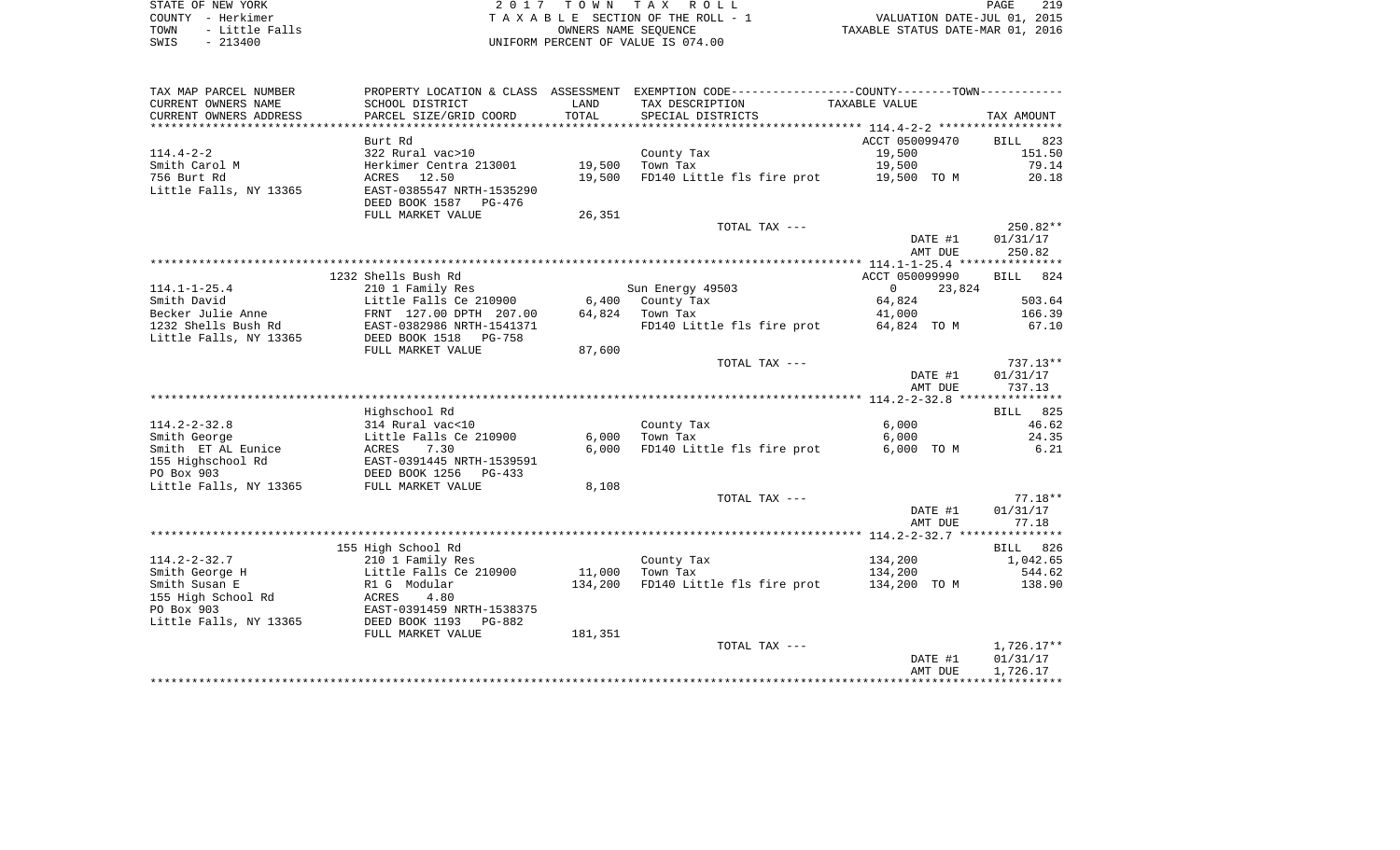| STATE OF NEW YORK<br>COUNTY - Herkimer<br>- Little Falls<br>TOWN |                                               | TOWN<br>T A X<br>2 0 1 7<br>R O L L<br>T A X A B L E SECTION OF THE ROLL - 1<br>OWNERS NAME SEOUENCE |                                                                                                |                         |                      |
|------------------------------------------------------------------|-----------------------------------------------|------------------------------------------------------------------------------------------------------|------------------------------------------------------------------------------------------------|-------------------------|----------------------|
| $-213400$<br>SWIS                                                |                                               |                                                                                                      | UNIFORM PERCENT OF VALUE IS 074.00                                                             |                         |                      |
| TAX MAP PARCEL NUMBER                                            |                                               |                                                                                                      | PROPERTY LOCATION & CLASS ASSESSMENT EXEMPTION CODE----------------COUNTY-------TOWN---------- |                         |                      |
| CURRENT OWNERS NAME                                              | SCHOOL DISTRICT                               | LAND                                                                                                 | TAX DESCRIPTION                                                                                | TAXABLE VALUE           |                      |
| CURRENT OWNERS ADDRESS<br>*************************              | PARCEL SIZE/GRID COORD                        | TOTAL                                                                                                | SPECIAL DISTRICTS                                                                              |                         | TAX AMOUNT           |
|                                                                  | 201 Ohara Rd                                  |                                                                                                      |                                                                                                | ACCT 050014040          | 827<br><b>BILL</b>   |
| $114.2 - 1 - 29$                                                 | 210 1 Family Res                              |                                                                                                      | County Tax                                                                                     | 74,500                  | 578.82               |
| Smith Marjorie A                                                 | Little Falls Ce 210900                        | 7,800                                                                                                | Town Tax                                                                                       | 74,500                  | 302.34               |
| 201 Ohara Rd                                                     | R1 G SP                                       | 74,500                                                                                               | FD140 Little fls fire prot                                                                     | 74,500 TO M             | 77.11                |
| Little Falls, NY 13365                                           | FRNT 200.00 DPTH 200.00<br>0.97<br>ACRES      |                                                                                                      |                                                                                                |                         |                      |
|                                                                  | EAST-0390235 NRTH-1540645                     |                                                                                                      |                                                                                                |                         |                      |
|                                                                  | DEED BOOK 00641 PG-00986<br>FULL MARKET VALUE | 100,676                                                                                              |                                                                                                |                         |                      |
|                                                                  |                                               |                                                                                                      | TOTAL TAX ---                                                                                  |                         | 958.27**             |
|                                                                  |                                               |                                                                                                      |                                                                                                | DATE #1                 | 01/31/17             |
|                                                                  |                                               |                                                                                                      |                                                                                                | AMT DUE                 | 958.27               |
|                                                                  |                                               |                                                                                                      |                                                                                                |                         |                      |
| $121.4 - 2 - 14.1$                                               | 485 Oregon Rd<br>314 Rural vac<10             |                                                                                                      | County Tax                                                                                     | ACCT 050008130<br>8,000 | 828<br>BILL<br>62.16 |
| Smith Pamela                                                     | Central Valley 212803                         | 8,000                                                                                                | Town Tax                                                                                       | 8,000                   | 32.47                |
| 118 Columbus St                                                  | FRNT 150.00 DPTH 375.00                       | 8,000                                                                                                | School Relevy                                                                                  |                         | 216.42               |
| Mohawk, NY 13407                                                 | ACRES<br>1.30                                 |                                                                                                      | FD140 Little fls fire prot                                                                     | 8,000 TO M              | 8.28                 |
|                                                                  | EAST-0387171 NRTH-1512286                     |                                                                                                      |                                                                                                |                         |                      |
|                                                                  | DEED BOOK 904<br>$PG-288$                     |                                                                                                      |                                                                                                |                         |                      |
|                                                                  | FULL MARKET VALUE                             | 10,811                                                                                               | TOTAL TAX ---                                                                                  |                         | $319.33**$           |
|                                                                  |                                               |                                                                                                      |                                                                                                | DATE #1                 | 01/31/17             |
|                                                                  |                                               |                                                                                                      |                                                                                                | AMT DUE                 | 319.33               |
|                                                                  |                                               |                                                                                                      |                                                                                                |                         |                      |
|                                                                  | 1715 State Route 5S                           |                                                                                                      |                                                                                                | ACCT 050001530          | 829<br><b>BILL</b>   |
| $121.2 - 2 - 31$                                                 | 210 1 Family Res                              |                                                                                                      | VETWAR CTS 41120                                                                               | 6,660<br>6,660          |                      |
| Smith Richard                                                    | Little Falls Ce 210900                        | 5,600                                                                                                | County Tax                                                                                     | 70,540                  | 548.05               |
| Smith Jennifer<br>1715 State Route 5S                            | N<br>R1 G S                                   | 77,200                                                                                               | Town Tax<br>FD140 Little fls fire prot                                                         | 70,540<br>77,200 TO M   | 286.27<br>79.91      |
| Little Falls, NY 13365                                           | 5-S Fall Hill                                 |                                                                                                      |                                                                                                |                         |                      |
|                                                                  | FRNT 148.00 DPTH                              |                                                                                                      |                                                                                                |                         |                      |
|                                                                  | <b>ACRES</b><br>0.45                          |                                                                                                      |                                                                                                |                         |                      |
|                                                                  | EAST-0392224 NRTH-1524961                     |                                                                                                      |                                                                                                |                         |                      |
|                                                                  | DEED BOOK 943<br>$PG-312$                     |                                                                                                      |                                                                                                |                         |                      |
|                                                                  | FULL MARKET VALUE                             | 104,324                                                                                              | TOTAL TAX ---                                                                                  |                         | $914.23**$           |
|                                                                  |                                               |                                                                                                      |                                                                                                | DATE #1                 | 01/31/17             |
|                                                                  |                                               |                                                                                                      |                                                                                                | AMT DUE                 | 914.23               |
|                                                                  |                                               |                                                                                                      |                                                                                                |                         |                      |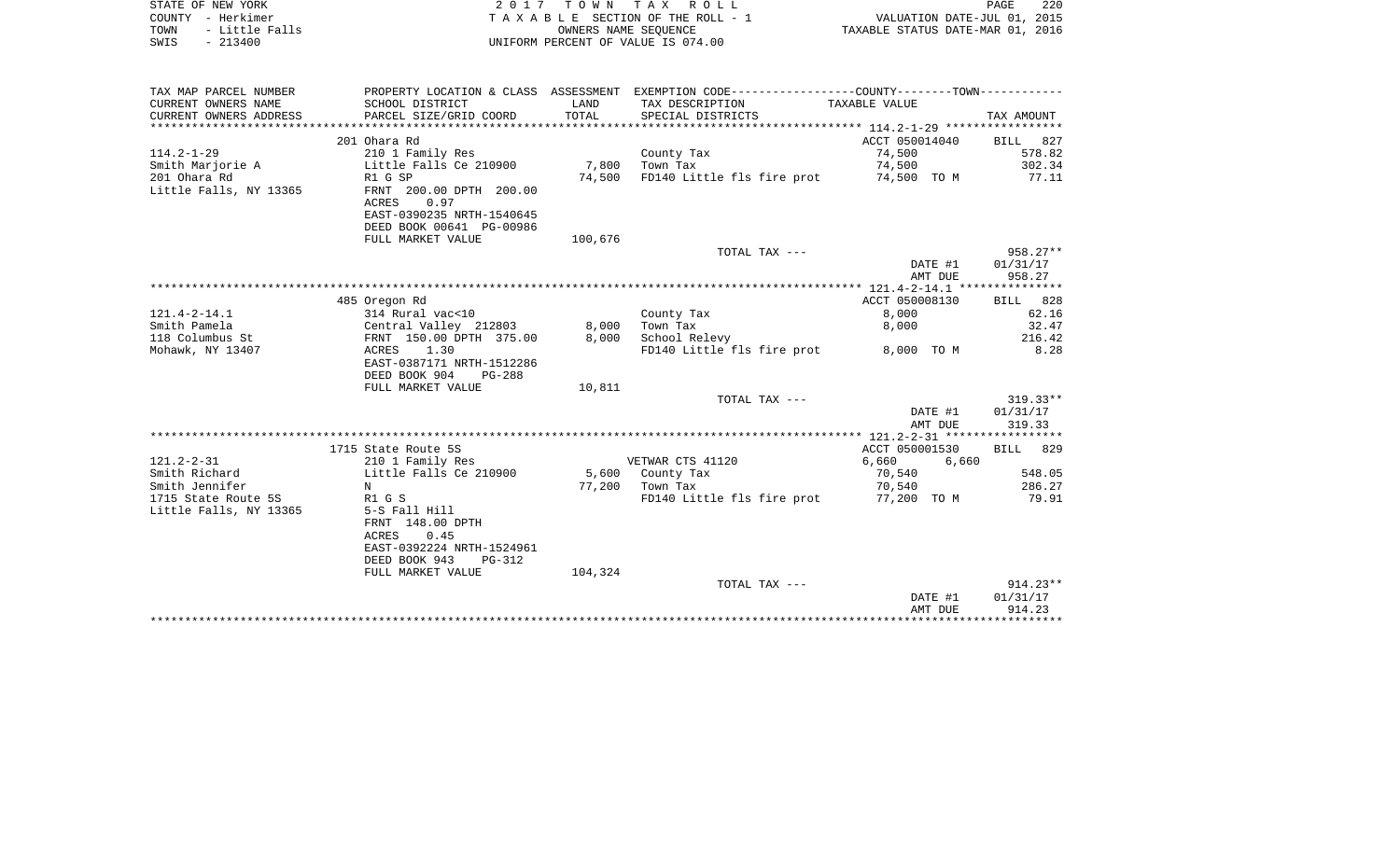| STATE OF NEW YORK      | 2017 TOWN TAX ROLL                 | -221<br>PAGE                     |
|------------------------|------------------------------------|----------------------------------|
| COUNTY - Herkimer      | TAXABLE SECTION OF THE ROLL - 1    | VALUATION DATE-JUL 01, 2015      |
| - Little Falls<br>TOWN | OWNERS NAME SEOUENCE               | TAXABLE STATUS DATE-MAR 01, 2016 |
| SWIS<br>$-213400$      | UNIFORM PERCENT OF VALUE IS 074.00 |                                  |

 $\begin{array}{c} 221 \\ 2015 \\ 2016 \end{array}$ 

| TAX MAP PARCEL NUMBER  |                                                          |        | PROPERTY LOCATION & CLASS ASSESSMENT EXEMPTION CODE---------------COUNTY--------TOWN---------- |                  |            |
|------------------------|----------------------------------------------------------|--------|------------------------------------------------------------------------------------------------|------------------|------------|
| CURRENT OWNERS NAME    | SCHOOL DISTRICT                                          | LAND   | TAX DESCRIPTION                                                                                | TAXABLE VALUE    |            |
| CURRENT OWNERS ADDRESS | PARCEL SIZE/GRID COORD                                   | TOTAL  | SPECIAL DISTRICTS                                                                              |                  | TAX AMOUNT |
|                        |                                                          |        |                                                                                                |                  |            |
|                        | 1703 Fall Hill Rd                                        |        |                                                                                                | ACCT 050015420   | BILL 830   |
| $121.2 - 2 - 29$       | 210 1 Family Res                                         |        | VETCOM CTS 41130                                                                               | 11,100<br>11,100 |            |
| Smith Richard J        | Little Falls Ce 210900                                   |        | 8,100 County Tax                                                                               | 51,100           | 397.02     |
| Petkovsek Tracy L      | Life use Richard F & Lorr                                |        | 62,200 Town Tax                                                                                | 51,100           | 207.38     |
| 1703 State Route 5S    | FRNT 100.00 DPTH 410.00                                  |        | FD140 Little fls fire prot                                                                     | 62,200 TO M      | 64.38      |
| Little Falls, NY 13365 | ACRES<br>1.06                                            |        |                                                                                                |                  |            |
|                        | EAST-0391990 NRTH-1524995                                |        |                                                                                                |                  |            |
|                        | DEED BOOK 1353 PG-735                                    |        |                                                                                                |                  |            |
|                        | FULL MARKET VALUE                                        | 84,054 |                                                                                                |                  |            |
|                        |                                                          |        | TOTAL TAX ---                                                                                  |                  | 668.78**   |
|                        |                                                          |        |                                                                                                | DATE #1          | 01/31/17   |
|                        |                                                          |        |                                                                                                | AMT DUE          | 668.78     |
|                        |                                                          |        |                                                                                                |                  |            |
|                        | NYS Route 5S                                             |        |                                                                                                |                  | BILL 831   |
| 121.2-2-30.2           | 311 Res vac land<br>Little Falls Ce 210900<br>ACRES 0.39 |        | County Tax                                                                                     | 1,000            | 7.77       |
| Smith Richard J        |                                                          | 1,000  | Town Tax                                                                                       | 1,000            | 4.06       |
| Smith Jennifer L       |                                                          | 1,000  | FD140 Little fls fire prot                                                                     | 1,000 TO M       | 1.04       |
| 1715 NYS Route 5S      |                                                          |        |                                                                                                |                  |            |
| Little Falls, NY 13365 | DEED BOOK 1187 PG-153<br>FULL MARKET VALUE               | 1,351  |                                                                                                |                  |            |
|                        |                                                          |        | TOTAL TAX ---                                                                                  |                  | $12.87**$  |
|                        |                                                          |        |                                                                                                | DATE #1          | 01/31/17   |
|                        |                                                          |        |                                                                                                | AMT DUE          | 12.87      |
|                        |                                                          |        |                                                                                                |                  |            |
|                        | 391 Sandy Ln                                             |        |                                                                                                | ACCT 050014160   | BILL 832   |
| 121.2-4-9              | 210 1 Family Res                                         |        | County Tax                                                                                     | 55,900           | 434.31     |
| Smith Taylor           | Little Falls Ce 210900                                   | 7,600  | Town Tax                                                                                       | 55,900           | 226.86     |
|                        | $_{\rm N}$                                               | 55,900 | FD140 Little fls fire prot                                                                     | 55,900 TO M      | 57.86      |
| .<br>Pedersen Bradlee  | $R-1$                                                    |        |                                                                                                |                  |            |
| 391 Sandy Ln           |                                                          |        |                                                                                                |                  |            |
| Little Falls, NY 13365 | Sandy Lane                                               |        |                                                                                                |                  |            |
|                        | FRNT 123.00 DPTH 330.00                                  |        |                                                                                                |                  |            |
|                        | EAST-0387146 NRTH-1520545                                |        |                                                                                                |                  |            |
|                        | DEED BOOK 1595<br>PG-892                                 |        |                                                                                                |                  |            |
|                        | FULL MARKET VALUE                                        | 75,541 |                                                                                                |                  |            |
|                        |                                                          |        | TOTAL TAX ---                                                                                  |                  | 719.03**   |
|                        |                                                          |        |                                                                                                | DATE #1          | 01/31/17   |
|                        |                                                          |        |                                                                                                | AMT DUE          | 719.03     |
|                        |                                                          |        |                                                                                                |                  |            |
|                        | 305 Flint Ave Ext                                        |        |                                                                                                | ACCT 050008370   | BILL 833   |
| $114.84 - 2 - 3$       | 210 1 Family Res                                         |        | County Tax                                                                                     | 25,300           | 196.57     |
| Snyder George L        | Little Falls Ce 210900                                   | 1,800  | Town Tax                                                                                       | 25,300           | 102.68     |
| Pope Nadine            | S                                                        | 25,300 | FD140 Little fls fire prot 25,300 TO M                                                         |                  | 26.19      |
| 305 Flint Ave Ext      | R1                                                       |        |                                                                                                |                  |            |
| Little Falls, NY 13365 | Rt 167                                                   |        |                                                                                                |                  |            |
|                        | FRNT 50.00 DPTH 100.00                                   |        |                                                                                                |                  |            |
|                        | EAST-0393973 NRTH-1529109                                |        |                                                                                                |                  |            |
|                        | DEED BOOK 861<br>PG-398                                  |        |                                                                                                |                  |            |
|                        | FULL MARKET VALUE                                        | 34,189 |                                                                                                |                  |            |
|                        |                                                          |        | TOTAL TAX ---                                                                                  |                  | $325.44**$ |
|                        |                                                          |        |                                                                                                | DATE #1          | 01/31/17   |
|                        |                                                          |        |                                                                                                | AMT DUE          | 325.44     |
|                        |                                                          |        |                                                                                                |                  |            |
|                        |                                                          |        |                                                                                                |                  |            |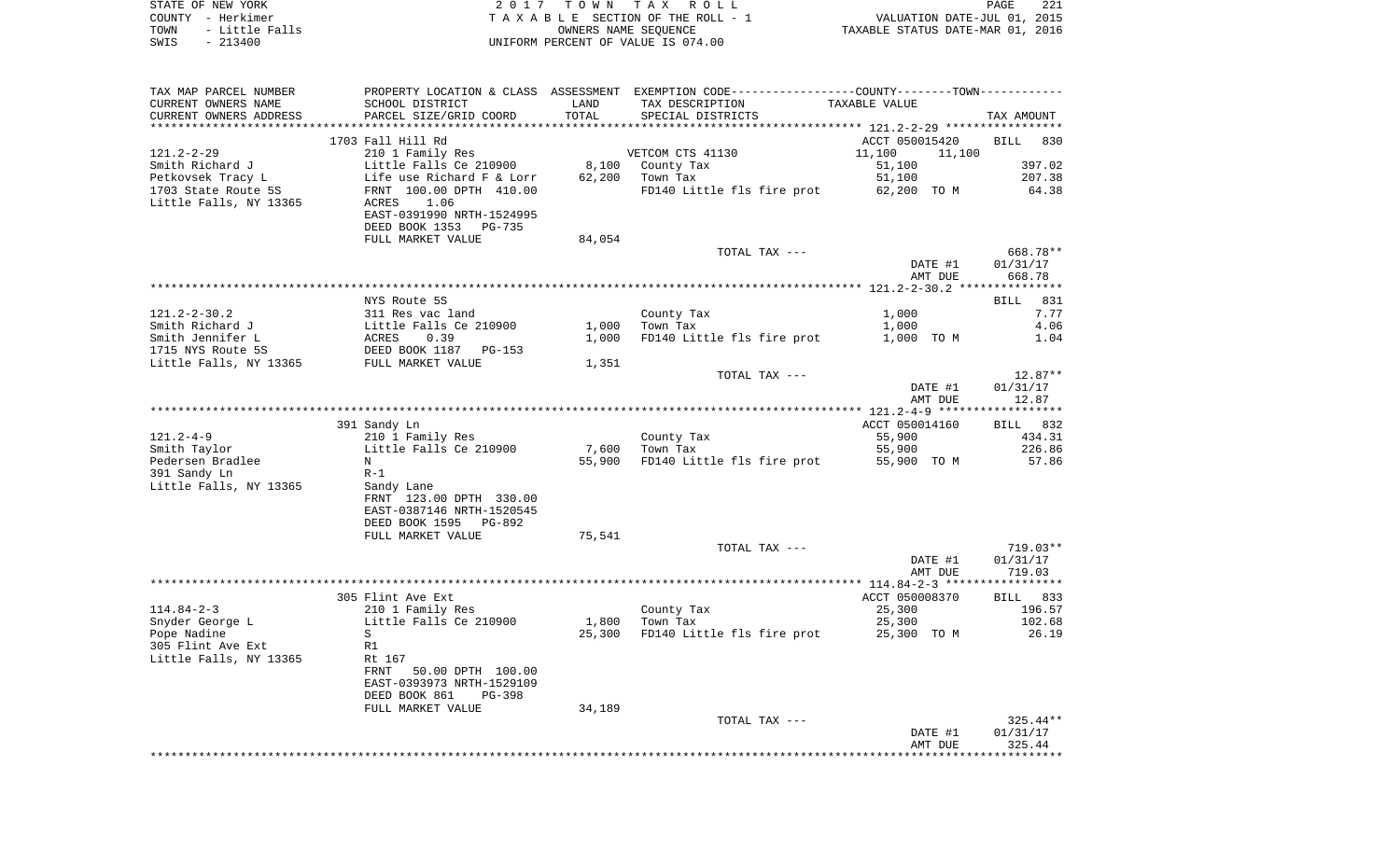| STATE OF NEW YORK      | 2017                           | T O W N              | TAX ROLL                                                                                      |                                  | PAGE<br>222                 |
|------------------------|--------------------------------|----------------------|-----------------------------------------------------------------------------------------------|----------------------------------|-----------------------------|
| COUNTY - Herkimer      |                                |                      | TAXABLE SECTION OF THE ROLL - 1                                                               |                                  | VALUATION DATE-JUL 01, 2015 |
| TOWN<br>- Little Falls |                                | OWNERS NAME SEQUENCE |                                                                                               | TAXABLE STATUS DATE-MAR 01, 2016 |                             |
| $-213400$<br>SWIS      |                                |                      | UNIFORM PERCENT OF VALUE IS 074.00                                                            |                                  |                             |
| TAX MAP PARCEL NUMBER  |                                |                      | PROPERTY LOCATION & CLASS ASSESSMENT EXEMPTION CODE---------------COUNTY-------TOWN---------- |                                  |                             |
| CURRENT OWNERS NAME    | SCHOOL DISTRICT                | LAND                 | TAX DESCRIPTION                                                                               | TAXABLE VALUE                    |                             |
| CURRENT OWNERS ADDRESS | PARCEL SIZE/GRID COORD         | TOTAL                | SPECIAL DISTRICTS                                                                             |                                  | TAX AMOUNT                  |
|                        |                                |                      |                                                                                               |                                  |                             |
|                        | Flint Ave Ext                  |                      |                                                                                               | ACCT 050005640                   | 834<br>BILL                 |
| 114.84-2-6             | 311 Res vac land               |                      | County Tax                                                                                    | 700                              | 5.44                        |
| Snyder LeRoy           | Little Falls Ce 210900         | 700                  | Town Tax                                                                                      | 700                              | 2.84                        |
| 614 Oregon Rd          | E<br>$R-1$ $1/2A$              | 700                  | FD140 Little fls fire prot                                                                    | 700 TO M                         | .72                         |
| Mohawk, NY 13407       | Rt-167                         |                      |                                                                                               |                                  |                             |
|                        | FRNT 113.00 DPTH 100.00        |                      |                                                                                               |                                  |                             |
|                        | EAST-0393795 NRTH-1528863      |                      |                                                                                               |                                  |                             |
|                        | DEED BOOK 896<br>$PG-650$      |                      |                                                                                               |                                  |                             |
|                        | FULL MARKET VALUE              | 946                  |                                                                                               |                                  |                             |
|                        |                                |                      | TOTAL TAX ---                                                                                 |                                  | $9.00**$                    |
|                        |                                |                      |                                                                                               | DATE #1                          | 01/31/17                    |
|                        |                                |                      |                                                                                               | AMT DUE                          | 9.00                        |
|                        |                                |                      |                                                                                               |                                  |                             |
|                        | 614 Oregon Rd                  |                      |                                                                                               | ACCT 050099280                   | <b>BILL</b><br>835          |
| $127.2 - 2 - 4.2$      | 270 Mfg housing                |                      | VETFUND CT 41101                                                                              | 500                              | 500                         |
| Snyder Leroy           | Owen D Young<br>215001         | 18,000               | County Tax                                                                                    | 29,500                           | 229.20                      |
| 614 Oregon Rd          | ACRES<br>21.50                 | 30,000               | Town Tax                                                                                      | 29,500                           | 119.72                      |
| Mohawk, NY 13407       | EAST-0387087 NRTH-1510020      |                      | FD140 Little fls fire prot                                                                    | 30,000 TO M                      | 31.05                       |
|                        | DEED BOOK 746<br><b>PG-170</b> |                      |                                                                                               |                                  |                             |
|                        | FULL MARKET VALUE              | 40,541               |                                                                                               |                                  |                             |
|                        |                                |                      | TOTAL TAX ---                                                                                 | DATE #1                          | 379.97**<br>01/31/17        |
|                        |                                |                      |                                                                                               | AMT DUE                          | 379.97                      |
|                        |                                |                      |                                                                                               |                                  |                             |
|                        | 628 Oregon Rd                  |                      |                                                                                               | ACCT 050016560                   | BILL 836                    |
| $127.2 - 2 - 5$        | 210 1 Family Res               |                      | County Tax                                                                                    | 24,100                           | 187.24                      |
| Snyder Leroy           | Owen D Young<br>215001         | 3,700                | Town Tax                                                                                      | 24,100                           | 97.81                       |
| Snyder Beatrice        | FRNT 100.00 DPTH 100.00        | 24,100               | FD140 Little fls fire prot                                                                    | 24,100 TO M                      | 24.94                       |
| % Lorraine Brown       | EAST-0388240 NRTH-1509979      |                      |                                                                                               |                                  |                             |
| 8439 Cicero Ctr Rd     | DEED BOOK 699<br>PG-964        |                      |                                                                                               |                                  |                             |
| Cicero, NY 13039       | FULL MARKET VALUE              | 32,568               |                                                                                               |                                  |                             |
|                        |                                |                      | TOTAL TAX ---                                                                                 |                                  | $309.99**$                  |
|                        |                                |                      |                                                                                               | DATE #1                          | 01/31/17                    |
|                        |                                |                      |                                                                                               | AMT DUE                          | 309.99                      |
|                        |                                |                      |                                                                                               |                                  |                             |
|                        | 267 Oregon Rd                  |                      |                                                                                               | ACCT 050009540                   | BILL 837                    |
| $121.3 - 1 - 5.1$      | 270 Mfg housing                |                      | County Tax                                                                                    | 33,400                           | 259.50                      |
| Snyder Wayne P         | Central Valley 212803          | 10,400               | Town Tax                                                                                      | 33,400                           | 135.55                      |
| Carroll Virginia R     | 2.60<br>ACRES                  | 33,400               | FD140 Little fls fire prot                                                                    | 33,400 TO M                      | 34.57                       |
| 267 Oregon Rd          | EAST-0383123 NRTH-1512290      |                      |                                                                                               |                                  |                             |
| Mohawk, NY 13407       | DEED BOOK 1326 PG-174          |                      |                                                                                               |                                  |                             |

| FULL MARKET VALUE | 45,135 |               |         |            |
|-------------------|--------|---------------|---------|------------|
|                   |        | TOTAL TAX --- |         | $429.62**$ |
|                   |        |               | DATE #1 | 01/31/17   |
|                   |        |               | AMT DUE | 429.62     |
|                   |        |               |         |            |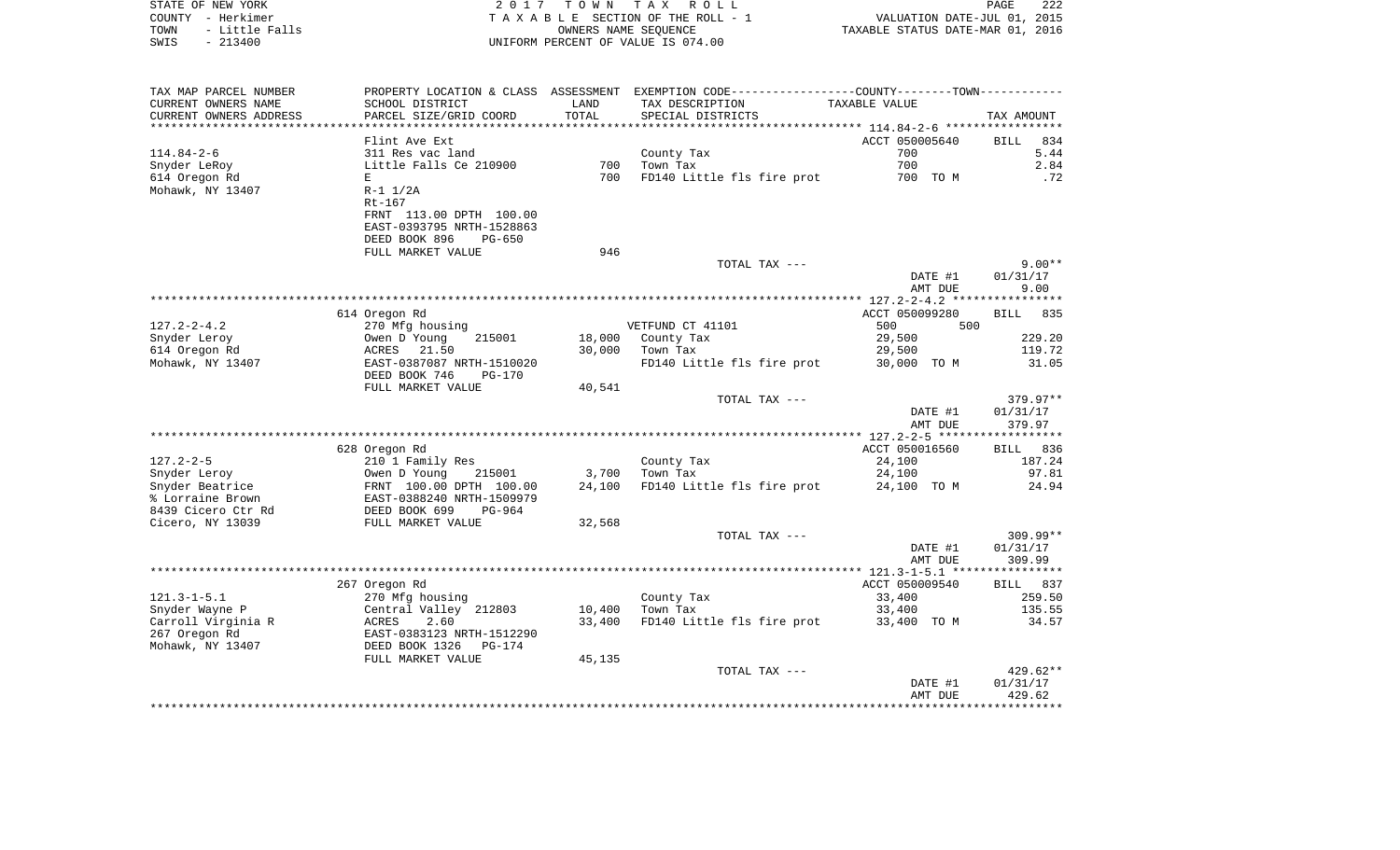| STATE OF NEW YORK      | 2017 TOWN TAX ROLL                 | 223<br>PAGE                      |
|------------------------|------------------------------------|----------------------------------|
| COUNTY - Herkimer      | TAXABLE SECTION OF THE ROLL - 1    | VALUATION DATE-JUL 01, 2015      |
| - Little Falls<br>TOWN | OWNERS NAME SEOUENCE               | TAXABLE STATUS DATE-MAR 01, 2016 |
| SWIS<br>$-213400$      | UNIFORM PERCENT OF VALUE IS 074.00 |                                  |

| TAX MAP PARCEL NUMBER                   | PROPERTY LOCATION & CLASS ASSESSMENT EXEMPTION CODE---------------COUNTY-------TOWN---------- |         |                            |                |              |
|-----------------------------------------|-----------------------------------------------------------------------------------------------|---------|----------------------------|----------------|--------------|
| CURRENT OWNERS NAME                     | SCHOOL DISTRICT                                                                               | LAND    | TAX DESCRIPTION            | TAXABLE VALUE  |              |
| CURRENT OWNERS ADDRESS                  | PARCEL SIZE/GRID COORD                                                                        | TOTAL   | SPECIAL DISTRICTS          |                | TAX AMOUNT   |
|                                         |                                                                                               |         |                            |                |              |
|                                         | 596 Sandy Lane Rd                                                                             |         |                            | ACCT 050018070 | BILL 838     |
| 121.2-4-55                              | 210 1 Family Res                                                                              |         | County Tax                 | 98,200         | 762.95       |
| Sohns Jerry                             | Little Falls Ce 210900                                                                        | 7,200   | Town Tax                   | 98,200         | 398.53       |
| Sohns Joanne                            | R1 2 Att Garages<br>FRNT 140.00 DPTH 247.00                                                   | 98,200  | FD140 Little fls fire prot | 98,200 TO M    | 101.64       |
| 596 Sandy Lane Rd                       |                                                                                               |         |                            |                |              |
| Mohawk, NY 13407                        | EAST-0389350 NRTH-1523610                                                                     |         |                            |                |              |
|                                         | DEED BOOK 806<br>PG-411                                                                       |         |                            |                |              |
|                                         | FULL MARKET VALUE                                                                             | 132,703 |                            |                |              |
|                                         |                                                                                               |         | TOTAL TAX ---              |                | $1,263.12**$ |
|                                         |                                                                                               |         |                            | DATE #1        | 01/31/17     |
|                                         |                                                                                               |         |                            | AMT DUE        | 1,263.12     |
|                                         | Dise Rd                                                                                       |         |                            | ACCT 050000470 | BILL 839     |
| $114.2 - 1 - 6.2$                       | 105 Vac farmland                                                                              |         | County Tax                 | 32,000         | 248.62       |
| Soukup Charles                          | Little Falls Ce 210900                                                                        | 20,500  | Town Tax                   | 32,000         | 129.87       |
| 1 South Main St                         | ACRES<br>67.40                                                                                | 32,000  | FD140 Little fls fire prot | 32,000 TO M    | 33.12        |
| Dolgeville, NY 13329                    | EAST-0388692 NRTH-1542484                                                                     |         |                            |                |              |
|                                         | DEED BOOK 1315 PG-397                                                                         |         |                            |                |              |
|                                         | FULL MARKET VALUE                                                                             | 43,243  |                            |                |              |
|                                         |                                                                                               |         | TOTAL TAX ---              |                | 411.61**     |
|                                         |                                                                                               |         |                            | DATE #1        | 01/31/17     |
|                                         |                                                                                               |         |                            | AMT DUE        | 411.61       |
|                                         |                                                                                               |         |                            |                |              |
|                                         | 1302 State Route 5S                                                                           |         |                            |                | BILL 840     |
| 121.1-2-42.4                            | 210 1 Family Res                                                                              |         | County Tax                 | 80,700         | 626.99       |
| Soules Theresa                          | Central Valley 212803                                                                         | 25,000  | Town Tax                   | 80,700         | 327.50       |
| John S. Talarico                        | Life Use John S                                                                               | 80,700  | FD140 Little fls fire prot | 80,700 TO M    | 83.53        |
| 1302 State Route 5S                     | FRNT 300.00 DPTH                                                                              |         |                            |                |              |
| Mohawk, NY 13407                        | ACRES 15.40                                                                                   |         |                            |                |              |
|                                         | EAST-0384399 NRTH-1523012                                                                     |         |                            |                |              |
|                                         | DEED BOOK 1519 PG-495                                                                         |         |                            |                |              |
|                                         | FULL MARKET VALUE                                                                             | 109,054 |                            |                |              |
|                                         |                                                                                               |         | TOTAL TAX ---              |                | 1,038.02**   |
|                                         |                                                                                               |         |                            | DATE #1        | 01/31/17     |
|                                         |                                                                                               |         |                            | AMT DUE        | 1,038.02     |
|                                         |                                                                                               |         |                            |                |              |
|                                         | State Route 5S                                                                                |         |                            | ACCT 050014880 | BILL 841     |
| 121.1-2-42.1                            | 322 Rural vac>10                                                                              |         | County Tax                 | 19,800         | 153.83       |
| Soules Therese                          | Central Valley 212803                                                                         |         | 19,800 Town Tax            | 19,800         | 80.35        |
| 1310 State Route 5S<br>Mohawk, NY 13407 | Life Use John S<br>Vac Ld                                                                     | 19,800  | FD140 Little fls fire prot | 19,800 TO M    | 20.49        |
|                                         | Rt 5S                                                                                         |         |                            |                |              |
|                                         | FRNT 730.00 DPTH                                                                              |         |                            |                |              |
|                                         | ACRES 15.80                                                                                   |         |                            |                |              |
|                                         | EAST-0383635 NRTH-1522817                                                                     |         |                            |                |              |
|                                         | DEED BOOK 1551<br>PG-288                                                                      |         |                            |                |              |
|                                         | FULL MARKET VALUE                                                                             | 26,757  |                            |                |              |
|                                         |                                                                                               |         | TOTAL TAX ---              |                | $254.67**$   |
|                                         |                                                                                               |         |                            | DATE #1        | 01/31/17     |
|                                         |                                                                                               |         |                            | AMT DUE        | 254.67       |
|                                         |                                                                                               |         |                            |                |              |
|                                         |                                                                                               |         |                            |                |              |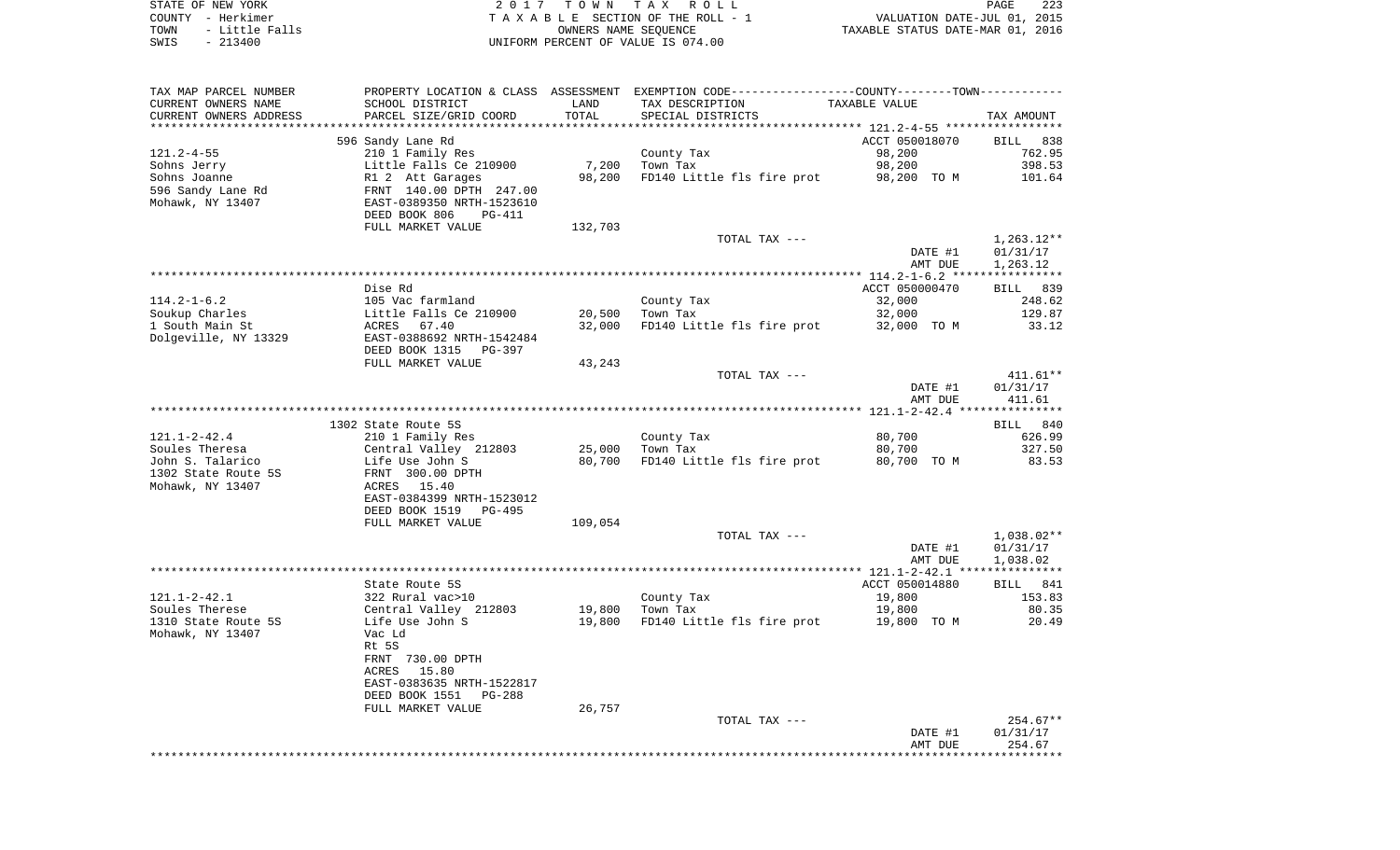| STATE OF NEW YORK |  |  |  |           |                |  |
|-------------------|--|--|--|-----------|----------------|--|
| COUNTY - Herkimer |  |  |  |           |                |  |
| TOWN              |  |  |  |           | - Little Falls |  |
| SWIS              |  |  |  | $-213400$ |                |  |

STATE OF NEW YORK 2 0 1 7 T O W N T A X R O L L PAGE 224TA X A B L E SECTION OF THE ROLL - 1 TOWN - Little Falls OWNERS NAME SEQUENCE TAXABLE STATUS DATE-MAR 01, 2016 SWIS - 213400 UNIFORM PERCENT OF VALUE IS 074.00

| TAX MAP PARCEL NUMBER   |                           |         | PROPERTY LOCATION & CLASS ASSESSMENT EXEMPTION CODE---------------COUNTY-------TOWN---------- |                |              |
|-------------------------|---------------------------|---------|-----------------------------------------------------------------------------------------------|----------------|--------------|
| CURRENT OWNERS NAME     | SCHOOL DISTRICT           | LAND    | TAX DESCRIPTION                                                                               | TAXABLE VALUE  |              |
| CURRENT OWNERS ADDRESS  | PARCEL SIZE/GRID COORD    | TOTAL   | SPECIAL DISTRICTS                                                                             |                | TAX AMOUNT   |
|                         |                           |         |                                                                                               |                |              |
|                         | 1310 State Route 5S       |         |                                                                                               | ACCT 050014940 | BILL<br>842  |
| $121.1 - 2 - 48$        | 210 1 Family Res          |         | County Tax                                                                                    | 78,200         | 607.57       |
| Soules Therese L        | Central Valley 212803     | 7,000   | Town Tax                                                                                      | 78,200         | 317.36       |
| 1310 State Route 5S     | FRNT 185.00 DPTH 175.00   | 78,200  | FD140 Little fls fire prot                                                                    | 78,200 TO M    | 80.94        |
| Mohawk, NY 13407        | EAST-0384443 NRTH-1523644 |         |                                                                                               |                |              |
|                         | DEED BOOK 822<br>$PG-259$ |         |                                                                                               |                |              |
|                         | FULL MARKET VALUE         | 105,676 |                                                                                               |                |              |
|                         |                           |         | TOTAL TAX ---                                                                                 |                | $1,005.87**$ |
|                         |                           |         |                                                                                               | DATE #1        | 01/31/17     |
|                         |                           |         |                                                                                               | AMT DUE        | 1,005.87     |
|                         |                           |         |                                                                                               |                |              |
|                         | Newville Rd               |         |                                                                                               | ACCT 050006780 | BILL<br>843  |
|                         |                           |         |                                                                                               | 9,000          | 69.92        |
| $121.4 - 2 - 50$        | 105 Vac farmland          |         | County Tax                                                                                    |                |              |
| Spatto James            | Little Falls Ce 210900    | 9,000   | Town Tax                                                                                      | 9,000          | 36.52        |
| Spatto Diane            | ACRES 29.80               | 9,000   | School Relevy                                                                                 |                | 376.40       |
| 291 Newville Rd         | EAST-0395047 NRTH-1513994 |         | FD140 Little fls fire prot 9,000 TO M                                                         |                | 9.32         |
| Little Falls, NY 13365  | DEED BOOK 892<br>$PG-498$ |         |                                                                                               |                |              |
|                         | FULL MARKET VALUE         | 12,162  |                                                                                               |                |              |
|                         |                           |         | TOTAL TAX ---                                                                                 |                | 492.16**     |
|                         |                           |         |                                                                                               | DATE #1        | 01/31/17     |
|                         |                           |         |                                                                                               | AMT DUE        | 492.16       |
|                         |                           |         |                                                                                               |                |              |
|                         | Decker Rd                 |         |                                                                                               | ACCT 050006240 | 844<br>BILL  |
| $121.3 - 1 - 3$         | 314 Rural vac<10          |         | County Tax                                                                                    | 5,000          | 38.85        |
| Spogen Fredrick         | Central Valley 212803     | 5,000   | Town Tax                                                                                      | 5,000          | 20.29        |
| Spogen Yvonne           | 6.00<br>ACRES             | 5,000   | FD140 Little fls fire prot                                                                    | 5,000 TO M     | 5.18         |
| 808 Springdale Ave      | EAST-0382399 NRTH-1514913 |         |                                                                                               |                |              |
| Herkimer, NY 13350-2514 | DEED BOOK 806<br>PG-528   |         |                                                                                               |                |              |
|                         | FULL MARKET VALUE         | 6,757   |                                                                                               |                |              |
|                         |                           |         | TOTAL TAX ---                                                                                 |                | $64.32**$    |
|                         |                           |         |                                                                                               | DATE #1        | 01/31/17     |
|                         |                           |         |                                                                                               | AMT DUE        | 64.32        |
|                         |                           |         |                                                                                               |                |              |
|                         | Newville Rd               |         |                                                                                               | ACCT 050001650 | BILL 845     |
| $127.2 - 2 - 20.1$      | 314 Rural vac<10          |         | County Tax                                                                                    | 9,600          | 74.59        |
| Spohn Michael           | Little Falls Ce 210900    | 9,600   | Town Tax                                                                                      | 9,600          | 38.96        |
| PO Box 297              | E                         | 9,600   | FD140 Little fls fire prot                                                                    | 9,600 TO M     | 9.94         |
| Mohawk, NY 13407        | $V-L$                     |         |                                                                                               |                |              |
|                         | Newville Rd               |         |                                                                                               |                |              |
|                         | ACRES<br>5.70             |         |                                                                                               |                |              |
|                         | EAST-0394455 NRTH-1511241 |         |                                                                                               |                |              |
|                         | DEED BOOK 915<br>$PG-52$  |         |                                                                                               |                |              |
|                         | FULL MARKET VALUE         | 12,973  |                                                                                               |                |              |
|                         |                           |         | TOTAL TAX ---                                                                                 |                | $123.49**$   |
|                         |                           |         |                                                                                               | DATE #1        | 01/31/17     |
|                         |                           |         |                                                                                               | AMT DUE        | 123.49       |
|                         |                           |         |                                                                                               |                |              |
|                         |                           |         |                                                                                               |                |              |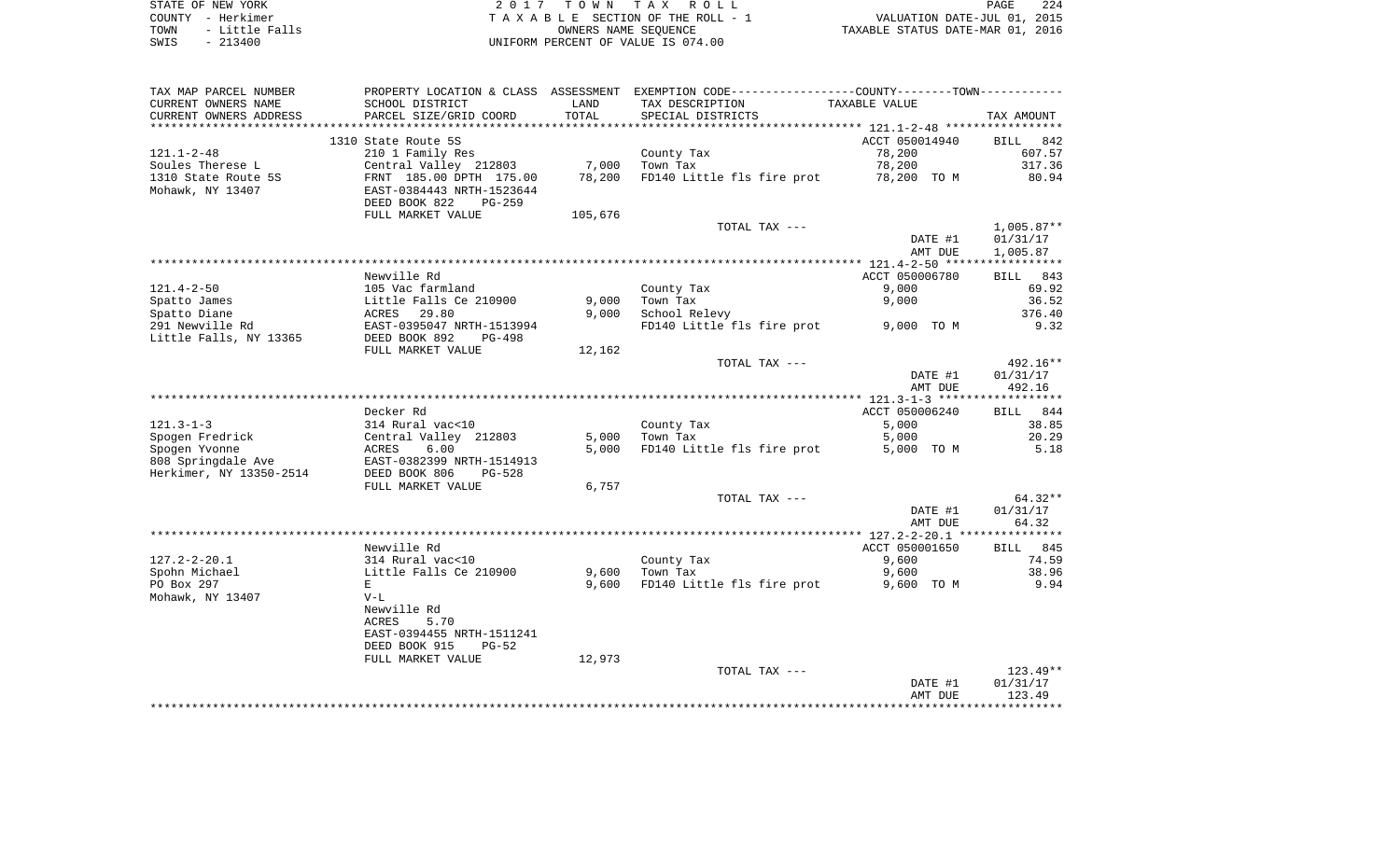| STATE OF NEW YORK |           |                |  |
|-------------------|-----------|----------------|--|
| COUNTY - Herkimer |           |                |  |
| TOWN              |           | - Little Falls |  |
| SMTS              | $-213400$ |                |  |

2017 TOWN TAX ROLL TA X A B L E SECTION OF THE ROLL - 1 TOWN - Little Falls OWNERS NAME SEQUENCE TAXABLE STATUS DATE-MAR 01, 2016 SWIS - 213400 WIFORM PERCENT OF VALUE IS 074.00

| CURRENT OWNERS NAME<br>SCHOOL DISTRICT<br>LAND<br>TAX DESCRIPTION<br>TAXABLE VALUE<br>PARCEL SIZE/GRID COORD<br>TOTAL<br>CURRENT OWNERS ADDRESS<br>SPECIAL DISTRICTS<br>TAX AMOUNT<br>Boepple Rd<br>ACCT 050099190<br>846<br><b>BILL</b><br>$127.2 - 2 - 20.2$<br>47,000<br>365.16<br>120 Field crops<br>County Tax<br>27,200<br>47,000<br>190.74<br>Spohn Michael<br>Little Falls Ce 210900<br>Town Tax<br>PO Box 297<br>25.00<br>47,000<br>FD140 Little fls fire prot<br>47,000 TO M<br>48.65<br>ACRES<br>Mohawk, NY 13407<br>EAST-0394358 NRTH-1512052<br>DEED BOOK 842<br>$PG-504$<br>FULL MARKET VALUE<br>63,514<br>TOTAL TAX ---<br>$604.55**$<br>DATE #1<br>01/31/17<br>604.55<br>AMT DUE<br>967 Paradise Rd<br>ACCT 050014260<br>BILL 847<br>$121.2 - 3 - 13$<br>64,000<br>497.24<br>210 1 Family Res<br>County Tax<br>259.73<br>St. Louis Rodney<br>Little Falls Ce 210900<br>9,500<br>Town Tax<br>64,000<br>967 Paradise Rd<br>2.00<br>66.24<br><b>ACRES</b><br>64,000<br>FD140 Little fls fire prot<br>64,000 TO M<br>Little Falls, NY 13365<br>EAST-0393375 NRTH-1522914<br>DEED BOOK 839<br>$PG-328$<br>FULL MARKET VALUE<br>86,486<br>823.21**<br>TOTAL TAX ---<br>DATE #1<br>01/31/17<br>823.21<br>AMT DUE<br>ACCT 050003090<br>3926 State Route 167<br>BILL 848<br>$121.2 - 3 - 2$<br>210 1 Family Res<br>County Tax<br>52,300<br>406.34<br>Stahl David M<br>Little Falls Ce 210900<br>8,800<br>Town Tax<br>52,300<br>212.25<br>Parmon Lisa M<br><b>ACRES</b><br>1.00<br>52,300<br>FD140 Little fls fire prot<br>52,300 TO M<br>54.13<br>3926 State Route 167<br>EAST-0391085 NRTH-1524048<br>Little Falls, NY 13365<br>DEED BOOK 783<br>$PG-669$<br>FULL MARKET VALUE<br>70,676<br>TOTAL TAX ---<br>672.72**<br>DATE #1<br>01/31/17<br>672.72<br>AMT DUE<br>Paines Hollow Rd<br>ACCT 050013380<br>849<br>BILL<br>$\mathbf 0$<br>$121.4 - 2 - 24$<br>120 Field crops<br>AG MKTS<br>41730<br>$\overline{0}$<br>76,350<br>593.19<br>Little Falls Ce 210900<br>58,700<br>County Tax<br>3645 State Route 167<br>ACRES 102.40<br>76,350<br>76,350<br>309.85<br>Town Tax<br>EAST-0389864 NRTH-1517625<br>FD140 Little fls fire prot<br>76,350 TO M<br>79.03<br>DEED BOOK 848<br>PG-177<br>103,176<br>MAY BE SUBJECT TO PAYMENT<br>FULL MARKET VALUE<br>UNDER AGDIST LAW TIL 2023<br>982.07**<br>TOTAL TAX ---<br>DATE #1<br>01/31/17<br>AMT DUE<br>982.07<br>* * * * * * * * * | TAX MAP PARCEL NUMBER  | PROPERTY LOCATION & CLASS ASSESSMENT | EXEMPTION CODE----------------COUNTY-------TOWN----------- |  |
|------------------------------------------------------------------------------------------------------------------------------------------------------------------------------------------------------------------------------------------------------------------------------------------------------------------------------------------------------------------------------------------------------------------------------------------------------------------------------------------------------------------------------------------------------------------------------------------------------------------------------------------------------------------------------------------------------------------------------------------------------------------------------------------------------------------------------------------------------------------------------------------------------------------------------------------------------------------------------------------------------------------------------------------------------------------------------------------------------------------------------------------------------------------------------------------------------------------------------------------------------------------------------------------------------------------------------------------------------------------------------------------------------------------------------------------------------------------------------------------------------------------------------------------------------------------------------------------------------------------------------------------------------------------------------------------------------------------------------------------------------------------------------------------------------------------------------------------------------------------------------------------------------------------------------------------------------------------------------------------------------------------------------------------------------------------------------------------------------------------------------------------------------------------------------------------------------------------------------------------------------------------------------------------------------------------------------------------------------------------------------------------|------------------------|--------------------------------------|------------------------------------------------------------|--|
|                                                                                                                                                                                                                                                                                                                                                                                                                                                                                                                                                                                                                                                                                                                                                                                                                                                                                                                                                                                                                                                                                                                                                                                                                                                                                                                                                                                                                                                                                                                                                                                                                                                                                                                                                                                                                                                                                                                                                                                                                                                                                                                                                                                                                                                                                                                                                                                          |                        |                                      |                                                            |  |
|                                                                                                                                                                                                                                                                                                                                                                                                                                                                                                                                                                                                                                                                                                                                                                                                                                                                                                                                                                                                                                                                                                                                                                                                                                                                                                                                                                                                                                                                                                                                                                                                                                                                                                                                                                                                                                                                                                                                                                                                                                                                                                                                                                                                                                                                                                                                                                                          |                        |                                      |                                                            |  |
|                                                                                                                                                                                                                                                                                                                                                                                                                                                                                                                                                                                                                                                                                                                                                                                                                                                                                                                                                                                                                                                                                                                                                                                                                                                                                                                                                                                                                                                                                                                                                                                                                                                                                                                                                                                                                                                                                                                                                                                                                                                                                                                                                                                                                                                                                                                                                                                          |                        |                                      |                                                            |  |
|                                                                                                                                                                                                                                                                                                                                                                                                                                                                                                                                                                                                                                                                                                                                                                                                                                                                                                                                                                                                                                                                                                                                                                                                                                                                                                                                                                                                                                                                                                                                                                                                                                                                                                                                                                                                                                                                                                                                                                                                                                                                                                                                                                                                                                                                                                                                                                                          |                        |                                      |                                                            |  |
|                                                                                                                                                                                                                                                                                                                                                                                                                                                                                                                                                                                                                                                                                                                                                                                                                                                                                                                                                                                                                                                                                                                                                                                                                                                                                                                                                                                                                                                                                                                                                                                                                                                                                                                                                                                                                                                                                                                                                                                                                                                                                                                                                                                                                                                                                                                                                                                          |                        |                                      |                                                            |  |
|                                                                                                                                                                                                                                                                                                                                                                                                                                                                                                                                                                                                                                                                                                                                                                                                                                                                                                                                                                                                                                                                                                                                                                                                                                                                                                                                                                                                                                                                                                                                                                                                                                                                                                                                                                                                                                                                                                                                                                                                                                                                                                                                                                                                                                                                                                                                                                                          |                        |                                      |                                                            |  |
|                                                                                                                                                                                                                                                                                                                                                                                                                                                                                                                                                                                                                                                                                                                                                                                                                                                                                                                                                                                                                                                                                                                                                                                                                                                                                                                                                                                                                                                                                                                                                                                                                                                                                                                                                                                                                                                                                                                                                                                                                                                                                                                                                                                                                                                                                                                                                                                          |                        |                                      |                                                            |  |
|                                                                                                                                                                                                                                                                                                                                                                                                                                                                                                                                                                                                                                                                                                                                                                                                                                                                                                                                                                                                                                                                                                                                                                                                                                                                                                                                                                                                                                                                                                                                                                                                                                                                                                                                                                                                                                                                                                                                                                                                                                                                                                                                                                                                                                                                                                                                                                                          |                        |                                      |                                                            |  |
|                                                                                                                                                                                                                                                                                                                                                                                                                                                                                                                                                                                                                                                                                                                                                                                                                                                                                                                                                                                                                                                                                                                                                                                                                                                                                                                                                                                                                                                                                                                                                                                                                                                                                                                                                                                                                                                                                                                                                                                                                                                                                                                                                                                                                                                                                                                                                                                          |                        |                                      |                                                            |  |
|                                                                                                                                                                                                                                                                                                                                                                                                                                                                                                                                                                                                                                                                                                                                                                                                                                                                                                                                                                                                                                                                                                                                                                                                                                                                                                                                                                                                                                                                                                                                                                                                                                                                                                                                                                                                                                                                                                                                                                                                                                                                                                                                                                                                                                                                                                                                                                                          |                        |                                      |                                                            |  |
|                                                                                                                                                                                                                                                                                                                                                                                                                                                                                                                                                                                                                                                                                                                                                                                                                                                                                                                                                                                                                                                                                                                                                                                                                                                                                                                                                                                                                                                                                                                                                                                                                                                                                                                                                                                                                                                                                                                                                                                                                                                                                                                                                                                                                                                                                                                                                                                          |                        |                                      |                                                            |  |
|                                                                                                                                                                                                                                                                                                                                                                                                                                                                                                                                                                                                                                                                                                                                                                                                                                                                                                                                                                                                                                                                                                                                                                                                                                                                                                                                                                                                                                                                                                                                                                                                                                                                                                                                                                                                                                                                                                                                                                                                                                                                                                                                                                                                                                                                                                                                                                                          |                        |                                      |                                                            |  |
|                                                                                                                                                                                                                                                                                                                                                                                                                                                                                                                                                                                                                                                                                                                                                                                                                                                                                                                                                                                                                                                                                                                                                                                                                                                                                                                                                                                                                                                                                                                                                                                                                                                                                                                                                                                                                                                                                                                                                                                                                                                                                                                                                                                                                                                                                                                                                                                          |                        |                                      |                                                            |  |
|                                                                                                                                                                                                                                                                                                                                                                                                                                                                                                                                                                                                                                                                                                                                                                                                                                                                                                                                                                                                                                                                                                                                                                                                                                                                                                                                                                                                                                                                                                                                                                                                                                                                                                                                                                                                                                                                                                                                                                                                                                                                                                                                                                                                                                                                                                                                                                                          |                        |                                      |                                                            |  |
|                                                                                                                                                                                                                                                                                                                                                                                                                                                                                                                                                                                                                                                                                                                                                                                                                                                                                                                                                                                                                                                                                                                                                                                                                                                                                                                                                                                                                                                                                                                                                                                                                                                                                                                                                                                                                                                                                                                                                                                                                                                                                                                                                                                                                                                                                                                                                                                          |                        |                                      |                                                            |  |
|                                                                                                                                                                                                                                                                                                                                                                                                                                                                                                                                                                                                                                                                                                                                                                                                                                                                                                                                                                                                                                                                                                                                                                                                                                                                                                                                                                                                                                                                                                                                                                                                                                                                                                                                                                                                                                                                                                                                                                                                                                                                                                                                                                                                                                                                                                                                                                                          |                        |                                      |                                                            |  |
|                                                                                                                                                                                                                                                                                                                                                                                                                                                                                                                                                                                                                                                                                                                                                                                                                                                                                                                                                                                                                                                                                                                                                                                                                                                                                                                                                                                                                                                                                                                                                                                                                                                                                                                                                                                                                                                                                                                                                                                                                                                                                                                                                                                                                                                                                                                                                                                          |                        |                                      |                                                            |  |
|                                                                                                                                                                                                                                                                                                                                                                                                                                                                                                                                                                                                                                                                                                                                                                                                                                                                                                                                                                                                                                                                                                                                                                                                                                                                                                                                                                                                                                                                                                                                                                                                                                                                                                                                                                                                                                                                                                                                                                                                                                                                                                                                                                                                                                                                                                                                                                                          |                        |                                      |                                                            |  |
|                                                                                                                                                                                                                                                                                                                                                                                                                                                                                                                                                                                                                                                                                                                                                                                                                                                                                                                                                                                                                                                                                                                                                                                                                                                                                                                                                                                                                                                                                                                                                                                                                                                                                                                                                                                                                                                                                                                                                                                                                                                                                                                                                                                                                                                                                                                                                                                          |                        |                                      |                                                            |  |
|                                                                                                                                                                                                                                                                                                                                                                                                                                                                                                                                                                                                                                                                                                                                                                                                                                                                                                                                                                                                                                                                                                                                                                                                                                                                                                                                                                                                                                                                                                                                                                                                                                                                                                                                                                                                                                                                                                                                                                                                                                                                                                                                                                                                                                                                                                                                                                                          |                        |                                      |                                                            |  |
|                                                                                                                                                                                                                                                                                                                                                                                                                                                                                                                                                                                                                                                                                                                                                                                                                                                                                                                                                                                                                                                                                                                                                                                                                                                                                                                                                                                                                                                                                                                                                                                                                                                                                                                                                                                                                                                                                                                                                                                                                                                                                                                                                                                                                                                                                                                                                                                          |                        |                                      |                                                            |  |
|                                                                                                                                                                                                                                                                                                                                                                                                                                                                                                                                                                                                                                                                                                                                                                                                                                                                                                                                                                                                                                                                                                                                                                                                                                                                                                                                                                                                                                                                                                                                                                                                                                                                                                                                                                                                                                                                                                                                                                                                                                                                                                                                                                                                                                                                                                                                                                                          |                        |                                      |                                                            |  |
|                                                                                                                                                                                                                                                                                                                                                                                                                                                                                                                                                                                                                                                                                                                                                                                                                                                                                                                                                                                                                                                                                                                                                                                                                                                                                                                                                                                                                                                                                                                                                                                                                                                                                                                                                                                                                                                                                                                                                                                                                                                                                                                                                                                                                                                                                                                                                                                          |                        |                                      |                                                            |  |
|                                                                                                                                                                                                                                                                                                                                                                                                                                                                                                                                                                                                                                                                                                                                                                                                                                                                                                                                                                                                                                                                                                                                                                                                                                                                                                                                                                                                                                                                                                                                                                                                                                                                                                                                                                                                                                                                                                                                                                                                                                                                                                                                                                                                                                                                                                                                                                                          |                        |                                      |                                                            |  |
|                                                                                                                                                                                                                                                                                                                                                                                                                                                                                                                                                                                                                                                                                                                                                                                                                                                                                                                                                                                                                                                                                                                                                                                                                                                                                                                                                                                                                                                                                                                                                                                                                                                                                                                                                                                                                                                                                                                                                                                                                                                                                                                                                                                                                                                                                                                                                                                          |                        |                                      |                                                            |  |
|                                                                                                                                                                                                                                                                                                                                                                                                                                                                                                                                                                                                                                                                                                                                                                                                                                                                                                                                                                                                                                                                                                                                                                                                                                                                                                                                                                                                                                                                                                                                                                                                                                                                                                                                                                                                                                                                                                                                                                                                                                                                                                                                                                                                                                                                                                                                                                                          |                        |                                      |                                                            |  |
|                                                                                                                                                                                                                                                                                                                                                                                                                                                                                                                                                                                                                                                                                                                                                                                                                                                                                                                                                                                                                                                                                                                                                                                                                                                                                                                                                                                                                                                                                                                                                                                                                                                                                                                                                                                                                                                                                                                                                                                                                                                                                                                                                                                                                                                                                                                                                                                          |                        |                                      |                                                            |  |
|                                                                                                                                                                                                                                                                                                                                                                                                                                                                                                                                                                                                                                                                                                                                                                                                                                                                                                                                                                                                                                                                                                                                                                                                                                                                                                                                                                                                                                                                                                                                                                                                                                                                                                                                                                                                                                                                                                                                                                                                                                                                                                                                                                                                                                                                                                                                                                                          |                        |                                      |                                                            |  |
|                                                                                                                                                                                                                                                                                                                                                                                                                                                                                                                                                                                                                                                                                                                                                                                                                                                                                                                                                                                                                                                                                                                                                                                                                                                                                                                                                                                                                                                                                                                                                                                                                                                                                                                                                                                                                                                                                                                                                                                                                                                                                                                                                                                                                                                                                                                                                                                          |                        |                                      |                                                            |  |
|                                                                                                                                                                                                                                                                                                                                                                                                                                                                                                                                                                                                                                                                                                                                                                                                                                                                                                                                                                                                                                                                                                                                                                                                                                                                                                                                                                                                                                                                                                                                                                                                                                                                                                                                                                                                                                                                                                                                                                                                                                                                                                                                                                                                                                                                                                                                                                                          |                        |                                      |                                                            |  |
|                                                                                                                                                                                                                                                                                                                                                                                                                                                                                                                                                                                                                                                                                                                                                                                                                                                                                                                                                                                                                                                                                                                                                                                                                                                                                                                                                                                                                                                                                                                                                                                                                                                                                                                                                                                                                                                                                                                                                                                                                                                                                                                                                                                                                                                                                                                                                                                          |                        |                                      |                                                            |  |
|                                                                                                                                                                                                                                                                                                                                                                                                                                                                                                                                                                                                                                                                                                                                                                                                                                                                                                                                                                                                                                                                                                                                                                                                                                                                                                                                                                                                                                                                                                                                                                                                                                                                                                                                                                                                                                                                                                                                                                                                                                                                                                                                                                                                                                                                                                                                                                                          |                        |                                      |                                                            |  |
|                                                                                                                                                                                                                                                                                                                                                                                                                                                                                                                                                                                                                                                                                                                                                                                                                                                                                                                                                                                                                                                                                                                                                                                                                                                                                                                                                                                                                                                                                                                                                                                                                                                                                                                                                                                                                                                                                                                                                                                                                                                                                                                                                                                                                                                                                                                                                                                          |                        |                                      |                                                            |  |
|                                                                                                                                                                                                                                                                                                                                                                                                                                                                                                                                                                                                                                                                                                                                                                                                                                                                                                                                                                                                                                                                                                                                                                                                                                                                                                                                                                                                                                                                                                                                                                                                                                                                                                                                                                                                                                                                                                                                                                                                                                                                                                                                                                                                                                                                                                                                                                                          |                        |                                      |                                                            |  |
|                                                                                                                                                                                                                                                                                                                                                                                                                                                                                                                                                                                                                                                                                                                                                                                                                                                                                                                                                                                                                                                                                                                                                                                                                                                                                                                                                                                                                                                                                                                                                                                                                                                                                                                                                                                                                                                                                                                                                                                                                                                                                                                                                                                                                                                                                                                                                                                          |                        |                                      |                                                            |  |
|                                                                                                                                                                                                                                                                                                                                                                                                                                                                                                                                                                                                                                                                                                                                                                                                                                                                                                                                                                                                                                                                                                                                                                                                                                                                                                                                                                                                                                                                                                                                                                                                                                                                                                                                                                                                                                                                                                                                                                                                                                                                                                                                                                                                                                                                                                                                                                                          | Stahl Randy            |                                      |                                                            |  |
|                                                                                                                                                                                                                                                                                                                                                                                                                                                                                                                                                                                                                                                                                                                                                                                                                                                                                                                                                                                                                                                                                                                                                                                                                                                                                                                                                                                                                                                                                                                                                                                                                                                                                                                                                                                                                                                                                                                                                                                                                                                                                                                                                                                                                                                                                                                                                                                          |                        |                                      |                                                            |  |
|                                                                                                                                                                                                                                                                                                                                                                                                                                                                                                                                                                                                                                                                                                                                                                                                                                                                                                                                                                                                                                                                                                                                                                                                                                                                                                                                                                                                                                                                                                                                                                                                                                                                                                                                                                                                                                                                                                                                                                                                                                                                                                                                                                                                                                                                                                                                                                                          | Little Falls, NY 13365 |                                      |                                                            |  |
|                                                                                                                                                                                                                                                                                                                                                                                                                                                                                                                                                                                                                                                                                                                                                                                                                                                                                                                                                                                                                                                                                                                                                                                                                                                                                                                                                                                                                                                                                                                                                                                                                                                                                                                                                                                                                                                                                                                                                                                                                                                                                                                                                                                                                                                                                                                                                                                          |                        |                                      |                                                            |  |
|                                                                                                                                                                                                                                                                                                                                                                                                                                                                                                                                                                                                                                                                                                                                                                                                                                                                                                                                                                                                                                                                                                                                                                                                                                                                                                                                                                                                                                                                                                                                                                                                                                                                                                                                                                                                                                                                                                                                                                                                                                                                                                                                                                                                                                                                                                                                                                                          |                        |                                      |                                                            |  |
|                                                                                                                                                                                                                                                                                                                                                                                                                                                                                                                                                                                                                                                                                                                                                                                                                                                                                                                                                                                                                                                                                                                                                                                                                                                                                                                                                                                                                                                                                                                                                                                                                                                                                                                                                                                                                                                                                                                                                                                                                                                                                                                                                                                                                                                                                                                                                                                          |                        |                                      |                                                            |  |
|                                                                                                                                                                                                                                                                                                                                                                                                                                                                                                                                                                                                                                                                                                                                                                                                                                                                                                                                                                                                                                                                                                                                                                                                                                                                                                                                                                                                                                                                                                                                                                                                                                                                                                                                                                                                                                                                                                                                                                                                                                                                                                                                                                                                                                                                                                                                                                                          |                        |                                      |                                                            |  |
|                                                                                                                                                                                                                                                                                                                                                                                                                                                                                                                                                                                                                                                                                                                                                                                                                                                                                                                                                                                                                                                                                                                                                                                                                                                                                                                                                                                                                                                                                                                                                                                                                                                                                                                                                                                                                                                                                                                                                                                                                                                                                                                                                                                                                                                                                                                                                                                          |                        |                                      |                                                            |  |
|                                                                                                                                                                                                                                                                                                                                                                                                                                                                                                                                                                                                                                                                                                                                                                                                                                                                                                                                                                                                                                                                                                                                                                                                                                                                                                                                                                                                                                                                                                                                                                                                                                                                                                                                                                                                                                                                                                                                                                                                                                                                                                                                                                                                                                                                                                                                                                                          |                        |                                      |                                                            |  |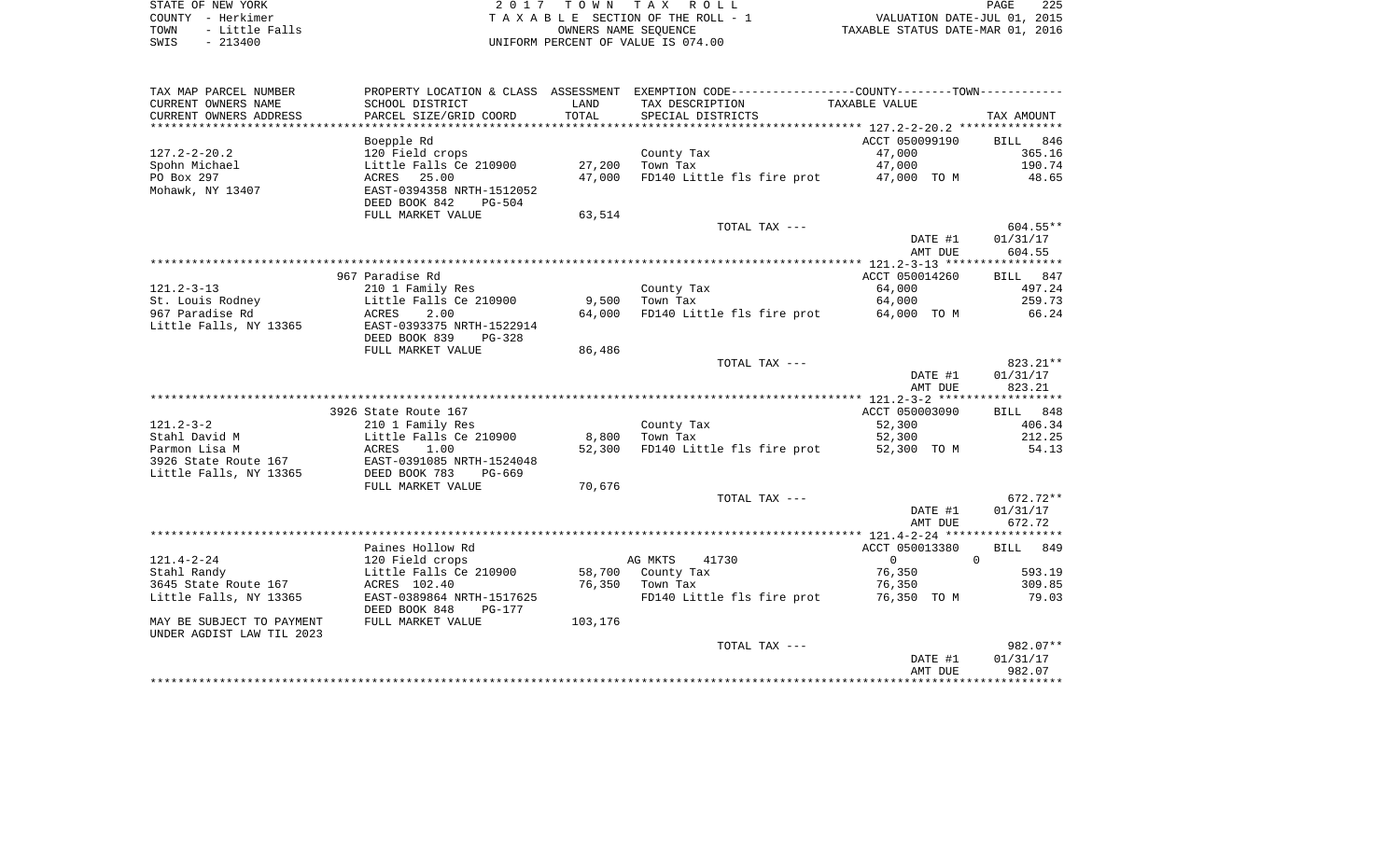| STATE OF NEW YORK |                | 2017 TOWN TAX ROLL                 | 226<br>PAGE                      |
|-------------------|----------------|------------------------------------|----------------------------------|
| COUNTY - Herkimer |                | TAXABLE SECTION OF THE ROLL - 1    | VALUATION DATE-JUL 01, 2015      |
| TOWN              | - Little Falls | OWNERS NAME SEOUENCE               | TAXABLE STATUS DATE-MAR 01, 2016 |
| SWIS              | - 213400       | UNIFORM PERCENT OF VALUE IS 074.00 |                                  |

| TAX MAP PARCEL NUMBER  |                                                      |         | PROPERTY LOCATION & CLASS ASSESSMENT EXEMPTION CODE----------------COUNTY-------TOWN--------- |                |              |
|------------------------|------------------------------------------------------|---------|-----------------------------------------------------------------------------------------------|----------------|--------------|
| CURRENT OWNERS NAME    | SCHOOL DISTRICT                                      | LAND    | TAX DESCRIPTION                                                                               | TAXABLE VALUE  |              |
| CURRENT OWNERS ADDRESS | PARCEL SIZE/GRID COORD                               | TOTAL   | SPECIAL DISTRICTS                                                                             |                | TAX AMOUNT   |
|                        |                                                      |         |                                                                                               |                |              |
|                        | 3667 State Route 167                                 |         |                                                                                               | ACCT 050016710 | BILL 850     |
| $121.4 - 2 - 25$       | 270 Mfg housing                                      |         | County Tax                                                                                    | 68,600         | 532.98       |
| Stahl Randy            | Little Falls Ce 210900                               | 8,000   | Town Tax                                                                                      | 68,600         | 278.40       |
| 3645 State Route 167   | dblewd                                               | 68,600  | FD140 Little fls fire prot                                                                    | 68,600 TO M    | 71.00        |
| Little Falls, NY 13365 | ACRES<br>1.00                                        |         |                                                                                               |                |              |
|                        | EAST-0390151 NRTH-1518997                            |         |                                                                                               |                |              |
|                        | DEED BOOK 1454<br>PG-316                             |         |                                                                                               |                |              |
|                        | FULL MARKET VALUE                                    | 92,703  |                                                                                               |                |              |
|                        |                                                      |         |                                                                                               |                |              |
|                        |                                                      |         | TOTAL TAX ---                                                                                 |                | 882.38**     |
|                        |                                                      |         |                                                                                               | DATE #1        | 01/31/17     |
|                        |                                                      |         |                                                                                               | AMT DUE        | 882.38       |
|                        |                                                      |         |                                                                                               |                |              |
|                        | Eatonville Rd                                        |         |                                                                                               | ACCT 050990760 | BILL 851     |
| $114.3 - 3 - 1.5$      | 311 Res vac land                                     |         | County Tax                                                                                    | 5,000          | 38.85        |
| Stallman Robert O Jr   | Herkimer Centra 213001                               | 5,000   | Town Tax                                                                                      | 5,000          | 20.29        |
| Stallman Kristin M     | 1.00<br>ACRES                                        | 5,000   | FD140 Little fls fire prot                                                                    | 5,000 TO M     | 5.18         |
| 306 Eatonville Rd      | EAST-0380266 NRTH-1530810                            |         |                                                                                               |                |              |
| Herkimer, NY 13340     | DEED BOOK 884<br>$PG-114$                            |         |                                                                                               |                |              |
|                        | FULL MARKET VALUE                                    | 6,757   |                                                                                               |                |              |
|                        |                                                      |         | TOTAL TAX ---                                                                                 |                | 64.32**      |
|                        |                                                      |         |                                                                                               | DATE #1        | 01/31/17     |
|                        |                                                      |         |                                                                                               | AMT DUE        | 64.32        |
|                        |                                                      |         |                                                                                               |                |              |
|                        | 306 Eatonville Rd                                    |         |                                                                                               | ACCT 050990160 | BILL 852     |
| $114.3 - 3 - 11$       | 210 1 Family Res                                     |         | County Tax                                                                                    | 78,700         | 611.45       |
| Stallman Robert O Jr   | Herkimer Centra 213001                               | 17,800  | Town Tax                                                                                      | 78,700         | 319.39       |
| Stallman Kristin M     |                                                      | 78,700  | FD140 Little fls fire prot                                                                    | 78,700 TO M    | 81.46        |
| 306 Eatonville Rd      | FRNT 240.00 DPTH 200.00<br>EAST-0380034 NRTH-1530714 |         |                                                                                               |                |              |
| Herkimer, NY 13350     | DEED BOOK 884<br>PG-114                              |         |                                                                                               |                |              |
|                        | FULL MARKET VALUE                                    | 106,351 |                                                                                               |                |              |
|                        |                                                      |         | TOTAL TAX ---                                                                                 |                | $1,012.30**$ |
|                        |                                                      |         |                                                                                               | DATE #1        | 01/31/17     |
|                        |                                                      |         |                                                                                               | AMT DUE        | 1,012.30     |
|                        |                                                      |         |                                                                                               |                |              |
|                        | 156 Overlook Rd                                      |         |                                                                                               |                |              |
|                        |                                                      |         |                                                                                               | ACCT 050005040 | BILL 853     |
| $121.1 - 1 - 31$       | 210 1 Family Res                                     |         | County Tax                                                                                    | 88,000         | 683.71       |
| Stanley II Joseph G    | Little Falls Ce 210900                               | 5,400   | Town Tax                                                                                      | 88,000         | 357.13       |
| PO Box 4562            | N                                                    | 88,000  | FD140 Little fls fire prot                                                                    | 88,000 TO M    | 91.08        |
| Utica, NY 13502        | $\mathbb{R}$                                         |         |                                                                                               |                |              |
|                        | $Rt-5$                                               |         |                                                                                               |                |              |
|                        | FRNT 100.00 DPTH 185.00                              |         |                                                                                               |                |              |
|                        | EAST-0383318 NRTH-1526799                            |         |                                                                                               |                |              |
|                        | DEED BOOK 1452 PG-274                                |         |                                                                                               |                |              |
|                        | FULL MARKET VALUE                                    | 118,919 |                                                                                               |                |              |
|                        |                                                      |         | TOTAL TAX ---                                                                                 |                | 1,131.92**   |
|                        |                                                      |         |                                                                                               | DATE #1        | 01/31/17     |
|                        |                                                      |         |                                                                                               | AMT DUE        | 1,131.92     |
|                        |                                                      |         |                                                                                               |                |              |
|                        |                                                      |         |                                                                                               |                |              |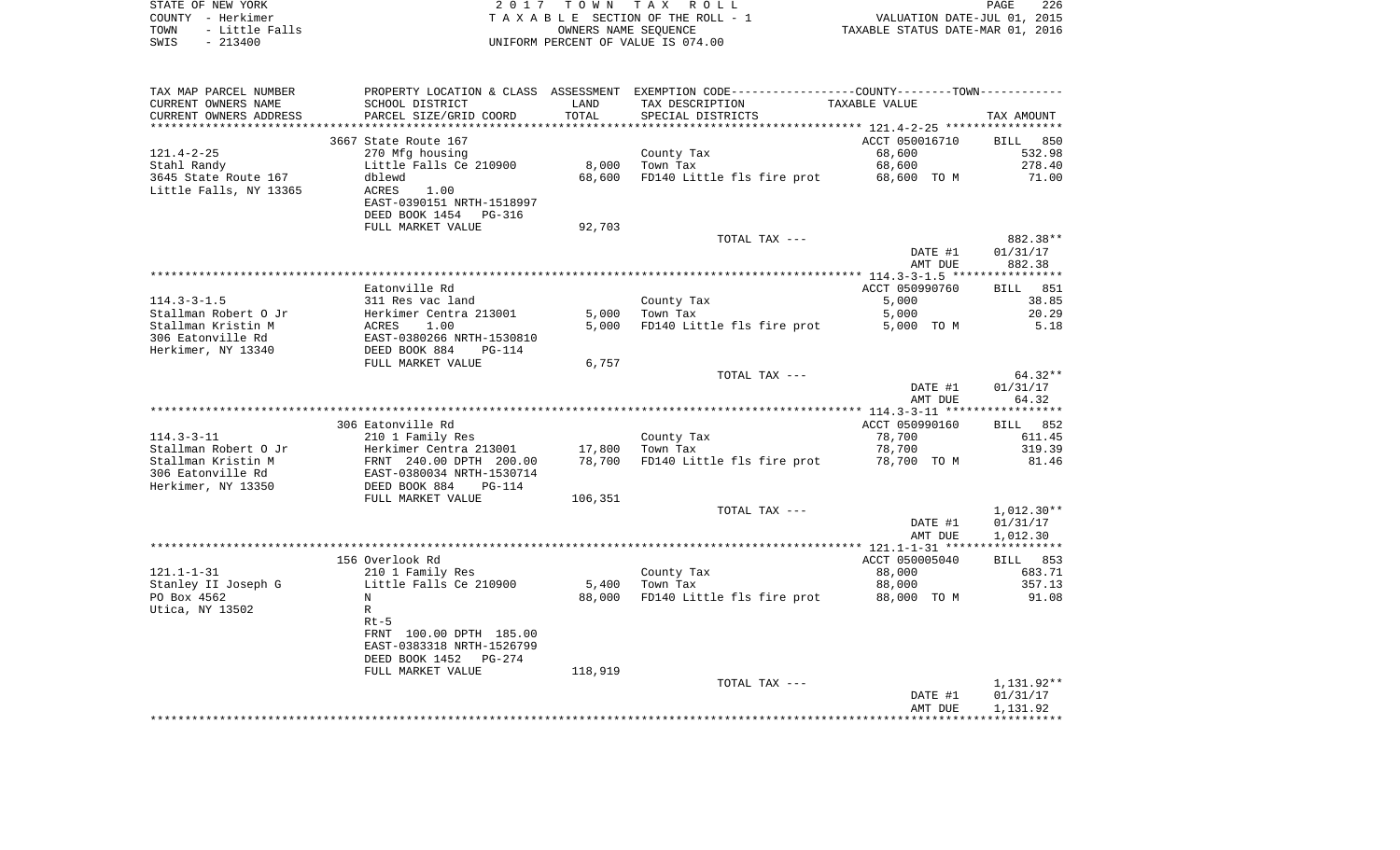| COUNTY - Herkimer<br>TOWN<br>- Little Falls<br>$-213400$<br>SWIS |                                   | OWNERS NAME SEQUENCE | TAXABLE SECTION OF THE ROLL - 1<br>UNIFORM PERCENT OF VALUE IS 074.00                          | VALUATION DATE-JUL 01, 2015<br>TAXABLE STATUS DATE-MAR 01, 2016 |                                      |
|------------------------------------------------------------------|-----------------------------------|----------------------|------------------------------------------------------------------------------------------------|-----------------------------------------------------------------|--------------------------------------|
|                                                                  |                                   |                      |                                                                                                |                                                                 |                                      |
| TAX MAP PARCEL NUMBER                                            |                                   |                      | PROPERTY LOCATION & CLASS ASSESSMENT EXEMPTION CODE----------------COUNTY-------TOWN---------- |                                                                 |                                      |
| CURRENT OWNERS NAME                                              | SCHOOL DISTRICT                   | LAND                 | TAX DESCRIPTION                                                                                | TAXABLE VALUE                                                   |                                      |
| CURRENT OWNERS ADDRESS                                           | PARCEL SIZE/GRID COORD            | TOTAL                | SPECIAL DISTRICTS                                                                              |                                                                 | TAX AMOUNT                           |
| ******************                                               |                                   |                      |                                                                                                |                                                                 |                                      |
| $114.2 - 2 - 16$                                                 | 395 Dise Rd<br>210 1 Family Res   |                      |                                                                                                | ACCT 050018320<br>114,100                                       | BILL 854<br>886.49                   |
| Stapf Robert Jr. J                                               | Little Falls Ce 210900            | 11,600               | County Tax<br>Town Tax                                                                         | 114,100                                                         | 463.05                               |
| Wheeler Heather L                                                | FRNT 719.00 DPTH                  | 114,100              | FD140 Little fls fire prot 114,100 TO M                                                        |                                                                 | 118.10                               |
| 395 Dise Rd                                                      | 3.40<br>ACRES                     |                      |                                                                                                |                                                                 |                                      |
| Little Falls, NY 13365                                           | EAST-0392922 NRTH-1541889         |                      |                                                                                                |                                                                 |                                      |
|                                                                  | DEED BOOK 850<br><b>PG-009</b>    |                      |                                                                                                |                                                                 |                                      |
|                                                                  | FULL MARKET VALUE                 | 154,189              |                                                                                                |                                                                 |                                      |
|                                                                  |                                   |                      | TOTAL TAX ---                                                                                  | DATE #1<br>AMT DUE                                              | $1,467.64**$<br>01/31/17<br>1,467.64 |
|                                                                  |                                   |                      |                                                                                                |                                                                 |                                      |
|                                                                  | 111 Cole Rd                       |                      |                                                                                                | ACCT 050000490                                                  | <b>BILL</b> 855                      |
| $114.2 - 1 - 2.3$                                                | 210 1 Family Res                  |                      | County Tax                                                                                     | 79,600                                                          | 618.44                               |
| Staring David                                                    | Little Falls Ce 210900            | 9,500                | Town Tax                                                                                       | 79,600                                                          | 323.04                               |
| Staring Victoria                                                 | North                             | 79,600               | School Relevy                                                                                  |                                                                 | 2,441.76                             |
| 111 Cole Rd                                                      | $R-1$                             |                      | FD140 Little fls fire prot 79,600 TO M                                                         |                                                                 | 82.39                                |
| Little Falls, NY 13365                                           | Cole Rd<br>ACRES                  |                      |                                                                                                |                                                                 |                                      |
|                                                                  | 2.02<br>EAST-0385941 NRTH-1542628 |                      |                                                                                                |                                                                 |                                      |
|                                                                  | DEED BOOK 687<br>$PG-742$         |                      |                                                                                                |                                                                 |                                      |
|                                                                  | FULL MARKET VALUE                 | 107,568              |                                                                                                |                                                                 |                                      |
|                                                                  |                                   |                      | TOTAL TAX ---                                                                                  |                                                                 | $3,465.63**$                         |
|                                                                  |                                   |                      |                                                                                                | DATE #1                                                         | 01/31/17                             |
|                                                                  |                                   |                      |                                                                                                | AMT DUE                                                         | 3,465.63                             |
|                                                                  |                                   |                      |                                                                                                |                                                                 |                                      |
|                                                                  | 1760 State Route 169              |                      |                                                                                                | ACCT 050014400                                                  | 856<br>BILL                          |
| $107.3 - 1 - 20$                                                 | 210 1 Family Res                  |                      | County Tax                                                                                     | 75,000                                                          | 582.70                               |
| Staring Dawn<br>PO Box 854                                       | Little Falls Ce 210900<br>N       | 6,100<br>75,000      | Town Tax<br>School Relevy                                                                      | 75,000                                                          | 304.37<br>1,431.92                   |
| Little Falls, NY 13365                                           | $R-1$ $1/3A$                      |                      | FD140 Little fls fire prot                                                                     | 75,000 TO M                                                     | 77.63                                |
|                                                                  | $Rt-169$                          |                      |                                                                                                |                                                                 |                                      |
|                                                                  | FRNT 150.00 DPTH 150.00           |                      |                                                                                                |                                                                 |                                      |
|                                                                  | EAST-0383339 NRTH-1544477         |                      |                                                                                                |                                                                 |                                      |
|                                                                  | DEED BOOK 1251<br>PG-238          |                      |                                                                                                |                                                                 |                                      |
|                                                                  | FULL MARKET VALUE                 | 101,351              |                                                                                                |                                                                 |                                      |
|                                                                  |                                   |                      | TOTAL TAX ---                                                                                  |                                                                 | $2,396.62**$                         |
|                                                                  |                                   |                      |                                                                                                | DATE #1                                                         | 01/31/17                             |
|                                                                  |                                   |                      |                                                                                                | AMT DUE                                                         | 2,396.62                             |

STATE OF NEW YORK **EXECUTE:**  $2017$  TOWN TAX ROLL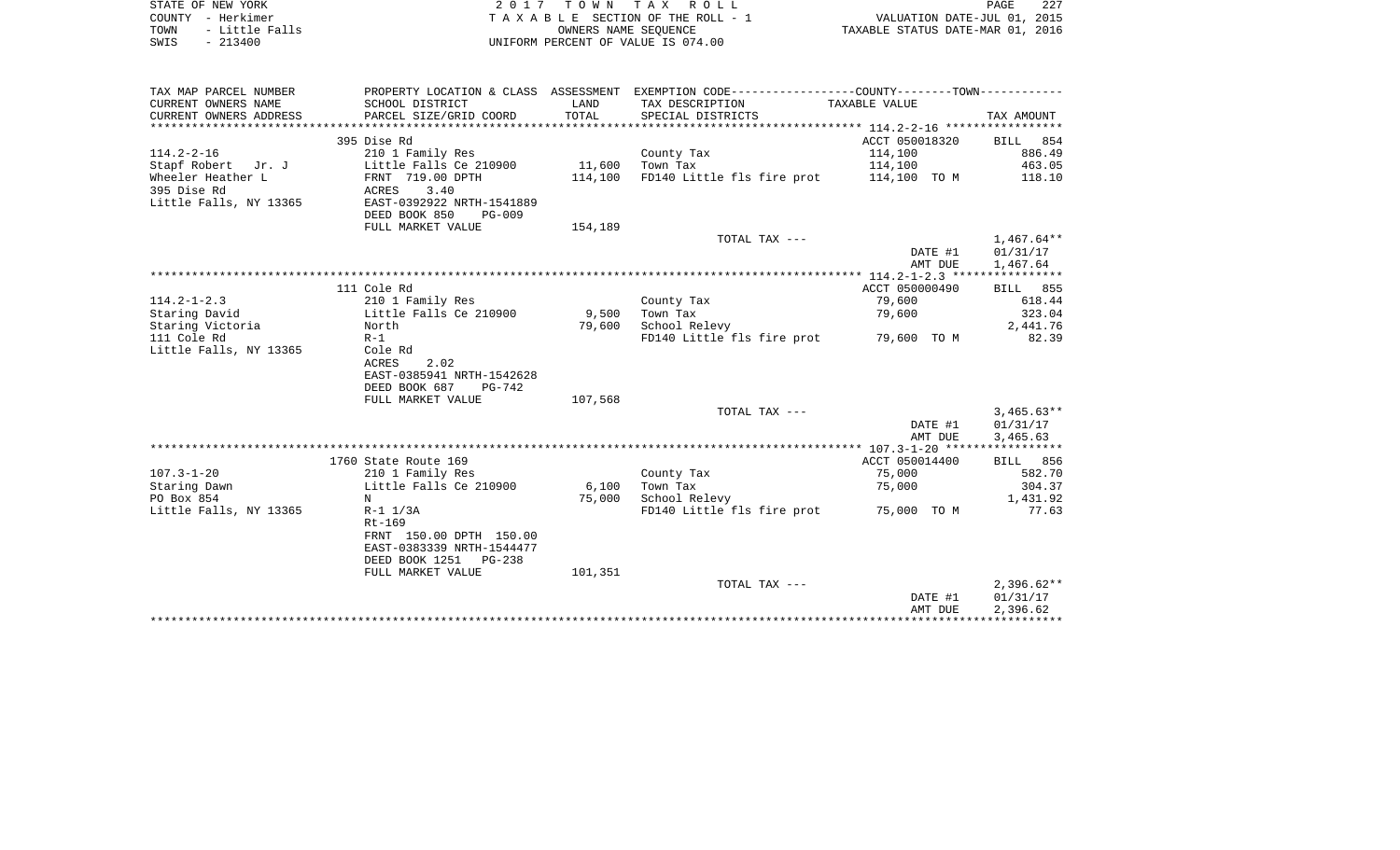| STATE OF NEW YORK<br>COUNTY - Herkimer<br>TOWN<br>- Little Falls<br>$-213400$<br>SWIS        |                                                                                                                                                        | OWNERS NAME SEQUENCE | 2017 TOWN TAX ROLL<br>TAXABLE SECTION OF THE ROLL - 1<br>UNIFORM PERCENT OF VALUE IS 074.00                                           | VALUATION DATE-JUL 01, 2015<br>TAXABLE STATUS DATE-MAR 01, 2016 | PAGE<br>228                           |
|----------------------------------------------------------------------------------------------|--------------------------------------------------------------------------------------------------------------------------------------------------------|----------------------|---------------------------------------------------------------------------------------------------------------------------------------|-----------------------------------------------------------------|---------------------------------------|
| TAX MAP PARCEL NUMBER<br>CURRENT OWNERS NAME<br>CURRENT OWNERS ADDRESS                       | SCHOOL DISTRICT<br>PARCEL SIZE/GRID COORD                                                                                                              | LAND<br>TOTAL        | PROPERTY LOCATION & CLASS ASSESSMENT EXEMPTION CODE---------------COUNTY-------TOWN----------<br>TAX DESCRIPTION<br>SPECIAL DISTRICTS | TAXABLE VALUE                                                   | TAX AMOUNT                            |
| ************************                                                                     |                                                                                                                                                        |                      |                                                                                                                                       |                                                                 |                                       |
| $107.3 - 1 - 19$<br>Staring Mary Elizabeth<br>1766 State Route 169<br>Little Falls, NY 13365 | 1766 State Route 169<br>210 1 Family Res<br>Little Falls Ce 210900<br>N<br>$R-1$<br>Rt-169                                                             | 5,900<br>52,900      | County Tax<br>Town Tax<br>FD140 Little fls fire prot                                                                                  | ACCT 050014340<br>52,900<br>52,900<br>52,900 TO M               | BILL 857<br>411.00<br>214.68<br>54.75 |
|                                                                                              | FRNT 137.00 DPTH 150.00<br>EAST-0383208 NRTH-1544530<br>DEED BOOK 719<br><b>PG-202</b><br>FULL MARKET VALUE                                            | 71,486               | TOTAL TAX ---                                                                                                                         |                                                                 | 680.43**                              |
|                                                                                              |                                                                                                                                                        |                      |                                                                                                                                       | DATE #1                                                         | 01/31/17                              |
|                                                                                              |                                                                                                                                                        |                      |                                                                                                                                       | AMT DUE                                                         | 680.43                                |
|                                                                                              | 6537 State Route 5 Rd                                                                                                                                  |                      |                                                                                                                                       | ACCT 050016050                                                  | BILL 858                              |
| 114.4-1-19<br>Steenburgh Matthew<br>1709 State Route 168<br>Mohawk, NY 13407                 | 431 Auto dealer<br>Little Falls Ce 210900<br>Shed Plebrn<br>ACRES 21.00                                                                                | 21,500<br>59,800     | County Tax<br>Town Tax<br>FD140 Little fls fire prot                                                                                  | 59,800<br>59,800<br>59,800 TO M                                 | 464.61<br>242.69<br>61.90             |
|                                                                                              | EAST-0390209 NRTH-1528923<br>DEED BOOK 946<br><b>PG-370</b><br>FULL MARKET VALUE                                                                       | 80,811               |                                                                                                                                       |                                                                 |                                       |
|                                                                                              |                                                                                                                                                        |                      | TOTAL TAX ---                                                                                                                         | DATE #1<br>AMT DUE                                              | 769.20**<br>01/31/17<br>769.20        |
|                                                                                              |                                                                                                                                                        |                      |                                                                                                                                       |                                                                 |                                       |
| 114.4-1-20<br>Steenburgh Matthew J<br>1709 State Route 168<br>Mohawk, NY 13407               | 6525 State Route 5<br>311 Res vac land<br>Little Falls Ce 210900<br>N<br>FRNT 150.00 DPTH 100.00<br>EAST-0390033 NRTH-1528149<br>DEED BOOK 1361 PG-876 | 4,700<br>4,700       | County Tax<br>Town Tax<br>FD140 Little fls fire prot                                                                                  | ACCT 050008220<br>4,700<br>4,700<br>4,700 TO M                  | BILL 859<br>36.52<br>19.07<br>4.86    |
|                                                                                              | FULL MARKET VALUE                                                                                                                                      | 6,351                |                                                                                                                                       |                                                                 |                                       |
|                                                                                              |                                                                                                                                                        |                      | TOTAL TAX ---                                                                                                                         | DATE #1<br>AMT DUE                                              | $60.45**$<br>01/31/17<br>60.45        |
|                                                                                              | Jacksonburg Rd                                                                                                                                         |                      |                                                                                                                                       | ACCT 050014640                                                  | BILL 860                              |
| 121.1-2-47.1<br>Stegich James<br>122 Stegich Rd<br>Mohawk, NY 13407                          | 312 Vac w/imprv<br>Central Valley 212803<br>W<br>$R-1$ 2A<br>Rt-5S<br>ACRES<br>2.80                                                                    | 3,000<br>9,000       | County Tax<br>Town Tax<br>FD140 Little fls fire prot                                                                                  | 9,000<br>9,000<br>9,000 TO M                                    | 69.92<br>36.52<br>9.32                |
|                                                                                              | EAST-0384057 NRTH-1523990<br>DEED BOOK 00639 PG-00688<br>FULL MARKET VALUE                                                                             | 12,162               | TOTAL TAX ---                                                                                                                         |                                                                 | $115.76**$                            |
|                                                                                              |                                                                                                                                                        |                      |                                                                                                                                       | DATE #1<br>AMT DUE                                              | 01/31/17<br>115.76                    |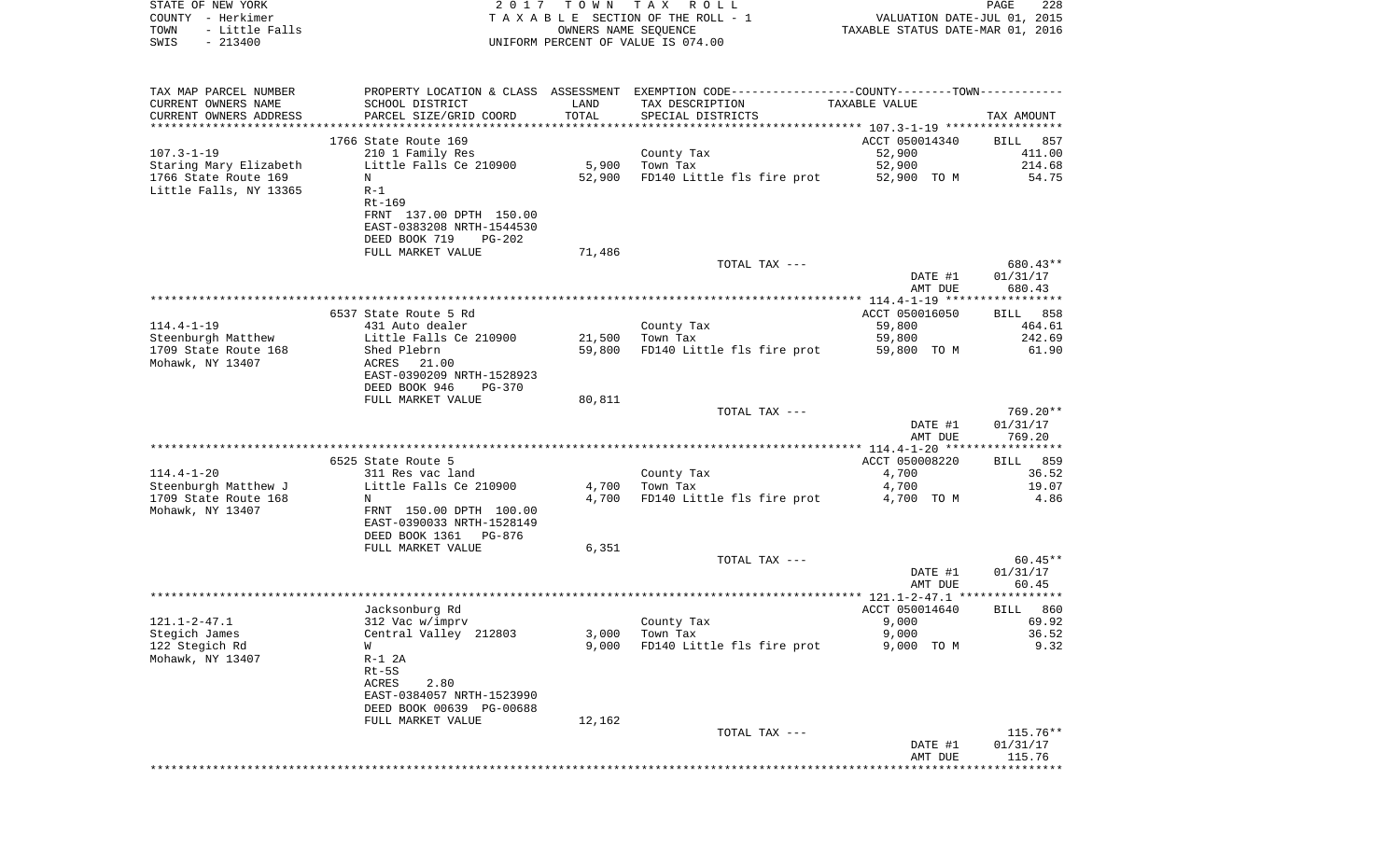| TAX MAP PARCEL NUMBER  |                                            |        | PROPERTY LOCATION & CLASS ASSESSMENT EXEMPTION CODE----------------COUNTY--------TOWN----------- |                |                    |
|------------------------|--------------------------------------------|--------|--------------------------------------------------------------------------------------------------|----------------|--------------------|
| CURRENT OWNERS NAME    | SCHOOL DISTRICT                            | LAND   | TAX DESCRIPTION                                                                                  | TAXABLE VALUE  |                    |
| CURRENT OWNERS ADDRESS | PARCEL SIZE/GRID COORD                     | TOTAL  | SPECIAL DISTRICTS                                                                                |                | TAX AMOUNT         |
|                        |                                            |        |                                                                                                  |                |                    |
|                        | 120 Stegich Rd                             |        |                                                                                                  | ACCT 050099500 | <b>BILL</b><br>861 |
| $121.1 - 2 - 47.299$   | 210 1 Family Res                           |        | County Tax                                                                                       | 39,500         | 306.89             |
| Stegich James          | Central Valley 212803                      | 300    | Town Tax                                                                                         | 39,500         | 160.30             |
| 120 Stegich Rd         | R-1 On 121.1-2-47.2                        | 39,500 | FD140 Little fls fire prot                                                                       | 39,500 TO M    | 40.88              |
| Mohawk, NY 13407       | $0.01$ DPTH<br>FRNT<br>0.01                |        |                                                                                                  |                |                    |
|                        | EAST-0347232 NRTH-1099371                  |        |                                                                                                  |                |                    |
|                        | FULL MARKET VALUE                          | 53,378 |                                                                                                  |                |                    |
|                        |                                            |        | TOTAL TAX ---                                                                                    |                | 508.07**           |
|                        |                                            |        |                                                                                                  | DATE #1        | 01/31/17<br>508.07 |
|                        |                                            |        |                                                                                                  | AMT DUE        |                    |
|                        | 122 Stegich Rd                             |        |                                                                                                  | ACCT 050014580 | 862<br>BILL        |
| $121.1 - 2 - 47.2$     | 210 1 Family Res                           |        | County Tax                                                                                       | 57,700         | 448.29             |
| Stegich James F        | Central Valley 212803                      | 2,500  | Town Tax                                                                                         | 57,700         | 234.16             |
| 122 Stegich Rd         | 2.50<br>ACRES                              | 57,700 | FD140 Little fls fire prot                                                                       | 57,700 TO M    | 59.72              |
| Mohawk, NY 13407       | EAST-0383761 NRTH-1523827                  |        |                                                                                                  |                |                    |
|                        | DEED BOOK 00640 PG-00637                   |        |                                                                                                  |                |                    |
|                        | FULL MARKET VALUE                          | 77,973 |                                                                                                  |                |                    |
|                        |                                            |        | TOTAL TAX ---                                                                                    |                | 742.17**           |
|                        |                                            |        |                                                                                                  | DATE #1        | 01/31/17           |
|                        |                                            |        |                                                                                                  | AMT DUE        | 742.17             |
|                        |                                            |        |                                                                                                  |                |                    |
|                        | 1289 Aney Hill Rd                          |        |                                                                                                  | ACCT 050003870 | BILL 863           |
| $127.4 - 2 - 2.1$      | 210 1 Family Res                           |        | County Tax                                                                                       | 49,000         | 380.70             |
| Sterling Timothy C     | Central Valley 212803                      | 15,700 | Town Tax                                                                                         | 49,000         | 198.86             |
| 1289 Aney Hill Rd      | N                                          | 49,000 | FD140 Little fls fire prot                                                                       | 49,000 TO M    | 50.72              |
| Mohawk, NY 13407       | $R-1$                                      |        |                                                                                                  |                |                    |
|                        | Rt-167                                     |        |                                                                                                  |                |                    |
|                        | 6.20<br>ACRES<br>EAST-0384109 NRTH-1503552 |        |                                                                                                  |                |                    |
|                        | DEED BOOK 1457<br>PG-139                   |        |                                                                                                  |                |                    |
|                        | FULL MARKET VALUE                          | 66,216 |                                                                                                  |                |                    |
|                        |                                            |        | TOTAL TAX ---                                                                                    |                | 630.28**           |
|                        |                                            |        |                                                                                                  | DATE #1        | 01/31/17           |
|                        |                                            |        |                                                                                                  | AMT DUE        | 630.28             |
|                        |                                            |        |                                                                                                  |                | ***********        |
|                        | 1256 State Route 5S                        |        |                                                                                                  | ACCT 050014670 | 864<br>BILL        |
| $121.1 - 2 - 45$       | 210 1 Family Res                           |        | County Tax                                                                                       | 43,900         | 341.08             |
| Stoiber Frank          | Central Valley 212803                      | 6,100  | Town Tax                                                                                         | 43,900         | 178.16             |
| 4338 State Route 28    | S                                          | 43,900 | School Relevy                                                                                    |                | 1,187.55           |
| Herkimer, NY 13350     | $R-1$ $1/2A$                               |        | FD140 Little fls fire prot                                                                       | 43,900 TO M    | 45.44              |
|                        | $Rt-5S$                                    |        |                                                                                                  |                |                    |
|                        | FRNT 240.00 DPTH 108.00                    |        |                                                                                                  |                |                    |
|                        | EAST-0383431 NRTH-1523545                  |        |                                                                                                  |                |                    |
|                        | DEED BOOK 852<br>$PG-473$                  |        |                                                                                                  |                |                    |
|                        | FULL MARKET VALUE                          | 59,324 |                                                                                                  |                |                    |
|                        |                                            |        | TOTAL TAX ---                                                                                    |                | $1,752.23**$       |
|                        |                                            |        |                                                                                                  | DATE #1        | 01/31/17           |
|                        |                                            |        |                                                                                                  | AMT DUE        | 1,752.23           |
|                        |                                            |        |                                                                                                  |                |                    |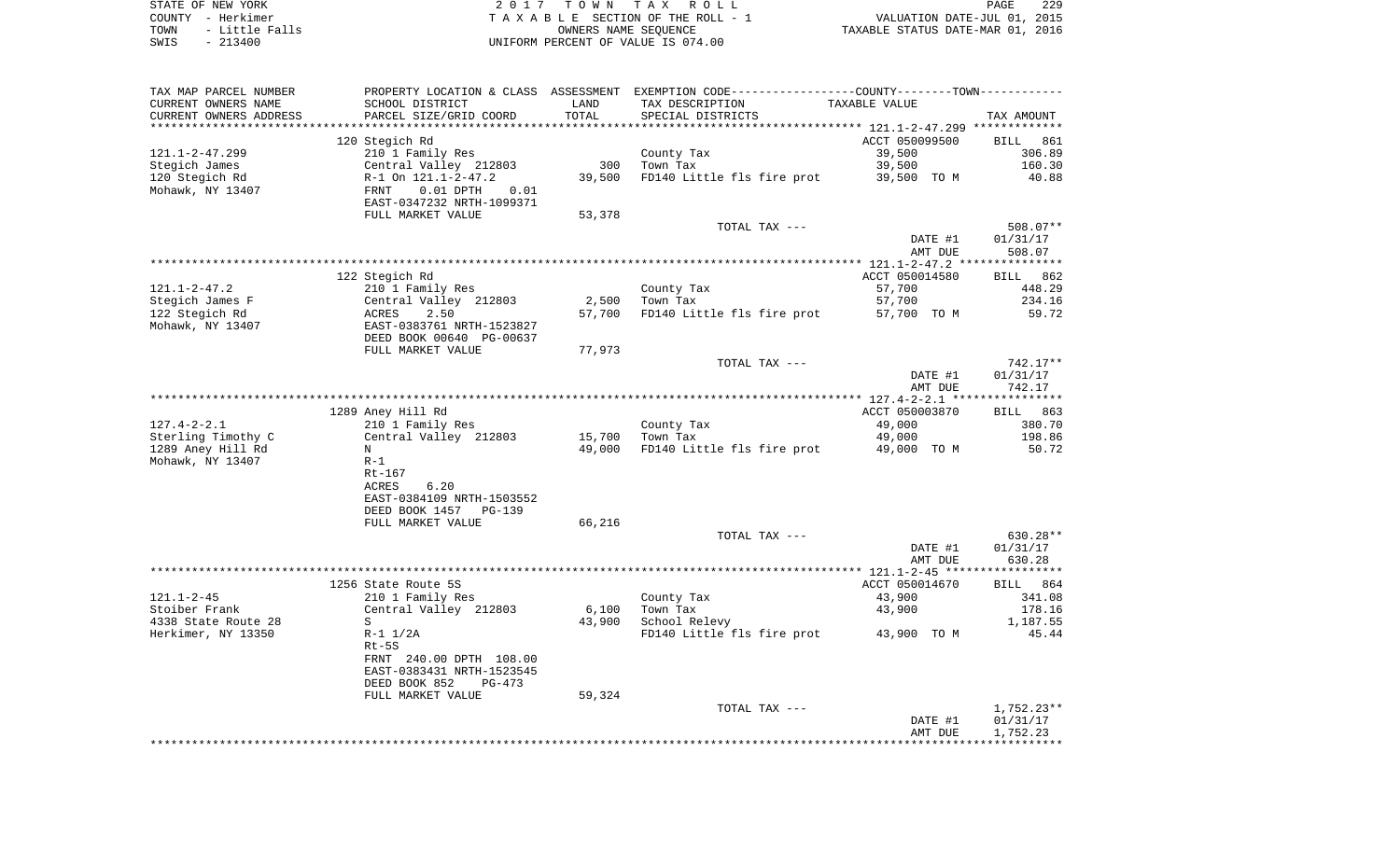| STATE OF NEW YORK |                | 2017 TOWN TAX ROLL                 | 230<br><b>PAGE</b>               |
|-------------------|----------------|------------------------------------|----------------------------------|
| COUNTY - Herkimer |                | TAXABLE SECTION OF THE ROLL - 1    | VALUATION DATE-JUL 01, 2015      |
| TOWN              | - Little Falls | OWNERS NAME SEOUENCE               | TAXABLE STATUS DATE-MAR 01, 2016 |
| SWIS              | $-213400$      | UNIFORM PERCENT OF VALUE IS 074.00 |                                  |

| TAX MAP PARCEL NUMBER<br>CURRENT OWNERS NAME                         | SCHOOL DISTRICT                                                              | LAND    | PROPERTY LOCATION & CLASS ASSESSMENT EXEMPTION CODE---------------COUNTY-------TOWN----------<br>TAX DESCRIPTION | TAXABLE VALUE            |                                    |
|----------------------------------------------------------------------|------------------------------------------------------------------------------|---------|------------------------------------------------------------------------------------------------------------------|--------------------------|------------------------------------|
| CURRENT OWNERS ADDRESS<br>******************************             | PARCEL SIZE/GRID COORD                                                       | TOTAL   | SPECIAL DISTRICTS                                                                                                |                          | TAX AMOUNT                         |
|                                                                      | Gun Club Rd                                                                  |         |                                                                                                                  |                          | <b>BILL</b><br>865                 |
| $114.4 - 3 - 4$<br>Stone Kira J                                      | 314 Rural vac<10<br>Little Falls Ce 210900                                   | 24,150  | County Tax<br>Town Tax                                                                                           | 24,150<br>24,150         | 187.63<br>98.01                    |
| 123 Sherwood Acres Dr Apt J39 FRNT 300.00 DPTH<br>Herkimer, NY 13350 | 6.90<br>ACRES<br>EAST-0386408 NRTH-1532657<br>DEED BOOK 1587<br>PG-606       | 24,150  | FD140 Little fls fire prot                                                                                       | 24,150 TO M              | 25.00                              |
|                                                                      | FULL MARKET VALUE                                                            | 32,635  | TOTAL TAX ---                                                                                                    |                          | 310.64**                           |
|                                                                      |                                                                              |         |                                                                                                                  | DATE #1<br>AMT DUE       | 01/31/17<br>310.64                 |
|                                                                      |                                                                              |         |                                                                                                                  |                          | * * * * * * * * * * * *            |
| $121.1 - 2 - 10$                                                     | 1201 State Route 5S<br>270 Mfg housing                                       |         | County Tax                                                                                                       | ACCT 050008460<br>20,000 | 866<br><b>BILL</b><br>155.39       |
| Strong Andrew                                                        | Central Valley 212803                                                        | 3,500   | Town Tax                                                                                                         | 20,000                   | 81.17                              |
| 1201 State Route 5S                                                  | S                                                                            | 20,000  | School Relevy                                                                                                    |                          | 1.58                               |
| Mohawk, NY 13407                                                     | Trl 1/3A<br>Rt 5S<br>FRNT 150.00 DPTH 75.00                                  |         | FD140 Little fls fire prot                                                                                       | 20,000 TO M              | 20.70                              |
|                                                                      | EAST-0382211 NRTH-1523551<br>DEED BOOK 896<br>$PG-11$<br>FULL MARKET VALUE   | 27,027  |                                                                                                                  |                          |                                    |
|                                                                      |                                                                              |         | TOTAL TAX ---                                                                                                    |                          | 258.84**                           |
|                                                                      |                                                                              |         |                                                                                                                  | DATE #1<br>AMT DUE       | 01/31/17<br>258.84                 |
|                                                                      |                                                                              |         |                                                                                                                  |                          |                                    |
|                                                                      | 602 Top Notch Rd                                                             |         |                                                                                                                  | ACCT 050000700           | 867<br>BILL                        |
| $114.2 - 2 - 5$<br>Subasic Mohammed                                  | 280 Res Multiple<br>Little Falls Ce 210900                                   | 54,800  | County Tax<br>Town Tax                                                                                           | 146,900<br>146,900       | 1,141.32<br>596.16                 |
| Subasic Dzevat Dzevahire<br>60 Shewsbury Dr                          | ACRES 105.00<br>EAST-0394686 NRTH-1544872                                    | 146,900 | FD140 Little fls fire prot                                                                                       | 3,900 TO M               | 4.04                               |
| Livingston, NJ 07039                                                 | DEED BOOK 829<br>$PG-455$<br>FULL MARKET VALUE                               | 198,514 |                                                                                                                  |                          |                                    |
|                                                                      |                                                                              |         | TOTAL TAX ---                                                                                                    | DATE #1<br>AMT DUE       | 1,741.52**<br>01/31/17<br>1,741.52 |
|                                                                      |                                                                              |         |                                                                                                                  |                          |                                    |
|                                                                      | 126 High School Rd                                                           |         |                                                                                                                  | ACCT 050000540           | BILL 868                           |
| $114.51 - 2 - 2$                                                     | 210 1 Family Res                                                             |         | County Tax                                                                                                       | 99,100                   | 769.95                             |
| Suhaq Rajvir                                                         | Little Falls Ce 210900                                                       | 5,800   | Town Tax                                                                                                         | 99,100                   | 402.18                             |
| Suhag Sunita                                                         | $\mathbf{E}$                                                                 | 99,100  | FD140 Little fls fire prot                                                                                       | 99,100 TO M              | 102.57                             |
| 126 High School Rd<br>Little Falls, NY 13365                         | $R-1$<br>Longview Rd<br>FRNT 150.00 DPTH 134.40<br>EAST-0391672 NRTH-1537878 |         |                                                                                                                  |                          |                                    |
|                                                                      | DEED BOOK 937<br>PG-373<br>FULL MARKET VALUE                                 |         |                                                                                                                  |                          |                                    |
|                                                                      |                                                                              | 133,919 | TOTAL TAX ---                                                                                                    |                          | $1,274.70**$                       |
|                                                                      |                                                                              |         |                                                                                                                  | DATE #1<br>AMT DUE       | 01/31/17<br>1,274.70               |
|                                                                      |                                                                              |         |                                                                                                                  |                          |                                    |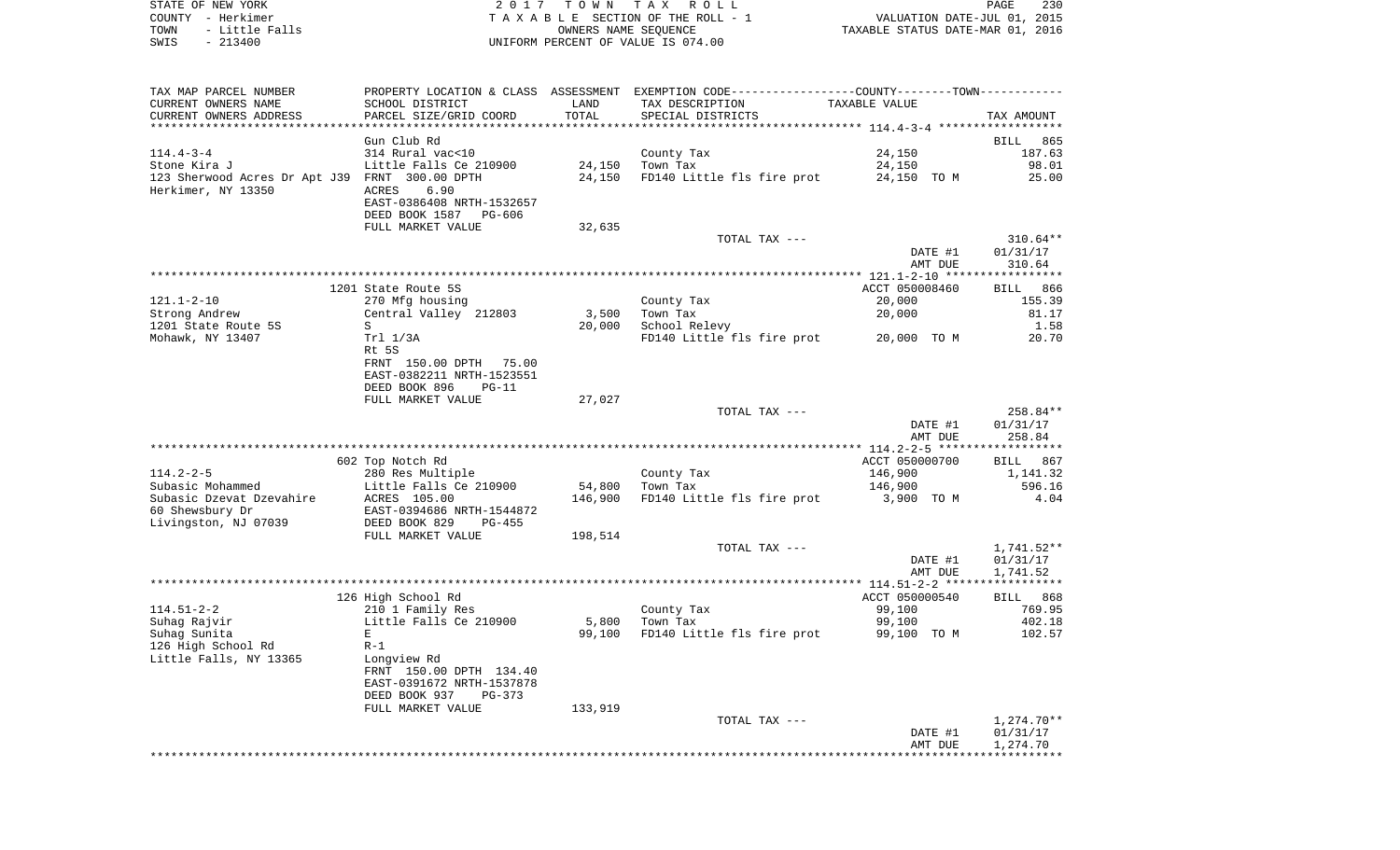| STATE OF NEW YORK                           |                           |         | 2017 TOWN TAX ROLL                                                                            |                                                                 | PAGE<br>231            |
|---------------------------------------------|---------------------------|---------|-----------------------------------------------------------------------------------------------|-----------------------------------------------------------------|------------------------|
| COUNTY - Herkimer                           |                           |         | TAXABLE SECTION OF THE ROLL - 1                                                               | VALUATION DATE-JUL 01, 2015<br>TAXABLE STATUS DATE-MAR 01, 2016 |                        |
| TOWN<br>- Little Falls<br>SWIS<br>$-213400$ |                           |         | OWNERS NAME SEOUENCE<br>UNIFORM PERCENT OF VALUE IS 074.00                                    |                                                                 |                        |
|                                             |                           |         |                                                                                               |                                                                 |                        |
|                                             |                           |         |                                                                                               |                                                                 |                        |
| TAX MAP PARCEL NUMBER                       |                           |         | PROPERTY LOCATION & CLASS ASSESSMENT EXEMPTION CODE---------------COUNTY-------TOWN---------- |                                                                 |                        |
| CURRENT OWNERS NAME                         | SCHOOL DISTRICT           | LAND    | TAX DESCRIPTION                                                                               | TAXABLE VALUE                                                   |                        |
| CURRENT OWNERS ADDRESS                      | PARCEL SIZE/GRID COORD    | TOTAL   | SPECIAL DISTRICTS                                                                             |                                                                 | TAX AMOUNT             |
|                                             | 1828 State Route 168      |         |                                                                                               | ACCT 050015030                                                  | BILL 869               |
| 127.4-2-19                                  | 270 Mfg housing           |         | VET WAR CT 41121                                                                              | 5,595<br>5,595                                                  |                        |
| Sullivan Harold                             | 215001<br>Owen D Young    |         | 7,600 County Tax                                                                              | 31,705                                                          | 246.33                 |
| Sullivan Sharon                             | N                         |         | 37,300 Town Tax                                                                               | 31,705                                                          | 128.67                 |
| 1828 State Route 168                        | $R-1$                     |         | FD140 Little fls fire prot                                                                    | 37,300 TO M                                                     | 38.61                  |
| Mohawk, NY 13407                            | Rt 168                    |         |                                                                                               |                                                                 |                        |
|                                             | FRNT 180.00 DPTH 155.00   |         |                                                                                               |                                                                 |                        |
|                                             | ACRES<br>0.89             |         |                                                                                               |                                                                 |                        |
|                                             | EAST-0388390 NRTH-1501782 |         |                                                                                               |                                                                 |                        |
|                                             | DEED BOOK 770<br>PG-535   |         |                                                                                               |                                                                 |                        |
|                                             | FULL MARKET VALUE         | 50,405  |                                                                                               |                                                                 |                        |
|                                             |                           |         | TOTAL TAX ---                                                                                 | DATE #1                                                         | $413.61**$<br>01/31/17 |
|                                             |                           |         |                                                                                               | AMT DUE                                                         | 413.61                 |
|                                             |                           |         |                                                                                               |                                                                 |                        |
|                                             | Fairfield Rd              |         |                                                                                               | ACCT 050019670                                                  | BILL 870               |
| 114.2-2-6.1                                 | 314 Rural vac<10          |         | County Tax                                                                                    | 8,100                                                           | 62.93                  |
| Sullivan John C                             | Little Falls Ce 210900    | 8,100   | Town Tax                                                                                      | 8,100                                                           | 32.87                  |
| Pedrick Ann                                 | East                      | 8,100   | FD140 Little fls fire prot                                                                    | 8,100 TO M                                                      | 8.38                   |
| 126 Yellow Church Rd                        | ACRES<br>4.70             |         |                                                                                               |                                                                 |                        |
| Little Falls, NY 13365                      | EAST-0396801 NRTH-1544095 |         |                                                                                               |                                                                 |                        |
|                                             | DEED BOOK 865<br>PG-439   |         |                                                                                               |                                                                 |                        |
|                                             | FULL MARKET VALUE         | 10,946  | TOTAL TAX ---                                                                                 |                                                                 | 104.18**               |
|                                             |                           |         |                                                                                               | DATE #1                                                         | 01/31/17               |
|                                             |                           |         |                                                                                               | AMT DUE                                                         | 104.18                 |
|                                             |                           |         |                                                                                               |                                                                 |                        |
|                                             | 174 State Route 170       |         |                                                                                               | ACCT 050019680                                                  | BILL 871               |
| 114.2-2-6.2                                 | 270 Mfg housing           |         | County Tax                                                                                    | 89,200                                                          | 693.03                 |
| Sullivan Kevin                              | Little Falls Ce 210900    | 14,800  | Town Tax                                                                                      | 89,200                                                          | 362.00                 |
| Sullivan Veronica                           | ACRES<br>1.70             | 89,200  | FD140 Little fls fire prot                                                                    | 89,200 TO M                                                     | 92.33                  |
| 174 State Route 170                         | EAST-0396970 NRTH-1542912 |         |                                                                                               |                                                                 |                        |
| Little Falls, NY 13365                      | DEED BOOK 943<br>PG-244   |         |                                                                                               |                                                                 |                        |
|                                             | FULL MARKET VALUE         | 120,541 |                                                                                               |                                                                 |                        |
|                                             |                           |         | TOTAL TAX ---                                                                                 | DATE #1                                                         | 1,147.36**<br>01/31/17 |
|                                             |                           |         |                                                                                               | AMT DUE                                                         | 1,147.36               |
|                                             |                           |         |                                                                                               |                                                                 |                        |
|                                             | Gun Club Rd               |         |                                                                                               |                                                                 | BILL 872               |
| $114.4 - 3 - 18$                            | 314 Rural vac<10          |         | County Tax                                                                                    | 4,150                                                           | 32.24                  |
| Super Richard C Jr.                         | Little Falls Ce 210900    | 4,150   | Town Tax                                                                                      | 4,150                                                           | 16.84                  |
| Super Heidi E                               | no frontage               | 4,150   | FD140 Little fls fire prot                                                                    | 4,150 TO M                                                      | 4.30                   |
| 183 Lakeland Ave                            | ACRES<br>8.30             |         |                                                                                               |                                                                 |                        |
| Pachogue, NY 11772                          | EAST-0388242 NRTH-1532828 |         |                                                                                               |                                                                 |                        |

FULL MARKET VALUE 5,608 TOTAL TAX  $-- 53.38**$  DATE #1 01/31/17 AMT DUE 53.38 \*\*\*\*\*\*\*\*\*\*\*\*\*\*\*\*\*\*\*\*\*\*\*\*\*\*\*\*\*\*\*\*\*\*\*\*\*\*\*\*\*\*\*\*\*\*\*\*\*\*\*\*\*\*\*\*\*\*\*\*\*\*\*\*\*\*\*\*\*\*\*\*\*\*\*\*\*\*\*\*\*\*\*\*\*\*\*\*\*\*\*\*\*\*\*\*\*\*\*\*\*\*\*\*\*\*\*\*\*\*\*\*\*\*\*\*\*\*\*\*\*\*\*\*\*\*\*\*\*\*\*\*

DEED BOOK 1560 PG-150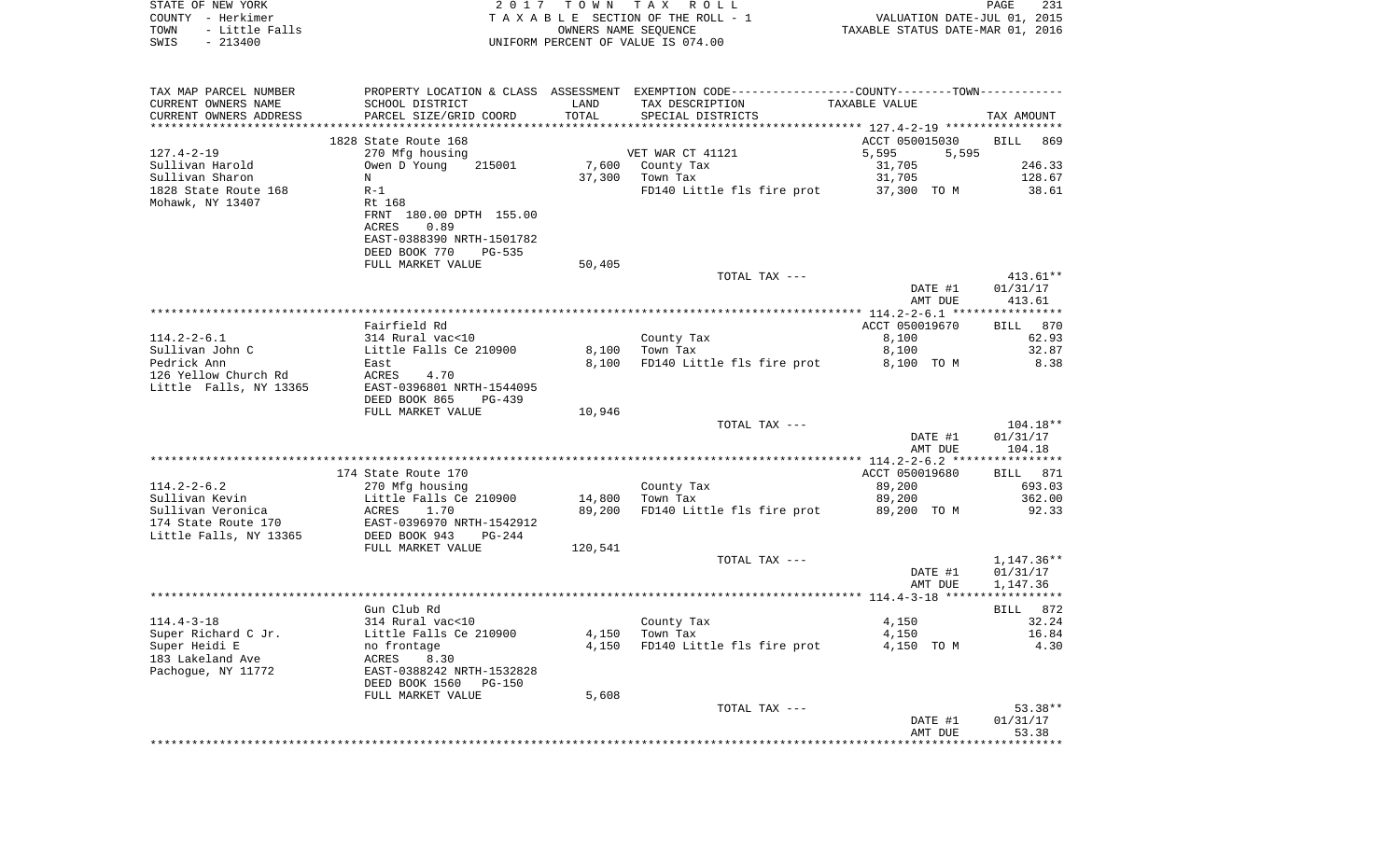STATE OF NEW YORK 2 0 1 7 T O W N T A X R O L L PAGE 232COUNTY - Herkimer **T A X A B L E** SECTION OF THE ROLL - 1 VALUATION DATE-JUL 01, 2015 TOWN - Little Falls OWNERS NAME SEQUENCE TAXABLE STATUS DATE-MAR 01, 2016 SWIS - 213400 UNIFORM PERCENT OF VALUE IS 074.00

TAX MAP PARCEL NUMBER PROPERTY LOCATION & CLASS ASSESSMENT EXEMPTION CODE------------------COUNTY--------TOWN------------ CURRENT OWNERS NAME SCHOOL DISTRICT LAND TAX DESCRIPTION TAXABLE VALUECURRENT OWNERS ADDRESS PARCEL SIZE/GRID COORD TOTAL SPECIAL DISTRICTS TAX AMOUNT \*\*\*\*\*\*\*\*\*\*\*\*\*\*\*\*\*\*\*\*\*\*\*\*\*\*\*\*\*\*\*\*\*\*\*\*\*\*\*\*\*\*\*\*\*\*\*\*\*\*\*\*\*\*\*\*\*\*\*\*\*\*\*\*\*\*\*\*\*\*\*\*\*\*\*\*\*\*\*\*\*\*\*\*\*\*\*\*\*\*\*\*\*\*\*\*\*\*\*\*\*\*\* 114.4-3-19 \*\*\*\*\*\*\*\*\*\*\*\*\*\*\*\*\* Gun Club Rd BILL 873 $33.41$ 114.4-3-19 314 Rural vac<10 County Tax 4,300 33.41 Super Richard C Jr. Little Falls Ce 210900 4,300 Town Tax 4,300 17.45 Super Heidi E compared to mo frontage the 4,300 FD140 Little fls fire prot compared 4,300 TO M compared 4.45 183 Lakeland Ave ACRES 8.60 Pachogue, NY 11772 EAST-0388214 NRTH-1532532 DEED BOOK 1560 PG-150FULL MARKET VALUE 5,811 TOTAL TAX --- 55.31\*\* DATE #1 01/31/17 AMT DUE 55.31 \*\*\*\*\*\*\*\*\*\*\*\*\*\*\*\*\*\*\*\*\*\*\*\*\*\*\*\*\*\*\*\*\*\*\*\*\*\*\*\*\*\*\*\*\*\*\*\*\*\*\*\*\*\*\*\*\*\*\*\*\*\*\*\*\*\*\*\*\*\*\*\*\*\*\*\*\*\*\*\*\*\*\*\*\*\*\*\*\*\*\*\*\*\*\*\*\*\*\*\*\*\*\* 121.2-1-4 \*\*\*\*\*\*\*\*\*\*\*\*\*\*\*\*\*\*BILL 874 6377 State Route 5 ACCT 050004235 242.41 121.2-1-4 210 1 Family Res County Tax 31,200 Sutton Asahel Little Falls Ce 210900 6,400 Town Tax 31,200 126.62 Sutton Elwyn 1,304.85 FRNT 270.00 DPTH 31,200 School Relevy 1,304.85 325 W Main St ACRES 0.60 FD140 Little fls fire prot 1,000 TO M 1.04 EAST-0387353 NRTH-1526925 DEED BOOK 1621 PG-301PRIOR OWNER ON 3/01/2016 FULL MARKET VALUE 42,162 Conley David A TOTAL TAX --- 1,674.92\*\* DATE #1 01/31/17 AMT DUE 1,674.92 \*\*\*\*\*\*\*\*\*\*\*\*\*\*\*\*\*\*\*\*\*\*\*\*\*\*\*\*\*\*\*\*\*\*\*\*\*\*\*\*\*\*\*\*\*\*\*\*\*\*\*\*\*\*\*\*\*\*\*\*\*\*\*\*\*\*\*\*\*\*\*\*\*\*\*\*\*\*\*\*\*\*\*\*\*\*\*\*\*\*\*\*\*\*\*\*\*\*\*\*\*\*\* 107.3-1-6 \*\*\*\*\*\*\*\*\*\*\*\*\*\*\*\*\*\*1914 State Route 169 **BILL 875 ACCT 050001380** 107.3-1-6 114 Sheep farm County Tax 200,100 1,554.66 Swarey Henry **Example 200** Extracts Central Little Falls Ce 210900 48,800 Town Tax 200,100 812.07 Swarey Sally **1.2.38** ACRES 103.10 200,100 School Relevy 200,000 School 7,481.38 1914 State Route 169 EAST-0380005 NRTH-1546468 FD140 Little fls fire prot 200,100 TO M 207.11 Little Falls, NY 13365 DEED BOOK 1327 PG-751 FULL MARKET VALUE 270,405 MAY BE SUBJECT TO PAYMENTUNDER AGDIST LAW TIL 2018 TOTAL TAX  $---$  10,055.22\*\* DATE #1 01/31/17 AMT DUE 10,055.22 \*\*\*\*\*\*\*\*\*\*\*\*\*\*\*\*\*\*\*\*\*\*\*\*\*\*\*\*\*\*\*\*\*\*\*\*\*\*\*\*\*\*\*\*\*\*\*\*\*\*\*\*\*\*\*\*\*\*\*\*\*\*\*\*\*\*\*\*\*\*\*\*\*\*\*\*\*\*\*\*\*\*\*\*\*\*\*\*\*\*\*\*\*\*\*\*\*\*\*\*\*\*\* 121.1-1-24 \*\*\*\*\*\*\*\*\*\*\*\*\*\*\*\*\***BTLL** 876 147 Overlook Rd and Accredit 276 overlook Rd Accredit 276 overlook Rd and Accredit 276 overlook Rd and Accredit 2766 overlook and Accredit 276 overlook Rd and Accredit 276 overlook Rd and Accredit 276 overlook Rd and Accre 121.1-1-24 210 1 Family Res County Tax 50,350 391.19 Sweet Daniel Little Falls Ce 210900 5,100 Town Tax 50,350 204.34 147 Overlook Rd N 50,350 FD140 Little fls fire prot 50,350 TO M 52.11 Little Falls, NY 13365 Overlook Rd FRNT 150.00 DPTH 116.00 EAST-0383106 NRTH-1526993 DEED BOOK 1232 PG-606FULL MARKET VALUE 68,041 TOTAL TAX  $---$  647.64\*\* DATE #1 01/31/17 AMT DUE 647.64\*\*\*\*\*\*\*\*\*\*\*\*\*\*\*\*\*\*\*\*\*\*\*\*\*\*\*\*\*\*\*\*\*\*\*\*\*\*\*\*\*\*\*\*\*\*\*\*\*\*\*\*\*\*\*\*\*\*\*\*\*\*\*\*\*\*\*\*\*\*\*\*\*\*\*\*\*\*\*\*\*\*\*\*\*\*\*\*\*\*\*\*\*\*\*\*\*\*\*\*\*\*\*\*\*\*\*\*\*\*\*\*\*\*\*\*\*\*\*\*\*\*\*\*\*\*\*\*\*\*\*\*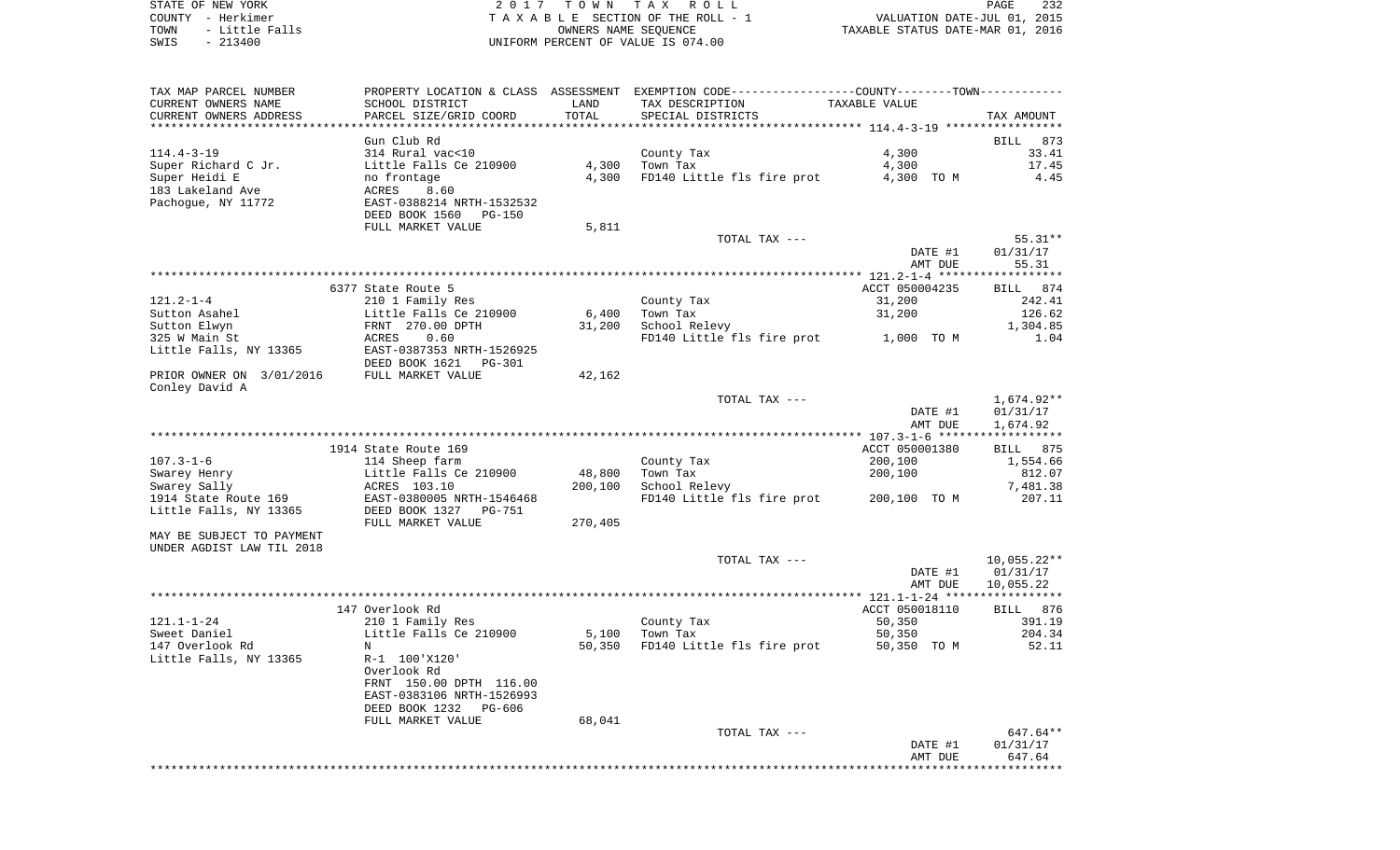STATE OF NEW YORK **2017 TOWN TAX ROLL** PAGE 233 COUNTY - Herkimer **TA X A B L E** SECTION OF THE ROLL - 1 VALUATION DATE-JUL 01, 2015 TOWN - Little Falls OWNERS NAME SEQUENCE TAXABLE STATUS DATE-MAR 01, 2016 UNIFORM PERCENT OF VALUE IS 074.00 TAX MAP PARCEL NUMBER PROPERTY LOCATION & CLASS ASSESSMENT EXEMPTION CODE------------------COUNTY--------TOWN------------ CURRENT OWNERS NAME SCHOOL DISTRICT SCHOOL DISTRICT LAND TAX DESCRIPTION TAXABLE VALUE CURRENT OWNERS ADDRESS PARCEL SIZE/GRID COORD TOTAL SPECIAL DISTRICTS TAX AMOUNT

|                                      |                                |         |                            | *********** 121.1-1-26 ******************      |              |
|--------------------------------------|--------------------------------|---------|----------------------------|------------------------------------------------|--------------|
|                                      | Overlook Rd                    |         |                            | ACCT 050019480                                 | 877<br>BILL  |
| $121.1 - 1 - 26$                     | 311 Res vac land               |         | County Tax                 | 1,100                                          | 8.55         |
|                                      |                                |         |                            |                                                |              |
| Sweet Daniel                         | Little Falls Ce 210900         | 1,100   | Town Tax                   | 1,100                                          | 4.46         |
| 147 Overlook Rd                      | North                          | 1,100   | FD140 Little fls fire prot | 200 TO M                                       | .21          |
| Little Falls, NY 13365               | $V-L$ $1/3$ Ac                 |         |                            |                                                |              |
|                                      | Overlook Rd                    |         |                            |                                                |              |
|                                      | FRNT 150.00 DPTH 122.00        |         |                            |                                                |              |
|                                      | EAST-0383260 NRTH-1526986      |         |                            |                                                |              |
|                                      |                                |         |                            |                                                |              |
|                                      | DEED BOOK 1232<br>PG-606       |         |                            |                                                |              |
|                                      | FULL MARKET VALUE              | 1,486   |                            |                                                |              |
|                                      |                                |         | TOTAL TAX ---              |                                                | $13.22**$    |
|                                      |                                |         |                            | DATE #1                                        | 01/31/17     |
|                                      |                                |         |                            | AMT DUE                                        | 13.22        |
|                                      |                                |         |                            |                                                |              |
|                                      |                                |         |                            |                                                |              |
|                                      | 3454 State Route 167           |         |                            | ACCT 050014730                                 | BILL 878     |
| $121.4 - 2 - 40$                     | 210 1 Family Res               |         | County Tax                 | 71,800                                         | 557.84       |
| Synenki Brian                        | Little Falls Ce 210900         | 8,000   | Town Tax                   | 71,800                                         | 291.39       |
| 3454 State Route 167                 | ACRES<br>1.00                  | 71,800  | FD140 Little fls fire prot | 71,800 TO M                                    | 74.32        |
|                                      |                                |         |                            |                                                |              |
| Little Falls, NY 13365               | EAST-0392774 NRTH-1515513      |         |                            |                                                |              |
|                                      | DEED BOOK 927<br><b>PG-319</b> |         |                            |                                                |              |
|                                      | FULL MARKET VALUE              | 97,027  |                            |                                                |              |
|                                      |                                |         | TOTAL TAX ---              |                                                | 923.55**     |
|                                      |                                |         |                            | DATE #1                                        | 01/31/17     |
|                                      |                                |         |                            | AMT DUE                                        | 923.55       |
|                                      |                                |         |                            |                                                |              |
|                                      |                                |         |                            |                                                |              |
|                                      | State Route 167                |         |                            | ACCT 050012750                                 | BILL 879     |
| $121.4 - 3 - 1$                      | 322 Rural vac>10               |         | County Tax                 | 39,600                                         | 307.67       |
| Tahqavi Saeideh Moslem               | 215001<br>Owen D Young         | 39,600  | Town Tax                   | 39,600                                         | 160.71       |
| 132 Smith Clove Rd                   | E                              | 39,600  | School Relevy              |                                                | 988.04       |
| Central Valley, NY 10917-3402 Rt 167 |                                |         | FD140 Little fls fire prot | 39,600 TO M                                    | 40.99        |
|                                      |                                |         |                            |                                                |              |
|                                      | FRNT 256.00 DPTH               |         |                            |                                                |              |
|                                      | 30.00<br>ACRES                 |         |                            |                                                |              |
|                                      | EAST-0388154 NRTH-1513337      |         |                            |                                                |              |
|                                      | DEED BOOK 1490<br>PG-897       |         |                            |                                                |              |
|                                      | FULL MARKET VALUE              | 53,514  |                            |                                                |              |
|                                      |                                |         | TOTAL TAX ---              |                                                | $1,497.41**$ |
|                                      |                                |         |                            |                                                |              |
|                                      |                                |         |                            | DATE #1                                        | 01/31/17     |
|                                      |                                |         |                            | AMT DUE                                        | 1,497.41     |
|                                      |                                |         |                            | ***************** 127.2-2-20.3 *************** |              |
|                                      | 3143 State Route 167           |         |                            | ACCT 050099200                                 | BILL 880     |
| $127.2 - 2 - 20.3$                   | 240 Rural res                  |         | County Tax                 | 96,400                                         | 748.97       |
| Talaba David                         | Little Falls Ce 210900         | 24,200  | Town Tax                   | 96,400                                         | 391.22       |
|                                      |                                |         |                            |                                                |              |
| Talaba Patricia                      | West                           | 96,400  | FD140 Little fls fire prot | 96,400 TO M                                    | 99.78        |
| 3143 State Route 167                 | ACRES<br>14.40                 |         |                            |                                                |              |
| Mohawk, NY 13407                     | EAST-0393209 NRTH-1510929      |         |                            |                                                |              |
|                                      | DEED BOOK 738<br>$PG-218$      |         |                            |                                                |              |
|                                      | FULL MARKET VALUE              | 130,270 |                            |                                                |              |
|                                      |                                |         | TOTAL TAX ---              |                                                | $1,239.97**$ |
|                                      |                                |         |                            |                                                |              |
|                                      |                                |         |                            | DATE #1                                        | 01/31/17     |
|                                      |                                |         |                            | AMT DUE                                        | 1,239.97     |
|                                      |                                |         |                            |                                                |              |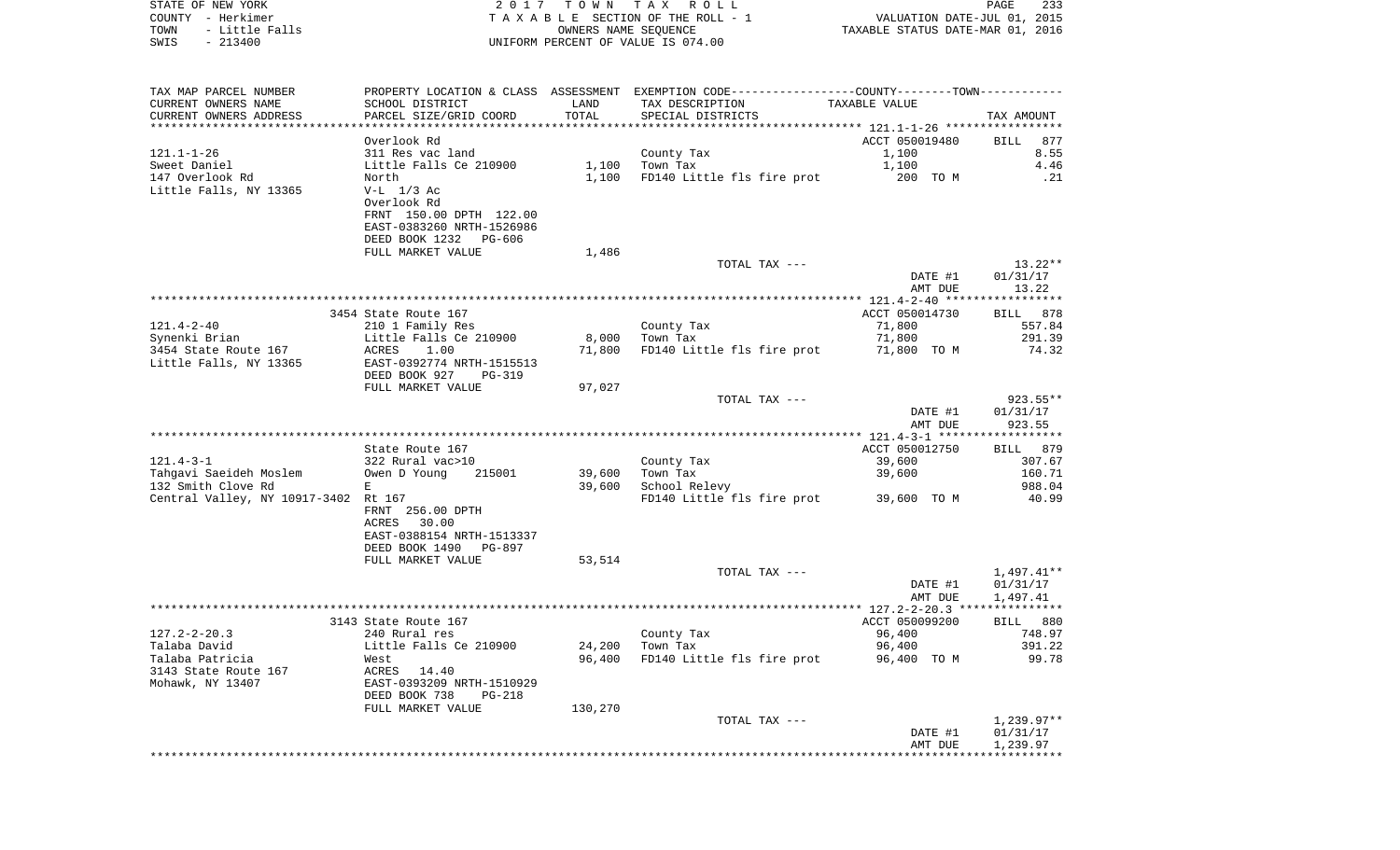| STATE OF NEW YORK |  |           |                |  |
|-------------------|--|-----------|----------------|--|
| COUNTY - Herkimer |  |           |                |  |
| TOWN              |  |           | - Little Falls |  |
| SWIS              |  | $-213400$ |                |  |

STATE OF NEW YORK 2 0 1 7 T O W N T A X R O L L PAGE 234 COUNTY - Herkimer T A X A B L E SECTION OF THE ROLL - 1 VALUATION DATE-JUL 01, 2015 TOWN - Little Falls OWNERS NAME SEQUENCE TAXABLE STATUS DATE-MAR 01, 2016 UNIFORM PERCENT OF VALUE IS 074.00

| TAX MAP PARCEL NUMBER<br>CURRENT OWNERS NAME        | PROPERTY LOCATION & CLASS ASSESSMENT<br>SCHOOL DISTRICT                                   | LAND<br>TOTAL | EXEMPTION CODE-----------------COUNTY-------TOWN-----------<br>TAX DESCRIPTION<br>SPECIAL DISTRICTS | TAXABLE VALUE            |                              |
|-----------------------------------------------------|-------------------------------------------------------------------------------------------|---------------|-----------------------------------------------------------------------------------------------------|--------------------------|------------------------------|
| CURRENT OWNERS ADDRESS<br>************************* | PARCEL SIZE/GRID COORD                                                                    |               |                                                                                                     |                          | TAX AMOUNT                   |
| $121.4 - 2 - 10.1$                                  | Oregon Rd<br>323 Vacant rural                                                             |               | County Tax                                                                                          | ACCT 050009630<br>53,200 | 881<br><b>BILL</b><br>413.33 |
| Talarico Frank & John                               | Central Valley 212803                                                                     | 53,200        | Town Tax                                                                                            | 53,200                   | 215.90                       |
| Soules Mitchell Q Sr                                | FRNT 820.00 DPTH                                                                          | 53,200        | FD140 Little fls fire prot                                                                          | 53,200 TO M              | 55.06                        |
| 5967 State Route 5<br>Herkimer, NY 13350            | ACRES 189.80<br>EAST-0385699 NRTH-1513153<br>DEED BOOK 868<br>PG-366<br>FULL MARKET VALUE | 71,892        |                                                                                                     |                          |                              |
|                                                     |                                                                                           |               | TOTAL TAX ---                                                                                       |                          | 684.29**                     |
|                                                     |                                                                                           |               |                                                                                                     | DATE #1<br>AMT DUE       | 01/31/17<br>684.29           |
|                                                     |                                                                                           |               |                                                                                                     |                          |                              |
|                                                     | Flint Ave Ext                                                                             |               |                                                                                                     | ACCT 050015060           | 882<br><b>BILL</b>           |
| $121.27 - 1 - 6$<br>Talbot Gary                     | 210 1 Family Res<br>Little Falls Ce 210900                                                | 10,100        | VETWAR CTS 41120                                                                                    | 6,660<br>6,660<br>52,340 | 406.65                       |
| 137 Erie Canal Rd                                   | ACRES<br>2.60                                                                             | 59,000        | County Tax<br>Town Tax                                                                              | 52,340                   | 212.41                       |
| Little Falls, NY 13365                              | EAST-0393156 NRTH-1528197                                                                 |               | FD140 Little fls fire prot                                                                          | 59,000 TO M              | 61.07                        |
|                                                     | DEED BOOK 840<br>$PG-449$<br>FULL MARKET VALUE                                            | 79,730        |                                                                                                     |                          |                              |
|                                                     |                                                                                           |               | TOTAL TAX ---                                                                                       |                          | 680.13**                     |
|                                                     |                                                                                           |               |                                                                                                     | DATE #1<br>AMT DUE       | 01/31/17<br>680.13           |
|                                                     |                                                                                           |               |                                                                                                     |                          |                              |
|                                                     | Paines Hollow Rd                                                                          |               |                                                                                                     | ACCT 050018090           | 883<br>BILL                  |
| $121.4 - 2 - 31$                                    | 314 Rural vac<10                                                                          |               | County Tax                                                                                          | 5,200                    | 40.40                        |
| Tancredi Vincent                                    | Little Falls Ce 210900                                                                    | 5,200         | Town Tax                                                                                            | 5,200                    | 21.10                        |
| Tancredi Carol<br>PO Box 602                        | E<br>ACRES<br>2.80                                                                        | 5,200         | FD140 Little fls fire prot                                                                          | 5,200 TO M               | 5.38                         |
| Little Falls, NY 13365                              | EAST-0390731 NRTH-1518497<br>DEED BOOK 667<br>$PG-344$                                    |               |                                                                                                     |                          |                              |
|                                                     | FULL MARKET VALUE                                                                         | 7,027         |                                                                                                     |                          |                              |
|                                                     |                                                                                           |               | TOTAL TAX ---                                                                                       |                          | 66.88**                      |
|                                                     |                                                                                           |               |                                                                                                     | DATE #1                  | 01/31/17                     |
|                                                     |                                                                                           |               |                                                                                                     | AMT DUE                  | 66.88                        |
|                                                     |                                                                                           |               |                                                                                                     |                          |                              |
| $121.4 - 2 - 33.9$                                  | 250 Nulls Rd<br>210 1 Family Res                                                          |               | County Tax                                                                                          | ACCT 05990810<br>56,200  | BILL 884<br>436.64           |
| Taylor Jennifer                                     | Little Falls Ce 210900                                                                    | 6,000         | Town Tax                                                                                            | 56,200                   | 228.08                       |
| 8364 Harvest Ave                                    | R1 G2sty                                                                                  | 56,200        | FD140 Little fls fire prot                                                                          | 56,200 TO M              | 58.17                        |
| Richland, MT 49083-9714                             | FRNT 113.00 DPTH 459.00<br>EAST-0394891 NRTH-1516899                                      |               |                                                                                                     |                          |                              |
|                                                     | DEED BOOK 1450<br><b>PG-691</b>                                                           |               |                                                                                                     |                          |                              |
|                                                     | FULL MARKET VALUE                                                                         | 75,946        |                                                                                                     |                          |                              |
|                                                     |                                                                                           |               | TOTAL TAX ---                                                                                       |                          | $722.89**$                   |
|                                                     |                                                                                           |               |                                                                                                     | DATE #1<br>AMT DUE       | 01/31/17<br>722.89           |
|                                                     |                                                                                           |               |                                                                                                     |                          |                              |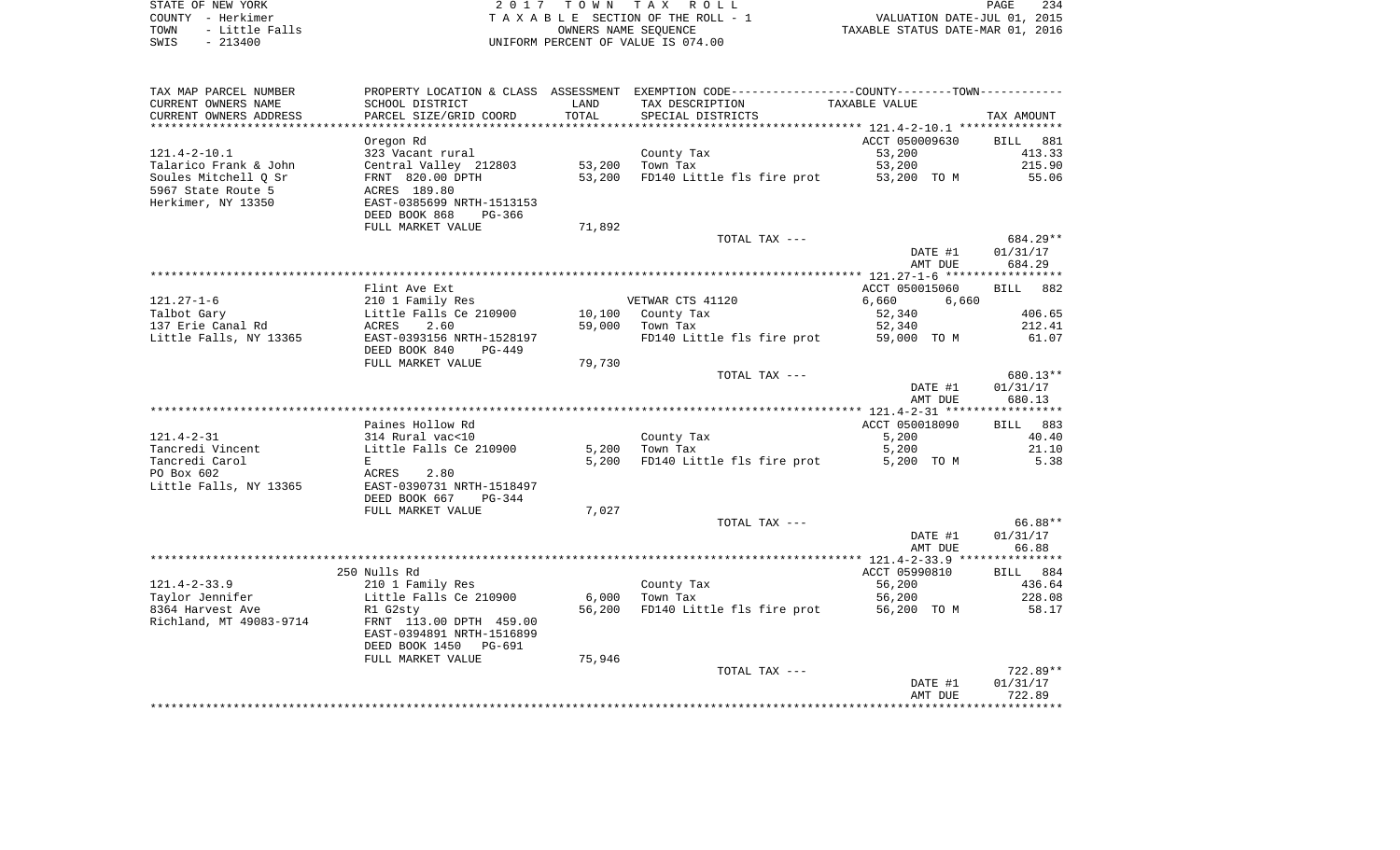| STATE OF NEW YORK      | 2017 TOWN TAX ROLL                 | 235<br>PAGE                      |
|------------------------|------------------------------------|----------------------------------|
| COUNTY - Herkimer      | TAXABLE SECTION OF THE ROLL - 1    | VALUATION DATE-JUL 01, 2015      |
| - Little Falls<br>TOWN | OWNERS NAME SEOUENCE               | TAXABLE STATUS DATE-MAR 01, 2016 |
| $-213400$<br>SWIS      | UNIFORM PERCENT OF VALUE IS 074.00 |                                  |

| TAX MAP PARCEL NUMBER      |                                      |         | PROPERTY LOCATION & CLASS ASSESSMENT EXEMPTION CODE---------------COUNTY-------TOWN---------- |                          |                    |
|----------------------------|--------------------------------------|---------|-----------------------------------------------------------------------------------------------|--------------------------|--------------------|
| CURRENT OWNERS NAME        | SCHOOL DISTRICT                      | LAND    | TAX DESCRIPTION                                                                               | TAXABLE VALUE            |                    |
| CURRENT OWNERS ADDRESS     | PARCEL SIZE/GRID COORD               | TOTAL   | SPECIAL DISTRICTS                                                                             |                          | TAX AMOUNT         |
| ************************** |                                      |         |                                                                                               |                          |                    |
|                            | 186 Boepple Rd                       |         |                                                                                               | ACCT 050099340           | 885<br><b>BILL</b> |
| $127.2 - 2 - 20.8$         | 210 1 Family Res                     |         | County Tax                                                                                    | 82,500                   | 640.97             |
| Temple Caryl               | Little Falls Ce 210900               | 17,500  | Town Tax                                                                                      | 82,500                   | 334.81             |
| 186 Boepple Rd             | 7.70<br>ACRES                        | 82,500  | FD140 Little fls fire prot                                                                    | 82,500 TO M              | 85.39              |
| Little Falls, NY 13365     | EAST-0394722 NRTH-1510872            |         |                                                                                               |                          |                    |
|                            | DEED BOOK 940<br>$PG-270$            |         |                                                                                               |                          |                    |
|                            | FULL MARKET VALUE                    | 111,486 |                                                                                               |                          |                    |
|                            |                                      |         | TOTAL TAX ---                                                                                 |                          | $1,061.17**$       |
|                            |                                      |         |                                                                                               | DATE #1                  | 01/31/17           |
|                            |                                      |         |                                                                                               | AMT DUE                  | 1,061.17           |
|                            |                                      |         |                                                                                               |                          |                    |
| $121.1 - 2 - 42.2$         | 167 Sandy Lane Rd<br>312 Vac w/imprv |         | County Tax                                                                                    | ACCT 0550990190<br>8,200 | BILL 886<br>63.71  |
| Thompson Jack E            | Central Valley 212803                | 7,200   | Town Tax                                                                                      | 8,200                    | 33.28              |
| 166 Sandy Lane Rd          | FRNT 235.00 DPTH 150.00              | 8,200   | FD140 Little fls fire prot                                                                    | 8,200 TO M               | 8.49               |
| Mohawk, NY 13407           | EAST-0383805 NRTH-1522434            |         |                                                                                               |                          |                    |
|                            | DEED BOOK 1429<br>PG-216             |         |                                                                                               |                          |                    |
|                            | FULL MARKET VALUE                    | 11,081  |                                                                                               |                          |                    |
|                            |                                      |         | TOTAL TAX ---                                                                                 |                          | $105.48**$         |
|                            |                                      |         |                                                                                               | DATE #1                  | 01/31/17           |
|                            |                                      |         |                                                                                               | AMT DUE                  | 105.48             |
|                            |                                      |         |                                                                                               |                          |                    |
|                            | 166 Sandy Ln                         |         |                                                                                               | ACCT 050000600           | 887<br><b>BILL</b> |
| $121.1 - 2 - 33$           | 210 1 Family Res                     |         | County Tax                                                                                    | 56,300                   | 437.42             |
| Thompson Wendy M           | Central Valley 212803                | 4,600   | Town Tax                                                                                      | 56,300                   | 228.48             |
| 166 Sandy Ln               | FRNT 110.00 DPTH 120.00              | 56,300  | FD140 Little fls fire prot                                                                    | 56,300 TO M              | 58.27              |
| Mohawk, NY 13407           | EAST-0383575 NRTH-1522430            |         |                                                                                               |                          |                    |
|                            | DEED BOOK 853<br>$PG-683$            |         |                                                                                               |                          |                    |
|                            | FULL MARKET VALUE                    | 76,081  |                                                                                               |                          |                    |
|                            |                                      |         | TOTAL TAX ---                                                                                 |                          | $724.17**$         |
|                            |                                      |         |                                                                                               | DATE #1                  | 01/31/17           |
|                            |                                      |         |                                                                                               | AMT DUE                  | 724.17             |
|                            |                                      |         |                                                                                               |                          |                    |
| $127.1 - 1 - 1.2$          | Oregon Rd<br>314 Rural vac<10        |         |                                                                                               | ACCT 050015081<br>1,200  | BILL 888<br>9.32   |
| Thornton Clair             | Central Valley 212803                | 1,200   | County Tax<br>Town Tax                                                                        | 1,200                    | 4.87               |
| 226 Oregon Rd              | 15.00 DPTH<br>FRNT                   | 1,200   | FD140 Little fls fire prot                                                                    | 1,200 TO M               | 1.24               |
| Mohawk, NY 13407           | ACRES<br>0.48                        |         |                                                                                               |                          |                    |
|                            | EAST-0382656 NRTH-1511999            |         |                                                                                               |                          |                    |
|                            | DEED BOOK 856<br>$PG-374$            |         |                                                                                               |                          |                    |
|                            | FULL MARKET VALUE                    | 1,622   |                                                                                               |                          |                    |
|                            |                                      |         | TOTAL TAX ---                                                                                 |                          | $15.43**$          |
|                            |                                      |         |                                                                                               | DATE #1                  | 01/31/17           |
|                            |                                      |         |                                                                                               | AMT DUE                  | 15.43              |
|                            |                                      |         |                                                                                               |                          |                    |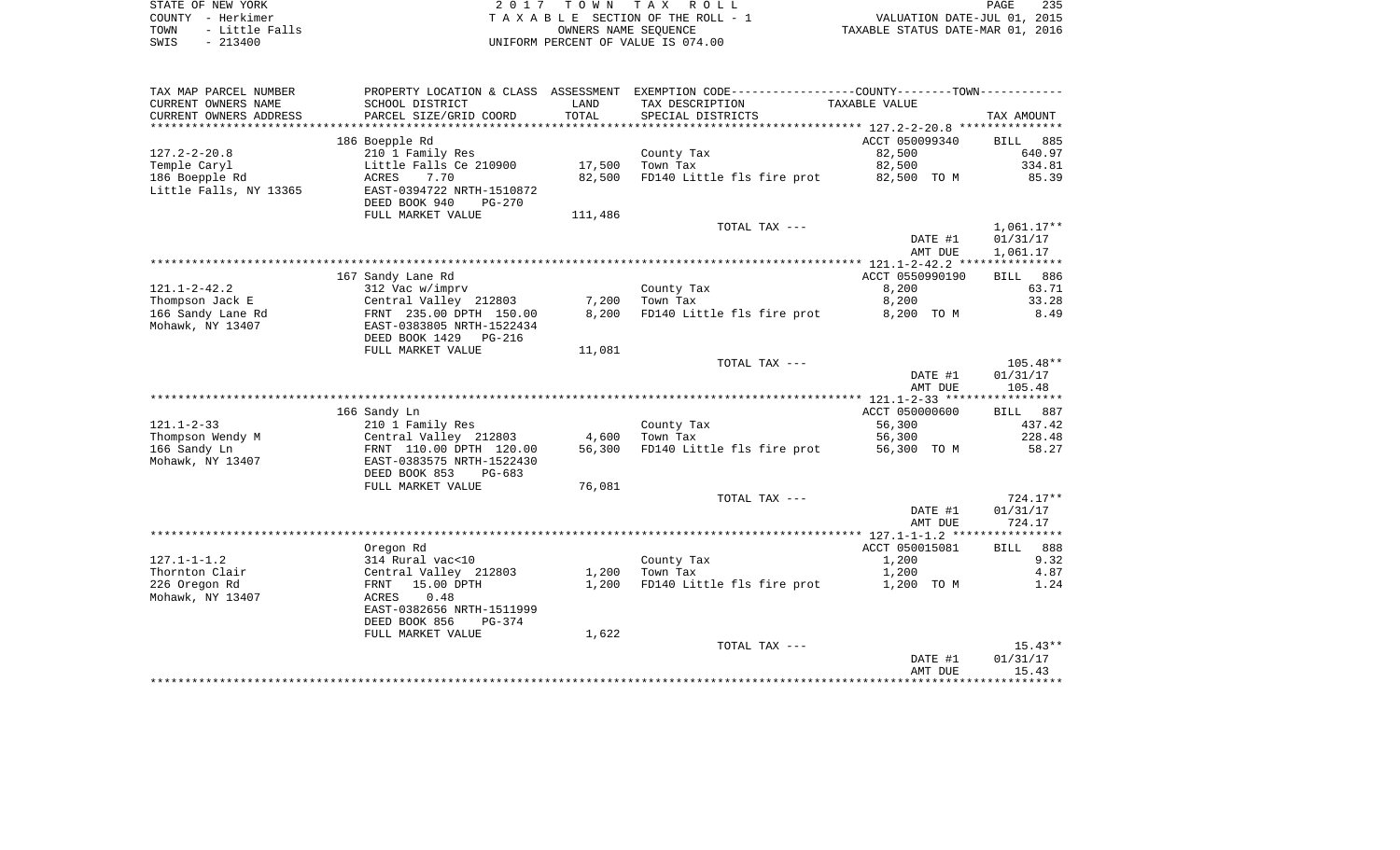| TAX MAP PARCEL NUMBER  | PROPERTY LOCATION & CLASS       |         | - ASSESSMENT EXEMPTION CODE------------------COUNTY-------TOWN----------- |                |              |
|------------------------|---------------------------------|---------|---------------------------------------------------------------------------|----------------|--------------|
| CURRENT OWNERS NAME    | SCHOOL DISTRICT                 | LAND    | TAX DESCRIPTION                                                           | TAXABLE VALUE  |              |
| CURRENT OWNERS ADDRESS | PARCEL SIZE/GRID COORD          | TOTAL   | SPECIAL DISTRICTS                                                         |                | TAX AMOUNT   |
|                        |                                 |         |                                                                           |                |              |
|                        | Oregon Rd                       |         |                                                                           | ACCT 050015080 | BILL<br>889  |
| $127.1 - 1 - 6.1$      | 314 Rural vac<10                |         | County Tax                                                                | 2,500          | 19.42        |
| Thornton Clair A       | Central Valley 212803           | 2,500   | Town Tax                                                                  | 2,500          | 10.15        |
| Thornton Margaret A    | 5.25<br>ACRES                   | 2,500   | FD140 Little fls fire prot                                                | 2,500 TO M     | 2.59         |
|                        |                                 |         |                                                                           |                |              |
| 226 Oregon Rd          | EAST-0382953 NRTH-1511536       |         |                                                                           |                |              |
| Mohawk, NY 13407       | DEED BOOK 879<br>PG-226         |         |                                                                           |                |              |
|                        | FULL MARKET VALUE               | 3,378   |                                                                           |                |              |
|                        |                                 |         | TOTAL TAX ---                                                             |                | $32.16**$    |
|                        |                                 |         |                                                                           | DATE #1        | 01/31/17     |
|                        |                                 |         |                                                                           | AMT DUE        | 32.16        |
|                        |                                 |         |                                                                           |                |              |
|                        | State Route 169                 |         |                                                                           | ACCT 05990740  | BILL 890     |
| $107.3 - 1 - 11.2$     | 210 1 Family Res                |         | County Tax                                                                | 74,200         | 576.49       |
| Tibbitts Donald        | Little Falls Ce 210900          | 10,300  | Town Tax                                                                  | 74,200         | 301.13       |
| Tibbitts Theresa       | North                           | 74,200  | School Relevy                                                             |                | 3,103.22     |
| State Route 169        | $R-1$                           |         | FD140 Little fls fire prot                                                | 74,200 TO M    | 76.80        |
| Little Falls, NY 13365 | Rt 169                          |         |                                                                           |                |              |
|                        | ACRES<br>2.50                   |         |                                                                           |                |              |
|                        | EAST-0380728 NRTH-1544699       |         |                                                                           |                |              |
|                        | DEED BOOK 708<br>PG-966         |         |                                                                           |                |              |
|                        |                                 |         |                                                                           |                |              |
|                        | FULL MARKET VALUE               | 100,270 |                                                                           |                |              |
|                        |                                 |         | TOTAL TAX ---                                                             |                | $4,057.64**$ |
|                        |                                 |         |                                                                           | DATE #1        | 01/31/17     |
|                        |                                 |         |                                                                           | AMT DUE        | 4,057.64     |
|                        |                                 |         |                                                                           |                |              |
|                        | 1884 State Route 169            |         |                                                                           | ACCT 050015150 | BILL 891     |
| $107.3 - 1 - 10$       | 210 1 Family Res                |         | County Tax                                                                | 60,500         | 470.05       |
| Tibbitts Garth L       | Little Falls Ce 210900          | 6,200   | Town Tax                                                                  | 60,500         | 245.53       |
| 226 Rockwell Rd        | N                               | 60,500  | FD140 Little fls fire prot                                                | 60,500 TO M    | 62.62        |
| Little Falls, NY 13365 | R 1                             |         |                                                                           |                |              |
|                        | Rt 169                          |         |                                                                           |                |              |
|                        | FRNT 150.00 DPTH 160.00         |         |                                                                           |                |              |
|                        | EAST-0380856 NRTH-1544663       |         |                                                                           |                |              |
|                        | DEED BOOK 1447<br><b>PG-330</b> |         |                                                                           |                |              |
|                        | FULL MARKET VALUE               | 81,757  |                                                                           |                |              |
|                        |                                 |         | TOTAL TAX ---                                                             |                | $778.20**$   |
|                        |                                 |         |                                                                           | DATE #1        | 01/31/17     |
|                        |                                 |         |                                                                           | AMT DUE        | 778.20       |
|                        |                                 |         |                                                                           |                |              |
|                        | 226 Rockwell Rd                 |         |                                                                           | ACCT 050018160 | BILL 892     |
| $107.3 - 1 - 25$       | 240 Rural res                   |         | County Tax                                                                | 103,200        | 801.80       |
|                        |                                 |         |                                                                           |                |              |
| Tibbitts Living Trust  | Little Falls Ce 210900          | 19,000  | Town Tax                                                                  | 103,200        | 418.82       |
| 226 Rockwell Rd        | E                               | 103,200 | FD140 Little fls fire prot                                                | 103,200 TO M   | 106.82       |
| Little Falls, NY 13365 | R1                              |         |                                                                           |                |              |
|                        | Rockwell Rd                     |         |                                                                           |                |              |
|                        | ACRES<br>23.00                  |         |                                                                           |                |              |
|                        | EAST-0385056 NRTH-1544389       |         |                                                                           |                |              |
|                        | DEED BOOK 900<br>$PG-435$       |         |                                                                           |                |              |
|                        | FULL MARKET VALUE               | 139,459 |                                                                           |                |              |
|                        |                                 |         | TOTAL TAX ---                                                             |                | $1,327.44**$ |
|                        |                                 |         |                                                                           | DATE #1        | 01/31/17     |
|                        |                                 |         |                                                                           | AMT DUE        | 1,327.44     |
|                        |                                 |         |                                                                           |                |              |
|                        |                                 |         |                                                                           |                |              |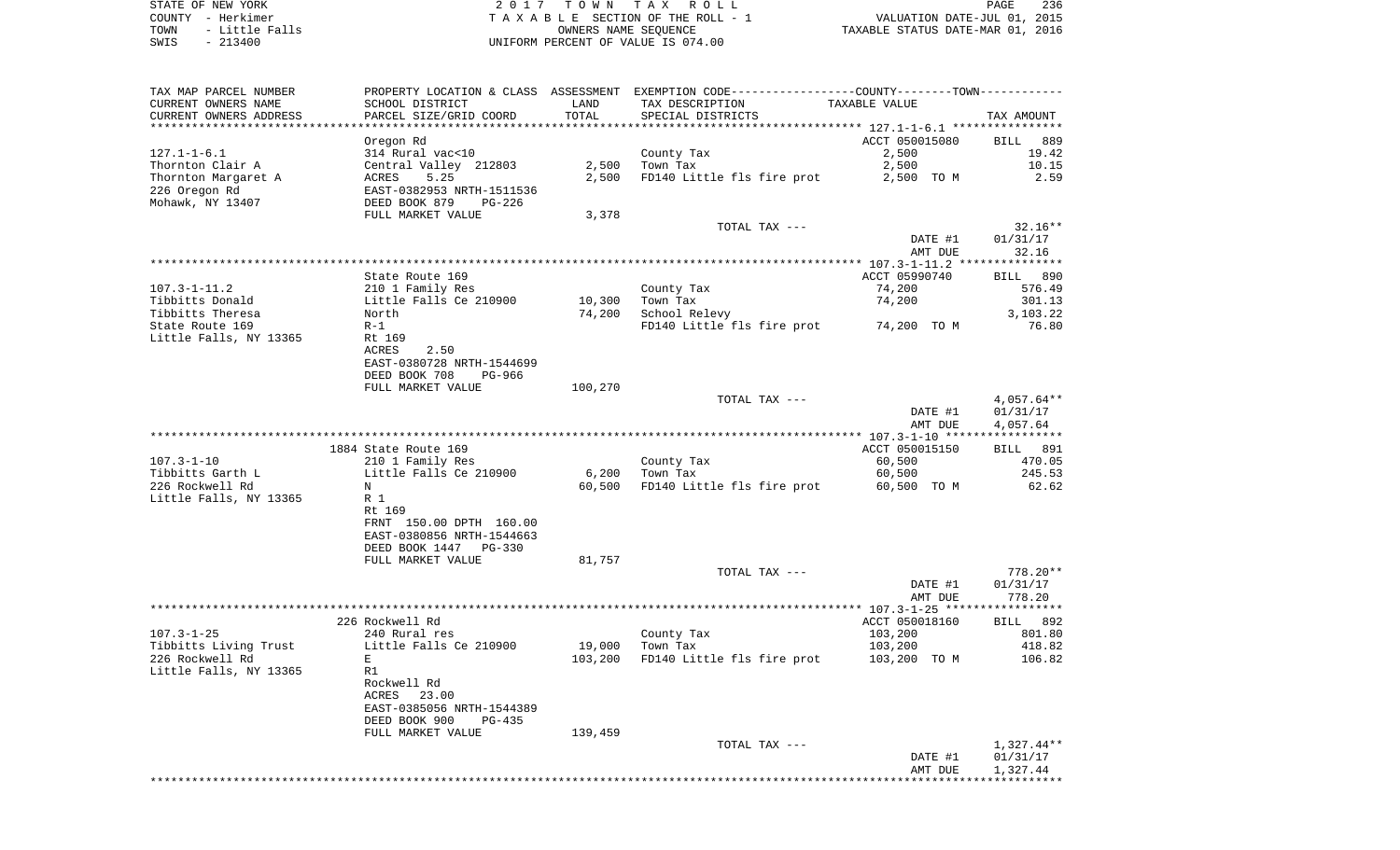| STATE OF NEW YORK      | 2017 TOWN TAX ROLL                 | 237<br>PAGE                      |
|------------------------|------------------------------------|----------------------------------|
| COUNTY - Herkimer      | TAXABLE SECTION OF THE ROLL - 1    | VALUATION DATE-JUL 01, 2015      |
| - Little Falls<br>TOWN | OWNERS NAME SEOUENCE               | TAXABLE STATUS DATE-MAR 01, 2016 |
| $-213400$<br>SWIS      | UNIFORM PERCENT OF VALUE IS 074.00 |                                  |

| TAX MAP PARCEL NUMBER     |                                            |         | PROPERTY LOCATION & CLASS ASSESSMENT EXEMPTION CODE---------------COUNTY-------TOWN---------- |                            |            |
|---------------------------|--------------------------------------------|---------|-----------------------------------------------------------------------------------------------|----------------------------|------------|
| CURRENT OWNERS NAME       | SCHOOL DISTRICT                            | LAND    | TAX DESCRIPTION                                                                               | TAXABLE VALUE              |            |
| CURRENT OWNERS ADDRESS    | PARCEL SIZE/GRID COORD                     | TOTAL   | SPECIAL DISTRICTS                                                                             |                            | TAX AMOUNT |
|                           |                                            |         |                                                                                               |                            |            |
|                           | 180 Gun Club Rd                            |         |                                                                                               | ACCT 050004260             | BILL 893   |
| $114.4 - 1 - 28.1$        | 270 Mfg housing                            |         | AGRIC 10 Y 41700                                                                              | 157,000<br>157,000         |            |
| Tibbitts Roger            | Little Falls Ce 210900                     |         | 23,600 AG MKTS L 41720                                                                        | $\overline{0}$<br>$\Omega$ |            |
| 180 Gun Club Rd           | ACRES 40.00                                | 215,100 | County Tax                                                                                    | 58,100                     | 451.40     |
| Little Falls, NY 13365    | EAST-0386593 NRTH-1528655                  |         | Town Tax                                                                                      | 58,100                     | 235.79     |
|                           | DEED BOOK 1173 PG-76                       |         | FD140 Little fls fire prot 215,100 TO M                                                       |                            | 222.64     |
| MAY BE SUBJECT TO PAYMENT | FULL MARKET VALUE                          | 290,676 |                                                                                               |                            |            |
| UNDER AGDIST LAW TIL 2020 |                                            |         |                                                                                               |                            |            |
|                           |                                            |         | TOTAL TAX ---                                                                                 |                            | 909.83**   |
|                           |                                            |         |                                                                                               | DATE #1                    | 01/31/17   |
|                           |                                            |         |                                                                                               | AMT DUE                    | 909.83     |
|                           |                                            |         |                                                                                               |                            |            |
|                           | Gun Club Rd                                |         |                                                                                               | ACCT 050004230             | BILL 894   |
| $121.2 - 1 - 3$           | 120 Field crops                            |         | AG MKTS L 41720                                                                               | 190<br>190                 |            |
| Tibbitts Roger            | Little Falls Ce 210900                     |         | 21,000 County Tax                                                                             | 20,810                     | 161.68     |
| 180 Gun Club Rd           | N                                          |         | 21,000 Town Tax                                                                               | 20,810                     | 84.45      |
| Little Falls, NY 13365    | ACRES 61.00                                |         | FD140 Little fls fire prot 20,810 TO M                                                        |                            | 21.54      |
|                           | EAST-0386927 NRTH-1527572                  |         | 190 EX                                                                                        |                            |            |
| MAY BE SUBJECT TO PAYMENT | DEED BOOK 00658 PG-00626                   |         |                                                                                               |                            |            |
| UNDER AGDIST LAW TIL 2020 | FULL MARKET VALUE                          | 28,378  |                                                                                               |                            |            |
|                           |                                            |         | TOTAL TAX ---                                                                                 |                            | $267.67**$ |
|                           |                                            |         |                                                                                               | DATE #1                    | 01/31/17   |
|                           |                                            |         |                                                                                               | AMT DUE                    | 267.67     |
|                           |                                            |         |                                                                                               |                            |            |
|                           | Gun Club Rd                                |         |                                                                                               | ACCT 050004240             | BILL 895   |
| $114.4 - 1 - 33$          |                                            |         | County Tax                                                                                    | 5,600                      | 43.51      |
| Tibbitts Roger I          | 312 Vac w/imprv<br>Little Falls Ce 210900  | 4,600   | Town Tax                                                                                      | 5,600                      | 22.73      |
| 180 Gun Club Rd           | East                                       | 5,600   | FD140 Little fls fire prot 300 TO M                                                           |                            | .31        |
| Little<br>Falls, NY 13365 | Gun Club Rd                                |         |                                                                                               |                            |            |
|                           | FRNT 100.00 DPTH 120.00                    |         |                                                                                               |                            |            |
|                           | EAST-0386013 NRTH-1528840                  |         |                                                                                               |                            |            |
|                           | DEED BOOK 680<br>PG-699                    |         |                                                                                               |                            |            |
|                           | FULL MARKET VALUE                          | 7,568   |                                                                                               |                            |            |
|                           |                                            |         | TOTAL TAX ---                                                                                 |                            | $66.55**$  |
|                           |                                            |         |                                                                                               | DATE #1                    | 01/31/17   |
|                           |                                            |         |                                                                                               | AMT DUE                    | 66.55      |
|                           |                                            |         |                                                                                               |                            |            |
|                           | Johnnycake Rd                              |         |                                                                                               | ACCT 050100190             | BILL 896   |
| $127.2 - 3 - 9$           | 322 Rural vac>10<br>Little Falls Ce 210900 |         | County Tax                                                                                    | 13,300                     | 103.33     |
| Tice Jason                |                                            | 13,300  | Town Tax                                                                                      | 13,300                     | 53.98      |
| ET AL                     | Vac Rec Ld                                 | 13,300  | FD140 Little fls fire prot 13,300 TO M                                                        |                            | 13.77      |
| 150 CR 4007               | ACRES 30.30                                |         |                                                                                               |                            |            |
| New Boston, TX 75570      | EAST-0391559 NRTH-1505225                  |         |                                                                                               |                            |            |
|                           | DEED BOOK 801<br>PG-69                     |         |                                                                                               |                            |            |
|                           | FULL MARKET VALUE                          | 17,973  |                                                                                               |                            |            |
|                           |                                            |         | TOTAL TAX ---                                                                                 |                            | 171.08**   |
|                           |                                            |         |                                                                                               | DATE #1                    | 01/31/17   |
|                           |                                            |         |                                                                                               | AMT DUE                    | 171.08     |
|                           |                                            |         |                                                                                               |                            |            |
|                           |                                            |         |                                                                                               |                            |            |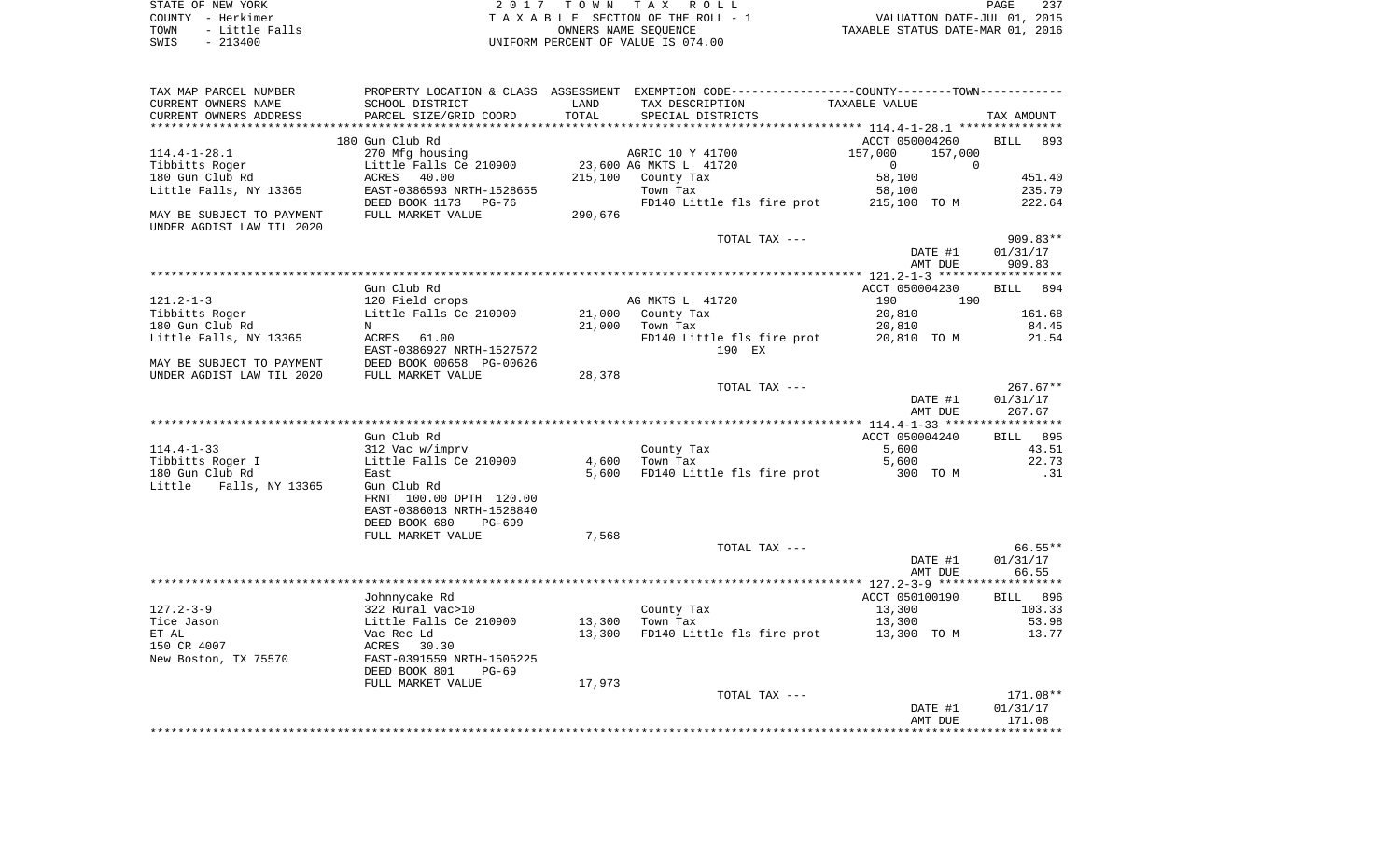| STATE OF NEW YORK      | 2017 TOWN TAX ROLL                 | 238<br>PAGE                      |
|------------------------|------------------------------------|----------------------------------|
| COUNTY - Herkimer      | TAXABLE SECTION OF THE ROLL - 1    | VALUATION DATE-JUL 01, 2015      |
| - Little Falls<br>TOWN | OWNERS NAME SEOUENCE               | TAXABLE STATUS DATE-MAR 01, 2016 |
| $-213400$<br>SWIS      | UNIFORM PERCENT OF VALUE IS 074.00 |                                  |

| TAX MAP PARCEL NUMBER                                     |                           |               | PROPERTY LOCATION & CLASS ASSESSMENT EXEMPTION CODE---------------COUNTY-------TOWN---------- |                |                    |
|-----------------------------------------------------------|---------------------------|---------------|-----------------------------------------------------------------------------------------------|----------------|--------------------|
| CURRENT OWNERS NAME                                       | SCHOOL DISTRICT           | LAND          | TAX DESCRIPTION                                                                               | TAXABLE VALUE  |                    |
| CURRENT OWNERS ADDRESS                                    | PARCEL SIZE/GRID COORD    | TOTAL         | SPECIAL DISTRICTS                                                                             |                | TAX AMOUNT         |
|                                                           | ********************      | ************* | ************************************** 127.2-3-10 ******************                          |                |                    |
|                                                           | Johnny Cake Rd            |               |                                                                                               | ACCT 050005490 | <b>BILL</b><br>897 |
| $127.2 - 3 - 10$                                          | 322 Rural vac>10          |               | County Tax                                                                                    | 5,900          | 45.84              |
| Tice Jason                                                | Little Falls Ce 210900    | 5,000         | Town Tax                                                                                      | 5,900          | 23.94              |
| ET AL                                                     | Land Locked               | 5,900         | FD140 Little fls fire prot                                                                    | 5,900 TO M     | 6.11               |
| 150 CR 4007                                               | ACRES 13.60               |               |                                                                                               |                |                    |
| New Boston, TX 75570                                      | EAST-0390531 NRTH-1503912 |               |                                                                                               |                |                    |
|                                                           | DEED BOOK 801<br>PG-71    |               |                                                                                               |                |                    |
|                                                           | FULL MARKET VALUE         | 7,973         |                                                                                               |                |                    |
|                                                           |                           |               | TOTAL TAX ---                                                                                 |                | 75.89**            |
|                                                           |                           |               |                                                                                               | DATE #1        | 01/31/17           |
|                                                           |                           |               |                                                                                               | AMT DUE        | 75.89              |
|                                                           |                           |               |                                                                                               |                |                    |
|                                                           | State Route 5S            |               |                                                                                               |                | 898<br>BILL        |
| $121.1 - 1 - 49.2$                                        | 322 Rural vac>10          |               | County Tax                                                                                    | 46,500         | 361.28             |
| Timmerman Ronald & Scott                                  | Little Falls Ce 210900    | 46,500        | Town Tax                                                                                      | 46,500         | 188.71             |
| 136 Dockey Rd                                             | ACRES<br>86.00            | 46,500        | FD140 Little fls fire prot                                                                    | 46,500 TO M    | 48.13              |
| Little Falls, NY 13365                                    | EAST-0384362 NRTH-1525415 |               |                                                                                               |                |                    |
|                                                           | DEED BOOK 1559<br>PG-388  |               |                                                                                               |                |                    |
|                                                           | FULL MARKET VALUE         | 62,838        |                                                                                               |                | 598.12**           |
|                                                           |                           |               | TOTAL TAX ---                                                                                 | DATE #1        | 01/31/17           |
|                                                           |                           |               |                                                                                               | AMT DUE        | 598.12             |
|                                                           |                           |               |                                                                                               |                |                    |
|                                                           | 151 Erie Canal Rd         |               |                                                                                               | ACCT 050007800 | 899<br>BILL        |
| $121.27 - 1 - 7$                                          | 210 1 Family Res          |               | VETWAR CTS 41120                                                                              | 6,660<br>6,660 |                    |
| Timothy Donahue Sr Trustee of Little Falls Ce 210900      |                           | 8,000         | County Tax                                                                                    | 38,640         | 300.21             |
| Ashley, Irr. Trust dated 12/21/ Life use Frederick & Shir |                           | 45,300        | Town Tax                                                                                      | 38,640         | 156.81             |
| 151 Erie Canal Rd                                         | FRNT 150.00 DPTH 295.00   |               | FD140 Little fls fire prot                                                                    | 45,300 TO M    | 46.89              |
| Little Falls, NY 13365                                    | EAST-0392919 NRTH-1527879 |               |                                                                                               |                |                    |
|                                                           | DEED BOOK 1592<br>PG-316  |               |                                                                                               |                |                    |
|                                                           | FULL MARKET VALUE         | 61,216        |                                                                                               |                |                    |
|                                                           |                           |               | TOTAL TAX ---                                                                                 |                | 503.91**           |
|                                                           |                           |               |                                                                                               | DATE #1        | 01/31/17           |
|                                                           |                           |               |                                                                                               | AMT DUE        | 503.91             |
|                                                           |                           |               |                                                                                               |                |                    |
|                                                           | Shells Bush Rd            |               |                                                                                               |                | 900<br>BILL        |
| $114.1 - 1 - 25.16$                                       | 311 Res vac land          |               | County Tax                                                                                    | 2,100          | 16.32              |
| Todd Scott                                                | Little Falls Ce 210900    | 2,100         | Town Tax                                                                                      | 2,100          | 8.52               |
| Todd Donna                                                | 1.40<br>ACRES             | 2,100         | FD140 Little fls fire prot                                                                    | 2,100 TO M     | 2.17               |
| 1314 Shells Bush Rd                                       | EAST-0384539 NRTH-1541664 |               |                                                                                               |                |                    |
| Little Falls, NY 13365                                    | DEED BOOK 1456<br>PG-173  |               |                                                                                               |                |                    |
|                                                           | FULL MARKET VALUE         | 2,838         |                                                                                               |                |                    |
|                                                           |                           |               | TOTAL TAX ---                                                                                 |                | $27.01**$          |
|                                                           |                           |               |                                                                                               | DATE #1        | 01/31/17           |
|                                                           |                           |               |                                                                                               | AMT DUE        | 27.01              |
|                                                           |                           |               |                                                                                               |                |                    |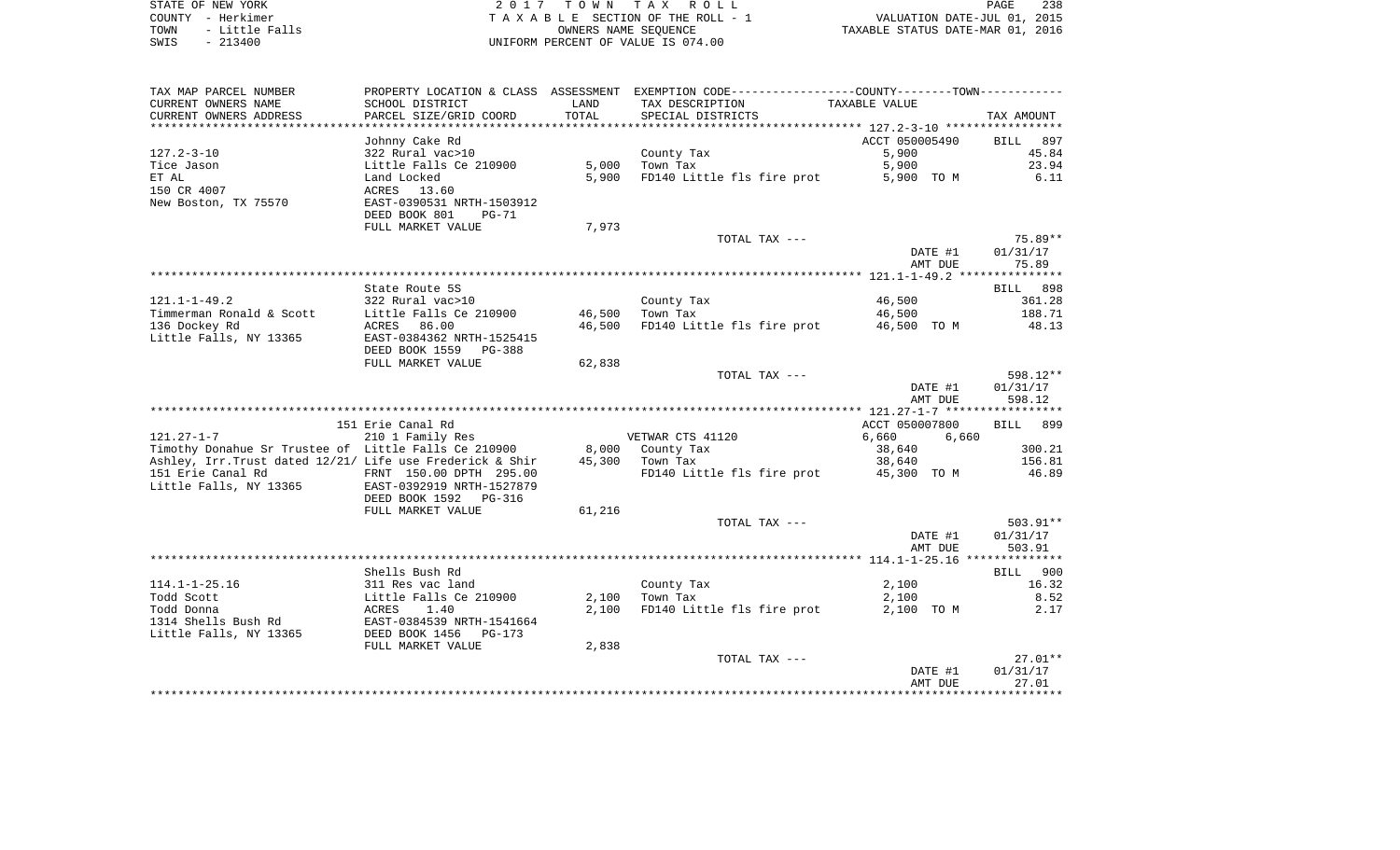| STATE OF NEW YORK |  |           |                |  |
|-------------------|--|-----------|----------------|--|
| COUNTY - Herkimer |  |           |                |  |
| TOWN              |  |           | - Little Falls |  |
| SWIS              |  | $-213400$ |                |  |

2017 TOWN TAX ROLL TA X A B L E SECTION OF THE ROLL - 1 SWIS - 213400 UNIFORM PERCENT OF VALUE IS 074.00

PAGE 239 TO THE ROLL - 1 VALUATION DATE-JUL 01, 2015<br>
TAXABLE STATUS DATE-MAR 01, 2016

| TAX MAP PARCEL NUMBER   |                                |         | PROPERTY LOCATION & CLASS ASSESSMENT EXEMPTION CODE---------------COUNTY-------TOWN--------- |                |                    |
|-------------------------|--------------------------------|---------|----------------------------------------------------------------------------------------------|----------------|--------------------|
| CURRENT OWNERS NAME     | SCHOOL DISTRICT                | LAND    | TAX DESCRIPTION                                                                              | TAXABLE VALUE  |                    |
| CURRENT OWNERS ADDRESS  | PARCEL SIZE/GRID COORD         | TOTAL   | SPECIAL DISTRICTS                                                                            |                | TAX AMOUNT         |
| *********************** | ****************************** |         |                                                                                              |                |                    |
|                         | 1314 Shells Bush Rd            |         |                                                                                              | ACCT 050014370 | 901<br>BILL        |
| $114.1 - 1 - 23$        | 210 1 Family Res               |         | County Tax                                                                                   | 77,300         | 600.57             |
| Todd Scott W            | Little Falls Ce 210900         | 6,800   | Town Tax                                                                                     | 77,300         | 313.71             |
| Todd Donna S            | FRNT 200.00 DPTH 150.00        | 77,300  | FD140 Little fls fire prot                                                                   | 77,300 TO M    | 80.01              |
| 1314 Shells Bush Rd     | EAST-0384500 NRTH-1541855      |         |                                                                                              |                |                    |
| Little Falls, NY 13365  | DEED BOOK 814<br>$PG-353$      |         |                                                                                              |                |                    |
|                         | FULL MARKET VALUE              | 104,459 |                                                                                              |                |                    |
|                         |                                |         | TOTAL TAX ---                                                                                |                | 994.29**           |
|                         |                                |         |                                                                                              | DATE #1        | 01/31/17           |
|                         |                                |         |                                                                                              | AMT DUE        | 994.29             |
|                         |                                |         |                                                                                              |                |                    |
|                         | 1124 Paradise Rd               |         |                                                                                              | ACCT 050015180 | 902<br><b>BILL</b> |
| $121.35 - 1 - 11$       | 210 1 Family Res               |         | County Tax                                                                                   | 64,500         | 501.13             |
| Toher Thomas            | Little Falls Ce 210900         | 10,100  | Town Tax                                                                                     | 64,500         | 261.76             |
| Toher Diana             | ACRES<br>2.40                  | 64,500  | FD140 Little fls fire prot                                                                   | 64,500 TO M    | 66.76              |
| 1124 Paradise Rd        | EAST-0392754 NRTH-1526080      |         |                                                                                              |                |                    |
| Little Falls, NY 13365  | DEED BOOK 00658 PG-00566       |         |                                                                                              |                |                    |
|                         | FULL MARKET VALUE              | 87,162  |                                                                                              |                |                    |
|                         |                                |         | TOTAL TAX ---                                                                                |                | 829.65**           |
|                         |                                |         |                                                                                              | DATE #1        | 01/31/17           |
|                         |                                |         |                                                                                              | AMT DUE        | 829.65             |
|                         |                                |         |                                                                                              |                |                    |
|                         | Flint Ave Ext                  |         |                                                                                              | ACCT 050005220 | BILL 903           |
| $121.27 - 1 - 10$       | 210 1 Family Res               |         | County Tax                                                                                   | 57,200         | 444.41             |
| Tolman Daniel K         | Little Falls Ce 210900         | 2,200   | Town Tax                                                                                     | 57,200         | 232.13             |
| Tolman Lisa A           | 60.00 DPTH 100.00<br>FRNT      | 57,200  | FD140 Little fls fire prot                                                                   | 57,200 TO M    | 59.20              |
| 408 Flint Ave Ext       | EAST-0392756 NRTH-1527316      |         |                                                                                              |                |                    |
| Little Falls, NY 13365  | DEED BOOK 829<br>$PG-645$      |         |                                                                                              |                |                    |
|                         | FULL MARKET VALUE              | 77,297  |                                                                                              |                |                    |
|                         |                                |         | TOTAL TAX ---                                                                                |                | $735.74**$         |
|                         |                                |         |                                                                                              | DATE #1        | 01/31/17           |
|                         |                                |         |                                                                                              | AMT DUE        | 735.74             |
|                         |                                |         |                                                                                              |                |                    |
|                         | 6089 State Route 5             |         |                                                                                              | ACCT 050016140 | BILL 904           |
| $121.1 - 1 - 17$        | 210 1 Family Res               |         | County Tax                                                                                   | 59,900         | 465.39             |
| Travis Bruce W          | Little Falls Ce 210900         | 6,200   | Town Tax                                                                                     | 59,900         | 243.09             |
| 6089 State Route 5      | FRNT 142.00 DPTH 202.00        | 59,900  | FD140 Little fls fire prot                                                                   | 59,900 TO M    | 62.00              |
| Little Falls, NY 13365  | EAST-0381725 NRTH-1526868      |         |                                                                                              |                |                    |
|                         | DEED BOOK 791<br>$PG-659$      |         |                                                                                              |                |                    |
|                         | FULL MARKET VALUE              | 80,946  |                                                                                              |                |                    |
|                         |                                |         | TOTAL TAX ---                                                                                |                | $770.48**$         |
|                         |                                |         |                                                                                              | DATE #1        | 01/31/17           |
|                         |                                |         |                                                                                              | AMT DUE        | 770.48             |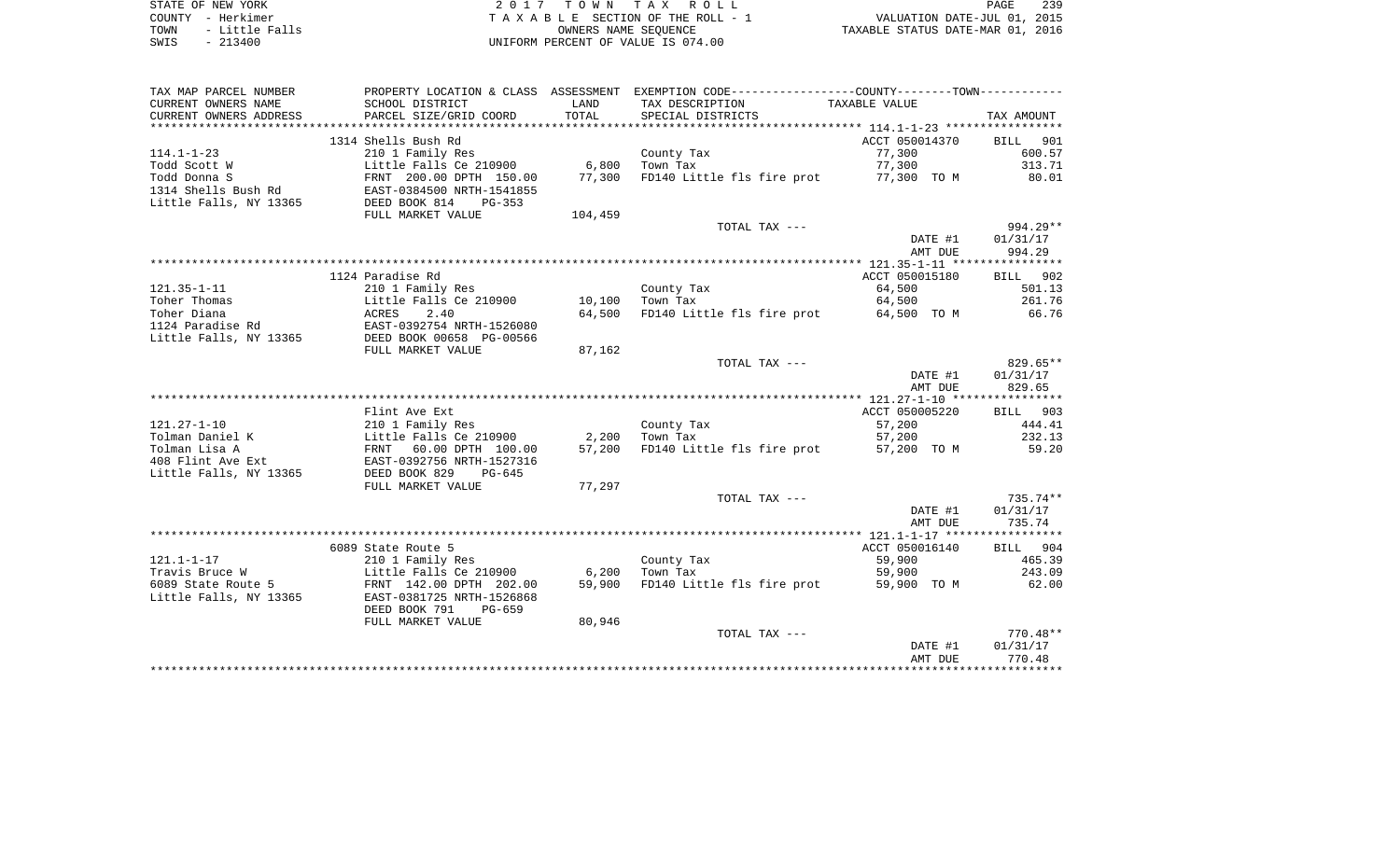| STATE OF NEW YORK      | 2017 TOWN TAX ROLL                 | 240<br>PAGE                      |
|------------------------|------------------------------------|----------------------------------|
| COUNTY - Herkimer      | TAXABLE SECTION OF THE ROLL - 1    | VALUATION DATE-JUL 01, 2015      |
| - Little Falls<br>TOWN | OWNERS NAME SEOUENCE               | TAXABLE STATUS DATE-MAR 01, 2016 |
| $-213400$<br>SWIS      | UNIFORM PERCENT OF VALUE IS 074.00 |                                  |

| TAX MAP PARCEL NUMBER       |                           |         | PROPERTY LOCATION & CLASS ASSESSMENT EXEMPTION CODE---------------COUNTY-------TOWN---------- |                    |                      |
|-----------------------------|---------------------------|---------|-----------------------------------------------------------------------------------------------|--------------------|----------------------|
| CURRENT OWNERS NAME         | SCHOOL DISTRICT           | LAND    | TAX DESCRIPTION                                                                               | TAXABLE VALUE      |                      |
| CURRENT OWNERS ADDRESS      | PARCEL SIZE/GRID COORD    | TOTAL   | SPECIAL DISTRICTS                                                                             |                    | TAX AMOUNT           |
|                             |                           |         |                                                                                               |                    |                      |
|                             | 276 Eatonville Rd         |         |                                                                                               | ACCT 050003750     | <b>BILL</b><br>905   |
| $114.3 - 3 - 4$             | 270 Mfg housing           |         | County Tax                                                                                    | 90,200             | 700.80               |
| Trevor Lyle                 | Herkimer Centra 213001    | 6,000   | Town Tax                                                                                      | 90,200             | 366.06               |
| Trevor Phyllis              | FRNT 250.00 DPTH 120.00   | 90,200  | FD140 Little fls fire prot                                                                    | 90,200 TO M        | 93.36                |
| C/O Steven Trevor           | 0.68<br>ACRES             |         |                                                                                               |                    |                      |
| 276 Eatonville Rd           | EAST-0380091 NRTH-1530072 |         |                                                                                               |                    |                      |
| Herkimer, NY 13350          | DEED BOOK 727<br>PG-058   |         |                                                                                               |                    |                      |
|                             | FULL MARKET VALUE         | 121,892 |                                                                                               |                    |                      |
|                             |                           |         | TOTAL TAX ---                                                                                 |                    | 1,160.22**           |
|                             |                           |         |                                                                                               | DATE #1            | 01/31/17             |
|                             |                           |         |                                                                                               | AMT DUE            | 1,160.22             |
|                             |                           |         |                                                                                               |                    |                      |
|                             | State Route 167           |         |                                                                                               | ACCT 050012750     | BILL 906             |
| $121.4 - 3 - 5$             | 322 Rural vac>10          |         | County Tax                                                                                    | 48,500             | 376.82               |
| Tzortzinakis John N         | Owen D Young<br>215001    | 48,500  | Town Tax                                                                                      | 48,500             | 196.83               |
| 310 Garden City St          | E                         | 48,500  | FD140 Little fls fire prot                                                                    | 48,500 TO M        | 50.20                |
| Islip Terrace, NY 11752     | Rt 167                    |         |                                                                                               |                    |                      |
|                             | FRNT 484.00 DPTH          |         |                                                                                               |                    |                      |
|                             | 38.70<br>ACRES            |         |                                                                                               |                    |                      |
|                             | EAST-0389575 NRTH-1513145 |         |                                                                                               |                    |                      |
|                             | DEED BOOK 1475<br>PG-572  |         |                                                                                               |                    |                      |
|                             | FULL MARKET VALUE         | 65,541  |                                                                                               |                    |                      |
|                             |                           |         | TOTAL TAX ---                                                                                 |                    | 623.85**             |
|                             |                           |         |                                                                                               | DATE #1            | 01/31/17             |
|                             |                           |         |                                                                                               | AMT DUE            | 623.85               |
|                             |                           |         |                                                                                               |                    |                      |
|                             | 1141 State Route 5S       |         |                                                                                               | ACCT 050004860     | 907<br>BILL          |
| $121.1 - 2 - 2$             | 210 1 Family Res          |         | County Tax                                                                                    | 46,000             | 357.39               |
| Urich Gary A                | Central Valley 212803     | 7,000   | Town Tax                                                                                      | 46,000             | 186.68               |
| Urich Barbra A              | FRNT 140.00 DPTH 255.00   | 46,000  | FD140 Little fls fire prot                                                                    | 46,000 TO M        | 47.61                |
| 1141 State Route 5S         | EAST-0381031 NRTH-1523543 |         |                                                                                               |                    |                      |
| Mohawk, NY 13407            | DEED BOOK 903<br>PG-464   |         |                                                                                               |                    |                      |
|                             | FULL MARKET VALUE         | 62,162  |                                                                                               |                    |                      |
|                             |                           |         | TOTAL TAX ---                                                                                 |                    | 591.68**             |
|                             |                           |         |                                                                                               | DATE #1            | 01/31/17             |
|                             |                           |         |                                                                                               | AMT DUE            | 591.68               |
|                             |                           |         |                                                                                               |                    |                      |
|                             | 155 Ohara Rd              |         |                                                                                               | ACCT 050016350     | BILL 908             |
| $114.2 - 1 - 35$            | 210 1 Family Res          |         | County Tax                                                                                    | 92,800             | 721.00               |
| USA Missions, Church of God | Little Falls Ce 210900    | 5,800   | Town Tax                                                                                      | 92,800             | 376.61               |
| In Christ Mennonite, Inc    | S                         | 92,800  | FD140 Little fls fire prot                                                                    | 92,800 TO M        | 96.05                |
| % Errol Boeckner            | $R-1$                     |         |                                                                                               |                    |                      |
| 38781 Richardson Gap Rd     | Life Use Janet Jaquays    |         |                                                                                               |                    |                      |
| Scio, OR 97374              | FRNT 103.00 DPTH 200.00   |         |                                                                                               |                    |                      |
|                             | EAST-0390330 NRTH-1539723 |         |                                                                                               |                    |                      |
| PRIOR OWNER ON 3/01/2016    | DEED BOOK 1615<br>PG-570  |         |                                                                                               |                    |                      |
| Welch Lance                 | FULL MARKET VALUE         | 125,405 |                                                                                               |                    |                      |
|                             |                           |         | TOTAL TAX ---                                                                                 |                    | 1,193.66**           |
|                             |                           |         |                                                                                               | DATE #1<br>AMT DUE | 01/31/17<br>1,193.66 |
|                             |                           |         |                                                                                               |                    |                      |
|                             |                           |         |                                                                                               |                    |                      |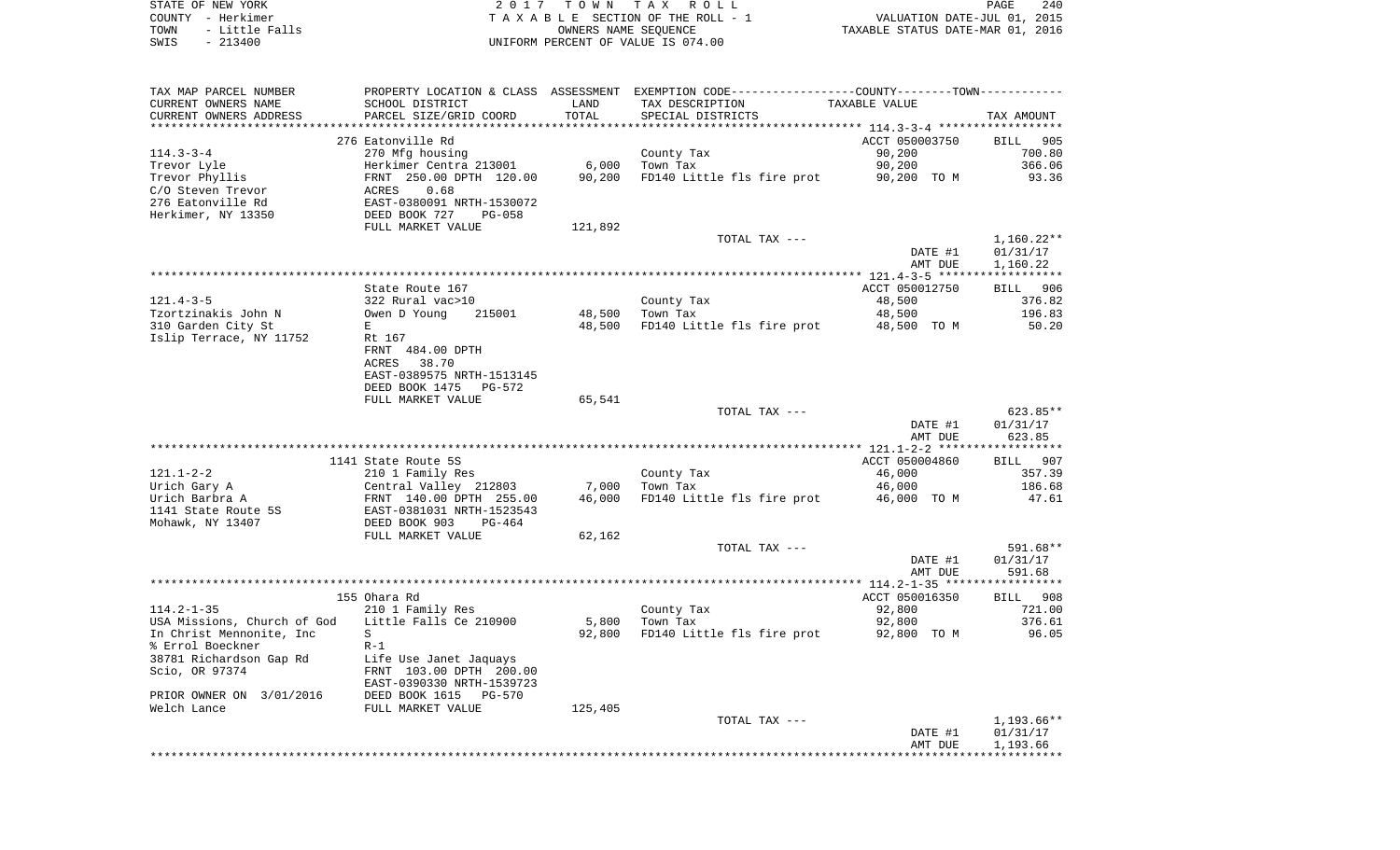| COUNTY - Herkimer<br>TOWN<br>- Little Falls<br>$-213400$<br>SWIS |                                                                   | TAXABLE SECTION OF THE ROLL - 1<br>OWNERS NAME SEQUENCE<br>UNIFORM PERCENT OF VALUE IS 074.00 |                                                                                               |                    | VALUATION DATE-JUL 01, 2015<br>TAXABLE STATUS DATE-MAR 01, 2016 |  |  |
|------------------------------------------------------------------|-------------------------------------------------------------------|-----------------------------------------------------------------------------------------------|-----------------------------------------------------------------------------------------------|--------------------|-----------------------------------------------------------------|--|--|
| TAX MAP PARCEL NUMBER                                            |                                                                   |                                                                                               | PROPERTY LOCATION & CLASS ASSESSMENT EXEMPTION CODE---------------COUNTY-------TOWN---------- |                    |                                                                 |  |  |
| CURRENT OWNERS NAME                                              | SCHOOL DISTRICT                                                   | LAND                                                                                          | TAX DESCRIPTION                                                                               | TAXABLE VALUE      |                                                                 |  |  |
| CURRENT OWNERS ADDRESS                                           | PARCEL SIZE/GRID COORD                                            | LAND<br>TOTAL                                                                                 | SPECIAL DISTRICTS                                                                             |                    | TAX AMOUNT                                                      |  |  |
|                                                                  |                                                                   |                                                                                               |                                                                                               |                    |                                                                 |  |  |
|                                                                  | 1136 Shells Bush Rd                                               |                                                                                               |                                                                                               | ACCT 05990900      | <b>BILL</b> 909                                                 |  |  |
| 114.1-1-25.13                                                    | 210 1 Family Res                                                  |                                                                                               |                                                                                               | 121,000            | 940.10                                                          |  |  |
| Valent Jason                                                     | Little Falls Ce 210900                                            |                                                                                               | County Tax<br>Town Tax<br>9,500 Town Tax                                                      | 121,000            | 491.05                                                          |  |  |
| 1136 Shells Bush Rd                                              | R1 G                                                              |                                                                                               | 121,000 FD140 Little fls fire prot 121,000 TO M 125.24                                        |                    |                                                                 |  |  |
| Little Falls, NY 13365 FRNT 348.00 DPTH                          |                                                                   |                                                                                               |                                                                                               |                    |                                                                 |  |  |
|                                                                  | ACRES<br>2.00                                                     |                                                                                               |                                                                                               |                    |                                                                 |  |  |
|                                                                  | EAST-0381014 NRTH-1541522                                         |                                                                                               |                                                                                               |                    |                                                                 |  |  |
|                                                                  | DEED BOOK 1472 PG-345                                             |                                                                                               |                                                                                               |                    |                                                                 |  |  |
|                                                                  | FULL MARKET VALUE                                                 | 163,514                                                                                       |                                                                                               |                    |                                                                 |  |  |
|                                                                  |                                                                   |                                                                                               | TOTAL TAX ---                                                                                 |                    | 1,556.39**                                                      |  |  |
|                                                                  |                                                                   |                                                                                               |                                                                                               | DATE #1            | 01/31/17                                                        |  |  |
|                                                                  |                                                                   |                                                                                               |                                                                                               | AMT DUE            | 1,556.39                                                        |  |  |
|                                                                  | 2090 State Route 169                                              |                                                                                               |                                                                                               | ACCT 050015390     | BILL 910                                                        |  |  |
|                                                                  |                                                                   |                                                                                               |                                                                                               | 76,100             | 591.25                                                          |  |  |
|                                                                  |                                                                   |                                                                                               | County Tax<br>Town Tax<br>8,800 Town Tax                                                      | 76,100             |                                                                 |  |  |
| Van Allen Theresa A                                              | E                                                                 |                                                                                               | 76,100 FD140 Little fls fire prot 76,100 TO M                                                 |                    | 308.84<br>78.77                                                 |  |  |
| 2090 State Route 169                                             | $R-1$                                                             |                                                                                               |                                                                                               |                    |                                                                 |  |  |
| Little Falls, NY 13365 Rt-169                                    |                                                                   |                                                                                               |                                                                                               |                    |                                                                 |  |  |
|                                                                  | ACRES 1.50                                                        |                                                                                               |                                                                                               |                    |                                                                 |  |  |
|                                                                  | EAST-0378143 NRTH-1546882                                         |                                                                                               |                                                                                               |                    |                                                                 |  |  |
|                                                                  | DEED BOOK 00593 PG-00028                                          |                                                                                               |                                                                                               |                    |                                                                 |  |  |
|                                                                  | FULL MARKET VALUE                                                 | 102,838                                                                                       |                                                                                               |                    |                                                                 |  |  |
|                                                                  |                                                                   |                                                                                               | TOTAL TAX ---                                                                                 |                    | 978.86**                                                        |  |  |
|                                                                  |                                                                   |                                                                                               |                                                                                               | DATE #1<br>AMT DUE | 01/31/17<br>978.86                                              |  |  |
|                                                                  |                                                                   |                                                                                               |                                                                                               |                    |                                                                 |  |  |
|                                                                  | 601 Dise Rd                                                       |                                                                                               |                                                                                               | ACCT 050005760     | BILL 911                                                        |  |  |
| $114.2 - 2 - 25$                                                 | 210 1 Family Res                                                  |                                                                                               | County Tax<br>Town Tax                                                                        | 89,000             | 691.48                                                          |  |  |
| Van Gorder Jeffrey<br>601 Dise Rd                                |                                                                   | 9,500                                                                                         |                                                                                               | 89,000             | 361.19                                                          |  |  |
| 601 Dise Rd                                                      | Little Falls Ce 210900<br>ACRES 2.00<br>EAST-0396805 NRTH-1541654 | 89,000                                                                                        | FD140 Little fls fire prot 89,000 TO M                                                        |                    | 92.12                                                           |  |  |
| Little Falls, NY 13365                                           |                                                                   |                                                                                               |                                                                                               |                    |                                                                 |  |  |
|                                                                  | DEED BOOK 895 PG-458                                              |                                                                                               |                                                                                               |                    |                                                                 |  |  |
|                                                                  | FULL MARKET VALUE                                                 | 120,270                                                                                       |                                                                                               |                    |                                                                 |  |  |
|                                                                  |                                                                   |                                                                                               | TOTAL TAX ---                                                                                 |                    | 1,144.79**                                                      |  |  |
|                                                                  |                                                                   |                                                                                               |                                                                                               | DATE #1            | 01/31/17                                                        |  |  |
|                                                                  |                                                                   |                                                                                               |                                                                                               | AMT DUE            | 1,144.79                                                        |  |  |
|                                                                  | 468 Flint Ave Ext                                                 |                                                                                               |                                                                                               | ACCT 050990630     | BILL 912                                                        |  |  |
|                                                                  |                                                                   |                                                                                               |                                                                                               | 32,500             | 252.51                                                          |  |  |
|                                                                  |                                                                   | 3,200                                                                                         | County Tax<br>Town Tax                                                                        | 32,500             | 131.89                                                          |  |  |
|                                                                  |                                                                   |                                                                                               | 32,500 FD140 Little fls fire prot 32,500 TO M                                                 |                    | 33.64                                                           |  |  |
|                                                                  |                                                                   |                                                                                               |                                                                                               |                    |                                                                 |  |  |
|                                                                  | DEED BOOK 925 PG-127                                              |                                                                                               |                                                                                               |                    |                                                                 |  |  |
|                                                                  | FULL MARKET VALUE                                                 | 43,919                                                                                        |                                                                                               |                    |                                                                 |  |  |
|                                                                  |                                                                   |                                                                                               | TOTAL TAX ---                                                                                 |                    | 418.04**                                                        |  |  |
|                                                                  |                                                                   |                                                                                               |                                                                                               | DATE #1            | 01/31/17                                                        |  |  |
|                                                                  |                                                                   |                                                                                               |                                                                                               | AMT DUE            | 418.04                                                          |  |  |
|                                                                  |                                                                   |                                                                                               |                                                                                               |                    |                                                                 |  |  |

PAGE 241

STATE OF NEW YORK **EXECUTE:**  $2017$  TOWN TAX ROLL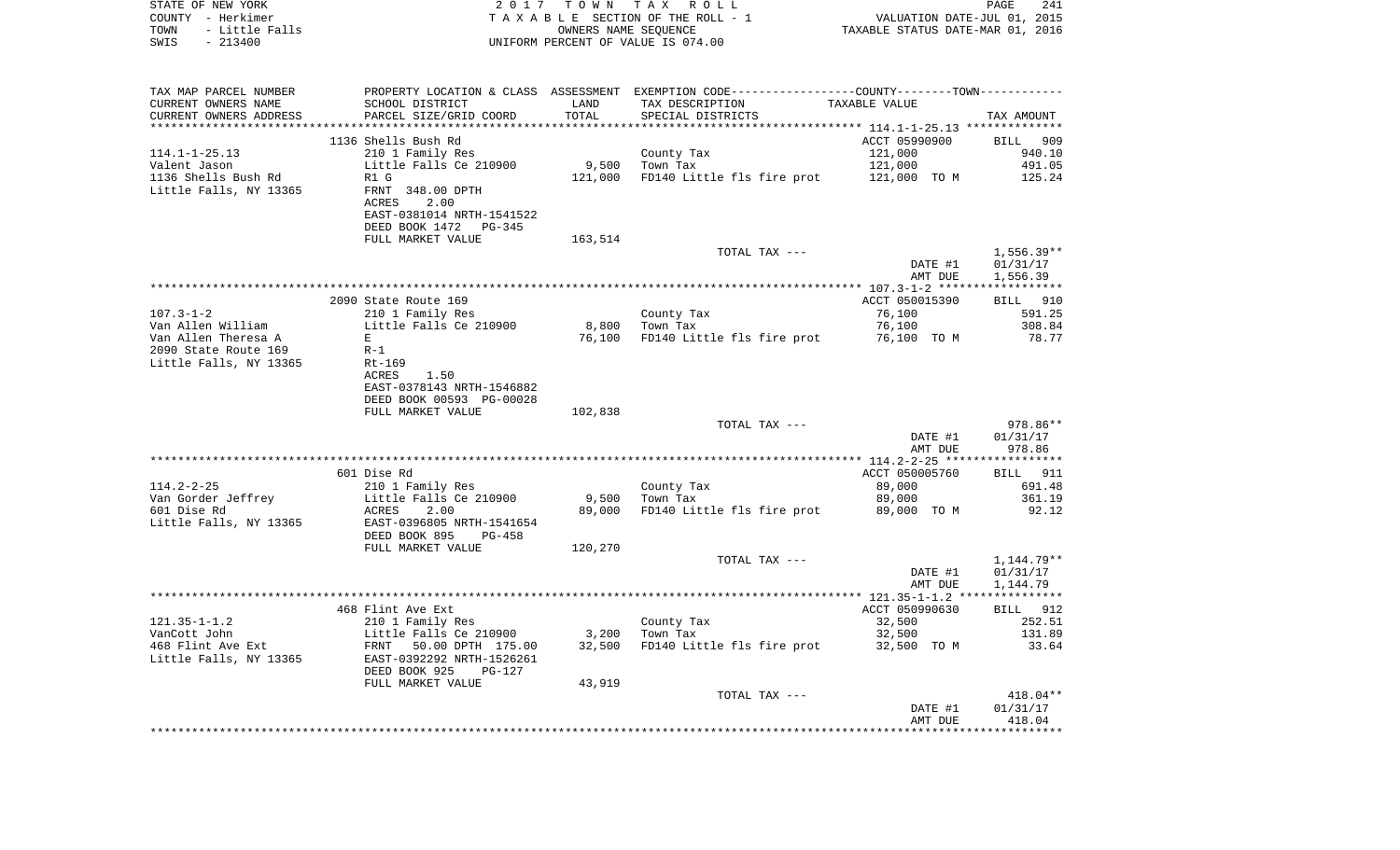| STATE OF NEW YORK      | 2017 TOWN TAX ROLL                 | 242<br>PAGE                      |
|------------------------|------------------------------------|----------------------------------|
| COUNTY - Herkimer      | TAXABLE SECTION OF THE ROLL - 1    | VALUATION DATE-JUL 01, 2015      |
| - Little Falls<br>TOWN | OWNERS NAME SEOUENCE               | TAXABLE STATUS DATE-MAR 01, 2016 |
| $-213400$<br>SWIS      | UNIFORM PERCENT OF VALUE IS 074.00 |                                  |

| TAX MAP PARCEL NUMBER     | PROPERTY LOCATION & CLASS ASSESSMENT |        | EXEMPTION CODE----------------COUNTY-------TOWN----------- |                  |            |
|---------------------------|--------------------------------------|--------|------------------------------------------------------------|------------------|------------|
| CURRENT OWNERS NAME       | SCHOOL DISTRICT                      | LAND   | TAX DESCRIPTION                                            | TAXABLE VALUE    |            |
| CURRENT OWNERS ADDRESS    | PARCEL SIZE/GRID COORD               | TOTAL  | SPECIAL DISTRICTS                                          |                  | TAX AMOUNT |
|                           |                                      |        |                                                            |                  |            |
|                           | 1297 State Route 169                 |        |                                                            | ACCT 050004620   | BILL 913   |
| $114.2 - 1 - 68$          | 210 1 Family Res                     |        | VETCOM CTS 41130                                           | 11,100<br>11,100 |            |
| Vanslyke Leroy            | Little Falls Ce 210900               | 6,300  | County Tax                                                 | 58,800           | 456.84     |
| Vanslyke Joan             | FRNT 101.90 DPTH 250.00              | 69,900 | Town Tax                                                   | 58,800           | 238.63     |
| 1297 State Rte 169        | -<br>EAST-0390277 NRTH-1538313       |        | FD140 Little fls fire prot 69,900 TO M                     |                  | 72.35      |
| Little Falls, NY 13365    | DEED BOOK 702<br>$PG-807$            |        |                                                            |                  |            |
|                           | FULL MARKET VALUE                    | 94,459 |                                                            |                  |            |
|                           |                                      |        | TOTAL TAX ---                                              |                  | 767.82**   |
|                           |                                      |        |                                                            | DATE #1          | 01/31/17   |
|                           |                                      |        |                                                            | AMT DUE          | 767.82     |
|                           |                                      |        |                                                            |                  |            |
|                           | Paines Hollow Rd                     |        |                                                            | ACCT 050010620   | BILL 914   |
| $127.4 - 2 - 8$           | 105 Vac farmland                     |        | AG MKTS L 41720                                            | 18,075<br>18,075 |            |
| Vasapolli Angelo          | 215001<br>Owen D Young               |        | 29,000 County Tax                                          | 10,925           | 84.88      |
| 85 Main St                | W                                    | 29,000 | Town Tax                                                   | 10,925           | 44.34      |
| Bloomingburge, NY 12721   | $F-L$ 25A                            |        | FD140 Little fls fire prot 10,925 TO M                     |                  | 11.31      |
|                           | Rt-167                               |        | 18,075 EX                                                  |                  |            |
| MAY BE SUBJECT TO PAYMENT | ACRES<br>27.30                       |        |                                                            |                  |            |
| UNDER AGDIST LAW TIL 2020 | EAST-0384802 NRTH-1504796            |        |                                                            |                  |            |
|                           | DEED BOOK 943<br>PG-666              |        |                                                            |                  |            |
|                           | FULL MARKET VALUE                    | 39,189 |                                                            |                  | $140.53**$ |
|                           |                                      |        | TOTAL TAX ---                                              | DATE #1          | 01/31/17   |
|                           |                                      |        |                                                            | AMT DUE          | 140.53     |
|                           |                                      |        |                                                            |                  |            |
|                           | Paines Hollow Rd                     |        |                                                            | ACCT 050010650   | BILL 915   |
| $127.4 - 2 - 9$           | 105 Vac farmland                     |        | AG MKTS L 41720                                            | 23,589<br>23,589 |            |
| Vasapolli Angelo          | Owen D Young<br>215001               |        | 43,200 County Tax                                          | 19,611           | 152.37     |
| 85 Main St                | W                                    | 43,200 | Town Tax                                                   | 19,611           | 79.59      |
| Bloomingburge, NY 12721   | $F-L$ 45A                            |        | FD140 Little fls fire prot 19,611 TO M                     |                  | 20.30      |
|                           | $Rt-167$                             |        | 23,589 EX                                                  |                  |            |
| MAY BE SUBJECT TO PAYMENT | ACRES<br>53.40                       |        |                                                            |                  |            |
| UNDER AGDIST LAW TIL 2020 | EAST-0386733 NRTH-1505284            |        |                                                            |                  |            |
|                           | DEED BOOK 943<br>$PG-666$            |        |                                                            |                  |            |
|                           | FULL MARKET VALUE                    | 58,378 |                                                            |                  |            |
|                           |                                      |        | TOTAL TAX ---                                              |                  | $252.26**$ |
|                           |                                      |        |                                                            | DATE #1          | 01/31/17   |
|                           |                                      |        |                                                            | AMT DUE          | 252.26     |
|                           |                                      |        |                                                            |                  |            |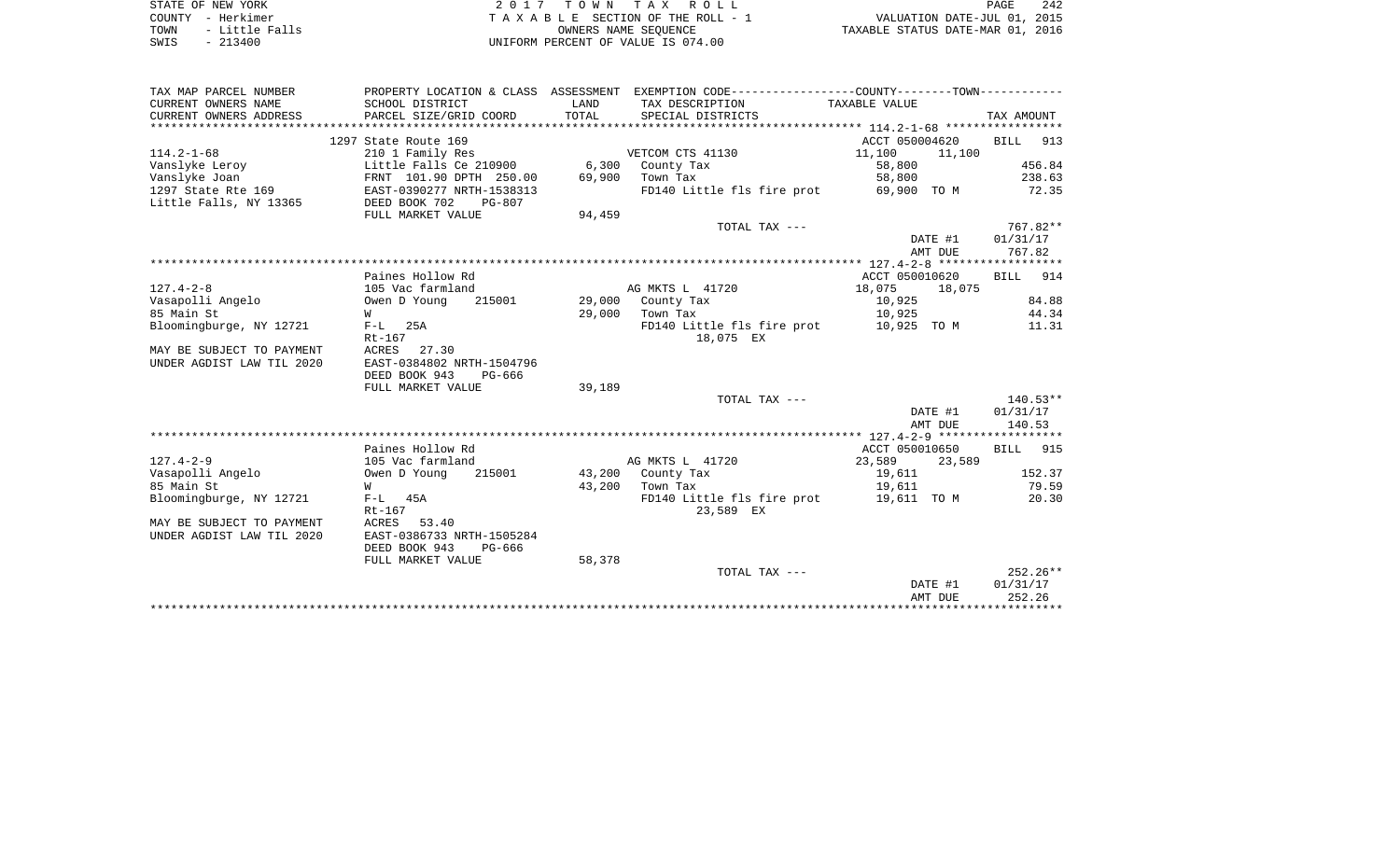| STATE OF NEW YORK<br>COUNTY - Herkimer<br>TOWN<br>- Little Falls<br>$-213400$<br>SWIS | 2017                                         |         | TOWN TAX ROLL<br>TAXABLE SECTION OF THE ROLL - 1<br>OWNERS NAME SEQUENCE<br>UNIFORM PERCENT OF VALUE IS 074.00 | VALUATION DATE-JUL 01, 2015<br>TAXABLE STATUS DATE-MAR 01, 2016 | PAGE<br>243                          |
|---------------------------------------------------------------------------------------|----------------------------------------------|---------|----------------------------------------------------------------------------------------------------------------|-----------------------------------------------------------------|--------------------------------------|
|                                                                                       |                                              |         |                                                                                                                |                                                                 |                                      |
| TAX MAP PARCEL NUMBER                                                                 |                                              |         | PROPERTY LOCATION & CLASS ASSESSMENT EXEMPTION CODE----------------COUNTY-------TOWN----------                 |                                                                 |                                      |
| CURRENT OWNERS NAME                                                                   | SCHOOL DISTRICT                              | LAND    | TAX DESCRIPTION                                                                                                | TAXABLE VALUE                                                   |                                      |
| CURRENT OWNERS ADDRESS                                                                | PARCEL SIZE/GRID COORD                       | TOTAL   | SPECIAL DISTRICTS                                                                                              |                                                                 | TAX AMOUNT                           |
|                                                                                       | 4845 Deck Rd                                 |         |                                                                                                                | ACCT 050010680                                                  | <b>BILL</b><br>916                   |
| $127.4 - 2 - 10$                                                                      | 241 Rural res&ag                             |         | AG MKTS L 41720                                                                                                | 27,601<br>27,601                                                |                                      |
| Vasapolli Angelo                                                                      | Owen D Young<br>215001                       | 107,100 | County Tax                                                                                                     | 226,299                                                         | 1,758.21                             |
| 85 Main St                                                                            | R1 G                                         | 253,900 | Town Tax                                                                                                       | 226,299                                                         | 918.39                               |
| Bloomingburge, NY 12721                                                               | Farm217a<br>Deck Rd                          |         | FD140 Little fls fire prot<br>27,601 EX                                                                        | 226,299 TO M                                                    | 234.23                               |
| MAY BE SUBJECT TO PAYMENT                                                             | ACRES 239.20                                 |         |                                                                                                                |                                                                 |                                      |
| UNDER AGDIST LAW TIL 2020                                                             | EAST-0388711 NRTH-1504421                    |         |                                                                                                                |                                                                 |                                      |
|                                                                                       | DEED BOOK 943<br>PG-666                      |         |                                                                                                                |                                                                 |                                      |
|                                                                                       | FULL MARKET VALUE                            | 343,108 |                                                                                                                |                                                                 |                                      |
|                                                                                       |                                              |         | TOTAL TAX ---                                                                                                  | DATE #1<br>AMT DUE                                              | $2,910.83**$<br>01/31/17<br>2,910.83 |
|                                                                                       |                                              |         |                                                                                                                |                                                                 |                                      |
|                                                                                       | Deck Rd                                      |         |                                                                                                                | ACCT 050007440                                                  | 917<br><b>BILL</b>                   |
| $127.4 - 2 - 13$                                                                      | 322 Rural vac>10                             |         | FOREST<br>47460                                                                                                | 19,656<br>19,656                                                |                                      |
| Vasapolli Elizabeth                                                                   | Owen D Young<br>215001                       | 44,300  | County Tax                                                                                                     | 24,644                                                          | 191.47                               |
| Vasapolli Mary                                                                        | E                                            | 44,300  | Town Tax                                                                                                       | 24,644                                                          | 100.01                               |
| 372 Kaisertown Rd                                                                     | Farm25a                                      |         | FD140 Little fls fire prot                                                                                     | 44,300 TO M                                                     | 45.85                                |
| Montgomery, NY 12549                                                                  | Deck Rd                                      |         |                                                                                                                |                                                                 |                                      |
| MAY BE SUBJECT TO PAYMENT                                                             | ACRES<br>59.50<br>EAST-0391726 NRTH-1503241  |         |                                                                                                                |                                                                 |                                      |
| UNDER RPTL480A UNTIL 2025                                                             | DEED BOOK 907<br>$PG-296$                    |         |                                                                                                                |                                                                 |                                      |
|                                                                                       | FULL MARKET VALUE                            | 59,865  |                                                                                                                |                                                                 |                                      |
|                                                                                       |                                              |         | TOTAL TAX ---                                                                                                  |                                                                 | $337.33**$                           |
|                                                                                       |                                              |         |                                                                                                                | DATE #1<br>AMT DUE                                              | 01/31/17<br>337.33                   |
|                                                                                       |                                              |         |                                                                                                                |                                                                 |                                      |
|                                                                                       | State Route 168                              |         |                                                                                                                | ACCT 050100110                                                  | 918<br>BILL                          |
| $127.4 - 2 - 12$                                                                      | 105 Vac farmland                             |         | FOREST<br>47460                                                                                                | 19,026<br>19,026                                                |                                      |
| Vasapolli Mary                                                                        | Owen D Young<br>215001                       | 24,400  | County Tax                                                                                                     | 5,374                                                           | 41.75                                |
| Vasapolli Elizabeth                                                                   | ACRES<br>23.60                               | 24,400  | Town Tax                                                                                                       | 5,374                                                           | 21.81                                |
| 372 Kaisertown Rd                                                                     | EAST-0393346 NRTH-1503510                    |         | FD140 Little fls fire prot                                                                                     | 24,400 TO M                                                     | 25.26                                |
| Montgomery, NY 12549                                                                  | DEED BOOK 907<br>PG-292<br>FULL MARKET VALUE | 32,973  |                                                                                                                |                                                                 |                                      |
| MAY BE SUBJECT TO PAYMENT                                                             |                                              |         |                                                                                                                |                                                                 |                                      |
| UNDER RPTL480A UNTIL 2025                                                             |                                              |         |                                                                                                                |                                                                 |                                      |
|                                                                                       |                                              |         | TOTAL TAX ---                                                                                                  |                                                                 | 88.82**                              |
|                                                                                       |                                              |         |                                                                                                                | DATE #1                                                         | 01/31/17                             |
|                                                                                       |                                              |         |                                                                                                                | AMT DUE                                                         | 88.82                                |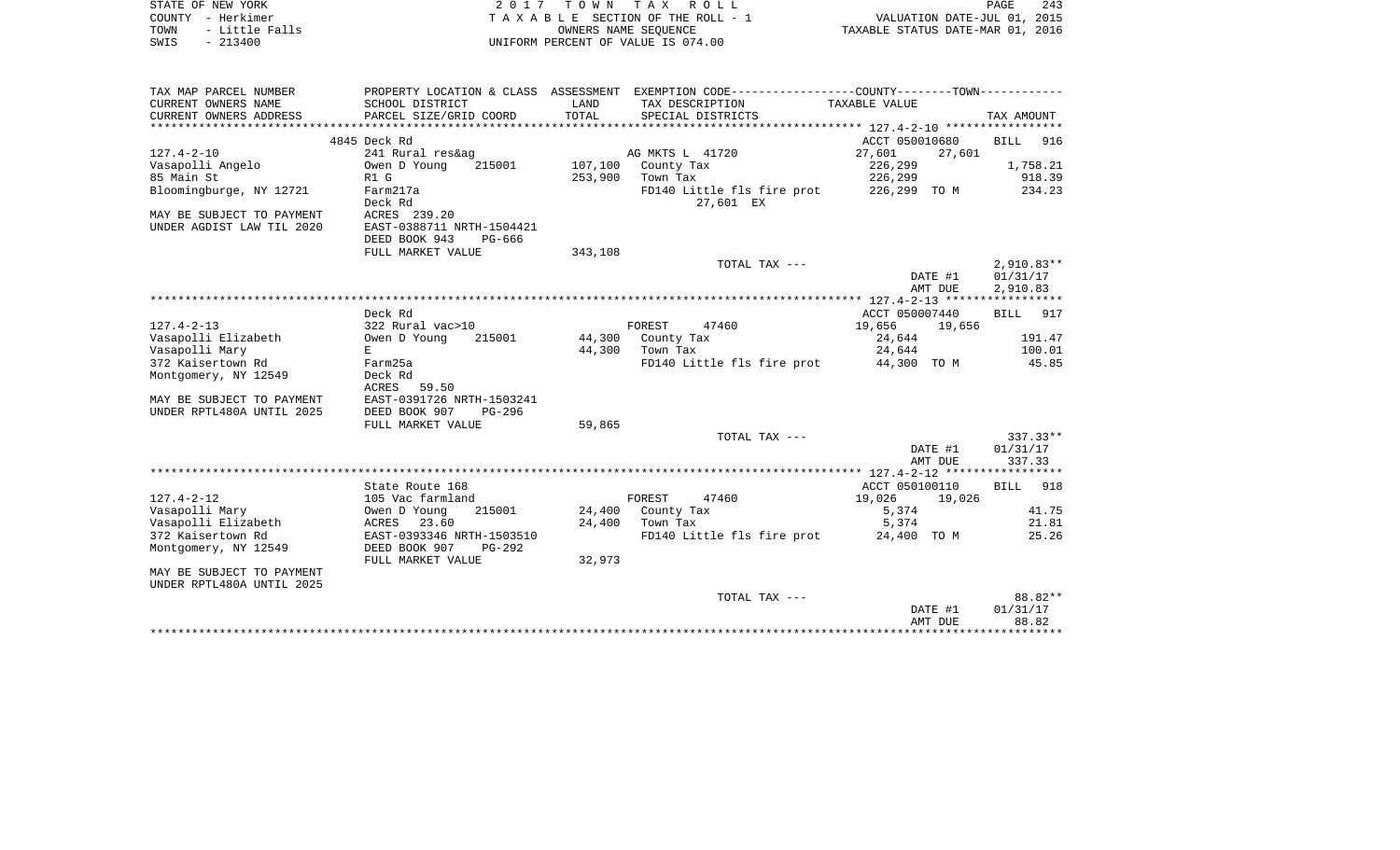| COUNTY - Herkimer<br>TOWN<br>- Little Falls<br>SWIS<br>$-213400$ |                                               |         | TAXABLE SECTION OF THE ROLL - 1<br>OWNERS NAME SEOUENCE<br>UNIFORM PERCENT OF VALUE IS 074.00 | VALUATION DATE-JUL 01, 2015<br>TAXABLE STATUS DATE-MAR 01, 2016 |                    |                      |
|------------------------------------------------------------------|-----------------------------------------------|---------|-----------------------------------------------------------------------------------------------|-----------------------------------------------------------------|--------------------|----------------------|
| TAX MAP PARCEL NUMBER                                            |                                               |         | PROPERTY LOCATION & CLASS ASSESSMENT EXEMPTION CODE---------------COUNTY-------TOWN---------- |                                                                 |                    |                      |
| CURRENT OWNERS NAME                                              | SCHOOL DISTRICT                               | LAND    | TAX DESCRIPTION                                                                               | TAXABLE VALUE                                                   |                    |                      |
| CURRENT OWNERS ADDRESS                                           | PARCEL SIZE/GRID COORD                        | TOTAL   | SPECIAL DISTRICTS                                                                             |                                                                 |                    | TAX AMOUNT           |
|                                                                  |                                               |         |                                                                                               |                                                                 |                    |                      |
|                                                                  | Deck Rd                                       |         |                                                                                               | ACCT 050012150                                                  |                    | BILL 919             |
| $127.4 - 2 - 7$                                                  | 210 1 Family Res                              |         | County Tax                                                                                    | 41,400                                                          |                    | 321.65               |
| Vasapolli Michael & Mary<br>Vasapolli Salvatore & Eli            | Owen D Young<br>215001<br>N                   | 41,400  | 6,200 Town Tax                                                                                | 41,400                                                          |                    | 168.01<br>42.85      |
| 372 Kaesertown Rd                                                | $R - 1$ $1/2A$                                |         | FD140 Little fls fire prot 41,400 TO M                                                        |                                                                 |                    |                      |
| Montgomery, NY 12549                                             | Deck Rd                                       |         |                                                                                               |                                                                 |                    |                      |
|                                                                  | FRNT 194.00 DPTH 130.00                       |         |                                                                                               |                                                                 |                    |                      |
|                                                                  | EAST-0384502 NRTH-1504117                     |         |                                                                                               |                                                                 |                    |                      |
|                                                                  | DEED BOOK 915<br>PG-176                       |         |                                                                                               |                                                                 |                    |                      |
|                                                                  | FULL MARKET VALUE                             | 55,946  |                                                                                               |                                                                 |                    |                      |
|                                                                  |                                               |         | TOTAL TAX ---                                                                                 |                                                                 |                    | 532.51**             |
|                                                                  |                                               |         |                                                                                               |                                                                 | DATE #1            | 01/31/17             |
|                                                                  |                                               |         |                                                                                               |                                                                 | AMT DUE            | 532.51               |
|                                                                  | State Route 168                               |         |                                                                                               |                                                                 |                    | <b>BILL</b><br>920   |
| $127.4 - 2 - 20.4$                                               | 112 Dairy farm                                |         | AG MKTS L 41720                                                                               | 20,220 20,220                                                   |                    |                      |
| Vasapolli Michael & Mary                                         | Owen D Young<br>215001                        |         | 69,900 AGRIC 10 Y 42100                                                                       | 15,100                                                          | 15,100             |                      |
| Vasapolli Sal & Elizabeth                                        | ACRES 112.50                                  |         | 166,300 County Tax                                                                            | 130,980                                                         |                    | 1,017.64             |
| 372 Kaiser Town Rd                                               | EAST-0386582 NRTH-1502780                     |         | Town Tax                                                                                      | 130,980                                                         |                    | 531.56               |
| Montgomery, NY 12549                                             | DEED BOOK 915<br>PG-277                       |         | FD140 Little fls fire prot                                                                    | 146,080 TO M                                                    |                    | 151.20               |
|                                                                  | FULL MARKET VALUE                             | 224,730 | 20,220 EX                                                                                     |                                                                 |                    |                      |
| MAY BE SUBJECT TO PAYMENT                                        |                                               |         |                                                                                               |                                                                 |                    |                      |
| UNDER AGDIST LAW TIL 2020                                        |                                               |         |                                                                                               |                                                                 |                    |                      |
|                                                                  |                                               |         | TOTAL TAX ---                                                                                 |                                                                 |                    | $1,700.40**$         |
|                                                                  |                                               |         |                                                                                               |                                                                 | DATE #1<br>AMT DUE | 01/31/17<br>1,700.40 |
|                                                                  |                                               |         |                                                                                               |                                                                 |                    |                      |
|                                                                  | Johnnycake Rd                                 |         |                                                                                               | ACCT 050100170                                                  |                    | <b>BILL</b><br>921   |
| $127.2 - 3 - 7$                                                  | 322 Rural vac>10                              |         | AG MKTS L 41720                                                                               | 8,638                                                           | 8,638              |                      |
| Vasapolli Michael & Sal                                          | Little Falls Ce 210900                        |         | 26,900 FOREST<br>47460                                                                        | 18,262                                                          | 18,262             |                      |
| Stone Keith                                                      | ACRES 24.60                                   |         | 26,900 County Tax                                                                             | 0.00                                                            |                    | 0.00                 |
| 372 Kaisertown Rd                                                | EAST-0392641 NRTH-1505081                     |         | Town Tax                                                                                      | 0.00                                                            |                    | 0.00                 |
| Montgomery, NY 12549                                             | DEED BOOK 1200<br>PG-823<br>FULL MARKET VALUE | 36,351  | FD140 Little fls fire prot 18,262 TO M<br>8,638 EX                                            |                                                                 |                    | 18.90                |
| MAY BE SUBJECT TO PAYMENT                                        |                                               |         |                                                                                               |                                                                 |                    |                      |
| UNDER RPTL480A UNTIL 2025                                        |                                               |         |                                                                                               |                                                                 |                    |                      |
|                                                                  |                                               |         | TOTAL TAX ---                                                                                 |                                                                 |                    | $18.90**$            |
|                                                                  |                                               |         |                                                                                               |                                                                 | DATE #1            | 01/31/17             |
|                                                                  |                                               |         |                                                                                               |                                                                 | AMT DUE            | 18.90                |
|                                                                  |                                               |         |                                                                                               |                                                                 |                    |                      |

PAGE 244

STATE OF NEW YORK  $2017$  TO W N TAX ROLL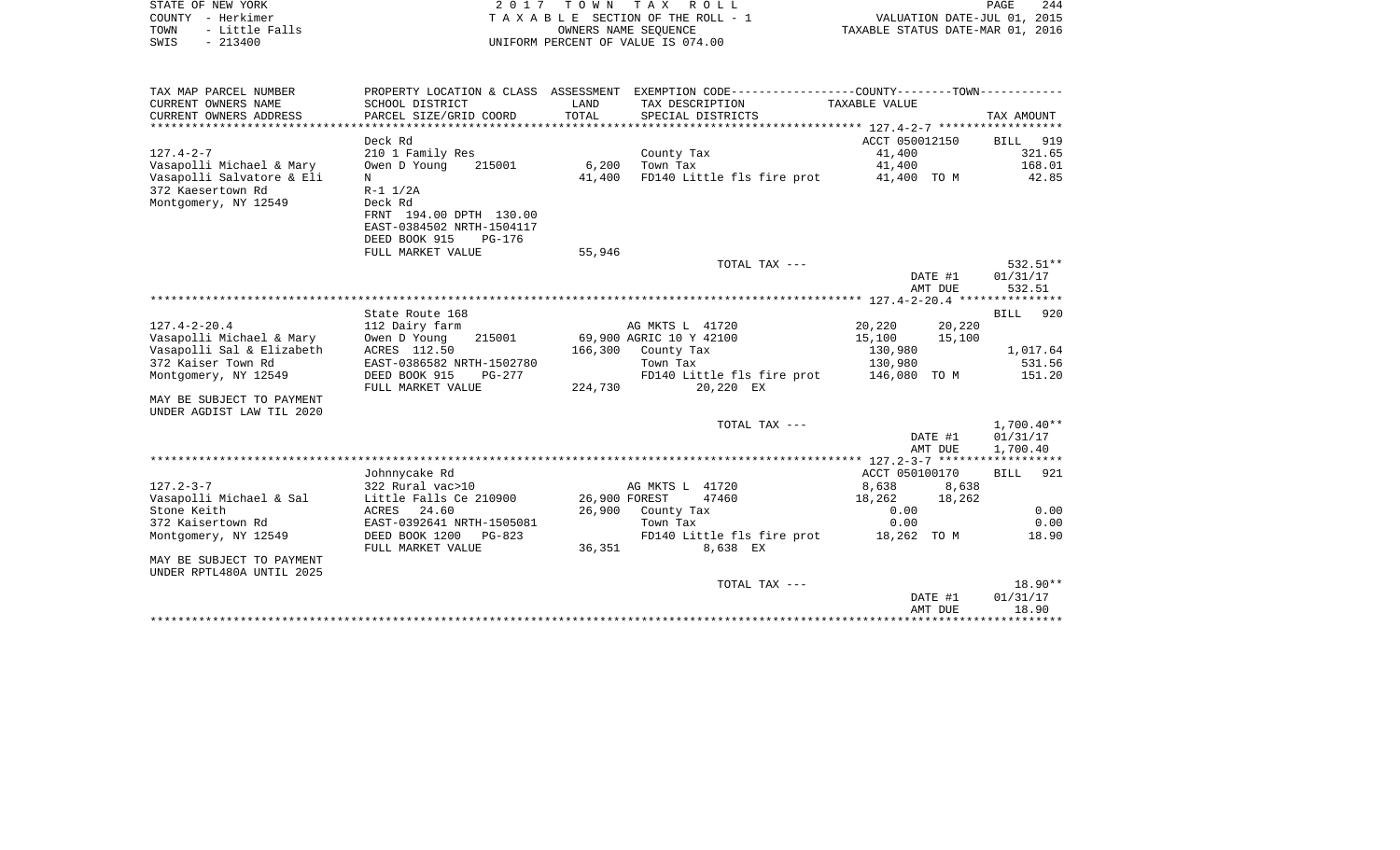| STATE OF NEW YORK<br>COUNTY - Herkimer<br>TOWN<br>- Little Falls<br>SWIS<br>$-213400$ |                                                   |                   | 2017 TOWN TAX ROLL<br>TAXABLE SECTION OF THE ROLL - 1<br>OWNERS NAME SEQUENCE<br>UNIFORM PERCENT OF VALUE IS 074.00 | VALUATION DATE-JUL 01, 2015<br>TAXABLE STATUS DATE-MAR 01, 2016 | PAGE<br>245              |
|---------------------------------------------------------------------------------------|---------------------------------------------------|-------------------|---------------------------------------------------------------------------------------------------------------------|-----------------------------------------------------------------|--------------------------|
| TAX MAP PARCEL NUMBER<br>CURRENT OWNERS NAME                                          | SCHOOL DISTRICT                                   | LAND              | PROPERTY LOCATION & CLASS ASSESSMENT EXEMPTION CODE---------------COUNTY-------TOWN----------<br>TAX DESCRIPTION    | TAXABLE VALUE                                                   |                          |
| CURRENT OWNERS ADDRESS                                                                | PARCEL SIZE/GRID COORD                            | TOTAL             | SPECIAL DISTRICTS                                                                                                   |                                                                 | TAX AMOUNT               |
|                                                                                       |                                                   |                   |                                                                                                                     |                                                                 |                          |
|                                                                                       | Johnnycake Rd                                     |                   |                                                                                                                     | ACCT 050100180                                                  | BILL 922                 |
| $127.2 - 3 - 8$                                                                       | 322 Rural vac>10<br>Little Falls Ce 210900        |                   | AG MKTS L 41720<br>27,400 FOREST<br>47460                                                                           | 8,582<br>8,582<br>18,818<br>18,818                              |                          |
| Vasapolli Michael & Sal<br>Stone Keith                                                | ACRES 25.20                                       |                   | 27,400 County Tax                                                                                                   | 0.00                                                            | 0.00                     |
| 372 Kaisertown Rd                                                                     | EAST-0392098 NRTH-1505127                         |                   | Town Tax                                                                                                            | 0.00                                                            | 0.00                     |
| Montgomery, NY 12549                                                                  | DEED BOOK 1198 PG-747                             |                   | FD140 Little fls fire prot 18,818 TO M                                                                              |                                                                 | 19.48                    |
| MAY BE SUBJECT TO PAYMENT<br>UNDER RPTL480A UNTIL 2025                                | FULL MARKET VALUE                                 | 37,027            | 8,582 EX                                                                                                            |                                                                 |                          |
|                                                                                       |                                                   |                   | TOTAL TAX ---                                                                                                       |                                                                 | 19.48**                  |
|                                                                                       |                                                   |                   |                                                                                                                     | DATE #1<br>AMT DUE                                              | 01/31/17<br>19.48        |
|                                                                                       |                                                   |                   |                                                                                                                     |                                                                 |                          |
| $114.3 - 1 - 21.1$                                                                    | 170 Lyle Rd<br>449 Other Storag                   |                   |                                                                                                                     | ACCT 050008280<br>164,600                                       | BILL 923<br>1,278.84     |
| Velonskis Edwin                                                                       | Herkimer Centra 213001                            |                   | County Tax<br>26,900 Town Tax                                                                                       | 164,600                                                         | 668.00                   |
| C/O Global Technology Limited N                                                       |                                                   | 164,600           | FD140 Little fls fire prot 164,600 TO M                                                                             |                                                                 | 170.37                   |
| 206 E 38th St<br>New York, NY 10016                                                   | Comm<br>Leahman Rd                                |                   |                                                                                                                     |                                                                 |                          |
|                                                                                       | ACRES<br>19.00<br>EAST-0381063 NRTH-1529327       |                   |                                                                                                                     |                                                                 |                          |
|                                                                                       | DEED BOOK 937<br>PG-455                           |                   |                                                                                                                     |                                                                 |                          |
|                                                                                       | FULL MARKET VALUE                                 | 222,432           |                                                                                                                     |                                                                 |                          |
|                                                                                       |                                                   |                   | TOTAL TAX ---                                                                                                       | DATE #1                                                         | $2,117.21**$<br>01/31/17 |
|                                                                                       |                                                   |                   |                                                                                                                     | AMT DUE                                                         | 2,117.21                 |
|                                                                                       |                                                   |                   |                                                                                                                     |                                                                 |                          |
|                                                                                       | 104 Lyle Rd                                       |                   |                                                                                                                     | ACCT 050990550                                                  | BILL 924                 |
| 114.3-1-21.3<br>Velonskis Edwin                                                       | 210 1 Family Res<br>Herkimer Centra 213001        | 7,000             | County Tax<br>Town Tax                                                                                              | 121,000<br>121,000                                              | 940.10<br>491.05         |
| 206 E 38th St                                                                         | FRNT 190.00 DPTH 170.00                           | 121,000           | FD140 Little fls fire prot 121,000 TO M                                                                             |                                                                 | 125.24                   |
| New York, NY 10016                                                                    | EAST-0343400 NRTH-1104775<br>DEED BOOK 1253 PG-67 |                   |                                                                                                                     |                                                                 |                          |
|                                                                                       | FULL MARKET VALUE                                 | 163,514           |                                                                                                                     |                                                                 |                          |
|                                                                                       |                                                   |                   | TOTAL TAX ---                                                                                                       |                                                                 | $1,556.39**$             |
|                                                                                       |                                                   |                   |                                                                                                                     | DATE #1<br>AMT DUE                                              | 01/31/17<br>1,556.39     |
|                                                                                       |                                                   |                   |                                                                                                                     |                                                                 |                          |
|                                                                                       | 189 Lyle Rd                                       |                   |                                                                                                                     | ACCT 050099710                                                  | BILL 925                 |
| 114.3-3-20                                                                            | 210 1 Family Res                                  |                   | County Tax                                                                                                          | 133,100                                                         | 1,034.11                 |
| Velonskis Edwin<br>C/O Global Technology Limited ACRES                                | Herkimer Centra 213001<br>5.90                    | 32,200<br>133,100 | Town Tax<br>FD140 Little fls fire prot 133,100 TO M                                                                 | 133,100                                                         | 540.16<br>137.77         |
| 206 E 38th St                                                                         | EAST-0382308 NRTH-1529701                         |                   |                                                                                                                     |                                                                 |                          |
| New York, NY 10016                                                                    | DEED BOOK 1088 PG-231                             |                   |                                                                                                                     |                                                                 |                          |
|                                                                                       | FULL MARKET VALUE                                 | 179,865           |                                                                                                                     |                                                                 |                          |

TOTAL TAX ---  $1,712.04**$  DATE #1 01/31/17 AMT DUE 1,712.04 \*\*\*\*\*\*\*\*\*\*\*\*\*\*\*\*\*\*\*\*\*\*\*\*\*\*\*\*\*\*\*\*\*\*\*\*\*\*\*\*\*\*\*\*\*\*\*\*\*\*\*\*\*\*\*\*\*\*\*\*\*\*\*\*\*\*\*\*\*\*\*\*\*\*\*\*\*\*\*\*\*\*\*\*\*\*\*\*\*\*\*\*\*\*\*\*\*\*\*\*\*\*\*\*\*\*\*\*\*\*\*\*\*\*\*\*\*\*\*\*\*\*\*\*\*\*\*\*\*\*\*\*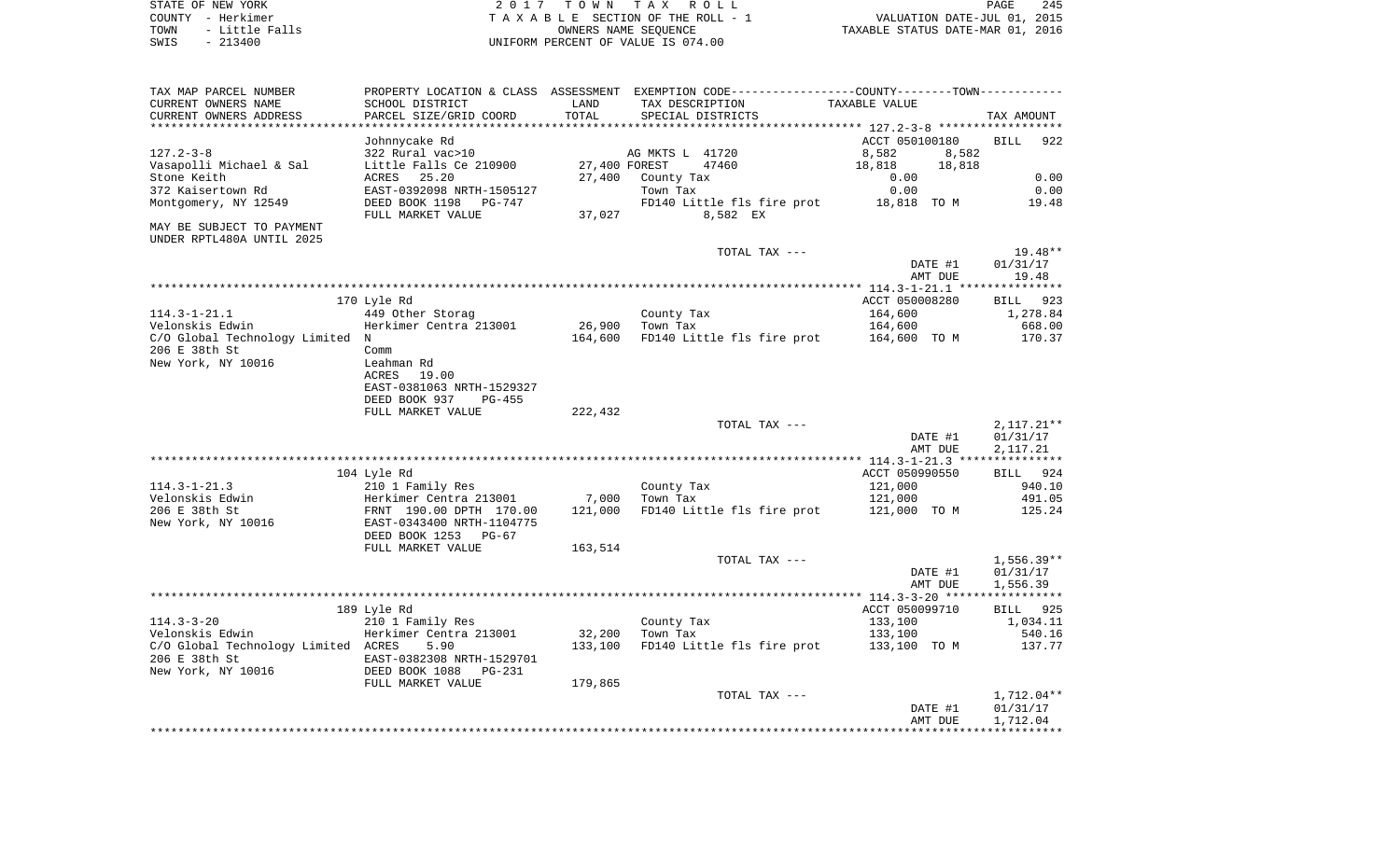STATE OF NEW YORK 2 0 1 7 T O W N T A X R O L L PAGE 246COUNTY - Herkimer T A X A B L E SECTION OF THE ROLL - 1 TOWN - Little Falls OWNERS NAME SEQUENCE TAXABLE STATUS DATE-MAR 01, 2016 SWIS - 213400 UNIFORM PERCENT OF VALUE IS 074.00

| TAX MAP PARCEL NUMBER<br>CURRENT OWNERS NAME<br>CURRENT OWNERS ADDRESS | SCHOOL DISTRICT<br>PARCEL SIZE/GRID COORD | LAND<br>TOTAL | PROPERTY LOCATION & CLASS ASSESSMENT EXEMPTION CODE----------------COUNTY--------TOWN----------<br>TAX DESCRIPTION<br>SPECIAL DISTRICTS | TAXABLE VALUE  | TAX AMOUNT   |
|------------------------------------------------------------------------|-------------------------------------------|---------------|-----------------------------------------------------------------------------------------------------------------------------------------|----------------|--------------|
|                                                                        |                                           |               |                                                                                                                                         |                |              |
|                                                                        | Lyle Rd                                   |               |                                                                                                                                         | ACCT 050100350 | BILL 926     |
| $114.3 - 3 - 21$                                                       | 311 Res vac land                          |               | County Tax                                                                                                                              | 18,200         | 141.40       |
| Velonskis Edwin                                                        | Herkimer Centra 213001                    | 18,200        | Town Tax                                                                                                                                | 18,200         | 73.86        |
| C/O Global Technology Limited ACRES                                    | 5.40                                      | 18,200        | FD140 Little fls fire prot 18,200 TO M                                                                                                  |                | 18.84        |
| 206 E 38th St                                                          | EAST-0382248 NRTH-1529364                 |               |                                                                                                                                         |                |              |
| New York, NY 10016                                                     | DEED BOOK 1088 PG-231                     |               |                                                                                                                                         |                |              |
|                                                                        | FULL MARKET VALUE                         | 24,595        |                                                                                                                                         |                |              |
|                                                                        |                                           |               | TOTAL TAX ---                                                                                                                           |                | 234.10**     |
|                                                                        |                                           |               |                                                                                                                                         | DATE #1        | 01/31/17     |
|                                                                        |                                           |               |                                                                                                                                         | AMT DUE        | 234.10       |
|                                                                        | Lyle Rd                                   |               |                                                                                                                                         | ACCT 050100370 | BILL 927     |
| $114.3 - 3 - 23$                                                       | 311 Res vac land                          |               | County Tax                                                                                                                              | 17,300         | 134.41       |
| Velonskis Edwin                                                        | Herkimer Centra 213001                    |               | 17,300 Town Tax                                                                                                                         | 17,300         | 70.21        |
| C/O Global Technology Limited ACRES                                    | 5.10                                      | 17,300        | FD140 Little fls fire prot 17,300 TO M                                                                                                  |                | 17.91        |
| 206 E 38th St                                                          | EAST-0381589 NRTH-1529838                 |               |                                                                                                                                         |                |              |
| New York, NY 10016                                                     | DEED BOOK 1088 PG-231                     |               |                                                                                                                                         |                |              |
|                                                                        | FULL MARKET VALUE                         | 23,378        |                                                                                                                                         |                |              |
|                                                                        |                                           |               | TOTAL TAX ---                                                                                                                           |                | $222.53**$   |
|                                                                        |                                           |               |                                                                                                                                         | DATE #1        | 01/31/17     |
|                                                                        |                                           |               |                                                                                                                                         | AMT DUE        | 222.53       |
|                                                                        |                                           |               |                                                                                                                                         |                |              |
|                                                                        | Lakeview Dr                               |               |                                                                                                                                         | ACCT 050100400 | BILL 928     |
| $114.3 - 3 - 27$                                                       | 311 Res vac land                          |               | County Tax                                                                                                                              | 27,800         | 215.99       |
| Velonskis Edwin                                                        | Herkimer Centra 213001                    | 27,800        | Town Tax                                                                                                                                | 27,800         | 112.82       |
| C/O Global Technology Limited ACRES                                    | 8.60                                      | 27,800        | FD140 Little fls fire prot 27,800 TO M                                                                                                  |                | 28.77        |
| 206 E 38th St                                                          | EAST-0380650 NRTH-1530541                 |               |                                                                                                                                         |                |              |
| New York, NY 10016                                                     | DEED BOOK 1123 PG-605                     |               |                                                                                                                                         |                |              |
|                                                                        | FULL MARKET VALUE                         | 37,568        | TOTAL TAX ---                                                                                                                           |                | 357.58**     |
|                                                                        |                                           |               |                                                                                                                                         | DATE #1        | 01/31/17     |
|                                                                        |                                           |               |                                                                                                                                         | AMT DUE        | 357.58       |
|                                                                        |                                           |               |                                                                                                                                         |                |              |
|                                                                        | 113 Lyle Rd                               |               |                                                                                                                                         | ACCT 050099720 | BILL 929     |
| $114.79 - 1 - 1$                                                       | 210 1 Family Res                          |               | County Tax                                                                                                                              | 104,000        | 808.02       |
| Velonskis Edwin                                                        | Herkimer Centra 213001                    | 9.600         | Town Tax                                                                                                                                | 104,000        | 422.06       |
| 206 East 38th St                                                       | FRNT 150.00 DPTH 139.00                   | 104,000       | FD140 Little fls fire prot 104,000 TO M                                                                                                 |                | 107.65       |
| New York, NY 10016                                                     | EAST-0380295 NRTH-1529616                 |               |                                                                                                                                         |                |              |
|                                                                        | DEED BOOK 1253 PG-28                      |               |                                                                                                                                         |                |              |
|                                                                        | FULL MARKET VALUE                         | 140,541       |                                                                                                                                         |                |              |
|                                                                        |                                           |               | TOTAL TAX ---                                                                                                                           |                | $1,337.73**$ |
|                                                                        |                                           |               |                                                                                                                                         | DATE #1        | 01/31/17     |
|                                                                        |                                           |               |                                                                                                                                         | AMT DUE        | 1,337.73     |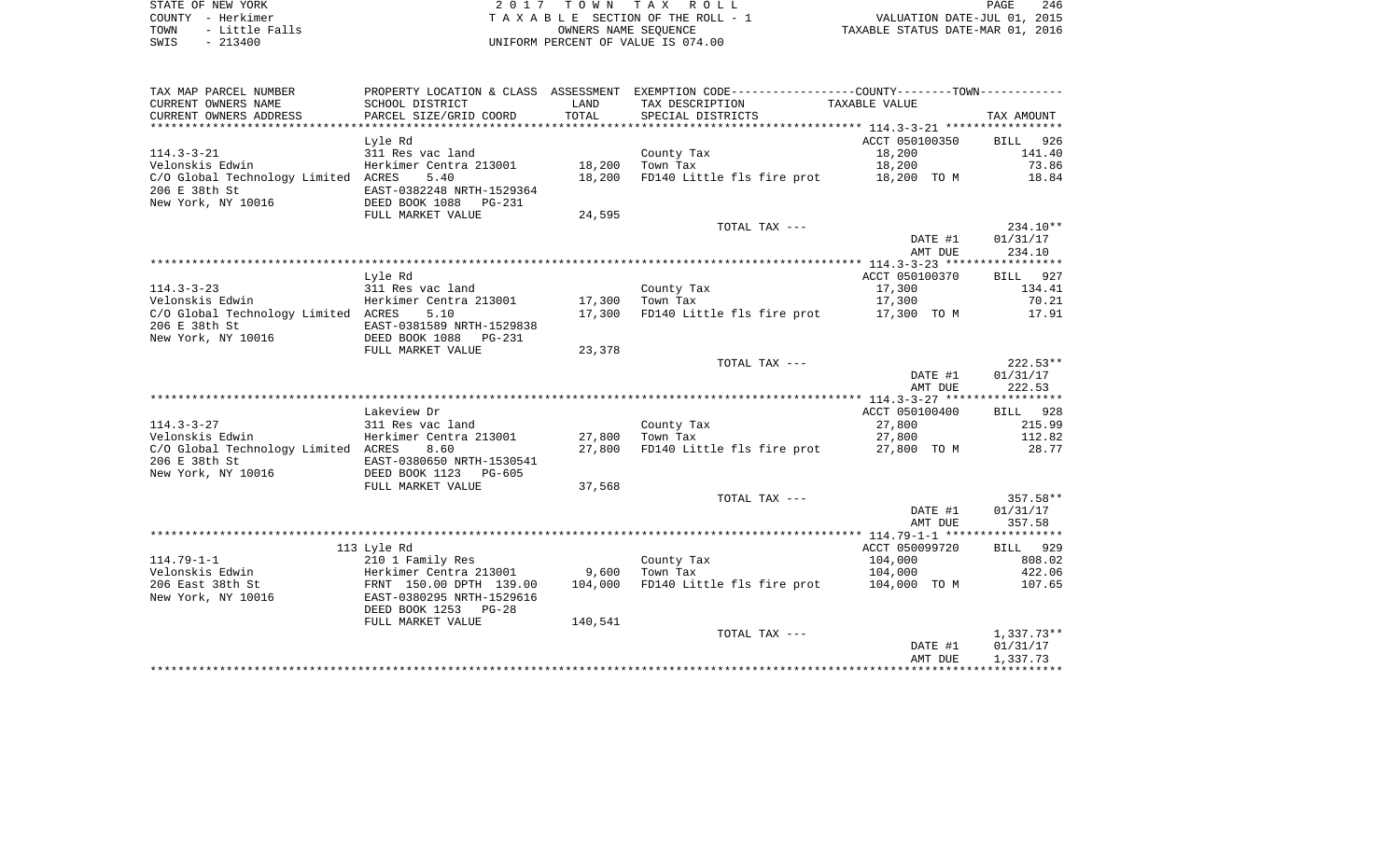STATE OF NEW YORK 2 0 1 7 T O W N T A X R O L L PAGE 247 COUNTY - Herkimer T A X A B L E SECTION OF THE ROLL - 1 VALUATION DATE-JUL 01, 2015 TOWN - Little Falls OWNERS NAME SEQUENCE TAXABLE STATUS DATE-MAR 01, 2016 SWIS - 213400 UNIFORM PERCENT OF VALUE IS 074.00

| TAX MAP PARCEL NUMBER<br>CURRENT OWNERS NAME                                                 | PROPERTY LOCATION & CLASS ASSESSMENT EXEMPTION CODE---------------COUNTY-------TOWN----------<br>SCHOOL DISTRICT | LAND  | TAX DESCRIPTION            | TAXABLE VALUE      |                                |
|----------------------------------------------------------------------------------------------|------------------------------------------------------------------------------------------------------------------|-------|----------------------------|--------------------|--------------------------------|
| CURRENT OWNERS ADDRESS                                                                       | PARCEL SIZE/GRID COORD                                                                                           | TOTAL | SPECIAL DISTRICTS          |                    | TAX AMOUNT                     |
|                                                                                              | Lyle Rd                                                                                                          |       |                            | ACCT 050100210     | BILL 930                       |
| $114.79 - 1 - 2$                                                                             | 311 Res vac land                                                                                                 |       | County Tax                 | 2,600              | 20.20                          |
| Velonskis Edwin                                                                              | Herkimer Centra 213001                                                                                           | 2,600 | Town Tax                   | 2,600              | 10.55                          |
| C/O Global Technology Limited FRNT 150.00 DPTH 150.00<br>206 E 38th St<br>New York, NY 10016 | EAST-0380277 NRTH-1529760<br>DEED BOOK 1123 PG-606                                                               | 2,600 | FD140 Little fls fire prot | 2,600 TO M         | 2.69                           |
|                                                                                              | FULL MARKET VALUE                                                                                                | 3,514 |                            |                    |                                |
|                                                                                              |                                                                                                                  |       | TOTAL TAX ---              |                    | $33.44**$                      |
|                                                                                              |                                                                                                                  |       |                            | DATE #1<br>AMT DUE | 01/31/17<br>33.44              |
|                                                                                              |                                                                                                                  |       |                            |                    |                                |
|                                                                                              | Lyle Rd                                                                                                          |       |                            | ACCT 050003780     | BILL 931                       |
| $114.79 - 1 - 3$                                                                             | 311 Res vac land                                                                                                 |       | County Tax                 | 3,400              | 26.42                          |
| Velonskis Edwin                                                                              | Herkimer Centra 213001                                                                                           | 3,400 | Town Tax                   | 3,400              | 13.80                          |
| C/O Global Technology Limited FRNT 145.80 DPTH 210.60<br>206 E 38th St                       | EAST-0380266 NRTH-1529933                                                                                        | 3,400 | FD140 Little fls fire prot | 3,400 TO M         | 3.52                           |
| New York, NY 10016                                                                           | DEED BOOK 1123 PG-606<br>FULL MARKET VALUE                                                                       | 4,595 |                            |                    |                                |
|                                                                                              |                                                                                                                  |       | TOTAL TAX ---              |                    | 43.74**                        |
|                                                                                              |                                                                                                                  |       |                            | DATE #1            | 01/31/17                       |
|                                                                                              |                                                                                                                  |       |                            | AMT DUE            | 43.74                          |
|                                                                                              |                                                                                                                  |       |                            |                    |                                |
|                                                                                              | Lyle Rd                                                                                                          |       |                            | ACCT 050100220     | BILL 932                       |
| $114.79 - 1 - 4$                                                                             | 311 Res vac land                                                                                                 |       | County Tax                 | 7,100              | 55.16                          |
| Velonskis Edwin                                                                              | Herkimer Centra 213001                                                                                           | 7,100 | Town Tax                   | 7,100              | 28.81                          |
| C/O Global Technology Limited ACRES<br>206 E 38th St<br>New York, NY 10016                   | 1.70<br>EAST-0380294 NRTH-1530154<br>DEED BOOK 1123 PG-606                                                       | 7,100 | FD140 Little fls fire prot | 7,100 TO M         | 7.35                           |
|                                                                                              | FULL MARKET VALUE                                                                                                | 9,595 |                            |                    |                                |
|                                                                                              |                                                                                                                  |       | TOTAL TAX ---              | DATE #1<br>AMT DUE | $91.32**$<br>01/31/17<br>91.32 |
|                                                                                              |                                                                                                                  |       |                            |                    |                                |
|                                                                                              | Lyle Rd                                                                                                          |       |                            | ACCT 050100230     | BILL 933                       |
| $114.79 - 1 - 5$                                                                             | 311 Res vac land                                                                                                 |       | County Tax                 | 3,800              | 29.52                          |
| Velonskis Edwin                                                                              | Herkimer Centra 213001                                                                                           | 3,800 | Town Tax                   | 3,800              | 15.42                          |
| C/O Global Technology Limited FRNT 120.00 DPTH                                               |                                                                                                                  | 3,800 | FD140 Little fls fire prot | 3,800 TO M         | 3.93                           |
| 206 E 38th St                                                                                | ACRES<br>0.76                                                                                                    |       |                            |                    |                                |
| New York, NY 10016                                                                           | EAST-0380518 NRTH-1530149                                                                                        |       |                            |                    |                                |
|                                                                                              | DEED BOOK 1123 PG-606                                                                                            |       |                            |                    |                                |
|                                                                                              | FULL MARKET VALUE                                                                                                | 5,135 |                            |                    |                                |
|                                                                                              |                                                                                                                  |       | TOTAL TAX ---              |                    | 48.87**                        |
|                                                                                              |                                                                                                                  |       |                            | DATE #1<br>AMT DUE | 01/31/17<br>48.87              |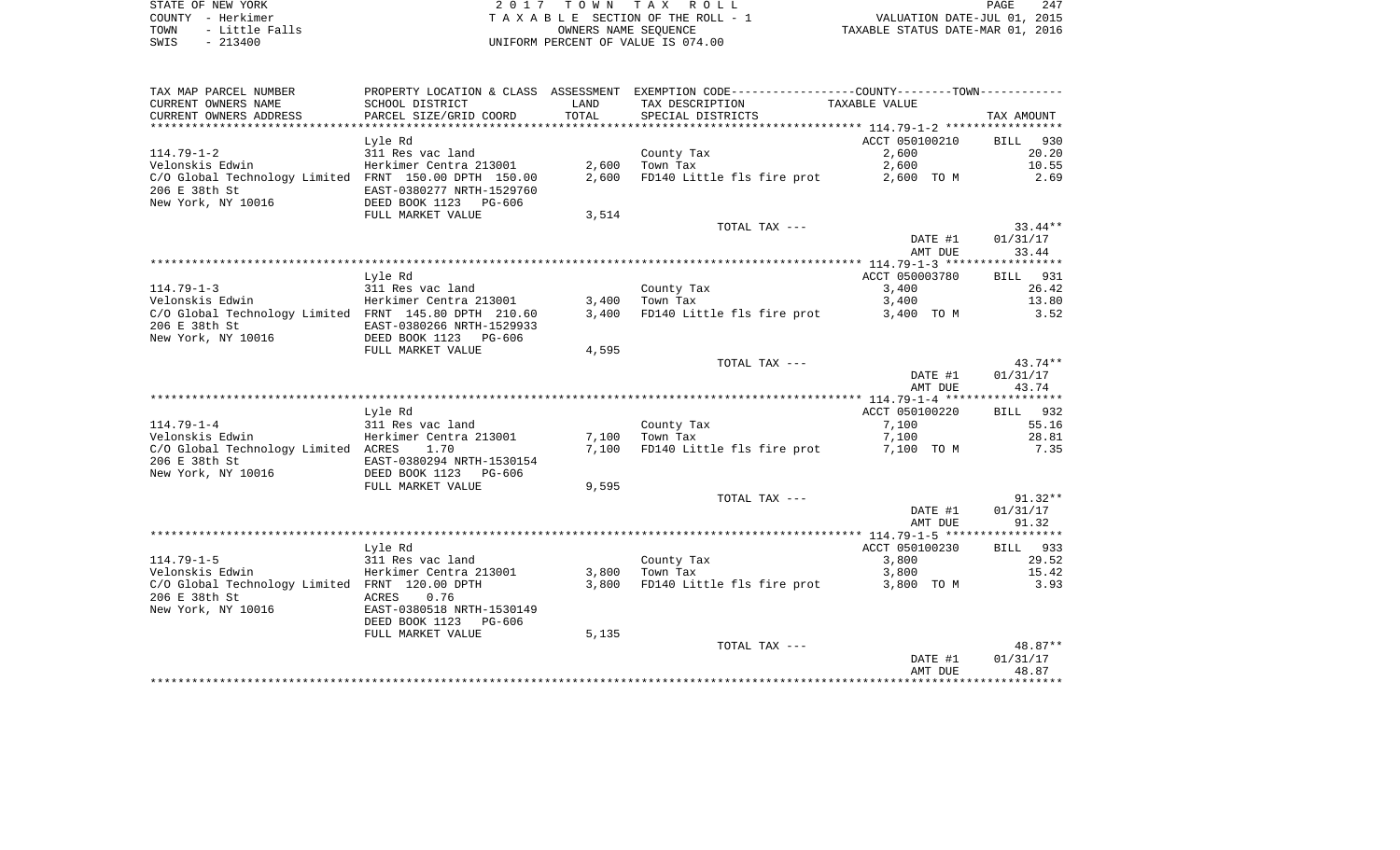| TAX MAP PARCEL NUMBER                                 | PROPERTY LOCATION & CLASS ASSESSMENT |         |                                        |                |                    |
|-------------------------------------------------------|--------------------------------------|---------|----------------------------------------|----------------|--------------------|
| CURRENT OWNERS NAME                                   | SCHOOL DISTRICT                      | LAND    | TAX DESCRIPTION                        | TAXABLE VALUE  |                    |
| CURRENT OWNERS ADDRESS                                | PARCEL SIZE/GRID COORD               | TOTAL   | SPECIAL DISTRICTS                      |                | TAX AMOUNT         |
|                                                       |                                      |         |                                        |                |                    |
|                                                       | Lyle Rd                              |         |                                        | ACCT 050100240 | <b>BILL</b><br>934 |
| $114.79 - 1 - 6$                                      | 311 Res vac land                     |         |                                        | 3,300          | 25.64              |
|                                                       |                                      |         | County Tax                             |                |                    |
| Velonskis Edwin                                       | Herkimer Centra 213001               | 3,300   | Town Tax                               | 3,300          | 13.39              |
| C/O Global Technology Limited FRNT 150.00 DPTH 160.80 |                                      | 3,300   | FD140 Little fls fire prot             | 3,300 TO M     | 3.42               |
| 206 E 38th St                                         | EAST-0380696 NRTH-1530103            |         |                                        |                |                    |
| New York, NY 10016                                    | DEED BOOK 1123 PG-606                |         |                                        |                |                    |
|                                                       | FULL MARKET VALUE                    | 4,459   |                                        |                |                    |
|                                                       |                                      |         | TOTAL TAX ---                          |                | $42.45**$          |
|                                                       |                                      |         |                                        | DATE #1        | 01/31/17           |
|                                                       |                                      |         |                                        | AMT DUE        | 42.45              |
|                                                       |                                      |         |                                        |                |                    |
|                                                       | 121 Lyle Rd                          |         |                                        | ACCT 050099410 | 935<br>BILL        |
| $114.79 - 1 - 12$                                     | 210 1 Family Res                     |         | County Tax                             | 83,500         | 648.74             |
| Velonskis Edwin                                       | Herkimer Centra 213001               | 6,000   | Town Tax                               | 83,500         | 338.87             |
|                                                       |                                      |         | FD140 Little fls fire prot             |                |                    |
| 206 East 38th St                                      | FRNT 160.00 DPTH 135.00              | 83,500  |                                        | 83,500 TO M    | 86.43              |
| New York, NY 10016                                    | EAST-0380502 NRTH-1529649            |         |                                        |                |                    |
|                                                       | DEED BOOK 1253 PG-64                 |         |                                        |                |                    |
|                                                       | FULL MARKET VALUE                    | 112,838 |                                        |                |                    |
|                                                       |                                      |         | TOTAL TAX ---                          |                | 1,074.04**         |
|                                                       |                                      |         |                                        | DATE #1        | 01/31/17           |
|                                                       |                                      |         |                                        | AMT DUE        | 1,074.04           |
|                                                       |                                      |         |                                        |                |                    |
|                                                       | 220 Eatonville Rd                    |         |                                        | ACCT 050003670 | BILL 936           |
| $121.1 - 1 - 7$                                       | 210 1 Family Res                     |         | County Tax                             | 72,300         | 561.73             |
| Velonskis Edwin                                       | Herkimer Centra 213001               | 6,200   | Town Tax                               | 72,300         | 293.42             |
| 206 E 38th St                                         | FRNT 120.00 DPTH 200.00              | 72,300  | FD140 Little fls fire prot 72,300 TO M |                | 74.83              |
| New York, NY 10016                                    | EAST-0380230 NRTH-1529073            |         |                                        |                |                    |
|                                                       |                                      |         |                                        |                |                    |
|                                                       | DEED BOOK 1350 PG-10                 |         |                                        |                |                    |
|                                                       | FULL MARKET VALUE                    | 97,703  |                                        |                |                    |
|                                                       |                                      |         | TOTAL TAX ---                          |                | 929.98**           |
|                                                       |                                      |         |                                        | DATE #1        | 01/31/17           |
|                                                       |                                      |         |                                        | AMT DUE        | 929.98             |
|                                                       |                                      |         |                                        |                |                    |
|                                                       | State Route 167                      |         |                                        |                | BILL 937           |
| $121.4 - 2 - 17.3$                                    | 314 Rural vac<10                     |         | County Tax                             | 4,000          | 31.08              |
| Vespi Gary                                            | Little Falls Ce 210900               | 4,000   | Town Tax                               | 4,000          | 16.23              |
| 133 Boepple Rd                                        | FRNT 410.00 DPTH                     | 4,000   | FD140 Little fls fire prot             | 4,000 TO M     | 4.14               |
| Mohawk, NY 13407                                      | ACRES<br>1.00                        |         |                                        |                |                    |
|                                                       | EAST-0392799 NRTH-1514539            |         |                                        |                |                    |
|                                                       | DEED BOOK 1452 PG-22                 |         |                                        |                |                    |
|                                                       |                                      |         |                                        |                |                    |
|                                                       | FULL MARKET VALUE                    | 5,405   |                                        |                |                    |
|                                                       |                                      |         | TOTAL TAX ---                          |                | $51.45**$          |
|                                                       |                                      |         |                                        | DATE #1        | 01/31/17           |
|                                                       |                                      |         |                                        | AMT DUE        | 51.45              |
|                                                       |                                      |         |                                        |                |                    |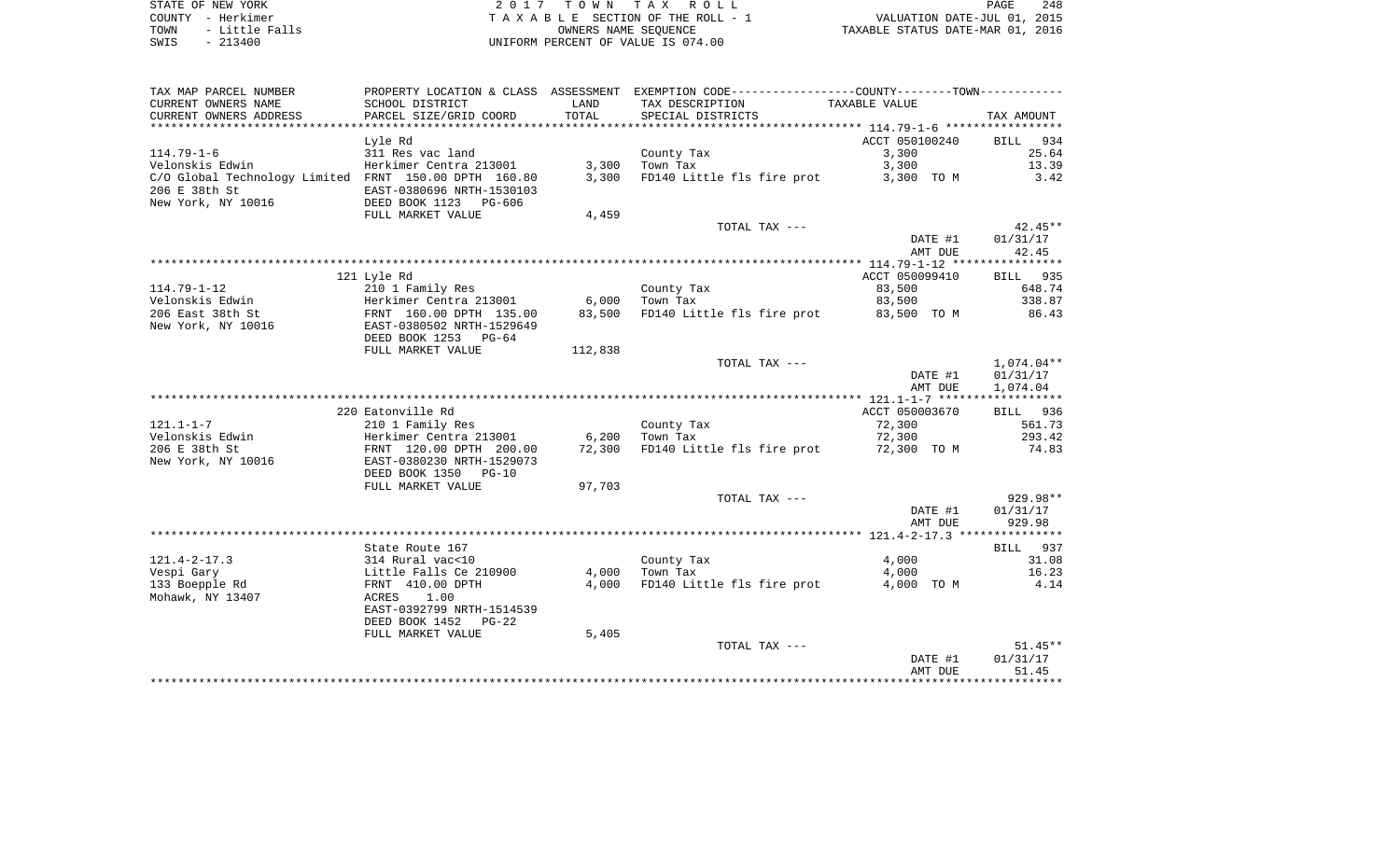| STATE OF NEW YORK      | 2017 TOWN TAX ROLL                 | 249<br>PAGE                      |
|------------------------|------------------------------------|----------------------------------|
| COUNTY - Herkimer      | TAXABLE SECTION OF THE ROLL - 1    | VALUATION DATE-JUL 01, 2015      |
| - Little Falls<br>TOWN | OWNERS NAME SEOUENCE               | TAXABLE STATUS DATE-MAR 01, 2016 |
| SWIS<br>$-213400$      | UNIFORM PERCENT OF VALUE IS 074.00 |                                  |

| TAX MAP PARCEL NUMBER     |                                                                                           |                   | PROPERTY LOCATION & CLASS ASSESSMENT EXEMPTION CODE----------------COUNTY--------TOWN---------- |                  |                          |
|---------------------------|-------------------------------------------------------------------------------------------|-------------------|-------------------------------------------------------------------------------------------------|------------------|--------------------------|
| CURRENT OWNERS NAME       | SCHOOL DISTRICT                                                                           | LAND              | TAX DESCRIPTION                                                                                 | TAXABLE VALUE    |                          |
| CURRENT OWNERS ADDRESS    | PARCEL SIZE/GRID COORD                                                                    | TOTAL             | SPECIAL DISTRICTS                                                                               |                  | TAX AMOUNT               |
|                           |                                                                                           |                   |                                                                                                 |                  |                          |
|                           | 133 Boepple Rd                                                                            |                   |                                                                                                 | ACCT 050099130   | BILL 938                 |
| $127.2 - 2 - 19.2$        | 270 Mfg housing                                                                           |                   | County Tax                                                                                      | 38,500           | 299.12                   |
| Vespi Gary D              | Little Falls Ce 210900                                                                    | 9,200             | Town Tax                                                                                        | 38,500           | 156.24                   |
| 133 Boepple Rd            | FRNT 337.30 DPTH                                                                          | 38,500            | School Relevy                                                                                   |                  | 1,610.18                 |
| Mohawk, NY 13407          | 1.40<br>ACRES<br>EAST-0394268 NRTH-1510234                                                |                   | FD140 Little fls fire prot 38,500 TO M                                                          |                  | 39.85                    |
|                           | DEED BOOK 787<br>$PG-30$                                                                  |                   |                                                                                                 |                  |                          |
|                           | FULL MARKET VALUE                                                                         | 52,027            |                                                                                                 |                  |                          |
|                           |                                                                                           |                   | TOTAL TAX ---                                                                                   |                  | $2,105.39**$             |
|                           |                                                                                           |                   |                                                                                                 | DATE #1          | 01/31/17                 |
|                           |                                                                                           |                   |                                                                                                 | AMT DUE          | 2,105.39                 |
|                           | Paines Hollow Rd                                                                          |                   |                                                                                                 | ACCT 050008250   | BILL 939                 |
|                           |                                                                                           |                   |                                                                                                 | 152,200          |                          |
| $121.4 - 2 - 32$          | 421 Restaurant                                                                            |                   | County Tax<br>Town Tax                                                                          | 152,200          | 1,182.50<br>617.67       |
| Vespi Guy<br>RD3 Box 115C | Little Falls Ce 210900<br>ACRES<br>4.00                                                   | 47,200<br>152,200 | School Relevy                                                                                   |                  | 6,365.38                 |
| Little Falls, NY 13365    | EAST-0390893 NRTH-1518172                                                                 |                   | FD140 Little fls fire prot 152,200 TO M                                                         |                  | 157.53                   |
|                           | DEED BOOK 768<br>PG-346                                                                   |                   |                                                                                                 |                  |                          |
|                           | FULL MARKET VALUE                                                                         | 205,676           |                                                                                                 |                  |                          |
|                           |                                                                                           |                   | TOTAL TAX ---                                                                                   | DATE #1          | $8,323.08**$<br>01/31/17 |
|                           |                                                                                           |                   |                                                                                                 | AMT DUE          | 8,323.08                 |
|                           |                                                                                           |                   |                                                                                                 |                  |                          |
|                           | 227 Boepple Rd                                                                            |                   |                                                                                                 | ACCT 050099870   | BILL 940                 |
| $127.2 - 2 - 20.11$       | 210 1 Family Res                                                                          |                   | County Tax                                                                                      | 99,000           | 769.17                   |
| Vespi Guy                 |                                                                                           | 12,200            | Town Tax                                                                                        | 99,000           | 401.77                   |
| Vespi Cynthia             |                                                                                           | 99,000            | School Relevy                                                                                   |                  | 3,253.11                 |
| 227 Boepple Rd            |                                                                                           |                   | FD140 Little fls fire prot 99,000 TO M                                                          |                  | 102.47                   |
| Little Falls, NY 13365    | Little Falls Ce 210900<br>ACRES 3.80<br>EAST-0393972 NRTH-1510880<br>DEED BOOK 813 PG-209 |                   |                                                                                                 |                  |                          |
|                           | FULL MARKET VALUE                                                                         | 133,784           |                                                                                                 |                  |                          |
|                           |                                                                                           |                   | TOTAL TAX ---                                                                                   |                  | $4,526.52**$             |
|                           |                                                                                           |                   |                                                                                                 | DATE #1          | 01/31/17                 |
|                           |                                                                                           |                   |                                                                                                 | AMT DUE          | 4,526.52                 |
|                           |                                                                                           |                   |                                                                                                 |                  |                          |
|                           | Fall Hill Rd                                                                              |                   |                                                                                                 | ACCT 050003420   | BILL 941                 |
| $121.2 - 3 - 17.1$        | 120 Field crops                                                                           |                   | AG MKTS L 41720                                                                                 | 19,965<br>19,965 |                          |
| Via Alta Inc              | Little Falls Ce 210900                                                                    |                   | 42,200 County Tax                                                                               | 22,235           | 172.75                   |
| Geoff Grace               | S                                                                                         | 42,200            | Town Tax                                                                                        | 22,235           | 90.24                    |
| 2801 St Hwy 5S            | Farm70a                                                                                   |                   | School Relevy                                                                                   |                  | 929.93                   |
| Little Falls, NY 13365    | $Rt-5-S$<br>FRNT 148.00 DPTH                                                              |                   | FD140 Little fls fire prot 22,235 TO M<br>19,965 EX                                             |                  | 23.01                    |
| MAY BE SUBJECT TO PAYMENT | 51.30<br>ACRES                                                                            |                   |                                                                                                 |                  |                          |
| UNDER AGDIST LAW TIL 2020 | EAST-0395100 NRTH-1524333                                                                 |                   |                                                                                                 |                  |                          |
|                           | DEED BOOK 1266<br>PG-773                                                                  |                   |                                                                                                 |                  |                          |
|                           | FULL MARKET VALUE                                                                         | 57,027            |                                                                                                 |                  |                          |
|                           |                                                                                           |                   | TOTAL TAX ---                                                                                   |                  | 1,215.93**               |
|                           |                                                                                           |                   |                                                                                                 | DATE #1          | 01/31/17                 |
|                           |                                                                                           |                   |                                                                                                 | AMT DUE          | 1,215.93                 |
|                           |                                                                                           |                   |                                                                                                 |                  |                          |
|                           |                                                                                           |                   |                                                                                                 |                  |                          |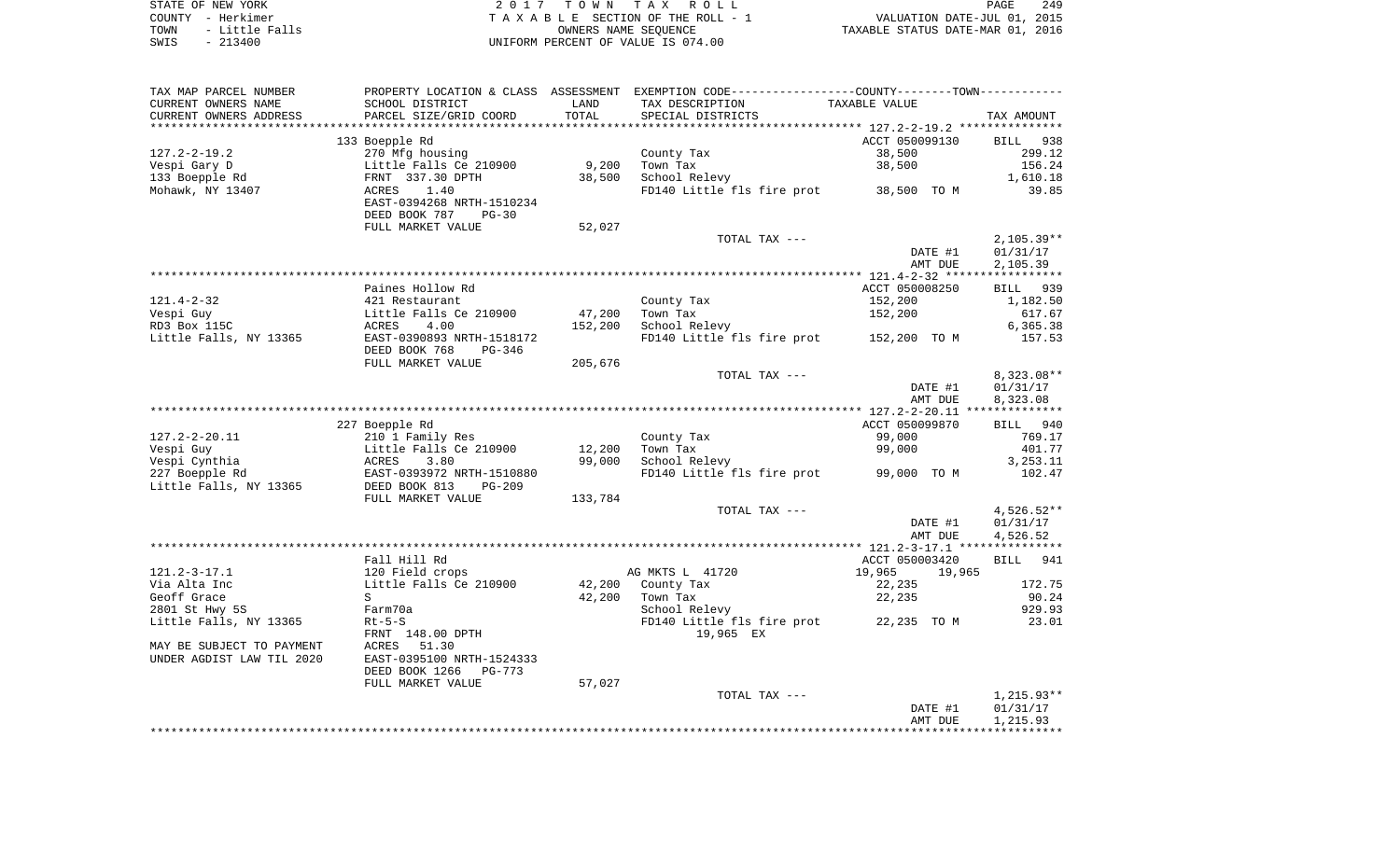| STATE OF NEW YORK      | 2017 TOWN TAX ROLL                 | 250<br>PAGE                      |
|------------------------|------------------------------------|----------------------------------|
| COUNTY - Herkimer      | TAXABLE SECTION OF THE ROLL - 1    | VALUATION DATE-JUL 01, 2015      |
| - Little Falls<br>TOWN | OWNERS NAME SEOUENCE               | TAXABLE STATUS DATE-MAR 01, 2016 |
| $-213400$<br>SWIS      | UNIFORM PERCENT OF VALUE IS 074.00 |                                  |

| TAX MAP PARCEL NUMBER         |                                                   |         | PROPERTY LOCATION & CLASS ASSESSMENT EXEMPTION CODE----------------COUNTY--------TOWN---------- |                |                    |
|-------------------------------|---------------------------------------------------|---------|-------------------------------------------------------------------------------------------------|----------------|--------------------|
| CURRENT OWNERS NAME           | SCHOOL DISTRICT                                   | LAND    | TAX DESCRIPTION                                                                                 | TAXABLE VALUE  |                    |
| CURRENT OWNERS ADDRESS        | PARCEL SIZE/GRID COORD                            | TOTAL   | SPECIAL DISTRICTS                                                                               |                | TAX AMOUNT         |
| ***************************** |                                                   |         |                                                                                                 |                |                    |
|                               | Fall Hill Rd                                      |         |                                                                                                 | ACCT 050003480 | <b>BILL</b><br>942 |
| $121.2 - 3 - 22$              | 105 Vac farmland                                  |         | AG MKTS L 41720                                                                                 | 1,851<br>1,851 |                    |
| Via Alta Inc                  | Little Falls Ce 210900                            | 25,000  | County Tax                                                                                      | 23,149         | 179.85             |
| Geoff Grace                   | S                                                 | 25,000  | Town Tax                                                                                        | 23,149         | 93.95              |
| 2801 St Hwy 5S                | $F-L$ 93A                                         |         | School Relevy                                                                                   |                | 968.15             |
| Little Falls, NY 13365        | $Rt-5-S$                                          |         | FD140 Little fls fire prot 23,149 TO M                                                          |                | 23.96              |
|                               | ACRES 49.40                                       |         | 1,851 EX                                                                                        |                |                    |
| MAY BE SUBJECT TO PAYMENT     | EAST-0396315 NRTH-1524090                         |         |                                                                                                 |                |                    |
| UNDER AGDIST LAW TIL 2020     | DEED BOOK 1266<br>PG-773                          |         |                                                                                                 |                |                    |
|                               | FULL MARKET VALUE                                 | 33,784  |                                                                                                 |                |                    |
|                               |                                                   |         | TOTAL TAX ---                                                                                   |                | $1,265.91**$       |
|                               |                                                   |         |                                                                                                 | DATE #1        | 01/31/17           |
|                               |                                                   |         |                                                                                                 | AMT DUE        | 1,265.91           |
|                               |                                                   |         |                                                                                                 |                |                    |
|                               | 215 Ohara Rd                                      |         |                                                                                                 | ACCT 050099680 | BILL 943           |
| $114.2 - 1 - 26.4$            | 210 1 Family Res                                  |         | County Tax                                                                                      | 79,100         | 614.56             |
| Vielkind James G              | Little Falls Ce 210900                            | 6,200   | Town Tax                                                                                        | 79,100         | 321.01             |
| Vielkind Donna                | FRNT 204.00 DPTH 177.00                           | 79,100  | FD140 Little fls fire prot                                                                      | 79,100 TO M    | 81.87              |
| 215 O'hara Rd                 | EAST-0390204 NRTH-1540868                         |         |                                                                                                 |                |                    |
| Little Falls, NY 13365        | DEED BOOK 881<br>$PG-139$                         |         |                                                                                                 |                |                    |
|                               | FULL MARKET VALUE                                 | 106,892 |                                                                                                 |                |                    |
|                               |                                                   |         | TOTAL TAX ---                                                                                   |                | $1,017.44**$       |
|                               |                                                   |         |                                                                                                 | DATE #1        | 01/31/17           |
|                               |                                                   |         |                                                                                                 | AMT DUE        | 1,017.44           |
|                               |                                                   |         |                                                                                                 |                |                    |
|                               | 440 Flint Ave Ext                                 |         |                                                                                                 | ACCT 050012090 | BILL 944           |
| $121.27 - 1 - 15$             | 210 1 Family Res                                  |         | County Tax                                                                                      | 58,300         | 452.96             |
| Visconti Anthony Jr           | Little Falls Ce 210900                            | 6,600   | Town Tax                                                                                        | 58,300         | 236.60             |
| Tumski Diana                  | FRNT 180.00 DPTH 175.00                           | 58,300  | FD140 Little fls fire prot                                                                      | 58,300 TO M    | 60.34              |
| 440 Flint Ave Ext             | EAST-0392496 NRTH-1526648<br>DEED BOOK 785 PG-323 |         |                                                                                                 |                |                    |
| Little Falls, NY 13365        |                                                   |         |                                                                                                 |                |                    |
|                               | FULL MARKET VALUE                                 | 78,784  |                                                                                                 |                |                    |
|                               |                                                   |         | TOTAL TAX ---                                                                                   |                | 749.90**           |
|                               |                                                   |         |                                                                                                 | DATE #1        | 01/31/17           |
|                               |                                                   |         |                                                                                                 | AMT DUE        | 749.90             |
|                               |                                                   |         |                                                                                                 |                |                    |
|                               | Gun Club Rd                                       |         |                                                                                                 |                | BILL 945           |
| $114.4 - 3 - 24$              | 314 Rural vac<10                                  |         | County Tax                                                                                      | 4,200          | 32.63              |
| Vollbehr Scott                | Little Falls Ce 210900                            | 4,200   | Town Tax                                                                                        | 4,200          | 17.04              |
| Vollbehr Mark                 | no frontage                                       | 4,200   | FD140 Little fls fire prot                                                                      | 4,200 TO M     | 4.35               |
| 966 Hawkins Ave               | ACRES<br>8.40                                     |         |                                                                                                 |                |                    |
| Lake Grove, NY 11755          | EAST-0387630 NRTH-1531496                         |         |                                                                                                 |                |                    |
|                               | DEED BOOK 1402<br>PG-910                          |         |                                                                                                 |                |                    |
|                               | FULL MARKET VALUE                                 | 5,676   |                                                                                                 |                |                    |
|                               |                                                   |         | TOTAL TAX ---                                                                                   |                | 54.02**            |
|                               |                                                   |         |                                                                                                 | DATE #1        | 01/31/17           |
|                               |                                                   |         |                                                                                                 | AMT DUE        | 54.02              |
|                               |                                                   |         |                                                                                                 |                |                    |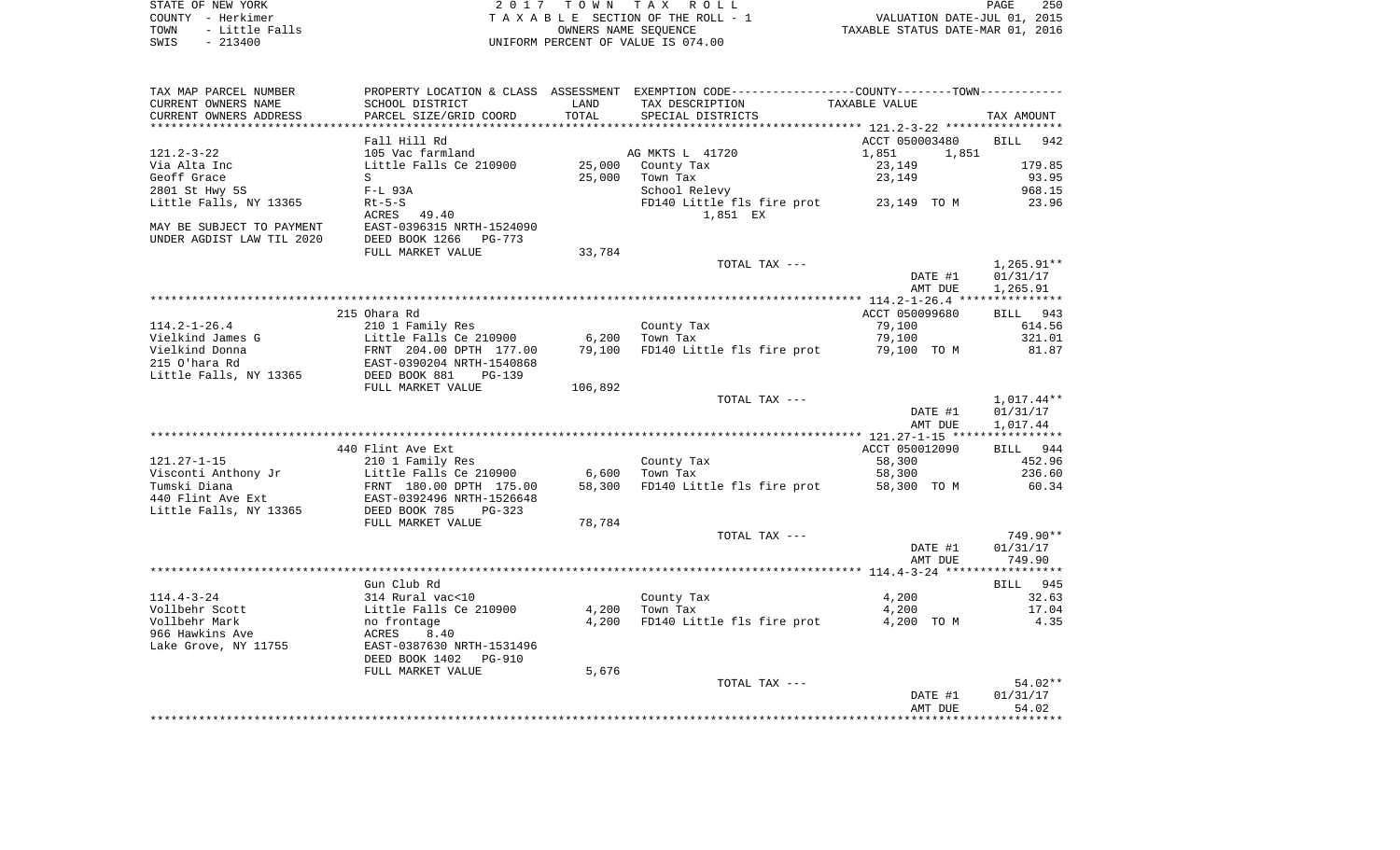STATE OF NEW YORK 2 0 1 7 T O W N T A X R O L L PAGE 251COUNTY - Herkimer **T A X A B L E** SECTION OF THE ROLL - 1 VALUATION DATE-JUL 01, 2015 TOWN - Little Falls OWNERS NAME SEQUENCE TAXABLE STATUS DATE-MAR 01, 2016 SWIS - 213400 UNIFORM PERCENT OF VALUE IS 074.00

TAX MAP PARCEL NUMBER PROPERTY LOCATION & CLASS ASSESSMENT EXEMPTION CODE------------------COUNTY--------TOWN------------ CURRENT OWNERS NAME SCHOOL DISTRICT LAND TAX DESCRIPTION TAXABLE VALUECURRENT OWNERS ADDRESS PARCEL SIZE/GRID COORD TOTAL SPECIAL DISTRICTS TAX AMOUNT \*\*\*\*\*\*\*\*\*\*\*\*\*\*\*\*\*\*\*\*\*\*\*\*\*\*\*\*\*\*\*\*\*\*\*\*\*\*\*\*\*\*\*\*\*\*\*\*\*\*\*\*\*\*\*\*\*\*\*\*\*\*\*\*\*\*\*\*\*\*\*\*\*\*\*\*\*\*\*\*\*\*\*\*\*\*\*\*\*\*\*\*\*\*\*\*\*\*\*\*\*\*\* 121.2-4-59.11 \*\*\*\*\*\*\*\*\*\*\*\*\*\*Paines Hollow Rd **BILL 946** 33.02 121.2-4-59.11 314 Rural vac<10 County Tax 4,250 Volo Joseph Little Falls Ce 210900 4,250 Town Tax 4,250 17.25 Volo Carolyn ACRES 3.76 4,250 FD140 Little fls fire prot 4,250 TO M 4.40 3897 State Route 5S EAST-0390470 NRTH-1523829Little Falls, NY 13365 DEED BOOK 1543 PG-334 FULL MARKET VALUE 5,743 TOTAL TAX  $---$  54.67\*\* DATE #1 01/31/17 AMT DUE 54.67 \*\*\*\*\*\*\*\*\*\*\*\*\*\*\*\*\*\*\*\*\*\*\*\*\*\*\*\*\*\*\*\*\*\*\*\*\*\*\*\*\*\*\*\*\*\*\*\*\*\*\*\*\*\*\*\*\*\*\*\*\*\*\*\*\*\*\*\*\*\*\*\*\*\*\*\*\*\*\*\*\*\*\*\*\*\*\*\*\*\*\*\*\*\*\*\*\*\*\*\*\*\*\* 121.2-4-59.2 \*\*\*\*\*\*\*\*\*\*\*\*\*\*\*3897 State Route 167 ACCT 050099090 BILL 947 121.2-4-59.2 210 1 Family Res County Tax 88,200 685.26 Volo Joseph Little Falls Ce 210900 7,700 Town Tax 88,200 357.94 Volo Carolyn **West** West 88,200 FD140 Little fls fire prot 88,200 TO M 91.29 3897 State Route 167 FRNT 260.00 DPTH Little Falls, NY 13365 ACRES 0.93 EAST-0391020 NRTH-1523314 DEED BOOK 1480 PG-937FULL MARKET VALUE 119,189 TOTAL TAX --- 1,134.49\*\* DATE #1 01/31/17 AMT DUE 1,134.49 \*\*\*\*\*\*\*\*\*\*\*\*\*\*\*\*\*\*\*\*\*\*\*\*\*\*\*\*\*\*\*\*\*\*\*\*\*\*\*\*\*\*\*\*\*\*\*\*\*\*\*\*\*\*\*\*\*\*\*\*\*\*\*\*\*\*\*\*\*\*\*\*\*\*\*\*\*\*\*\*\*\*\*\*\*\*\*\*\*\*\*\*\*\*\*\*\*\*\*\*\*\*\* 127.2-5-4 \*\*\*\*\*\*\*\*\*\*\*\*\*\*\*\*\*\***BTLL** 948 Paines Hollow Rd **ACCT** 050012720 127.2-5-4 314 Rural vac<10 County Tax 10,000 77.69 Vought Robie Owen D Young 215001 10,000 Town Tax 10,000 40.58 Vought Linda FRNT 1004.00 DPTH 10,000 FD140 Little fls fire prot 10,000 TO M 10.35 38 Rockwood Dr ACRES 5.00Waterford, CT 06385 EAST-0389050 NRTH-1511449 DEED BOOK 1475 PG-793FULL MARKET VALUE 13,514 TOTAL TAX --- 128.62\*\* DATE #1 01/31/17 AMT DUE 128.62 \*\*\*\*\*\*\*\*\*\*\*\*\*\*\*\*\*\*\*\*\*\*\*\*\*\*\*\*\*\*\*\*\*\*\*\*\*\*\*\*\*\*\*\*\*\*\*\*\*\*\*\*\*\*\*\*\*\*\*\*\*\*\*\*\*\*\*\*\*\*\*\*\*\*\*\*\*\*\*\*\*\*\*\*\*\*\*\*\*\*\*\*\*\*\*\*\*\*\*\*\*\*\* 114.2-2-21.1 \*\*\*\*\*\*\*\*\*\*\*\*\*\*\*BILL 949 475 Dise Rd ACCT 050015540 114.2-2-21.1 312 Vac w/imprv AGRIC 10 Y 41700 17,000 17,000 Wagner Mark **Little Falls Ce 210900** 46,000 County Tax 46,000 357.39 PO Box 591 ACRES 77.50 63,000 Town Tax 46,000 186.68 Little Falls, NY 13365 EAST-0395384 NRTH-1542151 FD140 Little fls fire prot 63,000 TO M 65.21 DEED BOOK 1444 PG-139MAY BE SUBJECT TO PAYMENT FULL MARKET VALUE 85,135 UNDER RPTL483 UNTIL 2026TOTAL TAX  $---$  609.28\*\* DATE #1 01/31/17 AMT DUE 609.28\*\*\*\*\*\*\*\*\*\*\*\*\*\*\*\*\*\*\*\*\*\*\*\*\*\*\*\*\*\*\*\*\*\*\*\*\*\*\*\*\*\*\*\*\*\*\*\*\*\*\*\*\*\*\*\*\*\*\*\*\*\*\*\*\*\*\*\*\*\*\*\*\*\*\*\*\*\*\*\*\*\*\*\*\*\*\*\*\*\*\*\*\*\*\*\*\*\*\*\*\*\*\*\*\*\*\*\*\*\*\*\*\*\*\*\*\*\*\*\*\*\*\*\*\*\*\*\*\*\*\*\*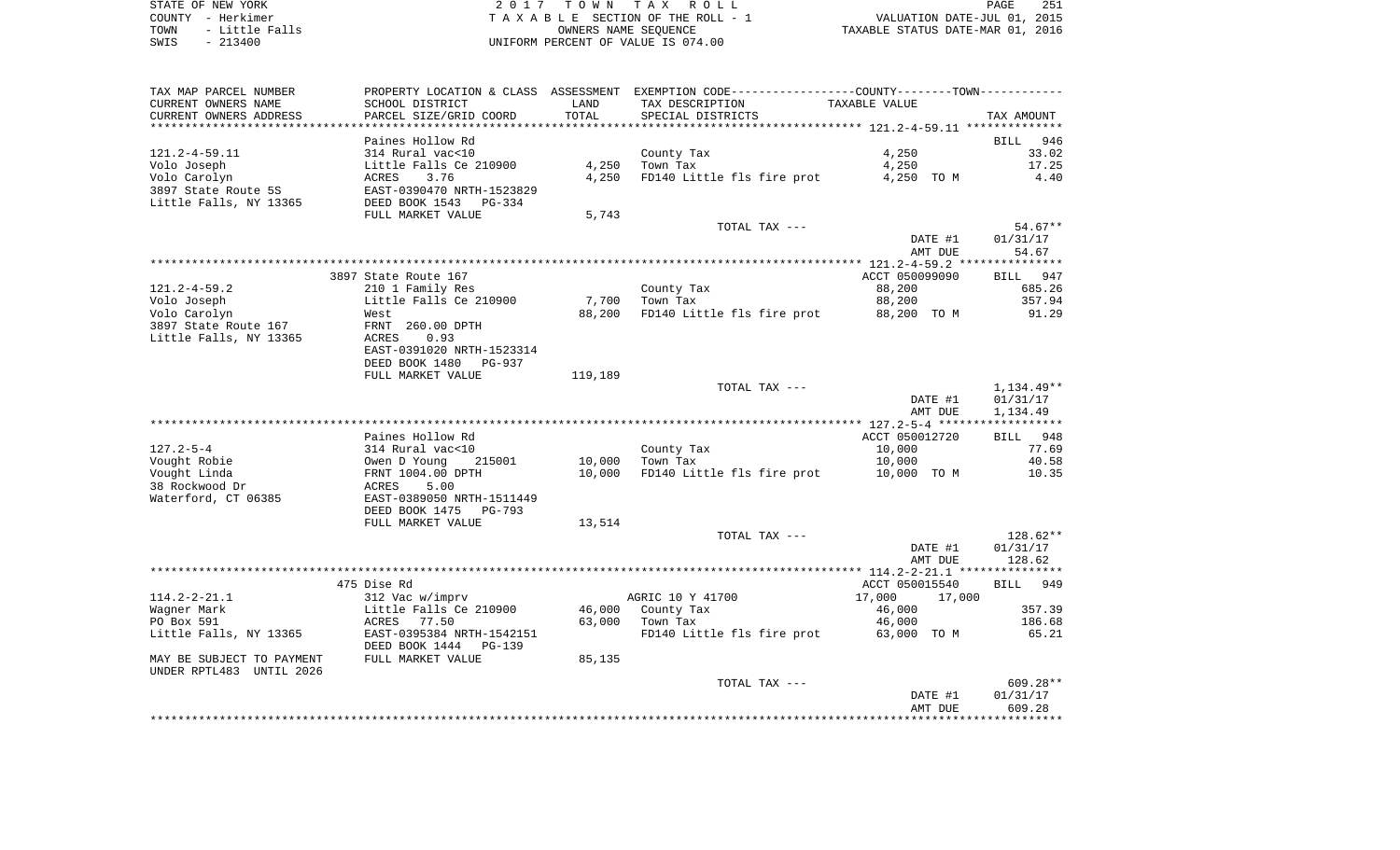| STATE OF NEW YORK      | 2017 TOWN TAX ROLL                 | 252<br>PAGE                      |
|------------------------|------------------------------------|----------------------------------|
| COUNTY - Herkimer      | TAXABLE SECTION OF THE ROLL - 1    | VALUATION DATE-JUL 01, 2015      |
| - Little Falls<br>TOWN | OWNERS NAME SEOUENCE               | TAXABLE STATUS DATE-MAR 01, 2016 |
| $-213400$<br>SWIS      | UNIFORM PERCENT OF VALUE IS 074.00 |                                  |

| TAX MAP PARCEL NUMBER    |                           |         | PROPERTY LOCATION & CLASS ASSESSMENT EXEMPTION CODE----------------COUNTY-------TOWN---------- |                |                 |
|--------------------------|---------------------------|---------|------------------------------------------------------------------------------------------------|----------------|-----------------|
| CURRENT OWNERS NAME      | SCHOOL DISTRICT           | LAND    | TAX DESCRIPTION                                                                                | TAXABLE VALUE  |                 |
| CURRENT OWNERS ADDRESS   | PARCEL SIZE/GRID COORD    | TOTAL   | SPECIAL DISTRICTS                                                                              |                | TAX AMOUNT      |
|                          |                           |         |                                                                                                |                |                 |
|                          | State Route 5S            |         |                                                                                                | ACCT 050011040 | BILL 950        |
| $121.2 - 3 - 19.1$       | 240 Rural res             |         | County Tax                                                                                     | 96,000         | 745.86          |
| Wallace Harry            | Little Falls Ce 210900    | 24,800  | Town Tax                                                                                       | 96,000         | 389.60          |
| 207 Poospatuck Ln        | treasure mountain         | 96,000  | School Relevy                                                                                  |                | 4,014.95        |
| Mastic, NY 11950         | 14.10<br>ACRES            |         | FD140 Little fls fire prot                                                                     | 96,000 TO M    | 99.36           |
|                          | EAST-0396799 NRTH-1526510 |         |                                                                                                |                |                 |
|                          | DEED BOOK 1189<br>PG-479  |         |                                                                                                |                |                 |
|                          | FULL MARKET VALUE         | 129,730 |                                                                                                |                |                 |
|                          |                           |         | TOTAL TAX ---                                                                                  |                | $5,249.77**$    |
|                          |                           |         |                                                                                                | DATE #1        | 01/31/17        |
|                          |                           |         |                                                                                                | AMT DUE        | 5,249.77        |
|                          |                           |         |                                                                                                |                |                 |
|                          | 166 Gun Club Rd           |         |                                                                                                | ACCT 050005280 | <b>BILL</b> 951 |
| $121.2 - 1 - 9$          | 210 1 Family Res          |         | County Tax                                                                                     | 57,800         | 449.07          |
| Walrath Steven M         | Little Falls Ce 210900    | 6,800   | Town Tax                                                                                       | 57,800         | 234.57          |
| Walrath Bridgette        | N                         | 57,800  | FD140 Little fls fire prot                                                                     | 57,800 TO M    | 59.83           |
| 166 Gun Club Rd          | Trl                       |         |                                                                                                |                |                 |
| Little Falls, NY 13365   | Gun Club Rd               |         |                                                                                                |                |                 |
|                          | FRNT 150.00 DPTH 200.00   |         |                                                                                                |                |                 |
|                          | EAST-0385821 NRTH-1527253 |         |                                                                                                |                |                 |
|                          | DEED BOOK 868<br>$PG-619$ |         |                                                                                                |                |                 |
|                          | FULL MARKET VALUE         | 78,108  |                                                                                                |                |                 |
|                          |                           |         | TOTAL TAX ---                                                                                  |                | 743.47**        |
|                          |                           |         |                                                                                                | DATE #1        | 01/31/17        |
|                          |                           |         |                                                                                                | AMT DUE        | 743.47          |
|                          |                           |         |                                                                                                |                |                 |
|                          | 286 Oregon Rd             |         |                                                                                                | ACCT 050006660 | BILL 952        |
| $127.1 - 1 - 5$          | 270 Mfg housing           |         | County Tax                                                                                     | 43,200         | 335.64          |
| Walts Mark               | Central Valley 212803     | 9,500   | Town Tax                                                                                       | 43,200         | 175.32          |
| Walts Debra              | ACRES<br>2.00             | 43,200  | School Relevy                                                                                  |                | 569.82          |
| 286 Oregon Rd            | EAST-0383466 NRTH-1511517 |         | FD140 Little fls fire prot                                                                     | 43,200 TO M    | 44.71           |
| Mohawk, NY 13407         | DEED BOOK 797<br>$PG-42$  |         |                                                                                                |                |                 |
|                          | FULL MARKET VALUE         | 58,378  |                                                                                                |                |                 |
|                          |                           |         | TOTAL TAX ---                                                                                  |                | $1,125.49**$    |
|                          |                           |         |                                                                                                | DATE #1        | 01/31/17        |
|                          |                           |         |                                                                                                | AMT DUE        | 1,125.49        |
|                          |                           |         |                                                                                                |                |                 |
|                          |                           |         |                                                                                                |                |                 |
|                          | 133 Overlook Rd           |         |                                                                                                | ACCT 050001560 | BILL 953        |
| $121.1 - 1 - 21$         | 210 1 Family Res          |         | County Tax                                                                                     | 113,700        | 883.38          |
| Ward Judy                | Little Falls Ce 210900    | 11,000  | Town Tax                                                                                       | 113,700        | 461.43          |
| Ellis Cynthia            | 3.00<br>ACRES             | 113,700 | FD140 Little fls fire prot                                                                     | 113,700 TO M   | 117.69          |
| 133 Overlook Rd          | EAST-0382858 NRTH-1527080 |         |                                                                                                |                |                 |
| Little Falls, NY e 13365 | DEED BOOK 1085<br>PG-485  |         |                                                                                                |                |                 |
|                          | FULL MARKET VALUE         | 153,649 |                                                                                                |                |                 |
|                          |                           |         | TOTAL TAX ---                                                                                  |                | $1,462.50**$    |
|                          |                           |         |                                                                                                | DATE #1        | 01/31/17        |
|                          |                           |         |                                                                                                | AMT DUE        | 1,462.50        |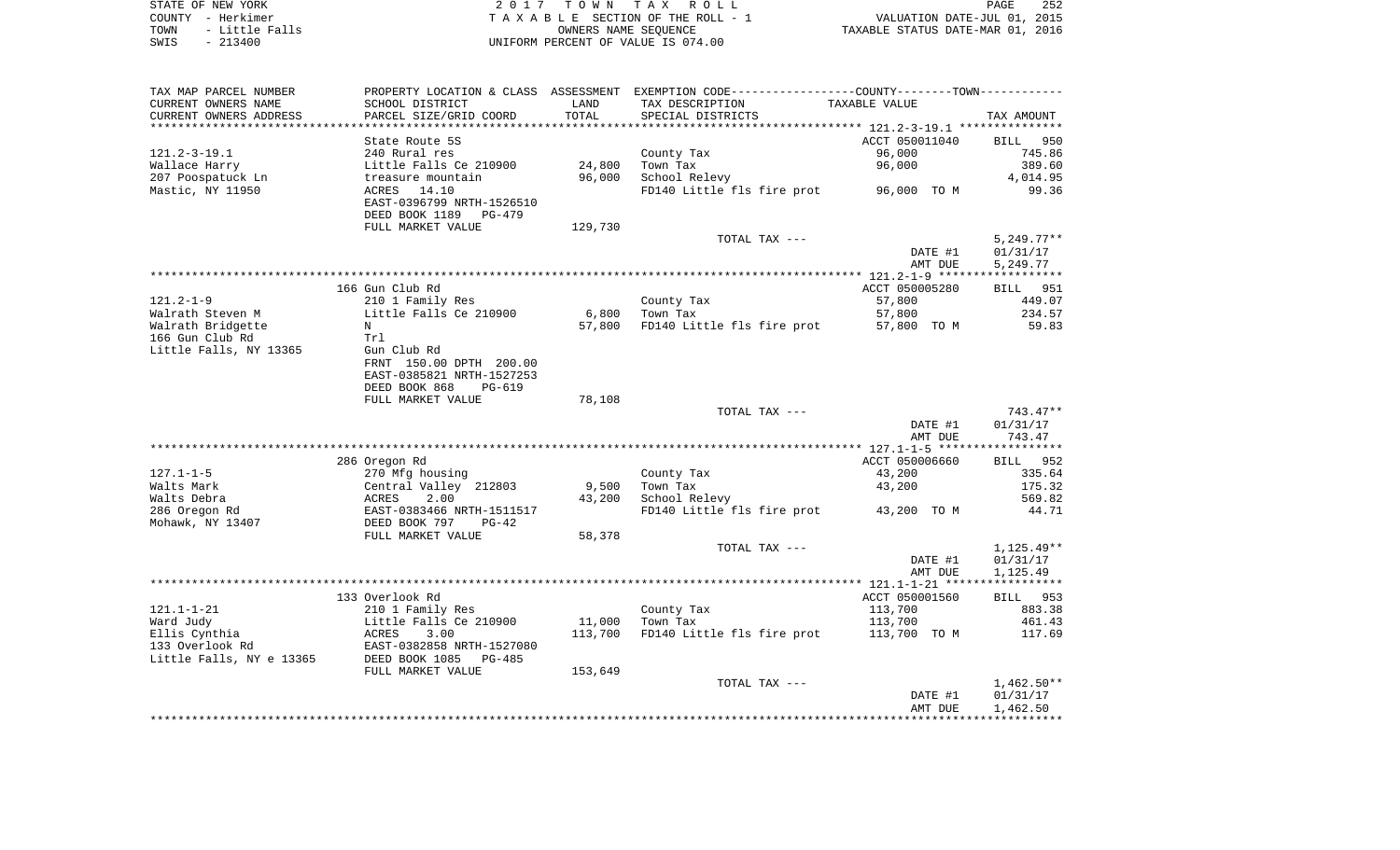| STATE OF NEW YORK<br>COUNTY - Herkimer |                                                                                  |                 | 2017 TOWN TAX ROLL<br>TAXABLE SECTION OF THE ROLL - 1                                         | VALUATION DATE-JUL 01, 2015      | 253<br>PAGE      |
|----------------------------------------|----------------------------------------------------------------------------------|-----------------|-----------------------------------------------------------------------------------------------|----------------------------------|------------------|
| TOWN - Little Falls                    |                                                                                  |                 | OWNERS NAME SEOUENCE                                                                          | TAXABLE STATUS DATE-MAR 01, 2016 |                  |
| SWIS<br>$-213400$                      |                                                                                  |                 | UNIFORM PERCENT OF VALUE IS 074.00                                                            |                                  |                  |
| TAX MAP PARCEL NUMBER                  |                                                                                  |                 | PROPERTY LOCATION & CLASS ASSESSMENT EXEMPTION CODE---------------COUNTY-------TOWN---------- |                                  |                  |
| CURRENT OWNERS NAME                    | SCHOOL DISTRICT                                                                  | LAND            | TAX DESCRIPTION                                                                               | TAXABLE VALUE                    |                  |
| CURRENT OWNERS ADDRESS                 | PARCEL SIZE/GRID COORD                                                           | TOTAL           | SPECIAL DISTRICTS                                                                             |                                  | TAX AMOUNT       |
|                                        |                                                                                  |                 |                                                                                               |                                  |                  |
|                                        | 1284 State Route 169                                                             |                 |                                                                                               | ACCT 050014190                   | BILL 954         |
| $114.2 - 2 - 46$                       | 210 1 Family Res                                                                 |                 | County Tax<br>Town Tax                                                                        | 79,900<br>79,900                 | 620.77<br>324.26 |
| Ward K. Bruce<br>Drapalski David       | Little Falls Ce 210900<br>ACRES<br>1.50                                          | 8,800<br>79,900 | FD140 Little fls fire prot                                                                    | 79,900 TO M                      | 82.70            |
| PO Box 431                             | EAST-0390595 NRTH-1538429                                                        |                 |                                                                                               |                                  |                  |
| Herkimer, NY 13350                     | DEED BOOK 1615 PG-234                                                            |                 |                                                                                               |                                  |                  |
|                                        | FULL MARKET VALUE                                                                | 107,973         |                                                                                               |                                  |                  |
| PRIOR OWNER ON 3/01/2016<br>Call Louis |                                                                                  |                 |                                                                                               |                                  |                  |
|                                        |                                                                                  |                 | TOTAL TAX ---                                                                                 |                                  | $1,027.73**$     |
|                                        |                                                                                  |                 |                                                                                               | DATE #1                          | 01/31/17         |
|                                        |                                                                                  |                 |                                                                                               | AMT DUE                          | 1,027.73         |
|                                        |                                                                                  |                 |                                                                                               |                                  |                  |
|                                        | 1092 Shells Bush Rd                                                              |                 |                                                                                               | ACCT 05990770                    | BILL 955         |
| $114.1 - 1 - 25.9$                     | 210 1 Family Res                                                                 |                 | County Tax                                                                                    | 69,200                           | 537.64           |
| Ward William & Judy                    | Little Falls Ce 210900                                                           |                 | 8,600 Town Tax                                                                                | 69,200                           | 280.83           |
| Ward Andrew<br>1092 Shells Bush Rd     | MH G<br>ACRES<br>1.40                                                            | 69,200          | FD140 Little fls fire prot                                                                    | 69,200 TO M                      | 71.63            |
| Herkimer, NY 13350                     | EAST-0380286 NRTH-1541395                                                        |                 |                                                                                               |                                  |                  |
|                                        | DEED BOOK 1205<br>PG-676                                                         |                 |                                                                                               |                                  |                  |
|                                        | FULL MARKET VALUE                                                                | 93,514          |                                                                                               |                                  |                  |
|                                        |                                                                                  |                 | TOTAL TAX ---                                                                                 |                                  | 890.10**         |
|                                        |                                                                                  |                 |                                                                                               | DATE #1                          | 01/31/17         |
|                                        |                                                                                  |                 |                                                                                               | AMT DUE                          | 890.10           |
|                                        |                                                                                  |                 |                                                                                               |                                  |                  |
|                                        | Sandy Ln                                                                         |                 |                                                                                               | ACCT 050015870                   | BILL 956         |
| 121.2-4-53                             | 311 Res vac land                                                                 |                 | County Tax                                                                                    | 3,000                            | 23.31            |
| Warner Raymond                         | Little Falls Ce 210900                                                           | 3,000           | Town Tax                                                                                      | 3,000                            | 12.17            |
| 89 Burwell St                          | FRNT 229.00 DPTH 247.00                                                          | 3,000           | FD140 Little fls fire prot                                                                    | 3,000 TO M                       | - 3.11           |
| Little Falls, NY 13365                 | EAST-0389363 NRTH-1523346<br>DEED BOOK 788<br><b>PG-157</b><br>FULL MARKET VALUE | 4,054           |                                                                                               |                                  |                  |
|                                        |                                                                                  |                 | TOTAL TAX ---                                                                                 |                                  | 38.59**          |
|                                        |                                                                                  |                 |                                                                                               | DATE #1                          | 01/31/17         |
|                                        |                                                                                  |                 |                                                                                               | AMT DUE                          | 38.59            |
|                                        |                                                                                  |                 |                                                                                               |                                  |                  |
|                                        | 2955 State Route 167                                                             |                 |                                                                                               | ACCT 050012750                   | BILL 957         |
| 121.4-3-6                              | 120 Field crops                                                                  |                 | County Tax                                                                                    | 36,600                           | 284.36           |
| Watson Todd                            | Owen D Young<br>215001                                                           | 14,000          | Town Tax                                                                                      | 36,600                           | 148.53           |
| Watson Debra                           | E                                                                                | 36,600          | FD140 Little fls fire prot                                                                    | 36,600 TO M                      | 37.88            |

2955 State Route 167 Rt 167Rt 167<br>FRNT 497.00 DPTH Mohawk, NY 13407 FRNT 497.00 DPTH ACRES 5.00 EAST-0389738 NRTH-1511908 DEED BOOK 1479 PG-504 FULL MARKET VALUE 49,459 TOTAL TAX  $---$ DATE #1<br>AMT DUE \*\*\*\*\*\*\*\*\*\*\*\*\*\*\*\*\*\*\*\*\*\*\*\*\*\*\*\*\*\*\*\*\*\*\*\*\*\*\*\*\*\*\*\*\*\*\*\*\*\*\*\*\*\*\*\*\*\*\*\*\*\*\*\*\*\*\*\*\*\*\*\*\*\*\*\*\*\*\*\*\*\*\*\*\*\*\*\*\*\*\*\*\*\*\*\*\*\*\*\*\*\*\*\*\*\*\*\*\*\*\*\*\*\*\*\*\*\*\*\*\*\*\*\*\*\*\*\*\*\*\*\*

 $470.77**$  $01/31/17$ <br>470.77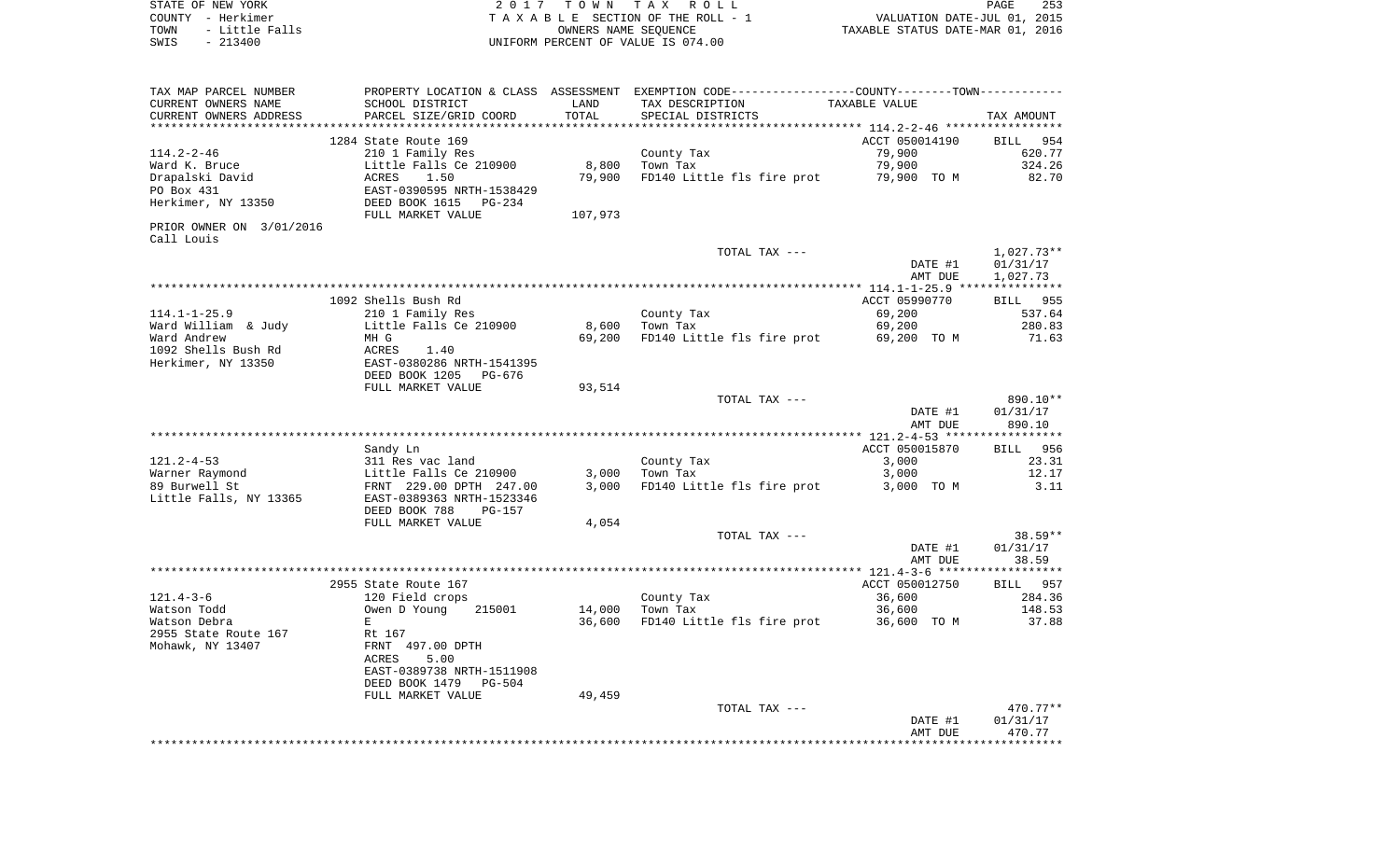| STATE OF NEW YORK<br>COUNTY - Herkimer<br>TOWN<br>- Little Falls<br>$-213400$<br>SWIS | 2017                        |         | TOWN TAX ROLL<br>TAXABLE SECTION OF THE ROLL - 1<br>OWNERS NAME SEOUENCE<br>UNIFORM PERCENT OF VALUE IS 074.00 | VALUATION DATE-JUL 01, 2015<br>TAXABLE STATUS DATE-MAR 01, 2016 | PAGE<br>254          |
|---------------------------------------------------------------------------------------|-----------------------------|---------|----------------------------------------------------------------------------------------------------------------|-----------------------------------------------------------------|----------------------|
|                                                                                       |                             |         |                                                                                                                |                                                                 |                      |
| TAX MAP PARCEL NUMBER                                                                 |                             |         | PROPERTY LOCATION & CLASS ASSESSMENT EXEMPTION CODE---------------COUNTY-------TOWN----------                  |                                                                 |                      |
| CURRENT OWNERS NAME                                                                   | SCHOOL DISTRICT             | LAND    | TAX DESCRIPTION                                                                                                | TAXABLE VALUE                                                   |                      |
| CURRENT OWNERS ADDRESS                                                                | PARCEL SIZE/GRID COORD      | TOTAL   | SPECIAL DISTRICTS                                                                                              | *********** 127.2-2-18.3 *********                              | TAX AMOUNT           |
|                                                                                       | State Route 167             |         |                                                                                                                | ACCT 050990710                                                  | BILL 958             |
| $127.2 - 2 - 18.3$                                                                    | 240 Rural res               |         | County Tax                                                                                                     | 96,900                                                          | 752.85               |
| Watson Todd                                                                           | Little Falls Ce 210900      | 50,500  | Town Tax                                                                                                       | 96,900                                                          | 393.25               |
| Watson Debra                                                                          | N                           | 96,900  | FD140 Little fls fire prot                                                                                     | 96,900 TO M                                                     | 100.30               |
| 2981 State Route 167                                                                  | $R-2$<br>Rt 167             |         |                                                                                                                |                                                                 |                      |
| Mohawk, NY 13407                                                                      | 57.00<br>ACRES              |         |                                                                                                                |                                                                 |                      |
|                                                                                       | EAST-0391158 NRTH-1511796   |         |                                                                                                                |                                                                 |                      |
|                                                                                       | DEED BOOK 1124<br>$PG-342$  |         |                                                                                                                |                                                                 |                      |
|                                                                                       | FULL MARKET VALUE           | 130,946 |                                                                                                                |                                                                 |                      |
|                                                                                       |                             |         | TOTAL TAX ---                                                                                                  |                                                                 | $1,246.40**$         |
|                                                                                       |                             |         |                                                                                                                | DATE #1<br>AMT DUE                                              | 01/31/17<br>1,246.40 |
|                                                                                       |                             |         |                                                                                                                | ****************** 121.1-1-43 ******************                |                      |
|                                                                                       | State Route 5               |         |                                                                                                                | ACCT 050001680                                                  | BILL 959             |
| $121.1 - 1 - 43$                                                                      | 120 Field crops             |         | County Tax                                                                                                     | 67,700                                                          | 525.99               |
| Weaver ET AL Walter J                                                                 | Little Falls Ce 210900      | 67,700  | Town Tax                                                                                                       | 67,700                                                          | 274.75               |
| 205 Bidleman Rd                                                                       | S                           | 67,700  | FD140 Little fls fire prot                                                                                     | 67,700 TO M                                                     | 70.07                |
| Little Falls, NY 13365                                                                | Farm90a<br>$Rt-5$           |         |                                                                                                                |                                                                 |                      |
|                                                                                       | ACRES 103.80                |         |                                                                                                                |                                                                 |                      |
|                                                                                       | EAST-0381757 NRTH-1525506   |         |                                                                                                                |                                                                 |                      |
|                                                                                       | DEED BOOK 1389<br>$PG-558$  |         |                                                                                                                |                                                                 |                      |
|                                                                                       | FULL MARKET VALUE           | 91,486  |                                                                                                                |                                                                 |                      |
|                                                                                       |                             |         | TOTAL TAX ---                                                                                                  | DATE #1                                                         | 870.81**<br>01/31/17 |
|                                                                                       |                             |         |                                                                                                                | AMT DUE                                                         | 870.81               |
|                                                                                       |                             |         |                                                                                                                |                                                                 |                      |
|                                                                                       | 340 Flint Ave Ext           |         |                                                                                                                | ACCT 050012780                                                  | BILL 960             |
| $121.27 - 1 - 3$                                                                      | 210 1 Family Res            |         | County Tax                                                                                                     | 27,000                                                          | 209.77               |
| Welden Linda<br>412 Dillenbeck Rd                                                     | Little Falls Ce 210900<br>N | 1,000   | Town Tax                                                                                                       | 27,000                                                          | 109.57<br>27.95      |
| Little Falls, NY 13365                                                                | R1                          | 27,000  | FD140 Little fls fire prot                                                                                     | 27,000 TO M                                                     |                      |
|                                                                                       | Rt 167                      |         |                                                                                                                |                                                                 |                      |
|                                                                                       | 28.00 DPTH<br>96.00<br>FRNT |         |                                                                                                                |                                                                 |                      |
|                                                                                       | EAST-0393431 NRTH-1528551   |         |                                                                                                                |                                                                 |                      |
|                                                                                       | DEED BOOK 918<br>$PG-408$   |         |                                                                                                                |                                                                 |                      |
|                                                                                       | FULL MARKET VALUE           | 36,486  |                                                                                                                |                                                                 | 347.29**             |
|                                                                                       |                             |         | TOTAL TAX ---                                                                                                  | DATE #1                                                         | 01/31/17             |
|                                                                                       |                             |         |                                                                                                                | AMT DUE                                                         | 347.29               |
|                                                                                       |                             |         |                                                                                                                |                                                                 |                      |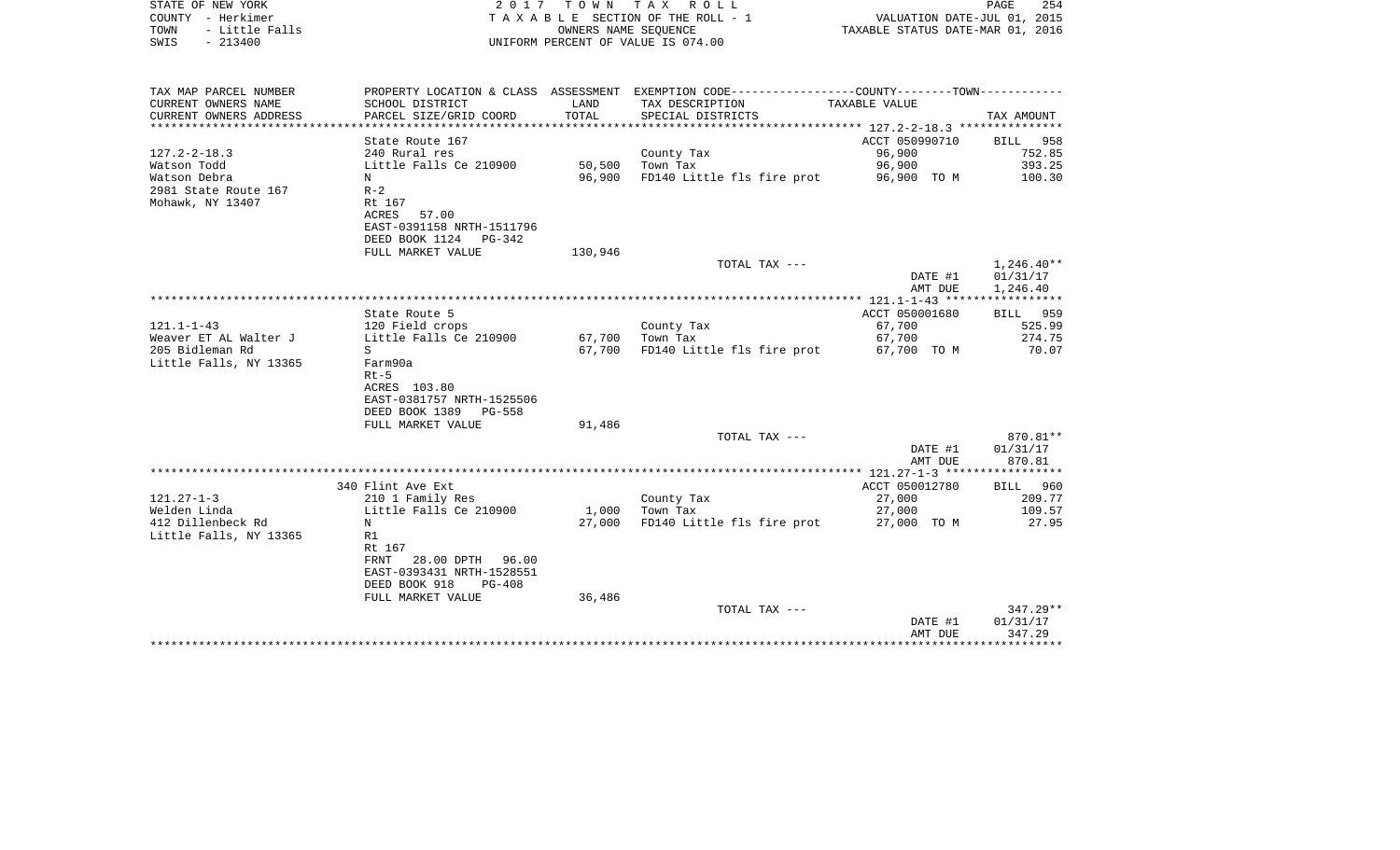| STATE OF NEW YORK<br>COUNTY - Herkimer<br>- Little Falls<br>TOWN<br>$-213400$<br>SWIS | 2017                                              | T O W N           | TAX ROLL<br>TAXABLE SECTION OF THE ROLL - 1<br>OWNERS NAME SEQUENCE<br>UNIFORM PERCENT OF VALUE IS 074.00 | VALUATION DATE-JUL 01, 2015<br>TAXABLE STATUS DATE-MAR 01, 2016 | PAGE<br>255        |
|---------------------------------------------------------------------------------------|---------------------------------------------------|-------------------|-----------------------------------------------------------------------------------------------------------|-----------------------------------------------------------------|--------------------|
|                                                                                       |                                                   |                   |                                                                                                           |                                                                 |                    |
| TAX MAP PARCEL NUMBER                                                                 |                                                   |                   | PROPERTY LOCATION & CLASS ASSESSMENT EXEMPTION CODE---------------COUNTY-------TOWN----------             |                                                                 |                    |
| CURRENT OWNERS NAME                                                                   | SCHOOL DISTRICT                                   | LAND              | TAX DESCRIPTION                                                                                           | TAXABLE VALUE                                                   |                    |
| CURRENT OWNERS ADDRESS                                                                | PARCEL SIZE/GRID COORD                            | TOTAL             | SPECIAL DISTRICTS                                                                                         |                                                                 | TAX AMOUNT         |
| ***********************                                                               |                                                   |                   |                                                                                                           |                                                                 |                    |
|                                                                                       | Flint Ave Ext                                     |                   |                                                                                                           | ACCT 050001290                                                  | <b>BILL</b><br>961 |
| $121.27 - 1 - 4$                                                                      | 311 Res vac land                                  |                   | County Tax                                                                                                | 200                                                             | 1.55               |
| Welden Linda                                                                          | Little Falls Ce 210900                            | 200               | Town Tax                                                                                                  | 200                                                             | 0.81               |
| 412 Dillenbeck Rd                                                                     | N                                                 | 200               | FD140 Little fls fire prot                                                                                | 200 TO M                                                        | .21                |
| Little Falls, NY 13365                                                                | $R-1$ $1/3A$<br>167                               |                   |                                                                                                           |                                                                 |                    |
|                                                                                       | FRNT<br>32.00 DPTH 102.00                         |                   |                                                                                                           |                                                                 |                    |
|                                                                                       | EAST-0393413 NRTH-1528527                         |                   |                                                                                                           |                                                                 |                    |
|                                                                                       | DEED BOOK 1226 PG-55                              |                   |                                                                                                           |                                                                 |                    |
|                                                                                       | FULL MARKET VALUE                                 | 270               |                                                                                                           |                                                                 |                    |
|                                                                                       |                                                   |                   | TOTAL TAX ---                                                                                             |                                                                 | $2.57**$           |
|                                                                                       |                                                   |                   |                                                                                                           | DATE #1<br>AMT DUE                                              | 01/31/17<br>2.57   |
|                                                                                       |                                                   |                   |                                                                                                           |                                                                 |                    |
|                                                                                       | 1563 State Route 5S                               |                   |                                                                                                           | ACCT 050010350                                                  | 962<br>BILL        |
| $121.2 - 2 - 13$                                                                      | 210 1 Family Res                                  |                   | VETCOM CTS 41130                                                                                          | 11,100<br>11,100                                                |                    |
| Wellington Donna                                                                      | Little Falls Ce 210900                            | 5,400             | County Tax                                                                                                | 45,300                                                          | 351.95             |
| 1563 State Route 5S<br>Mohawk, NY 13407                                               | N<br>$R-1$                                        | 56,400            | Town Tax<br>FD140 Little fls fire prot                                                                    | 45,300<br>56,400 TO M                                           | 183.84<br>58.38    |
|                                                                                       | Rt 5S                                             |                   |                                                                                                           |                                                                 |                    |
|                                                                                       | FRNT 100.00 DPTH 188.00                           |                   |                                                                                                           |                                                                 |                    |
|                                                                                       | EAST-0389445 NRTH-1524377                         |                   |                                                                                                           |                                                                 |                    |
|                                                                                       | DEED BOOK 1261 PG-697                             |                   |                                                                                                           |                                                                 |                    |
|                                                                                       | FULL MARKET VALUE                                 | 76,216            |                                                                                                           |                                                                 |                    |
|                                                                                       |                                                   |                   | TOTAL TAX ---                                                                                             |                                                                 | 594.17**           |
|                                                                                       |                                                   |                   |                                                                                                           | DATE #1                                                         | 01/31/17           |
|                                                                                       |                                                   |                   |                                                                                                           | AMT DUE                                                         | 594.17             |
|                                                                                       |                                                   |                   |                                                                                                           | ************** 114.2-2-20 ******************                    |                    |
|                                                                                       | 1347 Top Notch Rd                                 |                   |                                                                                                           | ACCT 050015210                                                  | BILL<br>963        |
| $114.2 - 2 - 20$                                                                      | 210 1 Family Res                                  | 5,500             | County Tax<br>Town Tax                                                                                    | 49,100                                                          | 381.48<br>199.26   |
| Wells Fargo Bank, NA<br>3476 Stateview Blvd                                           | Little Falls Ce 210900<br>FRNT 110.00 DPTH 175.00 | 49,100            | FD140 Little fls fire prot                                                                                | 49,100<br>49,100 TO M                                           | 50.82              |
| Fort Mill, SC 29715                                                                   | EAST-0393409 NRTH-1541002                         |                   |                                                                                                           |                                                                 |                    |
|                                                                                       | DEED BOOK 1563 PG-902                             |                   |                                                                                                           |                                                                 |                    |
|                                                                                       | FULL MARKET VALUE                                 | 66,351            |                                                                                                           |                                                                 |                    |
|                                                                                       |                                                   |                   | TOTAL TAX ---                                                                                             |                                                                 | $631.56**$         |
|                                                                                       |                                                   |                   |                                                                                                           | DATE #1                                                         | 01/31/17           |
|                                                                                       |                                                   |                   |                                                                                                           | AMT DUE                                                         | 631.56             |
|                                                                                       |                                                   |                   |                                                                                                           |                                                                 |                    |
|                                                                                       | 137 Lakeview Dr                                   |                   |                                                                                                           | ACCT 050100320                                                  | BILL 964           |
| $114.3 - 3 - 13$                                                                      | 210 1 Family Res                                  |                   | County Tax                                                                                                | 150,800                                                         | 1,171.62<br>611.99 |
| Wheet Toby<br>Wheet Kristie                                                           | Herkimer Centra 213001<br>R1 G                    | 29,900<br>150,800 | Town Tax<br>FD140 Little fls fire prot                                                                    | 150,800<br>150,800 TO M                                         | 156.09             |
| 137 Lakeview Dr                                                                       | modular                                           |                   |                                                                                                           |                                                                 |                    |
| Little Falls, NY 13365                                                                | ACRES<br>5.10                                     |                   |                                                                                                           |                                                                 |                    |
|                                                                                       | EAST-0380544 NRTH-1531210                         |                   |                                                                                                           |                                                                 |                    |
|                                                                                       | DEED BOOK 1505<br>PG-955                          |                   |                                                                                                           |                                                                 |                    |
|                                                                                       | FULL MARKET VALUE                                 | 203,784           |                                                                                                           |                                                                 |                    |
|                                                                                       |                                                   |                   | TOTAL TAX ---                                                                                             |                                                                 | $1,939.70**$       |
|                                                                                       |                                                   |                   |                                                                                                           | DATE #1                                                         | 01/31/17           |
|                                                                                       |                                                   |                   |                                                                                                           | AMT DUE<br>*******************************                      | 1,939.70           |
|                                                                                       |                                                   |                   |                                                                                                           |                                                                 |                    |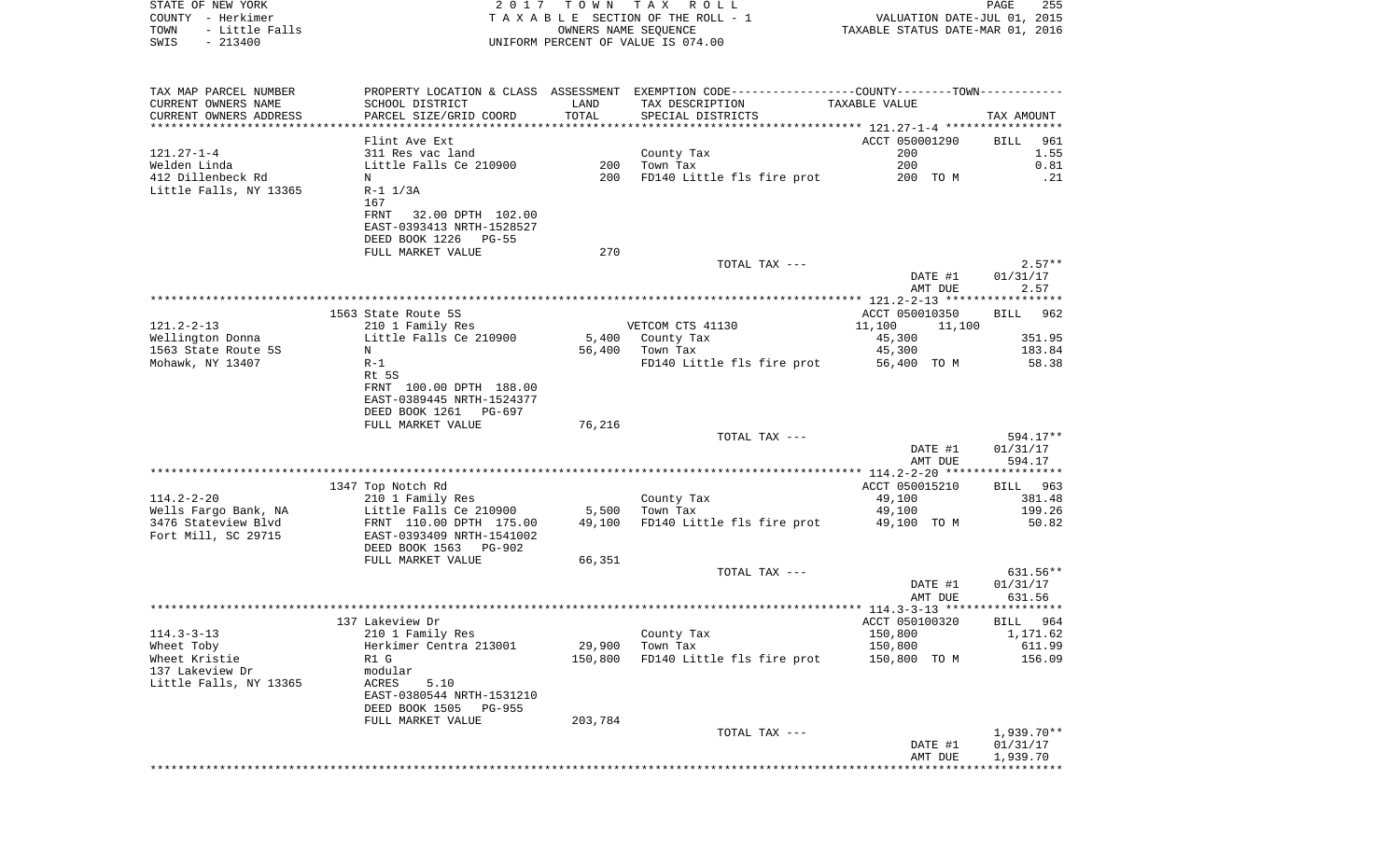| STATE OF NEW YORK      | 2017 TOWN TAX ROLL                 | 256<br>PAGE                      |  |
|------------------------|------------------------------------|----------------------------------|--|
| COUNTY - Herkimer      | TAXABLE SECTION OF THE ROLL - 1    | VALUATION DATE-JUL 01, 2015      |  |
| - Little Falls<br>TOWN | OWNERS NAME SEOUENCE               | TAXABLE STATUS DATE-MAR 01, 2016 |  |
| SWIS<br>- 213400       | UNIFORM PERCENT OF VALUE IS 074.00 |                                  |  |

| TAX MAP PARCEL NUMBER<br>CURRENT OWNERS NAME | SCHOOL DISTRICT                                      | LAND   | PROPERTY LOCATION & CLASS ASSESSMENT EXEMPTION CODE----------------COUNTY-------TOWN----------<br>TAX DESCRIPTION | TAXABLE VALUE                                |                      |
|----------------------------------------------|------------------------------------------------------|--------|-------------------------------------------------------------------------------------------------------------------|----------------------------------------------|----------------------|
| CURRENT OWNERS ADDRESS                       | PARCEL SIZE/GRID COORD                               | TOTAL  | SPECIAL DISTRICTS                                                                                                 |                                              | TAX AMOUNT           |
|                                              |                                                      |        |                                                                                                                   | ******************** 114.4-1-23 ************ |                      |
| $114.4 - 1 - 23$                             | State Route 5<br>431 Auto dealer                     |        | County Tax                                                                                                        | ACCT 050015960<br>68,000                     | BILL 965<br>528.32   |
| Whitcomb Thomas                              | Little Falls Ce 210900                               | 8,000  | Town Tax                                                                                                          | 68,000                                       | 275.96               |
| 146 Ashe Rd                                  | FRNT 550.00 DPTH                                     | 68,000 | FD140 Little fls fire prot                                                                                        | 68,000 TO M                                  | 70.38                |
| Little Falls, NY 13365                       | ACRES<br>1.00                                        |        |                                                                                                                   |                                              |                      |
|                                              | EAST-0389664 NRTH-1527787                            |        |                                                                                                                   |                                              |                      |
|                                              | DEED BOOK 789<br>PG-488                              |        |                                                                                                                   |                                              |                      |
|                                              | FULL MARKET VALUE                                    | 91,892 |                                                                                                                   |                                              |                      |
|                                              |                                                      |        | TOTAL TAX ---                                                                                                     |                                              | 874.66**             |
|                                              |                                                      |        |                                                                                                                   | DATE #1<br>AMT DUE                           | 01/31/17<br>874.66   |
|                                              |                                                      |        |                                                                                                                   |                                              |                      |
|                                              | 6500 State Route 5                                   |        |                                                                                                                   | ACCT 050003540                               | BILL 966             |
| $114.4 - 1 - 21$                             | 484 1 use sm bld                                     |        | County Tax                                                                                                        | 23,000                                       | 178.70               |
| Whitcomb Thomas C                            | Little Falls Ce 210900                               | 8,000  | Town Tax                                                                                                          | 23,000                                       | 93.34                |
| Whitcomb Joyce L                             | S.                                                   | 23,000 | FD140 Little fls fire prot                                                                                        | 23,000 TO M                                  | 23.81                |
| 146 Ashe Rd<br>Little Falls, NY 13365        | Comm1/2a<br>$Rt-5$                                   |        |                                                                                                                   |                                              |                      |
|                                              | FRNT 350.00 DPTH                                     |        |                                                                                                                   |                                              |                      |
|                                              | ACRES<br>1.00                                        |        |                                                                                                                   |                                              |                      |
|                                              | EAST-0390089 NRTH-1527985                            |        |                                                                                                                   |                                              |                      |
|                                              | DEED BOOK 1443<br>PG-570                             |        |                                                                                                                   |                                              |                      |
|                                              | FULL MARKET VALUE                                    | 31,081 |                                                                                                                   |                                              |                      |
|                                              |                                                      |        | TOTAL TAX ---                                                                                                     | DATE #1                                      | 295.85**<br>01/31/17 |
|                                              |                                                      |        |                                                                                                                   | AMT DUE                                      | 295.85               |
|                                              |                                                      |        |                                                                                                                   |                                              |                      |
|                                              | 132 Broat Rd                                         |        |                                                                                                                   | ACCT 050016690                               | BILL 967             |
| $114.3 - 3 - 6$                              | 270 Mfg housing                                      |        | County Tax                                                                                                        | 16,100                                       | 125.09               |
| Wilcox Marjorie                              | Herkimer Centra 213001                               | 10,000 | Town Tax                                                                                                          | 16,100                                       | 65.34                |
| 1168 Giles Rd<br>West Edmeston, NY 13485     | FRNT 180.00 DPTH 180.00<br>EAST-0380149 NRTH-1531457 | 16,100 | FD140 Little fls fire prot                                                                                        | 16,100 TO M                                  | 16.66                |
|                                              | DEED BOOK 1611<br>PG-264                             |        |                                                                                                                   |                                              |                      |
| PRIOR OWNER ON 3/01/2016 FULL MARKET VALUE   |                                                      | 21,757 |                                                                                                                   |                                              |                      |
| Wilcox Marjorie                              |                                                      |        |                                                                                                                   |                                              |                      |
|                                              |                                                      |        | TOTAL TAX ---                                                                                                     |                                              | $207.09**$           |
|                                              |                                                      |        |                                                                                                                   | DATE #1                                      | 01/31/17<br>207.09   |
|                                              |                                                      |        | **************************************                                                                            | AMT DUE<br>************ 121.2-3-9 ***        | *********            |
|                                              | Paines Hollow Rd                                     |        |                                                                                                                   | ACCT 050018400                               | <b>BILL</b><br>968   |
| $121.2 - 3 - 9$                              | 311 Res vac land                                     |        | County Tax                                                                                                        | 3,500                                        | 27.19                |
| Wilkes Arthur                                | Little Falls Ce 210900                               | 3,500  | Town Tax                                                                                                          | 3,500                                        | 14.20                |
| Wilkes Gayle                                 | East                                                 | 3,500  | School Relevy                                                                                                     |                                              | 146.39               |
| State Route 167                              | $V-L$ 1 1-2 A                                        |        | FD140 Little fls fire prot                                                                                        | 250 TO M                                     | .26                  |
| Little Falls, NY 13365                       | Rt 167<br>FRNT 195.00 DPTH                           |        |                                                                                                                   |                                              |                      |
|                                              | ACRES<br>1.68                                        |        |                                                                                                                   |                                              |                      |
|                                              | EAST-0391351 NRTH-1522480                            |        |                                                                                                                   |                                              |                      |
|                                              | DEED BOOK 913<br>$PG-320$                            |        |                                                                                                                   |                                              |                      |
|                                              | FULL MARKET VALUE                                    | 4,730  |                                                                                                                   |                                              |                      |
|                                              |                                                      |        | TOTAL TAX ---                                                                                                     |                                              | 188.04**             |
|                                              |                                                      |        |                                                                                                                   | DATE #1<br>AMT DUE                           | 01/31/17<br>188.04   |
|                                              |                                                      |        |                                                                                                                   |                                              |                      |
|                                              |                                                      |        |                                                                                                                   |                                              |                      |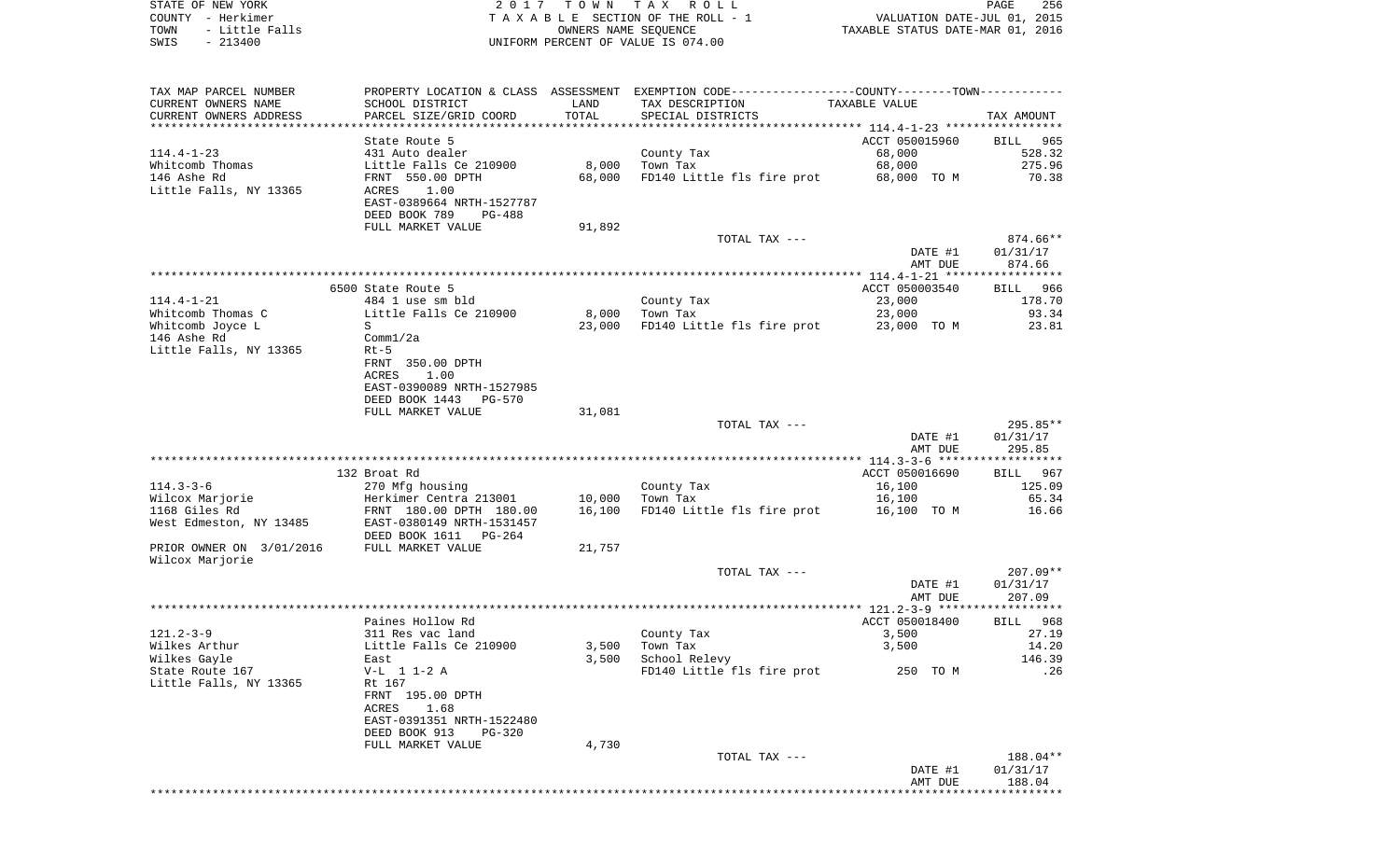|      | STATE OF NEW YORK   | 2017 TOWN TAX ROLL                 | -257<br>PAGE                     |
|------|---------------------|------------------------------------|----------------------------------|
|      | COUNTY - Herkimer   | TAXABLE SECTION OF THE ROLL - 1    | VALUATION DATE-JUL 01, 2015      |
|      | TOWN - Little Falls | OWNERS NAME SEOUENCE               | TAXABLE STATUS DATE-MAR 01, 2016 |
| SWIS | - 213400            | UNIFORM PERCENT OF VALUE IS 074.00 |                                  |

| TAX MAP PARCEL NUMBER  | PROPERTY LOCATION & CLASS ASSESSMENT |         | EXEMPTION CODE----------------COUNTY-------TOWN----------- |                |                    |
|------------------------|--------------------------------------|---------|------------------------------------------------------------|----------------|--------------------|
| CURRENT OWNERS NAME    | SCHOOL DISTRICT                      | LAND    | TAX DESCRIPTION                                            | TAXABLE VALUE  |                    |
| CURRENT OWNERS ADDRESS | PARCEL SIZE/GRID COORD               | TOTAL   | SPECIAL DISTRICTS                                          |                | TAX AMOUNT         |
|                        |                                      |         |                                                            |                |                    |
|                        | Paines Hollow Rd                     |         |                                                            |                | BILL<br>969        |
| $121.2 - 4 - 59.9$     | 314 Rural vac<10                     |         | County Tax                                                 | 4,800          | 37.29              |
| Wilks Arthur James IV  | Little Falls Ce 210900               | 4,800   | Town Tax                                                   | 4,800          | 19.48              |
| Wilks Gayle Marie      | ACRES<br>4.70                        | 4,800   | School Relevy                                              |                | 200.75             |
| 3897 State Route 5S    | EAST-0390987 NRTH-1522785            |         | FD140 Little fls fire prot                                 | 4,800 TO M     | 4.97               |
| Little Falls, NY 13365 | DEED BOOK 1542<br>PG-484             |         |                                                            |                |                    |
|                        | FULL MARKET VALUE                    | 6,486   |                                                            |                |                    |
|                        |                                      |         | TOTAL TAX ---                                              |                | 262.49**           |
|                        |                                      |         |                                                            | DATE #1        | 01/31/17           |
|                        |                                      |         |                                                            | AMT DUE        | 262.49             |
|                        |                                      |         |                                                            |                | ****************** |
|                        | 3858 State Route 167                 |         |                                                            | ACCT 050000360 | BILL 970           |
| $121.2 - 3 - 8$        | 210 1 Family Res                     |         | County Tax                                                 | 75,000         | 582.70             |
| Wilks Gayle M          | Little Falls Ce 210900               | 6,900   | Town Tax                                                   | 75,000         | 304.37             |
| Wilks Arthur           | FRNT 206.60 DPTH                     | 75,000  | FD140 Little fls fire prot                                 | 75,000 TO M    | 77.63              |
| 3858 State Route 167   | ACRES<br>0.73                        |         |                                                            |                |                    |
| Little Falls, NY 13365 | EAST-0391344 NRTH-1522645            |         |                                                            |                |                    |
|                        | DEED BOOK 852<br>$PG-509$            |         |                                                            |                |                    |
|                        | FULL MARKET VALUE                    | 101,351 |                                                            |                |                    |
|                        |                                      |         | TOTAL TAX ---                                              |                | 964.70**           |
|                        |                                      |         |                                                            | DATE #1        | 01/31/17           |
|                        |                                      |         |                                                            | AMT DUE        | 964.70             |
|                        |                                      |         |                                                            |                |                    |
|                        |                                      |         |                                                            |                |                    |
|                        | 165 Johnnycake Rd                    |         |                                                            | ACCT 050990300 | BILL 971           |
| $127.2 - 2 - 11.2$     | 210 1 Family Res                     |         | County Tax                                                 | 64,200         | 498.80             |
| Wratten Lynda Buelll   | Owen D Young<br>215001               | 8,800   | Town Tax                                                   | 64,200         | 260.54             |
| Wratten Johnny         | North                                | 64,200  | FD140 Little fls fire prot                                 | 64,200 TO M    | 66.45              |
| 165 Johnnycake Rd      | Doublewide                           |         |                                                            |                |                    |
| Mohawk, NY 13407       | ACRES<br>1.50                        |         |                                                            |                |                    |
|                        | EAST-0388086 NRTH-1507255            |         |                                                            |                |                    |
|                        | DEED BOOK 775<br>$PG-285$            |         |                                                            |                |                    |
|                        | FULL MARKET VALUE                    | 86,757  |                                                            |                |                    |
|                        |                                      |         | TOTAL TAX ---                                              |                | 825.79**           |
|                        |                                      |         |                                                            | DATE #1        | 01/31/17           |
|                        |                                      |         |                                                            | AMT DUE        | 825.79             |
|                        |                                      |         |                                                            |                |                    |
|                        | 142 State Route 170                  |         |                                                            | ACCT 050016230 | BILL 972           |
| $114.2 - 2 - 22$       | 210 1 Family Res                     |         | County Tax                                                 | 55,000         | 427.32             |
| Yerina Frank W         | Little Falls Ce 210900               | 5,000   | Town Tax                                                   | 55,000         | 223.21             |
| 142 State Route 170    | Life Use Doris & Robert              | 55,000  | FD140 Little fls fire prot                                 | 55,000 TO M    | 56.93              |
| Little Falls, NY 13365 | FRNT 195.00 DPTH<br>85.00            |         |                                                            |                |                    |
|                        | EAST-0397072 NRTH-1542130            |         |                                                            |                |                    |
|                        | DEED BOOK 1349<br>$PG-513$           |         |                                                            |                |                    |
|                        | FULL MARKET VALUE                    | 74,324  |                                                            |                |                    |
|                        |                                      |         | TOTAL TAX ---                                              |                | $707.46**$         |
|                        |                                      |         |                                                            | DATE #1        | 01/31/17           |
|                        |                                      |         |                                                            | AMT DUE        | 707.46             |
|                        |                                      |         |                                                            |                |                    |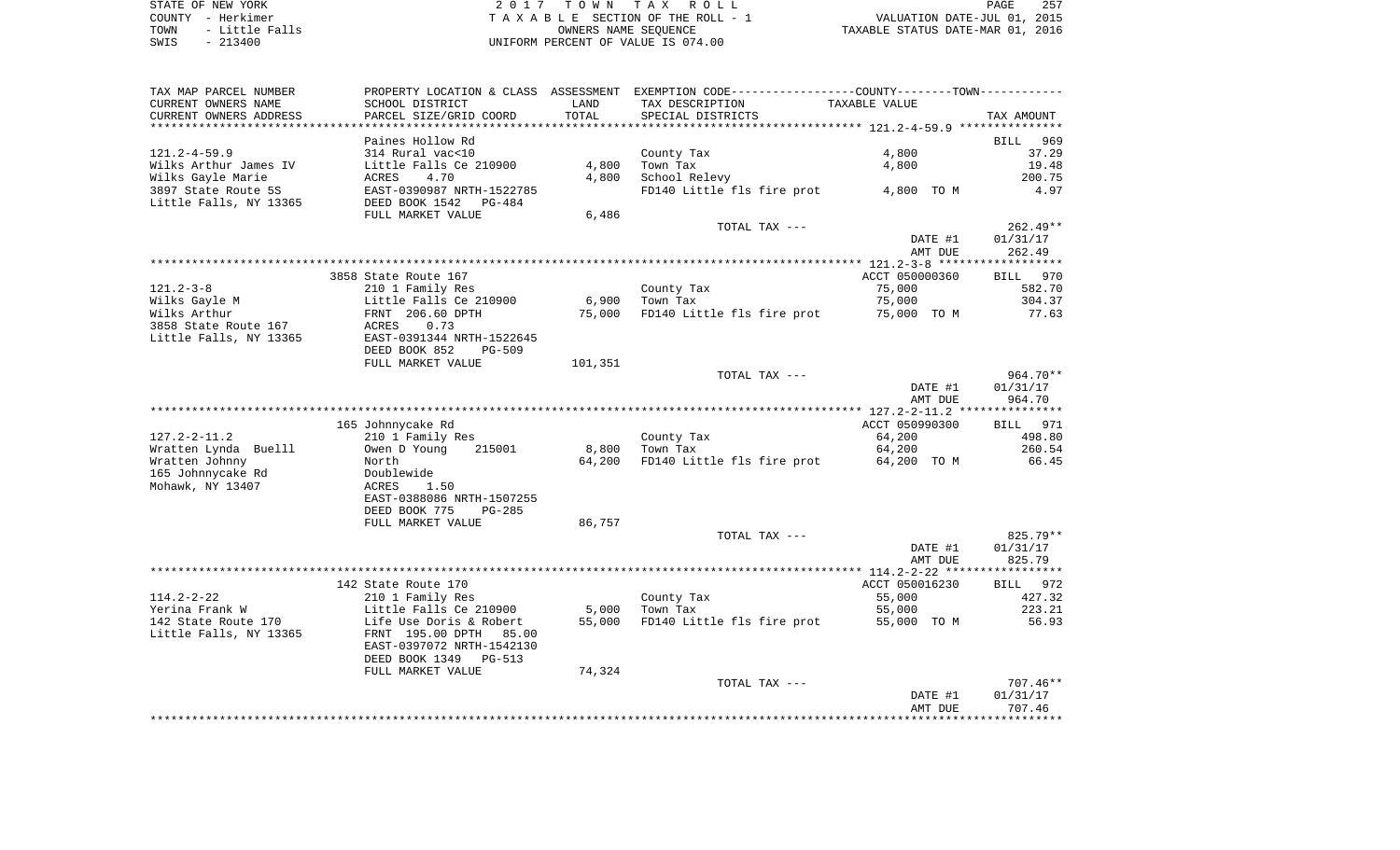| STATE OF NEW YORK<br>COUNTY - Herkimer<br>TOWN<br>- Little Falls<br>$-213400$<br>SWIS | 2 0 1 7                                              | T O W N<br>OWNERS NAME SEQUENCE | TAX ROLL<br>TAXABLE SECTION OF THE ROLL - 1<br>UNIFORM PERCENT OF VALUE IS 074.00              | VALUATION DATE-JUL 01, 2015<br>TAXABLE STATUS DATE-MAR 01, 2016 | PAGE<br>258                           |
|---------------------------------------------------------------------------------------|------------------------------------------------------|---------------------------------|------------------------------------------------------------------------------------------------|-----------------------------------------------------------------|---------------------------------------|
| TAX MAP PARCEL NUMBER                                                                 |                                                      |                                 | PROPERTY LOCATION & CLASS ASSESSMENT EXEMPTION CODE----------------COUNTY-------TOWN---------- |                                                                 |                                       |
| CURRENT OWNERS NAME                                                                   | SCHOOL DISTRICT                                      | LAND                            | TAX DESCRIPTION                                                                                | TAXABLE VALUE                                                   |                                       |
| CURRENT OWNERS ADDRESS                                                                | PARCEL SIZE/GRID COORD                               | TOTAL                           | SPECIAL DISTRICTS                                                                              |                                                                 | TAX AMOUNT                            |
| **********************                                                                |                                                      |                                 |                                                                                                |                                                                 |                                       |
|                                                                                       | Paines Hallow Rd                                     |                                 |                                                                                                | ACCT 05990820                                                   | BILL<br>973                           |
| $121.2 - 3 - 16.9$<br>York Edward                                                     | 210 1 Family Res<br>Little Falls Ce 210900           | 6,300                           | County Tax<br>Town Tax                                                                         | 55,000<br>55,000                                                | 427.32<br>223.21                      |
| York Joyce                                                                            | East                                                 | 55,000                          | FD140 Little fls fire prot                                                                     | 55,000 TO M                                                     | 56.93                                 |
| 3886 State Route 167                                                                  | $R-1$                                                |                                 |                                                                                                |                                                                 |                                       |
| Little Falls, NY 13365                                                                | Double Wide                                          |                                 |                                                                                                |                                                                 |                                       |
|                                                                                       | FRNT 100.00 DPTH 250.00                              |                                 |                                                                                                |                                                                 |                                       |
|                                                                                       | EAST-0391284 NRTH-1523211<br>DEED BOOK 722<br>PG-281 |                                 |                                                                                                |                                                                 |                                       |
|                                                                                       | FULL MARKET VALUE                                    | 74,324                          |                                                                                                |                                                                 |                                       |
|                                                                                       |                                                      |                                 | TOTAL TAX ---                                                                                  |                                                                 | $707.46**$                            |
|                                                                                       |                                                      |                                 |                                                                                                | DATE #1                                                         | 01/31/17                              |
|                                                                                       |                                                      |                                 |                                                                                                | AMT DUE                                                         | 707.46                                |
|                                                                                       | Flint Ave Ext                                        |                                 |                                                                                                | ACCT 050990640                                                  | 974<br>BILL                           |
| $121.27 - 1 - 5.2$                                                                    | 210 1 Family Res                                     |                                 | VETCOM CTS 41130                                                                               | 7,275<br>7,275                                                  |                                       |
| Young Darrel                                                                          | Little Falls Ce 210900                               | 2,100                           | County Tax                                                                                     | 21,825                                                          | 169.57                                |
| Young Patricia                                                                        | 45.60 DPTH 133.75<br>FRNT                            | 29,100                          | Town Tax                                                                                       | 21,825                                                          | 88.57                                 |
| 119 Erie Canal Rd                                                                     | EAST-0393333 NRTH-1528437                            |                                 | FD140 Little fls fire prot                                                                     | 29,100 TO M                                                     | 30.12                                 |
| Little Falls, NY 13365                                                                | DEED BOOK 705<br>PG-381                              |                                 |                                                                                                |                                                                 |                                       |
|                                                                                       | FULL MARKET VALUE                                    | 39,324                          | TOTAL TAX ---                                                                                  |                                                                 | 288.26**                              |
|                                                                                       |                                                      |                                 |                                                                                                | DATE #1                                                         | 01/31/17                              |
|                                                                                       |                                                      |                                 |                                                                                                | AMT DUE                                                         | 288.26                                |
|                                                                                       |                                                      |                                 |                                                                                                | ************* 121.27-1-5.1 ***************                      |                                       |
|                                                                                       | Flint Ave Ext                                        |                                 |                                                                                                | ACCT 050014820                                                  | BILL<br>975                           |
| $121.27 - 1 - 5.1$<br>Young Darrel J                                                  | 210 1 Family Res<br>Little Falls Ce 210900           | 1,900                           | County Tax<br>Town Tax                                                                         | 31,000<br>31,000                                                | 240.85<br>125.81                      |
| Young Patricia                                                                        | N                                                    | 31,000                          | FD140 Little fls fire prot                                                                     | 31,000 TO M                                                     | 32.09                                 |
| 119 Erie Canal Rd                                                                     | $R-1$                                                |                                 |                                                                                                |                                                                 |                                       |
| Little Falls, NY 13365                                                                | Rt-167                                               |                                 |                                                                                                |                                                                 |                                       |
|                                                                                       | 38.40 DPTH 143.00<br>FRNT                            |                                 |                                                                                                |                                                                 |                                       |
|                                                                                       | EAST-0393306 NRTH-1528405<br>PG-65                   |                                 |                                                                                                |                                                                 |                                       |
|                                                                                       | DEED BOOK 1421<br>FULL MARKET VALUE                  | 41,892                          |                                                                                                |                                                                 |                                       |
|                                                                                       |                                                      |                                 | TOTAL TAX ---                                                                                  |                                                                 | 398.75**                              |
|                                                                                       |                                                      |                                 |                                                                                                | DATE #1                                                         | 01/31/17                              |
|                                                                                       |                                                      |                                 |                                                                                                | AMT DUE                                                         | 398.75                                |
|                                                                                       |                                                      |                                 |                                                                                                |                                                                 |                                       |
| $121.27 - 1 - 16$                                                                     | 448 Flint Ave Ext<br>210 1 Family Res                |                                 | County Tax                                                                                     | ACCT 050012030<br>70,000                                        | BILL 976<br>543.86                    |
| Zawtocki Ronald                                                                       | Little Falls Ce 210900                               | 5,800                           | Town Tax                                                                                       | 70,000                                                          | 284.08                                |
| Zawtocki Mary                                                                         | Ν                                                    | 70,000                          | FD140 Little fls fire prot                                                                     | 70,000 TO M                                                     | 72.45                                 |
| 448 Flint Ave Ext                                                                     | $R-1$                                                |                                 |                                                                                                |                                                                 |                                       |
| Little Falls, NY 13365                                                                | $Rt-167$                                             |                                 |                                                                                                |                                                                 |                                       |
|                                                                                       | FRNT 120.00 DPTH 175.00<br>EAST-0392435 NRTH-1526518 |                                 |                                                                                                |                                                                 |                                       |
|                                                                                       | DEED BOOK 763<br>$PG-573$                            |                                 |                                                                                                |                                                                 |                                       |
|                                                                                       | FULL MARKET VALUE                                    | 94,595                          |                                                                                                |                                                                 |                                       |
|                                                                                       |                                                      |                                 | TOTAL TAX ---                                                                                  |                                                                 | 900.39**                              |
|                                                                                       |                                                      |                                 |                                                                                                | DATE #1                                                         | 01/31/17                              |
|                                                                                       |                                                      |                                 |                                                                                                | AMT DUE                                                         | 900.39<br>* * * * * * * * * * * * * * |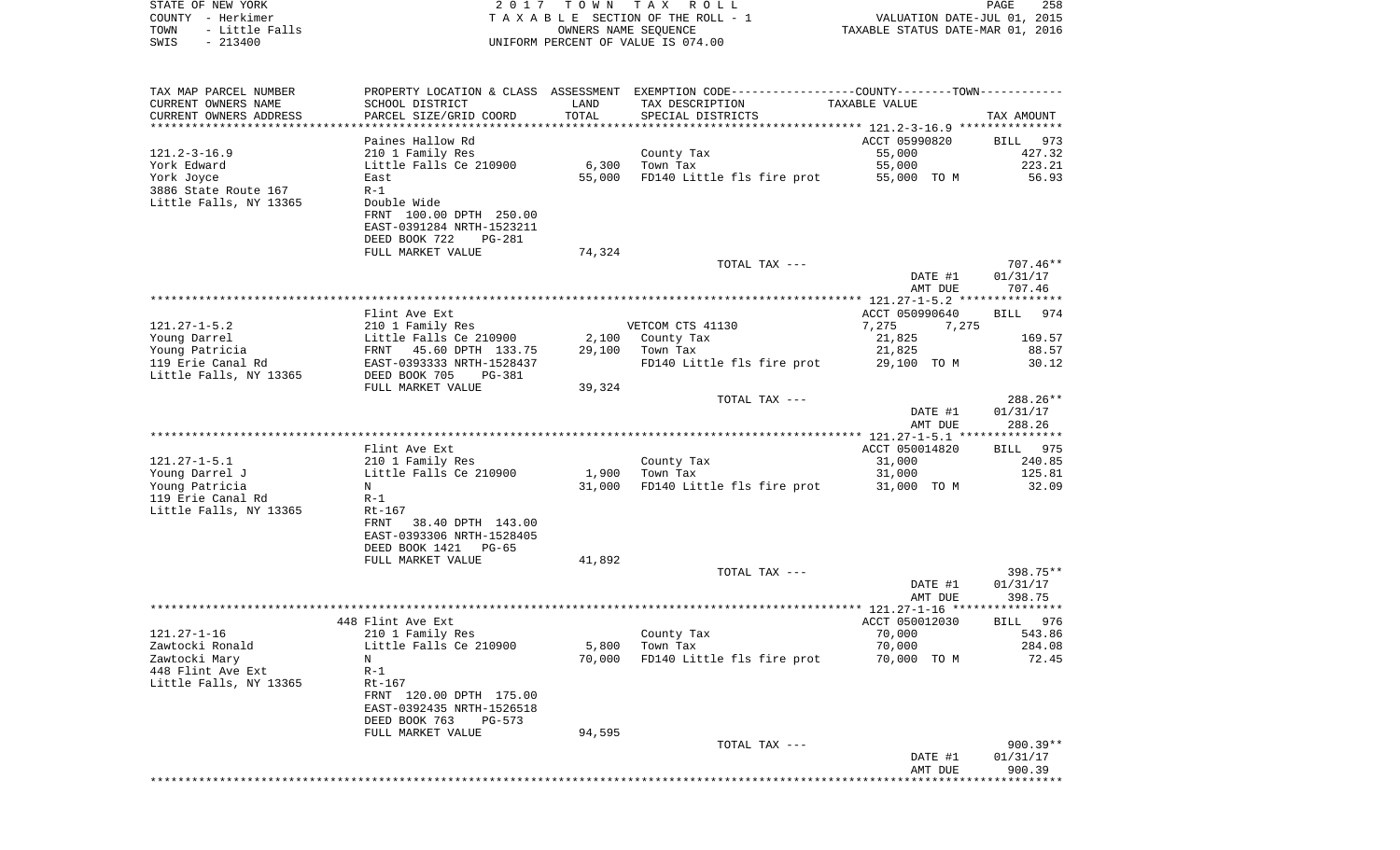| STATE OF NEW YORK      | 2017 TOWN TAX ROLL                 | 259<br><b>PAGE</b>               |
|------------------------|------------------------------------|----------------------------------|
| COUNTY - Herkimer      | TAXABLE SECTION OF THE ROLL - 1    | VALUATION DATE-JUL 01, 2015      |
| - Little Falls<br>TOWN | OWNERS NAME SEOUENCE               | TAXABLE STATUS DATE-MAR 01, 2016 |
| - 213400<br>SWTS       | INIFORM PERCENT OF VALUE IS 074 00 |                                  |

TA X A B L E SECTION OF THE ROLL - 1 SWIS - 213400 UNIFORM PERCENT OF VALUE IS 074.00

| **********************<br>ACCT 050700260<br>420 Flint Ave Ext<br>977<br>BILL<br>6,000<br>46.62<br>651 Highway gar<br>County Tax<br>24.35<br>Little Falls Ce 210900<br>3,200<br>Town Tax<br>6,000<br>6.21<br>85.00 DPTH 100.00<br>6,000<br>FD140 Little fls fire prot<br>6,000 TO M<br>FRNT<br>EAST-0392692 NRTH-1527142<br>DEED BOOK 1530 PG-713<br>FULL MARKET VALUE<br>8,108<br>TOTAL TAX ---<br>$77.18**$<br>DATE #1<br>01/31/17<br>77.18<br>AMT DUE<br>Flint Ave Ext<br>BILL 978<br>8.55<br>$121.27 - 1 - 14.2$<br>314 Rural vac<10<br>County Tax<br>1,100<br>Zawtocki Ronald D<br>Little Falls Ce 210900<br>Town Tax<br>4.46<br>1,100<br>1,100<br>Zawtocki Mary Lynn<br>FRNT 108.00 DPTH 175.00<br>1,100<br>FD140 Little fls fire prot<br>1.14<br>1,100 TO M<br>448 Flint Ave Ext<br>EAST-0392629 NRTH-1527056<br>Little Falls, NY 13365<br>DEED BOOK 1530 PG-713<br>FULL MARKET VALUE<br>1,486<br>$14.15**$<br>TOTAL TAX ---<br>DATE #1<br>01/31/17<br>14.15<br>AMT DUE<br>Gun Club Rd<br>BILL 979<br>$114.4 - 3 - 20$<br>322 Rural vac>10<br>County Tax<br>5,150<br>40.01<br>Zhizhpon Manuel<br>Little Falls Ce 210900<br>5,150<br>Town Tax<br>5,150<br>20.90<br>91 Ferris Pl<br>FD140 Little fls fire prot<br>5,150 TO M<br>5.33<br>no frontage<br>5,150<br>Ossining, NY 10562<br>ACRES 10.30<br>EAST-0388156 NRTH-1532224<br>DEED BOOK 1483 PG-771<br>FULL MARKET VALUE<br>6,959<br>TOTAL TAX ---<br>66.24**<br>01/31/17<br>DATE #1<br>AMT DUE<br>66.24<br>575 Burt Rd<br>ACCT 050012990<br>BILL 980<br>210 1 Family Res<br>County Tax<br>95,200<br>739.65<br>Herkimer Centra 213001<br>Town Tax<br>95,200<br>386.35<br>9,400<br>FD140 Little fls fire prot 95,200 TO M<br>FRNT 180.00 DPTH<br>95,200<br>98.54<br>ACRES<br>1.90<br>EAST-0382099 NRTH-1535848<br>DEED BOOK 921<br>PG-579<br>FULL MARKET VALUE<br>128,649<br>TOTAL TAX ---<br>$1,224.54**$<br>DATE #1<br>01/31/17<br>AMT DUE<br>1,224.54 | TAX MAP PARCEL NUMBER<br>CURRENT OWNERS NAME | PROPERTY LOCATION & CLASS ASSESSMENT<br>SCHOOL DISTRICT | LAND  | EXEMPTION CODE-----------------COUNTY-------TOWN-----------<br>TAX DESCRIPTION | TAXABLE VALUE |            |
|-----------------------------------------------------------------------------------------------------------------------------------------------------------------------------------------------------------------------------------------------------------------------------------------------------------------------------------------------------------------------------------------------------------------------------------------------------------------------------------------------------------------------------------------------------------------------------------------------------------------------------------------------------------------------------------------------------------------------------------------------------------------------------------------------------------------------------------------------------------------------------------------------------------------------------------------------------------------------------------------------------------------------------------------------------------------------------------------------------------------------------------------------------------------------------------------------------------------------------------------------------------------------------------------------------------------------------------------------------------------------------------------------------------------------------------------------------------------------------------------------------------------------------------------------------------------------------------------------------------------------------------------------------------------------------------------------------------------------------------------------------------------------------------------------------------------------------------------------------------------------------------------------------------------|----------------------------------------------|---------------------------------------------------------|-------|--------------------------------------------------------------------------------|---------------|------------|
|                                                                                                                                                                                                                                                                                                                                                                                                                                                                                                                                                                                                                                                                                                                                                                                                                                                                                                                                                                                                                                                                                                                                                                                                                                                                                                                                                                                                                                                                                                                                                                                                                                                                                                                                                                                                                                                                                                                 | CURRENT OWNERS ADDRESS                       | PARCEL SIZE/GRID COORD                                  | TOTAL | SPECIAL DISTRICTS                                                              |               | TAX AMOUNT |
|                                                                                                                                                                                                                                                                                                                                                                                                                                                                                                                                                                                                                                                                                                                                                                                                                                                                                                                                                                                                                                                                                                                                                                                                                                                                                                                                                                                                                                                                                                                                                                                                                                                                                                                                                                                                                                                                                                                 |                                              |                                                         |       |                                                                                |               |            |
|                                                                                                                                                                                                                                                                                                                                                                                                                                                                                                                                                                                                                                                                                                                                                                                                                                                                                                                                                                                                                                                                                                                                                                                                                                                                                                                                                                                                                                                                                                                                                                                                                                                                                                                                                                                                                                                                                                                 | $121.27 - 1 - 12$                            |                                                         |       |                                                                                |               |            |
|                                                                                                                                                                                                                                                                                                                                                                                                                                                                                                                                                                                                                                                                                                                                                                                                                                                                                                                                                                                                                                                                                                                                                                                                                                                                                                                                                                                                                                                                                                                                                                                                                                                                                                                                                                                                                                                                                                                 | Zawtocki Ronald D                            |                                                         |       |                                                                                |               |            |
|                                                                                                                                                                                                                                                                                                                                                                                                                                                                                                                                                                                                                                                                                                                                                                                                                                                                                                                                                                                                                                                                                                                                                                                                                                                                                                                                                                                                                                                                                                                                                                                                                                                                                                                                                                                                                                                                                                                 | Zawtocki Mary Lynn                           |                                                         |       |                                                                                |               |            |
|                                                                                                                                                                                                                                                                                                                                                                                                                                                                                                                                                                                                                                                                                                                                                                                                                                                                                                                                                                                                                                                                                                                                                                                                                                                                                                                                                                                                                                                                                                                                                                                                                                                                                                                                                                                                                                                                                                                 | 448 Flint Ave Ext<br>Little Falls, NY 13365  |                                                         |       |                                                                                |               |            |
|                                                                                                                                                                                                                                                                                                                                                                                                                                                                                                                                                                                                                                                                                                                                                                                                                                                                                                                                                                                                                                                                                                                                                                                                                                                                                                                                                                                                                                                                                                                                                                                                                                                                                                                                                                                                                                                                                                                 |                                              |                                                         |       |                                                                                |               |            |
|                                                                                                                                                                                                                                                                                                                                                                                                                                                                                                                                                                                                                                                                                                                                                                                                                                                                                                                                                                                                                                                                                                                                                                                                                                                                                                                                                                                                                                                                                                                                                                                                                                                                                                                                                                                                                                                                                                                 |                                              |                                                         |       |                                                                                |               |            |
|                                                                                                                                                                                                                                                                                                                                                                                                                                                                                                                                                                                                                                                                                                                                                                                                                                                                                                                                                                                                                                                                                                                                                                                                                                                                                                                                                                                                                                                                                                                                                                                                                                                                                                                                                                                                                                                                                                                 |                                              |                                                         |       |                                                                                |               |            |
|                                                                                                                                                                                                                                                                                                                                                                                                                                                                                                                                                                                                                                                                                                                                                                                                                                                                                                                                                                                                                                                                                                                                                                                                                                                                                                                                                                                                                                                                                                                                                                                                                                                                                                                                                                                                                                                                                                                 |                                              |                                                         |       |                                                                                |               |            |
|                                                                                                                                                                                                                                                                                                                                                                                                                                                                                                                                                                                                                                                                                                                                                                                                                                                                                                                                                                                                                                                                                                                                                                                                                                                                                                                                                                                                                                                                                                                                                                                                                                                                                                                                                                                                                                                                                                                 |                                              |                                                         |       |                                                                                |               |            |
|                                                                                                                                                                                                                                                                                                                                                                                                                                                                                                                                                                                                                                                                                                                                                                                                                                                                                                                                                                                                                                                                                                                                                                                                                                                                                                                                                                                                                                                                                                                                                                                                                                                                                                                                                                                                                                                                                                                 |                                              |                                                         |       |                                                                                |               |            |
|                                                                                                                                                                                                                                                                                                                                                                                                                                                                                                                                                                                                                                                                                                                                                                                                                                                                                                                                                                                                                                                                                                                                                                                                                                                                                                                                                                                                                                                                                                                                                                                                                                                                                                                                                                                                                                                                                                                 |                                              |                                                         |       |                                                                                |               |            |
|                                                                                                                                                                                                                                                                                                                                                                                                                                                                                                                                                                                                                                                                                                                                                                                                                                                                                                                                                                                                                                                                                                                                                                                                                                                                                                                                                                                                                                                                                                                                                                                                                                                                                                                                                                                                                                                                                                                 |                                              |                                                         |       |                                                                                |               |            |
|                                                                                                                                                                                                                                                                                                                                                                                                                                                                                                                                                                                                                                                                                                                                                                                                                                                                                                                                                                                                                                                                                                                                                                                                                                                                                                                                                                                                                                                                                                                                                                                                                                                                                                                                                                                                                                                                                                                 |                                              |                                                         |       |                                                                                |               |            |
|                                                                                                                                                                                                                                                                                                                                                                                                                                                                                                                                                                                                                                                                                                                                                                                                                                                                                                                                                                                                                                                                                                                                                                                                                                                                                                                                                                                                                                                                                                                                                                                                                                                                                                                                                                                                                                                                                                                 |                                              |                                                         |       |                                                                                |               |            |
|                                                                                                                                                                                                                                                                                                                                                                                                                                                                                                                                                                                                                                                                                                                                                                                                                                                                                                                                                                                                                                                                                                                                                                                                                                                                                                                                                                                                                                                                                                                                                                                                                                                                                                                                                                                                                                                                                                                 |                                              |                                                         |       |                                                                                |               |            |
|                                                                                                                                                                                                                                                                                                                                                                                                                                                                                                                                                                                                                                                                                                                                                                                                                                                                                                                                                                                                                                                                                                                                                                                                                                                                                                                                                                                                                                                                                                                                                                                                                                                                                                                                                                                                                                                                                                                 |                                              |                                                         |       |                                                                                |               |            |
|                                                                                                                                                                                                                                                                                                                                                                                                                                                                                                                                                                                                                                                                                                                                                                                                                                                                                                                                                                                                                                                                                                                                                                                                                                                                                                                                                                                                                                                                                                                                                                                                                                                                                                                                                                                                                                                                                                                 |                                              |                                                         |       |                                                                                |               |            |
|                                                                                                                                                                                                                                                                                                                                                                                                                                                                                                                                                                                                                                                                                                                                                                                                                                                                                                                                                                                                                                                                                                                                                                                                                                                                                                                                                                                                                                                                                                                                                                                                                                                                                                                                                                                                                                                                                                                 |                                              |                                                         |       |                                                                                |               |            |
|                                                                                                                                                                                                                                                                                                                                                                                                                                                                                                                                                                                                                                                                                                                                                                                                                                                                                                                                                                                                                                                                                                                                                                                                                                                                                                                                                                                                                                                                                                                                                                                                                                                                                                                                                                                                                                                                                                                 |                                              |                                                         |       |                                                                                |               |            |
|                                                                                                                                                                                                                                                                                                                                                                                                                                                                                                                                                                                                                                                                                                                                                                                                                                                                                                                                                                                                                                                                                                                                                                                                                                                                                                                                                                                                                                                                                                                                                                                                                                                                                                                                                                                                                                                                                                                 |                                              |                                                         |       |                                                                                |               |            |
|                                                                                                                                                                                                                                                                                                                                                                                                                                                                                                                                                                                                                                                                                                                                                                                                                                                                                                                                                                                                                                                                                                                                                                                                                                                                                                                                                                                                                                                                                                                                                                                                                                                                                                                                                                                                                                                                                                                 |                                              |                                                         |       |                                                                                |               |            |
|                                                                                                                                                                                                                                                                                                                                                                                                                                                                                                                                                                                                                                                                                                                                                                                                                                                                                                                                                                                                                                                                                                                                                                                                                                                                                                                                                                                                                                                                                                                                                                                                                                                                                                                                                                                                                                                                                                                 |                                              |                                                         |       |                                                                                |               |            |
|                                                                                                                                                                                                                                                                                                                                                                                                                                                                                                                                                                                                                                                                                                                                                                                                                                                                                                                                                                                                                                                                                                                                                                                                                                                                                                                                                                                                                                                                                                                                                                                                                                                                                                                                                                                                                                                                                                                 |                                              |                                                         |       |                                                                                |               |            |
|                                                                                                                                                                                                                                                                                                                                                                                                                                                                                                                                                                                                                                                                                                                                                                                                                                                                                                                                                                                                                                                                                                                                                                                                                                                                                                                                                                                                                                                                                                                                                                                                                                                                                                                                                                                                                                                                                                                 |                                              |                                                         |       |                                                                                |               |            |
|                                                                                                                                                                                                                                                                                                                                                                                                                                                                                                                                                                                                                                                                                                                                                                                                                                                                                                                                                                                                                                                                                                                                                                                                                                                                                                                                                                                                                                                                                                                                                                                                                                                                                                                                                                                                                                                                                                                 |                                              |                                                         |       |                                                                                |               |            |
|                                                                                                                                                                                                                                                                                                                                                                                                                                                                                                                                                                                                                                                                                                                                                                                                                                                                                                                                                                                                                                                                                                                                                                                                                                                                                                                                                                                                                                                                                                                                                                                                                                                                                                                                                                                                                                                                                                                 |                                              |                                                         |       |                                                                                |               |            |
|                                                                                                                                                                                                                                                                                                                                                                                                                                                                                                                                                                                                                                                                                                                                                                                                                                                                                                                                                                                                                                                                                                                                                                                                                                                                                                                                                                                                                                                                                                                                                                                                                                                                                                                                                                                                                                                                                                                 |                                              |                                                         |       |                                                                                |               |            |
|                                                                                                                                                                                                                                                                                                                                                                                                                                                                                                                                                                                                                                                                                                                                                                                                                                                                                                                                                                                                                                                                                                                                                                                                                                                                                                                                                                                                                                                                                                                                                                                                                                                                                                                                                                                                                                                                                                                 |                                              |                                                         |       |                                                                                |               |            |
|                                                                                                                                                                                                                                                                                                                                                                                                                                                                                                                                                                                                                                                                                                                                                                                                                                                                                                                                                                                                                                                                                                                                                                                                                                                                                                                                                                                                                                                                                                                                                                                                                                                                                                                                                                                                                                                                                                                 |                                              |                                                         |       |                                                                                |               |            |
|                                                                                                                                                                                                                                                                                                                                                                                                                                                                                                                                                                                                                                                                                                                                                                                                                                                                                                                                                                                                                                                                                                                                                                                                                                                                                                                                                                                                                                                                                                                                                                                                                                                                                                                                                                                                                                                                                                                 |                                              |                                                         |       |                                                                                |               |            |
|                                                                                                                                                                                                                                                                                                                                                                                                                                                                                                                                                                                                                                                                                                                                                                                                                                                                                                                                                                                                                                                                                                                                                                                                                                                                                                                                                                                                                                                                                                                                                                                                                                                                                                                                                                                                                                                                                                                 |                                              |                                                         |       |                                                                                |               |            |
|                                                                                                                                                                                                                                                                                                                                                                                                                                                                                                                                                                                                                                                                                                                                                                                                                                                                                                                                                                                                                                                                                                                                                                                                                                                                                                                                                                                                                                                                                                                                                                                                                                                                                                                                                                                                                                                                                                                 | $114.1 - 1 - 28.1$                           |                                                         |       |                                                                                |               |            |
|                                                                                                                                                                                                                                                                                                                                                                                                                                                                                                                                                                                                                                                                                                                                                                                                                                                                                                                                                                                                                                                                                                                                                                                                                                                                                                                                                                                                                                                                                                                                                                                                                                                                                                                                                                                                                                                                                                                 | Zink Jerome                                  |                                                         |       |                                                                                |               |            |
|                                                                                                                                                                                                                                                                                                                                                                                                                                                                                                                                                                                                                                                                                                                                                                                                                                                                                                                                                                                                                                                                                                                                                                                                                                                                                                                                                                                                                                                                                                                                                                                                                                                                                                                                                                                                                                                                                                                 | Zink Connie                                  |                                                         |       |                                                                                |               |            |
|                                                                                                                                                                                                                                                                                                                                                                                                                                                                                                                                                                                                                                                                                                                                                                                                                                                                                                                                                                                                                                                                                                                                                                                                                                                                                                                                                                                                                                                                                                                                                                                                                                                                                                                                                                                                                                                                                                                 | 575 Burt Rd                                  |                                                         |       |                                                                                |               |            |
|                                                                                                                                                                                                                                                                                                                                                                                                                                                                                                                                                                                                                                                                                                                                                                                                                                                                                                                                                                                                                                                                                                                                                                                                                                                                                                                                                                                                                                                                                                                                                                                                                                                                                                                                                                                                                                                                                                                 | Little Falls, NY 13365                       |                                                         |       |                                                                                |               |            |
|                                                                                                                                                                                                                                                                                                                                                                                                                                                                                                                                                                                                                                                                                                                                                                                                                                                                                                                                                                                                                                                                                                                                                                                                                                                                                                                                                                                                                                                                                                                                                                                                                                                                                                                                                                                                                                                                                                                 |                                              |                                                         |       |                                                                                |               |            |
|                                                                                                                                                                                                                                                                                                                                                                                                                                                                                                                                                                                                                                                                                                                                                                                                                                                                                                                                                                                                                                                                                                                                                                                                                                                                                                                                                                                                                                                                                                                                                                                                                                                                                                                                                                                                                                                                                                                 |                                              |                                                         |       |                                                                                |               |            |
|                                                                                                                                                                                                                                                                                                                                                                                                                                                                                                                                                                                                                                                                                                                                                                                                                                                                                                                                                                                                                                                                                                                                                                                                                                                                                                                                                                                                                                                                                                                                                                                                                                                                                                                                                                                                                                                                                                                 |                                              |                                                         |       |                                                                                |               |            |
|                                                                                                                                                                                                                                                                                                                                                                                                                                                                                                                                                                                                                                                                                                                                                                                                                                                                                                                                                                                                                                                                                                                                                                                                                                                                                                                                                                                                                                                                                                                                                                                                                                                                                                                                                                                                                                                                                                                 |                                              |                                                         |       |                                                                                |               |            |
|                                                                                                                                                                                                                                                                                                                                                                                                                                                                                                                                                                                                                                                                                                                                                                                                                                                                                                                                                                                                                                                                                                                                                                                                                                                                                                                                                                                                                                                                                                                                                                                                                                                                                                                                                                                                                                                                                                                 |                                              |                                                         |       |                                                                                |               |            |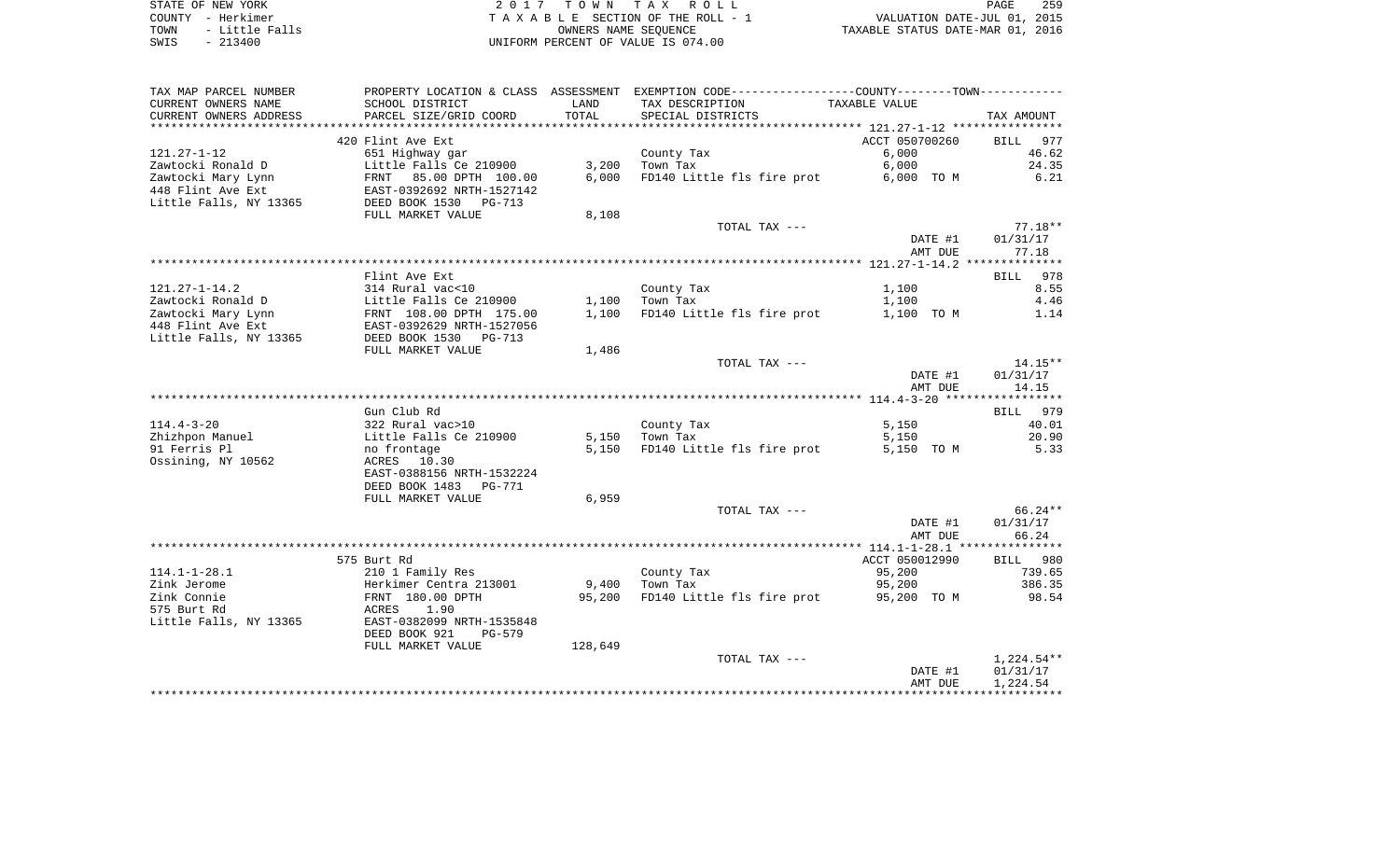|      | STATE OF NEW YORK | 2017 TOWN TAX ROLL                 | PAGE                             | 260 |
|------|-------------------|------------------------------------|----------------------------------|-----|
|      | COUNTY - Herkimer | TAXABLE SECTION OF THE ROLL - 1    | VALUATION DATE-JUL 01, 2015      |     |
| TOWN | - Little Falls    | OWNERS NAME SEOUENCE               | TAXABLE STATUS DATE-MAR 01, 2016 |     |
| SWIS | - 213400          | UNIFORM PERCENT OF VALUE IS 074.00 |                                  |     |

|  | PAGE                            | 260 |
|--|---------------------------------|-----|
|  | VALUATION DATE-JUL 01, 2015     |     |
|  | XABLE STATUS DATE-MAR 01, 2016. |     |

| TAX MAP PARCEL NUMBER  | PROPERTY LOCATION & CLASS ASSESSMENT |         | EXEMPTION CODE-----------------COUNTY-------TOWN----------- |                |            |
|------------------------|--------------------------------------|---------|-------------------------------------------------------------|----------------|------------|
| CURRENT OWNERS NAME    | SCHOOL DISTRICT                      | LAND    | TAX DESCRIPTION                                             | TAXABLE VALUE  |            |
| CURRENT OWNERS ADDRESS | PARCEL SIZE/GRID COORD               | TOTAL   | SPECIAL DISTRICTS                                           |                | TAX AMOUNT |
|                        |                                      |         |                                                             |                |            |
|                        | 157 Sandy Ln                         |         |                                                             | ACCT 050019640 | BILL 981   |
| $121.1 - 2 - 42.3$     | 210 1 Family Res                     |         | County Tax                                                  | 79,200         | 615.34     |
| Zorn Rainer            | Central Valley 212803 7,000          |         | Town Tax                                                    | 79,200         | 321.42     |
| Zorn Joanne            | FRNT 220.00 DPTH 150.00              | 79,200  | FD140 Little fls fire prot                                  | 79,200 TO M    | 81.98      |
| 157 Sandy Lane Rd      | EAST-0383723 NRTH-1522642            |         |                                                             |                |            |
| Mohawk, NY 13407       | DEED BOOK 1547<br>PG-246             |         |                                                             |                |            |
|                        | FULL MARKET VALUE                    | 107,027 |                                                             |                |            |
|                        |                                      |         | TOTAL TAX ---                                               |                | 1,018.74** |
|                        |                                      |         |                                                             | DATE #1        | 01/31/17   |
|                        |                                      |         |                                                             | AMT DUE        | 1,018.74   |
|                        |                                      |         |                                                             |                |            |
|                        | 218 Gun Club Rd                      |         |                                                             | ACCT 050004245 | BILL 982   |
| $114.4 - 1 - 36.1$     | 210 1 Family Res                     |         | VETWAR CTS 41120                                            | 6,660<br>6,660 |            |
| Zuccaro Leslie B       | Little Falls Ce 210900               | 7,400   | County Tax                                                  | 68,940         | 535.62     |
| Zuccaro Henry A        | East                                 | 75,600  | Town Tax                                                    | 68,940         | 279.78     |
| 218 Gun Club Rd        | FRNT 282.00 DPTH                     |         | FD140 Little fls fire prot                                  | 75,600 TO M    | 78.25      |
| Little Falls, 13365    | 0.86<br>ACRES                        |         |                                                             |                |            |
|                        | EAST-0385816 NRTH-1528221            |         |                                                             |                |            |
|                        | DEED BOOK 1597 PG-907                |         |                                                             |                |            |
|                        | FULL MARKET VALUE                    | 102,162 |                                                             |                |            |
|                        |                                      |         | TOTAL TAX ---                                               |                | 893.65**   |
|                        |                                      |         |                                                             | DATE #1        | 01/31/17   |
|                        |                                      |         |                                                             | AMT DUE        | 893.65     |
|                        |                                      |         |                                                             |                |            |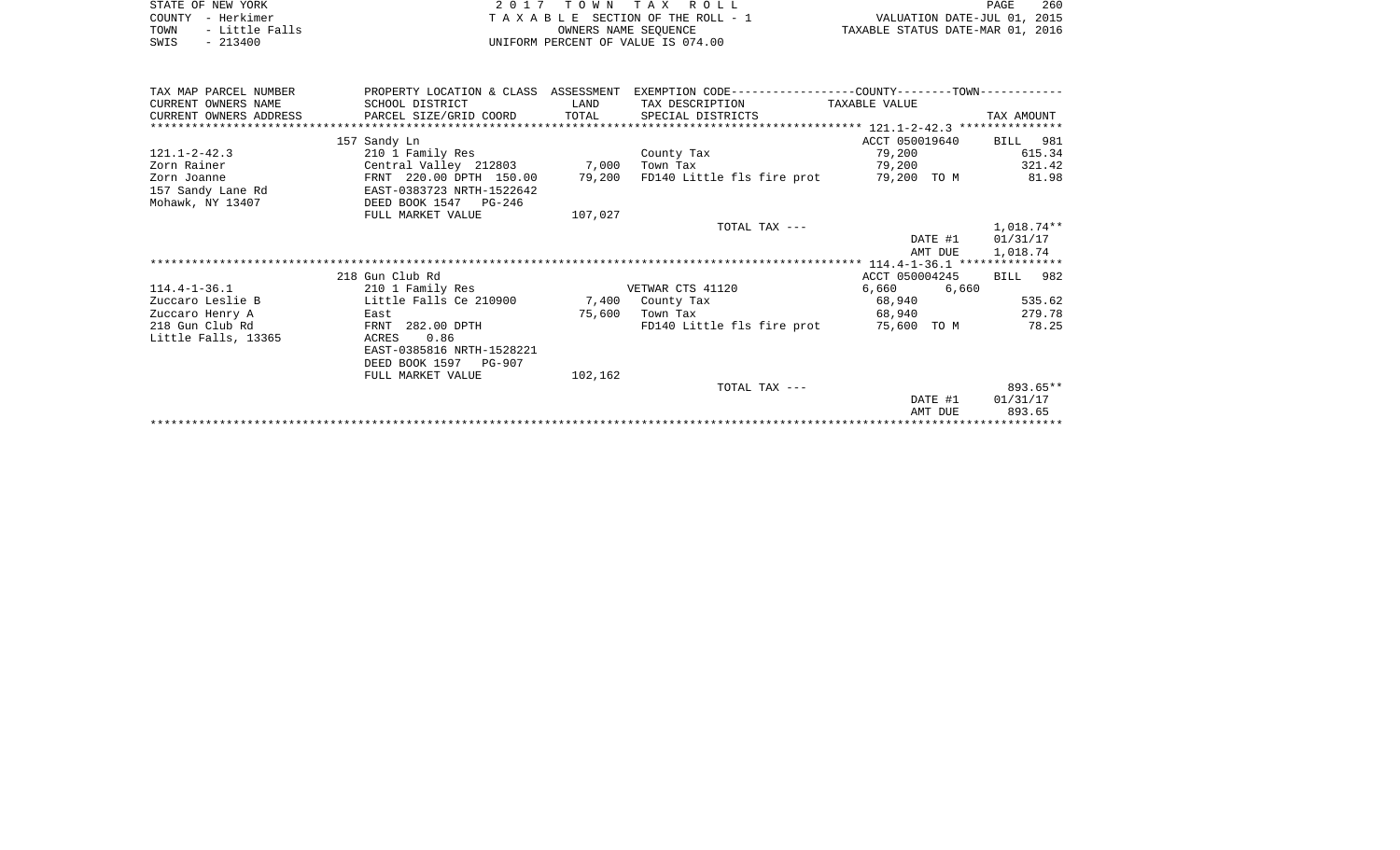| STATE OF NEW YORK |                | 2017 TOWN TAX ROLL                 | PAGE                             | 261 |
|-------------------|----------------|------------------------------------|----------------------------------|-----|
| COUNTY - Herkimer |                | TAXABLE SECTION OF THE ROLL - 1    | VALUATION DATE-JUL 01, 2015      |     |
| TOWN              | - Little Falls |                                    | TAXABLE STATUS DATE-MAR 01, 2016 |     |
| SWIS              | - 213400       | UNIFORM PERCENT OF VALUE IS 074.00 | RPS155/V04/L015                  |     |
|                   |                |                                    | CURRENT DATE 12/14/2016          |     |

## \*\*\* S P E C I A L D I S T R I C T S U M M A R Y \*\*\*

| CODE | DISTRICT NAME        | TOTAL<br>PARCELS | EXTENSION<br>TYPE | EXTENSION<br>VALUE | AD VALOREM<br>VALUE | EXEMPT<br>AMOUNT | TAXABLE<br>VALUE | TOTAL<br>TAX |
|------|----------------------|------------------|-------------------|--------------------|---------------------|------------------|------------------|--------------|
|      | FD140 Little fls fir |                  | 978 TOTAL M       |                    | 51966,174           | 392,369          | 51573,805        | 53,381.65    |

# \*\*\* S C H O O L D I S T R I C T S U M M A R Y \*\*\*

| CODE   | DISTRICT NAME                | TOTAL<br>PARCELS | ASSESSED<br>LAND | ASSESSED<br>TOTAL | <b>EXEMPT</b><br>AMOUNT | TOTAL<br>TAXABLE          |
|--------|------------------------------|------------------|------------------|-------------------|-------------------------|---------------------------|
|        |                              |                  |                  |                   | STAR AMOUNT             | STAR TAXABLE              |
|        | Little Falls Central         | 683              | 7619,350         | 36326,424         | 1145,337                | 35, 181, 087              |
| 210900 | Central Valley Cntrl         | 110              | 1099,100         | 4586,650          | 9685,540<br>43,655      | 25, 495, 547<br>4,542,995 |
| 212803 | Herkimer Central             | 119              | 1904,700         | 8659,000          | 1491,840<br>116,614     | 3,051,155<br>8,542,386    |
| 213001 | Owen D Young                 | 70               | 1377,700         | 2779,200          | 1373,800<br>219,127     | 7,168,586<br>2,560,073    |
| 215001 |                              |                  |                  |                   | 438,920                 | 2, 121, 153               |
|        | SUB-TOTAL                    | 982              | 12000,850        | 52351,274         | 1524,733                | 50,826,541                |
|        | $S \cup B - T O T A L(CONT)$ |                  |                  |                   | 12990,100               | 37,836,441                |
|        | TOTAL                        | 982              | 12000,850        | 52351,274         | 1524,733                | 50,826,541                |
|        | TO TAL (CONT)                |                  |                  |                   | 12990,100               | 37,836,441                |

\*\*\* S Y S T E M C O D E S S U M M A R Y \*\*\*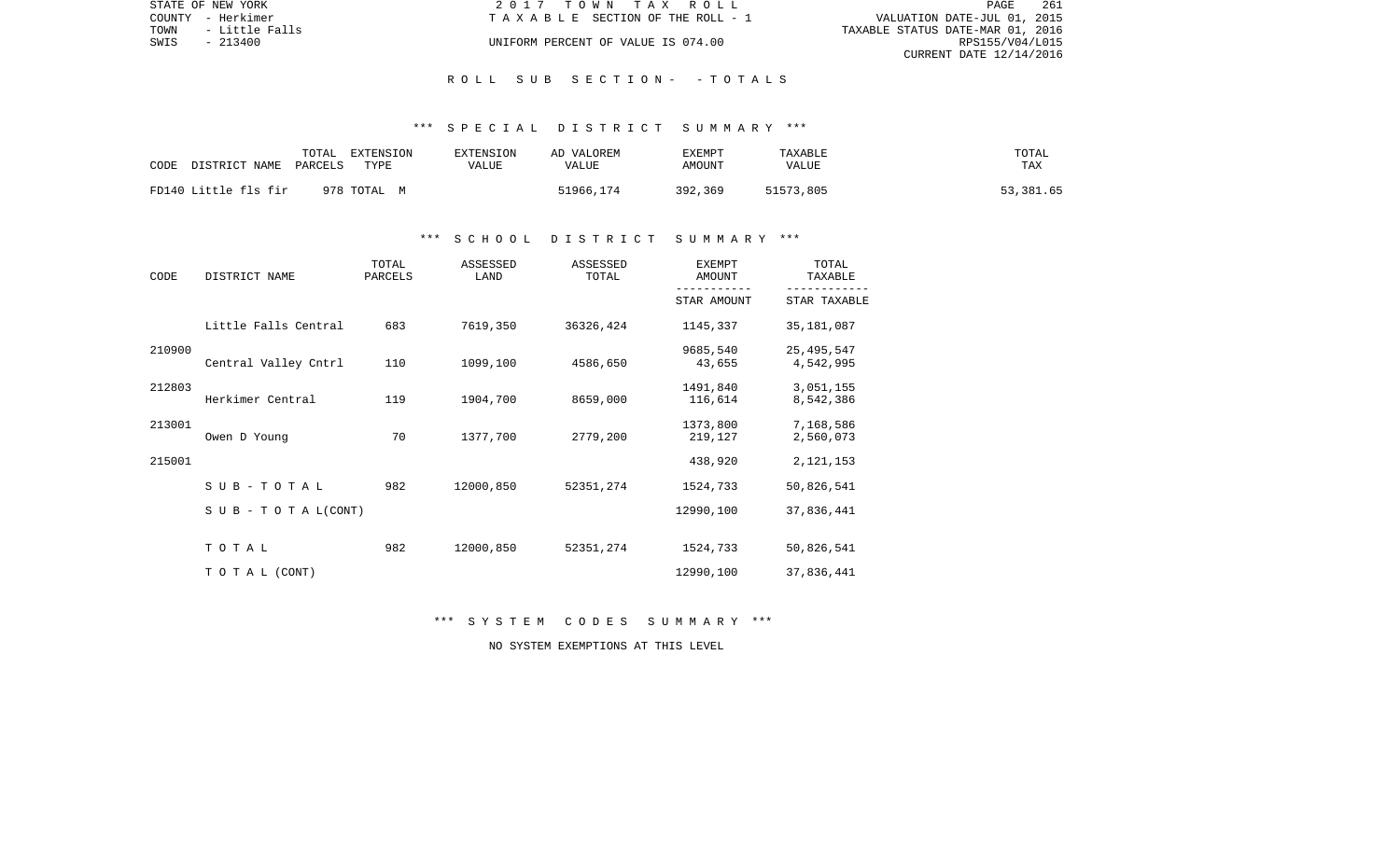|      | STATE OF NEW YORK | 2017 TOWN TAX ROLL                 | 262<br>PAGE                      |  |
|------|-------------------|------------------------------------|----------------------------------|--|
|      | COUNTY - Herkimer | TAXABLE SECTION OF THE ROLL - 1    | VALUATION DATE-JUL 01, 2015      |  |
| TOWN | - Little Falls    |                                    | TAXABLE STATUS DATE-MAR 01, 2016 |  |
| SWIS | $-213400$         | UNIFORM PERCENT OF VALUE IS 074.00 | RPS155/V04/L015                  |  |
|      |                   |                                    | CURRENT DATE 12/14/2016          |  |
|      |                   |                                    |                                  |  |

## \*\*\* E X E M P T I O N S U M M A R Y \*\*\*

|       |                | TOTAL   |          |          |
|-------|----------------|---------|----------|----------|
| CODE  | DESCRIPTION    | PARCELS | COUNTY   | TOWN     |
| 41101 | VETFUND CT     | 4       | 3,375    | 3,375    |
| 41120 | VETWAR CTS     | 18      | 119,880  | 119,880  |
| 41121 | VET WAR CT     | 7       | 45,360   | 45,360   |
| 41130 | VETCOM CTS     | 16      | 173,000  | 173,000  |
| 41131 | VET COM CT     | 7       | 73,600   | 73,600   |
| 41140 | VETDIS CTS     | 2       | 37,340   | 37,340   |
| 41141 | VET DIS CT     |         | 22,200   | 22,200   |
| 41162 | $CW$ 15 $VET/$ | 3       | 19,980   |          |
| 41700 | AGRIC 10 Y     | 7       | 361,900  | 361,900  |
| 41720 | AG MKTS L      | 46      | 393,017  | 393,017  |
| 41730 | AG MKTS        | 19      | 102,134  | 102,134  |
| 41800 | AGED-ALL       | 4       | 133,950  | 133,950  |
| 41801 | AGED-CT        | 1       | 34,350   | 34,350   |
| 42100 | AGRIC 10 Y     | 7       | 127,600  | 127,600  |
| 47460 | FOREST         | 4       | 75,762   | 75,762   |
| 49503 | Sun Energy     |         |          | 23,824   |
|       | TOTAL          | 147     | 1723,448 | 1727,292 |

| ROLL<br><b>SEC</b> | DESCRIPTION                             | TOTAL<br>PARCELS | ASSESSED<br>LAND       | ASSESSED<br>TOTAL      | <b>EXEMPT</b><br>AMOUNT | TOTAL<br>TAXABLE         | TOTAL<br>TAX                          |
|--------------------|-----------------------------------------|------------------|------------------------|------------------------|-------------------------|--------------------------|---------------------------------------|
|                    |                                         |                  |                        |                        | STAR AMOUNT             | STAR TAXABLE             |                                       |
|                    | County Tax<br>Town Tax<br>School Relevy |                  | 12000,850<br>12000,850 | 52351,274<br>52351,274 | 1,723,448<br>1,727,292  | 50,627,826<br>50,623,982 | 393,347.52<br>205,447.32              |
|                    | SPEC DIST TAXES<br>TAXABLE              | 982              |                        |                        |                         |                          | 215,597.39<br>53,381.65<br>867,773.88 |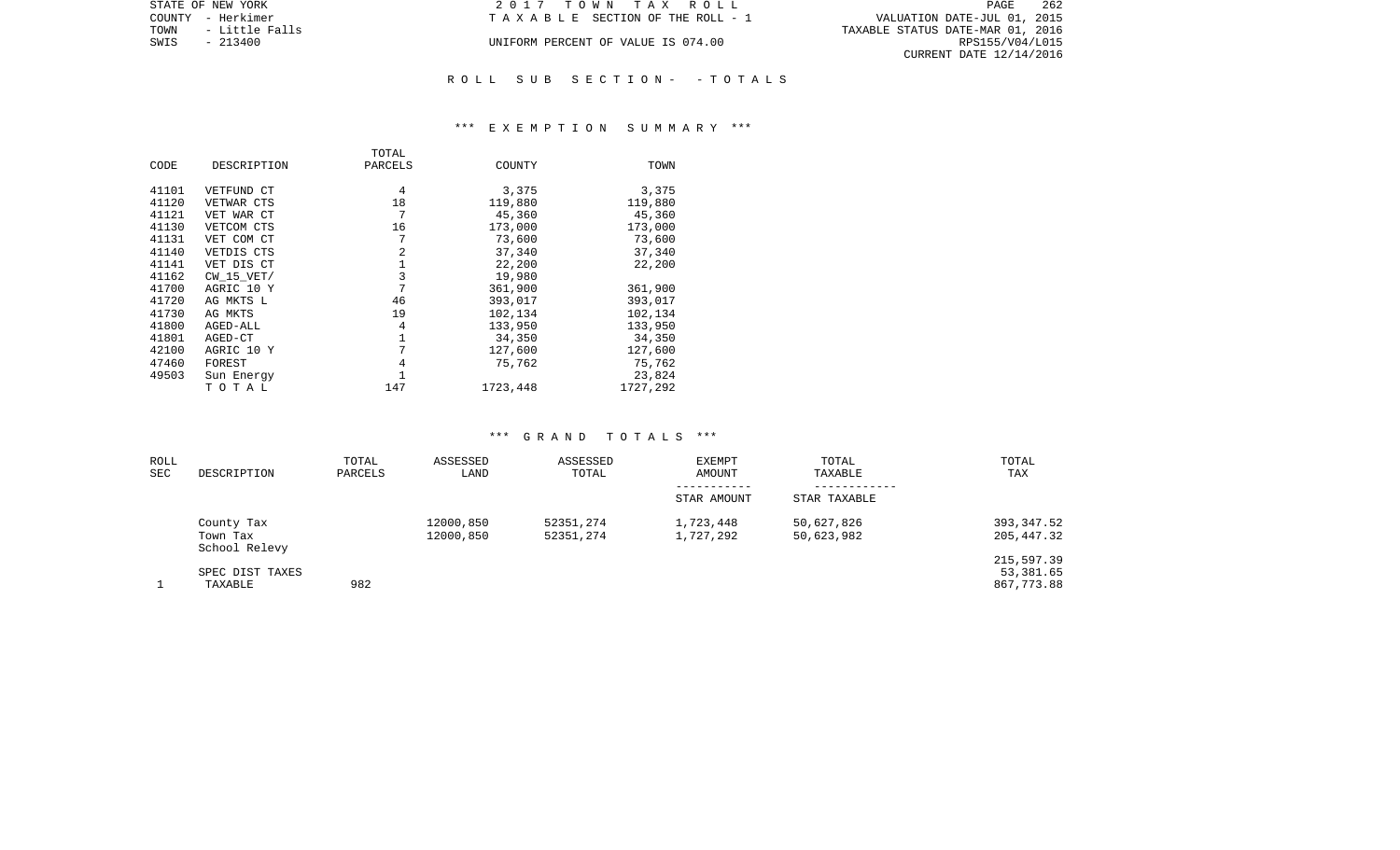|      | STATE OF NEW YORK | 2017 TOWN TAX ROLL                 | PAGE                             | 263 |  |
|------|-------------------|------------------------------------|----------------------------------|-----|--|
|      | COUNTY - Herkimer | TAXABLE SECTION OF THE ROLL - 1    | VALUATION DATE-JUL 01, 2015      |     |  |
| TOWN | - Little Falls    |                                    | TAXABLE STATUS DATE-MAR 01, 2016 |     |  |
| SWIS | - 213400          | UNIFORM PERCENT OF VALUE IS 074.00 | RPS155/V04/L015                  |     |  |
|      |                   |                                    | CURRENT DATE 12/14/2016          |     |  |

## R O L L S E C T I O N T O T A L S

## \*\*\* S P E C I A L D I S T R I C T S U M M A R Y \*\*\*

| CODE | DISTRICT NAME        | TOTAL<br>PARCELS | EXTENSION<br>TYPE | EXTENSION<br>VALUE | AD VALOREM<br>VALUE | EXEMPT<br>AMOUNT | TAXABLE<br>VALUE | TOTAL<br>TAX |
|------|----------------------|------------------|-------------------|--------------------|---------------------|------------------|------------------|--------------|
|      | FD140 Little fls fir |                  | 978 TOTAL M       |                    | 51966,174           | 392,369          | 51573,805        | 53,381.65    |

## \*\*\* S C H O O L D I S T R I C T S U M M A R Y \*\*\*

| CODE   | DISTRICT NAME             | TOTAL<br>PARCELS | ASSESSED<br>LAND | ASSESSED<br>TOTAL | <b>EXEMPT</b><br>AMOUNT | TOTAL<br>TAXABLE          |  |
|--------|---------------------------|------------------|------------------|-------------------|-------------------------|---------------------------|--|
|        |                           |                  |                  |                   | STAR AMOUNT             | STAR TAXABLE              |  |
|        | Little Falls Central      | 683              | 7619,350         | 36326,424         | 1145,337                | 35, 181, 087              |  |
| 210900 | Central Valley Cntrl      | 110              | 1099,100         | 4586,650          | 9685,540<br>43,655      | 25, 495, 547<br>4,542,995 |  |
| 212803 | Herkimer Central          | 119              | 1904,700         | 8659,000          | 1491,840<br>116,614     | 3,051,155<br>8,542,386    |  |
| 213001 | Owen D Young              | 70               | 1377,700         | 2779,200          | 1373,800<br>219,127     | 7,168,586<br>2,560,073    |  |
| 215001 |                           |                  |                  |                   | 438,920                 | 2, 121, 153               |  |
|        | SUB-TOTAL                 | 982              | 12000,850        | 52351,274         | 1524,733                | 50,826,541                |  |
|        | S U B - T O T A $L(CONT)$ |                  |                  |                   | 12990,100               | 37,836,441                |  |
|        | TOTAL                     | 982              | 12000,850        | 52351,274         | 1524,733                | 50,826,541                |  |
|        | TO TAL (CONT)             |                  |                  |                   | 12990,100               | 37,836,441                |  |

\*\*\* S Y S T E M C O D E S S U M M A R Y \*\*\*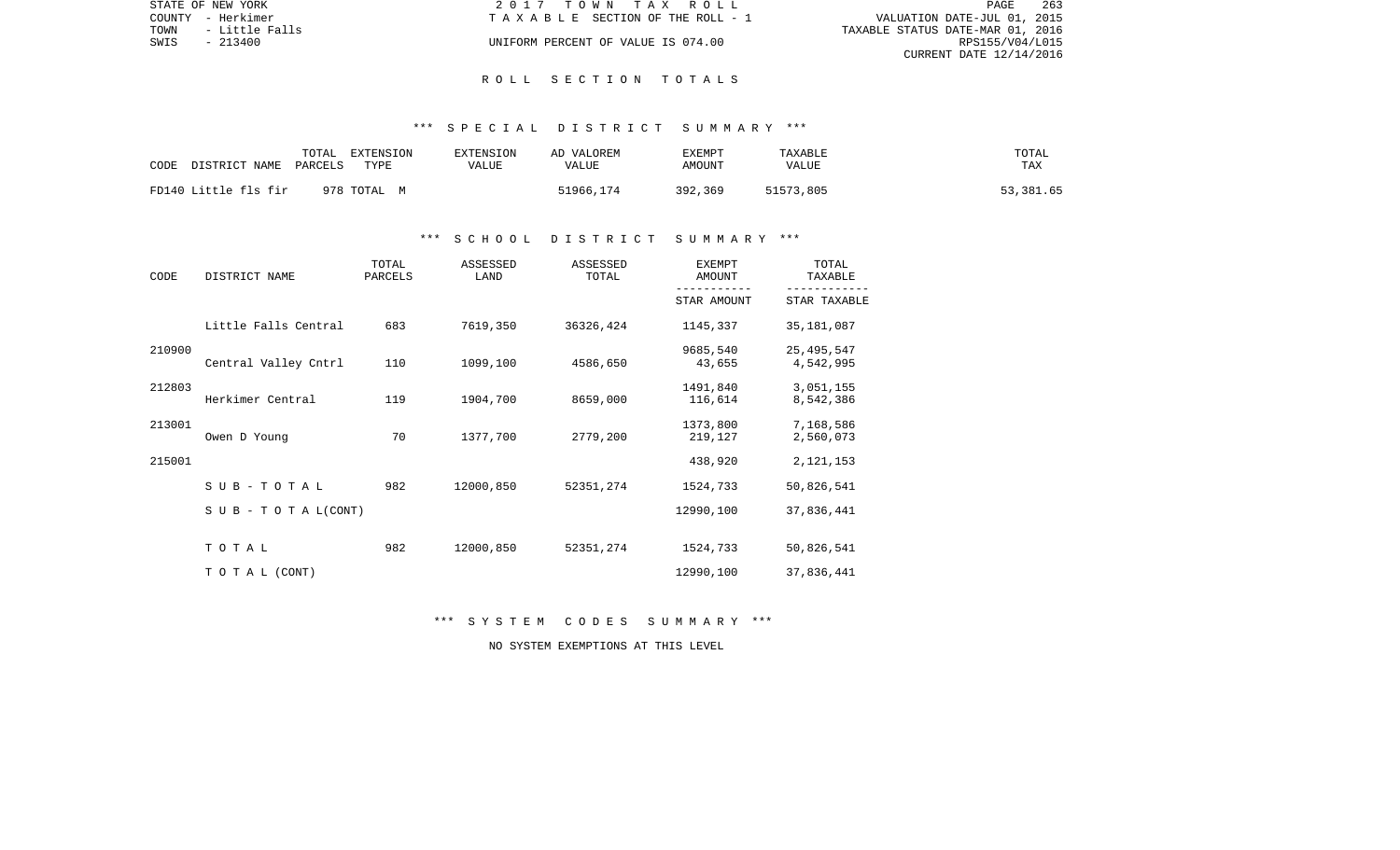| STATE OF NEW YORK      | 2017 TOWN TAX ROLL                    | 264<br>PAGE                      |
|------------------------|---------------------------------------|----------------------------------|
| COUNTY - Herkimer      | T A X A B L E SECTION OF THE ROLL - 1 | VALUATION DATE-JUL 01, 2015      |
| TOWN<br>- Little Falls |                                       | TAXABLE STATUS DATE-MAR 01, 2016 |
| SWIS<br>$-213400$      | UNIFORM PERCENT OF VALUE IS 074.00    | RPS155/V04/L015                  |
|                        |                                       | CURRENT DATE 12/14/2016          |
|                        |                                       |                                  |

## R O L L S E C T I O N T O T A L S

# \*\*\* E X E M P T I O N S U M M A R Y \*\*\*

|       |                | TOTAL   |          |          |
|-------|----------------|---------|----------|----------|
| CODE  | DESCRIPTION    | PARCELS | COUNTY   | TOWN     |
|       |                |         |          |          |
| 41101 | VETFUND CT     | 4       | 3,375    | 3,375    |
| 41120 | VETWAR CTS     | 18      | 119,880  | 119,880  |
| 41121 | VET WAR CT     | 7       | 45,360   | 45,360   |
| 41130 | VETCOM CTS     | 16      | 173,000  | 173,000  |
| 41131 | VET COM CT     | 7       | 73,600   | 73,600   |
| 41140 | VETDIS CTS     | 2       | 37,340   | 37,340   |
| 41141 | VET DIS CT     | 1       | 22,200   | 22,200   |
| 41162 | $CW$ 15 $VET/$ | 3       | 19,980   |          |
| 41700 | AGRIC 10 Y     | 7       | 361,900  | 361,900  |
| 41720 | AG MKTS L      | 46      | 393,017  | 393,017  |
| 41730 | AG MKTS        | 19      | 102,134  | 102,134  |
| 41800 | AGED-ALL       | 4       | 133,950  | 133,950  |
| 41801 | AGED-CT        | 1       | 34,350   | 34,350   |
| 42100 | AGRIC 10 Y     | 7       | 127,600  | 127,600  |
| 47460 | FOREST         | 4       | 75,762   | 75,762   |
| 49503 | Sun Energy     |         |          | 23,824   |
|       | TOTAL          | 147     | 1723,448 | 1727,292 |

| ROLL<br><b>SEC</b> | DESCRIPTION                             | TOTAL<br>PARCELS | ASSESSED<br>LAND       | ASSESSED<br>TOTAL      | <b>EXEMPT</b><br>AMOUNT | TOTAL<br>TAXABLE         | TOTAL<br>TAX                          |
|--------------------|-----------------------------------------|------------------|------------------------|------------------------|-------------------------|--------------------------|---------------------------------------|
|                    |                                         |                  |                        |                        | STAR AMOUNT             | STAR TAXABLE             |                                       |
|                    | County Tax<br>Town Tax<br>School Relevy |                  | 12000,850<br>12000,850 | 52351,274<br>52351,274 | 1,723,448<br>1,727,292  | 50,627,826<br>50,623,982 | 393,347.52<br>205,447.32              |
|                    | SPEC DIST TAXES<br>TAXABLE              | 982              |                        |                        |                         |                          | 215,597.39<br>53,381.65<br>867,773.88 |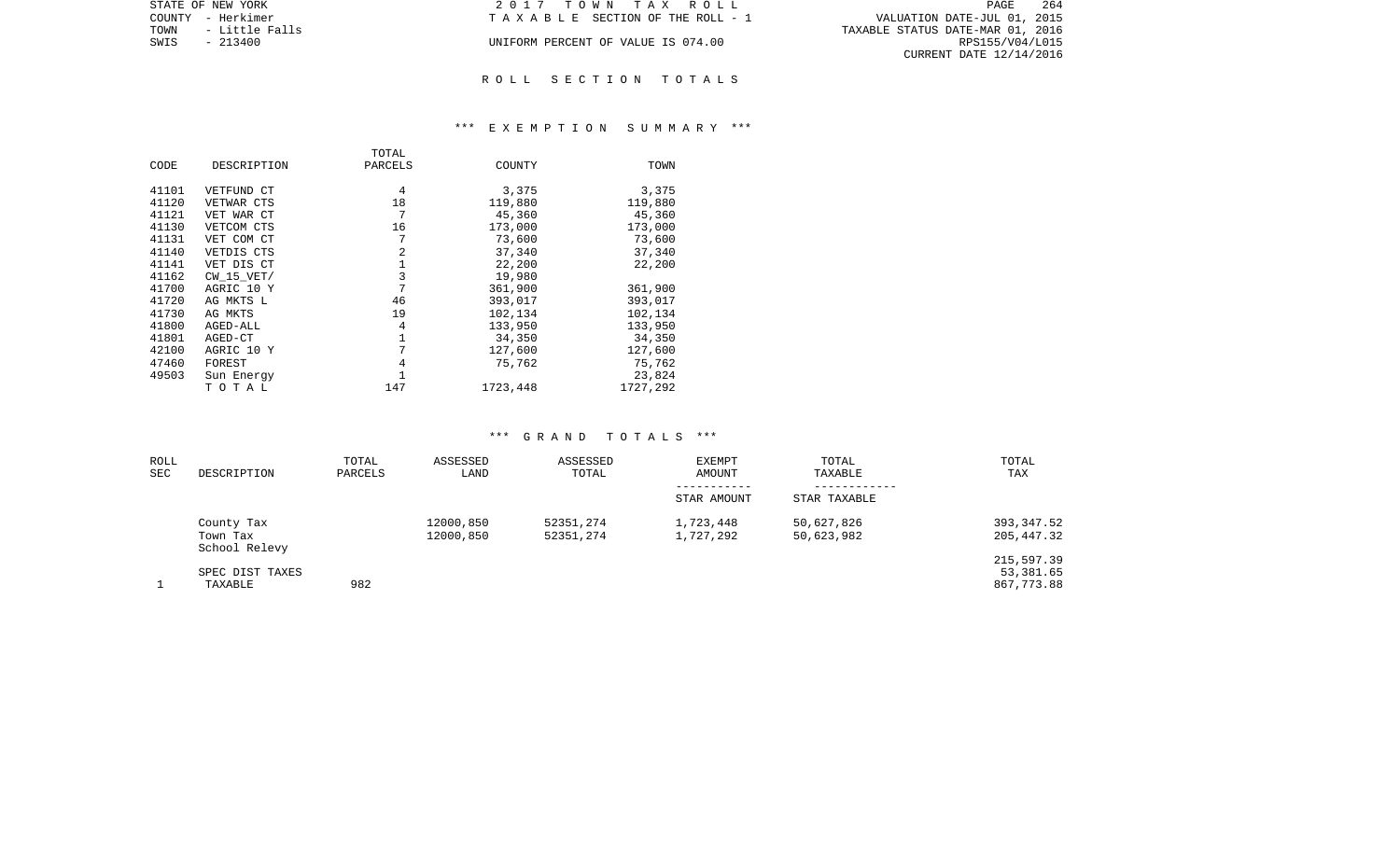STATE OF NEW YORK **EXECUTE:**  $2017$  TOWN TAX ROLL COUNTY - Herkimer<br>
TOWN - Little Falls<br>
SPECIAL FRANCHISE SECTION OF THE ROLL - 5<br>
SWIS - 213400 - 2013400 - UNIFORM PERCENT OF VALUE IS 074.00 TOWN - Little Falls OWNERS NAME SEQUENCE TAXABLE STATUS DATE-MAR 01, 2016 SWIS - 213400 UNIFORM PERCENT OF VALUE IS 074.00

| TAX MAP PARCEL NUMBER                                 |                        |                | PROPERTY LOCATION & CLASS ASSESSMENT EXEMPTION CODE---------------COUNTY-------TOWN---------- |               |                 |
|-------------------------------------------------------|------------------------|----------------|-----------------------------------------------------------------------------------------------|---------------|-----------------|
| CURRENT OWNERS NAME                                   | SCHOOL DISTRICT        | LAND           | TAX DESCRIPTION                                                                               | TAXABLE VALUE |                 |
| CURRENT OWNERS ADDRESS                                | PARCEL SIZE/GRID COORD | TOTAL          | SPECIAL DISTRICTS                                                                             |               | TAX AMOUNT      |
|                                                       |                        |                |                                                                                               |               |                 |
|                                                       |                        |                |                                                                                               |               |                 |
|                                                       | Thruway                |                |                                                                                               |               | BILL 983        |
| $555.10-3$                                            | 867 Misc franchs       |                | County Tax                                                                                    | 30,104        | 233.89          |
| BCE Nexxia Corp                                       | Little Falls Ce 210900 | $\mathbf{0}$   | Town Tax                                                                                      | 30,104        | 122.17          |
| %DuCharme, McMillien & Assoc.                         | thruway                | 30,104         | FD140 Little fls fire prot                                                                    | 30,104 TO M   | 31.16           |
| PO Box 80615                                          | ACRES<br>0.01          |                |                                                                                               |               |                 |
| Indianapolis, IN 46280                                | FULL MARKET VALUE      | 40,681         |                                                                                               |               |                 |
|                                                       |                        |                | TOTAL TAX ---                                                                                 |               | 387.22**        |
|                                                       |                        |                |                                                                                               | DATE #1       | 01/31/17        |
|                                                       |                        |                |                                                                                               |               |                 |
|                                                       |                        |                |                                                                                               | AMT DUE       | 387.22          |
|                                                       |                        |                |                                                                                               |               |                 |
|                                                       | thruway                |                |                                                                                               |               | BILL<br>984     |
| $555. - 8 - 1$                                        | 830 Communicatin       |                | County Tax                                                                                    | 14,097        | 109.53          |
| Broadwing Communications                              | Little Falls Ce 210900 | $\overline{0}$ | Town Tax                                                                                      | 14,097        | 57.21           |
| $c/o$ Level 3                                         | 66%                    | 14,097         | FD140 Little fls fire prot 14,097 TO M                                                        |               | 14.59           |
| 1025 Eldorado Blvd                                    | FULL MARKET VALUE      | 19,050         |                                                                                               |               |                 |
| Broomfield, CO 80021-9943                             |                        |                |                                                                                               |               |                 |
|                                                       |                        |                |                                                                                               |               |                 |
|                                                       |                        |                | TOTAL TAX ---                                                                                 |               | 181.33**        |
|                                                       |                        |                |                                                                                               | DATE #1       | 01/31/17        |
|                                                       |                        |                |                                                                                               | AMT DUE       | 181.33          |
|                                                       |                        |                |                                                                                               |               |                 |
|                                                       | thruway                |                |                                                                                               |               | <b>BILL</b> 985 |
| $555. - 8 - 2$                                        | 830 Communicatin       |                | County Tax                                                                                    | 7,262         | 56.42           |
| Broadwing Communications                              | Central Valley 212803  | $\overline{0}$ | Town Tax                                                                                      | 7,262         | 29.47           |
| $c/o$ Level 3                                         | 34%                    | 7,262          | FD140 Little fls fire prot                                                                    | 7,262 TO M    | 7.52            |
|                                                       |                        |                |                                                                                               |               |                 |
| 1025 Eldorado Blvd                                    | FULL MARKET VALUE      | 9,814          |                                                                                               |               |                 |
| Broomfield, CO 80021-9943                             |                        |                |                                                                                               |               |                 |
|                                                       |                        |                | TOTAL TAX ---                                                                                 |               | $93.41**$       |
|                                                       |                        |                |                                                                                               | DATE #1       | 01/31/17        |
|                                                       |                        |                |                                                                                               | AMT DUE       | 93.41           |
|                                                       |                        |                |                                                                                               |               |                 |
|                                                       |                        |                |                                                                                               |               | BILL 986        |
| $555. - 7 - 1$                                        | 830 Communicatin       |                | County Tax                                                                                    | 47,843        | 371.71          |
| CenturyLink Communications LLC Little Falls Ce 210900 |                        |                | 0 Town Tax                                                                                    | 47,843        | 194.16          |
|                                                       |                        |                |                                                                                               |               |                 |
| 700 W Mineral Ave                                     | 66%                    | 47,843         | FD140 Little fls fire prot                                                                    | 47,843 TO M   | 49.52           |
| Littleton, CO 80120                                   | FULL MARKET VALUE      | 64,653         |                                                                                               |               |                 |
|                                                       |                        |                | TOTAL TAX ---                                                                                 |               | $615.39**$      |
|                                                       |                        |                |                                                                                               | DATE #1       | 01/31/17        |
|                                                       |                        |                |                                                                                               | AMT DUE       | 615.39          |
|                                                       |                        |                |                                                                                               |               |                 |
|                                                       |                        |                |                                                                                               |               | BILL 987        |
| $555. - 7 - 2$                                        |                        |                |                                                                                               |               |                 |
|                                                       | 830 Communicatin       |                | County Tax                                                                                    | 24,647        | 191.49          |
| CenturyLink Communications LLC Central Valley 212803  |                        | $\overline{0}$ | Town Tax                                                                                      | 24,647        | 100.02          |
| 700 W Mineral Ave                                     | 34%                    | 24,647         | FD140 Little fls fire prot                                                                    | 24,647 TO M   | 25.51           |
| Littleton, CO 80120                                   | FULL MARKET VALUE      | 33,307         |                                                                                               |               |                 |
|                                                       |                        |                | TOTAL TAX ---                                                                                 |               | 317.02**        |
|                                                       |                        |                |                                                                                               | DATE #1       | 01/31/17        |
|                                                       |                        |                |                                                                                               | AMT DUE       | 317.02          |
|                                                       |                        |                |                                                                                               |               | ***********     |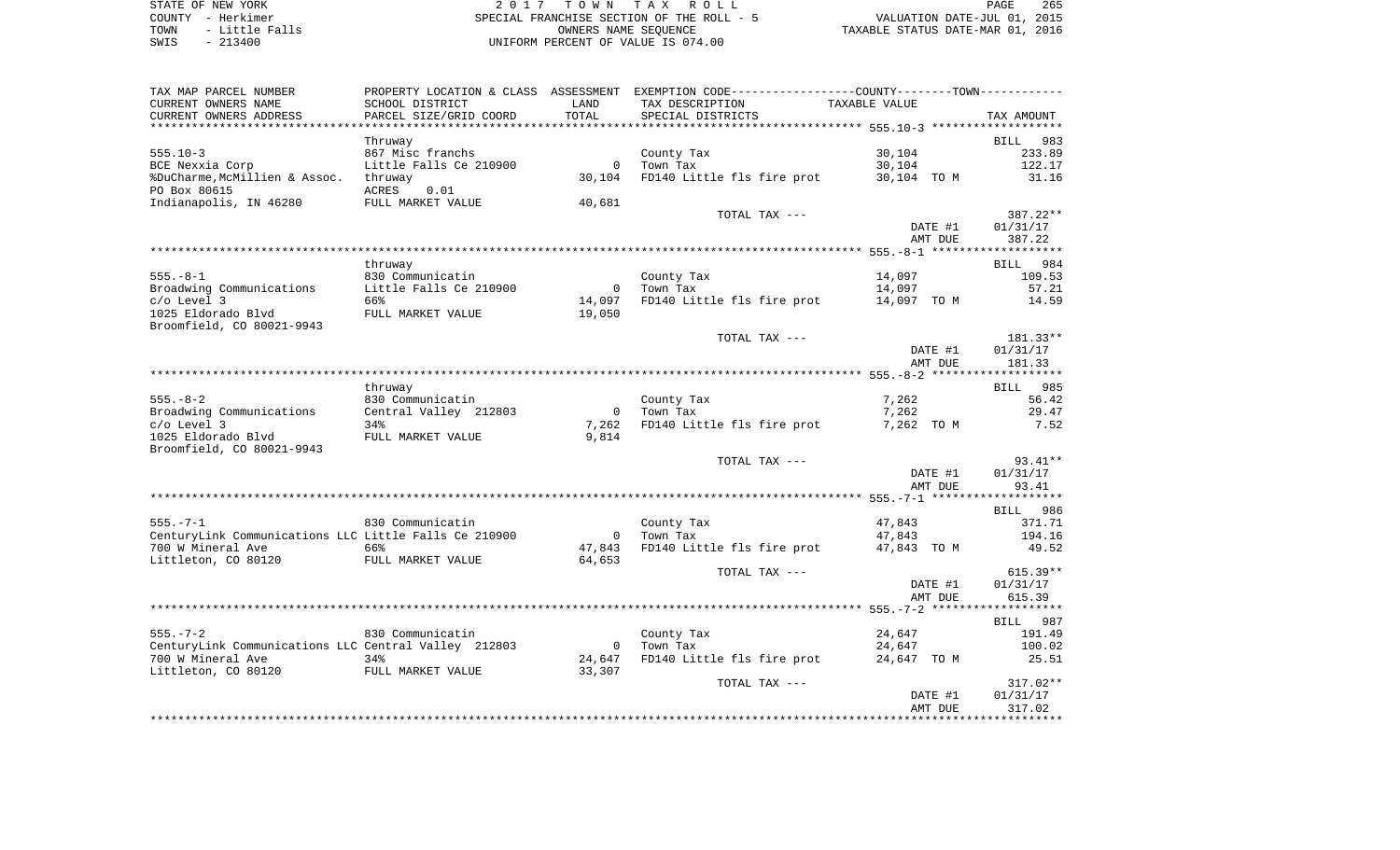| STATE OF NEW YORK      | 2017 TOWN TAX ROLL                        | 266<br>PAGE                      |
|------------------------|-------------------------------------------|----------------------------------|
| COUNTY - Herkimer      | SPECIAL FRANCHISE SECTION OF THE ROLL - 5 | VALUATION DATE-JUL 01, 2015      |
| - Little Falls<br>TOWN | OWNERS NAME SEOUENCE                      | TAXABLE STATUS DATE-MAR 01, 2016 |
| $-213400$<br>SWIS      | UNIFORM PERCENT OF VALUE IS 074.00        |                                  |

| TAX MAP PARCEL NUMBER                    |                        |                | PROPERTY LOCATION & CLASS ASSESSMENT EXEMPTION CODE---------------COUNTY-------TOWN---------- |                |            |
|------------------------------------------|------------------------|----------------|-----------------------------------------------------------------------------------------------|----------------|------------|
| CURRENT OWNERS NAME                      | SCHOOL DISTRICT        | LAND           | TAX DESCRIPTION                                                                               | TAXABLE VALUE  |            |
| CURRENT OWNERS ADDRESS                   | PARCEL SIZE/GRID COORD | TOTAL          | SPECIAL DISTRICTS                                                                             |                | TAX AMOUNT |
|                                          |                        |                |                                                                                               |                |            |
|                                          |                        |                |                                                                                               |                | BILL 988   |
| $555. - 6 - 1$                           | 830 Communicatin       |                | County Tax                                                                                    | 11,963         | 92.95      |
| Genuity Solutions Inc                    | Little Falls Ce 210900 | $\overline{0}$ | Town Tax                                                                                      | 11,963         | 48.55      |
| Attn: Level 3                            | 66%                    | 11,963         | FD140 Little fls fire prot 11,963 TO M                                                        |                | 12.38      |
| 1025 Eldorado Blvd                       | FULL MARKET VALUE      | 16,166         |                                                                                               |                |            |
| Broomfield, CO 80021                     |                        |                |                                                                                               |                |            |
|                                          |                        |                | TOTAL TAX ---                                                                                 |                | 153.88**   |
|                                          |                        |                |                                                                                               | DATE #1        | 01/31/17   |
|                                          |                        |                |                                                                                               | AMT DUE        | 153.88     |
|                                          |                        |                |                                                                                               |                | BILL 989   |
| $555. - 6 - 2$                           | 830 Communicatin       |                |                                                                                               |                | 47.88      |
| Genuity Solutions Inc                    | Central Valley 212803  | $\overline{0}$ | County Tax<br>Town Tax                                                                        | 6,163<br>6,163 | 25.01      |
| Attn: Level 3                            | 34%                    | 6,163          | FD140 Little fls fire prot                                                                    | 6,163 TO M     | 6.38       |
| 1025 Eldorado Blvd                       | FULL MARKET VALUE      | 8,328          |                                                                                               |                |            |
| Broomfield, CO 80021                     |                        |                |                                                                                               |                |            |
|                                          |                        |                | TOTAL TAX ---                                                                                 |                | $79.27**$  |
|                                          |                        |                |                                                                                               | DATE #1        | 01/31/17   |
|                                          |                        |                |                                                                                               | AMT DUE        | 79.27      |
|                                          |                        |                |                                                                                               |                |            |
|                                          | along thruway          |                |                                                                                               |                | BILL 990   |
| $555.10 - 1$                             | 830 Communicatin       |                | County Tax                                                                                    | 9,156          | 71.14      |
| Global Crossing Telecom                  | Little Falls Ce 210900 | $\bigcirc$     | Town Tax                                                                                      | 9,156          | 37.16      |
| Attn: Level 3 Comm                       | 64%                    | 9,156          | FD140 Little fls fire prot                                                                    | 9,156 TO M     | 9.48       |
| 1025 Eldorado Dr                         | ACRES<br>0.10          |                |                                                                                               |                |            |
| Broomfield, CO 80021                     | FULL MARKET VALUE      | 12,373         |                                                                                               |                |            |
|                                          |                        |                | TOTAL TAX ---                                                                                 |                | $117.78**$ |
|                                          |                        |                |                                                                                               | DATE #1        | 01/31/17   |
|                                          |                        |                |                                                                                               | AMT DUE        | 117.78     |
|                                          |                        |                |                                                                                               |                |            |
|                                          | along thruway          |                |                                                                                               |                | BILL 991   |
| $555.10 - 2$                             | 830 Communicatin       |                | County Tax                                                                                    | 5,150          | 40.01      |
| Global Crossing Telecom                  | Central Valley 212803  | $\overline{0}$ | Town Tax                                                                                      | 5,150          | 20.90      |
| Attn: Level 3 Comm                       | 36%                    | 5,150          | FD140 Little fls fire prot                                                                    | 5,150 TO M     | 5.33       |
| 1025 Eldorado Dr<br>Broomfield, CO 80021 | ACRES 0.10             |                |                                                                                               |                |            |
|                                          | FULL MARKET VALUE      | 6,959          | TOTAL TAX ---                                                                                 |                | 66.24**    |
|                                          |                        |                |                                                                                               | DATE #1        | 01/31/17   |
|                                          |                        |                |                                                                                               | AMT DUE        | 66.24      |
|                                          |                        |                |                                                                                               |                |            |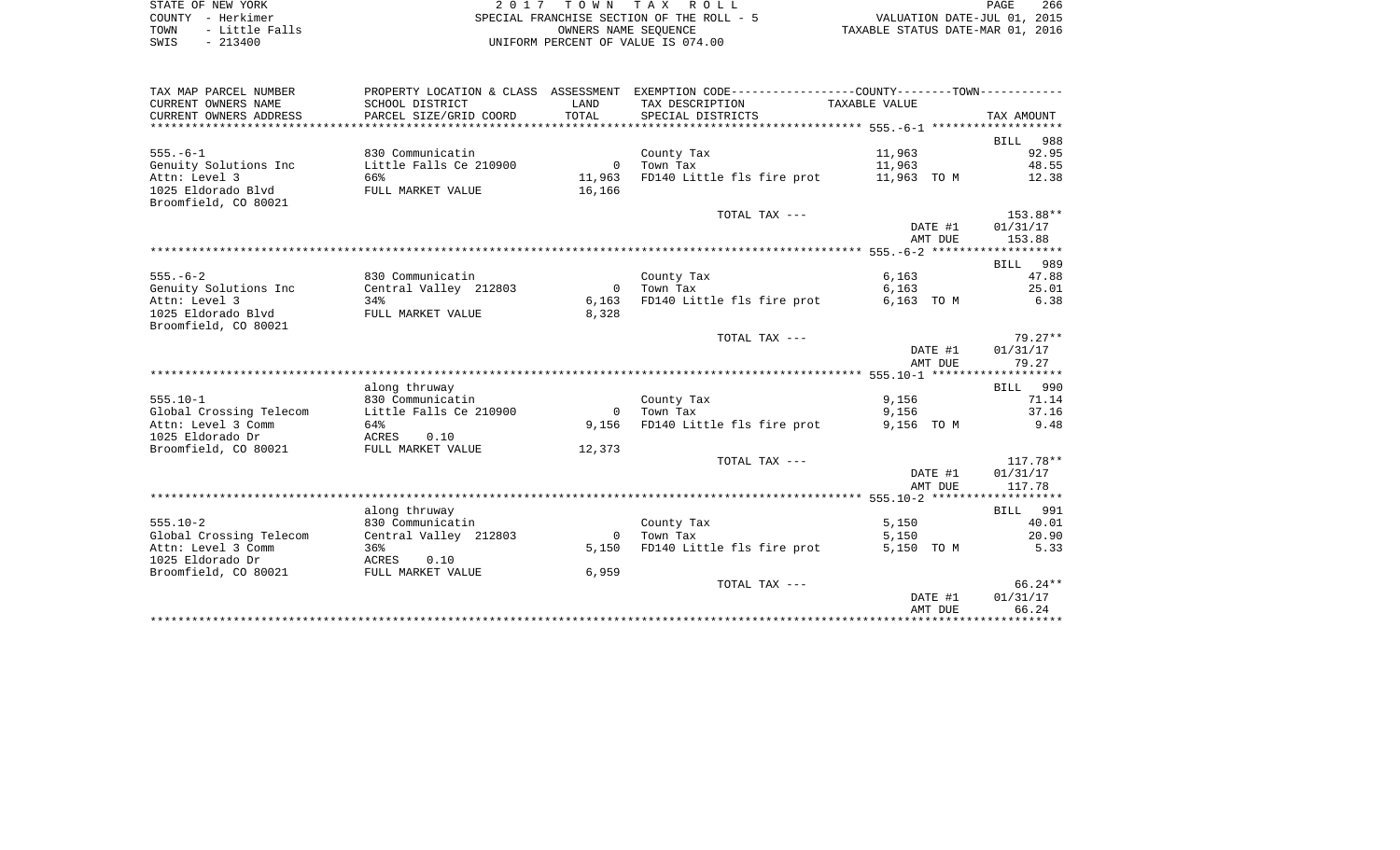STATE OF NEW YORK 2 0 1 7 T O W N T A X R O L L PAGE 267COUNTY - Herkimer SPECIAL FRANCHISE SECTION OF THE ROLL - 5 VALUATION DATE-JUL 01, 2015 TOWN - Little Falls OWNERS NAME SEQUENCE TAXABLE STATUS DATE-MAR 01, 2016 SWIS - 213400 UNIFORM PERCENT OF VALUE IS 074.00

TAX MAP PARCEL NUMBER PROPERTY LOCATION & CLASS ASSESSMENT EXEMPTION CODE------------------COUNTY--------TOWN------------ CURRENT OWNERS NAME SCHOOL DISTRICT LAND TAX DESCRIPTION TAXABLE VALUECURRENT OWNERS ADDRESS PARCEL SIZE/GRID COORD TOTAL SPECIAL DISTRICTS TAX AMOUNT \*\*\*\*\*\*\*\*\*\*\*\*\*\*\*\*\*\*\*\*\*\*\*\*\*\*\*\*\*\*\*\*\*\*\*\*\*\*\*\*\*\*\*\*\*\*\*\*\*\*\*\*\*\*\*\*\*\*\*\*\*\*\*\*\*\*\*\*\*\*\*\*\*\*\*\*\*\*\*\*\*\*\*\*\*\*\*\*\*\*\*\*\*\*\*\*\*\*\*\*\*\*\* 555.10-3-6 \*\*\*\*\*\*\*\*\*\*\*\*\*\*\*\*\* Thruway BILL 992 555.10-3-6 867 Misc franchs County Tax 794 6.17 Intellifiber Networks **Little Falls Ce 210900** 0 Town Tax 794 794 3.22 PO Box 54288 794 FD140 Little fls fire prot 794 TO M .82 Lexington, KY 40555 FULL MARKET VALUE 1,073 TOTAL TAX  $---$  10.21\*\* DATE #1 01/31/17 AMT DUE 10.21 \*\*\*\*\*\*\*\*\*\*\*\*\*\*\*\*\*\*\*\*\*\*\*\*\*\*\*\*\*\*\*\*\*\*\*\*\*\*\*\*\*\*\*\*\*\*\*\*\*\*\*\*\*\*\*\*\*\*\*\*\*\*\*\*\*\*\*\*\*\*\*\*\*\*\*\*\*\*\*\*\*\*\*\*\*\*\*\*\*\*\*\*\*\*\*\*\*\*\*\*\*\*\* 555.-1-2 \*\*\*\*\*\*\*\*\*\*\*\*\*\*\*\*\*\*\*State Route 5 ACCT 050500030 BILL 993 555.-1-2 861 Elec & gas County Tax 1648,609 12,808.69 National Grid Little Falls Ce 210900 0 Town Tax 1648,609 6,690.55 300 Erie Blvd W Bldg D-Mezz App For School (73.00%) 1648,609 FD140 Little fls fire prot 1648,609 TO M 1,706.40 Syracuse, NY 13202 ACRES 0.01 EAST-0350381 NRTH-1119067 FULL MARKET VALUE 2227,850 TOTAL TAX --- 21,205.64\*\* DATE #1 01/31/17 AMT DUE 21,205.64 \*\*\*\*\*\*\*\*\*\*\*\*\*\*\*\*\*\*\*\*\*\*\*\*\*\*\*\*\*\*\*\*\*\*\*\*\*\*\*\*\*\*\*\*\*\*\*\*\*\*\*\*\*\*\*\*\*\*\*\*\*\*\*\*\*\*\*\*\*\*\*\*\*\*\*\*\*\*\*\*\*\*\*\*\*\*\*\*\*\*\*\*\*\*\*\*\*\*\*\*\*\*\* 555.-1-1 \*\*\*\*\*\*\*\*\*\*\*\*\*\*\*\*\*\*\* Jacksonburg Rd ACCT 050500030 BILL 994 555.-1-1 861 Elec & gas County Tax 609,759 4,737.46 National Grid Corp Central Valley 212803 0 Town Tax 609,759 2,474.59 300 Erie Blvd W Bldg D-Mezz App For School (27.00%) 609,759 FD140 Little fls fire prot 609,759 TO M 631.13 Syracuse, NY 13202 ACRES 0.01 EAST-0350381 NRTH-1119067 FULL MARKET VALUE 823,999 TOTAL TAX --- 2001 2012 12:30 12:30 12:31 22:32 12:32 12:32 12:32 12:32 12:32 12:32 12:32 12:32 12:32 12:32 12:32 12:32 12:32 12:32 12:32 12:32 12:32 12:32 12:32 12:32 12:32 12:32 12:32 12:32 12:32 12:32 12:32 12:32 12:32 DATE #1 01/31/17 AMT DUE 7,843.18 \*\*\*\*\*\*\*\*\*\*\*\*\*\*\*\*\*\*\*\*\*\*\*\*\*\*\*\*\*\*\*\*\*\*\*\*\*\*\*\*\*\*\*\*\*\*\*\*\*\*\*\*\*\*\*\*\*\*\*\*\*\*\*\*\*\*\*\*\*\*\*\*\*\*\*\*\*\*\*\*\*\*\*\*\*\*\*\*\*\*\*\*\*\*\*\*\*\*\*\*\*\*\* 555.10-3-5 \*\*\*\*\*\*\*\*\*\*\*\*\*\*\*\*\* Thruway BILL 995 555.10-3-5 867 Misc franchs County Tax 10,848 84.28 Shaw Business Solutions US In Little Falls Ce 210900 0 10 Town Tax 10,848 10,848 44.02 630 3rd Avenue SW Ste 700 10,848 FD140 Little fls fire prot 10,848 TO M 11.23 Calgary, AB T2P-4L4, Canada FULL MARKET VALUE 14,659 TOTAL TAX  $---$  139.53\*\* DATE #1 01/31/17 AMT DUE 139.53 \*\*\*\*\*\*\*\*\*\*\*\*\*\*\*\*\*\*\*\*\*\*\*\*\*\*\*\*\*\*\*\*\*\*\*\*\*\*\*\*\*\*\*\*\*\*\*\*\*\*\*\*\*\*\*\*\*\*\*\*\*\*\*\*\*\*\*\*\*\*\*\*\*\*\*\*\*\*\*\*\*\*\*\*\*\*\*\*\*\*\*\*\*\*\*\*\*\*\*\*\*\*\* 555.-9-1 \*\*\*\*\*\*\*\*\*\*\*\*\*\*\*\*\*\*\*Thruway mile post 213 BILL 996 555.-9-1 837 Cell Tower County Tax 7,520 58.43 T Mobile Northeast LLC and Little Falls Ce 210900 0 Town Tax 30.52 7,520 7,520 30.52 12920 SE 38th St ASSMT # 79500-2134 7,520 Bellevue, WA 98006 FULL MARKET VALUE 10,162 TOTAL TAX  $---$ 88.95\*\* DATE #1 01/31/17 AMT DUE 88.95\*\*\*\*\*\*\*\*\*\*\*\*\*\*\*\*\*\*\*\*\*\*\*\*\*\*\*\*\*\*\*\*\*\*\*\*\*\*\*\*\*\*\*\*\*\*\*\*\*\*\*\*\*\*\*\*\*\*\*\*\*\*\*\*\*\*\*\*\*\*\*\*\*\*\*\*\*\*\*\*\*\*\*\*\*\*\*\*\*\*\*\*\*\*\*\*\*\*\*\*\*\*\*\*\*\*\*\*\*\*\*\*\*\*\*\*\*\*\*\*\*\*\*\*\*\*\*\*\*\*\*\*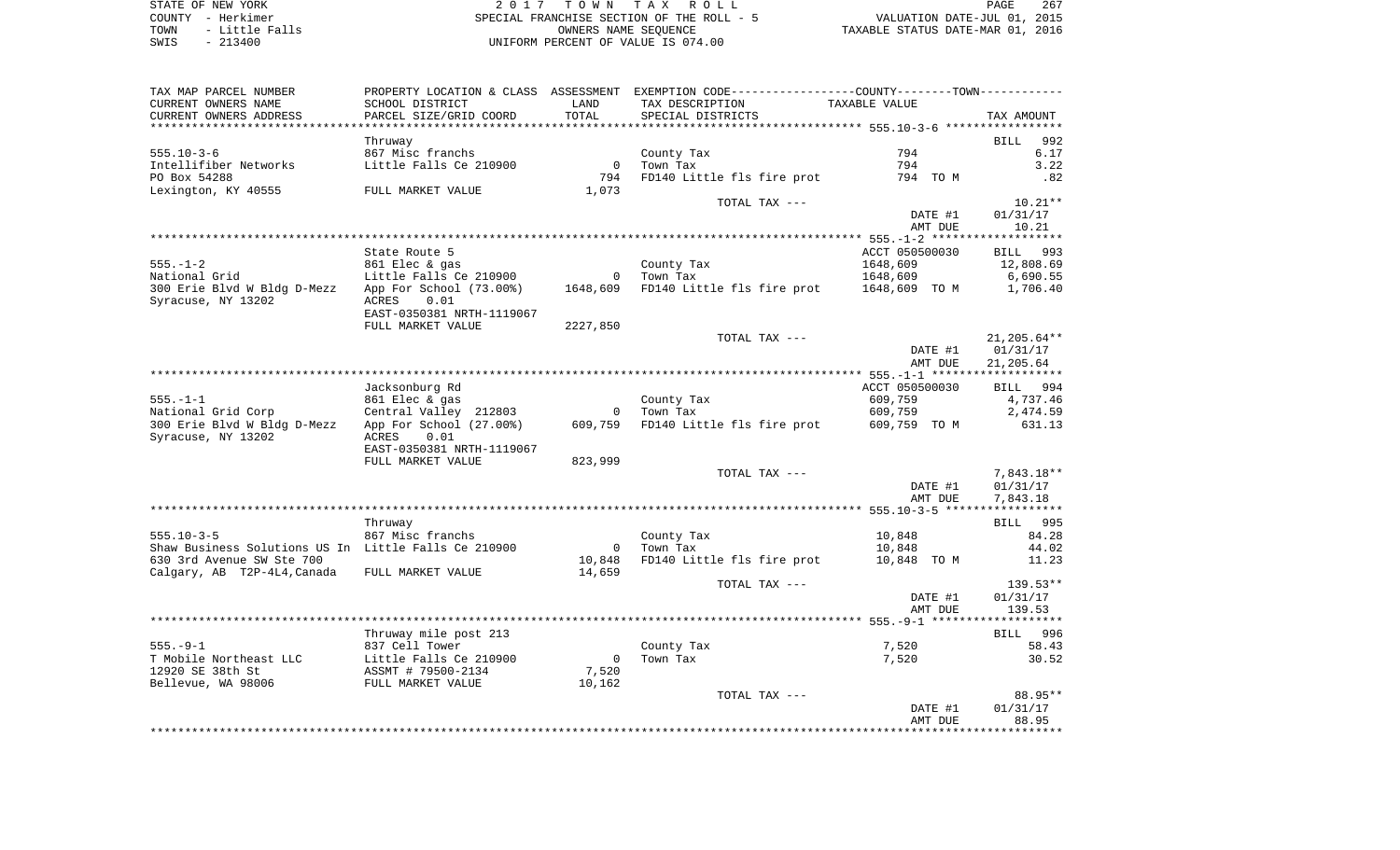STATE OF NEW YORK 2 0 1 7 T O W N T A X R O L L PAGE 268 COUNTY - Herkimer SPECIAL FRANCHISE SECTION OF THE ROLL - 5 VALUATION DATE-JUL 01, 2015 TOWN - Little Falls OWNERS NAME SEQUENCE TAXABLE STATUS DATE-MAR 01, 2016 SWIS - 213400 UNIFORM PERCENT OF VALUE IS 074.00

| TAX MAP PARCEL NUMBER            |                                   |                | PROPERTY LOCATION & CLASS ASSESSMENT EXEMPTION CODE---------------COUNTY-------TOWN---------- |                          |                    |
|----------------------------------|-----------------------------------|----------------|-----------------------------------------------------------------------------------------------|--------------------------|--------------------|
| CURRENT OWNERS NAME              | SCHOOL DISTRICT                   | LAND           | TAX DESCRIPTION                                                                               | TAXABLE VALUE            |                    |
| CURRENT OWNERS ADDRESS           | PARCEL SIZE/GRID COORD            | TOTAL          | SPECIAL DISTRICTS                                                                             |                          | TAX AMOUNT         |
|                                  |                                   |                |                                                                                               |                          |                    |
|                                  | Little Falls                      |                |                                                                                               |                          | <b>BILL</b><br>997 |
| $555.10 - 3 - 7$                 | 830 Communicatin                  |                | County Tax                                                                                    | 5,765                    | 44.79              |
| Telus Communications Inc         | Little Falls Ce 210900            | $\overline{0}$ | Town Tax                                                                                      | 5,765                    | 23.40              |
| PO Box 1552                      | 0.01<br>ACRES                     | 5,765          | FD140 Little fls fire prot                                                                    | 5,765 TO M               | 5.97               |
| Edmonton AB, T5J2N7              | FULL MARKET VALUE                 | 7,791          | TOTAL TAX ---                                                                                 |                          | $74.16**$          |
|                                  |                                   |                |                                                                                               | DATE #1                  | 01/31/17           |
|                                  |                                   |                |                                                                                               | AMT DUE                  | 74.16              |
|                                  |                                   |                |                                                                                               |                          |                    |
|                                  | State Route 5                     |                |                                                                                               | ACCT 050500120           | BILL 998           |
| $555. - 5 - 1$                   | 869 Television                    |                | County Tax                                                                                    | 271,457                  | 2,109.06           |
| Time Warner Cable                | Little Falls Ce 210900            |                | 0 Town Tax                                                                                    | 271,457                  | 1,101.65           |
| PO Box 7467                      | Poles & Wire                      | 271,457        | FD140 Little fls fire prot 271,457 TO M                                                       |                          | 280.97             |
| Charlotte, NC 28241-7467         | DEED BOOK 00000                   |                |                                                                                               |                          |                    |
|                                  | FULL MARKET VALUE                 | 366,834        |                                                                                               |                          |                    |
|                                  |                                   |                | TOTAL TAX ---                                                                                 |                          | $3,491.68**$       |
|                                  |                                   |                |                                                                                               | DATE #1                  | 01/31/17           |
|                                  |                                   |                |                                                                                               | AMT DUE                  | 3,491.68           |
|                                  |                                   |                |                                                                                               |                          | BILL 999           |
| $555. - 3 - 1.1$                 | Jacksonburg Rd<br>866 Telephone   |                | County Tax                                                                                    | ACCT 050500060<br>58,385 | 453.62             |
| Verizon New York Inc             | Central Valley 212803             | $\overline{0}$ | Town Tax                                                                                      | 58,385                   | 236.94             |
| %Duff & Phelps                   | App For School (27.00%)           | 58,385         | FD140 Little fls fire prot                                                                    | 58,385 TO M              | 60.43              |
| PO Box 2749                      | Poles & Wire                      |                |                                                                                               |                          |                    |
| Addison, TX 75001                | FULL MARKET VALUE                 | 78,899         |                                                                                               |                          |                    |
|                                  |                                   |                | TOTAL TAX ---                                                                                 |                          | 750.99**           |
|                                  |                                   |                |                                                                                               | DATE #1                  | 01/31/17           |
|                                  |                                   |                |                                                                                               | AMT DUE                  | 750.99             |
|                                  |                                   |                |                                                                                               |                          |                    |
|                                  | State Route 168                   |                |                                                                                               | ACCT 050500060           | <b>BILL</b> 1000   |
| $555. - 3 - 1.2$                 | 866 Telephone                     |                | County Tax                                                                                    | 12,974                   | 100.80             |
| Verizon New York Inc             | Owen D Young<br>215001            | $\overline{0}$ | Town Tax                                                                                      | 12,974                   | 52.65              |
| %Duff & Phelps                   | App For School (6.00%)            | 12,974         | FD140 Little fls fire prot 12,974 TO M                                                        |                          | 13.43              |
| PO Box 2749<br>Addison, TX 75001 | Poles & Wire<br>FULL MARKET VALUE | 17,532         |                                                                                               |                          |                    |
|                                  |                                   |                | TOTAL TAX ---                                                                                 |                          | 166.88**           |
|                                  |                                   |                |                                                                                               | DATE #1                  | 01/31/17           |
|                                  |                                   |                |                                                                                               | AMT DUE                  | 166.88             |
|                                  |                                   |                |                                                                                               |                          |                    |
|                                  | Burt Rd                           |                |                                                                                               | ACCT 050500060           | BILL 1001          |
| $555. - 3 - 1.3$                 | 866 Telephone                     |                | County Tax                                                                                    | 15,137                   | 117.61             |
| Verizon New York Inc             | Herkimer Centra 213001            |                | 0 Town Tax                                                                                    | 15,137                   | 61.43              |
| %Duff & Phelps                   | App For School (7.00%)            | 15,137         | FD140 Little fls fire prot 15,137 TO M                                                        |                          | 15.67              |
| PO Box 2749                      | Poles & Wire                      |                |                                                                                               |                          |                    |
| Addison, TX 75001                | DEED BOOK 00000                   |                |                                                                                               |                          |                    |
|                                  | FULL MARKET VALUE                 | 20,455         |                                                                                               |                          |                    |
|                                  |                                   |                | TOTAL TAX ---                                                                                 |                          | $194.71**$         |
|                                  |                                   |                |                                                                                               | DATE #1                  | 01/31/17<br>194.71 |
|                                  |                                   |                |                                                                                               | AMT DUE                  |                    |
|                                  |                                   |                |                                                                                               |                          |                    |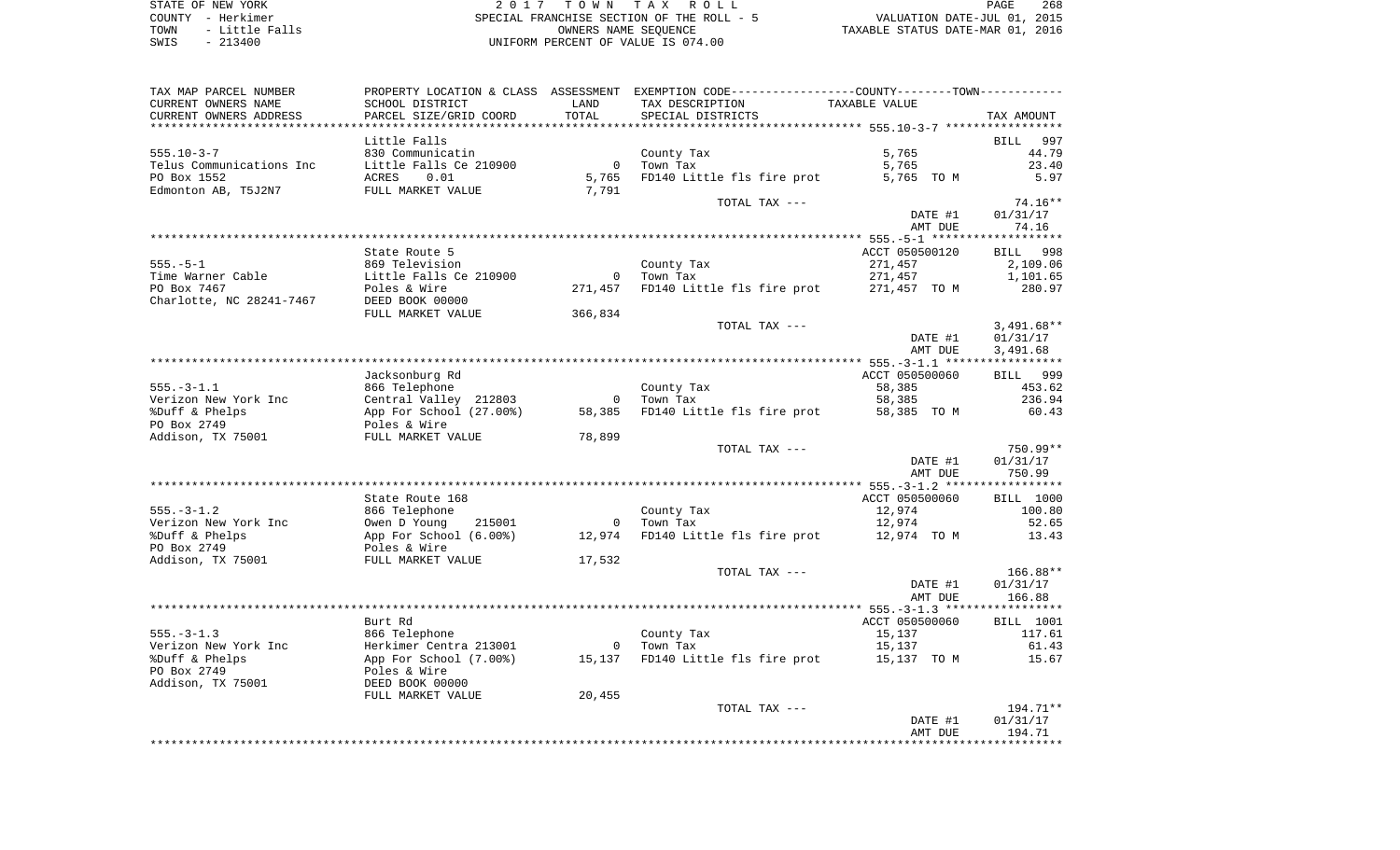|      | STATE OF NEW YORK | 2017 TOWN TAX ROLL                        | 269<br>PAGE                      |
|------|-------------------|-------------------------------------------|----------------------------------|
|      | COUNTY - Herkimer | SPECIAL FRANCHISE SECTION OF THE ROLL - 5 | VALUATION DATE-JUL 01, 2015      |
| TOWN | - Little Falls    | OWNERS NAME SEOUENCE                      | TAXABLE STATUS DATE-MAR 01, 2016 |
| SWIS | $-213400$         | UNIFORM PERCENT OF VALUE IS 074.00        |                                  |

| TAX MAP PARCEL NUMBER  | PROPERTY LOCATION & CLASS ASSESSMENT |                |                                                                         |                |            |
|------------------------|--------------------------------------|----------------|-------------------------------------------------------------------------|----------------|------------|
| CURRENT OWNERS NAME    | SCHOOL DISTRICT                      | LAND           | TAX DESCRIPTION                                                         | TAXABLE VALUE  |            |
| CURRENT OWNERS ADDRESS | PARCEL SIZE/GRID COORD               | TOTAL          | SPECIAL DISTRICTS                                                       |                | TAX AMOUNT |
|                        |                                      |                |                                                                         |                |            |
|                        | State Route 5                        |                |                                                                         | ACCT 050500060 | BILL 1002  |
| $555. - 3 - 1.4$       | 866 Telephone                        |                | County Tax                                                              | 129,743        | 1,008.02   |
| Verizon New York Inc   | Little Falls Ce 210900               | $\overline{0}$ | Town Tax                                                                | 129,743        | 526.54     |
| %Duff & Phelps         |                                      |                | App For School (60.00%) 129,743 FD140 Little fls fire prot 129,743 TO M |                | 134.29     |
| PO Box 2749            | Poles & Wire                         |                |                                                                         |                |            |
| Addison, TX 75001      | FULL MARKET VALUE                    | 175,328        |                                                                         |                |            |
|                        |                                      |                | TOTAL TAX ---                                                           |                | 1,668.85** |
|                        |                                      |                |                                                                         | DATE #1        | 01/31/17   |
|                        |                                      |                |                                                                         | AMT DUE        | 1,668.85   |
|                        |                                      |                |                                                                         |                |            |
|                        | Thruway                              |                |                                                                         |                | BILL 1003  |
| $555.10 - 4$           | 867 Misc franchs                     |                | County Tax                                                              | 36,664         | 284.86     |
| WilTel Comm Group      | Little Falls Ce 210900               | $\overline{0}$ | Town Tax                                                                | 36,664         | 148.79     |
| 1025 Eldorado Blvd     | thruway                              |                | 36,664 FD140 Little fls fire prot                                       | 36,664 TO M    | 37.95      |
| Broomfield, CO 80021   | 0.01<br>ACRES                        |                |                                                                         |                |            |
|                        | FULL MARKET VALUE                    | 49,546         |                                                                         |                |            |
|                        |                                      |                | TOTAL TAX ---                                                           |                | $471.60**$ |
|                        |                                      |                |                                                                         | DATE #1        | 01/31/17   |
|                        |                                      |                |                                                                         | AMT DUE        | 471.60     |
|                        |                                      |                |                                                                         |                |            |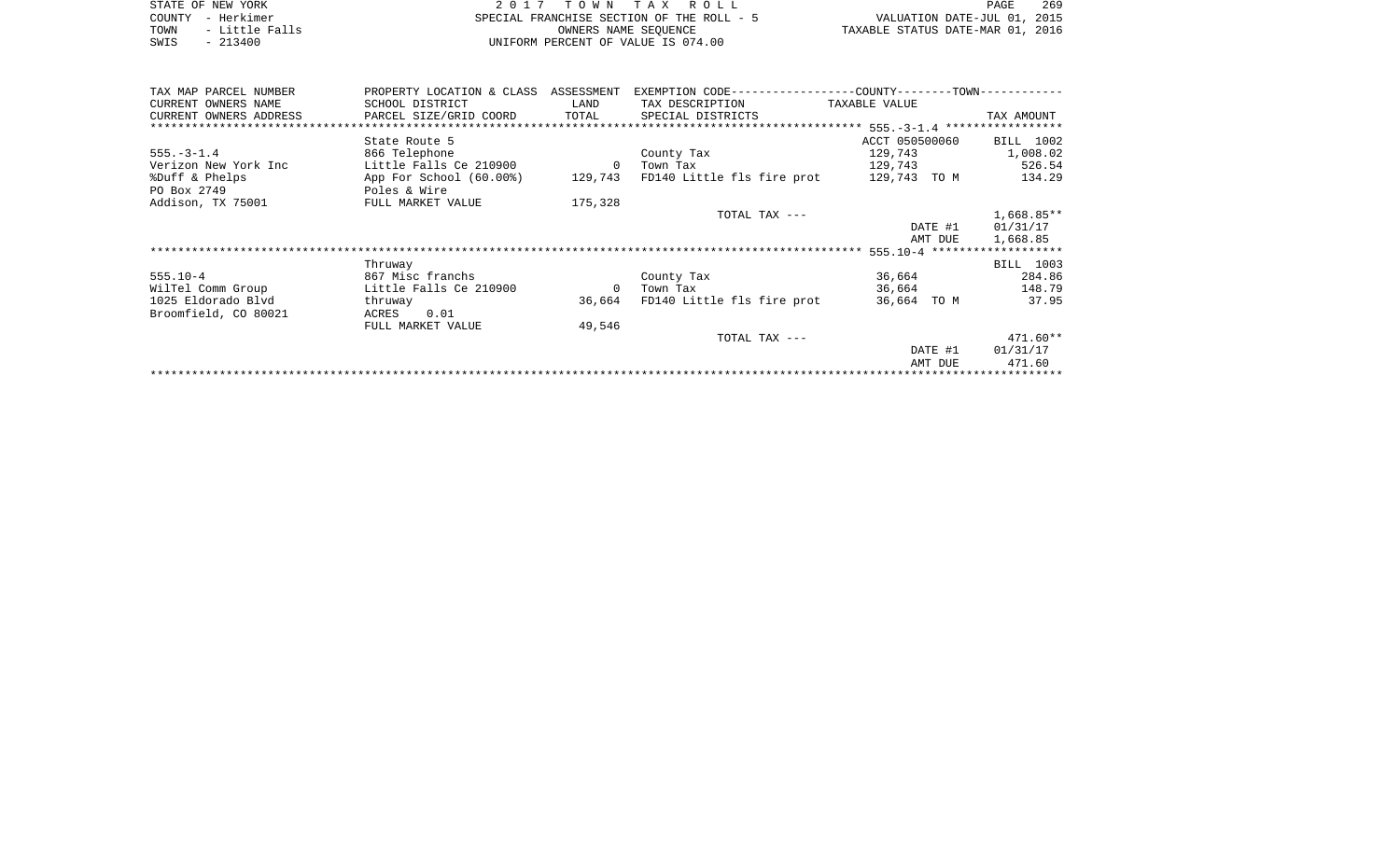PAGE 270 VALUATION DATE-JUL 01, 2015<br>TAXABLE STATUS DATE-MAR 01, 2016<br>RPS155/V04/L015 CURRENT DATE 12/14/2016

STATE OF NEW YORK **2017 TOWN TAX ROLL** COUNTY - Herkimer SPECIAL FRANCHISE SECTION OF THE ROLL - 5

TOWN - Little Falls<br>SWIS - 213400

## R O L L S U B S E C T I O N - - T O T A L S

# \*\*\* S P E C I A L D I S T R I C T S U M M A R Y \*\*\*

| CODE                 | TOTAL   | EXTENSION  | EXTENSION | AD VALOREM | EXEMPT | TAXABLE      | TOTAL    |
|----------------------|---------|------------|-----------|------------|--------|--------------|----------|
| DISTRICT NAME        | PARCELS | TYPE       | VALUE     | VALUE      | AMOUNT | <b>VALUE</b> | TAX      |
| FD140 Little fls fir |         | 20 TOTAL M |           | 2956,520   |        | 2956,520     | 3,060.16 |

# \*\*\* S C H O O L D I S T R I C T S U M M A R Y \*\*\*

| CODE   | DISTRICT NAME        | TOTAL<br>PARCELS | ASSESSED<br>LAND | ASSESSED<br>TOTAL | <b>EXEMPT</b><br>AMOUNT | TOTAL<br>TAXABLE     |
|--------|----------------------|------------------|------------------|-------------------|-------------------------|----------------------|
|        |                      |                  |                  |                   | STAR AMOUNT             | STAR TAXABLE         |
|        | Little Falls Central | 13               |                  | 2224,563          |                         | 2,224,563            |
| 210900 | Central Valley Cntrl | 6                |                  | 711,366           |                         | 2,224,563<br>711,366 |
| 212803 | Herkimer Central     | 1                |                  | 15,137            |                         | 711,366<br>15,137    |
| 213001 | Owen D Young         | 1                |                  | 12,974            |                         | 15,137<br>12,974     |
| 215001 |                      |                  |                  |                   |                         | 12,974               |
|        | SUB-TOTAL            | 21               |                  | 2964,040          |                         | 2,964,040            |
|        | SUB - TO TAL(CONT)   |                  |                  |                   |                         | 2,964,040            |
|        | TOTAL                | 21               |                  | 2964,040          |                         | 2,964,040            |
|        | TO TAL (CONT)        |                  |                  |                   |                         | 2,964,040            |

\*\*\* S Y S T E M C O D E S S U M M A R Y \*\*\*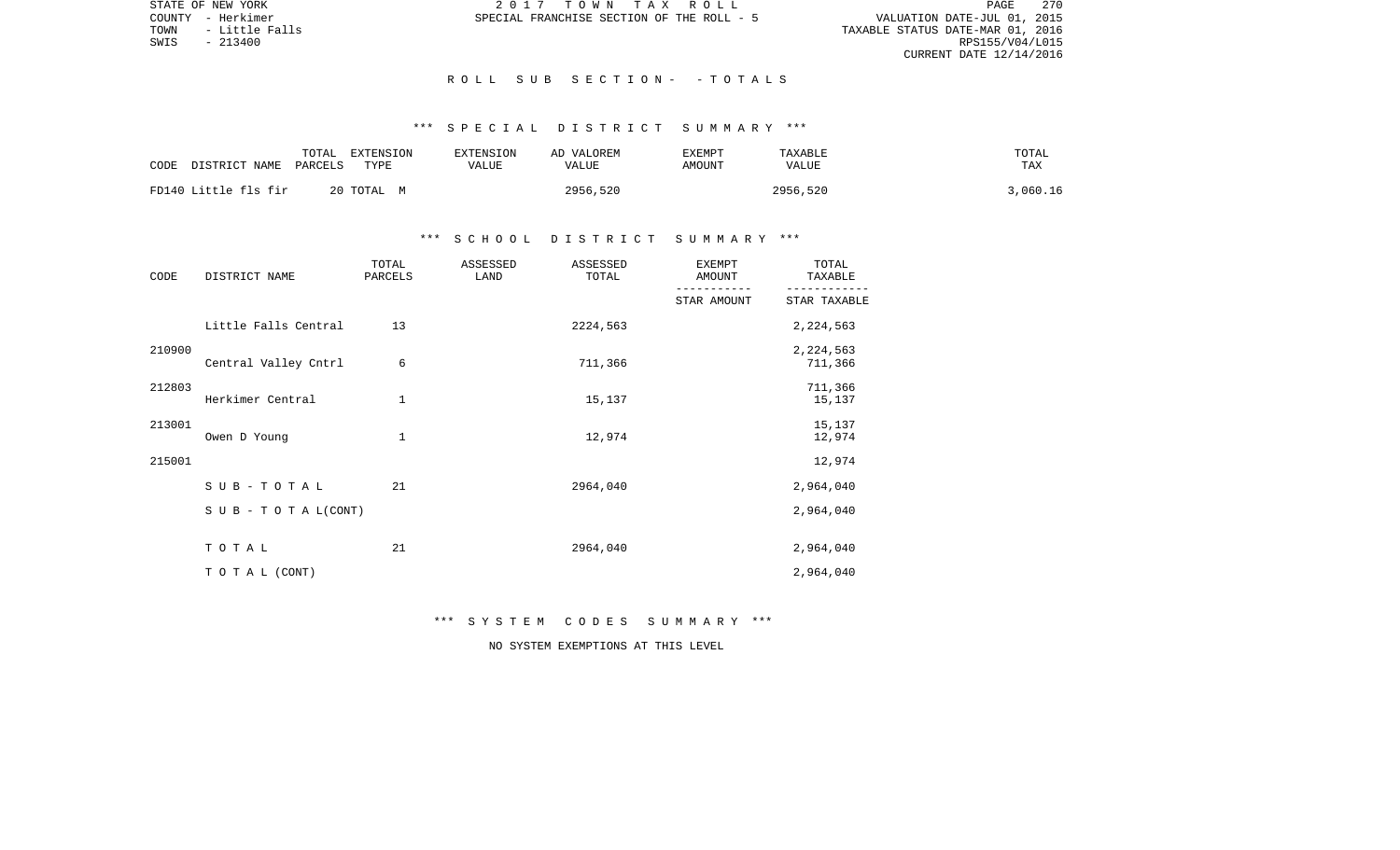PAGE 271 TOWN - LITTLE FALUATION DATE-JUL 01, 2015<br>TAXABLE STATUS DATE-MAR 01, 2016<br>RPS155/V04/L015 CURRENT DATE 12/14/2016

STATE OF NEW YORK **2017** TOWN TAX ROLL COUNTY - Herkimer SPECIAL FRANCHISE SECTION OF THE ROLL - 5

TOWN - Little Falls<br>SWIS - 213400

## R O L L S U B S E C T I O N - - T O T A L S

## \*\*\* E X E M P T I O N S U M M A R Y \*\*\*

#### NO EXEMPTIONS AT THIS LEVEL

| <b>ROLL</b> |                   | TOTAL   | ASSESSED | ASSESSED | <b>EXEMPT</b> | TOTAL        | TOTAL     |
|-------------|-------------------|---------|----------|----------|---------------|--------------|-----------|
| <b>SEC</b>  | DESCRIPTION       | PARCELS | LAND     | TOTAL    | <b>AMOUNT</b> | TAXABLE      | TAX       |
|             |                   |         |          |          |               |              |           |
|             |                   |         |          |          | STAR AMOUNT   | STAR TAXABLE |           |
|             | County Tax        |         |          | 2964,040 |               | 2,964,040    | 23,028.81 |
|             | Town Tax          |         |          | 2964,040 |               | 2,964,040    | 12,028.95 |
|             | SPEC DIST TAXES   |         |          |          |               |              | 3,060.16  |
|             | SPECIAL FRANCHISE | 21      |          |          |               |              | 38,117.92 |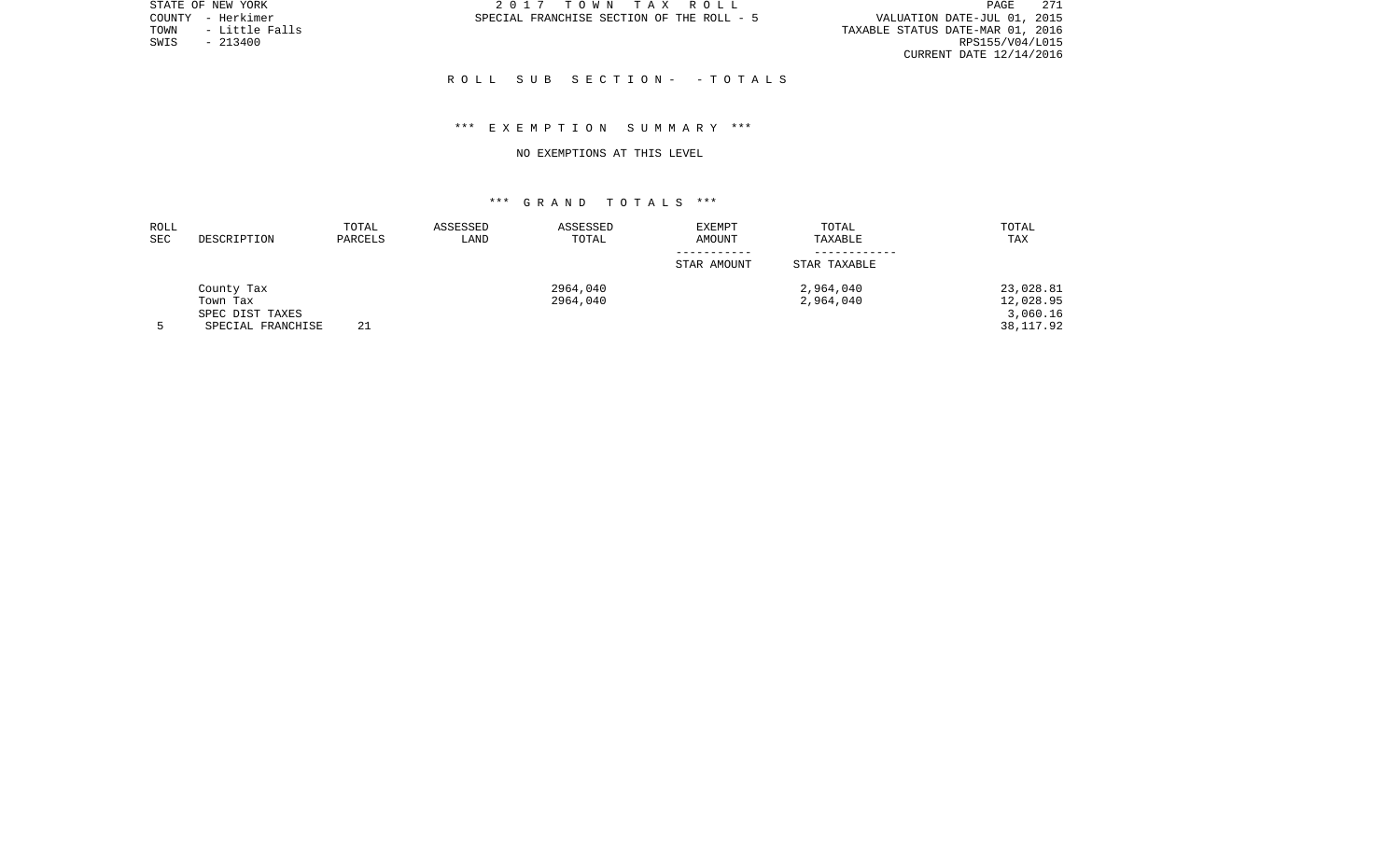PAGE 272 VALUATION DATE-JUL 01, 2015<br>TAXABLE STATUS DATE-MAR 01, 2016<br>RPS155/V04/L015 CURRENT DATE 12/14/2016

STATE OF NEW YORK **2017 TOWN TAX ROLL** COUNTY - Herkimer SPECIAL FRANCHISE SECTION OF THE ROLL - 5

TOWN - Little Falls<br>SWIS - 213400

## R O L L S E C T I O N T O T A L S

# \*\*\* S P E C I A L D I S T R I C T S U M M A R Y \*\*\*

| CODE<br>DISTRICT NAME | TOTAL<br>EXTENSION<br>PARCELS<br>TYPE | <b>EXTENSION</b><br>VALUE | AD VALOREM<br>VALUE | TXEMPT<br>AMOUNT | TAXABLE<br><b>VALUE</b> | TOTAL<br>TAX |
|-----------------------|---------------------------------------|---------------------------|---------------------|------------------|-------------------------|--------------|
| FD140 Little fls fir  | 20 TOTAL M                            |                           | 2956,520            |                  | 2956,520                | 3,060.16     |

# \*\*\* S C H O O L D I S T R I C T S U M M A R Y \*\*\*

| CODE   | DISTRICT NAME        | TOTAL<br>PARCELS | ASSESSED<br>LAND | ASSESSED<br>TOTAL | <b>EXEMPT</b><br>AMOUNT | TOTAL<br>TAXABLE     |
|--------|----------------------|------------------|------------------|-------------------|-------------------------|----------------------|
|        |                      |                  |                  |                   | STAR AMOUNT             | STAR TAXABLE         |
|        | Little Falls Central | 13               |                  | 2224,563          |                         | 2,224,563            |
| 210900 | Central Valley Cntrl | 6                |                  | 711,366           |                         | 2,224,563<br>711,366 |
| 212803 | Herkimer Central     | 1                |                  | 15,137            |                         | 711,366<br>15,137    |
| 213001 | Owen D Young         | 1                |                  | 12,974            |                         | 15,137<br>12,974     |
| 215001 |                      |                  |                  |                   |                         | 12,974               |
|        | SUB-TOTAL            | 21               |                  | 2964,040          |                         | 2,964,040            |
|        | SUB - TO TAL(CONT)   |                  |                  |                   |                         | 2,964,040            |
|        | TOTAL                | 21               |                  | 2964,040          |                         | 2,964,040            |
|        | TO TAL (CONT)        |                  |                  |                   |                         | 2,964,040            |

\*\*\* S Y S T E M C O D E S S U M M A R Y \*\*\*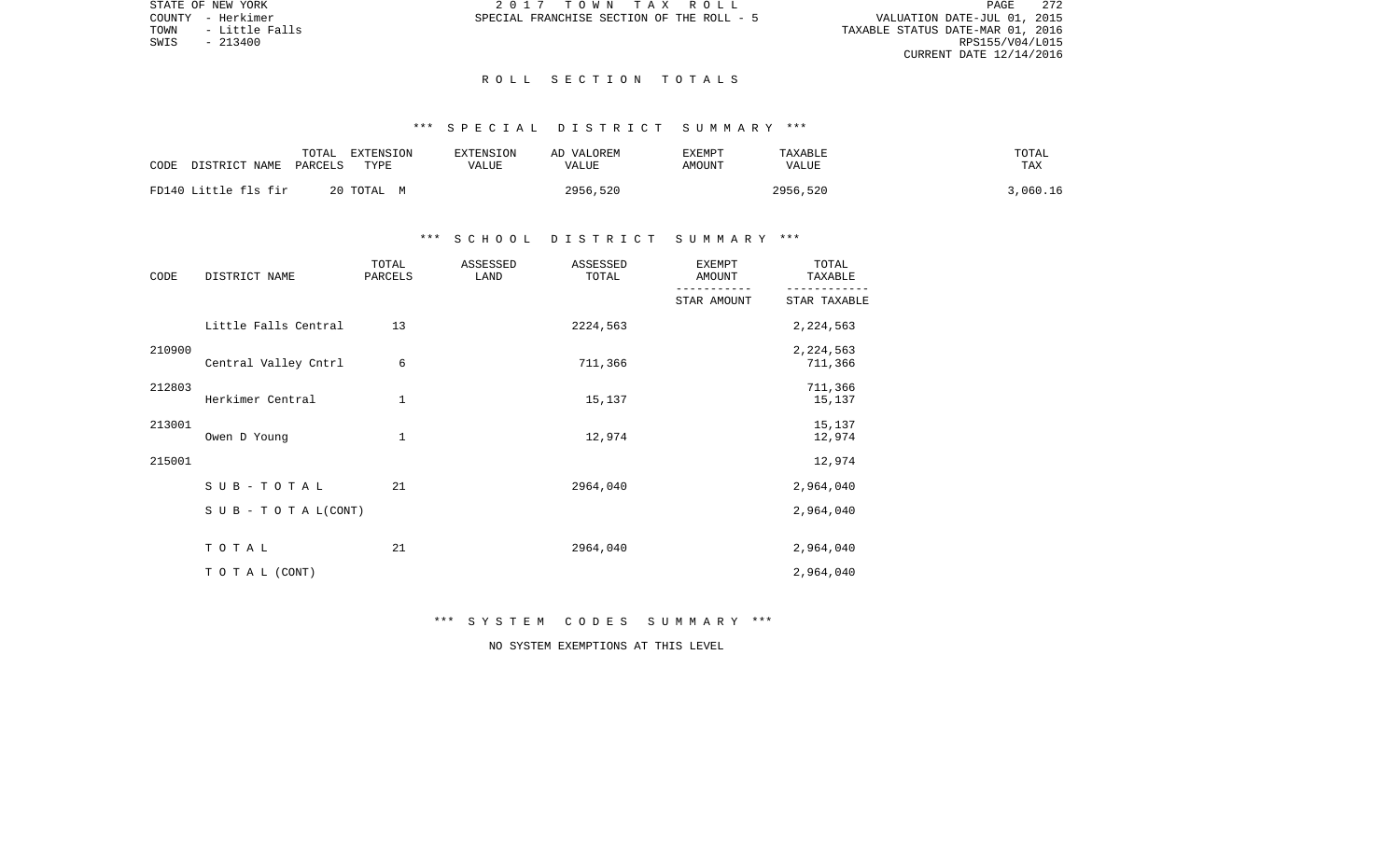PAGE 273 TOWN - LITTLE OIL 2015<br>TAXABLE STATUS DATE-MAR 01, 2016<br>RPS155/V04/L015 CURRENT DATE 12/14/2016

STATE OF NEW YORK **2017** TOWN TAX ROLL COUNTY - Herkimer SPECIAL FRANCHISE SECTION OF THE ROLL - 5

TOWN - Little Falls<br>SWIS - 213400

## R O L L S E C T I O N T O T A L S

# \*\*\* E X E M P T I O N S U M M A R Y \*\*\*

#### NO EXEMPTIONS AT THIS LEVEL

| ROLL |                   | TOTAL   | ASSESSED | ASSESSED | EXEMPT      | TOTAL        | TOTAL      |
|------|-------------------|---------|----------|----------|-------------|--------------|------------|
| SEC  | DESCRIPTION       | PARCELS | LAND     | TOTAL    | AMOUNT      | TAXABLE      | TAX        |
|      |                   |         |          |          | STAR AMOUNT | STAR TAXABLE |            |
|      | County Tax        |         |          | 2964,040 |             | 2,964,040    | 23,028.81  |
|      | Town Tax          |         |          | 2964,040 |             | 2,964,040    | 12,028.95  |
|      | SPEC DIST TAXES   |         |          |          |             |              | 3,060.16   |
|      | SPECIAL FRANCHISE | 21      |          |          |             |              | 38, 117.92 |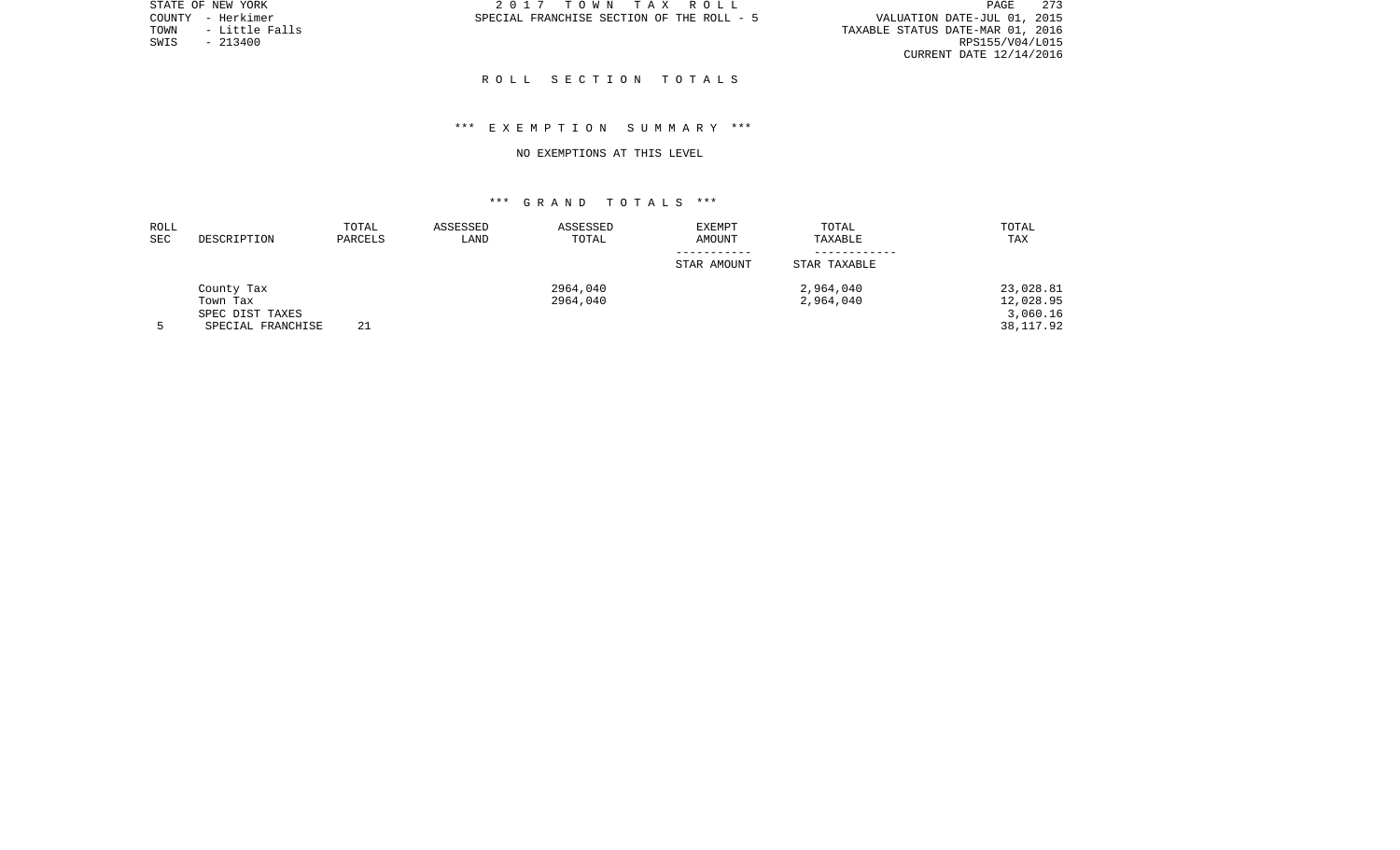| STATE OF NEW YORK |  |           |                |  |
|-------------------|--|-----------|----------------|--|
| COUNTY - Herkimer |  |           |                |  |
| TOWN              |  |           | - Little Falls |  |
| SWIS              |  | $-213400$ |                |  |

2017 TOWN TAX ROLL UTILITY & R.R. SECTION OF THE ROLL -  $6$ TOWN - Little Falls OWNERS NAME SEQUENCE TAXABLE STATUS DATE-MAR 01, 2016 UNIFORM PERCENT OF VALUE IS 074.00

| TAX MAP PARCEL NUMBER     |                                    |                | PROPERTY LOCATION & CLASS  ASSESSMENT  EXEMPTION CODE-----------------COUNTY--------TOWN----------- |                |              |
|---------------------------|------------------------------------|----------------|-----------------------------------------------------------------------------------------------------|----------------|--------------|
| CURRENT OWNERS NAME       | SCHOOL DISTRICT                    | LAND           | TAX DESCRIPTION                                                                                     | TAXABLE VALUE  |              |
| CURRENT OWNERS ADDRESS    | PARCEL SIZE/GRID COORD             | TOTAL          | SPECIAL DISTRICTS                                                                                   |                | TAX AMOUNT   |
|                           |                                    |                |                                                                                                     |                |              |
|                           | Railroad Property                  |                |                                                                                                     | ACCT 050099970 | BILL 1004    |
| $666. - 7 - 4$            | 831 Tele Comm                      |                | County Tax                                                                                          | 81,700         | 634.76       |
| AT&T Communications Of NY | Little Falls Ce 210900             | $\Omega$       | Town Tax                                                                                            | 81,700         | 331.56       |
| Property Tax Unit         | Cable 12690 Ft                     | 81,700         | FD140 Little fls fire prot                                                                          | 81,700 TO M    | 84.56        |
| PO Box 7207               | <b>FRNT</b><br>$0.01$ DPTH<br>0.01 |                |                                                                                                     |                |              |
| Bedminster, NJ 07921-7207 | FULL MARKET VALUE                  | 110,405        |                                                                                                     |                |              |
|                           |                                    |                | TOTAL TAX ---                                                                                       |                | $1,050.88**$ |
|                           |                                    |                |                                                                                                     | DATE #1        | 01/31/17     |
|                           |                                    |                |                                                                                                     |                |              |
|                           |                                    |                |                                                                                                     | AMT DUE        | 1,050.88     |
|                           |                                    |                |                                                                                                     |                |              |
|                           | Fairfield Rd                       |                |                                                                                                     | ACCT 050300060 | BILL 1005    |
| $666. - 2 - 1$            | 822 Water supply                   |                | County Tax                                                                                          | 9,300          | 72.26        |
| City Of Little Falls      | Little Falls Ce 210900             | $\overline{0}$ | Town Tax                                                                                            | 9,300          | 37.74        |
| City Office               | Water Line                         | 9,300          | FD140 Little fls fire prot                                                                          | 9,300 TO M     | 9.63         |
| Little Falls, NY 13365    | DEED BOOK 00000                    |                |                                                                                                     |                |              |
|                           | FULL MARKET VALUE                  | 12,568         |                                                                                                     |                |              |
|                           |                                    |                | TOTAL TAX ---                                                                                       |                | $119.63**$   |
|                           |                                    |                |                                                                                                     | DATE #1        | 01/31/17     |
|                           |                                    |                |                                                                                                     | AMT DUE        | 119.63       |
|                           |                                    |                |                                                                                                     |                |              |
|                           | Paines Holw                        |                |                                                                                                     | ACCT 050300150 | BILL 1006    |
| $666. - 1 - 1$            | 883 Gas Trans Impr                 |                | County Tax                                                                                          | 317,200        | 2,464.45     |
| Cng Transmission Corp     | Owen D Young<br>215001             | $\Omega$       | Town Tax                                                                                            | 317,200        | 1,287.29     |
| Dominion Transmission Inc | Pipeline #30                       | 317,200        | FD140 Little fls fire prot 317,200 TO M                                                             |                | 328.32       |
| Attn: Tax Department      | Pipeline #550                      |                |                                                                                                     |                |              |
| Ste 500                   | DEED BOOK 00000                    |                |                                                                                                     |                |              |
| PO Box 27026              | FULL MARKET VALUE                  | 428,649        |                                                                                                     |                |              |
| Richmond, VA 23261-7026   |                                    |                |                                                                                                     |                |              |
|                           |                                    |                | TOTAL TAX ---                                                                                       |                | $4,080.06**$ |
|                           |                                    |                |                                                                                                     | DATE #1        | 01/31/17     |
|                           |                                    |                |                                                                                                     | AMT DUE        | 4,080.06     |
|                           |                                    |                |                                                                                                     |                |              |
|                           |                                    |                |                                                                                                     |                |              |
|                           | Niagara Mohawk Prop                |                |                                                                                                     | ACCT 050099960 | BILL 1007    |
| $666. - 7 - 3$            | 831 Tele Comm                      |                | County Tax                                                                                          | 189,400        | 1,471.52     |
| MCI Telecommunications    | Little Falls Ce 210900             | $\mathbf{0}$   | Town Tax                                                                                            | 189,400        | 768.64       |
| %Duff & Phelps            | Cable Lines 19,535 Ft              | 189,400        | FD140 Little fls fire prot                                                                          | 189,400 TO M   | 196.04       |
| PO Box 2749               | $0.01$ DPTH<br>0.01<br>FRNT        |                |                                                                                                     |                |              |
| Addison, TX 75001         | FULL MARKET VALUE                  | 255,946        |                                                                                                     |                |              |
|                           |                                    |                | TOTAL TAX ---                                                                                       |                | $2,436.20**$ |
|                           |                                    |                |                                                                                                     | DATE #1        | 01/31/17     |
|                           |                                    |                |                                                                                                     | AMT DUE        | 2,436.20     |
|                           |                                    |                |                                                                                                     |                |              |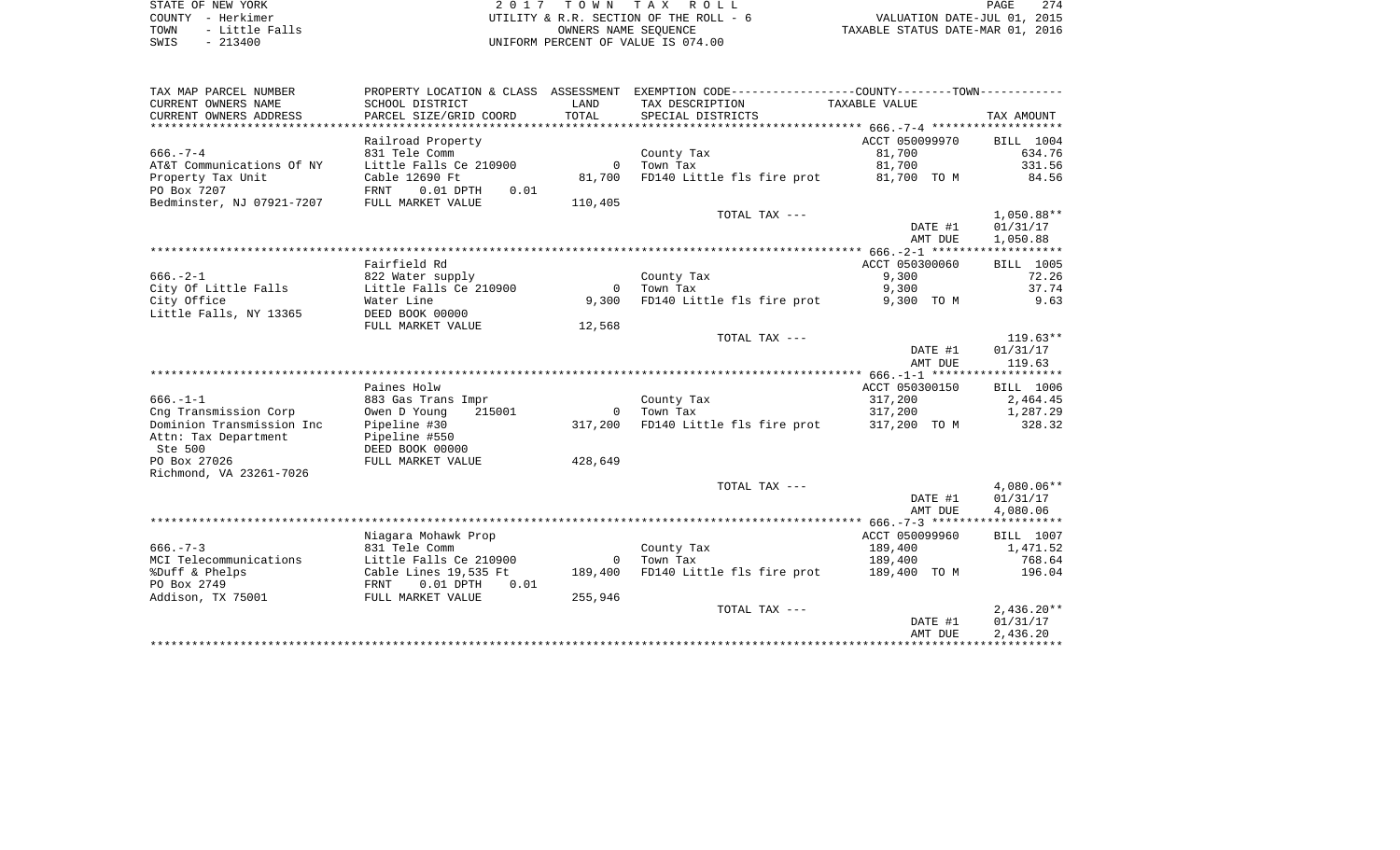|      | STATE OF NEW YORK | 2017 TOWN TAX ROLL                     | 275<br>PAGE                      |
|------|-------------------|----------------------------------------|----------------------------------|
|      | COUNTY - Herkimer | UTILITY & R.R. SECTION OF THE ROLL - 6 | VALUATION DATE-JUL 01, 2015      |
| TOWN | - Little Falls    | OWNERS NAME SEOUENCE                   | TAXABLE STATUS DATE-MAR 01, 2016 |
| SWIS | $-213400$         | UNIFORM PERCENT OF VALUE IS 074.00     |                                  |

| TAX MAP PARCEL NUMBER                           |                                              |          | PROPERTY LOCATION & CLASS ASSESSMENT EXEMPTION CODE---------------COUNTY-------TOWN--------- |                                           |               |
|-------------------------------------------------|----------------------------------------------|----------|----------------------------------------------------------------------------------------------|-------------------------------------------|---------------|
| CURRENT OWNERS NAME                             | SCHOOL DISTRICT                              | LAND     | TAX DESCRIPTION                                                                              | TAXABLE VALUE                             |               |
| CURRENT OWNERS ADDRESS                          | PARCEL SIZE/GRID COORD                       | TOTAL    | SPECIAL DISTRICTS                                                                            |                                           | TAX AMOUNT    |
| ***********************                         |                                              |          |                                                                                              |                                           |               |
|                                                 | Middleville Rd                               |          |                                                                                              |                                           | BILL 1008     |
| $114.2 - 1 - 2.8$                               | 872 Elec-Substation                          |          | County Tax                                                                                   | 1807,000                                  | 14,039.29     |
| Niagara Mohawk Power Corp                       | Little Falls Ce 210900                       | $\Omega$ | Town Tax                                                                                     | 1807,000                                  | 7,333.35      |
| 300 Erie Blvd W                                 | Substation for Wind Turbi                    | 1807,000 | FD140 Little fls fire prot                                                                   | 1807,000 TO M                             | 1,870.34      |
| Syracuse, NY 13202                              | ACRES<br>4.20<br>EAST-0385854 NRTH-1544362   |          |                                                                                              |                                           |               |
|                                                 | DEED BOOK 1384<br>$PG-238$                   |          |                                                                                              |                                           |               |
|                                                 | FULL MARKET VALUE                            | 2441,892 |                                                                                              |                                           |               |
|                                                 |                                              |          | TOTAL TAX ---                                                                                |                                           | 23, 242. 98** |
|                                                 |                                              |          |                                                                                              | DATE #1                                   | 01/31/17      |
|                                                 |                                              |          |                                                                                              | AMT DUE                                   | 23, 242, 98   |
|                                                 |                                              |          |                                                                                              |                                           |               |
|                                                 | State Route 5S                               |          |                                                                                              |                                           | BILL 1009     |
| $114.2 - 1 - 5$                                 | 884 Elec Dist Out                            |          | County Tax                                                                                   | 75,000                                    | 582.70        |
| Niagara Mohawk Power Corp                       | Little Falls Ce 210900                       | 75,000   | Town Tax                                                                                     | 75,000                                    | 304.37        |
| Attn: Real Estate Tax Dept                      | Edic-New Scotland #14                        | 75,000   | FD140 Little fls fire prot                                                                   | 75,000 TO M                               | 77.63         |
| 300 Erie Blvd West<br>Syracuse, NY 13202        | Edic-New Scotland #18                        |          |                                                                                              |                                           |               |
|                                                 | (upper Town Line)<br>ACRES 150.40            |          |                                                                                              |                                           |               |
|                                                 | EAST-0387165 NRTH-1543710                    |          |                                                                                              |                                           |               |
|                                                 | FULL MARKET VALUE                            | 101,351  |                                                                                              |                                           |               |
|                                                 |                                              |          | TOTAL TAX ---                                                                                |                                           | 964.70**      |
|                                                 |                                              |          |                                                                                              | DATE #1                                   | 01/31/17      |
|                                                 |                                              |          |                                                                                              | AMT DUE                                   | 964.70        |
|                                                 |                                              |          |                                                                                              |                                           |               |
|                                                 | 812004-05 State Route 168                    |          |                                                                                              | ACCT 050300210                            | BILL 1010     |
| $127.4 - 2 - 22$                                | 884 Elec Dist Out                            |          | County Tax                                                                                   | 13,500                                    | 104.89        |
| Niagara Mohawk Power Corp                       | Owen D Young<br>215001                       | 13,500   | Town Tax                                                                                     | 13,500                                    | 54.79         |
| Attn: Real Estate Tax Dept                      | Transmission Facilities                      | 13,500   | FD140 Little fls fire prot                                                                   | 13,500 TO M                               | 13.97         |
| 300 Erie Blvd West<br>Syracuse, NY 13202        | Porter Rotterdam #30<br>Porter Rotterdam #31 |          |                                                                                              |                                           |               |
|                                                 | 27.40<br>ACRES                               |          |                                                                                              |                                           |               |
|                                                 | EAST-0386472 NRTH-1502518                    |          |                                                                                              |                                           |               |
|                                                 | FULL MARKET VALUE                            | 18,243   |                                                                                              |                                           |               |
|                                                 |                                              |          | TOTAL TAX ---                                                                                |                                           | $173.65**$    |
|                                                 |                                              |          |                                                                                              | DATE #1                                   | 01/31/17      |
|                                                 |                                              |          |                                                                                              | AMT DUE                                   | 173.65        |
|                                                 |                                              |          |                                                                                              | ************ 634.89-9999-132.35-1003 **** |               |
| 812004                                          |                                              |          |                                                                                              |                                           | BILL 1011     |
| 634.89-9999-132.35-1003                         | 882 Elec Trans Imp                           |          | County Tax                                                                                   | 12,899                                    | 100.22        |
| Niagara Mohawk Power Corp                       | Central Valley 212803                        | $\Omega$ | Town Tax                                                                                     | 12,899                                    | 52.35         |
| Attn: Real Estate Tax Dep<br>300 Erie Blvd West | Electric Trans<br>Porter-Rotterdam #30       | 12,899   | FD140 Little fls fire prot                                                                   | 12,899 TO M                               | 13.35         |
| Syracuse, NY 13202                              | T333                                         |          |                                                                                              |                                           |               |
|                                                 | FULL MARKET VALUE                            | 17,431   |                                                                                              |                                           |               |
|                                                 |                                              |          | TOTAL TAX ---                                                                                |                                           | 165.92**      |
|                                                 |                                              |          |                                                                                              | DATE #1                                   | 01/31/17      |
|                                                 |                                              |          |                                                                                              | AMT DUE                                   | 165.92        |
|                                                 |                                              |          |                                                                                              |                                           |               |
|                                                 |                                              |          |                                                                                              |                                           |               |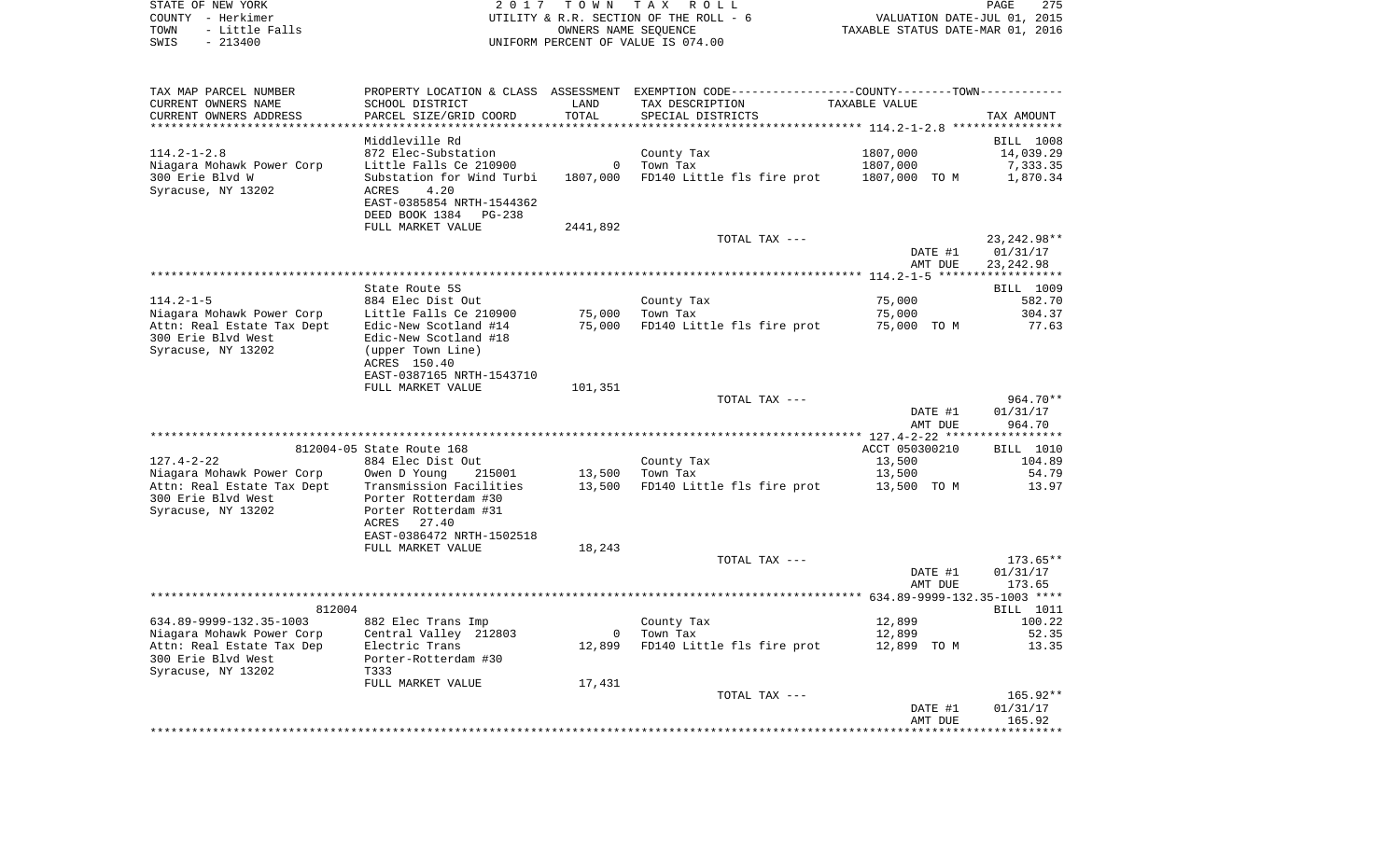| STATE OF NEW YORK      | 2017 TOWN TAX ROLL                     | 276<br>PAGE                      |
|------------------------|----------------------------------------|----------------------------------|
| COUNTY - Herkimer      | UTILITY & R.R. SECTION OF THE ROLL - 6 | VALUATION DATE-JUL 01, 2015      |
| - Little Falls<br>TOWN | OWNERS NAME SEOUENCE                   | TAXABLE STATUS DATE-MAR 01, 2016 |
| $-213400$<br>SWIS      | UNIFORM PERCENT OF VALUE IS 074.00     |                                  |

| TAX MAP PARCEL NUMBER         |                        |          | PROPERTY LOCATION & CLASS ASSESSMENT EXEMPTION CODE---------------COUNTY-------TOWN---------- |                                                  |              |
|-------------------------------|------------------------|----------|-----------------------------------------------------------------------------------------------|--------------------------------------------------|--------------|
| CURRENT OWNERS NAME           | SCHOOL DISTRICT        | LAND     | TAX DESCRIPTION                                                                               | TAXABLE VALUE                                    |              |
| CURRENT OWNERS ADDRESS        | PARCEL SIZE/GRID COORD | TOTAL    | SPECIAL DISTRICTS                                                                             |                                                  | TAX AMOUNT   |
| ***************************** |                        |          |                                                                                               |                                                  |              |
|                               | State Route 5          |          |                                                                                               |                                                  | BILL 1012    |
| 634.89-9999-132.35-1013       | 882 Elec Trans Imp     |          | County Tax                                                                                    | 33,170                                           | 257.71       |
| Niagara Mohawk Power Corp     | Little Falls Ce 210900 |          | 0 Town Tax                                                                                    | 33,170                                           | 134.61       |
| Attn: Real Estate Tax Dep     | Electric Trans         |          | 33,170 FD140 Little fls fire prot                                                             | 33,170 TO M                                      | 34.33        |
| 300 Erie Blvd West            | Porter-Rotterdam #31   |          |                                                                                               |                                                  |              |
| Syracuse, NY 13202            | $T - 366$              |          |                                                                                               |                                                  |              |
|                               | FULL MARKET VALUE      | 44,824   |                                                                                               |                                                  |              |
|                               |                        |          |                                                                                               |                                                  |              |
|                               |                        |          | TOTAL TAX ---                                                                                 |                                                  | $426.65**$   |
|                               |                        |          |                                                                                               | DATE #1                                          | 01/31/17     |
|                               |                        |          |                                                                                               | AMT DUE                                          | 426.65       |
|                               |                        |          |                                                                                               |                                                  |              |
| 812050                        |                        |          |                                                                                               |                                                  | BILL 1013    |
| 634.89-9999-132.35-1021       | 882 Elec Trans Imp     |          | County Tax                                                                                    | 207,570                                          | 1,612.69     |
| Niagara Mohawk Power Corp     | Little Falls Ce 210900 |          | 0 Town Tax                                                                                    | 207,570                                          | 842.38       |
| Attn: Real Estate Tax Dep     | Electric Trans         |          | 207,570 FD140 Little fls fire prot                                                            | 207,570 TO M                                     | 214.85       |
| 300 Erie Blvd West            | New Scotland #14       |          |                                                                                               |                                                  |              |
| Syracuse, NY 13202            | $T-368$ Edic           |          |                                                                                               |                                                  |              |
|                               | FULL MARKET VALUE      | 280,500  |                                                                                               |                                                  |              |
|                               |                        |          | TOTAL TAX ---                                                                                 |                                                  | $2,669.92**$ |
|                               |                        |          |                                                                                               | DATE #1                                          | 01/31/17     |
|                               |                        |          |                                                                                               | AMT DUE                                          | 2,669.92     |
|                               |                        |          |                                                                                               |                                                  |              |
| 812054                        |                        |          |                                                                                               |                                                  | BILL 1014    |
| 634.89-9999-132.35-1031       | 882 Elec Trans Imp     |          | County Tax                                                                                    | 1047,574                                         | 8,139.01     |
| Niagara Mohawk Power Corp     | Little Falls Ce 210900 |          | 0 Town Tax                                                                                    | 1047,574                                         | 4,251.37     |
| Attn: Real Estate Tax Dep     | Electric Trans         |          | 1047,574 FD140 Little fls fire prot                                                           | 1047,574 TO M                                    | 1,084.29     |
| 300 Erie Blvd West            | New Scotland # 18      |          |                                                                                               |                                                  |              |
| Syracuse, NY 13202            | T-390 Edic             |          |                                                                                               |                                                  |              |
|                               | FULL MARKET VALUE      | 1415,641 |                                                                                               |                                                  |              |
|                               |                        |          | TOTAL TAX ---                                                                                 |                                                  | 13,474.67**  |
|                               |                        |          |                                                                                               | DATE #1                                          | 01/31/17     |
|                               |                        |          |                                                                                               | AMT DUE                                          | 13,474.67    |
|                               |                        |          |                                                                                               |                                                  |              |
|                               | State Route 5          |          |                                                                                               |                                                  | BILL 1015    |
| 634.89-9999-132.35-1041       | 882 Elec Trans Imp     |          | County Tax                                                                                    | 49,348                                           | 383.40       |
| Niagara Mohawk Power Corp     | Herkimer Centra 213001 |          | 0     Town  Tax                                                                               | 49,348                                           | 200.27       |
| Attn: Real Estate Tax Dep     | Electric Trans         | 49,348   | FD140 Little fls fire prot 49,348 TO M                                                        |                                                  | 51.08        |
|                               |                        |          |                                                                                               |                                                  |              |
| 300 Erie Blvd West            | Porter-Inghams #5      |          |                                                                                               |                                                  |              |
| Syracuse, NY 13202            | Porter Valley #4 T-503 |          |                                                                                               |                                                  |              |
|                               | FULL MARKET VALUE      | 66,686   |                                                                                               |                                                  |              |
|                               |                        |          | TOTAL TAX ---                                                                                 |                                                  | $634.75**$   |
|                               |                        |          |                                                                                               | DATE #1                                          | 01/31/17     |
|                               |                        |          |                                                                                               | AMT DUE<br>************************************* | 634.75       |
|                               |                        |          |                                                                                               |                                                  |              |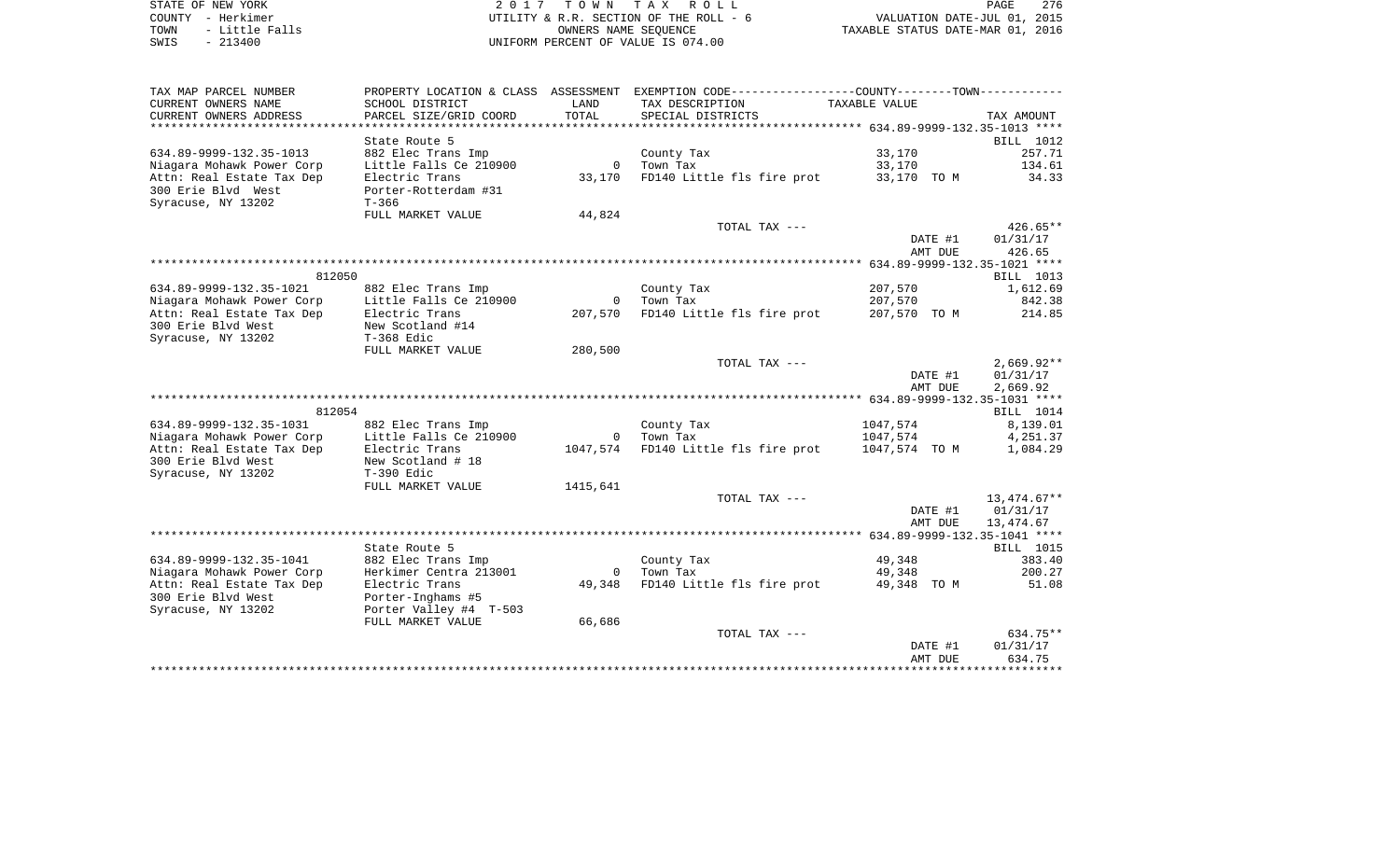|      | STATE OF NEW YORK | 2017 TOWN TAX ROLL                     | 277<br>PAGE                      |
|------|-------------------|----------------------------------------|----------------------------------|
|      | COUNTY - Herkimer | UTILITY & R.R. SECTION OF THE ROLL - 6 | VALUATION DATE-JUL 01, 2015      |
| TOWN | - Little Falls    | OWNERS NAME SEOUENCE                   | TAXABLE STATUS DATE-MAR 01, 2016 |
| SWIS | $-213400$         | UNIFORM PERCENT OF VALUE IS 074.00     |                                  |

| TAX MAP PARCEL NUMBER                                       |                                         |                | PROPERTY LOCATION & CLASS ASSESSMENT EXEMPTION CODE---------------COUNTY-------TOWN---------- |               |                  |
|-------------------------------------------------------------|-----------------------------------------|----------------|-----------------------------------------------------------------------------------------------|---------------|------------------|
| CURRENT OWNERS NAME                                         | SCHOOL DISTRICT                         | LAND           | TAX DESCRIPTION                                                                               | TAXABLE VALUE |                  |
| CURRENT OWNERS ADDRESS                                      | PARCEL SIZE/GRID COORD                  | TOTAL          | SPECIAL DISTRICTS                                                                             |               | TAX AMOUNT       |
|                                                             |                                         |                |                                                                                               |               |                  |
|                                                             | 81223 Route 5S                          |                |                                                                                               |               | BILL 1016        |
| 634.89-9999-132.35-1051                                     | 882 Elec Trans Imp                      |                | County Tax                                                                                    | 48,764        | 378.87           |
| Niagara Mohawk Power Corp                                   | Little Falls Ce 210900                  | $\mathbf{0}$   | Town Tax                                                                                      | 48,764        | 197.90           |
| Attn: Real Estate Tax Dep                                   | Electric Trans 85%                      | 48,764         | FD140 Little fls fire prot                                                                    | 48,764 TO M   | 50.47            |
| 300 Erie Blyd West                                          | Valley-Little Falls #23                 |                |                                                                                               |               |                  |
| Syracuse, NY 13202                                          | FULL MARKET VALUE                       | 65,897         |                                                                                               |               |                  |
|                                                             |                                         |                | TOTAL TAX ---                                                                                 |               | 627.24**         |
|                                                             |                                         |                |                                                                                               | DATE #1       | 01/31/17         |
|                                                             |                                         |                |                                                                                               | AMT DUE       | 627.24           |
|                                                             |                                         |                |                                                                                               |               |                  |
|                                                             | 812372 State Route 5S                   |                |                                                                                               |               | BILL 1017        |
| 634.89-9999-132.35-1054                                     | 882 Elec Trans Imp                      |                | County Tax                                                                                    | 8,605         | 66.86            |
| Niagara Mohawk Power Corp                                   | Little Falls Ce 210900                  | $\bigcirc$     | Town Tax                                                                                      | 8,605         | 34.92            |
| Attn: Real Estate Tax Dep                                   | Electric Trans 15%                      | 8,605          | FD140 Little fls fire prot                                                                    | 8,605 TO M    | 8.91             |
| 300 Erie Blyd West                                          | Valley-Little Falls #23                 |                |                                                                                               |               |                  |
| Syracuse, NY 13202                                          | Valley-Little Fall<br>FULL MARKET VALUE | 11,628         |                                                                                               |               |                  |
|                                                             |                                         |                | TOTAL TAX ---                                                                                 |               | $110.69**$       |
|                                                             |                                         |                |                                                                                               | DATE #1       | 01/31/17         |
|                                                             |                                         |                |                                                                                               | AMT DUE       | 110.69           |
|                                                             |                                         |                |                                                                                               |               |                  |
|                                                             | 999999 Middleville Rd                   |                |                                                                                               |               | <b>BILL</b> 1018 |
| 634.89-9999-132.35-1881                                     | 884 Elec Dist Out                       |                | County Tax                                                                                    | 153,627       | 1,193.59         |
| Niagara Mohawk Power Corp                                   | Little Falls Ce 210900 0                |                | Town Tax                                                                                      | 153,627       | 623.46           |
| Attn: Real Estate Tax Dep Electric Distribution 49% 153,627 |                                         |                | FD140 Little fls fire prot 153,627 TO M 159.01                                                |               |                  |
| 300 Erie Blvd West                                          | FULL MARKET VALUE                       | 207,604        |                                                                                               |               |                  |
| Syracuse, NY 13202                                          |                                         |                |                                                                                               |               |                  |
|                                                             |                                         |                | TOTAL TAX ---                                                                                 |               | 1,976.06**       |
|                                                             |                                         |                |                                                                                               | DATE #1       | 01/31/17         |
|                                                             |                                         |                |                                                                                               | AMT DUE       | 1,976.06         |
|                                                             |                                         |                |                                                                                               |               |                  |
|                                                             | 999999 Route 5                          |                |                                                                                               |               | BILL 1019        |
| 634.89-9999-132.35-1882                                     | 884 Elec Dist Out                       |                | County Tax                                                                                    | 37,623        | 292.31           |
| Niagara Mohawk Power Corp                                   | Herkimer Centra 213001                  | $\overline{0}$ | Town Tax<br>FD140 Little fls fire prot                                                        | 37,623        | 152.69           |
| Attn: Real Estate Tax Dep<br>300 Erie Blvd West             | Electric Distribution 12%               | 37,623         |                                                                                               | 37,623 TO M   | 38.94            |
|                                                             | ACRES 37.14<br>FULL MARKET VALUE        |                |                                                                                               |               |                  |
| Syracuse, NY 13202                                          |                                         | 50,842         | TOTAL TAX ---                                                                                 |               | 483.94**         |
|                                                             |                                         |                |                                                                                               | DATE #1       | 01/31/17         |
|                                                             |                                         |                |                                                                                               | AMT DUE       | 483.94           |
|                                                             |                                         |                |                                                                                               |               |                  |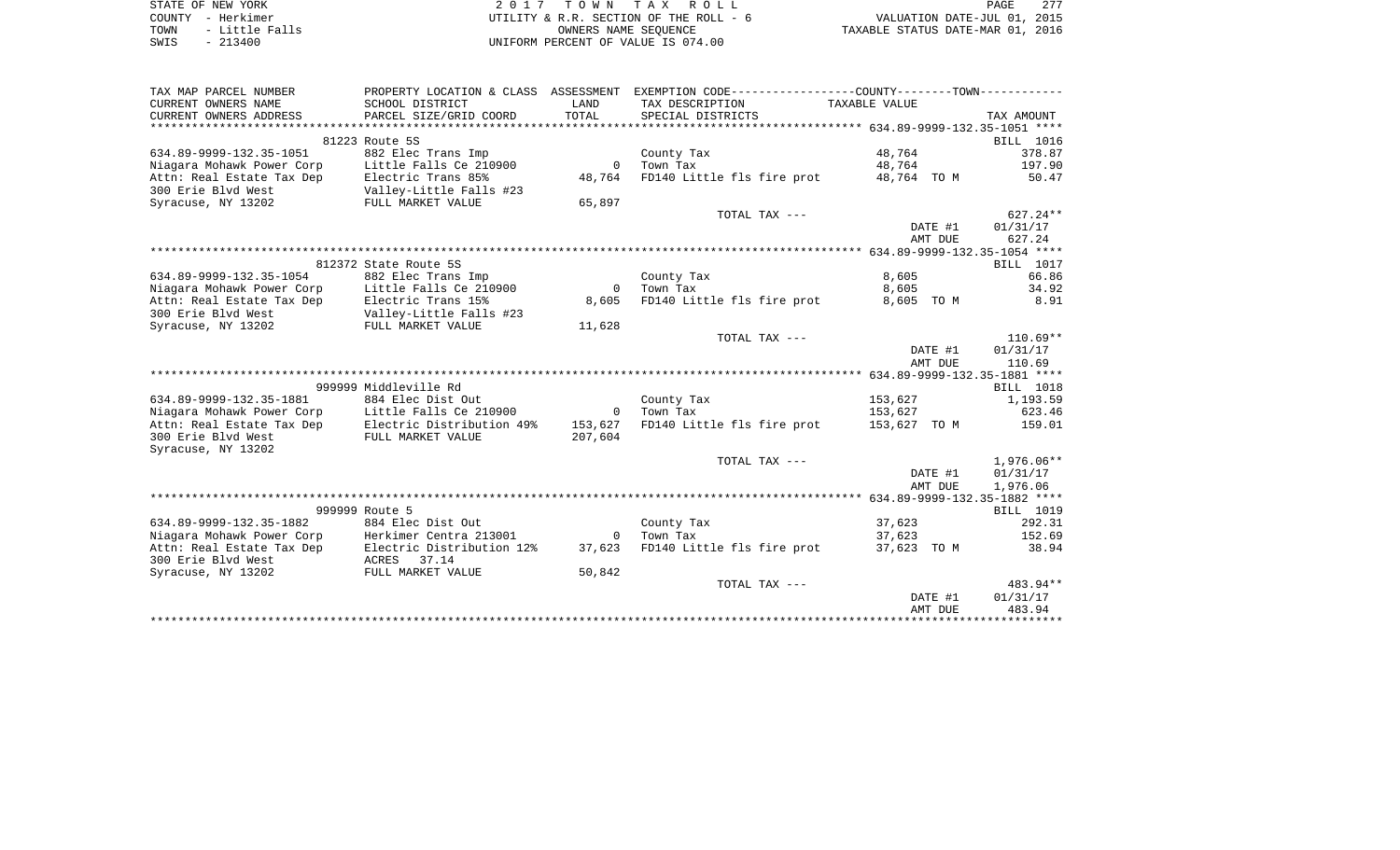|      | STATE OF NEW YORK | 2017 TOWN TAX ROLL                     | PAGE                             | 278 |
|------|-------------------|----------------------------------------|----------------------------------|-----|
|      | COUNTY - Herkimer | UTILITY & R.R. SECTION OF THE ROLL - 6 | VALUATION DATE-JUL 01, 2015      |     |
| TOWN | - Little Falls    | OWNERS NAME SEOUENCE                   | TAXABLE STATUS DATE-MAR 01, 2016 |     |
| SWIS | - 213400          | UNIFORM PERCENT OF VALUE IS 074.00     |                                  |     |

| TAX MAP PARCEL NUMBER                                                                      | PROPERTY LOCATION & CLASS ASSESSMENT EXEMPTION CODE---------------COUNTY-------TOWN---------- |                |                                                |               |            |                     |
|--------------------------------------------------------------------------------------------|-----------------------------------------------------------------------------------------------|----------------|------------------------------------------------|---------------|------------|---------------------|
| CURRENT OWNERS NAME                                                                        | SCHOOL DISTRICT                                                                               | LAND           | TAX DESCRIPTION                                | TAXABLE VALUE |            |                     |
| CURRENT OWNERS ADDRESS                                                                     | PARCEL SIZE/GRID COORD                                                                        | TOTAL          | SPECIAL DISTRICTS                              |               |            | TAX AMOUNT          |
|                                                                                            |                                                                                               |                |                                                |               |            |                     |
|                                                                                            | 999999 Paines Hallow Rd                                                                       |                |                                                |               |            | BILL 1020           |
| 634.89-9999-132.35-1883                                                                    | 884 Elec Dist Out                                                                             |                | County Tax                                     | 116,004       |            | 901.28              |
| Niagara Mohawk Power Corp                                                                  | Owen D Young<br>215001                                                                        | $\overline{0}$ | Town Tax                                       | 116,004       |            | 470.78              |
| Attn: Real Estate Tax Dep                                                                  | Electric Distribution 37%                                                                     | 116,004        | FD140 Little fls fire prot 116,004 TO M        |               |            | 120.07              |
| 300 Erie Blyd West                                                                         | FULL MARKET VALUE                                                                             | 156,762        |                                                |               |            |                     |
| Syracuse, NY 13202                                                                         |                                                                                               |                |                                                |               |            |                     |
|                                                                                            |                                                                                               |                | TOTAL TAX ---                                  |               |            | $1,492.13**$        |
|                                                                                            |                                                                                               |                |                                                |               | DATE #1    | 01/31/17            |
|                                                                                            |                                                                                               |                |                                                |               | AMT DUE    | 1,492.13            |
|                                                                                            |                                                                                               |                |                                                |               |            |                     |
|                                                                                            | 999999 State Route 5S                                                                         |                |                                                |               |            | <b>BILL</b> 1021    |
| 634.89-9999-132.35-1884                                                                    | 884 Elec Dist Out                                                                             |                | County Tax                                     | 6,270         |            | 48.71               |
| Niagara Mohawk Power Corp Central Valley 212803                                            |                                                                                               | $\overline{0}$ | Town Tax                                       | 6,270         |            | 25.45               |
| Attn: Real Estate Tax Dep Electric Distribution 2%<br>300 Erie Blvd West FULL MARKET VALUE |                                                                                               | 6,270          | FD140 Little fls fire prot                     |               | 6,270 TO M | 6.49                |
| 300 Erie Blvd West                                                                         | FULL MARKET VALUE                                                                             | 8,473          |                                                |               |            |                     |
| Syracuse, NY 13202                                                                         |                                                                                               |                |                                                |               |            |                     |
|                                                                                            |                                                                                               |                | TOTAL TAX ---                                  |               |            | $80.65**$           |
|                                                                                            |                                                                                               |                |                                                |               | DATE #1    | 01/31/17            |
|                                                                                            |                                                                                               |                |                                                |               | AMT DUE    | 80.65               |
|                                                                                            |                                                                                               |                |                                                |               |            |                     |
| 999988                                                                                     |                                                                                               |                |                                                |               |            | BILL 1022           |
| 634.89-9999-132.35-2881                                                                    | 885 Gas Outside Pla                                                                           |                | County Tax                                     | 126,952       |            | 986.34              |
| Niagara Mohawk Power Corp                                                                  | Little Falls Ce 210900                                                                        | $\overline{0}$ | Town Tax                                       | 126,952       |            | 515.21              |
| Attn: Real Estate Tax Dep Gas Distribution 85%                                             |                                                                                               | 126,952        | FD140 Little fls fire prot 126,952 TO M 131.40 |               |            |                     |
| 300 Erie Blvd West                                                                         | Code 5 100.00000 (84879)                                                                      |                |                                                |               |            |                     |
| Syracuse, NY 13202                                                                         | FULL MARKET VALUE                                                                             | 171,557        |                                                |               |            |                     |
|                                                                                            |                                                                                               |                | TOTAL TAX ---                                  |               |            | 1,632.95**          |
|                                                                                            |                                                                                               |                |                                                |               | DATE #1    | 01/31/17            |
|                                                                                            |                                                                                               |                |                                                |               | AMT DUE    | 1,632.95            |
|                                                                                            |                                                                                               |                |                                                |               |            |                     |
| 634.89-9999-132.35-2884                                                                    | 999988 State Route 5S<br>885 Gas Outside Pla                                                  |                |                                                | 22,403        |            | BILL 1023<br>174.06 |
| Niagara Mohawk Power Corp Central Valley 212803                                            |                                                                                               |                | County Tax<br>0 Town Tax                       | 22,403        |            | 90.92               |
|                                                                                            |                                                                                               | 22,403         | FD140 Little fls fire prot                     | 22,403 TO M   |            | 23.19               |
| Attn: Real Estate Tax Dep Gas Distribution 15%                                             |                                                                                               |                |                                                |               |            |                     |
| 300 Erie Blvd West<br>Syracuse, NY 13202                                                   | Code 5 100.00000 (14979)<br>FULL MARKET VALUE                                                 | 30,274         |                                                |               |            |                     |
|                                                                                            |                                                                                               |                | TOTAL TAX ---                                  |               |            | $288.17**$          |
|                                                                                            |                                                                                               |                |                                                |               | DATE #1    | 01/31/17            |
|                                                                                            |                                                                                               |                |                                                |               | AMT DUE    | 288.17              |
|                                                                                            |                                                                                               |                |                                                |               |            |                     |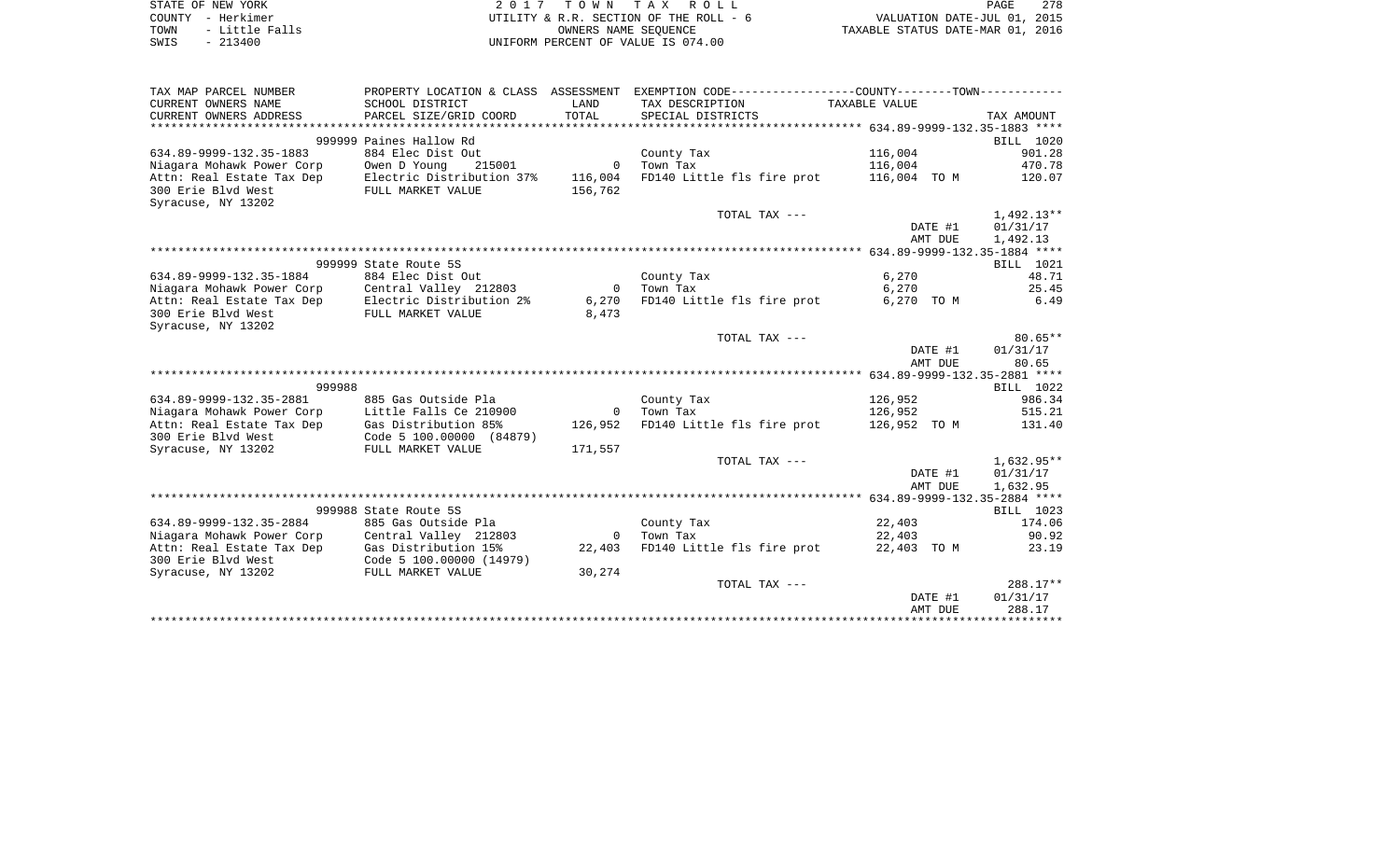STATE OF NEW YORK **EXECUTE:**  $2017$  TOWN TAX ROLL COUNTY - Herkimer<br>
TOWN - Little Falls<br>
SWIS - 213400<br>
SWIS - 213400 TOWN - Little Falls OWNERS NAME SEQUENCE TAXABLE STATUS DATE-MAR 01, 2016 SWIS - 213400 UNIFORM PERCENT OF VALUE IS 074.00

| TAX MAP PARCEL NUMBER     | PROPERTY LOCATION & CLASS ASSESSMENT   |         | EXEMPTION CODE-----------------COUNTY-------TOWN----------- |                |                  |
|---------------------------|----------------------------------------|---------|-------------------------------------------------------------|----------------|------------------|
| CURRENT OWNERS NAME       | SCHOOL DISTRICT                        | LAND    | TAX DESCRIPTION                                             | TAXABLE VALUE  |                  |
| CURRENT OWNERS ADDRESS    | PARCEL SIZE/GRID COORD                 | TOTAL   | SPECIAL DISTRICTS                                           |                | TAX AMOUNT       |
|                           |                                        |         |                                                             |                |                  |
|                           | Rail Rd Property                       |         |                                                             | ACCT 050099070 | BILL 1024        |
| $666. - 7 - 1$            | 831 Tele Comm                          |         | County Tax                                                  | 46,600         | 362.05           |
| US Sprint Communications  | Little Falls Ce 210900                 |         | 0 Town Tax                                                  |                | 46,600 189.12    |
| Attn: Property Tax Dept   | South                                  |         | 46,600 FD140 Little fls fire prot                           | 46,600 TO M    | 48.23            |
| PO Box 12913              | Cable Lines .344 Mi                    |         |                                                             |                |                  |
| Shawnee Mission, KS 66212 | Cable Lines 2.027 Mi                   |         |                                                             |                |                  |
|                           | FRNT<br>$0.01$ DPTH<br>0.01            |         |                                                             |                |                  |
|                           | FULL MARKET VALUE                      | 62,973  |                                                             |                |                  |
|                           |                                        |         | TOTAL TAX ---                                               |                | 599.40**         |
|                           |                                        |         |                                                             | DATE #1        | 01/31/17         |
|                           |                                        |         |                                                             | AMT DUE        | 599.40           |
|                           |                                        |         |                                                             |                |                  |
|                           | State Route 5                          |         |                                                             | ACCT 050300120 | <b>BILL</b> 1025 |
| 634.000-0000-631.900-1881 | 831 Tele Comm                          |         | County Tax                                                  | 128,335        | 997.09           |
| Verizon New York Inc      | Little Falls Ce 210900                 |         | 0 Town Tax                                                  | 128,335        | 520.82           |
| %Duff & Phelps            | App For School .738500                 |         | 128,335 FD140 Little fls fire prot 128,335 TO M             |                | 132.83           |
| PO Box 2749               | Poles & Wire                           |         |                                                             |                |                  |
| Addison, TX 75001         | FULL MARKET VALUE                      | 173,426 |                                                             |                |                  |
|                           |                                        |         | TOTAL TAX ---                                               |                | $1,650.74**$     |
|                           |                                        |         |                                                             | DATE #1        | 01/31/17         |
|                           |                                        |         |                                                             | AMT DUE        | 1,650.74         |
|                           |                                        |         |                                                             |                |                  |
|                           | Jacksonburg Rd                         |         |                                                             | ACCT 050300120 | BILL 1026        |
| 634.000-0000-631.900-1882 | 831 Tele Comm                          |         | Mass Telec 47100                                            | 64,478 64,478  |                  |
| Verizon New York Inc      | Central Valley 212803                  |         | 0 County Tax                                                | 14,528         | 112.87           |
| %Duff & Phelps            | App For School .083600 79,006 Town Tax |         |                                                             | 14,528         | 58.96            |
| PO Box 2749               | Poles & Wire                           |         | FD140 Little fls fire prot 14,528 TO M                      |                | 15.04            |
| Addison, TX 75001         | FULL MARKET VALUE                      |         | 106,765 64,478 EX                                           |                |                  |
|                           |                                        |         | TOTAL TAX ---                                               |                | 186.87**         |
|                           |                                        |         |                                                             | DATE #1        | 01/31/17         |
|                           |                                        |         |                                                             | AMT DUE        | 186.87           |
|                           |                                        |         |                                                             |                |                  |
|                           | State Route 168                        |         |                                                             | ACCT 050300120 | BILL 1027        |
| 634.000-0000-631.900-1883 | 831 Tele Comm                          |         | County Tax                                                  | 23,217         | 180.38           |
| Verizon New York Inc      | Herkimer Centra 213001                 |         | 0 Town Tax                                                  | 23,217         | 94.22            |
| %Duff & Phelps            | App For School .133600                 |         | 23,217 FD140 Little fls fire prot 23,217 TO M               |                | 24.03            |
| PO Box 2749               | Poles & Wire                           |         |                                                             |                |                  |
| Addison, TX 75001         | DEED BOOK 00000                        |         |                                                             |                |                  |
|                           | FULL MARKET VALUE                      | 31,374  |                                                             |                |                  |
|                           |                                        |         | TOTAL TAX ---                                               |                | 298.63**         |
|                           |                                        |         |                                                             | DATE #1        | 01/31/17         |
|                           |                                        |         |                                                             | AMT DUE        | 298.63           |
|                           |                                        |         |                                                             |                |                  |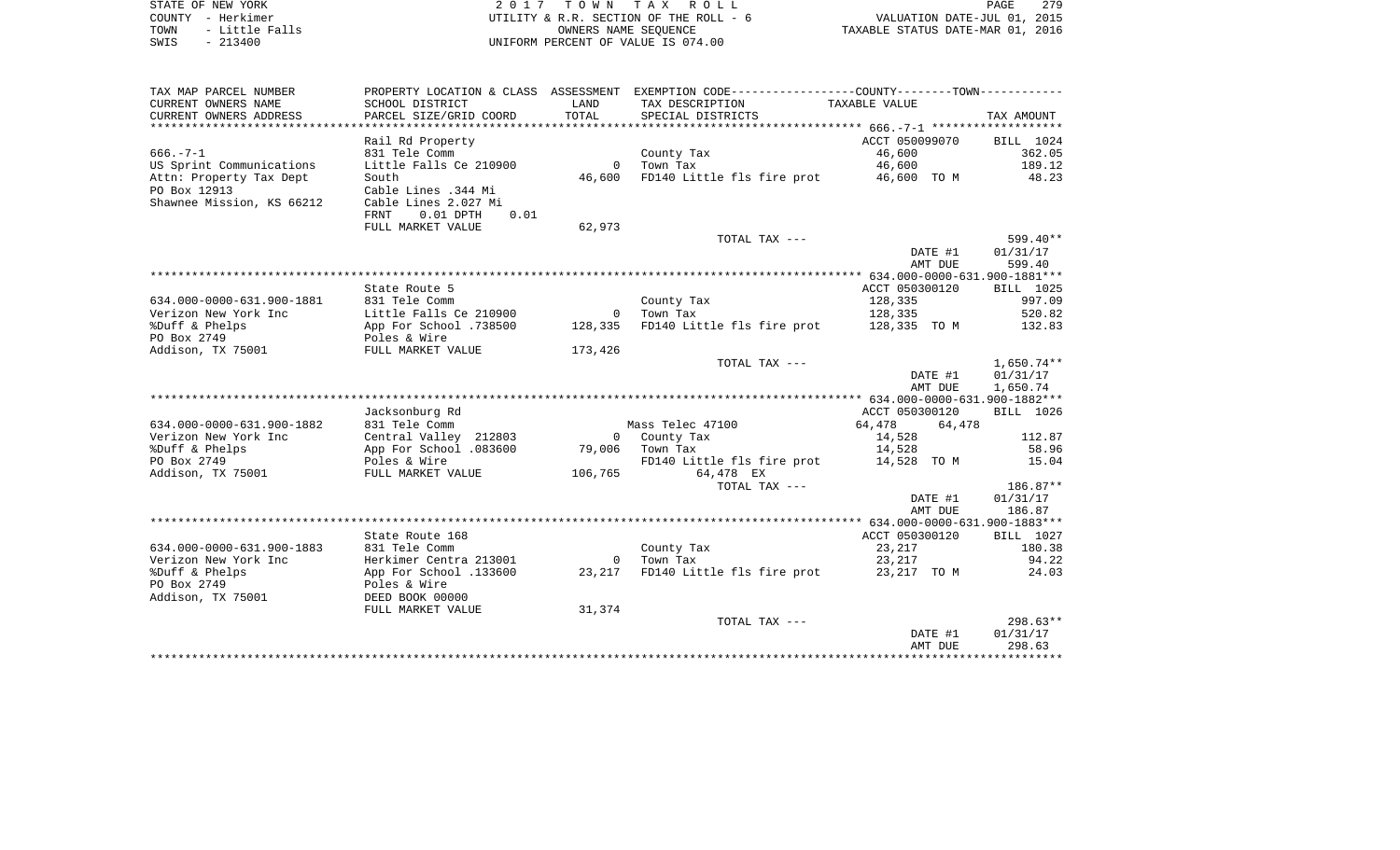|      | STATE OF NEW YORK | 2017 TOWN TAX ROLL                     |                                  | 280<br>PAGE |  |
|------|-------------------|----------------------------------------|----------------------------------|-------------|--|
|      | COUNTY - Herkimer | UTILITY & R.R. SECTION OF THE ROLL - 6 | VALUATION DATE-JUL 01, 2015      |             |  |
| TOWN | - Little Falls    | OWNERS NAME SEOUENCE                   | TAXABLE STATUS DATE-MAR 01, 2016 |             |  |
| SWIS | $-213400$         | UNIFORM PERCENT OF VALUE IS 074.00     |                                  |             |  |
|      |                   |                                        |                                  |             |  |

| TAX MAP PARCEL NUMBER     | PROPERTY LOCATION & CLASS | ASSESSMENT | EXEMPTION CODE-            | -COUNTY------<br>--TOWN-     |            |
|---------------------------|---------------------------|------------|----------------------------|------------------------------|------------|
| CURRENT OWNERS NAME       | SCHOOL DISTRICT           | LAND       | TAX DESCRIPTION            | TAXABLE VALUE                |            |
| CURRENT OWNERS ADDRESS    | PARCEL SIZE/GRID COORD    | TOTAL      | SPECIAL DISTRICTS          |                              | TAX AMOUNT |
|                           |                           |            |                            | 634.000-0000-631.900-1884*** |            |
|                           | State Route 168           |            |                            |                              | BILL 1028  |
| 634.000-0000-631.900-1884 | 831 Tele Comm             |            | County Tax                 | 7,698                        | 59.81      |
| Verizon New York Inc      | 215001<br>Owen D Young    | 0          | Town Tax                   | 7,698                        | 31.24      |
| %Duff & Phelps            | App For School .044300    | 7,698      | FD140 Little fls fire prot | 7,698<br>TO M                | 7.97       |
| PO Box 2749               | Poles & Wire              |            |                            |                              |            |
| Addison, TX 75001         | DEED BOOK 00000           |            |                            |                              |            |
|                           | FULL MARKET VALUE         | 10,403     |                            |                              |            |
|                           |                           |            | $TOTAL$ $TAX$ $---$        |                              | $99.02**$  |
|                           |                           |            |                            | DATE #1                      | 01/31/17   |
|                           |                           |            |                            | AMT DUE                      | 99.02      |
|                           |                           |            |                            |                              |            |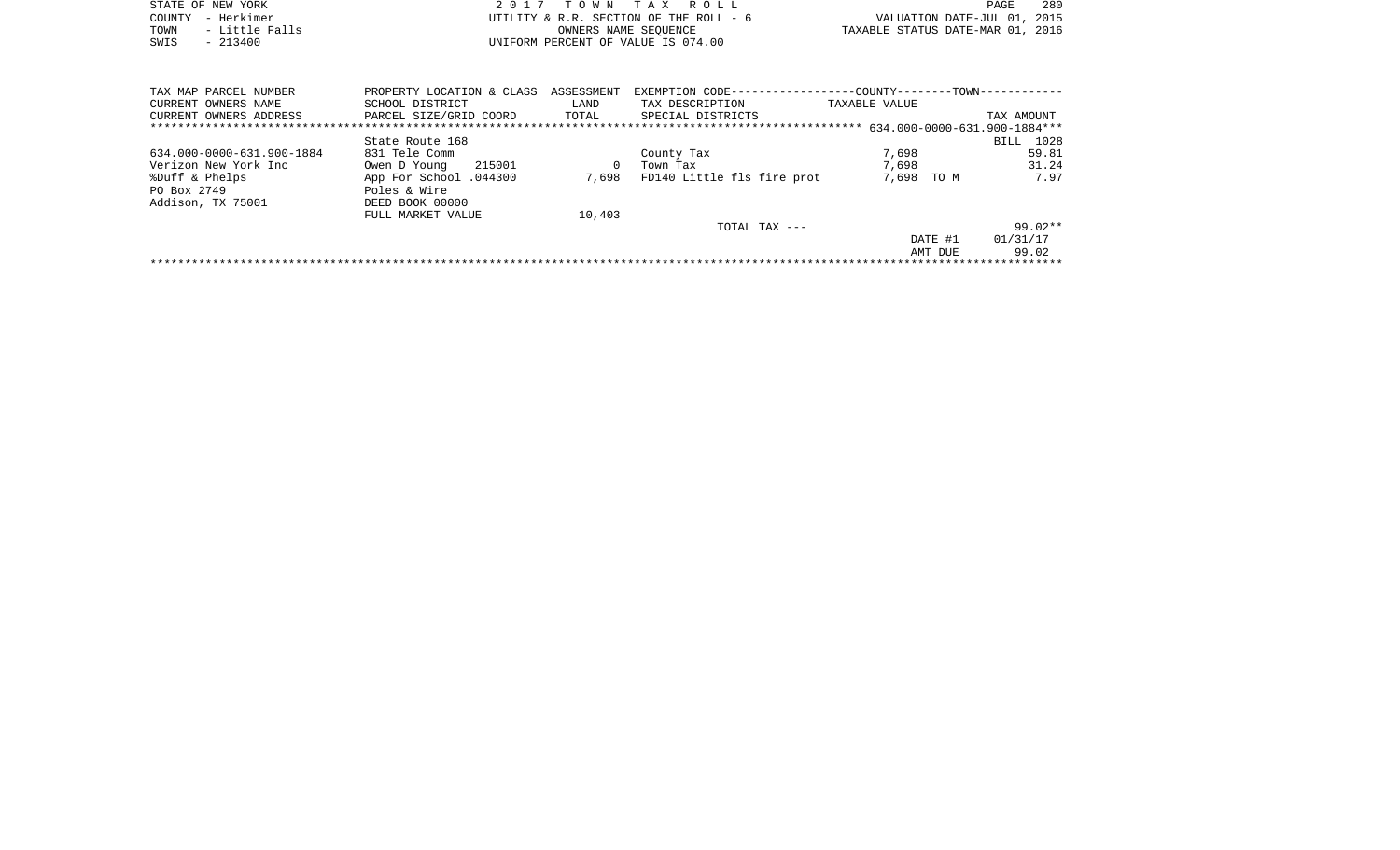|      | STATE OF NEW YORK | 2017 TOWN TAX ROLL                     | 281<br>PAGE                      |
|------|-------------------|----------------------------------------|----------------------------------|
|      | COUNTY - Herkimer | UTILITY & R.R. SECTION OF THE ROLL - 6 | VALUATION DATE-JUL 01, 2015      |
| TOWN | - Little Falls    |                                        | TAXABLE STATUS DATE-MAR 01, 2016 |
| SWIS | $-213400$         | UNIFORM PERCENT OF VALUE IS 074.00     | RPS155/V04/L015                  |
|      |                   |                                        | CURRENT DATE 12/14/2016          |

## \*\*\* S P E C I A L D I S T R I C T S U M M A R Y \*\*\*

| CODE | DISTRICT NAME        | TOTAL<br>PARCELS | EXTENSION<br>TYPE | EXTENSION<br>VALUE | AD VALOREM<br>VALUE | EXEMPT<br>AMOUNT | TAXABLE<br>VALUE | TOTAL<br>TAX |
|------|----------------------|------------------|-------------------|--------------------|---------------------|------------------|------------------|--------------|
|      | FD140 Little fls fir |                  | 25 TOTAL M        |                    | 4648,765            | 64,478           | 4584,287         | 4,744.97     |

## \*\*\* S C H O O L D I S T R I C T S U M M A R Y \*\*\*

| CODE   | DISTRICT NAME             | TOTAL<br>PARCELS | ASSESSED<br>LAND | ASSESSED<br>TOTAL | <b>EXEMPT</b><br>AMOUNT | TOTAL<br>TAXABLE    |  |
|--------|---------------------------|------------------|------------------|-------------------|-------------------------|---------------------|--|
|        |                           |                  |                  |                   | STAR AMOUNT             | STAR TAXABLE        |  |
|        | Little Falls Central      | 14               | 75,000           | 3963,597          |                         | 3,963,597           |  |
| 210900 | Central Valley Cntrl      | 4                |                  | 120,578           | 64,478                  | 3,963,597<br>56,100 |  |
| 212803 | Herkimer Central          | 3                |                  | 110,188           |                         | 56,100<br>110,188   |  |
| 213001 | Owen D Young              | 4                | 13,500           | 454,402           |                         | 110,188<br>454,402  |  |
| 215001 |                           |                  |                  |                   |                         | 454,402             |  |
|        | SUB-TOTAL                 | 25               | 88,500           | 4648,765          | 64,478                  | 4,584,287           |  |
|        | S U B - T O T A $L(CONT)$ |                  |                  |                   |                         | 4,584,287           |  |
|        | TOTAL                     | 25               | 88,500           | 4648,765          | 64,478                  | 4,584,287           |  |
|        | TO TAL (CONT)             |                  |                  |                   |                         | 4,584,287           |  |

\*\*\* S Y S T E M C O D E S S U M M A R Y \*\*\*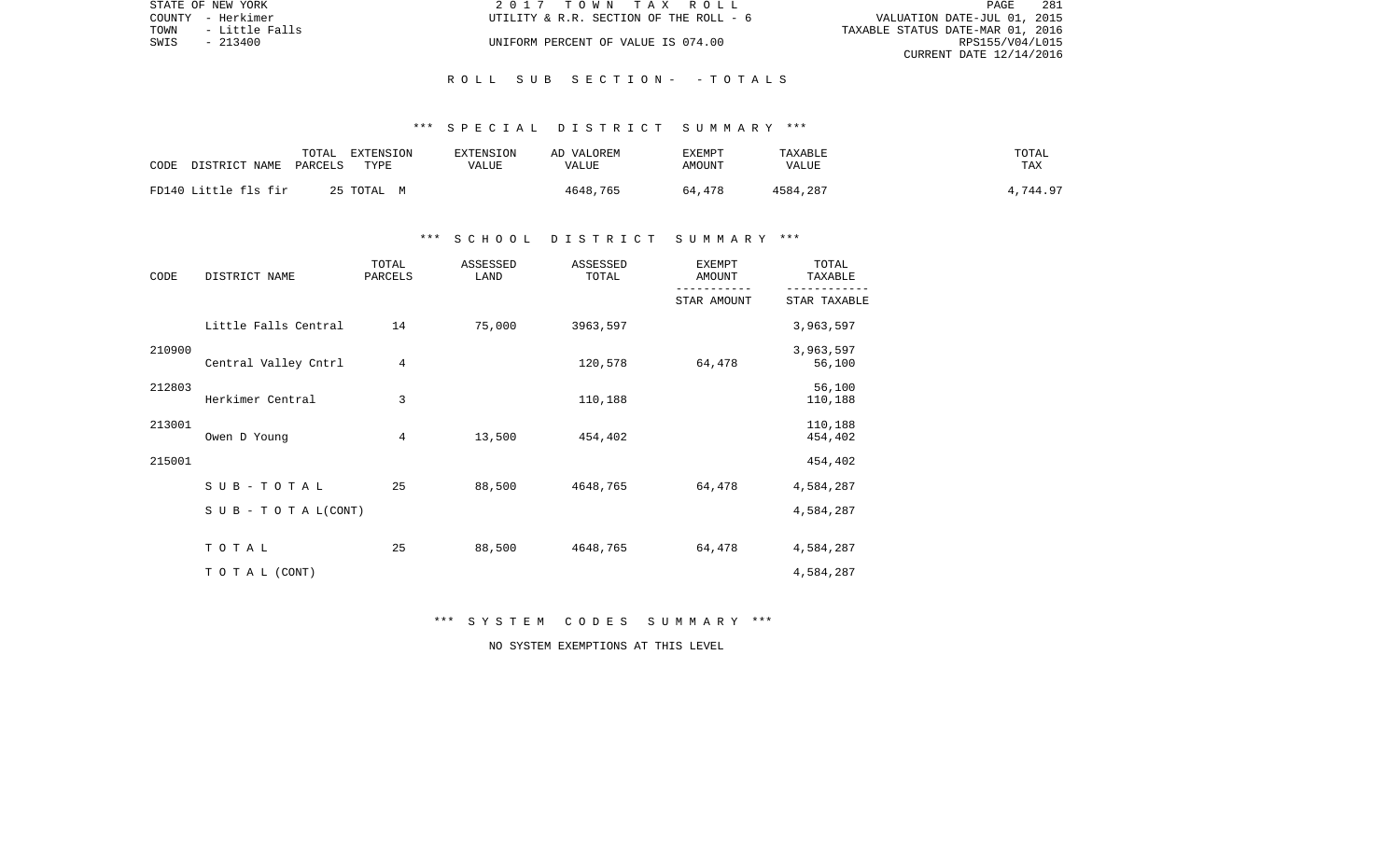| STATE OF NEW YORK      | 2017 TOWN TAX ROLL                     | -282<br><b>PAGE</b>              |
|------------------------|----------------------------------------|----------------------------------|
| COUNTY - Herkimer      | UTILITY & R.R. SECTION OF THE ROLL - 6 | VALUATION DATE-JUL 01, 2015      |
| TOWN<br>- Little Falls |                                        | TAXABLE STATUS DATE-MAR 01, 2016 |
| SWIS - 213400          | UNIFORM PERCENT OF VALUE IS 074.00     | RPS155/V04/L015                  |
|                        |                                        | CURRENT DATE 12/14/2016          |

## \*\*\* E X E M P T I O N S U M M A R Y \*\*\*

| CODE  | DESCRIPTION         | TOTAL<br>PARCELS | COUNTY           | TOWN             |
|-------|---------------------|------------------|------------------|------------------|
| 47100 | Mass Telec<br>тотаь |                  | 64,478<br>64,478 | 64,478<br>64,478 |

| ROLL<br><b>SEC</b> | DESCRIPTION      | TOTAL<br>PARCELS | ASSESSED<br>LAND | ASSESSED<br>TOTAL | <b>EXEMPT</b><br>AMOUNT | TOTAL<br>TAXABLE | TOTAL<br>TAX |
|--------------------|------------------|------------------|------------------|-------------------|-------------------------|------------------|--------------|
|                    |                  |                  |                  |                   | STAR AMOUNT             | STAR TAXABLE     |              |
|                    | County Tax       |                  | 88,500           | 4648,765          | 64,478                  | 4,584,287        | 35,617.12    |
|                    | Town Tax         |                  | 88,500           | 4648,765          | 64,478                  | 4,584,287        | 18,604.41    |
|                    | SPEC DIST TAXES  |                  |                  |                   |                         |                  | 4,744.97     |
|                    | UTILITIES & N.C. | 25               |                  |                   |                         |                  | 58,966.50    |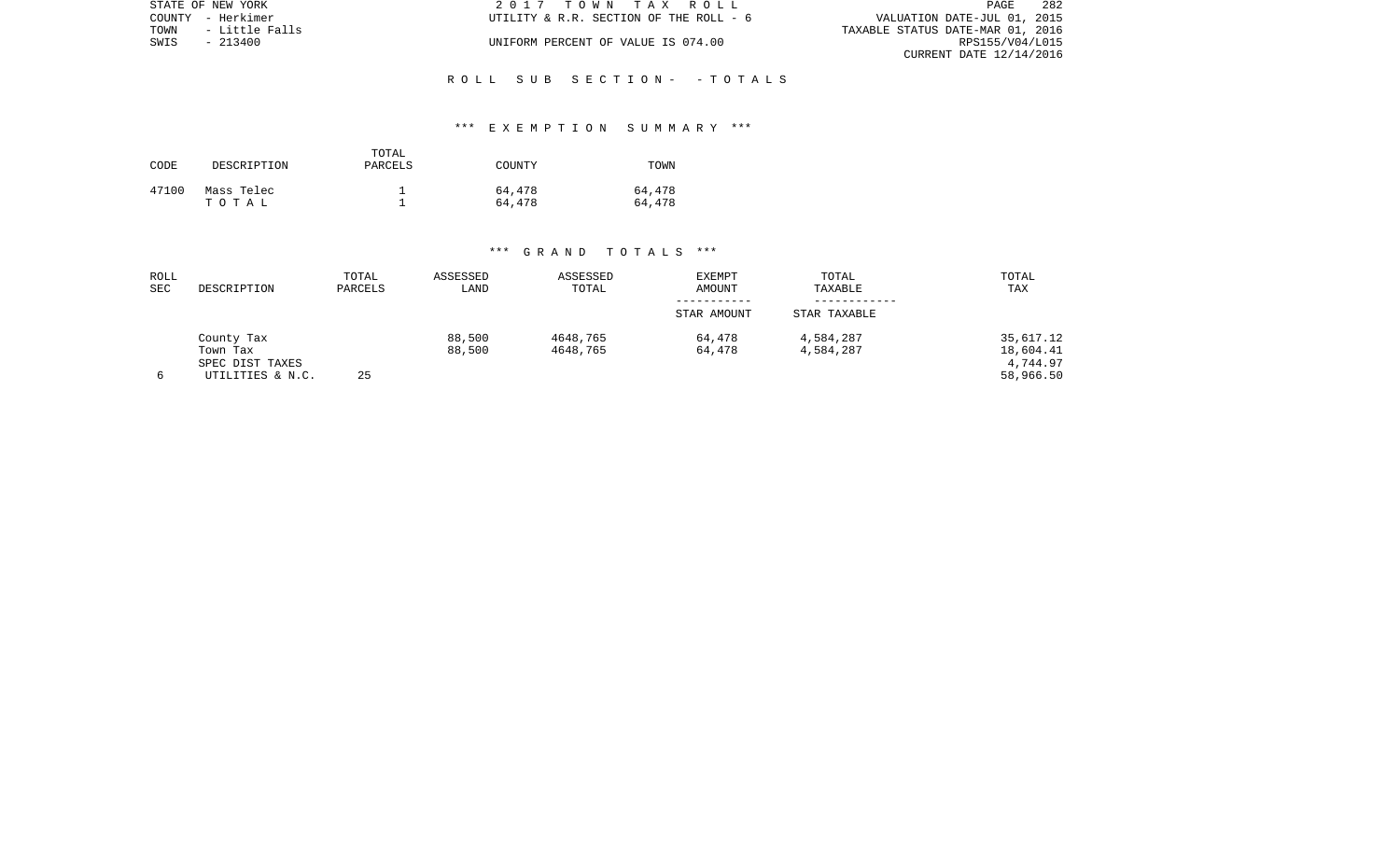| STATE OF NEW YORK      | 2017 TOWN TAX ROLL                     | -283<br>PAGE                     |
|------------------------|----------------------------------------|----------------------------------|
| COUNTY - Herkimer      | UTILITY & R.R. SECTION OF THE ROLL - 6 | VALUATION DATE-JUL 01, 2015      |
| TOWN<br>- Little Falls |                                        | TAXABLE STATUS DATE-MAR 01, 2016 |
| SWIS<br>- 213400       | UNIFORM PERCENT OF VALUE IS 074.00     | RPS155/V04/L015                  |
|                        |                                        | CURRENT DATE 12/14/2016          |

## R O L L S E C T I O N T O T A L S

## \*\*\* S P E C I A L D I S T R I C T S U M M A R Y \*\*\*

| CODE                 | DISTRICT NAME | TOTAL<br>PARCELS | EXTENSION<br>TYPE | <b>EXTENSION</b><br>VALUE | AD VALOREM<br>VALUE | <b>EXEMPT</b><br>AMOUNT | TAXABLE<br>VALUE | TOTAL<br>TAX |
|----------------------|---------------|------------------|-------------------|---------------------------|---------------------|-------------------------|------------------|--------------|
| FD140 Little fls fir |               |                  | 25 TOTAL M        |                           | 4648,765            | 64,478                  | 4584,287         | 4,744.97     |

## \*\*\* S C H O O L D I S T R I C T S U M M A R Y \*\*\*

| CODE   | DISTRICT NAME        | TOTAL<br>PARCELS | ASSESSED<br>LAND | ASSESSED<br>TOTAL | <b>EXEMPT</b><br>AMOUNT | TOTAL<br>TAXABLE   |
|--------|----------------------|------------------|------------------|-------------------|-------------------------|--------------------|
|        |                      |                  |                  |                   | STAR AMOUNT             | STAR TAXABLE       |
|        | Little Falls Central | 14               | 75,000           | 3963,597          |                         | 3,963,597          |
| 210900 |                      |                  |                  |                   |                         | 3,963,597          |
|        | Central Valley Cntrl | 4                |                  | 120,578           | 64,478                  | 56,100             |
| 212803 | Herkimer Central     | 3                |                  | 110,188           |                         | 56,100<br>110,188  |
| 213001 | Owen D Young         | 4                | 13,500           | 454,402           |                         | 110,188<br>454,402 |
| 215001 |                      |                  |                  |                   |                         | 454,402            |
|        | SUB-TOTAL            | 25               | 88,500           | 4648,765          | 64,478                  | 4,584,287          |
|        | SUB - TO TAL(CONT)   |                  |                  |                   |                         | 4,584,287          |
|        |                      |                  |                  |                   |                         |                    |
|        | TOTAL                | 25               | 88,500           | 4648,765          | 64,478                  | 4,584,287          |
|        | TO TAL (CONT)        |                  |                  |                   |                         | 4,584,287          |

\*\*\* S Y S T E M C O D E S S U M M A R Y \*\*\*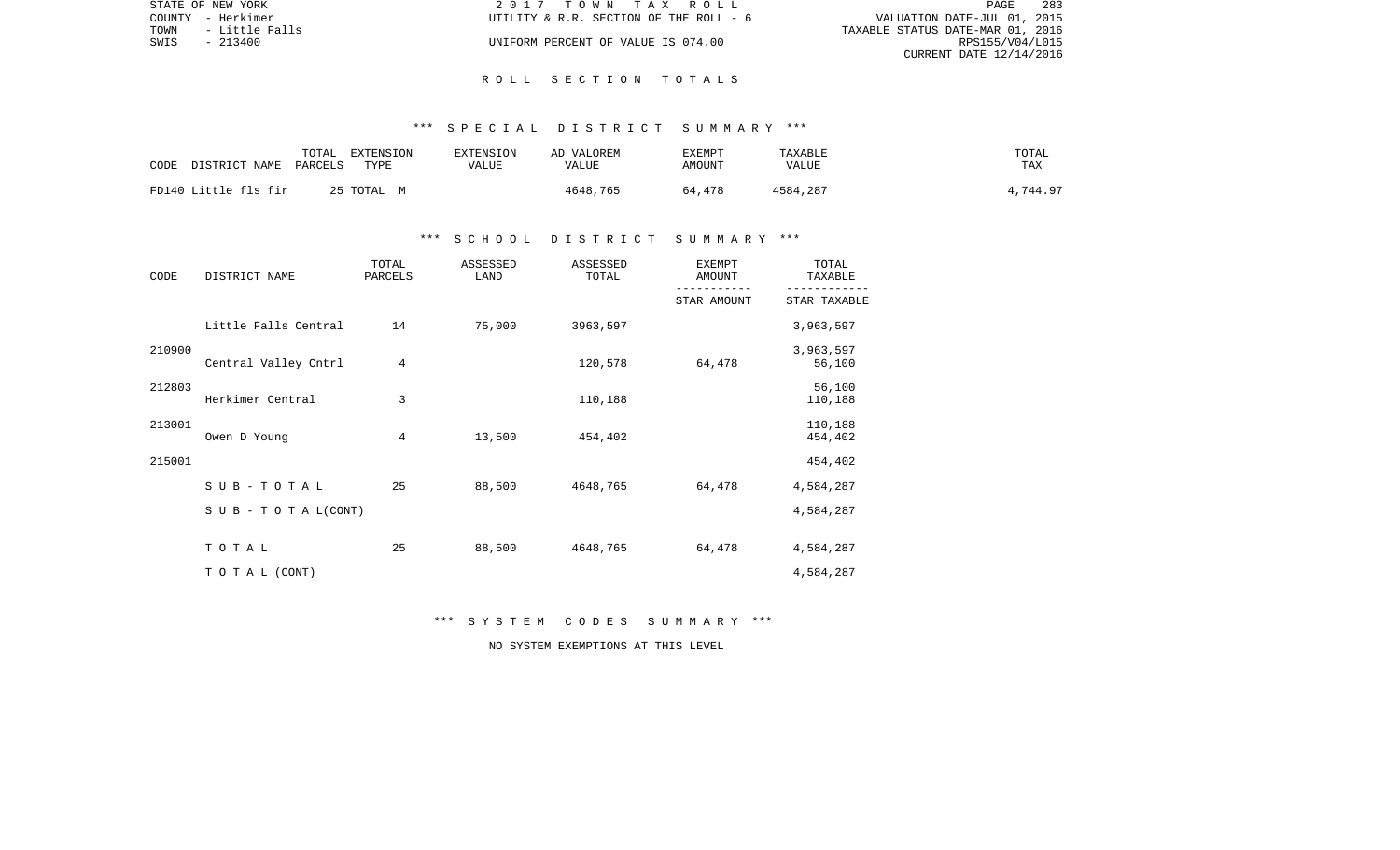|      | STATE OF NEW YORK | 2017 TOWN TAX ROLL                     | -284<br>PAGE                     |
|------|-------------------|----------------------------------------|----------------------------------|
|      | COUNTY - Herkimer | UTILITY & R.R. SECTION OF THE ROLL - 6 | VALUATION DATE-JUL 01, 2015      |
| TOWN | - Little Falls    |                                        | TAXABLE STATUS DATE-MAR 01, 2016 |
| SWIS | - 213400          | UNIFORM PERCENT OF VALUE IS 074.00     | RPS155/V04/L015                  |
|      |                   |                                        | CURRENT DATE 12/14/2016          |

## R O L L S E C T I O N T O T A L S

# \*\*\* E X E M P T I O N S U M M A R Y \*\*\*

| CODE  | DESCRIPTION         | TOTAL<br>PARCELS | COUNTY           | TOWN             |
|-------|---------------------|------------------|------------------|------------------|
| 47100 | Mass Telec<br>тотаь |                  | 64,478<br>64,478 | 64,478<br>64,478 |

| ROLL<br><b>SEC</b> | DESCRIPTION                         | TOTAL<br>PARCELS | ASSESSED<br>LAND | ASSESSED<br>TOTAL    | <b>EXEMPT</b><br>AMOUNT | TOTAL<br>TAXABLE       | TOTAL<br>TAX           |
|--------------------|-------------------------------------|------------------|------------------|----------------------|-------------------------|------------------------|------------------------|
|                    |                                     |                  |                  |                      | STAR AMOUNT             | STAR TAXABLE           |                        |
|                    | County Tax<br>Town Tax              |                  | 88,500<br>88,500 | 4648,765<br>4648,765 | 64,478<br>64,478        | 4,584,287<br>4,584,287 | 35,617.12<br>18,604.41 |
| 6                  | SPEC DIST TAXES<br>UTILITIES & N.C. | 25               |                  |                      |                         |                        | 4,744.97<br>58,966.50  |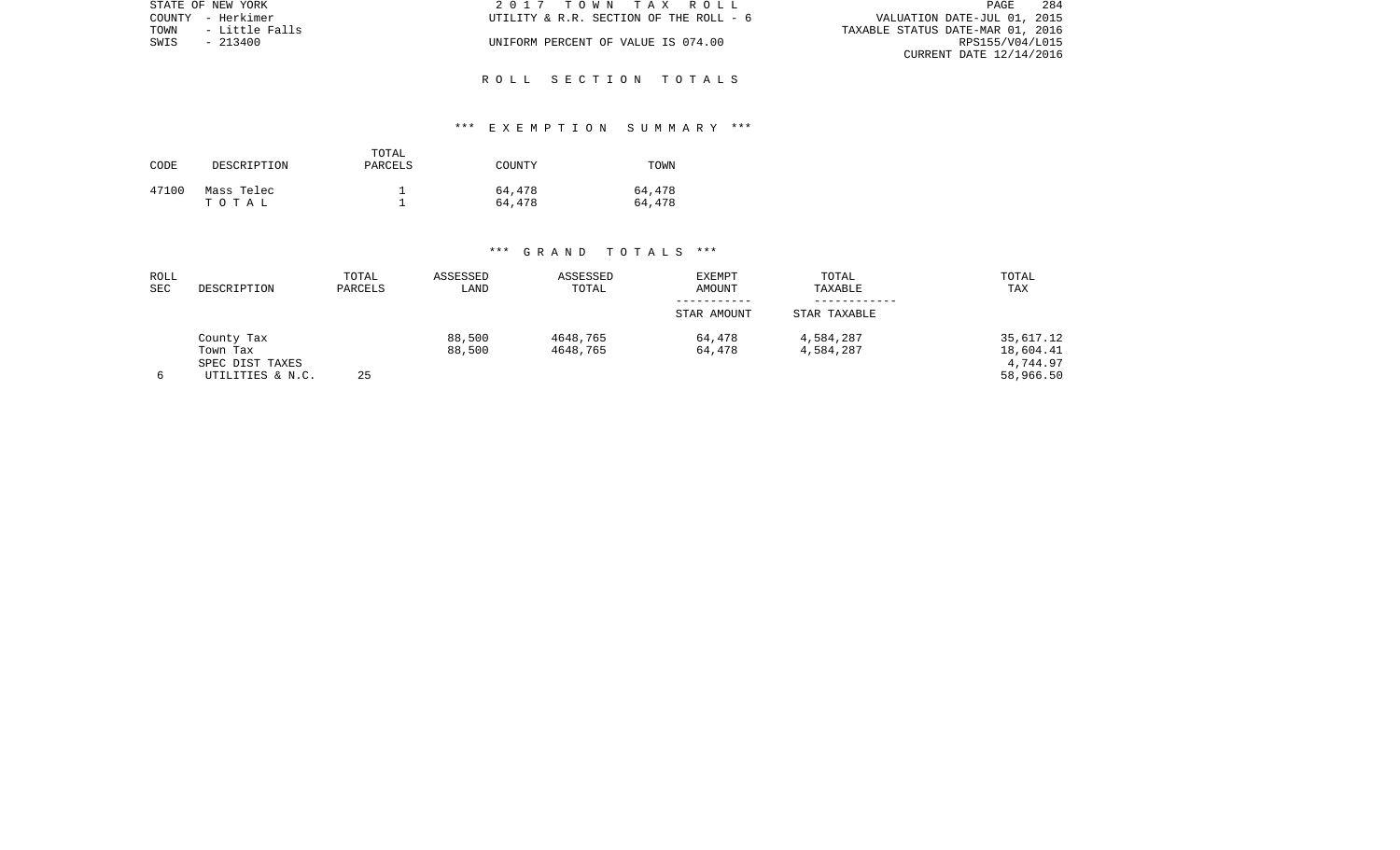|      | STATE OF NEW YORK | 2017 TOWN TAX ROLL                       | PAGE                             | 285 |
|------|-------------------|------------------------------------------|----------------------------------|-----|
|      | COUNTY - Herkimer | CEILING RAILROAD SECTION OF THE ROLL - 7 | VALUATION DATE-JUL 01, 2015      |     |
| TOWN | - Little Falls    | OWNERS NAME SEOUENCE                     | TAXABLE STATUS DATE-MAR 01, 2016 |     |
| SWIS | $-213400$         | UNIFORM PERCENT OF VALUE IS 074.00       |                                  |     |

| TAX MAP PARCEL NUMBER  | PROPERTY LOCATION & CLASS | ASSESSMENT | EXEMPTION CODE--           | -COUNTY--------TOWN------------ |                  |
|------------------------|---------------------------|------------|----------------------------|---------------------------------|------------------|
| CURRENT OWNERS NAME    | SCHOOL DISTRICT           | LAND       | TAX DESCRIPTION            | TAXABLE VALUE                   |                  |
| CURRENT OWNERS ADDRESS | PARCEL SIZE/GRID COORD    | TOTAL      | SPECIAL DISTRICTS          |                                 | TAX AMOUNT       |
|                        |                           |            |                            |                                 | **************** |
|                        | State Route 5             |            |                            | ACCT 050300030                  | BILL 1029        |
| $121.2 - 1 - 5.1$      | 842 Ceiling rr            |            | County Tax                 | 955,181                         | 7,421.18         |
| CSX Transportation Inc | Little Falls Ce 210900    | $\Omega$   | Town Tax                   | 955,181                         | 3,876.41         |
| 500 Water St J-910     | 35.60<br>ACRES            | 955,181    | FD140 Little fls fire prot | 955,181 TO M                    | 988.66           |
| Jacksonville, FL 32202 | EAST-0350587 NRTH-1102068 |            |                            |                                 |                  |
|                        | PG-260<br>DEED BOOK 870   |            |                            |                                 |                  |
|                        | FULL MARKET VALUE         | 1290.785   |                            |                                 |                  |
|                        |                           |            | TOTAL TAX $---$            |                                 | $12,286.25**$    |
|                        |                           |            |                            | DATE #1                         | 01/31/17         |
|                        |                           |            |                            | AMT DUE                         | 12,286.25        |
|                        |                           |            |                            |                                 |                  |
|                        |                           |            |                            |                                 |                  |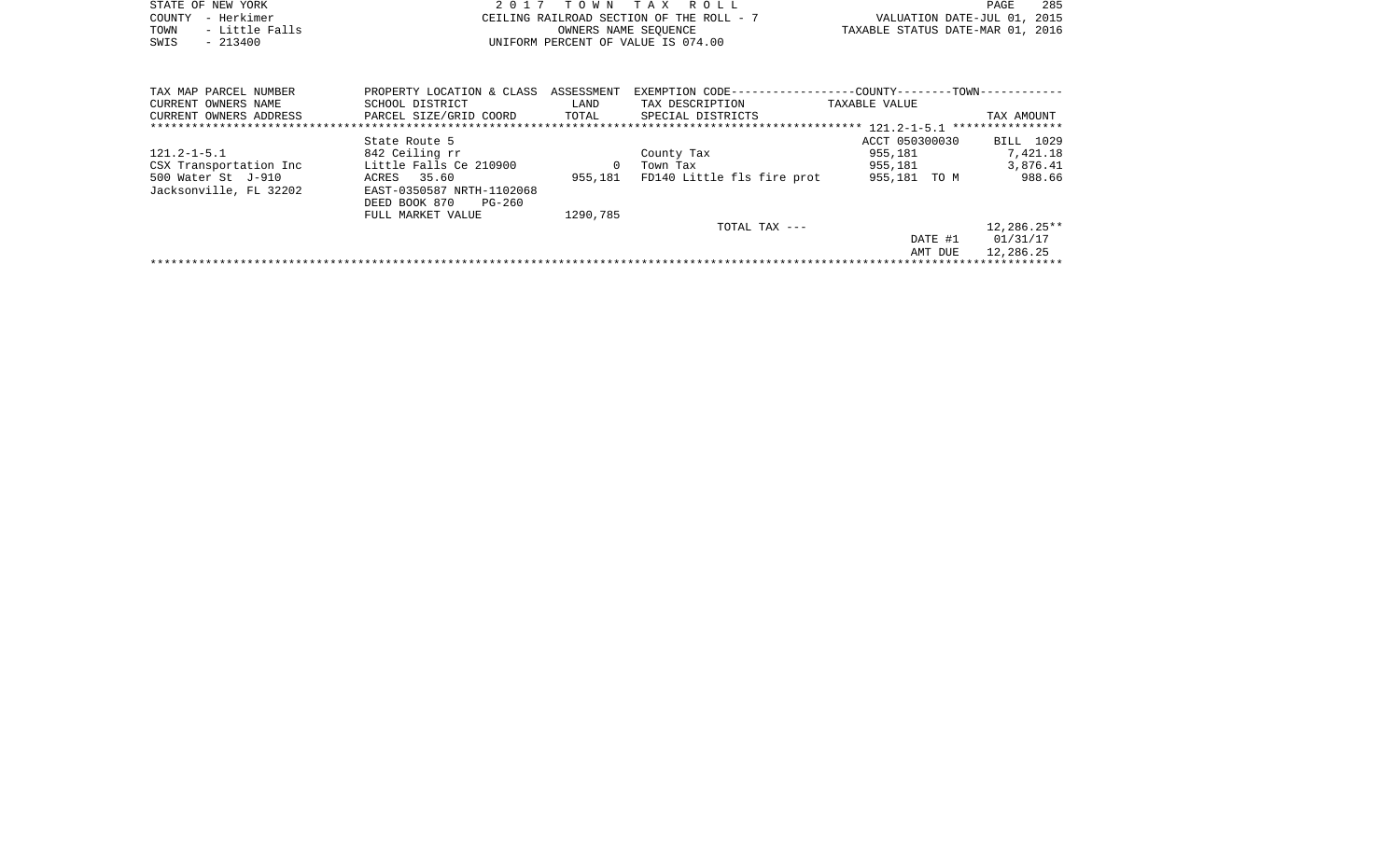| STATE OF NEW YORK      | 2017 TOWN TAX ROLL                       | PAGE                             | 286 |
|------------------------|------------------------------------------|----------------------------------|-----|
| COUNTY - Herkimer      | CEILING RAILROAD SECTION OF THE ROLL - 7 | VALUATION DATE-JUL 01, 2015      |     |
| TOWN<br>- Little Falls |                                          | TAXABLE STATUS DATE-MAR 01, 2016 |     |
| SWIS<br>$-213400$      | UNIFORM PERCENT OF VALUE IS 074.00       | RPS155/V04/L015                  |     |
|                        |                                          | CURRENT DATE 12/14/2016          |     |

## \*\*\* S P E C I A L D I S T R I C T S U M M A R Y \*\*\*

| CODE | DISTRICT NAME        | TOTAL<br>PARCELS | EXTENSION<br>TYPE | <b>EXTENSION</b><br>VALUE | AD VALOREM<br>VALUE | <b>EXEMPT</b><br>AMOUNT | TAXABLE<br>VALUE | TOTAL<br>TAX |  |
|------|----------------------|------------------|-------------------|---------------------------|---------------------|-------------------------|------------------|--------------|--|
|      | FD140 Little fls fir |                  | TOTAL<br>M        |                           | 955,181             |                         | 955,181          | 988.66       |  |

## \*\*\* S C H O O L D I S T R I C T S U M M A R Y \*\*\*

| CODE   | DISTRICT NAME        | TOTAL<br>PARCELS | ASSESSED<br>LAND | ASSESSED<br>TOTAL | EXEMPT<br>AMOUNT | TOTAL<br>TAXABLE |
|--------|----------------------|------------------|------------------|-------------------|------------------|------------------|
|        |                      |                  |                  |                   | STAR AMOUNT      | STAR TAXABLE     |
|        | Little Falls Central | 1                |                  | 955,181           |                  | 955,181          |
| 210900 |                      |                  |                  |                   |                  | 955,181          |
|        | SUB-TOTAL            | 1                |                  | 955,181           |                  | 955,181          |
|        | SUB - TO TAL(CONT)   |                  |                  |                   |                  | 955,181          |
|        |                      |                  |                  |                   |                  |                  |
|        | TOTAL                | T.               |                  | 955,181           |                  | 955,181          |
|        | T O T A L (CONT)     |                  |                  |                   |                  | 955,181          |

## \*\*\* S Y S T E M C O D E S S U M M A R Y \*\*\*

#### NO SYSTEM EXEMPTIONS AT THIS LEVEL

# \*\*\* E X E M P T I O N S U M M A R Y \*\*\*

# NO EXEMPTIONS AT THIS LEVEL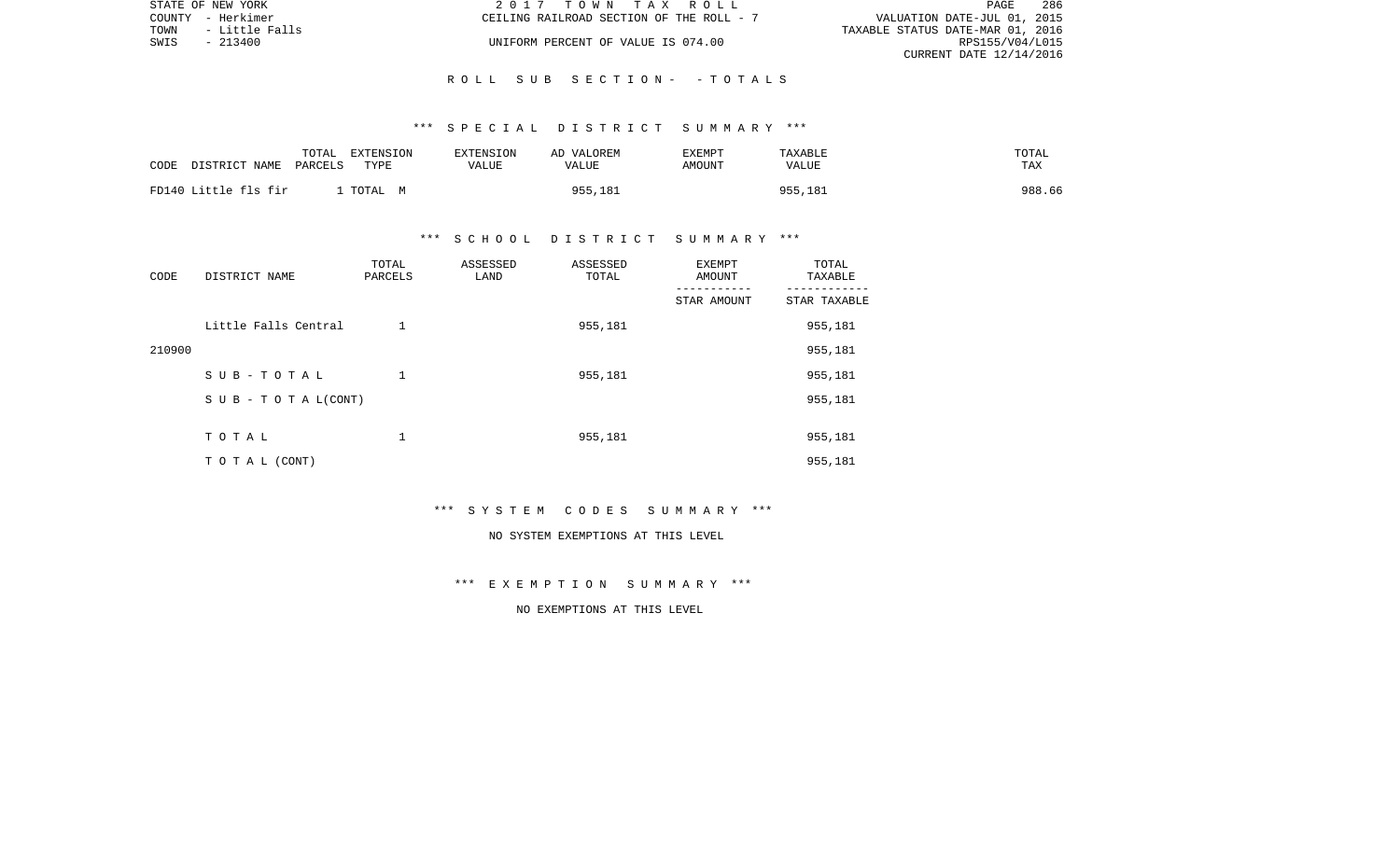|      | STATE OF NEW YORK | 2017 TOWN TAX ROLL                       | - 287<br>PAGE                    |
|------|-------------------|------------------------------------------|----------------------------------|
|      | COUNTY - Herkimer | CEILING RAILROAD SECTION OF THE ROLL - 7 | VALUATION DATE-JUL 01, 2015      |
| TOWN | - Little Falls    |                                          | TAXABLE STATUS DATE-MAR 01, 2016 |
| SWIS | $-213400$         | UNIFORM PERCENT OF VALUE IS 074.00       | RPS155/V04/L015                  |
|      |                   |                                          | CURRENT DATE 12/14/2016          |

| ROLL |                   | TOTAL   | ASSESSED | ASSESSED | <b>EXEMPT</b> | TOTAL        | TOTAL     |
|------|-------------------|---------|----------|----------|---------------|--------------|-----------|
| SEC  | DESCRIPTION       | PARCELS | LAND     | TOTAL    | AMOUNT        | TAXABLE      | TAX       |
|      |                   |         |          |          |               |              |           |
|      |                   |         |          |          | STAR AMOUNT   | STAR TAXABLE |           |
|      | County Tax        |         |          | 955,181  |               | 955,181      | 7,421.18  |
|      | Town Tax          |         |          | 955,181  |               | 955,181      | 3,876.41  |
|      | SPEC DIST TAXES   |         |          |          |               |              | 988.66    |
|      | CEILING RAILROADS |         |          |          |               |              | 12,286.25 |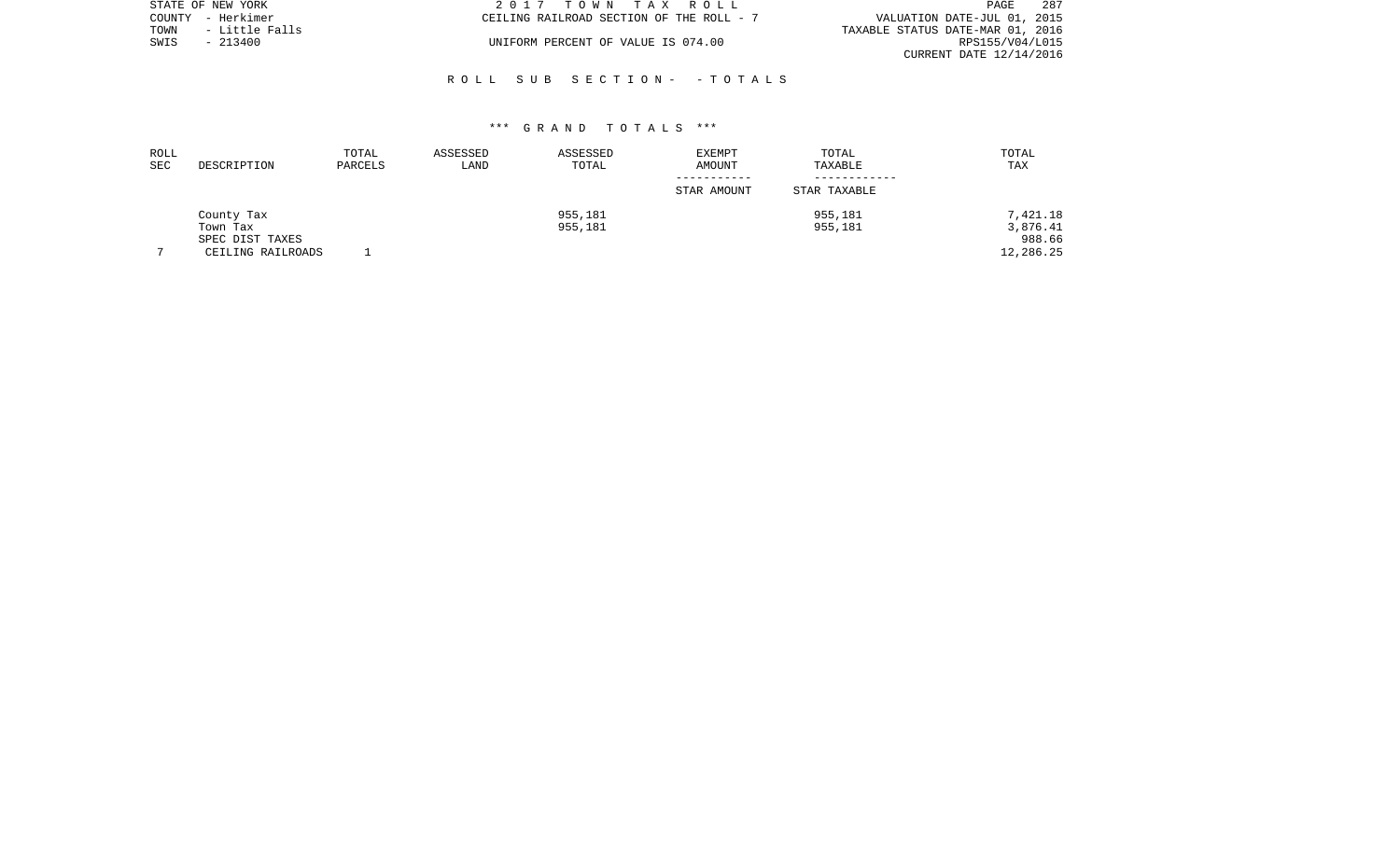| STATE OF NEW YORK |                   | 2017 TOWN TAX ROLL                       | - 288<br>PAGE                    |  |
|-------------------|-------------------|------------------------------------------|----------------------------------|--|
|                   | COUNTY - Herkimer | CEILING RAILROAD SECTION OF THE ROLL - 7 | VALUATION DATE-JUL 01, 2015      |  |
| TOWN              | - Little Falls    |                                          | TAXABLE STATUS DATE-MAR 01, 2016 |  |
| SWIS              | $-213400$         | UNIFORM PERCENT OF VALUE IS 074.00       | RPS155/V04/L015                  |  |
|                   |                   |                                          | CURRENT DATE 12/14/2016          |  |

### R O L L S E C T I O N T O T A L S

### \*\*\* S P E C I A L D I S T R I C T S U M M A R Y \*\*\*

| CODE | DISTRICT NAME        | TOTAL<br>PARCELS | EXTENSION<br>TYPE | EXTENSION<br><b>VALUE</b> | AD VALOREM<br>VALUE | <b>EXEMPT</b><br>AMOUNT | TAXABLE<br>VALUE | TOTAL<br>TAX |
|------|----------------------|------------------|-------------------|---------------------------|---------------------|-------------------------|------------------|--------------|
|      | FD140 Little fls fir |                  | TOTAL M           |                           | 955,181             |                         | 955,181          | 988.66       |

### \*\*\* S C H O O L D I S T R I C T S U M M A R Y \*\*\*

| CODE   | DISTRICT NAME        | TOTAL<br>PARCELS | ASSESSED<br>LAND | ASSESSED<br>TOTAL | EXEMPT<br>AMOUNT | TOTAL<br>TAXABLE |
|--------|----------------------|------------------|------------------|-------------------|------------------|------------------|
|        |                      |                  |                  |                   | STAR AMOUNT      | STAR TAXABLE     |
|        | Little Falls Central | 1                |                  | 955,181           |                  | 955,181          |
| 210900 |                      |                  |                  |                   |                  | 955,181          |
|        | SUB-TOTAL            | 1                |                  | 955,181           |                  | 955,181          |
|        | SUB - TO TAL(CONT)   |                  |                  |                   |                  | 955,181          |
|        |                      |                  |                  |                   |                  |                  |
|        | TOTAL                | T.               |                  | 955,181           |                  | 955,181          |
|        | T O T A L (CONT)     |                  |                  |                   |                  | 955,181          |

### \*\*\* S Y S T E M C O D E S S U M M A R Y \*\*\*

#### NO SYSTEM EXEMPTIONS AT THIS LEVEL

### \*\*\* E X E M P T I O N S U M M A R Y \*\*\*

## NO EXEMPTIONS AT THIS LEVEL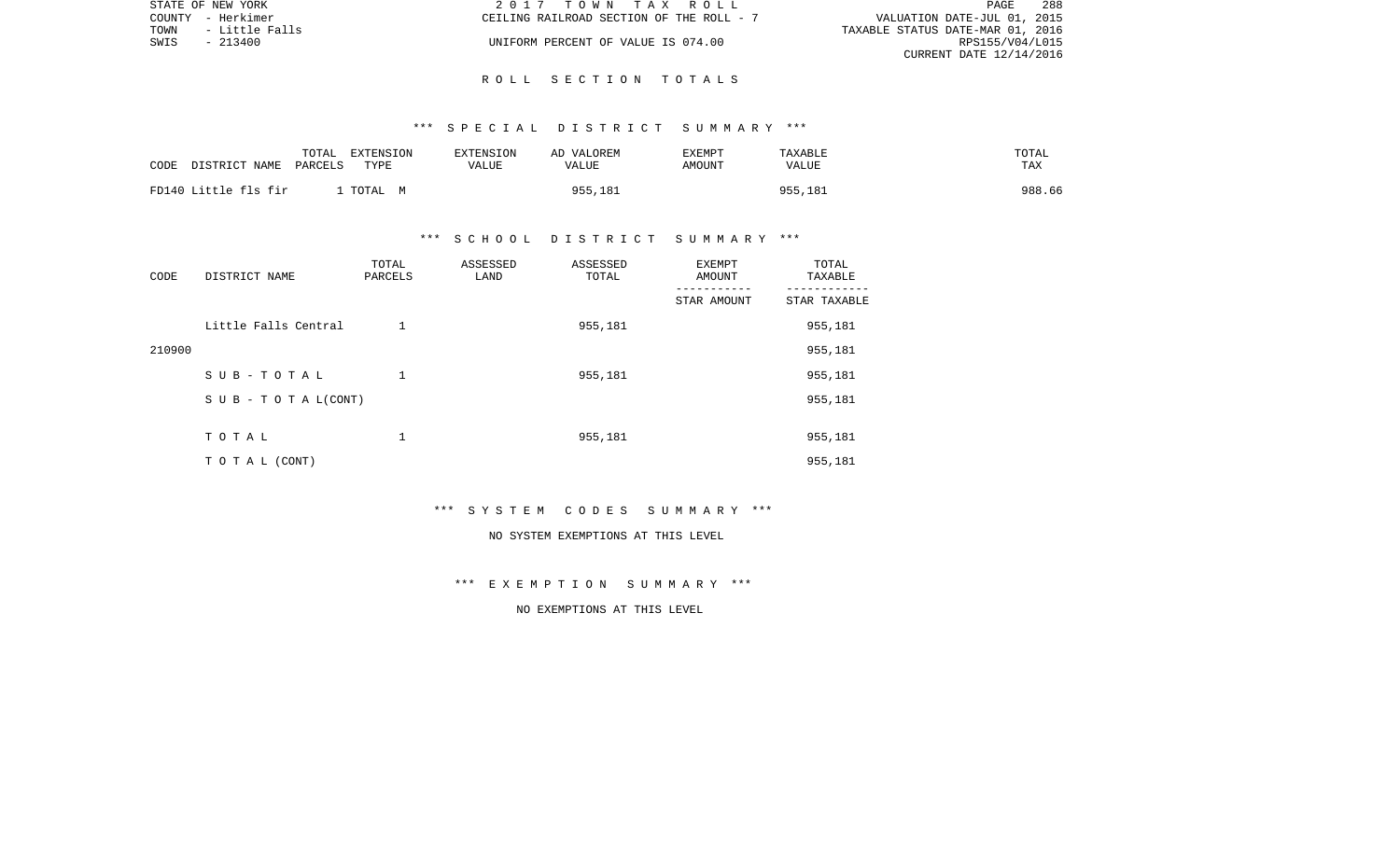|      | STATE OF NEW YORK | 2017 TOWN TAX ROLL                       | -289<br>PAGE                     |
|------|-------------------|------------------------------------------|----------------------------------|
|      | COUNTY - Herkimer | CEILING RAILROAD SECTION OF THE ROLL - 7 | VALUATION DATE-JUL 01, 2015      |
| TOWN | - Little Falls    |                                          | TAXABLE STATUS DATE-MAR 01, 2016 |
| SWIS | $-213400$         | UNIFORM PERCENT OF VALUE IS 074.00       | RPS155/V04/L015                  |
|      |                   |                                          | CURRENT DATE 12/14/2016          |

### R O L L S E C T I O N T O T A L S

| ROLL           |                   | TOTAL   | ASSESSED | ASSESSED | EXEMPT      | TOTAL        | TOTAL      |
|----------------|-------------------|---------|----------|----------|-------------|--------------|------------|
| <b>SEC</b>     | DESCRIPTION       | PARCELS | LAND     | TOTAL    | AMOUNT      | TAXABLE      | <b>TAX</b> |
|                |                   |         |          |          |             |              |            |
|                |                   |         |          |          | STAR AMOUNT | STAR TAXABLE |            |
|                | County Tax        |         |          | 955,181  |             | 955,181      | 7,421.18   |
|                | Town Tax          |         |          | 955,181  |             | 955,181      | 3,876.41   |
|                | SPEC DIST TAXES   |         |          |          |             |              | 988.66     |
| $\overline{ }$ | CEILING RAILROADS |         |          |          |             |              | 12,286.25  |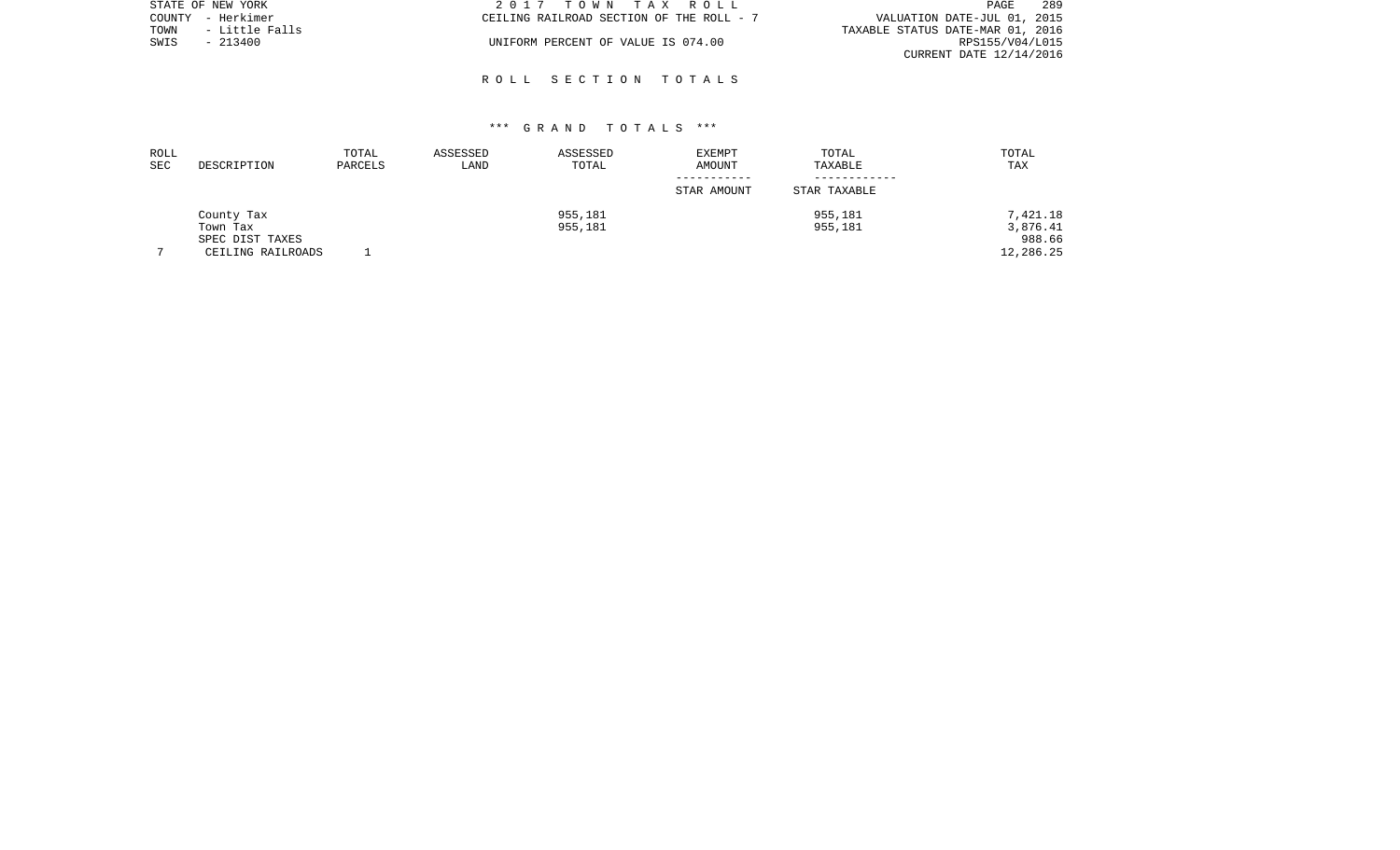| STATE OF NEW YORK<br>COUNTY - Herkimer<br>- Little Falls<br>TOWN<br>SWIS<br>$-213400$ |                                                       |         | 2017 TOWN TAX ROLL<br>WHOLLY EXEMPT SECTION OF THE ROLL - 8<br>OWNERS NAME SEQUENCE<br>UNIFORM PERCENT OF VALUE IS 074.00 | VALUATION DATE-JUL 01, 2015<br>TAXABLE STATUS DATE-MAR 01, 2016 |                    | PAGE<br>290          |
|---------------------------------------------------------------------------------------|-------------------------------------------------------|---------|---------------------------------------------------------------------------------------------------------------------------|-----------------------------------------------------------------|--------------------|----------------------|
| TAX MAP PARCEL NUMBER<br>CURRENT OWNERS NAME                                          | SCHOOL DISTRICT                                       | LAND    | PROPERTY LOCATION & CLASS ASSESSMENT EXEMPTION CODE---------------COUNTY-------TOWN----------                             | TAXABLE VALUE                                                   |                    |                      |
| CURRENT OWNERS ADDRESS<br>************************                                    | PARCEL SIZE/GRID COORD                                | TOTAL   | TAX DESCRIPTION<br>SPECIAL DISTRICTS                                                                                      |                                                                 |                    | TAX AMOUNT           |
| $555. - 2 - 1$                                                                        | 867 Misc franchs                                      |         | MUN OWNED 13100                                                                                                           | 161,788                                                         | 161,788            |                      |
| Adesta Communication Inc<br>1200 Landmark Ctr Ste 1300<br>Omaha Nebraska, 68102       | Little Falls Ce 210900<br>72905-2134<br>66% Of Total  |         | 0 County Tax<br>161,788 Town Tax                                                                                          | 0.00<br>0.00                                                    |                    | 0.00<br>0.00         |
|                                                                                       | FULL MARKET VALUE                                     | 218,632 |                                                                                                                           |                                                                 |                    |                      |
|                                                                                       |                                                       |         | TOTAL TAX ---                                                                                                             |                                                                 |                    | $0.00**$             |
|                                                                                       |                                                       |         |                                                                                                                           |                                                                 |                    |                      |
| $555. - 2 - 2$                                                                        | 867 Misc franchs                                      |         | MUN OWNED 13100                                                                                                           | 83,345                                                          | 83,345             |                      |
| Adesta Communication Inc                                                              | Central Valley 212803                                 |         | 0 County Tax                                                                                                              | 0.00                                                            |                    | 0.00                 |
| 1200 Landmark Ctr Ste 1300<br>Omaha Nebraska, 68102                                   | 72905-2134<br>34% Of Total                            |         | 83,345 Town Tax                                                                                                           | 0.00                                                            |                    | 0.00                 |
|                                                                                       | FULL MARKET VALUE                                     | 112,628 |                                                                                                                           |                                                                 |                    |                      |
|                                                                                       |                                                       |         | TOTAL TAX ---                                                                                                             |                                                                 |                    | $0.00**$             |
|                                                                                       | Middleville Rd                                        |         |                                                                                                                           | ACCT 050700320                                                  |                    |                      |
| $114.2 - 1 - 66$                                                                      | 695 Cemetery                                          |         | C CEM-LND 13110                                                                                                           | 36,700                                                          | 36,700             |                      |
| Cemetery Fair View                                                                    | Little Falls Ce 210900                                |         | 36,700 County Tax                                                                                                         | 0.00                                                            |                    | 0.00                 |
| Middleville Rd                                                                        | 44.30<br>ACRES                                        |         | 36,700 Town Tax                                                                                                           | 0.00                                                            |                    | 0.00                 |
| Little Falls, NY 13365                                                                | EAST-0390367 NRTH-1537512<br>DEED BOOK 00167 PG-00115 |         | FD140 Little fls fire prot<br>36,700 EX                                                                                   | $0$ TOM                                                         |                    |                      |
|                                                                                       | FULL MARKET VALUE                                     | 49,595  |                                                                                                                           |                                                                 |                    |                      |
|                                                                                       |                                                       |         | TOTAL TAX ---                                                                                                             |                                                                 |                    | $0.00**$             |
|                                                                                       | Top Notch Rd                                          |         |                                                                                                                           |                                                                 |                    | BILL 1030            |
| $107.4 - 1 - 3. - 998$                                                                | 877 Elc Pwr Othr                                      |         | GEN MUNY 18020                                                                                                            | 100                                                             | 100                |                      |
| Herkimer Co Indus Dev                                                                 | Little Falls Ce 210900                                |         | 100 County Tax                                                                                                            | 0.00                                                            |                    | 0.00                 |
| 420 E Germn St Ste 101A                                                               | Comstock Easement                                     |         | 100 Town Tax                                                                                                              | 0.00                                                            |                    | 0.00                 |
| Herkimer, NY 13350                                                                    | year term 2031<br>ACRES<br>0.01                       |         | FD140 Little fls fire prot                                                                                                | 100 TO M                                                        |                    | .10                  |
|                                                                                       | FULL MARKET VALUE                                     | 135     |                                                                                                                           |                                                                 |                    |                      |
|                                                                                       |                                                       |         | TOTAL TAX ---                                                                                                             |                                                                 | DATE #1            | $0.10**$<br>01/31/17 |
|                                                                                       |                                                       |         |                                                                                                                           |                                                                 | AMT DUE            | 0.10                 |
|                                                                                       | Top Notch Rd                                          |         |                                                                                                                           |                                                                 |                    | BILL 1031            |
| $107.4 - 1 - 5. - 998$                                                                | 877 Elc Pwr Othr                                      |         | GEN MUNY 18020                                                                                                            | 100                                                             | 100                |                      |
| Herkimer Co Indus Dev                                                                 | Little Falls Ce 210900                                |         | 100 County Tax                                                                                                            | 0.00                                                            |                    | 0.00                 |
| 420 E German St 101A                                                                  | Cotton Easement                                       |         | 100 Town Tax                                                                                                              | 0.00                                                            |                    | 0.00                 |
| Herkimer, NY 13350                                                                    | year term 2031<br>ACRES 0.01                          |         | FD140 Little fls fire prot                                                                                                | 100 TO M                                                        |                    | .10                  |
|                                                                                       | FULL MARKET VALUE                                     | 135     |                                                                                                                           |                                                                 |                    |                      |
|                                                                                       |                                                       |         | TOTAL TAX ---                                                                                                             |                                                                 |                    | $0.10**$             |
|                                                                                       |                                                       |         |                                                                                                                           |                                                                 | DATE #1<br>AMT DUE | 01/31/17<br>0.10     |
|                                                                                       |                                                       |         |                                                                                                                           |                                                                 |                    | ******               |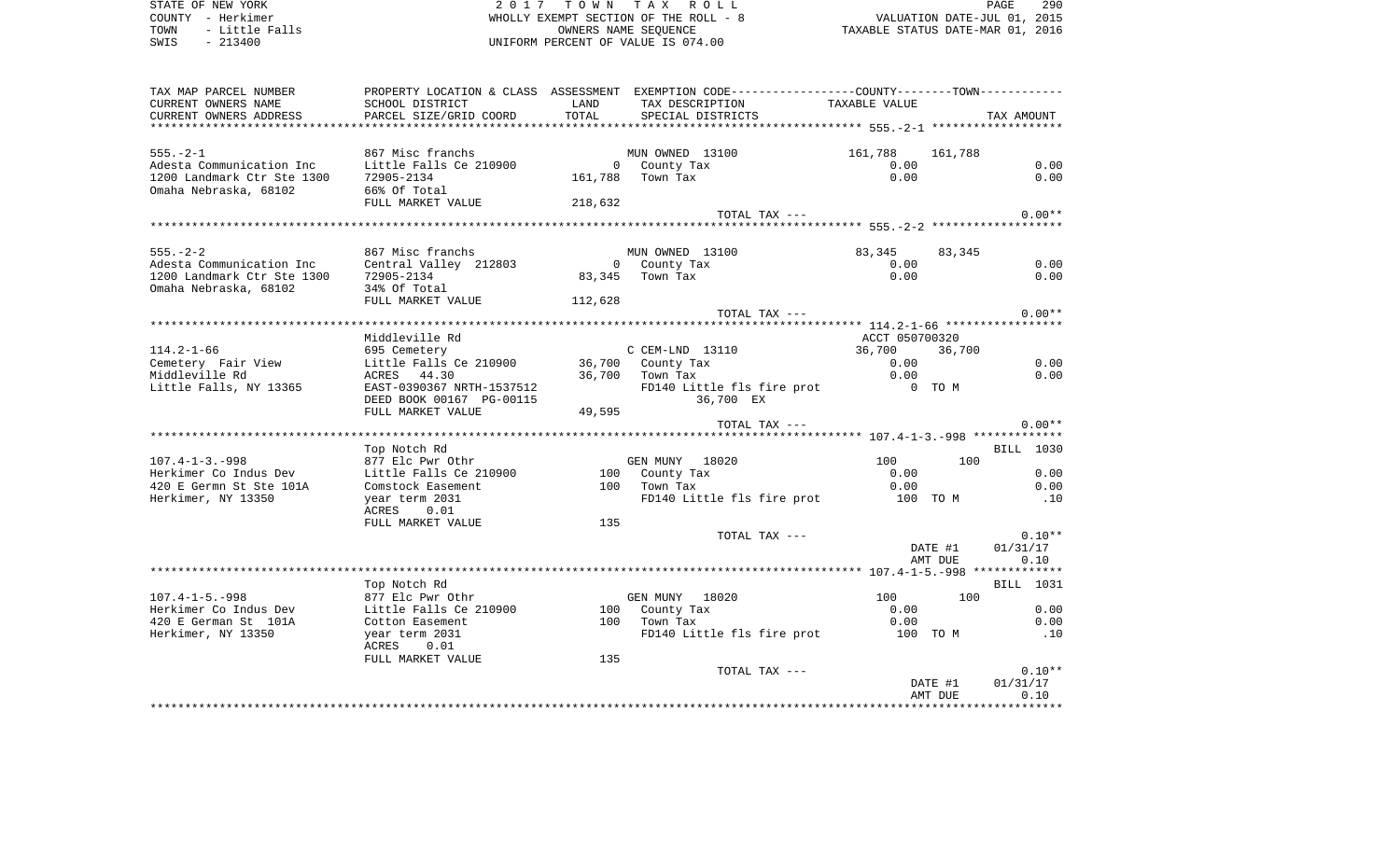STATE OF NEW YORK **EXECUTE:**  $2017$  TOWN TAX ROLL COUNTY - Herkimer<br>
TOWN - Little Falls<br>
SWIS - 213400 - 2013400 - 2013400 - 2013400 - 2013400 - 2014.00 TOWN - Little Falls OWNERS NAME SEQUENCE TAXABLE STATUS DATE-MAR 01, 2016 SWIS - 213400 UNIFORM PERCENT OF VALUE IS 074.00

| TAX MAP PARCEL NUMBER    |                                 |       | PROPERTY LOCATION & CLASS ASSESSMENT EXEMPTION CODE---------------COUNTY-------TOWN---------- |               |            |
|--------------------------|---------------------------------|-------|-----------------------------------------------------------------------------------------------|---------------|------------|
| CURRENT OWNERS NAME      | SCHOOL DISTRICT                 | LAND  | TAX DESCRIPTION                                                                               | TAXABLE VALUE |            |
| CURRENT OWNERS ADDRESS   | PARCEL SIZE/GRID COORD          | TOTAL | SPECIAL DISTRICTS                                                                             |               | TAX AMOUNT |
|                          |                                 |       |                                                                                               |               |            |
|                          | Middleville Rd                  |       |                                                                                               |               | BILL 1032  |
| $114.2 - 1 - 2. - 999$   | 877 Elc Pwr Othr                |       | GEN MUNY 18020                                                                                | 100           | 100        |
| Herkimer Co Indus Dev    | Little Falls Ce 210900          |       | 100 County Tax                                                                                | 0.00          | 0.00       |
| 420 E German St Ste 101A | L&J Marosek Easement            |       | 100 Town Tax                                                                                  | 0.00          | 0.00       |
| Herkimer, NY 13350       | year term 2031<br>0.01<br>ACRES |       | FD140 Little fls fire prot                                                                    | 100 TO M      | .10        |
|                          | FULL MARKET VALUE               | 135   |                                                                                               |               |            |
|                          |                                 |       | TOTAL TAX ---                                                                                 |               | $0.10**$   |
|                          |                                 |       |                                                                                               | DATE #1       | 01/31/17   |
|                          |                                 |       |                                                                                               | AMT DUE       | 0.10       |
|                          |                                 |       |                                                                                               |               |            |
|                          | Middleville Rd                  |       |                                                                                               |               | BILL 1033  |
| $114.2 - 1 - 4. - 998$   | 877 Elc Pwr Othr                |       | GEN MUNY 18020                                                                                | 100           | 100        |
| Herkimer Co Indus Dev    | Little Falls Ce 210900          |       | 100 County Tax                                                                                | 0.00          | 0.00       |
| 420 E German St Ste 101A | F Marosek Easement              |       | 100 Town Tax                                                                                  | 0.00          | 0.00       |
| Herkimer, NY 13350       | year term 2031                  |       | FD140 Little fls fire prot 100 TO M                                                           |               | .10        |
|                          | ACRES<br>0.01                   |       |                                                                                               |               |            |
|                          | FULL MARKET VALUE               | 135   |                                                                                               |               |            |
|                          |                                 |       | TOTAL TAX ---                                                                                 |               | $0.10**$   |
|                          |                                 |       |                                                                                               | DATE #1       | 01/31/17   |
|                          |                                 |       |                                                                                               | AMT DUE       | 0.10       |
|                          |                                 |       |                                                                                               |               |            |
|                          | State Route 169                 |       |                                                                                               |               | BILL 1034  |
| $114.2 - 1 - 4. - 2998$  | 877 Elc Pwr Othr                |       | GEN MUNY 18020                                                                                | 100           | 100        |
| Herkimer Co Indus Dev    | Little Falls Ce 210900          |       | 100 County Tax                                                                                | 0.00          | 0.00       |
| 420 E German St Ste 101A | L&J Marosek Easement            |       | 100 Town Tax                                                                                  | 0.00          | 0.00       |
| Herkimer, NY 13350       | year term 2031<br>0.01<br>ACRES |       | FD140 Little fls fire prot                                                                    | 100 TO M      | .10        |
|                          | FULL MARKET VALUE               | 135   |                                                                                               |               |            |
|                          |                                 |       | TOTAL TAX ---                                                                                 |               | $0.10**$   |
|                          |                                 |       |                                                                                               | DATE #1       | 01/31/17   |
|                          |                                 |       |                                                                                               | AMT DUE       | 0.10       |
|                          |                                 |       |                                                                                               |               |            |
|                          | State Route 5S                  |       |                                                                                               |               | BILL 1035  |
| $114.2 - 1 - 5. - 998$   | 877 Elc Pwr Othr                |       | GEN MUNY 18020                                                                                | 100           | 100        |
| Herkimer Co Indus Dev    | Little Falls Ce 210900          |       | 100 County Tax                                                                                | 0.00          | 0.00       |
| 420 E German St Ste 101A | Niagara Mohawk Easement         |       | 100 Town Tax                                                                                  | 0.00          | 0.00       |
| Herkimer, NY 13350       | year term 2031                  |       | FD140 Little fls fire prot                                                                    | 100 TO M      | .10        |
|                          | ACRES<br>0.01                   |       |                                                                                               |               |            |
|                          | FULL MARKET VALUE               | 135   |                                                                                               |               |            |
|                          |                                 |       | TOTAL TAX ---                                                                                 |               | $0.10**$   |
|                          |                                 |       |                                                                                               | DATE #1       | 01/31/17   |
|                          |                                 |       |                                                                                               | AMT DUE       | 0.10       |
|                          |                                 |       |                                                                                               |               |            |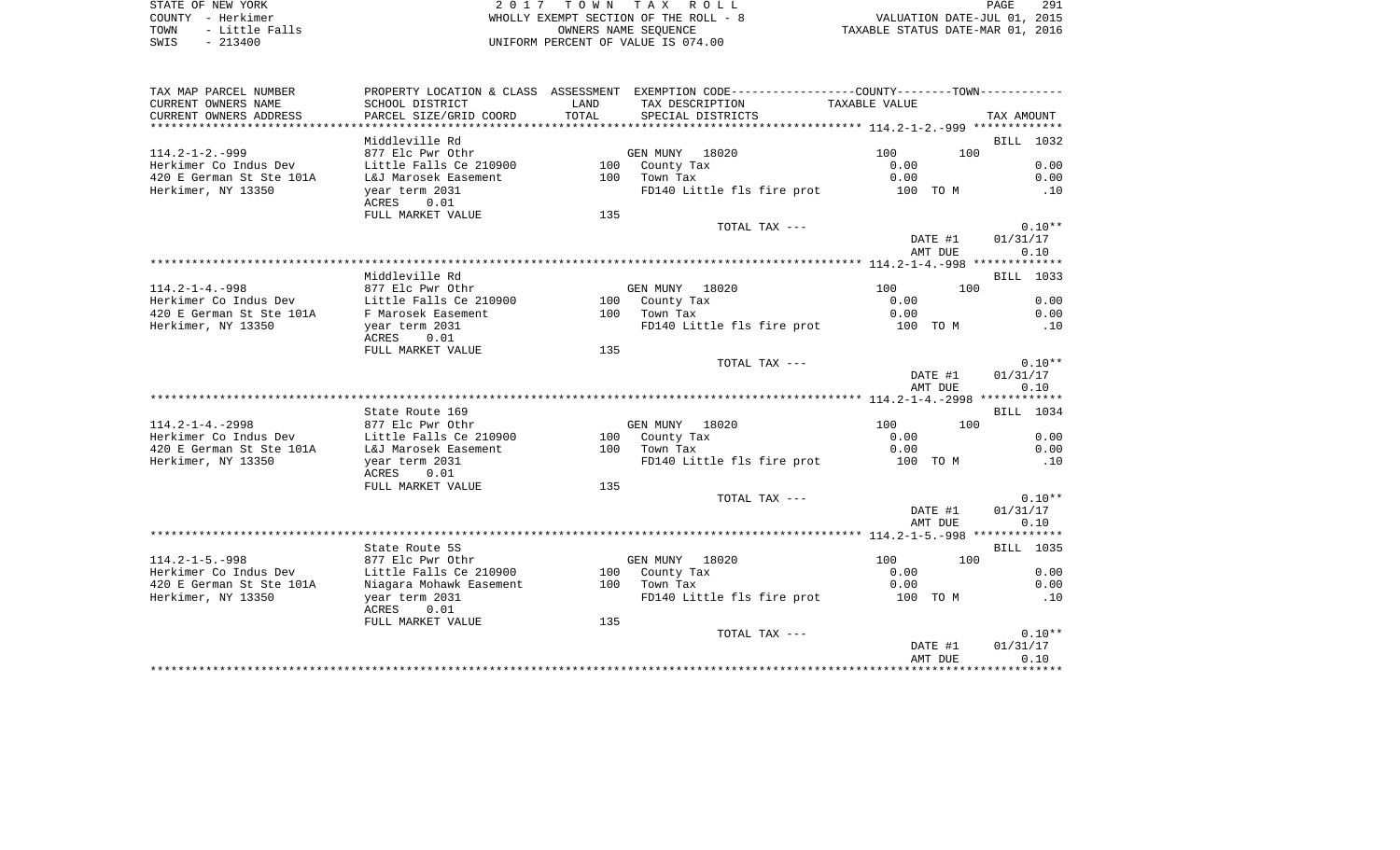| STATE OF NEW YORK      | 2017 TOWN TAX ROLL                    | PAGE                             | 292 |
|------------------------|---------------------------------------|----------------------------------|-----|
| - Herkimer<br>COUNTY   | WHOLLY EXEMPT SECTION OF THE ROLL - 8 | VALUATION DATE-JUL 01, 2015      |     |
| - Little Falls<br>TOWN | OWNERS NAME SEOUENCE                  | TAXABLE STATUS DATE-MAR 01, 2016 |     |
| $-213400$<br>SWIS      | UNIFORM PERCENT OF VALUE IS 074.00    |                                  |     |
|                        |                                       |                                  |     |
|                        |                                       |                                  |     |
|                        |                                       |                                  |     |

| TAX MAP PARCEL NUMBER    |                                         |           | PROPERTY LOCATION & CLASS ASSESSMENT EXEMPTION CODE----------------COUNTY-------TOWN----------- |                            |            |
|--------------------------|-----------------------------------------|-----------|-------------------------------------------------------------------------------------------------|----------------------------|------------|
| CURRENT OWNERS NAME      | SCHOOL DISTRICT                         | LAND      | TAX DESCRIPTION                                                                                 | TAXABLE VALUE              |            |
| CURRENT OWNERS ADDRESS   | PARCEL SIZE/GRID COORD                  | TOTAL     | SPECIAL DISTRICTS                                                                               |                            | TAX AMOUNT |
|                          |                                         |           |                                                                                                 | ACCT 050700350             |            |
|                          | Longview Dr                             |           |                                                                                                 |                            |            |
| $114.2 - 2 - 31.1$       | 612 School                              |           | SCHOOL DST 13800                                                                                | 7900,000  7900,000<br>0.00 |            |
| Little Falls City School | Little Falls Ce 210900                  |           | 63,800 County Tax                                                                               |                            | 0.00       |
| One Ward Sq              | Top Notch Rd.                           |           | 7900,000 Town Tax                                                                               | 0.00                       | 0.00       |
| Little Falls, NY 13365   | Little Falls C.                         |           | FD140 Little fls fire prot                                                                      | 0 TO M                     |            |
|                          | ACRES 49.00                             |           | 7900,000 EX                                                                                     |                            |            |
|                          | EAST-0392831 NRTH-1539479               |           |                                                                                                 |                            |            |
|                          | DEED BOOK 1556 PG-716                   |           |                                                                                                 |                            |            |
|                          | FULL MARKET VALUE                       | 10675,676 |                                                                                                 |                            | $0.00**$   |
|                          |                                         |           | TOTAL TAX $---$                                                                                 |                            |            |
|                          | Old Rt 167                              |           |                                                                                                 |                            |            |
|                          |                                         |           | TOWN-GEN 13500                                                                                  | ACCT 050100500             |            |
| $121.2 - 2 - 19.2$       | 653 Govt pk lot                         |           |                                                                                                 | 6,000 6,000                |            |
| Little Falls Town of     | Little Falls Ce 210900                  |           | 6,000 County Tax                                                                                | 0.00                       | 0.00       |
| 478 Flint Ave Ext        | ACRES 3.30<br>EAST-0391983 NRTH-1526334 |           | $6,000$ Town Tax                                                                                | 0.00<br>0 TO M             | 0.00       |
| Little Falls, NY 13365   |                                         |           | FD140 Little fls fire prot                                                                      |                            |            |
|                          | DEED BOOK 799<br>$PG-422$               |           | $6.000$ EX                                                                                      |                            |            |
|                          | FULL MARKET VALUE                       | 8,108     | TOTAL TAX ---                                                                                   |                            | $0.00**$   |
|                          |                                         |           |                                                                                                 |                            |            |
|                          | Shells Bush Rd                          |           |                                                                                                 | ACCT 050700330             |            |
| $114.1 - 1 - 3$          | 695 Cemetery                            |           | C CEM-LND 13110                                                                                 | 1,500 1,500                |            |
| Mount View Cemetery      | Little Falls Ce 210900 900 County Tax   |           |                                                                                                 | 0.00                       | 0.00       |
| Shells Bush Rd           | ACRES 20.80                             |           | $1,500$ Town Tax                                                                                | 0.00                       | 0.00       |
| Little Falls, NY 13365   | EAST-0379742 NRTH-1542180               |           | FD140 Little fls fire prot 0 TO M                                                               |                            |            |
|                          | FULL MARKET VALUE                       |           | 2,027 1,500 EX                                                                                  |                            |            |
|                          |                                         |           | TOTAL TAX ---                                                                                   |                            | $0.00**$   |
|                          |                                         |           |                                                                                                 |                            |            |
|                          | Jacksonburg Rd                          |           |                                                                                                 | ACCT 050700170             |            |
| $121.1 - 1 - 53$         | 692 Road/str/hwy                        |           | NYS HOSP 12100                                                                                  | 35,000 35,000              |            |
| New York State           | Little Falls Ce 210900                  |           | 35,000 County Tax                                                                               | 0.00                       | 0.00       |
| Smith Bldg               | Canal Lands                             |           | 35,000 Town Tax                                                                                 | 0.00                       | 0.00       |
| Albany, NY 12236         | ACRES 42.50                             |           |                                                                                                 |                            |            |
|                          | EAST-0384718 NRTH-1524681               |           |                                                                                                 |                            |            |
|                          | DEED BOOK 00000                         |           |                                                                                                 |                            |            |
|                          | FULL MARKET VALUE                       | 47,297    |                                                                                                 |                            |            |
|                          |                                         |           | TOTAL TAX ---                                                                                   |                            | $0.00**$   |
|                          |                                         |           |                                                                                                 |                            |            |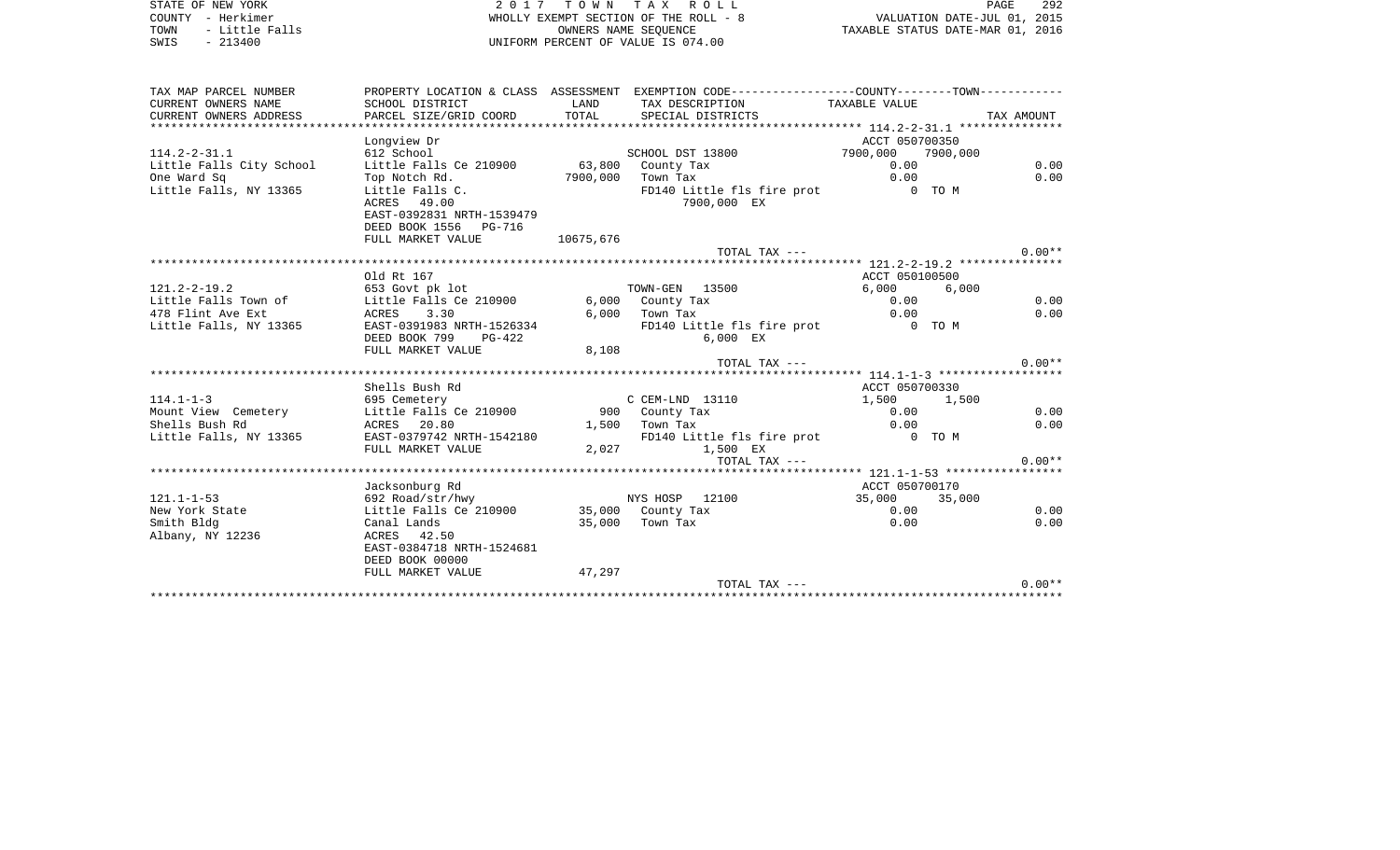STATE OF NEW YORK **EXECUTE:**  $2017$  TOWN TAX ROLL COUNTY - Herkimer<br>
TOWN - Little Falls<br>
SWIS - 213400 - 2013400 - 2013400 - 2013400 - 2013400 - 2014.00 TOWN - Little Falls OWNERS NAME SEQUENCE TAXABLE STATUS DATE-MAR 01, 2016 SWIS - 213400 UNIFORM PERCENT OF VALUE IS 074.00

| TAX MAP PARCEL NUMBER                                 |                           |         | PROPERTY LOCATION & CLASS ASSESSMENT EXEMPTION CODE---------------COUNTY-------TOWN---------- |                |            |
|-------------------------------------------------------|---------------------------|---------|-----------------------------------------------------------------------------------------------|----------------|------------|
| CURRENT OWNERS NAME                                   | SCHOOL DISTRICT           | LAND    | TAX DESCRIPTION                                                                               | TAXABLE VALUE  |            |
| CURRENT OWNERS ADDRESS                                | PARCEL SIZE/GRID COORD    | TOTAL   | SPECIAL DISTRICTS                                                                             |                | TAX AMOUNT |
|                                                       |                           |         |                                                                                               |                |            |
|                                                       | Paineshollow Rd           |         |                                                                                               | ACCT 050700310 |            |
| $127.4 - 2 - 3$                                       | 620 Religious             |         | NON PROF 9 25300                                                                              | 98,000         | 98,000     |
| Paines Hollow United Methodist Little Falls Ce 210900 |                           | 8,000   | County Tax                                                                                    | 0.00           | 0.00       |
| 1 Ward St                                             | FRNT 275.00 DPTH          | 98,000  | Town Tax                                                                                      | 0.00           | 0.00       |
| Ilion, NY 13357                                       | 1.00<br>ACRES             |         | FD140 Little fls fire prot                                                                    | 0 TO M         |            |
|                                                       | EAST-0347241 NRTH-1079291 |         | 98,000 EX                                                                                     |                |            |
|                                                       | DEED BOOK 00040 PG-00601  |         |                                                                                               |                |            |
|                                                       | FULL MARKET VALUE         | 132,432 |                                                                                               |                |            |
|                                                       |                           |         | TOTAL TAX ---                                                                                 |                | $0.00**$   |
|                                                       |                           |         |                                                                                               |                |            |
|                                                       | Flint Ave Ext             |         |                                                                                               | ACCT 050016570 |            |
| $121.2 - 2 - 21$                                      | 475 Junkyard              |         | WDRL/FORCL 29700                                                                              | 37,100         | 37,100     |
| Pawelek John                                          | Little Falls Ce 210900    |         | 17,400 County Tax                                                                             | 0.00           | 0.00       |
| Pawelek Mary                                          | W                         | 37,100  | Town Tax                                                                                      | 0.00           | 0.00       |
| Valley View Cts K1                                    | County Resolution 246     |         | FD140 Little fls fire prot                                                                    | 0 TO M         |            |
| Little Falls, NY 13365                                | Old 167                   |         | 37,100 EX                                                                                     |                |            |
|                                                       | ACRES<br>7.60             |         |                                                                                               |                |            |
|                                                       | EAST-0391368 NRTH-1525268 |         |                                                                                               |                |            |
|                                                       | DEED BOOK 00614 PG-00759  |         |                                                                                               |                |            |
|                                                       | FULL MARKET VALUE         | 50,135  |                                                                                               |                |            |
|                                                       |                           |         | TOTAL TAX ---                                                                                 |                | $0.00**$   |
|                                                       |                           |         |                                                                                               |                |            |
|                                                       | RD3 Flint Ave Ext         |         |                                                                                               | ACCT 050010980 |            |
| $121.2 - 2 - 25$                                      | 475 Junkyard              |         | WDRL/FORCL 29700                                                                              | 12,900         | 12,900     |
| Pawelek John                                          | Little Falls Ce 210900    |         | 8,000 County Tax                                                                              | 0.00           | 0.00       |
| Valley View Cts K1                                    | S                         | 12,900  | Town Tax                                                                                      | 0.00           | 0.00       |
| Little Falls, NY 13365                                | County Resolution 246     |         | FD140 Little fls fire prot                                                                    | 0 TO M         |            |
|                                                       | $Rt-167$                  |         | 12,900 EX                                                                                     |                |            |
|                                                       | <b>ACRES</b><br>1.00      |         |                                                                                               |                |            |
|                                                       | EAST-0391583 NRTH-1524769 |         |                                                                                               |                |            |
|                                                       | DEED BOOK 00421 PG-00508  |         |                                                                                               |                |            |
|                                                       | FULL MARKET VALUE         | 17,432  |                                                                                               |                |            |
|                                                       |                           |         | TOTAL TAX ---                                                                                 |                | $0.00**$   |
|                                                       |                           |         |                                                                                               |                |            |
|                                                       | Paines Hollow Rd          |         |                                                                                               | ACCT 050990510 |            |
| $121.2 - 2 - 20.2$                                    | 311 Res vac land          |         | WDRL/FORCL 29700                                                                              | 4,600          | 4,600      |
| Pawelek Stanley                                       | Little Falls Ce 210900    |         | 4,600 County Tax                                                                              | 0.00           | 0.00       |
| PO Box 12                                             | N                         | 4,600   | Town Tax                                                                                      | 0.00           | 0.00       |
|                                                       |                           |         |                                                                                               | 0 TO M         |            |
| Little Falls, NY 13365                                | county resolution 246     |         | FD140 Little fls fire prot                                                                    |                |            |
|                                                       | Rt 167<br>2.40<br>ACRES   |         | 4,600 EX                                                                                      |                |            |
|                                                       |                           |         |                                                                                               |                |            |
|                                                       | EAST-0391567 NRTH-1525496 |         |                                                                                               |                |            |
|                                                       | DEED BOOK 696<br>PG-852   |         |                                                                                               |                |            |
|                                                       | FULL MARKET VALUE         | 6,216   |                                                                                               |                | $0.00**$   |
|                                                       |                           |         | TOTAL TAX ---                                                                                 |                |            |
|                                                       |                           |         |                                                                                               |                |            |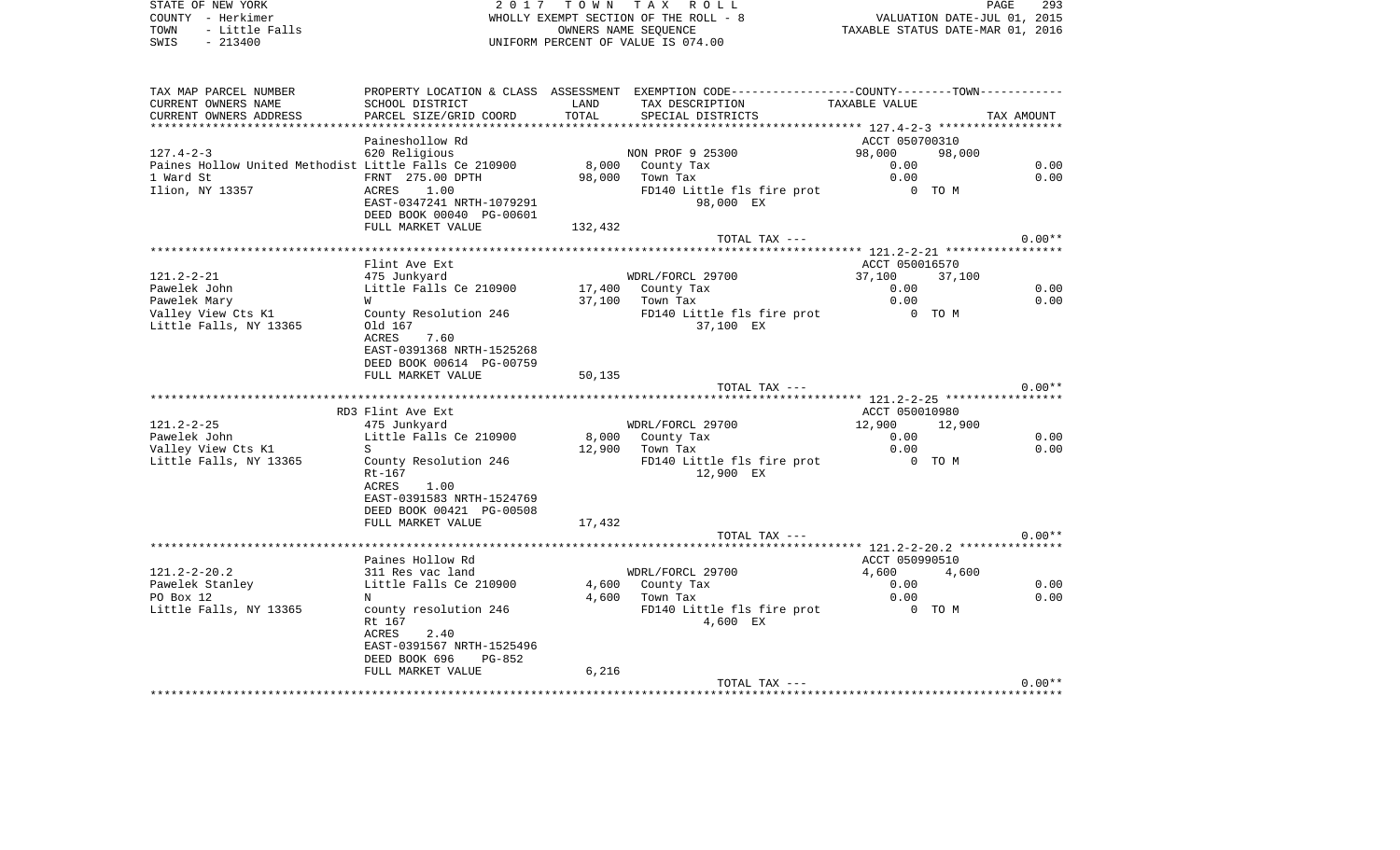STATE OF NEW YORK **2017 TOWN TAX ROLL** COUNTY - Herkimer<br>
TOWN - Little Falls<br>
SWIS - 213400 - 2013400 - 2013400 - 2013400 - 2013400 - 2014.00 SWIS - 213400 UNIFORM PERCENT OF VALUE IS 074.00

PAGE 294 EMPT SECTION OF THE ROLL - 8<br>
OWNERS NAME SEQUENCE TAXABLE STATUS DATE-JUL 01, 2015

| TAX MAP PARCEL NUMBER  |                                                                              |                  | PROPERTY LOCATION & CLASS ASSESSMENT EXEMPTION CODE---------------COUNTY-------TOWN---------- |                 |            |
|------------------------|------------------------------------------------------------------------------|------------------|-----------------------------------------------------------------------------------------------|-----------------|------------|
| CURRENT OWNERS NAME    | SCHOOL DISTRICT                                                              | <b>LAND</b>      | TAX DESCRIPTION TAXABLE VALUE                                                                 |                 |            |
|                        | CURRENT OWNERS ADDRESS <b>DARCEL SIZE/GRID COORD</b> TOTAL SPECIAL DISTRICTS |                  |                                                                                               |                 | TAX AMOUNT |
|                        |                                                                              |                  |                                                                                               |                 |            |
|                        | Jacksonburg Rd                                                               |                  |                                                                                               | ACCT 050300030  |            |
| $121.2 - 2 - 2$        | 323 Vacant rural NYS HOSP 12100                                              |                  |                                                                                               | 32,300 32,300   |            |
| State Of New York      | Central Valley 212803 32,300 County Tax                                      |                  |                                                                                               | 0.00            | 0.00       |
| Smith Bldg             | App For School (2.30%) 32,300 Town Tax                                       |                  |                                                                                               | 0.00            | 0.00       |
| Albany, NY 12236       | ACRES 35.60                                                                  |                  | FD140 Little fls fire prot 0 TO M                                                             |                 |            |
|                        | EAST-0388212 NRTH-1525329                                                    |                  | 32,300 EX                                                                                     |                 |            |
|                        | DEED BOOK 671 PG-973                                                         |                  |                                                                                               |                 |            |
|                        | FULL MARKET VALUE                                                            | 43,649           |                                                                                               |                 |            |
|                        |                                                                              |                  | TOTAL TAX ---                                                                                 |                 | $0.00**$   |
|                        |                                                                              |                  |                                                                                               |                 |            |
|                        | Fall Hill Rd                                                                 |                  |                                                                                               | ACCT 050700250  |            |
| $121.2 - 3 - 1$        | 330 Vacant comm                                                              |                  | NYS HOSP 12100                                                                                | 1,000 1,000     |            |
| State of NY Land       | Little Falls Ce 210900 1,000 County Tax                                      |                  |                                                                                               | 0.00            | 0.00       |
| Smith Bldg             | FRNT 170.00 DPTH 270.00 1,000 Town Tax                                       |                  |                                                                                               | 0.00            | 0.00       |
| Albany, NY 12236       | EAST-0391040 NRTH-1524206                                                    |                  | FD140 Little fls fire prot 0 TO M                                                             |                 |            |
|                        | DEED BOOK 00000                                                              |                  | 1,000 EX                                                                                      |                 |            |
|                        | FULL MARKET VALUE 1,351                                                      |                  |                                                                                               |                 |            |
|                        |                                                                              |                  | TOTAL TAX ---                                                                                 |                 | $0.00**$   |
|                        |                                                                              |                  |                                                                                               |                 |            |
|                        | Flint Ave Ext                                                                |                  |                                                                                               | ACCT 050700270  |            |
| $121.35 - 1 - 2$       | 651 Highway gar                                                              |                  | MUN OWNED 13100                                                                               | 311,600 311,600 |            |
| Town Barn              | Little Falls Ce 210900 8,600 County Tax                                      |                  |                                                                                               | 0.00            | 0.00       |
| Flint Ave Ext          | ACRES 1.40                                                                   | 311,600 Town Tax |                                                                                               | 0.00            | 0.00       |
| Little Falls, NY 13365 | EAST-0392176 NRTH-1526169                                                    |                  | FD140 Little fls fire prot 0 TO M                                                             |                 |            |
|                        | DEED BOOK 417 PG-544                                                         |                  | 311,600 EX                                                                                    |                 |            |
|                        | FULL MARKET VALUE                                                            | 421,081          |                                                                                               |                 |            |
|                        |                                                                              |                  | TOTAL TAX ---                                                                                 |                 | $0.00**$   |
|                        |                                                                              |                  |                                                                                               |                 |            |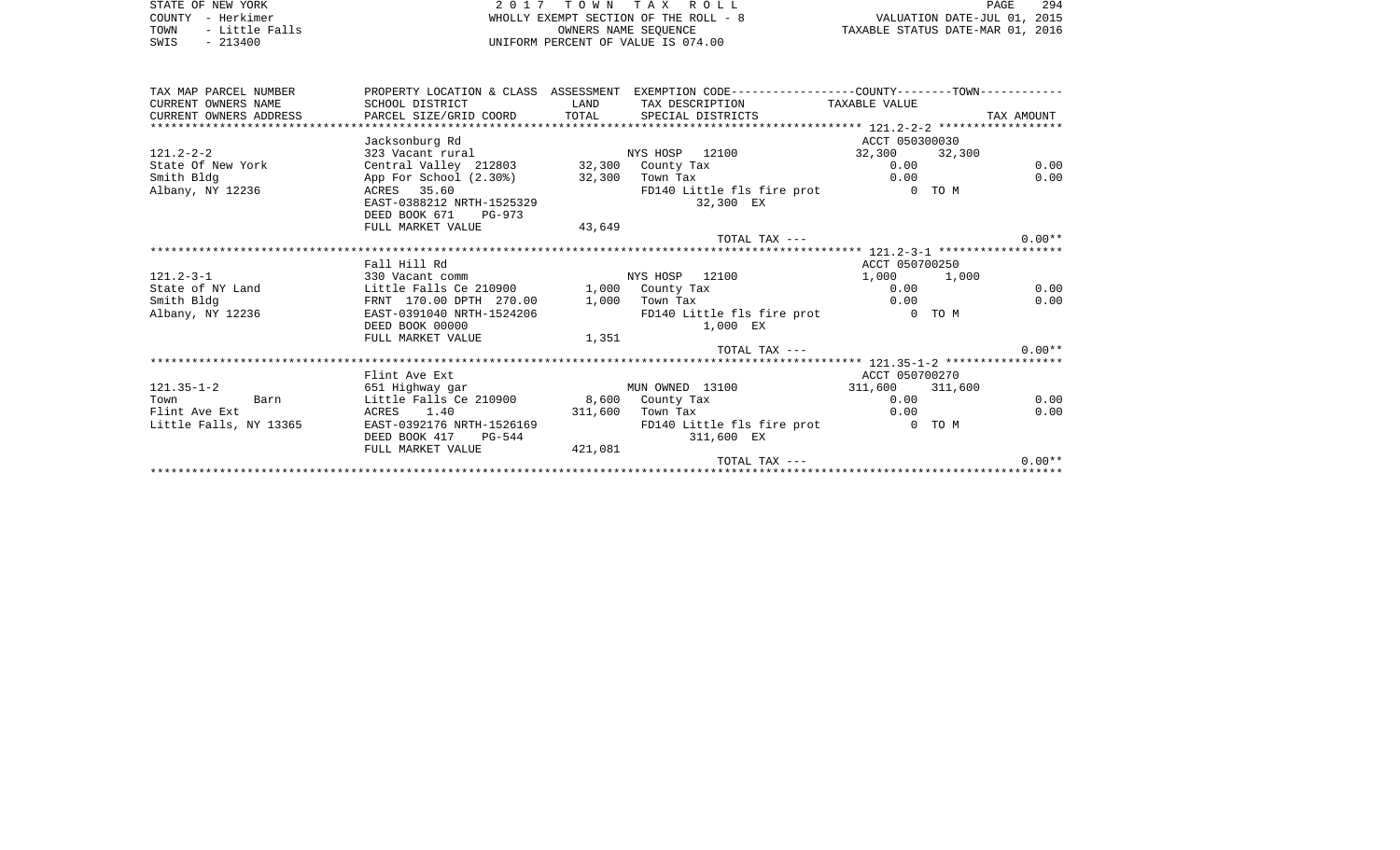STATE OF NEW YORK 2 0 1 7 T O W N T A X R O L L PAGE 295VALUATION DATE-JUL 01, 2015 TOWN - Little Falls TAXABLE STATUS DATE-MAR 01, 2016 RPS155/V04/L015 CURRENT DATE 12/14/2016

COUNTY - Herkimer WHOLLY EXEMPT SECTION OF THE ROLL - 8

#### R O L L S U B S E C T I O N - - T O T A L S

## \*\*\* S P E C I A L D I S T R I C T S U M M A R Y \*\*\*

| CODE                 | TOTAL   | EXTENSION  | <b>EXTENSION</b> | AD VALOREM | EXEMPT   | TAXABLE | TOTAL |
|----------------------|---------|------------|------------------|------------|----------|---------|-------|
| DISTRICT NAME        | PARCELS | TYPE       | VALUE            | VALUE      | AMOUNT   | VALUE   | TAX   |
| FD140 Little fls fir |         | 17 TOTAL M |                  | 8442,300   | 8441,700 | 600     | .60   |

#### \*\*\* S C H O O L D I S T R I C T S U M M A R Y \*\*\*

| CODE   | DISTRICT NAME             | TOTAL<br>PARCELS | ASSESSED<br>LAND | ASSESSED<br>TOTAL | EXEMPT<br>AMOUNT | TOTAL<br>TAXABLE |  |
|--------|---------------------------|------------------|------------------|-------------------|------------------|------------------|--|
|        |                           |                  |                  |                   | STAR AMOUNT      | STAR TAXABLE     |  |
|        | Little Falls Central      | 18               | 190,600          | 8606,788          | 8606,788         |                  |  |
| 210900 | Central Valley Cntrl      | 2                | 32,300           | 115,645           | 115,645          |                  |  |
| 212803 |                           |                  |                  |                   |                  |                  |  |
|        | SUB-TOTAL                 | 20               | 222,900          | 8722,433          | 8722,433         |                  |  |
|        | S U B - T O T A $L(CONT)$ |                  |                  |                   |                  |                  |  |
|        | TOTAL                     | 20               | 222,900          | 8722,433          | 8722,433         |                  |  |
|        | T O T A L (CONT)          |                  |                  |                   |                  |                  |  |

#### \*\*\* S Y S T E M C O D E S S U M M A R Y \*\*\*

## NO SYSTEM EXEMPTIONS AT THIS LEVEL

|       |             | TOTAL   |         |         |
|-------|-------------|---------|---------|---------|
| CODE  | DESCRIPTION | PARCELS | COUNTY  | TOWN    |
|       |             |         |         |         |
| 12100 | NYS HOSP    | 2       | 68,300  | 68,300  |
| 13100 | MUN OWNED   |         | 556,733 | 556,733 |
| 13110 | C CEM-LND   |         | 38,200  | 38,200  |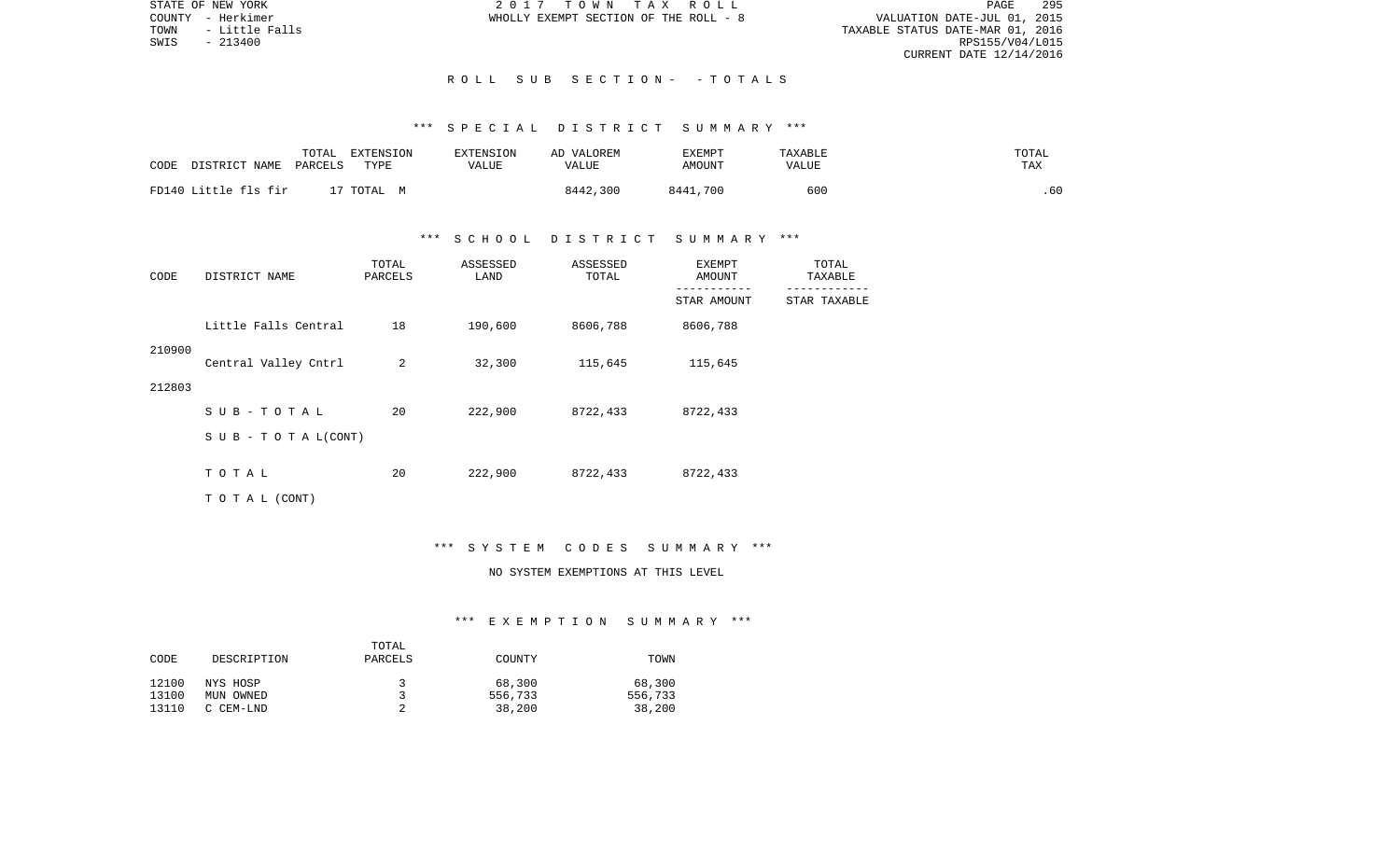PAGE 296 VALUATION DATE-JUL 01, 2015<br>TAXABLE STATUS DATE-MAR 01, 2016<br>RPS155/V04/L015 CURRENT DATE 12/14/2016

STATE OF NEW YORK **2017** TOWN TAX ROLL COUNTY - Herkimer WHOLLY EXEMPT SECTION OF THE ROLL - 8

TOWN - Little Falls<br>SWIS - 213400

### R O L L S U B S E C T I O N - - T O T A L S

### \*\*\* E X E M P T I O N S U M M A R Y \*\*\*

|       |             | TOTAL   |          |          |
|-------|-------------|---------|----------|----------|
| CODE  | DESCRIPTION | PARCELS | COUNTY   | TOWN     |
| 13500 | TOWN-GEN    |         | 6.000    | 6.000    |
| 13800 | SCHOOL DST  |         | 7900,000 | 7900,000 |
| 18020 | GEN MUNY    | 6       | 600      | 600      |
| 25300 | NON PROF 9  |         | 98,000   | 98,000   |
| 29700 | WDRL/FORCL  | 3       | 54,600   | 54,600   |
|       | TOTAL       | 20      | 8722,433 | 8722,433 |
|       |             |         |          |          |

| ROLL       |                 | TOTAL   | ASSESSED | ASSESSED | EXEMPT      | TOTAL        | TOTAL |
|------------|-----------------|---------|----------|----------|-------------|--------------|-------|
| <b>SEC</b> | DESCRIPTION     | PARCELS | LAND     | TOTAL    | AMOUNT      | TAXABLE      | TAX   |
|            |                 |         |          |          |             |              |       |
|            |                 |         |          |          | STAR AMOUNT | STAR TAXABLE |       |
|            | RS 8 TOTAL      |         | 222,900  | 8722,433 | 8,722,433   |              |       |
|            | SPEC DIST TAXES |         |          |          |             |              | .60   |
| 8          | WHOLLY EXEMPT   | 20      |          |          |             |              | .60   |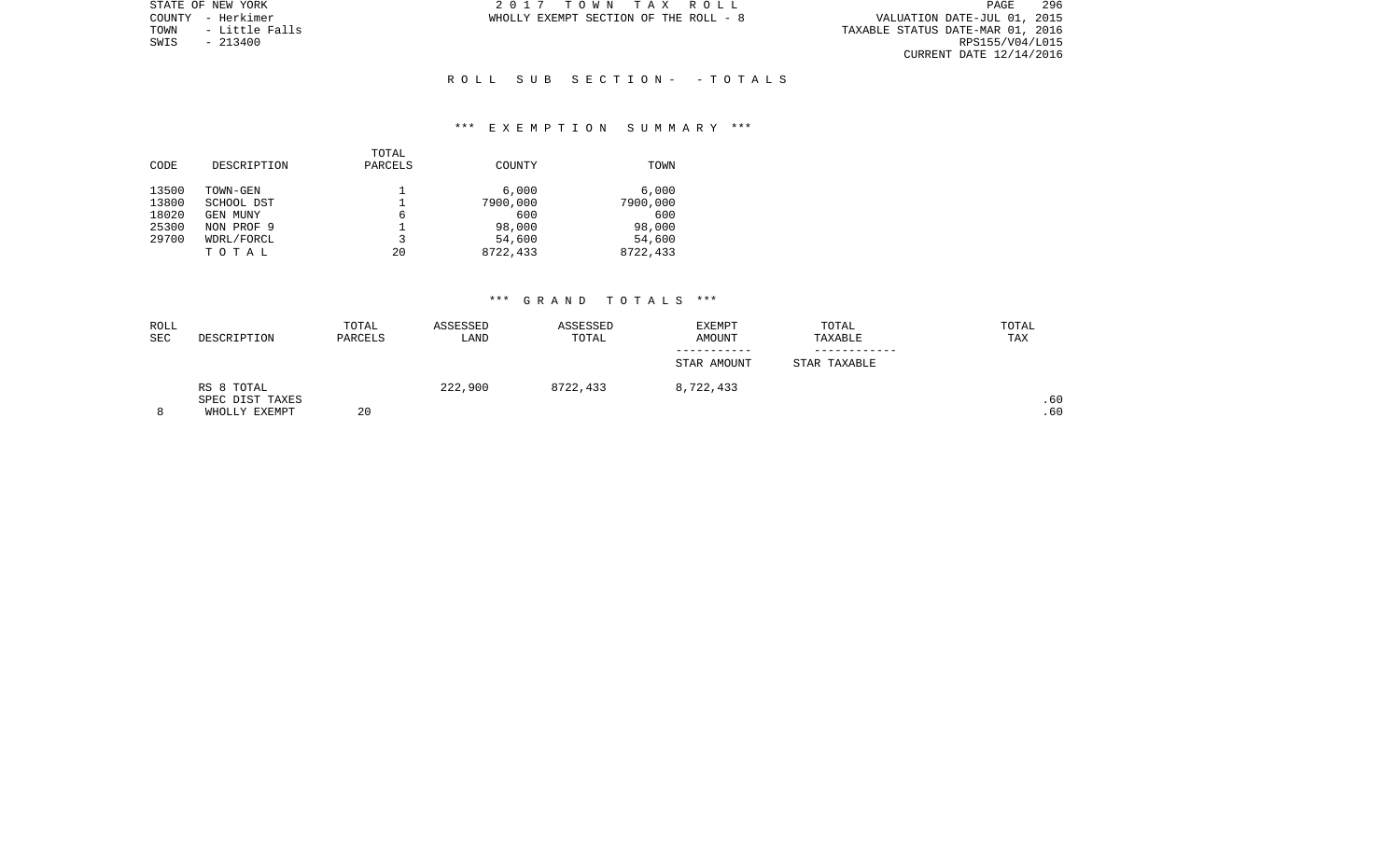STATE OF NEW YORK 2 0 1 7 T O W N T A X R O L L PAGE 297VALUATION DATE-JUL 01, 2015 TOWN - Little Falls TAXABLE STATUS DATE-MAR 01, 2016 RPS155/V04/L015 CURRENT DATE 12/14/2016

COUNTY - Herkimer WHOLLY EXEMPT SECTION OF THE ROLL - 8

#### R O L L S E C T I O N T O T A L S

## \*\*\* S P E C I A L D I S T R I C T S U M M A R Y \*\*\*

| CODE<br>DISTRICT NAME | TOTAL<br>EXTENSION<br>PARCELS<br>TYPE | <b>EXTENSION</b><br>VALUE | AD VALOREM<br>VALUE | EXEMPT<br>AMOUNT | TAXABLE<br>VALUE | TOTAL<br>TAX |
|-----------------------|---------------------------------------|---------------------------|---------------------|------------------|------------------|--------------|
| FD140 Little fls fir  | 17 TOTAL M                            |                           | 8442,300            | 8441,700         | 60C              | .60          |

### \*\*\* S C H O O L D I S T R I C T S U M M A R Y \*\*\*

| CODE   | DISTRICT NAME             | TOTAL<br>PARCELS | ASSESSED<br>LAND | ASSESSED<br>TOTAL | EXEMPT<br>AMOUNT | TOTAL<br>TAXABLE |  |
|--------|---------------------------|------------------|------------------|-------------------|------------------|------------------|--|
|        |                           |                  |                  |                   | STAR AMOUNT      | STAR TAXABLE     |  |
|        | Little Falls Central      | 18               | 190,600          | 8606,788          | 8606,788         |                  |  |
| 210900 | Central Valley Cntrl      | 2                | 32,300           | 115,645           | 115,645          |                  |  |
| 212803 |                           |                  |                  |                   |                  |                  |  |
|        | $SUB - TO T AL$           | 20               | 222,900          | 8722,433          | 8722,433         |                  |  |
|        | S U B - T O T A $L(CONT)$ |                  |                  |                   |                  |                  |  |
|        | TOTAL                     | 20               | 222,900          | 8722,433          | 8722,433         |                  |  |
|        | TO TAL (CONT)             |                  |                  |                   |                  |                  |  |

#### \*\*\* S Y S T E M C O D E S S U M M A R Y \*\*\*

## NO SYSTEM EXEMPTIONS AT THIS LEVEL

|       |             | TOTAL   |         |         |
|-------|-------------|---------|---------|---------|
| CODE  | DESCRIPTION | PARCELS | COUNTY  | TOWN    |
|       |             |         |         |         |
| 12100 | NYS HOSP    | 2       | 68,300  | 68,300  |
| 13100 | MUN OWNED   |         | 556,733 | 556,733 |
| 13110 | C CEM-LND   |         | 38,200  | 38,200  |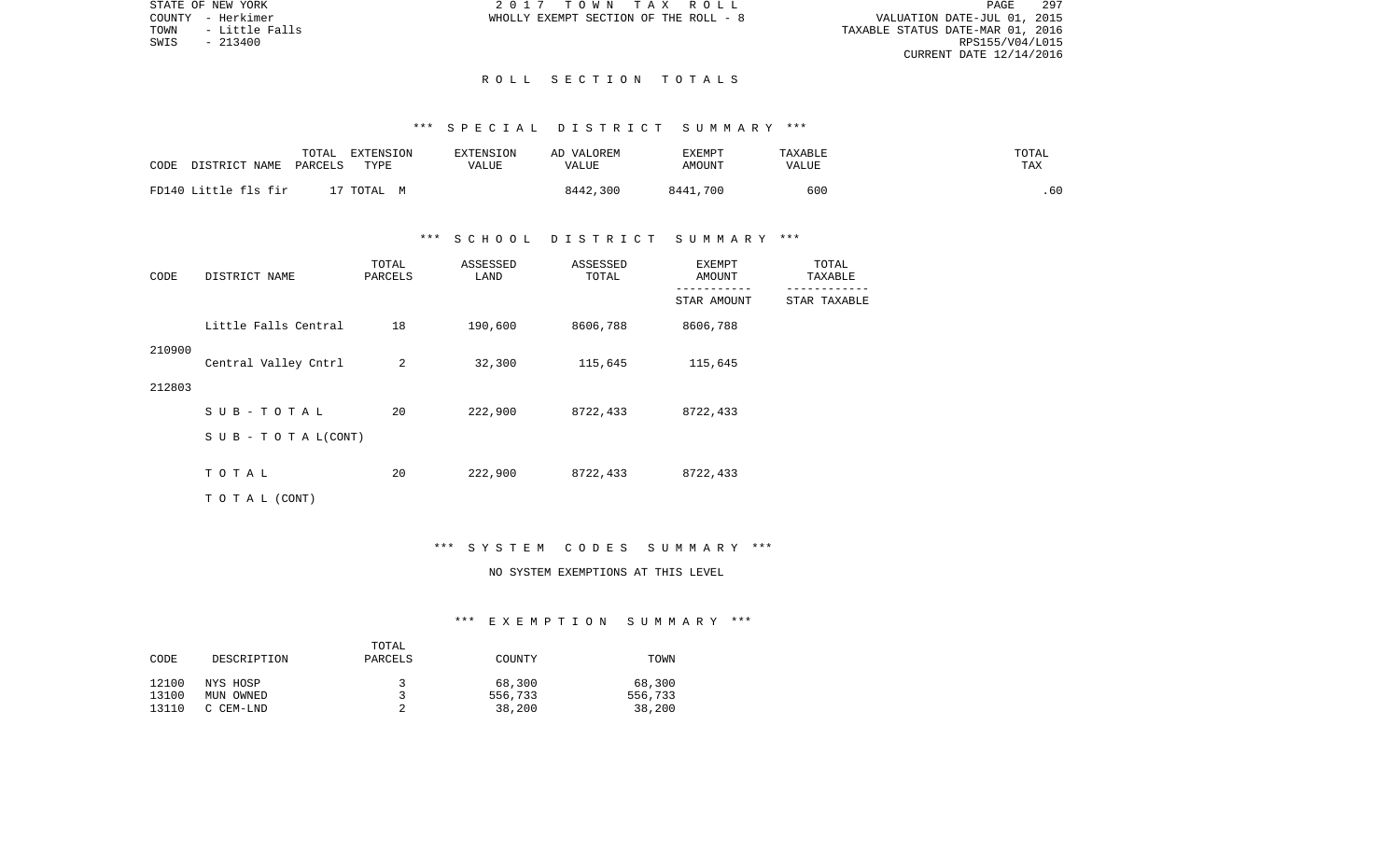PAGE 298 VALUATION DATE-JUL 01, 2015<br>TAXABLE STATUS DATE-MAR 01, 2016<br>RPS155/V04/L015 CURRENT DATE 12/14/2016

STATE OF NEW YORK **2017 TOWN TAX ROLL** COUNTY - Herkimer WHOLLY EXEMPT SECTION OF THE ROLL - 8

TOWN - Little Falls<br>SWIS - 213400

### R O L L S E C T I O N T O T A L S

### \*\*\* E X E M P T I O N S U M M A R Y \*\*\*

| CODE  | DESCRIPTION | TOTAL<br>PARCELS | COUNTY   | TOWN     |
|-------|-------------|------------------|----------|----------|
| 13500 | TOWN-GEN    |                  | 6.000    | 6.000    |
| 13800 | SCHOOL DST  |                  | 7900,000 | 7900,000 |
| 18020 | GEN MUNY    | 6                | 600      | 600      |
| 25300 | NON PROF 9  |                  | 98,000   | 98,000   |
| 29700 | WDRL/FORCL  | 3                | 54,600   | 54,600   |
|       | TOTAL       | 20               | 8722,433 | 8722,433 |
|       |             |                  |          |          |

| ROLL |                 | TOTAL   | ASSESSED | ASSESSED | <b>EXEMPT</b> | TOTAL        | TOTAL |
|------|-----------------|---------|----------|----------|---------------|--------------|-------|
| SEC  | DESCRIPTION     | PARCELS | LAND     | TOTAL    | AMOUNT        | TAXABLE      | TAX   |
|      |                 |         |          |          |               |              |       |
|      |                 |         |          |          | STAR AMOUNT   | STAR TAXABLE |       |
|      | RS 8 TOTAL      |         | 222,900  | 8722,433 | 8,722,433     |              |       |
|      | SPEC DIST TAXES |         |          |          |               |              | .60   |
| 8    | WHOLLY EXEMPT   | 20      |          |          |               |              | .60   |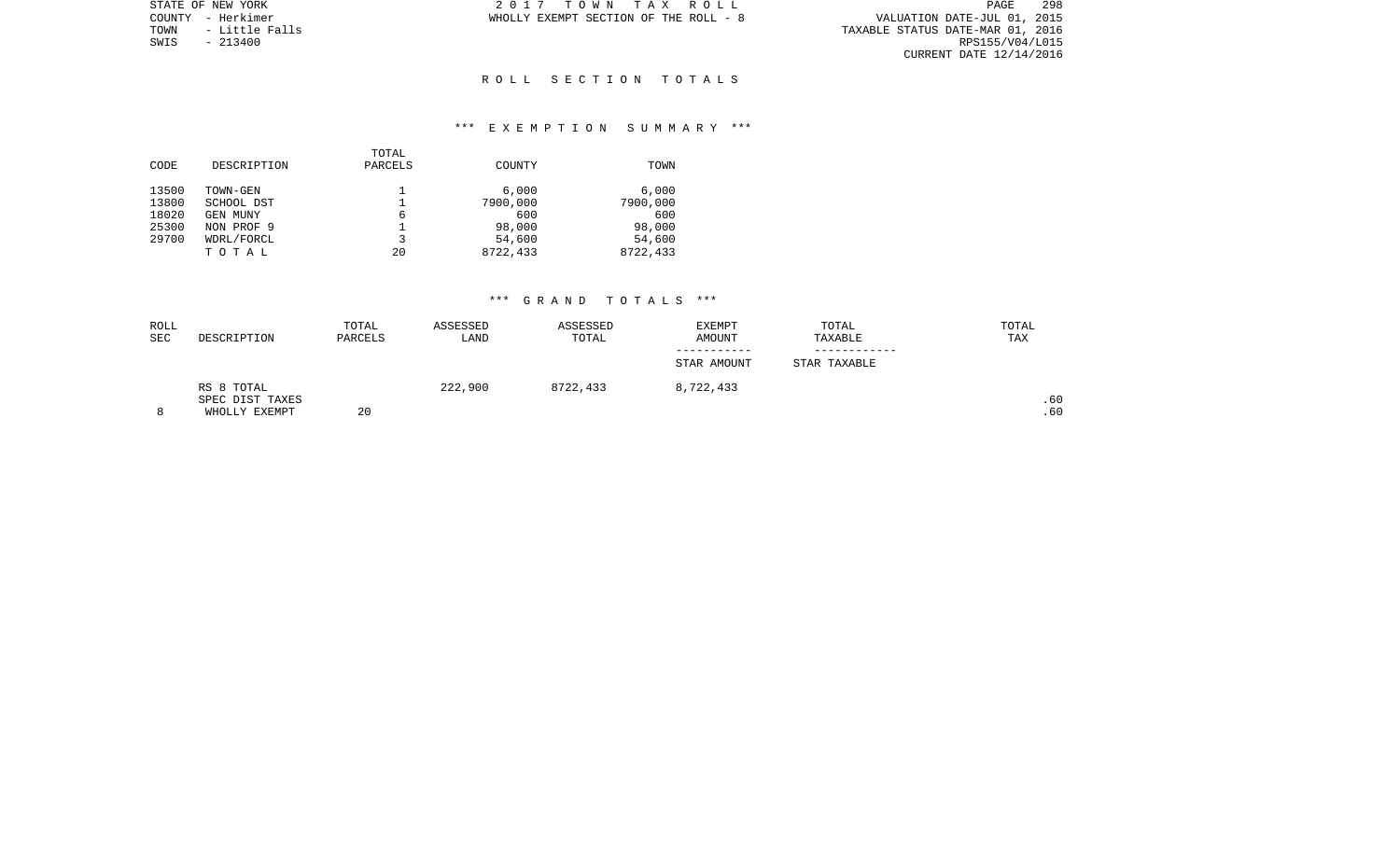|      | STATE OF NEW YORK | 2017 TOWN TAX ROLL |             |                                  | PAGE            | 299 |
|------|-------------------|--------------------|-------------|----------------------------------|-----------------|-----|
|      | COUNTY - Herkimer |                    |             | VALUATION DATE-JUL 01, 2015      |                 |     |
| TOWN | - Little Falls    |                    | SWIS TOTALS | TAXABLE STATUS DATE-MAR 01, 2016 |                 |     |
| SWIS | $-213400$         |                    |             |                                  | RPS155/V04/L015 |     |
|      |                   |                    |             | CURRENT DATE 12/14/2016          |                 |     |
|      |                   |                    |             |                                  |                 |     |

# \*\*\* S P E C I A L D I S T R I C T S U M M A R Y \*\*\*

| CODE                               | TOTAL   | EXTENSION | EXTENSION | AD VALOREM | EXEMPT   | TAXABLE   | TAX      | TOTAL     |
|------------------------------------|---------|-----------|-----------|------------|----------|-----------|----------|-----------|
| DISTRICT NAME                      | PARCELS | TYPE      | VALUE     | VALUE      | AMOUNT   | VALUE     | RATE     | TAX       |
| FD140 Little fls fir 1,041 TOTAL M |         |           |           | 68968,940  | 8898,547 | 60070,393 | L.035052 | 62,176.04 |

### \*\*\* S C H O O L D I S T R I C T S U M M A R Y \*\*\*

| CODE   | DISTRICT NAME                    | TOTAL<br>PARCELS | ASSESSED<br>LAND | ASSESSED<br>TOTAL | <b>EXEMPT</b><br>AMOUNT | TOTAL<br>TAXABLE                                                                                                                                                     |
|--------|----------------------------------|------------------|------------------|-------------------|-------------------------|----------------------------------------------------------------------------------------------------------------------------------------------------------------------|
|        |                                  |                  |                  |                   | STAR AMOUNT             | STAR TAXABLE<br>42, 324, 428<br>32,638,888<br>5,310,461<br>3,818,621<br>8,667,711<br>7,293,911<br>3,027,449<br>2,588,529<br>59,330,049<br>46, 339, 949<br>59,330,049 |
|        | Little Falls Central             | 729              | 7884,950         | 52076,553         | 9752,125                |                                                                                                                                                                      |
| 210900 | Central Valley Cntrl             | 122              | 1131,400         | 5534,239          | 9685,540<br>223,778     |                                                                                                                                                                      |
| 212803 | Herkimer Central                 | 123              | 1904,700         | 8784,325          | 1491,840<br>116,614     |                                                                                                                                                                      |
| 213001 | Owen D Young                     | 75               | 1391,200         | 3246,576          | 1373,800<br>219,127     |                                                                                                                                                                      |
| 215001 |                                  |                  |                  |                   | 438,920                 |                                                                                                                                                                      |
|        | SUB-TOTAL                        | 1049             | 12312,250        | 69641,693         | 10311,644               |                                                                                                                                                                      |
|        | $S \cup B - T \cup T A L (CONT)$ |                  |                  |                   | 12990,100               |                                                                                                                                                                      |
|        | TOTAL                            | 1049             | 12312,250        | 69641,693         | 10311,644               |                                                                                                                                                                      |
|        | TO TAL (CONT)                    |                  |                  |                   | 12990,100               | 46, 339, 949                                                                                                                                                         |

\*\*\* S Y S T E M C O D E S S U M M A R Y \*\*\*

NO SYSTEM EXEMPTIONS AT THIS LEVEL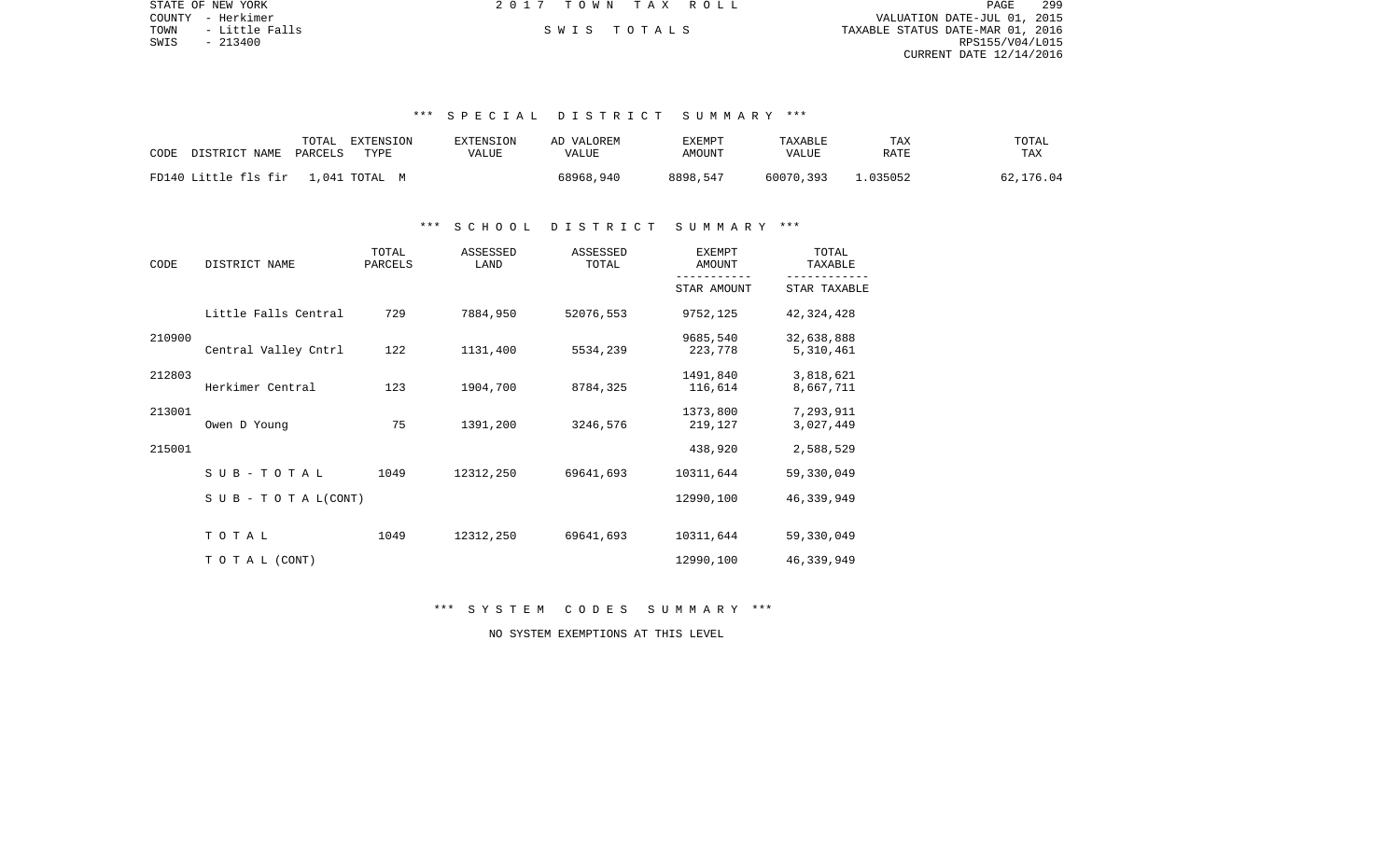COUNTY - Herkimer VALUATION DATE-JUL 01, 2015 TOWN - Little Falls S W I S T O T A L S TAXABLE STATUS DATE-MAR 01, 2016 EXAMPLE SWIS - 213400<br>SWIS - 213400<br>SWIS - 213400 RPS155/V04/L015 CURRENT DATE 12/14/2016

STATE OF NEW YORK **2017 TOWN TAX ROLL** 

|       |                | TOTAL          |           |           |
|-------|----------------|----------------|-----------|-----------|
| CODE  | DESCRIPTION    | PARCELS        | COUNTY    | TOWN      |
| 12100 | NYS HOSP       | 3              | 68,300    | 68,300    |
| 13100 | MUN OWNED      | 3              | 556,733   | 556,733   |
| 13110 | C CEM-LND      | $\overline{a}$ | 38,200    | 38,200    |
|       |                | $\mathbf 1$    |           |           |
| 13500 | TOWN-GEN       |                | 6,000     | 6,000     |
| 13800 | SCHOOL DST     | 1              | 7900,000  | 7900,000  |
| 18020 | GEN MUNY       | 6              | 600       | 600       |
| 25300 | NON PROF 9     | $\mathbf 1$    | 98,000    | 98,000    |
| 29700 | WDRL/FORCL     | 3              | 54,600    | 54,600    |
| 41101 | VETFUND CT     | 4              | 3,375     | 3,375     |
| 41120 | VETWAR CTS     | 18             | 119,880   | 119,880   |
| 41121 | VET WAR CT     | 7              | 45,360    | 45,360    |
| 41130 | VETCOM CTS     | 16             | 173,000   | 173,000   |
| 41131 | VET COM CT     | 7              | 73,600    | 73,600    |
| 41140 | VETDIS CTS     | $\overline{2}$ | 37,340    | 37,340    |
| 41141 | VET DIS CT     | $\mathbf 1$    | 22,200    | 22,200    |
| 41162 | $CW$ 15 $VET/$ | 3              | 19,980    |           |
| 41700 | AGRIC 10 Y     | $\overline{7}$ | 361,900   | 361,900   |
| 41720 | AG MKTS L      | 46             | 393,017   | 393,017   |
| 41730 | AG MKTS        | 19             | 102,134   | 102,134   |
| 41800 | AGED-ALL       | 4              | 133,950   | 133,950   |
| 41801 | AGED-CT        | 1              | 34,350    | 34,350    |
| 42100 | AGRIC 10 Y     | $\overline{7}$ | 127,600   | 127,600   |
| 47100 | Mass Telec     | 1              | 64,478    | 64,478    |
| 47460 | FOREST         | 4              | 75,762    | 75,762    |
| 49503 | Sun Energy     | $\mathbf{1}$   |           | 23,824    |
|       | TOTAL          | 168            | 10510,359 | 10514,203 |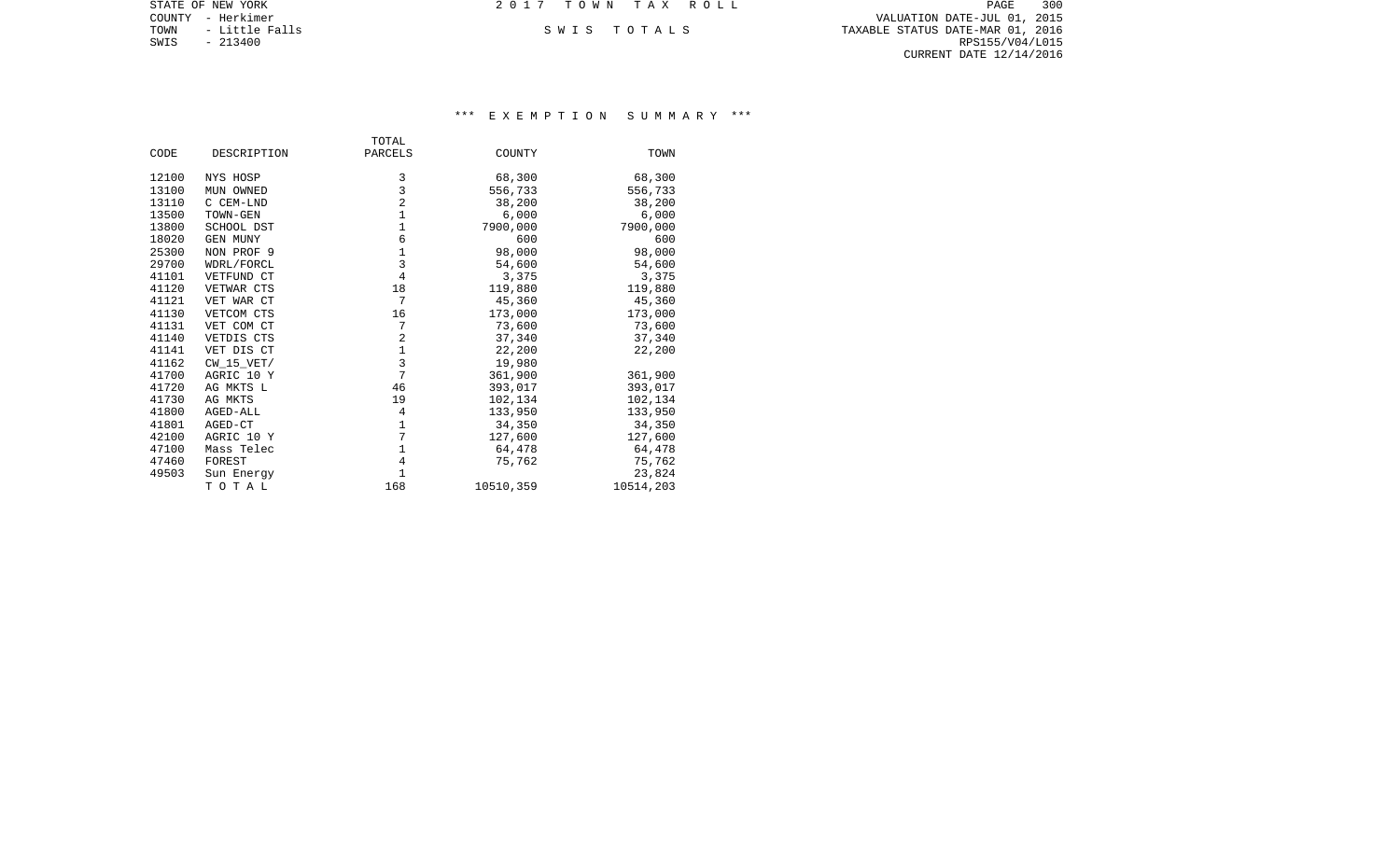COUNTY - Herkimer VALUATION DATE-JUL 01, 2015

STATE OF NEW YORK **EXECUTE:** TOWN TAX ROLL

TOWN - Little Falls S W I S T O T A L S TAXABLE STATUS DATE-MAR 01, 2016 EXAMPLE SWIS - 213400<br>SWIS - 213400<br>SWIS - 213400<br>SWIS - 213400<br>RPS155/V04/L015 CURRENT DATE 12/14/2016

| <b>ROLL</b><br>SEC | DESCRIPTION                                                           | TOTAL<br><b>PARCELS</b> | ASSESSED<br>LAND       | ASSESSED<br>TOTAL      | <b>EXEMPT</b><br><b>AMOUNT</b><br>$- - - - -$ | TOTAL<br>TAXABLE<br>------------ | TAX                  |                                                                     |
|--------------------|-----------------------------------------------------------------------|-------------------------|------------------------|------------------------|-----------------------------------------------|----------------------------------|----------------------|---------------------------------------------------------------------|
|                    |                                                                       |                         |                        |                        | STAR AMOUNT                                   | STAR TAXABLE                     | <b>RATE</b>          |                                                                     |
| $\mathbf{1}$       | County Tax<br>Town Tax<br>School Relevy<br>SPEC DIST TAXES<br>TAXABLE | 982                     | 12000,850<br>12000,850 | 52351,274<br>52351,274 | 1,723,448<br>1,727,292                        | 50,627,826<br>50,623,982         | 7.769393<br>4.058302 | 393, 347.52<br>205, 447.32<br>215,597.39<br>53,381.65<br>867,773.88 |
| 5                  | County Tax<br>Town Tax<br>SPEC DIST TAXES<br>SPECIAL FRANCHISE        | 21                      |                        | 2964,040<br>2964,040   |                                               | 2,964,040<br>2,964,040           | 7.769393<br>4.058302 | 23,028.81<br>12,028.95<br>3,060.16<br>38, 117.92                    |
| 6                  | County Tax<br>Town Tax<br>SPEC DIST TAXES<br>UTILITIES & N.C.         | 25                      | 88,500<br>88,500       | 4648,765<br>4648,765   | 64,478<br>64,478                              | 4,584,287<br>4,584,287           | 7.769393<br>4.058302 | 35,617.12<br>18,604.41<br>4,744.97<br>58,966.50                     |
| $7\phantom{.0}$    | County Tax<br>Town Tax<br>SPEC DIST TAXES<br>CEILING RAILROADS        | $\mathbf{1}$            |                        | 955,181<br>955,181     |                                               | 955,181<br>955,181               | 7.769393<br>4.058302 | 7,421.18<br>3,876.41<br>988.66<br>12,286.25                         |
| 8                  | RS 8 TOTAL<br>SPEC DIST TAXES<br>WHOLLY EXEMPT                        | 20                      | 222,900                | 8722,433               | 8,722,433                                     |                                  |                      | .60<br>.60                                                          |
|                    | County Tax<br>Town Tax<br>School Relevy<br>SPEC DIST TAXES            |                         | 12312,250<br>12312,250 | 69641,693<br>69641,693 | 10,510,359<br>10,514,203                      | 59, 131, 334<br>59, 127, 490     | 7.769393<br>4.058302 | 459, 414.63<br>239,957.09<br>215,597.39<br>62,176.04                |
|                    | SUB<br>TOTAL                                                          | 1,049                   |                        |                        |                                               |                                  |                      | 977, 145. 15                                                        |
|                    | County Tax                                                            |                         | 12312,250              | 69641,693              | 10,510,359                                    | 59, 131, 334                     | 7.769393             | 459, 414.63                                                         |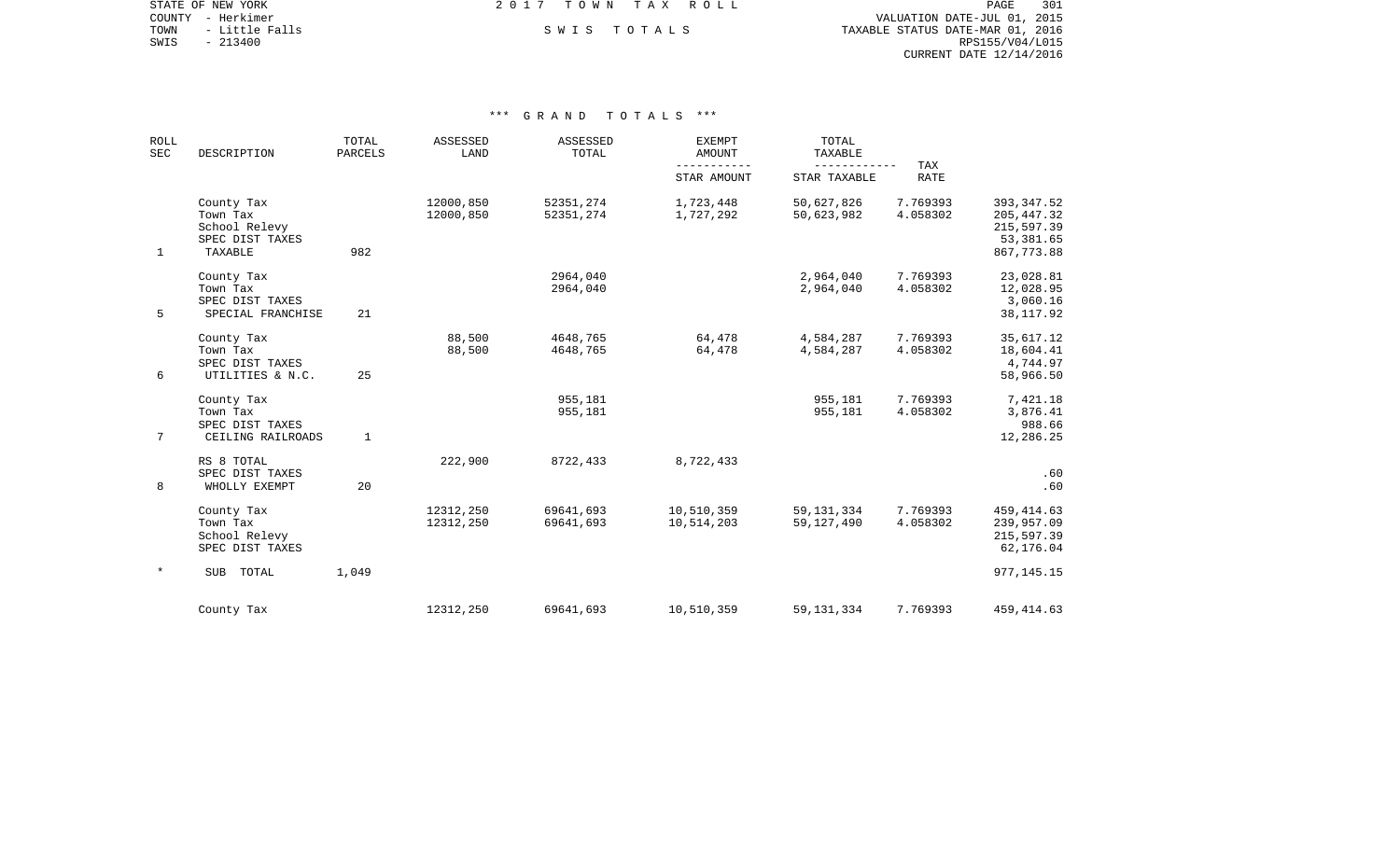|      | STATE OF NEW YORK | 2017 TOWN TAX ROLL | 302<br>PAGE                      |
|------|-------------------|--------------------|----------------------------------|
|      | COUNTY - Herkimer |                    | VALUATION DATE-JUL 01, 2015      |
| TOWN | - Little Falls    | SWIS TOTALS        | TAXABLE STATUS DATE-MAR 01, 2016 |
| SWIS | $-213400$         |                    | RPS155/V04/L015                  |
|      |                   |                    | CURRENT DATE 12/14/2016          |
|      |                   |                    |                                  |
|      |                   |                    |                                  |

| ROLL<br>SEC | DESCRIPTION                                  | TOTAL<br>PARCELS | ASSESSED<br>LAND | ASSESSED<br>TOTAL | EXEMPT<br>AMOUNT<br>STAR AMOUNT | TOTAL<br>TAXABLE<br>------------<br>STAR TAXABLE | TAX<br>RATE |                                       |
|-------------|----------------------------------------------|------------------|------------------|-------------------|---------------------------------|--------------------------------------------------|-------------|---------------------------------------|
|             | Town Tax<br>School Relevy<br>SPEC DIST TAXES |                  | 12312,250        | 69641,693         | 10,514,203                      | 59,127,490                                       | 4.058302    | 239,957.09<br>215,597.39<br>62,176.04 |
| $***$       | GRAND TOTAL                                  | 1,049            |                  |                   |                                 |                                                  |             | 977,145.15                            |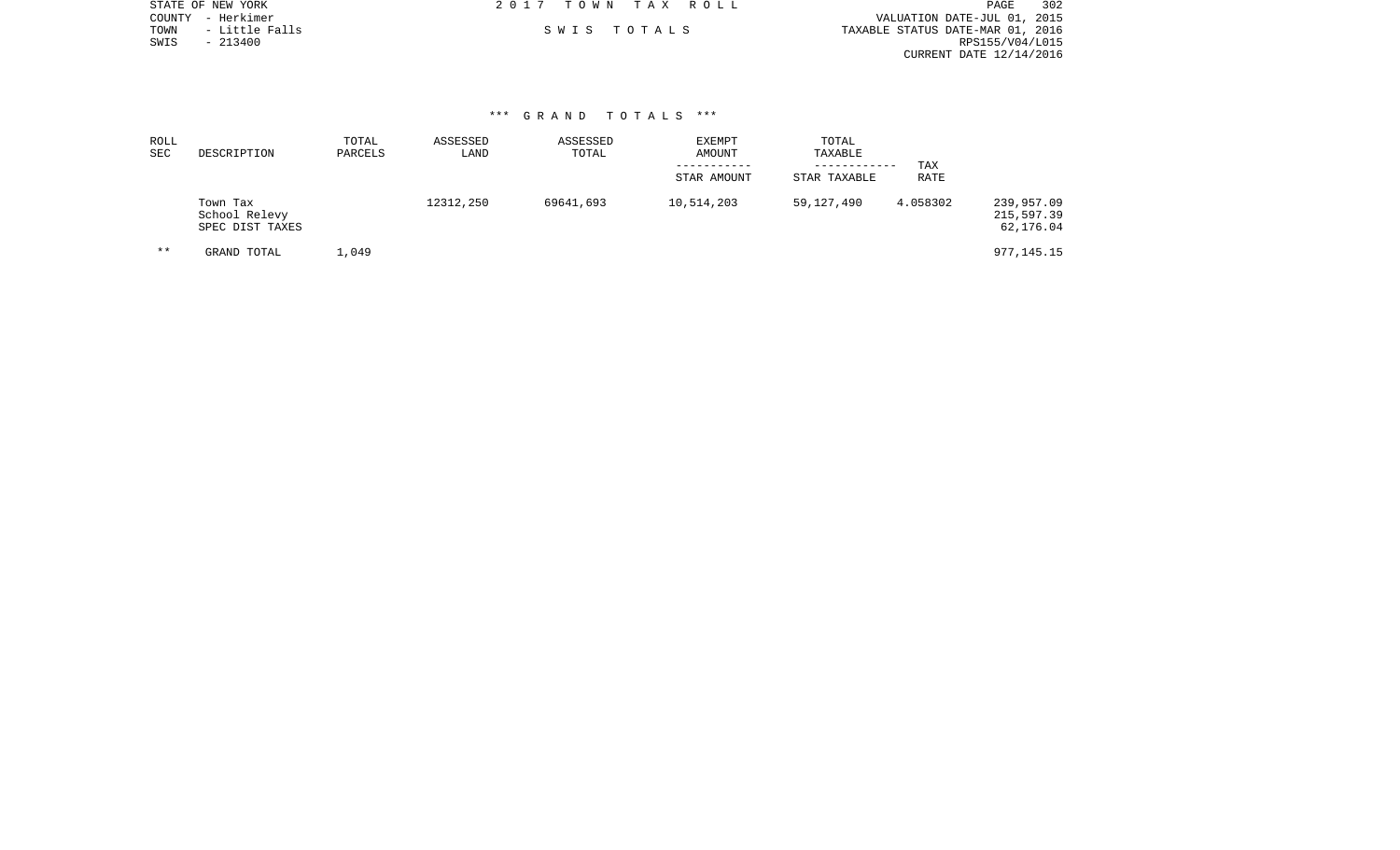STATE OF NEW YORK 2 0 1 7 T O W N T A X R O L L PAGE 303TOWN - Little Falls TAXABLE STATUS DATE-MAR 01, 2016  $S WIS$  - 2134 RPS155/V04/L015 CURRENT DATE 12/14/2016

COUNTY - Herkimer T O W N T O T A L S VALUATION DATE-JUL 01, 2015

# \*\*\* S P E C I A L D I S T R I C T S U M M A R Y \*\*\*

| DISTRICT NAME                      | TOTAL   | EXTENSION | EXTENSION | AD VALOREM | <b>EXEMPT</b> | TAXABLE   | TOTAL     |
|------------------------------------|---------|-----------|-----------|------------|---------------|-----------|-----------|
| CODE                               | PARCELS | TYPE      | VALUE     | VALUE      | AMOUNT        | VALUE     | TAX       |
| FD140 Little fls fir 1.041 TOTAL M |         |           |           | 68968,940  | 8898,547      | 60070,393 | 62,176.04 |

#### \*\*\* S C H O O L D I S T R I C T S U M M A R Y \*\*\*

| CODE   | DISTRICT NAME                    | TOTAL<br>PARCELS | ASSESSED<br>LAND | ASSESSED<br>TOTAL | <b>EXEMPT</b><br>AMOUNT | TOTAL<br>TAXABLE        |  |
|--------|----------------------------------|------------------|------------------|-------------------|-------------------------|-------------------------|--|
|        |                                  |                  |                  |                   | STAR AMOUNT             | STAR TAXABLE            |  |
|        | Little Falls Central             | 729              | 7884,950         | 52076,553         | 9752,125                | 42, 324, 428            |  |
| 210900 | Central Valley Cntrl             | 122              | 1131,400         | 5534,239          | 9685,540<br>223,778     | 32,638,888<br>5,310,461 |  |
| 212803 | Herkimer Central                 | 123              | 1904,700         | 8784,325          | 1491,840<br>116,614     | 3,818,621<br>8,667,711  |  |
| 213001 | Owen D Young                     | 75               | 1391,200         | 3246,576          | 1373,800<br>219,127     | 7,293,911<br>3,027,449  |  |
| 215001 |                                  |                  |                  |                   | 438,920                 | 2,588,529               |  |
|        | $SUB - TO T AL$                  | 1049             | 12312,250        | 69641,693         | 10311,644               | 59,330,049              |  |
|        | $S \cup B - T \cup T A L (CONT)$ |                  |                  |                   | 12990,100               | 46,339,949              |  |
|        | TOTAL                            | 1049             | 12312,250        | 69641,693         | 10311,644               | 59,330,049              |  |
|        | TO TAL (CONT)                    |                  |                  |                   | 12990,100               | 46, 339, 949            |  |

\*\*\* S Y S T E M C O D E S S U M M A R Y \*\*\*

NO SYSTEM EXEMPTIONS AT THIS LEVEL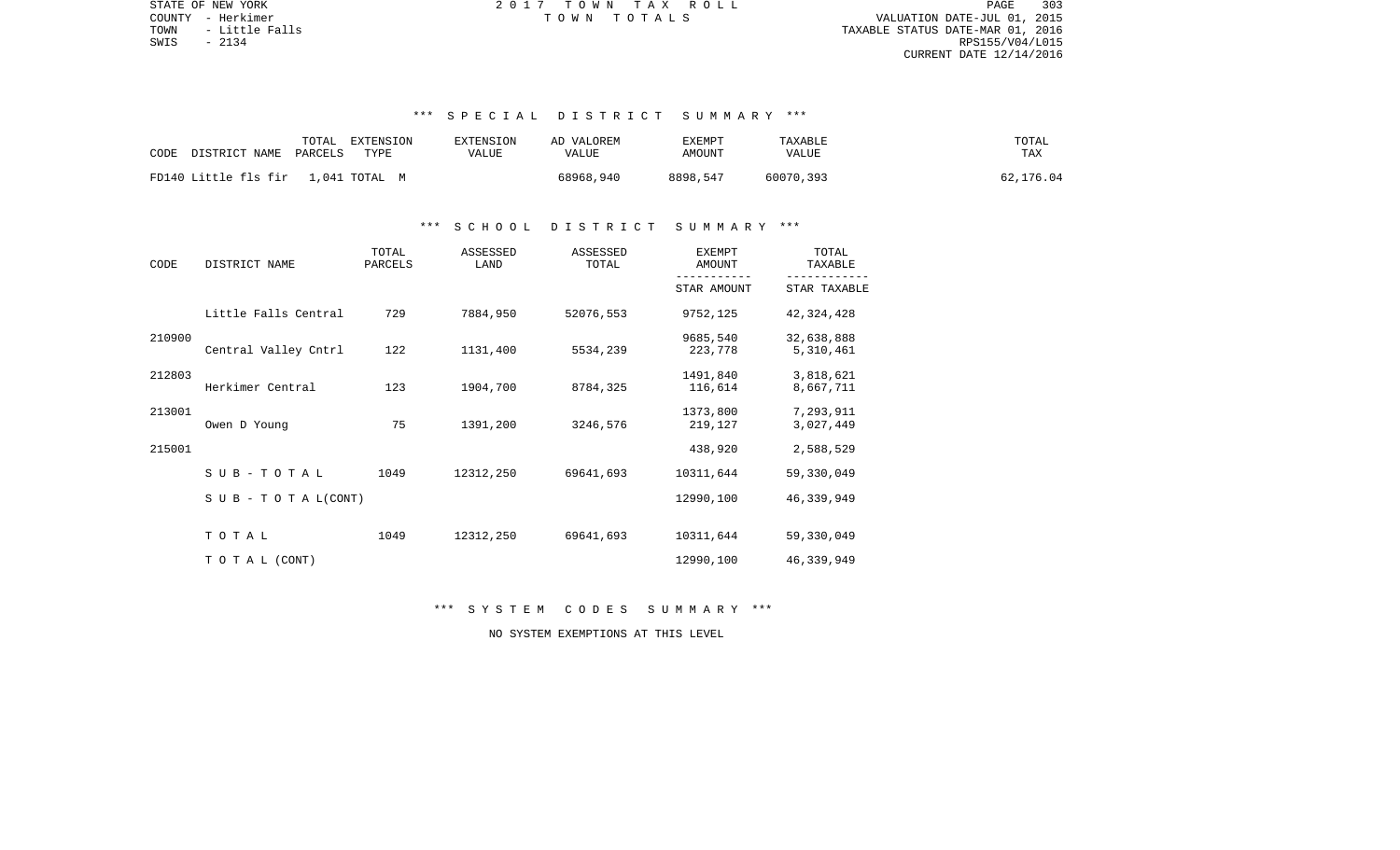COUNTY - Herkimer T O W N T O T A L S VALUATION DATE-JUL 01, 2015 TOWN - Little Falls TAXABLE STATUS DATE-MAR 01, 2016 SOUNTY - Herkimer<br>
TOWN - Little Falls<br>
SWIS - 2134 RPS155/V04/L015 CURRENT DATE 12/14/2016

STATE OF NEW YORK **EXECUTE:** TOWN TAX ROLL

|       |                 | TOTAL          |           |           |
|-------|-----------------|----------------|-----------|-----------|
| CODE  | DESCRIPTION     | PARCELS        | COUNTY    | TOWN      |
| 12100 | NYS HOSP        | 3              | 68,300    | 68,300    |
| 13100 | MUN OWNED       | 3              | 556,733   | 556,733   |
| 13110 | C CEM-LND       | $\overline{c}$ | 38,200    | 38,200    |
| 13500 | TOWN-GEN        | $\mathbf 1$    | 6,000     | 6,000     |
| 13800 | SCHOOL DST      | $\mathbf 1$    | 7900,000  | 7900,000  |
| 18020 | <b>GEN MUNY</b> | $\epsilon$     | 600       | 600       |
| 25300 | NON PROF 9      | $\mathbf 1$    | 98,000    | 98,000    |
| 29700 | WDRL/FORCL      | 3              | 54,600    | 54,600    |
| 41101 | VETFUND CT      | $\overline{4}$ | 3,375     | 3,375     |
| 41120 | VETWAR CTS      | 18             | 119,880   | 119,880   |
| 41121 | VET WAR CT      | 7              | 45,360    | 45,360    |
| 41130 | VETCOM CTS      | 16             | 173,000   | 173,000   |
| 41131 | VET COM CT      | 7              | 73,600    | 73,600    |
| 41140 | VETDIS CTS      | 2              | 37,340    | 37,340    |
| 41141 | VET DIS CT      | $\mathbf 1$    | 22,200    | 22,200    |
| 41162 | $CW_15_VET/$    | 3              | 19,980    |           |
| 41700 | AGRIC 10 Y      | $\overline{7}$ | 361,900   | 361,900   |
| 41720 | AG MKTS L       | 46             | 393,017   | 393,017   |
| 41730 | AG MKTS         | 19             | 102,134   | 102,134   |
| 41800 | AGED-ALL        | 4              | 133,950   | 133,950   |
| 41801 | AGED-CT         | $\mathbf 1$    | 34,350    | 34,350    |
| 42100 | AGRIC 10 Y      | $\overline{7}$ | 127,600   | 127,600   |
| 47100 | Mass Telec      | $\mathbf 1$    | 64,478    | 64,478    |
| 47460 | FOREST          | $\overline{4}$ | 75,762    | 75,762    |
| 49503 | Sun Energy      | $\mathbf{1}$   |           | 23,824    |
|       | TOTAL           | 168            | 10510,359 | 10514,203 |
|       |                 |                |           |           |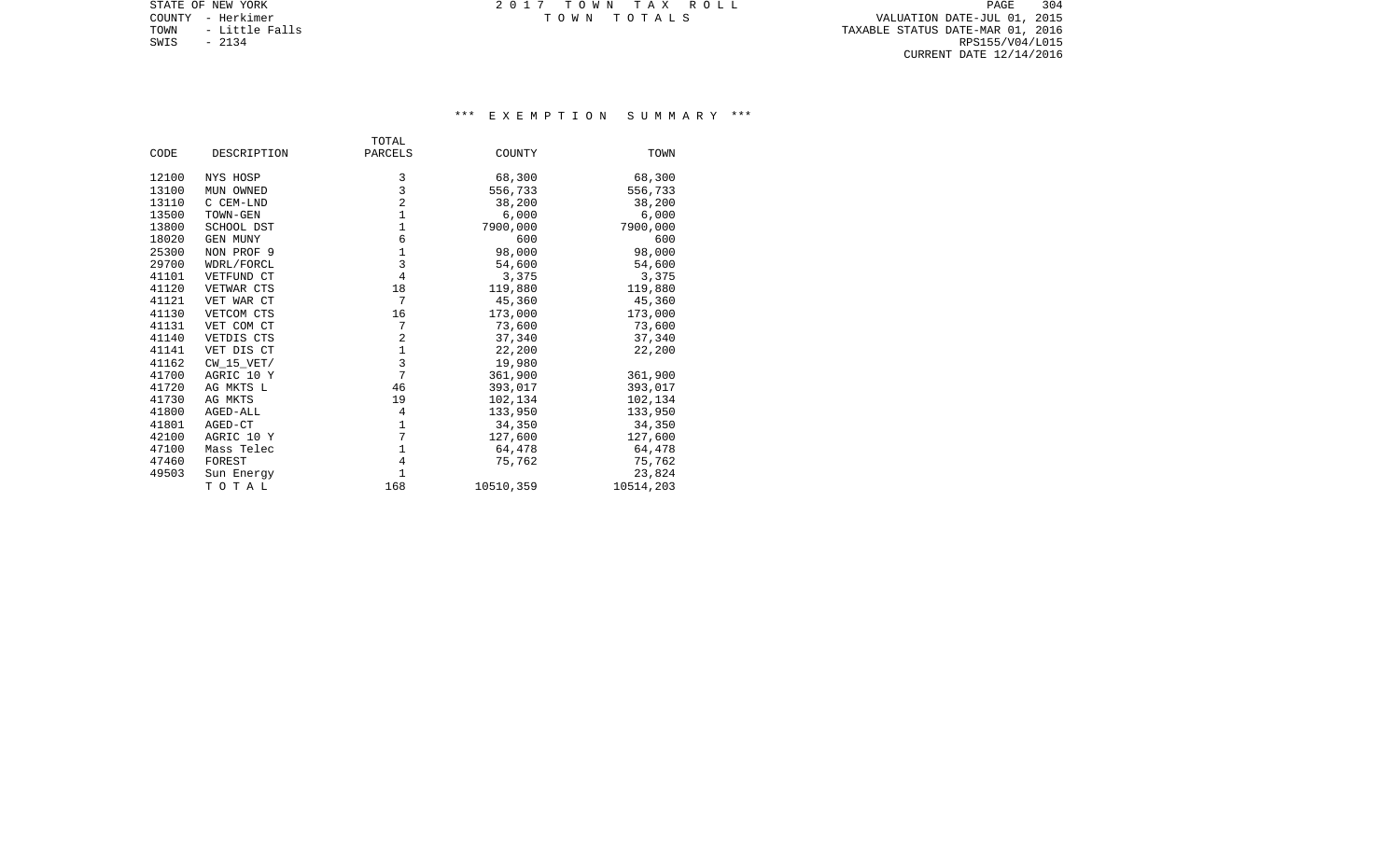STATE OF NEW YORK **EXECUTE:**  $2017$  TOWN TAX ROLL COUNTY - Herkimer T O W N T O T A L S VALUATION DATE-JUL 01, 2015

TOWN - Little Falls TAXABLE STATUS DATE-MAR 01, 2016 SOUNTY - Herkimer<br>
TOWN - Little Falls<br>
SWIS - 2134 RPS155/V04/L015 CURRENT DATE 12/14/2016

| <b>ROLL</b><br><b>SEC</b> | DESCRIPTION                                                           | TOTAL<br>PARCELS | ASSESSED<br>LAND       | ASSESSED<br>TOTAL      | <b>EXEMPT</b><br>AMOUNT<br>$- - - - -$ | TOTAL<br>TAXABLE             | TAX         | TOTAL<br>TAX                                                        |
|---------------------------|-----------------------------------------------------------------------|------------------|------------------------|------------------------|----------------------------------------|------------------------------|-------------|---------------------------------------------------------------------|
|                           |                                                                       |                  |                        |                        | STAR AMOUNT                            | STAR TAXABLE                 | <b>RATE</b> |                                                                     |
| $\mathbf 1$               | County Tax<br>Town Tax<br>School Relevy<br>SPEC DIST TAXES<br>TAXABLE | 982              | 12000,850<br>12000,850 | 52351,274<br>52351,274 | 1,723,448<br>1,727,292                 | 50,627,826<br>50,623,982     |             | 393, 347.52<br>205, 447.32<br>215,597.39<br>53,381.65<br>867,773.88 |
| 5                         | County Tax<br>Town Tax<br>SPEC DIST TAXES<br>SPECIAL FRANCHISE        | 21               |                        | 2964,040<br>2964,040   |                                        | 2,964,040<br>2,964,040       |             | 23,028.81<br>12,028.95<br>3,060.16<br>38, 117.92                    |
| 6                         | County Tax<br>Town Tax<br>SPEC DIST TAXES<br>UTILITIES & N.C.         | 25               | 88,500<br>88,500       | 4648,765<br>4648,765   | 64,478<br>64,478                       | 4,584,287<br>4,584,287       |             | 35,617.12<br>18,604.41<br>4,744.97<br>58,966.50                     |
| $\overline{7}$            | County Tax<br>Town Tax<br>SPEC DIST TAXES<br>CEILING RAILROADS        | $\mathbf{1}$     |                        | 955,181<br>955,181     |                                        | 955,181<br>955,181           |             | 7,421.18<br>3,876.41<br>988.66<br>12,286.25                         |
| 8                         | RS 8 TOTAL<br>SPEC DIST TAXES<br>WHOLLY EXEMPT                        | 20               | 222,900                | 8722,433               | 8,722,433                              |                              |             | .60<br>.60                                                          |
|                           | County Tax<br>Town Tax<br>School Relevy<br>SPEC DIST TAXES            |                  | 12312,250<br>12312,250 | 69641,693<br>69641,693 | 10,510,359<br>10,514,203               | 59, 131, 334<br>59, 127, 490 |             | 459, 414.63<br>239,957.09<br>215,597.39<br>62,176.04                |
| $\star$                   | TOTAL<br><b>SUB</b>                                                   | 1,049            |                        |                        |                                        |                              |             | 977, 145. 15                                                        |
|                           | County Tax                                                            |                  | 12312,250              | 69641,693              | 10,510,359                             | 59, 131, 334                 |             | 459, 414.63                                                         |